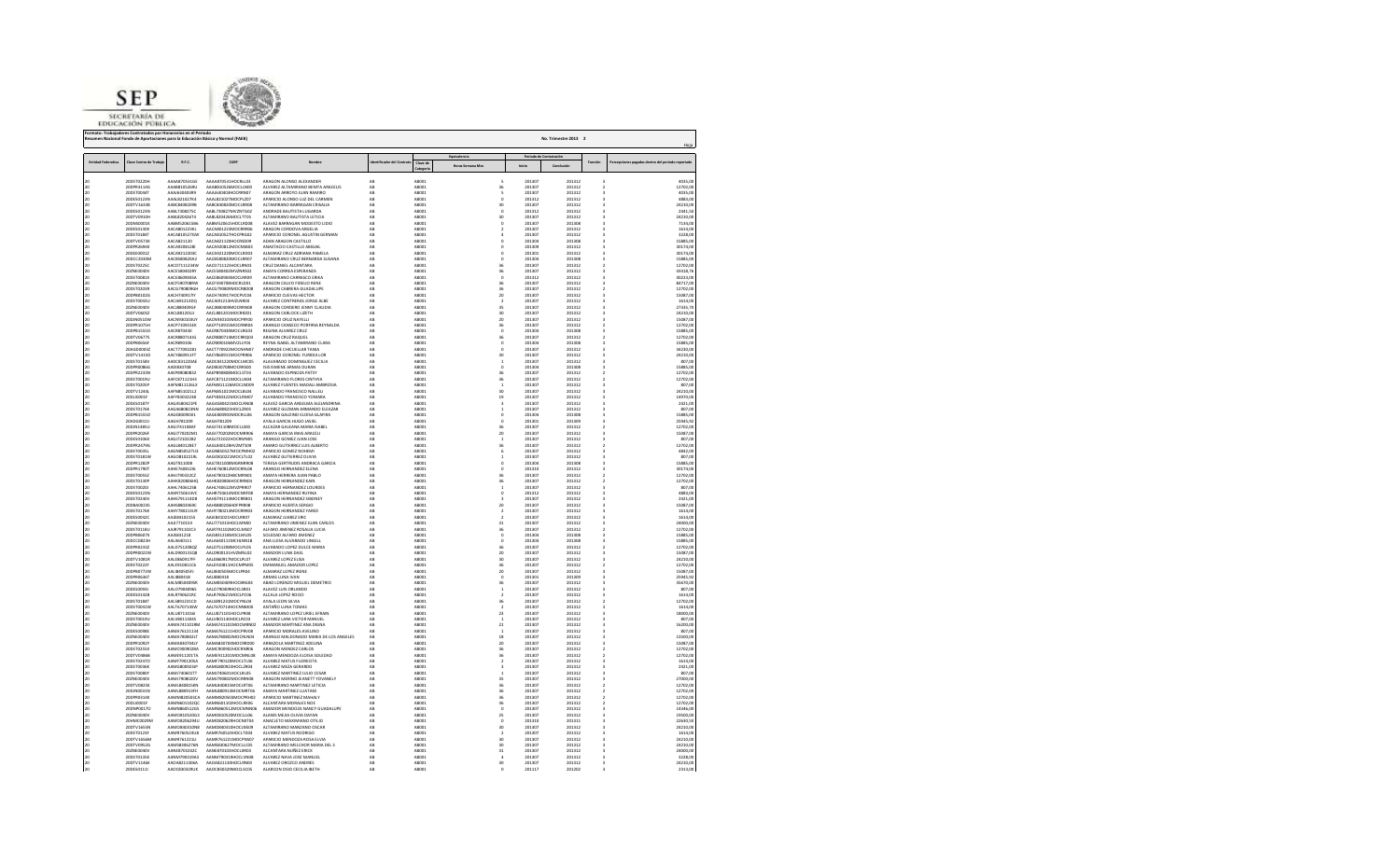| 20<br>20                                      | 20DST0128A               | AAOE760703J2<br>AAOM81032414 | AAOF760703HOCLBN01<br>AAOM810324MOCYRG08 | ALAVEZ OROZCO ENRIQUE<br>AYALA OROZCO MAGDA GABRIELA            | AR.<br>AB       | AB001<br>AB001        | 36<br>$\overline{20}$                         | 201307<br>201307 | 201312<br>201312 |                | 12702,00<br>15087,00    |
|-----------------------------------------------|--------------------------|------------------------------|------------------------------------------|-----------------------------------------------------------------|-----------------|-----------------------|-----------------------------------------------|------------------|------------------|----------------|-------------------------|
|                                               | 20DPR2291D<br>20DPR2136L | AAOR920223QF                 |                                          |                                                                 | AB              | A9001                 |                                               | 201307           |                  |                |                         |
| $\begin{array}{c} 20 \\ 20 \end{array}$       | 20DPR0543D               | AA05780525IK                 | AAOR920223MOCLRS02                       | ALVAREZ OROZCO ROSALINDA<br>ARAGON ORTIZ SOFIA                  | AB              | AB001                 | $\begin{array}{c} 20 \\ 20 \end{array}$       | 201307           | 201312<br>201312 |                | 15087,00<br>15087,00    |
| 20                                            | 20DEE0001Z               |                              | AAOT801109HOCLID01                       | ALAVEZ OJEDA TEODORO                                            | AB              | AB001                 | 10                                            | 201307           | 201312           |                | 7710,00                 |
| 20                                            | 20DST0065F               | AAOT8011094E<br>AA0Y820203CI | AAOY820203MOCLRS01                       | ALAVEZ OROZCO YASMIN KARIME                                     | AB              | AB001                 | $\overline{2}$                                | 201307           | 201312           | 3              | 1614.00                 |
| 20                                            | 20DPR31406               | AAPA750927UC                 | AAPA750927HOCRCD09                       | ARAGON PACHECO ADOLFO                                           | AB              | AB001                 |                                               | 201312           | 201312           |                | 17601,50                |
|                                               | 20DST0043U               | AAPIR909011N                 | AAPIS90901MOCLNN0S                       | AZAMAR PINEDA IENNY                                             | <b>AR</b>       | <b>AR001</b>          |                                               | 201307           | 201312           | 2              | 12702.00                |
| $\begin{array}{c} 20 \\ 20 \end{array}$       | 202NE0040V               | AAPR85090234                 | AAPR850902MCSRNC08                       | ARANGO PIÑA ROCIO                                               | AB              | AB001                 | $\frac{36}{25}$                               | 201307           | 201312           |                | 19383,00                |
|                                               | 20DST0059V               | AAPV8209039F                 | AAPV820903MOCLRN01                       |                                                                 |                 | <b>AR001</b>          |                                               | 201307           | 201312           | ۹              |                         |
| $\begin{array}{c} 20 \\ 20 \end{array}$       | 202NE0040V               | AARA730606KU                 | AARA730606HOCMZR12                       | ALAVEZ PEREZ VANESSA<br>AMAYA RUIZ ARTEMIO                      | AB<br>AB        | AB001                 | $\begin{array}{c} 1 \\ 36 \end{array}$        | 201307           | 201312           |                | 807,00<br>54412,50      |
|                                               | 20DST0071Q               | AARA800729KD                 |                                          | AMAYA RAMIREZ ABIUD EUGENIO                                     | AB              | <b>AR001</b>          | $\mathbf{1}$                                  | 201307           | 201312           |                |                         |
| 20<br>20                                      | 20DES0227                | AARA8110278C                 | AARA800729HOCMMB08<br>AARA811027MOCLZL07 | ALVARADO RUIZ ALEJANDRINA                                       | AB              | AB001                 |                                               | 201312           | 201312           |                | 807,00<br>26856,50      |
|                                               | 20DST0065F               |                              |                                          |                                                                 | AB              | AB001                 |                                               | 201307           | 201312           |                | 12702,00                |
| 20<br>20                                      | 20DTV0836Q               | AARB790902FJ<br>AARC810828RC | AARB790902MOCLZR07<br>AARC810828MOCVMR02 | ALTAMIRANO RUIZ BERENICE<br>AVALOS RAMIREZ MARIA DEL C          | AB              | AB001                 | $\begin{array}{c} 36 \\ 30 \end{array}$       | 201307           | 201312           |                | 24210,00                |
|                                               | 20DST0052B               |                              |                                          |                                                                 | AB              | AB003                 |                                               |                  |                  |                |                         |
| $\begin{array}{c} 20 \\ 20 \end{array}$       | 20DES0224L               | AARE750104FJ<br>AARF660520J7 | AARE750104MOCLDL09<br>AARF660520HOCLSL03 | ALVAREZ RODRIGUEZ ELIZABET<br>ALCALA RIOS FELIX                 | AB              | AB001                 |                                               | 201307<br>201307 | 201312<br>201312 |                | 2421,00<br>2421,00      |
|                                               |                          |                              |                                          |                                                                 |                 | AB003                 |                                               |                  |                  |                | 15087,00                |
| $\begin{array}{c} 20 \\ 20 \end{array}$       | 20HMC0027C<br>20DST0160J | AARF7912228H<br>AARF850123RK | AARF791222HOCLML01<br>AARF850123HPLLMB02 | ALVAREZ RAMIREZ FELIPE DE JESUS<br>ALVAREZ RAMIREZ FABIAN       | AB<br>AB        | AB001                 | $_{\rm 20}$<br>36                             | 201307<br>201307 | 201312<br>201312 |                | 12702.00                |
|                                               |                          |                              |                                          |                                                                 |                 |                       |                                               |                  |                  |                |                         |
| $\frac{20}{20}$                               | 20DST0083V<br>20DST00952 | AARF850526HY<br>AARI8311013T | AARF850526HTCLDL03<br>AARI831101MOCLZL04 | ALFARO RODRIGUEZ FELIPE<br>ALTAMIRANO RUIZ ILIANA               | AB<br>AB        | AB001<br>AB001        | 36                                            | 201307<br>201307 | 201312<br>201312 |                | 12702,00<br>12702.00    |
|                                               |                          |                              |                                          |                                                                 |                 |                       | 36                                            |                  |                  | $\overline{2}$ |                         |
| $\begin{array}{c} 20 \\ 20 \\ 20 \end{array}$ | 20DST00459<br>20DJN1226G | AARJ76120836<br>AARJ86051017 | AARJ761208HOCL2S06<br>AARJ860510MOCPMZ03 | ALAVEZ RUIZ JOSE<br>APARICIO RAMIREZ JAZMIN                     | AB<br>AB        | AB001<br>AB001        | 20                                            | 201307<br>201307 | 201312<br>201312 |                | 3228,00<br>15087.00     |
| $\overline{20}$                               |                          |                              | AARM690924                               |                                                                 |                 |                       |                                               |                  |                  |                |                         |
|                                               | 20ZNE0060I<br>207NF0040V | AARM690924<br>AASA691112NH   |                                          | ALMARAZ RIOS MICAELA<br>ALEARO SANCHEZ ANGEL                    | AB<br><b>AR</b> | AB001<br><b>AR001</b> | $\mathbf 0$                                   | 201301<br>201307 | 201309<br>201312 |                | 25945,92<br>54000.00    |
| $\begin{array}{c} 20 \\ 20 \end{array}$       |                          |                              |                                          |                                                                 |                 |                       | $\frac{36}{36}$                               |                  |                  |                |                         |
|                                               | 20DST0125D<br>20DPR3125M | AASA7007116G<br>AASA9102088R | AASA700711HGRLNN00                       | ALARCON DE LOS SANTOS ANTONIO                                   | AB<br>AB        | AB001<br><b>AR001</b> |                                               | 201307<br>201307 | 201312<br>201312 |                | 12702,00                |
| $\begin{array}{c} 20 \\ 20 \end{array}$       |                          |                              | AASA910208HOCLNL00                       | ALTAMIRANO SANCHEZ ALEJANDRO ABAD                               |                 |                       | 36                                            |                  |                  |                | 12702,00                |
|                                               | 20DST0205P               | AASE780919SQ                 | AASE780919HOCRRR05                       | ARAGON SIERRA ERNESTO                                           | AB              | AB001                 | $\overline{2}$                                | 201307           | 201312           |                | 1614,00                 |
| $\begin{array}{c} 20 \\ 20 \end{array}$       | 20DTV0826J               | AASF840628SB                 | AASF840628HOCPNL01                       | APARICIO SENOBIO FILOGONIC<br>ALTAMIRANO SERRET LORENA          | AB              | AB00                  | 30                                            | 201307           | 201312           |                | 24210,00                |
|                                               | 20DES0089X               | AASL79013162                 | AASL790131MOCLRR02                       |                                                                 | AB              | AB001                 | $\overline{3}$                                | 201307           | 201312           |                | 2421.00                 |
| $\frac{20}{20}$                               | 20DNS0001K               | AASN760919                   |                                          | ALVARADO SALAS NADIA                                            | AB              | AB001                 |                                               | 201307           | 201308           |                | 4920,00                 |
|                                               | 20DST0190D               | AASY740823RB                 | AASY740823MOCPRT01                       | APARICIO SORIANO YETLANELTSI                                    | AB              | AB001                 |                                               | 201307           | 201312           |                | 2421.00                 |
| $\begin{array}{c} 20 \\ 20 \\ 20 \end{array}$ | 20DPR3007Y               | AASY851125UX                 | AASY851125MOCLNL03                       | ALTAMIRANO SANTIAGO YOLANDA CATALINA                            | AB              | AB001                 | 20                                            | 201307           | 201312           |                | 15087,00                |
|                                               | 20DST0190D               | AATF8410272S                 | AATF841027MOCLRL03                       | ALAVEZ TORRES FLOR EDEL WEISS                                   | AB              | AB001                 | 36                                            | 201307           | 201312           |                | 12702.00                |
| $_{20}$                                       | 20DTV0041J<br>20DES0164N | AATG880129                   | AATG880129MSLLNL07<br>AAVAS90113HOCLINO2 | <b>GLADIS ALCAZAR TONCHEZ</b>                                   | AB<br><b>AR</b> | AB001<br><b>AR001</b> | $\mathbf 0$<br>$\overline{2}$                 | 201304<br>201307 | 201308<br>201312 |                | 15885,00<br>1614.00     |
| $\begin{array}{c} 20 \\ 20 \end{array}$       |                          | AAVA590113J6                 |                                          | ALTAMIRANO VELAZQUEZ ANGEL                                      |                 |                       |                                               |                  |                  | ۹              |                         |
|                                               | 20DPR1215R               | AAVC850910UC                 | AAVC850910HOCLLR06                       | ALAVEZ VILLA CARLOS NICOLAS                                     | AB              | AB001                 | 20                                            | 201307           | 201312           |                | 15087,00                |
| 20<br>20                                      | 20DTV0533W               | AAVD840518KA                 | AAVD840518HOCLLN01                       | ALFARO VELASQUEZ DANIEL                                         | AB              | AB001                 | 30                                            | 201307           | 201312           |                | 24210,00                |
|                                               | 20DES0140D               | AAVE791109QX                 | AAVE791109HOCLLD08                       | ALVAREZ VILLATORO EDEN                                          | AB              | AB001                 | 3                                             | 201307           | 201312           |                | 2421,00                 |
| 20                                            | 20DST0070R               | AAVG780726AV                 | AAVG780726MOCLLS06                       | ALVAREZ VILLATORO GISELA                                        | AB              | AB001                 | $\mathbf{1}$                                  | 201307           | 201312           |                | 807,00                  |
| 20                                            | 20DTV1099Q               | AAVM8301124C                 | AAVM830112HOCLLG08                       | ALVAREZ VALENCIA MIGUEL ANGE                                    | AB              | AB001                 | 30                                            | 201307           | 201312           |                | 24210.00                |
| 20                                            | 20DST0051C               | AAVM880425JQ                 | AAVM880425HOCLLG03                       | ALVARADO VILLALOBOS MIGUEL ANGEL                                | AB              | AB003                 | $\overline{\mathbf{2}}$                       | 201307           | 201312           |                | 1614,00                 |
| 20                                            | 20DST0175L               | AAVN791218SQ                 | AAVN791218HOCZLC09                       | AZAMAR VELASCO NICOLAS                                          | AB              | AB001                 |                                               | 201307           | 201312           | 3              | 3228.00                 |
| 20                                            | 20DTV0078X               | AAVN800221                   | AAVN800221MOCNLH07                       | NOHEMI ANASTACIO VALENTIN                                       | AB              | AB003                 |                                               | 201304           | 201308           |                | 15885,00                |
| 20                                            | 20DPR0159                | AAVR790505GJ                 | AAVR790505MOCLSS02                       | ALAVEZ VASQUEZ ROSA EVELIA                                      | AB              | AB001                 | $\begin{array}{c} 36 \\ 1 \end{array}$        | 201307           | 201312           |                | 12702.00                |
| 20                                            | 20DES0176S               | AAZA650421NJ                 | AAZA650421HOCBRR08                       | ABAD ZARATE ARSENIO                                             | AB              | AB001                 |                                               | 201307           | 201312           |                | 807,00                  |
| $\begin{array}{c} 20 \\ 20 \end{array}$       | 20DES0030Y               | AAZV800210NH                 | AAZV800210HPLLRC03                       | ALTAMIRANO ZURITA VICTOR HUGO                                   | <b>AR</b>       | <b>AR001</b>          |                                               | 201307           | 201312           |                | 3228.00                 |
|                                               | 202NE0040V               | AEAA8208285M                 | AEAA820828HOCQLL00                       | ALEJANDRO AQUINO ALDO                                           | AB              | AB001                 | $25$                                          | 201307           | 201312           |                | 19500,00                |
| 20<br>20                                      | 20DES0153H<br>20DES0146Y | AEAC771227KV<br>AEAE70101337 | AEAC771227MOCRYR09<br>AEAE701013HJCRGD19 | ARREGUIN AYALA MARIA DEL CARMEN<br>ARECHIGA AGUILAR EDUARDO ALB | AB              | <b>AR001</b>          |                                               | 201307           | 201312           |                | 807,00<br>538,00        |
|                                               |                          |                              |                                          |                                                                 | AB              | AB001                 |                                               | 201307           | 201310           |                |                         |
| 20                                            | 20DST0087R               | AEAH7105108Y                 | AEAH710510HOCVGG06                       | AVENDAÑO AGUSTIN HUGO                                           | AB              | AB001                 | $\overline{2}$                                | 201307           | 201312           |                | 1614,00                 |
| 20                                            | 20DST0227A               | <b>AEAM800728JF</b>          | AEAM800728MOCVGR00                       | AVENDAÑO AGUILAR MARISOL                                        | AB              | AB001                 | $\overline{2}$                                | 201307           | 201312           |                | 1614.00                 |
| 20                                            | 202NE0040V               | AEAR761024JG                 | AEAR761024HOCLMP07                       | ALDERETE AMAYA RAFAEL                                           | AB              | AB003                 | 25                                            | 201307           | 201312           |                | 19074,00                |
| 20                                            | 20ADG0023N               | AEBJ9309297T                 | AEBJ930929HOCNTV09                       | ANDRES BAUTISTA JAVIER                                          | AB              | AB001                 | $\circ$                                       | 201310           | 201312           | 3              | 19053.00                |
| 20                                            | 20DPR04670               | AECA881221A5                 | AECA881221MOCLHN06                       | ALEJANDREZ CHAVEZ ANGELA ELISA                                  | AB              | AB003                 | $20\,$                                        | 201307           | 201312           |                | 15087,00                |
| $\begin{array}{c} 20 \\ 20 \end{array}$       | 202NF0040V               | AFCCS30927PY                 | AFCC530927HOCRHS01                       | ARENAS CHIRINOS CASTULO IR                                      | AR              | <b>AR001</b>          | $\circ$                                       | 201312           | 201312           |                | 116451.50               |
|                                               | 20DST0232M               | AECE441123MP                 | AECE441123HOCLMD07                       | ALLEC CAMPOS EDMUNDO CLEMENTE                                   | AB              | AB001                 |                                               | 201307           | 201312           |                | 3228,00                 |
|                                               | 20DES0166L               | AFCES80930HD                 | <b>AFCES80930HOCNRD08</b>                |                                                                 | AB              | <b>AR001</b>          |                                               | 201307           | 201312           |                | 1614.00                 |
| $\begin{array}{c} 20 \\ 20 \end{array}$       | 20DES0038Q               | AECE6303124F                 | AECE630312MOCVRL08                       | ANGELES CRUZ EDUARDO HONORIO<br>AVENDAÑO CORDOVA ELIZABETH      | AB              | AB001                 | $\frac{2}{2}$                                 | 201307           | 201312           |                | 1614,00                 |
|                                               |                          |                              |                                          |                                                                 | AB              | <b>AR001</b>          | $\overline{2}$                                | 201307           | 201312           |                |                         |
| $\begin{array}{c} 20 \\ 20 \end{array}$       | 20DST0014Z<br>20DTV1409D | AECE690304C4<br>AECI9009079P | AECE690304MOCHRL07<br>AECI900907MOCCRB04 | AHEDO CRUZ MARIA ELENA<br>ACEVEDO CRUZ IBETH IRAIS              | AB              | AB001                 | 36                                            | 201307           | 201312           |                | $1614,00$<br>$12702,00$ |
| 20<br>20                                      | 20DES0229G               | AECL76121962<br>AECL840123R6 | AECL761219MDFRNS08                       |                                                                 | AB<br>AB        | AR001                 |                                               | 201307           | 201312           |                | 807,00                  |
|                                               | 20DPR0917B               |                              | AECL840123MOCRRR04                       |                                                                 |                 | AB001                 | $\begin{smallmatrix} 1\\20 \end{smallmatrix}$ | 201307           | 201312           |                | 15087,00                |
| $\frac{20}{20}$                               | 20DTV06872               | AECL840301H2<br>AECM800413HU | AELC840301MOCHNR06                       | AHEDO LEON MARIA DEL C                                          | AB              | AB00                  | $\begin{array}{c} 30 \\ 36 \end{array}$       | 201307           | 201312           |                | 24210,00                |
|                                               | 20DPR0205D               |                              | AECM800413MOCRRR00                       | ARELLANES CERQUEDA MARLEN MA                                    | AB              | AB001                 |                                               | 201307           | 201312           |                | 12702,00                |
| $\begin{array}{c} 20 \\ 20 \end{array}$       | 20DST0031P               | <b>AECM820519KL</b>          | AECM820519MOCRNY06                       | ARELLANES CANO MAYEM PILAR<br>ANDRES CARRASCO REYNALDA          | AB              | AB003                 |                                               | 201307           | 201312           |                | 1614,00                 |
|                                               | 20FSE00022               | AECR680507NU                 | AECR680507MOCNRY09                       |                                                                 | AB              | AB001                 | 20                                            | 201307           | 201312           |                | 15087.00                |
| $\frac{20}{20}$                               | 20DPR0225R               | AECR770503                   | AECR770503                               | RAFAEL ARELLANO CRUZ                                            | AB              | AB001                 |                                               | 201301           | 201309           |                | 25945,92                |
|                                               | 20DST0104R               | AECR850825UQ                 | AECR850825HOCRVL06                       | AREVALO CUEVAS ROEL                                             | AB              | AB001                 | 36                                            | 201307           | 201312           | $\overline{2}$ | 12702.00                |
| $\frac{20}{20}$                               | 20DST00542               | AECS700627TX                 | AECS700627MOCCRC07                       | ACEVEDO CRUZ SOCORRO MAGDALE                                    | AB              | AB001                 | 36                                            | 201307           | 201312           |                | 12702,00                |
|                                               | 20DES0065N               | AEDR750103TH                 | AEDR750103HVZNMB01                       | DEL ANGEL DOMINGUEZ ROBERTO                                     | AB              | AB001                 | $\mathbf{1}$                                  | 201307           | 201312           |                | 807.00                  |
| $\overline{20}$                               | 20DST0206O               | AEDY891211                   | AEDY891211MOCVMN07                       | YENI DEL CARMEN AVENDAÑO DOMINGUEZ                              | AB              | AB001                 | $\circ$                                       | 201304           | 201308           |                | 15885,00                |
| 20<br>20                                      | 20DES0013H               | AEFJ840618AV<br>AEFL750803C8 | AEFJ840618HVZLRN03                       | ALCEDA FERNANDEZ JUAN PABLO                                     | AB              | AB001                 |                                               | 201310           | 201312           |                | 85452,50                |
|                                               | 20DST0236                |                              | AEFL750803MOCCRL01                       | ACEVEDO FERRER LILIA                                            | AB              | AB001                 | $\begin{array}{c} 0 \\ 36 \end{array}$        | 201307           | 201312           |                | 12702,00                |
|                                               | 20DPR1961W               | AEGA830607QZ<br>AEGA8709118E | AEGA830607MOCVRS04                       |                                                                 | AB              | AB003                 |                                               | 201307           | 201312           |                | 15087,00                |
| $\frac{20}{20}$                               | 20DPR1949A               |                              | AEGA870911HOCCRN01                       |                                                                 | AB              | AB001                 | $\begin{array}{c} 20 \\ 20 \end{array}$       | 201307           | 201310           |                | 10058,00                |
|                                               | 20DTV1646F               | AEGE800409K4                 | AEGE800409MOCRMS01                       | ARELLANO GOMEZ ESTHER                                           | AB              | AB003                 | 30                                            | 201307           | 201312           |                | 24210,00                |
| $\begin{array}{c} 20 \\ 20 \end{array}$       | 20DJN1308Q               | AEGJ7106249P                 | AEGJ710624MOCVRN04                       | AVENDAÑO GARCIA JUANA                                           | AB              | AB001                 | 36                                            | 201307           | 201312           |                | 12702.00                |
|                                               | 20DTV0554I               | AEGL801125BE                 | AEGL801125MOVCZC08                       | AVENDAÑO GUSMAN LUCIA ALICIA                                    | AB              | AB001                 | $\overline{30}$                               | 201307           | 201312           |                | 46260,00                |
| $\frac{20}{20}$                               | 20DTV0898C               | AEGL8202267N                 | AEGL820226MOCRRR08                       | ARELLANES GARCIA LOURDES ISA                                    | AB              | AB001                 | 30                                            | 201307           | 201312           | ٩              | 24210.00                |
|                                               | 20DPR1033I               | AEGY900410U                  | AEGY900410MOCVTL05                       | AVENDAÑO GUTIERREZ YULMA NEYELI                                 | AB              | AB001                 | $\mathbf{20}$                                 | 201307           | 201312           |                | 15087,00                |
| $\frac{20}{20}$                               | 20DPR23952               | AEHI690811                   | AEHI690811HOCVRG09                       | IGNACIO AVENDAÑO HERNANDEZ                                      | AB              | AB001                 | $\circ$                                       | 201304           | 201308           |                | 15885.00                |
| $\overline{20}$                               | 20DPB0562R               | AEHJ900316QV                 | AEHJ900316HOCCRS00                       | ACEVEDO HERNANDEZ JESUS ALBERTO                                 | AB              | AB001                 | 20                                            | 201307           | 201312           |                | 15087,00                |
| $\begin{array}{c} 20 \\ 20 \end{array}$       | 20DTV0320U               | AFHMR71029FC                 | AFHM871029HOCCRROS                       | ACEVEDO HERNANDEZ JOSE MARIO                                    | <b>AR</b>       | <b>AR001</b>          | $\circ$                                       | 201220           | 201312           |                | 65535.00                |
|                                               | 20ZNE0040V               | <b>AEJG850924UM</b>          | AEJG850924MOCRRL08                       | ARELLANES JUAREZ GLADYS MERCEDES                                | AB              | AB001                 | $\overline{27}$                               | 201307           | 201312           |                | 21000,00                |
| $\begin{array}{c} 20 \\ 20 \end{array}$       | 20DTV0002H               | <b>AEJG890818AR</b>          | AEJG890818HOCCRB01                       | ACEVEDO JUAREZ GABRIEL<br>AVENDAÑO JUAREZ ROSELY                | AB              | AB001                 | 36                                            | 201307           | 201312           |                | 12702,00                |
|                                               | 20AGD0003Z               | AEJR831116JX                 | AEJR831116MOCVRS08                       |                                                                 | AB              | AB001                 | $\circ$                                       | 201307           | 201312           |                | 15468,00                |
| 20                                            | 20DCC0629D               | AELJ890506SM                 | AELJ890506HOCVPS09                       | AVENDAÑO LOPEZ JESUS                                            | AB              | AB001                 | $_{\rm 20}$                                   | 201307           | 201311           |                | 12572,50                |
| 20                                            | 20DEE0015C               | AELJ920327RL                 | AELJ920327HOCNNB00                       | ANGELES LUNA JOAB                                               | AB              | AB001                 | 36                                            | 201307           | 201312           |                | 12702.00                |
| 20                                            | 20DBA0042G               | AELV740128GR                 | AELV740128MOCVNR04                       | AVENDAÑO LEON VIRGINIA                                          | AB              | AB003                 | $\overline{0}$                                | 201312           | 201312           |                | 22630,50                |
| 20                                            | 20DNP0013S               | AEMA8S0510AS                 | AEMA850510HOCRDL00                       | ARELLANO MEDINA ALFONSO                                         | AB              | AB001                 | $\circ$                                       | 201307           | 201312           |                | 15420.00                |
| 20                                            | 20DST0019U               | AEMA85091993                 | AEMA850919MOCRRL05                       | ARREGUI MORA ALICIA ALEJANDRA                                   | AB              | AB003                 | 36                                            | 201307           | 201312           |                | 12702,00                |
| $_{20}$                                       | 20DPR18088               | AEMD710531SN                 | AEMD710531MOCLRV04                       | ALBERTO MARTINEZ DIVINA MAGD                                    | AB              | AB001                 | $\circ$                                       | 201309           | 201312           |                | 30174.00                |
| $\overline{20}$                               | 20DST0035L               | AEME850112T3                 | AEME850112MOCRNL06                       | ARREGUIN MUNGUIA ELIA                                           | AB              | AB001                 | 36                                            | 201307           | 201312           |                | 12702,00                |
| $\begin{array}{c} 20 \\ 20 \end{array}$       | 20DPR2710W               | AEMF910101BG                 | AFMER10101HOCNRL03                       | ANGELES MORALES FELIPE                                          | <b>AR</b>       | <b>AR001</b>          | 20                                            | 201307           | 201312           |                | 15087.00                |
|                                               | 20DES0006Y               | AEMI890330GJ                 | AEMI890330MOCCRT03                       | ACEVEDO MARTINEZ ITANDEHUI DONAJI                               | AB              | AB001                 | $\circ$                                       | 201209           | 201213           |                | 10585,00                |
|                                               | 20DES0006Y               | AEMI890330GJ                 | AEMI890330MOCCRT03                       | ACEVEDO MARTINEZ ITANDEHUI DONAJI                               | AB              | AB001                 | $\theta$                                      | 201304           | 201305           |                | 4234,00                 |
| $\frac{20}{20}$                               | 20DST0019U               | AEMJ820220DP                 | AEMJ820220HOCCRN01                       | ACEVEDO MARTINEZ JUAN CARLOS                                    | AB              | AB001                 |                                               | 201307           | 201312           |                | 2421,00                 |
| 20                                            | 20DTV0539Q               | AEML8908017N                 | AEML890801MOCCNT04                       | ACEVEDO MENDEZ LETICIA                                          | AB              | AB001                 | 36                                            | 201307           | 201312           | $\overline{z}$ | 12702,00                |
| 20                                            | 20DPB0609\               | AEMM81040125                 | AEMM810401MOCCNR03                       | ACEVEDO MENDOZA MARITZA                                         | AB              | AB001                 | $\circ$                                       | 201312           | 201312           |                | 22630.50                |
| 20                                            | 20DST0068C               | AEMO760310JB                 | AEMO760310HMCCRS05                       | ACEVEDO MARTINEZ OSCAR MANUE                                    | AB              | AB003                 | 36                                            | 201307           | 201312           |                | 12702,00                |
| 20                                            | 20DTV0538R               | AEMR800515A6                 | AEMR800515HCSRNF07                       | ARCE MENDOZA RAFAEL ISIDRO                                      | AB              | AB001                 |                                               | 201307           | 201312           | 3              | 23130.00                |
| 20                                            | 20DST0221G               | AEMV7901095F                 | AEMV790109HOCCRC02                       | ACEVEDO MARTINEZ VICTOR MANUEL                                  | AB              | AB003                 | $\begin{array}{c} 30 \\ 1 \end{array}$        | 201307           | 201312           |                | 807,00                  |
|                                               | 20DST0213Y               | AEOM921110ET                 | AFOM921110MOCLRC01                       | ALEGRIA ORDAZ MICHELLE                                          | AB              | AB001                 | 20                                            | 201307           | 201312           |                | 15420.00                |
| $\begin{array}{c} 20 \\ 20 \end{array}$       | 20DPR3454E               | AEPA810218NV                 | AEPA810218MOCNZZ07                       | ANGEL PEZA AZUCEL                                               | AB              | AB001                 | 36                                            | 201307           | 201312           |                | 12702,00                |
|                                               | 20DPR1136F               | AEPA900726                   | AFPA900726MOCVRD05                       | ADELINA AVENDAÑO PEREZ                                          | AB              | <b>AR001</b>          | $\circ$                                       | 201304           | 201308           |                | 15885.00                |
| $\begin{array}{c} 20 \\ 20 \end{array}$       | 20ESC0007Y               | AEPB850709SA                 | AEPB850709MOCCRT01                       | ACEVEDO PEREZ BEATRIZ                                           | AB              | AB001                 | 20                                            | 201307           | 201312           |                | 15087,00                |
|                                               |                          |                              |                                          |                                                                 | AB              | <b>AR001</b>          |                                               | 201307           | 201312           |                |                         |
| 20<br>20                                      | 20DPB0592L<br>20DST0206O | AEPC8802135N<br>AEPE86031156 | AEPC880213MOCLRT01<br>AEPE860311MOCCCD04 | ALLENDE PERALTA CITLALI<br>ACEVEDO PACHECO EDITH                | AB              | AB001                 | $\begin{array}{c} 20 \\ 25 \end{array}$       | 201307           | 201312           |                | 15087,00<br>35557,50    |
|                                               | 20DNP0011U               |                              | AEPG770213HOCNCS05                       | ANDRES PACHECO GASPAP                                           | AB              | <b>AR001</b>          |                                               | 201307           | 201312           |                | 15420.00                |
| $\begin{array}{c} 20 \\ 20 \end{array}$       | 202NE0040V               | AEPG770213RP<br>AEPG810213GZ | AEPG810213MOCCRL04                       | ACEVEDO PEREZ GLADYS                                            | AB              | AB001                 | $\begin{smallmatrix}0\\20\end{smallmatrix}$   | 201307           | 201312           |                | 15666.00                |
|                                               | 20DST0173N               |                              | AEPI860420MOCRRB04                       | ARREORTUA PEREZ IBETH                                           | AB              | AB003                 |                                               | 201307           | 201312           |                | 807,00                  |
| $\frac{20}{20}$                               | 20DPR2061L               | AEPI860420D7<br>AEPI820921Q3 | AEPJ820921HOCLRN06                       | ALDERETE PEREZ JUAN ENLIL                                       | AB              | AB001                 | $\begin{smallmatrix}1\\20\end{smallmatrix}$   | 201307           | 201312           |                | 15087,00                |
|                                               | 20DEE00182               | AEPL930506SD                 | AEPL930506HOCLRS00                       | ALDERETE PEREZ LUIS ANTONIO                                     | AB              | AB003                 | $_{\rm 20}$                                   | 201307           | 201312           |                | 15087,00                |
| $\begin{array}{c} 20 \\ 20 \end{array}$       | 20DST0032O               | AERA780802HK                 | AERA780802MOCNY200                       | DEL ANGEL REYES AZUCENA                                         | AB              | AB001                 | $\overline{a}$                                | 201307           | 201312           |                | 2421.00                 |
| $_{20}$                                       | 202NE0040V               | AERD681025C1                 |                                          | ALLENDE RAMIREZ DARIA                                           | AB              | AB001                 | 20                                            | 201307           | 201312           |                | 15087,00                |
|                                               |                          |                              |                                          |                                                                 |                 |                       |                                               |                  |                  |                |                         |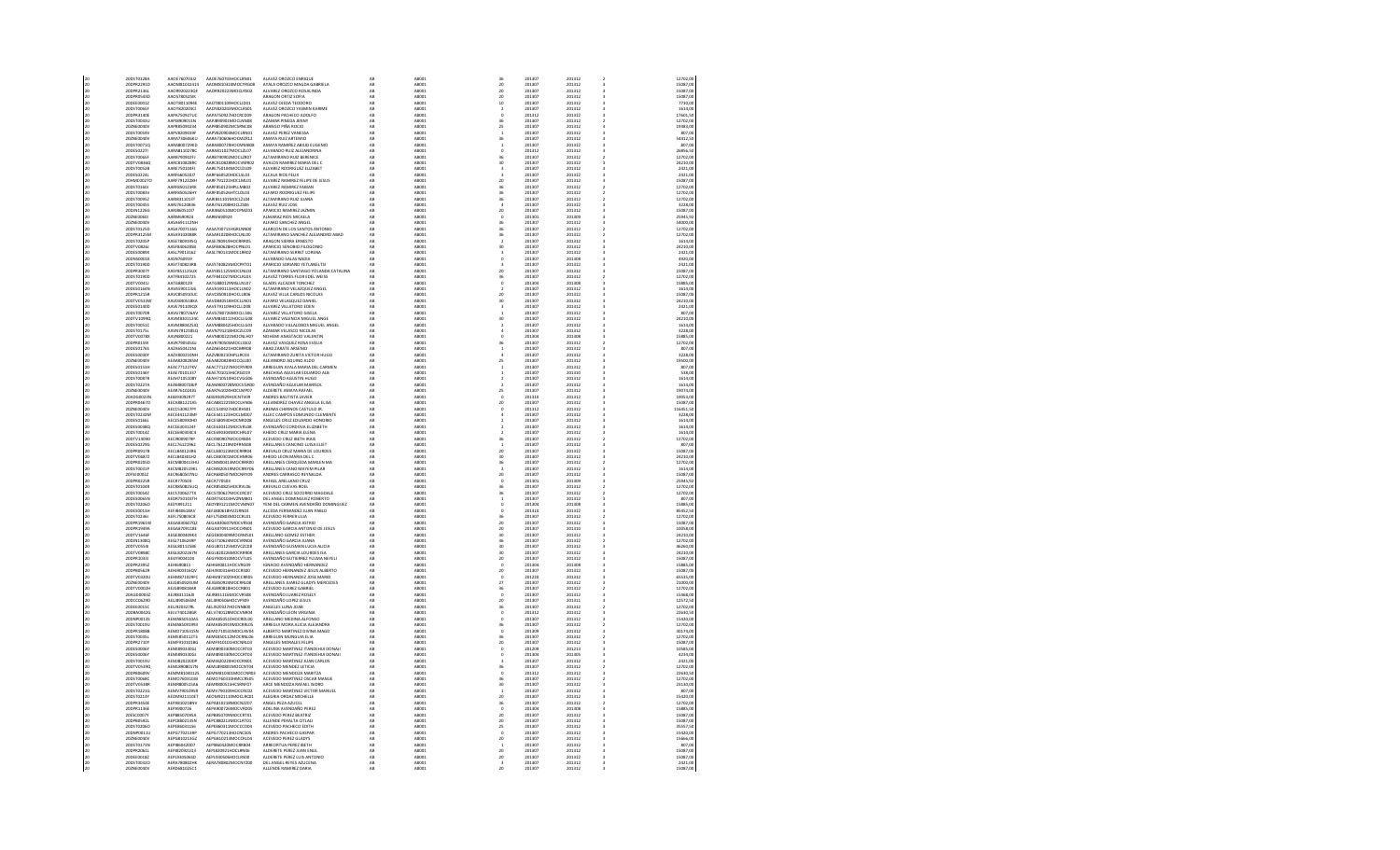|          |                          |                                     |                                           |                                                             |                 | 48001                 |                                         |                  | 201312           |                         |
|----------|--------------------------|-------------------------------------|-------------------------------------------|-------------------------------------------------------------|-----------------|-----------------------|-----------------------------------------|------------------|------------------|-------------------------|
| 20<br>20 | 20DST0054Z<br>20DTV1669Q | AERG790411/1<br>AERH870202T2        | AERG790411MOCRYM07<br>AERH870202HOCRYR09  | ARELLANES REYES GEMA MIREYA<br>ARELLANES REYES HIRAM ABSAL  | AB<br>AB        | AB001                 | $\overline{2}$<br>30                    | 201307<br>201307 | 201312           |                         |
|          | 20DLI0001F               | AERJ630514G3                        | AERJ630514HOCNBN04                        | ANGELES ROBLES JUAN                                         | AB              | AB001                 | 23                                      | 201307           | 201312           |                         |
| 20<br>20 | 20DTV07509               | AERJ790624MD                        | AERJ790624HOCVVN02                        | AVENDAÑO RIVERA JUAN                                        | AB              | AB001                 | 30                                      | 201307           | 201312           |                         |
| 20       | 202NE0040V               | <b>AERM710212KS</b>                 | AERM710212MOCVDR12                        | AVENDAÑO RODRIGUEZ MIRIAN                                   | AB              | AB001                 | 23                                      | 201307           | 201312           |                         |
|          | 202NE0040V               | AERM86111735                        | AERM861117MOCV2L08                        | AVENDAÑO RAUZ MEILY                                         | AB              | AB001                 | 20                                      | 201307           | 201312           |                         |
| 20<br>20 | 20DTV1262A               | <b>AESA850501UE</b>                 | AESA850501HOCRNB09                        | ARREOLA SANTIAGO ABEI                                       | AB              | AB001                 | 30                                      | 201307           | 201312           |                         |
| 20<br>20 | 20DPR0004G               | <b>AFSARSO90RNH</b>                 | AFSARS0908HOCLNL07                        | ALF IANDRO SANTIAGO ALBERTO                                 | <b>AR</b>       | <b>AR001</b>          | $\theta$                                | 201312           | 201312           |                         |
|          | 202NE0040V<br>20DML0031M | AESM880318F7<br>AFSPRODUCKE         | AESM880318MOCCNG04<br>AESP800406MOCNNT08  | ACEVEDO SANCHEZ MAGDA DANIELA<br>ANGELES SANTIAGO PATRICIA  | <br>АВ<br>AB    | AB001<br><b>AR001</b> | $\overline{29}$                         | 201307           | 201312           |                         |
| 20<br>20 | 20DST0197X               | AESS841204Q5                        | AESS841204MOCLRN00                        | ALBERTO SARMIENTO SONIA                                     | AB              | AB001                 | $\mathbb O$<br>$\mathbf{1}$             | 201310<br>201307 | 201312<br>201312 |                         |
|          | 20DTV1465W               | AESY8406011P                        | AESY840601MOCLNN05                        | ALBERTO SANDOVAL YANETH PANF                                | AB              | AB001                 |                                         | 201307           | 201312           |                         |
| 20<br>20 | 20DPR2710Y               | AETA710517E2                        |                                           | AVENDAÑO TORRES AQUILINA GLORIA                             | AB              | AB001                 | $\begin{array}{c} 30 \\ 20 \end{array}$ | 201307           | 201312           |                         |
| 20       | 20DJN0535E               | AEVA811122NZ                        |                                           | ANGEL VELASCO AMADO JESUS                                   | AB              | AB001                 | 36                                      | 201307           | 201312           |                         |
| 20       | 20DES0082D               | AEVA8401086C                        | AEVA840108HOCRRB05                        | ARVEA VARGAS ABEL                                           | AB              | AB001                 | 36                                      | 201307           | 201312           |                         |
| 20       | 20DPR3448U               | AEVC680412UQ                        |                                           | AVENDAÑO VARGAS MARIA DEL CARMEN                            | AB              | AB001                 | 20                                      | 201307           | 201312           |                         |
| 20       | 20DES0209T               | AEVC7805105Q                        | AEVC780510MOCNLL08                        | ANGEL VELASCO CLARA                                         | AB              | AB001                 | $\mathbf{1}$                            | 201307           | 201312           |                         |
| 20       | 20DEE00150<br>20FUE0001P | AEVH811222QS<br>AEVI49030536        | AEVH811222MOCCLY06                        | ACEVEDO VELASCO HAYDEE<br>ACEVEDO VIRGILIO                  | AB<br>AB        | AB001<br>AB001        | $\theta$                                | 201311<br>201301 | 201312<br>201312 |                         |
| 20<br>20 | 20DTV1643                | AEVL720416ED                        | AEVL720416MOCLXR05                        | ALEJANDRO VIÑA LAURA                                        | AB              | AB001                 | 30                                      | 201307           | 201312           |                         |
| 20       | 20DCC0692F               | AEVS870705PJ                        | AEVS870705MOCRLL00                        | ARTEAGA VILLASEÑOR SILVIA                                   | AB              | AB001                 | 20                                      | 201307           | 201312           |                         |
| 20       | 202NE0040V               | AGME8112027N                        | AGME811202MOCGNL06                        | AGUILAR MENDEZ ELOISA EVANGELINA                            | AB              | AB001                 | 33                                      | 201307           | 201312           |                         |
| 20<br>20 | 20DST0074N               | AIRA76062113                        | AIRA760621MOCVRL09                        | AVII A RARROSA ALMA                                         | <b>AR</b>       | <b>AR001</b>          | $\Delta$                                | 201307           | 201312           |                         |
|          | 20DST0076L               | AIBE810830FM                        | AIBE810830HOCLLM07                        | ALDINO BLAS EMMANUEL                                        | AB              | AB001                 |                                         | 201307           | 201312           |                         |
| 20       | 20DPR0873\               | AICA7604142P                        | AICA760414HOCRRL08                        | ARCINIEGA CRUZ ALBERTO                                      | AB              | AB001                 | 20                                      | 201307           | 201312           |                         |
| 20       | 20DBA0017H<br>20DPB0494K | AICA840511BF<br>AICA860813          | AICA840511MOCVRR05<br>AICA860813MOCRRR08  | AVILA CERVANTES ARELI GEMIMA                                | AB<br>AB        | AB001<br>AB001        | $\circ$                                 | 201307           | 201312<br>201308 |                         |
| 20<br>20 | 202NE0060I               | AICH900120                          | AICH900120                                | AURORA ARISTA CARMONA<br>AVILA CANO HANZETL DANIEL          | AB              | AB001                 | $\theta$                                | 201304<br>201301 | 201309           |                         |
| 20       | 20DES0077S               | AICM870507R4                        | AICM870507MOCRBR00                        | ARIAS CABRERA MARGARITA DEL CARMEN                          | AB              | AB001                 |                                         | 201307           | 201312           |                         |
|          | 20DPB0294M               | AICM880729                          | AICM880729MOCRRG05                        | MAGDALENA ARISTA CARMONA                                    | AB              | AB001                 | $\theta$                                | 201304           | 201308           |                         |
| 20<br>20 | 20DTV0845Y               | AICO840707HA                        | AICO840707MOCRSR00                        | ARIZMENDI CASTILLO ORENDI                                   | AB              | AB001                 | 30                                      | 201307           | 201312           |                         |
| 20<br>20 | 20DPR1319L               | AICR920106                          | AICR920106MOCRRN01                        | REINA ARISTA CARRERA                                        | <b>AR</b>       | <b>AR001</b>          | $\Omega$                                | 201304           | 201308           |                         |
|          | 20FUA0009L               | AICV690718QI                        | AICV690718MOCVHR07                        | AVILA CHAVEZ VIRGINIA                                       | AB              | AB001                 | $\bf{0}$                                | 201311           | 201312           |                         |
| 20       | 20DNS0001K               | AIGA490420KZ                        | AIGA490420HOCVLN05                        | AVILA GALAN ANTONIO                                         | AB              | AB001                 | $\theta$                                | 201307           | 201308           |                         |
| 20       | 20DST0108N<br>20DPB0608W | AIGC940308<br>AIGM9005103G          | AIGC940308<br>AIGM900510MOCLRR03          | ARIAS GONZALEZ CRISTAL EVANGELINA<br>ALBINO GARCIA MIRIAM   | AB<br>AB        | AB001<br>AB001        | $\bf{0}$<br>$\theta$                    | 201301<br>201312 | 201309<br>201312 |                         |
| 20<br>20 | 20HSM0001H               | AILI880805PE                        | AILJ880805HOCRPN08                        | ARCINIEGA LOPEZ JUAN JOSE                                   | AB              | AB001                 | 36                                      | 201307           | 201312           |                         |
| 20       | 20DST0038                | AIMA720715C8                        |                                           | AVILA MENDOZA ANTONIA BENITA                                | AB              | AB001                 | $\overline{2}$                          | 201307           | 201312           |                         |
| 20       | 20DES0176S               | AIOF790216RV                        |                                           | ARRIOLA ORTEGA JOSE FERNANDO                                | AB              | AB001                 | $\theta$                                | 201311           | 201312           |                         |
| 20       | 20DES0064C               | AIOJ750709KI                        |                                           | ARIZA OLMEDO JUAN GODOLFREDO                                | AB              | AB001                 | 36                                      | 201307           | 201312           |                         |
| 20<br>20 | 2005T0081X               | AIOO8202194N                        | AIOO820219HOCR5805                        | ARRIAGA OSTOS ORIVER                                        | <b>AR</b>       | <b>AR001</b>          | ×,                                      | 201307           | 201312           |                         |
|          | 20DST0172Q               | AIRA46092591                        | AIRA460925HOCRMD08                        | ARIAS RAMIREZ ADOLFO COSME                                  | AB              | AB001                 |                                         | 201307           | 201312           |                         |
| 20<br>20 | 20DST0172Q               | AIRA46092591                        | AIRA460925HOCRMD08                        | ARIAS RAMIREZ ADOLFO COSME                                  | AB              | <b>AR001</b>          | $\overline{2}$                          | 201311           | 201311           |                         |
|          | 202NE0040V               | AIRN871212DY<br><b>AIRPRADADEFV</b> | AIRN871212HOCRDS04                        | ARIAS RODRIGUEZ NESTOR DE JESUS                             | AB              | AB001<br><b>AR001</b> | 36                                      | 201307           | 201312           |                         |
| 20<br>20 | 20DTV15330<br>20DES0138F | AISA791001A7                        | AIRP890906HGRNYB00<br>AISA791001MOCRRN00  | ANICA REYES PABLO<br>ARIAS SORIANO ANTONIA DE JESUS         | AB<br>AB        | AB001                 | 30<br>36                                | 201307<br>201307 | 201312<br>201312 |                         |
| 20       | 20DES0223M               | AISA840512VD                        | AISA840512MOCRLL03                        | ARIAS SOLANO ALMA                                           | AB              | <b>AR001</b>          |                                         | 201307           | 201312           |                         |
| 20       | 20ZNE0040V               | AISC850817MD                        | AISC850817HOCRNH0E                        | ARIAS SANCHEZ CHRISTIAN NAHUM                               | AB              | AB001                 | $\overline{27}$                         | 201307           | 201312           |                         |
| 20       | 20FZT0014G               | AISD8007275K                        | AISD800727HOCRLV00                        | ARIAS SALGADO DAVID EDGAR                                   | AB              | AB001                 |                                         | 201307           | 201312           |                         |
| 20       | 20DST0016X               | AITO81041463                        | AITO810414HOCRRL06                        | ARIAS TORAL OLIVER                                          | AB              | <b>AR001</b>          | 36<br>36                                | 201307           | 201312           |                         |
| 20       | 20DPR0534W               | AIZB9211107N                        | AIZB921110MOCVRR09                        | AVILA ZARATE BERENICE                                       | AB              | AB001                 | $\theta$                                | 201311           | 201312           |                         |
| 20<br>20 | 20DCC1097N               | AOAL910612HY                        | AOAL910612HOCNMN02                        | ANTONIO AMBROSIO LEON NABOR                                 | <b>AR</b>       | <b>AR001</b>          | 20                                      | 201307           | 201312           |                         |
|          | 20DES0080F               | AOAP6804301X                        | AOAP680430HOCNND04                        | ANTONIO ANTONIO PEDRO                                       | AB              | AB001                 |                                         | 201307           | 201312           |                         |
| 20<br>20 | 202NE0040V<br>20DST0020J | AOAP831011C7<br>AOAV7507287R        | AOAP831011MDFRRL01<br>AOAV750728HOCNNC07  | ARROYO ARELLANES PAULINA<br>ANTONIO ANTONIO VICTOR HUGO     | AB<br>AB        | <b>AR001</b><br>AB001 | 36<br>36                                | 201307<br>201307 | 201312<br>201312 |                         |
|          | 20DES0024N               | AOBM840506VD                        | AOBM840506MGRMRR04                        | AMBROCIO BARROSO MAURI                                      |                 | AB001                 | $\overline{2}$                          | 201307           | 201312           |                         |
| 20<br>20 | 20DPR2147F               | AOBR890626MR                        | AOBR890626MOCNLS01                        | ANTONIO BLANCO ROSA KAREN                                   | AB<br>AB        | AB001                 | $\overline{0}$                          | 201310           | 201312           |                         |
| 20       | 20DST0180X               | AOCA7807131R                        | AOCA780713HOCPRM03                        | APOLINAR CARRERA JOSE ANTONI                                | AB              | AB001                 | 36                                      | 201307           | 201312           |                         |
| 20       | 20FZF0016L               | AOCA800610I5                        | AOCA800610HOCLBN04                        | ALTO CABRERA JOSE ANTONIO                                   | AB              | AB001                 | 20                                      | 201307           | 201312           |                         |
| 20       | 20FSE0011H               | AOCA810331GU                        | AOCA810331MOCLNN03                        | ALONSO CANSECO ALICIA ILIANA                                | AB              | AB001                 | 20                                      | 201307           | 201312           |                         |
| 20       | 20DES0048X               | AOCA8106297Y                        | AOCA810629MOCLRN02                        | ALONZO DE LA CRUZ ANA ALBERTA                               | AB              | AB001                 | $\overline{2}$                          | 201307           | 201312           |                         |
| 20       | 20DES0048X<br>20HMC00092 | AOCA8106297Y<br>AOCB700613TX        | AOCA810629MOCLRN02<br>AOCB700613HVZNRS07  | ALONZO DE LA CRUZ ANA ALBERTA<br>ANTONIO CORTES BASILIO     | AB<br>AB        | AB001<br>AB001        | 6                                       | 201311<br>201307 | 201311<br>201312 |                         |
| 20<br>20 | 20DST0017W               | AOCE810419PV                        | AOCE810419MOCRRR04                        | ARCO CRUZ EIRA LIZBETH                                      | AB              | AB001                 |                                         | 201307           | 201312           |                         |
| 20       | 202NE0040V               | AOCG630502H2                        | AOCG630502MCSLSD03                        | ALBORES CASTRO GUADALUPE                                    | AB              | AB001                 | 36                                      | 201307           | 201312           |                         |
| 20       | 20DST0030Q               | AOCJ830321KT                        | AOCJ830321HOCNBV07                        | ANTONIO CABRERA JEOVANI                                     | AB              | AB001                 |                                         | 201307           | 201312           |                         |
| 20<br>20 | 20EMP00051               | AOCL84012647                        | AOCL840126MOCCC200                        | ACOSTA CUACTLE LIZRETH                                      | AB              | <b>AR001</b>          | $\Omega$                                | 201301           | 201312           |                         |
|          | 20DPR0462T               | AOCL871130JM                        | AOCL871130HOCNRR08                        | ANTONIO CRUZ LORENZO                                        | AB              | AB001                 | $\bf{0}$                                | 201310           | 201312           |                         |
| 20       | 20DPB1679X               | AOCM920421KH                        | AOCM920421HOCNRG00                        | ANTONIO CARDOZA MIGUEL ANGEL                                | AB              | AB001                 | 20                                      | 201307           | 201312           |                         |
| 20       | 20DTV0339S               | AOCP600426B3<br>AOFA860610SR        | AOCP600426MOCRRL03                        | ARRONIZ CRUZ PLACIDA                                        | AB<br>AB        | AB001<br>AB001        | $\circ$                                 | 201304<br>201307 | 201308           |                         |
| 20<br>20 | 20DST0045S<br>20DPR1855M | AOFJ8311301H                        | AOFA860610HOCMLN03<br>AOFJ831130HPLPRN01  | AMBROSIO FELIX ANTONIO CESAR<br>APONTE FERIA JUAN CARLOS    | AB              | AB001                 | $\theta$                                | 201312           | 201312<br>201312 |                         |
| 20       | 20DST00552               | AOGE770425GI                        | AOGE770425HOCNSD08                        | ANTONIO GASPAR EDUARDO                                      | AB              | AB001                 | $\mathbf 0$                             | 201307           | 201312           |                         |
|          | 20DTV0072C               | AOGG821226QI                        | AOGG821226MOCNND04                        | ANTONIO GONZALEZ GUADALUPE                                  | AB              | AB001                 | 30                                      | 201307           | 201312           |                         |
| 20<br>20 | 20DTV0090S               | AOGJ811223JT                        | AOGJ811223MOCMLN02                        | AMBROSIO GALLEGOS JANETH                                    | AB              | AB001                 | 30                                      | 201307           | 201312           |                         |
| 20<br>20 | 20DCC0253H               | AOGL851127                          | 40GL851127MOCLL06                         | <b>HIJANA ALTO GALLARDO</b>                                 | <b>AR</b>       | <b>AR001</b>          | $\theta$                                | 201304           | 201308           |                         |
|          | 20DES0214E               | AOGM720921D4                        | AOGM720921HOCNRR03                        | ANTONIO GARCIA MARCOS                                       | AB              | AB001                 | 3                                       | 201307           | 201312           |                         |
| 20       | 202NE0040V               | AOGM810807LK                        | AOGM810807HOCNTN06                        | ANGON GUTIERREZ MANUEL FILEMON                              | AB              | AB001                 | 36                                      | 201307           | 201312           |                         |
| 20<br>20 | 20DES0045Z<br>20DPB1454Q | AOGT710307BX<br>AOHA90020744        | AOGT710307MOCNRR08<br>AOHA900207HOCLRN03  | ANTONIO GARCIA TERESA<br>ALFONSO HERNANDEZ ANDRES           | AB<br>AB        | AB001<br>AB001        | 20                                      | 201307<br>201307 | 201312<br>201312 |                         |
| 20       | 20FMP0019L               | <b>AOHM850516JG</b>                 | AOHM850516MOCNRR03                        | ANTONIO HERNANDEZ MARTHA YOLANDA                            | AB              | AB001                 | $\theta$                                | 201301           | 201312           |                         |
| 20       | 20DPR3464L               | AOHM85100455                        | AOHM851004MOCMRH02                        | AMBROSIO HERNANDEZ MAHYPATIA                                | AB              | AB001                 | $\overline{0}$                          | 201221           | 201302           |                         |
| 20       | 20DPR3492H               | AOHR8209052W                        | AOHR820905HOCNRL08                        | ANTONIO HERNANDEZ RAUL                                      | AB              | AB001                 | 20                                      | 201307           | 201312           |                         |
| 20       | 20DPB1619                | AOHY910523H2                        | AOHY910523MOCNRL04                        | ANTONIO HERNANDEZ YOLANDA                                   | AB              | AB001                 | 20                                      | 201307           | 201312           |                         |
| 20<br>20 | 20D IN 1436L             | AOIC7809166R                        | AOIC780916MOCNRC06                        | ANTONIO IRIARTE CECILIA                                     | <b>AR</b>       | <b>AR001</b>          | 36                                      | 201307           | 201312           |                         |
|          | 20DPR2702F<br>20FZF0034A | AOJA871025UT<br><b>AOIA881214C6</b> | AOJA871025MOCNML02<br>AO IA881214MOCNSN02 | ANTONIO JIMENEZ ALEJANDRA<br>ANTONIO DE JESUS ANGELICA      | AB<br>AB        | AB001<br><b>AR001</b> | $\overline{20}$                         | 201307<br>201307 | 201312<br>201312 |                         |
| 20<br>20 | 20DPB1955K               | AOJB92110814                        | AOJB921108MOCLMT03                        | ALONSO JIMENEZ BEATRIZ                                      | AB              | AB001                 | 36<br>20                                | 201307           | 201312           |                         |
|          | 20DTV1643I               | AOJT840617Q6                        |                                           | ALTO JULIAN TRINIDAD                                        |                 | <b>AR001</b>          | 30                                      | 201307           | 201312           |                         |
| 20<br>20 | 20DST0099W               | AOLE711207DH                        | AOLE711207MOCNPL06                        | ANTONIO LOPEZ ELENA FLORIBERTA                              | AB<br>AB        | AB001                 |                                         | 201307           | 201312           |                         |
| 20       | 20AGD0002A               | AOLF730301DU                        | AOLF730301HOCMSL03                        | AMBROSIO LUIS FELIX OSCAR                                   | AB              | <b>AR001</b>          | $\pmb{0}$                               | 201307           | 201312           |                         |
| 20       | 20DPR0052Q               | AOLF901230FG                        | AOLF901230MOCRRP03                        | ARRONIZ LOPEZ FRANCCELLY DEL CARMEN                         | AB              | AB001                 | $\theta$                                | 201309           | 201312           |                         |
| 20       | 20DTV0291F               | AOLG791215TQ                        | AOLG791215MOCMPD09                        | AMBROSIO LOPEZ GUADALUPE                                    | AB              | AB001                 | 30                                      | 201307           | 201312           |                         |
| 20       | 20DES0208U<br>20DST0135K | AOLM771023RU<br>AOLR750127LP        | AOLM771023HOCNPG01<br>AOLR750127HOCNSG00  | ANTONIO LOPEZ MIGUEL<br>ANTONIO LESCAS ROGELIC              | AB<br>AB        | AB001<br>AB001        | $\overline{2}$                          | 201307<br>201307 | 201312<br>201312 |                         |
| 20       | 20DTV0001                | AOMA741013GT                        | AOMA741013HOCNRR00                        | ANTONIO MARTINEZ ARMANDO                                    | <b>AR</b>       | <b>AR001</b>          | 30                                      | 201307           | 201312           |                         |
| 20<br>20 | 20DES0098E               | AOMA82120908                        | AOMA821209MCSRRR00                        | ARROYO MORALES ARIANA GRISEL                                | AB              | AB001                 |                                         | 201307           | 201312           |                         |
|          | 20DST0193A               | AOMA850519D2                        | AOMA850519HOCLRN01                        | ALONSO MARTINEZ ANTONIO                                     | AB              | <b>AR001</b>          |                                         | 201307           | 201312           |                         |
| 20<br>20 | 20DTV0397I               | AOMA870902DJ                        | AOMA870902MOCRNN09                        | ARROYO MENDOZA ANAYELI                                      | AB              | AB001                 | $\begin{array}{c} 36 \\ 0 \end{array}$  | 201312           | 201312           |                         |
| 20<br>20 | 20DTV1172                | AOMC800909V6                        | AOMC800909MOCCRL03                        | ACOSTA MORALES CLAUDIA JAN                                  | AB<br>AB        | AB001                 | $\frac{30}{20}$                         | 201307           | 201312           |                         |
|          | 20DIN0444Y               | AOMF820620RJ                        | AOMF820620MOCLNL01                        | ALONSO MENDOZA FLORENTINA MICAELINA                         |                 | AB001                 |                                         | 201307           | 201312           |                         |
| 20<br>20 | 20DST0248M<br>20DTV0195M | AOMF8406242S<br>AOM17805155X        | AOMF840624HOCLRD03<br>AOMI780515HOCNNS04  | ALONSO MARTINEZ FIDENCIO FRANCISCO<br>ANTONIO MENDEZ ISIDRO | AB<br>AB        | AB001<br>AB001        | $\bf{0}$                                | 201307<br>201304 | 201312<br>201308 |                         |
| 20       | 202NE0040V               | AOMJ8509028V                        | AOMJ850902HOCNRV08                        | ANTONIO MARTINEZ JAVIER ENRIQUE                             | AB              | AB001                 | 36                                      | 201307           | 201312           |                         |
| 20       | 20DES0010K               | AOMN900723TK                        | AOMN900723HOCNRX06                        | ANTONIO MARTINEZ NOE                                        | AB              | AB001                 | 36                                      | 201307           | 201312           |                         |
| 20       | 20DML0016U               | AOMR8506071T                        | AOMR850607HOCNZB02                        | ANTONIO MEZA ROBERTO                                        | AB              | AB001                 | 36                                      | 201307           | 201312           |                         |
|          | 20DES0118B               | AOOR710624M1                        | AOOR710624HPLLRB08                        | ALONSO ORTIZ RUBISLEY                                       | AB              | AB001                 | $\theta$                                | 201117           | 201124           |                         |
| 20<br>20 | 20ZNE0040V               | AOPD850119D8                        | AOPD850119MOCNNN06                        | ANTONIO PINEDA DENISSE GIOVANY                              | AB              | AB001                 | 36                                      | 201307           | 201312           |                         |
| 20       | 20DTV1141F               | AOPE800427QM                        | AOPE800427HOCNZL05                        | ANTONIO PIZARRO ELISEO                                      | AB              | AB001                 | $\theta$                                | 201216           | 201224           |                         |
| 20       | 20DPB2289O<br>20DPR0492N | AOPF8511177K<br>AOPER90823FU        | AOPF851117HOCMDR02<br>AOPF890823HOCLRL07  | ALBROSIO PEDRO FERNANDO<br>ALONSO PEREZ EFLIPE              | AB<br><b>AR</b> | AB001<br><b>AR001</b> | 20<br>20                                | 201307<br>201307 | 201312<br>201312 |                         |
| 20<br>20 | 20ZNE0040V               | AORA631008H1                        |                                           | ANTONIO REYES ABRAHAM                                       | AB              | AB001                 | 21                                      | 201307           | 201312           |                         |
| 20       | 20DTV1093W               | AORA77033114                        | AORA770331MOCNMN01                        | ANTONIO ROMAN ANABEL                                        | AB              | AB001                 | 36                                      | 201307           | 201312           |                         |
| 20       | 20ZNE0040V               | AORE8608224C                        | AORE860822HOCNSD08                        | ANTONIO RASGADO EDER                                        | AB              | AB001                 | 36                                      | 201307           | 201312           |                         |
| 20       | 20DPR16188               | AORG870221K1                        | AORG870221MOCLYD06                        | ALONSO REYES GUADALUPE                                      | AB              | AB001                 | 20                                      | 201307           | 201312           |                         |
| 20       | 20DPR1814M               | AORL820108HU                        |                                           | ANTONIO RONQUILLO LAURA                                     | AB              | AB001                 | 20                                      | 201307           | 201312           | $\overline{\mathbf{3}}$ |
|          |                          |                                     |                                           |                                                             |                 |                       |                                         |                  |                  |                         |

# 1614,00 3 24210,00 3 18000,00 3 24210,00 3 18000,00 3 15087,00 3 24210,00 3 12572,50 3 22254,00 3 27659,50 3 807,00 3 24210,00 3 15087,00 2 12702,00 2 12702,00 3 15087,00 3 807,00 3 14649,00 3 28692,00 3 24210,00 3 15087,00 3 25327,62 3 3228,00 3 3228,00 3 15087,00 3 4035,00 3 15885,00 3 25945,92 3 1614,00 3 15885,00 3 24210,00 3 15885,00 3 30174,00 3 3813,00 3 25945,92 3 22630,50 2 12702,00 3 1614,00 3 25404,00 2 12702,00 3 4035,00 3 1614,00 3 1000,00 3 30000,00 3 23130,00 2 12702,00 3 2421,00 3 21000,00 2 12702,00 2 12702,00 3 30174,00 3 15087,00 3 2421,00 3 30000,00 2 12702,00 3 1614,00 3 30174,00 2 12702,00 3 15420,00 3 15087,00 3 1614,00 3 1000,00 3 4626,00 3 2421,00 3 232690,36 3 2421,00 3 28692,00 3 47775,50 3 15087,00 3 15885,00 3 3228,00 3 27659,50 3 807,00 3 24210,00 3 24210,00 3 15885,00 3 2313,00 3 38666,70 3 2421,00 3 15087,00 3 28692,00 3 10585,00 3 15087,00 3 15087,00 2 12702,00 3 15087,00 2 12702,00 3 15087,00 3 24210,00 3 807,00 3 16216,00 3 27659,50 3 24210,00 3 1614,00 3 1614,00 3 24210,00 3 807,00 2 12702,00 3 25404,00 3 24210,00 3 15087,00 3 2421,00 3 15885,00 3 31500,00 2 12702,00 2 12702,00 3 6296,56 3 33354,00 3 30840,00 3 15087,00 3 15087,00 3 16500,00 2 12702,00 3 41666,70 3 15087,00 3 15087,00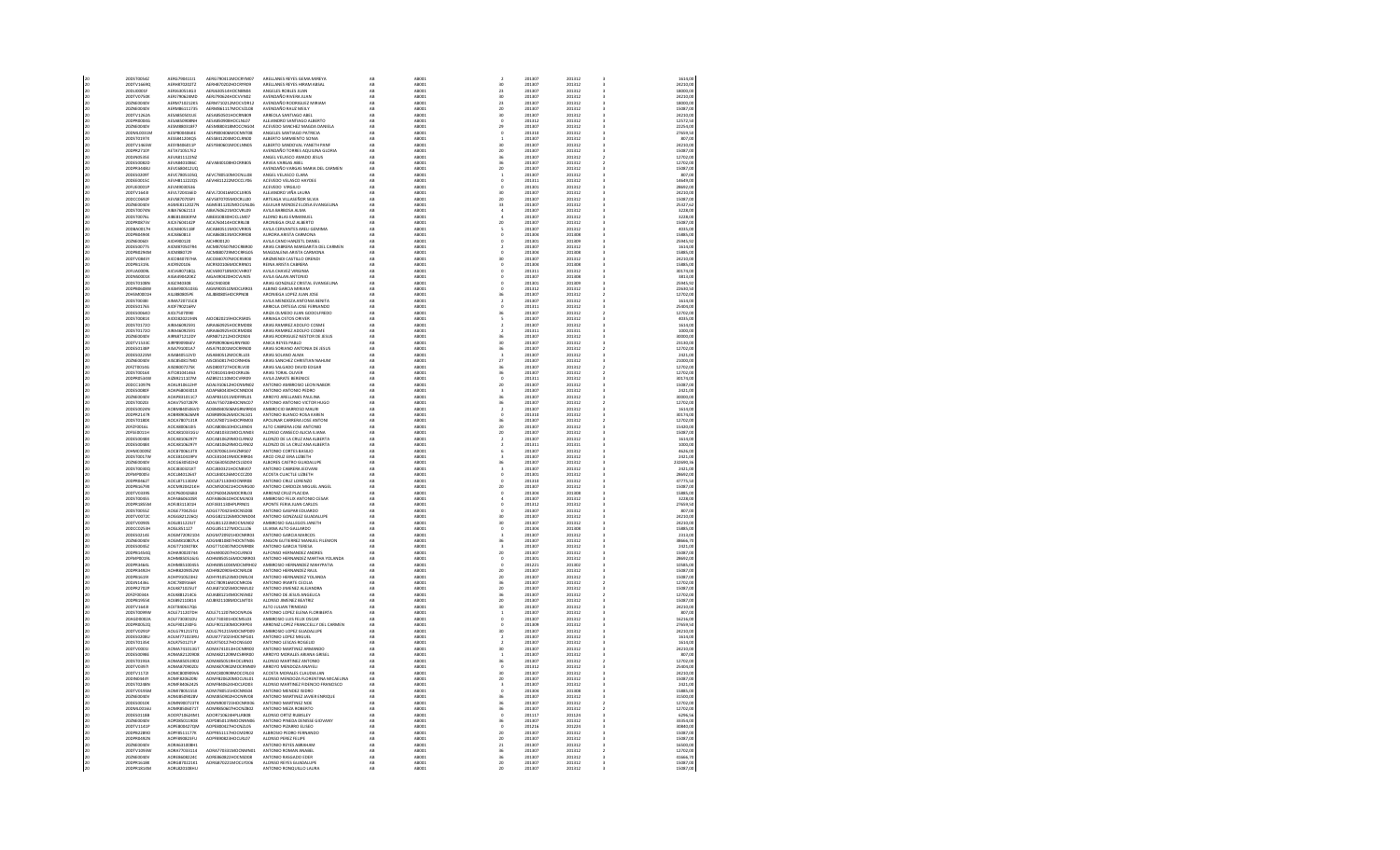| $_{20}$  | 20DPB1130J<br>20DCC16250 | AORL880415FT<br>AORL910108   | AORL880415MOCNMT01<br>AORL910108HOCNYS05 | ANTONIO RAMOS LETICIA<br>LUIS ALBERTO ANTONIO REYES                    | AB<br>AB        | AB001<br>AB001        | $_{\rm 20}$<br>$\circ$                  | 201307<br>201304 | 201312<br>201308 |  |
|----------|--------------------------|------------------------------|------------------------------------------|------------------------------------------------------------------------|-----------------|-----------------------|-----------------------------------------|------------------|------------------|--|
| 20       | 20DES0202Z               | AORR680811BZ                 | AORR680811MOCNSS01                       | ANTONIO RIOS ROSIVEL                                                   | AB              | AB001                 |                                         | 201307           | 201312           |  |
| 20       | 20DPR3173W               | AOSA721014TG                 | AOSA721014HOCLNB06                       | ALONSO SANCHEZ ABIUD                                                   | AB              | AB001                 | 20                                      | 201307           | 201312           |  |
| 20       | 20DES0042C               | AOSB700417J6                 | AOSB700417MOCNNR07                       | ANTONIO SANTIAGO BERNARDITA                                            | AB              | AB001                 |                                         | 201307           | 201312           |  |
|          | 20DST0047Q               | AOSE830510LA                 | AOSE830510MOCNNS08                       | ANTONIO SANTOS ESMERALDA                                               | AB              | <b>AR001</b>          | $\overline{ }$                          | 201307           | 201312           |  |
| 20<br>20 | 20DES0167K               | AOSF731224AF                 | AOSF731224MOCNNR05                       | ANTONIO SANTIAGO MARIA FRANCISCA                                       | AB              | AB001                 |                                         | 201307           | 201312           |  |
| 20<br>20 | 20DST0248N<br>20DST0003T | AOSJ800823RJ                 | AOSJ800823HOCNLN08<br>AOSM900715MOCRNR04 | ANTONIO SALINAS JUAN GABRIEL                                           | AB              | AB001                 | 36                                      | 201307           | 201312           |  |
|          |                          | AOSM900715D6                 |                                          | ARROYO SANTIAGO MARITSA                                                | AB              | AB001<br><b>AR001</b> | 36                                      | 201307           | 201312           |  |
| 20<br>20 | 20DST0133M<br>20DST0081X | AOST750826V7<br>AOTE70100976 | AOST750826HOCLNB03<br>AOTE701009HOCNRS07 | ALONSO SANCHEZ TOBIAS<br>ANTONIO TRINIDAD EUSEBIO                      | AB<br>AB        | AB001                 | 36<br>$\overline{\mathbf{3}}$           | 201307<br>201307 | 201312<br>201312 |  |
| 20       | 20DST0229Z               | AOVA840110CM                 | AOVA840110MOCNSL01                       | ANTONIO VASQUEZ ALMA                                                   | AB              | AB001                 | 36                                      | 201307           | 201312           |  |
| 20       | 20DPR3251J               | AOVD830516K1                 | AOVD830516MDFNZY07                       | ANTONIO VAZQUEZ DEYSI                                                  | AB              | AB001                 | 20                                      | 201307           | 201312           |  |
| 20       | 20DST0027C               | AOVM6010177F                 | AOVM601017HOCLZG04                       | ALONSO VAZQUEZ MIGUEL                                                  | AB              | AB001                 |                                         | 201307           | 201312           |  |
| 20       | 20DTV0391O               | <b>AOVN850816AE</b>          | AOVN850816MOCNSD06                       | ANTONIO VASQUEZ NIDYA ARLETTE                                          | AB              | AB001                 | 30                                      | 201307           | 201312           |  |
| 20       | 20DPR1898K               | AOVY9104215L                 | AOVY910421MVZRZL03                       | ARCOS VAZQUEZ YOLANDA MARLEN                                           | AB              | AB001                 | 20                                      | 201307           | 201312           |  |
| 20       | 20DST0237H               | AOZF7607033M                 | AOZF760703HOCZRR05                       | AZCOYTIA ZURITA FRELEY                                                 | AB              | AB001                 | $\overline{2}$                          | 201307           | 201312           |  |
| 20       | 202NE0040V<br>20FMP0012S | AUAA680305R2<br>AUAA790927CW | AUAA680305MOCQQD02<br>AUAA790927HOCGNL08 | AQUINO AQUINO ADRIANA<br>AGUILERA ANAYA ALDO SAMUEL                    | AB<br>AB        | AB001<br>AB001        | 31<br>$\circ$                           | 201307<br>201301 | 201312<br>201312 |  |
| 20<br>20 | 20DNL0001R               | AUAD810325L6                 | AUAD810325HOCGLG00                       | AGUSTIN ALTAMIRANO DAGOBERTO                                           | AB              | AB001                 | $\theta$                                | 201307           | 201312           |  |
| 20       | 20DJN1305T               | AUAJ76012123                 | AUAJ760121HMCSGN05                       | AGUILAR ALOE JUAN MANUEL                                               | AB              | AB001                 | 36                                      | 201307           | 201312           |  |
| 20       | 20DST0129Z               | AUAL8604173G                 | AUAL860417HV2GGS04                       | AGUILAR AGUIRRE LUIS MIGUEL                                            | AB              | AB001                 | 36                                      | 201307           | 201312           |  |
| 20<br>20 | 20DST0100V               | AUAM810223LC                 | AUAM810223MOCGVG00                       | AGUILAR AVILA MAGALL                                                   | <b>AR</b>       | <b>AR001</b>          | 36                                      | 201307           | 201312           |  |
|          | 20DST0245Q               | AUAV730525MB                 | AUAV730525HOCQZC08                       | AQUINO AZCONA VICENTE                                                  | AB              | AB001                 | 36                                      | 201307           | 201312           |  |
| 20       | 20DNS0001K               | AUAV761108                   |                                          | AGUILAR AVILA VICTOR MANUEL                                            | AB              | AB001                 | $\theta$                                | 201307           | 201308           |  |
| 20<br>20 | 20DES0219Z<br>20DTV1545H | AUA2720205KF<br>AUBG840210FM | AUAZ720205MOCGRL04<br>AUBG840210HOCGJL09 | AGUIRRE ARIAS ZULMA<br>AGUSTIN BEJARANO GUILLERMO                      | AB<br>AB        | AB001<br>AB001        | $\overline{2}$<br>$\theta$              | 201307<br>201221 | 201312<br>201308 |  |
| 20       | 20DPB1696N               | AUBJ820204DJ                 | AUBJ820204HOCGLV03                       | AGUIRRE BELLO JAVIER                                                   | AB              | AB001                 | 20                                      | 201307           | 201312           |  |
| 20       | 20DTV0013N               | AUBR810127TR                 | AUBR810127HOCGLC05                       | AGUILAR BLAS RICARDO                                                   | AB              | AB001                 | $\,$ 0                                  | 201304           | 201308           |  |
| 20       | 20DES0215D               | AUCA720505GB                 | AUCA720505MOCGHN15                       | AGUILAR CHAVEZ ANA ISABEL                                              | AB              | AB001                 | $\overline{1}$                          | 201307           | 201312           |  |
| 20       | 20DML0001S               | AUCA830306TS                 | AUCA830306MOCGRN09                       | AGUILAR CRUZ ANGELA VICTORIA                                           | AB              | AB001                 | 20                                      | 201307           | 201312           |  |
| 20       | 20DTV1099Q               | AUCA86090144                 | AUCA860901MOCOLN02                       | AQUINO CALLEJA ANA LUISA                                               | AB              | AB001                 | 30                                      | 201307           | 201312           |  |
| 20       | 20DPR2175N<br>20DNS0001K | AUCA910820AD<br>AUCC4611257H | AUCA910820HOCQRR00<br>AUCC461125MOCONT09 | AQUINO CARRASCO ARTURO<br>AQUINO CONCHA CATALINA                       | AB<br><b>AR</b> | AB001<br><b>AR001</b> | 36<br>$\Omega$                          | 201307<br>201307 | 201312<br>201308 |  |
| 20<br>20 | 20DES0093J               | AUCC72020285                 | AUCC720202HOCQRN08                       | AQUINO CRUZ CANDELARIO                                                 | AB              | AB001                 |                                         | 201307           | 201312           |  |
| 20       | 20DES00281               | ALICD640409HN                | AUCD640409MOCGSM00                       | AGUILAR CASTAÑEDA DEMETRIA ACASIA                                      | AB              | <b>AR001</b>          | $\overline{ }$                          | 201307           | 201312           |  |
| 20       | 20DST0225C               | AUCE8111056M                 | AUCE811105HOCGRR09                       | AGUILAR CORTES ERIC OMAR                                               | AB              | AB001                 | $\mathbf{1}$                            | 201307           | 201312           |  |
| 20       | 20F2F0005F               | AUCG830323EU                 | AUCG830323HOCDRL07                       | AUDELO CORDERO GUILLERMO                                               | AB              | AB001                 | $\Omega$                                | 201301           | 201312           |  |
| 20       | 20DST0120                | AUCJ6804162F                 | AUCJ680416HOCGLL00                       | AGUILAR CELIS JULIO                                                    | AB              | AB001                 | 36                                      | 201307           | 201312           |  |
| 20       | 20DPR1353T               | AUCJ820612BJ                 | AUCJ820612MOCQSN01                       | AQUINO CASTELLANOS JUANA                                               | AB              | AB001                 | 20                                      | 201307           | 201312           |  |
| 20       | 20DES0180E               | AUCL7904136M                 | AUCL790413HOCGRS08                       | AGUILAR CORTES LESLIE DALDIER                                          | AB<br>AB        | AB001                 | $\overline{1}$                          | 201307           | 201312           |  |
| 20<br>20 | 20DPR0433Y<br>20DTV0821O | AUCO85111825<br>AUCR830919E7 | AUCO851118HOCQNS07<br>AUCR830919MOCGRS08 | AQUINO CONDADO OSCAR IVAN<br>AGUILAR CERERO ROSARIO                    | AB              | AB001<br>AB001        | $^{20}$<br>30                           | 201307<br>201307 | 201312<br>201312 |  |
| 20       | 20DST0037J               | AUDF830923NU                 | AUDF830923HOCQLR07                       | AQUINO DELGADO FERNANDO                                                | AB              | AB001                 | 36                                      | 201307           | 201312           |  |
| 20       | 20DPR02342               | AUDR8811159P                 | AUDR881115HVZGGF06                       | AGUILAR DEGIVES RUFINO                                                 | AB              | AB001                 | 36                                      | 201307           | 201312           |  |
| 20       | 20DJN0092A               | AUEE7901136W                 | AUEE790113HOCGSS00                       | AGUILAR ESPERON EUSTIQUIO                                              | AB              | AB001                 | 36                                      | 201307           | 201312           |  |
| 20<br>20 | 200TV13041               | AUFASZOR15OS                 | AUFARZ0815MOCGRS05                       | AGUIRRE FRANCISCO ASUNCION                                             | <b>AR</b>       | <b>AR001</b>          | 30 <sub>0</sub>                         | 201307           | 201312           |  |
|          | 20DCC1689Z               | <b>AUFM880125VB</b>          | AUFM880125MOCGNR02                       | AGUILAR FUENTES MARISELA                                               | AB              | AB001                 | $\overline{20}$                         | 201307           | 201312           |  |
| 20<br>20 | 20DTV1314Q<br>20DTV1640L | AUGE8609192P<br>AUGF80060136 | AUGE860919MOCGRL09<br>AUGF800601HOCRRR06 | AGUILAR GARCIA FLVIA<br>AURELIO GARCIA FROYLAN                         | AB<br>AB        | <b>AR001</b><br>AB001 | $\Omega$                                | 201307<br>201307 | 201312           |  |
| 20       | 20DST0123F               | AUGG580401BH                 | AUGG580401MOCYRL07                       | AYUSO GARCIA GLORIA                                                    | AB              | AB001                 | $\overline{30}$<br>$\overline{2}$       | 201307           | 201312<br>201312 |  |
| 20       | 20DST0146Q               | AUGJ830903DP                 | AUGJ830903MOCGZS01                       | AGUILAR GUZMAN MARIA DE JESUS                                          | AB              | AB001                 | $\overline{2}$                          | 201307           | 201312           |  |
| 20       | 20DNL0001R               | AUGM7501046W                 | AUGM750104MOCGRR08                       | AGUILAR GARCIA MARTITA ELIA                                            | AB              | AB001                 | $\theta$                                | 201307           | 201312           |  |
| 20       | 20DST0122G               | AUGM810503TZ                 | AUGM810503MOCGSG03                       | AGUIRRE GASGA MAGALI                                                   | AB              | AB001                 | 36                                      | 201307           | 201312           |  |
| 20       | 20DST0122G               | AUGM810503TZ                 | AUGM810503MOCGSG03                       | AGUIRRE GASGA MAGALI                                                   | AB              | AB001                 | $\mathfrak{o}$                          | 201223           | 201223           |  |
| 20       | 20DTV0068Q               | AUGM841224A4                 | AUGM841224HOCGRN09                       | AGUILAR GARRIDO JOSE MANUEL                                            | AB              | AB001                 | 30                                      | 201307           | 201312           |  |
| 20<br>20 | 20HMC0019<br>20DJN1491E  | AUGS790829EM<br>AUHC870103V7 | AUGS790829MOCQRL05<br>AUHC870103HOCORR06 | AQUINO GARCIA SILVIA<br>AQUINO HERNANDEZ JOSE CARLOS                   | AB<br>AB        | AB001<br>AB001        | 20<br>36                                | 201307<br>201307 | 201312<br>201312 |  |
| 20       | 202NE0040V               | AUHJ790715HL                 | AUHJ790715HOCQRM03                       | AQUINO HERNANDEZ JAIME GONZALO                                         | AB              | AB001                 | $\overline{33}$                         | 201307           | 201312           |  |
|          | 20DTV0598F               | AUHL9105209A                 | AUHL910520MOCGLR01                       | AGUSTIN HILARIO LAURA YASMIN                                           | <b>AR</b>       | <b>AR001</b>          |                                         | 201307           | 201312           |  |
| 20<br>20 | 20DST0065F               | AUHM680826PX                 | AUHM680826MOCGRR02                       | AGUILAR HERNANDEZ MARTHA ELVA                                          | AB              | AB001                 | $\begin{array}{c} 36 \\ 2 \end{array}$  | 201307           | 201312           |  |
| 20<br>20 | 20DST0052B               | AUHR8506256F                 | AUHRSS062SHOCORD04                       | 40UINO HERNANDEZ RODRIGO                                               | AB<br>AB        | <b>AR001</b>          | 36                                      | 201307           | 201312           |  |
|          | 20DPR1390X               | AUHS89010715                 | AUHS890107HOCQRH02                       | AQUINO HERNANDEZ SAHID                                                 |                 | AB001                 | 36                                      | 201307           | 201312           |  |
| 20<br>20 | 20DPR0179W<br>20DTV0545A | AUJA611108PB                 | AUJA611108HOCQMR07                       | AQUINO JIMENEZ ARIEL                                                   | AB<br>AB        | <b>AR001</b><br>AB001 | $\begin{array}{c} 20 \\ 36 \end{array}$ | 201307           | 201312<br>201312 |  |
| 20       | 20DPR2979E               | AUJD910424HY<br>AUJE840830M7 | ALLIERADR20MOCCMR02                      | AGUILAR JIMENEZ DANIEL<br>AGUILAR JIMENEZ ERIKA                        | AB              | AB001                 |                                         | 201307<br>201307 | 201312           |  |
| 20       | 20DTV01280               | AUJN820929P3                 | AUJN820929HOCGMF00                       | AGUILAR JIMENEZ NEFTALI                                                | AB              | AB001                 | $\begin{array}{c} 20 \\ 36 \end{array}$ | 201307           | 201312           |  |
|          | 20DTV1309E               | AULM831226JA                 | AULM831226MOCGPR07                       | AGUILAR LOPEZ MARINA                                                   | AB              | AB001                 | 36                                      | 201307           | 201312           |  |
| 20<br>20 | 20DCC0854A               | AULN880301NC                 | AULN880301HOCGPX05                       | AGUSTIN LOPEZ NOE PAUL                                                 | AB              | AB001                 | 20                                      | 201307           | 201312           |  |
| 20       | 20DES0212G               | <b>AULR890607RE</b>          | AULR890607RE9                            | AQUINO LEON ROBERTO                                                    | AB              | AB001                 |                                         | 201301           | 201309           |  |
| 20       | 20DPB0322S               | AULV820528SD                 | AULV820528MOCGPL02                       | AGUILAR LOPEZ VIOLETA                                                  | AB              | AB001                 | 20                                      | 201307           | 201312           |  |
| 20       | 20DST0017W<br>20DES0233T | AUMA601026SI<br>AUMA771005N3 | AUMA601026HOCGRR02<br>AUMA771005MV7GRN08 | AGUILAR MARTINEZ ARMANDO NOEL<br>AGUILAR MARTINEZ MARIA DE LOS ANGELES | AB<br><b>AR</b> | AB001<br><b>AR001</b> |                                         | 201307<br>201307 | 201312<br>201312 |  |
| 20<br>20 | 20DES0091L               | AUMA78020455                 | AUMA780204MPLGRG07                       | AGUILAR MORA AGUEDA                                                    | $\overline{AB}$ | AB001                 | $\begin{array}{c} 36 \\ 2 \end{array}$  | 201307           | 201312           |  |
|          |                          | AUMA8511303Q                 | AUMA851130MOCGRN07                       | AGUILAR MARTINEZ ANDREA                                                | AB              | <b>AR001</b>          | 30                                      | 201307           | 201312           |  |
| 20<br>20 | 20DTV0672X<br>20DCC00375 | AUMA9211025H                 | AUMA921102MOCNED09                       | ANTUNEZ MARIN AIDA                                                     | AB              | AB001                 | 20                                      | 201307           | 201312           |  |
| 20<br>20 | 20DES0126K<br>20DPR2231P | AUME830214HY                 | AUME830214MVZGRR00                       | AGUILAR MERINO ERICA                                                   | AB              | <b>AR001</b>          | 36                                      | 201307           | 201312           |  |
|          |                          | AUME871013B5                 | AUME871013MVZGRN02                       | AGUILAR MORGA EUNICE                                                   | AB              | AB001                 | 36                                      | 201307           | 201312           |  |
| 20<br>20 | 202NE0040V<br>20DES0233T | AUML8605163K<br>AUMM800106SZ | AUML860516MOCGRT02<br>AUMM800106MPLGRR04 | AGUIRRE MORALES LETICIA<br>AGUILAR MORA MARIA                          | AB              | AB001                 | 36<br>$\circ$                           | 201307           | 201312<br>201312 |  |
|          | 20ADG0053                | AUMR801125GG                 | AUMR801125MGRQRS01                       | AQUINO MORALES ROSAURA LIBERTAD                                        | AB<br>AB        | AB001<br>AB001        | $\mathbf 0$                             | 201312<br>201309 | 201312           |  |
| 20<br>20 | 20ZNE0040V               | AUMR841115HB                 | AUMR841115HOCGRB01                       | AGUILAR MARTINEZ JOSE ROBERTO                                          | AB              | AB001                 | 33                                      | 201307           | 201312           |  |
| 20       | 20FZP0009I               | AUMY900612MO                 | AUMY900612MOC                            | MGULO MARTINEZ YARELY NAZARL                                           | AB              | AB001                 | $\bf{0}$                                | 201301           | 201309           |  |
| 20       | 20DES0185Z               | AUNM8404297Y                 | AUNM840429MOCGCN06                       | AGUIRRE NICOLAS MONICA EUSTOLIA                                        | AB              | AB001                 | $\overline{z}$                          | 201307           | 201312           |  |
| 20       | 20DPB0641D               | AUOA920620HT                 | AUOA920620MOCGRN01                       | AGUILAR ORTIZ ANABEL                                                   | AB              | AB001                 | 20                                      | 201307           | 201312           |  |
| 20       | 20DST0019U               | AU0J9108148C                 | AUQJ910814HOCGRR06                       | AGUIRRE ORTEGA JAIR BERNARDO                                           | AB              | AB001                 | 36                                      | 201307           | 201312           |  |
| 20<br>20 | 202NE0040V<br>20ZNE0040V | AUON790402KF<br>AUPA5704152B | AUON790402MOCGRL03<br>AUPA570415HOCGRN03 | AGUILAR ORTEGA NALLELY SAAHRAI<br>AGUILAR PUERTO ANASTACIO             | AB<br>AB        | AB001<br>AB001        | 18<br>23                                | 201307<br>201307 | 201312<br>201312 |  |
| 20       | 20DPR2523D               | AURA740718IX                 |                                          | AGUILAR RODRIGUEZ MARIA ADRIANA                                        | AB              | AB001                 | 36                                      | 201307           | 201312           |  |
|          | 20DTV0875S               | AURA920428EJ                 | AURA920428HOCGYR00                       | AGUILAR REYES ARIEL                                                    | AB              | AB001                 | 36                                      | 201307           | 201312           |  |
| 20<br>20 | 20DTV0564F               | AURD771113M1                 | AURD771113HOCGDG08                       | AGUILAR RODRIGUEZ DIEGO                                                | AB              | AB001                 | 30                                      | 201307           | 201312           |  |
| 20<br>20 | 20DST0016X               | AURI87061948                 | AURIS70619HOCGVN00                       | <b>AGUILAR RIVERA ILIAN LUIS</b>                                       | <b>AR</b>       | <b>AR001</b>          | $\overline{1}$                          | 201307           | 201312           |  |
|          | 20DTV1187K               | AURR8101235F                 | AURR810123MOCQMC00                       | AQUINO RAMIREZ ROCIO DALIL                                             | AB              | AB001                 | 30                                      | 201307           | 201312           |  |
| 20       | 20DES0223N               | AURV740427RH<br>AUSA651110D6 | AURV740427HCSGYC08                       | AGUSTIN REYES VICTOR MANUEL                                            | AB              | AB001                 | 36                                      | 201307           | 201312           |  |
| 20       | 20DEE0021N<br>20DST0194Z | AUSC6410254G                 | AUSA651110HOCQNN08<br>AUSC641025HOCDSR08 | AQUINO SANTOS ANDRES<br>AUDELO SOSA CRISPIN ABELINO                    | AB<br>AB        | AB001<br>AB001        |                                         | 201307<br>201307 | 201312<br>201312 |  |
| 20       | 20DPR1219N               | AUSC861203TD                 | AUSC861203HOCOLH05                       | AQUINO SOLANO CHRISTIAN ZURIEL                                         | AB              | AB001                 | 20                                      | 201307           | 201312           |  |
| 20       | 20DPB0694                | AUSM891127AW                 | AUSM891127MOCGNR05                       | AGUILAR SANTIAGO MARIA                                                 | AB              | AB001                 | 20                                      | 201307           | 201312           |  |
| 20       | 20DPB1563X               | AUSR820809JU                 | AUSR820809MOCGLY00                       | AGUILAR SALINAS REYNALDA                                               | AB              | AB001                 | 20                                      | 201307           | 201312           |  |
| 20       | 20DTV0504A               | AUSY801108GG                 | AUSY801108MOCGGS11                       | AGUSTINIANO SAGUILAN YISEL                                             | AB              | AB001                 | 30                                      | 201307           | 201312           |  |
| 20<br>20 | 20DTV0641D               | AUT2930109T4                 | AUTZ930109MOCGLY04                       | AGUSTIN TOLEDO ZAYRA VIANEY                                            | AB              | AB001                 | 36                                      | 201307           | 201312           |  |
| 20       | 20FZT0019B<br>20DES0107W | AUVA66100593<br>AUVJ83021449 | AUVA661005MOCQLD01<br>AUVJ830214HOCGRL09 | AQUINO VELASQUEZ ADELINA<br>AGUILAR VARGAS JULIO                       | AB<br>AB        | AB001<br>AB001        | 36<br>28                                | 201307<br>201307 | 201312<br>201312 |  |
| 20       | 20FUA0021G               | AUVK881106CC                 | AUVK881106HOCGCT07                       | AGUILAR VICENTE KATIA ITZEL                                            | AB              | AB001                 | $\circ$                                 | 201116           | 201202           |  |
|          | 20DCC03184               | ALIVMR60402                  | AUVMS60402MOCGSR06                       | MARLEN AGUIRRE VASOUEZ                                                 | AB              | <b>AR001</b>          | $\Omega$                                | 201304           | 201308           |  |
| 20<br>20 | 20DST0058W               | AUVN820513RJ                 | AUVN820513MOCLZL01                       | ALDUCIN VAZQUEZ NELLY MARIA                                            | AB              | AB001                 | 36                                      | 201307           | 201312           |  |
| 20       | 20DST0069B               | AUVW770618V8                 | AUVW770618HOCGSL07                       | AGUILAR VASQUEZ WALTER MARTI                                           | AB              | AB001                 |                                         | 201307           | 201312           |  |
| 20       | 20DJN0106N               | AUYD780109DF                 | AUYD780109MGRGPN05                       | AGUIRRE YEPEZ DIANA JULIA                                              | AB              | AB001                 | 20                                      | 201307           | 201312           |  |
| 20       | 20DST0016X               | AUZI580607TN                 | AUZI580607MTCBRS02                       | ABURTO ZARATE MARIA ISABEL                                             | AB              | AB001                 | $\overline{a}$                          | 201307           | 201312           |  |
| 20<br>20 | 20DST0038I<br>20TAR0001Z | BAAD880903U3<br>BAAI7407129M | BAAD880903HDFTVN01<br>BAAI7407129M7      | BAUTISTA AVENDAÑO DANIEL<br>MARIA ISABEL BAUTISTA AQUINO               | AB<br>AB        | AB001<br>AB001        | 36<br>$\overline{\mathbf{0}}$           | 201307<br>201301 | 201312<br>201309 |  |
| 20       | 20DTV0910H               | BAAI8201219Q                 | BAAI820121HOCRGR03                       | BARTOLO AGUSTIN IRINEO                                                 | AB              | AB001                 | 30                                      | 201307           | 201312           |  |
| 20       | 20DNS0001K               | BAAJ601224J2                 | BAAJ601224HOCRCS05                       | BRAVO ACEVEDO JESUS                                                    | AB              | AB001                 |                                         | 201307           | 201308           |  |
| 20       | 20DST0210A               | BAAJ7502039Z                 | BAAJ750203MOCRGR04                       | BARRIOS AGUILAR JORGINA LUCINA                                         | AB              | AB001                 | $\overline{4}$                          | 201307           | 201312           |  |
| 20       | 20DES0143A               | <b>BAAL810624AN</b>          | BAAL810624MOCXR207                       | BAÑOS ARMENDARIZ LUZ MARIA                                             | AB              | AB001                 |                                         | 201307           | 201312           |  |
| 20       | 20DCE0001B               | RAAM7908073M                 | BAAM790807MOCTLB05                       | <b>BALITISTA ALTAMIRANO MIRIAM</b>                                     | <b>AR</b>       | <b>AR001</b>          | $\Omega$                                | 201307           | 201312           |  |
|          |                          |                              |                                          |                                                                        |                 |                       |                                         |                  |                  |  |

# 15087,00 3 15885,00 3 1614,00 3 15087,00 3 1614,00 3 1614,00 3 807,00 2 12702,00 2 12702,00 2 12702,00 3 2421,00 2 12702,00 3 15087,00 3 807,00 3 24210,00 3 15087,00 3 1614,00 3 24000,00 3 26301,00 3 11565,00 2 12702,00 2 12702,00 2 12702,00 2 12702,00 3 7134,00 3 1614,00 3 38550,00 3 15087,00 3 15885,00 3 807,00 3 15087,00 3 24210,00 2 12702,00 3 7134,00 3 807,00 3 1614,00 3 807,00 3 49472,50 2 12702,00 3 15087,00 3 807,00 3 15087,00 3 24210,00 2 12702,00 2 12702,00 2 12702,00 3 24210,00 3 15087,00 3 23130,00 3 24210,00 3 1614,00 3 1614,00 3 14346,00 2 13107,00 3 2184,50 3 24210,00 3 15087,00 2 12702,00 3 25310,70 2 12702,00 3 1614,00 2 12702,00 2 12702,00 3 15087,00 2 12702,00 3 15087,00 2 12702,00 2 12702,00 3 15087,00 3 25945,92 3 15087,00 3 2421,00 2 12702,00 3 1614,00 3 46260,00 3 15087,00 2 12702,00 2 12702,00 3 51708,00 3 46388,50 3 65384,00 3 25311,00 3 25945,92 3 1614,00 3 15087,00 2 12702,00 3 13800,00 3 18000,00 2 12702,00 2 12702,00 3 24210,00 3 807,00 3 24210,00 3 2421,00 2 12702,00 3 4035,00 3 15087,00 3 15087,00 3 15087,00 3 24210,00 2 12702,00 2 12702,00 3 21588,00 3 25145,00 3 15885,00 2 12702,00 3 2421,00 3 15087,00 3 2421,00 2 12702,00 3 25945,92 3 24210,00 3 7134,00 3 3228,00 3 807,00 3 11565,00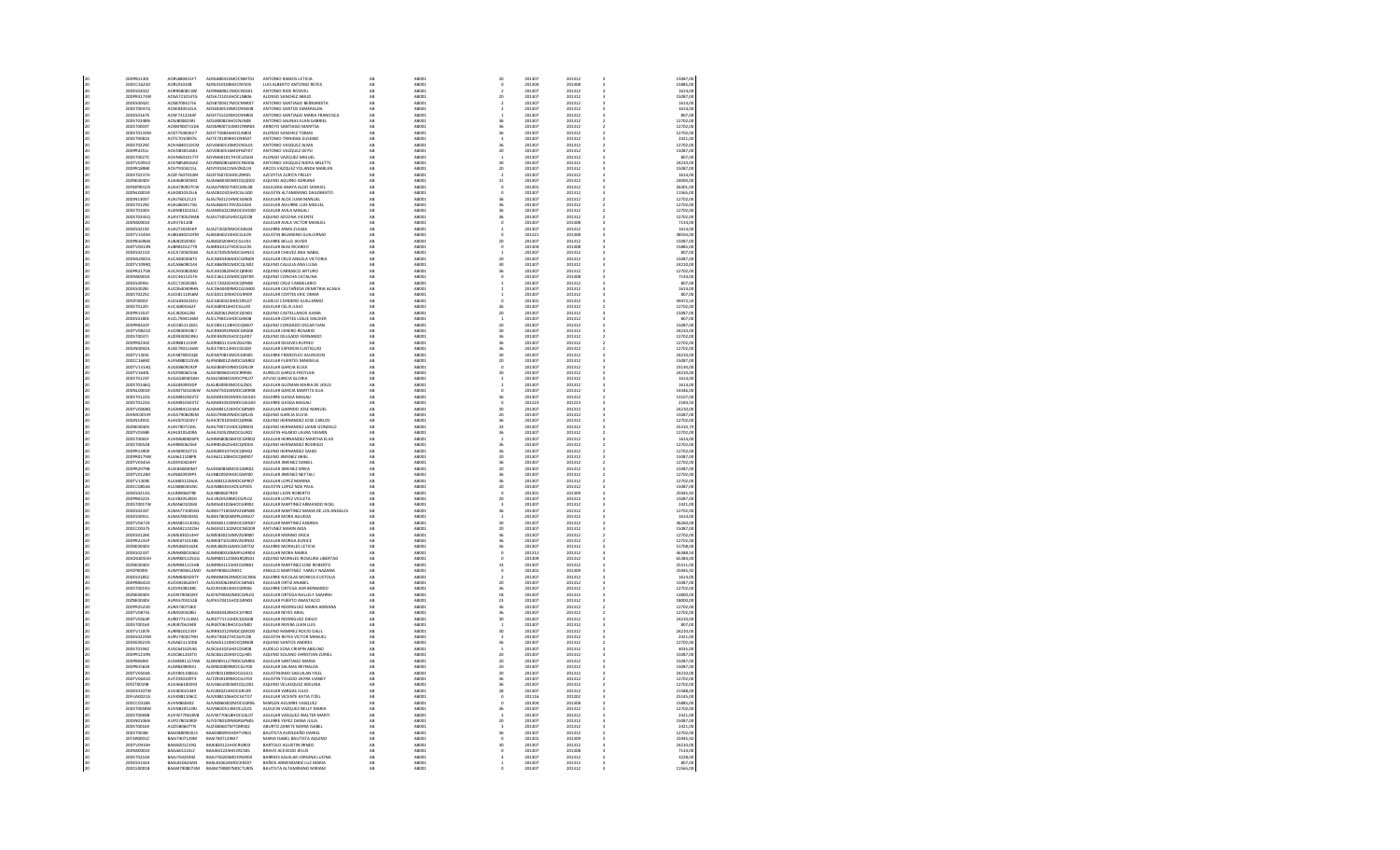| 20<br>20                         | 20DST0113Z<br>20FZF0057L | BABC580708EB<br>BABC810301FC        | BABC580708HOCRZR02<br>BABC810301HOCRRS07 | BARRAGAN BEZAREZ CARLOS AUGUSTO<br>BARRIOS BARRIOS CASILDO SANTIAGO                          | AB              | AB001<br>AB001        | $\theta$                                      | 201307<br>201312 | 201312<br>201312 |                |
|----------------------------------|--------------------------|-------------------------------------|------------------------------------------|----------------------------------------------------------------------------------------------|-----------------|-----------------------|-----------------------------------------------|------------------|------------------|----------------|
|                                  | 20DES0032W               | BABE8610261C                        | BABE861026MOCRRS08                       | BARTOLO BARRIOS EISELE                                                                       | AB              | AB001                 | 36                                            | 201307           | 201312           |                |
| --<br>20<br>20                   | 20DCC22190               | BABE910520FW                        | BABE910520MOCTTL06                       | <b>BAUTISTA BAUTISTA ELOISA</b>                                                              | AB              | AB001                 | 20                                            | 201307           | 201312           |                |
| 20                               | 20DST0020J               | BABF791120LV                        | BABF791120HOCTRL05                       | BAUTISTA BERNARDO FELIX DANIEL                                                               | AB              | AB001                 | 36                                            | 201307           | 201312           |                |
| 20<br>20                         | 20DPB0014N               | BABF9209143J                        | BABF920914MOCSSR06                       | BASURTO BASURTO FRANCISCA<br>BARRANCO BARRANCO JUAN                                          | AB<br>AB        | <b>AR001</b>          | $\frac{20}{2}$                                | 201307<br>201307 | 201312<br>201312 |                |
|                                  | 20DST0012A               | BABJ7907213V                        | BABJ790721HOCRRN06                       |                                                                                              |                 | AB001                 |                                               |                  |                  |                |
| 20<br>20                         | 202NE0040V<br>20DES0226J | BABJ840525UB<br>BABL840402GU        | BABJ840525HOCRRL09<br>BABL840402MOCTNL07 | BARENCA BARRAGAN JULIO CESAR<br>BAUTISTA BONILLA LILIBET                                     | AB              | AB001                 | $\begin{array}{c} 0 \\ 2 \end{array}$         | 201312           | 201312           |                |
|                                  |                          |                                     | BABN741018MOCRRD03                       |                                                                                              | AB              | AB001                 |                                               | 201307           | 201312           |                |
| 20<br>20                         | 20DST0203F<br>20DES0035T | BABN741018ZQ<br>BABY780806MI        | BABY780806MOCRRL09                       | BARROSO BRAVO NADIA<br>BARRAGAN BARRAGAN YOLANDA                                             | AB<br>AB        | AB001<br>AB001        | $\begin{smallmatrix}1\\1\\2\end{smallmatrix}$ | 201307<br>201307 | 201312<br>201312 |                |
|                                  | 20DST0040X               | BACD550807FZ                        | BACD550807HOCLRN00                       | <b>BLAS CRUZ DONATO</b>                                                                      | AB              | AB001                 |                                               | 201307           | 201312           |                |
| 20<br>20                         | 20DST0135K               | <b>BACE810611LL</b>                 | BACE810611MOCCRL03                       | BACILIO CRUZ ELBA                                                                            | AB              | AB001                 | 36                                            | 201307           | 201312           |                |
| 20                               | 202NE0040V               | BACF560106AC                        | BACF560106HOCRNR03                       | BARRERA CANTO FREDY                                                                          | AB              | AB001                 | 36                                            | 201307           | 201312           |                |
| 20<br>20                         | 20DPR0379U               | BACG821018QY                        |                                          | <b>BARAY CALDERON GILBERTO</b>                                                               | AB              | AB001                 | 20                                            | 201307           | 201312           |                |
|                                  | 20DTV1632C               | BACH80022537                        | BACH800225MOCJMR06                       | BAJANDO CUMPLIDO HERIBERTA                                                                   | AB              | AB001                 | $\begin{array}{c}\n30 \\ 2\n\end{array}$      | 201307           | 201312           |                |
| 20<br>20                         | 2005T0044T               | BACIS11001L1                        | BACIS11001MOCTRX07                       | <b>BALITISTA CRUZ IXIL</b>                                                                   | <b>AR</b>       | <b>AR001</b>          |                                               | 201307           | 201312           |                |
|                                  | 20DST0104R               | BACL760430J8                        |                                          | BARBOSA CRUZ JOSE LUIS                                                                       | AB              | AB001                 | 36                                            | 201307           | 201312           |                |
| 20<br>20                         | 20DST00730               | <b>BACL910920K8</b>                 | BACL910920HOCRSS01                       | BARRIOS CASTRO LUIS ALFREDO                                                                  | AB              | <b>AR001</b>          | 36<br>36                                      | 201307           | 201312           |                |
|                                  | 20DJN2218E               | BACM830318FZ<br>BACM900206AU        | BACM830318MOCLLR08<br>BACM900206MOCTRR09 | BLAS CALLEJA MARJOIRE<br>BATUN CRUZ MARISOL                                                  | AB<br>AB        | AB001<br>AB001        |                                               | 201307           | 201312           |                |
| 20<br>20                         | 20DPR3358B<br>20DST0081X | BADC87071622                        | BADC870716MVZZLR06                       | BAEZ DOLORES CARMEN ESPERANZA                                                                | AB              | AB001                 | 20                                            | 201307<br>201307 | 201312<br>201312 |                |
|                                  | 20DST0231N               | BADL93021947                        | BADL930219HOCTGS07                       | BAUTISTA DIEGO LUIS ARMANDO                                                                  | AB              | AB001                 | $\begin{array}{c} 6 \\ 36 \end{array}$        | 201307           | 201312           |                |
|                                  | 20ZNE0040V               | BAEA820422H9                        | BAEA820422MOCRSD00                       | BARENCA ESCOBAR ADRIANA VICTORIA                                                             | AB              | AB001                 |                                               | 201307           | 201312           |                |
| 20<br>20<br>20                   | 20DST0024F               | BAEJ7509188E                        | BAEJ750918MOCSNS02                       | BASILIO ENRIQUEZ JOSEFINA EU                                                                 | AB              | AB001                 | 31<br>36                                      | 201307           | 201312           |                |
| 20<br>20                         | 20DST0023G               | <b>BAEM701225LV</b>                 | BAEM701225HOCLSN08                       | BALDERA ESCOBAR MANUEL NIÑO                                                                  | AB              | AB001                 | $\overline{3}$                                | 201307           | 201312           |                |
|                                  | 20DNS0001K               | BAFA760929                          |                                          | BALBUENA FLORES ANA LUISA*                                                                   | AB              | AB001                 | $\ddot{\mathbf{0}}$                           | 201307           | 201308           |                |
| 20<br>20                         | 200PR2550A               | BAFA870606GG                        | BAFA870606MOCSNN00                       | <b>BASILIO FUENTES ANGELICA</b>                                                              | AB              | <b>AR001</b>          | $\begin{array}{c} 20 \\ 0 \end{array}$        | 201307           | 201308           |                |
|                                  | 20DST0249M               | BAFD890107                          | BAFD890107HOCSLN03                       | DANIEL BASTIDA FILIO                                                                         | AB              | AB001                 |                                               | 201304           | 201308           |                |
| 20<br>20                         | 20DES0223M               | BAFM720927NP                        | BAFM720927HMNRLR00                       | BARRAGAN FLORES MARCO ANTONIO                                                                | AB              | AB001                 | $\overline{3}$                                | 201307           | 201312           |                |
|                                  | 20DES0223M<br>20DST0003T | BAFM720927NP<br>BAGE601224NM        | BAFM720927HMNRLR00<br>BAGE601224HOCTRT07 | BARRAGAN FLORES MARCO ANTONIO<br>BAUTISTA GARCIA EUTIMIO                                     | AB<br>AB        | AB001<br>AB001        | $\overline{\mathbf{3}}$<br>$\mathbf{1}$       | 201117<br>201307 | 201124<br>201312 |                |
| 20<br>20<br>20<br>20<br>20       | 20DES0099D               | BAGE930525K2                        | BAGE930525MOCTRL03                       | BAUTISTA GARCIA ELIZABETH SOFIA                                                              | AB              | AB001                 | 36                                            | 201307           | 201312           |                |
|                                  | 20DES0112H               | BAGG7612195R                        | BAGG761219HOCXTS05                       | BAÑOS GATICA GUSTAVO ALEJANDRO                                                               | AB              | AB001                 | $\overline{2}$                                | 201307           | 201312           |                |
|                                  | 20DPR1852P               | BAGG920609MN                        | BAGG920609HOCLNB04                       | BALIAN GONZALEZ GABRIEL                                                                      | AB              | AB001                 | 20                                            | 201307           | 201312           |                |
|                                  | 20DST0028B               | BAGJ7805307G                        | BAGJ780530HOCLNR00                       | BLAS GONZALEZ JORGE                                                                          | AB              | AB001                 | 36                                            | 201307           | 201312           |                |
|                                  | 20DTV1096T               | <b>BAGM851127JU</b>                 | BAGM851127MOCTNR04                       | BAUTISTA GONZALEZ MARISOL                                                                    | AB              | AB001                 | 30                                            | 201307           | 201312           |                |
| 20<br>20                         | 20DPR0298J               | BAGM8605251L                        | BAGM860525MOCRJR03                       | BARRITA GUON MERCEDES ELVIRA                                                                 | AB              | AB001                 | $\overline{20}$                               | 201307           | 201312           |                |
| 20<br>20                         | 20DPR3032X               | BAGO780616S5                        | BAGOZ80616MOCRTL03                       | BARRERA GUTIERREZ OLFIDA                                                                     | AB<br>AB        | <b>AR001</b>          | $\begin{array}{c} 20 \\ 30 \end{array}$       | 201307           | 201312           |                |
|                                  | 20DTV1538Y               | BAGT7908113J                        | BAGT790811MOCRNR05                       | BRAVO GANDEAGA TRACEE LESI                                                                   |                 | AB001                 |                                               | 201307           | 201312           |                |
| 20<br>20                         | 20DNS0001K<br>20ZNE0040V | BAGX790704<br>BAHD800807L7          |                                          | BAUTISTA GARCIA XOCHITL EDITH<br>BAUTISTA HERNANDEZ DORA IDALIA                              | AB<br>AB        | AB001                 | $\begin{array}{c} 0 \\ 36 \end{array}$        | 201307<br>201223 | 201308<br>201224 |                |
|                                  |                          |                                     | BAHD800807MOCTRR03                       |                                                                                              |                 | AB001                 |                                               |                  |                  |                |
| 20<br>20                         | 20DTV0046E               | <b>BAHH830526PV</b><br>BAHJ7803173D | BAHH830526HOCZRC04<br>BAHJ780317HOCTRR08 | BAZAN HERNANDEZ HECTOR<br>BAUTISTA HERNANDEZ JORGE                                           | .<br>AB<br>AB   | AB001<br>AB001        | 36<br>36                                      | 201307<br>201307 | 201312<br>201312 |                |
|                                  | 20DES0195G               | BAHJ780424GR                        |                                          | BAUTISTA HERNANDEZ JUAN                                                                      |                 | AB00                  |                                               |                  |                  |                |
| 20<br>20                         | 20DTV0037X               | BAHJ781225B6                        | BAHJ780424HOCTRN09<br>BAHJ781225B6A      | BARRAGAN HERRERA JESUS AXEL                                                                  | AB<br>AB        | AB001                 | $\begin{smallmatrix}5\\0\end{smallmatrix}$    | 201307<br>201301 | 201312<br>201309 |                |
|                                  | 20DES0138P               | BAHM7312309E                        | BAHM731230MOCRRR00                       | BARRAGAN HERRERA MARICELA IRENE                                                              | AB              | AB001                 |                                               | 201307           | 201312           |                |
| 20<br>20                         | 20DTV1546G               | <b>BAHM8107164K</b>                 | BAHM810716MOCTRN00                       | BAUTISTA HERNANDEZ MONSERRAD M                                                               | AB              | AB001                 | 30                                            | 201307           | 201312           |                |
|                                  | 20DTV0399G               | BAHT790206QM                        | BAHT790206HOCTRM08                       | BAUTISTA HERNANDEZ TOMAS                                                                     | AB              | AB001                 | 30                                            | 201307           | 201312           |                |
|                                  | 20ZNE0040V               | <b>BAHV571223JE</b>                 | BAHV571223HOCTRC07                       | BAUTISTA HERNANDEZ VICTOR MANUEL                                                             | AB              | AB001                 | 36                                            | 201307           | 201312           |                |
| 20<br>20<br>20                   | 20DPB0248A               | BAHV820523QM                        | BAHV820523MOCTRC09                       | BAUTISTA HERNANDEZ VICTORIA                                                                  | AB              | AB001                 | $\overline{20}$                               | 201307           | 201312           |                |
| 20<br>20                         | 20DST0076L<br>20ZNE0040V | BAHY770414A5<br>BAJE7901011X        | BAHY770414MOCTLY04<br>BAJE790101HDFTMD09 | <b>BAUTISTA HILARIO YUYU<br/>BAUTISTA JIMENEZ EDGAR ALAIN</b>                                | AB<br>AB        | AB001                 | $\begin{array}{c} 36 \\ 0 \end{array}$        | 201307<br>201309 | 201312<br>201312 |                |
|                                  |                          |                                     |                                          |                                                                                              |                 | AB001                 |                                               |                  |                  |                |
| 20<br>20                         | 20DST0072P<br>20FIZ0073Z | BAJ81040711                         | BAJI810407HOCTNN07<br>BAJI881226MOCRRN05 | BAUTISTA JUAN JUAN                                                                           | .<br>AB<br>AB   | AB001                 | $\frac{3}{20}$                                | 201307<br>201307 | 201312<br>201307 |                |
|                                  |                          | BAJJ88122612                        |                                          | BARRIOS JARQUIN JANETH MONSERRAT                                                             |                 | AB001                 |                                               |                  |                  |                |
| 20<br>20                         | 20DST02300<br>20DTV1322Z | BAJL870927<br>BAJR8103247V          | BAJL870927MOCLM204<br>BAJR810324HOCTRF04 | LUZ NAYELI BLAS JIMENEZ<br>BAUTISTA JUAREZ RAFAEL                                            | AB<br>AB        | AB001<br>AB001        | $\pmb{0}$<br>30                               | 201304<br>201307 | 201308<br>201312 |                |
|                                  | 20DST0144S               | BAJS790711LY                        | BAJS790711MOCTNM01                       | BAUTISTA JUAN SIMONA                                                                         | AB              | AB001                 | $\overline{4}$                                | 201307           | 201312           |                |
| 20<br>20                         | 20DST0049Q               | BALA860609HM                        | BALA860609HOCZVN09                       | BAEZ LAVARIEGA JOSE ANDRES                                                                   | AB              | AB001                 | 36                                            | 201307           | 201312           |                |
|                                  | 20DPR3050M               | BALE830103AP                        | BALE830103HOCRPR06                       | BARROSO LOPEZ ERNESTO                                                                        | AB              | AB001                 |                                               | 201307           | 201312           |                |
| 20<br>20<br>20                   | 20DES0093J               | BALE8407146H                        | BALE840714MOCLPV01                       | BLAS LOPEZ EVELIA MINERVA                                                                    | AB              | AB001                 | $\begin{array}{c} 20 \\ 17 \end{array}$       | 201307           | 201312           |                |
|                                  | 20FMP0011T               | BALL750202T9                        |                                          | BAUTISTA LOPEZ LOURDES                                                                       | AB              | AB001                 | $\,$ 0 $\,$                                   | 201301           | 201312           |                |
| 20<br>20                         | 200PR20888               | <b>RAI N840913</b>                  | RAI NS40913HOCRVH09                      | NAHLIM RARENCA LAVARIEGA                                                                     | <b>AR</b>       | <b>AR001</b>          | $\Omega$                                      | 201304           | 201308           |                |
|                                  | 20DJN0500P               | BALO890127K1                        | BALO890127HOCRPT01                       | BRAVO LOPEZ ATONIEL                                                                          | AB              | AB001                 | 36                                            | 201307           | 201312           |                |
| 20<br>20                         | 20DCC2028Y               | BALR7211134Y                        | BALR721113MOCTPV09                       | BAUTISTA LOPEZ RUVICELA                                                                      | AB<br>AB        | <b>AR001</b>          | $\mathbf 0$                                   | 201304           | 201308           |                |
|                                  | 20DES0102A<br>20DES0102A | BALR880718JX                        | BALR880718HOCTSM06                       | BAUTISTA LUIS RAMSSES SAUL                                                                   | AB              | AB001<br>.<br>AB001   | $\overline{\mathbf{3}}$<br>$\overline{a}$     | 201307           | 201312<br>201124 |                |
| 20<br>20                         | 20DST0184T               | BALR880718JX<br>BALS91090533        | BALR880718HOCTSM06<br>BALS910905MOCTPN02 | BAUTISTA LUIS RAMSSES SAUL<br>BAUTISTA LOPEZ SONIA ELIZABETH                                 | AB              | AB001                 |                                               | 201117<br>201307 | 201312           |                |
| 20                               | 20DST0045S               | BALY780814FZ                        | BALY780814MOCRPS01                       | BRAVO LOPEZ YESENIA                                                                          | AB              | AB001                 | 36<br>$\,$ 1                                  | 201307           | 201312           |                |
| 20                               | 20DST0182V               | BAMA67062372                        | BAMA670623HOCRNN08                       | BRACAMONTES MONJARAZ JOSE ANTONIO                                                            | AB              | AB001                 | $\overline{2}$                                | 201307           | 201312           |                |
|                                  | 20DPR0289E               | BAMA87010264                        | BAMA870102MOCLNB05                       | BALTAZAR MONTES ABIMAEL                                                                      | AB              | AB003                 | $\ddot{\text{o}}$                             | 201312           | 201312           |                |
| 20<br>20<br>20                   | 20HMC0012M               | BAMG630807PX                        | BAMG630807HOCZRL08                       | BAZAN MARTINEZ GALDINO                                                                       | AB              | AB001                 | 6                                             | 201307           | 201312           |                |
|                                  | 20DES0079Q               | BAMG6910305T                        | BAMG691030MOCRNR08                       | BRACAMONTES MONJARAZ GERARDA ELOINA                                                          | AB              | AB001                 | $\,$ 1                                        | 201307           | 201312           |                |
| 20<br>20                         | 200PR1589E               | <b>RAMIS11028M2</b>                 | BAMIS11028MOCTRR02                       | BAUTISTA MORALES IRASEMA HEYDI                                                               | <b>AR</b>       | <b>AR001</b>          | $\theta$                                      | 201312           | 201312           |                |
|                                  | 20DBA0019F               | BAMJ840308BF                        | BAMJ840308MOCRRN02                       | BARRIOS MORALES JUANA                                                                        | AB              | AB001                 | 20                                            | 201307           | 201312           |                |
| 20<br>20                         | 20DCC0832P               | BAMK91021066                        | BAMK910210MOCTRR00                       | BAUTISTA MARTINEZ KARINA                                                                     | AB              | AB001                 | 20                                            | 201307           | 201312           |                |
|                                  | 20DES0105Y               | BAMM760106M2<br><b>BAMM840720SE</b> | BAMM760106HOCTNR00                       | BAUTISTA MENDOZA MARCELO                                                                     | AB<br>AB        | AB001<br>AB001        | $\overline{2}$<br>$\overline{a}$              | 201307           | 201312<br>201312 |                |
|                                  | 20DST0176K<br>20DJN0322C | BAMM8412061U                        | BAMM840720HOCTRG06<br>BAMM841206HMSRRG04 | BAUTISTA MARTINEZ JOSE MIGUEL<br>BARRAGAN MARTINEZ MIGUEL ANGEL                              | AB              | AB001                 | 20                                            | 201307<br>201307 | 201312           |                |
| 20<br>20<br>20                   | 20DPB2194A               | BAMM870801DL                        | BAMM870801MOCTRR01                       | BAUTISTA MERINO MARIA                                                                        | AB              | AB001                 | 20                                            | 201307           | 201312           |                |
|                                  | 20DPR1873B               | BAMM890103J3                        | BAMM890103MOCTRR04                       | <b>BAUTISTA MORALES MARICELA</b>                                                             | AB              | AB001                 | 20                                            | 201307           | 201312           |                |
|                                  | 20DPB0340H               | BAMP800418F8                        | BAMP800418MOCTRR03                       | BAUTISTA MARTINEZ PERFECTA IRMA                                                              | AB              | AB001                 | 20                                            | 201307           | 201312           |                |
| 20<br>20<br>20<br>20             | 20DST0238G               | BAMR8601141Y                        | BAMR860114MOCTGC00                       | BAUTISTA MIGUEL ROCIO DALI                                                                   | AB              | AB001                 | $\overline{1}$                                | 201307           | 201312           |                |
|                                  | 20DPR1430H               | BAMY8809027S                        | BAMY880902MOCTRR03                       | BAUTISTA MORALES YURIDIA                                                                     | AB              | AB001                 | $\mathfrak o$                                 | 201307           | 201312           |                |
| 20<br>20                         | 20DPR28190<br>20DTV1389G | <b>BANA810112RV</b><br>BANX850317RN | BANA810112MOCRYL04<br>BANX850317MOCTXC06 | BARRAGAN NOYOLA ALBA<br>BAUTISTA NUÑEZ XOCHITL                                               | AB<br>AB        | <b>AR001</b><br>AB001 | $\circ$<br>36                                 | 201312<br>201307 | 201312<br>201312 |                |
|                                  |                          |                                     |                                          |                                                                                              |                 | <b>AR001</b>          |                                               |                  |                  |                |
| 20<br>20                         | 20DST00542<br>20HMC0017H | BAOE700320GF<br>BAON810714MB        | BAOE700320HGRRRD04<br>BAON810714MOCRRY09 | BARRAGAN ORTEGA EDGARDO<br>BRAVO ORTIZ NAYELI KARINA                                         | AB<br>AB        | AB001                 | 20                                            | 201307<br>201307 | 201312<br>201312 |                |
|                                  |                          | BAPC621026IG                        |                                          | BAUTISTA PEREZ CELIFLORA LIBIA                                                               |                 | AB001                 | $\,$ 1 $\,$                                   | 201307           | 201312           |                |
| 20<br>20                         | 20DST0232M               | BAPC621026IG                        | BAPC621026MOCTRL02<br>BAPC621026MOCTRL02 | BAUTISTA PEREZ CELIFLORA LIBIA                                                               | AB<br>AB        | AB001                 | $\mathbf{1}$                                  | 201311           | 201311           |                |
| 20<br>20                         | 20DES0141C               | BAPH830407HE<br>BAPI770515DT        | BAPH830407HDFLLL04                       | BALDONADO PLAZA HOLISE                                                                       | AB              | AB001                 | $\pmb{0}$                                     | 201312           | 201312           |                |
|                                  | 20DST0064G               |                                     | BAPI770515MVZLCN09                       |                                                                                              | AB              | AB001                 | $\overline{1}$                                | 201307           | 201312           |                |
| 20                               | 202NE0040V               | BAPS550919U2                        | BAPS550919MOCRLC03                       | BARROSO PELAEZ MARIA DEL SOCORRO                                                             | AB              | AB001                 | 36                                            | 201307           | 201312           |                |
| 20<br>20                         | 200PR1568T               | <b>RAPTRR042465</b>                 | BAPT880424HOCTRN06                       | <b>RAUTISTA PEREZ TONATIUH</b>                                                               | <b>AR</b>       | <b>AR001</b>          | $\begin{array}{c} 20 \\ 0 \end{array}$        | 201307           | 201312           |                |
|                                  | 20DES0172W               | BAP2820810                          | BAP2820810                               | BAUTISTA PACHECO ZAIRA ARELY                                                                 | $\overline{AB}$ | AB001                 |                                               | 201301           | 201309           |                |
| 20<br>20                         | 20DST0207N<br>20DST0155Y | BARA810405NC<br>BARA820613TV        | BARA810405HOCLMB01<br>BARA820613MOCTDN09 | BLAS ROMERO ABIMAEL<br>BAUTISTA RODRIGUEZ ANTONIA                                            | AB<br>AB        | <b>AR001</b><br>AB001 | $\begin{array}{c} 0 \\ 36 \end{array}$        | 201309<br>201307 | 201312<br>201312 |                |
|                                  | 20DES0193I               | BARA830303FE                        | BARA830303MOCTSL01                       |                                                                                              |                 | AB001                 |                                               | 201220           |                  |                |
| 20<br>20                         | 20DML0029Y               | BARA86111516                        | BARA861115HOCXDN02                       | BAUTISTA ROSAS ALMA NELLY<br>BAÑOS RODRIGUEZ JOSE ANTONIO                                    | AB<br>AB        | AB001                 | $\begin{smallmatrix}0\0\0\end{smallmatrix}$   | 201307           | 201307<br>201312 |                |
|                                  |                          | BARD89051556                        | BARD890515HPLRMN09                       |                                                                                              | AB              | AB001                 |                                               |                  | 201310           |                |
| 20<br>20                         | 20DTV0009A               | BARF7210047Z                        |                                          | BARRAGAN RAMIREZ DANIEL<br>BARRAGAN RAMIREZ DANIEL<br>BAUTISTA RODRIGUEZ FRANCISCA YAQUELINE | AB              | AB001                 | $\begin{array}{c} 0 \\ 36 \end{array}$        | 201223<br>201307 | 201312           |                |
| 20<br>20                         | 20DPR0022W               | BARG750102HV                        |                                          | BAUTISTA RAMIREZ GRISELDA                                                                    | AB              | AB001                 | 20<br>36                                      | 201307           | 201312           |                |
|                                  | 20DJN1007U               | BARI9010202T                        | BARI901020HOCTZX07                       | BAUTISTA RUIZ IXCHEL                                                                         | AB              | AB001                 |                                               | 201307           | 201312           |                |
|                                  | 20DES0132V               | BARJ810118BF                        |                                          | BAÑOS RODRIGUEZ JULIA MARGARITA                                                              | AB              | AB001                 | 36                                            | 201307           | 201312           |                |
|                                  | 20DST0192B               | <b>BARM8508218H</b>                 | BARM850821HOCRSR07                       | BRAVO ROSAS JOSE MARIA                                                                       | AB              | AB001                 | 36                                            | 201307           | 201312           |                |
|                                  | 20DST0160J               | BARN781112NZ                        | BARN781112HOCLBX02                       | BLAS ROBLES NAU                                                                              | AB              | AB001                 | 36                                            | 201307           | 201312           |                |
|                                  | 20DNS0001K               | <b>BARR500925H8</b>                 | BARR500925MOCLDS03                       | BAILON RODRIGUEZ ROSALBA                                                                     | AB              | AB001<br>AB001        | $\circ$                                       | 201307<br>201312 | 201308<br>201312 |                |
|                                  | 20FTS2001G<br>20DTV0039V | BARR850425E9<br>BARS860912          | BARR850425MOCLZQ05<br>BARS860912         | BLANCO RUIZ RAQUEL<br>BARRANCA RAMIREZ SOLEDAD                                               | AB<br>AB        | AB001                 | $\bf{0}$<br>$\circ$                           | 201301           | 201309           |                |
| 20<br>20<br>20<br>20<br>20<br>20 | 20DST0037J               | BASA640604SW                        | BASA640604HOCRSN02                       | BRAVO SOSA ANTONIO                                                                           | AB              | AB001                 | $\ddot{4}$                                    | 201307           | 201312           |                |
|                                  | 20DPR0606Y               | <b>BASA751020MK</b>                 |                                          | BAUTISTA SANTOS ARTEMIO                                                                      | AB              | <b>AR001</b>          | 20                                            | 201307           | 201312           |                |
| 20<br>20                         | 20DTV1180R               | BASA851024                          | BASA851024HOCLRT03                       | AUTIMIO BLANCO SERRANO                                                                       | AB              | AB001                 | $\circ$                                       | 201304           | 201308           |                |
| 20<br>20                         | 20ZNE0040V               | BASG550315ID                        | BASG550315HOCLRR01                       | <b>BLANCO SARMIENTO GERARDO</b>                                                              | AB              | AB001                 | 36                                            | 201307           | 201312           |                |
|                                  | 20DPR1555P               | BASG600906LO                        | BASG600906HOCLNS04                       | BALTAZAR SANCHEZ GUSTAVO                                                                     | AB              | AB001                 | 20                                            | 201307           | 201309           |                |
| 20                               | 20DPR04492               | <b>BASH8901183E</b>                 | BASH890118HOCRNG08                       | <b>BRAVO SANCHEZ HUGO</b>                                                                    | AB              | AB001                 | 20                                            | 201307           | 201312           |                |
|                                  | 20DST0014Z               | BASL6806174N                        | BASL680617MOCTND02                       | BAUTISTA SANCHEZ LOIDA                                                                       | AB              | AB001                 | 36                                            | 201307           | 201312           | $\overline{2}$ |
|                                  |                          |                                     |                                          |                                                                                              |                 |                       |                                               |                  |                  |                |

# $\begin{array}{cccc} 141.1 & 141.0 & 141.0 & 141.0 & 141.0 & 141.0 & 141.0 & 141.0 & 141.0 & 141.0 & 141.0 & 141.0 & 141.0 & 141.0 & 141.0 & 141.0 & 141.0 & 141.0 & 141.0 & 141.0 & 141.0 & 141.0 & 141.0 & 141.0 & 141.0 & 141.0 & 141.0 & 141.0 & 141.0 & 141.0 & 14$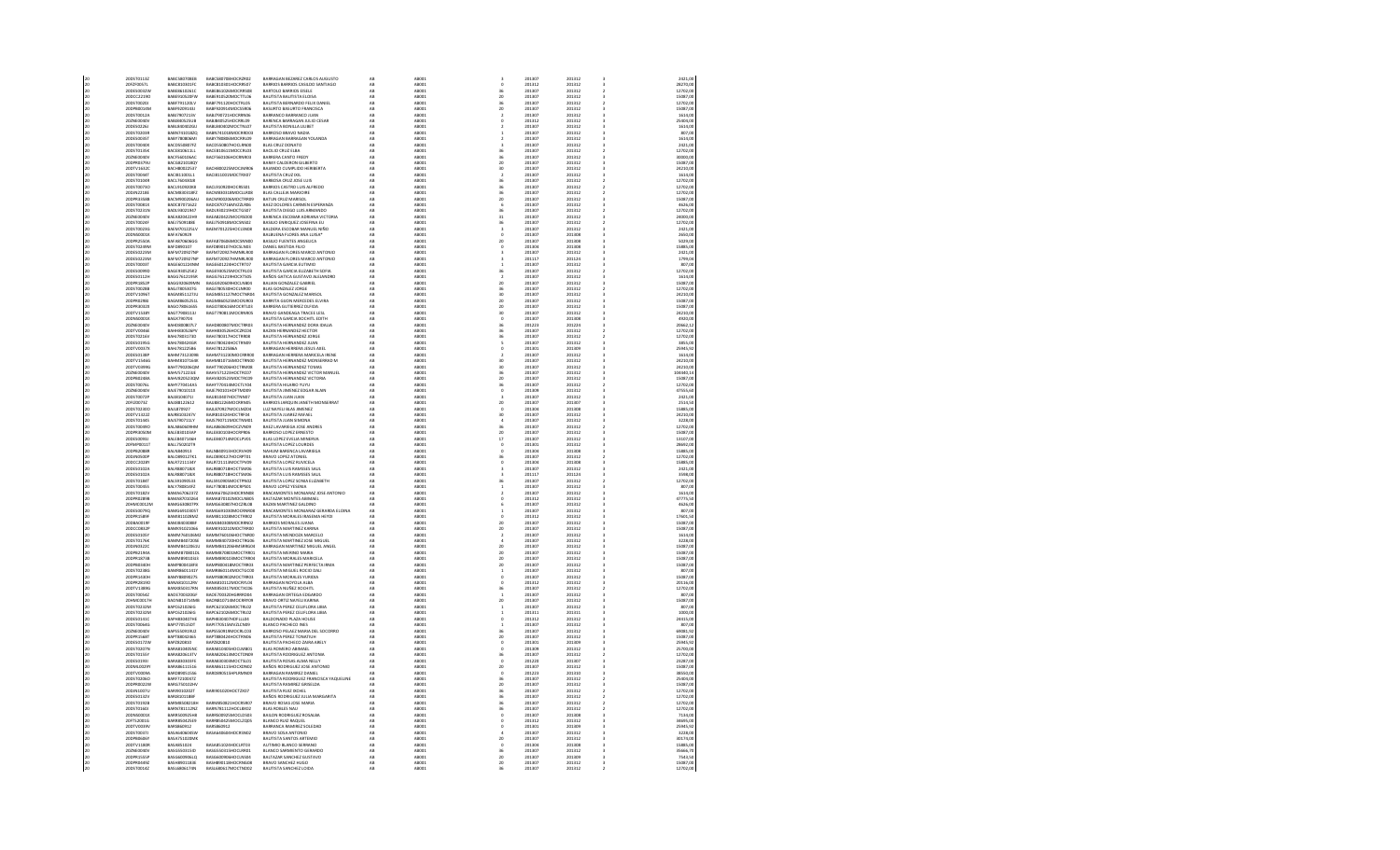| 20<br>20 | 20DES0092K<br>20DTV0915C | BASM66082984<br><b>BASM870313HC</b>        | BASM870313MOCRSR02                       | BALTAZAR SUMANO MARTHA SERAFINA<br>BARENCA SOSA MIRNA               | AB       | AB001<br>AB001        | 30                                            | 201307<br>201307 | 201312<br>201312 |                         |
|----------|--------------------------|--------------------------------------------|------------------------------------------|---------------------------------------------------------------------|----------|-----------------------|-----------------------------------------------|------------------|------------------|-------------------------|
| 20       | 20DCC2433F               | <b>BASN8808047E</b>                        | BASN880804HOCTNR04                       | BAUTISTA SANDOVAL NERI                                              | AB       | AB001                 | $\theta$                                      | 201312           | 201312           |                         |
| 20       | 20DTV1523W               | BATD821208                                 | BATD821208MOCRLR02                       | DORISBEL BARRERA TOLEDO                                             | AB       | AB001                 | $\theta$                                      | 201304           | 201308           |                         |
| 20       | 20DES0040E               | BATL671130M4                               | BATL671130HOCXRS07                       | BAÑOS TORNES LUIS ANDRES                                            | AB       | AB001                 |                                               | 201307           | 201312           |                         |
| 20<br>20 | 20DST0031P<br>20DST0245Q | BATO800711U1<br>BATV700207GL               | BATO800711HOCTRS07<br>BATV700207HOCLLL04 | BAUTISTA TORRES OSWALDO<br>BALBOA TOLEDO VALDEMAR                   | AB<br>AB | AB001                 | 6                                             | 201307           | 201312           |                         |
|          |                          |                                            |                                          |                                                                     |          | AB001                 |                                               | 201307           | 201312           |                         |
| 20<br>20 | 20DPR0719B<br>20DCC1268Q | BAVA811101<br>BAVB900917                   | BAVA811101<br>BAVB900917MOCLLL02         | BALSECA VASQUEZ ARTURO                                              | AB<br>AB | AB001<br>AB001        | $\begin{smallmatrix}0\\0\\0\end{smallmatrix}$ | 201301<br>201304 | 201309           |                         |
|          |                          |                                            |                                          |                                                                     |          |                       |                                               | 201307           | 201308<br>201312 |                         |
| 20<br>20 | 20DST01480<br>20ZNE0040V | BAVC750821HV<br><b>BAVD901017KF</b>        | BAVC750821HOCLNL07<br>BAVD901017MOCRSL02 | BALDERAS VENEGAS CLAUDIO GLADIMIR<br>BARROSO VASQUEZ DULCE MARIA    | AB<br>AB | AB001<br>AB001        | $\begin{array}{c} 3 \\ 0 \end{array}$         | 201309           | 201312           |                         |
| 20       | 20FUA0044R               | BAVE721110I5                               |                                          | BARRAGAN VERA ELIZABETH SANDRA                                      |          | AB001                 | 20                                            | 201307           | 201312           |                         |
| 20       | 20DCC0361P               | <b>BAVE7507013C</b>                        | BAVE721110MMCRRL06<br>BAVE750701MOCTRS09 | <b>BAUTISTA VARGAS ESTER</b>                                        | AB<br>AB | AB001                 | 20                                            | 201307           | 201312           |                         |
| 20       | 20DTV0676T               | BAVE870626                                 | BAVE870626                               | BRAMBILA VIDAL JOSE ENRIQUE                                         |          | AB001                 | $\pmb{0}$                                     | 201301           | 201309           |                         |
| 20       | 20DTV1469S               | <b>BAVE8707138E</b>                        | BAVE870713HOCTCD03                       | BAUTISTA VICENTE EDGAR URIEL                                        | AB<br>AB | AB001                 | $\theta$                                      | 201307           | 201312           |                         |
| 20       | 20DEE0006V               | BAVJ820818AX                               | BAVJ820818HOCTSN09                       | BAUTISTA VASQUEZ JUAN CARLOS                                        | AB       | AB001                 | 20                                            | 201307           | 201312           |                         |
| 20       | 20DST0034M               | BAVJ870624PP                               | BAVJ870624HPLRZN03                       | BRAVO VAZQUEZ JUAN VALENTIN                                         | AB       | AB001                 | 36                                            | 201307           | 201312           | $\frac{3}{2}$           |
| 20       | 20DES0028J               | BAVM70010572                               | BAVM700105MOCXRB08                       | BAÑOS VARGAS MABY                                                   | AB       | AB001                 |                                               | 201307           | 201312           |                         |
| 20       | 200PR3590L               | <b>RAVM940729OU</b>                        | RAVM940729HOCLCR04                       | <b>BLAS VICENTE MARTIN</b>                                          | AR       | <b>AR001</b>          | 20                                            | 201307           | 201312           |                         |
| 20       | 20DST0047Q<br>20DES0209T | BAVN8704288X<br>BAVV790422TB               | BAVN870428MOCRSD08<br>BAVV790422MOCTZR02 | BRAVO VASQUEZ NADIA ESTEFANI<br>BAUTISTA VASQUEZ VERONICA           | AB       | AB001<br><b>AR001</b> | $\,$ 1<br>$\overline{z}$                      | 201307<br>201307 | 201312<br>201312 |                         |
| 20<br>20 | 202NE0040V               | BAZA59040859                               | BAZA590408HOCRRL05                       | BARROSO ZARATE ALBERTO                                              | AB<br>AB | AB001                 | 36                                            | 201307           | 201312           |                         |
| 20       | 20DPR3253H               | BAZF84100463                               | BAZF841004HOCTMR04                       | BAUTISTA ZAMORA FRANCISCO                                           | AB       | AB001                 | $\pmb{0}$                                     | 201310           | 201312           |                         |
| 20       | 20DES0219Z               | BAZG690503S5                               | BAZG690503MOCTXD05                       | BAUTISTA ZUNIGA GUADALUPE                                           | AB       | AB001                 | $\overline{2}$                                | 201307           | 201312           |                         |
| 20       | 20DST0095Z               | BEBC830701SZ                               | BEBC830701MOCRTY03                       | BERNAL BETANZOS CYNTIA                                              | AB       | AB001                 | $\overline{2}$                                | 201307           | 201312           |                         |
| 20       | 20DES0215D               | BECJ730109NB                               | BECJ730109HOCNRL05                       | BENITES CARRASCO JULIO                                              | AB       | AB001                 | $\overline{ }$                                | 201307           | 201312           |                         |
| 20       | 20FZF0030E               | BECO821103CH                               | BECO821103HOCNRC03                       | BENITEZ DE LA CRUZ OCTAVIO                                          | AB       | AB001                 | $\overline{20}$                               | 201307           | 201312           |                         |
| 20       | 20DES0229G               | BECP6407105A                               | BECP640710HOCTHD09                       | BETANZOS CHEVEZ PEDRO                                               | AB       | AB001                 | $\mathbf{1}$                                  | 201307           | 201312           |                         |
| 20       | 20DES0036S               | BECS820618BN                               | BECS820618MOCTNL03                       | BETANZOS CANO SELENE VIVIANA                                        | AB       | AB001                 |                                               | 201307           | 201312           |                         |
| 20       | 200ES0121P               | BECT720503K9                               | BECT720503HOCR5D08                       | BERMUDEZ COSIO TEODORO ALEJANDRO                                    | AR       | <b>AR001</b>          | $\overline{ }$                                | 201307           | 201312           |                         |
| 20       | 20DES0105Y<br>20DTV1632C | BECZ751228T2<br>REFRR010146V               | BECZ751228MGRLSL03<br>BEER801014HOCRND06 | BELLO CASTRO ZULEMA<br>BERNAL ENRIQUEZ RODOLFO ROLANDO              | AB       | AB001<br><b>AR001</b> | 30                                            | 201307<br>201307 | 201312<br>201312 |                         |
| 20<br>20 | 20FZT0019B               | BEFA770302B4                               | BEFA770302HOCPNB06                       | BETANZOS FUENTES ABEL                                               | AB<br>AB | AB001                 | 36                                            | 201307           | 201312           |                         |
| 20       | 20DES0130X               | BEGR67052118                               | BEGR670521MOCNZS00                       | BENITEZ GUZMAN MARIA DEL ROS                                        | AB       | AB001                 | $\overline{z}$                                | 201307           | 201312           |                         |
| 20       | 20DTV1631D               | BEGR86072191                               | BEGR860721HNLRNL04                       | BERRA GONZALEZ JOSE RAUL                                            | AB       | AB001                 | 30                                            | 201307           | 201312           |                         |
| 20       | 20DST0057X               | BEHG850516UL                               | BEHG850516HOCTRS04                       | BETANZOS HERNANDEZ GUSTAVO J                                        | AB       | AB001                 | 36                                            | 201307           | 201312           | $\frac{3}{2}$           |
| 20       | 20DES00052               | BEJ173021911                               | BEJ1730219HOCNMS07                       | BENITEZ JIMENEZ ISMAEL                                              | AB       | AB001                 | $\overline{2}$                                | 201307           | 201312           |                         |
| 20       | 20DNS0001K               | BELB6310087S                               | BELB631008MOCJRR02                       | BEJARANO LORENZO BRIGIDA                                            | AB       | AB001                 | $\mathfrak{a}$                                | 201307           | 201308           |                         |
| 20       | 20DES0231V               | BELB81033022                               | BELB810330MOCLPT03                       | BELTRAN LOPEZ BETSABE                                               | AB       | AB001                 | 36                                            | 201307           | 201312           | $\overline{2}$          |
| 20       | 20DST0237H               | BELC811219B2                               | BELC811219MOCRNT03                       | BERRA LUNA MARIA CATALINA                                           | AB       | AB001                 |                                               | 201307           | 201312           |                         |
| 20       | 20DES0141C               | <b>BELE710310BS</b><br>BELF810602SN        | BELE710310HOCRPL04                       | BERNAL LOPEZ EULOGIO FRANCISCO                                      | AB       | AB001<br>AB001        | 36<br>$\overline{30}$                         | 201307<br>201307 | 201312<br>201312 | $\overline{2}$          |
| 20       | 20DTV0090S               | BELG860917BG                               | BELF810602MOCTPB04<br>BELG860917HOCRPB06 | BETANZOS LOPEZ FABIOLA                                              | AB       | <b>AR001</b>          |                                               | 201307           | 201312           |                         |
| 20<br>20 | 20DST0174M<br>20DES0105Y | BELI820502CK                               | BELI820502HOCRPS11                       | BERNAL LOPEZ GABRIEL<br>BERNAL LOPEZ ISRAEL                         | AB<br>AB | AB001                 | $\begin{array}{c} 36 \\ 2 \end{array}$        | 201307           | 201312           | $\frac{2}{3}$           |
|          |                          |                                            |                                          |                                                                     |          | AB001                 |                                               | 201307           | 201312           |                         |
| 20<br>20 | 20DTV0179V<br>20DPR2157Y | BELV740323AL<br>BEMA810828SS               | BELV740323HOCJRC02<br>BEMA810828MGRNRZ06 | BEJARANO LORENZO VICTOR<br>BENITEZ MORALES MARIA AZUCENA            | AB<br>AB | AB001                 | $\begin{array}{c} 30 \\ 0 \end{array}$        | 201312           | 201312           |                         |
|          | 20DST0204Q               | BEMA871012RT                               | BEMA871012MOCRGR08<br>BEMB850110MOCJGV01 | BERTHELY MIGUEL ARIDAI                                              |          | AB001                 |                                               | 201307           | 201312           |                         |
| 20<br>20 |                          |                                            |                                          |                                                                     | AB<br>AB | AB001                 | $\overline{30}$                               | 201307           | 201312           |                         |
| 20<br>20 | 20DTV0827                | BEMC911221BG                               | BEMC911221MOCNNN02<br>BEMD811003MOCRNN09 | BENITEZ MENESES CINTHIA DEL CARMEN<br>BRENA MANUEL DANIELA          | AB<br>AB | AB001                 | $\begin{array}{c} 30 \\ 0 \end{array}$        | 201307           | 201307           |                         |
|          |                          | BEMD811003GF                               |                                          |                                                                     |          | AB001                 |                                               | 201309           | 201312           |                         |
| 20       | 20DTV1652Q               | <b>BEMF821226AS</b>                        | BEMF821226MOCJGL06                       | BEJARANO MIGUEL FLOR NATIVI                                         | AB       | AB001                 | 30                                            | 201307           | 201312           |                         |
| 20       | 20DPR2318U               | BEMM761201J1                               | BEMM761201MOCTRR04                       | BETANZOS MARQUEZ MARIBEL                                            | AB       | AB001                 | 20                                            | 201307           | 201310           |                         |
| 20       | 202NE0040V<br>20DST01122 | BEMR7910245X<br><b>BEMT8211054F</b>        | VEMR791024HOCRRF00<br>BEMT821105MOCLNN07 | BERNAL MARTINEZ RAFAEL ANTONIO<br>TANIA ESTHER RELLAN MANZANII      | AB       | AB001<br><b>AR001</b> | 19                                            | 201307<br>201307 | 201312<br>201312 |                         |
| 20<br>20 | 20DES0076T               | BEOB870929L3                               | BEOB870929MOCNSR08                       | BENITEZ OSORIO BEIRETE                                              | AB<br>AB | AB001                 | $\begin{array}{c} 36 \\ 0 \end{array}$        | 201312           | 201312           | $\frac{2}{3}$           |
|          |                          |                                            |                                          |                                                                     |          | AB001                 | $\circ$                                       |                  | 201312           |                         |
| 20<br>20 | 20DPR1574D<br>20DJN0813Q | BEPA78011129<br>BEPJ690316DC               | BEPA780111MDFRRL04<br>BEPJ690316HOCTLS01 | BERNARDINO PEREZ ALEJANDRINA<br>BETANZOS PALOMEC JESUS              | AB<br>AB | AB001                 | 36                                            | 201309<br>201307 | 201312           |                         |
|          |                          |                                            |                                          |                                                                     |          | AB001                 |                                               | 201307           | 201312           |                         |
| 20<br>20 | 20DTV0915C<br>20DES0087Z | BEPJ850226KN<br>BEPP860306JY               | BEPJ850226HOCTRR01<br>BEPP860306HOCRCB07 | BETANZOS PEREZ JERAN ANTON<br>BERRA PACHECO PABLO ANDRES            | AB<br>AB | AB001                 | $\begin{array}{c} 30 \\ 4 \end{array}$        | 201307           | 201312           |                         |
| 20<br>20 | 20DES0165M               | BERG820309E7                               | BERG820309E73<br>BERG830111MMCRJS00      | BRETON GONZALEZ ROSALIA EDITH                                       | AB<br>AB | AB001                 | $\bf{0}$                                      | 201301           | 201309           |                         |
|          | 20DPR0015M               | BERI830111M1                               |                                          |                                                                     |          | AB001                 | 20                                            | 201307           | 201312           |                         |
| 20<br>20 | 20DST0226B<br>20DPR0841C | BERL750902PQ                               | BERL750902HOCLJS00                       | BELTRAN ROJAS LUIS<br>BENITES SANTOS DOLORES                        | AB<br>AB | AB001                 | $\begin{array}{c} 1 \\ 20 \end{array}$        | 201307           | 201312           |                         |
|          |                          | BESD800915N1                               | BESD800915MOCNNL06                       |                                                                     |          | AB001                 |                                               | 201307           | 201309           |                         |
| 20<br>20 | 20DST0122G<br>20DST0122G | BESL800602A7<br>BESL800602A7               | BESL800602HDFNLS06<br>BESL800602HDFNLS06 | BENGOCHEA SOLANO LUIS ALBERTO<br>BENGOCHEA SOLANO LUIS ALBERTO      | AB<br>AB | AB001<br>AB001        | 18<br>18                                      | 201307<br>201223 | 201312<br>201223 |                         |
| 20       | 20DPR1981J               | BETC890708FC                               | BETC890708MOCTLR05                       | BETANZOS TOLEDO CORAL                                               | AB       | AB001                 | $\overset{\cdot}{\mathbf{0}}$                 | 201301           | 201312           |                         |
| 20       | 20DST0186R               | BEVA8607214Q                               | BEVA860721MOCNLR00                       | BENITEZ VILLALOBOS AREMI                                            | AB       | AB001                 | 20                                            | 201307           | 201312           |                         |
| 20       | 20FZP0008J               | BEVM940429                                 | BEVM940429                               | BERNARDO VASQUEZ MONSERRAT                                          | AB       | AB001                 | $\mathbf 0$                                   | 201301           | 201309           |                         |
| 20       | 20DIN0215E               | BEVS891013AP                               | BEVS891013HOCNRT09                       | BENITEZ VARGAS SAIT EDUARDO                                         | AB       | AB001                 | $\mathbf 0$                                   | 201302           | 201311           |                         |
| 20       | 20DST0053A               | BIAR771102EX                               | BIAR771102HOCSRB03                       | BISTRAIN ARAGON ROBERTO                                             | AB       | AB001                 | $\,$ 1                                        | 201307           | 201312           |                         |
| 20<br>20 | 20EUF0001P               | RIGSR403228M                               | BIGS840322MOCRML06                       | BRITO GOMEZ SELENE                                                  | AR       | <b>AR001</b>          | $\circ$                                       | 201301           | 201312           |                         |
|          | 20DES0077S               | BIMO69021513                               | BIMO690215HOCLNS04                       | BIELMA MENDOZA OSCAR                                                | AB       | AB001                 |                                               | 201307           | 201312           |                         |
| 20<br>20 | 20FPF0001C               | BIRD820101D5                               | BIRD820101HOCRMM08                       | BRIONES RAMIREZ JOSE DOMINGO<br>BIFFANO REGALADO NADXIELI GUADALUPE | AB<br>AB | AB001                 | 36                                            | 201307           | 201312           |                         |
|          | 20DBA0015J               | BIRN900413V4                               | BIRN900413MOCFGD05                       |                                                                     |          | AB001                 | $\bf{0}$                                      | 201312           | 201312<br>201312 |                         |
| 20<br>20 | 20DES01442<br>20DST0048F | BOAE700205QQ<br><b>BOAF851126EH</b>        | BOAE700205MOCLQL03<br>BOAF851126HMCLGR03 | <b>BOLASOS AQUINO ELVIRA</b><br><b>BOLAÑOS AGUILAR FREDDY</b>       | AB<br>AB | AB001<br>AB001        |                                               | 201307<br>201307 | 201312           |                         |
| 20       | 20DTV1453R               | BOBC871212C6                               | BOBC871212HOCNTT08                       | BONIFACIO BAUTISTA CUTBERTO                                         | AB       | AB001                 | 30                                            | 201307           | 201312           |                         |
| 20       | 20DPR0194C               | BOCB880817HG                               | BOCB880817MPLRNR03                       | <b>BORGES CONTRERAS BERENISE</b>                                    | AB       | AB001                 | $\theta$                                      | 201312           | 201312           |                         |
| 20       | 20DDI0011D               | BOCC850118EK                               | BOCC850118MOCLHL06                       | BOLAÑOS CHONG CELIA                                                 | AB       | AB001                 | 36                                            | 201307           | 201312           |                         |
| 20       | 20DST0041W               | BOCJ710904JS                               | BOCJ710904HOCLRN05                       | <b>BOLAÑOS CRUZ JUAN CARLOS</b>                                     | AB       | AB001                 | $\overline{3}$                                | 201307           | 201312           | $\overline{\mathbf{3}}$ |
| 20       | 20DST0201T               | BOEJ73082411                               | BOEJ730824HOCRSN09                       | BOURGUET ESCAMILLA JUAN GENARO                                      | AB       | AB001                 | $\mathbf{1}$                                  | 201307           | 201312           |                         |
| 20<br>20 | 20DES00380               | <b>BOG1740308DF</b>                        | ROG1740308HOCLBR07                       | BOLIO GARCIA IORGE ARTURO                                           | AR       | <b>AR001</b>          | $\overline{z}$                                | 201307           | 201312           |                         |
|          | 20DTV0386C<br>20DPB0656F | BOGM850307NJ<br>BOLH82110513               | BOGM850307MOCLRR04<br>BOLH821105HOCNPC02 | BOLAÑOS GARZON MARILU<br>BONILLA LOPEZ HECTOR                       | AB       | AB001<br>AB001        | 30<br>20                                      | 201307<br>201307 | 201312<br>201312 |                         |
| 20<br>20 | 20DST0084U               | BOMY82112483                               | BOMY821124MOCLNR09                       | BOLAÑOS MENDOZA YARA ARGELIA                                        | AB<br>AB | AB001                 | $\bf{0}$                                      | 201301           | 201306           |                         |
| 20       | 20DPB1510S               | BOND84031595                               | BOND840315MOCRXL00                       | BORJAS NUÑEZ MARIA DOLORES                                          | AB       | AB001                 | $\circ$                                       | 201304           | 201308           |                         |
| 20       | 20DPR1721X               | BOPF7702053Y                               | BOPF770205MOCLRL07                       | <b>BOLAÑOS PROCOPIO FELIPA</b>                                      | AB       | AB001                 | 20                                            | 201307           | 201312           |                         |
| 20       | 20DST0244R               | BOPG7112151Z                               | BOPG711215HOCNLR05                       | BONIFACIO PAULINO GERMAN                                            | AB       | AB001                 | $\overline{\mathbf{3}}$                       | 201307           | 201312           |                         |
| 20       | 20DES0039P               | BOPJ7905019Z                               | BOPJ790501MPLNRN07                       | BONILLA PEREZ JANNET CARMEN                                         | AB       | AB001                 | $\overline{2}$                                | 201307           | 201312           |                         |
| 20       | 20DST0114Y               | BOPM660906IU                               | BOPM660906HOCLRR02                       | BOLAN PEREZ MARIO                                                   | AB       | AB001                 | 36                                            | 201307           | 201312           |                         |
| 20       | 20DST01890               | BOPS881008CM                               | BOPS881008HOCLRT06                       | <b>BOLAÑOS PERALTA SOTERO</b>                                       | AB       | AB001                 | 36                                            | 201307           | 201312           | $\overline{2}$          |
| 20       | 20DIN0343Z<br>2001N1678  | BORR830521KA                               | BORR830521MOCNMC02<br>BOSG850603HOCLLL08 | BONIFACIO RAMIREZ ROCELIA<br>BOLAÑOS SALAZAR GUILLERMO              | AB<br>AR | AB001<br><b>AR001</b> | $\overline{20}$<br>36                         | 201307<br>201307 | 201312<br>201312 |                         |
| 20<br>20 | 20DPB0719A               | BOSG8506031B<br>BOVI860716                 | BOVI860716HOCRXS08                       | ISMAEL BORJAS VIÑAS                                                 | AB       | AB001                 | ō                                             | 201304           | 201308           |                         |
|          | 20DPB2053B               | BOVN860713                                 | BOVN860731MOCRXR01                       | NORMA BORJAS VIÑAS                                                  |          | AB001                 | $\circ$                                       | 201304           | 201308           |                         |
| 20<br>20 | 20DPR0205D               | BUAN870314JZ                               | BUAN870314HOCSNH07                       | BUSTAMANTE ANTONIO NAHUM ISMAEL                                     | AB<br>AB | AB001                 | 36                                            | 201307           | 201312           |                         |
| 20       | 20DCC1542F               | BUDE910103                                 | BUDE910103MOCSZL05                       | ELIZABETH BUSTAMANTE DIAZ                                           | AB       | AB001                 | $\theta$                                      | 201304           | 201308           |                         |
| 20       | 20ZNE0040V               | <b>BUDF790422AC</b>                        | BUDF790422MOCSVR05                       | BUSTILLO DAVILA MARIA FERNANDA                                      | AB       | AB001                 | 36                                            | 201307           | 201312           |                         |
| 20       | 202NE0040V               | BUEE8903276R                               | BUEE890327HOCSSL09                       | BUSTAMANTE ESPINOZA ELBERT ROBERTO                                  | AB       | AB001                 | $\overline{31}$                               | 201307           | 201312           |                         |
| 20       | 20ZNE0040V               | BUGM8909293U                               | BUGN890929HOCSRG02                       | BUSTAMANTE GERONIMO MIGUEL ANGEL                                    | AB       | AB001                 | $\theta$                                      | 201310           | 201312           |                         |
| 20       | 20DPB0606                | BUHR841210GJ                               | BUHR841210MOCSRC09                       | BUSTAMANTE HERNANDEZ ROSIBEL                                        | AB       | AB001                 | 20                                            | 201307           | 201312           |                         |
| 20       | 20DPR0271C<br>20DBA0012M | <b>BULA720129EK</b><br><b>BULC750427FH</b> | BULA720129HOCSPO00<br>BULC750427HOCSPR03 | BUSTAMANTE LOPEZ AQUILINO<br>BUSTAMANTE LOPEZ CARLOS DANIEL         | AB       | AB001<br>AB001        | 20                                            | 201307<br>201307 | 201312<br>201312 |                         |
| 20       | 20HMC0013L               | <b>BUMC8705164P</b>                        | BUCM870516MOCSNN02                       | <b>BUSTAMENTE MENDEZ CINTHYA</b>                                    | AB<br>AR | <b>AR001</b>          | $\overline{20}$                               | 201222           | 201309           |                         |
| 20<br>20 | 20DST0144S               | BUME6407147Q                               | BUME640714HDFRYR03                       | <b>BURGET MAYA ERUBIEL</b>                                          | AB       | AB001                 | $\begin{array}{c} 0 \\ 4 \end{array}$         | 201307           | 201312           |                         |
|          | 20HMC0010C               |                                            | BUOI620517MOCSLS08                       |                                                                     |          | <b>AR001</b>          |                                               | 201307           | 201312           |                         |
| 20<br>20 | 20FZF0039W               | BUOI62051753<br>BUZA890915I9               | BUZA890915MOCSVG02                       | BUSTAMANTE OLIVERA ISMAEL<br>BUSTAMANTE ZAVALETA AGUSTINA BELEN     | AB<br>AB | AB001                 | $\begin{array}{c} 6 \\ 36 \end{array}$        | 201307           | 201312           |                         |
| 20<br>20 | 20FZF0003H               | CAAA7911028V                               | CAAA791102HOCRNL00<br>CAAC751102MOCBNR06 | CARRASQUEDO ANTONIO JOSE ALFREDO<br>CABRERA ANTONIO CARIDIA         | AB<br>AB | AB001                 | $\begin{array}{c} 20 \\ 36 \end{array}$       | 201307           | 201312           |                         |
|          |                          | CAAC751102II                               |                                          |                                                                     |          | AB001                 |                                               | 201307           | 201312           |                         |
| 20<br>20 | 20DPB0118H               | CAAC90022315<br>CAAE8601016X               | CAAC900223MOCHMR09<br>CAAE860101HOCRLD08 | CHAVEZ AMADO CRISELDA                                               | AB<br>AB | AB001                 | $\begin{array}{c} 20 \\ 36 \end{array}$       | 201307           | 201312           |                         |
|          |                          |                                            |                                          | CARMONA ALAVEZ EDGAR ALAN                                           |          | AB001                 |                                               | 201307           | 201312           |                         |
| 20<br>20 | 20DST0048P               | CAAF790914LE                               | CAAF790914HOCSQR09<br>CAAG840301MOCBMB09 | CASTILLEJOS AQUINO FRANCISCO JAVIER<br>CABRERA AMESQUITA GABRIELA   | AB<br>AB | AB001                 |                                               | 201307           | 201312           |                         |
|          | 20DPR1971C<br>20DPB0353L | CAAG840301VB<br>CAAH891218G4               | CAAH891218HOCMNG01                       | CAMPECHANO ANTONIO HUGO CESAR                                       | AB       | AB001<br>AB001        | 36                                            | 201307<br>201312 | 201312<br>201312 |                         |
| 20<br>20 | 20ZNE0040V               | CAAI6912069C                               | CAAI691206MOCRLR04                       | CARAZO ALVARADO IRMA                                                | AB       | AB001                 | 23                                            | 201307           | 201312           |                         |
| 20       | 20DPR2389C               | CAA178080354                               | CAAI780803MOCSRS00                       | CASTELLANOS ARANGO MARIA ISABEL                                     |          | AB001                 |                                               | 201220           | 201302           |                         |
|          |                          |                                            |                                          |                                                                     |          |                       |                                               |                  |                  |                         |

# 1614,00 3 24210,00 3 30174,00 3 15885,00 3 1614,00 3 4842,00 3 1614,00 3 25945,92 3 15885,00 3 2421,00 3 24000,00 3 15087,00 3 15087,00 3 25945,92 3 23130,00 3 15087,00 2 12702,00 3 1614,00 3 15087,00 3 807,00 3 1614,00 3 35807,40 3 22630,50 3 1614,00 3 1614,00 3 1614,00 3 15420,00 3 807,00 3 807,00 3 1614,00 3 807,00 3 23130,00 2 12702,00 3 1614,00 3 24210,00 2 12702,00 3 1614,00 3 7134,00 2 12702,00 3 1614,00 2 12702,00 3 24210,00 2 12702,00 3 1614,00 3 24210,00 3 15087,00 3 3228,00 3 24210,00 3 3855,00 3 23287,00 3 24210,00 3 10058,00 3 15000,00 2 12702,00 3 14649,00 3 30174,00 2 12702,00 3 24210,00 3 3228,00 3 25945,92 3 15087,00 3 807,00 3 7543,50 3 13878,00 3 2313,00 3 27659,50 3 15420,00 3 25945,92 3 22630,50 3 807,00 3 28692,00 3 1614,00 2 12702,00 3 25145,00 3 1614,00 3 807,00 3 24210,00 3 20116,00 2 12702,00 3 2421,00 3 807,00 3 1614,00 3 24210,00 3 15087,00 3 1176,00 3 15885,00 3 15087,00 3 2421,00 3 1614,00 2 12702,00 2 12702,00 3 15087,00 2 12702,00 3 15885,00 3 15885,00 2 12702,00 3 15885,00 3 29418,00 3 24000,00 3 49500,00 3 30174,00 3 15087,00 3 15087,00 3 25145,00 3 3228,00 3 4626,00 2 12702,00 3 15420,00 2 12702,00 3 15087,00 2 12702,00 3 4035,00 2 12702,00 3 22630,50 3 18000,00 3 15087,00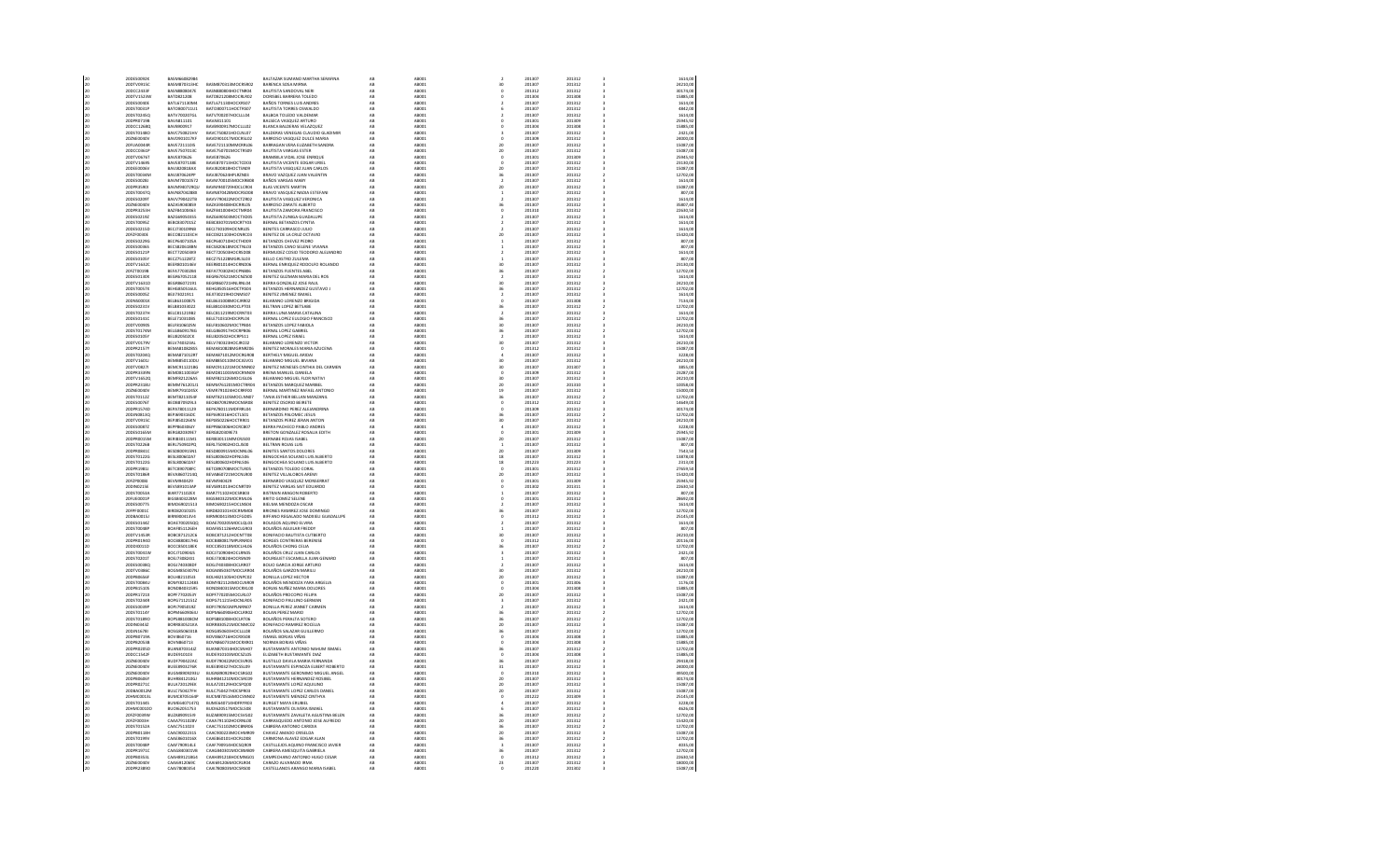| 20<br>20      | 20AGD0003Z               | CAAI880919Q7                  | CAAI880919MVZMLS01                       | MARA ALVAREZ ISAIRIS                                                   |           | AB001                 |                                            | 201307           | 201312           |                                           |
|---------------|--------------------------|-------------------------------|------------------------------------------|------------------------------------------------------------------------|-----------|-----------------------|--------------------------------------------|------------------|------------------|-------------------------------------------|
|               | 20DES01442               | CAAL711117FL                  | CAAL711117MOCSMR02                       | CASAS AMADOR LOURDES ISABEL                                            | AB        | AB001                 | 16                                         | 201307           | 201312           |                                           |
| 20<br>20      | 20DIN0535P<br>20DST0057X | CAAL780215UL<br>CAAM660130C1  | CAAL780215HOCYNZ02<br>CAAM660130MOCHLR05 | CAYETANO ANTONIO LAZARO<br>CHAVEZ ALVARADO MARTHA                      | AB<br>AB  | AB001<br>AB001        | 20<br>$\mathbf{1}$                         | 201307<br>201307 | 201312<br>201312 | $\overline{\mathbf{3}}$                   |
| 20            | 20DST00142               | CAAM740104J6                  | CAAM740104MOCSRR03                       | CASAS ARELLANES MARTHA EUGENIA                                         | AB        | AB001                 |                                            | 201307           | 201312           |                                           |
|               | 20FMP0007G               | CAAM8606015W                  |                                          | CASTRO AVENDAÑO NARCO ANTONIO                                          |           | <b>AR001</b>          |                                            | 201301           | 201312           | 3                                         |
| 20<br>20      | 20DES0213F               | CAAN551106QP                  | CAAM860601HOCSBR03<br>CAAN551106MOCSVR07 | CASANOVA AVENDAÑO NORA                                                 | AB<br>AB  | AB001                 | $\pmb{0}$<br>$\overline{2}$                | 201307           | 201312           | $\overline{\mathbf{3}}$                   |
|               |                          |                               |                                          |                                                                        |           | AB001                 |                                            | 201307           | 201312           |                                           |
| 20<br>20      | 20DST0084U               | CAAN7004133W                  | CAAN700413MOCNVN05<br>CAAN830908HOCSLY00 | CANTEROS AVENDANO NANCY MARIA<br>CASTILLO ALTAMIRANO NAYIF             | AB<br>AB  | AB001                 | $\frac{3}{31}$                             | 201307           | 201312           | $\overline{\mathbf{3}}$                   |
|               | 20DTV1424W               |                               | CAAR790409MOCXMS06                       |                                                                        |           | AB001                 | 30                                         | 201307           | 201312           |                                           |
| 20<br>20      | 20DES0171X               | CAAR790409BQ<br>CAAR791014MV  | CAAR791014HOCHRL08                       | CAÑA AMECA ROSA<br>CHAVEZ ARAGON ROLANDO EDUARDO                       | AB<br>AB  | AB001                 | $\overline{\mathbf{3}}$                    | 201307           | 201312           | $\overline{\mathbf{3}}$                   |
|               | 20FZT0033V               | CAAS820526N7                  | CAAS820526MOCHQS09                       | CHAVEZ AQUINO SUSUKY SAIRI                                             |           | AB001                 |                                            | 201307           | 201312           |                                           |
| 20<br>20      | 20DST0170Q               | CABA721227C1                  | CABA721227MPLRRN02                       | CARIÑO BRAVO MARIA DE LOS AN                                           | AB<br>AB  | AB001                 | 35<br>36                                   | 201307           | 201312           | $\overline{a}$                            |
| 20            | 20DML00429               | CABA831009RU                  | CABA831009MOCRRN00                       | CARRERA BRAVO ANABEL                                                   | AB        | AB001                 | 36                                         | 201307           | 201312           |                                           |
| $_{20}$       | 202NE0040V               | <b>CABE620705TK</b>           | CABE620705MOCBRG08                       | CABALLERO BRACAMONTES MARIA EUGENIA                                    | AB        | AB001                 | 19                                         | 201307           | 201312           | $\overline{\mathbf{3}}$                   |
| 20            | 20DTV1239Z               | CABE8601027G                  | CABE860102MOCHTL08                       | CHAVEZ BAUTISTA ELVIA                                                  | AB        | AB001                 | 30                                         | 201307           | 201312           |                                           |
| 20            | 20AGD00032               | CABG730813EG                  | CABG730813MVZSRR09                       | CASTELLANOS BRAVO GRISELDA                                             | AB        | AB001                 | $\circ$                                    | 201307           | 201312           | $\overline{\mathbf{3}}$                   |
| 20            | 20DST0007P               | CABG8303277V                  | CABG830327HOCRRR02                       | CARREÑO BARRIOS GERARDO                                                | AB        | AB001                 | $\overline{\mathbf{5}}$                    | 201307           | 201312           | $\overline{\mathbf{3}}$                   |
| 20<br>20      | 202NF0040V               | CABLB60413TN                  | CABLB60413MOCBRR08                       | CABALLERO BERNAL LIRBA STEFANI                                         | AR.       | <b>AR001</b>          | 33                                         | 201307           | 201312           | $\overline{a}$                            |
|               | 20DST0051C               | CABN7705072W                  | CABN770507MOCSTL05                       | NELY CASTRO BAUTISTA                                                   | AB        | AB001                 | 36                                         | 201307           | 201312           |                                           |
| 20<br>20      | 20DST0108N               | CABR870306BL                  | CABR870306HOCRLS04                       | CARTAS BLAS RUSBEL                                                     | AB<br>AB  | <b>AR001</b>          | $\mathbf{1}$                               | 201307           | 201312           | $\overline{a}$                            |
|               | 20DPR3434R               | CABR901214                    | CABR901214                               | CHAMORRO BARRIOS ROSA CECILIA                                          |           | AB001                 | $\mathbf 0$                                | 201301           | 201309           | 3                                         |
| 20<br>20      | 20DES0112H               | CABS581005MD                  | CABS581005MOCSXN09                       | CASTILLO BAÑOS SONIA                                                   | AB        | AB001                 | $\overline{2}$                             | 201307           | 201312           | $\overline{3}$                            |
|               | 20ZNE0040V               | CACB480415DE                  | CACB480415HOCBBN07                       | CABRERA CABRERA BENIGNO                                                | AB        | AB001                 | $\begin{array}{c} 36 \\ 2 \end{array}$     | 201307           | 201312           |                                           |
| 20            | 20DES0058D               | CACB770609KA                  |                                          | CABALLERO CABALLERO BLAS                                               | AB        | AB001                 |                                            | 201307           | 201312           | 3                                         |
| $_{20}$       | 20DTV0782C               | CACB811215DY                  |                                          | CABALLERO CABALLERO BELTRAN                                            | AB        | AB001<br>AB001        | 30                                         | 201307           | 201312           | $\overline{\mathbf{3}}$                   |
| 20<br>20      | 20DTV1204K               | CACB840410KU                  | CACB840410MOCSRR05                       | CASTILLERO CORTES BRENDA ADRI                                          | AB        |                       | 30                                         | 201307           | 201312           |                                           |
|               | 20DST0207N               | CACB9008131L                  | CACB900813MOCRLR05                       | CARRASCO CALVO BRIANDA MARIANA                                         | AB        | AB001                 | $\circ$                                    | 201310           | 201312           | $\overline{\mathbf{3}}$                   |
| 20            | 20DPR0377W<br>200PR1764V | CACC851109E4<br>CACD831004 II | CACC851109HOCSRR07<br>CACD831004HOCRRV07 | CASTILLEJOS CARRASCO CARLOS ANTONIO<br>CARRILLO CRUZ DAVID             | AB<br>AR. | AB001<br><b>AR001</b> | $^{20}$<br>$\mathbf 0$                     | 201307<br>201223 | 201312<br>201310 | $\overline{\mathbf{3}}$<br>$\overline{a}$ |
| 20<br>20      | 20ADG0012H               | CACD840208                    | CACD840208                               | CARVAIAL CASTILLO DEBRA NATALI                                         | AB        | AB001                 | $\rm ^{o}$                                 | 201301           | 201309           |                                           |
|               | 20E120102E               | CACD880722F4                  | CACDRR0722MOCLINOS                       | CALVO CALVO DANIRA                                                     |           | <b>AR001</b>          |                                            | 201307           | 201312           | $\mathcal{L}$                             |
| 20<br>20      | 20DES0044A               | CACD880815CA                  | CACD880815HOCTSN00                       | CATALAN CASTRO DANIEL                                                  | AB<br>AB  | AB001                 | $\begin{array}{c} 36 \\ 14 \end{array}$    | 201307           | 201312           |                                           |
|               | 20DES0028                | CACE790124DS                  | CACE790124MOCLIS09                       | CLAVEL CAJERO ESTELA                                                   | AB        | AB001                 | $\,$ 1 $\,$                                | 201307           | 201312           |                                           |
| 20<br>20      | 20DST0119T               | CACE840206N4                  | CACE840206HVZSRD00                       | CASTILLO CARIÑO EDGAR                                                  | AB        | AB001                 | $\mathbf{1}$                               | 201307           | 201312           |                                           |
| 20            | 20DPB0832U               | CACF810609FW                  | CACF810609HOCHSL08                       | CHAVEZ CASTRO FLORIBERTO                                               | AB        | AB001                 | 20                                         | 201307           | 201312           | 3                                         |
| $_{20}$       | 20DPR0635U               | CACG870920GF                  | CACG870920MOCZNN06                       | VAZQUEZ CONTRERAS GENOVEVA                                             | AB        | AB001                 | $\mathbf 0$                                | 201307           | 201312           | $\overline{\mathbf{3}}$                   |
| 20            | 20DST0207N               | CACG911011EI                  | CACG911011MOCNRV06                       | CANSECO CRUZ GIOVANA                                                   | AB        | AB001                 | $\ddot{\text{o}}$                          | 201310           | 201312           |                                           |
| $_{20}$       | 202NE0040V               | CACG9111203M                  | CACG911120HSPHRS01                       | CHAVEZ CORPUS GUSTAVO JAVIER                                           | AB        | AB001                 | 23                                         | 201307           | 201312           | $\overline{\mathbf{3}}$                   |
| 20            | 20DCC0253H               | CACI870409                    | CACI870409HOCNRV08                       | IVAN DE JESUS CANSECO CRUZ                                             | AB        | AB001                 | $\ddot{\text{o}}$                          | 201304           | 201308           |                                           |
| $_{20}$       | 20DST0227A               | CACJ75042922                  | CACJ750429HOCSBR03                       | CASTILLEJOS CABRERA JARVEY                                             | AB        | AB001                 | $\mathbf{1}$                               | 201307           | 201312           | $\overline{\mathbf{3}}$                   |
| 20            | 20DPR04082               | CACJ860413CK                  | CACJ860413HOCRRN02                       | CARTAS DE LA CRUZ JOSE JUAN                                            | AB        | AB001                 | $^{20}$                                    | 201307           | 201312           |                                           |
| 20<br>20      | 20DPR1762X               | CACK920523QA                  | CACK920523MOCRNT03                       | CARREÑO CANALES KATIA GRISEL                                           | AB<br>AB  | <b>AR001</b>          | $\begin{array}{c} 0 \\ 36 \end{array}$     | 201309           | 201312           |                                           |
|               | 202NE0040V               | CACM620506NV                  | CACM620506HOCHSR05                       | CHAVEZ CASTELLANOS MARIO GERMAN                                        |           | AB001                 |                                            | 201307           | 201312           | 3<br>3                                    |
| 20<br>20      | 202NE0040V<br>20DST0106P | CACM640115J8                  |                                          | CASAS CRUZ MARIO                                                       | AB<br>AB  | <b>AR001</b>          | $\begin{array}{c} 30 \\ 4 \end{array}$     | 201307           | 201312           |                                           |
|               |                          | CACM660729AI                  | CACM660729MOCHRR08                       | CHAVEZ CERVANTES MARTHA BEATRIZ                                        |           | AB001                 |                                            | 201307           | 201312           |                                           |
| 20<br>20      | 202NE0040V               | CACM85013041                  | CACM850130MVZRRR02                       | CARDOZA CORREA MARTINA                                                 | AB<br>AB  | <b>AR001</b>          | 31                                         | 201307           | 201312           |                                           |
|               | 20DES0059C               |                               | CACN790420HOCRHL04                       | CARRASCO CHEVEZ NOEL                                                   |           | AB001                 | $\overline{2}$                             | 201307           | 201312           | $\overline{\mathbf{3}}$                   |
| 20<br>20      | 20DNP00170               | CACP851229IH                  | CACP851229MOCNRT00<br>CACR790323HOCSNB04 | CANSECO CORTES PATRICIA EDITH<br>CASTELLANOS CONTRERAS ROBERTO TORIBIO | AB<br>AB  | AB001                 | $\begin{array}{c} 0 \\ 36 \end{array}$     | 201307           | 201312           | $\frac{3}{2}$                             |
|               | 20DML0048M               | CACR790323KN                  |                                          |                                                                        |           | AB001                 |                                            | 201307           | 201312           |                                           |
| 20            | 20DTV1514O               | CACR840327D6                  | CACR840327HOCNRY07                       | CANSECO CORTES RAYMUNDO EV                                             | AB        | AB001                 | 30                                         | 201307           | 201312           |                                           |
| $_{20}$       | 20DES0178Q               | <b>CACR840812DH</b>           |                                          | CARRASCO CHEVEZ RENE                                                   | AB        | AB001                 | 36<br>36                                   | 201307           | 201312           | $\overline{a}$                            |
| 20            | 20DST0106F               | CACS731027DP                  | CACS731027MNCBRL03                       | CABRERA CRUZ SILVIA                                                    | AB        | AB001                 |                                            | 201307           | 201307           |                                           |
| 20<br>20      | 20DES0142B               | CACS750612ER                  | <b>CACS750612HOCBBL05</b>                | CARALLERO CARRERA SALVADOR                                             | AB<br>AB  | <b>AR001</b>          | $\begin{smallmatrix}2\20\end{smallmatrix}$ | 201307           | 201312           |                                           |
|               | 20DCC03852               | CACS910410CQ                  | CACS910410MOCNRL01                       | CANSECO CORTES SOL YURIDIA                                             |           | AB001<br><b>AR001</b> |                                            | 201307           | 201312           |                                           |
| 20<br>20      | 20DES0215D<br>20DTV0556G | CACU830414LQ<br>CACV8209308K  | CACU830414MOCNSY07                       | CANCINO CASTRO UYANITH<br>CASTILLO CASTILLO VICTOR MANU                | AB<br>AB  | AB001                 | $\frac{2}{30}$                             | 201307<br>201307 | 201312<br>201312 |                                           |
|               | 20FZF0013O               | CACX820126EB                  | CACV820930HOCSSC05<br>CXCA820126HOCSSL04 |                                                                        |           | <b>AR001</b>          |                                            | 201307           | 201312           |                                           |
| 20<br>20      | 20ZNE0040V               | CACX8812031M                  | CXCA881203MOCRRN03                       | CASTILLO CASTILLO ALFREDO<br>CARRASCO CORTES ANDREINA                  | AB<br>AB  | AB001                 | 20<br>32                                   | 201307           |                  | $\overline{\mathbf{3}}$                   |
|               |                          | CADJ860801                    | CADJ860801HOCRZN08                       |                                                                        |           | AB001                 |                                            | 201304           | 201312<br>201308 |                                           |
| 20<br>20      | 20DPB1594Q<br>20ZNE0040V | CADK791009BL                  |                                          | JUAN CARMONA DIAZ                                                      | AB<br>AB  | AB001                 | $\begin{array}{c} 0 \\ 36 \end{array}$     | 201311           | 201312           | $\overline{\mathbf{3}}$                   |
|               | 20DPR0720F               | CADM690331                    | ADM690331                                | CANSECO DIAZ MARIA MAGDALENA                                           |           | AB001                 | $\,$ 0 $\,$                                | 201301           | 201309           |                                           |
| 20<br>20      | 20DST0046F               | CADO830926M4                  | CADO830926MOCSHL08                       | CASTILLEJOS DEHESA OLIVIA                                              | AB<br>AB  | AB001                 | $\overline{1}$                             | 201307           | 201312           | 3                                         |
|               | 20DJN0158T               | CADO920309NG                  | CADO920309HOCRZS01                       | CARRASCO DIAZ OSCAR DE JESUS                                           |           | AB001                 | 36                                         | 201307           | 201312           |                                           |
| 20<br>20      | 20DJN08750               | CADR630328UK                  | CADR630328HOCRZL07                       | CARREÑO DIAZ RAUL MARTIN                                               | AB<br>AB  | AB001                 | 36                                         | 201307           | 201312           |                                           |
| 20            | 20DST0004S               | CADR800306F6                  | CADR800306HVZRSM09                       | CARRERA DIAS ROMUALDO                                                  | AB        | AB001                 | 36                                         | 201307           | 201312           |                                           |
| $_{20}$       | 20DST0041W               | CAEA710418JM                  | CAEA710418HOCSSM03                       | CASTILLO ESCOBAR AMADO                                                 | AB        | AB001                 | $\overline{1}$                             | 201307           | 201312           | $\overline{\mathbf{3}}$                   |
| 20            | 20DST0037J               | CAEC741111LD                  | CAEC741111MVZDLN12                       | CADEZA ELVIRA CINTHIA GABRIELA                                         | AB        | AB001                 | 36                                         | 201307           | 201312           |                                           |
| 20            | 20DST00455               | CAEE690405EL                  | CAEE690405HOCRSR07                       | CARRERA ESPEJO ERASTO ANDRES                                           | AB        | AB001                 | $\mathbf{1}$                               | 201307           | 201312           | $\overline{\mathbf{3}}$                   |
| 20            | 20DST0057X               | CAEE8611203I                  | CAEE861120HOCSSD04                       | CASTELLANOS ESPERANZA EDGAR                                            | AB        | AB001                 |                                            | 201307           | 201312           | $\overline{\mathbf{3}}$                   |
| 20<br>20      | 2005T00952               | CAFFR30407SP                  | CAFFR30407HOCSNR03                       | CASILLAS ENRIQUEZ FRANCISCO                                            | AB        | <b>AR001</b>          | $\overline{a}$                             | 201307           | 201312           | $\overline{\mathbf{a}}$                   |
|               | 20DSN0009C               | CAEG6106066A                  | CAEG610606HOCBSB06                       | CABRERA ESCOBAR GABRIEL                                                | <br>АВ    | AB001                 | $\overline{2}$                             | 201307           | 201312           | $\overline{\mathbf{3}}$                   |
| 20<br>20      | 20DST0204Q               | CAEH790620PF                  | CAEH790620HOCSSG02                       | CASTILLEJOS ESCOBAR HUGO ALBERTO                                       | AB<br>AB  | AB001                 |                                            | 201307           | 201312           |                                           |
|               | 20DST0110B               | CAEM86082798                  | CAEM860827MOCSSR01                       | MARTHA NELLY CASTILLEJOS ESP                                           |           | AB001                 | 36                                         | 201307           | 201312           | $\overline{ }$                            |
| 20<br>20      | 20FZP0047L               | CAER810718T3                  | CAER810718MOCHST02                       | CHAVEZ ESTEBA RUTH                                                     | AB<br>AB  | AB001                 | 20                                         | 201307           | 201312           |                                           |
|               | 20DES00369               | CAER820612EL                  | CAER820612HOCSSS07                       | CASTILLO ESPINOZA ROOSSELL                                             |           | AB001                 |                                            | 201307           | 201312           |                                           |
| 20<br>$_{20}$ | 20DST0089F<br>20DES0053  | CAFA750613TF<br>CAFJ6408095E  | CAFA750613HOCSNN09<br>CAFJ640809MOCSLV06 | CASTILLEJOS FUENTES JOSE ANT<br>CASIMIRO FLORES JOVITA                 | AB<br>AB  | AB001<br>AB001        | $\overline{2}$                             | 201307<br>201307 | 201312<br>201312 | $\overline{\mathbf{3}}$                   |
| 20            |                          |                               |                                          |                                                                        |           |                       |                                            |                  |                  |                                           |
| 20            | 20DST0213Y<br>20DTV1668R | CAFM6101189E<br>CAFP810629K1  | CAFM610118HOCSNR06<br>CAFP810629HOCSND03 | CASTILLEJOS FUENTES MARTIN<br>CASTILLO FUENTES PEDRO                   | AB<br>AB  | AB001<br>AB001        | 25<br>30                                   | 201307<br>201307 | 201312<br>201312 | $\overline{\mathbf{3}}$                   |
| 20            | 20DPB2024G               | CAFR800323BL                  | CAFR800323MOCSNC06                       | CASTILLO FENTANES ROCIO LUCIA                                          | AB        | AB001                 | $\overline{20}$                            | 201307           | 201312           | $\overline{\mathbf{3}}$                   |
|               | 20DTV1191X               | CAFR86072237                  | CAFR860722MOCSRR06                       | CASTILLEIOS FARRERA RURI                                               | AB        | <b>AR001</b>          |                                            | 201307           | 201312           | $\overline{\mathbf{a}}$                   |
| 20<br>20      | 20DML00102               | CAFY810424PU                  | CAFY810424MOCNNZ06                       | CANSECO FUENTES YASMIN                                                 | <br>АВ    | AB001                 | 30<br>20                                   | 201307           | 201312           |                                           |
|               | 20FUA0029Z               | CAGC7905214G                  | CAGC790521MOCSNR05                       | CASTELLANOS GONZALEZ VERONICA                                          |           | <b>AR001</b>          |                                            | 201307           | 201312           | $\overline{\mathbf{3}}$                   |
| 20<br>20      | 20ZNE0040V               | CAGD830722QV                  | CAGD830722MOCHNN08                       | CHAGOYA GONZALEZ DIANA MAGDALENA                                       | AB<br>AB  | AB001                 | $\begin{array}{c} 0 \\ 36 \end{array}$     | 201307           | 201312           | 3                                         |
| 20<br>20      | 20DST0220H               | CAGE721107A6                  | CAGE721107MOCRNL00                       | CARRANZA GONZALEZ ELENA                                                | AB        | AB001                 | $\overline{2}$                             | 201307           | 201312           |                                           |
|               | 202NE0040V               | CAGE760719DF                  | CAGE760719MOCSTL03                       | CASTRO GUTIERREZ ELVIA JULIA                                           | AB        | AB001                 | 36<br>36                                   | 201307           | 201312           |                                           |
| 20            | 20DST0014Z               | CAGE780424F7                  | CAGE780424MOCSML07                       | CASTELLANOS GOMEZ ELIZABETH                                            | AB        | AB001                 |                                            | 201307           | 201312           | $\overline{2}$                            |
| $_{20}$       | 20DCC0066N               | CAGE870601L6                  | CAGE870601MOCYRV04                       | CAYETANO GRANJA EVA                                                    | AB        | AB001                 | 20                                         | 201307           | 201312           | $\overline{\mathbf{3}}$                   |
| 20            | 20DST0084U               | CAGJ77031564                  | CAGJ770315HOCRRN02                       | CARRASCO GARCIA JOSE JUAN                                              | AB        | AB001                 | $\dot{\bf 6}$                              | 201307           | 201312           |                                           |
| $_{20}$       | 20DNS0001K               | CAGL740313T3                  | CAGL740313HOCNRS06                       | CANSECO GARCIA LUIS OCTAVIO                                            | AB        | AB001                 | $\theta$                                   | 201307           | 201308           | $\overline{\mathbf{3}}$                   |
| 20            | 20DES0153H               | CAGL740704RC                  | CAGL740704MOCBLR04                       | CABRERA GALGUERA MARIA DE LOURDES                                      | AB        | AB001                 | $\frac{1}{18}$                             | 201307           | 201312           |                                           |
| 20<br>20      | 2005T01445               | CAGL821214D3                  | CAGL821214MOCSLR09                       | CASTRO GALLEGOS LORENA                                                 | AB        | <b>AR001</b>          | $\overline{3}$                             | 201307           | 201312           | $\overline{\mathbf{a}}$                   |
|               | 20DST0234K               | CAGM761009KR                  | CAGM761009MOCRRR00                       | CARDENAS GARCIA MARYSOL                                                | AB        | AB001                 | $\overline{3}$                             | 201307           | 201312           |                                           |
| 20<br>20      | 2001N0414D               | CAGM891127MN                  | CAGM891127MOCRRY03                       | CARRILLO GARCIA MAYRA YSSET                                            | AB<br>AB  | <b>AR001</b>          | $\begin{array}{c} 20 \\ 31 \end{array}$    | 201307           | 201312           | $\overline{\mathbf{3}}$                   |
|               | 20ZNE0040V               | CAGN820109MU                  |                                          | CAMPOS GALLARDO NADIA                                                  |           | AB001                 |                                            | 201223           | 201223           |                                           |
| 20<br>20      | 20DES0076T               | CAGP811102I5                  | CAGP811102HOCBRD03                       | CABRERA GIRON PEDRO                                                    | AB        | AB001                 | $\overline{2}$                             | 201307           | 201312           |                                           |
|               | 20DPR0980D<br>20DPB0606Y | CAGP860807K8<br>CAGP891012A4  | CAGP860807MVZLNR00<br>CAGP891012MDFHNL02 | CALLEJAS GONZALEZ PERLA<br>CHAVEZ GONZALEZ MARIA DEL PILAR             | AB        | AB001<br>AB001        | 20                                         | 201307<br>201307 | 201312           | $\overline{\phantom{a}}$                  |
| 20            |                          | CAGP901022                    |                                          |                                                                        | AB        |                       | $\overline{20}$                            |                  | 201312           |                                           |
| $_{20}$<br>20 | 20DTV0556G<br>202NE0040V | CAGR6205227N                  | CAGP901022<br>CAGR620522HOCDRB02         | CHACON GARCIA PEDRO<br>CADENA GARCIA ROBERTO                           | AB<br>AB  | AB001<br>AB001        | $\circ$<br>33                              | 201301<br>201307 | 201309<br>201312 | $\overline{\mathbf{3}}$                   |
| $_{20}$       | 20DST0081X               | CAGR850705UK                  | CAGR850705HOCRRDO5                       | CARRASCO GERMAN RODOLFO                                                | AB        | AB001                 |                                            | 201307           | 201312           | $\overline{\mathbf{3}}$                   |
| 20            | 20DPR01752               | CAGU841115RB                  | CAGU841115HOCDLL06                       | CADENA GALLARDO ULISES                                                 | AB        | AB001                 | $\frac{5}{0}$                              | 201310           | 201312           |                                           |
|               | 200TV0793                | CAGV720730OF                  | CAGV720730MOCNRR03                       | CANSECO GARCÍA VIRGINIA YA                                             | AB        | <b>AR001</b>          |                                            | 201307           | 201312           | $\overline{\mathbf{a}}$                   |
| 20<br>20      | 20DST0177J               | CAGV830122UV                  | CAGV830122MDFMMR09                       | CAMPIO GOMEZ VERONICA                                                  | AB        | AB001                 | $\begin{array}{c} 30 \\ 1 \end{array}$     | 201307           | 201312           |                                           |
|               | 20DST0075M               | CAGX82021689                  | CXGA820216MPLHRN06                       | CHACON GARCIA MARIA DE LOS ANGELES                                     |           | <b>AR001</b>          |                                            | 201307           | 201312           |                                           |
| 20<br>20      | 20DES0124M               | CAGX820328B7                  | CXGO820328MOCSLL07                       | CASTRO GALLEGOS OLIVA                                                  | AB<br>AB  | AB001                 | $\begin{array}{c} 4 \\ 2 \end{array}$      | 201307           | 201312           |                                           |
|               | 20DTV1353S               |                               |                                          |                                                                        |           | <b>AR001</b>          |                                            | 201307           | 201312           |                                           |
| 20<br>20      | 20ZNE0040V               | CAGX820704SZ<br>CAHA5805109W  | CXGA820704HOCDLL04<br>CAHA580510HOCRRN09 | CADENA GALLARDO ALBERTO<br>CARRANZA HERNANDEZ ANTONINO CIRINO          | AB<br>AB  | AB001                 | 30<br>19                                   | 201307           | 201312           |                                           |
| 20<br>20      | 20DTV1411S               | CAHA83020563                  | CAHA830205MOCSRR00                       | CASTAÑEDA HERNANDEZ ARIANA LISS                                        | AB<br>AB  | AR001                 | 30<br>20                                   | 201307           | 201312           |                                           |
|               | 20DPR0428N               | CAHA84101338                  |                                          | CHAVEZ HERNANDEZ ADRIANA                                               |           | AB001                 |                                            | 201307           | 201312           |                                           |
| 20<br>20      | 20ZNE0040V               | CAHB8409164V                  | CAHB840916MOCBRR06                       | CABALLERO HERNANDEZ BRICIA                                             | AB<br>AB  | AB001                 | 19<br>20                                   | 201307           | 201312           |                                           |
|               | 20DJN0153Y               | CAHC860110F6                  | CAHC860110HOCSRR07                       | CASTELLANOS HERNANDEZ CARLOS                                           |           | AB001                 |                                            | 201307           | 201307           | $\overline{\mathbf{3}}$                   |
| 20            | 20DES0179                | CAHD79091031                  | CAHD790910MOCBRY08                       | CABALLERO HEREDIA DEYANIRA                                             | AB        | AB001                 |                                            | 201307           | 201312           |                                           |
| 20            | 20DNS0001K               | CAHE7811199Y                  | CAHE781119HOCMRL08                       | CAMACHO HERNANDEZ ELIUD ANIBAL                                         | AB        | AB001                 | $\circ$                                    | 201307           | 201308           | $\overline{\mathbf{3}}$                   |
|               | 20HBD0013E               | CAHE820605A1                  | CAHE820605HOCEED17                       | CARRANZA HERNANDEZ EDGAR ANDRES                                        | AB        | AB001                 | 20                                         | 201307           | 201312           |                                           |
|               |                          |                               |                                          |                                                                        |           |                       |                                            |                  |                  |                                           |

# 15468,00 3 12336,00 3 15087,00 3 807,00 3 807,00 3 28692,00 3 1614,00 3 2421,00 3 23868,00 3 24210,00 3 2421,00 3 26985,00 2 12702,00 2 12702,00 3 15000,00 3 24210,00 3 5868,00 3 4035,00 3 25310,70 2 12702,00 3 807,00 3 25945,92 3 1614,00 3 54000,00 3 1614,00 3 24210,00 3 24210,00 3 27659,50 3 15087,00 3 25145,00 3 25945,92 2 12702,00 3 10794,00 3 807,00 3 807,00 3 15087,00 3 15087,00 3 53970,00 3 18000,00 3 15885,00 3 807,00 3 15087,00 3 27659,50 3 90960,00 3 23286,00 3 3228,00 3 23868,00 3 1614,00 3 14346,00 2 12702,00 3 24210,00 2 12702,00 2 2117,00 3 1614,00 3 15087,00 3 1614,00 3 24210,00 3 15420,00 3 24963,00 3 15885,00 3 21000,00 3 25945,92 3 807,00 2 12702,00 2 12702,00 2 12702,00 3 807,00 2 12702,00 3 807,00 3 2421,00 3 3228,00 3 1614,00 3 2421,00 2 12702,00 3 15087,00 3 807,00 3 1614,00 3 1614,00 3 19275,00 3 24210,00 3 15087,00 3 24210,00 3 15087,00 3 15420,00 3 42000,00 3 1614,00 3 33354,00 2 12702,00 3 15087,00 3 4842,00 3 7134,00 3 13878,00 3 2421,00 3 2421,00 3 15087,00 3 8186,29 3 1614,00 3 15087,00 3 15087,00 3 25945,92 3 25310,70 3 3855,00 3 47775,50 3 24210,00 3 807,00 3 3228,00 3 1614,00 3 24210,00 3 15000,00 3 24210,00 3 15087,00 3 15000,00 3 2514,50 3 3228,00 3 7134,00 3 15087,00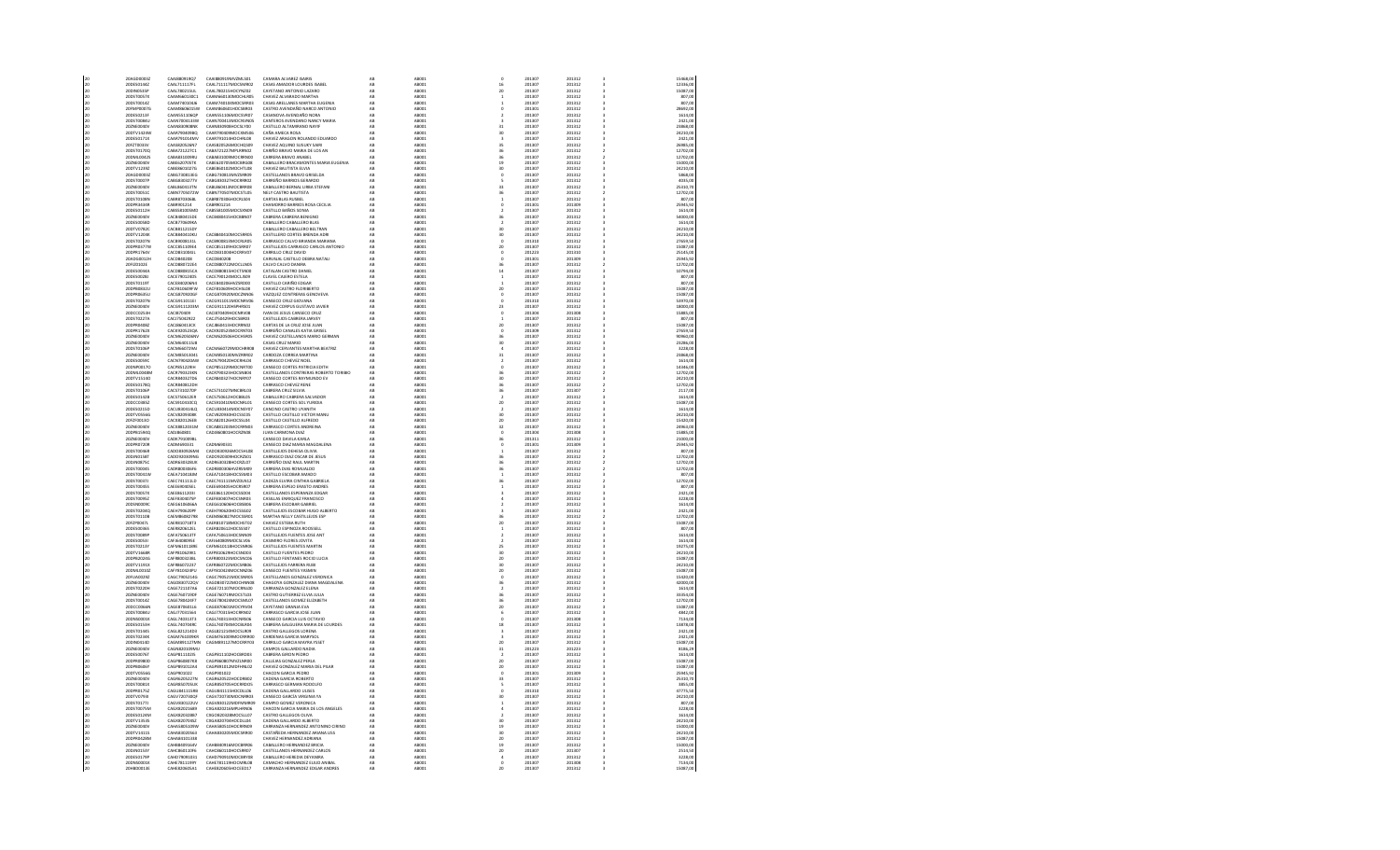| 20       | 20DST0092C               | CAHJ650921KN                 | CAHJ650921MOCRRN06                       | CARRASCO HERNANDEZ JUANA                                            | AB       | AB001          |                                              | 201307           | 201312           |                          |
|----------|--------------------------|------------------------------|------------------------------------------|---------------------------------------------------------------------|----------|----------------|----------------------------------------------|------------------|------------------|--------------------------|
|          | 20DES0167K               | CAHI 78072559                | CAHL780725MOCSRZ05                       | CASTELLANOS HERNANDEZ LIZETH                                        | 4Ŕ       | <b>AR001</b>   | 25                                           | 201307           | 201312           |                          |
| 20<br>20 | 20DNS0001K               | CAHN7003161C                 | CAHN700316HPLBRX09                       | CABRERA HUERTA NOE                                                  | AB       | AB001          | $\circ$                                      | 201307           | 201308           |                          |
|          | 20DES01355               | CAHR800704QR                 | CAHR800704HOCRRY07                       | CARRANZA HERNANDEZ REYMUNDO LAUREANO                                | 4R       | <b>AR001</b>   | $\theta$                                     | 201307           | 201312           |                          |
| 20<br>20 |                          |                              |                                          | CANSECO HERNANDEZ RODRIGO                                           |          |                |                                              |                  |                  | 3                        |
|          | 20DJN0180V               | CAHR940915                   | CAHR940915                               |                                                                     | AB       | AB001          | $\theta$                                     | 201301           | 201309           |                          |
| 20<br>20 | 20ADG0065N               | CAHT85062665                 | CAHT850626MOCSRR01                       | CASTRO HERNANDEZ TERESITA JULIA                                     | AB       | AB001          | 36                                           | 201307           | 201312           |                          |
|          | 20DPR1499N               | CAHW671012H1                 | CAHW671012HDFNRL05                       | CANSECO HERNANDEZ WILFRIDO REY                                      | AB       | AB001          | 20                                           | 201307           | 201307           |                          |
| 20       | 20DST0025E               | CAJB851228ID                 | CAIB851228MOCSMV00                       | CASTRO JIMENEZ BIVANI                                               | AB       | AB001          | 36                                           | 201307           | 201312           |                          |
| 20       | 20DBA0028N               | CAJE6406138Y                 | CAJE640613MVZBML09                       | CABRERA JIMENEZ ELIZABETH                                           | AB       | AB001          | 36                                           | 201307           | 201312           | $\overline{2}$           |
| 20       | 20DST0085T               | CAJE720304P9                 | CAJE720304HVZBMS01                       | CABRERA JIMENEZ EUSEBIO                                             | AB       | AB001          | $\frac{4}{5}$                                | 201307           | 201312           |                          |
| 20       | 20DST0196Y               | CAJG720519RZ                 | CAJG720519HOCBLL05                       | CABALLERO JULIAN GUALTERIO                                          | AB       | AB001          |                                              | 201307           | 201312           |                          |
| 20       | 20DST0004S               | CAJH820502R4                 | CAJH820502MVZMRR02                       | HARLEN DEL ROSARIO CAMARILLO                                        | AB       | AB001          | 36                                           | 201307           | 201312           |                          |
|          | 20DST01868               | CALISO0423N2                 | CAUS00423HOCHRR08                        | CHAVEZ IAROUIN IORGE                                                | 4R       | <b>AR001</b>   |                                              | 201307           | 201312           |                          |
| 20<br>20 | 20FUA0067B               | CAJJ87061041                 | CAJJ870610MOCBML07                       | CABALLERO JIMENEZ JULIANA JANET                                     | AB       | AB001          | 26<br>36                                     | 201307           | 201312           |                          |
|          | 20DST0229Z               | CAIM850813DS                 | CAIM850813MOCSMT02                       | CASTRO JIMENEZ MATILDE                                              | 4R       | <b>AR001</b>   |                                              |                  | 201312           | $\overline{ }$           |
| 20<br>20 |                          |                              |                                          |                                                                     |          |                | 36                                           | 201307           |                  |                          |
|          | 20ZNE0040V               | CAJN570712CF                 | CAJN570712MOCNMS06                       | CANO JIMENEZ NISANDRA                                               | AB       | AB001          | 21                                           | 201307           | 201312           |                          |
| 20       | 20DST0123F               | <b>CAJR651224HK</b>          | CAJR651224HOCYMF00                       | CAYETANO JIMENEZ RAFAEL                                             | AB       | AB001          | $\mathbf 1$                                  | 201307           | 201312           | $\overline{3}$           |
| 20       | 20DPR2815S               | CAJY930730LW                 | CAJY930730MOCRMS05                       | CARRASCO JIMENEZ YESSICA MAGDALI                                    | AB       | AB001          | 20                                           | 201307           | 201312           |                          |
| 20       | 20DPB0606Y               | CALA800217EA                 | CALA800217HOCSNR07                       | CASTRO LUNA ARCHI                                                   | AB       | AB001          | 20                                           | 201307           | 201312           |                          |
| $_{20}$  | 20DPR2561G               | CALA870422ND                 | CALA870422HOCRPL03                       | CARRASCO LOPEZ ALAN DE JESUS                                        | AB       | AB001          | 20                                           | 201307           | 201312           |                          |
|          | 20DJN0116L               | CALA900922TG                 | CALA900922HBSRNN07                       | CARRASCO LANDEZ ANTOLIN REYNADYNY                                   | AB       | AB001          |                                              | 201307           | 201312           |                          |
| 20       |                          |                              |                                          |                                                                     |          |                | 20                                           |                  |                  |                          |
| 20       | 20DCC0530U               | CALB8910252J                 | CALB891025MOCSPL02                       | CASTILLO LOPEZ BELEN                                                | AB       | AB001          | $\begin{smallmatrix}0\\4\end{smallmatrix}$   | 201224           | 201311           |                          |
| 20       | 20DES0037R               | CALC790909UT                 | CALC790909MOCRPL03                       | CARRO LOPEZ CLAUDIA SOFIA                                           | AB       | AB001          |                                              | 201307           | 201310           |                          |
|          | 20DPR0176V               | CALC8502194H                 | CALC850219MOCRPL03                       | CARRERA LOPEZ CLAUDIA                                               | 4R       | <b>AR001</b>   |                                              | 201304           | 201308           |                          |
| 20<br>20 | 20DPR3409S               | CALE5704275N                 | CALE570427HOCBPN09                       | CABRERA LOPEZ ENRIQUE                                               | <br>АВ   | AB001          | $\begin{smallmatrix}0\0\20\end{smallmatrix}$ | 201307           | 201312           |                          |
| 20<br>20 | 20DST00552<br>20DEE0016B | CALE8902078I<br>CALG890504SM | CALE890207MOCRYR07                       | CARLOS LEYVA ERIKA OLIVIA<br>CARBAJAL LARA GILBERTO                 | AB       | <b>AR001</b>   | 36<br>20                                     | 201307           | 201312           |                          |
|          |                          |                              | CALG890504HOCRRL03                       |                                                                     | AB       | AB001          |                                              | 201307           | 201312           |                          |
| 20       | 20DES0197E               | CALI760304                   | CALI760304MOCSPR07                       | <b>IRASCEMA CASTILLEJOS LOPEZ</b>                                   | AB       | AB001          | $\,$ 0                                       | 201304           | 201308           | $\overline{3}$           |
|          |                          |                              |                                          |                                                                     |          |                |                                              |                  |                  |                          |
| 20       | 20DST0205F               | <b>CALI671225MS</b>          | CALI671225MOCBPN08                       | CABRERA LOPEZ JUAN                                                  | AB       | AB001          | $\mathbf{1}$                                 | 201307           | 201312           |                          |
| 20       | 20DPR0222U               | CALJ82012741                 |                                          | CABALLERO LOPEZ JANICE                                              | AB       | AB001          | $\circ$                                      | 201312           | 201312           |                          |
| 20       | 20DML00112               | CALI880321U1                 | CALI880321HOCSPR09                       | CASTILLO LOPEZ JORGE VALERIANO                                      | AB       | AB001          | 36                                           | 201307           | 201312           |                          |
| 20       | 20DST0051C               | CALL73011657                 | CALL730116HOCBPS02                       | CABRERA LOPEZ LUIS EDGAR                                            | AB       | AB001          | $\overline{\mathbf{3}}$                      | 201307           | 201312           |                          |
| 20       | 20DES0058D               | CALL7707128P                 | CALL770712HOCLZS00                       | CALVO LAZCARES LUIS ADALBERTO                                       | AB       | AB001          | $\mathbf{1}$                                 | 201307           | 201312           |                          |
| 20       | 20DPR3221F               | CALL820114EY                 | CALL820114MOCLRC02                       | CALLEJA LERDO LUCILDA                                               | AB       | AB001          | $\theta$                                     | 201217           | 201302           |                          |
|          | 20DES00230               | CALM5110193N                 | CALMS11019MOCLBR06                       | CALDERON LABRA MIRNA LAURA                                          | 4R       | <b>AR001</b>   |                                              | 201307           | 201312           |                          |
| 20<br>20 | 20DST0037J               | CALM631029JB                 | CALM631029HVZSPR03                       | CASAS LOPEZ MARCOS                                                  | <br>АВ   | AB001          | $\begin{array}{c} 2 \\ 4 \end{array}$        | 201307           | 201312           | $\frac{3}{3}$            |
|          |                          |                              |                                          |                                                                     |          |                |                                              |                  |                  |                          |
| 20<br>20 | 202NE0040V               | CALN6612268Q                 | CALN661226HOCSGX09                       | CASTAñEDA LEGARIA NOE NEFTALI                                       | AB       | <b>AR001</b>   | $\begin{array}{c} 36 \\ 2 \end{array}$       | 201307           | 201312           |                          |
|          | 20DST0076L               | CALV85031347                 | CALV850313MOCNPR05                       | CANDELARIA LOPEZ VERENICE                                           | AB       | AB001          |                                              | 201307           | 201312           |                          |
| 20<br>20 | 20DST0178                | CALW861009HB                 | CALW861009HOCSPL05<br>CAMA750528HOCBRG04 | CASTRO LOPEZ WILFRIDO RACIEL<br>CABRERA MARCOS AGUSTIN              | AB       | <b>AR001</b>   | 36                                           | 201307           | 201312           | $\overline{\mathbf{c}}$  |
|          | 20DST0184T               | CAMA750528EN                 |                                          |                                                                     | AB       | AB001          | $\overline{1}$                               | 201307           | 201312           |                          |
|          | 20DTV1629F               | CAMA80111797                 | CAMA801117MOCHRN05                       | CHAVEZ MORALES ANA CRISTIN                                          | AB       | AB001          | $\begin{array}{c} 30 \\ 20 \end{array}$      | 201307           | 201312           |                          |
| 20<br>20 | 20DPR0735T               | CAMA860305DC                 | CAMA860305HOCBRD05                       | CABRERA MARTINEZ ADRIAN FERNANDO                                    | AB       | AB001          |                                              | 201307           | 201312           | $\overline{3}$           |
|          |                          | CAMA880110VE                 | CAMA880110MVZRRL04                       |                                                                     | AB       | AB001          |                                              | 201307           |                  |                          |
| 20<br>20 | 20DST0210A               |                              |                                          | CARRERA MARTINEZ ALEJANDRINA                                        |          |                |                                              |                  | 201312           |                          |
|          | 20DST0058W               | CAMA880211DV                 | CAMA880211HVZSZN01                       | CASTILLEJOS MEZA JOSE ANTONIO                                       | AB       | AB001          | 36                                           | 201307           | 201312           | $\overline{\phantom{a}}$ |
| 20       | 20DST0082W               | CAMA8908215G                 | CAMA890821HMSRNN01                       | CARRILLO MANZANO JOSE ANTONIO                                       | AB       | AB001          |                                              | 201307           | 201312           |                          |
| 20       | 20DST0014Z               | CAMA901018DY                 | CAMA901018HOCRTN00                       | CARLOS MATIAS ANGEL                                                 | AB       | AB001          | 36                                           | 201307           | 201312           | $\overline{2}$           |
| 20       | 20DST02060               | CAMC820621UD                 | CAMC820621MOCSNR05                       | CASTRO MENDOZA MARIA CRISTINA                                       | AB       | AB001          | 36                                           | 201307           | 201312           |                          |
| 20       | 20DPB1767R               | CAMC880612D9                 | CAMC880612HOCSGR06                       | CASTILLO MAGARIÑO CARLOS                                            | AB       | AB001          | 20                                           | 201307           | 201312           | ٩                        |
| 20       | 20DPR1335D               | CAMD870524                   | CAMD870524HMSPLM09                       | DAMIAN CAPISTRAN MALDONADO                                          | AB       | AB001          | $\pmb{\mathsf{o}}$                           | 201304           | 201308           |                          |
| 20       | 2046000032               | CAME660705RE                 | CAME660705MOCSRL05                       | CASTILLO MARTINEZ ELIZARETH ALEIANDRA                               | ΔR       | <b>AR001</b>   | 13                                           | 201307           | 201312           | ۹                        |
| 20       |                          | CAME73073126                 | CAME730731MDFMNR06                       |                                                                     |          |                | 36                                           |                  |                  |                          |
|          | 20DST0024F               |                              |                                          | CAMARILLO MENDOZA ERIKA MARG                                        | AB       | AB001          |                                              | 201307           | 201312           | $\overline{2}$           |
| 20<br>20 | 20DPB0061X               | CAMF890125PN                 | CAMF890125HOCRRL04                       | CARRASCO MORENO FELIPE                                              | AB       | AB001          | 20<br>30                                     | 201307           | 201312           |                          |
|          | 20DTV10380               | CAMG780619HS                 | CAMG780619HOCHRD04                       | CHAVEZ MARTINEZ GAUDENCIO                                           | AB       | AB001          |                                              | 201307           | 201312           | 3                        |
| 20<br>20 | 20DES0121P               | CAMJ740131E8                 | CAMJ740131HGRBRV08                       | CABALLERO MORALES JAVIER                                            | AB       | AB001          | $\overline{\mathbf{3}}$                      | 201307           | 201312           |                          |
|          | 20DST0041W               | CAMJ76120SCB                 | CAMJ761205HOCRRR03                       | CARLOS MERLIN JORGE                                                 | AB       | AB001          | $\overline{2}$                               | 201307           | 201312           |                          |
| 20       | 202NE0040V               | CAMJ790711PV                 |                                          | CABRERA MARTINEZ JUAN GUADALUPE                                     | AB       | AB001          | $^{21}$                                      | 201307           | 201312           |                          |
| 20       | 20DST0070R               | CAMJ80122431                 | CAMJ801224HOCSTS00                       | CASTILLEJOS MATUS JESUS ABELARDO                                    | AB       | AB001          | $\mathbf{1}$                                 | 201307           | 201312           |                          |
| 20       | 20DTV1644H               | CAMJ811206PS                 | CAMJ811206MOCSRN05                       | CASTAÑEDA MARTINEZ JUANITA DE                                       | AB       | AB001          | 30                                           | 201307           | 201312           |                          |
|          |                          |                              |                                          |                                                                     |          |                |                                              |                  |                  |                          |
| 20       | 202NE0040V               | CAMK780104E4                 | CAMK780104MOCLRR09                       | CALVO MARTINEZ KARINA ALICIA                                        | AB       | AB001          | 27                                           | 201307           | 201312           |                          |
| 20       | 20DPR3391J               | CAML9511181P                 | CAML951118MOCSRS04                       | CASTILLO MORGAN MARIA LUISA                                         | AB       | AB001          | $\theta$                                     | 201309           | 201312           |                          |
| 20<br>20 | 20DST0011R               | CAMM760512KX                 | CAMM760512HICMNS03                       | CAMARILLO MENDOZA MESIAS ALIS                                       | 4R       | <b>AR001</b>   | $\overline{4}$                               | 201307           | 201312           |                          |
|          | 20DST0057X               | CAMM820913EL                 | CAMM820913MOCSTT00                       | CASTILLEJOS MATUS MITZY MAYAHUEL                                    | AB       | AB001          | $\mathbf{1}$                                 | 201307           | 201312           |                          |
| 20<br>20 | 20DST0227A               | CAMMR30409KN                 | CAMM830409HOCSBR02                       | MARCO ANTONIO CASTELLANOS MA                                        | 4R       | <b>AR001</b>   | 36                                           | 201307           | 201312           | $\overline{ }$           |
|          | 20DST0036K               | CAMM8509226B                 | CAMM850922MCSMRR08                       | CAMEY MARTÍNEZ MARTITA                                              | AB       | AB001          | $\mathbf{1}$                                 | 201307           | 201312           |                          |
| 20       | 20FUA0048N               | CAMM881017GI                 | CAMM881017MOCSRR07                       | CASTRO MARTINEZ MARGARITA ISABEL                                    | AB       | AB001          | 20                                           | 201307           | 201312           | $\overline{3}$           |
| 20       |                          |                              |                                          |                                                                     |          |                |                                              |                  |                  |                          |
|          | 20DPR1591U               | CAMN830629GK                 | CAMN830629MOCHRB06                       | CHAVEZ MURGUIA NUBIA                                                | AB<br>AB | AB001          | 20                                           | 201307           | 201312           |                          |
| 20       | 202NE0040V               | CAMO470320F9                 | CAMO470320HOCNJS06                       | CANSECO MIJANGOS OSCAR AURELIO                                      |          | AB001          | 16                                           | 201307           | 201312           |                          |
| $_{20}$  | 20DST0202S               | CAMO64111869                 | CAMO641118MOCSRL03                       | CASTRO MORA OLIVIA                                                  | AB       | AB001          | $\frac{5}{5}$                                | 201307           | 201312           | 3                        |
| 20       | 20DST0143T               | CAMO790814K3                 | CAMO790814HOCSDC02                       | CASTILLO MADRIGAL OCTAVIO                                           | AB       | AB001          |                                              | 201307           | 201312           |                          |
| 20       | 202NE0040V               | CAMO8711304S                 | CAMO871130HOCRRS09                       | CARAVANTES MARTINEZ OSCAR MANUEL                                    | AB       | AB001          | 31                                           | 201307           | 201312           |                          |
| 20       | 20FPF0001C               | CAMR65080915                 | CAMR650809HOCRNM03                       | CARLOS MANUEL ROMAN                                                 | AB       | AB001          | $\overline{0}$                               | 201217           | 201312           |                          |
|          | 20DML0031M               | CAMR680703TLL                | CAMR680703MOCRRS08                       | CARRASCO MORGAN ROSDALY                                             | 4R       | <b>AR001</b>   | 20                                           | 201307           | 201312           | 3                        |
| 20<br>20 | 20DST0209L               | CAMR6812134Q                 | CAMR681213HOCSRL00                       | CASTELLANOS MARTINEZ RAUL                                           | AB       | AB001          | 36                                           | 201307           | 201312           |                          |
|          | 202NE0040V               | CAMR811012EU                 | CAMR811012MPLRMY00                       | CARRIZALES MUMENTHEY REYNA LOREAN                                   | 4R       | <b>AR001</b>   |                                              | 201307           | 201312           | ۹                        |
| 20<br>20 |                          |                              |                                          |                                                                     |          |                | 36<br>36                                     |                  |                  |                          |
|          | 20ZNE0040V               | CAMR830321AE                 | CAMR830321HOCSRM03                       | CASTILLO MARTINEZ ROMAN BENITO                                      | AB       | AB001          |                                              | 201307           | 201312           |                          |
| 20       | 20FSE00032               | CAMR831217FV                 | CAMR831217MTCLRS02                       | CALDERON MORALES MARIA DEL ROSARIO                                  | AB       | AB001          | 20                                           | 201307           | 201312           | $\overline{3}$           |
| 20       | 20DST01122               | CAMS901207LT                 | CAMS901207HOCSRR00                       | CASTAÑEDA MORALES SINAI                                             | AB       | AB001          | 36<br>36                                     | 201307           | 201312           | $\overline{2}$           |
| 20       | 20ZNE0040V               | CAMT611003TZ                 | CAMT611003MOCSNR02                       | CASTELLANOS MENDOZA TERESITA ZOYLA                                  | AB       | AB001          |                                              | 201307           | 201312           |                          |
| $_{20}$  | 202NE0040V               | CAMV73080839                 | CAMV730808HOCRRC04                       | CARTAS MARTINEZ VICTOR MANUEL                                       | AB       | AB001          | 36                                           | 201307           | 201312           | $\overline{3}$           |
| 20       | 20DTV0396J               | CANA860920NU                 | CANA860920MOCSXN04                       | CASTRO NUÑEZ ANAIS                                                  | AB       | AB001          | 30                                           | 201307           | 201312           |                          |
| 20       | 20DJN0113X               | CANE8306211Y                 | CANE830621MOCSVR00                       | CASTRO NIEVES ERIKA ISABEL                                          | AB       | AB001          | 36                                           | 201307           | 201312           | $\overline{2}$           |
| 20       | 20DPB1742I               | CANE920402P9                 | CANE920402HOCRCL08                       | CARLOS NICOLAS ELIEZER                                              | AB       | AB001          | $\overline{20}$                              | 201307           | 201312           |                          |
|          | 20DST0038L               | CANE930329TF                 |                                          | CASTRO NICOLAS EDWIN RAEAEL                                         | 4R       | <b>AR001</b>   | $\begin{array}{c} 0 \\ 36 \end{array}$       | 201201           | 201213           |                          |
| 20<br>20 | 20DST0217L               | CANG8809291P                 | CANG880929MOCMCB06                       | GABRIELA CAMACHO NICOLAS                                            | <br>АВ   | AB001          |                                              | 201307           | 201312           |                          |
|          |                          | <b>CANL810514HF</b>          |                                          |                                                                     | AB       | <b>AR001</b>   |                                              |                  | 201312           |                          |
|          |                          |                              |                                          |                                                                     |          |                |                                              | 201307           |                  | $\overline{2}$           |
| 20<br>20 | 20DST0092C<br>20ZNE0040V | CANM751220D1                 | CANM751220HOCBRR05                       | CAIICA NIETO LUIS ALBERTO<br>CABALLERO NORIEGA MARGARITO REY        | AB       | AB001          | 36<br>25                                     | 201307           | 201312           |                          |
| 20<br>20 | 20DIN0628E               | CANM880427AK                 | CANM880427MOCSBR07                       | CASTILLO NABOR MARISELA                                             | AB       | <b>AR001</b>   | $\begin{array}{c} 20 \\ 1 \end{array}$       | 201307           | 201312           |                          |
|          | 20DST0043L               | CANN780428PC                 |                                          | CARRERA NAVARRO NABOR                                               | AB       | AB001          |                                              | 201307           | 201312           |                          |
| 20<br>20 | 20DCC0622K               | CAOB89111841                 | A0B891118MOCRJR02                        | CARRILLO OJEDA BERNARDINA                                           | AB       | AB001          | $\begin{array}{c} 20 \\ 30 \end{array}$      | 201307           | 201312           |                          |
|          | 20DTV0598F               | CAOE831201TV                 | CAOE831201MOCRRR01                       | CARRASCO OROZCO ERICA                                               | AB       | AB001          |                                              | 201307           | 201312           |                          |
|          | 20FJS7006C               | CAOG680613V2                 | CAOG680613MOCBRL00                       | CABRERA ORDAZ GLADYS MARIA                                          | AB       | AB001          | 36                                           | 201307           | 201312           |                          |
| 20<br>20 |                          | CAOG720625J1                 |                                          |                                                                     |          |                |                                              |                  |                  |                          |
|          | 20DST0019L<br>20DST0133M | CAOM731005KV                 | CAOG720625MOCRSL07<br>CAOM731005MOCSLR04 | CARRERA OSORIO GUILLERMINA GLADYS<br>CASTAÑEDA OLMEDO MARTHA ESTELA | AB<br>AB | AB001<br>AB001 | $\overline{4}$                               | 201307<br>201307 | 201312<br>201312 |                          |
| 20       |                          |                              |                                          |                                                                     |          |                |                                              |                  |                  |                          |
| 20<br>20 | 20DST0039H               | CAOR91061671                 | CAOR910616MV7RCS09                       | CARRERA OCA5A ROSALINDA                                             | 4R       | <b>AR001</b>   | 36<br>36                                     | 201307           | 201312           | $\overline{ }$           |
|          | 20ADG0065M               | CAPA490828F8                 | CAPA490828MOCSCR05                       | CASTILLEJOS PACHECO AUREA MA                                        | AB       | AB001          |                                              | 201307           | 201312           |                          |
| 20<br>20 | 20DPR0911H<br>20ZNE0040V | CAPA640914CU<br>CAPA730911LH | CAPA640914MOCBRL04                       | CABRERA PEREZ ALMA DELIA                                            | AB       | <b>AR001</b>   | 20<br>36                                     | 201307           | 201311           |                          |
|          |                          |                              | CAPA730911HDFSLD08                       | CASTILLO PALACIOS ADAN                                              | AB       | AB001          |                                              | 201307           | 201312           |                          |
|          | 20DST0024F               | CAPARROR244X                 |                                          | CALOCA PACHECO ANAHI                                                | AB       | <b>AR001</b>   |                                              | 201307           | 201312           | $\overline{\mathbf{c}}$  |
| 20<br>20 | 20DST0234K               | CAPC780305Q5                 | CAPC780305HOCSRN09                       | CASAS PEREZ CONSTANTINO                                             | AB       | AB001          | $\begin{array}{c} 36 \\ 2 \end{array}$       | 201307           | 201312           |                          |
|          |                          |                              |                                          |                                                                     |          | AB001          |                                              |                  |                  |                          |
| 20<br>20 | 20DTV0125F               | CAPC851012H2                 | CAPC851012HOCRRR02                       | CARRERA PRADO CARLOS                                                | AB       |                | 36<br>25                                     | 201307           | 201312           |                          |
|          | 20ZNE0040V               | CAPE820701CV                 | CAPE820701MOCNRS07                       | CANSECO PEREZ ESTHER                                                | AB       | AB001          |                                              | 201307           | 201312           |                          |
| 20<br>20 | 202NE0040V               | CAPG760423DP                 |                                          | CABRERA PINEDA GERMAN VICENTE                                       | AB       | AB001          | 36<br>30                                     | 201307           | 201312           |                          |
|          | 20DTV0649W               | CAPG810403E5                 | CAPG810403MOCRCB08                       | CARRILLO PACHECO GABINA                                             | AB       | AB001          |                                              | 201307           | 201312           |                          |
| 20       | 20DTV0015L               | CAPJ851222SA                 | CAPJ851222HOCSRM08                       | CASTILLO PARRA JAIME                                                | AB       | AB001          | 30                                           | 201307           | 201308           |                          |
| 20       | 20FIZ0023S               | CAPM821101NL                 | CAPM821101HOCH2509                       | CHAVEZ PAZ MISAEL                                                   | AB       | AB001          | $\circ$                                      | 201310           | 201312           |                          |
| 20       | 202NE0040V               | CAPO870812NA                 | CAPO870812HOCSBS05                       | CASTILLO PABLO OSCAR GERALDO                                        | AB       | AB001          | 16                                           | 201307           | 201312           |                          |
| 20       | 20DST0204Q               | CAPV870213A9                 | CAPV870213HOCSRC00                       | CASTILLEJOS PEREZ VICTOR HUGO                                       | AB       | AB001          | $\overline{3}$                               | 201307           | 201312           |                          |
| 20       |                          | CAQA8704198Y                 |                                          |                                                                     | AB       | AB001          | 20                                           | 201307           | 201312           |                          |
|          | 20DPR27440               |                              | CAQA870419HOCBXL07<br>CARA660203HOCSNN06 | CABALLERO QUIÑONEZ ALEXIS CRISTINO                                  |          |                |                                              |                  |                  |                          |
| 20<br>20 | 20DNP0013S               | CARA660203NG                 |                                          | CASTELLANOS RINCON AINDEL                                           | ΔR       | <b>AR001</b>   | $\circ$                                      | 201307           | 201312           |                          |
|          | 20ZNE0040V               | CARA820319KZ                 | CARA820319MOCNMD09                       | CANSECO RAMIREZ ADRIANA                                             | AB       | AB001          | 35                                           | 201307           | 201312           |                          |
|          | 20DPR35680               | CARA871028U9                 | CARAS71028LI97                           | CASTRO RUIZ ADA RAQUEL                                              | 4R       | <b>AR001</b>   | $\circ$                                      | 201301           | 201309           |                          |
| 20<br>20 | 20DJN0002S               | CARC63043032                 | CARC630430MVZSMT00                       | CASTILLO RAMOS CATALINA                                             | AB       | AB001          | 36                                           | 201307           | 201312           |                          |
| 20       | 20DST00952               | CARC701029NI                 | CARC701029MOCRTN03                       | CARREÑO RITO MARIA CONCEPCION                                       | ΔR       | AB001          | $\mathsf 3$                                  | 201307           | 201312           | $\overline{\mathbf{3}}$  |
| 20       | 20DPB1486                | CARC911212EP                 | CARC911212MVZRSR09                       | CARRILLO ROSALES CAROLINA                                           | AB       | AB001          | 20                                           | 201307           | 201312           |                          |
|          | 20DES0044A               | CARD780106RR                 | CARD780106HOCBML05                       | CABALLERO RAMIREZ DALTON                                            | AB       | AB001          |                                              | 201307           | 201312           |                          |
|          | 20DJN1670Q               | CARD890216UA                 | CARD890216MOCZYN04                       | CAZARES RAYGOZA DANIELA                                             | AB       | AB001          | 36                                           | 201307           | 201312           | $\overline{2}$           |
|          |                          |                              |                                          |                                                                     |          |                |                                              |                  |                  |                          |

# 1614,00 3 19275,00 3 7134,00 3 23901,00 3 25945,92 3 30000,00 3 2514,50 2 12702,00 2 12702,00 3 3228,00 3 4035,00 2 12702,00 3 20046,00 2 12702,00 2 12702,00 3 15858,78 3 807,00 3 15087,00 3 15087,00 3 15087,00 3 15087,00 3 30174,00 3 2152,00 3 15885,00 3 15087,00 2 12702,00 3 15087,00 3 15885,00 3 807,00 3 30174,00 2 12702,00 3 2421,00 3 807,00 3 22630,50 3 1614,00 3 3228,00 3 60000,00 3 1614,00 2 12702,00 3 807,00 3 24210,00 3 15087,00 3 807,00 2 12702,00 3 807,00 2 12702,00 2 12702,00 3 15087,00 3 15885,00 3 10224,00 2 12702,00 3 15087,00 3 24210,00 3 2421,00 3 1614,00 3 16500,00 3 807,00 3 24210,00 3 20568,00 3 23287,00 3 3228,00 3 807,00 2 12702,00 3 807,00 3 15087,00 3 15087,00 3 12000,00 3 4035,00 3 4035,00 3 24000,00 3 40223,00 3 15087,00 2 12702,00 3 28425,00 3 61399,80 3 15087,00 2 12702,00 3 36000,00 3 75000,00 3 24210,00 2 12702,00 3 15087,00 3 27521,00 2 12702,00 2 12702,00 3 18966,00 3 15087,00 3 807,00 3 15087,00 3 24210,00 2 12702,00 3 3228,00 3 1614,00 2 12702,00 3 71396,55 3 12572,50 3 27468,00 2 12702,00 3 1614,00 2 12702,00 3 19500,00 3 56672,46 3 24210,00 3 7710,00 3 40223,00 3 12000,00 3 2421,00 3 15087,00 3 23130,00 3 27000,00 3 25945,92 2 12702,00 3 2421,00 3 15087,00 3 1614,00 2 12702,00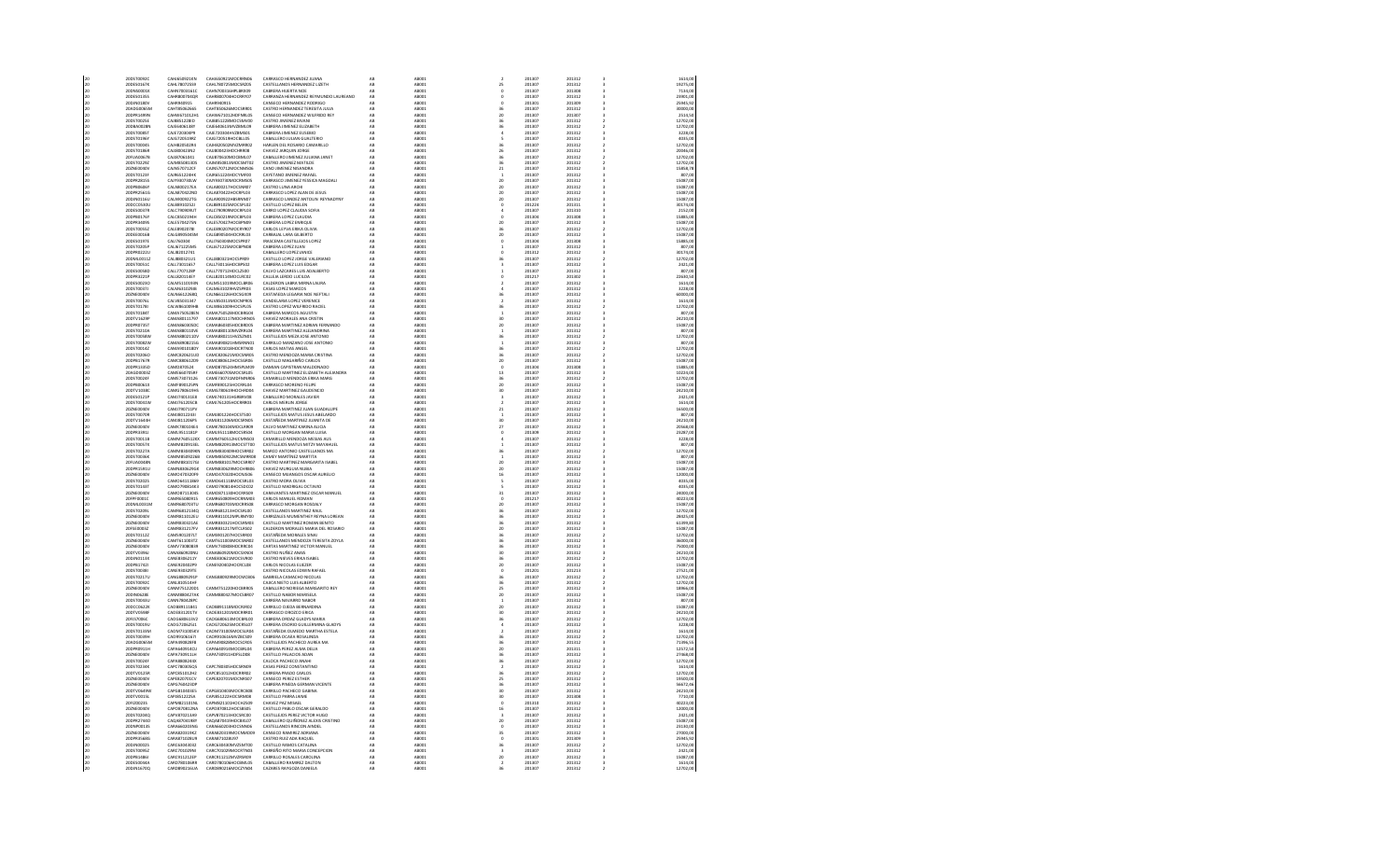|                                        |                          |                              |                                          |                                                                        | AB              | AB001                 | $\overline{\mathbf{S}}$                       |                  |                  |
|----------------------------------------|--------------------------|------------------------------|------------------------------------------|------------------------------------------------------------------------|-----------------|-----------------------|-----------------------------------------------|------------------|------------------|
| 20<br>20                               | 20DST01132<br>20DCC1927J | CARE740127RM<br>CARE800925   | CARE740127MOCLJL05<br>CARE800925HMSBMD04 | CALVO ROJAS ELIZABETH<br>EDGAR IVAN CABRERA RAMIREZ                    | AB              | AB001                 | $\overline{0}$                                | 201307<br>201304 | 201312<br>201308 |
|                                        |                          |                              | CARE871203MOCRML08                       |                                                                        | AB              | -<br>AB001            |                                               | 201307           |                  |
| 20<br>20                               | 20DDI0011D<br>20DCI0006T | CARE871203E6<br>CARE930419T4 | CARE930419MOCSVM04                       | CARIÑO RAMIREZ ELIZABETH<br>CASAOS RIVERA EMMA YESSICA                 | AB              | AB001                 | $\begin{array}{c} 36 \\ 0 \end{array}$        | 201307           | 201312<br>201312 |
|                                        | 20DES0228H               | CARF710708MR                 | CARF710708HOCMSR08                       | CAMPOS ROSALES FERMIN                                                  | AB              | AB001                 |                                               | 201307           | 201312           |
| 20<br>20<br>20                         | 20DPR0639Q               | CARG850406U1                 | CARG850406MCLRNL00                       | CARRILLO RENDON GLORIA SUSANA                                          | AB              | AB001                 | 20                                            | 201307           | 201310           |
|                                        | 20DPR2683R               | CARG8602123L                 | CARG860212HOCRMR01                       | CARIÑO RAMIREZ GERARDO                                                 | AB              | AB001                 | 36                                            | 201307           | 201312           |
| 20<br>20                               | 20DCC0820K<br>20ADG0068J | CARI780914                   | CARI780914HOCSVS06<br>CARI8S1026HOCBMT07 | <b>ISRAEL CASTILLO RIVERA</b><br>CABALLERO RAMIREZ ITZER EULISES       | AB<br>AB        | <b>AR001</b>          | $\begin{smallmatrix}0\\0\\0\end{smallmatrix}$ | 201304           | 201308           |
|                                        |                          | CARI851026T8                 |                                          |                                                                        |                 | AB001                 |                                               | 201117           | 201124           |
| 20<br>20                               | 202NE0040V<br>20DPB0171C | CARJ740621IA<br>CARK890920   | CARJ740621HPLMMR00<br>CARK890920MOCSZR02 | CAMPUZANO RAMIREZ JORGE<br>KAREN LUCIA CASTILLEJOS RUIZ                | AB<br>AB        | AB001<br>AB001        | $\begin{array}{c} 36 \\ 0 \end{array}$        | 201307<br>201304 | 201312<br>201308 |
|                                        |                          | CARL720129RD                 |                                          |                                                                        |                 | AB001                 |                                               |                  | 201312           |
| 20<br>20                               | 20DST0108N<br>20DTV0777R | CARL821213QN                 | CARL720129MOCRZL13                       | CARRASCO RUIZ LILIANA                                                  | AB<br>AB        | AB001                 | 30                                            | 201307<br>201307 | 201312           |
|                                        | 20DST0027C               |                              |                                          |                                                                        |                 | AB001                 |                                               | 201307           |                  |
| 20<br>20                               | 20DPR2084W               | CARM7805306N<br>CARM8902061B | CARM780530HOCHZR03<br>CARM890206MOCMVR06 | CHACON RUIZ MARIO RAFAEL<br>CAMPECHANO RIVERA MARICRUZ                 | AB<br>AB        | AB001                 | $\begin{smallmatrix}1\\0\end{smallmatrix}$    | 201312           | 201312<br>201312 |
|                                        | 20DES0095H               | CARM9406122U                 | CARM940612MOCSSR06                       | CASTILLO RIOS MOROSLAVA                                                | AB              | AB001                 | $\pmb{0}$                                     | 201309           | 201312           |
| 20<br>20<br>20<br>20<br>20<br>20       | 20DST0048P               | CARN6912018R                 | CARN691201HOCNYH08                       | CANSECO REYES NAHUM ALBERTO                                            | AB              | AB001                 |                                               | 201307           | 201312           |
|                                        | 20DST0117V               | CARO700221NZ                 | CARO700221HOCSMS09                       | CASTILLO RAMIREZ OSCAR                                                 | AB              | AB001                 | 36                                            | 201307           | 201312           |
|                                        | 20DNP0014R               | CARO8410311D                 | CARO841031MOCHZL01                       | CHAVEZ RUIZ OLIVIA                                                     | AB              | AB001                 | $\circ$                                       | 201307           | 201312           |
|                                        | 20DST0089P<br>20DST0089P | CARP691012SK<br>CARP691012SK | CARP691012MOCRBL05<br>CARP691012MOCRBL05 | CARDONA ROBLEDO MARIA DEL PILAR<br>CARDONA ROBLEDO MARIA DEL PILAR     | AB<br>AB        | AB001<br>AB001        | $\overline{4}$                                | 201307<br>201311 | 201312<br>201311 |
|                                        | 202NE0040V               | CARR760606L1                 | CARR760606HOCSMB01                       | CASTRO RAMIREZ ROBERTO CARLOS                                          | AB              | AB001                 | 36                                            | 201307           | 201312           |
|                                        | 20DST02250               | CARR761212TV                 | CARR761212HOCSSC08                       | CASTREJON DE LA ROSA RICARDO                                           |                 | <b>AR001</b>          |                                               | 201307           | 201312           |
| 20<br>20                               | 20DES0210                | CARR8102182Y                 | CARR810218HOCHDL04                       | CHARIS RUEDA ROEL                                                      | AB<br>AB        | AB001                 | $\frac{2}{5}$                                 | 201307           | 201312           |
|                                        | 20DST0003T               | CARS7908194G                 | CARS790819MOCRSN09                       | CARREÑO RIOS SANDRA                                                    | AB              | AB001                 | $\mathbf{1}$                                  | 201307           | 201312           |
|                                        | 20DPR1721X               | CARS881204LK                 | CARS881204MVZSIN09                       | CASTRO ROJAS SANDRA KARINA                                             | AB              | AB001                 | 20                                            | 201307           | 201312           |
|                                        | 202NE0040V               | CART780515TQ                 | CART780515MMCSMR05                       | CASTAñEDA RAMIREZ MARIA TRINIDAD                                       | AB              | AB001                 | $_{21}$                                       | 201307           | 201312           |
|                                        | 20DST0123F               | CASA790202QQ                 | CASA790202MOCHNM09                       | CHAVEZ SANTIAGO AMABEL IRMA                                            | AB              | AB001                 | $\mathbf{1}$                                  | 201307           | 201312           |
|                                        | 20DPR0021X               | CASA930121B2                 | CASA930121MVZBND03                       | CABRERA SANCHEZ ADILENI                                                | AB              | AB001                 | $^{20}$                                       | 201307           | 201312           |
|                                        | 20DST00132               | CASB810701D9                 | CASB810701MOCSNR00                       | CASTRO SANCHEZ BRENDA LIZET                                            | AB              | AB001                 | $\overline{1}$                                | 201307           | 201312           |
| 20<br>20<br>20<br>20<br>20<br>20<br>20 | 20DST0033N<br>207NF0040V | CASB840103N1<br>CASB8912270H | CASB840103MOCRNN09<br>CASB891227MOCSNB06 | CARRADA SANCHEZ BANIA<br>CASTILLO SANCHEZ BIBI MELINA                  | AB<br>AB        | AB001<br><b>AR001</b> | 36                                            | 201307<br>201307 | 201312<br>201312 |
|                                        | 20DST0152A               | CASC9208174G                 | CASC920817HOCBNR03                       | CABRERA SANTIAGO CRHISTIAN                                             | $\overline{AB}$ | AB001                 | 16<br>36                                      | 201307           | 201312           |
|                                        |                          | CASD7501109Q                 |                                          | CASTILLEJOS SANCHEZ DALIA                                              |                 | AB001                 | 20                                            | 201307           | 201312           |
|                                        | 20DPR3409S               | CASE67122459                 | CASD750110MCSSNL07<br>CASE671224MOCBND06 | CABALLERO SANCHEZ EDIT                                                 | AB<br>AB        | AB001                 |                                               | 201307           | 201312           |
|                                        | 20DST0099W               | CASE86112091                 | CASE861120HOCSND08                       | CASTRO SANCHEZ EDWIN                                                   | AB              | AB001                 | 30                                            | 201307           | 201307           |
| 20<br>20<br>20<br>20<br>20<br>20<br>20 | 20DES0191K               | CASF650712G8                 | CASF650712HOCSMR01                       | CASTRO SIMON FERNANDO                                                  | AB              | AB001                 |                                               | 201307           | 201312           |
|                                        | 20DST0248N               | CASF730504GY                 | CASF730504HOCZNL09                       | CAZARIN SANTOS FELIPE                                                  | AB              | AB001                 | $\begin{smallmatrix}2\2\4\end{smallmatrix}$   | 201307           | 201312           |
|                                        | 20DES0140D               | CASG751128TT                 | CASG751128HOCBNS05                       | CABRERA SANTOS GASPAR                                                  | AB              | AB001                 | $\theta$                                      | 201301           | 201312           |
|                                        | 20DTV1111V               | CASJ860414DR                 | CASJ860414MOCBND06                       | CABALLERO SANCHEZ JUDITH                                               | AB              | AB001                 | 30                                            | 201307           | 201312           |
|                                        | 20DST0081X               | <b>CASI 841221111</b>        | <b>CASI 841221MOCSI 708</b>              | CASTILLEJOS SALINAS LUZCINA                                            | AR              | <b>AR001</b>          | $\,$ 1 $\,$                                   | 201307           | 201312           |
|                                        | 20DST0083V               | CASM7111016L                 | CASM711101MOCRLR06                       | CARRIZOZA SOLANO MIRIAM DEL CARMEN                                     | AB              | AB001<br><b>AR001</b> | $\overline{2}$                                | 201307           | 201312           |
| 20<br>20                               | 20DSN0009C<br>20DTV1498N | CASM760130KS<br>CASM8401187B | CASM760130HOCSNR09<br>CASM840118MOCRNR04 | CASTILLO SANCHEZ MARTIN<br>CARRERA SANCHEZ MARGOT EUFRACIA             | AB<br>AB        | AB001                 | $30^{-}$                                      | 201307<br>201307 | 201312<br>201312 |
|                                        |                          |                              |                                          |                                                                        |                 | AB001                 |                                               |                  |                  |
| 20<br>20                               | 20DST0184T<br>20DST0213Y | CASN890716E2<br>CASR8008105U | CASN890716MOCRND01<br>CASR800810MOCBNS03 | CARRASCO SANTIAGO NADXIELLI DEL CARMEN<br>CABRERA SANCHEZ MARIA DEL RO | AB<br>AB        | AB001                 | 36<br>36                                      | 201307<br>201307 | 201312<br>201312 |
|                                        |                          |                              |                                          |                                                                        |                 | AB001                 |                                               |                  |                  |
| 20<br>20                               | 20DST0036K<br>20DES0154G | CASR87121678<br>CASS8601193X | CASR871216HOCSNS02<br>CASS860119HOCBNN04 | CASTILLO SANTOS ROOSEVELT<br>CABRERA SANTOS SEINY                      | AB<br>AB        | AB001                 | $\frac{36}{2}$                                | 201307<br>201307 | 201312<br>201312 |
| 20<br>20                               | 20DST0033N               | CASU751215CX                 | CASU751215HOCHNL00<br>CASW840406MOCBNN04 | CHAVEZ SANCHEZ ULVER<br>CABRERA SANTIAGO WENDY                         | AB<br>AB        | AB001                 | $\frac{4}{20}$                                | 201307           | 201312           |
|                                        | 20DPR0129O               | CASW840406DP                 |                                          |                                                                        |                 | AB001                 |                                               | 201307           | 201312           |
| 20                                     | 20DST0102T               | CATA64082143                 | CATA640821MOCRRL03                       | CARRERA TORIJA ALBA REINALDA                                           | AB              | AB001                 |                                               | 201307           | 201312           |
| 20<br>20                               | 20DST0018V<br>20DES0129H | CATA681207G1<br>CATA80060189 | CATA681207HOCSLB04                       | CASTILLO TOLEDO JOSE ABRAHAM<br>CARRERA TZITZIHUA ALBERTO              | AB<br>AB        | <b>AR001</b><br>AB001 | $\frac{36}{2}$                                | 201307<br>201307 | 201312<br>201312 |
|                                        |                          |                              |                                          |                                                                        |                 | AB001                 |                                               |                  |                  |
| 20<br>20                               | 20DST0057X<br>20FZF0013O | CATC6004116H<br>CATF830520EW | CATC600411MOCSPN06<br>CATF830520HOCSLL08 | CASTILLO TAPIA CANDELARIA<br>CASTILLEJOS TOLEDO FELIX                  | AB<br>AB        | AB001                 | 36<br>20                                      | 201307<br>201307 | 201312<br>201312 |
|                                        |                          |                              |                                          |                                                                        |                 | AB001                 |                                               |                  |                  |
| 20<br>20                               | 20DPR2437H               | CATR710110DC<br>CATR811006N8 | CATR710110HOCSLM12<br>CATR811006HOCRLM00 | CASTELLANOS TOLEDO RAMON<br>CARRASCO TOLEDO RAMIRO                     | AB<br>AB        | AB001                 | 36<br>30                                      | 201307<br>201307 | 201307<br>201312 |
|                                        |                          |                              | CAUV711028MOCHLR07                       | CHAVEZ ULLOA VIRGEN                                                    |                 | AB001                 |                                               | 201307           |                  |
| 20<br>20                               | 202NE0040V               | CAUV711028AB<br>CAVA690714VE | CAVA690714HOCBSB01                       | CABRERA VASQUEZ ABEL                                                   | AB<br>AB        | AB001                 | $\begin{array}{c} 36 \\ 1 \end{array}$        | 201307           | 201312<br>201312 |
|                                        | 20DPR1998J               | CAVA840427TA                 | CAVA840427MOCSLN00                       | CASTRO VILLARREAL ANGELICA                                             | AB              | AB001                 | $\begin{array}{c} 20 \\ 30 \end{array}$       | 201307           | 201312           |
| 20<br>20<br>20<br>20<br>20<br>20       | 20DTV0675U               | CAVB740331V2                 | CAVB740331MOCNLL00                       | CANSECO VALDEZ BALBINA ALI                                             | AB              | AB001                 |                                               | 201307           | 201312           |
|                                        | 20DPR0216J               | CAVC860330<br>CAVD931004RY   | CAVC860330HOCHZS00                       | CESAR CHAVEZ VASQUEZ                                                   | AB              | AB001                 | $\,$ 0 $\,$                                   | 201304           | 201308           |
|                                        | 20DJN0213W               |                              | CAVD931004MOCSLL09                       | CASTELLANOS VELASQUEZ DALIA                                            | AB              | AB001                 | $\circ$                                       | 201220           | 201307           |
|                                        | 20DST0103S<br>20DST0022H | CAVE751027PW<br>CAVE771108JG | CAVE751027HOCSND05<br>CAVE771108MOCBZM00 | CASTILLO VENTURA EDUARDO<br>CABRERA VAZQUEZ EMPERATRIZ                 | AB<br>AB        | AB001<br>AB001        |                                               | 201307<br>201307 | 201312<br>201312 |
|                                        | 202NE0040V               | CAVF701113ME                 | CAVF701113HOCBLD08                       | CABRERA VELASQUEZ FIDEL                                                | AB              | AB001                 | 36<br>36                                      | 201307           | 201312           |
|                                        | 20DST0176K               | CAVF891006JW                 | CAVF891006HOCSSR04                       | CASTELLANOS VASQUEZ FREDY YO                                           |                 | <b>AR001</b>          |                                               | 201307           | 201312           |
| 20<br>20                               | 20DST0180X               | CAVG7709306P                 | CAVG770930MOCBLD11                       | CABRERA VALOR MARIA GUADALUP                                           | AB<br>AB        | AB001                 | 36<br>36                                      | 201307           | 201312           |
|                                        | 20DPR0959A               | CAVG860607                   | CAVG860607MV2SSB03                       | GABRIELA CASTELLANOS VASQUEZ                                           | AB              | AB001                 | $\circ$                                       | 201304           | 201308           |
| 20<br>20<br>20<br>20<br>20<br>20<br>20 | 20DST0041W               | CAVH7401116W                 | CAVH740111MOCSSD04                       | CASTELLANOS VASQUEZ HEIDY                                              | AB              | AB001                 |                                               | 201307           | 201312           |
|                                        | 20DPR0502D               | CAVH780901M1                 |                                          | CAMERO VASQUEZ HIPOLITO                                                | AB              | AB001                 | 20                                            | 201307           | 201312           |
|                                        | 20DST0152A               | CAVI750627HJ                 | CAVI750627HGRSLS08                       | CASTRO VALLE ISMAEL                                                    | AB              | AB001                 | $\overline{\mathbf{3}}$                       | 201307           | 201312           |
|                                        | 20DES0201A               | CAV17709293V                 | CAGV770929HOCLLC01                       | CLAVEL GALLARDO VICTOR ANTON                                           | AB              | AB001                 |                                               | 201307           | 201312           |
|                                        | 20DST0048P               | CAVJ830609E1                 | CAVJ830609HOCRSM04                       | CARRENO VASQUEZ JAIME                                                  | AB              | AB001                 | $\overline{2}$                                | 201307           | 201312           |
|                                        | 20DST0005R<br>20DPR0600E | CAVJ910104AU<br>CAVJ940215   | CAVJ910104HOCBLS02<br>CAVIG40215HOCHSL05 | CABALLERO VALDIVIA JESUS<br>JULIO CESAR CHAVEZ VASQUEZ                 | AB<br>AB        | AB001<br><b>AR001</b> | 36                                            | 201307<br>201304 | 201312<br>201308 |
|                                        | 20FMP0016O               | CAVL78093048                 | CAVL780930MOCSCL07                       | CASTREJON VICTORIA LILIANA ARANZAZU                                    | $\overline{AB}$ | AB001                 | $\begin{matrix} 0 \\ 0 \end{matrix}$          | 201301           | 201312           |
|                                        | 20DTV1581M               | CAVL830905MJ                 | CAVL830905MOCSSL05                       | CASTRO VASQUEZ LILIANA YUR                                             |                 | AB001                 |                                               | 201307           | 201312           |
|                                        | 20DPB0763O               | CAVL880512EX                 | CAVL880512HOCLSS07                       | CALDERON VASQUEZ LUIS ANGEL                                            | AB<br>AB        | AB001                 | 30<br>20                                      | 201307           | 201312           |
|                                        | 20DIN0255F               | CAVL890916SP                 | CAVL890916MOCRGR04                       | CARRERA VERA LAURA EDITH                                               | AB              | AB001                 | $\pmb{0}$                                     | 201307           | 201312           |
|                                        | 20DST0105Q               | CAVM671205                   | CAVM671205                               | CHABLE VASQUEZ MIGUEL ANGEL                                            | AB              | AB001                 | $\begin{smallmatrix}0\\0\\0\end{smallmatrix}$ | 201301           | 201309           |
|                                        | 20DCC1474Z               | CAVM841013R2                 | CAVM841013MOCHDR05                       | CHAVEZ VIDAL MARBELLA                                                  | AB              | AB001                 |                                               | 201304           | 201308           |
| 20<br>20<br>20<br>20<br>20<br>20<br>20 | 20DPR0752J<br>20DPR1089K | CAVM880129AY<br>CAVP840717MS | CAVM880129HOCLCN09<br>CAVP840717HOCBLR02 | CALLEJAS VICENTE JOSE MANUEL<br>CABALLERO VELASCO PRIMITIVO            | AB<br>AB        | AB001<br>AB001        | 20<br>20<br>36<br>20                          | 201307<br>201307 | 201312<br>201312 |
|                                        | 2001N11499               | CAVPR90901RY                 | CAVPR90901HOCBLB09                       | CABALLERO VILLEGAS PRISCO ANTONIO                                      | AR              | <b>AR001</b>          |                                               | 201307           | 201312           |
|                                        | 20DPR0514                | CAVS891119P4                 | CAVS891119MOCRLL04                       | CARREÑO VALERIANO SULEYMA ABADIS                                       | AB              | AB001                 |                                               | 201307           | 201312           |
|                                        | 202NE0040V               |                              |                                          |                                                                        |                 | <b>AR001</b>          |                                               | 201307<br>201307 |                  |
| 20<br>20                               | 20DST02522               | CAVY65123065<br>CAWR850906LC | CAWR850906MOCRRX09                       | CABALLERO VASQUEZ YAEL MARGARITA<br>CARTAS WIRTH ROXANA                | AB<br>AB        | AB001                 | 36<br>36                                      |                  | 201312<br>201312 |
| 20<br>20                               | 202NE0040V<br>20DST0058W | CAXJ450606HJ<br>CAZA740802TN | CAXJ450606HOCSXN01<br>CAZA740802MOCSRN03 | CASTILLO JUAN<br>CASALES ZURITA MARIA DE LOS ANGELES                   | AB<br>AB        | AB001                 | 21<br>36                                      | 201307<br>201307 | 201312<br>201312 |
|                                        |                          |                              |                                          |                                                                        |                 | AB001                 |                                               |                  |                  |
| 20<br>20                               | 20DCC0061S               | CAZA920212DH<br>CAZC72091059 | CAZA920212MOCRRR07<br>CAZC720910HOCRRR06 | CARRASCO ZARATE ARACELI                                                | AB<br>AB        | AB001<br>AB001        | 20<br>$\overline{2}$                          | 201307<br>201307 | 201312<br>201312 |
|                                        | 20DST02470               | CAZJ630430B8                 | CAZJ630430HOCSRM00                       | CASTELLANOS ZARATE JAIME ALBINO                                        | AB              | AB001                 | $\overline{\mathbf{c}}$                       | 201307           | 201312           |
| 20<br>20<br>20                         | 20DST0035L               | CAZR820529AM                 |                                          | CANSECO ZORRILLA ROSIO                                                 | AB              | AB001                 | $\overline{2}$                                | 201307           | 201312           |
|                                        | 20DES0030Y               | CAZY791112PH                 | CAZY791112HOCNRL04                       | CANTON ZARATE YOEL RAFAEL                                              | AB              | AB001                 | 36                                            | 201307           | 201312           |
|                                        | 20DJN1536K               | CEAA760802US                 | CEAA760802MPLLRN04                       | CLEMENTE ARIZA MARIA DE LOS ANGELES<br>CEBALLOS ARRIOLA ADANELLY       |                 | <b>AR001</b>          |                                               | 201307           | 201312           |
| 20<br>20                               | 20DST0144S               | CEAA820629K1                 |                                          |                                                                        | AB<br>AB        | AB001                 | $\begin{array}{c} 20 \\ 36 \end{array}$       | 201307           | 201312           |
| 20<br>20                               | 20DPR21972<br>20DES0134T | CEAA881101TH<br>CEAC710225K6 | CEAA881101HOCRLN02<br>CEAC710225HOCRNR09 | CERNA ALVAREZ ANGEL<br>CERQUEDA ANGELES CARLOS                         | AB<br>AB        | AB001                 | $\begin{array}{c} 0 \\ 4 \end{array}$         | 201311<br>201307 | 201312<br>201312 |
|                                        |                          |                              |                                          |                                                                        |                 | AB001<br>AB001        |                                               |                  |                  |
| 20<br>20                               | 20DST0034M               | CEAC881017AP<br>CEAJ76112895 | CEAC881017HOCRGS01<br>CEAJ761128HOCRCV03 | CERQUEDA AGUIRRE CESAR ALEJANDRO<br>CRESPO ACEVEDO JAVIER              | AB<br>AB        | AB001                 | 36<br>30                                      | 201307<br>201307 | 201312<br>201312 |
|                                        |                          |                              |                                          |                                                                        | AB              | AB001                 |                                               | 201307           |                  |
| 20<br>20                               | 20DTV1067Y               | CEBN821027NI<br>CECA581215KA | CEBN821027HOCRSC07<br>CECA581215HOCRRR02 | CERQUEDA BASILIO NICOLAS<br>CERVANTES CARRASCO ARTURO                  | AB              | AB001                 | $\frac{30}{2}$                                | 201307           | 201312<br>201312 |
|                                        | 20FIS0030S               | CECC811009MS                 | CECC811009MOCHRR02<br>CECC900124HOCRSH01 | CHEVEZ CRUZ MARIA DEL CARMEN                                           | AB              | AB001                 | 36                                            | 201307           | 201312           |
|                                        | 20DPB0596H               | CECC900124                   |                                          | CHRISMAN ANTONIO CERVANTES CASTELLANOS                                 | AB              | AB001                 | $\circ$                                       | 201304           | 201308           |
|                                        | 20DPR2211B               | CECL850315FV                 | CECL850315HOCRRS02                       | CERERO CRUZ LUIS                                                       | AB              | AB001                 | $\ddot{\text{o}}$                             | 201310           | 201312           |
|                                        | 20DTV1216P               | <b>CECR781218SR</b>          | CECR781218HOCLLG06                       | CELIS CELIS RIGOBERTO                                                  | AB              | AB001                 | $\begin{array}{c} 30 \\ 4 \end{array}$        | 201307           | 201312           |
|                                        | 20DST0070R<br>20DES0214E | CECZ740921UF<br>CEDJ780304KW | CECZ740921MOCHRD07                       | CHEVEZ CARRASCO ZEIDY<br>CEPEDA DURAN JAVIER                           | AB<br>AB        | AB001<br>AB001        | 36                                            | 201307<br>201307 | 201312<br>201312 |
|                                        | 20DTV0735S               | CEDM920522                   | CEDJ780304HOCPRV01<br>CEDM920522         | CLEMENTE DAVILA MIGUEL ANGEL                                           | AB              | AB001                 | $\mathfrak o$                                 | 201301           | 201309           |
| 20<br>20<br>20<br>20<br>20<br>20<br>20 | 20DPR0136Y               | CEGA8102086K                 |                                          | CEDILLO GONZALEZ ALEJANDRO ESTEBAN                                     |                 | <b>AR001</b>          |                                               | 201307           | 201307           |
|                                        | 20DPB0176Y               | CEGE831028                   | CEGA810208HOCDNL08<br>CEGE831028HMCRND02 | EDUARDO CERVANTES GONZALEZ                                             | AB<br>AB        | AB001                 | $\begin{matrix} 20 \\ 0 \end{matrix}$         | 201304           | 201308           |
|                                        | 202NE0040V               | CEGL701023V7                 | CEGL701023HDFNZS05                       | <b>GUZMAN CENTENO LUIS FERNANDO</b>                                    | AB              | AB001                 | 36                                            | 201307           | 201312           |
|                                        | 20DES0044A               | CEGM75062131                 | CEGM750621MOCRBR01                       | CERERO GABRIEL MARICELA HOSANNA                                        | AB              | AB001                 | $\overline{2}$                                | 201307           | 201312           |
| 20<br>20<br>20<br>20                   | 20DTV1638X               | CEGM860929BW                 | CEGM860929HOCBZG00                       | CEBALLOS GUZMAN MIGUEL JERO                                            | AB              | AB001                 | 30                                            | 201307           | 201312           |
|                                        | 20DTV1389G               | CEGO891206DQ                 | CEGO891206MOCBZR02                       | CEBALLOS GUZMAN ORALIA                                                 | AB              | AB001                 | 30                                            | 201307           | 201312           |
|                                        |                          |                              |                                          |                                                                        |                 |                       |                                               |                  |                  |

# 4035,00 3 15885,00 2 12702,00 3 15087,00 3 807,00 3 10058,00 2 12702,00 3 15885,00 3 14819,04 3 62775,54 3 15885,00 3 807,00 3 24210,00 3 807,00 3 17601,50 3 19053,00 3 4035,00 2 12702,00 3 14346,00 3 3228,00 3 1000,00 3 30000,00 3 1614,00 3 4035,00 3 807,00 3 15087,00 3 16032,00 3 807,00 3 15087,00 3 807,00 2 12702,00 3 12000,00 2 12702,00 3 15087,00 3 2421,00 3 3855,00 3 1614,00 3 3228,00 3 46260,00 3 24210,00 3 807,00 3 1614,00 3 1614,00 3 24210,00 2 12702,00 2 12702,00 2 12702,00 3 1614,00 3 3228,00 3 15087,00 3 3228,00 2 12702,00 3 1614,00 2 12702,00 3 15420,00 2 2117,00 3 24210,00 3 35667,00 3 807,00 3 15087,00 3 24210,00 3 15885,00 3 27659,50 3 1614,00 2 12702,00 3 42090,00 2 12702,00 2 12702,00 3 15885,00 3 807,00 3 15087,00 3 2421,00 3 807,00 3 1614,00 2 12702,00 3 15885,00 3 28692,00 3 24210,00 3 15087,00 3 15087,00 3 25945,92 3 15885,00 3 15087,00 3 15087,00 2 12702,00 3 15087,00 3 63519,00 2 12702,00 3 16500,00 2 12702,00 3 15087,00 3 1614,00 3 1614,00 3 1614,00 2 12702,00 3 15087,00 2 12702,00 3 30174,00 3 3228,00 2 12702,00 3 24210,00 3 24210,00 3 1614,00 2 12702,00 3 15885,00 3 47775,50 3 24210,00 3 3228,00 2 12702,00 3 25945,92 3 2514,50 3 15885,00 3 30000,00 3 1614,00 3 24210,00 3 24210,00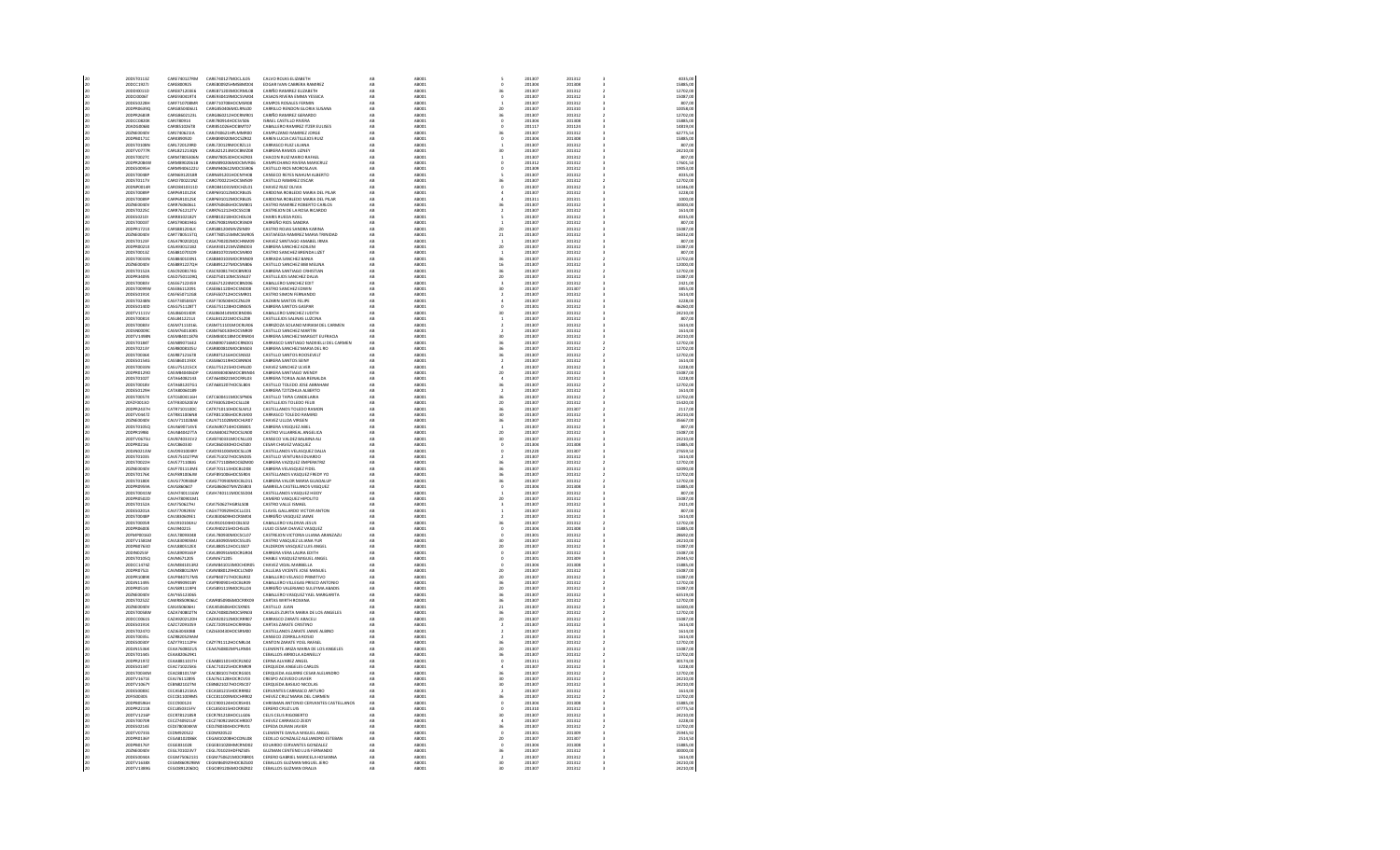|                                         |                          | CEJS880526CS                       | CEISBROS26MOCRRNOS                       | CERVANTES JERONIMO SANDRA                                         | <b>AR</b>       | 48001                 | 20                                      | 201307           | 201312           |  |
|-----------------------------------------|--------------------------|------------------------------------|------------------------------------------|-------------------------------------------------------------------|-----------------|-----------------------|-----------------------------------------|------------------|------------------|--|
| 20<br>20<br>20<br>20                    | 202NE0040V<br>20DES0004Z | CELD820816FK                       | CELD820816MOCLSL08                       | CELAYA LUIS DULCE GABRIELA                                        | AB              | AB001                 |                                         | 201307           | 201312           |  |
|                                         | 20DES0118B               | CEMC80061345                       | CEMC800613MOCLRR05                       | CELESTINO MORENO MARIA DEL CARMEN                                 | AB              | AB001                 |                                         | 201307           | 201312           |  |
|                                         | 20DST0019U               | CEMC821122N6                       | CEMC821122MOCLRC17                       | CELAYA MARTINEZ CECILIA                                           | AB<br>AB        | AB001                 |                                         | 201307           | 201312           |  |
|                                         | 202NE0040V<br>20DNS0001K | CEMG750422TV<br>CEML71102141       | CEMG750422HOCLNS02                       | CELIS MENDOZA GEISLER MOISES<br>CERVANTES MAZAS MARIA DE LOURDES  | AB              | AB001<br>AB001        | 33<br>$\theta$                          | 201307<br>201307 | 201312<br>201308 |  |
| 20<br>20                                | 20DTV0655G               | CEOJ780724L1                       |                                          | CLEMENTE ORTEGA JOVITA                                            | AB              | AB001                 | 30                                      | 201307           | 201312           |  |
| 20<br>20                                | 202NF0040V               | CEOM8812065V                       | CEOM881206MTCRRY07                       | CERNAS ORDAZ MAYRA ANGELICA                                       | AR              | <b>AR001</b>          | 20                                      | 201307           | 201312           |  |
|                                         | 20DES0052J<br>20DES0052  | CEPE760506R4<br>CEPE760506R4       | CEPE760506HOCRRD01<br>CEPE760506HOCRRD01 | CERVANTES PEREZ EDGAR<br>CERVANTES PEREZ EDGAR                    | AB              | AB001<br><b>AR001</b> | $\overline{2}$                          | 201307<br>201311 | 201312<br>201311 |  |
| 20<br>20                                | 20DST0103S               | CEPM77121315                       | CEPM771213HOCRRN06                       | CERVANTES PEREZ JOSE MANUEL                                       | AB<br>AB        | AB001                 |                                         | 201307           | 201312           |  |
|                                         | 202NE0040V<br>202NE0040V | CERA8001165W                       |                                          | CERVANTES RAMIREZ AIDEE<br>CELAYA SANCHEZ DONATO                  |                 | AB001                 |                                         | 201307           | 201312           |  |
| 20<br>20                                |                          | CESD561022TV                       | CESD561022HOCLNN00                       |                                                                   | AB<br>AB        | AB001                 | $\begin{array}{c} 32 \\ 31 \end{array}$ | 201307           | 201312           |  |
| 20<br>20                                | 20DEE0009S               | CESG760619M6<br>CESJ8009104Q       | CESG760619MOCHND00                       | CHEVEZ SANTOS GUADALUPE<br>CRESPO SOTELO JOSUE                    | AB<br>AB        | AB001                 | $\begin{array}{c} 20 \\ 36 \end{array}$ | 201307<br>201307 | 201312<br>201312 |  |
|                                         | 202NE0040V               |                                    |                                          |                                                                   | AB              | AB001<br>AB001        | $16\,$                                  | 201307           | 201312           |  |
| 20<br>20                                | 20DST0082W               | CESL631008PG<br>CESS820906KS       | CESL631008HOCRNS08                       | CERVANTES SANCHEZ LUIS SERGI<br>CEROON SANTIAGO SERGIO            | AB              | AB001                 |                                         | 201307           | 201312           |  |
| 20<br>20                                | 20DJN0226Z               | CEU0771018                         | CEUO771018HOCRRM01                       | OMAR CERVANTES URRUTIA                                            | AB              | AB001                 |                                         | 201304           | 201308           |  |
|                                         | 20DTV1556N               | CEVH870315BC                       | CEVH870315HOCRNG05                       | CERNA VENTURA HUGO                                                | AB              | AB001                 | 30                                      | 201307           | 201312           |  |
| 20<br>20<br>20<br>20                    | 20DNS0001K<br>20DST0063H | CEVR540207NF<br>CEVR86070688       | CEVR540207HOCRSC02<br>CEVR860706MOCRRY03 | CERVANTES VASQUEZ RICARDO<br>CERVANTES VIRGEN REYNA MARIA         | AB<br>AB        | AB001<br>AB001        | $\bf{0}$                                | 201307<br>201307 | 201308<br>201312 |  |
|                                         | 202NE0040V               | CEVX860408SB                       | CEVX860408MOCRRC07                       | CERVANTES VERA XOCHITL                                            | AB              | AB001                 | 25                                      | 201307           | 201312           |  |
|                                         | 20DTV1644H               | CEZE7810138A                       | CEZE781013HOCRMD09                       | CERQUEDA ZAMUDIO EDUARDO                                          | AB              | AB001                 | 30                                      | 201307           | 201312           |  |
| 20<br>20<br>20                          | 20DPR0895G               | CIAL901214                         | CIAL901214MVZDLZ04                       | LUZ ARIZBE CID ALTO                                               | AB              | AB001                 | $\mathbf 0$                             | 201304           | 201308           |  |
|                                         | 20DES0213F<br>20DES0112H | CIBH680830KZ<br>CIBN681029PX       | CIBN681029MOCSXR08                       | <b>CISNEROS BELTRAN HARAN</b><br>CISNEROS BAÑOS NARCISA SANDRA    | AB<br>AB        | AB001<br>AB001        | $\overline{2}$                          | 201307<br>201307 | 201312<br>201312 |  |
|                                         | 20FMP0013R               | CICF900705J5                       | CICF900705HOCLRR09                       | CLIMACO CRISANTO FRANCISCO JEAN                                   | AB              | <b>AR001</b>          | $\theta$                                | 201301           | 201312           |  |
| 20<br>20                                | 20DST0239F               | CICJ800109UR                       | CICJ800109MGRRSL02                       | CRISOSTOMO CISNERO JULIANA                                        | AB              | AB001                 |                                         | 201307           | 201312           |  |
| 20<br>20                                | 20DML0015V               | CICL861215T4                       | CICL861215MOCSLL07                       | CISNEROS CALVO LILIBETH                                           | AB              | AB001                 | 20                                      | 201307           | 201312           |  |
|                                         | 20DPR3033W<br>202NE0040V | CICM8112063E                       |                                          | CHINCOYA CRUZ MARICELA                                            | AB              | AB001                 | 36                                      | 201307           | 201311<br>201312 |  |
|                                         | 202NE0040V               | CICV79062549<br>CIEY930829EP       | CICV790625MOCHRN01<br>CIEY930829HOCSSN02 | CHIÑAS CRUZ VANESSA<br>CISNEROS ESPINOZA YONATAN AGUSTIN          | AB<br>AB        | AB001<br>AB001        | 19                                      | 201307<br>201307 | 201312           |  |
| 20<br>20<br>20<br>20                    | 20DPR3357C               | CIFK900630SH                       | CIFK900630MOCDRR02                       | CID FERNANDEZ KARLA                                               | AB              | AB001                 | $\,$ 0 $\,$                             | 201310           | 201312           |  |
|                                         | 20DST0070R               | CIFM71032121                       | CIFM710321HOCLNG07                       | <b>CLIMACO FUENTES JOSE MIGUEL</b>                                | AB              | AB001                 | $\overline{2}$                          | 201307           | 201312           |  |
|                                         | 20DST0135K               | CIFN860722K2                       | CIFN860722MOCHBL03                       | CHINO FABIAN NELLY                                                | AB              | AB001                 | 36                                      | 201307           | 201312           |  |
| 20<br>20<br>20                          | 20DST0213Y<br>20DPR0733V | CIGAS502114X<br>CIGA850412GA       | CIGA550211HOCRML02<br>CIGA850412HOCRRR04 | CRISTOBAL GOMEZ ALEJANDRO<br>CRISTOBAL GARCIA ARMANDO DE JESUS    | AB<br>AB        | AB001<br>AB001        | $\overline{2}$<br>20                    | 201307<br>201307 | 201312<br>201312 |  |
|                                         | 20DES0152L               | <b>CIGR76060534</b>                | CIGB760605MOCDNC04                       | CID GONZALEZ RECKY                                                | AB              | <b>AR001</b>          | $\Delta$                                | 201307           | 201312           |  |
| 20<br>20                                | 20DST0206Q               | CIHF890630GW                       | CIHF890630HOCSRL03                       | <b>CISNEROS HERRERA FILIBERTO</b>                                 | AB              | AB001                 | 36                                      | 201307           | 201312           |  |
| 20<br>20                                | 20DPR1890S               | CIJA850718Q7                       | CIJA850718MOCRCX05                       | CRISTOBAL JACINTO AUXILIADORA                                     | AB              | AB001                 | $\bf{0}$                                | 201310           | 201312           |  |
|                                         | 20FZF0013O               | CIJJ840912TE                       | CIJJ840912HOCHMN03                       | CHICATTI JIMENEZ JUAN DANIEL                                      | AB<br>AB        | AB001<br>AB001        | $\bf{0}$<br>$\circ$                     | 201222           | 201309<br>201312 |  |
| 20<br>20<br>20                          | 20DPB2190E<br>20DPR0837Q | <b>CIJL811227UC</b><br>CIU810221EP | CIJL811227MOCRMT06<br>CILI810221MOCGPR05 | CIRILO JIMENEZ LETICIA<br>CIGARROA LOPEZ IRAZEMA                  | AB              | AB001                 | 20                                      | 201311<br>201307 | 201312           |  |
|                                         | 20DTV1629P               | CILM7807152M                       | CILM780715MOCRZR07                       | CRISANTO LOZANO MARTHA                                            | AB              | AB001                 | 30                                      | 201307           | 201312           |  |
| 20                                      | 20DTV0995E               | CIMA8707072B                       | CIMA870707MOCSLZ03                       | CISNEROS MALPICA AZUCENA                                          | AB              | AB001                 | 30                                      | 201307           | 201312           |  |
| 20                                      | 20DST0065F               | CIMC7212025G                       | CIMC721202MOCRRR01                       | CRISPIN MIRANDA CARMELA                                           | AB              | AB001                 | 36                                      | 201307           | 201312           |  |
| 20<br>20                                | 20DST0034M<br>20DPR2157Y | CIME890402C4<br>CIMG890518V9       | CIME890402HOCDRS08<br>CIMG890518MOCSRD01 | CID MORENO ESAU HERIBERTO<br>CISNEROS MARTINEZ MARIA GUADALUPE    | AB<br>AB        | AB001<br>AB001        | 36<br>$\overline{20}$                   | 201307<br>201307 | 201312<br>201312 |  |
|                                         | 207NF0040V               | <b>CIM17901061K</b>                | CIMIZ90106HGRSNL05                       | CISNEROS MENDEZ JULIO CESAR                                       | AB              | <b>AR001</b>          |                                         | 201307           | 201312           |  |
| 20<br>20                                | 20DST00952               | CIMJ85110224                       | CIMJ851102HOCHNN04                       | CHIÑAS MENDOZA JUAN BERNARDO                                      | AB              | AB001                 | 29<br>35                                | 201307           | 201312           |  |
| 20<br>20                                | 20DST0019U               | CIMM890818T8                       | CIMM890818MOCSRC01                       | MACBETH ITZEL CISNEROS MARTI                                      | AB              | <b>AR001</b>          | 36                                      | 201307           | 201312           |  |
|                                         | 20DTV1662X               | CIMV8204028C                       | CIMV820402MOCRRR07                       | CRISANTO MARTINEZ VERONICA                                        | AB              | AB001                 | 30                                      | 201307           | 201312           |  |
| 20<br>20<br>20                          | 202NE0040V<br>20DST0201T | CIOD7208045L<br>CI0J770625SQ       | CIOD720804HVZRNM01<br>CI0J770625HOCRSS07 | CRISOSTOMO ONOFRE DOMINGO<br>CRISPIN OSORIO JOSE                  | AB<br>AB        | AB001<br>AB001        | 19                                      | 201307<br>201307 | 201312<br>201312 |  |
|                                         | 20DML0015V               | CIPR860120IL                       | CIPR860120MOCSNS04                       | CISNEROS PINAL ROSA FABIOLA                                       | AB              | AB001                 | $^{20}$                                 | 201307           | 201307           |  |
| 20                                      | 20DCC0825F               | CIRC841206                         | CIRC841206MOCLYR02                       | CRUZ ELENA OLIVERA REYES                                          | AB              | AB001                 | $\circ$                                 | 201304           | 201308           |  |
| 20                                      | 20DNP0012T               | CIRH8905264X                       | CIRH890526HOCRZL07                       | CRIOLLO RUIZ HELIODORO                                            | AB              | AB001                 |                                         | 201307           | 201312           |  |
| 20<br>20                                | 20FE10001U               | CIRR790501MG<br>CISA7206041H       | CIRR790501HDFSDC01<br>CISA720604HOCSGN07 | <b>CISNEROS RODRIGUEZ RICARDO</b><br>CISNEROS SAGUILAN ANTONIO FR | AB<br>AB        | AB001<br>AB001        | 36                                      | 201307<br>201307 | 201312<br>201312 |  |
|                                         | 20DST0197X<br>20DPR2762D | <b>CISI920815CR</b>                | CISI920815HV2HNR02                       | CHIÑAS SANCHEZ IRIAM LEONARDO                                     | <b>AR</b>       | <b>AR001</b>          | $\theta$                                | 201301           | 201312           |  |
| 20<br>20                                | 20DST0234K               | CISJ650919RS                       | CISJ650919MOCRND06                       | CRISTOBAL SANTIAGO JUDITH                                         | AB              | AB001                 |                                         | 201307           | 201312           |  |
| 20<br>20                                | 20DES01521<br>20DES0001C | CISJ8111134R<br>CITA7806067D       | CISJ811113MOCSNN05                       | CISNEROS SANTIAGO ILIANITA                                        | AB              | <b>AR001</b>          |                                         | 201307           | 201312           |  |
|                                         |                          |                                    | CITA780606MOCHRT14                       | CHIRINOS TORRES ATENEA                                            | $\overline{AB}$ | AB001                 |                                         | 201307           | 201312           |  |
| 20<br>20                                | 202NE0040V<br>20DTV0541E | CIVB8210228F<br>CIVN8508086Q       | CIVB821022MOCSLR07<br>CIVN850808MOCSRL01 | CISNEROS VILLALBA BERENICE ALEJANDRA<br>CISNEROS VERGARA NOELIA   | AB<br>AB        | AB001<br>AB001        | 36<br>36                                | 201307<br>201307 | 201312<br>201312 |  |
|                                         | 202NE0040V               | .<br>COAB48033014                  |                                          |                                                                   | AB              | AB001                 |                                         | 201307           | 201312           |  |
| 20<br>20                                | 20ZNE0040V               | COAC900508ML                       | COAC900508HOCRGR05                       | CORTES ALVAREZ BLANCA ESTELA<br>CORTES AGUILAR CARLOS             | AB              | AB001                 | $\frac{36}{36}$                         | 201307           | 201312           |  |
| 20<br>20                                | 20DTV07580               | COAL8106232D<br>COAM610915SR       | COAL810623HOCNLN05<br>COAM610915MOCRLR07 | CONTRERAS ALLENDE LEONARDO                                        | AB              | AB001                 |                                         | 201218           | 201305           |  |
|                                         | 20DST0035L<br>202NE0040V | COAT491221KI                       |                                          | CORTES ALTAMIRANO MERCED<br>CORONA ARANGO TOMAS ROGELIO           | AB<br>AB        | AB001<br>AB001        | 32                                      | 201307<br>201307 | 201312<br>201312 |  |
| $\begin{array}{c} 20 \\ 20 \end{array}$ | 20DTV0013N               | COAV721026                         | COAV721026HOCRRL19                       | VALENTIN CORTES ARRAZOLA                                          | AB              | AB001                 | $\circ$                                 | 201304           | 201308           |  |
| 20                                      | 20DTV1532D               | COBA72071419                       | COBA720714MOCNRR02                       | CONTRERAS BARRERA AUREA                                           | AB              | AB001                 |                                         | 201304           | 201308           |  |
| 20<br>20                                | 20DST0256W               | COBA881102UJ                       | COBA881102HOCNRR02                       | CONCHA BERNARDINO ARTURO AQUILES                                  | AB              | <b>AR001</b>          | 36<br>36                                | 201307           | 201312           |  |
|                                         | 20DST0012A               | COBB910731UB                       | COBB910731MOCNRR09<br>COBM820423HOCRLN08 | CONCHA BERNARDINO BRICIA                                          | $\overline{AB}$ | AB001<br>AB001        |                                         | 201307<br>201307 | 201312<br>201312 |  |
| 20<br>20                                | 20DTV1388H               | COBJ820423RA<br>COBL691126CY       | COBL691126MVZBRT07                       | CORTES BELTRAN JOSE MANUEL<br>COBOS BRAS LETICIA                  | AB<br>AB        | AB001                 | 30<br>36                                | 201307           | 201312           |  |
| 20<br>20                                | 20DST0072P               | COCA581104JD                       | COCA581104MPLRMN03                       | CORDERO CAMACHO ANTONIA<br>CORTES CRUZ ANGELICA                   | AB              | <b>AR001</b>          | $\frac{36}{20}$                         | 201307           | 201312           |  |
|                                         | 20DPR1053W               | COCA880923JQ                       | COCA880923MOCRRN01                       |                                                                   | AB              | AB001                 |                                         | 201307           | 201312           |  |
| 20<br>20                                | 20DTV0530Z               | COCC9212223E                       | COCC921222MOCHRR09                       | CHOMPA CRUZ CRISTINA                                              | AB              | AB001                 | 36<br>36                                | 201307           | 201312           |  |
|                                         | 20FFS0021N<br>20ADG0015E | COCH810316Q8<br>COCI911109GJ       | COCI911109GJ9                            | CORTEZ CRUZ HERIBERTA<br>IVETH CHOLULA SANCHEZ                    | AB<br>AB        | AB001<br>AB001        |                                         | 201307<br>201301 | 201311<br>201309 |  |
| $\begin{array}{c} 20 \\ 20 \end{array}$ | 202NE0040V               | COCJ860728KZ                       | COCJ860728HOCNMV01                       | CONCHA CAMACHO JAVIER                                             | AB              | AB001                 | 33                                      | 201307           | 201312           |  |
|                                         | 20DNS0001K               | COCL610615SI                       | COCL610615MOCSRN05                       | DE COS CRUZ LENIA ANA                                             | AB              | AB001                 |                                         | 201307           | 201308           |  |
| 20<br>20<br>20<br>20                    | 20DST0056Y               | COCM850420AZ                       | COCM850420MOCRRY06                       | CORTES CORTES MAYLET CRESCENCIA                                   | AB              | AB001                 | 36                                      | 201307           | 201312           |  |
|                                         | 20DPR0172C<br>20DPR0721Q | COCM920411U2<br>COCN900316         | COCM920411MOCRRY02<br>COCN900316         | CORTES CERQUEDA MAYRA<br>CORTES CASTRO NASHIELLY SOLEDAD          | AB<br>AB        | AB001<br>AB001        | 20<br>$\circ$                           | 201307<br>201301 | 201312<br>201309 |  |
|                                         | 20DES0042C               | COCO800502MR                       | COCO800502HPLRRC05                       | CORRES CORRO JOSE OCTAVIO                                         | AB              | AB001                 | $\bf{0}$                                | 201301           | 201312           |  |
| 20<br>20<br>20                          | 20DST0016X               | COCT75082778                       | COTCZ50827HOCTLB04                       | COTA TOLEDO JOSE CARLOS                                           | <b>AR</b>       | <b>AR001</b>          |                                         | 201307           | 201310           |  |
|                                         | 20DPB1612F               | COCV830504A2                       | COCV830504MCSRRR05                       | CORTES CARRASCO VERONICA                                          | AB              | AB001<br><b>AR001</b> | $\circ$                                 | 201304           | 201308           |  |
| 20<br>20                                | 20DTV1593R<br>20DPR0724N | COCW880321LR<br>CODL8708068Q       | COCW880321HOCRRL06<br>CODL870806MOCRZC08 | CORONEL CRUZ WILLBERTH<br>CORTES DIAZ LUCIELO                     | AB<br>AB        | AB001                 | 30<br>20                                | 201307<br>201307 | 201312<br>201309 |  |
|                                         | 20DES0230W               | CODR57041314                       | CODR570413MHGRZS07                       | CORTES DIAZ ROSA                                                  | AB              | AB001                 |                                         | 201307           | 201312           |  |
| 20<br>20                                | 20DPR1555F               | CODT7502283M                       | CODT750228MOCLMW09                       | COLLI DOMINGUEZ TWIGUI MAYALIN                                    | AB              | AB001                 | $\theta$                                | 201312           | 201312           |  |
|                                         | 20DNP0010V               | COEE8105141K                       | COEE810514HOCRSS03                       | CORTES ESCAMILLA ESAU                                             | AB              | AB001                 |                                         | 201307           | 201312           |  |
| 20<br>20<br>20<br>20                    | 20DPR1998J<br>20ADG00452 | COEG891223KB<br>COEJ7410096P       | COEG891223MCSNNB01<br>COEJ741009HOCNNV01 | CONSTANTINO ENRIQUEZ GABRIELA<br>CONTRERAS ENRIQUEZ JAVIER        | AB<br>AB        | AB001<br>AB001        | $\theta$<br>$\mathbf 0$                 | 201312<br>201311 | 201312<br>201312 |  |
|                                         | 20DST0027C               | COEV720827JS                       | COEV720827MOCRSR07                       | CORTES ESPINOSA VERONICA                                          | AB              | AB001                 |                                         | 201307           | 201312           |  |
|                                         | 20DST02060               | COFE8407169A                       | COFE840716HOCRLD08                       | CORTES FLORES EDSEL                                               | AB              | AB001                 | 25                                      | 201307           | 201312           |  |
| 20<br>20<br>20                          | 20DST0182V               | COFIZZO330ES                       | COFI770330HOCRR704                       | CORTES FERIA 17AI HERIBERTO                                       | <b>AR</b>       | <b>AR001</b>          | 36                                      | 201307           | 201312           |  |
|                                         | 20DES0108V<br>20DJN0176  | COFS7309103A<br>COGA740209A4       | COFS730910MOCRRC07<br>COGA740209MOCRNL02 | CORTES FERIA SOCORRO<br>CORTES GONZALEZ ALMA DELIA                | AB<br>AB        | AB001<br><b>AR001</b> |                                         | 201307<br>201307 | 201312<br>201312 |  |
| 20<br>20                                | 20DTV0508X               | COGA7802288L                       | COGA780228HOCNRL20                       | CONCHA GARCIA ALEJANDRO EDUA                                      | AB              | AB001                 | $\begin{array}{c} 20 \\ 36 \end{array}$ | 201307           | 201312           |  |
|                                         | 20DML0018S               | COGA880703IN                       | COGA880703HOCRLL03                       | CORRES GALAN ALEXEI ALAIN                                         | AB              | AB001                 | 36                                      | 201307           | 201312           |  |
| 20<br>20<br>20<br>20<br>20              | 20DPR0959A               | COGD870804GT                       | COGD870804MGRRLN02                       | CORTES GUILLEN DENIS JOCHABED                                     | AB              | AB001                 | 20                                      | 201307           | 201312           |  |
|                                         | 202NE0040V               | COGF841016AZ                       | COGF841016MOCRNL00                       | CORTES GONZALEZ FLORA                                             | AB              | AB001                 | 28                                      | 201307           | 201312           |  |
|                                         | 20DST00132<br>20DPR3001D | COGJ780419SF<br>COGJ8102213L       | COGJ780419HOCRRM00<br>COGJ810221HOCRNS00 | CORTES GARCIA JAIME<br>CORTEZ GONZALEZ JOSE DE JESUS              | AB<br>AB        | AB001<br>AB001        | $\circ$                                 | 201307<br>201220 | 201312<br>201302 |  |
|                                         | 20DTV07862               | COGP9004012W                       | COGP900401MOCRND00                       | CORTES GONZALEZ PIEDAD FLOR                                       | AB              | AB001                 | 30                                      | 201307           | 201312           |  |
| 20<br>20                                | 20DST0033N               | COGR8208255G                       | COGR820825HOCNMF01                       | CONTRERAS GOMEZ RAFAEL                                            | AB              | AB001                 | 36                                      | 201307           | 201312           |  |
| 20<br>20                                | 20DES0055G               | COGV740816FM                       | COGV740816HOCBBC00                       | CORTES GARCIA VICTOR MANUEL                                       | <b>AR</b>       | <b>AR001</b>          |                                         | 201307           | 201312           |  |
|                                         | 20DJN0667W               | COGX82062193                       | COGX820621MOCCNC03                       | COCA GOMEZ XOCHITL<br>CORTES GASPAR EVA                           | AB              | AB001<br><b>AR001</b> | 36                                      | 201307<br>201307 | 201312<br>201312 |  |
| 20<br>20                                | 20DCC23555<br>20DST0077K | COGX870928MG<br>COHA640802H1       | CXGE870928MOCRSV01<br>COHA640802HOCNRN06 | CONDADO HERNANDEZ ANGEL                                           | AB<br>AB        | AB001                 | 20                                      | 201307           | 201312           |  |
|                                         | 20DST0077K               |                                    | COHA731002HOCNRL07                       |                                                                   | AB              | <b>AR001</b>          |                                         | 201307           | 201312           |  |
| 20<br>20<br>20                          | 20DES0121P               | COHA731002CG<br>COHA870212FQ       | COHA870212HOCRRROS                       | JOSE ALFREDO CONDADO HERNAND<br>CONCUERA HERNANDEZ ARMANDO        | AB              | AB001                 | $\begin{array}{c} 36 \\ 36 \end{array}$ | 201307           | 201312           |  |
|                                         | 202NE0040V               | COHC671218AC                       | COHC671218MOCTRL16                       | COUTIÑO HEREDIA CLAUDIA SOLEDAD                                   | AB              | AB001                 | 31                                      | 201307           | 201312           |  |
|                                         |                          |                                    |                                          |                                                                   |                 |                       |                                         |                  |                  |  |

# 15696,00 3 1614,00 3 807,00 3 2421,00 3 25572,00 3 4920,00 3 24210,00 3 15666,00 3 1614,00 3 1000,00 3 2421,00 3 24420,00 3 24000,00 3 15087,00 2 12702,00 3 12000,00 3 1614,00 3 15885,00 3 24210,00 3 7134,00 3 807,00 3 19380,00 3 24210,00 3 15885,00 3 1614,00 3 1614,00 3 28692,00 3 807,00 3 15087,00 2 10585,00 3 33354,00 3 15000,00 3 30174,00 3 1614,00 2 12702,00 3 1614,00 3 15087,00 3 3228,00 2 25404,00 3 47775,50 3 35337,50 3 30174,00 3 15087,00 3 24210,00 3 24210,00 2 12702,00 2 12702,00 3 15087,00 3 22254,00 3 26985,00 2 12702,00 3 24210,00 3 15000,00 3 1614,00 3 2514,50 3 15885,00 3 14346,00 2 12702,00 3 807,00 3 27659,50 3 2421,00 3 807,00 3 1614,00 3 59280,00 2 12702,00 3 43373,52 2 12702,00 3 42405,00 3 3228,00 3 24420,00 3 15885,00 3 15885,00 2 12702,00 2 12702,00 3 24210,00 2 12702,00 2 12702,00 3 15087,00 2 12702,00 2 10585,00 3 25945,92 3 25310,70 3 8241,00 2 12702,00 3 15087,00 3 25945,92 3 24672,00 3 2152,00 3 15885,00 3 24210,00 3 7543,50 3 807,00 3 15087,00 3 14346,00 3 19053,00 3 25404,00 3 1614,00 3 38550,00 2 12702,00 3 1614,00 3 15087,00 2 12702,00 2 12702,00 3 15087,00 3 21444,00 3 807,00 3 15087,00 3 24210,00 2 12702,00 3 807,00 2 12702,00 3 15087,00 3 807,00 2 12702,00 2 12702,00 3 24000,00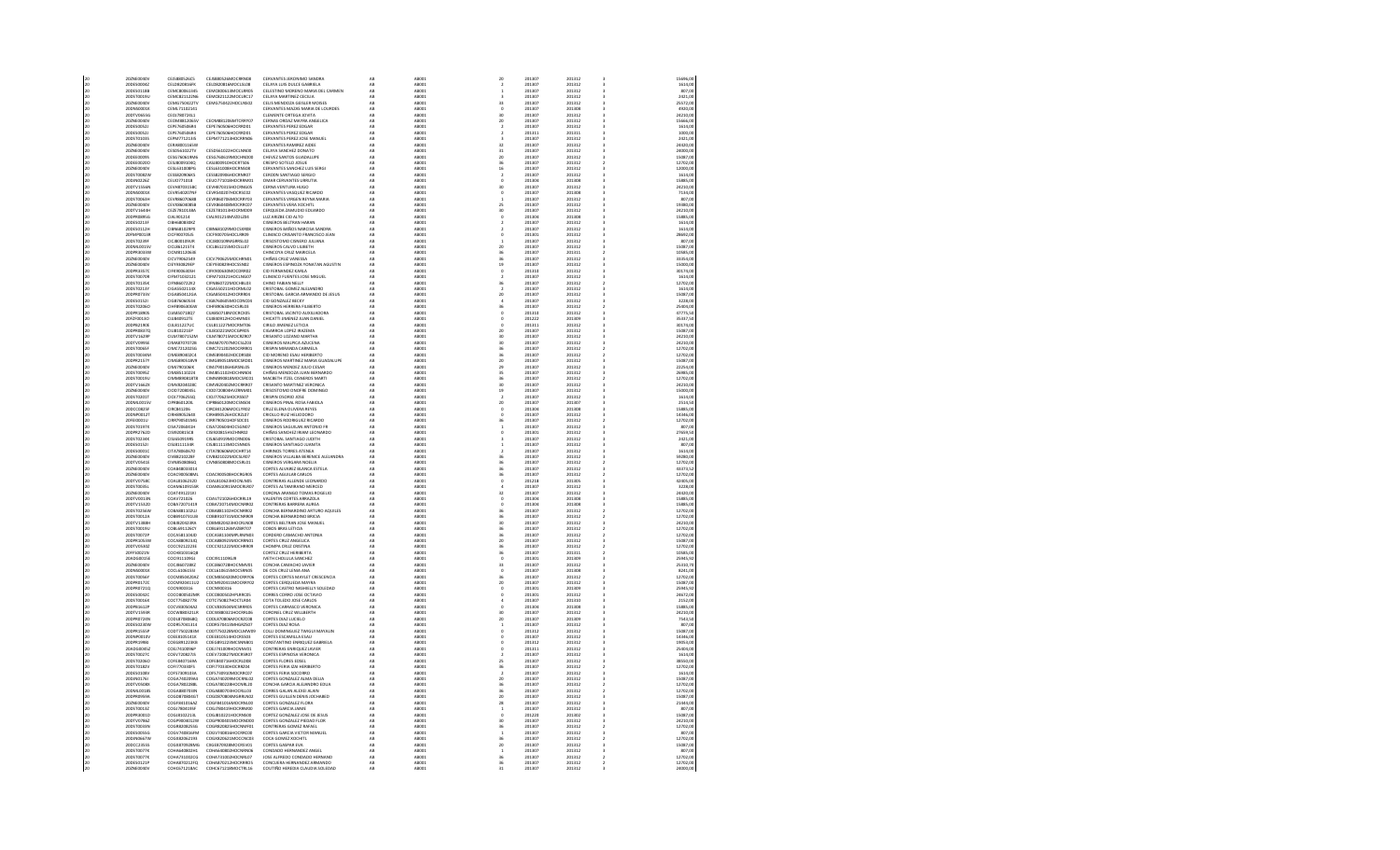| 20<br>20      | 20DST0011B<br>20DES0213F | COHE630715DV                 | COHE630715MOCRRN08<br>COHL741009HOCMDS07 | CORTES HERNANDEZ ENRIQUETA BERENICE                    | <b>AR</b><br>AB | <b>AR001</b><br>AB001 | $\overline{\mathbf{S}}$                    | 201307<br>201307 | 201312<br>201312 |               |
|---------------|--------------------------|------------------------------|------------------------------------------|--------------------------------------------------------|-----------------|-----------------------|--------------------------------------------|------------------|------------------|---------------|
|               | 20DJN1305T               | COHL741009P2<br>COHR740726A1 | COHR740726MOCNRB03                       | COMONFOR HIDALGO LUIS<br>CONTRERAS HERRERA REBECA      | AB              | A9001                 |                                            | 201307           | 201312           |               |
| 20<br>20      | 20DST0223E               | COHS840725G8                 | COHS840725HOCRRN02                       | CORTES HERNANDEZ SANTIAGO                              | AB              | AB001                 | 36<br>36                                   | 201307           | 201312           |               |
| 20            | 20DPB2159\               | COJS870501PA                 | COJS870501HOCRRL05                       | CORTES JUAREZ SALVADOR                                 | AB              | AB001                 | $\overline{20}$                            | 201307           | 201312           |               |
| $_{20}$       | 20DPB1304J               | COJS880708DC                 | COJS880708MOCRML01                       | CORTES JIMENEZ MARIA SOLEDAD                           | AB              | AB001                 | 20                                         | 201307           | 201312           |               |
| 20            | 20DST0085T               | COLH900330IG                 | COLH900330HOCLYG03                       | HUGO JARIF COLMENARES LEYVA                            | AB              | AB001                 | 36                                         | 201307           | 201312           |               |
| 20            | 202NE0040V               | COLI780201EV                 | COLI780201MOCRPN04                       | CORTEZ LOPEZ INOCENCIA                                 | AB              | AB001                 | 20                                         | 201307           | 201312           |               |
| 20            | 20DPR1476C               | COLI880418                   | OOLI880418HOCSPR01                       | IRVING OSORIO LOPEZ                                    | AB              | AB001                 | $\theta$                                   | 201304           | 201308           |               |
| 20<br>20      | 200ES01447               | COL167060818                 | COLL670608HOCCPN09                       | COCA LOPEZ ILIAN IOSE                                  | AB<br>AB        | <b>AR001</b>          |                                            | 201307           | 201312           |               |
|               | 20DPR3324L               | COLR8402116N                 | COLR840211HOCRCD04                       | CORTES LACES RUBICEL                                   |                 | AB001                 | 20                                         | 201307           | 201312           |               |
| 20<br>20      | 20FUA0028Z               | COLR871227LF<br>COMA6706051P | COLR871227MPLNNS05                       | CONTRERAS LUNA ROSALIA                                 | AB<br>AB        | <b>AR001</b>          | $\begin{array}{c} 20 \\ 36 \end{array}$    | 201307           | 201312           |               |
|               | 20DES0146Y               |                              | COMA670605MOCBYD04                       | COBOS MAYO ADELA                                       |                 | AB001                 |                                            | 201307           | 201312           |               |
| 20<br>20      | 20FUA0003R               | COMD890915A4                 | COMD890915MOCRNR00                       | CORTES MENDEZ DORA CECILIA                             | AB<br>AB        | <b>AR001</b>          | 20                                         | 201307           | 201312           |               |
|               | 20DNS0001K<br>20DBA0034Y | <b>COME540808</b>            |                                          | COSIO MONTIEL ERNESTO CIRIO                            |                 | AB001                 | $\circ$                                    | 201307           | 201308           |               |
| 20<br>20      | 20ADG00820               | COME7508025E                 | COME750802HOCRID00                       | CORTES MEJIA EDUARDO                                   | AB              | AB001                 | $\overline{0}$                             | 201307           | 201312           |               |
|               |                          | COMF93061657<br>COMH910420KA | COMF930616HOCSRR03<br>COMH910420HOCRTR02 | <b>COSMES MARTINEZ FREDY</b>                           | AB              | AB001<br>AB001        |                                            | 201311<br>201307 | 201312<br>201310 |               |
| 20<br>20      | 20DPR0996E<br>20ZNE0040V | COMJ610127A2                 | COMJ610127HOCRNS09                       | CORTES MITRA HERNAN<br><b>CORTES MONTES JOSUE</b>      | AB<br>AB        | AB001                 | $\begin{array}{c} 20 \\ 36 \end{array}$    | 201307           | 201312           |               |
| 20            | 20DST0119T               | COMJ8309048X                 | COMJ830904HOCRLV03                       | CORDOBA MOLINA JAVIER                                  | AB              | AB001                 | 36                                         | 201307           | 201312           |               |
| $_{20}$       | 20DPR3357C               | COMJ9209078R                 | COMJ920907HPLRNL09                       | CORTES MENDEZ JOEL ALBERO                              | AB              | AB001                 | 20                                         | 201307           | 201312           |               |
| 20            | 202NE0040V               | COMM681111M                  | COMM681111HOCRRR08                       | CORDOVA MARTINEZ MARTIN                                | AB              | AB001                 | $\overline{26}$                            | 201307           | 201312           |               |
| $_{20}$       | 20DBA0041H               | COMR680922G4                 | COMR680922HOCRJL00                       | CORTES MEJIA RAUL ENRIQUE                              | AB              | AB001                 | $\theta$                                   | 201312           | 201312           |               |
| 20            | 20DTV0196L               | COMR760423BI                 | COMR760423BI6                            | ROBERTA CORTES MENDOZA                                 | AB              | AB001                 | $\mathbf 0$                                | 201301           | 201309           |               |
| $_{20}$       | 20DPR0702B               | COMR760830L1                 | COMR760830MOCNRS06                       | CONTRERAS MARTINEZ ROSA                                | AB              | AB001                 | 20                                         | 201307           | 201312           |               |
| 20            | 20DST0083V               | COMR850806TB                 | COMR850806HOCYLC00                       | COYUCHI MALPICA RICARDO                                | AB              | AB001                 |                                            | 201307           | 201312           |               |
| 20            | 20DST00080               | COMBRAD301FK                 | COMBRAD301HOCBBG03                       | CORTES MARTINEZ RIGORERTO                              | <b>AR</b>       | <b>AR001</b>          | 36                                         | 201307           | 201312           |               |
| 20            | 20DST0095Z               | COMS591106SJ                 | COMS591106MCSRLR06                       | CORZO MOLINA SORAIDA LEONIC                            | AB              | AB001                 |                                            | 201307           | 201312           |               |
| 20<br>20      | 20DTV0882B               | CONA9304116R                 | CONA930411HOCRVN03                       | COURTOIS NAVARRO ANGEL DE JE                           | AB<br>AB        | AB001                 | $\begin{array}{c} 36 \\ 20 \end{array}$    | 201307           | 201312           |               |
|               | 20DJN0268Z               | CONJ860520L9                 | CONJ860520HVZNVN03                       | CONTRERAS NAVARRETE JUAN JESUS                         |                 | AB001                 |                                            | 201307           | 201312           |               |
| 20<br>20      | 20DST0165E               | COOV870602PH                 | COOV870602HOCLRC06                       | COLMENARES OROZCO VICTOR HUG                           | AB              | AB001                 | 36<br>30                                   | 201307           | 201312           |               |
|               | 20DTV1262A               | COPE770303M4                 | COPE770303HOCRLM01<br>COPJ750623HOCRCS04 | CORCUERA PALACIOS EMETERIO CE<br>CORTES PACHECO JOSE   | AB              | AB001<br>AB001        |                                            | 201307<br>201307 | 201312<br>201312 |               |
| 20<br>$_{20}$ | 20DST0153Z<br>20FZF0009B | COPJ750623RN<br>COPJ811016T7 |                                          | CORREO PRADO JUAN                                      | AB<br>AB        | AB001                 | 36<br>36                                   | 201307           | 201312           |               |
| 20            | 20DST0144S               | COPJ85031597                 | COPJ850315HOCRCR08                       | CORTES PACHECO JORGE DAVID                             | AB              | AB001                 | 35                                         | 201307           | 201312           |               |
| $_{20}$       | 20DST0144S               | COPJ85031597                 | COPJ850315HOCRCR08                       | CORTES PACHECO JORGE DAVID                             | AB              | AB001                 | 35                                         | 201223           | 201223           |               |
| 20            | 202NE0040V               | COPM841223VC                 | COPM841223MVZNRT05                       | CONSTANTINO PEREZ MITZI JOCELIN                        | AB              | AB001                 | 36                                         | 201307           | 201312           |               |
| 20            | 20DST0190D               | COPO810523DY                 | COPO810523MOCRNF01                       | CORDERO PINELO OFELIA AURA                             | AB              | AB001                 | $\overline{3}$                             | 201307           | 201312           |               |
| 20            | 20DPR35582               | CORA900423CU                 | CORA900423MOCRSR01                       | CORTES RIOS ARACELI                                    | AB              | AB001                 | 20                                         | 201307           | 201312           |               |
|               | 20DES0195G               | CORG7807166H                 | CORG780716MOCNMR08                       | CONTRERAS RAMIREZ GRISELDA                             | AB              | <b>AR001</b>          | 12                                         | 201307           | 201312           |               |
| 20<br>20      | 20DCC0855Z               | CORH8408037Q                 | CORH840803HOCRMB03                       | CORTES RAMIREZ HUBER                                   | AB              | AB001                 | $\overline{20}$                            | 201307           | 201312           |               |
|               | 20DST0047Q               | CORI6005155U                 | CORI600515HOCRYS07                       | CORTES REYES ISIDRO                                    | AB              | <b>AR001</b>          | $\overline{a}$                             | 201307           | 201312           |               |
| 20<br>20      | 20AGD0003Z               | CORJ810624J4                 | CORJ810624MVZNDN05                       | CONTRERAS REBOLLEDO JEANETTE ELVIRA                    | AB              | AB001                 | $\theta$                                   | 201307           | 201312           |               |
| 20            | 20DTV1644H               | CORN810727LF                 | CORN810727MOCRVT18                       | CORTES RIVERA NATALIA                                  | AB              | AB001                 | 30                                         | 201307           | 201312           |               |
| $_{20}$       | 20DST0251A               | CORO900327B3                 | CORO900327HOCRYM05                       | <b>CORTES REYES OMAR</b>                               | AB              | AB001                 | 36                                         | 201307           | 201312           |               |
| 20            | 20DES0142B               | CORR760204AE                 | CORR760204HOCRJF11                       | CORTEZ ROJAS RAFAEL                                    | AB              | AB001                 | 36                                         | 201307           | 201312           |               |
| $_{20}$       | 20DDI0001X               | CORY8102085P                 | CORY810208MOCRMD07                       | CORTES RAMIREZ YADIRA ITANDEHUI                        | AB              | AB001                 | $\theta$                                   | 201301           | 201306           |               |
| 20            | 20DST0072P               | CORY880325H6                 | CORY880325HOCRJH02                       | CORALES ROJAS YEHISON ATTHAI                           | AB              | AB001                 | 36                                         | 201307           | 201312           |               |
| $_{20}$       | 20DTV0756E               | COSA811215ER                 | COSA811215MOCRNR10                       | CORTES SANCHEZ ARACELI                                 | AB              | AB001                 | 30                                         | 201307           | 201312           |               |
| 20            | 20DTV1239Z               | COSA861222                   | COSA861222                               | CORTES SANCHEZ ASHANTY                                 | AB              | AB001                 |                                            | 201301           | 201309           |               |
| 20            | 20DST02450               | COSCRROR308U                 | <b>COSC880830MOCRNH05</b>                | CORTEZ SANTOS CHRISTIAN ILILI                          | AB              | <b>AR001</b>          | 36                                         | 201307           | 201312           |               |
| 20            | 20DPR0089D               | COSC940605C1                 | COSC940605MOCRNR07                       | CORREA SANTIAGO CRISTINA NALLELY                       | AB              | AB001                 | 20                                         | 201307           | 201312           |               |
| 20<br>20      | 20DST0160J               | COSE781029JX                 | COSE781029HOCRRR01                       | CORTES SORIANO ERIC NEFTALI                            | AB              | <b>AR001</b>          | $\mathbf{1}$                               | 201307           | 201312           |               |
|               | 20DST0022H               | COSF750524J2                 | COSF750524HOCRNR07                       | CORTES SANTIAGO FRANCISCO RA                           | AB              | AB001                 |                                            | 201307           | 201312           |               |
| 20            | 20DBA00082               | COSG610430FN                 | COSG610430MOCSNS07                       | COSME SANCHEZ GISELA FLORINA                           | AB              | <b>AR001</b>          | k                                          | 201307           | 201312           |               |
| $_{20}$       | 202NE0040V               | COSI8012207J                 | COSI801220MOCRNS05                       | CORTES SANTIAGO ISELA SOLEDAD                          | AB              | AB001                 | 18                                         | 201307           | 201312           |               |
| 20            | 20DES0080F               | COSJ8606144G                 | COSJ860614MOCRNN04                       | CORTES SANCHEZ JANET                                   | AB              | AB001                 | $\circ$                                    | 201217           | 201312           |               |
| $_{20}$       | 20DBA0012M               | COSM770104FM                 | COSM770104HOCRNG06                       | CORTZAR SANCHO MIGUEL ANGEL                            | AB              | AB001<br>AB001        | 36                                         | 201307           | 201312           |               |
| 20<br>$_{20}$ | 20DPR1759J<br>20DTV1608C | COSM86012177<br>COSR8606268R | COSM860121HOCRRG02<br>COSR860626HOCRNY05 | CORDERO SORIANO MIGUEL<br>CORTES SANTIAGO REYNALDO     | AB<br>AB        | AB001                 | $\mathbf 0$<br>30                          | 201217<br>201307 | 201302<br>201312 |               |
| 20            | 20DST0016X               | COTC75082778                 | COTC750827HOCTLR04                       | COTA TOLEDO JOSE CARLOS                                | AB              | AB001                 |                                            | 201311           | 201312           |               |
| Σñ            | 2005T0124F               | COTES30201TR                 | COTES30201HOCLBD08                       | COLIN TRINIDAD EDEL                                    | AB              | <b>AR001</b>          |                                            | 201307           | 201312           |               |
| 20            | 202NE0040V               | COTM771004UD                 | COTM771004HOCRLN0                        | CORDERO TELLO MANLIO ARTURO                            | AB              | AB001                 | 36                                         | 201307           | 201312           |               |
|               | 20DTV1464X               | COTN910521QW                 | COTN910521MVZNRY03                       | CONTRERAS TRUJILLO NAVAREM                             | AB              | <b>AR001</b>          |                                            | 201307           | 201312           |               |
| 20<br>20      | 20DNS0001K               | COVL4406253U                 | COVL440625MOCNSC03                       | CONCHA VASQUEZ LUCIA ANTELMA                           | AB              | AB001                 | $\begin{array}{c} 36 \\ 0 \end{array}$     | 201307           | 201308           |               |
|               | 20DTV0814E               |                              |                                          | CORTES VASQUEZ ROGELIO                                 |                 | <b>AR001</b>          |                                            | 201307           | 201312           |               |
| 20<br>20      | 20DEE0013E               | COVR761114JF<br>COVR88120371 | COVR761114HOCRSG05<br>COVR881203HPLRVC02 | CORTES VIVEROS JOSE RICARDO                            | AB<br>AB        | AB001                 | 30<br>36                                   | 201307           | 201312           |               |
|               | 20DST0081X<br>20DST0193A | COVS820430BF                 | COVS820430HOCRLB09                       | CORTES VILLALOBOS SERGIO                               |                 | AB001                 | s                                          | 201307           | 201312           |               |
| 20<br>20      |                          | COXJ740122BA                 | COXJ740122MOCSXS00                       | COSIO JOSEFINA                                         | AB<br>AB        | AB001                 |                                            | 201307           | 201312           |               |
| 20<br>20      | 20DST0076L               | COXJ840413RT<br>COZJ850803TW | COXJ840413HOCRXL03                       | CORONA JULIO CESAR                                     | AB<br>AB        | <b>AR001</b>          | 36<br>30                                   | 201307           | 201312           |               |
|               | 20DTV1578Z               |                              | COZJ850803HOCNRN07                       | CONTRERAS ZARATE JENARO                                |                 | AB001                 |                                            | 201307           | 201312           |               |
| 20            | 20AGD00032               | CO2K79052815                 |                                          | COLLADO ZARATE KARINA                                  | AB              | AB001                 |                                            | 201307           | 201312           |               |
| $_{20}$       | 20DPR1024A               | <b>CUAA851015H5</b>          | CUAA851015MDFRGR08                       | CRUZ AGUILAR ARIADNA                                   | AB              | AB001                 | 20                                         | 201307           | 201312           |               |
| 20            | 20DST0164F               | CUAC7202106S                 | CUAC720210MOCRLL01                       | CRUZ ALVARADO CLAUDIA                                  | AB              | AB001                 |                                            | 201307           | 201312           |               |
| 20<br>20      | 2000/00110               | <b>CUADR70621UT</b>          | CUADR70621MDEROV04                       | CRUZ AOUINO DEVSY FABIOLA                              | AB              | <b>AR001</b>          | 36                                         | 201307           | 201312           |               |
|               | 20FZE0001K               | CUAE82040194                 | CUAE820401MOCRRF06                       | CRUZ ARENAS EUFEMIA                                    | $\overline{AB}$ | AB001                 | ō                                          | 201301           | 201312           |               |
| 20<br>20      | 20DNS0001K               | CUAF541027LA                 | CUAE541027MOCRCL01                       | CRUZ ACOSTA FLORENCIA                                  | AB<br>AB        | <b>AR001</b>          | $\Omega$                                   | 201307           | 201308           |               |
|               | 20DTV0673W               | CUAJ690926C1                 | CUAI690926MOCVCS00                       | CUEVAS ACUÑA JUSTINA                                   |                 | AB001                 | $30^{-1}$                                  | 201307           | 201312           |               |
| 20<br>20      | 202NE0040V<br>20DPR3447V | <b>CUAL870206IP</b>          | CUAL870206HOCRRC02<br>CUAN891208MOCRNZ04 | CRUZ ARENAS LUCIO JOSE                                 | AB<br>AB        | AB001                 | $\begin{array}{c} 23 \\ 20 \end{array}$    | 201307           | 201312           |               |
|               | 20DST0123F               | CUAN891208GX<br>CUAP6703147F | CUAP670314MOCRLT14                       | CRUZ ANDRES NAZZLLELY<br>CRUZ ALLENDE PATRICIA ARACELI |                 | AB001<br>AB001        |                                            | 201307<br>201307 | 201312<br>201312 |               |
| 20<br>20      | 20FZF0011Q               | CUAP901107C3                 | CUAP901107HOCRGB05                       | CRUZ AGUILAR PABLO ALFONSO                             | AB<br>AB        | AB001                 | $\begin{smallmatrix}1\\0\end{smallmatrix}$ | 201218           | 201305           |               |
|               | 20DES00369               | CUAR640210SR                 | CUAR640210MDFRLC02                       | CRUZ ALVAREZ ROCIO                                     | AB              | AB001                 |                                            | 201307           | 201312           |               |
| 20<br>20      | 20DCC2281R               | CUBA910706                   | CUBA910706HOCRLL01                       | ALBERTO ANGEL CRUZ BALTAZAR                            | AB              | AB001                 | $\begin{smallmatrix}2\\0\end{smallmatrix}$ | 201304           | 201308           |               |
| 20            | 20DST00730               | CUBB741112D                  | CUBB741112HOCRTL09                       | CRUZ BAUTISTA BULMARO JESUS                            | AB              | AB001                 | 36                                         | 201307           | 201312           |               |
| $_{20}$       | 20DST0235J               | CUBD7407066F                 | CUBD740706MOCRDN01                       | CRUZ BUDAR DIANA ALINA                                 | AB              | AB001                 | $\overline{1}$                             | 201307           | 201312           |               |
| 20            | 20DST0027C               | CUBE790526FG                 | CUBE790526MOCRLD01                       | CRUZ BLAS EDITH                                        | AB              | AB001                 |                                            | 201307           | 201312           |               |
| $_{20}$       | 20DPR3210J               | CUBF910429QJ                 | CUBF910429MOCRRB04                       | CRUZ BARRANCA FEBE                                     | AB              | AB001                 | 20                                         | 201307           | 201312           |               |
| 20            | 20DES0042C               | CUBL7511281V                 | CUBL751128HOCRRS14                       | CRUZ BRAVO LUIS                                        | AB              | AB001                 |                                            | 201307           | 201312           |               |
| 20            | 20DTV0988V               | CUBV8003314X                 | CUBV800331MOCRTR00                       | CRUZ BAUTISTA VERONICA                                 | AB              | AB001                 | 30                                         | 201307           | 201312           |               |
| 20            | 20DST0057X               | CUCA7110106G                 | CUCA711010HOCRBB02                       | CRUZ CABRERA JOSE ABEL                                 | AB              | AB001                 |                                            | 201307           | 201312           |               |
| 20            | 20DST0224D               | CUCA7509053Q                 | CUCA750905MOCRRL00                       | CRUZ CRUZ ALBERTINA                                    | AB              | AB001                 | b.                                         | 201307           | 201312           |               |
| 20            | 20DST0056Y               | CUCA84052538                 | CUCA840525HOCRRL03                       | CRUZ CRUZ ALEJANDRO JEREMIAS                           | AB              | AB001                 | 3                                          | 201307           | 201312           |               |
| 20<br>20      | 20DPR10220               | CUCARSOSOSIS                 | <b>CUCARSO606MOCRRN0</b>                 | CRUZ CRUZ ANAYELI                                      | AB              | AB001                 | $\overline{20}$                            | 201307           | 201312           |               |
|               | 20DST0045S               | CUCB7212205H                 | CUCB721220HDFRBL08                       | CRUZ CABRERA JOSE BLAS                                 | AB              | AB001                 |                                            | 201307           | 201312           |               |
| 20<br>20      | 20DST0056Y               | CUCB730719G3                 | CUCB730719MOCRRN0:                       | CRUZ CRUZ BENITA                                       | AB<br>AB        | AB001                 |                                            | 201307           | 201312           |               |
|               | 20DES0231V               | CUCC840321DB                 | CUCC840321MOCVBR08                       | CUEVAS CABRERA CAROLINA                                |                 | AB001                 |                                            | 201307           | 201312           |               |
| 20            | 20DIN0282C               | CUCD9208292Q                 | CUCD920829MOCRBL09                       | CURIEL CABALLERO DULCE                                 | AB              | AB001                 |                                            | 201312           | 201312           |               |
| $_{20}$       | 20DES0011J               | CUCE6412229                  | CUCE641222HOCRRF07                       | CRUZ CORTES EFREN DEMETRIO                             | AB              | AB001                 |                                            | 201307           | 201312           |               |
| 20            | 20DNP0013S               | CUCE76072375                 | CUCE760723HOCRRD01                       | CRUZ CRUZ EDGAR                                        | AB              | AB001                 |                                            | 201307           | 201312           |               |
| 20            | 20DST0092C               | <b>CUCE770915GN</b>          | CUCE770915MOCHRD03                       | CUAUHIZO CARRERA EDITH EUGEN                           | AB              | AB001<br>AB001        | 36                                         | 201307           | 201312<br>201312 |               |
| 20<br>$_{20}$ | 20DST0038<br>20DES0032W  | CUCE800823AN<br>CUCG711113QF | CUCE800823MOCRSG01<br>CUCG711113HOCRRR05 | CRUZ CISNEROS EUGENIA<br>CRUZ CRUZ GERARDO DIEGO       | AB<br>AB        | AB001                 | 36                                         | 201307<br>201307 | 201312           |               |
| 20            | 20DES0100C               | CUCH770810JQ                 | CUCH770810HOCRRG00                       | CRUZ CORTES HUGO                                       | AB              | AB001                 |                                            | 201307           | 201312           |               |
|               | 200TV1623V               | CUCH781102ML                 | CUCH781102HOCRRMOS                       | DE LA CRUZ CORTES HUMBERTO                             | AB              | <b>AR001</b>          | 30                                         | 201307           | 201312           |               |
| 20<br>20      | 20ZNE0040V               | <b>CUCH850803KM</b>          | CUCH850803MOCRRT03                       | CRUZ CERVANTES HUITZIQUETZAL                           | AB              | AB001                 | 31                                         | 201307           | 201312           |               |
|               | 20DTV0073B               | CUCI831005RA                 | CUCI831005MOCRRT02                       | CRUZ CRUZ ITZEL                                        | AB              | <b>AR001</b>          | 30                                         | 201307           | 201312           |               |
| 20<br>20      | 20DCC0599Z               | <b>CUCJ8501178F</b>          | CUCJ850117HOCRRS07                       | CRUZ CRUZ JESUS                                        | AB              | AB001                 | 20                                         | 201307           | 201312           |               |
| 20            | 20DIN0052K               | <b>CUCJ871020HV</b>          | CUCJ871020HOCRRR06                       | CRUZ DE LA CRUZ JORGE DANIEL                           | AB              | AB001                 | $\circ$                                    | 201311           | 201312           |               |
| $_{20}$       | 20DES0216C               | <b>CUCK730106AT</b>          | CUCK730106HOCRRV02                       | CRUZ CERVANTES KUVIER                                  | AB              | AB001                 |                                            | 201307           | 201312           |               |
| 20            | 20DST0063H               | CUCM811118Q8                 | CUCM811118MOCVRR06                       | CUEVAS CARRERA MARLENY                                 | AB              | AB001                 | $\overline{z}$                             | 201307           | 201312           |               |
| $_{20}$       | 20DST0246P               | CUCM861103BF                 | CUCM861103MOCRNY05                       | CRUZ CONCHA MAYOLO                                     | AB              | AB001                 | 36                                         | 201307           | 201312           |               |
|               | 20DST0123F               | <b>CUCM871106NL</b>          | CUCM871106MOCRBD09                       | CRUZ CABRERA MADA                                      | AB              | AB001                 | 36                                         | 201307           | 201312           |               |
| $_{20}$       | 20DST0212Z               | CUCO7709054Y                 |                                          | CRUZ CHAVEZ OMAR                                       | AB              | AB001                 | $\overline{3}$                             | 201307           | 201312           |               |
| 20            | 20ADG0060F               | CUCR5305148L                 | CUCR530514HOCRRT00                       | RUTILIO E CRUZ CRUZ                                    | AB              | AB001                 |                                            | 201202           | 201202           |               |
|               | 20D INOS16O              | CUCR850703KH                 | CUCR850703MOCRVS06                       | CRUZ CUEVAS ROSAURA                                    | <b>AR</b>       | <b>AR001</b>          | 36                                         | 201307           | 201312           | $\mathcal{L}$ |
|               |                          |                              |                                          |                                                        |                 |                       |                                            |                  |                  |               |

# 4035,00 3 1614,00 2 12702,00 2 12702,00 3 15087,00 3 15087,00 2 12702,00 3 15666,00 3 15885,00 3 1614,00 3 15087,00 3 15087,00 2 12702,00 3 15420,00 3 9348,00 3 4035,00 3 25404,00 3 10058,00 3 55166,70 2 12702,00 3 15087,00 3 20166,00 3 21170,00 3 25945,92 3 15087,00 3 3228,00 2 12702,00 3 3228,00 2 12702,00 3 15087,00 2 12702,00 3 24210,00 2 12702,00 2 12702,00 3 26985,00 3 4497,50 3 35666,70 3 2421,00 3 15087,00 3 9252,00 3 15087,00 3 3228,00 3 5868,00 3 24210,00 2 12702,00 2 12702,00 3 15087,00 2 12702,00 3 24210,00 3 25945,92 2 12702,00 3 15087,00 3 807,00 3 1614,00 3 4035,00 3 13500,00 3 40223,00 2 12702,00 3 19053,00 3 24210,00 3 1076,00 3 807,00 3 39832,20 2 12702,00 3 7134,00 3 24210,00 2 12702,00 3 4035,00 3 2421,00 2 12702,00 3 24210,00 3 15468,00 3 15087,00 3 3228,00 2 12702,00 3 23130,00 3 4920,00 3 24210,00 3 18000,00 3 15087,00 3 807,00 3 33924,00 3 1614,00 3 15885,00 2 12702,00 3 807,00 2 12702,00 3 15087,00 3 2421,00 3 24210,00 3 2421,00 3 2421,00 3 2421,00 3 15087,00 3 807,00 3 2421,00 3 2421,00 3 22630,50 3 1614,00 3 11565,00 2 12702,00 2 12702,00 3 807,00 3 1614,00 3 24210,00 3 24000,00 3 24210,00 3 15087,00 3 35203,00 3 807,00 3 1614,00 2 12702,00 2 12702,00 3 2421,00 3 14725,00 2 12702,00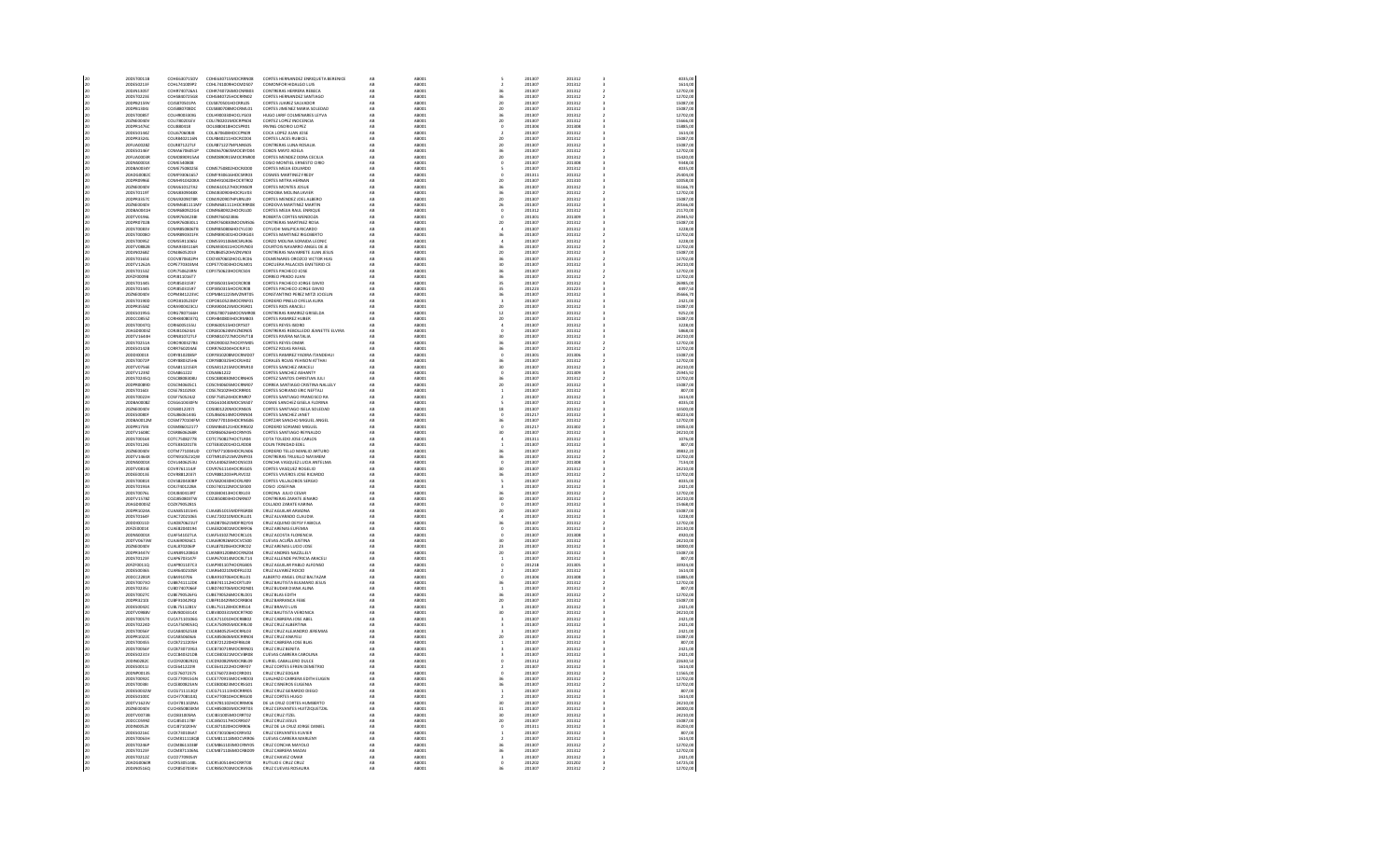| 20<br>20 | 20DES0174U               | CUCS640915LU                 | CUCS640915MOCRLL00                       | CRUZ CALDERON SILVIA<br>CRUZ CRUZ SADOT                |                 | AB001                 |                                                | 201307           | 201312 |                         |
|----------|--------------------------|------------------------------|------------------------------------------|--------------------------------------------------------|-----------------|-----------------------|------------------------------------------------|------------------|--------|-------------------------|
|          | 20DST0102T               | CUCS8503237H                 | CUCS850323HOCRRD09                       |                                                        | AB              | AB001                 | $\mathbf{0}$                                   | 201301           | 201302 |                         |
|          | 20DPR0616F               | CUCS931217RB                 | CUCS931217MOCRNLL0                       | CRUZ CANSECO SOLEDAD NAYELY                            | AB              | A9001                 |                                                | 201307           | 201312 |                         |
| 20<br>20 | 20DPB2330O               | CUCU840415IZ                 | CUCU840415HOCRRR08                       | CRUZ CRUZ URIEL                                        | AB              | AB001                 | $\begin{array}{c} 20 \\ 20 \end{array}$        | 201307           | 201312 |                         |
| 20       | 20DPR1568T               | <b>CUCU900608NR</b>          | CUCU900608HOCRRR07                       | CRUZ CRUZ URIEL ULISES                                 | AB              | AB001                 | 20                                             | 201307           | 201312 |                         |
| $_{20}$  | 20DPR2061L               | CUCV801108IW                 | CUCV801108MOCRRC07                       | CRUZ CRUZ VITORINA SILVIA                              | AB              | AB001                 | 20                                             | 201307           | 201312 |                         |
| 20       | 20F2F0034A               | CUCY9001175U                 | CUCY900117MOCRRH04                       | CRUZ CARVAJAL YOHELI TRINIDAD                          | AB              | AB003                 | $\dot{\text{o}}$                               | 201312           | 201312 |                         |
|          | 20DST02292               | CUDC8001231T                 | CUDC800123HOCRMR04                       |                                                        | AB              | AB001                 | $\overline{2}$                                 | 201307           | 201312 |                         |
| 20       |                          |                              |                                          | CRUZ DOMINGUEZ CARLOS AUGUSTO                          |                 |                       |                                                |                  |        |                         |
| 20       | 20DST00730               | <b>CUDE890118KU</b>          | CUDE890118HOCRMD07                       | EDGAR CRUZ DIMAS                                       | AB              | AB001                 | 36                                             | 201307           | 201312 |                         |
| 20<br>20 | 20DNP0016F               | CUDIR511059U                 | CUDIRS1105MOCRMS06                       | CRUZ DOMINGUEZ ISAREL                                  | AB<br>AB        | <b>AR001</b>          | $\begin{smallmatrix}0\\2\end{smallmatrix}$     | 201307           | 201312 |                         |
|          | 20DES0004Z               | CUDL790517J7                 | CUDL790517MOCLZN00                       | CUELLAR DIAZ LINDA CITLALLI                            |                 | AB001                 |                                                | 201307           | 201312 |                         |
| 20<br>20 | 202NE0040V<br>20DES0146Y | CUDP860619D9                 | CUDP860619MOCRZT05                       | CRUZ DIAZ PATRICIA LUCINA                              | AB<br>AB        | <b>AR001</b>          | $\begin{array}{c} 36 \\ 1 \end{array}$         | 201307<br>201307 | 201312 |                         |
|          |                          | CUEC760915H3                 | CUEC760915MOCRSR00                       | CRUZ ESTRADA CRISTAL                                   |                 | AB001                 |                                                |                  | 201312 |                         |
| 20<br>20 | 20DST0046F               | <b>CUEL700624KD</b>          | CUEL700624HOCRSS02<br>CUER810830MOCRSS04 | CRUZ ESCOBAR JOSE LUIS                                 | AB<br>AB        | <b>AR001</b>          | $\overline{ }$                                 | 201307           | 201312 |                         |
|          | 20DBA0017H               | CUER8108304Z                 |                                          | CRUZ ESPINOZA ROSA                                     |                 | AB001                 | $20\,$                                         | 201307           | 201312 |                         |
|          |                          | CUFA880325P8                 |                                          |                                                        |                 | 48001                 |                                                | 201312           |        |                         |
| 20<br>20 | 20DPB1170K<br>20DEE0006V |                              | CUFA880325HOCRLL03<br>CUFE811115HOCRRG01 | CRUZ FLORES ALEJANDRO MISAEL<br>CRUZ FERNANDEZ EUGENIO | AB<br>AB        |                       | $\begin{array}{c} 0 \\ 36 \end{array}$         |                  | 201312 |                         |
|          |                          | CUFE81111512                 |                                          |                                                        |                 | AB001                 |                                                | 201307           | 201311 |                         |
| 20<br>20 | 20DST0035L               | CUFG670928L8                 | CUFG670928HOCRLB01                       | CRUZ FLORES GABRIEL<br>CRUZ FLORES JORGE LUIS          | AB<br>AB        | AB003                 | $\begin{smallmatrix}2\\20\end{smallmatrix}$    | 201307           | 201312 |                         |
|          | 20DCC2176G               | CUFJ810101BE                 | CUFJ810101HOCRLR06                       |                                                        |                 | AB001                 |                                                | 201307           | 201312 | $\overline{\mathbf{3}}$ |
|          | 202NE0040V               | CUFO770522RW                 | CUFO770522HOCRRT05                       | CRUZ FERRETTI OTHONIEL                                 |                 | AB001                 | 36                                             | 201307           | 201312 |                         |
| 20<br>20 | 20DPR2087T               | CUGA810620QR                 | CUGA810620MVZRTN05                       | CRUZ GUTIERREZ MARIA ANA                               | AB<br>AB        | AB001                 | 36                                             | 201307           | 201312 |                         |
| 20       | 20DPB0772W               | CUGA860124SN                 | CUGA860124MOCRRM03                       | CRUZ GARCIA AMELIA                                     | AB              | AB003                 | $\mathbf{20}$                                  | 201307           | 201312 |                         |
| $_{20}$  | 20DEE0017A               | <b>CUGC870823AM</b>          | CUGC870823MOCRML17                       | CRUZ GOMEZ CLAUDIA                                     | AB              | AB001                 | 20                                             | 201307           | 201312 |                         |
|          |                          |                              |                                          |                                                        |                 |                       |                                                |                  |        |                         |
| 20       | 20DDI0013B               | CUGE831113JJ                 | CUGE831113MOCRSR07                       | CRUZ GASCA ERICA                                       | AB              | AB001                 | 36                                             | 201307           | 201312 |                         |
| 20       | 20DST0239                | CUGG680909C3                 | CUGG680909HOCRNR04                       | CRUZ GONZALEZ GORGONIO                                 | AB              | AB001                 | $\overline{2}$                                 | 201307           | 201312 |                         |
| 20       | 20DCC00430               | CUGJ881111/7                 | CUGJ881111HOCRRV07                       | DE LA CRUZ GREGORIO JUVENTINO                          | AB              | AB001                 | $20\,$                                         | 201307           | 201312 |                         |
| 20<br>20 | 20DNS0001K               | CUGM770330LS                 |                                          | DE LA CRUZ GARCIA MARCO ANTONIO                        | <b>AR</b>       | <b>AR001</b>          | $\mathbf 0$                                    | 201307           | 201308 |                         |
|          | 20DTV0508X               | CUGM900903JB                 | CUGM900903MOCRRR00                       | CRUZ GARCIA MARLYT                                     | AB              | AB001                 | $\rm ^{o}$                                     | 201312           | 201312 |                         |
|          | 20FZP0064B               |                              | CUGM940704MDFRRR07                       | CRUZ GARDUÑO MARISOI                                   |                 | AB003                 |                                                | 201307           | 201312 |                         |
| 20<br>20 | 20FZT0014G               | CUGM940704IQ<br>CUGN8003095Q | CUGN800309MPLRMN09                       | CRUZ GOMEZ NANCY LIZBETH                               | AB<br>AB        | AB001                 | 36<br>0                                        | 201307           | 201312 | $\overline{\mathbf{3}}$ |
|          |                          |                              |                                          |                                                        |                 |                       |                                                |                  |        |                         |
| 20<br>20 | 20DES0085/               | CUGR730511IA                 | CUGR730511HOCRLB00                       | CRUZ GALLEGOS RUBEN                                    | AB<br>AB        | AB003                 |                                                | 201307           | 201312 |                         |
|          | 20ZNE0040V               | CUGR790808V1                 | CUGR790808HOCRRF06                       | CRUZ GARCIA RAFAEL                                     |                 | AB001                 | 32                                             | 201307           | 201312 |                         |
| 20       | 20DST0019U               | CUGT880506IZ                 | CUGT880506MOCRRH00                       | THELMA XOCHITL CRUZ GARCIA                             | AB              | AB003                 | 36                                             | 201307           | 201309 |                         |
| $_{20}$  | 20DPR02470               | CUG28706177T                 | CUGZ870617HOCRNG06                       | CRUZ GONZALEZ ZAGID                                    | AB              | AB001                 | 36                                             | 201307           | 201312 |                         |
| 20       | 20DPR2417U               | CUG2930508MV                 | CUG2930508MOCVRL01                       | CUEVAS GARCIA ZULEYMA DEL ROSARIO                      | AB              | AB001                 | $^{20}$                                        | 201307           | 201312 |                         |
| $_{20}$  | 202NE0040V               | CUHA5912083D                 | CUHA591208HOCRRN08                       | CRUZ HERNANDEZ ANDRES CONCEPCION                       | AB              | AB001                 | 16                                             | 201307           | 201312 |                         |
| 20       | 20DEE0004X               | CUHA620105PP                 | CUHA620105MOCRRM08                       | CRUZ HERNANDEZ AMELIA CELIFLORA                        | AB              | AB001                 | $10$                                           | 201307           | 201312 |                         |
| 20       | 20DPB0413J               | CUHA7809191P                 |                                          | CRUZ HILARIO ALFONSO                                   | AB              | AB001                 | $\circ$                                        | 201216           | 201303 |                         |
|          |                          |                              |                                          |                                                        |                 |                       |                                                |                  |        |                         |
| 20       | 20ADG0081D               | CUHJ8810196P                 | CUHJ881019HOCRRV00                       | CRUZ HERNANDEZ JAVIER                                  | AB              | AB001                 | $\mathbf 0$                                    | 201311           | 201312 |                         |
|          | 20DES01457               | CUHI 891011 IT               | CUHL891011HOCRRD06                       | CRUZ HERRERA LUDVIN VAN                                | AB              | <b>AR001</b>          | 36                                             | 201307           | 201312 |                         |
| 20<br>20 | 20DPR3007Y               | <b>CUHN890714TR</b>          | CUHN890714MOCRRL00                       | CRUZ HERNANDEZ NELVA                                   | $\overline{AB}$ | AB001                 | $\circ$                                        | 201312           | 201312 |                         |
| 20<br>20 | 20DIN02540               | CUHP880701N5                 | CUHP880701MOCRRT08                       | CRUZ HERNANDEZ PETRONA                                 | AB              | <b>AR001</b>          | 20                                             | 201307           | 201312 |                         |
|          | 20DPR0441G               | <b>CUHV790430ES</b>          | CUHV790430MOCRRD02                       | CRUZ HERNANDEZ VIDALIA ROSALIA                         | $\overline{AB}$ | AB001                 | 20                                             | 201307           | 201312 |                         |
| 20       | 20ZNE0040V               | CUHY640414FI                 | CUHY640414MOCRRD00                       | CRUZ HERNANDEZ YADIRA ENEYDA                           | AB              | AB001                 | 36                                             | 201307           | 201312 |                         |
|          |                          |                              |                                          |                                                        |                 |                       |                                                |                  |        |                         |
| $_{20}$  | 202NE0040V               | CUIM84120893                 | CUIM841208MOCRBG04                       | CRUZ IBAÑEZ MIGDALIA                                   | AB              | AB001                 | 36                                             | 201307           | 201312 |                         |
| 20       | 20DPR0314K               | CUJC9002272R                 | CUJC900227MOCRMR07                       | CRUZ JIMENEZ CARMEN BERENICE                           | AB              | <b>AR001</b>          | $20\,$                                         | 201307           | 201312 |                         |
| $_{20}$  | 20DST0035L               | <b>CUJH860905QF</b>          | CUJH860905HOCRMR09                       | HERIBERTO CRUZ JIMENEZ                                 | AB              | AB001                 | 36                                             | 201307           | 201312 |                         |
| 20       | 20DCC0062R               | CUJI870215LF                 | CUJI870215HPLRMS04                       | CRUZ JIMENEZ ISMAEL                                    | AB              | AB003                 | $\mathfrak{o}$                                 | 201307           | 201312 |                         |
| $_{20}$  | 20FUA0056W               | CUJJ741220EJ                 | CUJJ741220HOCRMS06                       | CRUZ JIMENEZ JESUS                                     | AB              | AB001                 | 20                                             | 201307           | 201312 |                         |
| 20       | 20DES0098E               | CUJJ801012MU                 | CUJJ801012HOCRLV03                       | CRUZ JULIAN JAVIER UBALDO                              | AB              | AB001                 | $\frac{1}{2}$                                  | 201307           | 201312 |                         |
|          | 200002307                | CUUR40720TL                  |                                          | CRUZ JUAREZ JUANA                                      | AB              | <b>AR001</b>          | 20                                             | 201307           | 201312 |                         |
| 20<br>20 | 20DST0081X               | <b>CUJP650629VS</b>          | CUJP650629MOCRSL05                       | CRUZ JOSE PAULINA                                      | AB              |                       |                                                | 201307           |        |                         |
|          |                          |                              |                                          | CUEVAS IIMENEZ RAFAEL                                  |                 | AB001<br><b>AR001</b> | $\overline{\mathbf{3}}$<br>$\bar{\mathbf{x}}$  |                  | 201312 |                         |
| 20<br>20 | 20DST00658               | CUJR7403025T                 | CUJR740302HOCVMF06                       |                                                        | AB              |                       |                                                | 201307           | 201312 |                         |
|          | 20DPB0606Y               | <b>CULA870417UL</b>          | CULA870417MOCRNN07                       | CRUZ LEON ANGELICA                                     | $\overline{AB}$ | AB001                 | 20                                             | 201307           | 201312 |                         |
| 20       | 20DCC1007E               | CULA8910284I                 | CULA891028MOCRYN06                       | CRUZ LOYOLA ANALI                                      | AB              | <b>AR001</b>          | $20\,$                                         | 201307           | 201312 |                         |
| $_{20}$  | 20DCC07051               | CULA931020GS                 | CULA931020HOCRSH04                       | DE LA CRUZ LUIS AHUITZOL                               | AB              | AB001                 | 20                                             | 201307           | 201312 |                         |
| 20       | 20DST0081X               | CULB6604255G                 | CULB660425MOCRPL05                       | CRUZ LOPEZ BELEN                                       | AB              | AB001                 | $\overline{\mathbf{3}}$                        | 201307           | 201312 |                         |
| $_{20}$  | 20DES0112H               | <b>CULB750329GM</b>          | CULB750329HOCRPR08                       | CRUZ LOPEZ BERTOLDO GERARDO                            | AB              | AB001                 | $\overline{2}$                                 | 201307           | 201312 |                         |
| 20       | 20DST0048F               | CULC77041892                 | CULC770418HOCRRR07                       | CARLOS ANTONIO CRUZ LARA                               | AB              | AB001                 | 36                                             | 201307           | 201312 |                         |
|          |                          |                              |                                          |                                                        |                 |                       |                                                |                  |        |                         |
| $_{20}$  | 202NE0040V               | CULC910110JC                 | CULC910110MOCRPR00                       | CRUZ LOPEZ CAROLINA MINERVA                            | AB              | AB001                 | 19                                             | 201307           | 201312 |                         |
| 20       | 20DST0049Q               | CULE700123PS                 | CUXL700123MOCRXD04                       | CRUZ LEID                                              | AB              | AB003                 |                                                | 201311           | 201312 |                         |
| 20       | 202NF0040V               | <b>CULE7108268X</b>          | CULE710826MOCRPL08                       | CRUZ LOPEZ ELIZARETH                                   | <b>AR</b>       | <b>AR001</b>          | 19                                             | 201307           | 201312 |                         |
| 20       | 20DES0190                | CULG721212U3                 | CULG721212HOCRPD09                       | CRUZ LOPEZ GUADALUPE NICOLAS                           | AB              | AB001                 |                                                | 201307           | 201312 |                         |
| 20<br>20 | 20DPR04211               | CULH690111IQ                 | CULH690111MOCRPR04                       | CRUZ LOPEZ HORTENSIA                                   | AB              | <b>AR001</b>          | $\begin{array}{c} 20 \\ 2 \end{array}$         | 201307           | 201312 |                         |
|          | 20DES0042C               | CULH8106064D                 | CULH810606HOCRPR00                       | CURIEL LOPEZ HERMILO                                   | AB              | AB001                 |                                                | 201307           | 201312 |                         |
|          | 20DES00420               | CULH8106064D                 | CULH810606HOCRPR00                       |                                                        |                 | <b>AR001</b>          | $\overline{2}$                                 | 201311           | 201311 |                         |
| 20<br>20 | 20DML0021F               | CULJ820514G4                 | CULJ820514MOCRZL07                       | CURIEL LOPEZ HERMILO<br>CRUZ LAZARO JULIETA            | AB<br>AB        | AB001                 | 36                                             | 201307           | 201312 |                         |
|          |                          |                              |                                          |                                                        |                 | AB001                 |                                                |                  | 201312 |                         |
| 20<br>20 | 20DST0124E               | CULL550813P1<br>CULM860430C6 | CULL550813HOCRPS02<br>CULM860430MOCRPR06 | CRUZ LOPEZ JOSE LUIS HIPOLIT<br>CRUZ LOPEZ MARTA       | AB<br>AB        |                       | $\overline{2}$                                 | 201307<br>201307 |        |                         |
|          | 20TAI0140S               |                              |                                          |                                                        |                 | AB001                 | $20^{-}$                                       |                  | 201312 |                         |
| 20<br>20 | 20DST0187Q               | CULM860927LG                 | CULM860927HOCRPN03                       | DE LA CRUZ LOPEZ MANUEL                                | AB<br>AB        | <b>AR001</b>          | $\begin{smallmatrix} 3 \\ 0 \end{smallmatrix}$ | 201307           | 201312 |                         |
|          | 20DPB1751Q               | CULP880825A9                 | CULP880825HOCRRD08                       |                                                        |                 | AB001                 |                                                | 201312           | 201312 | $\overline{\mathbf{3}}$ |
| 20       | 20DIN03442               | CULR8805297U                 | CULR880529MOCRCS01                       | CRUZ LUCIANO MARIA ROSALBA                             | AB              | AB003                 | $_{\rm 20}$                                    | 201307           | 201312 |                         |
| $_{20}$  | 20DST0178                | CULT830203S9                 | CULT830203MOCRPN05                       | CRUZ LOPEZ TANIA ELIZABETH                             | AB              | AB001                 | 36                                             | 201307           | 201312 |                         |
| 20       | 20DPB0340H               | CULV79021455                 | CILV790214HOCRYL02                       | CRUZ LOYOLA VALENTIN                                   | AB              | AB001                 | $20\,$                                         | 201307           | 201312 |                         |
|          | 20EU40021G               | CLILW90042307                | CULW900423MOCTPN03                       | CUETO LOPEZ WENDOLINE DEL ROSARIO                      | 4R              | <b>AR001</b>          |                                                | 201307           | 201312 |                         |
| 20<br>20 | 20DST0036                | CULX700826EB                 | CXLO700826MOCTPL05                       | CUETO LOPEZ OLGA LIDIA                                 | AB              | AB001                 | $\begin{array}{c} 20 \\ 1 \end{array}$         | 201311           | 201312 |                         |
|          |                          |                              |                                          |                                                        |                 |                       |                                                |                  |        |                         |
| 20<br>20 | 20FZP0023B               | CUMA780316MC                 | CUMA780316HVZRZB03                       | CRUZ MAZA ARRAHAN                                      | AB              | <b>AR001</b>          | $\frac{36}{20}$                                | 201307           | 201312 |                         |
|          | 20DPR1852F               | CUMA8107278D                 |                                          | CRUZ MARTINEZ ARGELIA                                  | AB              | AB001                 |                                                | 201307           | 201312 |                         |
|          |                          | CUMA840224DZ                 | CUMA840224HOCRRL05                       |                                                        |                 | <b>AR001</b>          |                                                |                  | 201312 |                         |
| 20<br>20 | 20DJN0843K<br>20DPB2323E | CUMA941012D6                 | CUMA941012MOCRNG04                       | CRUZ MARTINEZ ALBERTO<br>DE LA CRUZ MENDOZA AGUSTINA   | AB<br>AB        | AB001                 | $\begin{array}{c} 36 \\ 20 \end{array}$        | 201307<br>201307 | 201312 |                         |
| 20<br>20 | 20DEE0012F               | CUMC670308HI                 | CUMC670308MOCRRI 07                      | CRUZ MARTINEZ CLOTILDE                                 | AB<br>AB        | A9001                 | $\begin{array}{c} 10 \\ 36 \end{array}$        | 201307           | 201312 |                         |
|          |                          | CUMC780623GQ                 | CUMC780623MOCRNR01                       | CRUZ MENDOZA CORAL                                     |                 | AB001                 |                                                | 201307           | 201312 |                         |
| 20<br>20 | 20DST00270               | CUMC910426RC                 | CUMC910426MOCRRN04                       | DE LA CRUZ MARTINEZ CANDIA MARIA                       | AB<br>AB        | AB003                 | $\begin{array}{c} 36 \\ 20 \end{array}$        | 201307           | 201312 |                         |
|          | 20DCC1145G               | CUMD8601019X                 | CUMD860101MOCRTN08                       | CRUZ MATUS DINORA                                      |                 | AB001                 |                                                | 201307           | 201312 |                         |
|          | 202NE0040V               | <b>CUME731025ER</b>          |                                          | CRUZ MARTINEZ MARIA ELSA                               |                 | AB003                 | 36                                             | 201307           | 201312 |                         |
| 20<br>20 |                          |                              | CUMG630304HOCRRL05                       |                                                        | AB<br>AB        |                       |                                                |                  |        |                         |
|          | 20DNS0001K               | CUMG630304QM                 |                                          | CRUZ MARTINEZ GIL                                      |                 | AB001                 | $\circ$                                        | 201307           | 201308 |                         |
|          | 202NE0040V               | CUMG720507JG                 | CUMG720507HOCRRR04                       | CRUZ MARTINEZ GERARDO                                  |                 | AB001                 | 19                                             | 201307           | 201312 |                         |
| 20<br>20 | 20DPR0888X               | CUMI710317E1                 | CUMI710317MOCRRR09                       | CRUZ MARTINEZ IRLANDA                                  | AB<br>AB        | AB001                 | 36                                             | 201307           | 201312 |                         |
| 20       | 20DEE00022               | CUMJ711109LU                 | CUMJ711109HOCRNV04                       | CRUZ MENDOZA JAVIER                                    | AB              | AB001                 | 36                                             | 201307           | 201312 |                         |
| 20       | 20AGD0002A               | CUMJ731026MT                 | CUMJ731026HOCRDR08                       | CRUZ MEDINA CRISANTO                                   | AB              | AB001                 | $\circ$                                        | 201307           | 201312 | $\overline{\mathbf{3}}$ |
| 20       | 20DST0007P               | CUMJ751022QC                 | CUMJ751022HOCRGN01                       | CRUZ MIGUEL JUAN                                       | AB              | AB001                 | $\mathbf 2$                                    | 201307           | 201312 |                         |
| 20       | 20DST0190D               | CUML910304BI                 | CUML910304MOCRRR03                       | CRUZ MARTINEZ LORENA                                   | AB              | AB001                 | 36                                             | 201307           | 201312 |                         |
| 20       | 20FTV0018G               | CUMM86111722                 | CUMM861117MOCRJR06                       | CRUZ MEJIA MARICELA                                    | AB              | AB001                 | $\mathfrak o$                                  | 201312           | 201312 |                         |
|          |                          |                              |                                          |                                                        |                 |                       |                                                |                  |        |                         |
| 20<br>20 | 20DST0076L               | CUMM871114KG                 | CUMM871114HOCRRN09                       | CRUZ MARTÍNEZ JOSE MANUEL                              | AB<br>AB        | AB003                 | $\begin{smallmatrix}1\\0\end{smallmatrix}$     | 201307           | 201312 |                         |
|          | 20DPB1553Q               | <b>CUMN900714ML</b>          | CUMN900714HOCRNL03                       | CRUZ MENDOZA NELSON                                    |                 | AB001                 |                                                | 201307           | 201312 |                         |
| 20<br>20 | 20DTV0866K<br>20DTV0866K | CUMP850907A7                 | CUMP850907HOCRRB08                       | CRUZ MARTINEZ PABLO ARGENIS                            | AB<br>AB        | AB003                 | 30                                             | 201307           | 201312 |                         |
|          |                          | <b>CUMP850907A7</b>          | CUMP850907HOCRRB08                       | CRUZ MARTINEZ PABLO ARGENIS                            |                 | AB001                 | 30                                             | 201121           | 201124 |                         |
|          | 20DPR1299R               | CUMR760830DJ                 | CUMR760830HOCRLM08                       | CRUZ MALDONADO RAMON                                   |                 | AB001                 | 36                                             | 201307           | 201312 |                         |
| 20<br>20 | 20DST0042V               | CUMR780721RQ                 |                                          | CRUZ MEZA RENE                                         | AB<br>AB        | AB001                 | 36                                             | 201307           | 201312 |                         |
| 20       | 20DST0059\               | CUMR8010037L                 | CUMR801003HOCRNS02                       | ROSENDO CRUZ MENDOZA                                   | AB              | AB001                 |                                                | 201307           | 201312 |                         |
| $_{20}$  | 20DST0030Q               | <b>CUMR840924PX</b>          | CUMR840924HOCRRB08                       | DE LA CRUZ MARTINEZ JOSE ROBERTO                       | AB              | AB001                 | $\frac{36}{35}$                                | 201307           | 201312 |                         |
|          |                          |                              |                                          |                                                        |                 |                       |                                                |                  |        |                         |
| 20       | 20DES0210                | CUMS56032896                 |                                          | DE LA CRUZ MARTINEZ SEVERIANO                          | AB              | AB001                 | 6                                              | 201307           | 201312 |                         |
| 20       | 20DTV1609E               | CUMS7505193X                 |                                          | CRUZ MONJARAZ SERGIO                                   | AB              | AB001                 | 30                                             | 201307           | 201312 |                         |
| 20       | 20FE10001U               | CUMS8309144C                 | CUMS830914MOCRRN00                       | CRUZ MARTINEZ SANDRA MARIBEL                           | AB              | AB001                 | 36                                             | 201307           | 201312 |                         |
|          | 20DST0059V               | CLIMVR90224RD                | CUMV890224MOCRNR09                       | CRUZ MENDOZA VERONICA                                  | <b>AR</b>       | <b>AR001</b>          | 36                                             | 201307           | 201312 |                         |
| 20<br>20 | 20ZNE0040V               | CUMW9009069U                 | CUMW900906HOCRDL03                       | CRUZ MEDINA WILIAM                                     | AB              | AB001                 | $^{\rm 18}$                                    | 201307           | 201312 |                         |
|          | 20DES02022               | CUND8208254H                 | CUNDR20825HOCRCN03                       | CRUZ NICOLAS DANIEL                                    | AB              | <b>AR001</b>          | $\overline{2}$                                 | 201307           | 201312 |                         |
| 20<br>20 | 20DST0176K               | CUNF690117/4                 | CUNF690117HVZRRL16                       | CRUZ NARCISO FLORIBERTO ANTO                           | AB              |                       | $\overline{2}$                                 | 201307           |        |                         |
|          |                          |                              |                                          |                                                        | AB              | AB001<br>AB001        | $\overline{ }$                                 |                  | 201312 |                         |
| 20<br>20 | 20DST0196                | CUNM7212035T                 | CUNM721203MOCRXN06                       | CRUZ NIÑO MONICA                                       |                 |                       |                                                | 201307           | 201312 |                         |
|          | 20DES0197E               | CUOC801106                   | CUOC801106                               | CRUZ OJEDA MARIA DEL CARMEN                            | AB              | AB001                 | $\theta$                                       | 201301           | 201309 |                         |
| 20       | 20DNP0012T               | CUOM800112IN                 | CUOM800112MOCVCR01                       | CUEVAS OCAMPO MARISA GENOVEVA                          | AB              | AB001                 | 35                                             | 201307           | 201312 |                         |
| $_{20}$  | 20DNP0017O               | CUOM851221HL                 | CUOM851221MOCRRR08                       | DE LA CRUZ OROZCO MIRIAM                               | AB              | AB001                 | $\circ$                                        | 201218           | 201224 |                         |
|          | 20HMC0001G               | CU0S731227MQ                 | CU0S731227MOCRRN04                       | CRUZ OROSIO SANDRA                                     | AB              | AB003                 | $\overline{20}$                                | 201307           | 201309 |                         |
| $_{20}$  | 20FIZ0115I               | CU029008216G                 | CU0Z900821HOCRRD00                       | CRUZ ORDAZ ZAID                                        | AB              | AB001                 | 36                                             | 201307           | 201312 |                         |
|          | 20DTV0952G               | CUPA940105H7                 | CUPA940105MOCRRN03                       | CRUZ PORTUGAL ANA MIRIAM                               | AB              | AB00                  | 36                                             | 201307           | 201312 |                         |
|          | 20EU400532               | CUPC760718LF                 | CUPC760718MOCRR07                        | CRUZ PEREZ CARMEN ALEIANDRA                            | <b>AR</b>       | <b>AR001</b>          | 20                                             | 201307           | 201312 |                         |
|          |                          |                              |                                          |                                                        |                 |                       |                                                |                  |        |                         |
|          |                          |                              |                                          |                                                        |                 |                       |                                                |                  |        |                         |

# 1614,00 3 4234,00 3 15087,00 3 15087,00 3 15087,00 3 15087,00 3 27756,00 3 1614,00 2 12702,00 3 14346,00 3 1614,00 3 31500,90 3 807,00 3 1614,00 3 15087,00 3 30174,00 2 10585,00 3 1614,00 3 15087,00 3 30000,00 2 12702,00 3 15087,00 3 15087,00 2 12702,00 3 1614,00 3 15087,00 3 8241,00 3 26985,00 2 12702,00 3 26985,00 3 1614,00 3 24420,00 2 6351,00 2 12702,00 3 15087,00 3 12000,00 3 7710,00 3 27659,50 3 25404,00 2 12702,00 3 17601,50 3 15087,00 3 15087,00 3 39000,00 3 30000,00 3 15087,00 2 12702,00 3 15087,00 3 15087,00 3 1614,00 3 15087,00 3 2421,00 3 4035,00 3 30174,00 3 15087,00 3 15087,00 3 2313,00 3 1614,00 2 12702,00 3 15000,00 3 538,00 3 15000,00 3 3228,00 3 15087,00 3 1614,00 3 1000,00 2 12702,00 3 1614,00 3 15087,00 3 2421,00 3 22630,50 3 15087,00 2 12702,00 3 15087,00 3 15087,00 3 269,00 2 12702,00 3 15087,00 2 12702,00 3 15087,00 3 7710,00 2 25404,00 2 12702,00 3 15087,00 3 43373,52 3 7134,00 3 15000,00 2 12702,00 2 12702,00 3 16216,00 3 1614,00 2 12702,00 3 14819,00 3 807,00 3 15087,00 3 24210,00 3 11565,00 2 12702,00 2 12702,00 2 12702,00 3 26985,00 3 4626,00 3 24210,00 2 12702,00 2 12702,00 3 13500,00 3 1614,00 3 1614,00 3 1614,00 3 25945,92 3 26985,00 3 17748,00 3 7543,50 2 12702,00 2 12702,00 3 15087,00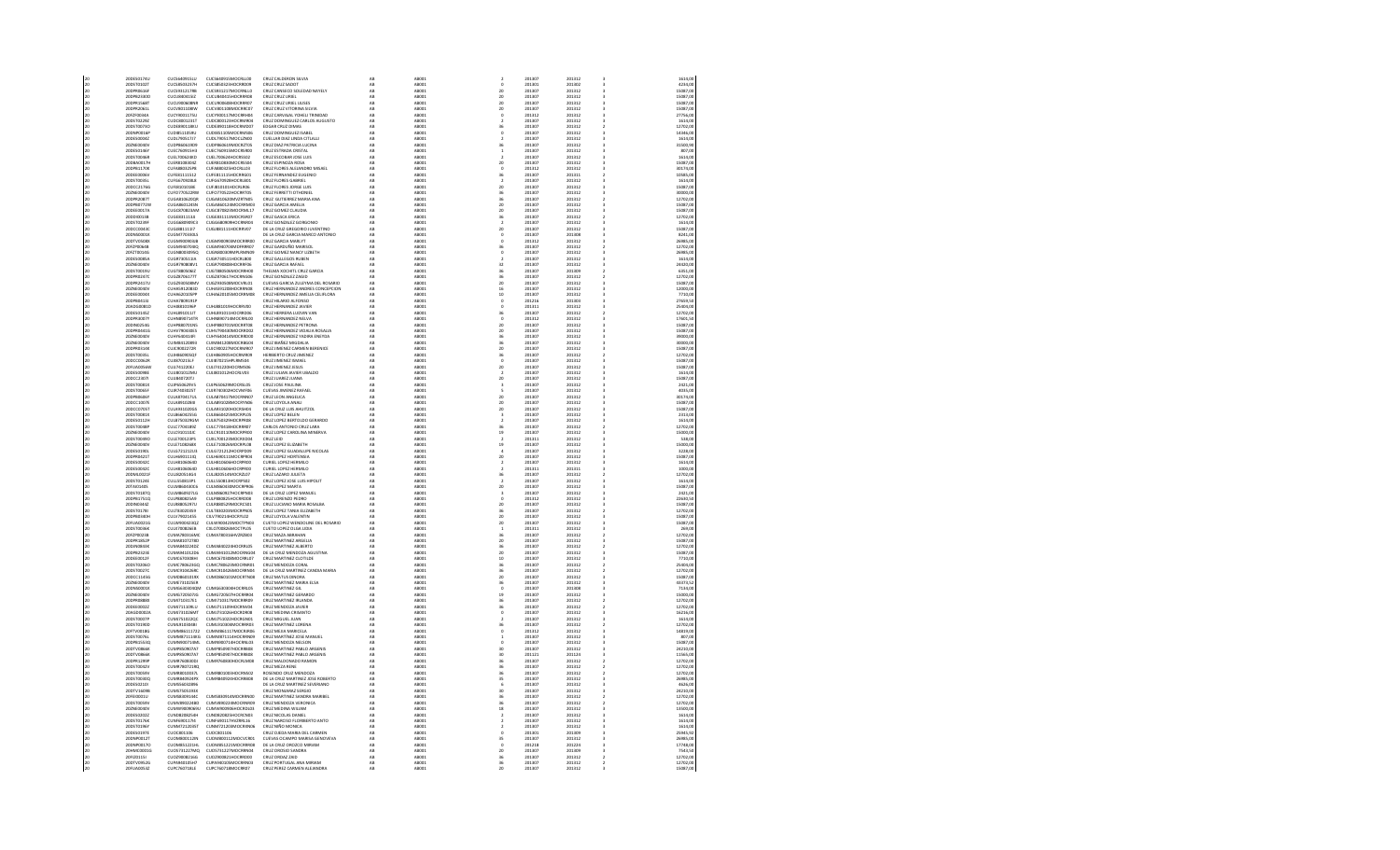|                 | 20DST0103S               | CUPD81102092                 | CUPD811020HOCVRN05                       | CUEVAS PERZABAL DANIEL                                     |                 |
|-----------------|--------------------------|------------------------------|------------------------------------------|------------------------------------------------------------|-----------------|
| 20<br>20        | 20DTV0580G               | CUPG8703131B                 | CUPG870313MOCRZR07                       | CRUZ PAZ GRECIA                                            | AB              |
|                 |                          |                              |                                          |                                                            |                 |
| 20              | 20DTV0874T               | CUPI830412IU                 | CUPI830412HOCRRS06                       | CRUZ PEREZ ISMAEL                                          | AB              |
| $_{20}$         | 20DDI0004U               | CUPJ87061944                 | CUPJ870619HOCRNN02                       | CRUZ PINACHO JUAN CARLOS                                   | AB              |
| 20              | 20DCC07572               | CUPJ920417                   | CUPJ920417HOCRRS05                       | <b>JESUS CRUZ PEREZ</b>                                    | AB              |
|                 | 20DPB1553Q<br>20DTV0115K | CUPN930928LR<br>CUPR701006BB | CUPN930928MOCRRY00<br>CUPR701006HOCVRN03 | CRUZ PEREZ NAYELY<br>CUEVAS PEREZ RENATO                   | AB<br>AB        |
| 2C<br>2C        |                          |                              |                                          |                                                            |                 |
|                 |                          |                              | CURA870616MOCRMN06                       |                                                            |                 |
| 20<br>20        | 20DST0128A<br>20FZF0011Q | CURA8706166P<br>CURA880919GS |                                          | CRUZ RAMIREZ ANA ROSA<br>CRUZ REYES ANAKAREN               | AB<br>AB        |
|                 |                          |                              | CURA880919MOCRYN01                       |                                                            |                 |
| 20<br>20        | 20DPR1590V<br>20ZNE0040V | CURC821001SP<br>CURF620215HD | CURC821001HOCRMH08                       | CURIEL RAMIREZ CHRISTIAN<br>CRUZ RAMIREZ FAUSTINO          | AB<br>AB        |
|                 |                          |                              | CURF620215HOCRMS09                       |                                                            |                 |
|                 | 20DST0130P               | CURF6711133Y                 | CURF671113HOCRMR04                       | CRUZ RAMIREZ FERNANDO<br>CRUZ RAMIREZ FERNANDO             |                 |
| 20<br>20        |                          |                              |                                          |                                                            | AB<br>AB        |
|                 | 20DST0178                | CURF710604IN                 | CURF710604MOCRML07                       |                                                            |                 |
| 20              | 20DTV1455P               | <b>CURH770803RY</b>          | CURH770803HOCRDR01                       | CRUZ RODRIGUEZ HERIBERTO                                   |                 |
| $_{20}$         | 20DPR2876F               | CURH9006029G                 | CURH900602HOCRJG07                       | CRUZ ROJAS HUGO ULISES                                     | AB<br>AB        |
| 20<br>20        | 20DES0227                | CURI831128TE                 | CURI831128MOCRMS05                       | CRUZ RAMIREZ ISABEL                                        | AB              |
|                 | 20DCC1023W               | <b>CURI890717NV</b>          | CURI890717MOCRYR03                       | CRUZ REYES IRAIS                                           | AB              |
| 20              |                          |                              |                                          |                                                            |                 |
|                 | 202NE0040V               | CURI78072722                 | CURJ780727HOCRDL04                       | CRUZ RUEDA JULIAN JAVIER                                   | AB              |
| 20              | 20DTV0989L               | CURJ8201275E                 | CURJ820127HSRRJV03                       | CRUZ ROJAS JAVIER                                          | AB              |
| 2c              | 20DST0103S               | CURI830618UF                 | CURJ830618HOCRJR02                       | CRUZ ROJAS JORGE MANUEL                                    | AB              |
| 20              | 20DBA0034Y               | CURJ860511UD                 | CURJ860511HOCRZH02                       | CRUZ RUIZ JOHONATAN ADONAI                                 | AB              |
| 20              | 20DST0033N               | CURL800804TJ                 | CURL800804MOCRMS00                       | CRUZ RAMOS MARIA LUISA                                     | AB              |
|                 | 20DST0103S               | CURL8403073Q                 | CURLB40307HOCVSS08                       | <b>CUEVAS RIOS LUIS ALBERTO</b>                            |                 |
| 20<br>20        |                          |                              |                                          |                                                            | AB<br>AB        |
|                 | 20DNP0017O               | CURN73101875                 | CURN731018HOCRYX08                       | CRUZ REYES NOE EDUARDO                                     |                 |
|                 | 20DPR1475D               | CURO8308109L                 | CURO830810MOCRNR06                       | CRUZ RENDON ORIZEL                                         |                 |
| 20<br>20        | 20DES0044A               | CURR7711272Q                 | CURR771127HOCRSF00                       | CRUZ ROSAS RAFAEL                                          | AB<br>AB        |
| 20              | 20DTV0468M               | CURR860302HW                 | CURR860302MOCRMS00                       | CRUZ RAMIREZ ROSALBA ADR                                   | AB              |
| $_{20}$         | 20DTV0739Q               | CURS700201CW                 | CUSR700201HOCRNY04                       | CRUZ SANTIAGO REYNALDO FE                                  | AB              |
| 20              |                          |                              |                                          |                                                            |                 |
|                 | 20DPR0492N               | CURV800704EB                 | CURV800704HOCRLV15                       | CRUZ VILLAVICENCIO RUVELIO                                 | AB              |
| $_{20}$         | 20DNP0010V               | CUSA770807MC                 | CUSA770807HOCRNL05                       | CRUS SANTIAGO ALBERTO                                      | AB              |
| --<br>20<br>20  | 20DNP0010V               | CUSA770807MC                 | CUSA770807HOCRNL05                       | CRUS SANTIAGO ALBERTO                                      | AB              |
|                 | 20DML0015V               | CUSA850905LT                 | CUSA850905MOCRLD14                       | CRUZ SALINAS ADALID                                        | AB              |
| 2c              | 20DPB2358U               | <b>CUSA910513KK</b>          | CUSA910513HOCRNN08                       | CRUZ SAN JUAN ANGEL                                        | AB              |
|                 | 200PR02670               | <b>CUSR8411253F</b>          | CUSR841125MOCRNR08                       | CRUZ SANTOS BIBIANA TERESA                                 | <b>AR</b>       |
| 20<br>20        |                          |                              |                                          |                                                            |                 |
|                 | 202NE0040V               | CUSC791208SF                 | CUSC791208HOCRNN08                       | CRUZ SANCHEZ JOSE CONCEPCION                               | AB              |
|                 | 20DTV0016K               | CUSF881107                   | CUSERR1107HOCRNL08                       | FELIPE ARTURO CRUZ SANCHEZ                                 |                 |
| 20<br>20        | 202NE0040V               | CUSG750104JT                 | CUSG750104MOCRNB05                       | CRUZ SANTIAGO GABRIELA EDITH                               | AB<br>AB        |
|                 | 202NE0040V               | CUSH5501162W                 | CUSH550116HOCRNN04                       | CRUZ SANTOS HONORATO                                       | AB              |
| 20<br>20        |                          |                              |                                          |                                                            |                 |
|                 | 20DST0003T               | CUSJ610128KE                 | CUSJ610128HDFRNV11                       | CRUZ SAN PEDRO JAVIER                                      | AB              |
| 20              | 20DES0210                | CUSJ621214MZ                 |                                          | DE LA CRUZ SANCHEZ JAVIER                                  | AB              |
| $_{20}$         | 20DST0200U               | CUSJ78033111                 | CUSJ780331HOCTNR05                       | <b>CUETO SANCHEZ JORGE</b>                                 | AB              |
| 20              | 202NE0040V               | <b>CUSL72010SFH</b>          | CUSL720105HOCVNS06                       | CUEVAS SANCHEZ JOSE LUIS                                   | AB              |
| $_{20}$         | 20FZF0022W               | CUSL7910232D                 | CUSL791023HOCRNS02                       | DE LA CRUZ SANCHEZ LUIS ANTONIO                            | AB              |
|                 |                          |                              |                                          |                                                            |                 |
| 20              | 20DEE0005W               | CUSL860428JB                 | CUSL860428HOCRNS00                       | CRUZ SANTOS LUIS JOEL                                      | AB              |
| $\overline{2}$  | 20DPB0862O               | CUSL87121116                 | CUSL871211MOCRLR01                       | CRUZ SALINAS LOURDES                                       | AB              |
| 20              | 202NE0040V               | CUSM840215S1                 | CUSM840215HOCHNN08                       | CRUZ SANCHEZ JOSE MANUEL                                   | AB              |
|                 | 20DTV1644H               | CUSN871013N9                 | CUSN871013MOCRRY06                       | CRUZ SORIANO NAYELL                                        | AB              |
| 2C<br>2C        | 202NE0040V               | <b>CUSR770904VE</b>          | CUSR770904HOCRNS07                       | CRUZ SANTOS ROSALINO                                       | AB              |
|                 | 20DPR0636T               |                              |                                          |                                                            |                 |
|                 |                          |                              | CUTB901215MOCRRT00                       |                                                            |                 |
| 20<br>20        | 20FZP0056T               | CUTB90121522<br>CUTL800619   | CUTL800619                               | CRUZ TORRES BETZAID<br>CRUZ TZEECK LILIANA                 | AB<br>AB        |
| 20              | 20DPR1659K               | CUTM8310103E                 | CUTM831010MOCRRR13                       | CRUZ TRUJILLO MARIELA                                      | AB              |
| $_{20}$         | 20DST0031P               | CUTO760308PF                 | CUTO760308HOCRLS07                       | CRUZ TELLEZ OSCAR ABEL DE JESUS                            | AB              |
| 20              | 20DES0202Z               | CUTR801003KF                 | CUTR801003HOCRLN00                       | CRUZ TOLEDO RANFERI                                        | AB              |
| $_{20}$         |                          |                              |                                          | CRUZ URIARTE JUANA MERCE                                   |                 |
|                 | 20DTV05052               | CUUJ7609245T                 | CUUJ760924MOCRRN01                       |                                                            | AB              |
| 20              | 202NE0040V               | CUVA721129QT                 | CUVA721129HOCTLL07                       | CUETO VILLANUEVA ALFONSO                                   | AB              |
| $_{20}$         | 20DST0003T               | CUVA880404JI                 | CUVA880404MOCRSL07                       | CRUZ VASQUEZ ALICIA                                        | AB              |
| 20              | 20FMP0011T               | CUVB860901G8                 |                                          | CRUZ VASQUEZ BELEN                                         | AB              |
| 20              | 202NE0040V               | <b>CUVC741208LA</b>          | CUVC741208MOCRSL07                       | CRUZ VASQUEZ CLAUDIA                                       | AB              |
| 20              | 20DST0006Q               | CUVE8405141Q                 | CUVE840514HOCNGD09                       | CUENCA VEGA EDGAR                                          | AB              |
|                 | 2001N03502               | <b>CLIVE920703SG</b>         | CUVE920203HOCRDR00                       | CRUZ VIDAL FRIK                                            |                 |
| 2C<br>2C        |                          |                              |                                          |                                                            | AB<br>AB        |
|                 | 20DST0043U               | CUVG771121M7                 | CUVG771121HVZRZR00                       | CRUZ VAZQUEZ GERARDO                                       |                 |
| 2C<br>2C        | 20DES0127J<br>20DST0224D | CUVJ720807GS<br>CUVJ810611HB | CUVJ720807HOCRLR04                       | CRUZ VALDIVIESO JORGE<br>CUADRADO VASQUEZ JANETT           | AB<br>AB        |
|                 |                          |                              | CUVJ810611MOCDSN07                       |                                                            |                 |
|                 |                          |                              |                                          |                                                            |                 |
| 20<br>20        | 20FUA0036I<br>20ZNE0040V | CUVK841227R1<br>CUVM770412R1 | CUVK841227MOCRSR01<br>CUVM770412MOCRLR03 | CRUZ VASQUEZ KARINA NELLY<br>CRUZ VALLE MARIANA            | AB<br>AB        |
|                 |                          |                              |                                          |                                                            |                 |
| 20<br>20        | 202NE0040V               | CUVM88033113                 | CUVM880331HOCRRG04                       | CRUZ VARGAS MIGUEL ANGEL<br>CRUZ VILORIA NALLELY           | AB<br>AB        |
|                 | 20DES0111                |                              |                                          |                                                            |                 |
| 20<br>20        | 20DPR3409S               | CUVP8106223U                 | CUVP810622MOCRLL06                       | DE LA CRUZ VALDIVIESO PAULA<br>CRUZ VEGA RAUL              | AB<br>AB        |
|                 | 20ZNE0040V               |                              | CUVR781208HOCRGL07                       |                                                            |                 |
|                 |                          |                              |                                          |                                                            |                 |
| 20<br>20        | 20DST0105Q               | CUVS7811204D                 | CUVS781120HOCRSL03                       | CRUZ VASQUEZ SALVADOR                                      | AB<br>AB        |
|                 | 20DES0077S               | CUVY580218FG                 | CUVY580218MOCRZL02                       | CRUZ VAZQUEZ YOLANDA                                       |                 |
| 20              | 20DST0003T               | CUVY611128FF                 | CUVY611128MOCNGL03                       | CUENCA VEGA YOLANDA                                        | AB              |
|                 |                          |                              | CUVY871112MOCVLL06                       | CUEVAS VELASCO YULIDIA                                     |                 |
| 2C<br>2C        | 20DTV0413J<br>20DPR0788Y | CUVY871112A7<br>CUXE710203IR | CUXE710203MOCRXPC6                       | CRUZ EPIFANIA                                              | AB<br>AB        |
|                 |                          |                              |                                          |                                                            |                 |
| 20<br>20        | 20DST00490<br>20DST0242T | CUXL700123PS<br>CUXN690603TG | CUXL700123MOCRXD04<br>CUXN690603MDFVXR07 | CRUZ . LEID<br>RUBI CUEVAS NORMA                           | AB<br>AB        |
|                 |                          |                              |                                          |                                                            |                 |
|                 |                          |                              | CUZF800404HOCRRR05                       |                                                            |                 |
| 20<br>20        | 202NE0040V<br>20DST0186R | CUZF800404Q5<br>CXCA6407015A | CXCA640701HOCHRL09                       | CRUZ ZARATE FRANCISCO DANIEL<br>CHAVEZ CRUZ ALDO ROGER     | AB<br>AB        |
|                 |                          |                              |                                          |                                                            |                 |
| 20<br>20        | 20DST0010C<br>20DTV0379T | CXCA71070992<br>CXCA74121259 | CXCA710709HOCRRR06                       | CARRASCO CARRASCO JOSE ARMA<br>CABALLERO CAMARGO ANA ELLIA | AB<br>AB        |
|                 |                          |                              | CXCA741212595                            |                                                            |                 |
| 20<br>20        | 20DTV0567M               | CXCA78040353<br>CXCA780724IG | CXCA780403HOCBRN02<br>CXCA780724HOCRNR00 | CABRERA CRUZ ANARBO                                        | AB<br>AB        |
|                 | 20DPB0136X               |                              |                                          | CARREÑO CANSECO ARTURO                                     |                 |
|                 | 20DTV1397P               | CXCA790915II                 | CXCA790915MOCBBN04                       | CABALLERO CABALLERO ANGELINA                               | AB              |
| 20<br>20        | 20FUA0070F               | CXCA840109CG                 | CXCA840109MVZLRN06                       | CLARA CRUZ ANABEL                                          | AB              |
|                 |                          |                              |                                          |                                                            |                 |
| 20              | 20DPR0103G               | CXCA840602                   | CXCA840602                               | CABRERA CRUZ ARELI GEMIMA                                  | AB              |
| $_{20}$         | 20DST00132               | CXCO690418MB                 | CXCO690418HOCSRS13                       | CASTILLO CERVANTES OSCAR                                   | AB              |
|                 | 20DST0023G               | CXGA871120P6                 | CXGA871120MOCBRL01                       | CABRERA GARCIA ALHELI                                      | AB              |
| --<br>20<br>20  | 20HBD0003Y               | CXGA910721R2                 | CXGA910721MDFMRN07                       | CAMACHO GARCIA ANALLELY                                    | AB              |
| 20              | 202NE0040V               | CXGO831101QD                 | CXG0831101MOCRRT07                       | CARRIZAL GARCIA MARIA OTILIA                               | AB              |
| 20              | 20DPR0157K               | CXGO920814PE                 | CXGO920814HOCHRM03                       | CHAVEZ GARCIA OMAR                                         | AB              |
|                 |                          |                              |                                          |                                                            |                 |
| 20              | 20DST0036K               | CXLO700826EB                 | CXLO700826MOCTPL05                       | CUETO LOPEZ OLGA LIDIA                                     | AB              |
| 20<br>20        | 2005T00578               | <b>DAAF76081571</b>          | DAAF760815HCSMGX07                       | DAMIAN AGUILAR IOSE EXAL                                   | AB              |
|                 | 20ZNE0040V               | DABE611226SR                 | DABE611226MDFVLG06                       | DAVILA BELLO MARIA EUGENIA C.                              | $\overline{AB}$ |
|                 | 20DST0133M               | DAGR750814EM                 | DAGR750814HOCMLF01                       |                                                            |                 |
| 20<br>20        |                          | DAGT880816IN                 | DAGT880816MOCMLH04                       | DAMIAN GALINDO RUFINO<br>DAMIAN GALINDO THANIA ZAIDE       | AB<br>AB        |
|                 | 20DES0190L               |                              |                                          |                                                            |                 |
| 20<br>20        | 20DPR1450V               | DALK940307G4                 | DALK940307MOCNPR00                       | DANIEL LOPEZ KARINA PATRICIA                               | AB<br>AB        |
|                 | 20DES0195G               | DAMA740716JZ                 | DAMA740716HOCVNR04                       | DAVILA MONTERREY AURELIO                                   |                 |
|                 | 20DST0197X               | DAMR8902103V                 | DAMR890210MOCMRS01                       | DAMIAN MARTINEZ ROSA ELIA                                  | AB              |
| 20<br>20        | 20DPB1033H               | DAPM910216                   | DAPM910216MOCZRR06                       | MIRIAM DAZA PEREZ                                          | AB              |
| 20              | 20DJN0131M               | DEBR86030892                 | DEBR860308HOCHRB04                       | DEHEZA BARRERA ROBERTO                                     | AB              |
|                 |                          |                              |                                          |                                                            |                 |
| 20              | 20DES0095H               | DEGJ890614LR                 | DEGJ890614HOCLMS03                       | DELGADO GOMEZ JOSE                                         | AB              |
| 2c              | 20DST0057X               | DEHR71040332                 | DEHR710403HOCHRC08                       | DEHESA HERNANDEZ RICARDO                                   | AB              |
| 20              | 202NE0040V               | DELN770602K8                 | DELN770602MOCLND05                       | DELGADO LEON NADIA EMMA                                    | AB              |
| 20              | 20DES0129H               | <b>DELO810514TE</b>          | DELO810514MOCLPS02                       | DELFIN LOPEZ OSIRIS                                        | AB              |
|                 | 20DPR0166S               |                              | DEMA790725HVZMNN02                       | DEMUNER MENDEZ JOSE ANTONIO                                | AB              |
| 20<br>20        |                          | DEMA790725GB<br>DEMJ740807JZ |                                          |                                                            |                 |
|                 | 20ZNE0040V               |                              | DEMJ740807HCHLRN02                       | DELGADILLO MARTINEZ JUAN DANIEL                            | AB              |
| 20<br>20        | 20DTV0735S               | <b>DEMN8502013F</b>          | DEMN850201MOCHLY06                       | DEHESA MELENDEZ NAYMA                                      | AB              |
|                 | 20DPR21972               | <b>DEMR751219ET</b>          | DEMR751219HOCHRC02                       | DEHEZA MARTINEZ RICARDO                                    | AB              |
| 20              | 20DES0048X               | DEOD800606P6                 | DEOD800606MOCLRL08                       | DELEON OROZCO DEILY                                        | AB              |
| $\overline{20}$ | 20DES0171X               | DEPA611123EY                 | DEPA611123HVZLLL07                       | DELGADO PULIDO ALEJANDRO                                   | AB              |
|                 |                          |                              |                                          |                                                            |                 |
| 20              | 20DTV05052               | <b>DEPM900708ES</b>          | DEPM900708HOCLXR09                       | DELGADO PEÑA MARIANO                                       | AB              |
| $\overline{2}$  | 20DTV05052               | <b>DEPM900708ES</b>          | DEPM900708HOCLXR09                       | DELGADO PEÑA MARIANO                                       | AB              |
|                 | 202NE0040V               | <b>DEZM811220CS</b>          | DEAM811220MOCSMR03                       | DESALES ZAMORA MIRIAM                                      |                 |
|                 | 20DES0084B               | DIAP650429KB                 | DIAP650429HOCZRD02                       | DIAZ ARIAS PEDRO                                           | AB              |
|                 |                          |                              |                                          |                                                            |                 |
|                 |                          |                              |                                          |                                                            |                 |
|                 | 20DST0116W               | DIBA8704023X                 | DIBA870402MOCZLN03                       | DIAZ BLAS ANA LILIA                                        |                 |
| 20              | 200PR2061L               | DIRR890106D8                 | DIRR890106HOCZRY00                       | DIAZ BERNARDINO RAYMUNDO ANUAR                             | <b>AR</b>       |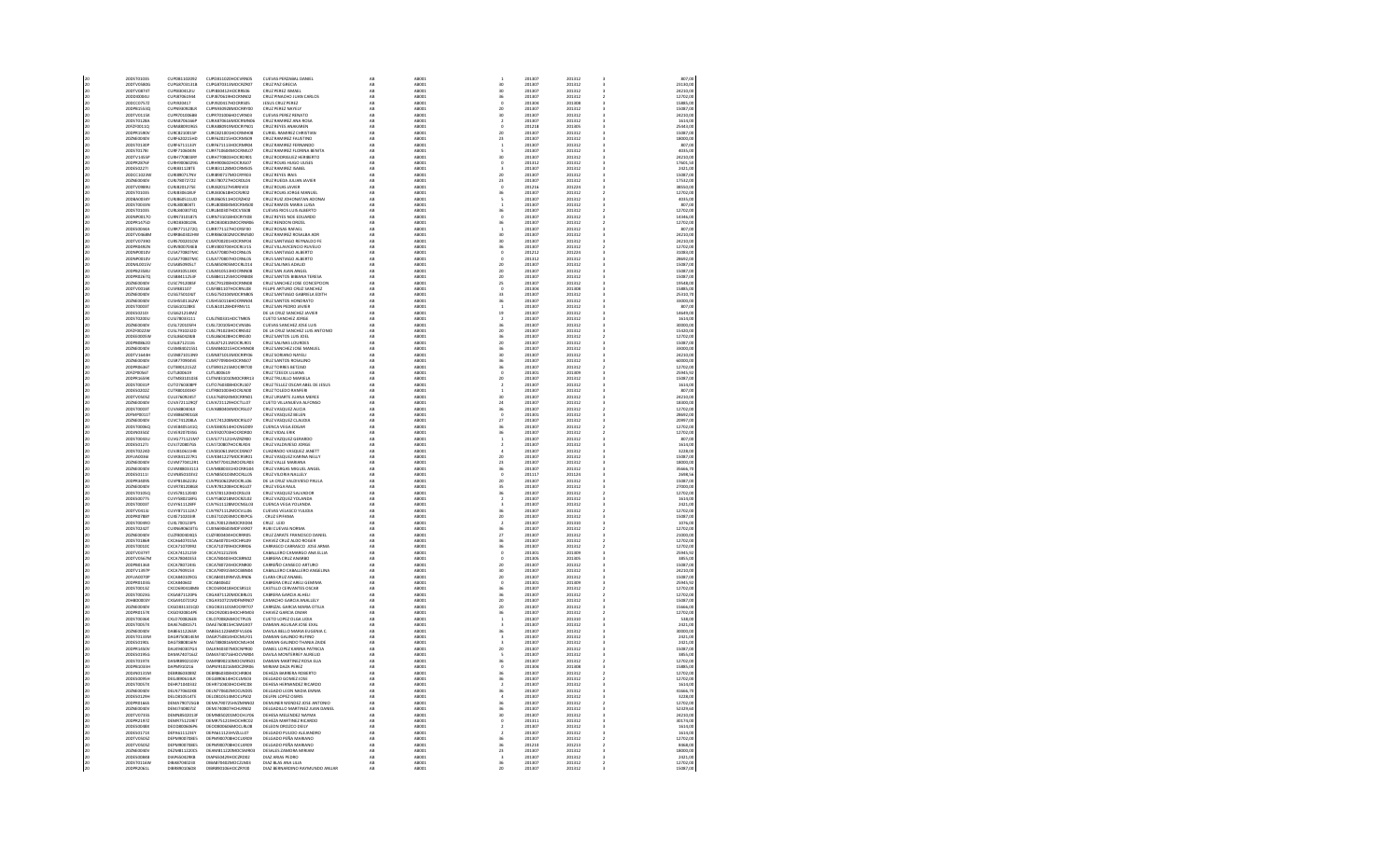|                                               | 20DJN0750V<br>20DES011SE | DICE810305NL<br>DICE640725LR      | DICE810305MOCZRL07<br>DICE640725MOC2RL07 | DIAZ CRUZ ELIZABETH                                              | AB<br><b>AR</b> | AB001<br><b>AR001</b> | 20                                     | 201307<br>201307 | 201312<br>201312 |  |
|-----------------------------------------------|--------------------------|-----------------------------------|------------------------------------------|------------------------------------------------------------------|-----------------|-----------------------|----------------------------------------|------------------|------------------|--|
| $\begin{array}{c} 20 \\ 20 \end{array}$       | 20DST00142               | DICF730101KY                      | DICF730101HOCZRL08                       | DIAZ CRUZ FLORENCIA<br>DIAZ CRUZ FULGENCIO FAUSTO                | AB              | AB001                 | $\overline{ }$<br>36                   | 201307           | 201312           |  |
|                                               | 20DES0111                | DICG71010383                      | DICG710103MOC75N01                       | DIAZ CISNEROS GENOVEVA                                           | AB              | <b>AR001</b>          | $\Omega$                               | 201312           | 201312           |  |
| $\begin{array}{c} 20 \\ 20 \end{array}$       | 20FJI0013K               | DICH820821BF                      | DICH820821HOCZSR13                       | DIAZ CASIMIRO HERIBERTO IVAN                                     | AB              | AB001                 | 20                                     | 201307           | 201312           |  |
|                                               | 20DES0176S               | DICJ900413AK                      | DICJ900413MOCZRS04                       | DIAZ CRUZ JOSEFINA                                               | AB              | AB001                 |                                        | 201307           | 201312           |  |
| $\begin{array}{c} 20 \\ 20 \end{array}$       | 20FMP0018M               | DICL741202R1                      | DICL741202MOCZRR02                       | DIAZ CORTES LAURA                                                | AB              | AB001                 | $\circ$                                | 201301           | 201312           |  |
| 20<br>20                                      | 20DES0123N               | DICM730820UG                      | DICM730820HOCZRS01                       | DIAZ CRUZ MISAEL                                                 | AB              | AB001                 |                                        | 201312           | 201312           |  |
|                                               | 20DTV1674B               | DICO770622V2                      |                                          | DIAZ CASTAÑEDA OLGA                                              | AB              | AB001                 | 30                                     | 201307           | 201312           |  |
| $\begin{array}{c} 20 \\ 20 \\ 20 \end{array}$ | 20DPR06062<br>20ZNE0040V | DICR900831K8<br>DIDL6903047A      | DICR900831MPLZSS08<br>DIDL690304MOCZZC04 | DIAZ CASTELLANOS ROSARIO ESTEPHANIA<br>DIAZ DIAZ LUCIA ADRIANA   | AB<br>AB        | AB001<br>AB001        | $^{20}$<br>36                          | 201307<br>201307 | 201312<br>201312 |  |
|                                               | 20DDI0012C               | DIDV710303DX                      | DIDV710303MOCZLR00                       | DIAZ DELGADO VERONICA LORENA                                     | AB              | AB001                 | 36                                     | 201307           | 201312           |  |
| $\begin{array}{c} 20 \\ 20 \end{array}$       | 20ADG0062P               | DIEA870311DJ                      | DIEA870311HOCZSL09                       | DIAZ ESCOBAR JOSE ALFREDO                                        | AB              | AB001                 | 30                                     | 201307           | 201312           |  |
| $\overline{20}$                               | 20DST00142               | DIEI740630GB                      | DIEI740630MOCZSV05                       | DIAZ ESCARRAGA IVETTE                                            | AB              | AB001                 | $\overline{1}$                         | 201307           | 201312           |  |
|                                               | 202NF0040V               | DIFRR31206IV                      | DIFR831206HOC2RD05                       | DIAZ FLORES RODOLEO                                              | AB              | <b>AR001</b>          | 27                                     | 201307           | 201312           |  |
| $\begin{array}{c} 20 \\ 20 \end{array}$       | 20DES0124M               | DIGC851012FL                      | DIGC851012HGRZZH06                       | DIAZ GUZMAN CHRISTIAN SAUL                                       | AB              | AB001                 |                                        | 201307           | 201312           |  |
| 20                                            | 202NE0040V               | DIGE620712CD                      | DIGE620712MOCZRL01                       | DIAZ GARCIA ELVA MARTA                                           | AB              | AB001                 | 32                                     | 201307           | 201312           |  |
| $_{20}$                                       | 20DPB23660               | DIGE850219JM                      | DIGE850219MOCZYS04                       | DIAZ GAYTAN ESTELA                                               | AB              | AB001                 | 20                                     | 201307           | 201312           |  |
| 20<br>20                                      | 20DST0217U<br>20DTV00290 | DIGL811206EC<br>DIGS640318.       | DIGL811206MOCZTR09<br>DIGS640318.        | DIAZ GUTIERREZ LORENA<br>DIAZ GALVAN SALVADOR ROBERTO            | AB<br>AB        | AB001<br>AB001        | $\overline{1}$<br>$\circ$              | 201307<br>201301 | 201312<br>201309 |  |
| 20                                            | 20DTV0473Y               | DIHH810325G5                      | DIHH810325HOCZRM09                       | DIAZ HERNANDEZ HUMBERTO                                          | AB              | AB001                 | 36                                     | 201307           | 201312           |  |
| 20                                            | 20DST0151B               | DIHM88100465                      | DIHM881004MVZZNY01                       | DIAZ HINOJOSA MAYARI VICTORI                                     | AB              | AB001                 | 36                                     | 201307           | 201312           |  |
| 20                                            | 202NE0040V               | DIHR6710141H                      | DIHR671014HOCZRL07                       | DIAZ HERNANDEZ ROLANDO                                           | AB              | AB001                 | 19                                     | 201307           | 201312           |  |
|                                               | 20DES0052                | DIHR6907067F                      | DIHR690706HOCZRM05                       | <b>DIAZ HUERTA ROMAN</b>                                         | AB              | AB001                 | $\overline{2}$                         | 201307           | 201312           |  |
| 20<br>20                                      | 20DST0083V               | <b>DIIL650926AT</b>               | DIIL650926MOCZLR04                       | DIAZ ILLANA LAURA ANGELICA                                       | AB              | AB001                 |                                        | 201307           | 201312           |  |
| $\begin{array}{c} 20 \\ 20 \end{array}$       | 200PR14604               | DUG780527U7                       |                                          | DIAZ IIMENEZ GILBERTO                                            | <b>AR</b>       | <b>AR001</b>          | 20                                     | 201307           | 201312           |  |
|                                               | 20DST00080<br>202NE0040V | <b>DUM640604EG</b><br>DUN8106028S | DIJM640604HOCZMY02<br>DUN810602HOCNMT06  | DIAZ JIMENEZ MAYOLO<br>DIONISIO JIMENEZ NATANAEL                 | AB<br>AB        | AB001<br><b>AR001</b> | 36                                     | 201307<br>201307 | 201312<br>201312 |  |
| $\begin{array}{c} 20 \\ 20 \end{array}$       | 20DTV1630E               | DIJO7605283R                      | DIJO760528MOCZML04                       | DIAZ JIMENEZ OLVERIA                                             | AB              |                       | 30                                     |                  |                  |  |
| 20                                            | 20DPR1937W               | DILC85051709                      | DILC850517MOCZPL09                       | DIAZ LOPEZ CLAUDIA                                               | AB              | AB001<br>AB001        | 20                                     | 201307<br>201307 | 201312<br>201310 |  |
| 20                                            | 20DPR1937W               | <b>DILC85051709</b>               | DILC850517MOCZPL09                       | DIAZ LOPEZ CLAUDIA                                               | AB              | AB001                 | 20                                     | 201307           | 201310           |  |
| 20                                            | 20DPR1937W               | DILC850517Q9                      | DILC850517MOCZPL09                       | DIAZ LOPEZ CLAUDIA                                               | AB              | AB001                 | 20                                     | 201311           | 201312           |  |
| 20                                            | 20DPR2318U               | DILE930614PS                      | DILE930614MOCZPL07                       | DIAZ LOPEZ ELSY                                                  | AB              | AB001                 | 20                                     | 201307           | 201312           |  |
| 20                                            | 20DNS0001K               | DILF810204MW                      | DILF810204MOCZPL06                       | DIAZ LOPEZ FLOR ISELA                                            | AB              | AB001                 |                                        | 201307           | 201308           |  |
| 20<br>20                                      | 20DST0205F               | DILF83120913                      | DILF831209HOCZNR04                       | DIAZ LUNA FRANCISCO JAVIER                                       | AB              | AB001                 | 36                                     | 201307           | 201312           |  |
| 20                                            | 20DPB2052C<br>200PR3305X | DILM770324IM<br>DILM920801        | DILM770324MOCZNR07<br>DILM920801HDFZPG06 | DIAZ LEON MARICELA<br>MIGUEL ANGEL DIAZ LOPEZ                    | AB<br>AR        | AB001<br><b>AR001</b> | $\overline{20}$<br>$\Omega$            | 201307<br>201304 | 201312<br>201308 |  |
| 20                                            | 20DTV0766L               | <b>DILP8707085C</b>               | DILP870708MOCGCT01                       | DIEGO LACHE PATRICIA MI                                          | AB              | AB001                 | 30                                     | 201307           | 201312           |  |
|                                               | 20DST0075M               | <b>DILS750501E6</b>               | DILS750501MOCNNL09                       | DIONICIO I UNA SILVIA                                            |                 | <b>AR001</b>          | $\overline{a}$                         | 201307           | 201312           |  |
| $\begin{array}{c} 20 \\ 20 \end{array}$       | 20FUE0001P               | DIME821207P3                      |                                          | DIAZ MARTINEZ EMANUEL                                            | AB<br>AB        | AB001                 |                                        | 201301           | 201312           |  |
|                                               | 20DTV1622W<br>20DST0125D | DIMI840419JD<br>DIMI88080665      | DIMJ840419MOCZJZ07                       | DIAZ MEJIA JAZMIN                                                |                 | AB001                 |                                        | 201307           | 201312           |  |
| $\begin{array}{c} 20 \\ 20 \end{array}$       |                          |                                   | DIMJ880806MOCNNS08                       | DIONISIO MONJARAZ MARIA DE J                                     | AB<br>AB        | AB001                 | 30<br>36                               | 201307           | 201312           |  |
| 20<br>20                                      | 20DTV1619                | DIML820704M6                      | DIML820704MOCZNT07                       | DIAZ MANUEL LETICIA                                              | AB<br>AB        | AB001                 | 30<br>36                               | 201307           | 201312           |  |
|                                               |                          | DIMN730114JZ                      |                                          | <b>DIAZ MARIN NORA</b>                                           |                 | AB001                 |                                        | 201307           | 201312           |  |
| $\begin{array}{c} 20 \\ 20 \end{array}$       | 20ZNE0040V               | DIMR73050263                      | DIMR730502MOCZRY08                       | DIAZ MORGAN REYNA                                                | AB              | AB001                 | 36                                     | 201307           | 201312           |  |
|                                               | 20DST0125D               | <b>DIMS780526EC</b>               | DIMS780526MOCZJN04                       | DIAZ MUJICA SONIA MAYRA<br>DIAZ MARTINEZ SERGIO                  | AB              | AB001<br>AB001        | $\overline{1}$                         | 201307           | 201312<br>201312 |  |
| 20<br>20                                      | 20HBD0013E<br>20DST0146Q | DIMS8611292G<br>DINI6808149S      | DIMS861129HOCZRR00<br>DINI680814MOCZRR01 | DIAZ NARVAEZ IRMA                                                | AB<br>AB        | AB001                 | 20<br>36                               | 201307<br>201307 | 201312           |  |
|                                               | 20DJN1283Y               | DIPL9108117K                      | DIPL910811HOCZRS01                       | DIAZ PEREZ LUIS ALBERTO                                          | AB              | AB001                 | 36                                     | 201307           | 201312           |  |
| $\begin{array}{c} 20 \\ 20 \end{array}$       | 20DTV05785               | DIRA811201                        | DIRA811201                               | DIEGO RENDON ALBERTO                                             | AB              | AB001                 | $\circ$                                | 201301           | 201309           |  |
| $\overline{20}$                               | 20DST00920               | DIRE73021820                      | DIRE730218HV2ZDL00                       | DIAZ REDONDO ELADIO                                              | AB              | AB001                 |                                        | 201307           | 201312           |  |
| $\begin{array}{c} 20 \\ 20 \end{array}$       | 20FZF0054O<br>20DPR0739P | DIRE900911V6<br>DIRG860819M4      | DIRE900911HOCZDD04<br>DIRG860819HOCZVS05 | DIAZ RODRIGUEZ EDGAR<br>DIAZ RIVERA GASPAR ERWIN                 | AB<br>AB        | AB001                 | $\begin{array}{c} 36 \\ 0 \end{array}$ | 201307           | 201312           |  |
|                                               |                          |                                   |                                          |                                                                  |                 | AB001                 |                                        | 201312           | 201312           |  |
| 20<br>20                                      | 20DST00350<br>20DES0196  | DIRI8607194J<br>DISA640919QD      | DIRI860719HOCZSS08<br>DISA640919MOCZNL02 | <b>ISRAEL DIAZ DE LA ROSA<br/>DIAZ SANTOS ALBA ROSA</b>          | AB<br>AB        | AB001                 | 36<br>36                               | 201307           | 201312<br>201312 |  |
|                                               | 20DPR0120                |                                   | DISA880715HOCZNL00                       | DIAZ SANTIAGO ALAN                                               | AB              | AB001<br>AB001        | 36                                     | 201307<br>201307 | 201312           |  |
| $\begin{array}{c} 20 \\ 20 \end{array}$       | 20DST0241U               | DISA8807159X<br>DISC7210319Q      | DISC721031HOCNNR07                       | DIONISIO DE LOS SANTOS CARLOS                                    | AB              | AB001                 |                                        | 201307           | 201312           |  |
|                                               |                          | DISH630413                        | DISH630413                               |                                                                  | AB              | AB001                 |                                        | 201301           | 201309           |  |
| 20<br>20                                      | 20DPR0716E<br>20DST0119T | DISL830616FU                      | DISL830616HOCZRS08                       | DIAZ SANCHEZ HELIODORO<br>DIAZ SORIANO LUIS ANTONIO              | AB              | AB001                 | $\overline{2}$                         | 201307           | 201312           |  |
| 20<br>20                                      | 20DST0071Q               | DITG801003LM                      | DITG801003MOCZRD05                       | DIAZ TORRES GUADALUPE                                            | AB              | AB001                 |                                        | 201307           | 201312           |  |
|                                               | 20FMP0015F               | DIVF871031BB                      | DIVF871031HOCZLN03                       | DIAZ VALDIVIEZO FUENDY ISRAEL                                    | AB              | AB001                 | $\circ$                                | 201301           | 201312           |  |
| $\frac{20}{20}$                               | 20DPB0735S               | DIVM890324MU                      | DIVM890324MOC2SR07                       | DIAZ VASQUEZ MARISELA                                            | AB              | AB001                 | 20                                     | 201307           | 201312           |  |
|                                               | 20DPR18752               | DIVN8606164R                      | DIVN860616MOCZLL03                       | DIAZ VALDIVIA NALLELY ISABEL                                     | AB              | AB001                 | 20                                     | 201307<br>201307 | 201312<br>201312 |  |
| $\begin{array}{c} 20 \\ 20 \\ 20 \end{array}$ | 20FI20024R<br>20ZNE0040V | DIVN8702077J<br>DIXA700420SG      | DIVN870207MOC2SN07<br>DIXA700420HOCZXL02 | DIAZ VASQUEZ NANCY<br>DIAZ ALBERTO ADOLFO                        | AB<br>AB        | AB001<br>AB001        | $^{20}$<br>31                          | 201307           | 201312           |  |
|                                               | 20DCC0822                | DIZJ811231                        | DIZJ811231HOCZRL03                       | JOEL DIAZ ZURITA                                                 | AB              | AB001                 | $\circ$                                | 201304           | 201308           |  |
| $\begin{array}{c} 20 \\ 20 \\ 20 \end{array}$ | 20DPB0339S               | DOBC850412KE                      | DOBC850412HOCLLR00                       | DOLORES BALBUENA CRISTO                                          | AB              | AB001                 | 20                                     | 201307           | 201312           |  |
| $\overline{20}$                               | 20DES0105Y               | DOBG671228UI                      | DOBG671228MOCMSD06                       | DOMINGUEZ BUSTOS GUADALUPE TEOFILA                               | AB              | AB001                 | $\overline{1}$                         | 201307           | 201312           |  |
| $\begin{array}{c} 20 \\ 20 \end{array}$       | 200PR05840               | DOBG8412129N                      | DOBG841212MOCMDD05                       | DOMINGUEZ BADIOLA MARIA GUADALUPE                                | AB              | <b>AR001</b>          | $\Omega$                               | 201310           | 201312           |  |
|                                               | 20DTV0300G               | DOCE8808049H                      | DOCE880804MOCRRL01                       | DORANTES CABRERA ELEUTERIA                                       | AB              | AB001                 | 36                                     | 201307           | 201312           |  |
| 20<br>$_{20}$                                 | 20DST01122               | DOCP840122P8<br>DODP750808V6      | DOCP840122HOCMSD08<br>DODP750808HOCMLB18 | DOMINGUEZ CASTELLANOS PEDRO<br>DOMINGUEZ DOLORES PABLO           | AB              | AB001                 | 36<br>20                               | 201307           | 201312           |  |
|                                               | 20DPR3114G<br>20DJN1951Z | DOEA850814FN                      | DOEA850814HDFMSL00                       | DOMINGUEZ ESPINOZA ALAN BOWIE                                    | AB<br>AB        | AB001<br>AB001        | 36                                     | 201307<br>201307 | 201312<br>201312 |  |
| $\begin{array}{c} 20 \\ 20 \end{array}$       | 20DCC00462               | DOFS870722PI                      | DOFS870722HOCMLR07                       | DOMINGUEZ FLORES SERGIO                                          | AB              | AB001                 | 20                                     | 201307           | 201312           |  |
| 20                                            | 20DPR1888D               | DOGB900801CE                      | DOGB900801MGRMRR05                       | DOMINGUEZ GARCIA BRENDA GUAD                                     | AB              | AB001                 | 20                                     | 201307           | 201312           |  |
| $_{20}$                                       | 20DST0158V               | DOGI8S1118TM                      | DOGI851118MOCNRD04                       | DONATO GUARNEROS IDALIA                                          | AB              | AB001                 | 20                                     | 201307           | 201312           |  |
| $\begin{array}{c} 20 \\ 20 \\ 20 \end{array}$ | 20DCC1521T               | DOGM881204                        | DOGM881204MPLMMY02                       | MAYRA DOMINGUEZ GOMEZ                                            | AB              | AB001                 | $\circ$                                | 201304           | 201308           |  |
|                                               | 20FUA0007N               | DOGR780529VB                      | DOGR780529VB8                            | DORANTES GOMEZ RUDY                                              | AB              | AB001                 | $\circ$                                | 201301           | 201309           |  |
| $^{20}$                                       | 20DES0195G<br>20DPR0532X | DOHJ640308M9<br>DOIG890817AH      | DO IG890817HOCMSS01                      | DOLORES HERRERA JUAN CARLOS<br>DOMINGUEZ JUSTO GUSTAVO           | AB<br><b>AR</b> | AB001<br><b>AR001</b> | 10<br>$\Omega$                         | 201307<br>201312 | 201312<br>201312 |  |
| $\begin{array}{c} 20 \\ 20 \end{array}$       | 20DTV1667S               | DOLP800331T3                      | DOLP800331MOCLST15                       | DOLORES LUIS PETRONA                                             | AB              | AB001                 | 30                                     | 201307           | 201312           |  |
|                                               | 20DTV0718B               | <b>DOMZ890414UF</b>               | DOMZ890414MOCMRL02                       | DOMINGUEZ MAURO ZELMA NAYEL                                      | AB              | AB001                 | 36                                     | 201307           | 201312           |  |
| $\begin{array}{c} 20 \\ 20 \end{array}$       | 20DIN0166M               | DOOH800528GP                      | DOOH800528MOCMRR08                       | DOMINGUEZ ORTIZ HERLINDA                                         | AB              | AB001                 | $\circ$                                | 201312           | 201312           |  |
| 20                                            | 20DJN057SF               | DOPE9101245R                      | DOPE910124HOCMLD03                       | DOMINGUEZ PELAEZ EDUARDO ANGEL                                   | AB              | AB001                 | 36                                     | 201307           | 201312           |  |
| 20                                            | 20ZNE0040V               | DORC870927A4                      | DORC870927MOCRMR03                       | DOROTEO RAMIREZ CRUZ ELIA                                        | AB              | AB001                 | 36                                     | 201307           | 201312           |  |
| 20                                            | 202NE0040V<br>202NE0040V | DORN88020412<br>DOSI790205NV      | DORN880204MOCMJM09<br>SODI790205HOCMLS01 | DOMINGUEZ ROJAS NOEMI EUNICE<br>DOMINGUEZ SALAZAR ISAAC          | AB<br>AB        | AB001<br>AB001        | 33<br>36                               | 201307<br>201307 | 201312<br>201312 |  |
| 20<br>20                                      | 20DES0102A               | DOSK870807BY                      | DOSK870807MMCMNR05                       | DOMINGUEZ SANCHEZ KARINA                                         | AB              | AB001                 | $\overline{32}$                        | 201307           | 201312           |  |
| 20                                            | 20DES0102A               | DOSK870807BY                      | DOSK870807MMCMNR05                       | DOMINGUEZ SANCHEZ KARINA                                         | AB              | AB001                 | 32                                     | 201223           | 201223           |  |
| 20                                            | 20DTV0160X               | DOVA891021K2                      | DOVA891021HOCRLR08                       | DORANTES VALLADAREZ ARTEMIO                                      | AB              | AB001                 | 36                                     | 201307           | 201312           |  |
| 20<br>20                                      | 200ES0112H               | DUCV700514C9                      | DUCV700514HOCR5C03                       | DUARTE CASTELLANOS VICTOR RE                                     | AR              | <b>AR001</b>          | $\frac{5}{3}$                          | 201307           | 201312           |  |
|                                               | 20DST0114Y               | <b>DULR6804154K</b>               | DULR680415MOCRPS02                       | DUARTE LOPEZ ROSA ISELA                                          | AB              | AB001                 |                                        | 201307           | 201312           |  |
| 20<br>20                                      | 20DST0036K               | DUMT6812241Q                      | DUMT681224HOCRNM08                       | <b>DUARTE MENDEZ TOMAS</b>                                       | AB              | AB001                 | Ŀ,                                     | 201307           | 201312           |  |
|                                               | 20DTV1564W               | DUQJ870107FZ                      | DUQJ870107HOCRRH09                       | DURAN QUIROZ JHONNY<br>DUARTE VIELMA GUADALUPE ALEJANDRA         | AB<br>AB        | AB001<br>AB001        | 30<br>36                               | 201307<br>201307 | 201312           |  |
| 20<br>20                                      | 20FZF0018J<br>20DES0134T | DUVG811007HB<br>EABA600430D6      | DUVG811007MGRRLD08<br>EABA600430HOCSXD01 | ESTRADA BAñOS ADOLFO                                             | AB              | AB001                 | 35                                     | 201307           | 201312<br>201312 |  |
| 20                                            | 20DTV0651K               | EAJA910816NZ                      | EAJA910816HOCSRN04                       | ESTRADA JUAREZ ANGEL DE JESUS                                    | AB              | AB001                 | 36                                     | 201307           | 201312           |  |
|                                               | 20DPR1936X               | EALA931209T6                      | EALA931209MOCSPN01                       | ESPAÑA LOPEZ ANA MARIA                                           | AB              | AB001                 | 36                                     | 201307           | 201312           |  |
| 20<br>20                                      | 20DPB0444C               | EALE7712165W                      | EALE771216HOCSPS06                       | ESPAÑA LOPEZ EUSEBIO                                             | AB              | AB001                 | $\overline{\mathbf{0}}$                | 201311           | 201312           |  |
| 20                                            | 20DJN22312               | EALF790821NO                      | EALF790821HOCSPX01                       | <b>ESTRADA LOPEZ FIDEL JESUS</b>                                 | AB              | AB001                 | 36                                     | 201307           | 201312           |  |
| 20                                            | 20DES0224L               | <b>EALH920305C5</b>               | EALH920305HOCSSN04                       | ESPAÑA LUIS HANSEL                                               | AB              | AB001                 | 36                                     | 201307           | 201312           |  |
| 20<br>20                                      | 20DTV0389Z<br>20HMC0027C | EALN890902UD<br>EAPE75041092      | EAPE750410HOCSLZ05                       | <b>ESPAÑA LOPEZ NAYELI</b><br>ESTRADA PLIEGO EZEQUIEL            | AB<br>AB        | AB001<br>AB001        | 36                                     | 201307<br>201310 | 201312<br>201312 |  |
|                                               | 20DES0172W               | FAPKR20930U3                      | FAPK820930MOCSRR19                       |                                                                  | AB              | <b>AR001</b>          |                                        | 201307           | 201312           |  |
| $\begin{array}{c} 20 \\ 20 \end{array}$       | 20DPR0975S               | EARA90102099                      | EARA901020MOCSVM00                       | ESCAMILLA PEREZ KARELY ESTRELLA<br>ESCALANTE RAVIELA AMERICA     | AB              | AB001                 | $\begin{array}{c} 22 \\ 0 \end{array}$ | 201217           | 201312           |  |
|                                               |                          | EARE78061858                      | EARE780618HOCSZD09                       |                                                                  |                 | <b>AR001</b>          |                                        | 201307           | 201312           |  |
| $\begin{array}{c} 20 \\ 20 \end{array}$       | 202NE0040V<br>202NE0040V | EARE800527MW                      | EARE800527HJCSZD19                       | ESTRADA RUIZ EDGAR ROGELIO<br>ESTRADA RUIZ EDEN CUAUHTEMOC       | AB<br>AB        | AB001                 | 36<br>36                               | 201307           | 201312           |  |
| 20<br>20                                      | 20DES0172W<br>20DPR3007Y | EARE8208266T                      | EARE820826MOCSDL07                       | ESCAMILLA RODRIGUEZ ELIA ERIKA<br>ESCAMILLA SANTIAGO AGUSTO JOSE | AB<br>AB        | AB001                 | $\begin{array}{c} 36 \\ 0 \end{array}$ | 201307           | 201312           |  |
|                                               |                          | EASA93012626                      | EASA930126HOCSNG06                       |                                                                  |                 | AB001                 |                                        | 201217           | 201302           |  |
| $\begin{array}{c} 20 \\ 20 \end{array}$       | 20DES0208U               | EASJ801116AY<br>EAVB670703CC      | EAVB670703MOCSSR04                       | EVANGELISTA SIERRA JORGE ALFONSO<br>ESLAMA VASQUEZ BERTHA        | AB<br>AB        | AB001<br>AB001        | $\theta$<br>23                         | 201117<br>201307 | 201124<br>201312 |  |
|                                               | 202NE0040V               | EAVE49032756                      | AVE490327HOCSLD06                        | ESCARRAGA VALLE EDUARDO J                                        | AB              | AB001                 | 36                                     | 201307           | 201312           |  |
| 20<br>20                                      | 20DES0035T               | EAVM7903185H                      | EAVM790318MOCSLR00                       | ESPAÑA VALENTIN MARIBEL                                          | AB              | AB001                 | $\overline{1}$                         | 201307           | 201312           |  |
| $\begin{array}{c} 20 \\ 20 \end{array}$       | 20DPR0897E               | EEAM7809308S                      |                                          | ESPERANZA ARELLANES MARICRUZ                                     | AB              | AB001                 | 36                                     | 201307           | 201312           |  |
|                                               | 20DNS0001K               | EEAV830216                        |                                          | <b>ESPERON ASCONA VICTOR MANUEL</b>                              | AB              | AB001                 | $\circ$                                | 201307           | 201308           |  |
| $^{20}$                                       | 20DCC1011R               | EECM930330                        | EECM930330MOCSRR06                       | MARIELA ESTEBAN CORTES                                           | AB              | AB001                 |                                        | 201304           | 201308           |  |
|                                               |                          |                                   |                                          |                                                                  |                 |                       |                                        |                  |                  |  |

# 15087,00 3 1614,00 2 12702,00 3 9766,00 3 15087,00 3 1614,00 3 28692,00 3 4883,00 3 24210,00 3 15087,00 3 28800,00 2 12702,00 3 23130,00 3 807,00 3 20997,60 3 1614,00 3 24420,00 3 15087,00 3 807,00 3 25945,92 2 12702,00 2 12702,00 3 15000,00 3 1614,00 3 1614,00 3 15087,00 3 1614,00 3 54000,00 3 24210,00 3 10058,00 3 10058,00 3 47775,50 3 15087,00 3 8241,00 2 12702,00 3 15087,00 3 15885,00 3 24210,00 3 3228,00 3 28692,00 3 24210,00 2 12702,00 3 24210,00 3 40362,00 3 30000,00 3 807,00 3 15087,00 2 12702,00 2 12702,00 3 25945,92 3 2421,00 2 12702,00 3 23287,00 2 12702,00 2 12702,00 2 12702,00 3 2421,00 3 25945,92 3 1614,00 3 807,00 3 28692,00 3 15087,00 3 15087,00 3 15087,00 3 24000,00 3 15885,00 3 15087,00 3 807,00 3 47775,50 2 12702,00 2 12702,00 3 15087,00 2 12702,00 3 15087,00 3 15087,00 3 15420,00 3 15885,00 3 25945,92 3 7710,00 3 30174,00 3 24210,00 2 12702,00 3 52804,50 2 12702,00 3 34380,00 3 25602,00 3 88350,00 3 24672,00 3 4112,00 2 12702,00 3 4035,00 3 2421,00 3 2421,00 3 24210,00 2 12702,00 3 26985,00 2 12702,00 2 12702,00 3 27659,50 2 12702,00 2 12702,00 2 12702,00 3 30174,00 3 16962,00 3 47775,50 3 77260,56 3 35666,70 2 12702,00 3 22630,50 3 12593,04 3 18000,00 3 147297,30 3 807,00 2 12702,00 3 7134,00 3 15885,00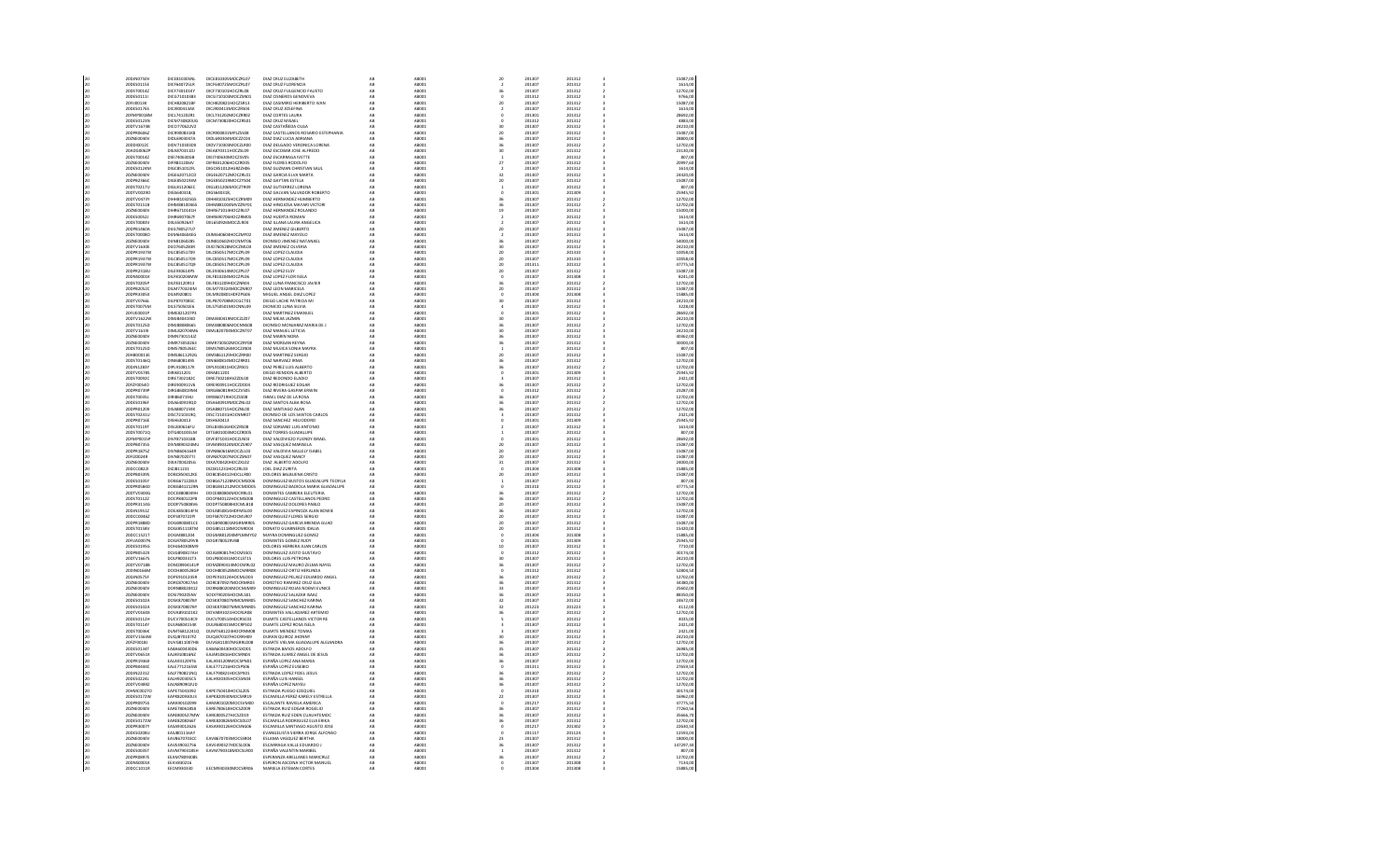|                                         | 20DTV0890K               | EEDR830112D7                 |                                          |                                                                  |               |                       | 36                                                |                  |                |                      |
|-----------------------------------------|--------------------------|------------------------------|------------------------------------------|------------------------------------------------------------------|---------------|-----------------------|---------------------------------------------------|------------------|----------------|----------------------|
| 20<br>20<br>20<br>20                    | 202NE0040V               |                              | EEDR830112HOCSZG02<br>EEGF840424MDFSLT09 | <b>ESPERON DAZA RIGOBERTO</b><br>ESTEFAN GILLESSEN FATIMA SILVIA | AB<br>AB      | AB001<br>AB001        | 201307<br>36<br>201307                            | 201312<br>201312 |                | 12702,00<br>88350,00 |
|                                         | 20ZNE0040V               | EEGF840424DR                 | EEMS880407MOCSRH09                       | DE ESESARTE MORALES SHEILA DIVINA                                | AB            | AB001                 | 36<br>201307                                      | 201312           |                | 31500.00             |
|                                         | 20DLI0001F               | EEPA790417NU                 | EEPA790417MOCCLL02                       | ECHEVERRIA PALAFOX ALMA RUTH                                     | AB            | AB001                 | $\bf{22}$<br>201307                               | 201312           |                | 16980,00             |
| 20                                      | 20DCC1141K               | EEPE790327D3                 |                                          | <b>ESESARTE PERALTA ENEIDA</b>                                   | AB            | AB001                 | 20<br>201307                                      | 201312           |                | 15087.00             |
|                                         | 20DPR1913M               | EEPR8508221F                 | EEPR850822MOCSRY06                       | ESTEVA PEREZ REYNA KARINA                                        | AB            | AB001                 | 20<br>201307                                      | 201312           |                | 15087,00             |
| 20<br>20<br>20<br>20<br>20<br>20<br>20  | 20DES0123N               | EER0710615QR                 | EERO710615HOCSZR09                       | ESPEJO RUIZ ORLANDO                                              | AB            | AB001                 | $\circ$<br>201117                                 | 201124           |                | 899.52               |
|                                         | 20DES0123N               | EER0710615QR                 | EERO710615HOCSZR09                       | ESPEJO RUIZ ORLANDO                                              | AB            | AB001                 | $\mathbf 0$<br>201312                             | 201312           |                | 2441,50              |
|                                         | 20DTV1465W               | EEVJ81122069                 | <b>EEVI811220HOCSSL07</b>                | ESTEVA VASQUEZ JULIO CESAR                                       | AB            | <b>AR001</b>          | 201307                                            | 201312           |                | 24210.00             |
|                                         | 20DTV0015L               | EEZK89042551                 | EEZK890425MOCSMR06                       | ESTEBAN ZAMORA KARINA                                            | AB            | AB001                 | $\begin{array}{c} 30 \\ 36 \end{array}$<br>201307 | 201312           |                | 12702,00             |
|                                         | 20DES0229G               | EIAJ730902T5                 | EIAJ730902MOCSLS04                       | ESPINOZA ALTAMIRANO JOSEFINA                                     | AB            | <b>AR001</b>          | $\,$ 1 $\,$<br>201307                             | 201312           | $\overline{a}$ | 807,00               |
|                                         | 20DPR3406V               | EIAJ9001048S                 | EIAJ900104MOCSRS07                       | ESPINOSA ARANGO JESICA SHANTAL                                   | AB            | AB001                 | 20<br>201307                                      | 201312           |                | 15087.00             |
|                                         | 20DST0109M               | EIAM880822                   | EIAM880822                               | ESPINOZA ANAYA MAYTE                                             | AB            | AB001                 | $\mathbf 0$<br>201301                             | 201309           |                | 25945,92             |
| 20<br>20                                | 20DST0070R               | EIAN790109NE                 | EIAN790109HOCSRL07                       | <b>ESPINOZA ARAGON NOEL</b>                                      | AB            | AB001                 | 36<br>201307                                      | 201312           | $\overline{2}$ | 12702.00             |
|                                         | 20DCC1627M               | EIAR850926QA                 | EIAR850926MOCNNN03                       | ENRIQUEZ ANTONIO REINA                                           | AB            | AB001                 | $\mathbf{20}$<br>201307                           | 201312           |                | 15087,00             |
|                                         | 20DES0064O               | EIBF81100533                 | EIBF811005MOCSTL08                       | ESPINOZA BAUTISTA FLAVIA                                         | AB            | AB001                 | $\overline{2}$<br>201307                          | 201312           |                | 1614.00              |
| 20<br>20                                | 20FZF0038X               | EIBM840507RQ                 | EIBM840507MOCSXL07                       | ESPINDOLA BAÑOS MELINA YURIDIA                                   | AB            | AB001                 | 36<br>201307                                      | 201312           |                | 12702,00             |
| $\begin{array}{c} 20 \\ 20 \end{array}$ | 20HMC0025O               | <b>FICERSO62011</b>          | <b>FICERSO620HOCSHR07</b>                | <b>FSPINOZA CHAVEZ FRNESTO</b>                                   | <b>AR</b>     | <b>AR001</b>          | $\begin{array}{c} 20 \\ 36 \end{array}$<br>201307 | 201312           |                | 15087.00             |
|                                         | 202NE0040V               | EICF510705AP                 | EICF510705HOCSVR00                       | ESPINOSA CUEVAS FERNANDO                                         | AB            | AB001                 | 201307                                            | 201312           |                | 141673,20            |
|                                         | 20DES0158C               |                              |                                          |                                                                  | AB            | <b>AR001</b>          | 201307                                            | 201312           |                |                      |
| $\begin{array}{c} 20 \\ 20 \end{array}$ | 20DTV0397                | EICF6006037S<br>EICI890705MC | EICF600603MOCSSL01<br>EICI890705HOCSRV03 | ESPINOZA CASTAÑEDA FLORECITA<br>ESPINOSA CRUZ IVAN               | AB            | AB001                 | 201312<br>$\theta$                                | 201312           |                | 807,00<br>42405,00   |
|                                         | 20DES0075U               | EICJ790922C9<br>EICJ8911132D | EICJ790922HOCSRN04<br>EICJ891113MOCNHN01 | ESPINOSA CRUZ JUAN CARLOS<br>ENRIQUEZ CHAVEZ JANET MONSERRAT     |               | <b>AR001</b>          | 201307                                            | 201312           |                | 807,00               |
| 20<br>20                                | 20DEE0003Y               |                              |                                          |                                                                  | AB<br>AB      | AB001                 | $20\,$<br>201307                                  | 201312           |                | 15087,00             |
| 20<br>20                                | 20DTV1614N               | EICM81122156<br>EICR76061984 | EICM811221MOCSRR08                       | ESPINOSA CARTAS MARDIOLA                                         | AB            | AB001                 | $\begin{array}{c} 30 \\ 36 \end{array}$<br>201307 | 201312           |                | 24210,00<br>12702,00 |
|                                         | 20DST0039H               |                              |                                          |                                                                  | AB            | AB001                 | 201307                                            | 201312           |                |                      |
| 20<br>20                                | 202NE0040V               | EIDA840111QA                 | EIDA840111MOCSZD17                       | ESPINOZA DIAZ ADRIANA HORTENSIA                                  | AB            | AB001                 | $\begin{array}{c} 31 \\ 36 \end{array}$<br>201307 | 201312           |                | 24000,00             |
|                                         | 20DPR3566                | EIDE9306302C                 | EIDE930630HOCSNM07                       | ESPINOZA DANIEL EMMANUEL                                         | AB            | AB001                 | 201307                                            | 201312           |                | 12702.00             |
| 20                                      | 20DST0087R               | EIDM7603158P                 | EIDM760315MOCNVR00                       | ENRIQUEZ DAVILA MARINA                                           | AB            | AB001                 | 201307                                            | 201312           |                | 1614,00              |
| $\begin{array}{c} 20 \\ 20 \end{array}$ | 20DPR1775A               | EIDP731220RX                 | FIDP731220MOCSNT29                       | ESPINOZA DANIEL PATRICIA                                         | AB            | <b>AR001</b>          | $\begin{array}{c} 36 \\ 30 \end{array}$<br>201307 | 201312           | $\overline{ }$ | 12702.00             |
|                                         | 20DTV1636Z               | EIEG860110E4                 | EIEG860110MOCSSD04                       | ESPINOZA ESTRADA MARIA GUADA                                     | AB            | AB001                 | 201307                                            | 201312           |                | 24210,00             |
|                                         |                          |                              |                                          |                                                                  |               | <b>AR001</b>          | 201307                                            | 201312           |                |                      |
| 20<br>20                                | 20DCC1618E<br>20DML0012Y | EIEO931011FL<br>EIFI8401229T | EIEO931011MOCPSR04<br>EIFI840122MOCSBS00 | EPITACIO ESTEBAN ORALIA<br>ESPINOSA FABIAN ISAILA                | AB<br>AB      | AB001                 | $\begin{array}{c} 20 \\ 20 \end{array}$<br>201307 | 201312           |                | 15087,00<br>15087,00 |
| 20<br>20                                | 20DST0124E               | EIFR821030G9<br>EIGA8208231H | EIFR821030MOCNLS03                       | ENRIQUEZ FILIO ROSARIO NAYELY<br>ESPINOSA GUZMAN ARTURO          | AB<br>AB      | AR001                 | 201307                                            | 201312           |                | 807,00               |
|                                         |                          |                              | EIGA820823HOCSZR07                       |                                                                  |               | AB001                 | $\begin{array}{c} 1 \\ 36 \end{array}$<br>201307  | 201312           |                | 12702,00             |
| 20<br>20                                | 20DES0160R<br>20DES0179P | EIGA850108LA<br>EIGE6706244V | EIGA850108HOCSLR00                       | ESPINOZA GALLEGOS ARGENIS                                        | AB            | AB001                 | $_{\rm 20}$<br>201307                             | 201312           |                | 15420,00             |
|                                         |                          |                              | EIGE670624HOCSZD08                       | ESPINOSA GUZMAN EDGAR                                            | AB            | AB001                 | $\overline{2}$<br>201307                          | 201312           |                | 1614,00              |
| $\begin{array}{c} 20 \\ 20 \end{array}$ | 20DPR0738Q               | EIGF740528QW                 | EIGF740528HOCSRR00                       | ESPINOZA GIRON FERNANDO<br>ENRIQUEZ GARCIA JESUS RODRIGO         | AB            | AB001                 | 36<br>201307                                      | 201312           |                | 12702,00             |
|                                         | 20DCC0394G               | EIGJ850313OT                 | EIGJ850313HOCNR507                       |                                                                  | AB            | AB001                 | 20<br>201307                                      | 201312           |                | 15087.00             |
|                                         | 20DST0160J               | EIGM79051872                 | EIGM790518HOCSZG04                       | ESPINOZA GUZMAN MIGUEL ANGEL                                     | AB            | AB001                 | 201307                                            | 201312           |                | 1614,00              |
|                                         | 20ZNE0040V               | EIGT6802174K                 |                                          | ESPINOZA GARCIA TEODULA CELINA                                   | AB            | AB001                 | 22<br>201307                                      | 201312           |                | 17184.00             |
|                                         | 20DTV1517L               | EUL860708M5                  | EUL860708MOCMZN06                        | EMIGDIO LAZARO JANETTHE                                          | AB            | AB001                 | 30<br>201307                                      | 201312           |                | 24210,00             |
|                                         | 20DST0092C               | EILE8009053N                 | EILE800905HOCNPR04                       | <b>ENRIQUEZ LOPEZ ERWIN</b>                                      | AB            | AB001                 | $\overline{2}$<br>201307                          | 201312           |                | 1614.00              |
|                                         | 20DST0218T               | EILE8010293D                 | EILE801029HOCSPR05                       | ESPINOZA LOPEZ ERIC                                              | AB            | AB001                 | 36<br>201307                                      | 201312           |                | 12702,00             |
|                                         | 20DCE0001B               | EILI791129SG                 | FIL1791129MOCSPS08                       | ESPINOZA LOPEZ MARIA ISABEL                                      | $\mathsf{AB}$ | <b>AR001</b>          | $\mathbf 0$<br>201307                             | 201312           | ٠              | 15420.00             |
|                                         | 20DST0081X               | EILR730120LG                 | EILR730120HOCSPF01                       | ESPINOSA LOPEZ RAFAEL                                            | AB            | AB001                 | 201307                                            | 201312           |                | 3228,00              |
|                                         | 20DJN0210Z               | EILW860307MA                 | EILW860307MOCSPN04                       | ESPINOZA LOPEZ WENDY ROXANA                                      | AB            | AB001                 | $_{\rm 20}$<br>201307                             | 201312           |                | 15087,00             |
|                                         | 20DST0058W               |                              | EIMA800329MOCSNN05                       | ESPINOZA MENDEZ ANA ISABEL                                       | AB            | AB001                 | 36<br>201307                                      | 201312           |                | 12702.00             |
|                                         | 20DTV0114L               | EIMD801212ME                 |                                          | ESPINOZA MACHADO DONATO                                          | AB            | AB001                 | 35<br>201307                                      | 201312           |                | 26985,00             |
|                                         | 20DST0206O               | EIME850529J1                 |                                          | <b>ESPINOSA MENDEZ ERIC</b>                                      | AB            | AB001                 | 20<br>201307                                      | 201312           |                | 25700.00             |
| 20<br>20                                | 20DTV11590               | EIMF841101BJ                 | EIMF841101HOCSTB08                       | ESPINOZA MATADAMAS FABIAN                                        | AB            | AB003                 | 30<br>201307                                      | 201312           |                | 24210,00             |
|                                         | 20DCE0001B               | EIMM720607EJ                 | EIMM720607MOCSRR03                       | <b>ESPINA MARTINEZ MARISELA</b>                                  | AB            | AB001                 | $\circ$<br>201307                                 | 201312           | $\overline{a}$ | 14346.00             |
| 20<br>20<br>20<br>20<br>20<br>20<br>20  | 20AGD00042               | EIOA88030121                 | EIOA880301MOCSRZ06                       | ESPINOZA ORTIZ AZUCENA                                           | AB            | AB001                 | 201307<br>$\mathbf 0$                             | 201312           |                | 17338,00             |
|                                         | 20DES01271               | <b>FIORR1111507</b>          | FIORR11115MOCNRS02                       | ENRIQUEZ ORTIZ ROSA ISELA                                        | AB            | <b>AR001</b>          | $^{24}$<br>201307                                 | 201312           |                | 18504.00             |
|                                         | 20DST0065F               | EIPE851027KP                 | EIPE851027HOCSLD09                       | ESPINOZA TOLEDO EDGAR                                            | AB            | AB001                 | $\frac{1}{36}$<br>201307                          | 201312           |                | 12702,00             |
|                                         | 20DPR0024U               | EIPM931031                   | EIPM931031HPLNNG01                       | MIGUEL ANGEL ENRIQUEZ PONCE                                      | AB            | <b>AR001</b>          | $\bf{0}$<br>201304                                | 201308           | $\overline{a}$ | 15885.00             |
|                                         | 20DPB1949Z               | EIPS921005QU                 | EIPS921005MOCLRN03                       | ELIAS PEREZ SANDRA                                               | AB            | AB001                 | 20<br>201307                                      | 201312           |                | 15087.00             |
|                                         | 20DPR2297Y               | EIRA65072794                 | EIRA650727MOCSSN02                       | ESPINOSA RIOS ANABEL                                             | AB            | AB001                 | 201301<br>$\bf{0}$                                | 201312           |                | 27659,50             |
| 20<br>20                                | 20DPR1183P               | EIRD931113L9                 | EIRD931113HOCSSG02                       | ESPINDOLA ROSAS DIEGO ARMANDO                                    | AB            | AB001                 | $\theta$<br>201217                                | 201302           |                | 22630.50             |
|                                         | 20DST0181W               | EIRJ81112021                 | EIRJ811120HOCNVS08                       | ENRIQUEZ RIVAS JOSE                                              | AB            | AB001                 | 201307                                            | 201312           |                | 3228,00              |
|                                         | 20ZNE0040V               | EISA760616EE                 |                                          | ESPINA SANCHEZ ARMANDO                                           | AB            | AB001                 | 36<br>201307                                      | 201312           |                | 75000.00             |
| 20<br>20                                | 20DST0232M               | EISA831030IN                 | EISA831030MOCSNC09                       | ESPINOZA SANCHEZ AICE                                            | AB            | AB001                 | 201307                                            | 201312           |                | 807,00               |
| $\begin{array}{c} 20 \\ 20 \end{array}$ | 200TV0577T               | <b>FISI800117PO</b>          | EISJ800117HOCSNL04                       | <b>ESPINDOLA SANTIAGO ILILIO</b>                                 | <b>AR</b>     | <b>AR001</b>          | $\begin{array}{c} 30 \\ 1 \end{array}$<br>201307  | 201312           |                | 24210.00             |
|                                         | 20DST0082W               | EISS780227Q8                 | EISS780227HOCNNL03                       | ENRIQUEZ SANTIAGO SALVADOR                                       | AB            | AB001                 | 201307                                            | 201312           |                | 807,00               |
| $\begin{array}{c} 20 \\ 20 \end{array}$ | 20DST0072P<br>20DES0042C | EIUA8510021B<br>EIVB761204KR | EIUA851002MOCSRN00<br>EIVB761204MOCNLR03 | ESPINOZA URBANO ANGELES<br>ENRIQUEZ VALENCIA BARBALINDA          | AB<br>AB      | <b>AR001</b>          | $\begin{array}{c} 36 \\ 4 \end{array}$<br>201307  | 201312           |                | 12702,00<br>3228,00  |
|                                         |                          |                              |                                          |                                                                  |               | AB001                 | 201307                                            | 201312           |                |                      |
| 20<br>20                                | 202NE0040V<br>20DST0060K | EIVC410529KS<br>EIZW8105268E | EIVC410529HOCSLR09                       | ESPINOSA VALENCIA CIRILO JOSE<br>ESPINOZA ZETINA WENDI           | AB<br>AB      | <b>AR001</b>          | 36<br>36<br>201307                                | 201312           |                | 41422.80             |
|                                         |                          |                              | EIZW810526MOCSTN00                       |                                                                  |               | AB001                 | 201307                                            | 201312           |                | 12702,00             |
| 20<br>20                                | 20DST0036K               | EOAA800122QD                 | EOAA800122MOCFLD01<br>EOCK820527MOCSLR09 | ESCOBAR ALVAREZ ADA IVETTE<br>ESCOBEDO CALVO KARINA              | AB            | AB001                 | $\frac{36}{20}$<br>201307                         | 201312           |                | 12702,00<br>15087,00 |
|                                         | 20DCC1664Q               |                              |                                          |                                                                  | AB            | AB001                 | 201307                                            | 201312           |                |                      |
| 20<br>20                                | 20DST0245Q               | EOGJ870306T1                 | EOGJ870306MOCSRL09                       | <b>JULITA ESCOBAR JERONIMO</b>                                   | AB            | AB001                 | 36<br>201307                                      | 201312           |                | 12702,00             |
|                                         | 20DTV0410M               | EOHE681216K2                 | EOHE681216MOCSRL02                       | ESCOBAR HERNANDEZ ELIZABETH                                      | AB            | AB001                 | 30<br>201307                                      | 201312           |                | 24210.00             |
| 20                                      | 20DST0206O               | EOHH821214                   | EOHH821214HOCLRR04                       | HERIBERTO ELBORT HERNANDEZ                                       | AB            | AB001                 | $\mathbf 0$<br>201304                             | 201308           |                | 15885,00             |
| 20<br>20                                | 20DPR3448LL              | EOJC771129KL<br>EOJH41010779 | EQJC771129MOCSCR03                       | ESCOBEDO JACINTO CAROLINA<br>ERNOOLT JIMENEZ HIPOLITO            | AB<br>AB      | <b>AR001</b>          | 201312<br>$\theta$                                | 201312           |                | 30174.00             |
|                                         | 202NE0040V               |                              | EOJH410107HOCRMP02                       |                                                                  |               | AB001                 | 36<br>201223                                      | 201223           |                | 46747,06             |
|                                         | 20DPR2679E               |                              |                                          |                                                                  |               | <b>AR001</b>          | 201309<br>$\circ$                                 | 201312           |                | 30174,00             |
| 20<br>20                                | 20DPR1314R               | EOLJ531110TB<br>EOMA7705118S | EOLIS31110HOCSNC04<br>EOMA770511MOCSMC06 | <b>ESCOBAR DE LEON JACINTO</b><br>ESCOBAR MUMENTHEY ACEL         | AB<br>AB      | AB001                 | 201307<br>20                                      | 201312           |                | 15087,00             |
| 20<br>20                                | 20DTV1227V               | EOMK870808DB                 | EOMK870808MOCSRR04                       | ESCOBAR MARTINEZ KARINA ANGE<br>ESCOBAR PULIDO LUIS EUGENIO      | AB<br>AB      | AR001                 | $\begin{array}{c} 30 \\ 36 \end{array}$<br>201307 | 201312           |                | 24210,00             |
|                                         |                          |                              |                                          |                                                                  |               | AB001                 | 201307                                            | 201312           |                | 12702,00             |
| 20<br>20                                | 20DPR0456                | EOPR890723UZ                 | EOPR890723HOCSRB01                       | ESCOBAR PEREZ JOSE RUBEN                                         | AB            | AB001                 | 36<br>36<br>201307                                | 201312           |                | 12702,00             |
|                                         | 20ZNE0040V               |                              |                                          | ESCOBAR RODRIGUEZ JOSE DE CARMEN                                 | AB            | AB001                 | 201307                                            | 201312           |                | 33739,26             |
| 20<br>20                                | 20DST0225C               | EORJ731016G1                 | EORJ731016HOCSDV01                       | ESCOBAR RODRIGUEZ JAVIER                                         | AB            | AB001                 | 201307<br>$\,$ 1 $\,$                             | 201312           |                | 807,00               |
|                                         | 20DST0046R               | EORT7911151V                 | EORT791115MGRSVN04                       | <b>ESCOBAR RIVERA TANIA ISABEL</b>                               | AB            | AB001                 | $\overline{1}$<br>201307                          | 201312           |                | 807.00               |
|                                         | 20DST0036K               | EOTC860906N9                 | EOTC860906MOCSLL05                       | ESCOBAR TOLEDO CLAUDIA                                           | AB            | AB001                 | 201307                                            | 201312           |                | 1614,00              |
|                                         | 20DST0036K               | EOTN7806182T                 | EOTN780618MOCSLR02                       | <b>ESCOBAR TOLEDO NORMA</b>                                      | AB            | AB001                 | 201307<br>$\overline{1}$                          | 201312           |                | 807.00               |
|                                         | 20DPR1720Y               | EOXL6808178A                 | EOXL680817MTSSXB01                       | ESTOLANO LIBRADA                                                 | AB            | AB001                 | 20<br>201307                                      | 201307           |                | 2514,50              |
|                                         | 202NF0040V               | <b>EO2M67122401</b>          | FOZM671224HORSPN01                       | ESCOBEDO ZAPATA MANUEL DE JESUS                                  | AR            | <b>AR001</b>          | 36<br>201307                                      | 201312           |                | 36000.00             |
|                                         | 20DST0221G               | EOZO771026BB                 | EO2O771026HOCSRC01                       | ESCOBAR ZARATE OCTAVIO                                           | AB            | AB001<br><b>AR001</b> | 36<br>201307                                      | 201312           |                | 12702,00             |
|                                         | 20DPR1675B               | EUAJ86021167                 | EUAJ860211MOCSGS06                       | ESQUIVEL AGUILAR JESSICA LURDES<br>ESCUDERO CRUZ JEENESIS ALAN   | AB            |                       | $\begin{array}{c} 20 \\ 21 \end{array}$<br>201307 | 201312           | ٠              | 15087,00             |
|                                         | 202NE0040V               | EUCJ871127DB                 |                                          |                                                                  | AB            | AB001<br>AB001        | 201307                                            | 201312           |                | 16500,00             |
|                                         | 20DTV0428L               | EUHA861201R9                 | EUHA861201MOCFRN07                       | EUFRACIO HERRERA ANABEL                                          | AB            |                       | 30<br>201307                                      | 201312           |                | 23130,00             |
|                                         | 20DPB1029V<br>20DPR0973U | EULE8802121N                 | EULE880212MOCGPL09                       | EUGENIO LOPEZ ELVIRA                                             | AB<br>AB      | AB001<br>AB001        | 20<br>201307<br>201307                            | 201312           |                | 15087.00<br>12572,50 |
|                                         | 20FZF0012P               | EULR820619M5<br>EULR830107JH | EURL820619HOCSPD09<br>EULR830107HOCSPB05 | ESTUDILLO LOPEZ RODRIGO<br><b>ESTUDILLO LOPEZ ROBERTO</b>        | AB            | AB001                 | $20\,$<br>20<br>201307                            | 201311<br>201312 |                | 15420.00             |
|                                         |                          |                              |                                          |                                                                  |               | AB001                 |                                                   |                  |                |                      |
|                                         | 20DPR0892J<br>202NE0040V | EUMO870322PU<br>EUPJ670521ST | EUMO870322HOCSRR06<br>EUPJ670521HOCGSM06 | ESCUDERO MARTINEZ ORLANDO<br>EUGENIO PASCUAL JAIME               | AB<br>AB      | AB001                 | 36<br>201307<br>36<br>201307                      | 201312<br>201312 |                | 12702,00<br>59279.70 |
|                                         | 20FZF0023V               | EUSJ900818EC                 | EUSJ900818HOCSNR02                       | ESTUDILLO SANTOS JORGE DE JESUS                                  | AB            | AB001                 | $\bf{22}$<br>201307                               | 201312           |                | 16962,00             |
|                                         | 20DST00147               | FAAF631120DH                 | <b>FAAF631120HOCSNL06</b>                | FAUSTINO ANACLETO FILIBERTO                                      | AB            | <b>AR001</b>          | $\overline{ }$<br>201307                          | 201312           |                | 1614.00              |
|                                         | 20DST0184T               | FAAJ710417E2                 | FAAJ710417HOCRGM04                       | FARRERA AGUILAR JAIME ALONSO                                     | AB            | AB001                 | 36<br>201307                                      | 201312           |                | 12702,00             |
|                                         | 20DST0063H               |                              |                                          | FLATCHER AGUILAR PATRICIA                                        | $\mathsf{AB}$ | <b>AR001</b>          | 36<br>201307                                      | 201312           | $\overline{z}$ | 12702,00             |
|                                         | 20DTV0066S               | FAAP830916U8<br>FAAP860924B2 | FAAP830916MOCLGT04<br>FAAP860924HOCRGB05 | FRANCO AGUERO PABLO JESUS                                        | AB            | AB001                 | $\theta$<br>201307                                | 201312           |                | 23130.00             |
|                                         | 20DST0163G               | FACF7410166F                 | FACF741016HOCCRL09                       | FACHADA CRUZ FLORENTINO                                          | AB            | AB001                 | 36<br>201307                                      | 201312           |                | 12702,00             |
|                                         | 20DST0056Y               | FACL751109PN                 | FACL751109HOCRRS04                       | LUIS MANUEL FRAGA CRUZ                                           | AB            | AB001                 | 36<br>201307                                      | 201312           | $\overline{2}$ | 12702.00             |
| 20<br>20                                | 20DST0063H               | FACM7201168Q                 | FACM720116HOCLBY02                       | FLATCHER COBOS MAYOLO                                            | AB            | AB001                 | 36<br>201307                                      | 201312           |                | 12702,00             |
|                                         | 20DNP0011U               | <b>FAEI870305ME</b>          | FAEI870305HOCSSK01                       | <b>FASCIO ESTEVES IKER FABIO</b>                                 | AB            | AB001                 | 36<br>201307                                      | 201307           | $\overline{z}$ | 2117.00              |
| 20<br>20                                | 20DNP0011U               | <b>FAEI870305ME</b>          | FAEI870305HOCSSK01                       | <b>FASCIO ESTEVES IKER FABIO</b>                                 | AB            | AB001                 | 36<br>201308                                      | 201312           |                | 10585,00             |
|                                         | 200CC0935L               | <b>FAGV791029PN</b>          | FAGV791029HOCS7L01                       | FALISTO GUZMAN VALENTIN                                          | <b>AR</b>     | <b>AR001</b>          | 201307                                            | 201312           |                | 15087.00             |
| 20<br>20                                | 20DST0032Q               | FALG821115LR                 | FALG821115MOCRRL00                       | FRANCO LARA GILDA GETSEMANI                                      | AB            | AB001                 | $\begin{array}{c} 20 \\ 32 \end{array}$<br>201307 | 201312           |                | 24672,00             |
|                                         |                          |                              |                                          |                                                                  | AB            | <b>AR001</b>          | 201307                                            | 201312           |                |                      |
| $\begin{array}{c} 20 \\ 20 \end{array}$ | 20DCC0585X<br>20DPR0733V | FAMF9303195Q<br>FAMJ930505ET | FAMF930319MOCRRB06<br>FAMJ930505MOCLRS01 | FRANCISCO MARQUEZ FEBE<br>FLATCHER MORENO JESSICA YAEL           | AB            | AB001                 | $\begin{array}{c} 20 \\ 0 \end{array}$<br>201221  | 201302           |                | 15087,00<br>12572,50 |
|                                         | 20DPR1003O               | FANA8309206U                 | FANA830920MOCRXN04                       |                                                                  | AB            | <b>AR001</b>          | 201307                                            | 201312           |                | 15087.00             |
| 20<br>20                                | 202NE0040V               | FANE760815N7                 | FANE760815HOCBTR01                       | FRANCISCO NUÑEZ MARIA DE LOS ANGELES<br>FABIAN NIETO ERICEL      | AB            | AB001                 | $\begin{array}{c} 20 \\ 36 \end{array}$<br>201307 | 201312           |                | 30000.00             |
|                                         | 20FSE00022               | FANP850102B3                 |                                          |                                                                  | AB            | AB001                 | 201307                                            | 201312           |                | 15087,00             |
| 20<br>20                                | 20DES0093J               | FAOA791008LR                 | FANP850102HOCRXB02<br>FAOA791008HOCJLB06 | FRANCISCO NUÑEZ PABLO<br>FAJARDO OLMEDO ABRAHAM                  | AB            | AB001                 | $\begin{array}{c} 20 \\ 18 \end{array}$<br>201307 | 201312           |                | 13878.00             |
|                                         | 20DJN0056V               | FA0J780322CQ                 | FAOJ780322HOCJLL07                       | FAJARDO OLMEDO JOEL                                              | AB            | AB003                 | 36<br>201307                                      | 201312           |                | 12702,00             |
| 20<br>20<br>20                          | 20FUA0012Z               | FA008701064D                 | FAOO870106HOCJRB04                       | FAJARDO ORTIZ OBED                                               | AB            | AB001                 | 20<br>201307                                      | 201312           |                | 15087.00             |
|                                         | 20DST0034M               | FAPE800228SP                 | FAPE800228MPLRRL09                       | FRANCISCO PEREZ ELIZCETTE                                        | AB            | AB001                 | 201307                                            | 201312           |                | 2421,00              |
|                                         |                          |                              |                                          |                                                                  |               |                       |                                                   |                  |                |                      |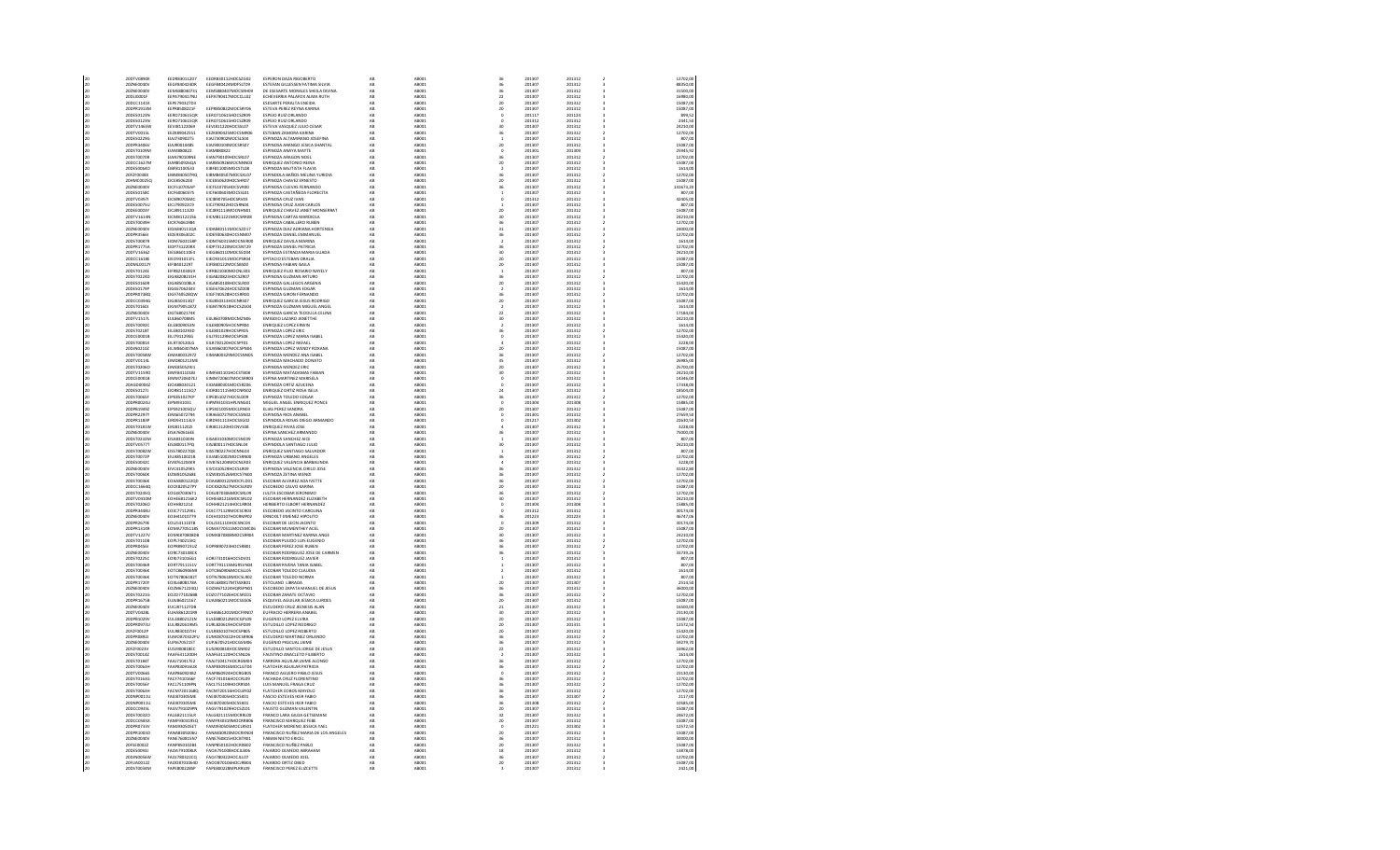| 20<br>20      | 20DES0069J<br>20DPR2989  | FARA78082655<br>FARA820420N6         | FARA820420HOCRML06                       | FRANCO RAMIREZ ALEJANDRO<br>FRANCO ROMAN JOSE ALFREDO             | AB                    | AB001<br>AB001        | 36                                            | 201307<br>201307 | 201312<br>201312 |                |
|---------------|--------------------------|--------------------------------------|------------------------------------------|-------------------------------------------------------------------|-----------------------|-----------------------|-----------------------------------------------|------------------|------------------|----------------|
|               | 20DPB2356W               | FARC8308237F                         | FARC830823MOCSYL05                       |                                                                   | AB<br>AB              | AB001                 |                                               | 201307           | 201312           |                |
| 20<br>20      | 20DPR0104F               | FASB861012M7                         |                                          | FAUSTINO REYES CLARA<br>FLATCHER SANTIAGO BRITZEYDA               | AB                    | AB001                 | $\begin{array}{c} 20 \\ 20 \end{array}$       | 201307           | 201312           |                |
| 20            | 20DTV0680F               | FEAF8409146E                         | FEAF840914HOCLLL03                       | FELIPE ALFARO FELIPE                                              | AB                    | AB001                 | 30                                            | 201307           | 201312           |                |
| $_{20}$       | 20DPR0842B               | FEAR880322                           | FEAR880322HOCLZF08                       | RAFAEL FELIPE AZAMAR                                              | AB                    | AB001                 | $\circ$                                       | 201304           | 201308           |                |
| 20            | 20DPR0069Q               | FECB940425K4                         | FECB940425MOCRRT03                       | FERNANDEZ CRUZ BEATRIZ                                            | AB                    | AB001                 | $\overline{20}$                               | 201307           | 201312           |                |
| 20            | 202NF0040V               | FFCF880223IO                         |                                          | FELIX CALVO ELIZARETH                                             | <b>AR</b>             | <b>AR001</b>          | 25                                            | 201307           | 201312           |                |
| 20            | 202NE0040V               | <b>FECG850425PI</b>                  | FECG850425MMCLRD06                       | FELIX CRUZ GUADALUPE                                              | AB                    | AB001                 | $\overline{31}$                               | 201307           | 201312           |                |
|               | 102101601                | FECL7310094W                         | FECT 731009HMSRLS00                      | FERNANDEZ CELIS JOSE LUIS                                         |                       | <b>AR001</b>          |                                               | 201307           | 201312           |                |
| 20<br>20      | 20AGD0003                | FECR7501193R                         | FECR750119HOCLSF06                       | FELIPE CASTILLO RAFAEL                                            | AB<br>AB              | AB001                 | $\overline{13}$                               | 201307           | 201312           |                |
| 20<br>20      | 20DTV1050Y               | FECY890108R8<br>FEDR871005EH         | FECY890108MOCRRV02                       | FERIA CARRASCO YUVANITZI S<br>FELIX DUBLAN ROCIO LILIBETH         | AB<br>AB              | <b>AR001</b>          |                                               | 201307           | 201312           |                |
|               | 20DIN0523K               |                                      | FEDR871005MOCLBC06                       |                                                                   |                       | AB001                 | $\overset{30}{_{0}}$                          | 201301           | 201312           |                |
| 20<br>20      | 20DCC0025N               | FEFH770814L4<br>FEGA7209147D         | FEFH770814HOCLSR06                       | FELIPE FAUSTINO HORTENCIA                                         | AB                    | AB001                 | $\begin{array}{c} 20 \\ 36 \end{array}$       | 201307           | 201312           |                |
|               |                          |                                      | FEGA720914HSLLRR01                       |                                                                   | AB                    | AB001                 |                                               | 201307           | 201312           |                |
| 20<br>20      | 20DPB10652               | FEGA8408019F<br>FEGE850827JJ         | FEGA840801HOCLTL04                       | FELIPE GUTIERREZ ALFONZO                                          | AB                    | AB001                 | 20<br>30                                      | 201307           | 201312           |                |
|               | 20DTV0609\               |                                      | FEGE850827MOCRRL00                       | FERIA GARCIA ELIZABETH                                            | AB                    | AB001                 |                                               | 201307           | 201312           |                |
| 20<br>20      | 20DPR0627L               | FEGT821003RE                         | FEGT821003MOCLMR09                       | FELIPE GOMEZ TERESA FRANCISCA                                     | AB                    | AB001                 |                                               | 201301           | 201312           |                |
|               | 20DST0038I               | FEHA92072043                         | FEHA920720MOCRRN07                       | FERIA HERNANDEZ ANA                                               | AB                    | AB001                 | 36                                            | 201307           | 201312           |                |
| 20            | 20FMP0006H               | FEIL8708147D                         | FEIL870814HOCRNS00                       | FERNANDEZ INFANZON JOSE LUIS                                      | AB                    | AB001                 |                                               | 201301           | 201312           |                |
| $_{20}$       | 202NE0040V               | FEJR810605PZ                         | FEJR810605HOCRMC05                       | FERNANDEZ JIMENEZ RICARDO ARMANDO                                 | AB                    | AB001                 | 25                                            | 201307           | 201312           |                |
| 20<br>$_{20}$ | 20DPR0479T<br>20AGD00032 | FELA721117IE<br><b>FELES40203RB</b>  | FELA721117HOCRPL06<br>FELES40203MVZRPL02 | FERRA LOPEZ ALFONSO<br>FERNANDEZ LOPEZ ELIZABETH                  | AB<br>AB              | AB001<br>AB001        | $^{20}$<br>$\circ$                            | 201307<br>201307 | 201312<br>201312 |                |
| 20            |                          |                                      |                                          | FELIX LOPEZ LILIA                                                 | AB                    | AB001                 | 36                                            | 201307           | 201312           |                |
| 20            | 20DBA00322<br>20DPR3296F | FELL68051683<br>FELL870309GW         | FELL680516MOCLPL09<br>FELL870309HOCRMS06 | FERNANDEZ LIMA LUIS ALBERTO                                       | AB                    | AB001                 | 20                                            | 201307           | 201312           |                |
| 20            | 20DCC0358E               | FELM900103FZ                         | FELM900103MOCLZR06                       | FELIPE LAZARO MARICELA                                            | AB                    | AB001                 | 20                                            | 201307           | 201312           |                |
|               | 20DST0186R               | FFI YR20324ID                        | FFI Y820324MOCRPL04                      | FERIA LOPEZ YULIANA                                               | AB                    | <b>AR001</b>          |                                               | 201307           | 201312           |                |
| 20<br>20      | 20DTV0789W               | FEMG871011MV                         | FEMG871011HVZRRV02                       | FERNANDEZ MARTINEZ GIOVANNI GA                                    | AB                    | AB001                 | 36<br>30                                      | 201307           | 201312           |                |
|               | 20DST0186R               | FEPJ700327NS                         | FEPJ700327HOCRRS05                       | JESUS FERNANDEZ PEREZ                                             | AB                    | AB001                 | 36                                            | 201307           | 201312           |                |
| 20<br>20      | 20DPR0627L               | <b>FERB810709NT</b>                  | FERB810709MCSRZL05                       | FERRA RUIZ BLANCA ADORACION                                       | AB                    | AB001                 | 20                                            | 201307           | 201312           |                |
|               | 20DBA0024R               | FERI790807FI                         | FERI790807MOCRYS06                       | FERNANDEZ RAYMUNDO ISABEL                                         | AB                    | AB001                 | 36                                            | 201307           | 201312           |                |
| 20<br>20      | 20DES0129H               | <b>FERI820127IY</b>                  | FERI820127HOCLMV00                       | FELIPE ROMERO IVAN                                                | AB                    | AB001                 | $\mathbf{1}$                                  | 201307           | 201312           |                |
| 20            | 20DPR0103G               | FESF830124F9                         | FESF830124HOCRNR06                       | FERNANDEZ SANTOS FRANCISCO                                        | AB                    | AB001                 | $\mathbf{0}$                                  | 201217           | 201302           |                |
| $_{20}$       | 20DCC00379               | FEUE880905EL                         | FEUE880905MOCRRR07                       | FERNANDEZ URBANO ERIKA CLARA                                      | AB                    | AB001                 | 20                                            | 201307           | 201312           |                |
| 20            | 20DES0164M               | FEZB730321DV                         | FEZB730321HOCLRN03                       | FELIPE ZARAGOZA BENITO ALBERTO                                    | AB                    | AB001                 | $\ddot{a}$                                    | 201307           | 201312           |                |
| 20            | 20HBD0006\               | FIBE860926UE                         | FIBE860926MOCGTR08                       | <b>FIGUEROA BAUTISTA ERIKA</b>                                    | AB                    | AB001                 | $\theta$                                      | 201311           | 201312           |                |
| 20            | 20DPR1913M               | FICB930125MJ                         | FICB930125MCSGRR06                       | FIGUEROA CRUZ BRENDA MARIA                                        | AB                    | AB001                 | 20                                            | 201307           | 201312           |                |
| 20<br>20      | 207NF0040V               | FICES7120114                         |                                          | FIGUEROA CRUZ ELOY                                                | AB                    | <b>AR001</b>          | 20                                            | 201307           | 201312           |                |
|               | 20DCC2215S               | FICL730619V4                         | FICL730619HOCGHS02                       | <b>FIGUEROA CHELIOS LUIS</b>                                      | AB                    | AB001                 | $\bf{0}$                                      | 201304           | 201308           |                |
| 20<br>20      | 20DST0045S               | FIGA7901012T                         | FIGA790101HOCGRN09                       | <b>FIGUEROA GUERRERO ANDRES</b>                                   | AB                    | AB001                 | k                                             | 201307           | 201312           |                |
|               | 20DES0129H               | FIGE8611213K                         | FIGE861121MOCGRR01                       | FIGUEROA GUERRERO ERIKA NAYELI                                    | AB                    | AB001                 | $\mathbf{1}$                                  | 201307           | 201312           |                |
| 20            | 20FJI0008Z               | FIGL840523F7                         | FIGL840523MOCGRR08                       | FIGUEROA GUERRERO MARIA DE LOURDES                                | AB                    | AB001                 | 20                                            | 201307           | 201312           |                |
| $_{20}$       | 20DES0053I               | FIGM67090958                         | FIGM670909MOCGRR04<br>FIGU820808HOCGRR06 | <b>FIGUEROA GARCIA MARISOL</b>                                    | AB                    | AB001<br>AB001        | $\overline{3}$                                | 201307           | 201312           |                |
| 20            | 20DTV14289               | <b>FIGU820808KQ</b>                  |                                          | FIGUEROA GARCIA URIEL VICEN                                       | AB                    |                       | 30                                            | 201307           | 201312           |                |
| $_{20}$       | 20DST0089P<br>20DCC2094X | FIMI740804NI<br>FIVC880814A8         | FIMI740804MOCLRM02<br>FIVC880814MOCGLR01 | FIALLO MARIN IMELDA<br><b>FIGUEROA VILLEGAS CRISTAL</b>           | AB<br>AB              | AB001<br>AB001        | 36                                            | 201307<br>201307 | 201312<br>201312 |                |
| 20<br>$_{20}$ | 20DES0024N               | FOAF741018RJ                         | FOAF741018HTCLLR13                       | <b>FLORES ALEJANDRO FREDDY</b>                                    | AB                    | AB001                 | 20<br>$\overline{2}$                          | 201307           | 201312           |                |
| 20            | 20DTV1342M               | FOAF87110244                         | FOAF871102HOCLVR0                        | FLORES AVENDAÑO FRED MIGUEL                                       | AB                    | AB001                 | 30                                            | 201307           | 201312           |                |
|               | 20DPR0283H               | FOA1730806FO                         | FOA1730806HOCLMS08                       | FLORES AMBROCIO JESUS                                             | <b>AR</b>             | <b>AR001</b>          |                                               | 201307           | 201312           |                |
| 20<br>20      | 20DST0083V               | FOAR720524SF                         | FOAR720524MOCLRC04                       | FLORES ARELLANO MARIA DEL ROCIO                                   | AB                    | AB001                 | $\frac{20}{3}$                                | 201307           | 201312           |                |
|               | 20DTV0620F               | FOBJ810708I8                         | FOBJ810708HOCLTC06                       | <b>FLORES BAUTISTA JACINTO</b>                                    | AB                    | AB001                 | 36                                            | 201307           | 201312           |                |
| 20<br>20      | 20ZNE0040V               | FOCA81051815                         | FOCA810518MOCLRN02                       | <b>FLORES CRUZ ANEL</b>                                           | AB                    | AB001                 | 32                                            | 201307           | 201312           |                |
| 20            | 20DJN0038G               | FOGA931130                           | FOGA931130                               | FLORES GARNICA ANDRES DARINEL                                     | AB                    | AB001                 | $\circ$                                       | 201301           | 201309           |                |
| $_{20}$       | 202NE0040V               | FOGD811102V0                         | FOGD811102HOCLLV00                       | <b>FLORES GALLARDO DAVID</b>                                      | AB                    | AB001                 | 32                                            | 201307           | 201312           |                |
| 20            | 20DPB0663F               | FOGD851008DG                         | FOGD851008HOCLRV07                       | <b>FLORES GARCIA DEIVID</b>                                       | AB                    | AB001                 | $\overline{20}$                               | 201307           | 201312           |                |
| $_{20}$       | 20DES01442               | FOGE681120VD                         | FOXG681120MOCLXN07                       | <b>FLORES GENOVEVA LETICIA</b>                                    | AB                    | AB001                 | $\overline{2}$                                | 201307           | 201312           |                |
| 20            | 20DES0083C               | FOGG7212107A                         | FOGG721210MOCLZD00                       | FLORES GUZMAN MA. GUADALUPE EDITH                                 | AB                    | AB001                 |                                               | 201307           | 201312           |                |
| $_{20}$       | 20DTV1143N               | FOHA73083101                         | FOHA730831HOCLRD00                       | <b>FLORES HERNANDEZ ADIEL</b>                                     | AB                    | AB001                 | 30                                            | 201307           | 201312           |                |
| 20            | 20DPR0979O               | FOJC830406AZ                         | FOJC830406HOCLML03                       | <b>FLORES JIMENEZ CELESTINO</b>                                   | AB                    | AB001                 | 20                                            | 201307           | 201312           |                |
|               | 20DPR0848W               | <b>FOI 4760311AF</b>                 | FOLA760311HOCLPL06                       | FLORES LOPEZ JOSE ALBERTO                                         | <b>AR</b>             | <b>AR001</b>          | $\circ$                                       | 201304           | 201308           |                |
| 20<br>20      | 20DPR2299W               | FOLA801128QQ                         | FOLA801128MCHLPZ03                       | FLORES LOPEZ AZUCENA                                              | AB                    | AB001                 | 36                                            | 201307           | 201312           |                |
| 20<br>20      | 20DES02022               | FOLI870118AE<br>FOLI931206EZ         | FOLI870118MOCLPS09<br>FOLJ931206HCSLPS01 | <b>FLORES LOPEZ JOSEFA</b>                                        | AB<br>AB              | <b>AR001</b>          | $\begin{array}{c} 21 \\ 36 \end{array}$       | 201307           | 201312           |                |
|               | 20DST0203R               |                                      |                                          | FLORES LOPEZ JOSUE MAXIMILIANO                                    |                       | AB001                 |                                               | 201307           | 201312           |                |
| 20<br>20      | 20DPB00120<br>20DPR0729I | FOMC891117HX<br>FOMF90032539         | FOMC891117HOCLLL03<br>FOMF900325MOCLNR00 | FLORES MELO CELSO<br>FLORES MANZANO FRANCISCA                     | AB<br>AB              | <b>AR001</b>          | $\begin{smallmatrix}0\\0\\0\end{smallmatrix}$ | 201307           | 201308           |                |
|               |                          |                                      |                                          |                                                                   |                       | AB001                 |                                               | 201309           | 201312           |                |
| 20<br>20      | 20DTV0810I               | FOM IR3100RFH                        | FOMJ831008HOCLRH02                       | <b>FLORES MARTINEZ JHONY</b>                                      | AB                    | <b>AR001</b>          | 30<br>30                                      | 201307           | 201312           |                |
|               | 20DTV1606E               | FOMJ841225E9                         |                                          | <b>FLORES MENDOZA JESUS</b>                                       | AB                    | AB001<br>AB001        |                                               | 201307<br>201307 | 201312<br>201312 |                |
| 20<br>20      | 20DEE0010H<br>20DTV0353L | FOMJ86041093<br>FOML870311BB         | FOMJ860410HOCLZN03<br>FOML870311MOCLR205 | FLORES MEZA JONATHAN RAFAEL<br>FLORES MARTINEZ LUZ DIVINA         | AB<br>AB              | AB001                 | 20<br>30                                      | 201307           | 201312           |                |
| 20            | 20DST0130P               | FOMO840317UC                         | FOMO840317HOCLRM02                       | FLORES MARTINEZ OMAR                                              | AB                    | AB001                 | 36                                            | 201307           | 201312           |                |
| $_{20}$       | 20DES00042               | <b>FOMV711115NF</b>                  | FOMV711115HOCLRR00                       | <b>FLORES MORENO VIRGILIO</b>                                     | AB                    | AB001                 | $\overline{2}$                                | 201307           | 201312           |                |
| 20            | 20FUA0046F               | <b>FONC870812AT</b>                  | FONC870812MOCLXN05                       | FLORES NIÑO CINTHYA SINA                                          | AB                    | AB001                 | 36                                            | 201307           | 201312           |                |
|               | 20DPB0656F               | FOOC8607051                          | FOOC860705MOCLRR09                       | <b>FLORES ORTIZ CARMELA</b>                                       |                       | <b>AR001</b>          |                                               | 201307           | 201312           |                |
| 20<br>20      | 20DTV0808U               | FOOI900909SL                         | FOOI900909MMCLRT00                       | FLORES ORTEGA ITZEL                                               | AB<br>AB              | AB001                 | $\begin{array}{c} 20 \\ 0 \end{array}$        | 201307           | 201312           |                |
|               | 20DEE0014D               |                                      |                                          | <b>FLORES REYES ANTONINA</b>                                      |                       | AB001                 | $10$                                          | 201307           | 201312           |                |
| 20<br>20      | 20DTV09192               | FORA75030125<br>FORE820103JZ         | FORA750301MOCLYN05<br>FORE820103HOCLSM01 | FLORES RIOS EMMANUEL                                              | AB<br>AB              | AB001                 | 30                                            | 201307           | 201312           |                |
|               | 20DTV0918Z               |                                      | FORI830726HOCLSS04                       | FLORES RIOS ISIDRO                                                | AB                    | <b>AR001</b>          | 30                                            | 201307           | 201312           |                |
| 20<br>20      | 20FZF0048D               | FORI830726TR<br>FORY870925IC         | FORY870925MOCLTR03                       | FLORES RITO YARETH ADINNA                                         | AB                    | AB001                 | 36                                            | 201307           | 201312           |                |
|               | 20DST00528               | FOSA71073179                         | FOSA710731MOCLLN11                       | FLORES SALINAS ANA MELY                                           | AB                    | AB001                 |                                               | 201307           | 201312           |                |
| 20<br>20      | 20ZNE0040V               | FOSJ5405028P                         | FOSJ540502HCSLNS03                       | <b>FLORES SANTOS JESUS CRUZ</b>                                   | AB                    | AB001                 | $\begin{array}{c} 2 \\ 16 \end{array}$        | 201307           | 201312           |                |
| 20            | 20DTV1625T               | FOSJ790425D8                         | FOSJ790425HOCLNR08                       | FLORES SANCHEZ JORGE                                              | AB                    | AB001                 | 30                                            | 201307           | 201312           |                |
| $_{20}$       | 20DPR1111W               | FOSM880311L1                         | FOSM880311MOCLNR09                       | <b>FLORES SANTIAGO MARICELA</b>                                   | AB                    | AB001                 | 20                                            | 201307           | 201312           |                |
| 20            | 20FZF0035Z               | FOTA731204DZ                         | FOTA731204MOCLRN09                       | <b>FLORES TERRONES ANGELIS</b>                                    | AB                    | AB001                 | 36                                            | 201307           | 201312           |                |
| $_{20}$       | 20DST0006Q               | FOVJ760728P1                         | FOVJ760728HOCLLL08                       | FLORES VILLATORO JULIO CESAR                                      | AB                    | AB001                 | $\overline{4}$                                | 201307           | 201312           |                |
| 20            | 20DST0081X<br>20FUA0063F | FOVM800624CC<br>FOVU811016FA         | FOVU811016MOCLV203                       | FONSECA VILLANUEVA MIGUEL BERSAIN<br>FLORES VIVAS UZZY DEL CARMEN | AB<br>AB              | AB001<br>AB001        | 36<br>20                                      | 201307<br>201307 | 201312<br>201312 |                |
| 20<br>20      |                          |                                      |                                          |                                                                   |                       |                       |                                               |                  |                  |                |
|               | 202NE0040V<br>2007V0115K | FOVY701104QU<br><b>FLIAD880712SW</b> | FOVY701104MOCLSS00<br>FLIADRR0712SW4     | FLORES VASQUEZ YESICA NORA<br>FUENTES AVENDARO DULCE KARINA       | AB<br><b>AR</b>       | AB001<br><b>AR001</b> | 16<br>$\mathbf 0$                             | 201307<br>201301 | 201312<br>201309 |                |
| 20<br>20      | 20DST0087R               | FUAE750927NY                         | FUAE750927MOCNHL09                       | FUENTES AHUJA ELIZABETH                                           | AB                    | AB001                 | $\overline{2}$                                | 201307           | 201312           |                |
|               | 20AGD0002A               | FUAV770226GZ                         | FUAV770226MOCRLR07                       | <b>FUERTES ALAVEZ VIRGINIA</b>                                    | AB                    | AB001                 | $\Omega$                                      | 201307           | 201312           |                |
| 20<br>20      | 20DPR0225F               | FUCE8705163F                         | FUCE870516HOCNSD06                       | <b>FUENTES CASTRO EDGAR</b>                                       | AB                    | AB001                 | 20                                            | 201307           | 201312           |                |
| 20            | 20DST0165E               | FUCJ720716SW                         | FUCJ720716HOCNSN08                       | FUENTES CASTILLEJOS JOSE JUAN                                     | AB                    | AB001                 | 3                                             | 201307           | 201312           |                |
| $_{20}$       | 20DCC2007L               | FUCJ820103                           | FUCJ820103HTCNRS08                       | JESUS GABRIEL DE LA FUENTE CRUZ                                   | AB                    | AB001                 | $\theta$                                      | 201304           | 201308           |                |
| 20            | 20DES0158C               | FUCJ8504261B                         | FUCJ850426HOCNSS00                       | <b>FUENTES CASTRO JESUS MELGAR</b>                                | AB                    | AB001                 | 36                                            | 201307           | 201312           |                |
| $_{20}$       | 20DPR0139\               | FUCL730923JB                         | FUCL730923MMSNRZ04                       | FUENTES DE LA CRUZ LUZ MARIA                                      | AB                    | AB001                 | 20                                            | 201307           | 201312           |                |
| 20            | 20DPR0295M               | FUDA840228UD                         | FUDA840228HOCNZN06                       | FUENTES DIAZ ANUAR ANUBIS                                         | AB                    | AB001                 | 20                                            | 201307           | 201312           |                |
| 20            | 20DST0147P               | <b>FUEA820313VE</b>                  | FUEA820313MOCNLD00                       | <b>FUENTES ELENA ADRIANA</b>                                      | AB                    | AB001                 | 36                                            | 201307           | 201312           |                |
| 20            | 20DPR1720Y               | FUEC8411054L                         | FUEC841105MOCNSN04                       | FUENTES ESCALANTE CENTEOTL                                        | AB                    | AB001                 | 20                                            | 201307           | 201312           |                |
|               | 20DST02450               | FUGA7911022T                         | FUGA791102HOCNRN02                       | FUENTES GUERRA JOSE ANGEL                                         | <b>AR</b>             | <b>AR001</b>          | $\overline{2}$                                | 201307           | 201312           |                |
| 20<br>20      | 20DES0071Y               | FUGI831223TJ                         | FUGI831223MOCNRN06                       | FUENTES GARCIA INGRID DENISSE                                     | AB                    | AB001                 |                                               | 201307           | 201312           |                |
|               | 202NE0040V               | FUHB720416PL                         |                                          | <b>FUENTES HERNANDEZ BERNARDO</b>                                 | AB                    | AB001                 | 32                                            | 201307           | 201312           |                |
| 20<br>20      | 20DST0009M               | FULF760224N9                         | FULF760224HOCNNS01                       | <b>FUENTES LANDIS FAUSTINO</b>                                    | AB                    | AB001                 | $\mathbf{1}$                                  | 201307           | 201312           |                |
| 20            | 20DES0233T               | FULL781217QY                         | FULL781217HOCNPZ03                       | FUENTES LOPEZ LAZARO                                              | AB                    | AB001                 | $\circ$                                       | 201117           | 201124           |                |
| $_{20}$       | 20DPR1914L               | FUMA920307H7                         | FUMA920307MOCNTL02                       | <b>FUENTES MATUS ALBA ZULEMA</b>                                  | AB                    | AB001                 | $\circ$                                       | 201312           | 201312           |                |
| 20            | 20DES0037R               | FUMI690411TI                         | FUMI690411HOCNRS00                       | <b>FUENTES MARTINEZ ISAAC</b>                                     | AB                    | AB001                 |                                               | 201307           | 201312           |                |
| $_{20}$       | 20DST0245Q               | <b>FUMV850204NY</b>                  | FUMV850204HOCNRC00                       | FUENTES MARTINEZ VICTOR ARMANDO                                   | AB                    | AB001                 | $\overline{2}$                                | 201307           | 201312           |                |
| 20            | 20DES0018C               | FUOE720904G9                         | FUOE720904MOCNSD01                       | <b>FUENTES OSOGOBIO EDNA</b>                                      | AB                    | AB001                 |                                               | 201307           | 201312           |                |
| $_{20}$       | 20DST0163G               | FUPI78071900                         |                                          | <b>FUENTES PERALTA INDIRA</b>                                     | AB                    | AB001                 | 36                                            | 201307           | 201312           |                |
| 20            | 20DPR1961W               | <b>FUSJ820713HU</b>                  | FUSJ820713HDFNNL05                       | FUENTES DE LOS SANTOS JOEL                                        | AB                    | AB001                 | 20                                            | 201307           | 201307           |                |
| 20<br>20      | 20DPR35600               | <b>FLISIR20713HLL</b>                | ELISI820713HDENNL0S                      | FUENTES DE LOS SANTOS JOEL                                        | <b>AR</b>             | <b>AR001</b>          | 20                                            | 201302           | 201308           |                |
|               | 20DST0089F               | <b>FUSM831111HE</b>                  | FUSM831111HOCNLR00                       | <b>FUENTES SALINAS MARTIN</b>                                     | AB                    | AB001                 | $\frac{1}{2}$                                 | 201307           | 201312           |                |
| 20<br>20      | 20DPR2061L<br>20DST0133M | FLISR860820SW<br><b>FUSV891019KC</b> | FUSR860820HOCNLS02<br>FUSV891019HOCNNC02 | <b>FUENTES SOLIS RUSVELL</b><br>FUENTES SANCHEZ VICTOR JOSUE      | AB                    | <b>AR001</b><br>AB001 | 20<br>36                                      | 201307<br>201307 | 201312<br>201312 |                |
|               |                          | FUTE75042225                         | FUTE750422HOCNLD07                       | <b>FUENTES TOLEDO EDGAR</b>                                       | $\overline{AB}$<br>AB | <b>AR001</b>          |                                               | 201307           | 201312           |                |
| 20<br>20      | 20DES0077S<br>20DST0070R | FUUE8106035B                         | FUUE810603HOCNLD08                       | <b>FUENTES ULLOA EDWIN</b>                                        | AB                    | AB001                 | $\overline{2}$                                | 201307           | 201312           | $\overline{3}$ |
|               | 20ADG0065M               | <b>FUVA870816AD</b>                  | FUVA870816HOCNLL01                       | <b>FUENTES VILLA ALFREDO</b>                                      | AB                    | AB001                 | 36                                            | 201307           | 201312           | 3              |
|               |                          |                                      |                                          |                                                                   |                       |                       |                                               |                  |                  |                |
|               |                          |                                      |                                          |                                                                   |                       |                       |                                               |                  |                  |                |

# $\begin{array}{cccc} \textbf{151} & \textbf{152} \\ \textbf{153} & \textbf{153} \\ \textbf{154} & \textbf{153} \\ \textbf{155} & \textbf{153} \\ \textbf{156} & \textbf{153} \\ \textbf{157} & \textbf{158} \\ \textbf{158} & \textbf{158} \\ \textbf{159} & \textbf{158} \\ \textbf{159} & \textbf{159} \\ \textbf{159} & \textbf{159} \\ \textbf{159} & \textbf{159} \\ \textbf{159} & \textbf{15$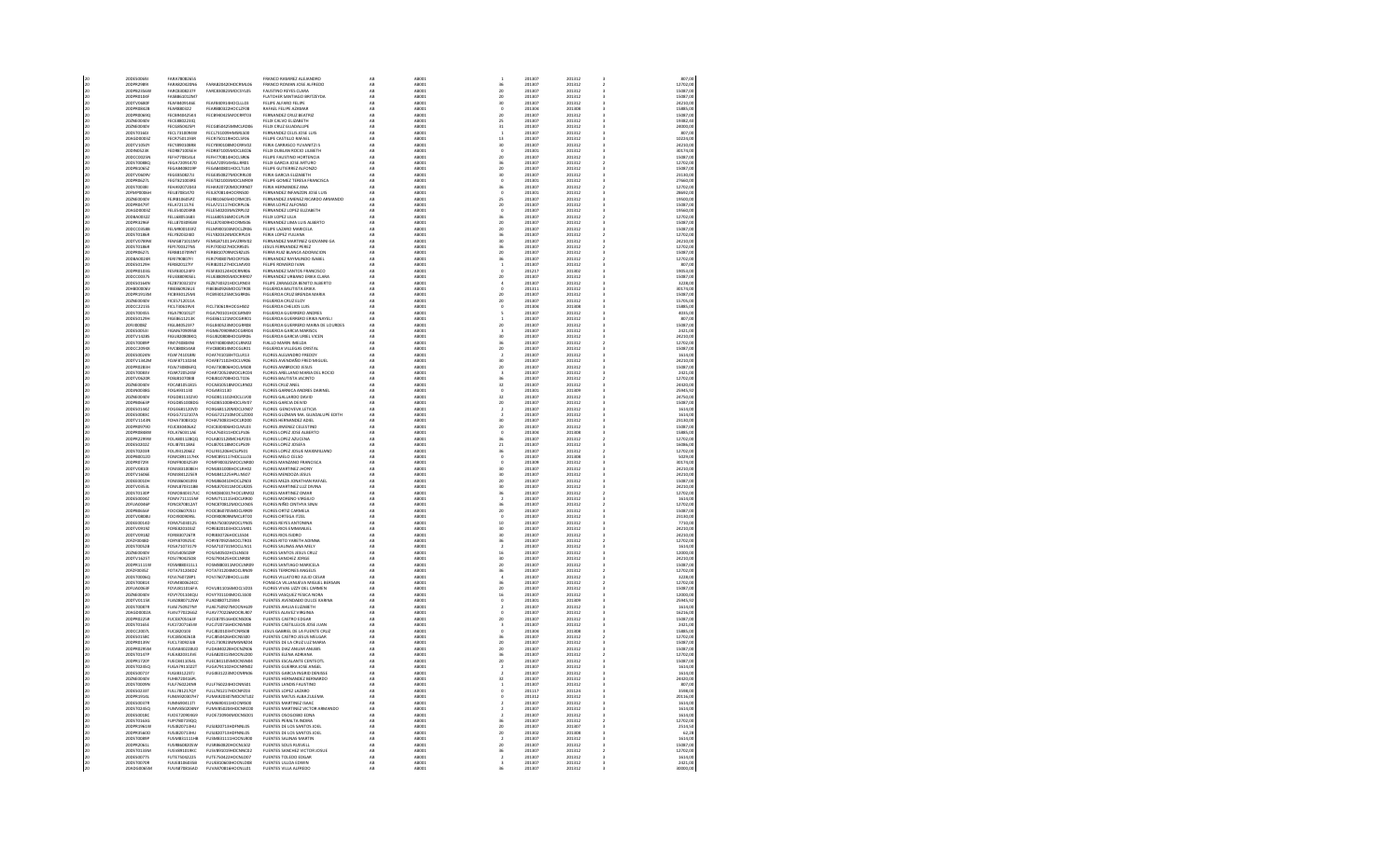| 20             | 20DPR0112O               | FUVR9212033D                 | FUVR921203MOCNNT08                       | <b>FUENTES VENTURA RUT BERENICE</b>                               |           | AB001                 |                                         | 201312<br>$\circ$                                 | 201312           |                         | 12572,50             |
|----------------|--------------------------|------------------------------|------------------------------------------|-------------------------------------------------------------------|-----------|-----------------------|-----------------------------------------|---------------------------------------------------|------------------|-------------------------|----------------------|
| 20             | 2000/0001X               | GAAA740827BR                 | GAAA740827HDERGR06                       | GARCIA AGUIRRE IOSE ARMANDO                                       | <b>AR</b> | <b>AR001</b>          | $10^{-1}$                               | 201307                                            | 201310           |                         | 5140,00              |
| 20             | 20DES0041D               | GAAA850528F7                 | GAAA850528HOCRVN08                       | GARCIA AVENDAñO ANGEL                                             | AB        | AB001                 | 36                                      | 201307                                            | 201312           |                         | 12702,00             |
|                | 20DBA0017H               | GAAE811020T3                 | GAAF811020HOCBGD09                       | GARCIA AGUILAR EDGAR                                              | <b>AR</b> | <b>AR001</b>          |                                         | k<br>201307                                       | 201312           |                         | 4035.00              |
| 20<br>20       |                          | GAAJ8310308Z                 |                                          | GALEANA ALARCON JESUS HUMBERTO                                    |           |                       |                                         |                                                   |                  |                         | 23130,00             |
|                | 20DNP0014R               |                              | GAAJ831030HGRLLS02                       |                                                                   | AB        | AB001                 |                                         | 201307<br>$\circ$                                 | 201312           |                         |                      |
|                | 20DPB2267C               | GAAJ900601<br>GAAK790320CC   | GAAJ900601HOCRPR05                       | JORGE LUIS GARCIA APARICIO                                        | AB        | AB001                 |                                         | 201304                                            | 201308           |                         | 15885,00             |
| 20             | 20DES0123N               |                              | GAAK790320MOCRLR03                       | <b>GARCIA ALVAREZ KARINE</b>                                      | AB        | AB001                 | 36                                      | 201307                                            | 201312           |                         | 12702,00             |
|                | 20DPB2051D               | GAAL801220                   | GAAL801220HOCRLN13                       | LEONARDO GARCIA ALLENDE                                           | AB        | AB001                 |                                         | 201304                                            | 201308           |                         | 15885,00             |
| $_{20}$        | 20DPR0542E               | GAAL9001028W                 | GAAL900102MOCRGR01                       | <b>GARCIA AGUAYO LORENA</b>                                       | AB        | AB001                 | 20                                      | 201307                                            | 201312           | 3                       | 15087.00             |
| 20             | 20DPB0339S               | GAAM830323DE                 | GAAM830323MOCRRR02                       | <b>GARCIA ARISTA MARTINA</b>                                      | AB        | AB001                 |                                         | $\bf{0}$<br>201304                                | 201308           |                         | 15885,00             |
| $_{20}$        | 20FZF0001J               | GAAM8801136D                 | GAAM880113MOCRMR03                       | GARCIA AMBROSIO MIRIAM GUADALUPE                                  | AB        | AB001                 |                                         | $\circ$<br>201301                                 | 201312           |                         | 31097.00             |
| 20             | 20DCC0178R               | GAAM89081563                 | GAAM890815MOCRNR01                       | GARCIA ANTONIO MARIA                                              | AB        | AB001                 | 20                                      | 201307                                            | 201312           |                         | 15087,00             |
| $_{20}$        | 20DST0041W               | GAAN700810NM                 | GAAN700810HOCLRH00                       | <b>GALVAN ARAGON NAHUM</b>                                        | AB        | AB001                 |                                         | $\overline{2}$<br>201307                          | 201312           | ٩                       | 1614.00              |
| 20             | 20DPB1696N               | GAAN730917                   | GAAN730917MGRRXY01                       | NAYROBY GARCIA AÑORVE                                             | AB        | AB001                 |                                         | 201304<br>$\bf{0}$                                | 201308           |                         | 15885,00             |
| $_{20}$        | 20DST0075M               | GAAN730917QB                 | GAAN730917MOCRXY04                       | <b>GARCIA AñORVE NAYROBY</b>                                      | AB        | AB001                 |                                         | $\theta$<br>201209                                | 201224           |                         | 18504.00             |
| 20             | 20DES0091L               | GAAN740321D3                 |                                          | <b>GARCIA ANTONIO NICOLAS</b>                                     | AB        | AB001                 |                                         | 201307<br>$\overline{2}$                          | 201312           |                         | 1614,00              |
|                | 2005T01127               | GAAPROOF22BC                 | GAAPROOF22MOCRLLOS                       | GARCIA ALVAREZ PILAR EVELIA                                       | AB        | <b>AR001</b>          |                                         | 201307<br>$\overline{1}$                          | 201312           |                         | 807.00               |
| 20<br>20       | 20ZNE0040V               | GAAS81041685                 | GAAS810416HOCLLM06                       | GALLARDO ALCANTARA SAMUEL JERSON                                  | AB        | AB001                 |                                         | 201310                                            |                  |                         | 49500,00             |
|                |                          |                              | GABC700807MOCRTR00                       |                                                                   | AB        | <b>AR001</b>          |                                         | $\circ$<br>201307                                 | 201312<br>201312 |                         |                      |
| 20<br>20       | 20DST0132N               | GABC700807LF<br>GABG800602PH |                                          | GARCIA BAUTISTA CARMELITA                                         |           |                       | 36                                      |                                                   |                  |                         | 12702,00             |
|                | 20DPR0262V               |                              | GABG800602MOCRHD00                       | GARCIA BOHORQUEZ GUADALUPE ARECE                                  | AB        | AB001                 | 36                                      | 201307                                            | 201312           |                         |                      |
| 20             | 20DTV0345C               | GABJ9011142D                 | GABJ901114HPLRZV02                       | <b>GARCIA BAEZ JOVANNY</b>                                        | AB        | AB001                 |                                         | 30<br>201307                                      | 201312           |                         | 23130,00             |
| $_{20}$        | 20DTV1576A               | GABL84110876                 | GABL841108MOCRTT09                       | <b>GARCIA BAUTISTA LETICIA</b>                                    | AB        | AB001                 |                                         | $\overline{0}$<br>201211                          | 201211           |                         | 3855.00              |
| 20             | 20DTV1576A               | GABL84110852                 | GABL841108MOCRTT09                       | <b>GARCIA BAUTISTA LETICIA</b>                                    | AB        | AB001                 | 30                                      | 201307                                            | 201312           |                         | 24210,00             |
| $_{20}$        | 20DEE0007U               | GABM720406RT                 | GABM720406MOCTTT01                       | <b>GATICA BAUTISTA MATILDE</b>                                    | AB        | AB001                 | 20                                      | 201307                                            | 201312           | 3                       | 15087.00             |
| 20             | 20DPR1180S               | GABM8812141P                 | GABM881214HOCRTN08                       | GARCIA BAUTISTA MANUEL ANDRES                                     | AB        | AB001                 | $\overline{20}$                         | 201307                                            | 201312           |                         | 15087,00             |
| $_{20}$        | 20DES0126K               | GABR770202B1                 | GABR770202MOCRRC06                       | <b>GARCIA BORGES ROCIO</b>                                        | AB        | AB001                 |                                         | 8<br>201307                                       | 201312           |                         | 6168.00              |
| 20             | 20DES0228H               | GABR801028KC                 | GABR801028HOCRLF08                       | GARCIA BLANCO RUFO                                                | AB        | AB001                 |                                         | 201307                                            | 201312           |                         | 2421,00              |
| $_{20}$        | 20DTV0421S               | GABV810827E3                 | GABV810827MOCRRN06                       | <b>GARCIA BRAVO VANESSA</b>                                       | AB        | AB001                 | 30                                      | 201307                                            | 201312           | 3                       | 24210.00             |
| 20             | 20DPR0277X               | GABV830304EC                 | GABV830304HOCRLC03                       | GARCIA BLANCO JOSE VICTOR                                         | AB        | AB001                 | 20                                      | 201307                                            | 201312           |                         | 15087,00             |
|                | 20DES0021Q               | GACA681215NU                 | GACA681215HOCRRR04                       | GARCIA CRUZ ARTURO                                                | AB        | <b>AR001</b>          |                                         | $\Omega$<br>201117                                | 201124           |                         | 5397.04              |
| 20<br>20       |                          |                              |                                          |                                                                   |           |                       |                                         |                                                   |                  |                         |                      |
|                | 20DES0069J               | GACA720319JK                 | GACA720319HOCRRN08                       | <b>GARCIA CRUZ ANTONIO</b>                                        | AB        | AB001                 |                                         | 201307<br>6                                       | 201312           |                         | 4842,00              |
| 20             | 20DES0106X               | GACB790301JP<br>GACC850906RI | GACB790301HOCRRR09                       | <b>GARCIA CRUZ BRUSLY</b>                                         | AB<br>AB  | <b>AR001</b>          |                                         | $\overline{2}$<br>201307                          | 201312           |                         | 1614.00              |
| 20             | 20DBA00082               |                              | GACC850906HOCRRS08                       | <b>GARCIA CRUZ CESAR</b>                                          |           | AB001                 |                                         | 5<br>201307                                       | 201312           |                         | 4035,00              |
| 20             | 20DST00320               | GACC870227KI                 | GACC870227HOCBBS03                       | CESAR JOSUE GABRIEL CABRERA                                       | AB        | AB001                 | 36                                      | 201307                                            | 201312           |                         | 12702,00             |
| $_{20}$        | 20DST0190D               | GACD77100298                 | GACD771002HOCRRG03                       | GARCIA CARRANZA DAGOBERTO                                         | AB        | AB001                 |                                         | 5<br>201307                                       | 201312           |                         | 4035.00              |
| 20             | 20FZF0021X               | GACE850519AU                 | GACE850519HOCRHD07                       | GARCIA CHAVEZ EDWIN RUSBEL                                        | AB        | AB001                 |                                         | $\mathbf 0$<br>201218                             | 201305           |                         | 42405,00             |
| $_{20}$        | 202NE0040V               | GACE8602011A                 | GACE860201MOCRRL0                        | <b>GARCIA CRUZ ELIZABETH VIRGINIA</b>                             | AB        | AB001                 | 31                                      | 201307                                            | 201312           |                         | 24000.00             |
| 20             | 20DST0202S               | GACF870119BG                 | GACF870119HOCRSB08                       | GARCIA CASTILLO FABIAN                                            | AB        | AB001                 | 36                                      | 201307                                            | 201312           |                         | 12702,00             |
| $_{20}$        | 20DST0118U               | GACF881203NM                 | GACF881203HOCRBR07                       | GARC=A CABALLERO FRANCISCO JAVIER                                 | AB        | AB001                 | 36                                      | 201307                                            | 201311           | $\overline{2}$          | 10585.00             |
|                | 20DCC0066                | GACG830509LX                 | GACG830509MOCRNM02                       | GARCIA CANCINO GEMMA                                              | AB        | AB001                 | 20                                      | 201307                                            | 201312           |                         | 15087,00             |
| $_{20}$        | 20DES0212G               | GACH7404096V                 | GACH740409HOCRRR01                       | GARCIA CORDOVA HORACIO OCTAVIO                                    | AB        | AB001                 |                                         | $\overline{1}$<br>201307                          | 201312           |                         | 807.00               |
| 20             | 20DST0120                | GACH77042677                 | GACH770426HOCRRR09                       | <b>GARCIA CRUZ HERMINIO</b>                                       | AB        | AB001                 |                                         | 201307                                            | 201312           |                         | 807,00               |
|                | 20DST0106E               | GACI6309182G                 | GACI630918MOCLSR08                       | GALLARDO COSME IRENE                                              | AB        | <b>AR001</b>          |                                         | 201307                                            | 201312           |                         | 3228.00              |
| 2C<br>2C       |                          |                              |                                          |                                                                   |           |                       |                                         |                                                   |                  |                         |                      |
|                | 20DTV1647E               | GACI8501241C                 | GACI850124MOCRRN02                       | GARCIA CRUZ INES                                                  | AB        | AB001                 | $\overline{30}$                         | 201307                                            | 201312           |                         | 24210,00             |
|                | 20DES01968               |                              | GACJ841102HOCRRV09<br>GACJ841102HOCRRV09 | <b>GARCIA CRUZ JAVIER</b>                                         |           | <b>AR001</b>          |                                         | 201307<br>$\overline{2}$                          | 201312           |                         | 1614.00              |
| 20<br>20       | 20DES01968               | GACJ8411026R<br>GACJ8411026R |                                          | GARCIA CRUZ JAVIER                                                | AB<br>AB  | AB001                 |                                         | 201311                                            | 201311           |                         | 1000,00              |
| 2C<br>2C       | 20DNP0010V               | GACJ900409N9<br>GACK861215CK | GACJ900409MOCRNQ08<br>GACK861215MOCRHR06 | GARCIA CONTRERAS JAQUELINE EVELYN<br>GARCIA CHAVEZ KRISTAL TAEENY | AB<br>AB  | <b>AR001</b>          |                                         | 201307<br>$\circ$                                 | 201312           |                         | 14346.00             |
|                | 20DPR1961W               |                              |                                          |                                                                   |           | AB001                 | 20                                      | 201307                                            | 201312           |                         | 15087,00             |
| 20<br>20       | 20DST0004S               | GACM7405042X                 | GACM740504MVZRSN08                       | GARCIA CASTILLO MONICA                                            | AB<br>AB  | AB001                 | 36                                      | 201307                                            | 201312           |                         | 12702,00<br>1614,00  |
|                | 20DES0165M               |                              | GACM790203MOCRHN06                       |                                                                   |           | AB001                 |                                         | $\overline{2}$<br>201307                          | 201312           |                         |                      |
| 20             | 20DES0160R               | GACM8110167A                 |                                          | GALLEGOS CRUZ MARGARITA                                           | AB        | AB001                 | $^{20}$                                 | 201307                                            | 201312           |                         | 15420,00             |
| $_{20}$        | 20DJN0086Q               | GACM830926TF                 | GACM830926MOCRNR07                       | <b>GARCIA CANSECO MARLENE</b>                                     | AB        | AB001                 | 20                                      | 201307                                            | 201312           |                         | 15087.00             |
|                | 20DES0101B               | GACN7905255Y                 |                                          | GALENO CARRERA NANCY                                              | AB        | AB001                 |                                         | 201307                                            | 201312           |                         | 807,00               |
| $_{20}$        | 20DTV11590               | GACN790831IG                 |                                          | <b>GARCIA CASTELLANOS NEPTALI</b>                                 | AB        | AB001                 | 30                                      | 201307                                            | 201312           | 3                       | 24210.00             |
| 20             | 20DPR32442               | GACO900326A5                 | GAC0900326HOCRRS00                       | GARCIA CARRERA OSIEL                                              | AB        | AB001                 | $\overline{20}$                         | 201307                                            | 201312           |                         | 15087,00             |
|                | 2005T00320               | <b>GACT821015BS</b>          | GACT821015MOCRRR06                       | GARCIA CARRERA TERESA                                             | <b>AR</b> | <b>AR001</b>          |                                         | 201307                                            | 201312           |                         | 15420.00             |
| $_{20}$        |                          |                              |                                          |                                                                   |           |                       | 20                                      |                                                   |                  |                         |                      |
| 20             | 20DST0238G               | GACY861026NI                 | GACY861026MOCRRS07                       | YASMIN GARCIA CARRANZA                                            | AB        | AB001                 | $\frac{1}{36}$                          | 201307                                            | 201312           |                         | 12702,00             |
| 2C<br>2C       | 20F2F0023V<br>20DES0175T |                              | GACY870115MHGRDZ05                       | GARCIA CADENA YOZAHANDI FIORDIALISO                               |           | <b>AR001</b>          |                                         | 201307                                            | 201312           |                         | 18504.00             |
|                |                          | GACY870115Q5<br>GACZ85070815 | CACZ850708MOCRRH08                       | GARCIA CORTES ZHERLY NINEL                                        | AB<br>AB  | AB001                 | $\begin{array}{c} 24 \\ 18 \end{array}$ | 201307                                            | 201312           |                         | 13878,00             |
| 20<br>20       | 202NE0040V<br>20DST0102T | GADA770117SB<br>GADA870126PI | GADA770117MOCRZN05                       | GARCIA DIAZ ANTONIA<br>GARCIA DELGADO AQUILINO ERIC               | AB<br>AB  | AB001                 | $\begin{array}{c} 20 \\ 36 \end{array}$ | 201307                                            | 201312           |                         | 15705,00<br>12702,00 |
|                |                          |                              | GADA870126HOCRLQ08                       |                                                                   |           | AB001                 |                                         | 201307                                            | 201312           |                         |                      |
|                | 20DIN03442               | GADA881012CG                 | GADA881012MOCRZM05                       | GARRIDO DIAZ AMERICA<br>GARCIA DIAZ EUSEBIO                       |           | <b>AR001</b>          | 20                                      | 201307                                            | 201312           |                         | 15087,00             |
| 20<br>20       | 20FSE0008U               | GADE620814TX                 |                                          |                                                                   | AB<br>AB  | AB001                 | 36                                      | 201307                                            | 201312           |                         | 12702,00             |
|                | 20DST0133M               | GADG8408031K<br>GADJ670906UD | GADGR40803HOCRNB07                       | GARCIA DIONISIO GABRIEL                                           |           | AB001                 |                                         | $\begin{array}{c} 36 \\ 0 \end{array}$<br>201307  | 201312           |                         | 12702,00             |
| 20<br>20       |                          |                              | GADJ670906HOCLZR05                       | GALLEGOS DIAZ JORGE                                               | AB<br>AB  | AB001                 |                                         | 201304                                            | 201308           |                         | 15885,00             |
|                |                          |                              | GADL860628MOCLMZ07                       | GALINDO DOMINGUEZ MARIA DE LA LUZ                                 |           | AB001                 |                                         |                                                   |                  |                         | 15087,00             |
| 20<br>20       | 20FJI0015I<br>20DPR1590V | GADL8606287G<br>GADM770226QA | GADM770226MOCLMR09                       | <b>GALAN DOMINGUEZ MARICELA</b>                                   | AB<br>AB  | AB001                 | $\begin{array}{c} 20 \\ 20 \end{array}$ | 201307<br>201307                                  | 201312<br>201312 |                         | 15087,00             |
|                |                          |                              |                                          |                                                                   |           |                       |                                         |                                                   |                  |                         |                      |
| 20             | 20DTV1595P               | GADP7707142E                 | GADP770714MOCRVT01                       | <b>GARCIA DAVID PATRICIA</b>                                      | AB        | AB001                 | 30                                      | 201307                                            | 201312           |                         | 24210,00             |
| $_{20}$        | 20FZ(0133Y               | GAEA8611034K                 | GAEA861103HOCRSL06                       | <b>GARCIA ESCOBAR ALBERTO</b>                                     | AB        | AB001                 |                                         | $\overline{0}$<br>201307                          | 201312           |                         | 12702.00             |
| 20             | 20DST0245Q               | GAE0690424IW                 | GAEO690424HOCRNR03                       | GARCIA ENRIQUEZ ORLANDO                                           | AB        | AB001                 |                                         | 201307                                            | 201312           |                         | 807,00               |
| $_{20}$        | 20DTV1664V               | GAER8605233E                 | GAER860523HOCLSD03                       | GALLEGOS ESPINOZA RODRIGO                                         | AB        | AB001                 | 30                                      | 201307                                            | 201312           |                         | 24210.00             |
| 20             | 20DST0049Q               | GAFA880802T8                 | GAFA880802HDFRNN02                       | GARCIA FUENTES ANGEL                                              | AB        | AB001                 | 36                                      | 201307                                            | 201312           |                         | 12702,00             |
|                | 20DPR1028X<br>20FUA0005P | GAFA940913MP                 | GAFA940913HOCRRL00                       | GARCIA FRANCO JOSE ALBERTO<br>GARCIA FLORES GUILLERMO             | AB<br>AB  | <b>AR001</b>          |                                         | $\begin{array}{c} 20 \\ 20 \end{array}$<br>201307 | 201312           |                         | 15087.00             |
| 2C<br>2C       |                          | GAFG7802108X                 | GAFG780210HDFRLL04                       |                                                                   |           | AB001                 |                                         | 201307                                            | 201312           |                         | 15087.00             |
|                | 20DTV0511K<br>20DES0174U | GAFG800715AG<br>GAFH7211092W | GAFG800715HOCRLL08<br>GAFH721109MOCRNL01 | GARCIA FLORES GALILEO<br>GARCIA FUENTES HILDA                     |           | AB001                 | 30                                      | 201307                                            | 201312           |                         | 24210,00             |
| 20<br>20       |                          |                              |                                          |                                                                   | AB<br>AB  | AB001                 |                                         | 201307<br>$\overline{2}$                          | 201312           |                         | 1614.00              |
|                |                          |                              | GAFI780402HOCRLN02                       |                                                                   |           | <b>AR001</b>          |                                         | 201307                                            | 201312           |                         | 1614,00              |
| 20<br>20       | 20DES0129H<br>20DTV1501K | GAF17804025B                 | GAPF871229HOCRGD08                       | GARCIA FLORES INTI                                                | AB<br>AB  | AB001                 |                                         | $\begin{array}{c} 2 \\ 30 \end{array}$<br>201307  | 201312           |                         | 24210,00             |
|                |                          |                              |                                          | GARCIA FACIO ROSALINO                                             |           | AB001                 |                                         |                                                   | 201312           |                         |                      |
| 20<br>20       | 202NE0040V<br>20DST0023G | GAFR510906DU<br>GAGA7103189Y | GAXR510906HOCRXS06<br>GAGA710318MOCRND06 |                                                                   | AB<br>AB  | AB001                 |                                         | 16<br>36<br>201307                                |                  | $\overline{2}$          | 12000,00<br>12702,00 |
|                |                          |                              |                                          | GARCIA GONZALEZ AIDA                                              |           |                       |                                         | 201307                                            | 201312           |                         |                      |
| 20<br>$_{20}$  | 20DST0069B               | GAGA760331QD<br>GAGA760331OD | GAGA760331HTCLRN04                       | <b>GALLEGOS GARCIA ANGEL</b>                                      | AB<br>AB  | AB001                 | $\,$                                    | 201307<br>$\overline{1}$                          | 201312           |                         | 807,00               |
|                | 20DST0069B               |                              | GAGA760331HTCLRN04                       | <b>GALLEGOS GARCIA ANGEL</b>                                      |           | AB001                 |                                         | 201311                                            | 201311           |                         | 1000.00              |
| 20             | 20DCC0969B               | GAGA7710242L                 |                                          | GARCIA GARCIA ANTONIA                                             | AB        | AB001                 | 20                                      | 201307                                            | 201312           |                         | 15087,00             |
| $_{20}$        | 20DES0053I               | GAGA79021467                 | GAGA790214MOCLRN04                       | GALLARDO GARCIA ANA ROSA                                          | AB        | AB001                 |                                         | $\overline{0}$<br>201217                          | 201312           |                         | 40223.00             |
| 20             | 20DPB0606Y               | GAGA851024                   | GAGA851024HOCRRR02                       | ARTURO GARCIA GARCIA                                              | AB        | AB001                 |                                         | $\,$ 0 $\,$<br>201304                             | 201308           |                         | 15885,00             |
| $_{20}$        | 20DPR2215Y               | GAGA901027PS                 | GAGA901027MOCRRB07                       | <b>GARCIA GARCIA ABIGAIL</b>                                      | AB        | AB001                 | 20                                      | 201307                                            | 201312           |                         | 15087.00             |
| 20             | 202NE0040V               | GAGC800704IK                 | GAGC800704HOCRNS09                       | GARCIA GONZALEZ CESAR                                             | AB        | AB001                 | $^{28}$                                 | 201307                                            | 201312           |                         | 21372,00             |
| $_{20}$        | 20DTV1647E               | GAGD791111IR                 | GAGD791111HOCRNV03                       | <b>GARCIA GONZALEZ DAVID</b>                                      | AB        | AB001                 | 30                                      | 201307                                            | 201312           | $\overline{\mathbf{3}}$ | 24210.00             |
| 20             | 20DTV0530Z               | GAGD850929Q6                 | GAGD850929MOCRRL06                       | GARCIA GARCIA DULCE AZURE                                         | AB        | AB001                 | 30                                      | 201307                                            | 201312           |                         | 24210,00             |
| 20             | 20DST0236                | GAGD910331LP                 | GAGD910331MOCRRN06                       | <b>GARCIA GARCIA DANIELA</b>                                      | AB        | <b>AR001</b>          | 36                                      | 201307                                            | 201312           |                         | 12702.00             |
| 20             | 20DES0042C               | GAGE740217A9                 | GAGE740217HOCRRD07                       | <b>GARCIA GARCIA EDEL</b>                                         | AB        | AB001                 |                                         | 201307                                            | 201312           |                         | 2421,00              |
|                | 202NE0040V               | GAGE800729H9                 | GAGES00729HOCRRD02                       | GARCIA GARCIA EDGAR                                               |           | <b>AR001</b>          |                                         | 36<br>201307                                      | 201312           |                         |                      |
| 20<br>20       |                          |                              |                                          |                                                                   | AB<br>AB  |                       |                                         |                                                   |                  |                         | 35666,70<br>27659,50 |
|                | 20DPB0384E               | GAGE880215IC                 | GAGE880215MOCRRL05                       | <b>GARCIA GARCIA ELIZABETH</b>                                    |           | AB001                 |                                         | $\circ$<br>201312                                 | 201312           |                         |                      |
| 20<br>20       | 20DPR07042               | GAGF750529A2<br>GAGF850508QB | GAGF750529HOCRRR03                       | GARCIA GARCIA FERNANDO                                            | AB<br>AB  | AB001                 | 20                                      | 201307                                            | 201312           |                         | 15087,00             |
|                | 20DST0062I               |                              | GAGF850508HOCLRR03                       | <b>GALLEGOS GARCIA FRANCISCO</b>                                  |           | AB001                 |                                         | $\overline{3}$<br>201307                          | 201312           |                         | 2421.00              |
| 20             | 20DTV0100                | GAGF8703307D                 | GAGF870330MOCRRT00                       | GARCIA GARCIA FATIMA ARCE                                         | AB        | AB001                 | 30                                      | 201307                                            | 201312           |                         | 24210,00             |
| $_{20}$        | 20AGS0001D               | GAGG8609107X                 | GAGG860910MOCRRD03                       | <b>GARCIA GARCIA GUADALUPE</b>                                    | AB        | AB001                 |                                         | $\overline{0}$<br>201301                          | 201312           |                         | 28270.00             |
| 20             | 20AGS0001D               | GAGG8609107X                 | GAGG860910MOCRRD03                       | GARCIA GARCIA GUADALUPE                                           | AB        | AB001                 |                                         | 201311                                            | 201311           |                         | 1000,00              |
| $_{20}$        | 20DTV1191X               | GAGG891216JC                 | GAGG891216HOCSNV03                       | <b>GASPAR GONZALEZ GIOVANNI</b>                                   | AB        | AB001                 | 36                                      | 201307                                            | 201312           | $\overline{2}$          | 12702.00             |
| 20             | 20DTV0842A               | GAGH831127LU                 | GAGH831127HOCLLC06                       | GALLEGOS GALLEGOS HECTOR                                          | AB        | AB001                 |                                         | 30<br>201307                                      | 201312           |                         | 24210,00             |
| $_{20}$        | 20DPR0681F               | GAGJ720826UQ                 | GAGJ720826MOCRRS03                       | <b>GARCIA GARCIA JUSTINA</b>                                      | AB        | AB001                 | 20                                      | 201307                                            | 201312           |                         | 15087.00             |
| 20             | 20DTV0529J               | GAGJ901217HW                 | GAGJ901217HOCRRS06                       | <b>GARCIA GARCIA JESUS</b>                                        | AB        | AB001                 | 36                                      | 201307                                            | 201312           |                         | 12702,00             |
| 20             | 2005T01480               | GAGI 770204T7                | GAGI 770204HOCRRS02                      | GARCIA GARCIA LUIS ALBERTO                                        | AB        | <b>AR001</b>          |                                         | $\overline{z}$<br>201307                          | 201312           |                         | 1614.00              |
| 20             | 20DTV0634L               | GAGL900116UR                 | GAGL900116MOCRRR01                       | GARCIA GARCIA LORENA                                              | AB        | AB001                 |                                         | 201312<br>$\bf{0}$                                | 201312           |                         | 14819,00             |
|                | 2005T01035               | GAGM780723BL                 | GAGM780723MOCRRD06                       | GARCIA GARCIA MODIGIALL                                           |           | <b>AR001</b>          |                                         | 201307<br>$\overline{2}$                          | 201312           |                         | 1614.00              |
| 20<br>20       |                          |                              |                                          |                                                                   | AB<br>AB  |                       |                                         |                                                   |                  |                         |                      |
|                | 20DPR2400U<br>20DIN0384Z | GAGM861129GV<br>GAGN860908AA | GAGM861129MOCRNN08<br>GAGN860908MOCRRT05 | <b>GARCIA GONZALEZ MINERVA</b><br><b>GARCIA GARCIA NATIVIDAD</b>  |           | AB001<br><b>AR001</b> |                                         | $\theta$<br>201311<br>201307                      | 201312           |                         | 30174,00             |
| 20             |                          |                              |                                          |                                                                   | AB        |                       | $_{\rm 20}$                             |                                                   | 201312           |                         | 15087,00             |
| 20             | 20FEI0001U               | GAGN930405JR                 | GAGN930405MOCRRD03                       | <b>GARCIA GARCIA NADIA CITLALI</b>                                | AB        | AB001                 | 36                                      | 201307                                            | 201312           |                         | 12702,00             |
| 20             | 20DCC0565J               | GAGN94031249                 | GAGN940312MOCRRR03                       | <b>GARCIA GARCIA NARCEDALIA</b>                                   | AB        | AB001                 |                                         | 201312<br>$\theta$                                | 201312           |                         | 22630,50             |
| $_{20}$        | 20DPR0612J               | GAGO8007272B                 | GAGO800727MOCRRL01                       | <b>GARZON GARCIA OLGA LILIA</b>                                   | AB        | AB001                 |                                         | 201301<br>$\theta$                                | 201312           |                         | 30174.00             |
| 20             | 20DES00640               | GAGR780217F1                 | GAGR780217HOCRRG14                       | GARCIA GARCIA REGINALDO                                           | AB        | AB001                 |                                         | 201307                                            | 201312           |                         | 1614,00              |
| $\overline{2}$ | 20FZF0009B               | GAGR851012KF                 | GAGR851012HOCRNB01                       | <b>GARCIA GONZALEZ ROBERTO</b>                                    | AB        | AB001                 | 26                                      | 201307                                            | 201312           |                         | 20046.00             |
|                | 20DTV1244L               | GAGS830806JU                 | GAGS830806MOCRRL00                       | GARCIA GARCIA SOLEDAD                                             |           | AB003                 | 30                                      | 201307                                            | 201312           |                         | 24210,00             |
|                | 20DEE0017A               | GAGW7312032Q                 | GAGW731203HOCRML09                       | <b>GARCIA GOMEZ WILFRIDO</b>                                      | AB        | AB001                 | 10                                      | 201307                                            | 201312           | 3                       | 7710.00              |
|                | 20DES0233T               | GAGX820804TJ                 | GAGX820804MOCRTS04                       | GARCIA GUTIERREZ XASSEL DENEB                                     | AB        | AB001                 | $\overline{\mathbf{2}}$                 | 201307                                            | 201312           |                         | 1614,00              |
|                | 200CC2231L               | GAGY700430RP                 | GAGYZ00430MOCRML05                       | GARCIA GOMEZ YOLANDA                                              | <b>AR</b> | <b>AR001</b>          | 20                                      | 201307                                            | 201312           |                         | 15087,00             |
|                |                          |                              |                                          |                                                                   |           |                       |                                         |                                                   |                  |                         |                      |
|                |                          |                              |                                          |                                                                   |           |                       |                                         |                                                   |                  |                         |                      |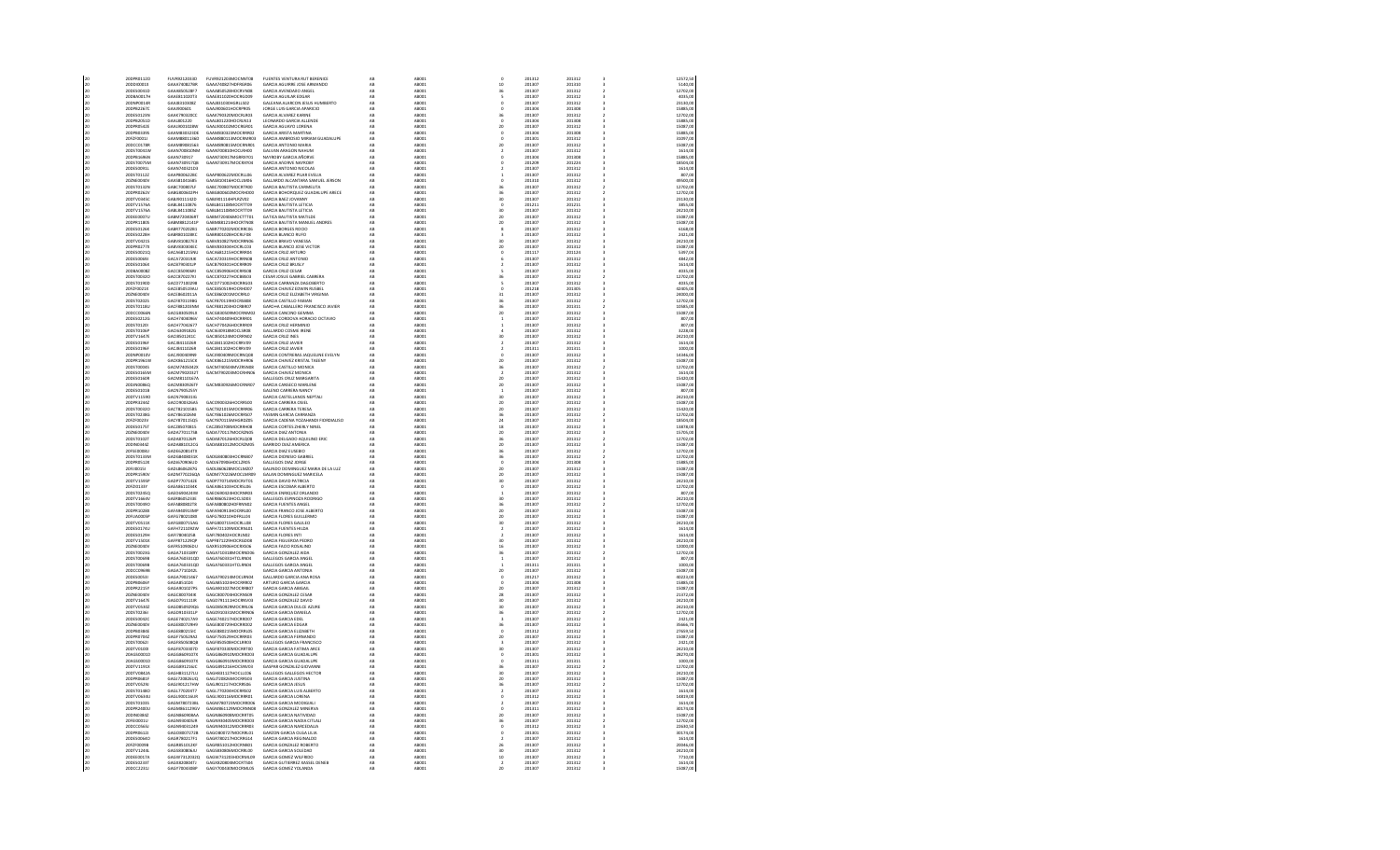| 20<br>20                               | 20ZNE0040V<br>202NE0040V | GAHA770605TA<br>GAHA8606015Y       | GAHA770605HOCRRR00                       | GARCIA HERNANDEZ ARTURO TRINIDAD<br>GARCIA HERNANDEZ ALEJANDRO      | <b>AR</b>                    | AB001<br>AB001        | $\Omega$<br>36                                | 201311<br>201307 | 201312<br>201312 |  |
|----------------------------------------|--------------------------|------------------------------------|------------------------------------------|---------------------------------------------------------------------|------------------------------|-----------------------|-----------------------------------------------|------------------|------------------|--|
|                                        |                          | GAHE871027AA                       |                                          |                                                                     | AB<br>AB                     | A9001                 |                                               | 201307           |                  |  |
| 20<br>20                               | 20DST02300<br>20DST0154Z | GAHE900517V1                       | GAHE871027HOCLRL09<br>GAHE900517HOCRRD02 | GALLARDO HERNANDEZ ELESBAN ANTONIO<br>GARCIA HERNANDEZ EDWIN OSSIE  | AB                           | AB001                 | 35<br>36                                      | 201307           | 201312<br>201312 |  |
|                                        | 20DST0104R               | GAHF740806LU                       | GEHF740806HOCRRR04                       | GARCIA HERRERA FRANCO                                               | AB                           | AB001                 | 36                                            | 201307           | 201312           |  |
| 20<br>20<br>20                         | 20DCC1085                | GAHF910205SK                       | GAHF910205MOCRRL01                       | <b>GARCIA HERNANDEZ FELIPA</b>                                      | AB                           | AB001                 | 20                                            | 201307           | 201312           |  |
|                                        | 20DTV1648D               | GAHG830216JP                       | GAHG830216MOCRRB05                       | GARCIA HERNANDEZ GEIBI                                              | AB                           | AB001                 | 30                                            | 201307           | 201312           |  |
|                                        | 20DPR16090               | GAHI8208205H                       | GAHI820820MVZRRS01                       | GARRIDO HERNANDEZ MARIA ISABEL                                      | AB                           | AB001                 |                                               | 201307           | 201312           |  |
| 20<br>20                               | 20DST0086S               | GAHJ79071782                       | GAHJ790717HOCLRS03                       | GALDAMES HERNANDEZ JOSE DE J                                        | AB                           | AB001                 | $\begin{array}{c} 20 \\ 36 \end{array}$       | 201307           | 201312           |  |
| 20<br>20                               | 20DES01452               | <b>GAHISOORO9RA</b>                | <b>GAHISOOSO9HOCRRNOO</b>                | GARCIA HERNANDEZ ILIAN RUEINO                                       | AB<br>AB                     | <b>AR001</b>          | $\begin{array}{c} 36 \\ 2 \end{array}$        | 201307           | 201312           |  |
|                                        | 20DES0172W               | GAHL730224DM                       | GAHL730224MOCRR207                       | GARCIA HERNANDEZ LUZ MARIA                                          |                              | AB001                 |                                               | 201307           | 201312           |  |
| 20<br>20                               | 20FIZ0025Q<br>20DPR1663X | GAHM830625UQ<br>GAHM880607UT       | GAHM830625MOCRRR09                       | GARCIA HERRERA MIRIAM ROSALBA<br>GARCIA HERNANDEZ MIRIAM NALLELI    | AB<br>AB                     | AB001                 | $\begin{array}{c} 20 \\ 20 \end{array}$       | 201307           | 201312<br>201312 |  |
|                                        |                          |                                    | GAHM880607MOCRRR06                       |                                                                     |                              | AB001                 |                                               | 201307           |                  |  |
| 20<br>20                               | 20DES0212G<br>20DPB2060L | GAHN840120SS<br>GAHN870712K6       | GAHN840120HOCRRS08                       | GARCIA HERNANDEZ NESTOR DANIEL<br>GARCIA HERNANDEZ NABOR            | AB<br>AB                     | <b>AR001</b>          | $\begin{smallmatrix}1\\20\end{smallmatrix}$   | 201307<br>201307 | 201312<br>201312 |  |
|                                        |                          |                                    | GAHN870712HOCRRB09                       |                                                                     |                              | AB001<br>AB001        |                                               |                  |                  |  |
| 20<br>20                               | 20DES0227                | GAHO77102267<br>GAHR730831Q1       | GAHO771022HOCRRR07                       | GARCIA HERNANDEZ ORLANDO<br>GARCIA HERNANDEZ RAMON                  | AB<br>AB                     | AB001                 | $\frac{2}{7}$                                 | 201307<br>201307 | 201312<br>201312 |  |
|                                        |                          | GAHR810129N7                       | GAHR810129HOCRRL05                       | RAUL GARNELO HERRERA                                                |                              | AB001                 |                                               | 201307           | 201312           |  |
| 20<br>20                               | 20DPR1949A<br>20ZNE0040V | GAHR8301203K                       | GAHR830120MOCRRC07                       | GARCIA HERNANDEZ ROCIO                                              | AB<br>AB                     | AB001                 | $\begin{array}{c} 20 \\ 32 \end{array}$       | 201307           | 201312           |  |
|                                        | 20DIN0174V               | GAJA8602137E                       | GAJA860213MOCLSN06                       | GALVAN JOSE ANGELA NASHELY                                          | AB                           | AB001                 |                                               | 201307           | 201312           |  |
| 20<br>20                               | 20DST0184T               | GAJA880417BE                       | GAJA880417HOCRRL07                       | <b>GARCIA JUAREZ ALBERTO</b>                                        | AB                           | AB001                 | $\begin{array}{c} 20 \\ 36 \end{array}$       | 201307           | 201312           |  |
|                                        | 20ADG0070Y               | GAJC78071553                       | GAJC780715MOCLMR04                       | GALVAN JIMENEZ CARMEN ELENA                                         | AB                           | AB001                 | $\begin{matrix} 36 \\ 0 \end{matrix}$         | 201307           | 201312           |  |
|                                        | 20DPB0663F               | GAIC870509                         | GAJC870509MOCRNN05                       | CONRRADA GARCIA JUNCO                                               | AB                           | AB001                 |                                               | 201304           | 201308           |  |
|                                        | 20DPB2327A               | GAJE830803U7                       | GAJE830803MOCSML03                       | GASPAR JIMENEZ ELVA                                                 | AB                           | AB001                 | $\begin{array}{c} 20 \\ 2 \end{array}$        | 201307           | 201312           |  |
| 20<br>20<br>20<br>20                   | 20DST0226B               | <b>GAJE851217UN</b>                | GAJE851217MOCRML00                       | <b>GARCIA JIMENEZ ELVA</b>                                          | AB                           | AB001                 |                                               | 201307           | 201312           |  |
|                                        | 20DPR0288C<br>20DPR3274U | GAJG911021TN<br><b>GAUZ4050828</b> | GAJG911021MOCRML04<br>GAJI740508MOCRMS03 | GARCIA JIMENEZ GLEIDY YISSEL<br>GARCIA IIMENEZ MARIA ISAREI         | AB<br><b>AR</b>              | AB001<br><b>AR001</b> | $\overline{20}$                               | 201307<br>201307 | 201312<br>201312 |  |
| 20<br>20                               | 20DST0117V               | GAJK840109CE                       |                                          | <b>GARCIA JIMENEZ KARINA</b>                                        | AB                           | AB001                 | $\frac{36}{36}$                               | 201307           | 201312           |  |
|                                        |                          |                                    | GAJM780922HOCRRN05                       |                                                                     |                              |                       |                                               |                  |                  |  |
| 20<br>20                               | 20DST0069B<br>20DPB0121V | GAIM7809221K                       | GAJP891118HOCRNB06                       | GARCIA JUAREZ MANUEL<br>PABLO ANTONIO GARCIA JUNCO                  | AB<br>AB                     | AB001<br>AB001        | $\begin{smallmatrix}1\\0\end{smallmatrix}$    | 201307<br>201304 | 201312<br>201308 |  |
|                                        | 20DST0087R               | GAJR71100544                       | GAJR711005MOCRMS02                       | GARCIA JIMENEZ ROSA ISELA                                           | AB                           | AB001                 |                                               | 201307           | 201312           |  |
| 20<br>20                               | 20DST0177J               | GAJR810916NY                       | GAJR810916HOCRRG07                       | <b>GARCIA JUAREZ ROGELIO</b>                                        | AB                           | AB001                 | $\mathbf{1}$                                  | 201307           | 201312           |  |
|                                        | 20DST0071Q               | GALA630807CL                       | GALA630807MOCRPS08                       | GARCIA LOPEZ MARIA ASUNCION                                         | AB                           | AB001                 |                                               | 201307           | 201312           |  |
| 20<br>20<br>20<br>20<br>20<br>20       | 20DST02421               | GALA801010DV                       | GALA801010HSPRYL04                       | <b>GARCIA LOYA ALAIN</b>                                            | AB                           | AB001                 | $\Delta$                                      | 201307           | 201312           |  |
|                                        | 20DST0198W               | GALA830919JC                       | GALA830919MOCRPM02                       | GARCÍA LOPEZ AMERICA GUADALUPE                                      | AB                           | AB001                 |                                               | 201307           | 201312           |  |
|                                        | 20DPR2814T               | GALA910125                         | GALA910125HOCRPL01                       | ALDRIN GARCIA LOPEZ                                                 | AB                           | AB001                 | $\circ$                                       | 201304           | 201308           |  |
|                                        | 20DIN05422               | GALA910502EC                       | GALA910502MOCRPR03                       | GARCIA LOPEZ ARELY YADIRA                                           | AB                           | AB001                 | 20                                            | 201307           | 201312           |  |
|                                        | 202NE0040V               | GALB84111263                       | GALB841112MOCRZL06                       | GARCIA LAZARO BLANDINA                                              | AB                           | AB001                 | $\overline{23}$                               | 201307           | 201312           |  |
|                                        | 20DES0105Y<br>20DST0183U | GALB9003286C<br>GALCR40918MF       | GALB900328MOCRRR01<br>GALCRAPH SHOCLPPD1 | GARCIA LARREA BRIANDA IVETH<br>CUPERTINO GALLEGOS LOPEZ             | AB                           | AB001<br><b>AR001</b> | $\overline{\mathbf{3}}$                       | 201307<br>201307 | 201312           |  |
| 20<br>20                               |                          |                                    |                                          |                                                                     | AB                           |                       | 36<br>36                                      |                  | 201312           |  |
|                                        | 20DST0250B               | GALC9110291F                       | GALC911029MOCLPH01<br>GALG760516MOCLPR13 | <b>GALLEGOS LOPEZ CHRISTIAN BEL</b>                                 | AB                           | AB001<br>AB001        |                                               | 201307<br>201307 | 201312<br>201312 |  |
| 20<br>20                               | 20DPR2872J<br>20DTV0528  | GALG760516MN<br>GALG890502         | GALG890502                               | GALLEGOS LOPEZ GERARDA<br><b>GERMAN GARCIA LOPEZ</b>                | AB<br>AB                     | AB001                 | 20                                            | 201301           | 201309           |  |
|                                        | 20DES0214E               | GALH850223JA                       |                                          | GALLEGOS LOPEZ HERIBERTO                                            | $\mathbb{A}\mathbb{B}$       | AB001                 | $\begin{smallmatrix}0\\3\end{smallmatrix}$    | 201307           | 201312           |  |
|                                        | 20DTV1456O               | GALH900529M8                       | GALH900529HOCLPR03                       | <b>GALLEGO LOPEZ HERMELO</b>                                        | AB                           | AB001                 | 36                                            | 201307           | 201312           |  |
|                                        | 20DST0069B               | GALI860416AK                       | GALI860416MOCRPT01                       | GARCIA LOPEZ ITZEL SELENE                                           | AB                           | AB001                 | $\overline{1}$                                | 201307           | 201312           |  |
|                                        | 20DST0068C               | GALL7702048J                       | GALL770204MOCLPR08                       | <b>GALLEGOS LOPEZ LAURA</b>                                         | AB                           | AB001                 | $\overline{4}$                                | 201307           | 201312           |  |
| 20<br>20<br>20<br>20<br>20             | 20DST0134L               | GALL78113072                       | GALL781130MOCRPC03                       | GARCIA LOPEZ LUCIA DONACIANA                                        | AB                           | AB001                 | $\overline{3}$                                | 201307           | 201312           |  |
| 20<br>20                               | 20DTV0808L               | GALL810807QU                       | GALL810807MOCRPN09                       | <b>GARCIA LOPEZ LEONIDES SI</b>                                     | AB                           | AB001                 | 30                                            | 201307           | 201312           |  |
|                                        | 20DST01942               | GALM60101446                       | GALM601014MOCRSR01                       | GARCIA LUIS MARTHA MIRIAM                                           | AB                           | AB001                 |                                               | 201307           | 201312           |  |
| 20<br>20                               | 70DPR1666T               | GAI MR40929                        | GAI MR40929HOCRRG09                      | MIGUEL GARCIA LORENZO                                               | AB                           | <b>AR001</b>          | $\Omega$                                      | 201304           | 201308           |  |
|                                        | 20DJN0553U               | GALN8404169T                       | GALN840416MOCYPD08                       | <b>GAYTAN LOPEZ NAIDY</b>                                           | AB                           | AB001                 | $\mathbf 0$                                   | 201301           | 201312           |  |
| 20<br>20                               | 20DES0216C               | GALR680903EU                       | GALR680903MOCRPS08                       | GARCIA LOPEZ ROSALIA<br>GALLEGOS LABIAS RUBICELIA                   | $\mathsf{AB}$                | 48001                 | $\overline{ }$                                | 201307           | 201312           |  |
|                                        | 20DPR3083D               | GALR750801                         | GALR750801<br>GALR860117MOCRPC09         | GARCIA LOPEZ ROCIO                                                  | AB                           | AB001<br>AB001        | $\bf{0}$                                      | 201301<br>201307 | 201309<br>201312 |  |
| 20<br>20<br>20<br>20<br>20<br>20<br>20 | 20DTV15550<br>20DPB0517E | GALR860117DN<br>GALR9009288T       | GALR900928HOCRPB09                       | <b>GARCIA LOPEZ RUBEN</b>                                           | $\mathbb{A}\mathbb{B}$<br>AB | AB001                 | 30                                            | 201307           | 201312           |  |
|                                        | 20DES0158C               | GALS580714E4                       | GALS580714HOCRCR09                       | <b>GARCIA LUCERO SERAFICO</b>                                       | AB                           | .<br>AB001            | $\begin{array}{c} 20 \\ 2 \end{array}$        | 201307           | 201312           |  |
|                                        | 20DST0201T               | GALS780526KP                       | GALS780526MOCRRD04                       | GARCIA LOPEZ SAIDA                                                  | AB                           | AB001                 | 36                                            | 201307           | 201312           |  |
|                                        | 202NE0040V               | GALT900827DV                       | GALT900827MOCRNN05                       | GARCIA LUNA TANIA IVETTE                                            | AB                           | AB001                 | $rac{20}{36}$                                 | 201307           | 201312           |  |
|                                        | 20DST0164F               | GALV870225GJ                       | GALV870225MOCRPL06                       | <b>GARCIA LOPEZ VIOLETA</b>                                         | AB                           | AB001                 |                                               | 201307           | 201312           |  |
|                                        | 20DPR1571G               | GAMA760522QS                       |                                          | GARRIDO MARTINEZ ALEJANDRO                                          | AB                           | AB001                 | 20                                            | 201307           | 201312           |  |
|                                        | 20DST0200U               | GAMA790808LC                       | GAMA790808MOCRIB02                       | <b>GARCIA MILANGOS ALIRORA</b>                                      | AB<br>AB                     | <b>AR001</b>          | $\frac{3}{5}$                                 | 201307           | 201312           |  |
|                                        | 20DST0019U               | GAMA840327TL                       | GAMA840327MOCRRN0E                       | GARCIA MARTINEZ ANA LILIA                                           |                              | AB001                 |                                               | 201307           | 201312           |  |
| 20<br>20                               | 20DEE0003Y<br>20DPB1859H | GAMA841220F3                       | GAMA841220HOCRRR03                       | GARCIA MARTINEZ ARTURO                                              | AB<br>AB                     | <b>AR001</b>          | $\begin{array}{c} 20 \\ 20 \end{array}$       | 201307           | 201312           |  |
|                                        |                          | GAMA850304Q5                       | GAMA850304HOCRRD00                       | GARCIA MARTINEZ ADRIAN                                              |                              | AB001                 |                                               | 201307           | 201312           |  |
| 20<br>20                               | 20DST0245Q               | GAMA850410LF<br>GAMA871118D2       | GAMA850410MOCRDB01<br>GAMA871118MOCRTD00 | GARCÍA MEDINA ABRIL<br>GARCIA MATIAS ADELAIDA                       | AB<br>AB                     | <b>AR001</b>          | $\begin{smallmatrix}2\\20\end{smallmatrix}$   | 201307<br>201307 | 201312<br>201312 |  |
|                                        |                          |                                    |                                          |                                                                     |                              | AB001<br>AB001        |                                               |                  |                  |  |
| 20<br>20                               | 20DES0080F<br>20DST0049O | GAMC810422UQ<br>GAMC8309249J       | GAMC810422HOCRRR04<br>GAMC830924HGRRRR02 | GARCIA MARTINEZ CARLOS<br>GARCIA MARTINEZ CRISTOPHER                | AB<br>AB                     | AB001                 | $\sqrt{2}$<br>$\mathbf{1}$                    | 201307<br>201307 | 201312<br>201312 |  |
|                                        |                          | GAMC8602241L                       | GAMC860224MOCRYT05                       | GARCIA MAYA MARIA CRISTINA                                          |                              | AB001                 |                                               | 201312           |                  |  |
| 20<br>20                               | 20DPR0510M<br>20DPB0296K | GAMC880814UQ                       | GAMC880814HOCRRR01                       | <b>GARCIA MARTINEZ CARLOS</b>                                       | AB<br>AB                     | AB001                 | $\begin{smallmatrix}0\0\20\end{smallmatrix}$  | 201307           | 201312<br>201312 |  |
|                                        | 20DTV1005L               | GAMC890103HR                       | GAMC890103HOCRRS01                       | GARCIA MARTINEZ CESAR                                               | AB                           | AB001                 | 36                                            | 201307           | 201312           |  |
| 20<br>20<br>20                         | 20DPR36002               | GAMD8311269U                       | GAMD831126MOCRTL01                       | <b>GARCIA MATIAS DELFINA XOCHITL</b>                                | AB                           | AB001                 |                                               | 201307           | 201312           |  |
|                                        | 20DEE00012               | GAME77022017                       | GAME770220MOCRRT04                       | GARCIA MARTINEZ ETZEL                                               | AB                           | AB001                 | $\begin{array}{c} 20 \\ 10 \end{array}$       | 201307           | 201312           |  |
| 20<br>20                               | 20DTV0801A               | GAMER21126HV                       | GAMES21126HOCRMD05                       | GARCIA MUMENTHEY FDGAR                                              | <b>AR</b>                    | <b>AR001</b>          | $\begin{array}{c} 30 \\ 4 \end{array}$        | 201307           | 201312           |  |
|                                        | 20DST0069B               | GAME840518JI                       | GAME840518MOCLJL02                       | GALLEGOS MEJIAS ELIZABETH                                           | AB                           | AB001                 |                                               | 201307           | 201312           |  |
| 20<br>20                               | 20DPB0736F<br>20DJN1423H | GAME920208AX                       | GAME920208HOCRRM03                       | <b>GARCIA MARTINEZ EMILIANO</b>                                     | AB<br>AB                     | <b>AR001</b>          | $\begin{array}{c} 20 \\ 20 \end{array}$       | 201307<br>201307 | 201312<br>201312 |  |
|                                        |                          | GAME930924NC                       | GAME930924HOCRRS08                       | GARCIA MARTINEZ ESLY EMANUEL                                        |                              | AB001<br>AB001        |                                               |                  |                  |  |
| 20<br>20                               | 20DES0191K<br>20DPB0336V | GAMF831016DG<br>GAMF870919         | GAMF831016HOCLRL05<br>GAMF870919MOCRRL04 | GALLARDO MARTINEZ FLORENTINO<br>FLORENCIA GARCIA MARTINEZ           | AB<br>AB                     | AB001                 | $\begin{smallmatrix} 18\\0 \end{smallmatrix}$ | 201307<br>201304 | 201312<br>201308 |  |
|                                        |                          | GAMG8504066G                       | GAMG850406MOCRRL07                       |                                                                     |                              | AB001                 |                                               |                  | 201312           |  |
| 20<br>20                               | 20DTV05302<br>20DCC0107X | GAMG921022                         | GAMG921022MOCRRD04                       | GARCIA MARTINEZ GLORIA                                              | AB<br>AB                     | AB001                 | $\begin{matrix} 30 \\ 0 \end{matrix}$         | 201307<br>201304 | 201308           |  |
| 20<br>20                               | 20DTV1549D<br>20DCE0001B | GAMH820425QV                       | GAMH820425MOCLRR04<br>GAMH821115HOCRRC08 | GALLEGOS MARTINEZ HERMINDA                                          | AB                           | AB001                 | $\begin{array}{c}\n 30 \\  0\n \end{array}$   | 201307           | 201312           |  |
|                                        |                          | GAMH8211153A                       |                                          | <b>GARCIA MARTINEZ HECTOR</b>                                       | AB                           | AB001                 |                                               | 201307           | 201312           |  |
| 20<br>20                               | 202NE0040V               | GAMI830325UN                       | GAMI830325HOCTRN07                       | GATICA MARTINEZ INTI XINEMI                                         | AB                           | AB001                 | $\begin{array}{c} 31 \\ 1 \end{array}$        | 201307           | 201312           |  |
|                                        | 20DST0017W               | GAMJ680902P9                       | GAMJ680902HOCRRN06                       | <b>GARCIA MORALES JUAN ALBERTO</b>                                  | AB                           | AB001                 |                                               | 201307           | 201312           |  |
| 20<br>20<br>20<br>20<br>20<br>20       | 20DST0193A<br>20DPR0398I | GAMJ901023EN<br>GAMJ9110047K       | GAMJ901023HOCRRL02<br>GAMJ911004HOCYJL01 | GARCIA MARTINEZ JULIO CESAR<br><b>GAYTAN MEJIA JOEL</b>             | AB<br>AB                     | AB001<br>AB001        | 36<br>20<br>36<br>36                          | 201307<br>201307 | 201312<br>201312 |  |
|                                        | 202NE0040V               | GAMK821104LN                       | GAMK821104MDFLRR05                       | GALLARDO MARTINEZ KARLA YANET                                       | AB                           | AB001                 |                                               | 201307           | 201312           |  |
|                                        | 202NE0040V               | GAML651016J7                       | GAML651016HOCRRV09                       | <b>GARCIA MARTINEZ LEVI</b>                                         | AB                           | AB001                 |                                               | 201223           | 201224           |  |
|                                        | 20DST0003T               | GAML741121RL                       | GAML741121HOCRRN09                       | GARCIA MARTINEZ LEONEL                                              | AB                           | AB001                 |                                               | 201307           | 201312           |  |
|                                        | 20DPR1980K               | GAML810327UX                       | GAML810327MOCRRD00                       | <b>GARCIA MARTIN LIDIA</b>                                          | AB                           | AB001                 | $\begin{matrix} 36 \\ 0 \end{matrix}$         | 201309           | 201312           |  |
|                                        | 20DTV1244                | GAML8409201V                       | GAML840920MOCRRS00                       | GARCIA MERINO MARIA LUISA                                           | AB                           | AB001                 | 30                                            | 201307           | 201312           |  |
| 20<br>20                               | 20HBD0012R               | GAML851213MC<br>GAMM530409AA       | GAMLB51213MOCLRC01<br>GAMM530409HOCRNG03 | GALAN MARTINEZ LUCIA ELVA<br>GARCIA MENDOZA MAGDIEL                 | AB<br>AB                     | AB001                 | $\begin{array}{c} 20 \\ 1 \end{array}$        | 201307           | 201312           |  |
|                                        |                          |                                    |                                          |                                                                     |                              | AB001                 |                                               | 201307           | 201312           |  |
| 20<br>20                               | 20DES0003A               | GAMM650320T6                       | GAMM650320HOCRRR09                       | GARCIA MARTINEZ MARCOS                                              | AB                           | AB001<br>AB001        | $\ddot{4}$                                    | 201307           | 201312           |  |
|                                        | 20DTV0651K               | GAMM810517EE                       | GAMM810517MOCLNR03                       | GALVAN MENDOZA MIRIAM                                               | AB                           |                       | $\mathbf 0$                                   | 201311           | 201312           |  |
| 20<br>20                               | 20DNP0014R               | GAMM831014HW                       | GAMM831014MOCRRR02                       | GARCIA MERINO MIRIAM                                                | AB                           | AB001                 | $\mathbb O$                                   | 201307           | 201312           |  |
|                                        | 20DPB2131F               | GAMM84053079                       | GAMM840530MOCRNR02                       | <b>GARCIA MENDOZA MARTA</b>                                         | AB                           | AB001                 | $\circ$                                       | 201311           | 201312           |  |
|                                        | 20DPB1826Q<br>20FUA0051A | GAMM8901014J<br>GAMN890221UX       | GAMM890101HOCRRR02<br>GAMN890221MOCRJL03 | GARCIA MARTINEZ MARCO ANTONIO<br><b>GARCIA MEJIA NELLY CAROLINA</b> | AB<br>AB                     | AB001<br>AB001        | $\mathbb O$<br>$\circ$                        | 201301<br>201309 | 201311<br>201312 |  |
|                                        | 20DST0152A               | GAMP640718CP                       | GAMP640718HOCRRD01                       | GARCIA MARTINEZ PEDRO JUAN                                          | AB                           | AB001                 |                                               | 201307           | 201312           |  |
| 20<br>20<br>20<br>20                   | 20DCC1701D               | GAMP830508KX                       | GAMP830508HOCRRR03                       | <b>GARCIA MERINO PORFIRIO</b>                                       | AB                           | AB001                 | 20                                            | 201307           | 201312           |  |
|                                        | 20DNP00170               | GAMR860321DE                       | GAMR860321HOCRLB08                       | GARCIA MELO ROBERTO CHRISTIAN                                       | AB                           | AB001                 | $\,$ 0 $\,$                                   | 201307           | 201312           |  |
|                                        | 207NF0040V               | <b>GAMS810718TO</b>                | GAMS810718MOCRNB03                       | GARCIA MENDEZ SOREIDA MELANIE                                       | <b>AR</b>                    | <b>AR001</b>          |                                               | 201307           | 201312           |  |
| 20<br>20                               | 20DST0225C               | GAMS830220N3                       | GAMS830220MMCRJL01                       | GARCIA MIJANGOS SULMA DALINA                                        | AB                           | AB001                 | $\frac{27}{4}$                                | 201307           | 201312           |  |
| 20<br>20                               | 20DTV0416G               | GAMS861111LS                       | GAMS861111MOCLNR09                       | GAI VAN MENDOZA SARA                                                | AB                           | <b>AR001</b>          |                                               | 201307           | 201312           |  |
|                                        | 20DTV1227V               | GAMS861111LS                       | GAMS861111MOCLNR09                       | GALVAN MENDOZA SARA                                                 | AB                           | AB001                 |                                               | 201009           | 201013           |  |
|                                        | 202NE0040V               | GAMV810214Q7                       | GAMV810214HDFRNC02                       | GARDUñO MENDOZA VICTOR HUGO                                         | AB                           | AB001                 |                                               | 201307           | 201312           |  |
|                                        | 202NE0040V               | GAMV85121379                       | GAMV851213HOCRRC01                       | <b>GARCIA MARTINEZ VICTOR HUGO</b>                                  | AB                           | AB001<br>.<br>AB001   |                                               | 201307           | 201312           |  |
| 20<br>20<br>20<br>20                   | 20DTV1295S               | GANF860416J6                       | GANF860416MOCRRL03                       | GARCIA NORBERTO FLOR JANINE                                         | AB                           |                       |                                               | 201307           | 201312           |  |
|                                        | 20DTV0672X<br>20DTV0980C | GANG780329V5<br>GANM871221A7       | GANG780329MOCRVB04<br>GANM871221MOCRYR01 | <b>GRACIDA NAVARRETE GABRIELA</b><br>GARCIA NOYOLA MIRNA ELISA      | AB<br>AB                     | AB001<br>AB001        | 30<br>30<br>36<br>33<br>30<br>30<br>30        | 201307<br>201307 | 201312<br>201312 |  |
|                                        | 20DPR35182               | GANM880705UV                       | GANM880705MOCTPR05                       | <b>GAITAN NAPE MIREYA</b>                                           | AB                           | AB001                 | 20                                            | 201307           | 201311           |  |
| 20<br>20                               | 20DPB0194N               | GANO831023QQ                       | GAXN831023HOCLXL06                       | GALLARDO NOEL                                                       | AB                           | AB001                 | 20                                            | 201307           | 201312           |  |
|                                        | 20DES0228H               | GAOA830409F9                       | GAOAR30409HOCLSM06                       | GALLEGOS OSORIO AMADEO                                              | <b>AR</b>                    | <b>AR001</b>          | $\overline{1}$                                | 201307           | 201312           |  |
|                                        |                          |                                    |                                          |                                                                     |                              |                       |                                               |                  |                  |  |

# $\begin{array}{l} \textbf{1.511} \textbf{2.12} \textbf{3.23} \textbf{1.34} \textbf{2.35} \textbf{2.35} \textbf{3.35} \textbf{3.35} \textbf{3.35} \textbf{4.35} \textbf{5.35} \textbf{5.35} \textbf{6.35} \textbf{7.35} \textbf{8.35} \textbf{9.35} \textbf{1.35} \textbf{1.35} \textbf{1.35} \textbf{1.35} \textbf{1.35} \textbf{1.35} \textbf{1.35} \textbf{1$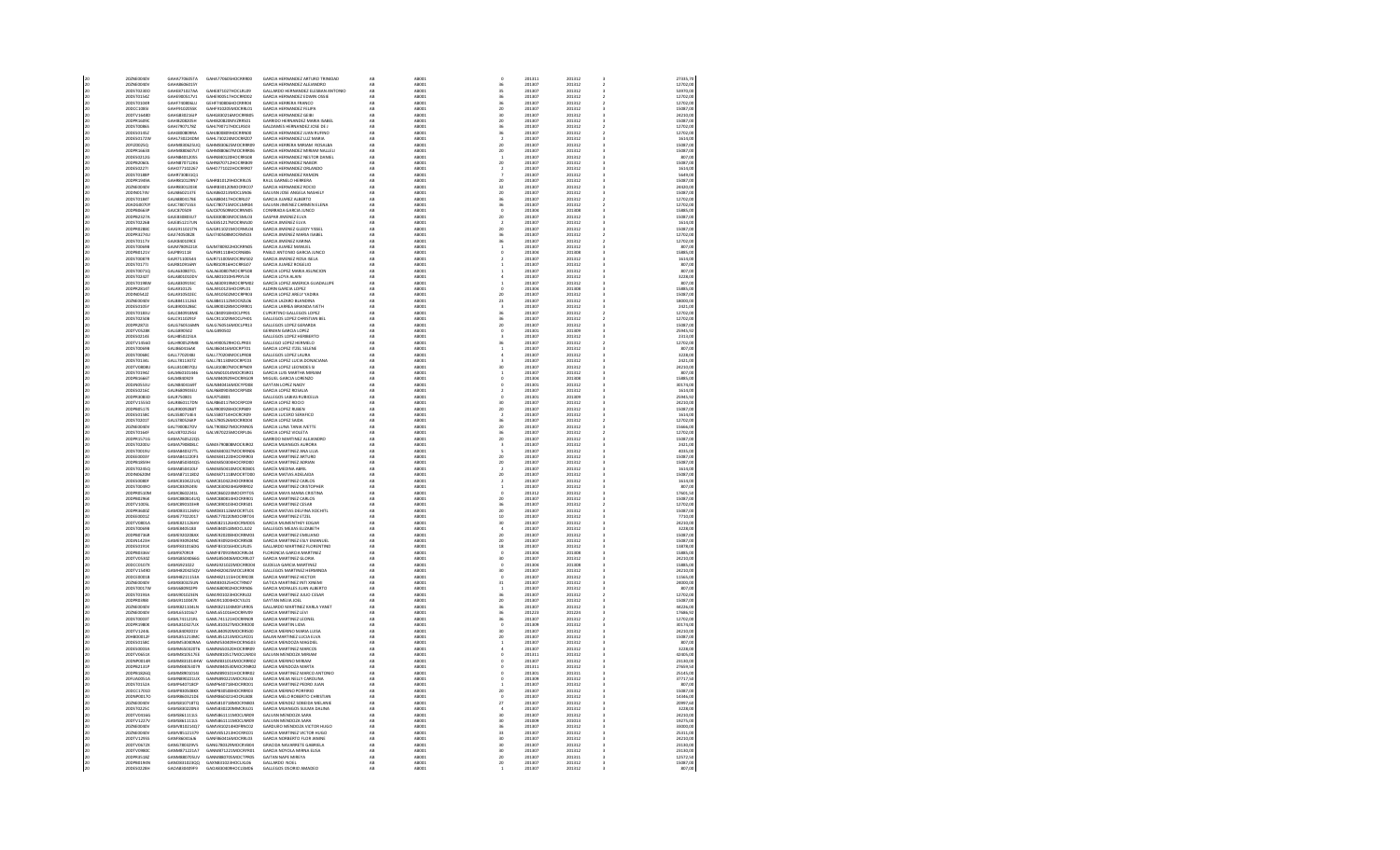| 20<br>20       | 20DTV0013N               | GAOB790508N4                 | GAOB790508HCSRZL04                       | GARCIA OZUNA JOSE BALDEMAR                               | AR              |
|----------------|--------------------------|------------------------------|------------------------------------------|----------------------------------------------------------|-----------------|
|                | 20DTV1653F               | GAOH73080868                 | GAOH730808HOCRLB00                       | GARCIA OLIVERA HUBERTO                                   | AB              |
|                | 2005T01855               | <b>GAOI230602TI</b>          | GA01730607HOCRSG09                       | GARCIA OSOGORIO IGNACIO                                  | <b>AR</b>       |
| 20<br>20       | 20DES00420               | GA0J81081875                 | GA0J810818HOCRRS26                       | <b>GARCIA ORTIZ JOSE</b>                                 | AB              |
|                | 20DST0156X               | GA0J820420UV                 | GAO1820420HOCRRR06                       |                                                          | <b>AR</b>       |
| 20             |                          |                              |                                          | GARCIA OROZCO JORGE VICTOR                               |                 |
| 20             | 20DEE0019Z               | GAOL620810LD                 | GAOL620810MOCLRR05                       | GALVAN ORTIZ LORENZA EVA                                 | AB              |
| 20             | 20DTV1493S               | GAOL840604CM                 | GAOL840604MOCRRC06                       | <b>GARCIA ORTIZ LUCERITO</b>                             | AB              |
| 20             | 20DPR17730               | GAOM851104A5                 | GAOM851104HOCRLL06                       | GARCIA DE OLMOS MELCHOR WILFRIDO                         | AB              |
| 20             | 20DPB1324X               | GA00900303EJ                 | GA00900303HOCBSM01                       | GABRIEL OSORIO OMAR                                      | AB              |
|                |                          |                              |                                          |                                                          |                 |
| 20             | 20DML0014W               | GAPA571001TZ                 | GAPA571001HOCRRN26                       | <b>GARCIA PEREZ ANGEL</b>                                | AB              |
| 20             | 20FJI0004C               | GAPA89031664                 | GAPA890316MOCRNN06                       | GARCIA PINEDA ANGELINA                                   | AB              |
| 20             | 20ADG00820               | GAPC800926                   | GAPC800926                               | <b>GARCIA PEREZ CONCEPCION</b>                           | AB              |
| 20             | 20DPB1037D               | GAPC86083112                 | GAPC860831MOCRRN05                       | GARCIA PEREZ MARIA CONCEPCION                            | AB              |
| 20             | 2005T0072P               | GAPE760904C3                 | GAPE760904HOCRRN01                       | GARCIA PEREZ ENRIQUE MOISES                              | <b>AR</b>       |
|                |                          |                              |                                          |                                                          |                 |
| 20             | 20DST0062                | GAPF7411079Z                 | GAPF741107HOCRRR06                       | <b>GARCIA PEREZ FORTUNATO</b>                            | AB              |
| 20<br>20       | 20HMC0027C               | GAPG860928D5                 | GAPGR60928HOCRRS03                       | <b>GARCIA PERALTA GUSTAVO</b>                            | AB              |
|                | 20DST0118U               | GAPL740404P1                 | GAPL740404HOCRVS03                       | GARCIA PAVON LUIS                                        | AB              |
|                |                          |                              | GAPL740723MOCLRT07                       |                                                          |                 |
| 20<br>20       | 20DES0028J<br>20DST0240V | GAPL740723TM<br>GAPL830507IG | GAPL830507HOCRBS08                       | <b>GALAN PEREZ LETICIA</b><br>GARCIA PABLO LUIS MIGUEL   | AB<br>AB        |
|                |                          |                              |                                          |                                                          |                 |
|                | 20DST0035L               | GAPM791001GU                 |                                          | GARCIA PEREZ MARCO ANTONIO                               |                 |
| 20<br>20       | 20FE10001U               | GAPM8609185R                 | GAPM791001HOCRRR01<br>GAPM860918MOCRRG02 | <b>GARCIA PEREZ MAGALY</b>                               | AB<br>AB        |
| 20<br>20       | 20DJN2097J               | GAPM9009154G                 | GAPM900915HOCRRG03                       | GARCIA PEREZ MIGUEL ANGEL                                | AB<br>AB        |
|                | 20DES0042C               |                              | GAPN850518MOCRCR02                       | GARCIA PACHECO NORMA MAGALY                              |                 |
|                |                          |                              |                                          |                                                          |                 |
| 20             | 202NE0040V               | GAPR68021887                 | GAPR680218MOCRRC03                       | GARCIA PEREZ ROCIO MARGARITA                             | AB              |
| 20             | 20DNL0001F               | GAPR8207071J                 | GAPR820707MOCTRS06                       | GATICA PEREZ MARIA DEL ROCIO                             | AB              |
| 20             | 20DES0231V               | GAQG871007RD                 | GAQG871007MOCLND03                       | GALAN QUINTA GUADALUPE LIZBETH                           | AB              |
| 20             | 20DES0003A               | GAOL780802GK                 | GAOL780802MOCRRD03                       | <b>GARCIA QUIROGA LIDIA</b>                              | AB              |
| 20             | 20DCC1104G               | GARA871110MV                 | GARA871110HOCRMN08                       | GARCIA RAMIREZ ANDRES                                    | AB              |
|                | 202NE0040V               |                              |                                          |                                                          | AB              |
| 20<br>20       | 20DES0067L               | GARB730307QJ<br>GARC700718G5 | GARB730307HOCLZN05<br>GARC700718HOCRYM08 | GALLARDO RUIZ BENITO<br>GARCIA REYES CAMILO FEDERICO     | $\overline{AB}$ |
|                |                          |                              |                                          |                                                          |                 |
| 20<br>20       | 20HMC0028M               | GARC77011427<br>GARD7007218N | GARC770114MOCRMR03                       | GARCIA RAMOS MARIA DEL CARMEN<br>GARCIA RODRIGUEZ DANIEL | AB<br>AB        |
|                | 202NE0040V               |                              | GARD700721HOCRDN01                       |                                                          |                 |
| 20<br>20       | 20DPR21972               | GARD8811195J                 | GARD881119MOCRSN01<br>GARE680327HOCRVL06 | GARCIA RIOS DANIELA<br>GARCIA RIVERA ELIGIO JUAN         | AB<br>AB        |
|                | 20DST0155Y               |                              |                                          |                                                          |                 |
|                |                          |                              |                                          |                                                          |                 |
| 20             | 20DPB2105F               | GARE710914                   | GARE710914HOCRMV01                       | EVERARDO GARCIA RAMIREZ                                  | AB              |
| 20             | 202NE0040V               | GARF58112961                 | GARF581129MOCRML07                       | <b>GARCIA RAMIREZ FILOMENA</b>                           | AB              |
| 20             | 20DES0031X               | GARF641117L4                 | GARF641117HOC5VD04                       | CASTRO RIVERA FIDEL SERGIO                               | AB              |
| 20             | 202NE0040V               | GARF800422CL                 | GARF800422MOCRSB03                       | <b>GARFIAS ROSALES FABIOLA</b>                           | AB              |
| 20             | 20DST0069B               | GARG790910M5                 | GARG790910MOCLYL09                       | GALLEGOS REYES GLADYS                                    | AB              |
|                | 20DST0118U               | GARG8509033J                 | GARG850903MOCRMB07                       | <b>GARCIA RAMOS GABRIELA</b>                             | AB              |
| 20             |                          |                              |                                          |                                                          |                 |
| 20             | 20DST0073C               | GARJ78122551                 | GARJ781225HDFRMS06                       | GARCIA RAMOS JESUS RICARDO                               | AB              |
|                | 20DST0133M               | GARL881209RH                 | GARL881209MOCRZR07                       | GARCIA RUIZ MARIA DE LOURDES                             | AB              |
| 20<br>20       | 20DBA0034Y               | GARM830108E3                 | GARM830108MOCRYR03                       | <b>GARCIA REY MARITZA</b>                                | AB              |
|                | 20DTV0295L               | GARM85022467                 | GARM850224MOCRMB04                       | GARCIA RAMIREZ MARISOL                                   | AB              |
| 20             |                          |                              |                                          |                                                          |                 |
| 20             | 20DTV0766L               | GARP760717H3                 | GARP760717MOCRML04                       | <b>GARCIA RAMOS PAULA</b>                                | AB              |
| 20             | 20DST0225C               | GARR800326BX                 | GARR800326HOCSMG01                       | ROGELIO GASPAR RAMIREZ                                   | AB              |
| 20             | 20DST0233L               | GARS610912LU                 | GARS610912MOCRMY17                       | GARCIA RAMIREZ SILVIA ISABEL                             | AB              |
| 20             | 20DTV1240P               | GARS840525HA                 | GARS840525MOCRMS07                       | GARCIA RAMOS SUSAN                                       | AB              |
| 20             | 20DST0161                | GARS880829Q8                 | GARS880829MOCRMV07                       | <b>GARCIA RAMOS SAVELIA</b>                              | AB              |
|                | 202NE0040V               |                              |                                          |                                                          | AB              |
| 20             |                          | GARV581227N8                 | GARVS81227HOCBYC09                       | <b>GABRIEL REYES VICTOR</b>                              |                 |
| 20             | 202NE0040V               | GARX870328KE                 | GARX870328MOCRJN08                       | GARCIA ROJAS XUNAXI NADXIELI                             | AB              |
| 20             | 20DES0042C               | GARY931108                   | GARY931108                               | GARCIA RAMIREZ YOLANDA CLAUDIA                           | AB              |
|                | 20DES0093J               | GASA75081137                 | GASA750811HOCRLL16                       | <b>GARCIA SILVA ALEJANDRO</b>                            | AB              |
| 20<br>20       | 20FIZ0045D               | GASB900902IM                 | GASB900902MOCLLL05                       | GALINDO SALAZAR BILMA ELIZABETH                          | AB              |
|                | 20DST0180X               |                              | GASC711125HV7RNS04                       | GARCIA SANCHEZ CESAR                                     | <b>AR</b>       |
| 20             |                          | GASC711125PB                 |                                          |                                                          |                 |
| 20             | 20DST00552               | GASC860323FX                 | GASC860323MOCRNL00                       | GARCIA SANTIAGO CLICERIA                                 | AB              |
| 20             | 20DST0188F               | GASD5612242G<br>GASD7509116D | GASD561224HOCRLLOS                       | <b>GARCIA SILVA DELFINO</b>                              | AB              |
| 20             | 20DST0149N               |                              | GASD750911MGRRNL01                       | <b>GARCIA SANCHEZ DELFINA</b>                            | AB              |
| 20             | 202NE0040V               | GASE8606194U                 | GASE860619MOCRNR02                       | <b>GARCIA SANTIAGO ERIKA</b>                             | AB              |
|                |                          |                              |                                          |                                                          |                 |
| 20             | 20DCC0660N               | GASE910505EZ                 | GASE910505HOCLND00                       | <b>GALVAN SANTOS EDGAR</b>                               | AB              |
| 20             | 20DTV1411S               | GASF860918E3                 | GASF860918MOCRNR03                       | GARCIA SANTIAGO FRANCISCA FIDELA                         | AB              |
| 20             | 20DES0158C               | GASG751207HH                 | GASG751207HOCRNR09                       | <b>GARCIA SANCHEZ GERMAIN</b>                            | AB              |
| 20             | 20HMC0001G               | GASG840713A2                 | GASG840713MOCRNL02                       | GARCIA SANTIAGO GLORIA ARELI                             | AB              |
| 20             | 20DST0205P               | GASJ65112778                 | GASJ651127HOCRSS02                       | GARCIA SOSA JESUS                                        | AB              |
|                |                          |                              |                                          |                                                          |                 |
| 20             | 20DML0048M               | GASJ770311P2                 | GASJ770311MOCRSS06                       | GARCIA SOSA JOSEFINA TERESA                              | AB              |
| 20<br>20       | 200TV0040K               | <b>GASIS00305NM</b>          | GASI800305HOCRNC10                       | GARCIA SANTIAGO IACORO                                   | <b>AR</b>       |
|                | 20DST0170Q               | GASJ80050677                 | GASJ800506MOCRNS00                       | GARCIA SANTIAGO JOSEFINA                                 | $\overline{AB}$ |
|                | 20DPR2324E               |                              |                                          | <b>GARCIA SANTIAGO JOSE</b>                              | AB              |
| 20<br>20       | 20DML0043R               | GASJ810319M8<br>GASJ870420DD | GASJ810319HOCRNS02<br>GASJ870420MOCRLN00 | GARCIA SILVA JANET NAYELI                                | $\overline{AB}$ |
|                |                          |                              |                                          |                                                          |                 |
| 20<br>20       | 20DEE0022M               | GASL86031017                 | GASL860310HOCRNS08                       | GARCIA SANTIAGO JOSE LUIS<br>GARCIA SERRA MANUEL         | AB<br>AB        |
|                | 20DNP0017O               | GASM80082254                 | GASM800822HOCRRN06                       |                                                          |                 |
| 20             | 20DST0146Q               | GASN820603T1                 | GASN820603HOCRNF02                       | GARZON SANCHEZ NEFTALI                                   | AB              |
| 20             | 20DNP0014F               | GASN880215GF                 | GASN880215MOCRGD04                       | <b>GARCIA SAGUILAN NADIA VIRIDIANA</b>                   | AB              |
|                |                          |                              |                                          |                                                          |                 |
| 20             | 20DST00730               | GASO811108QR                 | GASO811108HOCRNS01                       | GARCIA SANDOVAL OSCAR                                    | AB              |
| 20             | 20DTV1602I               | GASP77060733                 | GASP770607HOCYRB07                       | <b>GAYTAN SIERRA PABLO</b>                               | AB              |
| 20             | 20DES0025N               | GASP790314K1                 | GASP790314MOCRNR05                       | GARCIA SANDOVAL PERLA XOCHITL                            | AB              |
|                | 20DES0032W               | GASP790314K1                 | GASP790314MOCRNR05                       | GARCIA SANDOVAL PERLA XOCHITL                            | <b>AR</b>       |
| 20<br>20       | 20HMC0029M               | GASQ8103082N                 | GASQ810308MOCRNN09                       | GARCIA SANTIAGO QUINTILA                                 | $\overline{AB}$ |
|                |                          |                              | GASR670608HMCRNR08                       | <b>GARCIA SANTOS ROBERTO</b>                             | AB              |
| 20<br>20       | 20DST0160J<br>20DJN1405S | GASR670608KA<br>GASR820712   |                                          |                                                          |                 |
|                |                          |                              | GASR820712MOCRSS09                       | ROSALINDA GARCIA SOSA                                    | AB              |
| 20<br>20       | 20DST0100V<br>20DPB1666T | GASR860415PX                 | GASR860415HOCRNG06                       | ROGELIO GARCIA SANTIAGO<br>RUBI YENIRE GARCIA SOLORZANO  | AB<br>AB        |
|                |                          | GASR881113                   | GASR881112MOCRLB01                       |                                                          |                 |
|                | 20AGD0002/               | GASS6403273K<br>GASV7706151G | GASS640327MOCRNC08                       | GARCIA SANCHEZ SOCORRO<br>GALICIA SARMIENTO VICTOR HUGO  |                 |
| 20<br>20       | 20ZNE0040V               |                              | GASV770615HOCLRC02                       |                                                          | AB<br>AB        |
|                |                          |                              |                                          |                                                          |                 |
| 20             | 20DPR0893                | GASV8910045J<br>GATA920814CQ | GASV891004HOCRNC00                       | GARCIA SANTIAGO VICTOR FRANCISCO                         | AB<br>AB        |
| 20             | 20DST0202S               |                              | GATA920814MOCRRR07                       | <b>GARCIA TORRES ARACELI</b>                             |                 |
| 20             | 20DST0120I               | GATJ7909182G                 | GATJ790918HOCRRL03                       | GARCIA TORRES JULIO CESAR                                | AB              |
| 20             | 20DPR13360               | GATM880119                   | GATM880119MOCRPR03                       | MARTA REMEDIO GARCIA TAPIA                               | AB              |
| 20             | 20DPR1167Y               | GAUD840527VB                 | GAUD840527HOCRLV06                       | GARRIDO ULLOA DAVID                                      | AB              |
|                | 20DTV0469L               | GAVA800901                   | GAVA800901                               | GARCIA VARELA ALMA KARINA                                | AB              |
| 20             |                          |                              |                                          |                                                          |                 |
| 20             | 20DES0105Y               | GAVA83031417                 | GAVA830314MOCRSD02                       | GARCIA VASQUEZ AIDE                                      | AB              |
| 20             | 20DJN0712S               | GAVB88012112                 | GAVB880121HOCRSS03                       | GARCIA VASQUEZ BISMARKC FELIPE                           | AB              |
| 20             | 20DCC1553L               | GAVC821122SG                 | GAVC821122MOCLSS00                       | <b>GALINDO VASQUEZ CESILIA</b>                           | AB              |
|                | 20DPR1086M               | GAVC900106                   | GAVC900106                               |                                                          |                 |
| 20<br>20       | 20DES0031X               | GAVD78012037                 | GAVD780120HDFRLN02                       | GARCIA VASQUEZ CLAUDIA JANET<br>GARCIA VELAZQUEZ DANIEL  | AB<br>AB        |
|                |                          |                              |                                          |                                                          |                 |
| 20<br>20       | 20DES0123N               | GAVD860627HV<br>GAVI93010455 | GAVD860627MOSRSL04                       | GARCIA VASQUEZ DALIBASTI<br>GARCIA VASQUEZ ITZEL         | AB<br>AB        |
|                | 20DIN0619X               |                              | GAVI930104MOCRST09                       |                                                          |                 |
| 20             | 20DPB1576A               | GAVJ9312073C                 | GAVJ931207MOCRLN07                       | GARCIA VALLE JANET                                       | AB              |
| $_{20}$        | 20DST0016X               | GAVL850501P6                 | GAVL850501HOCRL800                       | <b>GARIBAY VILLALOBOS LUIS</b>                           | AB              |
|                |                          |                              |                                          |                                                          |                 |
| 20             | 20DCC08520               | GAVL930821BK                 | GAVL930821MOCRSR00                       | GARCIA VASQUEZ LAURA LETICIA                             | AB              |
| 20             | 20DST0183U               | GAVM67082068                 | GAVM670820MOCRSN09                       | <b>GARCIA VASQUEZ MINERVA</b>                            | AB              |
| 20             | 20DTV1575B               | GAVM8806305J                 | GAVM880630HOCRLR07                       | GARCIA VELASQUEZ MARTIN                                  | AB              |
| 20             | 20DST0157W               | GAVM890912J7                 | GAVM890912HOCRLN08                       | MANUEL DE JESUS GARCIA VELAS                             | AB              |
| $_{20}$        | 202NE0040V               | GAVN810605T8                 | CAVN810605HOCLLS10                       | GALLEGOS VASQUEZ NELSON                                  | AB              |
|                | 2005T0015Y               | GAVPR20225SL                 | GAVPR20225HOCLSD02                       | GALLARDO VASOUEZ PEDRO                                   | <b>AR</b>       |
| 20<br>20       |                          |                              |                                          |                                                          |                 |
|                | 20DPR2363G               | GAVS920921MK                 | GAVS920921MOCRVL01                       | GARNICA VIVEROS MARIA SOLEDAD                            | AB              |
| 20             | 20DST0002L               | GAXC820213JL                 | GAXCR20213MOCRXR08                       | <b>GARCIA CRISTINA</b>                                   | AB              |
| 20             | 20DST0054Z               | GAZC770727TB                 | GAZC770727MPLRCN06                       | GARCIA ZACATECO CONCEPCION                               | AB              |
| 20             | 20DPR1790T               |                              | GAZE710805MOCRRL04                       | GARCIA ZARATE ELIZABETH                                  | AB              |
|                |                          | GAZE710805NE                 |                                          |                                                          |                 |
| 20             | 20DST0020J               | GEAE600618FW                 | GEAE600618HOCRRF02                       | <b>GERVACIO ARIAS EFREN</b>                              | AB              |
|                | 20DES0202Z               | GEGJ860711CN                 | GEGJ860711HOCRRH01                       | <b>GERONIMO GORDILLO JEHOVANY</b>                        | AB              |
|                |                          | GEGU810613HY                 | GEGU810613HOCRML01                       | <b>GREGORIO GOMEZ ULISES</b>                             | AB              |
|                | 20DTV08759               |                              |                                          | GERMAN PERALTA AUGUSTO                                   | AB              |
| 20<br>20       |                          |                              |                                          |                                                          |                 |
|                | 20DST0081X               | GEPA750919GQ                 | GEPA750919HOCRRG02                       |                                                          |                 |
|                | 20DST0087R               | GEPR820723NT                 | GEPR820723MOCRRC05                       | <b>GREGORIO PEREZ ROCIO</b>                              | AB              |
| 20<br>20<br>20 | 20DST0087F               | GESJ761029ML                 | GESJ761029HOCRNN02                       | GREGORIO SANCHEZ JUAN                                    | AB              |
| 20             | 200TV0397L               | GESL840723DC                 | GESL840723HOCRLS03                       | GREGORIO SILVA IOSE LLIIS                                | <b>AR</b>       |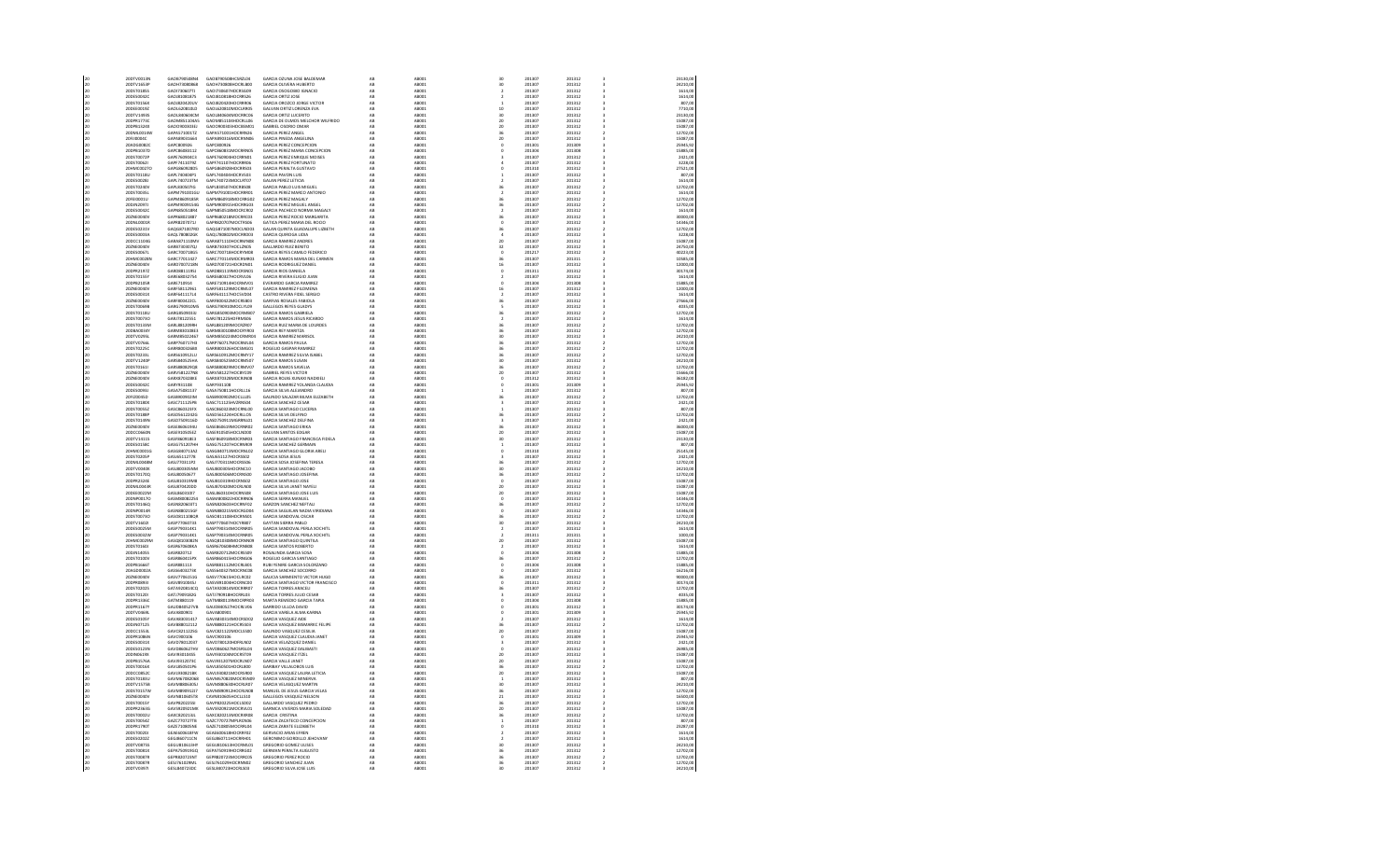| 20<br>20       | 20DTV0554                | GESM8507133X                        | GESM850713HOCRVR04                       | <b>GREGORIO SEVERO MARCELINO</b>                                  |                 | AB001                 | 30                                            | 201307           | 201312           |                |
|----------------|--------------------------|-------------------------------------|------------------------------------------|-------------------------------------------------------------------|-----------------|-----------------------|-----------------------------------------------|------------------|------------------|----------------|
|                | 20DTV1618J               | GETF8502019Q                        | GETF850201MOCRRL03                       | <b>GREGORIO TERRERO FELICIANA</b>                                 | AB              | AB001                 | 30                                            | 201307           | 201312           |                |
| 20<br>20       | 20DST0245Q<br>20DML0009  | GEVH880408K5<br><b>GEVL880108FH</b> | GEVH880408HOCRNG02<br>GEVL880108MOCRLD02 | GERONIMO VENTURA HUGO ALBERTO<br>GREGORIO VILLAFAÑE LADY BELEN    | AB<br>AB        | AB001<br>AB001        | 36<br>$\theta$                                | 201307<br>201311 | 201312<br>201312 |                |
| 20             | 20AGD0003Z               | GIAA790908GL                        | GIAA790908MOCRLD04                       | GIRON ALVARADO ADRIANA                                            | AB              | AB001                 | $\mathbf{0}$                                  | 201307           | 201312           |                |
|                |                          |                                     | GIBG870911MOCJTN02                       |                                                                   |                 | <b>AR001</b>          |                                               | 201307           | 201312           |                |
| 20<br>20       | 20FSE0001A<br>20ZNE0040V | GIBG870911EH<br>GIBJ640708Q2        | GIBJ640708HGRLRN08                       | GIJON BAUTISTA GIANELLI<br>GIL DE LA BARRERA JUAN CARLOS          | AB<br>AB        | AB001                 | $\begin{array}{c} 20 \\ 28 \end{array}$       | 201307           | 201312           |                |
|                | 20DPR1711Q               | GICD871217NW                        | GICD871217MOCRRR00<br>GICM790106MDFJRY05 | GIRON CRUZ DORA DEL CARMEN<br>GIJON CRUZ MAYRA IVONNE             |                 | AB001                 |                                               | 201217           | 201312           |                |
| 20<br>20       |                          |                                     |                                          |                                                                   | AB<br>AB        | AB001                 | $\frac{0}{5}$                                 | 201307           | 201312           |                |
| 20<br>20       | 20DTV0125R               | GIDC8411282X                        | GIDC841128HOCLZR03                       | GIL DIAZ CARLOS MANU                                              |                 | AB001                 |                                               | 201307           | 201312           |                |
|                | 20DCC0470W               | GILP9006221Y                        | GILP900622HOCRPL00                       | <b>GIRON LOPEZ PAULINO</b>                                        | AB<br>AB        | AB001                 | $\begin{array}{c} 30 \\ 20 \end{array}$       | 201307           | 201312           |                |
| 20<br>20       | 20DNS0001K               | GIMD601222PP                        | GIMD601222HOCRDM02                       | <b>GIRON MEDINA DEMETRIO ESTEBAN</b>                              | AB              | AB001                 | $\begin{smallmatrix}0\\0\\0\end{smallmatrix}$ | 201307           | 201308           |                |
|                | 20DTV0032B               | GIRA790805                          | GIRA790805                               | <b>GRIS RUIZ ALICIA</b>                                           | AB              | AB001                 |                                               | 201301           | 201309           |                |
| 20<br>20       | 202NE0040V               | GIRH7002175Y                        | GIHR700217HOCRMC03                       | GRIJALVA ROMERO HECTOR MANUEL                                     | AB              | AB001                 | $\overline{27}$                               | 201307           | 201312           |                |
|                | 20DST02112               | GIRL921019PA                        | GIRL921019HOCJMR08                       | <b>GUON RAMIREZ LAURO</b>                                         | AB              | AB001                 | 36                                            | 201307           | 201312           |                |
| --<br>20<br>20 | 20ADG0070Y               | GISK770426E2                        | GISK770426MPLLTS09                       | GIL SOTO KEISSY LILIA                                             | AB              | AB001                 | $^{20}$                                       | 201307           | 201312           |                |
|                | 20DES0105Y               | GISP820418HM                        | GISP820418MOCLNL05                       | GIL SANCHEZ PALOMA DE JESUS                                       | AB              | AB001                 | $\overline{2}$                                | 201307           | 201312           |                |
| 20             | 202NE0040V<br>2005T00270 | GOAA860704HB<br>GOAB7403067S        | GOAA860704MOCMGD08<br>GOARZ40306MVZMOT01 | GOMEZ AGUILAR ADRIANA<br>GOMEZ AOUINO BEATRIZ                     | AB<br>AR.       | AB001<br><b>AR001</b> | 28<br>36                                      | 201307<br>201307 | 201312<br>201312 |                |
| 20<br>20       | 20DPB10380               | GOAB860810                          | GOAB860810MOCNRB01                       | BIBIANA GONZALEZ ARISTA                                           | AB              | AB001                 | $\mathfrak{o}$                                | 201304           | 201308           |                |
|                | 20DTV0634U               | GOAF7510170T                        |                                          | GOMEZ ANTONIO FELIPE                                              | AB              | <b>AR001</b>          |                                               | 201307           | 201312           |                |
| 20<br>20       | 20DST0197X               | GOAI68010255                        | GOAI680102HOCMVS02                       | GOMEZ AVELINO ISIDORO ALEJANDRINO                                 | $\overline{AB}$ | AB001                 | $\begin{array}{c} 36 \\ 2 \end{array}$        | 201307           | 201312           |                |
|                | 20DST0028B               | GOAJ800128UX                        | GOAJ800128HOCNNV01                       | <b>GONZALEZ ANGELES JAVIER</b>                                    | AB              | AB001                 | 36                                            | 201307           | 201312           |                |
| 20<br>20       | 20DST0256W               | GOAM751010S1                        | GOAM751010HOCNRG04                       | <b>GONZALEZ ARAGON MIGUEL ANGEL</b>                               | AB              | AB001                 | 36                                            | 201307           | 201312           |                |
| 20             | 20DST0118U               | GOAN8311284D                        | GOAN831128HOCNQL07                       | GONZALEZ AQUINO NOEL                                              | AB              | AB001                 | $\mathbf 1$                                   | 201307           | 201312           | $\overline{3}$ |
| $_{20}$        | 20HMC0023S               | GOAN860321F4                        | GOAN860321HOCNNC04                       | <b>GONZALEZ ANTONIO NICOLAS</b>                                   | AB              | AB001                 | 20                                            | 201307           | 201312           |                |
| $\frac{1}{20}$ | 20DTV1859H               | GOAP850523DP                        | GOAP850523HOCRLR07                       | GORDON ALQUISIREZ PORFIRIO                                        | AB              | AB001                 | $\ddot{\mathbf{0}}$                           | 201312           | 201312           |                |
|                | 20DST0100V               | GOAU840830K1                        | GOAU840830HOCMGR09                       | <b>GOMEZ AGUILAR URIEL</b>                                        | AB              | AB001                 | $\overline{\mathbf{S}}$                       | 201307           | 201312           |                |
| 20             | 20DST0057X               | GOAV79102454                        |                                          | GOMEZ AQUINO VIRGEN ARLENE                                        | AB              | AB001                 | 36                                            | 201307           | 201312           |                |
| 20<br>20       | 200ES009SH               | GOAV800906V9                        | GOAV800906HOCMRC01                       | GOMEZ ARGUELLO VICTOR MANUEL                                      | AR.             | <b>AR001</b>          | 36                                            | 201307           | 201312           |                |
|                | 20F120086D               | GOBC861202FX                        | GOBC861202MOCMLT02                       | GOMEZ BLAS COTZORELI                                              | AB              | AB001                 | 20                                            | 201307           | 201312           |                |
| 20<br>20       | 20DES0147X               | GORI6911221F                        | GOBI691122HDENRN01                       | <b>GONZALEZ BRIONES JUAN CARLOS</b>                               | AB              | <b>AR001</b>          | $\begin{array}{c} 36 \\ 2 \end{array}$        | 201307           | 201312           |                |
|                | 20DST01035<br>20DTV1590U | GOBN67013016<br>GOBR780808TH        | GOBN670130MOCMRT05<br>GOBR780808MOCNLS00 | GOMEZ BARRANCO NATALIA AMELI<br>GONZALEZ BALTAZAR ROSARIO         | AB<br>AB        | AB001<br>AB001        |                                               | 201307<br>201307 | 201312<br>201312 |                |
| 20<br>20       | 20DML0048M               | GOCA82012728                        | GOCA820127MOCNRN04                       | GONZALEZ CRUZ ANGELA NALLELY                                      | AB              | AB001                 | 30<br>20                                      | 201307           | 201312           |                |
| 20             | 20ADG0011                | GOCA8802255E                        | GOCA880225HOCMRN08                       | <b>GOMEZ CRUZ ANIBAL</b>                                          | AB              | AB001                 | 36                                            | 201307           | 201312           |                |
| 20             | 20DPB0917A               | GOCA930522EX                        | GOCA930522MOCNRN08                       | <b>GONZALEZ CRUZ ANA</b>                                          | AB              | AB001                 | $\mathbf 0$                                   | 201221           | 201224           |                |
|                | 20DPR0421T               | GOCB780105LI                        | GOCB780105HOCNSR04                       | GONZALEZ CASTRO BARTOLOME                                         | AB              | AB001                 | $\overset{\cdot}{\mathbf{0}}$                 | 201312           | 201312           |                |
| $\frac{1}{20}$ | 20DTV1858                | GOCC741129SA                        |                                          | <b>GOMEZ CLAVEL CONCEPCION</b>                                    | AB              | AB001                 | 30                                            | 201307           | 201312           |                |
| 20             | 20DES0227                | GOCD8106224S                        | GOCD810622HOCNSS00                       | <b>GONZALEZ CASAS DESIDERIO</b>                                   | AB              | AB001                 | $\overline{2}$                                | 201307           | 201312           |                |
|                | 20DST0006Q               | GOCD840425LN                        | GOCD840425MOCNRL04                       | <b>GONZALEZ CRUZ DULCE MARIA</b>                                  | AB              | AB001                 | 36                                            | 201307           | 201312           |                |
| 20<br>20       | 20DPB0854R               | GOCD91071621                        | GOCD910716MOCNBL05                       | GONZALEZ CABRERA DULCE DEL CARMEN                                 | AB              | AB001                 | $\mathbf{20}$                                 | 201307           | 201312           |                |
|                | 20DST02351               | GOCF630414VF                        | GOCE630414MOCNRD03                       | GONZALEZ CRUZ MARIA EDITH                                         |                 | <b>AR001</b>          |                                               | 201307           | 201312           |                |
| 20<br>20       | 202NE0040V               | GOCE680114MQ                        |                                          | GOMEZ CHAGOYA ELISEO                                              | AB<br>AB        | AB001                 | $\frac{1}{23}$                                | 201307           | 201312           |                |
| 20<br>20       | 20DPR05712<br>20FSE0006W | GOCG860501J1<br>GOCG861011GI        |                                          | GOMEZ CASTILLO GABRIELA<br>GONZALEZ CORTES GABRIELA               | AB<br>AB        | AB001                 | $\substack{20\\20}$                           | 201307           | 201312           |                |
|                |                          |                                     | GOCG861011MVZNRB08                       |                                                                   |                 | AB001                 |                                               | 201307           | 201312           |                |
| 20<br>20       | 20DST0197X<br>20DST0015Y | GOCJ620308JT<br>GOCJ771110GH        | GOCJ620308MOCNBN04                       | GONZALEZ CABALLERO JUANA                                          | AB<br>AB        | AB001                 | $\begin{smallmatrix}2\\2\\2\end{smallmatrix}$ | 201307           | 201312           |                |
|                |                          |                                     | GOCJ771110MOCNBD07                       | GONZALEZ CABALLERO JUDID                                          |                 | AB001                 |                                               | 201307           | 201312           |                |
| 20<br>20       | 20DES0214E               | GOCJ8612272N                        | GOCJ861227HOCMHS05                       | GOMEZ CHEVEZ JESUS OMAR<br>GOMEZ CARRO JUAN YOVANI                | AB<br>AB        | AB001                 | $\begin{array}{c} 10 \\ 20 \end{array}$       | 201307           | 201312           |                |
|                | 20DCC1228                | GOCJ9006248C                        | GOCJ900624HOCMRN08                       |                                                                   |                 | AB001                 |                                               | 201307           | 201312           |                |
| 20             | 20DST00142               | GOCJ9111021F                        | GOCJ911102HOCMRR01                       | <b>GOMEZ CERVANTES JORGE MARIO</b>                                | AB              | AB001                 | 36                                            | 201307           | 201312           |                |
| 20<br>20       | 20DBA0017H<br>20DTV1572E | GOCL790618JA<br>GOCM781110K2        | GOCM781110HOCMBR09                       | <b>GONZALEZ CHAVEZ LAURA</b><br><b>GOMEZ CABRERA MARTIN</b>       | AB              | AB001<br>AB001        | $\overline{\mathbf{S}}$<br>30                 | 201307<br>201307 | 201312<br>201312 |                |
|                | 20FI20116H               | GOCO910425IY                        | GOCO910425HV2NRS02                       | <b>GONZALEZ CORTEZ OSMAR URIEL</b>                                | AB              | <b>AR001</b>          |                                               | 201307           | 201312           |                |
| 20<br>20       | 20DST0046R               | GOCP731202IA                        | GOCP731202HOCMVR01                       | GOMEZ CUEVAS PRISCILIANO                                          | AB<br>AB        | AB001                 | $\begin{array}{c} 36 \\ 1 \end{array}$        | 201307           | 201312           |                |
|                |                          |                                     | GOCV770711MOCMHR05                       |                                                                   |                 | AB001                 |                                               | 201307           | 201312           |                |
| 20<br>20       | 20DDI0012C<br>20DTV0564F | GOCV770711NP<br>GOCV781114SB        | GOCV781114MOCMLN08                       | GOMEZ CHINCOYA VERONICA PAULINA<br>GOMEZ CLEMENTE VENERANDA       | AB<br>AB        | AB001                 | 36<br>30                                      | 201307           | 201312           |                |
|                | 20DTV1646F               |                                     | GODC801105MOCMMR04                       | <b>GOMEZ DOMINGUEZ CAROLINA</b>                                   |                 | AB001                 |                                               | 201307           | 201312           |                |
| 20<br>20       | 20DES0124M               | GODC801105TB<br>GODJ7304232Q        | GODJ730423HOCMRR07                       | GOMEZ DORANTES JORGE MARTIN                                       | AB<br>AB        | AB001                 | $\begin{array}{c} 30 \\ 4 \end{array}$        | 201307           | 201312           |                |
|                | 20DTV0009A               | GOEE80070956<br>GOFE7806034L        | GOEE800709MOCNSL06<br>GOFE780603HOCNGD01 | GONZALEZ ESTILLADO ELIZABETH<br>GONZALEZ FIGUEROA EDWIN           |                 | AB001                 |                                               | 201307           | 201312           |                |
| 20<br>20       | 20DST0072F               |                                     |                                          |                                                                   | AB<br>AB        | AB001                 | 30<br>36                                      | 201307           | 201312           |                |
| 20<br>20       | 20DES0021Q               | GOFE840921M4                        | GOFE840921HOCNLD04<br>GOFH810126MOCNBR06 | GONZALEZ FLORES EDER JOSUE                                        | AB<br>AB        | AB001                 | $\circ$                                       | 201117           | 201124           |                |
|                | 20DPR0217I               | GOFH810126M4                        |                                          | <b>GONZALEZ FABIAN HORTENSIA</b>                                  |                 | AB001                 | 20                                            | 201307           | 201312           |                |
| 20<br>20       | 20DPR3266L               | GOFR770927LF                        | GOFR770927MOCMNY06                       | <b>GOMEZ FUENTES MARIA REYES</b>                                  | AB              | AB001                 | 20                                            | 201307           | 201312           |                |
|                | 20DPR2318U               | GOFS8001109G                        | GOFS800110HOCMNR00                       | <b>GOMEZ FUENTES SIRENIO</b>                                      | AB              | AB001                 | 36                                            | 201307           | 201312           |                |
| 20             | 20DST0101U               | GOGC771116                          | GOGC771116                               | <b>GONZALEZ GARCIA CLARA</b>                                      | AB              | AB001                 | $\mathfrak{o}$                                | 201301           | 201309           |                |
| 20             | 202NE0040V               | GOGC800920JW                        | GOGC800920MOCNRL07                       | <b>GONZALEZ GARCIA CLAUDIA ARACELI</b>                            | AB              | AB001                 | 36                                            | 201307           | 201312           |                |
| 20             | 20DES00862<br>20DST0019U | GOGE650715AN<br>GOGE821010F1        | GOGE650715MOCMRN06<br>GOGE821010MVZNRN09 | <b>GOMEZ GARCIA ENRIQUETA</b><br>EUNICE ANABEL GONZALEZ GARCI     | AB<br>AB        | AB001<br>AB001        | $\mathbf{1}$<br>36                            | 201307<br>201307 | 201312<br>201312 | $\overline{a}$ |
| 20<br>20       | 20DPR0713H               | GOGG760818GF                        | GOGG760818GP4                            | <b>GONZALEZ GARCIA GEIBY ELENA</b>                                | AB              | AB001                 | $\bf{0}$                                      | 201301           | 201309           |                |
|                | 20DST0146O               | GOG1650208TG                        | GOGI650208HOCMMN03                       | GOMEZ GOMEZ ILIAN                                                 | 4Ŕ              | <b>AR001</b>          | $\overline{ }$                                | 201307           | 201312           |                |
| 20<br>20       | 20DST0058W               | GOGL680701GV                        | GOGL680701MVZRZN03                       | <b>GORDILLO GUZMAN LEONOR</b>                                     | AB              | AB001                 | 36                                            | 201307           | 201312           |                |
|                | 20DCC1728K               |                                     | GOGL860506HOCMMS09                       |                                                                   |                 | AB001                 | 20                                            | 201307           | 201312           |                |
| 20<br>20       | 20DTV0766                | GOGL860506CM<br>GOGM86011481        | GOGM860114MOCMMY08                       | GOMEZ GOMEZ LUIS<br>GOMEZ GOMEZ MAYRA ILSE                        | AB<br>AB        | AB001                 | 30                                            | 201307           | 201312           |                |
| 20<br>20       | 20DPB10652               | GOGM941225FK                        | GOGM941225MOCNMR12                       | <b>GONZALEZ GOMEZ MIRIAM KARINA</b>                               | AB              | AB001                 | 20                                            | 201307           | 201312           |                |
|                | 20DPR3432T               | GOGS79021279                        | GOGS790212MMCMPN06                       | <b>GOMEZ GOPAR SONIA</b>                                          | AB              | AB001                 | 36                                            | 201307           | 201312           |                |
| 20             | 20DEE0005W               | GOGU84011313                        | GOGU840113HOCNRR00                       | <b>GONZALEZ GARCIA URIEL</b>                                      | AB              | AB001                 | $\overline{20}$                               | 201307           | 201312           |                |
| 20             | 20FUA0060I               | GOGV69121471                        | GOGV691214HOCNNC04                       | <b>GONZALEZ GONZALEZ VICTOR MANUEL</b>                            | AB              | AB001                 | 20                                            | 201307           | 201312           |                |
|                | 20DST0024F               | GOHF901125TE                        | GOHF901125HBSNRR08                       | FERNANDO JESUS GONZALEZ HERR                                      | AB              | AB001                 | 36                                            | 201307           | 201312           |                |
| 20<br>20<br>20 | 202NE0040V               | GOHG770807AN                        | GOHG770807HCSMRB06                       | <b>GOMEZ HERNANDEZ GABRIEL</b>                                    | AB              | AB001                 | 23                                            | 201307           | 201312           |                |
|                | 20DCC0473T<br>200PR23040 | GOHG841027DI<br>GOHG910623U         | GOHG841027HOCNRN07<br>GOHG910623MOCNRD12 | GONZALEZ HERNANDEZ GONZALO FLORENCIO<br>GONZAGA HERRERA GUADALUPE | AB<br>4Ŕ        | AB001<br><b>AR001</b> | 20<br>20                                      | 201307<br>201307 | 201312<br>201312 |                |
| 20<br>20       | 20DTV1208G               | GOHI810713TB                        | GOHI810713HOCNRG08                       | <b>GONZALEZ HERNANDEZ IGNACIO</b>                                 | AB              | AB001                 | 30                                            | 201307           | 201312           |                |
|                | 20DEE0005W               | GOHJ871124T6                        | GOHJ871124HOCNRV02                       | <b>GONZALEZ HERNANDEZ JAVIER</b>                                  | AB              | <b>AR001</b>          | 36                                            | 201307           | 201312           |                |
| 20<br>20       | 20DES0064Q               | GOHL630721QH                        | GOHL630721HOCNRR07                       | GONZALEZ HERNANDEZ LORENZO                                        | AB              | AB001                 | $\overline{2}$                                | 201307           | 201312           |                |
| 20<br>20       | 202NE0040V               | GOHL881111NV                        | GOHL881111HOCPRN08                       | GOPAR HERNANDEZ LENIN DANIEL                                      | AB              | AB001                 | 36                                            | 201307           | 201312           |                |
|                | 20DST0160J               | GOHM750526CJ                        | GOHM750526MDFNRY04                       | <b>GONZALEZ HERNANDEZ MAYERLI A</b>                               | AB              | AB001                 | $\mathbf{1}$                                  | 201307           | 201312           |                |
| 20             | 20DEE0022M               | GOHN800122QW                        | GOHM800122MMCNRM04                       | GONZALEZ HERNANDEZ NOEMI                                          | AB              | AB001                 | $10$                                          | 201307           | 201312           |                |
| $_{20}$        | 20DES0098E               | GOHS760415QW                        | GOHS760415MOCNRN06                       | GONZALEZ HERRERA SANTA CARMELITA                                  | AB              | AB001                 | $\overline{2}$                                | 201307           | 201312           |                |
| 20             | 20DST0149N               | GOHS840807V8                        | GOHS840807MOCMRN19                       | GOMEZ HERNANDEZ SANDRA                                            | AB              | AB001                 |                                               | 201307           | 201312           |                |
| 20<br>20       | 20DES0118B               | GOII800602BP                        | GO1800602HOCMBS09                        | <b>GOMEZ IBAÑEZ ISRAEL</b>                                        | AB              | AB001                 | $\overline{3}$                                | 201307           | 201312           |                |
|                | 20DST0048F               | GOJC800114DD                        | GOJC800114HOCMMS06                       | <b>GOMEZ JIMENEZ CESAR</b>                                        | AB              | AB001                 |                                               | 201307           | 201312           |                |
| 20<br>20       | 20DPR1721X               | GOI/910714RF                        | GO 1910714MOCNNS04                       | GONZAGA ILIAN MARIA ISAURA                                        | <b>AR</b>       | <b>AR001</b>          | $\infty$                                      | 201307           | 201312           |                |
|                | 20DST0182V<br>20DES02331 | GOJM920105I7<br>GOJN8510287L        | GOJM92010SHOCNSR07<br>GOJN851028MOCNNN08 | <b>GONZALEZ JOSE MARCOS</b><br><b>GONZALEZ JUAN NANCY</b>         | AB<br>AB        | AB001<br><b>AR001</b> | 36                                            | 201307<br>201307 | 201312<br>201312 |                |
| 20<br>20       |                          | GOJO790321NK                        | GOXJ790321MOCNXS00                       | GONZALEZ JOSEFINA CAROLINA                                        | $\overline{AB}$ | AB001                 | 10                                            | 201307           |                  |                |
|                | 20DES0017D<br>20DST0118U | GOLA57042248                        | GOLAS70422MOCMPL08                       | GOMEZ LOPEZ ALEJANDRINA EVELIA                                    | AB              | AB001                 | 3<br>$\mathbf{1}$                             | 201307           | 201312<br>201312 |                |
| 20<br>20       | 20DES0196F               | GOLA710619H9                        | GOLA710619MOCMPN07                       | GOMEZ LOPEZ ANGELICA                                              | AB              | AB001                 | $\overline{2}$                                | 201307           | 201312           |                |
| 20             | 20DST0113Z               | GOLA790112UT                        | GOLA790112MOCNND08                       | GONZALEZ LUNA ADELA                                               | AB              | AB001                 | 36                                            | 201307           | 201312           |                |
| 20             | 20DPR3033W               | GOLB820531IE                        | GOLB820531MOCNPR08                       | <b>GONZALEZ LOPEZ BERENICE</b>                                    | AB              | AB001                 | 20                                            | 201307           | 201308           |                |
|                | 20DPR1882J               | GOLC791013RP                        | GOLC791013HVZMPH06                       | GOMEZ LOPEZ CHARVEL                                               | AB              | AB001                 | $\ddot{\mathbf{0}}$                           | 201312           | 201312           |                |
| 20<br>20<br>20 | 20FZP00252               | GOLC840206SN                        | GOLC840206MOCNPR05                       | <b>GONZALEZ LOPEZ CRISTIAN DENISE</b>                             | AB              | AB001                 | 20                                            | 201307           | 201312           |                |
|                | 20DPR1936X               | GOLD86010262                        | GOLD860102HOCNCN02                       | GONZALEZ LUCERO DANIELS                                           | AB              | AB001                 | $\overline{20}$                               | 201307           | 201307           |                |
| 20<br>20       | 20DST01035               | GOLF900204NG                        | GOLF900204HOCMTS03                       | GOMEZ LOPEZ ESALL GILBERTO                                        | 4R              | <b>AR001</b>          | 36<br>36                                      | 201307           | 201312           |                |
|                | 20DST0130F               | GOLE9006086A                        | GOLE900608HOCNRD08                       | GONZALEZ LURIA EDUARDO                                            | AB              | AB001                 |                                               | 201307           | 201312           |                |
| 20<br>20       | 20DDI0011D<br>20DES0077S | GOLG810402E5                        | GOLG810402MOCNPD03                       | GONZALEZ LOPEZ MARIA GUADALUPE                                    | AB<br>AB        | <b>AR001</b>          | $\begin{array}{c} 20 \\ 2 \end{array}$        | 201307           | 201312           |                |
|                |                          | GOLK810920AI                        | GOLK810920MOCMNN03                       | GOMEZ LANDIS KENIA PATRICIA                                       |                 | AB001                 |                                               | 201307           | 201312           |                |
| 20<br>20       | 20DST0234K<br>20HMC0020V | GOLM720120CU<br>GOLM860630KY        | GOLM720120HOCPSN08<br>GOLM860630MOCMPR04 | GOPAR LUIS JOSE MANUEL<br>GOMEZ LOPEZ MARICELA                    | AB<br>AB        | AB001<br>AB001        | $\begin{array}{c} 36 \\ 0 \end{array}$        | 201307<br>201310 | 201312<br>201312 |                |
|                |                          |                                     | GOLN890716HOCNPL01                       |                                                                   |                 | AB001                 |                                               |                  | 201312           |                |
| 20<br>20       | 20DST0029A<br>20DPR2233N | GOLN890716TY                        |                                          | GONZALEZ LOPEZ NOEL<br><b>GOMEZ LUIS OSCAR</b>                    | AB<br>AB        | AB001                 | $\begin{array}{c} 36 \\ 20 \end{array}$       | 201307<br>201307 | 201307           |                |
|                | 20DBA0017H               | GOLS8510302S                        |                                          | GONZALEZ LOPEZ SANDRA                                             | AB              | AB001                 |                                               | 201307           | 201312           |                |
| 20<br>20       | 20DES0168J               | GOMA770828SA                        | GOLS851030MOCNPN06<br>GOMA770828MOCNRD15 | <b>GONZALEZ MARTINEZ ADELINA</b>                                  | AB              | AB001                 | $\frac{5}{36}$                                | 201307           | 201312           | $\overline{a}$ |
|                | 20DST0076L               | GOMA8205235V                        | GOMA820523HOCMRL07                       | GOMEZ MARTINEZ ALAIN ALEJANDRO                                    | AB              | AB001                 | 36                                            | 201307           | 201312           |                |
| 20<br>20       | 20DPR07180               | GOMA8205235V                        | GOMA8205235V9                            | GOMEZ MARTINEZ ALAIN ALEJANDRO                                    | AB              | AB001                 | 36                                            | 201301           | 201309           |                |
|                | 20DPR0800C               | GOMA870917CW                        | GOMA870917MOCNRR06                       | GONZALEZ MARCELINO ARIADNA SOLEDAD                                |                 | AB001                 | $\mathbf{0}$                                  | 201312           | 201312           |                |
|                |                          |                                     |                                          |                                                                   |                 |                       |                                               |                  |                  |                |

# $\begin{array}{cccc} 4.111000\\ 1.1211000\\ 1.1211000\\ 1.1211000\\ 1.1211000\\ 1.1211000\\ 1.1211000\\ 1.1211000\\ 1.1211000\\ 1.1211000\\ 1.1211000\\ 1.1211000\\ 1.1211000\\ 1.1211000\\ 1.1211000\\ 1.1211000\\ 1.1211000\\ 1.1211000\\ 1.1211000\\ 1.12$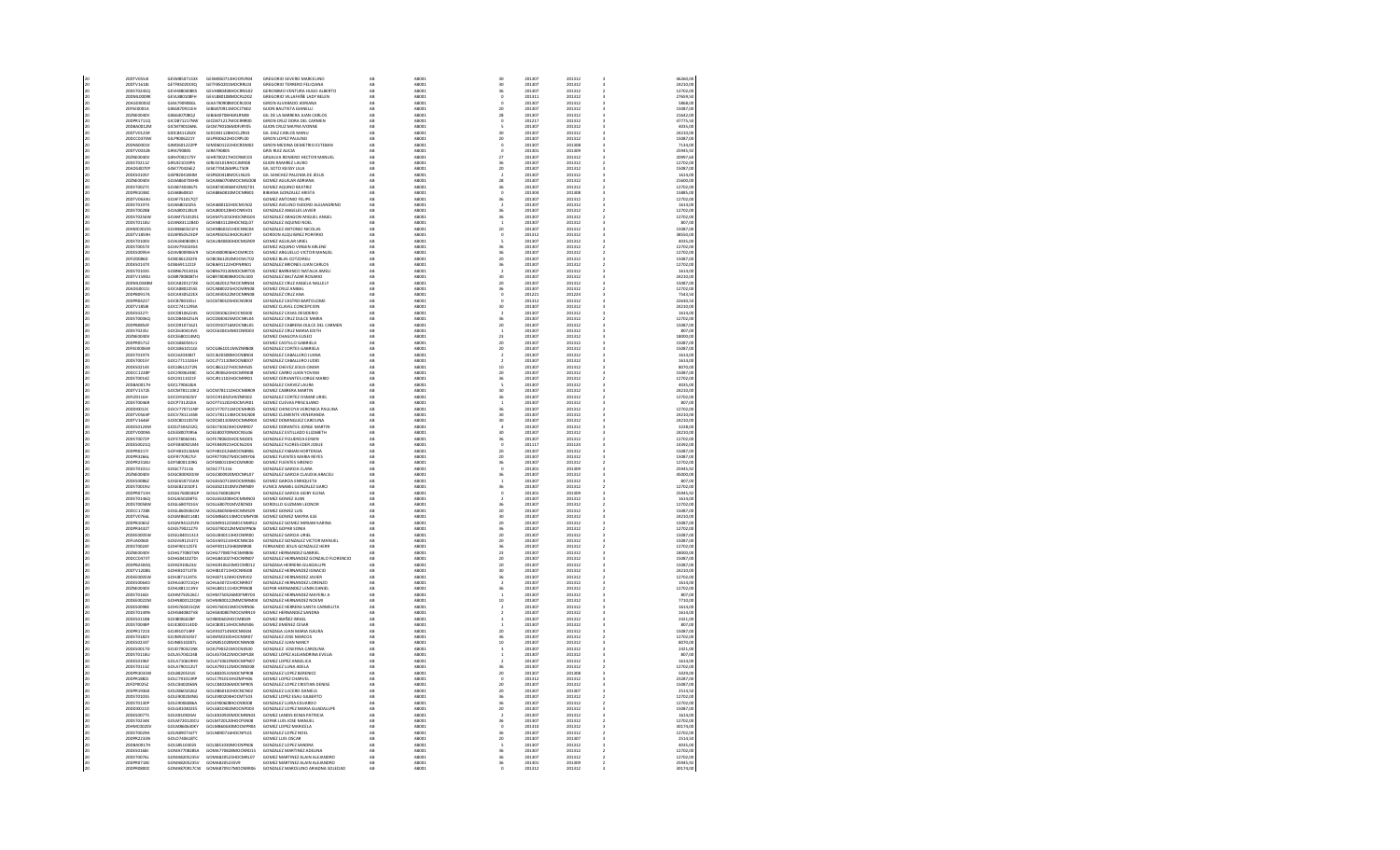| 20<br>20                   | 20DST0255X<br>20ZNE0040V | GOMB76050536                  | GOMB760505MOCMNL06                       | <b>GOMEZ MENDEZ BELEN</b>                                        | <b>AR</b>              | <b>AR001</b>   | $\begin{array}{c} 36 \\ 16 \end{array}$       | 201307           | 201312           |                |
|----------------------------|--------------------------|-------------------------------|------------------------------------------|------------------------------------------------------------------|------------------------|----------------|-----------------------------------------------|------------------|------------------|----------------|
|                            |                          | GOMD780126C3                  | GOMD780126HOCPLN07                       | GOPAR MELENDEZ DANIEL                                            | AB                     | AB001<br>AB001 |                                               | 201307           | 201312           |                |
| 20<br>20                   | 20DPR1632D               | GOME771102Q6<br>GOME87072951  | GOME771102MOCMRL07                       | GOMEZ MIRANDA ELDA<br>GONZAGA MARTINEZ EZMERALDA                 | AB                     |                | $\begin{array}{c} 36 \\ 0 \end{array}$        | 201307           | 201312<br>201312 |                |
|                            |                          |                               | GOME870729MOCNRZ08                       |                                                                  | AB                     | AB001          |                                               | 201311           |                  |                |
| 20                         | 20DCC1849W               | GOMI880612UN                  | GOMI880612HOCNNS08                       | GONZALEZ MENDEZ ISAEL                                            | AB                     | AB001          | 20                                            | 201307           | 201312           |                |
| 20<br>20                   | 20DPR3479N<br>20DPR0511L | GOMI920515KT<br>GOML880125JY  | GOMI920515MOCMXS07                       | <b>GOMEZ MUñOZ ISIDRA</b><br>GONZALEZ MARTINEZ LUCIA             | AB                     | AB001<br>AB001 | 20                                            | 201307<br>201307 | 201312<br>201312 |                |
|                            | 20DJN0020H               | GOMM6004098V                  | GOML880125MOCNRC10<br>GOMM600409HDEMRR03 | GOMEZ MARTINEZ MARIO                                             | AB<br>AB               | <b>AR001</b>   | $\overline{20}$                               | 201307           | 201312           |                |
| 20<br>20                   | 20DPR0139V               | GOMM791230GI                  | GOMM791230MOCMNR0                        | GOMEZ MENDEZ MARIBEL                                             | AB                     | AB001          | $\begin{array}{c} 36 \\ 20 \end{array}$       | 201307           | 201312           |                |
|                            |                          | GOMM900220                    | GOMM900220HOCNRR03                       |                                                                  |                        | <b>AR001</b>   |                                               |                  | 201308           |                |
| 20<br>20                   | 20DTV0738P<br>20DPB0715E | GOMM9106127Q                  | GOMM910612MOCNLR06                       | MARVIN JOAQUIN GONZALEZ MORALES<br>GONZALEZ MELO MARITZA         | AB<br>AB               | AB001          | $\begin{smallmatrix}0\\20\end{smallmatrix}$   | 201304<br>201307 | 201312           |                |
|                            |                          | GOMN880602                    | GOMN880602MOCMNL02                       |                                                                  |                        | AB001          |                                               |                  | 201308           |                |
| 20<br>20                   | 20DPR3456C<br>20DPB0265R | GOMN891201                    | GOMN891201MOCNNT08                       | NALLELI CRISTINA GOMEZ MENDEZ<br>NATALIA REYNA GONZALEZ MONTES   | AB<br>AB               | AB001          | $\begin{smallmatrix}0\\0\\0\end{smallmatrix}$ | 201304<br>201304 | 201308           |                |
|                            |                          |                               | GOMP830521MOCNZL05                       |                                                                  |                        |                |                                               |                  |                  |                |
| 20<br>20                   | 20DST0128A               | GOMP830521TF                  |                                          | GONZALEZ MAZAS PAOLA VALENTINA<br>GONZALEZ MATEO RANULFO         | AB<br>AB               | AB001<br>AB001 | $\begin{smallmatrix}2\\21\end{smallmatrix}$   | 201307<br>201307 | 201312<br>201312 |                |
|                            |                          |                               |                                          |                                                                  |                        |                |                                               |                  |                  |                |
| 20<br>20                   | 20DTV1606E               | GOMR750902LX                  | GOMR750902MOCNNS08                       | GONZALEZ MENDOZA ROSALIA                                         | AB                     | AB001          | $\begin{array}{c} 30 \\ 0 \end{array}$        | 201307           | 201312           |                |
|                            | 20DPR3321O               | GOMR860402                    | GOMR860402HOCNRG05                       | RIGOBERTO GONZALEZ MARTINEZ                                      | AB                     | AB001          |                                               | 201304           | 201308           |                |
|                            | 20DPR1936X               | GOMR900408PC                  | GOMR900408HOCNRM07                       | GONZALEZ MORA RAMON                                              | AB                     | AB001          | 36                                            | 201307           | 201312           |                |
| 20<br>20<br>20<br>20       | 20DPR1417N               | GOMS910104ED                  | GOMS910104HOCMRL06                       | <b>GOMEZ MARTINEZ SALVADOR</b>                                   | AB                     | AB001          | $\circ$                                       | 201302           | 201308           |                |
|                            | 20FUA0014X               | GOMV850814KE                  | GOMV850814MOCNRR00                       | GONZALEZ MARTINEZ VIRIDIANA CELESTE                              | AB                     | AB001          | 36                                            | 201307           | 201312           |                |
|                            | 20DPR1282P               | GOMY890110GX                  | GOMY890110MOCMXS04                       | <b>GOMEZ MUÑOZ YASMIN</b>                                        | AB                     | AB001          | 20                                            | 201307           | 201312           |                |
|                            | 20DCC0700                | GON0860616AQ                  | GONO860616MOCNLL09                       | <b>GONZALEZ NOLASCO OLIVIA</b>                                   | AB                     | AB001          | $\overline{20}$                               | 201307           | 201312           |                |
| 20<br>20                   | 20DCC1269R               | GOOD841020                    | GOOD841020MOCMLN00                       | DIANA FABIOLA GOMEZ OLVERA                                       | AB                     | <b>AR001</b>   | $\circ$                                       | 201304           | 201308           |                |
|                            | 20DCC0689S               | GOOE810920KC                  | GOOE810920MOCNRL00                       | GONZALEZ ORTIZ ELIDA                                             | AB                     | AB001          | $\overline{20}$                               | 201307           | 201312           |                |
| 20<br>20                   | 20FIZ0041H               | GOOE880825MA                  | GOOE880825MOCNLR02                       | <b>GONZALEZ OLOZAGASTE ERIKA</b>                                 | AB                     | AB001          |                                               | 201307           | 201312           |                |
|                            | 20DST0059V               | GOON830222N8                  |                                          | <b>GOMEZ ORTIZ NORMA MINERVA</b>                                 | AB                     | AB001          | 20<br>36<br>36                                | 201307           | 201312           |                |
| 20<br>20                   | 20DST0163G               | GOOP76031848                  | GOOP760318MOCNLT04                       | GONZALEZ OLIVERA PATRICIA MARIBEL                                | AB                     | .<br>AB001     |                                               | 201307           | 201312           |                |
|                            | 20ZNE0040V               | GOPB780110KE                  | GOPB780110MOCNDT03                       | <b>GONZALEZ PEDRO BEATRIZ</b>                                    | AB                     | AB001          | $\begin{array}{c} 31 \\ 0 \end{array}$        | 201307           | 201312           |                |
|                            | 20AGD00032               | GOPD790916R5                  | GOPD790916MOCNRL05                       | GONZALEZ PEREZ DOLORES                                           | AB                     | AB001          |                                               | 201307           | 201312           |                |
| 20<br>20<br>20             | 20HBD0008T               | GOPE8204033N                  | GOPE820403MOCMRL04                       | <b>GOMEZ PEREZ ELSA</b>                                          | AB                     | AB001          | 20                                            | 201307           | 201312           |                |
|                            | 20FIZ0069N               | GOPE831119MH                  | GOPE831119HOCMCT13                       | GOMEZ PACHECO EUTIMO PEDRO                                       | AB                     | AB001          | 20                                            | 201307           | 201312           |                |
| 20<br>20                   | 20DTV1069W               | GOPE91052082                  | GOPE910520MOCNRR09                       | GONZALEZ PEREZ FABIOLA                                           | AB                     | <b>AR001</b>   | $\begin{array}{c} 36 \\ 0 \end{array}$        | 201307           | 201312           |                |
|                            | 20F2F0024U               | GOPG691121PF                  | GOPG691121HPLNRL04                       | <b>GONZALEZ PEREZ GILDARDO</b>                                   | AB                     | AB001          |                                               | 201312           | 201312           |                |
| 20<br>20                   | 20DCC1291R               | GOPG860314GJ                  | GOPG860314HOC1CR00                       | GONZALEZ PACHECO GERARDO BALTAZAR                                | AB                     | AB001          | $\circ$                                       | 201304           | 201308           |                |
|                            | 20DCC2031L               | GOPG880904EZ                  | GOPG880904MOCNLR04                       | GONZALEZ PELAEZ GRICELDA                                         | AB                     | AB001          | $\mathbf 0$                                   | 201304           | 201308           |                |
|                            | 20DST0113Z               | GOPJ780422AB                  | GOPJ780422HOCNRR08                       | JORGE GONZALEZ PEREZ                                             | AB                     | AB001          | 36                                            | 201307           | 201312           |                |
|                            | 20DPR06840               | GOPJ8002083G                  | GOPJ800208HOCMCN00                       | GOMEZ PACHECO JUAN ANTONIO                                       | AB                     | AB001          | 20                                            | 201307           | 201312           |                |
|                            | 202NE0040V               | GOPJ830722ST                  | GOPJ830722HOCNCN05                       | GONZALEZ PACHECO JOSE JUAN                                       | AB                     | AB001          | 23                                            | 201307           | 201312           |                |
| 20<br>20<br>20<br>20<br>20 | 20DCC1127R               | GOPK9308252V                  | GOPK930825MOCMNR04                       | <b>GOMEZ PINEDA KIARA STEFANIA</b>                               | AB                     | AB001          | 20                                            | 201307           | 201312           |                |
|                            | 20DPR0311N               | GOPL640524MS                  | GOPL640524MOCNNZ01                       | GONZALEZ PINELO LUZ MARIA                                        | AB                     | AB00           | $^{20}$                                       | 201307           | 201310           |                |
| 20<br>20                   | 20DTV0970W               | GOPM9108107N                  | GOPM910810HOCNNN05                       | GONZALEZ PINACHO MANUEL                                          | AR                     | <b>AR001</b>   | $\frac{36}{1}$                                | 201307           | 201312           |                |
|                            | 20DES0179P               | GOPP7609307Q                  | GOPP760930MOCMRT01                       | GOMEZ PORRAS PATRICIA                                            | AB                     | AB001          |                                               | 201307           | 201312           |                |
| 20<br>20                   | 20DES0150K               | GOPS820507M6                  | GOPS820507HOCNCL01<br>GOPT610917MOCNRD03 | GONZALEZ PECH SAUL DAVID<br>GONZALEZ PEREZ TEODORA TERESA        | AB<br>AB               | <b>AR001</b>   | $\frac{2}{3}$                                 | 201307           | 201312           |                |
|                            | 20DST0102T               | GOPT610917KB                  |                                          |                                                                  |                        | AB001          |                                               | 201307           | 201312           |                |
| 20<br>20                   | 20DDI0012C               | GOPU900811HP<br>GOPY840216MI  | GOPU900811HOCMRL05<br>GOPY840216MOCNRL03 | GOMEZ PERALTA ULISES<br>GONZALEZ PEREZ YULIANA CECIL             | AB<br>AB               | AB001          | $\begin{array}{c} 36 \\ 20 \end{array}$       | 201307           | 201312           |                |
|                            | 20FIZ0018G               |                               |                                          |                                                                  |                        | AB001          |                                               | 201307           | 201312           |                |
|                            |                          |                               |                                          | GOMEZ PEREZ YASHIR AMET                                          |                        | AB001          |                                               |                  |                  |                |
| 20<br>20                   | 20DPR2561G<br>20DPB1647E | GOPY860615GD<br>GOQC861230LZ  | GOPY860615HOCMRS03<br>GOQC861230MOCNNR07 | <b>GONZALES QUINTAS CAROLINA</b>                                 | AB<br>AB               | AB001          | $\begin{smallmatrix}0\\0\\0\end{smallmatrix}$ | 201301<br>201302 | 201312<br>201309 |                |
| 20<br>20                   | 20DNP0016R               | GORA730701HT                  | GORA730701MOCNMN01                       | GONZALEZ RAMIREZ ANA BEATRIZ<br>GONZALEZ RODRIGUEZ AZUCENA       | AB                     | AB001          | $\begin{smallmatrix}0\\2\end{smallmatrix}$    | 201307           | 201312           |                |
|                            |                          | GORA821014PN                  | GORA821014MDFNDZ01                       |                                                                  | AB                     | AB001          |                                               | 201307           | 201312           |                |
| 20                         | 20DTV1553Q               | GORB830703TP                  | GORB830703MOCNMR09                       | <b>GONZALEZ RAMIREZ BERTHA</b>                                   | $\mathbb{A}\mathbb{B}$ | AB001          | 30                                            | 201307           | 201312           |                |
| 20<br>20                   | 207NF0040V               | GORC740613CW                  |                                          | <b>GOMEZ RAMIREZ CANDELARIA</b>                                  | AB                     | <b>AR001</b>   | 29<br>30                                      | 201307           | 201312           |                |
|                            | 20DTV1247                | GORC8703028L                  | GORC870302MOCNYC01                       | GONZALEZ REYES CECILIA                                           | AB                     | AB001          |                                               | 201307           | 201312           |                |
|                            | 20DPR0260X               | GORE861124V8<br>GORE890517AQ  | GORE861124MOCMML06<br>GORE890517HOCMSR09 | GOMEZ RAMOS ELIZABETH<br>GOMEZ ROSAS ERICK ALFREDO               | AB<br>AB               | <b>AR001</b>   |                                               | 201307<br>201307 | 201312<br>201312 |                |
| 20<br>20                   | 20DPR1721X               |                               |                                          |                                                                  |                        | AB001          | $\begin{array}{c} 20 \\ 20 \end{array}$       |                  |                  |                |
| 20<br>20                   | 20DCC16250               | GORE890708<br>GORF7401288G    | GORE890708MOCMYS01                       | MARIA ESTHER GOMEZ REYES                                         | AB<br>AB               | AB001          | $^{\rm o}_{\rm s}$                            | 201304<br>201307 | 201308           |                |
|                            |                          |                               | GORF740128HOCMZR00                       | <b>GOMEZ RUIZ FERNANDO</b>                                       |                        | AB001          |                                               |                  | 201312           |                |
|                            |                          | GORI781118EQ                  | GORI781118MOCMMR07                       |                                                                  | AB                     |                |                                               | 201307           | 201312           |                |
| 20<br>20                   | 20DES0085A               | GORI880430AD                  | GORI880430MOCNMR09                       | GOMEZ RAMOS IRLANDA<br>GONZALEZ RAMIREZ IRAIS MONSERRAT          | AB                     | AB001<br>AB001 | $\frac{36}{30}$                               | 201307           | 201312           |                |
| 20<br>20                   | 20DST0175L               | GORL730511LW                  | GORL730511MDFNMR09                       | GONZALEZ RAMIREZ LAURA ESTHER                                    | AB                     | AB001          |                                               | 201307           | 201312           |                |
|                            | 20DPR3305X               | GORL900601B6                  | GORL900601MOCNMY02                       | GONZALEZ ROMAN LEYDI DEL CARMEN                                  | AB                     | AB001          | 20                                            | 201307           | 201312           |                |
|                            | 20DPR1652R               | GORM920119                    | GORM920119                               | GOMEZ RAMIREZ MORET JAIR                                         | AB                     | AB001          | $\bf{0}$                                      | 201301           | 201309           |                |
| 20<br>20<br>20<br>20       | 20DST0036K               | GORN84082859                  | GORN840828HOCNSL11                       | GONZALEZ RIOS NELSON AMILCAR                                     | AB                     | AB001          | $\overline{3}$                                | 201307           | 201312           |                |
|                            | 20DCE0001B               | GORO730203BQ                  | GORO730203HOCNVS05                       | GONZALEZ RIVERA OSCAR                                            | AB                     | AB001          | $\mathbf 0$                                   | 201307           | 201312           |                |
|                            | 20DPR2639D               | GORR720925DS                  | GORR720925HOCMZG06                       | <b>GOMEZ RUIZ ROGELIO</b>                                        | AB                     | AB001          | 20                                            | 201307           | 201312           |                |
|                            | 20FUA0023E               | GORT810313LE                  | GORT810313MOCMZR03                       | GOMEZ RUIZ TERESA DE JESUS                                       | AB                     | AB001          | $\circ$                                       | 201217           | 201302           |                |
|                            | 20DST0203R               | GOSC66120489                  | GOSC661204MNLNTR09                       | GONZALEZ SOTO MA, DEL CARMEN                                     | AB                     | <b>AR001</b>   |                                               | 201311           | 201312           |                |
| 20<br>20                   | 20DST0203R               | GOSC661204SS                  | GOSC661204MNLNTR09                       | GONZALEZ SOTO MA. DEL CARMEN                                     | AB                     | AB001          | 36<br>36                                      | 201307           | 201310           |                |
|                            | 20FIZ0019F               | GOSD860406GS                  | GOSD860406HOCNLV02                       | <b>GONZALEZ SILVA DAVID</b>                                      | AB                     | AB001          | 36                                            | 201307           | 201312           |                |
| 20<br>20                   | 20DES0209T               | GOSG740604KE                  | GOSG740604MDFNLR01                       | GONZALEZ SILVA GEORGINA ELIZABETH                                | AB                     | AB001          | $\overline{2}$                                | 201307           | 201312           |                |
|                            | 202NE0040V               | GOSG910528TQ                  | GOSG910528HOCMTN05                       | GOMEZ SOTO GANDHI                                                | AB                     | .<br>AB001     | 18                                            | 201307           | 201312           |                |
| 20<br>20                   | 20DST0053A               | GOSJ7411134T                  | GOSJ741113HOCNSL01                       | <b>GONZALEZ SOSA JULIO CESAR</b>                                 | AB                     | AB001          | $\overline{3}$                                | 201307           | 201312           |                |
|                            | 20DES0198D               | GOSJ800522PS                  | GOSJ800522MOCMBL03                       | GOMEZ SIBAJA JULISSA                                             | AB                     | AB001          | $\overline{a}$                                | 201307           | 201312           |                |
| 20<br>20<br>20             | 20DPR0756F               | GOSJ910428G9                  | GOSJ910428MOCNRS06                       | <b>GONZALEZ SARMIENTO JOSEFA</b>                                 | AB                     | AB001          | 20                                            | 201307           | 201312           |                |
|                            | 20DST0063H               | GOSJ920908I8                  | GOSJ920908HOCNRN06                       | GONZALEZ SARMIENTO JUAN AQUI                                     | AB                     | AB001          |                                               | 201307           | 201312           |                |
|                            | 20DES0195G               | GOSL 621209SB                 | GOSL621209MOCNLC05                       | GONZALEZ SALAS LEOCADIA CONCEPCION                               | AB                     | <b>AR001</b>   |                                               | 201307           | 201312           |                |
| 20<br>20                   | 20DTV1672D               | GOSL800629IQ                  | GOSL800629MOCNNR05                       | GONZALEZ SANCHEZ LAURA PAOLA                                     | AB                     | AB001          | $\begin{array}{c} 36 \\ 10 \\ 30 \end{array}$ | 201307           | 201312           |                |
|                            | 20DST0112Z               | GOSL9312175S                  | GOSL931217HOCNRS09                       | GONZALEZ SARMIENTO JOSE LUIS                                     | AB                     | AB001          |                                               | 201307           | 201312           |                |
| 20<br>20                   | 20ZNE0040V               | GOSM8703277D                  | GOSM870327MOCNNR00                       | <b>GONZALEZ SANTOS MIRIAM</b>                                    | AB                     | AB001          | $\begin{array}{c} 36 \\ 16 \end{array}$       | 201307           | 201312           |                |
|                            | 20HMC0013I               | GOSR830731PA                  | GOSR830731MOCMNS04                       | GOMEZ SANTIAGO ROSANELA CONCEPCION                               | AB                     | AB001          | $\,0\,$                                       | 201301           | 201312           |                |
| 20<br>20<br>20<br>20<br>20 | 20DPR0838F               | GOSR900308BU                  | GOSR900308MOCNNC06                       | GONZALEZ SANTOS MARIA DEL SOCORRO                                | AB                     | AB001          | 20                                            | 201307           | 201312           |                |
|                            | 20DML0002R               | GOSS8606135V                  | GOSS860613MOCMRN01                       | GOMEZ SERNAS SANDRA RUTH                                         | AB                     | AB001          | $^{20}$                                       | 201307           | 201312           |                |
|                            | 20DCC1011R               | GOTA870710                    | GOTA870710MOCNLM09                       | AMALIA GONZALEZ TELLEZ                                           | AB                     | AB001          |                                               | 201304           | 201308           |                |
|                            | 20DST0244R               | GOTL850629C8                  | GOTL850629HOCNLS09                       | GONZALEZ TOLEDO JOSE LUIS                                        | AB                     | AB001          | $\begin{smallmatrix}0\0\36\end{smallmatrix}$  | 201307           | 201312           |                |
|                            | 20E2E0011O               | GOLLER2080109                 | GOLLER20801MOCNL701                      | GONZALEZ ULLOA LUZ YANIRA                                        | <b>AR</b>              | <b>AR001</b>   |                                               | 201307           | 201312           |                |
| 20<br>20                   | 20DES01032               | GOVB621204M4                  | GOVB621204HOCNLR04                       | GONZALEZ VIELMA BERNARDO FRANCISCO                               | AB                     | AB001          | $\begin{array}{c} 36 \\ 2 \end{array}$        | 201307           | 201312           |                |
|                            | 20DTV0695H               |                               |                                          |                                                                  |                        | <b>AR001</b>   |                                               |                  | 201312           |                |
| 20<br>20                   | 20FUA0061H               | GOVE7507283L<br>GOVE8501287U  | GOVE850128HOCRCD05                       | GOMEZ VASQUEZ ELEAZAR<br>GORDILLO VICTORIANO EDDY KRISTIAN       | AB<br>AB               | AB001          | $\begin{array}{c} 36 \\ 20 \end{array}$       | 201307<br>201307 | 201312           |                |
|                            |                          |                               |                                          |                                                                  | AB                     | AB001          |                                               | 201307           | 201312           |                |
| 20<br>20                   | 20DPR3125M<br>20DPR1721X | GOVF810526FZ<br>GOVI8405176J  | GOVF810526HOCMZR05<br>GOVI840517HOCMCD03 | GOMEZ VAZQUEZ FREDY<br>GOMEZ VICENTE IDELFONSO                   | AB                     | AB001          | $\begin{array}{c} 20 \\ 20 \end{array}$       | 201307           | 201312           |                |
| 20<br>20                   | 20DBA0003E               | GOVJ641116M7<br>GOVJM690714EZ | GOVI641116HOCNVS04<br>GOVM690714HOCMLN05 | GONZALEZ VIVAR JESUS RAYMUND<br>GOMEZ VELAZQUEZ MANUEL FRANCISCO | AB<br>AB               | AB001          | $\begin{array}{c} 20 \\ 36 \end{array}$       | 201307<br>201307 | 201312<br>201312 |                |
|                            |                          |                               |                                          |                                                                  |                        | AB001          |                                               |                  |                  |                |
| 20                         | 20FZF0011Q               | GOVM900122IT                  | GOVM900122MOCMLR09                       | GOMEZ VILLALOBOS MARYBETH                                        | AB                     | AB001          | $\,$ 0 $\,$                                   | 201310           | 201310           |                |
|                            | 20DTV0607X               | GOVP6602231R                  |                                          | GOMEZ VASQUEZ PEDRO                                              | AB                     | AB001          |                                               | 201307           | 201312           |                |
| 20<br>20                   | 20DES0219Z               | GOVS7610058P                  | GOVS761005MOCNLG07                       | <b>GONZALEZ VILLARREAL SUGEIDY</b>                               | AB                     | AB001          | $\begin{array}{c} 30 \\ 2 \end{array}$        | 201307           | 201312           |                |
|                            |                          |                               | GOZB911129HOCNVL04                       | BELEN ANTONIO GONZALEZ ZAVAL                                     | AB                     | <b>AR001</b>   |                                               | 201307           | 201312           |                |
| 20<br>20                   | 20DST0175L<br>20ZNE0040V | GOZB911129TQ<br>GOZS791105G7  | GOZS791105HOCNRL03                       | GONZALEZ ZARATE SAUL                                             | AB                     | AB001          | 36<br>36                                      | 201307           | 201312           |                |
|                            | 20DES0051K               | GUAA8410234I                  | GUAA841023MOCTGN06                       |                                                                  |                        | <b>AR001</b>   |                                               |                  |                  |                |
| 20<br>20                   | 20DPR3507T               | GUAA91042412                  | GUAA910424HMSZVL01                       | GUTIERREZ AGUILAR ANABEL TAYDE<br>GUZMAN AVELAR ALI CRISTOFER    | AB<br>AB               | AB001          | $\begin{array}{c} 36 \\ 20 \end{array}$       | 201307<br>201307 | 201312<br>201312 |                |
|                            |                          |                               |                                          | GUZMAN AVENDANO ELVIRA                                           |                        | AB001          |                                               | 201307           | 201312           |                |
| 20<br>20                   | 20DST0205P<br>20ZNE0040V | GUAE670125RT<br>GUAE7804195R  | GUAE670125MOCZVL00                       | <b>GUZMAN AVILA ELFEGO</b>                                       | AB<br>AB               | AB001          | $\frac{1}{36}$                                | 201307           | 201312           |                |
|                            | 20ZNE0040V               |                               | GUAJ780202HDFZLR03                       | GUZMAN ALLENDE JORGE LUIS                                        |                        |                |                                               | 201307           | 201312           |                |
| 20<br>20                   | 20DST0134L               | GUAI78020228                  | GUBL660708HOCZLS09                       | <b>GUZMAN BELLO JOSE LUIS</b>                                    | AB<br>AB               | AB001<br>AB001 | $\begin{array}{c} 21 \\ 1 \end{array}$        | 201307           | 201312           |                |
|                            | 20DPR0967J               | GUBR900210JH                  | GUBR900210MOCZSC06                       | <b>GUZMAN BUSTAMANTE ROCIO ADALY</b>                             | AB                     | AB001          | 20                                            | 201307           | 201312           |                |
| 20<br>20                   | 20DES0213F               | GUCB7710296P                  | GUCB771029HOCRSR03                       | <b>GUERRA CASTILLO BERNARDO</b>                                  | AB                     | AB001          | $\overline{1}$                                | 201307           | 201312           |                |
|                            | 20DTV1549D               | GUCC850113GQ                  | GUCC850113MOCZRL00                       | GUZMAN CARRASCO CLAUDIA                                          | AB                     | AB001          | 30                                            | 201307           | 201312           |                |
| 20<br>20<br>20<br>20<br>20 | 20DES0123N               | GUCD5712228G                  | GUCD571222MOCTRM04                       | <b>GUTIERREZ CRUZ DEMETRIA</b>                                   | AB                     | AB001          | $\circ$                                       | 201312           | 201312           |                |
|                            | 20DES0076T               | GUCJ780625KV                  | GUCJ780625HOCZSN07                       | <b>GUZMAN CASTRO JUANITO</b>                                     | AB                     | AB001          |                                               | 201307           | 201312           |                |
|                            | 20DST0016X               | GUCJ780713IA                  | GUCJ780713HOCTRS00                       | <b>GUTIERREZ CORTES JOSUE JAHIR</b>                              | AB                     | AB001          | $\overline{\mathbf{z}}$<br>$\overline{3}$     | 201307           | 201312           |                |
|                            | 20DES0112H               | GUCM770108Q5                  | GUCM770108HOCZLS07                       | <b>GUZMAN CLAVEL MISAEL EDGAR</b>                                | AB                     | AB001          | $\overline{2}$                                | 201307           | 201312           |                |
|                            | 200PR22320               | GUCO880919AP                  | GUCO880919HOCTRM09                       | GUTIERREZ CARRERA OMAR                                           | AB                     | <b>AR001</b>   |                                               | 201307           | 201312           |                |
| 20<br>20                   | 20DST0058W               | GUCR890916GR                  | GUCR890916MOCTSC06                       | <b>GUTIERRES CASTRO ROCIO</b>                                    | AB                     | AB001          | $\begin{array}{c} 20 \\ 36 \end{array}$       | 201307           | 201312           |                |
|                            | 20DES0071Y               | GUCY940905F2                  | GUCY940905HOCNRD07                       | <b>GUANDULAY CRUZ YEUDIEL ALBERTO</b>                            | AB                     | AB001          | 36                                            | 201307           | 201312           | $\overline{a}$ |
| 20<br>20                   | 20FIZ0085E               | GUDA8610139D                  | GUDA861013MOCTZB08                       | <b>GUTIERREZ DIAZ ABIGAIL</b>                                    | AB                     | AB001          | $\circ$                                       | 201310           | 201312           |                |
|                            | 20DPR0464R               | GUDM830303ET                  |                                          | GUTIERREZ DIAZ MARLENE                                           | AB                     | AB001          | 36                                            | 201307           | 201312           |                |
|                            | 20ZNE0040V               | GUDR870222GH                  |                                          | <b>GUERRERO DAZA ROSALINDA</b>                                   | AB                     | AB001          | 20                                            | 201307           | 201312           |                |
|                            |                          |                               |                                          |                                                                  |                        |                |                                               |                  |                  |                |

# 12702,00 3 12000,00 2 12702,00 3 30174,00 3 15087,00 3 15087,00 3 15087,00 2 12702,00 3 15087,00 3 15885,00 3 15087,00 3 15885,00 3 15885,00 3 1614,00 3 16500,00 3 24210,00 3 15885,00 2 12702,00 3 15087,00 2 12702,00 3 15087,00 3 15087,00 3 15885,00 3 15087,00 3 15087,00 2 12702,00 2 12702,00 3 23868,00 3 19560,00 3 15087,00 3 15087,00 2 12702,00 3 30840,00 3 15885,00 3 15885,00 2 12702,00 3 15087,00 3 18000,00 3 15087,00 3 10058,00 2 12702,00 3 807,00 3 1614,00 3 2421,00 2 12702,00 3 15087,00 3 23287,00 3 20116,00 3 23130,00 3 1614,00 3 24210,00 3 22500,00 3 24210,00 3 15087,00 3 15087,00 3 15885,00 3 4035,00 2 12702,00 3 23286,00 3 807,00 3 27659,50 3 25945,92 3 2421,00 3 15420,00 3 15087,00 3 22630,50 2 4234,00 2 8468,00 2 12702,00 3 1614,00 3 13500,00 3 2421,00 3 1614,00 3 15087,00 2 12702,00 3 7710,00 3 24210,00 2 12702,00 3 12000,00 3 30174,00 3 15087,00 3 30174,00 3 15885,00 2 12702,00 2 12702,00 3 1614,00 2 12702,00 3 15087,00 3 15087,00 3 15087,00 3 15087,00 3 34500,00 3 44975,00 3 24210,00 3 1614,00 2 12702,00 3 60000,00 2 12702,00 3 15087,00 3 807,00 3 31269,00 3 20658,90 3 807,00 3 15087,00 3 807,00 3 24210,00 3 2441,50 3 1614,00 3 2421,00 3 1614,00 3 15087,00 2 12702,00 2 12702,00 3 25404,00 2 12702,00 3 15087,00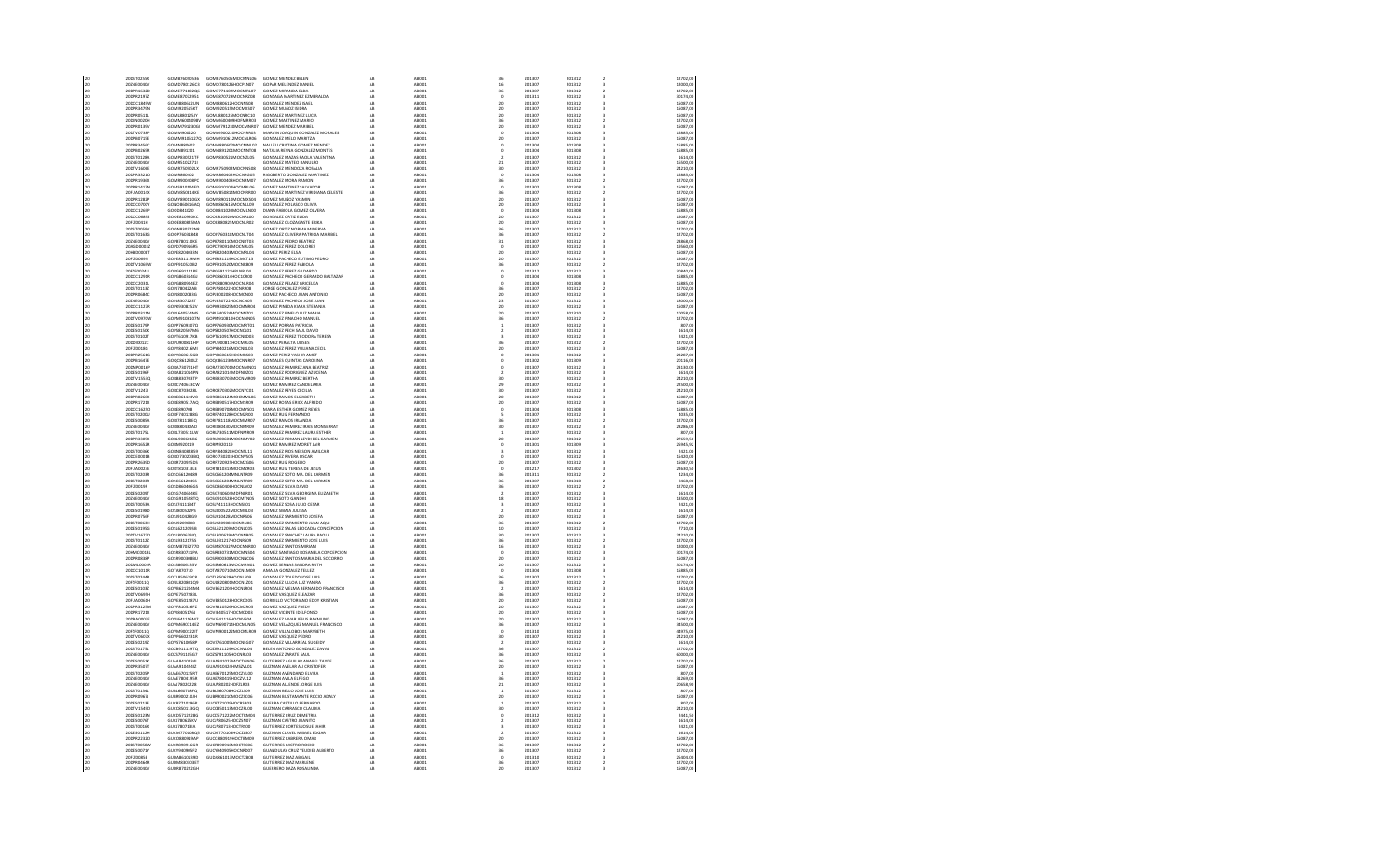| 20<br>20       | 20DPR0964M               | GUEF8912267F                 | GUXE891226HOCTXF00 | <b>GUTIERREZ EFRAIN WILLIAMS</b>                                             | A <sub>R</sub>  | <b>AR001</b>          | 20                                            | 201307           | 201312           |                         |
|----------------|--------------------------|------------------------------|--------------------|------------------------------------------------------------------------------|-----------------|-----------------------|-----------------------------------------------|------------------|------------------|-------------------------|
|                | 20DTV12222               | GUEJ5808175F                 | GUEJ580817HOC2SC06 | <b>GUZMAN ESPINOSA JACINTO</b>                                               | AB              | AB001                 | $\bf{0}$                                      | 201304           | 201308           |                         |
|                | 20DPR3055H               | GUEX85052163                 | GUEX850521HOCZSV05 | <b>GUZMAN ESESARTE XAVIER</b>                                                | AB              | AB001                 | $\mathbf{0}$                                  | 201312           | 201312           |                         |
| 20<br>20       | 20DPB0435V               | GUFR910301GU                 | GUFR910301HOCTLS00 | <b>GUTIERREZ FELICIANO ROSENDO</b>                                           | AB              | AB001                 | 20                                            | 201307           | 201312           | $\overline{\mathbf{3}}$ |
| 20             | 20DPR00362               | GUGA80010349                 | GUGA800103HOCZNL03 | GUZMAN GONZALEZ JOSE ALFREDO                                                 | AB              | AB001                 | $\mathbf 0$                                   | 201309           | 201312           |                         |
| 20             | 20DML0039E               | GUGB880924JG                 | GUGB880924MOCZZL03 | GUZMAN GUZMAN BLANCA AZUCENA                                                 | AB              | AB001                 | 20                                            | 201307           | 201312           | $\overline{\mathbf{3}}$ |
| 20             | 20DPB20520               | GUGC870328                   | GUGC870328MOCZRR02 | CARINA GUZMAN GARCIA                                                         | AB              | AB001                 | $\dot{\mathbf{0}}$                            | 201304           | 201308           |                         |
|                | 20DPR06302               | GUGC8709232X                 | GUGC870923MOCRNL02 | GUARDADO GONZALEZ CELIA ZAZIL GETHSEMANT                                     | <b>AR</b>       | <b>AR001</b>          |                                               | 201307           | 201312           | $\overline{3}$          |
| 20<br>20       | 20DES0149V               | GUGE62113069                 | GUGE621130HOCRRD02 | GUERRA GUERRA EDUARDO                                                        | AB              | AB001                 | $\begin{array}{c} 20 \\ 1 \end{array}$        | 201307           | 201312           |                         |
|                | 20DPR3183C               | GUGF890519AO                 |                    | <b>GUZMAN GARCIA FLOR DE LIZ</b>                                             | AB              | <b>AR001</b>          |                                               | 201307           |                  |                         |
| 20<br>20       |                          |                              | GUGF890519MOCZRL01 |                                                                              |                 |                       | $\begin{array}{c} 20 \\ 20 \end{array}$       |                  | 201312           | $\frac{3}{3}$           |
|                | 20DJN0374                | GUGG8109234V                 |                    | GUZMAN GOPAR GILDA ANDREA                                                    | AB              | AB001                 |                                               | 201307           | 201312           |                         |
| 20<br>20       | 20DPB1742                | GUGG83102235                 | GUGG831022HOCTRN04 | <b>GUTIERREZ GARCIA GONZALO</b>                                              | AB              | AR001                 | $\begin{array}{c} 20 \\ 2 \end{array}$        | 201307           | 201312           |                         |
|                |                          | GUGJ691018R2                 | GUGJ691018HOCZRN05 | <b>GUZMAN GARCIA JUAN CARLOS</b>                                             | AB              | AB001                 |                                               | 201307           | 201312           | $\overline{\mathbf{3}}$ |
| 20<br>20       | 20DST0059V               | GUGL7512054L                 | GUGL751205MOCZZR01 | <b>GUZMAN GUZMAN MARIA LOURDES</b>                                           | AB              | AB001                 | 36<br>30                                      | 201307           | 201312           | $\frac{2}{3}$           |
|                | 20DTV1608C               | GUGL840916GD                 | GUGL840916HDFZZN07 | GUZMAN GUZMAN LEONEL JOSU                                                    | AB              | AB001                 |                                               | 201307           | 201312           |                         |
|                | 202NE0040V               | GUGM741106K9                 | GUGM741106MOCTMR07 | GUTIERREZ GOMEZ MARGARITA LORENA                                             | AB              | AB001                 | $\overline{27}$                               | 201307           | 201312           |                         |
| 20<br>20       | 20DST0092C               | GUGM8206061A                 | GUGM820606HOCRRG08 | <b>GUERRERO GARCIA MIGUEL ANGEL</b>                                          | AB              | AB001                 | $\overline{2}$                                | 201307           | 201312           | $\overline{\mathbf{3}}$ |
| 20             |                          |                              |                    |                                                                              |                 | AB001                 | 30                                            |                  | 201312           |                         |
|                | 20DTV1663W               | GUGS780929K7                 | GUGS780929HOCRRL04 | GUERRERO GARCIA SALVADOR FE                                                  | AB              |                       |                                               | 201307           |                  |                         |
| 20             | 20DTV1645G               | GUGZ76121621                 | GUGZ761216MOCZMN13 | <b>GUZMAN GOMEZ ZENAYDA</b>                                                  | AB              | AB001                 | 30                                            | 201307           | 201312           | $\overline{\mathbf{3}}$ |
| 20             | 20DPB1736Y               | GUHB87071739                 | GUHB870717MOCTRL07 | GUTIERREZ HERNANDEZ BELEM                                                    | AB              | AB001                 | $^{20}$                                       | 201307           | 201312           |                         |
| 20             | 20DJN0207L               | GUHU910331E5                 | GUHU910331HOCZRR08 | <b>GUZMAN HERNANDEZ URIEL</b>                                                | AB              | AB001                 | 36                                            | 201307           | 201312           | $\overline{a}$          |
| 20             | 20DJN2178U               | GUJG7610307G                 | GUJG761030MOCTMD03 | GUTIERREZ JIMENEZ MARIA GUADALUPE                                            | AB              | AB001                 | 36                                            | 201307           | 201312           | $\overline{a}$          |
| 20<br>20       | 20DPR0368N               | GUIG90110573                 | GUJG901105MOCZML03 | GUZMAN JIMENEZ GLORIA                                                        | <b>AR</b>       | <b>AR001</b>          | $\mathbf 0$                                   | 201312           | 201312           | $\overline{a}$          |
|                | 20DES0228H               | GUJL9009196P                 | GUJL900919HOCTRS08 | <b>GUTIERREZ JARQUIN LUIS FELIPE</b>                                         | AB              | AB001                 | $\,$ 1                                        | 201307           | 201312           | 3                       |
|                | 20ZNE0040V               | GUJN8512283G                 | GUJN851228MOCZMR08 | <b>GUZMAN JIMENEZ NORMA LETICIA</b>                                          | AB              | <b>AR001</b>          | 36                                            | 201307           | 201312           | 3                       |
| 20<br>20       | 20DST0104R               | GUJY791026IQ                 | GUJY791026MOCZMZ06 | <b>GUZMAN JIMENEZ YEZENIA</b>                                                | AB              | AB001                 | 36                                            | 201307           | 201312           | $\overline{a}$          |
|                | 20DTV1574C               | GULG8111307Y                 | GULG811130MOCZPR00 | <b>GUZMAN LOPEZ GRISELDA</b>                                                 | AB              | AB001                 | 30                                            | 201307           | 201312           | 3                       |
| 20<br>20       | 20DPR2232O               | <b>GULIS31123LK</b>          | GULI531123HOCRPS06 | <b>GUERRA LOPEZ ISAIAS</b>                                                   | AB              | AB001                 | 20                                            | 201307           | 201312           | $\overline{\mathbf{3}}$ |
|                |                          |                              |                    |                                                                              |                 |                       |                                               |                  |                  |                         |
| 20             | 20DTV0459E               | GULJ7612308X                 | GULJ761230HOCRRN00 | GUERRA LAUREANO JUAN CARLOS                                                  | AB              | AB001                 | 30                                            | 201307           | 201312           |                         |
| 20             | 20DST0122G               | GULL6809276D                 | GULL680927HOCRPS00 | <b>GUERRA LOPEZ JOSE LUIS</b>                                                | AB              | AB001                 | 36                                            | 201307           | 201312           | $\overline{a}$          |
| 20             | 20DTV12222               | GULM820214IP                 | GULM820214HOCTPL03 | <b>GUTIERREZ LOPEZ JOSE MELVIS</b>                                           | AB              | AB001                 | 30                                            | 201307           | 201312           |                         |
| 20<br>20       | 20DST0244R               | GULR831009IR                 | GULD831009MOC2PS01 | GUZMAN LOPEZ MARIA DEL ROSAR                                                 | <b>AR</b>       | <b>AR001</b>          | $\begin{array}{c} 36 \\ 0 \end{array}$        | 201307           | 201312           | $\overline{z}$          |
|                | 20DST0049Q               | GUMA891012                   | GUMA891012HOCTGL04 | ALEXANDER GUTIERREZ MIGUEL                                                   | AB              | AB001                 |                                               | 201304           | 201308           | 3                       |
| 20<br>20       | 20DST0039H               | GUMC770716RV                 | GUMC770716HOCTGR02 | <b>GUTIERREZ MIGUEL CARMELO</b>                                              | AB              | <b>AR001</b>          | 36                                            | 201307           | 201312           | $\overline{a}$          |
|                | 20DST0158V               | GUMC810131NW                 | GUMC810131HOCZRR17 | <b>GUZMAN MORALES CARLOS</b>                                                 | AB              | AB001                 | 36                                            | 201307           | 201312           | $\overline{\mathbf{2}}$ |
| 20             | 20DST0117V               | GUME8511116E                 | GUME851111HOCTRD00 | <b>GUTIERREZ MARTINEZ EDER</b>                                               | AB              | AB001                 | 36                                            | 201307           | 201312           | $\overline{2}$          |
| $_{20}$        | 20DES00408               | GUMF790710FS                 | GUMF790710HOCZRL08 | <b>GUZMAN MARTINEZ FELIX NICOLAS</b>                                         | AB              | AB001                 |                                               | 201307           | 201312           | $\overline{\mathbf{3}}$ |
|                |                          |                              |                    |                                                                              | AB              | AB001                 | $\begin{smallmatrix}2\\2\\2\end{smallmatrix}$ | 201307           |                  |                         |
| --<br>20<br>20 | 20DST0121H               | GUMO820428LU                 | GUM0820428HOCTNM03 | GUTIERREZ MENDOZA OMAR                                                       |                 |                       |                                               |                  | 201312           |                         |
|                | 20DST0022H               | GUMS620611PW                 | GUMS620611MOCTLL03 | <b>GUTIERREZ MELENDEZ SOLEDAD</b>                                            | AB              | AB001                 | $\overline{2}$                                | 201307           | 201312           | $\overline{\mathbf{3}}$ |
| 20             | 20DES0099D               | GUMS74052655                 | GUMS740526HOCZRM08 | <b>GUZMAN MERINO SIMITRIO</b>                                                | AB              | AB001                 | $\overline{11}$                               | 201307           | 201312           |                         |
|                | 200PR32042               | GUMS901218AC                 | GUMS901218MOCTRL08 | GUTIERREZ MARTINEZ SOLEDAD                                                   | <b>AR</b>       | <b>AR001</b>          | 20                                            | 201307           | 201312           | $\overline{\mathbf{a}}$ |
| 20<br>20       | 20DES0093J               | GUMT7101285X                 |                    | GUZMAN MARROQUIN MARIA DEL T                                                 | AB              | AB001                 | $\overline{\mathbf{1}}$                       | 201307           | 201312           |                         |
|                | 20DJN2352K               | GUMV8206171W                 | GUMV820617HOCTRCOS | <b>GUTIERREZ MORALES VICTOR MANUEL</b>                                       | AB              | <b>AR001</b>          |                                               | 201218           | 201301           |                         |
| 20<br>20       | 20DST0092C               | GUNA650911LA                 | GUNA650911HSLTVR03 | GUTIERREZ NAVARRO ARTURO                                                     | AB              | AB001                 | $\begin{smallmatrix}0\\3\end{smallmatrix}$    | 201307           | 201312           | 3<br>3                  |
|                |                          | GUNF84112993                 |                    |                                                                              | AB              | <b>AR001</b>          |                                               | 201307           | 201312           |                         |
| 20<br>20       | 20DPR1784                | GU0A860101G7                 | GUOA860101HOCTRL07 | <b>GUZMAN NOVALES FRANCISCO YALIL<br/>GUTIERREZ ORTIZ ALEJANDRO DE JESUS</b> | AB              | AB001                 | $\begin{array}{c} 36 \\ 0 \end{array}$        | 201307           | 201312           | $\frac{2}{3}$           |
|                | 20DES0224L               |                              |                    |                                                                              |                 |                       |                                               |                  |                  |                         |
| 20<br>20       |                          | GUOM8601032K                 | GUOM860103HOCTJS01 | GUTIERREZ OJEDA MISAEL                                                       | AB              | <b>AR001</b>          | $\begin{array}{c} 3 \\ 1 \end{array}$         | 201307           | 201312           | $\frac{3}{3}$           |
|                | 20DES0058D               | GUPC810201SZ                 | GUPC810201HOCDNH02 | <b>GUADALUPE PINZON CUAUHTEMOC</b>                                           | AB              | AB001                 |                                               | 201307           | 201312           |                         |
|                | 20DJN0550X               | GUPG720627ID                 | GUPG720627MOCTLL06 | <b>GUTIERREZ PLATAS GLORIA</b>                                               | AB              | AB001                 |                                               | 201307           | 201312           |                         |
| 20<br>20       | 20DES00808               | GUPH850728DF                 | GUPH850728HPLDNR03 | <b>GUADALUPE PINZON HERNAN</b>                                               | AB              | <b>AR001</b>          | $\begin{array}{c} 36 \\ 2 \end{array}$        | 201307           | 201312           | $\frac{2}{3}$           |
| 20             | 20FE10001L               | GUPJ87090341                 | GUPJ870903HOCZRN01 | <b>GUZMAN PEREZ JUAN MANUEL</b>                                              | AB              | AB001                 | 36                                            | 201307           | 201312           | $\overline{a}$          |
| 20<br>20       | 20DES0164N               | GUPM6705291K                 | GUPM670529HOCZRR09 | <b>GUZMAN PEREZ MARCO ANTONIO</b>                                            | AB              | <b>AR001</b>          | $\begin{smallmatrix}2\\0\end{smallmatrix}$    | 201307           | 201312           | $\overline{\mathbf{3}}$ |
|                | 20DES0048X               | GUPR790518FX                 | GUPR790518MOCZRS05 | GUZMAN PEREZ ROSA MARIA                                                      | AB              | AB001                 |                                               | 201117           | 201201           |                         |
|                | 20DST0182V               | GUQA830222G6                 | GUQA830222HOCZRL04 | <b>GUZMAN QUIROZ ALBERTO EDGAR</b>                                           | AB              | <b>AR001</b>          |                                               | 201307           | 201312           |                         |
| 20<br>20       | 20DPR32042               | GURA650930CW                 | GURA650930HOCTSN01 | GUTIERREZ ROSADO ANGEL                                                       | AB              | AB001                 | $\begin{array}{c} 2 \\ 0 \end{array}$         | 201309           | 201312           | $\frac{3}{3}$           |
|                |                          |                              | GURI930310MOCTYD07 | <b>GUTIERREZ REYES IDALIA</b>                                                | AB              | AR001                 |                                               | 201307           |                  |                         |
| 20<br>20       | 20DTV0603A               | GURI930310IL                 | GURK780907MDFTDR00 |                                                                              |                 |                       | $\begin{array}{c} 36 \\ 20 \end{array}$       |                  | 201312           | $\frac{2}{3}$           |
|                | 20FJI0009Y               | GURK780907DX                 |                    | GUTIERREZ RODRIGUEZ KARLA ERENDIRA                                           | AB              | AB001                 |                                               | 201307           | 201312           |                         |
| 20<br>20       | 202NE0040V<br>202NE0040V | GURL760621C3                 | GURL760621HOCT2S07 | GUTIERREZ RUIZ LUIS SAID                                                     | AB              | AB001                 | $\begin{array}{c} 36 \\ 21 \end{array}$       | 201307           | 201312           | $\frac{3}{3}$           |
|                |                          | GURL7608086T                 | GURL760808HOCRSS00 | <b>GURRION RASGADO LUIS ALBERTO</b>                                          | AB              | AB001                 |                                               | 201307           | 201312           |                         |
| 20<br>20       | 202NE0040V               | GURM4204112B                 | GURM420411HMNTNN03 | MANUEL M GTEZ RANGEL                                                         | AB              | AB001                 | $\begin{smallmatrix}0\\0\\0\end{smallmatrix}$ | 201309           | 201312           |                         |
|                | 20DNP0011U               | GURN821010MY                 | GURN821010MOCZSY08 | GUZMAN ROSADO NYDIA ROSALBA                                                  | AB              | AB001                 |                                               | 201307           | 201312           | $\overline{\mathbf{3}}$ |
| 20             | 202NE0040V               | GURR760424JQ                 | GURR760424MOCZZS07 | GUZMAN RUIZ ROSA LUZ                                                         | AB              | AB001                 | $\overline{27}$                               | 201307           | 201312           |                         |
| 20             | 20DPR1332G               | GURV940129Q7                 | GURV940129MOCZYL01 | <b>GUZMAN REYES VALERIA HELIDE</b>                                           | AB              | AB001                 | 20                                            | 201307           | 201312           | $\overline{\mathbf{3}}$ |
| 20             | 20DCC0822                | GUSC850716                   | GUSC850716MOCZNR04 | CARMEN GUZMAN SANCHEZ                                                        | AB              | AB001                 | $\bf{0}$                                      | 201304           | 201308           |                         |
| 20             | 20DST0175L               | GUSD860908IA                 | GUSD860908HOCZNG02 | <b>GUZMAN SANTIAGO DIEGO</b>                                                 | AB              | AB001                 | 36                                            | 201307           | 201312           | $\overline{a}$          |
| 20             | 20DST0022H               | GUSE810209BR                 | GUSE810209MOCZNT08 | <b>GUZMAN SANTIAGO ETCEL</b>                                                 | AB              | AB001                 |                                               | 201307           |                  |                         |
|                | 20E2E0057L               | GUSG830708L6                 | GUSGR30708HOC2NL03 | GUZMAN SANCHEZ GUILLERMO                                                     | <b>AR</b>       | <b>AR001</b>          | $\overline{\mathbf{3}}$                       | 201307           | 201312<br>201311 | 3<br>à                  |
| 20<br>20       |                          |                              |                    |                                                                              |                 |                       | $\frac{20}{0}$                                |                  |                  |                         |
|                | 20DPB1037D               | GUSI760531                   | GUSI760531HOCZNS09 | ISRAEL GUZMAN SANCHEZ                                                        | AB              | AB001                 |                                               | 201304           | 201308           | 3                       |
|                | 20DST0101U               | GUSJ680114CI                 | GUSJ680114HOCRLV08 | <b>GUERRA SALINAS JAVIER</b>                                                 | AB              | <b>AR001</b>          | 36                                            | 201307           | 201312           | $\overline{a}$          |
| 20<br>20       | 20DST0149N               | GUSM700718C9                 | GUSM700718MOCTRR05 | <b>GUTIERREZ SARMIENTO MARINA</b>                                            | AB              | AB001                 | 36                                            | 201307           | 201312           | $\overline{a}$          |
| 20<br>20       | 20DCC0846S               | GUSM780720KS                 | GUSM780720MOCNNR08 | <b>GUENDULAY SANTIAGO MARGARITA</b>                                          | AB              | AB001                 | $\mathbb O$                                   | 201216           | 201303           | 3                       |
|                | 20DNP0014R               | GUSN831015J5                 | GUSN831015MOCTMR03 | GUTIERREZ SAMPEDRO NARDA EDITH                                               | AB              | AB001                 | $\circ$                                       | 201307           | 201312           | $\overline{\mathbf{3}}$ |
| 20             | 20DES0003A               | GUSO850711EX                 | GUSO850711HOCRNM02 | GUERRERO SANCHEZ OMAR ALEJANDRO                                              | AB              | AB001                 | $\overline{a}$                                | 201307           | 201312           |                         |
| 20             | 20FZP0046M               | GUSP880628KD                 | GUSP880628MOCZRT02 | <b>GUZMAN SERRANO PATRICIA XOCHIPILLI</b>                                    | AB              | AB001                 | 36                                            | 201309           | 201312           | $\overline{a}$          |
| 20             | 20DST0165E               | GUSP8905194Q                 | GUSP890519MDFZBL02 | <b>GUZMAN SEBASTIAN PALOMA</b>                                               | AB              | AB001                 | 36                                            | 201307           |                  |                         |
|                | 20DST02470               | GUSR850325F7                 | GUSR850325HOCMLE02 | GUEMEZ SALVADOR RAFAEL                                                       | <b>AR</b>       | <b>AR001</b>          |                                               | 201307           | 201312<br>201312 | $\overline{z}$          |
| 20<br>20       |                          |                              |                    |                                                                              |                 |                       | $\frac{36}{20}$                               |                  |                  |                         |
|                | 20DCC0444Y               | GUSR911218HB                 | GUSR911218HOCZLM03 | <b>GUZMAN SOLANO ROMEO</b>                                                   | AB              | AB001                 |                                               | 201307           | 201312           | 3                       |
|                | 20DTV0910H               | GUSV840203KX                 | GUSV840203HOCRNL00 | GUERRERO SANCHEZ VLADIMIR RO                                                 | AB              | <b>AR001</b>          | 30                                            | 201307           | 201312           | $\overline{3}$          |
| 20<br>20       | 20DST0170Q               | GUTH830118PY                 | GUTH830118HOCRRR07 | <b>GUERRERO TORRALBA HERIBERTO</b>                                           | AB              | AB001                 | 36                                            | 201307           | 201312           | $\overline{\mathbf{2}}$ |
| 20             | 20DST0037J               | GUTM68111945                 | GUTM681119MOCZLR02 | <b>GUZMAN TOLEDO MARGARITA</b>                                               | AB              | AB001                 | $\sqrt{4}$                                    | 201307           | 201312           | 3                       |
| $_{20}$        | 20DPR0208A               | GUTU88052276                 | GUTU880522HOCZRZ08 | <b>GUZMAN TORRES UZIEL</b>                                                   | AB              | AB001                 | 20                                            | 201307           | 201307           | $\overline{\mathbf{3}}$ |
| --<br>20<br>20 | 20DST0164F               | GUUH840712ED                 | GUUH840712HOCZLR04 | GUZMAN ULLOA HERNAN ONASIS                                                   | AB              | AB001                 | $\frac{1}{2}$                                 | 201307           | 201312           |                         |
|                | 20DTV1603H               | GUUK841113QY                 | GUUK841113MOCZLR04 | <b>GUZMAN ULLOA KARLA YAREL</b>                                              | AB              | AB001                 | 30                                            | 201307           | 201312           | $\overline{\mathbf{3}}$ |
| 20             | 20DTV0024T               | GUVA800220Q9                 | GUVA800220HVZRLL06 | <b>GUARDIA VILLAR ALDO</b>                                                   | AB              | AB001                 | 30                                            | 201307           | 201312           |                         |
|                | 2005T0165F               | GUVAR1080695                 | GUVAR10806HOC2ST07 | GUZMAN VASOUEZ ATAHUALPA                                                     | <b>AR</b>       | <b>AR001</b>          | $\overline{a}$                                | 201307           | 201312           | ٩                       |
| 20<br>20       | 20DML0034J               | GUVA8806043C                 | GUVA880604HOCRGX06 | GUERRERO VIGIL AXEL IGOR                                                     | AB              | AB001                 | $\overline{20}$                               | 201307           | 201312           |                         |
|                | 2001N0522L               | GUVD9101183E                 | GUVD910118MOCZLY04 | <b>GUZMAN VELASCO DEYSI YAZMIN</b>                                           | AB              | <b>AR001</b>          |                                               | 201307           | 201312           |                         |
| 20<br>20       |                          |                              |                    |                                                                              |                 |                       | $\begin{array}{c} 20 \\ 36 \end{array}$       |                  |                  | $\frac{3}{2}$           |
|                | 20DJN2186C               | GUVJ720619TT                 | GUVJ720619MOCZSL05 | GUZMAN VASQUEZ JULIANA EVELIA                                                | AB              | AB001<br><b>AR001</b> |                                               | 201307<br>201307 | 201312           |                         |
| 20<br>20       | 20DTV14150<br>20FSE0009T | GUVJ801018PF<br>GUVM810403IQ | GUVJ801018HOCZSS06 | GUZMAN VASQUEZ JESUS<br>GUTIERREZ VEGA MILEYDI                               | AB              |                       | $\begin{array}{c} 30 \\ 20 \end{array}$       |                  | 201312           | 3                       |
|                |                          |                              | GUVM810403MOCTGL07 |                                                                              | AB              | AB001                 |                                               | 201307           | 201312           |                         |
|                |                          | GUVM880731                   | GUVM880731         | GUZMAN VELAZQUEZ MONICA                                                      | AB              | <b>AR001</b>          |                                               | 201301           | 201309           | $\frac{3}{2}$           |
| 20<br>20       | 20DPR2872J<br>20DPR1298Q | GUVN86110187                 | GUVN861101MOCZLM03 | <b>GUZMAN VELASCO NOEMI ERIKA</b>                                            | AB              | AB001                 | $\begin{array}{c} 0 \\ 36 \end{array}$        | 201307           | 201312           |                         |
| 20             | 20DST0121H               | GUVR791216SD                 | GUVR791216HOCTLN04 | GUTIERREZ VELAZQUEZ RANGEL                                                   | AB              | AB001                 | 3                                             | 201307           | 201312           |                         |
| 20             | 20DES0075U               | GUZJ680723TD                 | GUZJ680723HOCZRN08 | <b>GUZMAN ZARATE JUAN</b>                                                    | AB              | AB001                 | $\overline{3}$                                | 201307           | 201312           | $\overline{\mathbf{3}}$ |
| 20             | 20DST0084U               | GUZR580822CR                 |                    | <b>GUTIERREZ ZARATE ROBERTO</b>                                              | AB              | AB001                 | 36                                            | 201307           | 201312           | $\overline{2}$          |
|                | 20DPR1741K               | <b>HAMD850420HA</b>          | HEMD850420MOCBBL03 | HABANA MARTINEZ DELFINA                                                      | AB              | <b>AR001</b>          |                                               | 201304           | 201308           | $\overline{\mathbf{3}}$ |
| 20<br>20       | 20DPB0496                | <b>HEAA750520</b>            | HEAA750520MOCRVN08 | ANTONIA ALICIA HERRERA AVENDAÑO                                              | AB              | AB001                 | $\begin{smallmatrix}0\\0\\0\end{smallmatrix}$ | 201304           | 201308           |                         |
|                | 20DST0063H               | HEAA810812G2                 | HEAA810812HOCRGL05 | HERNANDEZ AGUILAR ALEX JAIR                                                  | AB              | <b>AR001</b>          |                                               | 201307           | 201312           |                         |
| 20<br>20       |                          |                              |                    |                                                                              |                 | AB001                 | $\begin{array}{c} 36 \\ 1 \end{array}$        | 201307           |                  | $\frac{2}{3}$           |
|                | 20DST0012A               | HEAA8601195Z                 | HEAA860119MOCRQD04 | HERRERA AQUINO ADRIANA                                                       | AB              |                       |                                               |                  | 201312           |                         |
| 20<br>20       | 20DTV1853N               | HFAA860403JT                 | HEAA860403HOCRTN03 | HERNANDEZ ATILANO JOSE ANTONI<br>HERNANDEZ AVENDAÑO BERTHA EUGENIA           | AB              | AR001                 | $\begin{array}{c} 30 \\ 36 \end{array}$       | 201307           | 201312           | $\frac{3}{2}$           |
|                | 20DPR0926J               | <b>HEAB721223UB</b>          | HEAB721223MOCRVR01 |                                                                              | AB              | AB001                 |                                               | 201307           | 201312           |                         |
| 20<br>20       | 20DST0248N               | <b>HEAC741213QU</b>          | HEAC741213HOCRRR06 | HERNANDEZ ARGUELLES CARLOS ALBERTO                                           | AB              | AB001                 | $\begin{smallmatrix}2\\20\end{smallmatrix}$   | 201307           | 201312           | $\frac{3}{3}$           |
|                | 20DPR2170S               | HEAC891031MZ                 | HEAC891031MPLRVR00 | HERRERA AVILA CRUZ                                                           | AB              | AB001                 |                                               | 201307           | 201312           |                         |
| 20<br>20       | 202NE0040V               | <b>HEAD790126SH</b>          | HEAD790126HOCRGV08 | HERNANDEZ AGUILAR DAVID                                                      | AB              | AB001                 | $16\,$                                        | 201310           | 201312           |                         |
|                | 20AGD00032               | HEAE7S09119Y                 | HEAE750911HOCRNR06 | HERNANDEZ ANDRADE ERNESTO                                                    | AB              | AB001                 | 13                                            | 201307           | 201312           | $\overline{\mathbf{3}}$ |
| 20             | 20DPR1181R               | HEAF90060584                 | HEAF900605HOCRRR05 | HERNANDEZ ARENAS FERNANDO                                                    | AB              | AB001                 | $\overline{20}$                               | 201307           | 201312           |                         |
| 20             | 20DJN1804P               | <b>HEAG640907SB</b>          | HEAG640907MOCRYD06 | HERNANDEZ AYALA GUADALUPE                                                    | AB              | AB001                 | 36                                            | 201307           | 201312           | $\overline{a}$          |
| 20             | 20DST0071Q               | HEAG851112GT                 | HEAG851112MPLRND03 | HERNANDEZ ANGELES GUADALUPE VIANEY                                           | AB              | AB001                 | $\bf{0}$                                      | 201305           | 201305           |                         |
| 20             | 20DNS0001K               | <b>HEAH500929CF</b>          | HEAH500929MOCRLR00 | HERNANDEZ ALVARADO HORTENSIA JUDITH                                          | AB              | AB001                 | $\theta$                                      | 201307           | 201308           | $\overline{\mathbf{3}}$ |
| 20             | 20DTV1643I               | HEAI8705034D                 | HEAI870503MOCRGS07 | HERNANDEZ AGUSTIN ISELA                                                      |                 | AB001                 |                                               |                  |                  |                         |
|                | 20DST0210A               | HEAL700409UH                 | HEAL200409HOCRG203 | HERRERA AGUILAR LAZARO TOMAS                                                 | AB<br><b>AR</b> | <b>AR001</b>          | 30<br>$\overline{4}$                          | 201307<br>201307 | 201312<br>201312 | $\overline{\mathbf{3}}$ |
| 20<br>20       |                          |                              |                    |                                                                              |                 |                       |                                               |                  |                  |                         |
|                | 20DST0106F               | HEAM6905244J                 | HEAM690524MOCRGR03 | HERNANDEZ AGUILAR MIRNA DORA                                                 | AB              | AB001                 | $\ddot{a}$                                    | 201307           | 201312           |                         |
| 20             | 20DTV1000Q               | <b>HEAN791011RL</b>          | HEAN791011HOCRQX02 | HERNANDEZ AQUINO NOE                                                         | AB              | <b>AR001</b>          | 30                                            | 201307           | 201312           | $\overline{3}$          |
| 20             | 20ZNE0040V               | HEAZ8402099B                 | HEAZ840209MOCRVL05 | HERNANDEZ AVENDAÑO ZULEICA ANGELES                                           | AB              | AB001                 | 36                                            | 201307           | 201312           | $\overline{\mathbf{3}}$ |
|                | 20DES0176S               | HEBD861225DY                 | HEBD861225MOCRLL06 | HERNANDEZ BLANCO DULCE YADIRA                                                | $\triangle$     | AB001                 | $\theta$                                      | 201312           | 201312           |                         |
|                | 20DCC2436C               | HEBE831110IE                 | HEBE831110MOCRLR05 | HERRERA BOLAÑOS ERIKA                                                        | AB              | AB001                 | 20                                            | 201307           | 201312           | $\overline{\mathbf{3}}$ |
|                |                          |                              |                    |                                                                              |                 |                       |                                               |                  |                  |                         |

# 15087,00 3 15885,00 3 7710,00 3 15087,00 3 19053,00 3 15087,00 3 15885,00 3 15087,00 3 807,00 3 15087,00 3 15087,00 3 15087,00 3 1614,00 2 12702,00 3 24210,00 3 21000,00 3 1614,00 3 24210,00 3 24210,00 3 15087,00 2 12702,00 2 12702,00 3 22630,50 3 807,00 3 41669,70 2 12702,00 3 24210,00 3 15087,00 3 24210,00 2 14819,00 3 24210,00 2 12702,00 3 15885,00 2 12702,00 2 12702,00 2 12702,00 3 1614,00 3 1614,00 3 1614,00 3 8877,00 3 15087,00 3 807,00 3 16936,00 3 2421,00 2 12702,00 3 14346,00 3 2310,00 3 807,00 2 12702,00 3 1614,00 2 12702,00 3 1614,00 3 1027,98 3 1614,00 3 25404,00 2 12702,00 3 15087,00 3 43998,00 3 16500,00 3 55000,00 3 14346,00 3 21000,00 3 15087,00 3 15885,00 2 12702,00 3 2421,00 3 12850,00 3 15885,00 2 12702,00 2 12702,00 3 27659,50 3 14346,00 3 1614,00 2 23287,00 2 12702,00 2 12702,00 3 15087,00 3 24210,00 2 12702,00 3 3228,00 3 2514,50 3 2421,00 3 24210,00 3 23130,00 3 2421,00 3 15420,00 3 15087,00 2 12702,00 3 24210,00 3 15087,00 3 25945,92 2 12702,00 3 2421,00 3 2421,00 2 12702,00 3 15885,00 3 15885,00 2 12702,00 3 807,00 3 24210,00 2 12702,00 3 1614,00 3 15087,00 3 16000,00 3 10224,00 3 15087,00 2 12702,00 3 4497,50 3 7134,00 3 24210,00 3 3228,00 3 3228,00 3 24210,00 3 36060,00 3 41505,50 3 15087,00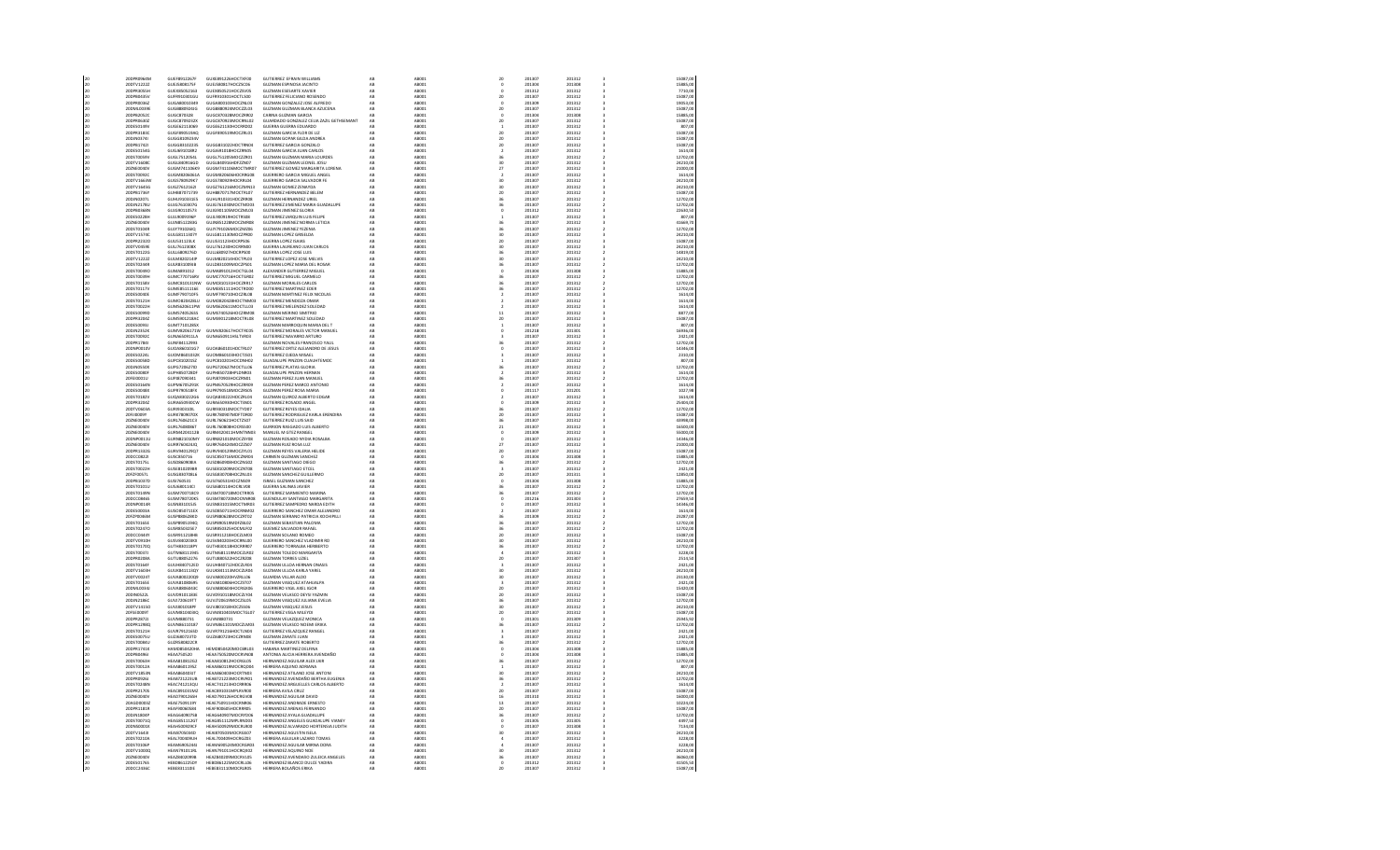|                                                         | 20DTV0154M<br>20DST0043U | HEBG860308NM                               | HEBG860308MOCRNL07                       | HERNANDEZ BENITEZ GLADIZ<br>HERNANDEZ BEJARANO ISBOSET                 |                 | AB001          |                                             | 201307           | 201312<br>201312 |                          | 24210,00<br>12702,00 |
|---------------------------------------------------------|--------------------------|--------------------------------------------|------------------------------------------|------------------------------------------------------------------------|-----------------|----------------|---------------------------------------------|------------------|------------------|--------------------------|----------------------|
| 20<br>20                                                |                          | HEBI910203BB                               | HEBI910203HOCRJS06                       |                                                                        | AB              | AB001          | $\begin{array}{c} 30 \\ 36 \end{array}$     | 201307           |                  |                          |                      |
| 20<br>20                                                | 20DJN2198H               | HEBJ80061234<br>HEBL850709KK               | HEBJ800612HDFRLN09                       | HERNANDEZ BELMONTE JONATAN                                             | AB<br>AB        | AB001          | $\frac{36}{36}$                             | 201307           | 201312           |                          | 12702,00             |
|                                                         | 20DPR2004U               |                                            | HEBL850709MOCRTT07                       | HERNANDEZ BETANZOS LETICIA                                             |                 | AB001          |                                             | 201307           | 201312           |                          | 12702,00             |
| 20                                                      | 20DES0124M               | <b>HEBM780318EM</b>                        | HEBM780318HOCRRR04                       | HERNANDEZ BERNAL MARCOS JOSE                                           | AB              | AB001          |                                             | 201307           | 201312           |                          | 1614,00              |
|                                                         | 20DST0220H               | HEBP740317FN                               | HEBP740317MOCRTT01                       | HERRERA BAUTISTA PATRICIA ALMA DELIA                                   | AB              | AB001          | $\overline{1}$                              | 201307           | 201312           |                          | 807.00               |
| 20<br>20                                                |                          | HEBP740317FN                               | HEBP740317MOCRTT01                       |                                                                        |                 | AB001          |                                             |                  | 201311           |                          | 1000,00              |
|                                                         | 20DST0220H               |                                            |                                          | HERRERA BAUTISTA PATRICIA ALMA DELIA                                   | AB              |                |                                             | 201311           |                  |                          |                      |
| 20<br>20                                                | 20DTV1610R<br>20FUE0001P | HEBR8508317R<br>HECA850408LI               | HEBR850831HOCRNM05                       | HERNANDEZ BENAVIDES RAMON                                              | AB              | <b>AR001</b>   | $\begin{array}{c} 30 \\ 0 \end{array}$      | 201307           | 201312           |                          | 24210.00             |
|                                                         |                          |                                            | HECA850408HOCRRL11                       | HERNANDEZ CRUZ ALBERTO ALEJANDRO                                       | AB              | AB001          |                                             | 201301           | 201312           |                          | 28692,00             |
| 20<br>20                                                | 20FE10001U<br>20DPB0220V | HECA860115JT<br>HECA860717LG               | HECA860115MOCRRN04                       | HERNANDEZ CRUZ ANEL<br>HERNANDEZ CRUZ ALEJO                            | AB<br>AB        | <b>AR001</b>   | $\frac{36}{20}$                             | 201307<br>201307 | 201312           | $\overline{ }$           | 12702,00<br>15087,00 |
|                                                         |                          |                                            | HECA860717HOCRRL06                       |                                                                        |                 | AB001          |                                             |                  | 201312           |                          |                      |
| 20<br>20                                                | 20DST0246P               | HECA861118HE<br>HECA890726AF               | HECA861118MOCRRN13                       | HERNANDEZ CERVANTES ANA ORTENCIA<br>HERRERA CRUZ ABEL                  | AB<br>AB        | AB001          | 36<br>36                                    | 201307<br>201307 | 201312           |                          | 12702,00             |
|                                                         | 20DTV1145L               |                                            | HECA890726HOCRRB06                       |                                                                        |                 | AB001          |                                             |                  | 201312           |                          | 12702,00             |
|                                                         | 20DES0097F               | HECB870113F6<br>HECC730627UU               | HECB870113MOCRRT03                       | HERNANDEZ CARDENAS BEATRIZ                                             |                 | AB001          |                                             |                  | 201312           |                          | 1614,00              |
| 20<br>20                                                | 20ZNE0040V               |                                            | HECC730627MOCRRL00                       | HERNANDEZ CRUZ CIELO                                                   | AB<br>AB        | AB001          | $\frac{2}{23}$                              | 201307<br>201307 |                  |                          |                      |
|                                                         |                          |                                            |                                          |                                                                        |                 |                |                                             |                  | 201312           |                          | 18069,00             |
| 20<br>20                                                | 20DCC0169J               | HECC860825QJ                               | HECC860825MOCRRL03                       | HERNANDEZ CRUZ CLEMENTINA                                              | AB              | AB001          | 20                                          | 201307           | 201312           |                          | 15087,00             |
|                                                         | 20DCC0162Q               | <b>HECC891021BK</b>                        | HECC891021MOCRRL14                       | HERNANDEZ DE LA CRUZ CELINA                                            | AB              | AB001          | 20                                          | 201307           | 201312           |                          | 15087.00             |
| 20                                                      | 20DST0217U               | <b>HECD820829UF</b>                        | HECD820829HOCRRM01                       | HERNANDEZ DE LA CRUZ DOMINGO                                           | AB              | AB001          | 36                                          | 201307           | 201312           |                          | 12702,00             |
|                                                         | 20DST0175L               | <b>HECE760614AP</b>                        | HECE760614HOCRRL08                       | HERNANDEZ CRUZ ELISEO                                                  | AB              | AB001          | $\overline{2}$                              | 201307           | 201312           |                          | 1614.00              |
| 20<br>20<br>20<br>20                                    | 20DST0072P               | HECE861021N4                               | HECE861021MOCRRL05                       | HERRERA CRUZ EUZABETH                                                  | AB              | AB001          | 36                                          | 201307           | 201312           |                          | 12702,00             |
|                                                         | 20DST0247Q               | <b>HECF5810277V</b>                        | HECF581027HOCRRR01                       | HERNANDEZ CRUZ FRUMENCIO                                               | AB              | AB001          | $\overline{2}$                              | 201307           | 201312           |                          | 1614.00              |
|                                                         | 20DES0144Z               | HECF7401251L                               | HECF740125MOCRSN05                       | HERNANDEZ CASAS FANY                                                   | AB              | AB001          | $\overline{2}$                              | 201307           | 201312           |                          | 1614,00              |
|                                                         | 20DST0033N               |                                            | HECG701123HVZRRD09                       | HENANDEZ CRUZ JOSE GUADALUPE                                           | AB              | <b>AR001</b>   | $\overline{1}$                              | 201307           | 201312           |                          | 807.00               |
| 20<br>20                                                |                          | HECG7011234Q                               |                                          |                                                                        |                 |                |                                             |                  |                  |                          |                      |
|                                                         | 20DPR1053W               |                                            | HECG730219MOCRRB06                       | HERNANDEZ CRUZ GABRIELA                                                | $\overline{AB}$ | AB001          | 20                                          | 201307           | 201312           |                          | 15087,00             |
| 20<br>20                                                | 20DDI0008Q               | HECG920331MB                               | HECG920331MOCRRR01                       | HERNANDEZ CORTES GRETHEL                                               | AB              | AB001          | 36                                          | 201307           | 201312           | $\overline{ }$           | 12702,00             |
|                                                         | 20DNP0016F               | <b>HECH9101218T</b>                        | HECH910121HOCRSB08                       | HERNANDEZ CASTRO HEBERT LEVIT                                          | AB              | AB001          | $\theta$                                    | 201307           | 201312           |                          | 14346.00             |
| 20<br>20                                                | 20DTV0841B               | HECI810115U5                               | HECI810115MOCRRN09                       | HERNANDEZ CARDOSO INES                                                 | AB              | AB001          | 30                                          | 201307           | 201312           |                          | 24210,00             |
|                                                         | 20DST0103S               | <b>HECJ700905</b>                          | <b>HECJ700905</b>                        | HERNANDEZ COSTEDO JOEL                                                 | AB              | AB001          | $\overline{0}$                              | 201301           | 201309           |                          | 25945.92             |
| 20                                                      | 20DNP0012T               | HECJ740912RA                               | HECJ740912HOCRSS06                       | HERNANDEZ CASTILLO JOSUE                                               | AB              | AB001          | $\,$ 0 $\,$                                 | 201307           | 201312           |                          | 26985,00             |
|                                                         | 20DTV1092X               | <b>HECJ801113DE</b>                        | HECJ801113HOCRSR12                       | HERNANDEZ CASTILLEJOS JARDIEL                                          | AB              | AB001          | 30                                          | 201307           | 201312           |                          | 24210.00             |
| 20<br>20                                                | 20DTV0756E               | HECJ820116TU                               | HECJ820116HOCRLV03                       | HERRERA CLEMANTE JAVIER                                                | AB              | AB001          | 30                                          | 201307           |                  |                          | 24210,00             |
|                                                         | 20EMP00212               | HEC1840805C9                               | HECIRADROSHOCRHNO2                       | HERNANDEZ CHAVEZ JUAN DIEGO                                            | AB              | <b>AR001</b>   | $\circ$                                     | 201301           | 201312<br>201312 |                          | 28692.00             |
| 20<br>20                                                |                          |                                            |                                          |                                                                        |                 |                |                                             |                  |                  |                          |                      |
|                                                         | 20DST0168B               | HECJ8612296N                               | HECJ861229HPLRRN09                       | HERNANDEZ CORREA JUAN JOSE                                             | $\overline{AB}$ | AB001          | $\,$ 1                                      | 201307           | 201312           |                          | 813,00               |
| 20<br>20                                                | 202NE0040V               | HECJ890605A7                               | HECJ890605HDFRRN01                       | HERNANDEZ CRUZ JUAN JESUS                                              | AB              | AB001          | 16                                          | 201307           | 201312           |                          | 12000,00             |
|                                                         | 20DPR1132I               | <b>HECJ910628</b>                          | HECJ910628MOCRSL00                       | JULIA HERNANDEZ CISNEROS                                               | AB              | AB001          | $\circ$                                     | 201304           | 201308           |                          |                      |
| 20                                                      | 20DES0144Z               | HECK7104128U                               | HECK710412MOCRRR02                       | HERNANDEZ CRUZ KARINA SORAIDA                                          | AB              | AB001          | $\overline{2}$                              | 201307           | 201312           |                          | 1614,00              |
| $_{20}$                                                 | 20DBA00082               | <b>HECL66082SLW</b>                        | HECL660825MOCRNN00                       | HERNANDEZ CONTRERAS LINDA IRLANDA                                      | AB              | AB001          | 36                                          | 201307           | 201312           |                          | 12702.00             |
| 20                                                      | 202NE0040V               | HECL821208UJ                               | HECL821208MOCRRC05                       | HERNANDEZ CRUZ LUCY                                                    | AB              | AB001          | 36                                          | 201307           | 201310           |                          | 21000,00             |
|                                                         |                          |                                            |                                          | LIZBETH HERNANDEZ CARMONA                                              |                 |                |                                             |                  |                  |                          |                      |
| 20<br>20                                                | 20DJN2194L               | <b>HECL860325</b>                          | HECL860325MOCRRZ08                       |                                                                        | AB              | AB001          | $\overline{0}$                              | 201304           | 201308           |                          | 15885.00             |
|                                                         | 20DST0040X               | HECN691225BI                               | HECN691225MOCRSN01                       | HERNANDEZ CASTILLEJOS NANCY                                            | AB              | AB001          |                                             | 201307           | 201312           |                          | 807,00               |
|                                                         | 2000016250               | HECN740120                                 | HECN740120HOCRRX05                       | NOE HERNANDEZ CORTES                                                   | <b>AR</b>       | <b>AR001</b>   | $\Omega$                                    | 201304           | 201308           |                          | 15885.00             |
| 20<br>20                                                | 20DES0052J               | HECO800930QJ                               | HECO800930HOCRRM07                       | HERNANDEZ CARMONA OMAR                                                 | AB              | AB001          |                                             | 201307           | 201312           |                          | 1614,00              |
|                                                         | 20DES00230               |                                            | HECP720708MOCRNR02                       |                                                                        |                 | <b>AR001</b>   |                                             | 201307           | 201312           |                          | 807.00               |
| 2C<br>2C                                                | 20DCC1064W               | HECP720708UG<br>HECP8701167T               | HECP870116MOCRRL08                       | HERNANDEZ CONCHA PERLA ELIZA<br>HERNANDEZ CERVANTES PALMIRIA           | AB<br>AB        | AB001          | 20                                          | 201307           | 201312           |                          | 15087,00             |
|                                                         |                          |                                            |                                          |                                                                        |                 | <b>AR001</b>   |                                             | 201307           | 201312           |                          |                      |
| 20<br>20                                                | 20DES0044A<br>20DES0012I | HECV790528GF<br>HECY7510295Y               | HECV790528MOCRRL04<br>HECY751029MOCRSD05 | HERNANDEZ CRUZ VIOLETA<br>HERNANDEZ CASTRO YADIRA                      | AB<br>AB        | AB001          |                                             | 201307           | 201312           |                          | 807,00<br>807,00     |
|                                                         |                          |                                            |                                          |                                                                        |                 |                |                                             |                  |                  |                          |                      |
| 20<br>20                                                | 20DES0037R               | HECY800514NT<br>HECZ781106PM               | HECY800514MOCRR203                       | HERNANDEZ CRUZ YAZMIN<br>HERNANDEZ CASTRO ZAIDA EXMEL                  | AB<br>AB        | <b>AR001</b>   |                                             | 201307<br>201307 | 201312           |                          | 3228,00              |
|                                                         | 20DST0172O               |                                            | HECZ781106MOCRSD07                       |                                                                        |                 | AB001          | 36                                          |                  | 201312           |                          | 12702,00             |
|                                                         | 20DTV05430               | HEDA810709MM                               | HEDA810709MDFRZN05                       | HERNANDEZ DIAZ ANA LILIA                                               | AB              | AB001          | 36                                          | 201307           | 201312           |                          | 12702,00             |
| 20<br>20                                                | 20DPR3504W               | HEDB690413                                 | HEDB690413                               | HERNANDEZ DIAZ BEATRIZ ALEJANDRA                                       | AB              | AB001          | $\circ$                                     | 201301           | 201309           |                          | 25945,92             |
| 20                                                      | 20HMC0026                | <b>HEDIS40708LF</b>                        | HEDIS40708MOCRRS05                       | HERREGUIN DORANTES ISABEL                                              | AB              | AB001          |                                             | 201307           | 201312           |                          | 4626,00              |
|                                                         |                          |                                            | HEDI930617MOCRZT07                       | HERRERA DIZA ITZEL                                                     | AB              | <b>AR001</b>   |                                             | 201307           | 201312           |                          | 12702.00             |
| 20<br>20                                                | 20DST0012A<br>20DES0064O | HEDI9306173H<br>HEEN631110SS               | HEEN631110MOCRSH01                       | HERNANDEZ ESTEBAN NOHEMI                                               | AB              | AB001          | $\begin{array}{c} 36 \\ 2 \end{array}$      | 201307           | 201312           |                          | 1614,00              |
|                                                         |                          |                                            | HEEO821121HOCRSS01                       |                                                                        |                 | <b>AR001</b>   |                                             |                  |                  |                          |                      |
| 20<br>20                                                | 20TAI0135G<br>20DPR1474E | HEEO821121B6<br>HEFH8609219N               |                                          | HERNANDEZ ESCAMILLA OSCAR FERNANDO<br>HERNANDEZ FELIPE HIGINIA YURIDIA | AB<br>AB        |                | $\overset{20}{_{0}}$                        | 201307<br>201310 | 201312           |                          | 15087,00<br>47775,50 |
|                                                         |                          |                                            | HEFH860921MOCRLG08                       |                                                                        |                 | AB001          |                                             |                  | 201312           |                          |                      |
|                                                         | 20DPB1742                | <b>HEFH910922KD</b>                        | HEFH910922MOCRRL07                       |                                                                        |                 | AB001          |                                             |                  | 201312           |                          |                      |
| 20<br>20                                                | 20DST0045S               | HEFI871101V9                               | HEFI871101HOCRLS07                       | HERNANDEZ FRANCISCO HILDA OMAYRA                                       | AB<br>AB        | AB001          | $\begin{array}{c} 20 \\ 36 \end{array}$     | 201307<br>201307 | 201312           |                          | 15087,00<br>12702,00 |
|                                                         |                          | <b>HEFI911224VA</b>                        | HEFI911224MOCRLR06                       |                                                                        |                 | AB001          |                                             |                  | 201312           |                          | 15087,00             |
| 20<br>20                                                | 20DPB1961V<br>20DNP0012T | HEFJ8107287E                               |                                          | HERNANDEZ FELIPE IRMA<br>HERNANDEZ FLORES JAVIER                       | AB<br>AB        | AB001          | $\begin{array}{c} 20 \\ 0 \end{array}$      | 201307<br>201307 | 201312           |                          | 14346,00             |
| 20<br>20                                                | 20DPB0890                | HEFJ870320M4                               | HEFJ870320HDFRLL01                       | HERNANDEZ FLORES JOEL                                                  | AB              | AB001          | 20                                          | 201307           | 201312           |                          | 15087,00             |
|                                                         | 20HMC0002R               | HEFM871219H3                               | HEFM871219MOCRRR09                       | HERNANDEZ FRANCO MARIA DEL MAR                                         | AB              | AB001          | 20                                          | 201307           | 201312           |                          | 15087.00             |
| 20                                                      |                          |                                            | HEGAS81222HOCRMR09                       |                                                                        |                 |                | 36                                          |                  |                  |                          |                      |
|                                                         | 202NE0040V               | HEGA581222NB                               |                                          | HERNANDEZ GOMEZ AURELIANO                                              | AB              | AB001          |                                             | 201307           | 201312           |                          | 84717,00             |
| 20<br>20<br>20<br>20                                    | 20DST0011B               | <b>HEGA6808178K</b>                        |                                          | HERNANDEZ GUZMAN ALMA OLGA                                             | AB              | AB001          | 36                                          | 201307           | 201312           |                          | 12702.00             |
|                                                         | 20DTV0987W               | HEGA720508QZ                               | HEGA720508HOCRMN09                       | HERNANDEZ GOMEZ JOSE ANTONI                                            | AB              | AB001          | 30                                          | 201307           | 201312           |                          | 24210,00             |
|                                                         | 20DJN0954P               | <b>HEGA720828BB</b>                        | HEXA720828MOCRXG01                       | HERNANDEZ AGUSTINA                                                     | AB              | AB001          | 36                                          | 201307           | 201312           | $\overline{\phantom{a}}$ | 12702.00             |
|                                                         | 20DES0035T               | HEGA8012178E                               | HEGA801217HOCRMS03                       | HERNANDEZ GOMEZ AUSENCIO GILBERTO                                      | AB              | AB001          | $\overline{\mathbf{3}}$                     | 201307           | 201312           |                          | 2421,00              |
| 20<br>20                                                | 200E501838               | <b>HEGA841230NL</b>                        | HEGAR41230MOCRMD02                       | HERNADEZ GOMEZ AIDEE                                                   | AB              | <b>AR001</b>   | $\begin{array}{c} 36 \\ 0 \end{array}$      | 201307           | 201312           |                          | 12702.00             |
|                                                         | 20DCC1269F               | HEGB931114                                 | HEGB931114MOCRRT06                       | BEATRIZ ITZEL HERNANDEZ GARCIA                                         | AB              | AB001          |                                             | 201304           | 201308           |                          | 15885,00             |
|                                                         | 20DST0105Q               | <b>HEGD760907DK</b>                        | HEGD760907MOCRML03                       | HERRERA GOMEZ DOLORES JOSEFI                                           | AB              | AB001          | $\overline{4}$                              | 201307           | 201312           |                          | 3228.00              |
| 20<br>20                                                | 20DBA0010C               | <b>HEGD810726IL</b>                        | HEGD810726MOCRNS07                       | HERNANDEZ GONZALEZ DEISY                                               | AB              | AB001          | 20                                          | 201307           | 201312           |                          | 15087.00             |
|                                                         |                          |                                            |                                          |                                                                        |                 | AB001          | $\overline{3}$                              | 201307           |                  |                          |                      |
| 20<br>20                                                | 20DST01480               | HEGD8308183Y                               | HEGD830818MOCRMN04                       | HERRERA GOMEZ DANNIELA                                                 | AB              |                |                                             |                  | 201312           |                          | 2421,00              |
|                                                         | 20FZF0017K               | <b>HEGD880706FW</b>                        | HEGD880706HOCRTG07                       | HERNANDEZ GUTIERREZ DIEGO ARMANDO                                      | AB              | AB001          | 21                                          | 201307           | 201312           | в                        | 16191.00             |
| 20                                                      | 20DPR3159C               | HEGD890829                                 | HEGD890829HDFRNL05                       | DALI HERNANDEZ GONZALEZ                                                | AB              | AB001          | $\,$ 0 $\,$                                 | 201304           | 201308           |                          | 15885,00             |
| 20<br>20                                                | 202NE0040V               | <b>HEGE690506UA</b>                        | HEGE690506MOCRRN06                       | HERNANDEZ GARCIA ENEDINA                                               | AB              | AB001          | 16                                          | 201307           | 201312           |                          | 12000.00             |
|                                                         | 20DPB1815K               | HEGE8901254W                               | HEGE890125MOCRRL07                       | HERNANDEZ GARCIA ELVIRA                                                | AB              | AB001          | $20\,$                                      | 201307           | 201312           |                          | 15087,00             |
|                                                         | 20DEE00012               | HEGEROOSO3PV                               | <b>HEGEROO303MOCRRBOS</b>                | HERNANDEZ GARCIA FABIOLA                                               | AB              | <b>AR001</b>   |                                             | 201307           | 201312           |                          | 15087.00             |
| 20<br>20                                                | 20DJN0499Q               | HEGF8710184P                               | HEGF871018HOCRMR03                       | HERRERA GOMEZ FRANK MOISES                                             | $\overline{AB}$ | AB001          | $\begin{array}{c} 20 \\ 36 \end{array}$     | 201307           | 201312           |                          | 12702,00             |
|                                                         | 20FMP0016C               | HEGG920215C5                               | HEGG920215MOCRRR02                       | HERNANDEZ GARCIA GRISELDA                                              |                 | AB001          | $\circ$                                     | 201301           | 201312           |                          |                      |
| 20<br>20                                                |                          |                                            |                                          |                                                                        | AB              |                |                                             |                  |                  |                          | 28692,00<br>15087,00 |
|                                                         | 20HMC0017H               | <b>HEGH831130UH</b>                        | HEGH831130HOCRNR02<br>HEGJ940115MOCRRS09 | HERNANDEZ GONZALEZ HIRAM                                               | AB              | AB001<br>AB001 | 20                                          | 201307           | 201312           |                          | 15087,00             |
| 20                                                      | 20DPR0449Z               | <b>HEGJ940115KR</b>                        |                                          | HERNANDEZ GARCIA JESSICA                                               | AB              |                | $_{\rm 20}$                                 | 201307           | 201312           |                          |                      |
| $_{20}$                                                 | 202NE0040V               | HEGL810609G4                               |                                          | HERNANDEZ GOMEZ LUIS FERNANDO                                          | AB              | AB001          | 16                                          | 201307           | 201312           |                          | 12000.00             |
| 20                                                      | 20FIZ0007A               | HEGL8805302E                               | HEGL880530HOCRLS00                       | HERNANDEZ GIL LUIS ANGEL                                               | AB              | AB001          | 36                                          | 201307           | 201312           |                          | 12702,00             |
|                                                         | 202NE0040V               | HEGM730529GV                               | HEGM730529HOCRZD01                       | HERNANDEZ GUZMAN MODESTO                                               | AB              | AB001          | 23                                          | 201307           | 201312           |                          | 18000.00             |
| 20<br>20                                                | 20DCC1865N               | HEGM8009157L                               | HEGM800915HOCRMR09                       | HERNANDEZ GOMEZ MARIO                                                  | AB              | AB001          | $\ddot{\text{o}}$                           | 201312           | 201312           |                          | 22630,50             |
| 20<br>20                                                | 200TV00060               | HEGM840206T3                               | HEGM840206MOCRRR01                       | HERNANDEZ GARCIA MARIELA                                               | <b>AR</b>       | <b>AR001</b>   | 36<br>36                                    | 201307           | 201312           |                          | 12702.00             |
|                                                         | 20DES0195G               | HEGN831114LQ                               | HEGN831114HOCRRC04                       | HERRERA GARCIA NOCOLAS                                                 | AB              | AB001          |                                             | 201307           | 201312           |                          | 12702,00             |
|                                                         | 200PR08980               | HEGN88022555                               | HEGN880225HOCRRHO6                       | HERRERA GARCIA NEHEMIAS                                                |                 | <b>AR001</b>   |                                             | 201307           | 201312           |                          | 15087.00             |
| 2C<br>2C                                                | 20DPB2190E               | <b>HEGN901220GU</b>                        | HEGN901220HOCRRL07                       | HERNANDEZ GARCIA NOEL                                                  | AB<br>AB        | AB001          | $\overset{20}{_{0}}$                        | 201311           | 201312           |                          | 30174,00             |
|                                                         |                          |                                            | HEGS910705MOCRRD00                       |                                                                        |                 | <b>AR001</b>   |                                             |                  | 201312           |                          |                      |
| 20<br>20                                                | 20DST0192B<br>20DST0120  | HEGS910705PV<br>HEGT831003K6               | HEGT831003MOCRMR05                       | HERNANDEZ GARCIA SEIDY<br>HERNANDEZ GIMENO TERESITA DE JESUS           | AB<br>AB        | AB001          | 36<br>$\overline{\mathbf{3}}$               | 201307<br>201307 | 201312           |                          | 12702,00<br>2421,00  |
|                                                         |                          |                                            |                                          |                                                                        |                 |                |                                             |                  |                  |                          |                      |
| 20<br>20                                                | 20DST0217U               | HEGV810511JE<br>HEHA700821UC               |                                          | HERNANDEZ GARCIA VIRIDIANA L<br>HERNANDEZ HERNANDEZ ARMANDO            | AB<br>AB        | <b>AR001</b>   | $\frac{1}{4}$                               | 201307<br>201307 | 201312           |                          | 807,00               |
|                                                         | 20DST0065F               |                                            | HEHA700821HOCRRR00                       |                                                                        |                 | AB001          |                                             |                  | 201312           |                          | 3228,00              |
| 20                                                      | 20DES0168J               | HEHA8412186P                               | HEHA841218HOCRRN00                       | HERNANDEZ HERNANDEZ ANTONIO DE JESUS                                   | AB              | AB001          | 36                                          | 201307           | 201312           |                          | 12702,00             |
|                                                         | 20HMC0023S               | HEHA87091483                               | HEHA870914MOCRRR07                       | HERNANDEZ HERNANDEZ ARISANDI                                           | AB              | AB001          | 35                                          | 201307           | 201312           |                          | 26985.00             |
| 20<br>20                                                | 20DPR2409L               | <b>HEHB860325BF</b>                        | HEHB860325HOCRRN07                       | HERNANDEZ HERNANDEZ BOANERGES                                          | AB              | AB001          | $\mathbf{20}$                               | 201307           | 201312           |                          | 15087,00             |
|                                                         | 20HMC0027C               |                                            | HEHC870921HOCRRH07                       |                                                                        |                 | <b>AR001</b>   | $\Omega$                                    | 201310           | 201311           |                          | 27659.50             |
| 20<br>20                                                | 20DST00730               | HEHC870921MS<br>HEHE960526V3               | HEHE960526HOCRRV00                       | HERNANDEZ HERRERA CUAHUTLI FABIAN<br>HERNANDEZ HERNANDEZ EVODIO        | AB<br>AB        | AB001          | 36                                          | 201307           | 201312           |                          | 12702,00             |
|                                                         |                          |                                            | HEHF820322MOCRRL02                       |                                                                        |                 | <b>AR001</b>   |                                             |                  | 201312           |                          | 42405.00             |
| 20<br>20                                                | 20DTV1109G<br>20DPR1899J | HEHF8203229V<br>HEHG870903QL               |                                          | HERNANDEZ HERNANDEZ FELICITAS<br>HERNANDEZ HERNANDEZ GABINO            | AB<br>AB        |                | $\begin{smallmatrix}0\\20\end{smallmatrix}$ | 201301<br>201307 |                  |                          |                      |
|                                                         |                          |                                            | HEHG870903HOCRRB07                       |                                                                        |                 | AB001          |                                             |                  | 201312           |                          | 15087,00             |
| 20<br>20                                                | 20DPB1517L               | HEHH760111HF                               | HEHH760111HOCRRG00                       | HERNANDEZ HERNANDEZ HIGINIO ALEJANDRO<br>HERNANDEZ HERNANDEZ ITZEL     | AB<br>AB        | AB001          | $\,$ 0 $\,$                                 | 201312           | 201312           |                          | 22630,50<br>24210,00 |
|                                                         | 20DTV0493L               |                                            | HEHI870802MOCRRT00                       |                                                                        |                 | AB001          | 30                                          | 201307           | 201312           |                          |                      |
| 20<br>20                                                | 20DPR3138Q<br>20DES0143A | <b>HEHJ850102HS</b>                        | HEHJ850102HOCRRS01                       | HERNANDEZ HERNANDEZ JESUS                                              | AB              | AB001          | $\begin{array}{c} 20 \\ 36 \end{array}$     | 201307<br>201307 | 201312           |                          | 15087,00             |
|                                                         |                          | <b>HEHL841229RX</b>                        | HEHL841229MOCRRL02                       | HERNANDEZ HERNANDEZ LILIANA                                            | AB              | AB001          |                                             |                  | 201312           |                          | 12702,00             |
| 20<br>20                                                | 20DES0179P               | HEHR7307028U                               | HEHR730702MOCRRS00                       | HERNANDEZ HERNANDEZ ROSA BEATRIZ                                       | AB              | AB001          |                                             | 201307           | 201312           |                          | 1614,00              |
|                                                         | 20DST0217U               | HEHR76040376                               | HEHR760403HOCRRC06                       | HERNANDEZ HERNANDEZ RICARDO                                            | AB              | AB001          | 36                                          | 201307           | 201312           | $\overline{2}$           | 12702.00             |
|                                                         |                          | <b>HEHR760917AL</b>                        | HEHR760917HOCRRB08                       | HERNANDEZ HERNANDEZ ROBERTO FROYLAN                                    | AB              | AB001          |                                             | 201307           | 201312           |                          | 2421,00              |
|                                                         |                          |                                            |                                          | HERNANDEZ HERNANDEZ SARA GAB                                           | AB              | AB001          | 36                                          | 201307           | 201312           |                          | 12702.00             |
|                                                         | 20DST0235J               |                                            |                                          |                                                                        |                 | AB001          |                                             |                  |                  |                          |                      |
|                                                         | 20DST0100V               | <b>HEHS860508S6</b>                        | HEHS860508MOCRRR03                       |                                                                        |                 |                |                                             |                  |                  |                          |                      |
|                                                         | 20DTV1598M               | <b>HEHV780924NP</b>                        | HEHV780924MOCRRR08                       | HERNANDEZ HERNANDEZ VERONICA PA                                        | AB              |                | 30                                          | 201307           | 201312           |                          | 24210,00             |
|                                                         | 20DTV0596H               | HEHX880210E3                               | HEHX880210MPLRRC04                       | HERNANDEZ HERNANDEZ XOCHITL                                            | AB              | AB001          | 30                                          | 201307           | 201312           |                          | 24210.00             |
|                                                         | 20DST0197X               | <b>HEHY720715GA</b>                        | HEHY720715MOCRRS01                       | HERNANDEZ HERNANDEZ YESENIA                                            | AB              | AB001          | $\overline{2}$                              | 201307           | 201312           |                          | 1614,00              |
|                                                         | 20DTV15772               | HEIG82110756                               | HEIG821107HOCRTS04                       | HERNANDEZ ITURBIDE GUSTAVO                                             | <b>AR</b>       | <b>AR001</b>   | 30                                          | 201307           | 201312           |                          | 24210.00             |
|                                                         | 20DPR0754H               | <b>HEIJ8508061K</b>                        | HEIJ850806MOCRTD02                       | HERNANDEZ ITURBIDE JUDITH DEL CARMEN                                   | AB              | AB001          | $\overline{20}$                             | 201307           | 201312           |                          | 15087,00             |
|                                                         | 20DST0063H               | <b>HEJD720807CA</b>                        | HEJD720807HOCRMR07                       | HERNANDEZ JIMENEZ DARIO                                                | AB              | AB001          |                                             | 201307           | 201312           | $\overline{ }$           | 12702,00             |
|                                                         | 20FUE0001P               | HEJE831121BB                               | HEJE831121MOCRMR04                       | HERNANDEZ JIMENEZ ERIKA                                                | AB              | AB001          | 36<br>$\circ$                               | 201301           | 201312           |                          | 28692.00             |
| 20<br>20<br>20<br>20<br>20<br>20<br>20<br>20<br>$_{20}$ |                          |                                            |                                          |                                                                        |                 |                |                                             |                  |                  |                          |                      |
|                                                         | 20DPR0068F<br>20DTV1649C | <b>HEJF800526NY</b><br><b>HEJF851104RS</b> | HEJF851104MOCRRR02                       | HERNANDEZ JUAREZ FRANCISCO<br>HERNANDEZ JAROUIN FREYRA YASH            | AB<br>AB        | AB001<br>AB001 | 36<br>30                                    | 201307<br>201307 | 201312<br>201312 | $\overline{\mathbf{3}}$  | 12702,00<br>24210.00 |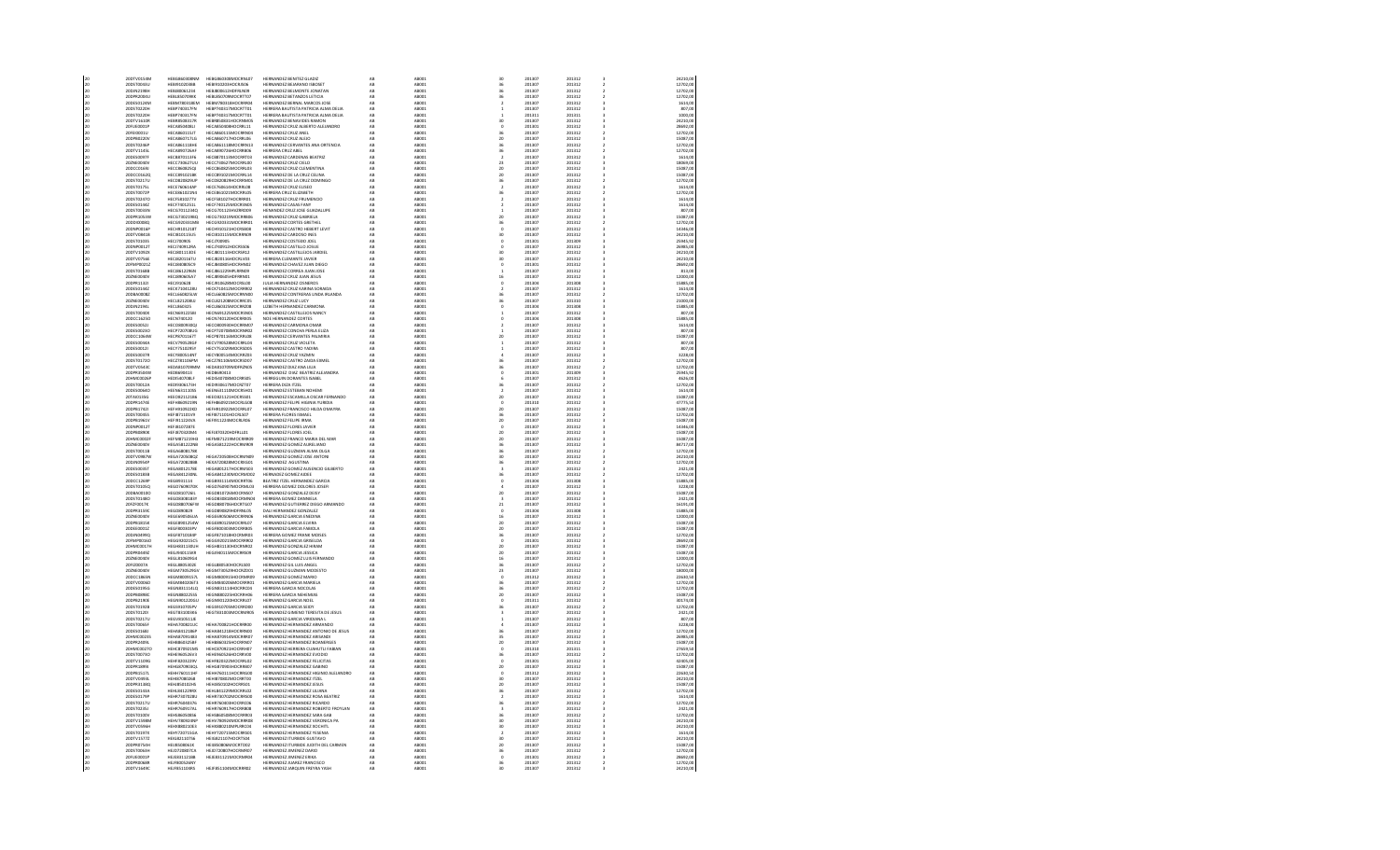| 20<br>20                                | 20DTV0411L<br>20DES0105Y | <b>HEJI840731NW</b><br><b>HEJL791006QL</b> | HEJI840731HOCRMVOS<br>HEJL791006MOCRMR01        | HERNANDEZ JIMENEZ JOSE IVAN<br>HERNANDEZ JIMENEZ LOURDES           | AR<br>AB        | AB001<br>AB001        | 30                                          | 201307<br>201307 | 201312<br>201312 |                          | 24210,00<br>1614,00  |
|-----------------------------------------|--------------------------|--------------------------------------------|-------------------------------------------------|--------------------------------------------------------------------|-----------------|-----------------------|---------------------------------------------|------------------|------------------|--------------------------|----------------------|
|                                         | 20DCC2128X               |                                            | HEJM890531MOCRMD09                              | HERNANDEZ JIMENEZ MADAI                                            | AB              | AR001                 |                                             | 201307           | 201312           |                          | 15087,00             |
| $\begin{array}{c} 20 \\ 20 \end{array}$ | 20DPR01752               | HEJM890531QQ                               | HEJR910909MOCRRC02                              | HERNANDEZ JUAREZ ROCIO DONAJI                                      | AB              | AB001                 | $\begin{array}{c} 20 \\ 20 \end{array}$     | 201307           | 201312           |                          | 15087,00             |
| 20                                      | 20DPB0293M               | HEJW90120849                               | HEJW901208HOCRCL01                              | HERNANDEZ JACINTO WILFRIDO MOISES                                  | AB              | AB003                 | 20                                          | 201307           | 201312           |                          | 15087,00             |
| 20                                      | 20DST0172Q               | <b>HELA871119QX</b>                        | HELA871119MOCRPN07                              | HERRERA LOPEZ ANDREA                                               | AB              | AB001                 | 36                                          | 201307           | 201312           | $\overline{2}$           | 12702.00             |
| $_{20}$                                 | 20DIN0521M               | <b>HELC841207MT</b>                        | HELC841207MOCRRN05                              | HERNANDEZ LORENZO CONCEPCION                                       | AB              | AB003                 | $\overline{20}$                             | 201307           | 201312           |                          | 15087,00             |
| $\overline{20}$<br>$\frac{1}{20}$       | 20DTV1276D<br>20DPR0158J | HELCBS0614<br>HELC860319E3                 | HELC850614MOCRPR18<br>HELC860319MOCRYL00        | MARIA DEL CARMEN HERNANDEZ LOPEZ<br>HERNANDEZ LEYVA CLAUDIA YAZMIN | <b>AR</b><br>AB | <b>AR001</b><br>AB003 | $\circ$<br>36                               | 201304<br>201307 | 201308<br>201312 |                          | 15885.00<br>12702,00 |
| $\overline{20}$                         |                          |                                            | HELE650702HOCRPL06                              |                                                                    | AB              | <b>AR001</b>          |                                             |                  | 201312           |                          | 12000.00             |
| 20                                      | 202NE0040V<br>20DST0172O | HELE65070258<br>HELE7206216N               | HELE720621HOCRMN01                              | HERNANDEZ LOPEZ ELOY<br>HERRERA LIMA ENRIQUE                       | AB              | AB00                  | $\begin{array}{c} 16 \\ 36 \end{array}$     | 201307<br>201307 | 201312           |                          | 12702.00             |
| 20                                      |                          |                                            | HELE770218MOCRCL03                              | HERNANDEZ LUCAS ELODIA                                             | AB              | <b>AR001</b>          |                                             | 201307           | 201312           |                          | 12702,00             |
| $\overline{20}$                         | 20DST0133M<br>20DST0133M | HELE770218BD<br>HELE800205C2               | HELE800205HOCRPL01                              | HERNANDEZ LOPEZ ELEAZAR                                            | AB              | AB001                 | 36<br>36                                    | 201307           | 201312           |                          | 12702,00             |
| 20                                      | 20ZNE0040\               | HELE8210015A                               |                                                 | HERNANDEZ LOPEZ MARIA ESTHER                                       | AB<br>AB        | ABOO*                 | 33                                          | 201307           | 201312           |                          | 25311,00             |
| 20                                      | 20DST0146Q               | <b>HELE821202BE</b>                        | HELE821202HOCRPD04                              | HERNANDEZ LOPEZ EDUARDO                                            |                 | AB001                 | $\overline{\mathbf{3}}$                     | 201307           | 201312           |                          | 2421,00              |
|                                         | 20DPB0220V               | <b>HELG840810BP</b>                        | HELG840810HOCRPN02<br>HELG880630HOCRPM05        | HERNANDEZ LOPEZ GENARO                                             | AB              | AB003                 | 20<br>36                                    | 201307           | 201312           |                          | 15087,00             |
| 20                                      | 20DML0022E               | <b>HELG880630AF</b>                        |                                                 | HERNANDEZ LOPEZ GAMALIEL PEDRO                                     | AB              | AB001                 |                                             | 201307           | 201312           | $\overline{\phantom{a}}$ | 12702.00             |
| 20                                      | 20DPR1805E<br>20DES00230 | HELI84120198<br><b>HELJ740402ER</b>        | HELI841201HOCPRPV0<br>HELI740402HOCRPN07        | HERNANDEZ LOPEZ LUIS VICENTE<br>HERNANDEZ LOPEZ JUAN MANUEL        | AB<br>AB        | AB003<br>AB001        | 36<br>$\circ$                               | 201307<br>201117 | 201312<br>201124 |                          | 12702,00<br>13492.56 |
| $^{20}$                                 | 20DPR0848W               | <b>HELJ870124</b>                          | HELJ870124HOCRPN09                              | JUAN ARMANDO HERNANDEZ LOPEZ                                       | AB              | AB003                 |                                             | 201304           | 201308           |                          | 15885,00             |
| 20                                      | 20DPR09032               | HELJ880217U1                               | HELJ880217HOCRPR03                              | HERRERA LOPEZ JORGE                                                | AB              | AB001                 | 20                                          | 201307           | 201307           |                          | 2514.50              |
| 20                                      | 20DES0127J               | <b>HELK8810284H</b>                        | HELK881028MOCRSR07                              | HERNANDEZ LUIS KARINA DEL CARMEN                                   | AB              | AB001                 | $^{24}$                                     | 201307           | 201307           |                          | 3084,00              |
| 20                                      | 2005T00470               | <b>HELL80101903</b>                        | HELLS01019HOCRPN12                              | HERNANDEZ LOPEZ LENIN NOEL                                         | AR              | <b>AR001</b>          | $\overline{2}$                              | 201307           | 201312           |                          | 1614.00              |
| $_{20}$                                 | 20DST0008Q               | <b>HELL831030AW</b>                        | HELL831030HOCRNS00                              | HERNANDEZ LINAJES JOSE LUIS                                        | AB              | AB001                 |                                             | 201307           | 201312           |                          | 1614,00              |
| 20                                      | 20DCC0169J               | <b>HELL870505C7</b>                        | HELL870505MOCRPC09                              | HERNANDEZ LOPEZ LUCERO                                             | AB              | <b>AR001</b>          | $\begin{array}{c} 20 \\ 20 \end{array}$     | 201307           | 201312           |                          | 15087.00             |
| 20                                      | 20DPB2054A               | HELM8308035C                               | HELM830803MOCRZR03                              | HERNANDEZ LAZARO MARBELLA VICENTITA                                | AB              | AB001                 |                                             | 201307           | 201312           |                          | 15087,00             |
| 20                                      | 20DES0215D               | HELM850702MZ                               | HELM850702HOCRRR09                              | HERNANDEZ LARA MARTIN                                              | AB              | AB001                 | 36                                          | 201307           | 201312           |                          | 12702,00             |
| 20                                      | 202NE0040V               | <b>HELM860928D8</b>                        | HELM860928HOCRPG04                              | HERNANDEZ LOPEZ MIGUEL                                             | AB              | AB001<br>AB003        | 19                                          | 201307           | 201312           |                          | 15000.00<br>15087,00 |
| 20                                      | 20DML0043F<br>20DPR2000Y | HELM8705091<br><b>HELN720729AT</b>         | HELM870509MOCRSR08<br>HELN720729HOCRRR02        | HERNANDEZ LUIS MARTHA ISUY<br>HERNANDEZ LOPEZ NORBERTO             | AB<br>AB        | AB001                 | 20<br>$\theta$                              | 201307<br>201310 | 201312<br>201312 |                          | 40223.00             |
| $^{20}$                                 | 20DST0165E               | HELN780717Q6                               | HELN780717MOCRPL03                              | HERNANDEZ LOPEZ NELMA                                              | AB              | AB001                 |                                             | 201307           | 201312           |                          | 4842,00              |
| 20                                      | 20DST0165E               | HELN780717Q6                               | HELN780717MOCRPL03                              | HERNANDEZ LOPEZ NELMA                                              | AB              | AB001                 | k.                                          | 201311           | 201311           |                          | 1000.00              |
| 20                                      | 20DLI0001F               | <b>HELN840727QX</b>                        | HELN840727MDFRPT00                              | HERNANDEZ LOPEZ NATALI                                             | AB              | AB001                 | 20                                          | 201307           | 201312           |                          | 15666,00             |
| 20                                      | 20ZNF0040V               | HELN861114IT                               | HELN861114MOCRPY04                              | HERNANDEZ LOPEZ NAYELI GUADA                                       | <b>AR</b>       | <b>AR001</b>          | 23<br>36                                    | 201307           | 201312           |                          | 18000.00             |
| $_{20}$                                 | 20DEE0017A               | <b>HELR781026ES</b>                        | HELR781026MOCRPS08                              | HERNANDEZ LOPEZ ROSALIA                                            | AB              | AB001                 |                                             | 201307           | 201312           |                          | 12702,00             |
| 20                                      | 20DES00862               | HELS610120A3                               | HELS610120HOCRPB07                              | HERNANDEZ LOPEZ SEBASTIAN FELIPE                                   | AB              | <b>AR001</b>          | $\overline{4}$                              | 201307           | 201312           |                          | 3228.00              |
| 20<br>20                                | 20DST0011E               | HELS8610106Y                               | HELS861010MOCPRPL0                              | HERRERA LOPEZ SILVIA MARIELA                                       | AB<br>AB        | AB001<br>AB001        | 36                                          | 201307           | 201312           |                          | 12702,00             |
| 20                                      | 20DTV0674V<br>20DES0100C | HELV79010498<br><b>HEMA761020K4</b>        | HELV790104HOCRPR07<br><b>HEMA761020HOCRTB00</b> | HERNANDEZ LOPEZ VIRGILIO<br>HERNANDEZ MATEOS ABRAHAM               | AB              | AB001                 | 30                                          | 201307<br>201307 | 201312<br>201312 |                          | 24210,00<br>807.00   |
| $20^{-1}$                               | 20DST0188F               | HEMA8101075I                               | HEMA810107MOCRRN01                              | HERNANDEZ MERINO ANGELICA MA                                       | AB              | AB003                 | $\frac{1}{4}$                               | 201307           | 201312           |                          | 3228,00              |
| 20                                      | 20FZI0051O               | <b>HEMA810520RW</b>                        | HEMA810520MMCRRD01                              | HERNANDEZ MARTINEZ ADRIANA                                         | AB              | AB001                 | 20                                          | 201307           | 201312           |                          | 15087.00             |
| $\overline{20}$                         | 20FZP0039C               | HEMA820128C6                               | HEMA820128C69                                   | HERNANDEZ MORGA ANEL FELISA                                        | AB              | AB003                 |                                             | 201301           | 201309           |                          | 25945,92             |
| 20                                      | 20DST0215W               | <b>HFMA820622MK</b>                        | HEMAR20622MDERCR03                              | HERNANDEZ MACHUCA ARACELL                                          | AR              | <b>AR001</b>          |                                             | 201307           | 201312           | $\overline{\phantom{a}}$ | 12702.00             |
| $\overline{20}$                         | 20FJI0024Q               | HEMA8402197U                               | HEMA840219MZSRNL06                              | HERNANDEZ MONTALVO ALBA JARED                                      | AB              | AB003                 | $\begin{array}{c} 36 \\ 0 \end{array}$      | 201309           | 201312           |                          | 40232,00             |
| 20                                      | 20DCC1005G<br>20DES0172W | HEMA87102067<br>HEMA890112N1               | HEMAR71020MOCRRR00                              | HERNANDEZ MARTINEZ ARTEMIA                                         | <b>AR</b>       | <b>AR001</b>          | $\begin{array}{c} 20 \\ 36 \end{array}$     | 201307           | 201312           |                          | 15087.00             |
| $\frac{1}{20}$                          |                          |                                            | HEMA890112MOCRRD02                              | HERNANDEZ MARTINEZ AUDINA                                          | AB              | AB001                 |                                             | 201307           | 201312           |                          | 12702,00             |
| $\overline{20}$                         | 20DNP0010V               | <b>HEMB6507034F</b>                        |                                                 | HERNANDEZ MENDEZ BERTHA MARCELA<br>HERNANDEZ MEJIA BERENICE        | AB              | <b>AR001</b>          | $\begin{smallmatrix}0\0\0\end{smallmatrix}$ | 201307           | 201312           |                          | 23130.00             |
| 20                                      | 20DCC1810K               | HEMB900330RZ                               | HEMB900330MOCRJR07                              |                                                                    | AB<br>AB        | AB001<br>AB001        |                                             | 201307           | 201312           |                          | 15087.00             |
| $\begin{array}{c} 20 \\ 20 \end{array}$ | 20DNL0001R<br>20DTV1227V | <b>HEMC790326HP</b><br><b>HEMC821128PI</b> | HEMC790326HOCRRS00<br>HEMC821128HOCRRR02        | HERNANDEZ MARTINEZ CESAR<br>HERRERA MARTINEZ CARLOS                | AB              | AB001                 | $\begin{array}{c} 0 \\ 30 \end{array}$      | 201307<br>201307 | 201312<br>201312 |                          | 14346,00<br>24210,00 |
| $_{20}$                                 | 20DML00228               | HEME6607112B                               | HEME660711MOCRRS04                              | HERNANDEZ MARTINEZ ESTHER                                          | AB              | AB003                 | 36                                          | 201307           | 201312           |                          | 12702,00             |
| 20                                      | 20DNP0015Q               | <b>HEME741026ER</b>                        | HEME741026MOCRRL00                              | HERRERA MORAN ELIZABETH                                            | AB              | AB001                 | $\circ$                                     | 201307           | 201312           |                          | 14346.00             |
| $\overline{20}$                         | 20DJN1233Q               | HEME760609S1                               | HEME760609HOCRRF01                              | HERNANDEZ MARTINEZ EFREN                                           | AB              | AB003                 | 36                                          | 201307           | 201312           |                          | 12702,00             |
| 20                                      | 2005T0076L               | <b>HFMF780727PR</b>                        | HEME780727HOCRND08                              | HERNANDEZ MENDEZ EDGAR                                             | <b>AR</b>       | <b>AR001</b>          |                                             | 201307           | 201312           |                          | 3228.00              |
| $\overline{20}$                         | 20DST0191C               | HEME811201FI                               | HEME811201HOCRRB08                              | HERNANDEZ MARTINEZ EBER                                            | AB              | AB003                 | $\overline{36}$                             | 201307           | 201312           |                          | 12702,00             |
| 20                                      | 20DTV0899B<br>20DTV1591T | <b>HEME840413LL</b><br>HEME870209TS        | HEME840413HOCRRF09<br>HEME870209MOCRNL00        | HERNANDEZ MARTÍNEZ EFRAIN<br>HERNANDEZ MENDEZ ELVIA                | AB              | <b>AR001</b>          | 30<br>30                                    | 201307           | 201312           |                          | 24210.00             |
| $\overline{20}$                         |                          |                                            |                                                 |                                                                    | $\overline{AB}$ | AB001                 |                                             | 201307           | 201312           |                          | 24210,00             |
| 20                                      | 20DDI0012C<br>20DPR3220Q | HEMF66101562<br>HEMG710512LC               | HEMF661015HOCRRR01                              | HERRERA MARTINEZ FERNANDO<br>HERNANDEZ MENDEZ GONZALO              | AB<br>AB        | <b>AR001</b>          | $\begin{array}{c} 36 \\ 0 \end{array}$      | 201307           | 201312           |                          | 12702.00             |
| 20                                      |                          |                                            | HEMG710512HOCRNN06                              |                                                                    |                 | AB001<br>AB003        |                                             | 201217           | 201312           |                          | 40223.00             |
| 20<br>20                                | 20DPR0857E               | HEMG81052056<br>HEMG860528D4               | HEMG810520MOCRRR05<br>HEMG860528HOCRRR08        | HERNANDEZ MARTINEZ GRACIELA<br>HERNANDEZ MORENO GERMAN             | AB<br>AB        | AB001                 | $\begin{array}{c} 20 \\ 20 \end{array}$     | 201307<br>201307 | 201312<br>201312 |                          | 15087,00<br>15087,00 |
|                                         | 20DST0060K               | HEMH741207E4                               | HEMH741207HOCRTC03                              | HERNANDEZ MATA HECTOR                                              |                 | AB003                 |                                             | 201307           | 201312           |                          | 807,00               |
| 20                                      | 202NE0040\               | <b>HEMH830925LZ</b>                        | HEMH830925MOCRRL06                              | HERNANDEZ MARTINEZ HILDA LILIANA                                   | AB<br>AB        | AB001                 | $\frac{1}{22}$                              | 201307           | 201312           |                          | 16800.00             |
| 20                                      | 20DCC0181E               | <b>HEMI870121LX</b>                        | HEMI870121MOCRRN07                              | HERNANDEZ MARTINEZ INES                                            | AB              | AB003                 | 20                                          | 201307           | 201312           |                          | 15087,00             |
| 20                                      | 20DJN0234                | <b>HEMK9302144C</b>                        | HEMK930214MOCRNR02                              | HERNANDEZ MENDOZA KAREN                                            | AB              | AB001                 | 36                                          | 201307           | 201312           | $\overline{\phantom{a}}$ | 12702.00             |
| $^{20}$                                 | 20DST00851               | HEML65040118                               | HEML650401HOCRRS05                              | HERNANDEZ MORALES JOSE LUIS                                        | AB              | AB001                 | $\overline{2}$                              | 201307           | 201312           |                          | 1614,00              |
| 20                                      | 20DEE0021N               | HEML691023AO                               | HEML691023MOCRTR02                              | HERNADEZ MATUS LAURA CELINE                                        | AB              | AB001                 | $\theta$                                    | 201311           | 201312           |                          | 24415.00             |
| $^{20}$                                 | 202NE0040V               | <b>HEML740811SA</b>                        | HEML740811MOCRRR03                              | HERNANDEZ MARISCAL LAURA                                           | AB              | AB001                 | 30                                          | 201307           | 201310           |                          | 15200,00             |
| 20                                      | 200ES01457               | HEMI 84031885                              | HEMI R40318MOCRRR01                             | HERNANDEZ MARTINEZ LAURA ELENA                                     | AR              | <b>AR001</b>          | $\Omega$                                    | 201312           | 201312           | ٩                        | 24415.00             |
| 20<br>20                                | 20DCC0568G<br>20DTV16269 | HEML850120U3<br>HEML860922JJ               | HEML850120MOCRRT06<br>HEML860922MOCRRL04        | HERNANDEZ MARTINEZ LETICIA<br>HERNANDEZ MARCIAL LILIANA PER        | AB<br><b>AR</b> | AB001<br><b>AR001</b> | 20                                          | 201307<br>201307 | 201312<br>201312 |                          | 15087,00<br>24210.00 |
| $_{20}$                                 | 20DST0035L               | HEML891001U3                               | HEML891001MOCRRT04                              | HERNANDEZ MARTINEZ LETICIA                                         | AB              | AB001                 | 30<br>35                                    | 201307           | 201308           |                          | 8995,00              |
|                                         | 20DCC0547L               | <b>HEMM7412223F</b>                        | HEMM741222HOCRNR03                              | HERNANDEZ MENDOZA MAURILIO                                         | AB              | AB003                 | $^{20}$                                     | 201307           | 201312           |                          | 15087,00             |
| 20                                      | 20DNL0001F               | HEMM76080946                               | HEMM760809MOCRNR00                              | HERNANDEZ MONTELLANO MIREYA                                        | AB              | AB001                 | $\circ$                                     | 201307           | 201312           |                          | 11565.00             |
| 20                                      | 20DES0181D               | HEMM780307FZ                               | HEMM780307MOCRTR09                              | HERNANDEZ MATA MARTHA YOLANDA                                      | AB              | AB003                 |                                             | 201223           | 201308           |                          | 15420,00             |
| 20                                      | 20FIZ0159F               | <b>HEMM820115HD</b>                        | HEMM820115HOCRJR07                              | HERNANDEZ MEJIA MAURO                                              | AB              | AB001                 | 20                                          | 201307           | 201312           |                          | 15087.00             |
| $_{20}$                                 | 20DTV0148                | <b>HEMM871225NJ</b>                        | HEMM871225HOCRRN08                              | HERNANDEZ MARTINEZ MANUEL                                          | AB              | AB001                 | $\frac{36}{20}$                             | 201307           | 201312           |                          | 12702,00             |
| 20                                      | 20DPR1547G               | <b>HEMN8104146U</b>                        | HEMN810414MOCRNN00                              | HERNANDEZ MONTALVO NANCY ARACELI                                   | AB              | AB001                 |                                             | 201307           | 201312           |                          | 15087.00             |
| $^{20}$<br>$\overline{20}$              | 20DTV0835F<br>20DTV0115K | <b>HEMN870907BF</b><br>HEMO730212UP        | HEMN870907MOCRRT09<br>HEMO730212HOCRLM09        | HERNANDEZ MARTINEZ NATIVIDAD<br>HERNANDEZ MELCHOR OMAR             | AB<br><b>AR</b> | AB001<br><b>AR001</b> | 36                                          | 201307<br>201307 | 201312<br>201312 | ۹                        | 12702,00<br>24210.00 |
| $_{20}$                                 | 20DST0078J               | HEMO770819B7                               | HEMO770819HOCRNM00                              | HERNANDEZ MONTELLANOS OMAR                                         | AB              | AB001                 | 30<br>$\,$ 1                                | 201307           | 201312           |                          | 807,00               |
| $_{20}$                                 | 20DTV05560               | HEMO80042834                               | HEMO800428HOCRRS09                              | HERNANDEZ MARTINEZ OSWALDO                                         | AB              | <b>AR001</b>          | 30                                          | 201307           | 201312           |                          | 24210,00             |
| $_{20}$                                 | 20FMP0015F               | HEMS79081974                               |                                                 | HERNANDEZ MARTINEZ SERGIO                                          | AB              | AB001                 | $\circ$                                     | 201301           | 201312           |                          | 28692,00             |
| 20                                      | 20DNP0010V               | <b>HEMS820328SC</b>                        | HEMS820328MOCRNL08                              | HERNANDEZ MENDEZ SOLEDAD                                           | AB              | AB001                 | $\theta$                                    | 201307           | 201312           |                          | 23130,00             |
| 20                                      | 20DPB1836X               | <b>HEMU931109DS</b>                        | HEMU931109MOCRNR01                              | HERNANDEZ MENDEZ URCINA ORESTA                                     | AB              | AB001                 | 20                                          | 201307           | 201312           |                          | 15087.00             |
| 20                                      | 20DPB1106J               | <b>HEMV890625CD</b>                        | HEMV890625MOCRRL06                              | HERNANDEZ MARTINEZ VALENTINA                                       | AB              | AB003                 | $\dot{\mathbf{0}}$                          | 201301           | 201312           |                          | 30174,00             |
| 20<br>$\overline{20}$                   | 20DST0036K<br>20DST02439 | <b>HEMY840428MX</b><br>HEMY8904173H        | HEMY840428MOCRNR00<br>HEMY890417MOCRRN09        | HERNANDEZ MONTAÑO YURIDIA<br>HERNANDEZ MORALES YOANA               | AB<br>AB        | AB001<br>AB003        | 36                                          | 201307<br>201307 | 201312<br>201312 |                          | 807.00<br>12702,00   |
| 20                                      | 20ESE0001A               | <b>HFM7841028AV</b>                        | HEM7841028MOCRNN02                              | HERNANDEZ MONZOY ZINIIA                                            | AR              | <b>AR001</b>          | 36                                          | 201307           | 201312           |                          | 12702.00             |
| $\overline{20}$                         | 20DPR0656G               | <b>HENA871204NX</b>                        | HENA871204HOCRCB01                              | HERNANDEZ NICOLAS ABRAHAM                                          | AB              | AB003                 |                                             | 201310           | 201312           |                          | 47775,50             |
| $\overline{20}$                         | 20DNS0001K               | HENC5604103I                               |                                                 |                                                                    | <b>AR</b>       | <b>AR001</b>          | $\Omega$                                    | 201307           | 201308           |                          | 9348.00              |
| $\overline{20}$                         | 20DCC1008D               | <b>HENE720615</b>                          | HENE720615HTLRVD04                              | HERNANDEZ NOGALES CARLOS GUSTAVO<br>EDGAR HERNANDEZ NAVA           | AB              | AB003                 | $\ddot{\text{o}}$                           | 201304           | 201308           |                          | 15885,00             |
| 20                                      | 20DST00680               | HENZ7707119S                               | HENZ770711MOCRXD05                              | HERNANDEZ NUÑEZ ZEIDY                                              | AB              | AB001                 |                                             | 201307           | 201312           |                          | 807,00               |
| 20                                      | 202NE0040V               | <b>HEOA860706NT</b>                        | HEQA860706MOCRRR06                              | HERNANDEZ ORTIZ ARIANNA                                            | AB              | AB001                 | 36                                          | 201307           | 201312           |                          | 60000.00             |
| $\overline{20}$                         | 20DPB1425V               | HEOC830707                                 | HEOC830707MOCRRL07                              | CLAUDIA HERRERA ORTIZ                                              | AB              | AB001                 | $\mathfrak{o}$                              | 201304           | 201308           |                          | 15885,00             |
| 20<br>20                                | 20DDI0013B<br>202NE0040V | HEQJ880624D1<br>HEOR820827B1               | HEOJ880624MOCRRH07<br>HEOR820827HOCRRG04        | HERNANDEZ OROZCO JHOSELYN<br>HERNANDEZ OROZCO ROGELIO              | AB<br>AB        | AB001<br>AB003        | 36<br>36                                    | 201307<br>201307 | 201312<br>201312 |                          | 12702.00<br>33000,00 |
| 20                                      | 20DST0193A               | <b>HEPA730505GF</b>                        | HEPA730505HGRRDN06                              | HERNANDEZ PIEDRA ANTONIO                                           | AB              | AB001                 | $\overline{3}$                              | 201307           | 201312           |                          | 2421.00              |
| $\overline{20}$                         | 20DES0223M               | HEPD750524HZ                               | HEPD750524HOCRCV04                              | HERNANDEZ PACHECO DAVID                                            | AB              | AB003                 |                                             | 201307           | 201312           |                          | 2421,00              |
| $\overline{20}$                         | 20DPR17270               | HEPD931030IX                               | HEPD931030MOCRRL00                              | HEREDIA PRIETO DALIA ROXANA                                        | <b>AR</b>       | <b>AR001</b>          |                                             | 201307           | 201312           |                          | 15087.00             |
| $\frac{1}{20}$                          | 20DES0045Z               | HEPF700626CP                               | HEPF700626HOCRXL05                              | HERNANDEZ PEÑA FELIPE                                              | AB              | AB003                 | $\begin{array}{c} 20 \\ 2 \end{array}$      | 201307           | 201312           |                          | 1614,00              |
| $\overline{20}$                         | 20DST0116W               | HEPG8102048Y<br>HEPI630330DD               | HEPG810204HOCRRL09                              | HERNANDEZ PEREZ GELACIO                                            | <b>AR</b>       | <b>AR001</b>          | 36<br>36                                    | 201307           | 201312           |                          | 12702.00             |
| $\overline{20}$                         | 202NE0040V               |                                            | HEPI630330MMSRNR04                              | HERNANDEZ DE LA PUENTE IRAIS                                       | AB              | AB003                 |                                             | 201307           | 201312           |                          | 99081.00             |
| 20<br>$\overline{20}$                   | 20EDI0035M               | HEPI870120MV<br>HEPJ6803233S               |                                                 | HERNANDEZ PEÑALOZA INDAHITA<br>HERNANDEZ PEREZ JADIEL ALFREDO      | AB<br>AB        | <b>AR001</b>          | 20                                          | 201307           | 201312           |                          | 15087,00<br>3228,00  |
|                                         | 20ZNE0040\               |                                            | HEPJ680323HDFRRD09                              |                                                                    |                 | AB001<br>ABOO*        |                                             | 201307<br>201307 | 201312<br>201312 |                          | 16500,00             |
| 20<br>20                                | 20FJI0003D               | HEPJ830919KY<br>HEPL740219LD               | HEPL740219MOCRDC01                              | HERRERA PEREZ JOSE<br>HERNANDEZ PADILLA LUCY                       | AB<br>AB        | AB001                 | $\begin{array}{c} 21 \\ 20 \end{array}$     | 201307           | 201312           |                          | 15087.00             |
|                                         | 20DST01890               | HEPL8708031T                               | HEPL870803HOCRLS03                              | HERNANDEZ PALAFOX LUIS                                             | AB              | AB003                 | 36                                          | 201307           | 201312           |                          | 12702,00             |
| $_{20}$                                 | 20HMC0006E               | HEPM740114M9                               | HEPM740114MOCRBC00                              | HERNANDEZ PABLO MACRINA                                            | AB              | AB001                 | 20                                          | 201307           | 201312           |                          | 15087,00             |
|                                         | 20DTV0317G               | HEPM810115A6                               | HEPM810115HOCRRR00                              | HERNANDEZ PEREZ MAURO                                              | AB              | AB003                 | 36                                          | 201307           | 201312           |                          | 12702,00             |
| 20                                      | 20DPR1887E               | HEPM840403                                 | HEPM840403                                      | MONICA HERNANDEZ PEREZ                                             | AB              | AB001                 | $\theta$                                    | 201301           | 201309           |                          | 25945.92             |
|                                         | 20DST0075M               | HEPM9010241P                               | HEPM901024MOCRRR07                              | HERRERA PERALTA MIRIAM SARAHI                                      | AB              | AB003                 | 36                                          | 201307           | 201312           |                          | 12702,00             |
| 20                                      | 20DTV0903Y<br>20DJN1579I | HEPM901212H1<br><b>HEPN830513AY</b>        | HEPM901212H16                                   | HERNANDEZ PEREZ MISAEL ALEJANDRO                                   | AB<br>AB        | AB001<br>AB001        | $\circ$<br>20                               | 201301<br>201307 | 201309           | $\overline{\mathbf{3}}$  | 25945.92<br>15087,00 |
| 20<br>20                                | 200E500078               | HFP0710222CL                               | HEPN830513HOCRRC01<br>HEPO710222HOCRTS04        | HERNANDEZ PEREZ NICOLAS<br>HERNANDEZ PATRICIO OSCAR                | AR              | <b>AR001</b>          | $\overline{1}$                              | 201307           | 201312<br>201312 |                          | 807.00               |
| 20                                      | 20DPR0466F               | HEPO850831EU                               | HEPO850831MOCRCL07                              | HERNANDEZ PACHECO OLGA                                             | AB              | AB001                 | 20                                          | 201307           | 201312           |                          | 15087,00             |
|                                         |                          |                                            |                                                 |                                                                    |                 |                       |                                             |                  |                  |                          |                      |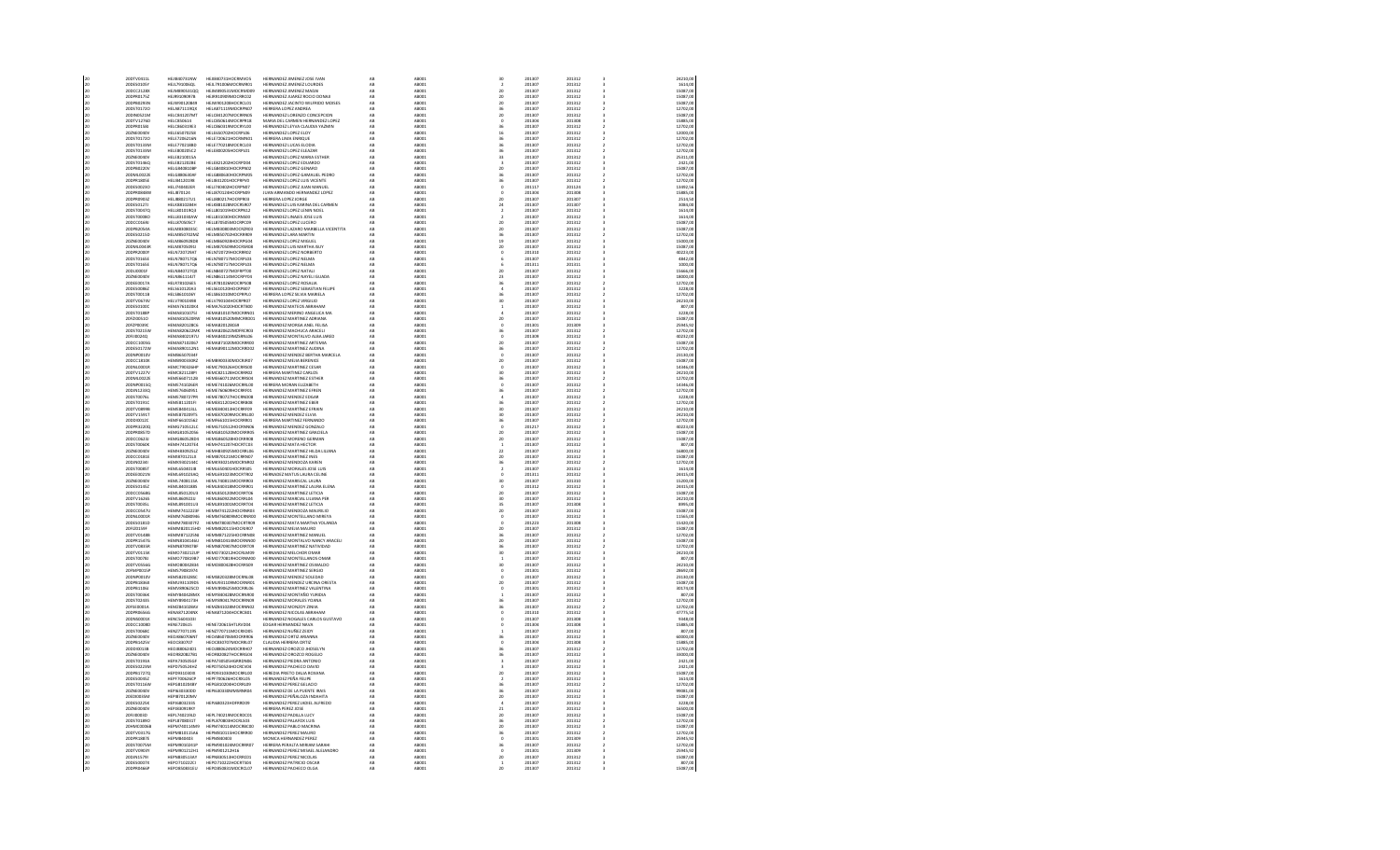| 20            | 20DES0224L               | HEPR7401121E                               | HEPR740112HDFRLD01                       | HERNANDEZ PALACIOS RODRIGO                                              | AB              | AB001          | 10                                             | 201307           | 201312           |                |
|---------------|--------------------------|--------------------------------------------|------------------------------------------|-------------------------------------------------------------------------|-----------------|----------------|------------------------------------------------|------------------|------------------|----------------|
| 20<br>20      | 20DST0019U               | HERA631027HL                               | HERA631027HVZRDR08                       | HERNANDEZ RODRIGUEZ ARMANDO                                             | <b>AR</b>       | <b>AR001</b>   | $\overline{1}$                                 | 201307           | 201312           |                |
|               | 20DDI0004U               | <b>HERA830309CI</b>                        |                                          | HERNANDEZ RAMIREZ ANDREA                                                | AB              | AB001          | $\circ$                                        | 201312           | 201312           |                |
| 20<br>20      | 20DPR0541E               | HFRA91022425                               | HERA910224HOCRML07                       | HERNANDEZ RAMIREZ ALEIANDRO                                             | AB              | <b>AR001</b>   | 20<br>36                                       | 201307           | 201312           |                |
|               | 20DES0187Y               | <b>HERB821228DF</b>                        |                                          | HERRERA RODRIGUEZ BALTAZAR                                              | AB              | AB001          |                                                | 201307           | 201312           | $\overline{2}$ |
| 20<br>20      | 20DTV0449Y<br>20DST0072P | HERB910106AX<br>HERC860503J2               | HERB910106MOCRXL07<br>HERC860503MPLRDR06 | HERNANDEZ RIAÑO BELEN<br>HERRERA RODRIGUEZ MARIA DE L                   | AB<br>AB        | AB001<br>AB001 | 36<br>36                                       | 201307<br>201307 | 201312<br>201312 |                |
|               |                          |                                            |                                          |                                                                         |                 | AB001          |                                                |                  | 201312           |                |
| 20<br>20      | 202NE0040V<br>20DTV1458M | HERC861217US<br>HERE841114L8               | HERC861217HOCRBS07<br>HERE841114MOCRBLOS | HERNANDEZ ROBLES CESAR EMMANUEL<br>HERNANDEZ ROBLES ELISA ARIAN         | AB<br>AB        | AB001          | 36<br>30                                       | 201307<br>201307 | 201312           |                |
| 20            | 20FIZ0164R               | HERE850227TM                               | HERE850227MOCRYL00                       | HERNANDEZ REYES ELIZABETH                                               | AB              | AB001          | $\rm ^{o}$                                     | 201219           | 201302           |                |
| 20            | 202NE0040V               | HERE88083071                               | HERE880830HOCRBS00                       | HERNANDEZ ROBLES ESTEBAN U UVISH                                        | AB              | AB001          | 23                                             | 201307           | 201312           |                |
| 20            | 20DTV1638X               | HERF860212NW                               | HERF860212MOCRML09                       | HERNANDEZ RAMIREZ FLORENTINA                                            | AB              | AB001          | 30                                             | 201307           | 201312           |                |
| 20            | 20DPR1181R               | <b>HERF881203BV</b>                        | HERF881203MOCRMR01                       | HERNANDEZ RAMOS FRANCISCA                                               | AB              | AB001          | $\overline{20}$                                | 201307           | 201312           |                |
| 20            | 20DEE0022M               | HERG770430E6                               | HERG770430MOCRYR08                       | HERNANDEZ REYES GRACIELA CECILIA                                        | AB              | AB001          | $\overline{20}$                                | 201307           | 201312           |                |
|               | 20DPR0493L               | HERGR70126SA                               | HERG870126HOCRDR01                       | <b>HERNANDEZ RODRIGUEZ GERMAIN</b>                                      | AB              | <b>AR001</b>   |                                                | 201217           | 201224           |                |
| 20<br>20      | 20DPB0493L               | <b>HERG870126SA</b>                        | HERG870126HOCRDR01                       | HERNANDEZ RODRIGUEZ GERMAIN                                             | $\overline{AB}$ | AB001          | $\begin{matrix} 0 \\ 0 \end{matrix}$           | 201301           | 201308           |                |
|               | 202NE0040V               | <b>HERIS10907BZ</b>                        | HEXI510907HOCRXS01                       | HERNANDEZ REYES ISRAEL                                                  | AB              | <b>AR001</b>   |                                                | 201307           | 201312           |                |
| 20<br>20      | 20FMP0019L               | HERI7807146T                               |                                          | HERNANDEZ RUIZ ITANDEHUI                                                | AB              | AB001          | 36<br>$\mathbf 0$                              | 201301           | 201312           |                |
|               | 20DEE0001Z               | <b>HERI850420CZ</b>                        | HERI850420HOCR2S03                       | HERNANDEZ RUIZ ISMAEL                                                   | AB              | AB001          |                                                | 201307           | 201312           |                |
| 20<br>$_{20}$ | 20FIZ0016I               | <b>HERI901011GT</b>                        | HERI901011HOCRYV02                       | HERNANDEZ REYES IVAN DOMINGO                                            | AB              | AB001          | 36<br>$\overline{0}$                           | 201217           | 201312           |                |
| 20            | 20DST0035L               | <b>HERJ840429VA</b>                        | HERJ840429HOCRZS00                       | HERNANDEZ RUIZ JOSE                                                     | AB              | AB001          | 36                                             | 201307           | 201312           |                |
| $_{20}$       | 20DST0190D               | <b>HERJ900602BH</b>                        | HERJ900602MOCRMD03                       | HENANDEZ RAMIREZ JUDITH                                                 | AB              | AB001          | 36                                             | 201307           | 201312           |                |
| 20            | 20DPR03270               | HERL6805099A                               | HERL680509MOCRSM04                       | HERNANDEZ RIOS LUMINOSA LEONOR                                          | AB              | AB00           | $\,$ 0 $\,$                                    | 201309           | 201312           |                |
| $_{20}$       | 20DES01042               | <b>HERL810531HP</b>                        | HERL810531MOCRZZ09                       | HERNANDEZ RUIZ LUZ DEL CARMEN                                           | AB              | AB001          | $\overline{2}$                                 | 201307           | 201312           |                |
| 20            | 20FI20168N               | <b>HERL920326SW</b>                        | HERL920326HOCRBS00                       | HERNANDEZ ROBLES LUIS                                                   | AB              | AB001          | 36                                             | 201307           | 201312           |                |
|               | 200TV1220F               | HERM770124KF                               | HERM770124HOCRON09                       | HERNANDEZ RODRIGUEZ MANUEL ALEI                                         | 4Ŕ              | <b>AR001</b>   |                                                | 201307           | 201312           |                |
| 20<br>20      | 20DPR1181F               | HERN87070955                               | HERN870709MOCRMT01                       | HERNANDEZ RAMOS NATALIA NATIVIDAD                                       | AB              | AB001          | $\begin{array}{c} 30 \\ 20 \end{array}$        | 201307           | 201312           |                |
|               | 20DST0162H               | HERN881009OH                               | HERN881009HOCROS06                       | HERNANDEZ ROQUE NESTOR LEYBER                                           | AB              | <b>AR001</b>   |                                                | 201307           | 201312           |                |
| 20<br>20      | 20DES0176S               | HERO76012085                               | HERO760120MVZRMS05                       | HERNANDEZ RAMIREZ MARIA OSIRIS SUGEY                                    | AB              | AB001          | $\begin{array}{c} 36 \\ 1 \end{array}$         | 201307           | 201312           |                |
|               | 202NE0040V               | HERR6001061D                               | HERR600106HPLRMY02                       | HERNANDEZ RAMIREZ REYES                                                 | AB              | AB001          | 20                                             | 201307           | 201312           |                |
| 20<br>20      | 20DPR00080               | HERR69090415                               | HERR690904MOCRMS04                       | HERNANDEZ RAMIREZ ROSALIA                                               | AB              | AB001          |                                                | 201309           | 201312           |                |
| 20            | 20TAR0005V               | <b>HERR791115BL</b>                        | HERR791115HOCRDB07                       | HERNANDEZ RODRIGUEZ ROBERTO EDUARDO                                     | AB              | AB001          | $\begin{array}{c} 0 \\ 36 \end{array}$         | 201307           | 201312           |                |
| $_{20}$       | 20DPB1892F               | HERY87091164                               | HERY870911MOCRSD00                       | HERNANDEZ RODRIGUEZ YESENIA GUADALUPE                                   | AB              | AB001          | 20                                             | 201307           | 201312           |                |
| 20            | 20DPR2157Y               | HESA750803VB                               | HESA750803MOCRLN08                       | HERNANDEZ SILVA ANA                                                     | AB              | AB003          | 20                                             | 201307           | 201310           |                |
| $_{20}$       | 20DST0026D               | <b>HESA810517BI</b>                        | HESA810517MOCRNL01                       | HERNANDEZ SANTIAGO ALBA                                                 | AB              | AB001          | $\overline{3}$                                 | 201307           | 201312           |                |
| 20            | 20DST0256W               | HESA8608111J                               | HESA860811HPLRNL05                       | HERNANDEZ SANTIAGO JOSE ALEJANDRO                                       | AB              | AB001          | 36                                             | 201307           | 201312           |                |
| 20            | 20DCC04847               | HFSA92050321                               | HESA920503MOCRNR09                       | HERNANDEZ SANCHEZ ARACELL                                               | <b>AR</b>       | <b>AR001</b>   |                                                | 201307           | 201312           |                |
| 20            | 20DTV0493L               | HESC740906D8                               | HESC740906HDFRRR06                       | HERNANDEZ SERRET CARLOS                                                 | AB              | AB001          | 20<br>30                                       | 201307           | 201312           |                |
|               | 20DPR0009E               | <b>HESCRS050374</b>                        | <b>HESCRSOSO3HOCRMR08</b>                | HERNANDEZ SIMON CRUZ                                                    |                 | <b>AR001</b>   |                                                | 201307           | 201312           |                |
| 20<br>20      | 20DJN1319V               | HESD850927IS                               | HESD850927MOCRNN04                       | HERNANDEZ SANTIAGO DANIELA                                              | AB<br>AB        | AB001          | $\begin{array}{c} 36 \\ 0 \end{array}$         | 201304           | 201308           |                |
|               |                          |                                            |                                          |                                                                         |                 | <b>AR001</b>   |                                                |                  | 201312           |                |
| 20<br>20      | 202NE0040V<br>202NE0040V | HESE700711CH<br>HESE770206BK               | HESE700711MOCRLD02<br>HESE770206HOCRNL09 | HERNANDEZ SALAZAR EDNA<br>HERNANDEZ SANTIAGO ELEAZAR                    | AB<br>AB        | AB001          | $\begin{array}{c} 20 \\ 36 \end{array}$        | 201307<br>201307 | 201312           |                |
|               |                          | HESE810622E6                               | HESE810622MOCRTL07                       | HERNANDEZ SOTO ELIZABETH                                                |                 | <b>AR001</b>   |                                                | 201307           | 201312           |                |
| 20<br>20      | 20DTV0068Q               | HESE820115F8                               | HESE820115HOCRLD02                       | HERNANDEZ SILVA EDGAR                                                   | AB<br>AB        | AB001          | $\begin{array}{c} 30 \\ 0 \end{array}$         | 201311           | 201312           |                |
|               | 20DST0045S               | <b>HESE830125CN</b>                        | HESE830125MOCRNL07                       | HERNANDEZ SANCHEZ ELVIRA                                                |                 | <b>AR001</b>   |                                                | 201307           | 201312           |                |
| 20<br>20      | 20DPR0991J               | HESE90103051                               | HESE901030HOCRNN00                       | HERNANDEZ SANTIAGO ENRIQUE ALFREDO                                      | AB<br>AB        | AB001          | $\begin{array}{c}\n 36 \\  0\n \end{array}$    | 201221           | 201302           |                |
|               |                          |                                            |                                          |                                                                         |                 | AB001          |                                                |                  | 201312           |                |
| 20<br>20      | 20DPR3215E<br>20DST0130P | HESE91021495<br>HESF691012JZ               | HESE910214HOCRND01<br>HESF691012HOCRNR07 | HERNANDEZ SANCHEZ EDUARDO<br>HERNANDEZ SANCHEZ FERNANDO E               | AB<br>AB        | AB001          | $\begin{array}{c} 20 \\ 2 \end{array}$         | 201307<br>201307 | 201312           |                |
|               | 202NE0040V               |                                            | HESF721123HPLRNR03                       |                                                                         |                 | AB001          |                                                | 201307           | 201311           |                |
| 20<br>20      | 20DCC0629D               | <b>HESF721123HR</b><br>HESF8202233K        | HESF820223HOCRNL02                       | SANCHEZ HERNANDEZ FERNANDO<br>HERNANDEZ SANTIAGO FLORENCIO              | AB<br>AB        | AB001          | $\begin{array}{c} 36 \\ 20 \end{array}$        | 201312           | 201312           |                |
| 20            | 20DNP0015Q               |                                            | HESH751119HOCRNL02                       | HERRERA SANTIAGO HILARIO                                                | AB              | AB001          | $\overset{\cdot}{\mathbf{0}}$                  | 201307           | 201312           |                |
|               |                          | HESH751119HR<br>HESI8104139I               | HESI810413MHGRNV07                       | HERNANDEZ SANCHEZ IVETH                                                 |                 | <b>AR001</b>   |                                                | 201307           | 201312           |                |
| 20<br>20      | 20DEE0018Z<br>20DPB0010Q | HESJ810502J7                               | HESJ810502HOCRNL01                       | HERNANDEZ SANCHEZ JOEL                                                  | AB<br>AB        | AB001          | $\begin{array}{c} 20 \\ 20 \end{array}$        | 201307           | 201312           |                |
|               | 20DES00872               | HESJ8501255V                               |                                          |                                                                         |                 | <b>AR001</b>   |                                                |                  |                  |                |
| 20<br>20      | 20DTV0895F               | HESL881003                                 | HESJ850125HOCRRN00<br>HESL881003         | HERNANDEZ SUAREZ JUAN JOSE<br>HERAS SANCHEZ LILIETH                     | AB<br>AB        | AB001          | $\begin{smallmatrix} 4 \\ 0 \end{smallmatrix}$ | 201307<br>201301 | 201312<br>201309 |                |
|               | 20DST0199V               | HESM691225TQ                               |                                          | HERNANDEZ SILVA MANUEL DE JESUS                                         |                 | AB001          | $\overline{2}$                                 | 201307           | 201312           |                |
| 20<br>20      | 20DDI0010E               | <b>HESO750206FB</b>                        | HESM691225HOCRLN06<br>HESO750206MOCRNL00 | HERNANDEZ SANTIAGO OLGA LIDIA                                           | AB<br>AB        | AB001          | 20                                             | 201307           | 201312           |                |
|               |                          |                                            | HESO771105MOCRRB02                       | HERNANDEZ SERRANO OBDULIA                                               |                 | AB001          |                                                | 201307           | 201312           |                |
| 20<br>20      | 20DTV16490<br>20DPR2940Q | HESO771105EC<br><b>HESO840421FL</b>        | HESO840421HOCRNB02                       | HERNANDEZ SANTIAGO OBET SANTO                                           | AB<br>AB        | AB001          | 30<br>20                                       | 201307           | 201312           |                |
|               |                          |                                            |                                          | HERNANDEZ SANTIAGO PATSY                                                |                 | AB001          |                                                | 201307           | 201312           |                |
| 20<br>20      | 20ADG0066L<br>20DST0233L | HESP9110024D<br><b>HESS790206IU</b>        | HESP911002MOCRNT08<br>HESS790206MOCRNL08 | HERNANDEZ SANTAMARIA SULEYNA                                            | AB<br>AB        | AB001          | $\frac{36}{2}$                                 | 201307           | 201312           |                |
| 20            |                          |                                            |                                          |                                                                         |                 |                | 36                                             |                  | 201312           |                |
| $_{20}$       | 20DST0063H<br>20DML0012Y | HESS83082187<br>HESV930527Q8               | HESS830821HOCRRRM0<br>HESV930527MPLRNR09 | HERNANDEZ SUAREZ SIMON<br>HERNANDEZ SANTIAGO VERONICA                   | AB<br>AB        | AB001<br>AB001 | $\circ$                                        | 201307<br>201310 | 201312           |                |
| 20            |                          |                                            | HETC601208MOCRBN00                       |                                                                         |                 | AB001          |                                                | 201307           |                  |                |
| $_{20}$       | 20DPR1658L<br>20ZNE0040V | HETC601208P6<br><b>HETG600528MH</b>        |                                          | HERNANDEZ TABOADA CONCEPCION GUADALUPE<br>HERNANDEZ TORO GERMAN ROGELIO | AB<br>AB        | AB001          | $\frac{36}{14}$                                | 201307           | 201312<br>201312 |                |
|               | 20DNL0001R               |                                            |                                          |                                                                         |                 | AB001          |                                                | 201307           | 201312           |                |
| 20<br>20      | 20DST0192B               | HETM8304014R<br><b>HEVA750828PN</b>        | HETM830401HOCRLS08<br>HEVA750828MOCRLN05 | HERNANDEZ TOLEDO MOISES<br>HERNANDEZ VELASCO ANA SALOME                 | AB<br>AB        | AB001          | $\frac{1}{35}$                                 | 201307           | 201312           |                |
| 20            | 202NE0040V               | <b>HEVA7710066V</b>                        | HEVA771006HOCRLR08                       | HERNANDEZ VILLALOBOS ARTURO                                             | AB              | AB001          | $16$                                           | 201307           | 201312           |                |
|               | 20DST0157W               | <b>HFVD741021GT</b>                        | HFVD741021HMNRRV02                       | HERNANDEZ VARGAS DAVID                                                  | AB              | <b>AR001</b>   |                                                | 201307           | 201312           |                |
| 20<br>20      | 20FSE0011H               | HEVD8311044B                               | HEVD831104MOCRLL09                       | HERNANDEZ VELASCO MARIA DOLORES                                         | AB              | AB001          | $\frac{2}{20}$                                 | 201307           | 201312           |                |
|               | 20DCC1341                | HEVD8608187I                               | HEVD860818HOCRSM04                       | HERNANDEZ VASQUEZ DEMETRIO                                              | AB              | AB001          | 20                                             | 201307           | 201312           |                |
| 20<br>20      | 20DES0084B               | HEVE7009101U                               | HEVE700910HOCRLF05                       | HERNANDEZ VELASCO EFRAIN                                                | AB              | AB001          | $\overline{\mathbf{3}}$                        | 201307           | 201312           |                |
|               |                          |                                            |                                          |                                                                         |                 |                | $\overline{2}$                                 | 201307           | 201312           |                |
| 20<br>$_{20}$ | 20DST0060K<br>20DST0084U | <b>HEVE820121IF</b><br><b>HEVJ610720RH</b> | HEVE820121MOCRRL08<br>HEVJ610720MOCRRL07 | HERMENEGILDO VIRGEN ELIZABETH<br>HERNANDEZ VARGAS JULIETA               | AB<br>AB        | AB001<br>AB001 | $\overline{2}$                                 | 201307           | 201312           |                |
| 20            | 20DST0016X               | <b>HEVJ730515JP</b>                        | HEVJ730515MOCRLN06                       | HERNARDEZ VILLEGAS JUANA                                                | AB              | AB001          | 36                                             | 201307           | 201312           |                |
| $_{20}$       | 20ZNE0040V               | <b>HEVJ771220SL</b>                        | HEVJ771220HCLRZS09                       | HERNANDEZ VAZQUEZ JESUS ANTONIO                                         | AB              | AB001          | 21                                             | 201307           | 201312           |                |
| 20            | 20DPR0934S               | HEVJ901107D1                               | HEVJ901107HOCRLL07                       | HERNANDEZ VELASCO JULIO CESAR                                           | AB              | AB001          | $^{20}$                                        | 201307           | 201307           |                |
| 20            | 20DST0111A               | <b>HEVK930108</b>                          | <b>HEVK930108</b>                        | HERNANDEZ VILLALBA KAREN                                                | AB              | AB001          | $\circ$                                        | 201301           | 201309           |                |
| 20            | 202NE0040V               | HEVM760130BK                               | HEVM760130MOCRLR06                       | HERNANDEZ VALERIANO MARTA                                               | AB              | AB001          | $^{29}$                                        | 201307           | 201312           |                |
|               | 200TV05044               | HEVMR30813IW                               | HEVM830813MOCRLB07                       | HERNANDEZ VELASCO MARTHA MARI                                           | AB              | <b>AR001</b>   |                                                | 201307           | 201312           |                |
| 20<br>20      | 20DES0058D               | HEVO6709247I                               | HEVO670924HOCRSS03                       | HERNANDEZ VASQUEZ OSEAS                                                 | AB              | AB001          | $\begin{array}{c} 30 \\ 2 \end{array}$         | 201307           | 201312           |                |
|               | 20DES0220P               | HEVO840517G7                               | HEVO840517HOCRZM04                       | HERRERA VAZQUEZ OMAR                                                    | AB              | <b>AR001</b>   |                                                | 201307           | 201312           |                |
| 20<br>20      | 20DPB0124S               | HEVR8208126J                               | HEVR820812MOCRLS06                       | HERNANDEZ VELASCO ROSABLANCA                                            | AB              | AB001          | $\begin{smallmatrix}5\\0\end{smallmatrix}$     | 201311           | 201312           |                |
| 20            | 20DST0043U               | HEVS86050662                               | HEVS860506HOCRRR01                       | HERMENEGILDO VIRGEN SERGIO                                              | AB              | AB001          | 36                                             | 201307           | 201312           |                |
| $_{20}$       | 20DST0192B               | <b>HEXE850226CY</b>                        | HEXE850226HOCRXR06                       | HERNANDEZ ERNESTO                                                       | AB              | AB001          |                                                | 201307           | 201312           |                |
| 20            | 20DDI0012C               | HEZA73050790                               | HEZA730507MOCRRR06                       | HERNANDEZ ZARATE ARACELI GUISELA                                        | AB              | AB001          | 36<br>36                                       | 201307           | 201312           |                |
| $_{20}$       | 20DST0064G               | <b>HEZA800827DS</b>                        | HEZA800827MVZRRL06                       | HERNANDEZ ZARRABAL ALEJANDRA                                            | AB              | AB001          | 36                                             | 201307           | 201312           | $\overline{a}$ |
| 20            | 20AGD00032               | HEZ1730612IL                               | HE2/730612MV2RML02                       | HERNANDEZ ZAMUDIO MARIA ILEANA                                          | AB              | AB001          | $\overline{\mathbf{0}}$                        | 201307           | 201312           |                |
| $_{20}$       | 20DPR1645H               | HEZM8712126B                               | HEZM871212MOCRRR06                       | HERRERA ZURITA MIRIAM GUADALUPE                                         | AB              | AB001          | 36                                             | 201307           | 201312           |                |
| 20            | 20DES0084B               | HIAN740702NE                               | HIAN740702MOCGND04                       | HIGAREDA ANGEL NIDIA                                                    | AB              | AB001          | $\overline{\phantom{a}}$                       | 201307           | 201312           |                |
|               | 2005T0151B               | HIGGR40212PX                               | HIGGR40212HOCLRL05                       | HILARION GARCIA GUILLERMO                                               | <b>AR</b>       | <b>AR001</b>   | $\overline{a}$                                 | 201307           | 201312           |                |
| 20<br>20      | 202NE0040V               | HIGJ450524QP                               | HIGJ450524HOCDZN04                       | HIDALGO GUZMAN JUAN LUIS                                                | AB              | AB001          | $\mathbf{o}$                                   | 201310           | 201312           |                |
|               | 20DIN0359A               | <b>HILA880320TA</b>                        | HILA880320MOCPPY01                       | HIPOLITO LOPEZ AYUDITH                                                  |                 | <b>AR001</b>   |                                                | 201307           | 201312           |                |
| 20<br>20      | 20DTV1278B               | HILD861207C3                               | HILD861207MOCLPM02                       | HILARIO LOPEZ DMINICAS                                                  | AB<br>AB        | AB001          | $\begin{array}{c} 20 \\ 30 \end{array}$        | 201307           | 201312           |                |
|               | 20DTV05785               | HILM800119RW                               | HILM800119HOCLPR02                       | HILARIO LOPEZ MARIO                                                     | AB              | AB001          |                                                | 201307           | 201312           |                |
| 20<br>20      | 20DTV1609B               | HILY840720IV                               | HILY840720MOCLPR00                       | HILARIO LOPEZ YURIDIA                                                   | AB              | AB001          |                                                | 201307           | 201312           |                |
| 20            | 202NE0040V               | HIMM740415UL                               | HIMM740415MOCLRR03                       | HILERIO MORALES MORAIMA MAGALI                                          | AB              | AB001          | 30<br>30<br>31                                 | 201307           | 201312           |                |
| $_{20}$       | 20DES0018C               | HIOC6903302W                               | HIOC690330MOCNVR12                       | HINOJOSO OVIEDO MARIA DEL CARMEN                                        | AB              | AB001          | $\overline{2}$                                 | 201307           | 201312           |                |
| 20            | 20FUA0009L               | HIRE840410NX                               | HIRE840410HOCDMR02                       | HIDALGO RAMOS ERIK ISAI                                                 | AB              | AB001          | 20                                             | 201307           | 201312           |                |
| $_{20}$       | 20DPB1922T               | <b>HISA860711NN</b>                        | HISA860711MOCNLD07                       | HINOJOSA SALOMON ADRIELA                                                | AB              | AB001          |                                                | 201307           | 201312           |                |
| 20            | 20DTV1593R               | HIVA810609PS                               | HIVA810609MOCLRM08                       | HILARIO VARGAS AMADA                                                    | AB              | AB001          | 20<br>30                                       | 201307           | 201312           |                |
| 20            | 20ZNE0040V               | <b>HUDC860820BV</b>                        | HUDC860820MOCZML07                       | HUEZCA DOMINGUEZ CLAUDIA IMARI                                          | AB              | AB001          | 30                                             | 201307           | 201312           |                |
| 20            | 20DES0146Y               | HUGB6003277Q                               | HUGB600327MVZRRR04                       | HUERTA GARCIA BARBARA                                                   | AB              | AB001          | $\overline{\mathbf{r}}$                        | 201307           | 201312           |                |
|               | 20DES02150               | <b>HUGIRR0107D7</b>                        | HUGIRR0107MOCRRD02                       | HUERTA GARCIA IUDITH                                                    | AB              | <b>AR001</b>   |                                                | 201301           | 201306           |                |
| 20<br>20      | 20DES0059C               | HUGP8001241                                | HUGP800124MOCRR209                       | HUERTA GARCIA PAZ                                                       | AB              | AB001          | $\begin{smallmatrix}0\\1\end{smallmatrix}$     | 201307           | 201312           |                |
|               | 20DST0099W               | HUJK790428PX                               | HUJK790428MSRRRR09                       | HURTADO JUAREZ KARINA                                                   |                 | <b>AR001</b>   | $\overline{1}$                                 | 201307           | 201312           |                |
| 20<br>20      | 20DST0176K               | IAAI9001141G                               | IAAI900114MOCBNS06                       | IBAÑEZ ANTONIO ISABEL SOLEDAD                                           | AB<br>AB        | AB001          | 36                                             | 201307           | 201312           |                |
|               | 20DTV0279U<br>20ZNE0040V | IABJ8301132G                               |                                          | <b>IBARRA BUSTAMANTE JANET</b>                                          |                 | <b>AR001</b>   | $\,$ 0                                         | 201310           | 201312           |                |
| 20<br>20      |                          | IACF80101438                               | IACF801014MOCBRR05                       | <b>IBAÑEZ CRUZ FORTUNATA LETICIA</b>                                    | AB<br>AB        | AB001          | 33                                             | 201307           | 201312           |                |
|               | 20DNL0001F               | IAGA740807JQ                               | IAGA740807MOCGRD05                       | <b>IGNACIO GARCIA ADELA</b>                                             |                 | <b>AR001</b>   |                                                | 201307           | 201312           |                |
| 20<br>20      | 20DCC0037S               | IAJE870310RL                               | IAJE870310HOCGMD06                       | <b>IGNACIO JIMENEZ EDGARDO</b>                                          | AB<br>AB        | AB001          | $\frac{0}{20}$                                 | 201307           | 201312           |                |
|               | 20DPR0382H               | IALD871106I8                               | IALD871106MOCNPL00                       | INCLAN LOPEZ DULCE ROSARIO                                              |                 | AB001          | $\mathfrak o$                                  | 201311           | 201312           |                |
| 20<br>20      | 20DTV0317G               | IALI83100558                               | IALI831005MOCNNX00                       | INFANTE LUNA IXCEL                                                      | AB<br>AB        | AB001          | 30                                             | 201307           | 201312           |                |
|               | 20DTV0458F               | IALN851024BQ                               | IALN851024MOCNND01                       | INFANTE LUNA NADIA                                                      | AB              | AB001          | 30                                             | 201307           | 201312           |                |
| 20<br>20      | 20DPR0088E               | IAMC860906                                 | IAMC860906MMCXDN08                       | CINTHIA NENUFAR IÑARRITU MEDINA                                         | AB              | AB001          | $\circ$                                        | 201304           | 201308           |                |
|               | 20DPR1014U               | IAPD800121PF                               | IAPD800121MMSBRL09                       | <b>IBARRA PERALTA DALIA</b>                                             | AB              | AB001          | 20                                             | 201307           | 201312           |                |
|               |                          |                                            |                                          |                                                                         |                 |                |                                                |                  |                  |                |

# $\begin{array}{l} \textbf{0.3}\textbf{1.3}\textbf{2.3}\textbf{3.4}\textbf{3.5}\textbf{3.5}\textbf{4.5}\textbf{5.6}\textbf{5.7}\textbf{0.7}\textbf{0.7}\textbf{0.8}\textbf{7.8}\textbf{8.8}\textbf{8.9}\textbf{1.8}\textbf{1.9}\textbf{1.9}\textbf{1.9}\textbf{1.9}\textbf{1.9}\textbf{1.9}\textbf{1.9}\textbf{1.9}\textbf{1.9}\textbf{1.9}\textbf{1.9}\textbf{1.9}\textbf{1.9}\textbf{1.9}\textbf$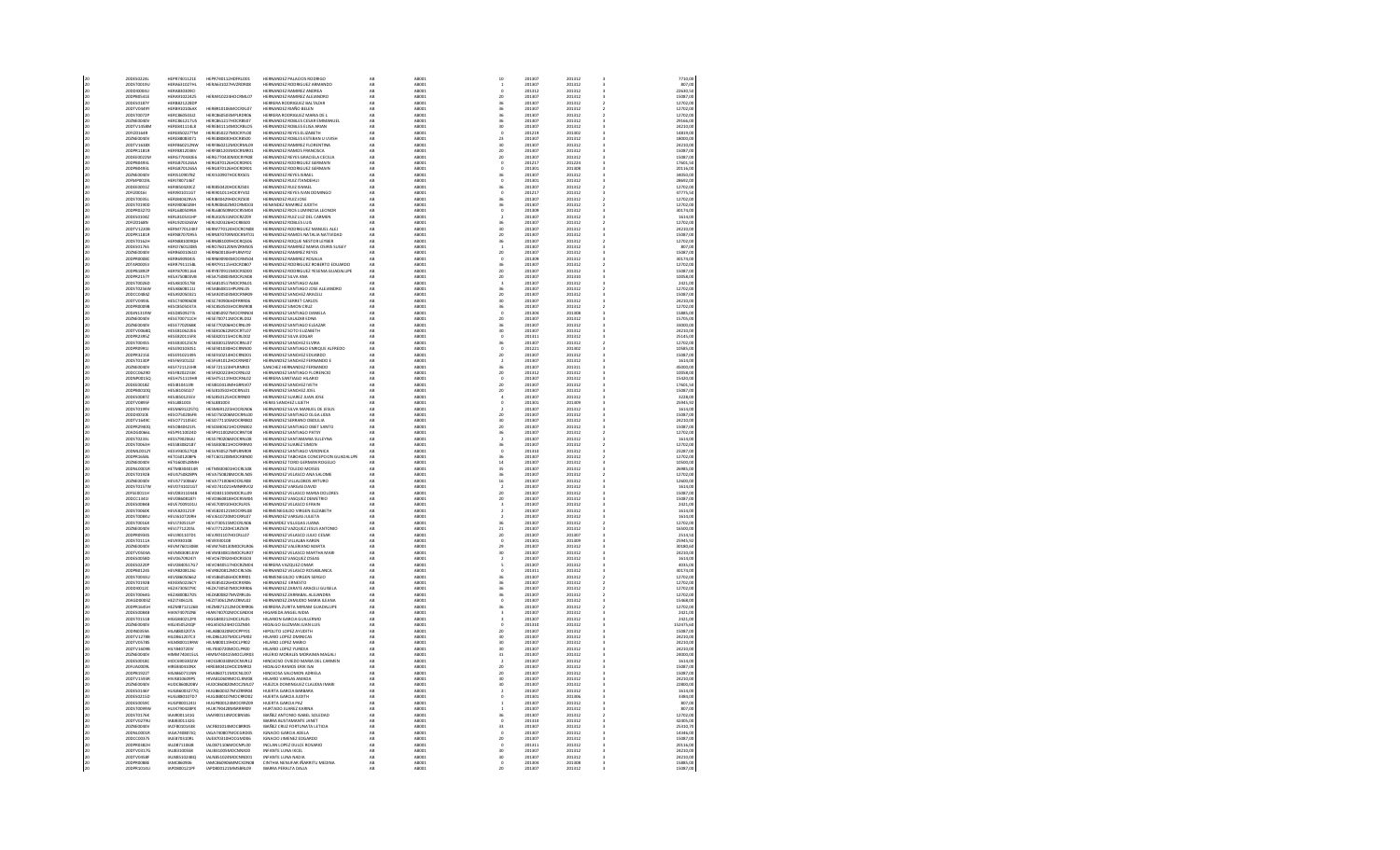|          | 20DPR2388F               | ASA830808UM                  | IASA830808MOCRNR07                       | BAÑEZ SANCHEZ ARIANA                                           |           | AB001        | 20                                           | 201307           | 201312 |                          | 15087,00             |
|----------|--------------------------|------------------------------|------------------------------------------|----------------------------------------------------------------|-----------|--------------|----------------------------------------------|------------------|--------|--------------------------|----------------------|
| 20<br>20 | 20DST0061J               | IASB85092058                 | IASB850920HOCBLN00                       | <b>IBAÑEZ SOLANO BENIGNO</b>                                   | AB        | AB001        | 36                                           | 201307           | 201312 |                          | 12702.00             |
| 20       | 20DCC0058E               | IAVH880508A6                 | IAVH880508MOCGRR07                       | <b>IGNACIO VARGAS HORTENSIA</b>                                | AB        | AB001        | 20                                           | 201307           | 201312 |                          | 15087,00             |
| $_{20}$  | 20DST0033N               | IEAS850930QI                 | IEAS850930MOCGVL03                       | <b>IGLESIAS AVALOS SOLEDAD MAGALY</b>                          | AB        | AB001        | $\overline{2}$                               | 201307           | 201312 |                          | 1614.00              |
| 20       | 20DTV1067Y               | IERG841207AG                 | IERG841207HOCLGN08                       | ILDEFONSO REGINO GENARO                                        | AB        | AB001        | 36                                           | 201307           | 201312 |                          | 12702,00             |
|          | 20DPR0894H               |                              |                                          |                                                                |           | <b>AR001</b> |                                              | 201304           | 201308 |                          |                      |
| 20<br>20 | 20DPR1553R               | IEVY870119<br>IIAH85022035   | IEVY870119MOCRRS04<br>IIAH850220HOCRLM03 | YESENIA IRENE VARGAS<br>IRIARTE ALVAREZ HUMBERTO JAC           | AB<br>AB  | AB001        | $\begin{smallmatrix}0\\20\end{smallmatrix}$  | 201307           | 201312 |                          | 15885,00<br>15087,00 |
|          |                          |                              |                                          |                                                                |           | AB001        |                                              |                  |        |                          |                      |
| 20<br>20 | 20DST0180X               | IIAL750529L7<br>IIHN810803TQ | IIAL750529MOCSLC08                       | ISIDRO ALVA LUCERO MANUELITA<br>ISIDRO HERNANDEZ NIDIA AUVADA  | AB<br>AB  |              |                                              | 201307<br>201307 | 201312 |                          | $807,00$<br>1614,00  |
|          | 20DES0129H               |                              |                                          |                                                                |           | AB001        | $\overline{2}$                               |                  | 201312 |                          |                      |
| 20<br>20 | 20DST0040X               | IIIP75040235                 | IIIP750402MV2SST00                       | ISIDORO ISIDORO PATRICIA<br>IRIGOYEN LANDIZ JOSE FRANCISCO     | AB<br>AB  | AB001        |                                              | 201307           | 201312 |                          | 3228,00              |
|          | 20DST0042V               |                              |                                          |                                                                |           | AB001        | 36                                           | 201307           | 201312 |                          | 12702,00             |
| 20<br>20 | 20FIZ0167O               | IIRS871026HR                 | IIRS871026MOCSLB02                       | ISIDORO SILVA RUBI HAYDEE                                      | AB        | AB001        | 36                                           | 201307           | 201312 |                          | 12702,00             |
|          | 20DPB2151C               | JAA085071849                 | JAAO850718MOCCLP05                       | JACINTO ALMARAZ OFELIA                                         | AB        | AB001        | 20                                           | 201307           | 201312 |                          | 15087.00             |
| 20       | 20DPB2175N               | JABL890925R1                 | JABL890925MOCCT203                       | JACINTO BAUTISTA LIZBETH                                       | AB        | AB001        | $^{20}$                                      | 201307           | 201312 |                          | 15087,00             |
| $_{20}$  | 20DES0011J               | JAEH850322P6                 | JAEH850322MOCVSL09                       | JAVIER ESPINOZA HILDA ADRIANA                                  | AB        | AB001        | $\overline{0}$                               | 201217           | 201224 |                          | 25186.00             |
| 20       | 20DES0011J               | JAEH850322P6                 | JAEH850322MOCVSL09                       | JAVIER ESPINOZA HILDA ADRIANA                                  | AB        | AB001        |                                              | 201312           | 201312 |                          | 43176,00             |
| 20       | 20DST0122G               | JAGJ770523K4                 | JAGJ770523HOCCNS04                       | JACINTO GONZALEZ JESUS ENRIQUE                                 | AB        | AB001        | $\bf{0}$<br>$\overline{2}$                   | 201307           | 201312 | ٠                        | 1614.00              |
|          |                          |                              |                                          |                                                                |           |              |                                              |                  |        |                          |                      |
| 2c       | 20DES0200B               | JAHR760715JP                 | JAHR760715HCSRRB09                       | JARQUIN HERNANDEZ RUBEN                                        | AB        | AB001        | $\overline{2}$                               | 201307           | 201312 |                          | 1614,00              |
|          | 20ESE0011H               | 141185070654                 | IAU850706MOCRRD07                        | <b>IAROUIN ILIAREZ ILIDITH ARIGAIL</b>                         | <b>AR</b> | <b>AR001</b> | $\Omega$                                     | 201223           | 201308 |                          | 20116.00             |
| 20<br>20 | 20DPR0292P               | JALG930822MQ                 | JALG930822HOCCRL03                       | JACINTO LORENZO GILBERTO                                       | AB        | AB001        | 20                                           | 201307           | 201312 |                          | 15087,00             |
|          | 20DJN1555Z               | JAMC88101437                 | IAMC881014HDGRRR03                       | JARAMILLO MARTINEZ CRISTOBAL EDUARDO                           | AB        | <b>AR001</b> | $\frac{36}{20}$                              | 201307           | 201312 |                          | 12702.00             |
| 20<br>20 | 20FUA0029Z               | JAME801125PX                 | JAME801125HOCCND02                       | JACINTO MONTERO EDWIN                                          | AB        | AB001        |                                              | 201307           | 201312 |                          | 15420,00             |
| 20<br>20 | 20DST0060K               | JAMI581105PT                 | JAMI581105MOCVR510                       | JAVIER MARTINEZ ISABEL                                         | AB        | AB001        | $\overline{2}$                               | 201307           | 201312 |                          | 1614,00              |
|          | 20FMP00212               | JAPB821026GR                 | JAPB821026MOCRNT08                       | <b>JARQUIN PINACHO BEATRIZ</b>                                 | AB        | AB001        | $\theta$                                     | 201301           | 201312 |                          | 28692.00             |
| 20       | 20DTV05472               | JAPM841209KP                 | JAPM841209HOCRRG00                       | JARQUIN PEREZ MIGUEL ANGE                                      | AB        | AB001        | 30                                           | 201307           | 201312 |                          | 24210,00             |
| $_{20}$  | 20DCC2315R               | JARF940201EM                 | JARF940201MOCRML02                       | JARQUIN RAMIREZ FLORA                                          | AB        | AB001        | 20                                           | 201307           | 201312 |                          | 15087.00             |
| 20       | 202NE0040V               | JARG830101U2                 | JARG830101MNTVYD03                       | JAVIER REYES GUADALUPE CRISTAL                                 | AB        | AB001        | 36                                           | 201307           | 201312 |                          | 30000,00             |
|          |                          |                              |                                          |                                                                |           |              |                                              |                  |        |                          |                      |
| 20       | 20DST0037J               | JARK900105DT                 | JARK900105HVZVZR04                       | JAVIER RUIZ KEVIN OSMAR                                        | AB        | AB001        | 36                                           | 201307           | 201312 | $\overline{2}$           | 12702.00             |
| 2c       | 20DES0018C               | JARL570602LL                 | JARLS70602HOCCSS04                       | JACINTO ROSADO JOSE LUIS                                       | AB        | AB001        | $\overline{2}$                               | 201307           | 201312 |                          | 1614,00              |
| 20<br>20 | 20DIN2218F               | <b>IARM910415</b>            | JARM910415MOCRMR07                       | MARTHA NADXHIFI Y IAROUIN RAMIREZ                              | <b>AR</b> | <b>AR001</b> | $\Omega$                                     | 201304           | 201308 |                          | 15885.00             |
|          | 20DTV1526T               | JARN831225KS                 |                                          | JARQUIN RAYMUNDO NEFTIS                                        | AB        | AB001        | $\circ$                                      | 201312           | 201312 |                          | 26985,00             |
| 20<br>20 | 20DES0181D               | JARZ830930CG                 | IAR7830930MGRMMR02                       | IAIMES RAMOS ZAIRE IAEL                                        | AB<br>AB  | <b>AR001</b> | $\Omega$                                     | 201223           | 201308 |                          | 15420.00             |
|          | 20DPR1186M               | JASC900506PM                 | JASC900506HOCRRH03                       | JARQUIN SUAREZ CHRISTIAN                                       |           | AB001        | 20                                           | 201307           | 201312 |                          | 15087,00             |
| 20<br>20 | 20DES0191K               | JASF851004UU                 | JASF851004HOCCNR05                       | JACINTO SANTIAGO FRANCISCO                                     | AB        | AB001        | $\overline{\mathbf{3}}$                      | 201307           | 201312 |                          | 2421,00              |
|          | 20DES0018C               | JATE850621EQ                 | JATE850621HOCCRR07                       | <b>JACINTO TORRES ERIC</b>                                     | AB        | AB001        |                                              | 201307           | 201312 |                          | 1614.00              |
| 20       | 20DES0195G               | JEAB900709CS                 | JEAB900709MOCSGV03                       | DE JESUS AGUILAR BIVIANA                                       | AB        | AB001        | 36                                           | 201307           | 201312 |                          | 12702,00             |
| $_{20}$  | 20DST0148Q               | JEBO84021144                 | JEBO840211HOCRTS04                       | JERONIMO BAUTISTA OSCAR IVAN                                   | AB        | AB001        | $\overline{2}$                               | 201307           | 201312 |                          | 1614.00              |
|          |                          |                              |                                          |                                                                |           | AB001        |                                              |                  |        |                          |                      |
| 20       | 20DES0218A               | JEEA7712151Y                 |                                          | JESUS ENRIQUEZ ARTURO ISRAEL                                   | AB        |              | 36                                           | 201307           | 201312 |                          | 12702,00             |
| $_{20}$  | 20DPB00988               | JEGM8901164N                 | JEGM890116HOCSLR04                       | DE JESUS GALINDO MARCELO                                       | AB        | AB001        | $\overline{0}$                               | 201302           | 201311 |                          | 22630.50             |
| 20       | 20DPB0607X               | JEHM840805EB                 | JEHM840805MOCSRN02                       | DE JESUS HERNANDEZ MINERVA                                     | AB        | AB001        | 20                                           | 201307           | 201312 |                          | 15087,00             |
| 20       | 20DJN2232Y               | JELA8112293V                 | JELA811229MOCSPR08                       | DE JESUS LOPEZ ARACELI                                         | AB        | AB001        | $\circ$                                      | 201220           | 201307 |                          | 25145.00             |
| 20       | 20DCC1018K               | JELE910428CU                 | JELE910428MOCSCS06                       | DE JESUS LUCAS MARIA ESTHER                                    | AB        | AB001        | $\overline{20}$                              | 201307           | 201312 |                          | 15087,00             |
|          | 200CC14836               | JELF810709                   | JELF810709HMCSPR01                       | FRANCISCO DE JESUS LOPEZ                                       |           | <b>AR001</b> |                                              | 201304           | 201308 |                          | 15885.00             |
| 2C<br>2C | 20DCC0863                | JELF890329                   | JELF890329HOCSGR00                       | FERNANDO DE JESUS LAGUNES                                      | AB<br>AB  | AB001        | $_{\rm 0}^{\rm 0}$                           | 201304           | 201308 |                          | 15885,00             |
|          | 20DIN0565J               | JEME891018G4<br>JEME900713PT | JEME891018MOCSRL02<br>JEME900713HOCRRF08 | DE JESUS MARTINEZ ELENA<br>JERONIMO MARIA EFRAIN               |           | <b>AR001</b> |                                              | 201307           | 201312 |                          | 15087,00<br>9438,00  |
| 2C<br>2C | 202NE0040V               |                              |                                          |                                                                | AB<br>AB  | AB001        | $\begin{array}{c} 20 \\ 12 \end{array}$      | 201307           | 201312 |                          |                      |
|          | 20DCC0863I               |                              | JEMM770122HDFSNR02                       | MARIO DE JESUS MONTERRUBIO                                     |           | <b>AR001</b> |                                              | 201304           | 201308 |                          | 15885.00             |
| 20<br>20 | 20DJN0037H               | JEMM770122<br>JEOI901118VE   | JEOI901118MOCSRT09                       | DE JESUS ORTIZ ITZEL                                           | AB<br>AB  | AB001        | $\begin{smallmatrix}0\0\0\end{smallmatrix}$  | 201307           | 201312 |                          | 15087,00             |
|          |                          |                              |                                          |                                                                |           | AB001        |                                              |                  |        |                          |                      |
| 20<br>20 | 20AGD00032               | JEPL640411IX<br>JESA800623QG | JEPL640411HOCRRN06<br>JESA800623MOCSNL08 | JERONIMO PEREZ LEONARDO                                        | AB<br>AB  |              | $\,$ 0 $\,$                                  | 201307           | 201312 |                          | 15468,00<br>24210,00 |
|          | 20DTV1592S               |                              |                                          | DE JESUS SANCHEZ ALICIA                                        |           | AB001        | 30                                           | 201307           | 201312 |                          |                      |
| 20       | 20DLI0001F               | JESE770531II                 | JESE770531MOCRBS09                       | JERONIMO SEBASTIAN ESTELA                                      | AB        | AB001        | 36                                           | 201307           | 201312 |                          | 12702,00             |
| 20       | 20DPR21972               | <b>JEVU890818IR</b>          | JEVU890818HOCRNL00                       | JERONIMO VENTURA ULISES                                        | AB        | AB001        | 36                                           | 201307           | 201312 | $\overline{\phantom{a}}$ | 12702.00             |
| 20       | 20DPR23952               | JEZD790709SK                 | JEZD790709HCSSRG07                       | DE JESUS ZARATE DIEGO                                          | AB        | AB001        | $\overline{0}$                               | 201310           | 201312 |                          | 27659,50             |
|          | 20DES0180E               | ILAAROOSO4R2                 | <b>ILAAROORD4HOCMGNOO</b>                | JIMENEZ AGUILA ANGEL ALBERTO                                   | AB<br>AB  | <b>AR001</b> |                                              | 201307           | 201312 |                          | 807.00               |
| 2C<br>2C | 20DST0157W               | JIAD60102251                 | JIAD601022HOCMNN09                       | JIMENEZ ANTONIO DONATO                                         |           | AB001        |                                              | 201307           | 201312 |                          | 3228,00              |
|          | 20DST00552<br>20DST0156X | JIAE780901HY<br>JIAE820223NZ | JIAE780901HOCMND08<br>JIAE820223HOCMLY11 | JIMENEZ ANTONIO EDDIE<br>JIMENEZ ALAVEZ EYMMAR                 | AB<br>AB  | <b>AR001</b> |                                              | 201307           | 201312 |                          | 2421,00<br>1614,00   |
| 2C<br>2C |                          |                              |                                          |                                                                |           | AB001        |                                              | 201307           | 201312 |                          |                      |
|          |                          |                              | JIAE880723HOCMLL02                       |                                                                |           | <b>AR001</b> |                                              | 201307           | 201312 |                          | 12702,00             |
| 20<br>20 | 20DEE0008T<br>20ZNE0040V | JIAE88072318<br>JIAG65010993 | JIAG650109MDFMLD01                       | JIMENEZ ALFAYO ELISEO<br>JIMENEZ ALGREDO GUADALUPE             | AB<br>AB  | AB001        | $\begin{array}{c} 36 \\ 0 \end{array}$       | 201309           | 201312 |                          | 27000,00             |
|          | 20DTV0122U               |                              | JIAJ760718HOCMVS04                       |                                                                |           | AB001        |                                              |                  | 201312 |                          |                      |
| 20<br>20 | 20DPR1453S               | JIAJ760718LL<br>JIAJ830727RV | JIAJ830727HOCMVR01                       | <b>IMENEZ AVENDAÑO JUSTINO<br/>JIMENEZ AVENDAÑO JOSE JORGE</b> | AB<br>AB  |              | $\begin{array}{c} 30 \\ 20 \end{array}$      | 201307<br>201307 |        |                          | 24210,00<br>30174,00 |
|          |                          |                              |                                          |                                                                |           | AB001        |                                              |                  | 201312 |                          |                      |
| 20<br>20 | 20DPR1659K               | JIAL8212267Y                 |                                          | JIMENEZ ALBERTO LIZBETH                                        | AB<br>AB  | AB003        | $\begin{array}{c} 36 \\ 20 \end{array}$      | 201307           | 201312 |                          | 12702,00             |
|          | 20DPR0917B               | JIAL930914E1                 | JIAL930914HOCMLN01                       | JIMENEZ ALBERTO LENIN IBETH                                    |           | AB001        |                                              | 201307           | 201312 |                          | 15087,00             |
| 20<br>20 | 20DPR0512K               | JIBB920325                   | JIBB920325HDFMTR00                       | BERNARDO ALFREDO JIMENEZ BAUTISTA                              | AB        | AB001        | $\mathbf 0$                                  | 201304           | 201308 |                          | 15885,00             |
|          | 20DES0112H               | JIBE740925PU                 | JIBE740925MGRMRM08                       | JIMENEZ BERMUDEZ EMA CRUZ                                      | AB        | AB001        | $\overline{2}$                               | 201307           | 201312 |                          | 1614.00              |
| 20       | 20DES0216C               | JIBI6703266H                 | JIBI670326HOCMTG03                       | JIMENEZ BAUTISTA IGNACIO SALVADOR                              | AB        | AB001        |                                              | 201307           | 201312 |                          | 1614,00              |
| $_{20}$  | 20DST0116W               | JIBJ890913F4                 | JIBJ890913HOCMRS04                       | JIMENEZ BRIONES JESUS ROBERT                                   | AB        | AB001        | 36                                           | 201307           | 201312 |                          | 12702.00             |
| 20       | 20DML0034J               | JIBM790702PD                 | JIBM790702MOCMRR07                       | JIMENEZ BURGOA MARGARITA CAROLINA                              | AB        | AB001        | $^{20}$                                      | 201307           | 201312 |                          | 15087,00             |
| 20       | 20DJN0889                | JIBN840701J9                 | JIBN840701MOCMTM02                       | JIMENEZ BAUTISTA NOEMI                                         | AB        | AB001        | 36                                           | 201307           | 201312 | $\overline{2}$           | 12702.00             |
| 20       | 20DTV1325W               | JICA670120PX                 |                                          | JIMENEZ CARRASQUEDO ANTONIA                                    | AB        | AB001        | $\circ$                                      | 201223           | 201310 |                          | 38550,00             |
|          | 200ES0111L               | JICA76073121                 | IICA760731MOCMSR05                       | JIMENEZ CASTILLO ARCELIA ELS                                   | AB        | <b>AR001</b> | $\overline{2}$                               | 201307           | 201312 |                          | 1614.00              |
| 20<br>20 | 20DPB1554P               | JICA821217                   | JICA821217MOCRRN01                       | ANAHI JIRON CRUZ                                               | AB        | AB001        | $\circ$                                      | 201304           | 201308 |                          | 15885,00             |
|          |                          |                              |                                          |                                                                |           | AB003        |                                              |                  |        |                          |                      |
| 20<br>20 | 20DJN1792A               | JICG770808ED                 | JICG770808MOCMSM06                       | JIMENEZ CISNEROS GEMA ANAHI                                    | AB<br>AB  |              | 36<br>25                                     | 201307           | 201312 |                          | 12702,00             |
|          | 20ZNE0040V               | JICJ651101Q6                 | JICJ651101MOCMVN04                       | JIMENEZ CUEVAS JUANA                                           |           | AB001        |                                              | 201307           | 201312 |                          | 19382,40             |
| 20<br>20 | 20DPR3339N               | JICJ790101RD                 | IICJ790101MOCMRS08                       | JIMENEZ CRUZ JUSTINA                                           | AB        | AB001        | 36                                           | 201307           | 201312 |                          | 12702,00             |
|          | 20DPR0627L               | JICL910628LC                 | JICL910628MOCMRR09                       | JIMENEZ DE LA CRUZ LAURA YANET                                 | AB        | AB001        | 20                                           | 201307           | 201312 |                          | 15087.00             |
| 20       | 20DES0085A               | JICO7303305A                 | JICO730330HOCMRM04                       | <b>JIMENEZ CARBALLO OMAR</b>                                   | AB        | AB001        | $\overline{2}$                               | 201307           | 201312 |                          | 1614,00              |
| $_{20}$  | 20DPR3258C               | JICP870505NB                 | JICP870505MDFMRT08                       | JIMENEZ CRUZ PATRICIA YAZMIN                                   | AB        | AB001        | 20                                           | 201307           | 201307 |                          | 2514.50              |
| 20       | 20DPB1569R               | JICP94020893                 | JICP940208MOCMSL06                       | JIMENEZ CASTILLO PAULA                                         | AB        | AB001        | $\,$ 0 $\,$                                  | 201312           | 201312 |                          | 22630,50             |
| 20       | 20DPB0235X               | <b>JICT840725NU</b>          | JICT840725HOCMRD00                       | JIMENEZ CRUZ TEODOMIRO                                         | AB        | AB001        | 20                                           | 201307           | 201312 | ۹                        | 15087.00             |
| 2c       | 20DPB1058Q               | JICY880502                   | JICY880502MOCMLR05                       | YERALDINI JIMENEZ CALLEJA                                      | AB        | AB001        | $\circ$                                      | 201304           | 201308 |                          | 15885,00             |
| 20<br>20 | 200E501457               | JIDO7902126X                 | IIDO790212MOCMRR0                        | JIMENEZ DURAN ORTENCIA ESTHER                                  | <b>AR</b> | <b>AR001</b> | 26                                           | 201307           | 201312 |                          | 20046.00             |
|          | 20DES00452               | JIEJ610404QI                 | JIEJ610404HOCMNR07                       | JIMENEZ ENRIQUEZ JAIRO                                         | AB        | AB001        | $\overline{2}$                               | 201307           | 201312 |                          | 1614,00              |
|          | 20DTV0851I               | JIFI9409295R                 | IFI940929MOCMNT09                        | JIMEZ FUENTES ITZEL                                            | AB        | <b>AR001</b> | 36                                           | 201307           | 201312 |                          | 12702,00             |
| 20<br>20 | 20FZF0019I               | JIFM830825QK                 | JIFM830825HOCMBG03                       | . JIMENEZ FABIAN JOSE MIGUEL                                   | AB        | AB001        | $\circ$                                      | 201311           | 201312 |                          | 40092,00             |
|          |                          |                              |                                          |                                                                |           | AB001        |                                              |                  |        |                          |                      |
| 20       | 20DPR0004G               | JIFM900704FS                 | JIFM900704MOCMRR04                       | JIMENEZ FRUCTUOSO MARIELA ISABEL                               | AB        |              | 20                                           | 201307           | 201312 |                          | 15087,00             |
| $_{20}$  | 20DTV1287J               | JIFO861229                   | JIFO861229HOCMRM01                       | OMAR JIMENEZ FERNANDO                                          | AB        | AB001        | $\begin{smallmatrix}0\0\36\end{smallmatrix}$ | 201304           | 201308 |                          | 15885.00             |
| 20       | 20DST0124E               | JIGA8906102B                 | JIGA890610HOCMRN07                       | JIMENEZ GORGONIO ANTONIO                                       | AB        | AB001        |                                              | 201307           | 201312 |                          | 12702,00             |
| $_{20}$  | 20DPR3578N               | JIGE90090993                 | JIGE900909HOCNRF05                       | JINEZ GARCIA EFRAIN                                            | AB        | AB001        | 20                                           | 201307           | 201312 |                          | 15087.00             |
| 20       | 20DTV0967                | JIGF790621K5                 | JIGF790621HOCMLS07                       | <b>JIMENEZ GALLEGOS FAUSTO</b>                                 | AB        | AB003        | 30                                           | 201307           | 201312 |                          | 24210,00             |
| 20       | 20DNS0001K               | JIGH440113GR                 |                                          | JIMENEZ GUZMAN HERMILO                                         | AB        | AB001        | $\overline{0}$                               | 201307           | 201308 |                          | 7134.00              |
| 20       | 20DES0201A               | JIGI8104227K                 | JIGI810422MOCMRT04                       | <b>JIMENEZ GARZON ITAMAR</b>                                   | AB        | AB001        | $\frac{1}{2}$                                | 201307           | 201312 |                          | 1614,00              |
| 20<br>20 | 200E50201A               | <b>IIGIR104227K</b>          | IIGIR10422MOCMRT04                       | JIMENEZ GARZON ITAMAR                                          | AB        | <b>AR001</b> | $\overline{ }$                               | 201311           | 201311 |                          | 1000.00              |
|          | 20EDI0035M               | JIGI850807N1                 | JIGI850807MOCMRM07                       | JIMENEZ GORDILLO IMELDA ANAHI                                  | AB        | AB001        | 20                                           | 201307           | 201312 |                          | 15087,00             |
|          | 20DST0202S               | JIGM88033153                 | IIGM880331HOCMRH02                       | JIMENEZ GARCIA MAHATMA                                         |           | <b>AR001</b> |                                              | 201307           | 201312 |                          | 12702.00             |
| 20<br>20 | 20DST0005R               | JIGO800206GK                 | JIGO800206HOCMRS01                       | JIMENEZ GARCIA OSCAR                                           | AB<br>AB  | AB001        | $\frac{1}{2}$                                | 201307           | 201312 |                          | 1614,00              |
| 20       | 20DTV0073B               | JIHG880916GL                 | JIHG880916HOCMRB03                       | JIMENEZ HERNANDEZ GABRIEL                                      | AB        | AB001        | 30                                           | 201307           | 201312 |                          | 24210,00             |
| $_{20}$  | 20DTV1554P               | JIHH8403252D                 | JIHH840325HOCMRM02                       | JIMENEZ HERRERA HUMBERTO                                       | AB        | AB001        | 30                                           | 201307           | 201312 |                          | 24210.00             |
| 20       | 20DST0165E               | JIHM83091091                 |                                          | JIMENEZ HERNANDEZ MANUEL                                       | AB        | AB001        | 36                                           | 201307           | 201312 |                          | 12702,00             |
|          |                          |                              |                                          |                                                                |           |              |                                              |                  |        |                          |                      |
| $_{20}$  | 202NE0040V               | JUE801102L4                  | JUE801102MDFMML07                        | JIMENEZ JIMENEZ ELIZABETH                                      | AB        | AB001        | 36                                           | 201307           | 201312 |                          | 45000.00             |
| 20       | 20DTV0416G               | JUF860812H1                  | JUF860812MOCMML03                        | JIMENEZ JIMENEZ FLORICELA                                      | AB        | AB003        | $\overline{0}$                               | 201312           | 201312 |                          | 26985,00             |
| 20       | 202NE0040V               | JILA5405241V                 | JILAS40524HOCMPL03                       | ALEJANDRO JIMENEZ LOPEZ                                        | AB        | AB001        | 36                                           | 201307           | 201312 |                          | 59279.70             |
| 20       | 20DPB0606Y               | JILA8101013M                 |                                          | <b>JIMENEZ LOPEZ AURORA</b>                                    | AB        | AB001        | $\overline{20}$                              | 201307           | 201312 |                          | 30174,00             |
|          | 20DPR0177Y               | III A861122LY                | III AR61122HOCMNL07                      | JIMENEZ LUNA ALDO CECILIO                                      | <b>AR</b> | <b>AR001</b> | 20                                           | 201307           | 201312 |                          | 15087.00             |
| 2C<br>2C | 20DPR2902N               | JILG9009148B                 | JILG900914HOCMPS01                       | JIMENEZ LOPEZ GUSTAVO MIGUEL                                   | AB        | AB001        | $\overline{20}$                              | 201307           | 201312 |                          | 15087,00             |
|          | 20DLI0001F               | III IR104048X                | III IR10404HOCMPS07                      |                                                                |           | <b>AR001</b> |                                              |                  | 201213 |                          | 15087.03             |
| 2C<br>2C | 20DES0175T               | JILJ820104FL                 | JILJ820104HOCMSR03                       | <b>JIMENEZ LOPEZ ISIDRO</b><br>JIMENEZ LUIS JORGE ALBERTO      | AB<br>AB  | AB001        | $\begin{array}{c} 0 \\ 36 \end{array}$       | 201207<br>201307 | 201312 |                          | 12702,00             |
|          | 20DPR2231F               |                              | JILJ880509HOCMPR08                       |                                                                |           | <b>AR001</b> |                                              | 201307           | 201312 |                          |                      |
| 2C<br>2C | 20DTV0441F               | JILJ880509KW<br>JILL7912078L |                                          | JIMENEZ LOPEZ JORGE<br>JIMENEZ LEYVA LAURENCIO                 | AB<br>AB  | AB001        | $\begin{array}{c} 20 \\ 36 \end{array}$      | 201307           | 201312 |                          | 15087,00<br>12702,00 |
|          |                          |                              | JILO750223HOCMNM08                       |                                                                |           | AB001        |                                              |                  | 201312 |                          | 15087,00             |
| 20<br>20 | 20DPR0479T<br>20DNS0001K | JILO750223FV<br>JIMA731018AJ |                                          |                                                                | AB<br>AB  | AB001        | $\begin{array}{c} 20 \\ 0 \end{array}$       | 201307<br>201307 | 201308 |                          | 3813,00              |
|          |                          |                              |                                          |                                                                |           | AB001        |                                              |                  | 201312 |                          |                      |
| 20<br>20 | 20DPR2363G<br>20DTV0441F | JIMA820127FG<br>JIMA87070742 | JIMA870707MOCMRN03                       | JIMENEZ MARTINEZ ALEJANDRA<br>JIMENEZ MARTINEZ ANAHI LILIA     | AB<br>AB  |              | $\begin{array}{c} 20 \\ 36 \end{array}$      | 201307           |        | $\overline{2}$           | 15087,00<br>12702,00 |
|          |                          |                              |                                          |                                                                |           | AB001        |                                              | 201307           | 201312 |                          |                      |
| 20<br>20 | 20FZF0007D               | JIMA880213BT                 | JIMA880213MOCMRR06                       | JIMENEZ MARQUEZ ARISBE                                         | AB        | AB001        | 36                                           | 201307           | 201312 |                          | 12702,00             |
|          | 20DPB06452               | JIMA890608JV                 | JIMA890608MOCMRN09                       | JIMENEZ MARTINEZ ANITA                                         | AB        | AB001        | $\overline{0}$                               | 201301           | 201306 |                          | 2385.00              |
|          | 20FJS1006O               | JIMC8511143V                 | JIMC851114MOCMRR05                       | JIMENEZ MARIN CARMEN MARITZA                                   |           | AB001        | 36                                           | 201307           | 201312 |                          | 12702,00             |
|          |                          |                              |                                          |                                                                |           |              |                                              |                  |        |                          |                      |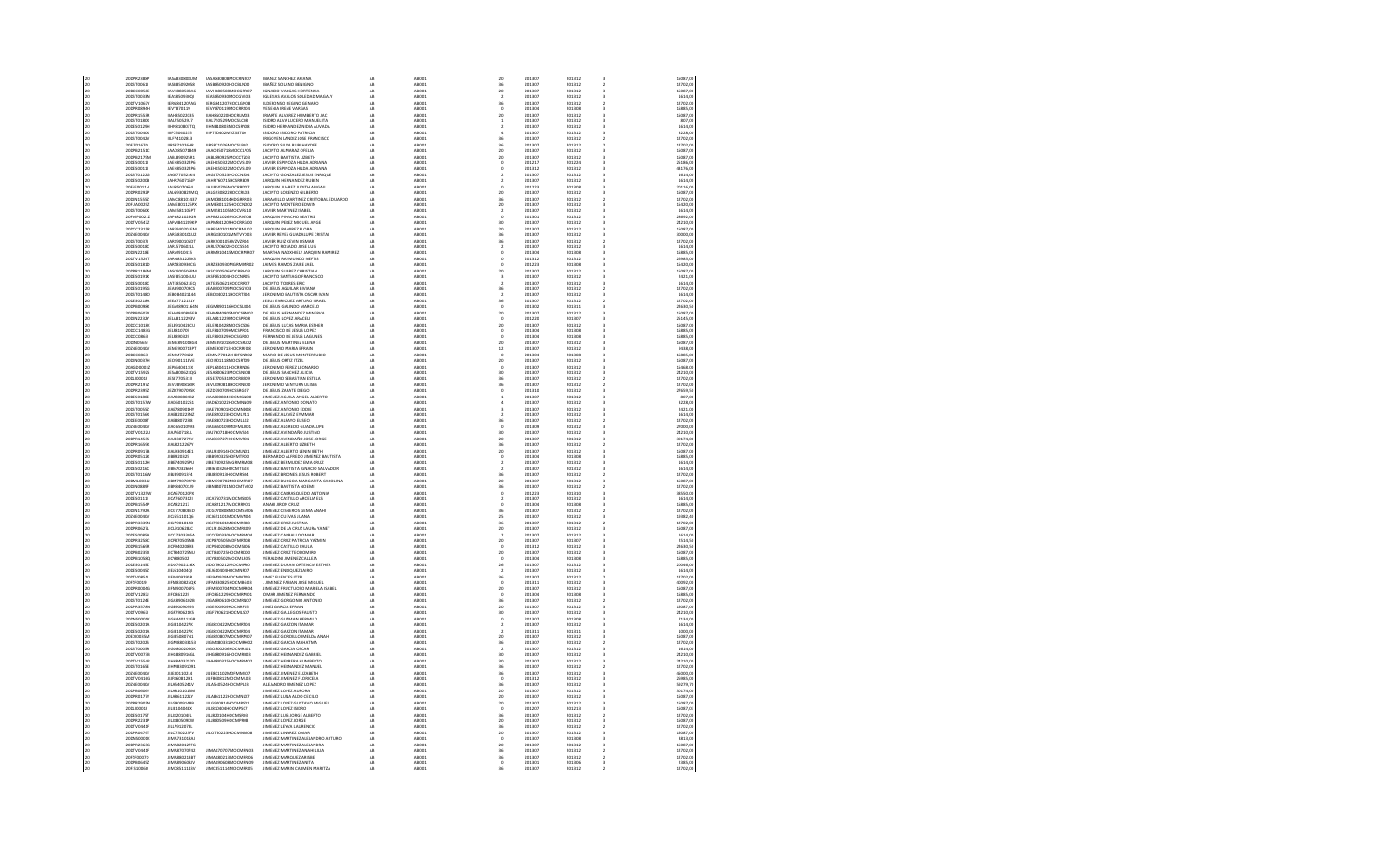| 20<br>20      | 20DPR0180L               | JIME881018QY<br>JIMI8407049A | JIME881018HOCMRB02                       | JIMENEZ MARTINEZ EBER PRAXEDIS<br>JIMENEZ MARTINEZ ISABEL            |
|---------------|--------------------------|------------------------------|------------------------------------------|----------------------------------------------------------------------|
|               | 20DCC05770               |                              | JIMI840704MOCMRS01                       |                                                                      |
|               | 202NE0040V               |                              | JIMJ661105HOCMLN09                       | .<br>JIMENEZ MALDONADO JUAN                                          |
| 20<br>20      | 20ADG0081D               | JIMJ6611052R<br>JIMO860927CR | JIMO860927MOCMND09                       | JIMENEZ MANUEL ODILIA                                                |
|               |                          |                              |                                          |                                                                      |
| 20            | 20FJI0002E               | JINC830628V5                 | IINC830628MOCMVM08                       | JIMENEZ NAVARRETE CAMELIA                                            |
| 20            | 20DEE0008T               | JIND6910096N                 | JIND691009MOCMLN09                       | JIMENEZ NOLASCO DIONISIA                                             |
| 20            | 20DEE0008T               | JINL720107HY                 | JINL720107HOCMLC08                       | JIMENEZ NOLASCO LUCIANO                                              |
|               | 207NF0040V               | <b>IIOA750112RF</b>          | <b>IIOA750112HOCMRL10</b>                | <b>IIMENEZ ORTIZ ALEREDO</b>                                         |
| 20<br>20      | 20DPR2664C               | JIPA620811HL                 | JIPA620811HOCMCL05                       | JIMENEZ PACHECO ALFREDO                                              |
|               |                          |                              |                                          |                                                                      |
| 20<br>20      | 202NE0040V               | JIPH8310177E<br>JIQT780601AG |                                          | JIMENEZ PEREZ HILDA JANET<br>JIMENEZ QUIROZ TOMAS                    |
|               | 20DST0145R               |                              | JIQT780601HOCMRM10                       |                                                                      |
| 20<br>20      | 202NE0040V               | JIQV760225AG                 | JIQV760225MOCMRC06<br>JIRA791023         | JIMENEZ QUIROZ VICTORIA<br>JIRON LAGUNEZ DIOSCORO                    |
|               | 20DTV0041J               |                              |                                          |                                                                      |
|               |                          |                              |                                          |                                                                      |
|               | 20DST0226B               |                              |                                          |                                                                      |
| 20<br>20      | 20DPR32410               | JIRA80011214<br>JIRA890101KI | JIRA800112HOCMDL05<br>JIRA890101MOCMML01 | JIMENEZ RODRIGUEZ ALFREDO MANUEL<br>JIMENEZ RAMIREZ ALEJANDRA IVETTE |
| 20<br>20      | 20DPB0223S               | JIRH9104018L<br>JIRL921221FG | JIRH910401HOCMXG00                       | JIMENEZ RIAÑO HUGO                                                   |
|               | 20DTV0094O               |                              | JIRL921221MOCMML00                       | <b>JIMENEZ RAMOS LILIANA</b>                                         |
|               |                          |                              |                                          |                                                                      |
| 20            | 202NE0040V               | JIRM7801097W                 | JIRM780109HOCMBR09                       | JIMENEZ ROBLES MARIO ARTURO                                          |
| 20            | 20DST01542               | JIRM780307RF                 | JIRM780307HOCMZR05                       | JIMENEZ RUIZ MARGARITO                                               |
| 20            | 20DCC2087N               | JIRN870608                   | JIRN870608MOCMMB04                       | NUBIA JIMENEZ RAMIREZ                                                |
| 20            | 20DPR1898#               | JIRR7703153C                 | JIRR770315HOCMMY01                       | JIMENEZ RAMIREZ RAYMUNDO                                             |
| 20            | 20DST0010C               | JISA630224FL                 | JISA630224HOCMNL09                       | JIMENEZ SANTIAGO JOSE ALBERTO                                        |
|               | 20DPR0960Q               | JISC801213J7                 | JISC801213MOCMNR06                       | JIMENEZ SANTOS CAROLINA LUCIA                                        |
| 20<br>20      |                          |                              |                                          |                                                                      |
|               | 20DPB0606Y               | JISE8109205D                 | JISE810920HOCMRS02                       | JIMENEZ SUAREZ EUSTAQUIO MATEO                                       |
| 20            | 20DPR0496                | IISE820815PR                 | IISER2081SHOCMNR08                       | <b>IIMENEZ SANCHEZ ERIC</b>                                          |
| 20            | 20FE10001U               | JISE8411017K                 | JISE841101HPLMND07                       | JIMENEZ SAENZ EDSON                                                  |
| 20            | 20DJN1006V               | JISI830928N3                 | JISI830928MOCMRS04                       | JIMENEZ SORIANO ISABEL                                               |
| 20            | 20DST0244R               | JISJ79122464                 | JISJ791224HOCMNS06                       | JIMENEZ SANTIAGO JOSE DE JESUS                                       |
|               |                          |                              |                                          |                                                                      |
| 20            | 20DES0142B               | JISJ881219CM                 | JISJ881219HOCMNN08                       | JIMENEZ SANTIAGO JUAN ADAN                                           |
| 20            | 20DCC20691               | JISM900114F7                 | JISM900114MOCMLC02                       | JIMENEZ SILVA MACRINA                                                |
| 20            | 20ZNE0040\               | JISR710929EP                 | ISR710929HOCMNG04                        | JIMENEZ SANCHEZ ROGELIO MANUEL                                       |
| 20            | 20DES0233T               | JIST790214AX                 | JIST790214MOCMNN01                       | JIMENEZ SANTIAGO TANIA                                               |
| 20            | 20DST0038                | JIST8207148F                 |                                          | JIMENEZ SANCHEZ TELMA                                                |
|               | 20DPR0181K               | JISV860225TX                 | JISV860225HOCMNC00                       | JIMENEZ SANTIAGO VICENTE                                             |
| 20<br>20      |                          |                              |                                          |                                                                      |
|               | 20DTV1435B               | JITO861030                   | JITO861030HOCMLM02                       | OMAR JIMENEZ TOLEDO                                                  |
| 20            | 207NF0040V               | <b>IIVA76041341</b>          | IIVA760413MOCM7N07                       | JIMENEZ VASQUEZ ANGELICA                                             |
| 20            | 20DTV1301M               | JIVH8807189L                 | JIVH880718HOCMLG05                       | JIMENEZ VILLA HUGO                                                   |
| 20            | 20DPR3258C               | <b>JIVL850825CR</b>          | JIVL850825MVZMCS04                       | JIMENEZ VICENTE MARIA LUISA                                          |
|               |                          |                              |                                          |                                                                      |
| 20            | 20DTV1452S               | JIVR870820                   | JIVR870820HOCMCC02                       | RACIEL JIMENEZ VICENTE                                               |
| 20            | 20HMC0024F               | JIZA841204JY                 | JIZA841204HOCMVN02                       | JIMENEZ ZAVALA ANTONIO ZAMNA                                         |
| 20            | 20DDI0012C               | JIZA87012834                 | JIZA870128MOCMXD02                       | JIMENEZ ZUÑIGA ADILENE LIVEY                                         |
| 20            | 20DST0050D               | JIZK9002288B                 | JIZK900228MOCMRR07                       | JIMENEZ ZARAGOZA KAREN NALLELY                                       |
| 20            | 20DPR0121W               | JIZP701017GH                 |                                          | JIMENEZ ZURITA PEDRO ARMANDO                                         |
|               |                          |                              |                                          |                                                                      |
| 20            | 20DST0022H               | JIZY610911MP                 | JIZY610911MOCMRL08                       | JIMENEZ ZARATE YOLANDA                                               |
| 20            | 20DML0012Y               | JOBA720314AX                 | JOBA720314MOCSTR02                       | JOSE BAUTISTA ARTEMISA                                               |
| 20            | 202NE0040V               | JOBA720314AX                 | JOBA720314MOCSTR02                       | JOSE BAUTISTA ARTEMISA                                               |
|               | 20DST0073Q               | IDCC820208GG                 | IOCC820208MOCSBB05                       | JOSE CRUZ CRISTINA                                                   |
| 20<br>20      |                          | JOGAS31115LF                 | JOGA531115HOCSRL07                       | JOSE GARCIA ALBERTO                                                  |
|               | 20DNS0001K               |                              |                                          |                                                                      |
|               |                          |                              | JOJM870401HOCSSR05                       |                                                                      |
| 20<br>20      | 20DST0182V<br>20DNL0001R | JOJM870401RV<br>JOLR740207FN | JOLR740207HOCQPF05                       | JOSE JOSE MARCIANO AMADO<br>JOAQUIN LOPEZ RAFAEL                     |
| 20            | 20DPR1398F               | JOMJ690806AR                 | JOMJ690806HOCSNL00                       | JOSE MENDOZA JOEL ESTEBAN                                            |
| 20            | 20FUA0023E               | JOMP801001CR                 | JOMP801001MOCSJT04                       | JOSE MIJANGOS PATRICIA                                               |
|               |                          |                              |                                          |                                                                      |
| 20            | 20DST0225C               | JOMS790413AY                 | JOMS790413MOCSRL07                       | JOSE MARTINEZ SOLEDAD ANGELICA                                       |
| 20            | 20DTV1172                | JOMY840826R8                 | JOMY840826MOCSRS03                       | JOSE MARTINEZ YESENIA                                                |
| 20            | 20DES0212G               | JOOK80112352                 | JOOK801123MOCSSR03                       | JOSE OSORIO KARLA YANIRA                                             |
|               | 20DES0080E               | JOOY820716KG                 | <b>IOOY820716MOCSSN06</b>                | <b>IOSE OSORIO YUNIT</b>                                             |
| 20<br>20      | 20DPR2620R               | JORN7508219K                 | JORN750821MOCSXM00                       | JOSE RIAÑO NOEMI                                                     |
|               |                          | IORR641124N7                 |                                          | <b>IOAOUIN RAMIREZ ROSENDO</b>                                       |
| 20<br>20      | 20DTV1655N<br>20DTV1531E |                              |                                          |                                                                      |
|               |                          | JOSB790914IB                 | JOSB790914MOCSBL09                       | JOSE SEBASTIAN BLANCA ESTE                                           |
| 20<br>20      | 20DPB1383M<br>20DPR1851Q | JOVR88082599<br>JUAA921208JW | JOVR880825MOCSNC06<br>JUAA921208MOCRLZ08 | JOSE VENTURA ROCIO<br>JUAREZ ALVARADO AZUCENA                        |
|               |                          |                              |                                          |                                                                      |
|               |                          |                              | JUAC900721MOCSLR03                       |                                                                      |
| 20<br>20      | 20DST01292<br>20FSE0005X | JUAC900721CX                 |                                          | JUSTO ALFONSIN MARIA DEL CARMEN<br>JUAREZ ARREOLA ERIKA              |
|               |                          | JUAE84011412                 | JUAE840114MOCRRR00                       |                                                                      |
|               | 20ZNE0040\               | JUAF690901HP                 | JUAF690901MOCRRN03                       | JUAREZ ARMENGOL FANNI                                                |
| 20<br>20      | 20DST0164F               | JUAJ870208L5                 | JUAJ870208HOCRNN05                       | JUAREZ ANDRADE JUAN EDUARDO                                          |
|               |                          | JUAS880405D9                 |                                          |                                                                      |
| 20            | 20DPR3523K               |                              | JUAS880405MOCRGL01                       | JUAREZ AGUILAR SILVIA SOLEDAD                                        |
| 20            | 20DIN0318A               | <b>JUAV910627AE</b>          | JUAV910627MOCRRC02                       | JUAREZ ARREOLA VICTORIA                                              |
| 20            | 20DST0196Y               | JUBA740220SR                 | JUBA740220HOCLLL08                       | <b>JULIAN BOLAÑOS ALBERTO</b>                                        |
| 20            | 20DST0234K               | JUBA751105BT                 | JUBA751105MPLRRL05                       | JUAREZ BERMEJO ALMA DELIA                                            |
| 20            | 20DST0150C               | JUBS7810114M                 | JUBS781011HOCLLL02                       | <b>JULIAN BOLAÑOS SAUL</b>                                           |
|               | 20DPB1964S               | JUCA910703QA                 | JUCA910703MOCSRN07                       | <b>JUSTO CORTES ANGELA</b>                                           |
| 20<br>20      |                          |                              |                                          |                                                                      |
|               | 20DES0110J               | JUCE8105235U                 | JUCE810523HOCLBD01                       | JULIAN CABALLERO EDUARDO                                             |
| 20<br>20      | 20DPR0807W               | JUCE860614T7<br>JUCI781110GT | JUCE860614HOCRLL07<br>JUCJ781110HOCRSN01 | <b>JUAREZ CALLEJA ELISEO</b>                                         |
|               | 20DST0045S               |                              |                                          | JUAREZ CASTRO JUAN DIEGO                                             |
|               | 20DST0044T               | JUCJ8110101L                 |                                          | JUAREZ CARREÑO RUFINO                                                |
| 20<br>20      |                          |                              | JUCJ811010HOCRRF02                       |                                                                      |
|               | 20DPB2054A               | JUCL700803                   | JUCL700803MOCRRD07                       | LIDIA JUAREZ CERQUEDA                                                |
| 20            | 202NE0040V               |                              | JUCM840825MOCRRR03                       | JUAREZ CORTEZ MARLEN JANET                                           |
| 20            | 20DPB0860Q               | JUCM840825EG<br>JUCM840825EG | JUCR911221HOCLBD06                       | <b>JULIAN CABALLERO RODRIGO</b>                                      |
| 20            | 20TAI0110Y               | JUCS910827                   | JUCS910827                               | JUAREZ CHAVEZ SOLEDAD YOLANDA                                        |
| 20            | 202NE0040V               | <b>JUDL820520K8</b>          |                                          | JUAREZ DIAZ LORENA DAYCI                                             |
|               |                          |                              |                                          |                                                                      |
| 20            | 20DTV0047D               | JUDM8401047C                 | JUDM840104MOCRZR01                       | <b>JUAREZ DIAZ MIRIAM</b>                                            |
| 20<br>20      | 202NE0040V               | JUDP4610193D                 | JUDP461019HOCRZD00                       | JUAREZ DIAZ PEDRO LAURO                                              |
|               | 20DPB0355J               | JUFM91071882                 | JUFM910718HOCNRN04                       | JUAN FERMIN JOSE MANUEL                                              |
| 20            | 20DST00455               | <b>ILIGA771130NU</b>         | ILIGA771130MOCRRN09                      | <b>ILIAREZ GARCIA MARIA ANDREA</b>                                   |
| 20            | 20DPB06420               | JUGA880101FM                 | JUGA880101MOCRN206                       | JUAREZ GONZALEZ AZUCENA                                              |
|               | 20DES0219Z               | JUGG840326BR                 | JUGG840326HOCRRL06                       | JUAREZ GARCIA GILDARDO RAFAEL                                        |
| 20            |                          |                              |                                          |                                                                      |
| 20            | 20DEE0008T               | <b>JUGI881210KH</b>          | JUGI881210HOCRNS08                       | JUAREZ GONZALEZ JOSE DE JESUS                                        |
| 20            | 20DES0051K               | JUGJ680603HM                 | JUGJ680603HOCRRQ03                       | JUAREZ GARCIA JOAQUIN                                                |
| 20            | 20DPR1888E               | <b>JUGJ700724KL</b>          | JUGJ700724MOCRNN05                       | JUAREZ GONZALEZ JUANA                                                |
| 20            | 202NE0040V               | JUGJ7806021F                 |                                          | JUAREZ GARCIA JORGE ISAIAS                                           |
|               |                          |                              |                                          |                                                                      |
| 20            | 20DNS0001K               | JUGL73020474                 | JUGL730204MOCRRT00                       | <b>JUAREZ GARCIA LETICIA</b>                                         |
| 20            | 20DPB1081R               | JUGR880122UP                 | JUGR880122MOCNRS03                       | <b>JUAN GARCIA ROSALINDA</b>                                         |
| 20<br>20      | 20DTV1559                | JUHA820625EU                 | JUHA820625HOCRRD06                       | JUAREZ HERNANDEZ ADALBERTO                                           |
|               | 202NE0040V               | JUHF7101217X                 | JUHF710121HOCRRR04                       | JUAREZ HERNANDEZ FRUCTUOSO                                           |
| 20            | 20DPR2240W               | JUHL901229MC                 | ILIHI 901229MOCRRZ00                     | JUAREZ HERNANDEZ LIZBETH OBDULIA                                     |
|               |                          |                              |                                          |                                                                      |
| 20            | 20DDI0004U               | JUHN791110KC                 | JUHN791110HOCRRX09                       | JUAREZ HERNANDEZ NOE                                                 |
| 20            | 20FMP0015F               | JUJA770827U6<br>JULA520908Q2 |                                          | JUAN JOAQUIN ARMANDO                                                 |
| 20            | 20DES0145Z               |                              | JULAS20908HOCRPD02                       | JUAREZ LOPEZ ADRIAN GERARDO                                          |
| 20            | 20DPR16550               | JULA851026QQ                 | JULA851026MOCRYN00                       | JUAREZ LEYVA MARIA DE LOS ANGELES                                    |
| 20            | 20DPR1869F               | <b>JULA921206UE</b>          | JULA921206MOCLSN02                       | JULIAN LUIS ANA LETICIA                                              |
|               |                          |                              |                                          |                                                                      |
| 20            | 20FUA0003F               | <b>JULD871211AW</b>          | JULD871211MOCRPN08                       | JUAREZ LOPEZ DANIELA                                                 |
| 20            | 20DPR0451N               | <b>JULD930401KK</b>          | JULD930401HOCLSR04                       | JULIAN LUIS DARIO                                                    |
| 20            | 20DCC0870S               | <b>JULF860505</b>            | JULF860505MOCRST01                       | FATIMA BELEN JUAREZ LUIS                                             |
|               | 20DES0084B               | JULG78080515                 | JULG780805MOCLSR10                       | <b>ILILIAN LUIS GRICELDA</b>                                         |
| 20<br>20      | 202NE0040V               |                              | JULG870414MOCRYL06                       |                                                                      |
|               |                          | <b>JULG870414LH</b>          |                                          | JUAREZ LEYVA GUILLERMINA EDITH                                       |
|               | 207NF0040V               | <b>JULG870414LH</b>          | ILII G870414MOCRYLO6                     |                                                                      |
| 20<br>20      | 20FUA0075K               | JULI821004IW                 | JULI821004MOCRNB01                       | JUAREZ LEYVA GUILLERMINA EDITH<br>JUAREZ LUNA IBETH                  |
|               | 20DPR1081S               | JULJ9011235T<br>JULM840619K9 | JULJ901123HOCLSN01<br>JULM840619MDFRPT03 | JULIAN LUIS JUAN CARLOS<br>JUAREZ LOPEZ MATILDE YADIRA               |
| 20<br>20      | 20DTV0197K               |                              |                                          |                                                                      |
|               |                          |                              |                                          |                                                                      |
| 20            | 20DTV05702               | JULT830715JR<br>JUMA7910182M | JULT830715HOCLRT02<br>JUMA791018HOCRRR01 | JULIAN LORENZO TITO<br>JULIAN LORENZO TITO                           |
| 20            | 20DTV0217H               |                              |                                          |                                                                      |
| 20            | 20DPR1822V               | JUMB830321B6                 |                                          | JUAREZ MARTINEZ BENITO                                               |
| 20            |                          | JUMC6606296T                 | JUMC660629MOCRRN06                       | JUAREZ MARTINEZ CONSEPCION                                           |
|               | 20DPR0421T               |                              |                                          |                                                                      |
|               |                          |                              |                                          |                                                                      |
|               | 20AGD0003                | JUMI82122493                 | JUMI821224MOCRJR08                       | <b>JUAREZ MOJICA IRIS</b>                                            |
|               | 20DEE0022M               | JUNH8408221Z                 | JUNH840822MCSNVL08                       | <b>JUAN NAVA HILIANA</b>                                             |
| 20<br>$_{20}$ | 20DES0204Y               | JU0E770204NE                 | JUOE770204MOCRSD06                       | JUAREZ OSORIO EDITH                                                  |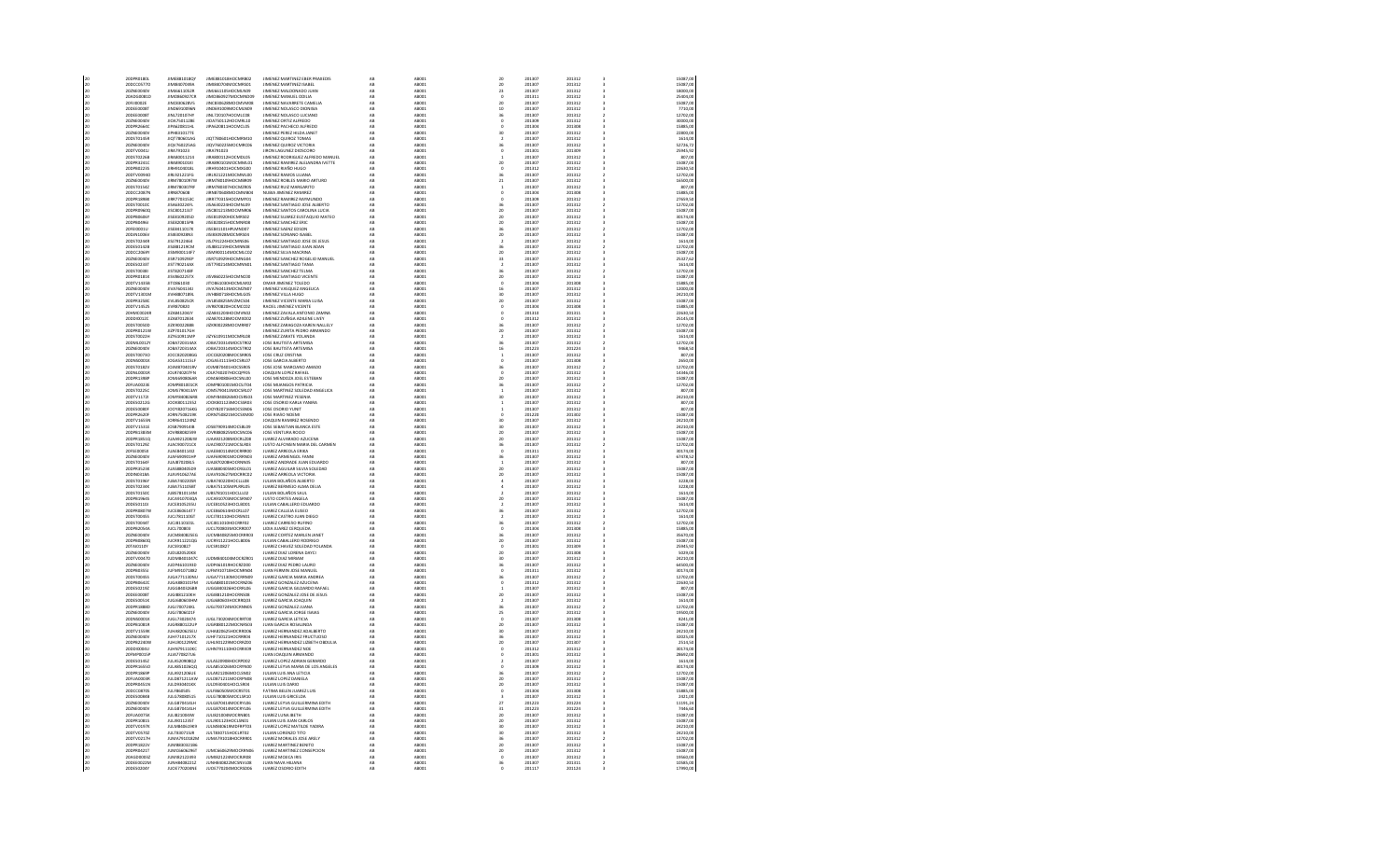| 20<br>20       |
|----------------|
|                |
| 20             |
| $_{20}$        |
| 20             |
|                |
| 2C<br>2C       |
|                |
|                |
| 20<br>20       |
| 20<br>20       |
|                |
|                |
| 20<br>20       |
|                |
| 20             |
| $_{20}$        |
|                |
| 20             |
| $_{20}$        |
| 20             |
| 20             |
|                |
| 2c             |
| 20             |
| 20             |
|                |
| 20<br>20       |
|                |
|                |
| 20<br>20       |
| 20             |
| $_{20}$        |
|                |
| 20             |
| $_{20}$        |
| 20             |
| $_{20}$        |
|                |
| 20             |
| 20             |
| 20             |
|                |
| 20<br>20       |
|                |
|                |
| 20<br>20       |
|                |
| 20             |
| $_{20}$        |
| 20             |
| $_{20}$        |
| 20             |
|                |
| $_{20}$        |
| 20             |
|                |
| 2C<br>2C       |
|                |
|                |
| 20<br>20       |
| 20             |
| $_{20}$        |
| 20             |
|                |
| $_{20}$        |
| 20             |
| $_{20}$        |
| 20             |
| $_{20}$        |
|                |
| 20             |
|                |
| 20<br>20       |
|                |
| 2C<br>2C       |
|                |
| 20<br>20       |
|                |
|                |
| 20<br>20       |
|                |
| 20<br>20       |
|                |
|                |
| 20<br>20       |
|                |
| 20             |
|                |
| 2C<br>2C       |
|                |
|                |
| 20<br>20       |
|                |
| 20<br>20       |
|                |
| 20<br>20       |
|                |
| 20<br>20       |
|                |
|                |
| 20<br>20       |
|                |
| 20             |
| $_{20}$        |
| 20             |
| $_{20}$        |
|                |
| 20             |
| 20             |
| 20             |
| 20<br>20       |
|                |
|                |
| 20<br>20       |
|                |
| 20             |
| $_{20}$        |
|                |
| 20             |
| $_{20}$        |
| 20             |
| 20             |
| 2c             |
|                |
| 20             |
| 20             |
|                |
| 20<br>20       |
|                |
| 20<br>20       |
|                |
| 20             |
| $_{20}$        |
| 20             |
|                |
| $\overline{2}$ |
|                |
|                |
| 20             |
|                |
|                |
|                |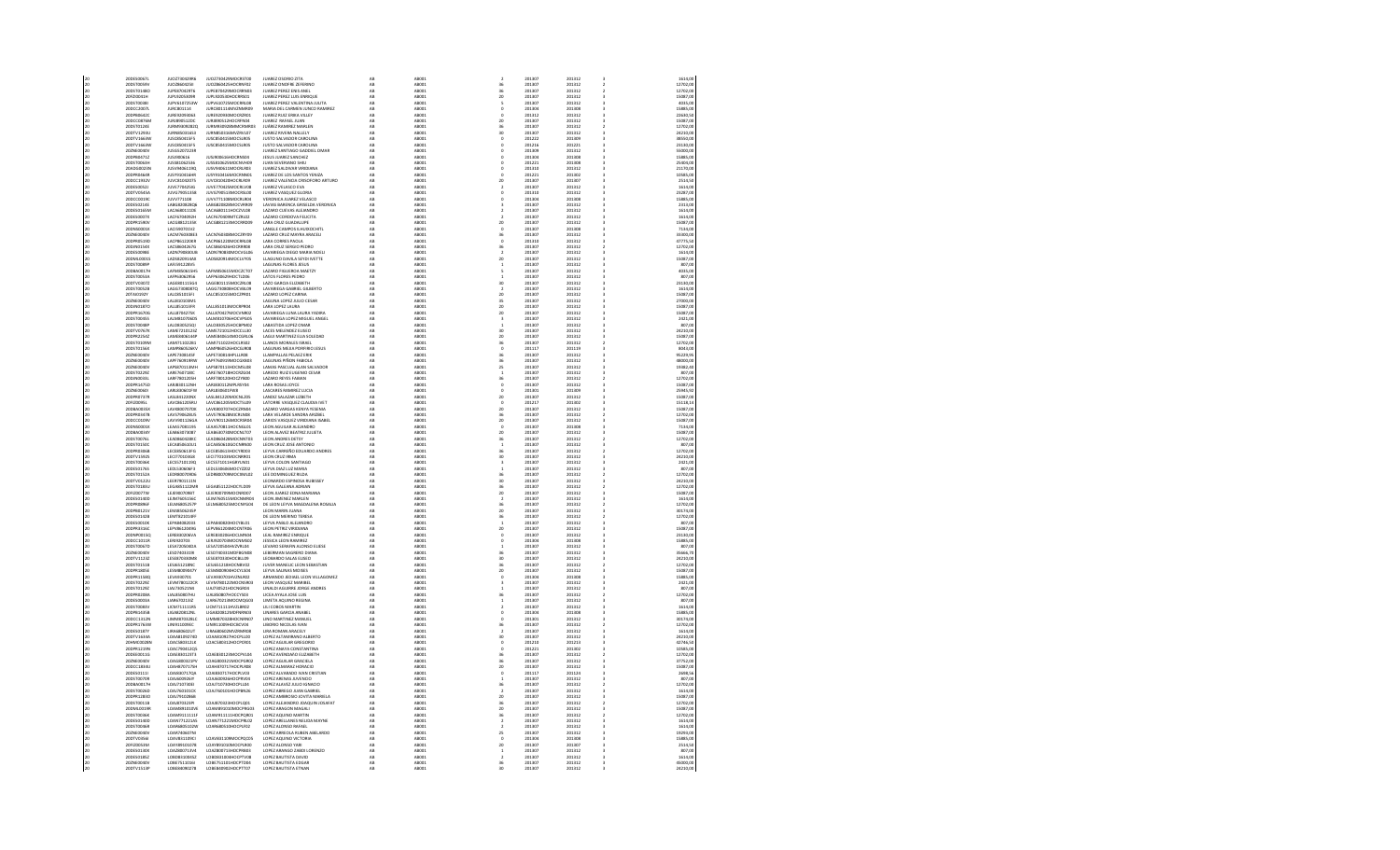| 20<br>20 | 200PR1980K               | LOBG81122676<br>LOBG850227KH | LOBG811226HOCPRN04                       | LOPEZ BARTOLO GONZALO                                   | ΔR              | AB001 | 36<br>30                                | 201307           | 201312 |                          | 12702,00<br>24210,00 |
|----------|--------------------------|------------------------------|------------------------------------------|---------------------------------------------------------|-----------------|-------|-----------------------------------------|------------------|--------|--------------------------|----------------------|
|          | 20DTV0717C               |                              | LOBG850227MOCPTB03                       | LOPEZ BAUTISTA GABRIELA                                 | AB              | AB001 |                                         | 201307           | 201312 |                          |                      |
|          | 20DPR0595J               |                              | LOBM670316MVZPLR05                       |                                                         |                 | AROOS | $_{\rm 20}$                             | 201307           | 201312 |                          | 15087,00             |
| 20<br>20 | 20DNP00121               | LOBM670316LG<br>LOBR830808KD |                                          | LOPEZ BLAS MARICELA<br>LOPEZ BAUTISTA RIGOBERTO         | AB<br>AB        | AB001 | $\mathbf 0$                             | 201307           | 201312 |                          | 23130,00             |
| 20       | 20DTV0198J               | LOCA841031PR                 | LOCA841031MGRPSN09                       | LOPEZ CASTRO ANABEL                                     | AB              | AB001 | 36                                      | 201307           | 201312 |                          | 12702,00             |
| 20       | 20DST0066E               | LOCB81091304                 | LOCB810913HOCPSL07                       | LOPEZ CASTILLO BLADIMIR                                 | AB              | AB001 | $\overline{3}$                          | 201307           | 201312 | $\overline{\mathbf{3}}$  | 2421.00              |
| 20       | 20DST0011B               | LOCB8508183L                 | LOCB850818HOCPRR04                       | LOPEZ CARRASCO BERNARDO                                 | AB              | AB001 | 36                                      | 201307           | 201312 |                          | 12702,00             |
| 20       | 20DST0024F               | LOCC770209NF                 | LOCC770209HPLPRR03                       | LOPEZ CRUZ CIRILO PASCUAL                               | AB              | AB001 | $\overline{2}$                          | 201307           | 201312 |                          | 1614.00              |
| 20       | 20DTV1642J               | LOCC820705TB                 | LOCC820705HOCPRH09                       | LOPEZ CARRILLO CHRISTIAN G                              | AB              | AB001 | 30                                      | 201307           | 201312 |                          | 24210,00             |
|          | 20DCC1028F               | LOCC871017KG                 | LOCC871017MSRPRR04                       | LOPEZ CRUZ MARIA DEL CARMEN                             |                 | AB001 |                                         | 201307           | 201312 |                          | 15087.00             |
| 20<br>20 | 20DST0085T               | LOCE610407NG                 | LOCE610407HOCPRD07                       | LOPEZ CARRIZOSA EDUARDO                                 | AB<br>AB        | AB001 | $\begin{array}{c} 20 \\ 2 \end{array}$  | 201307           | 201312 |                          | 1614,00              |
|          | 20DES0208L               |                              | LOCE810121MOCPHS02                       |                                                         |                 | AB001 |                                         | 201307           | 201311 |                          | 1345.00              |
| 20<br>20 | 20DCC2200Q               | LOCE81012135<br>LOCE810801AG | LOCE810801MOCPRS01                       | LOPEZ CHORA ESTELA<br>LOPEZ CORTES MARIA ESPERANZA      | AB<br>AB        | AB001 | $^{20}$                                 | 201307           | 201312 |                          | 15087,00             |
|          |                          |                              |                                          | LOPEZ CABRERA ERNESTO MIGUEL                            |                 | AB001 |                                         | 201307           | 201312 |                          | 4035.00              |
| 20<br>20 | 20DST0017W<br>20DST0231N | LOCE830617UJ<br>LOCE901213CS | LOCE830617HOCPBR04<br>LOCE901213HOCPRD04 | LOPEZ CARMONA EDWIN ALDAHIR                             | AB<br>AB        | AB001 | $\frac{5}{36}$                          | 201307           | 201312 |                          | 12702,00             |
|          |                          |                              |                                          |                                                         |                 | AB001 |                                         |                  |        |                          |                      |
| 20<br>20 | 20DST0068C               | LOCF761208E7<br>LOCG890528T5 | LOCF761208HOCPRR09<br>LOCG890528HOCPRR00 | FREDY ANTONIO LOPEZ DE LA CR<br>LOPEZ DEL A CRUZ GERMAN | AB<br>AB        |       | $\begin{array}{c} 36 \\ 0 \end{array}$  | 201307           | 201312 |                          | 12702,00<br>47775,50 |
|          | 20DPR01752               |                              |                                          |                                                         |                 | AB001 |                                         | 201310           | 201312 |                          |                      |
| 20<br>20 | 20DST0015Y               | LOCI790224AR<br>LOCI810718AA | LOCI790224HOCPRR03                       | LOPEZ CARRASCO IRVING                                   | AB<br>AB        | AB001 |                                         | 201307           | 201312 |                          | 2421,00              |
|          | 20DPR2878D               |                              | LOCJ810718MGRPRH05                       |                                                         |                 | AB001 | 20                                      | 201307           | 201312 |                          | 15087,00             |
| 20       | 20DPR21506               | LOCJ86061362                 | LOCJ860613HOCTRS05                       | LOPEZ CRUZ JASIEL                                       | AB              | AB001 | 36                                      | 201307           | 201312 |                          | 12702,00             |
| 20       | 20DES0168J               | LOCL720221S5                 | LOCL720221MGRPSR09                       | LOPEZ CASTRO LORENA NATIVIDAD                           | AB              | AB001 | 36                                      | 201307           | 201312 | $\overline{\phantom{a}}$ | 12702.00             |
| 20       | 202NE0040V               | LOCL8103238Q                 | LOCL810323HCSPSS08                       | LOPEZ CASTILLO LUIS RAMON                               | AB              | AB001 | 36                                      | 201307           | 201312 |                          | 48000,00             |
| 20       | 20DST0213Y               | LOCM580720M1                 |                                          | MA DEL CARMEN LOPEZ MARTINEZ                            | AB              | AB001 | $\overline{4}$                          | 201307           | 201312 |                          | 3228.00              |
| 20       | 20DST0210A               | LOCM621219QS                 | LOCM621219HOCPSR07                       | LOPEZ CASTRO MAURILIO FLUVIANO                          | AB              | AB001 |                                         | 201307           | 201312 |                          | 3228,00              |
| 20       | 20DTV0309Y               | LOCM751012                   | LOCM751012                               | LOPEZ CABRERA MIREYA                                    | AB              | AB001 | $\theta$                                | 201301           | 201309 | $\overline{\mathbf{3}}$  | 25945.92             |
| 20       | 20DPR2862C               | LOCM791224A3                 | LOCM791224HOCPSN02                       | LOPEZ CASTILLO MANUEL                                   | AB              | AB001 | 20                                      | 201307           | 201312 |                          | 15087,00             |
| 20<br>20 | 200TV1558L               | LOCM8103065F                 | LOCM810306MOCPRN09                       | LOPEZ CRUZ MINERVA                                      | <b>AR</b>       | AB001 | 30                                      | 201307           | 201312 |                          | 24210.00             |
|          | 20ZNE0040V               | LOCP78013074                 | LOCP780130HOCPRD08                       | LOPEZ CRUZ JOSE PEDRO                                   | AB              | AB001 | $20\,$                                  | 201307           | 201312 |                          | 15705,00             |
| 20<br>20 | 20DES0105Y               | LOCS770628AA<br>LOCX770219HU | LOCS770628MOCPRC02                       | LOPEZ CORTES SOCORRO YANET                              | AB<br>AB        | AB001 | $\stackrel{2}{_{0}}$                    | 201307           | 201312 |                          | 1614,00              |
|          | 20AGS0001E               |                              | LXCA770219HOCPSR07                       |                                                         |                 | AB001 |                                         | 201301           | 201312 |                          | 28270,00             |
| 20       | 20DST0124E               | LOCX791027FI                 | LOCX791027HOCRRR03                       | LORENZO CARRERA ARMANDO<br>LOPEZ CAMPOS ALBERTO         | AB              | AB001 | $\begin{array}{c} 36 \\ 14 \end{array}$ | 201307           | 201312 |                          | 12702,00             |
| $_{20}$  | 20DLI0001F               | LOCX801115FZ                 | LOCX801115HDFPML04                       |                                                         | AB              | AB001 |                                         | 201307           | 201312 |                          | 10767.00             |
| 20       | 20DST0063H               | LOC2910926L2                 | LOCZ910926MOCPRD09                       | LOPEZ CRUZ ZAIDA                                        | AB              | AB001 | 36                                      | 201307           | 201312 |                          | 12702,00             |
| 20       | 20DTV1562Y               | LODE791009AL                 | LODE791009MOCPZL01                       | LOPEZ DIAZ AULAMPIA                                     | AB              | AB001 | 30                                      | 201307           | 201312 |                          | 24210.00             |
| 20       | 20DST0042V               | LODF8009091E                 | LODF800909HYNPZR05                       | LOPEZ DIAZ FERNANDO NOE                                 | AB              | AB001 |                                         | 201307           | 201312 |                          | 807,00               |
| 20       | 20DES0206W               | LODG75071112                 | LODG750711MOCPHL06                       | LOPEZ DEHESA GLORIA VERONICA                            | AB              | AB001 | $\overline{3}$                          | 201307           | 201312 | $\overline{\mathbf{a}}$  | 2421.00              |
| $_{20}$  | 20DPR2369A               | LODK890706R1                 | LODK890706MOCPRR00                       | LOPEZ DUARTE KARLA VIRIDIANA                            | AB              | AB001 | $\bf{0}$                                | 201217           | 201312 |                          | 47775,50             |
|          | 20DST0165E               | LODM82060388                 | LODM820603MOCRMC01                       | LORENZANA DOMINGUEZ MACRINA                             | AB              | AB001 | $\overline{1}$                          | 201307           | 201312 |                          | 807.00               |
| 20<br>20 | 20FPF0001C               | LODZ850514QP                 | LODZ850514MOCPZR00                       | LOPEZ DIAZ ZURIAMI                                      | AB              | AB001 | $\bf{0}$                                | 201209           | 201224 |                          | 25404,00             |
| 20       | 2005T00578               | LOED710111DQ                 | LOED710111HOCPNN03                       | LOPEZ ENRIOUEZ DANIEL                                   | <b>AR</b>       | AB001 | $\overline{a}$                          | 201307           | 201312 |                          | 2421.00              |
| 20       | 20DST0057X               | LOED710111DQ                 | LOED710111HOCPNN03                       | LOPEZ ENRIQUEZ DANIEL                                   | AB              | AB001 |                                         | 201311           | 201311 |                          |                      |
|          | 202NE0040V               | LOED8012027J                 | LOED801202MOCPSN06                       |                                                         | AB              | AB001 |                                         | 201307           |        |                          | 1000,00<br>30000,00  |
| 20       |                          |                              |                                          | LOPEZ ESPINO DANIELA ITANDEHUI                          |                 |       | 36                                      |                  | 201312 |                          |                      |
| 20       | 20DNS0001K               | LOFE621102LY                 | LOFE621102HOCPLM03                       |                                                         | AB              | AB001 | $\circ$                                 | 201307           | 201308 |                          | 7134,00              |
| 20       | 20DST0179H               | LOFE7803221J                 | LOFE780322HOCPLB08                       | LÓPEZ FLORES EDEL                                       | AB              | AB001 | $\mathbf 1$                             | 201307           | 201312 |                          | 807,00               |
| 20       | 20DPR1356C               | LOFE880907FZ                 | LOFE880907MOCPLR08                       | LOPEZ FLORES ERIKA                                      | AB              | AB001 | $\circ$                                 | 201221           | 201302 |                          | 12572.50             |
| 20       | 20DPR33022               | LOFL86121361                 | LOFL861213HOCPGN05                       | LOPEZ FIGUEROA LENIN YAMIR                              | AB              | AB001 | $\circ$                                 | 201309           | 201312 |                          | 27659,50             |
| 20       | 20DCC1542F               | LOFL880920                   | LOFL880920MOCPRL09                       | LILIANA ERNESTINA LOPEZ FRANCO                          | AB              | AB001 | $\circ$                                 | 201304           | 201308 |                          | 15885.00             |
| 20       | 20DST0179H               | LOFM77030551                 | LOFM770305HOCPLR17                       | LOPEZ FLORES MARIO ALEJANDRO                            | AB              | AB001 |                                         | 201307           | 201312 |                          | 3228,00              |
| 20       | 20DES02022               | LOFN78101821                 | LOFN781018MOCPGL06                       | LOPEZ FIGUEROA NOELIA                                   | AB              | AB001 | $\overline{2}$                          | 201307           | 201312 |                          | 1614.00              |
| 20       | 20DTV1610R               | LOFS860417FY                 | LOFS860417HOCPRR06                       | LOPEZ FERIA SERAFIN                                     | AB              | AB001 | 30                                      | 201307           | 201312 |                          | 24210,00             |
| 20       | 20DPR2647M               | LOES870816KH                 | LOES870816MOCPLL07                       | LOPEZ FLORES SILVIA                                     | <b>AR</b>       | AB001 | 20                                      | 201307           | 201312 | ٩                        | 15087.00             |
| 20       | 20DES0028J               | LOGA691214RK                 | LOGA691214MOCPNL02                       | LOPEZ GONZALEZ ALEJANDRINA JERONIMA                     | AB              | AB001 | $\ddot{a}$                              | 201307           | 201312 |                          | 3228,00              |
| 20       | 20DST0026D               | LOGA720710CJ                 |                                          | LOPEZ GUILLERMO ALVARO                                  | AB              | AB001 | $\overline{a}$                          | 201307           | 201312 |                          | 3228.00              |
| 20       | 20DPB2004T               | LOGA860703                   | LOGA860703MOCZRN03                       | ANGELICA LOZADA GARCIA                                  | AB              | AB001 | $\circ$                                 | 201304           | 201308 |                          | 15885,00             |
| 20       | 20DST0155Y               | LOGA900117Q6                 | LOGA900117HMCPTN00                       | LOPEZ GUTIERREZ ANDRES                                  | AB              | AB001 | 36                                      | 201307           | 201312 | $\overline{ }$           | 12702,00             |
| 20       | 20DNS0001K               | LOGC580202PK                 | LOGC580202HOCPRR08                       | LOPEZ GARNICA JOSE CORNELIO                             | AB              | AB001 | $\circ$                                 | 201307           | 201312 |                          | 14346.00             |
| 20       | 20DES0032W               | LOGC670711CT                 | LOGC670711MOCPRL02                       | LOPEZ GARCIA CLEMENCIA                                  | AB              | AB001 |                                         | 201307           | 201312 |                          | 807,00               |
| 20       | 20DST0005R               | LOGC840617JF                 | LOGC840617MOCPZT01                       | LOPEZ GUZMAN CATALINA                                   | AB              | AB001 | 36                                      | 201307           | 201312 | $\overline{2}$           | 12702.00             |
| 20       | 20DTV1082Q               | LOGC840820JV                 | LOGC840820MOCPRT04                       | LOPEZ GARCIA CITLALI                                    | AB              | AB001 | 30                                      | 201307           | 201312 |                          | 24210,00             |
| 20       | 20DST0026D               | LOGC881105JA                 | LOGC881105HOCPMR02                       | LOPEZ GOMEZ CARLOS                                      | AB              | AB001 | 35                                      | 201307           | 201312 |                          | 26985.00             |
| 20       | 202NE0040V               | LOGD831206RR                 | LOGD831206HOCPRV06                       | LOPEZ GARCIA DAVID                                      | AB              | AB001 | 25                                      | 201307           | 201312 |                          | 19382,40             |
| 20       | 200ES0146Y               | LOGE 78111703                | LOGE 78111 7MM SPM ROZ                   | LOPEZ GOMEZ ERANDYNI YUNUEN                             | <b>AR</b>       | AB001 | $\overline{z}$                          | 201307           | 201312 |                          | 1614.00              |
| 20       | 20DST0028B               | LOGE790414UB                 | LOGE790414HOCPND02                       | LOPEZ GONZALEZ EDGAR                                    | AB              | AB001 | 36                                      | 201307           | 201312 |                          | 12702,00             |
|          | 20DES01390               |                              |                                          |                                                         | AB              | AB001 | $\overline{2}$                          | 201307           | 201312 |                          | 1614.00              |
| 20<br>20 | 20DST0239F               | LOGE791211KE<br>LOGF850906KN | LOGE791211MDFPJV04<br>LOGF850906MOCPLS02 | LOPEZ GUON EVELYN<br>LOPEZ GALLEGOS FAUSTINA VILMA      | AB              | AB001 |                                         | 201307           | 201312 |                          | 807,00               |
|          |                          |                              |                                          |                                                         |                 | AB001 |                                         |                  |        |                          |                      |
| 20<br>20 | 20DPR2850Y<br>20DML0025B | LOGG7803128A<br>LOGG921212BB | LOGG780312HOCPRL00<br>LOGG921212HOCPMS09 | LOPEZ GARCIA GUILLERMO<br>LOPEZ LENA GOMEZ GUSTAVO      | AB<br>AB        |       | 20<br>36                                | 201307           | 201312 |                          | 15087,00<br>12702,00 |
|          |                          |                              |                                          |                                                         |                 | AB001 |                                         | 201307           | 201312 |                          |                      |
| 20<br>20 | 20FJI0006A<br>20DPR1202N | LOGH800315IF<br>LOGJ720902FM | LOGH800315HOCPRR07                       | LOPEZ GARCIA HERMENEGILDO<br>LOPEZ GUERRA JESUS         | AB<br>AB        | AB001 | $\begin{array}{c} 20 \\ 20 \end{array}$ | 201307<br>201307 | 201312 |                          | 15087,00<br>15087,00 |
|          |                          |                              |                                          |                                                         |                 | AB001 |                                         |                  | 201312 |                          |                      |
| 20<br>20 | 20DCC0974N               | LOGJ8201018U                 | LOGJ820101HOCPNV07                       | LOPEZ GONZALEZ JAVIER                                   | AB<br>AB        | AB001 | 20<br>30                                | 201307           | 201312 |                          | 15087,00             |
|          | 20DTV0653I               |                              | LOGJ840415MOCPRS01                       |                                                         |                 | AB001 |                                         | 201307           | 201312 |                          | 24210,00             |
| 20       | 20DJN2272Z               | LOGJ861007                   | LOGJ861007HOCPRN07                       | JUAN CARLOS LOPEZ GORDILLO                              | AB              | AB001 | $\theta$                                | 201304           | 201308 |                          | 15885,00             |
| 20       | 20FIZ0148Z               | LOGJ8812068N                 | LOGJ881206HOCPLN06                       | LOPEZ GALINDO JONATAN                                   | AB              | AB001 | 36                                      | 201307           | 201312 | $\overline{\phantom{a}}$ | 12702.00             |
| 20       | 20DES01950               | LOGJ891222NJ                 | LOGJ891222HBCPNL05                       | LOPEZ GONZALEZ JOEL                                     | AB              | AB001 | 36                                      | 201307           | 201312 |                          | 12702,00             |
|          | 20DPR06390               | LOG1900415MR                 | LOGI900415MRCPNL01                       | LOPEZ GONZALEZ ILILIA INES                              | AR              | AB001 | $\Omega$                                | 201309           | 201312 |                          | 27659.50             |
| 20<br>20 | 20DST0046F               | LOGM770111LX                 | LOGM770111HOCPRR11                       | LOPEZ GARCIA MARIANO                                    | $\overline{AB}$ | AB001 | 36                                      | 201307           | 201312 |                          | 12702,00             |
|          | 20DPR0492N               |                              | LOGM790725MOCPRR05                       | LOPEZ GARCIA MATHA LIZETH                               |                 | AB001 |                                         | 201307           | 201312 |                          | 15087.00             |
| 20<br>20 | 20DTV1560Z               | LOGM79072587<br>LOGM8305172A | LOGM830517MOCPRG09                       | LOPEZ GARCIA MAGALY                                     | AB<br>AB        | AB001 | $\begin{array}{c} 20 \\ 30 \end{array}$ | 201307           | 201312 |                          | 24210,00             |
| 20<br>20 | 20DST0146Q<br>20DST0104R | LOGM930411JB<br>LOGN840712NG | LOGM930411HOCPRN09<br>LOGN840712MOCPZY05 | LOPEZ GARCIA JOSE MANUEL<br>LOPEZ GUZMAN NAYELI         | AB<br>AB        | AB001 | 36<br>36                                | 201307           | 201312 |                          | 12702,00<br>12702,00 |
|          |                          |                              |                                          |                                                         |                 | AB001 |                                         | 201307           | 201312 |                          |                      |
|          |                          |                              | LOGN870122MOCPZN08                       |                                                         |                 | AR001 |                                         | 201307           | 201312 |                          | 4035,00              |
| 20<br>20 | 20DST02025<br>20DPR2814T | LOGN870122UT                 | LOGN891125HOCPTX04                       | LOPEZ GAZGA NANCY<br>NOE LOPEZ GUTIERREZ                | AB<br>AB        | AB001 | $^5_{\rm o}$                            | 201304           | 201308 |                          | 15885,00             |
|          | 20DES0148V               | LOG0670702HH                 | LOG0670702HOCPRN02                       |                                                         |                 | AB001 |                                         | 201307           | 201311 |                          | 1345,00              |
| 20<br>20 | 20DES0224L               | LOGO851231TK                 | LOGO851231HOCPNS04                       | LOPEZ GARCIA ONOFRE<br>LOPEZ GONZALEZ OSCAR MANUEL      | AB<br>AB        | AB001 | 36                                      | 201307           | 201312 |                          | 12702,00             |
| 20       | 20DJN22250               | LOG0900405                   | LOGO900405HOCPNB03                       | OBET LOPEZ GONZALEZ                                     | AB              | AB001 | $\mathbf 0$                             | 201304           | 201308 |                          | 15885,00             |
| 20       | 20DJN0954F               | LOGP810406FB                 | LOGP810406HOCPZV05                       | LOPEZ GUZMAN PAVEL                                      | AB              | AB001 | 36                                      | 201307           | 201312 |                          | 12702.00             |
| 20       | 20DPB0536T               | LOGP900207P5                 | LOGP900207MOCPNR01                       | LOPEZ GANDARILLAA PERLA RUBI                            | AB              | AB001 | $\mathbf 0$                             | 201311           | 201312 |                          | 30174,00             |
| 20       | 20DNP0017O               | LOGR81061132                 | LOGR810611HOCPZC08                       | LOPEZ GUZMAN RICARDO                                    | AB              | AB001 | $\circ$                                 | 201307           | 201312 | 3                        | 23130.00             |
| 20       | 20DST0123F               | LOGR830830EP                 | LOGR830830MOCPZS08                       | LOPEZ GAZGA ROSALVA                                     | AB              | AB001 | 36                                      | 201307           | 201312 |                          | 12702,00             |
|          | 20DTV0825K               | LOGR930927RQ                 | LORG930927MOCPRS02                       | LOPEZ GARCIA ROSA MARIA                                 | AB              | AB001 | 36                                      | 201307           | 201312 | $\overline{z}$           | 12702.00             |
| 20<br>20 | 20DST0063H               | LOGY861217IT                 | LOGY861217MOCPRR00                       | LOPEZ GARCIA YARIDIANA SOLED                            | AB              | AB001 | 36                                      | 201307           | 201312 |                          | 12702,00             |
| 20       | 20DPR09400               | LOGY880503KZ                 | LOGY880503HOCPRL00                       | LOPEZ GARCIA JOSE YOEL                                  | AB              | AB001 | 36                                      | 201307           | 201312 | $\overline{\phantom{a}}$ | 12702.00             |
|          | 20DPR0024U               | LOHA820118                   | LOHA820118HYNPRL00                       | ALBERTO KEN REY LOPEZ HERNANDEZ                         | AB              | AB001 |                                         |                  |        |                          |                      |
| 20       |                          |                              |                                          |                                                         |                 | AB001 | $\ddot{\phantom{0}}$                    | 201304           | 201308 |                          | 15885,00             |
| 20<br>20 | 20DST0210/               | LOHA9211184A                 | LOHA921118MOCPRR09<br>LOHC780716MOCPRR11 | LOPEZ HERNANDEZ ARACELI<br>LOPEZ HERNANDEZ MARIA DEL CA | AB              |       | $\begin{array}{c} 36 \\ 4 \end{array}$  | 201307           | 201312 |                          | 12702,00             |
|          | 20DST0037J               | LOHC780716E1                 |                                          |                                                         | AB              | AB001 |                                         | 201307           | 201312 |                          | 3228,00              |
| 20       | 20DST0178                | LOHC800516PN                 | LOHC800516MOCRRL06                       | LOPEZ HERNANDEZ CELIA                                   | AB<br>AB        | AB001 | $\begin{array}{c} 36 \\ 20 \end{array}$ | 201307           | 201312 |                          | 12702,00             |
| $_{20}$  | 20FJI0020U               |                              | LOHC870711MOCPRR07                       | LOPEZ HERNANDEZ CAROLINA                                |                 | AB001 |                                         | 201307           | 201312 |                          | 15087,00             |
| 20       | 20DES0035T               | LOHE770701UJ                 | LOHE770701MOCPRS08                       | LOPEZ HERRERA ESTHER MARIA                              | AB              | AB001 | 36                                      | 201307           | 201312 |                          | 12702,00             |
| 20       | 20DPB1508D               | LOHE851013JP                 | LOHE851013MOCPRD05                       | LOPEZ HERNANDEZ EDNA                                    | AB              | AB001 | 20                                      | 201307           | 201312 | 3                        | 15087.00             |
| 20       | 20DCC0489L               | LOHE920125EX                 | LOHE920125MOCPRL09                       | LOPEZ HERNANDEZ ELVIRA                                  | AB              | AB001 | $\overline{20}$                         | 201307           | 201312 |                          | 15087,00             |
| 20       | 202NE0040V               | LOHG910714AJ                 | LOHG910714HOCPRB05                       | LOPEZ HERNANDEZ GABRIEL                                 | AB              | AB001 | 21                                      | 201307           | 201312 |                          | 16500.00             |
| 20       | 20DST0121H               | LOHJ621109UZ                 | LOHJ621109HOCZRV05                       | LOAEZA HERNANDEZ JAVIER                                 | AB              | AB001 | $10$                                    | 201307           | 201312 |                          | 8070,00              |
| 20       | 20DST0216V               | LOHJ730127LG                 | LOHJ730127HOCPRL01                       | LOPEZ HERNANDEZ JOEL                                    | AB              | AB001 | $\mathbf{1}$                            | 201307           | 201312 |                          | 807.00               |
| 20       | 20DES0233T               | LOHJ790626DP                 | LOHJ790626HOCPRN01                       | LOPEZ HERNANDEZ JUAN ANTELMO                            | AB              | AB001 | $\overline{2}$                          | 201307           | 201312 |                          | 1614,00              |
| 20<br>20 | 20DST01532               | LOHI810206CF                 | LOHIS10206HOCPRN05                       | LOPEZ HERNANDEZ JUAN CARLOS                             | <b>AR</b>       | AB001 | $\Delta$                                | 201307           | 201312 |                          | 3228.00              |
|          | 20DPR0279\               | LOHK940507QR                 | LOHK940507MOCPRR00                       | LOPEZ HERNANDEZ KARLA                                   | AB              | AB001 | 20                                      | 201307           | 201312 |                          | 15087,00             |
| 20       | 20DTV0577T               | LOHL9104127L                 | LOHL910412MOCPRL01                       | LOPEZ HERNANDEZ LILIANA                                 | AB              | AB001 | $\begin{array}{c} 36 \\ 19 \end{array}$ | 201307           | 201312 | $\overline{ }$           | 12702,00             |
| 20       | 20ZNE0040V               | LOHN8110273Q                 | LOHN811027HOCPRM09                       | LOPEZ HERNANDEZ NAHUM                                   | AB              | AB001 |                                         | 201307           | 201312 |                          | 15000,00             |
| 20       | 20FUA0008M               | LOHS880410CH                 | LOHS880410MCSPRH03                       | LOPEZ HIRA Y SUHEI                                      | AB              | AB001 | 36                                      | 201307           | 201312 |                          | 12702,00             |
| 20       | 20DTV0086F               | LOHY841005CT                 | LOHY841005MOCPRD05                       | LOPEZ HERNANDEZ YADIRA LIZE                             | AB              | AB001 | 30                                      | 201307           | 201312 |                          | 24210.00             |
| 20       | 20DST0065F               | LOJA8408132D                 | LOJA840813HOCPMB00                       | LOPEZ JIMENEZ ABEL                                      | AB              | AB001 | 36                                      | 201307           | 201312 |                          | 12702,00             |
| 20       | 20DCC0723                | LOJB880629C8                 | LOJB880629MOCPRR06                       | LOPEZ JUAREZ BERTA                                      | AB              | AB001 | 20                                      | 201307           | 201312 | $\overline{\mathbf{a}}$  | 15087.00             |
| 20       | 20FIZ0119E               | LOJE840524                   | LOJE840524                               | LOPEZ JIMENEZ MARIA ELENA                               | AB              | AB001 |                                         | 201301           | 201309 |                          | 25945,92             |
| 20       | 20DJN2222R               | LOJF7303236W                 | LOJF730323MOCPMR06                       | LOPEZ JIMENEZ FRANCISCA                                 | AB              | AB001 | 36                                      | 201307           | 201312 | $\overline{2}$           | 12702.00             |
| 20       | 20AGD0002A               | LOJG791210GP                 | LOJG791210MOCPCB00                       | LOPEZ JACINTO GABRIELA                                  | AB              | AB001 |                                         | 201307           | 201312 |                          | 16216,00             |
| 20       | 20DNS0001K               | LOUR2010108                  | LOUS20101MOCPST06                        | LOPEZ JUSTINIANO ITANDEHUI                              | <b>AR</b>       | AB001 | $\Omega$                                | 201307           | 201308 |                          | 3813,00              |
|          |                          |                              |                                          |                                                         |                 |       |                                         |                  |        |                          |                      |
|          |                          |                              |                                          |                                                         |                 |       |                                         |                  |        |                          |                      |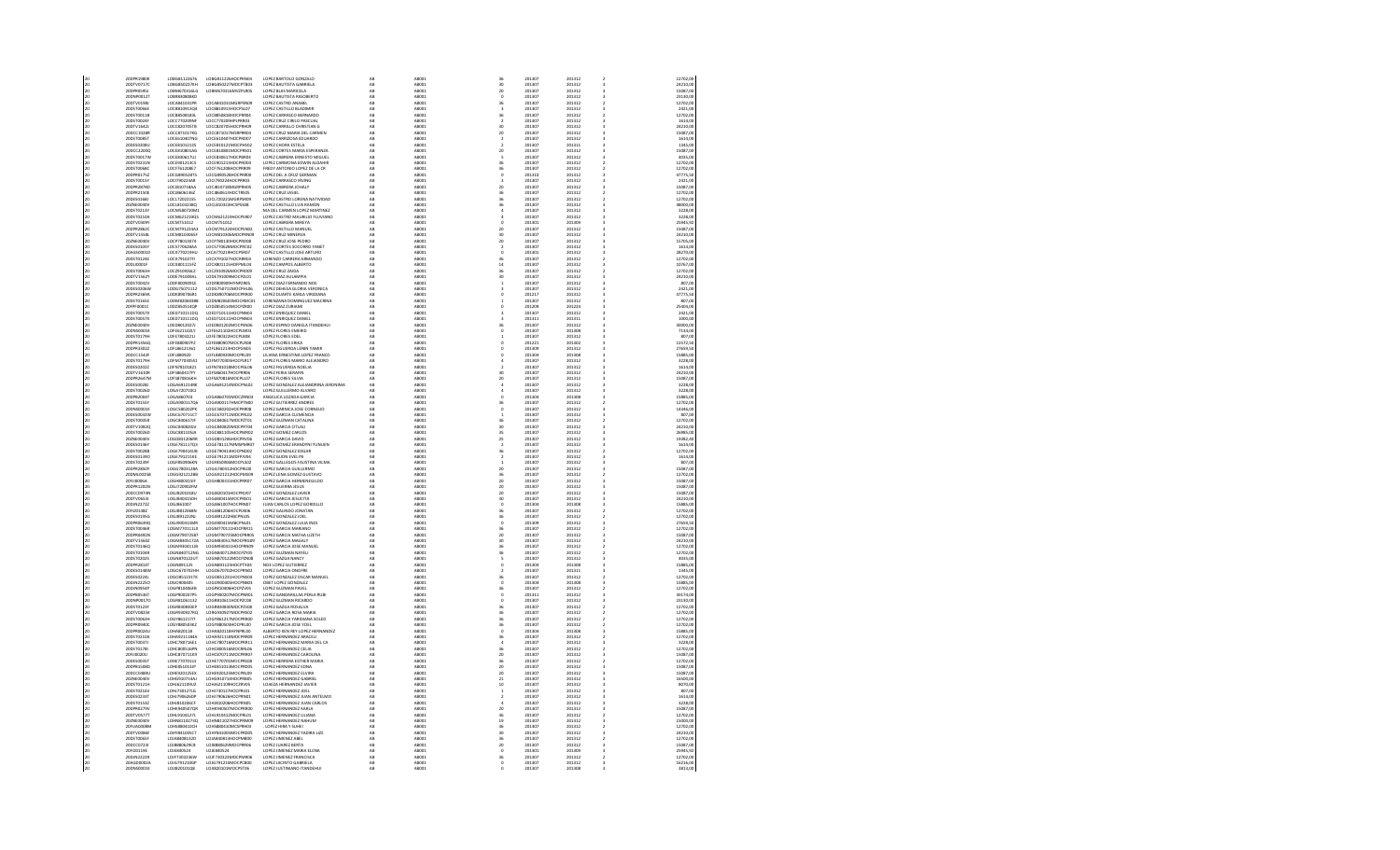| 20<br>20      | 20DST01841               | LOJJ860414MW                 | LOJJ860414HOCPMV01                       | LOPEZ JIMENEZ JAVIER                                                   |                 | AB001                 | 36                                      | 201307           | 201312           |                                                    |
|---------------|--------------------------|------------------------------|------------------------------------------|------------------------------------------------------------------------|-----------------|-----------------------|-----------------------------------------|------------------|------------------|----------------------------------------------------|
|               | 20DES0210I               | LOJL6907075C                 | LOJL690707HOCPMS09                       | LOPEZ JIMENEZ JOSE LUIS                                                | AB              | AB001                 | ×,                                      | 201307           | 201312           |                                                    |
| 20<br>20      | 20DJN0850U<br>20FIZ0171A | LOJ0660325UZ<br>LOJO780108FX | LOJ0660325MOCPML04<br>LOJO780108MOCPMS05 | LOPEZ JIMENEZ OLGA LIDIA ENCARNACION<br>LOPEZ JIMENEZ OSIRES DELCARMEN | AB<br>AB        | AB001<br>AB001        | 36<br>$\theta$                          | 201307<br>201217 | 201312<br>201312 | $\overline{\mathbf{3}}$                            |
| 20            | 20DES0039                | LOJR7902125D                 | LOJR790212HOCZMG17                       | LOAEZA JIMENEZ ROGERS                                                  | AB              | AB001                 |                                         | 201307           | 201312           |                                                    |
|               | 20DST0048F               | LOJV850814CW                 | LOJV850814MOCPMR07                       | LOPEZ IIMENEZ VIRGINIA                                                 |                 | <b>AR001</b>          |                                         | 201307           | 201312           |                                                    |
| 20<br>20      | 20DST0205F               | LOLA680103N7                 | LOLA680103HOCPPN09                       | LOPEZ LOPEZ ANTERO                                                     | AB<br>AB        | AB001                 | $\begin{array}{c} 36 \\ 36 \end{array}$ | 201307           | 201312           | $\frac{2}{2}$                                      |
|               | 20DBA0015J               | LOLA770120UF                 | LOLA770120HOCPNR02                       | LOPEZ LUNA ARMANDO                                                     |                 | AB001                 |                                         | 201307           | 201312           |                                                    |
| 20<br>20      | 202NE0040V               | LOLA791208QG                 | LOLA791208HOCPPL00                       | LOPEZ LOPEZ ALVARO EMMANUEL                                            | AB<br>AB        | AB001                 | $\begin{array}{c} 20 \\ 31 \end{array}$ | 201307           | 201312           | $\frac{3}{3}$                                      |
| 20<br>20      | 20DNP0013S               | LOLA800409ED                 | LOLA800409HOCPPN08                       | LOPEZ LOPEZ ANCELMO                                                    | AB<br>AB        | AB001                 | $_{\rm 0}^{\rm 0}$                      | 201307           | 201312           | $\frac{3}{3}$                                      |
|               | 20DPR3479N               | LOLA800526M3                 | LOLA800526MOCPPL00                       | LOPEZ LOPEZ ALBA                                                       |                 | AB001                 |                                         | 201304           | 201308           |                                                    |
| 20<br>20      | 20DTV0672X               | LOLA8102288C                 | LOLA810228HOCPNL04                       | LOPEZ LEON ALEJANDRO                                                   | AB<br>AB        | AB001                 | 30<br>36                                | 201307           | 201312           |                                                    |
|               | 20DST0025E               | LOLA830915HT                 | LOLA830915MOCPPM03                       | LOPEZ LOPEZ AMERICA                                                    |                 | AB001                 |                                         | 201307           | 201312           | $\overline{2}$                                     |
| 20            | 20DTV0767K               | LOLA840926H5                 | LOLA840926MOCPPN08                       | LOPEZ LOPEZ ANGELICA                                                   | AB<br>AB        | AB001                 | 30                                      | 201307           | 201312           |                                                    |
| $_{20}$       | 20DST0149N               | LOLA870116CX                 | LOLA870116HOCPSR00                       | <b>LOPEZ LUIS ARQUIMIDES</b>                                           |                 | AB001                 | 36                                      | 201307           | 201312           | $\overline{2}$                                     |
| 20            | 20DPR2247Q               | LOLA880509FR                 | LOLA880509MOCPPL09                       | LOPEZ LOPEZ ALMA DELIA                                                 | AB              | AB001                 | $\bf{0}$                                | 201311           | 201312           |                                                    |
| 20            | 20DNP0013S               | LOLB871230B5                 | LOLB871230MOCPRL01                       | LOPEZ SANMARTIN LORIA BLANCA CONCEPCION                                | AB              | AB001                 | $\circ$                                 | 201307           | 201312           | $\overline{\mathbf{3}}$                            |
| 20            | 20DST0162H<br>2005T01957 | LOLC790909E3<br>LOLD7909247D | LOLC790909HOCPPL06<br>LOLD790924HOCPPM03 | LOPEZ LOPEZ CLAVER<br>LOPEZ LOPEZ DAMIAN                               | AB<br>AR        | AB001<br><b>AR001</b> | $\overline{2}$<br>$\overline{a}$        | 201307<br>201307 | 201312<br>201312 | $\overline{\mathbf{3}}$<br>$\overline{a}$          |
| 20<br>20      | 20DPR22320               | LOLD8706257D                 | LOLD870625HOCPPV09                       | LOPEZ LOPEZ DAVID                                                      | AB              |                       | 20                                      |                  |                  |                                                    |
|               | 20DPR3593E               | LOLD9106129R                 | LOLD910612HOCPPV00                       | LOPEZ LOPEZ DAVIS MANUEL                                               | AB              | AB001<br><b>AR001</b> |                                         | 201307<br>201307 | 201312<br>201312 | 3<br>$\overline{\mathbf{3}}$                       |
| 20<br>20      | 20ZNE0040V               | LOLE540815MJ                 | LOLE540815HOCPPS02                       | LOPEZ LOPEZ ESTANISLAO ANGEL                                           | $\overline{AB}$ | AB001                 | $\frac{20}{20}$                         | 201307           | 201312           | 3                                                  |
|               | 20DTV16362               | LOLE810825JJ                 | LOLE810825MOCPZL03                       | LOPEZ DE LA LUZ ELVIRA                                                 | AB              | AB001                 | 30                                      | 201307           | 201312           | $\overline{\mathbf{3}}$                            |
| 20<br>20      | 20FPF0001C               | LOLE8302081R                 | LOLE830208MOCPPS02                       | LOPEZ LOPEZ ESMERALDA ROCIO                                            | AB              | AB001                 | $\circ$                                 | 201212           | 201224           | $\overline{\mathbf{3}}$                            |
| 20            | 20DST0217U               | LOLE851005NN                 | LOLE851005HOCPRF07                       | LOPEZ LARA EFREN                                                       | AB              | AB001                 | 36                                      | 201307           | 201312           | $\overline{2}$                                     |
| $_{20}$       | 20DST02122               | LOLF680929KX                 | LOLF680929MOCPPL08                       | LOPEZ LOPEZ FLORIBERTA                                                 | AB              | AB001                 | $\mathbf{1}$                            | 201307           | 201312           | $\overline{\mathbf{3}}$                            |
| 20            | 20DST0070R               | LOLG760711LV                 | LOLG760711MOCPPB09                       | LOPEZ LOPEZ GABRIELA                                                   | AB              | AB001                 |                                         | 201307           | 201312           |                                                    |
| 20            | 20DCC0537N               | LOLG84021913                 |                                          | LOPEZ LOPEZ GLADISELMA                                                 | AB              | AB001                 | 20                                      | 201307           | 201312           | $\overline{\mathbf{3}}$                            |
| 20            | 20DTV0054M               | LOLG880123Q1                 | LOLG880123MOCPPD01                       | LOPEZ LOPEZ GUADALUPE CONCEPCION                                       | AB<br>AB        | AB001                 | 30                                      | 201307           | 201312           | $\overline{\mathbf{3}}$                            |
| 20            | 200TV16480               | LOLH81101616                 |                                          | LOPEZ LOPEZ HERMELINDO                                                 |                 | <b>AR001</b>          | 30                                      | 201307           | 201312           | $\overline{a}$                                     |
| 20            | 20DTV0852H               | LOLI860623MG                 | LOU860623MOCPPS04                        | LOPEZ LOPEZ ISBI MADAI                                                 | AB              | AB001                 | 30                                      | 201307           | 201312           |                                                    |
| 20<br>20      | 20DES00078               | LOLI650421DO                 | LOLI650421MOCPPC01                       | LOPEZ LOPEZ JACINTA                                                    | AB<br>AB        | <b>AR001</b>          | $\mathbf{1}$<br>$30^{-}$                | 201307           | 201312           | $\overline{\mathbf{3}}$                            |
|               | 20DTV1658<br>20DTV0504A  | LOLJ760620P7<br>LOLJ7908245E | LOLJ760620HOCPPN08<br>LOLJ790824HOCPPM04 | LOPEZ LOPEZ JUAN LUIS<br>LOPEZ LOPEZ JAIME                             | AB              | AB001<br><b>AR001</b> |                                         | 201307<br>201307 | 201312<br>201312 | $\overline{\mathbf{3}}$<br>$\overline{\mathbf{3}}$ |
| 20<br>20      | 20DPB1692F               | LOLJ8809308J                 | LOLI880930HOCPPL01                       | LOPEZ LOPEZ JULIO IVAN                                                 | AB              | AB001                 | $\frac{30}{20}$                         | 201307           | 201312           | $\overline{\mathbf{3}}$                            |
| 20            | 20DST0072P               | LOLL770813NL                 | LOLL770813MPLPPC08                       | LOPEZ LOPEZ LUCILA AURORA                                              | AB              | AB001                 | $\,$ 2                                  | 201307           | 201312           | 3                                                  |
| $_{20}$       | 20DPR2231F               | <b>LOLL851108IK</b>          | LOLL851108MOCPPT07                       | LOPEZ LOPEZ LETICIA                                                    | AB              | AB001                 | 20                                      | 201307           | 201312           | $\overline{\mathbf{3}}$                            |
| 20            | 20DPB0607                | LOLL870220MA                 | LOLL870220MOCPPC08                       | LOPEZ LOPEZ LUCERO                                                     | AB              | AB001                 | $\overline{20}$                         | 201307           | 201312           |                                                    |
| $_{20}$       | 20DST0032Q               | <b>LOLM641125HL</b>          | LOLM641125HOCPPR06                       | LOPEZ LOPEZ MARCOS                                                     | AB              | AB001                 |                                         | 201307           | 201312           | $\overline{\mathbf{3}}$                            |
| 20            | 20DES0109L               | LOLM700207PG                 | LOLM700207HMCPPG04                       | LOPEZ LOPEZ MIGUEL ARCANGEL                                            | AB              | AB001                 | $\begin{array}{c} 4 \\ 5 \end{array}$   | 201307           | 201312           |                                                    |
| $_{20}$       | 20DST0183U               | LOLM7112146K                 | LOLM711214HOCPNR01                       | LOPEZ DE LEON MARCELO                                                  | AB              | AB001                 | $\mathbf{1}$                            | 201307           | 201312           | $\overline{\mathbf{3}}$                            |
| 20            | 20DST0059V               | LOLM740110CQ                 | LOLM740110HOCPPR09                       | LOPEZ LOPEZ MARGARITO                                                  | AB              | AB001                 |                                         | 201307           | 201312           |                                                    |
|               | 20DCC23570               | LOLM911024NF                 | LOLM911024HOCPPR11                       | LOPEZ LOPEZ MARCO ANTONIO                                              |                 | <b>AR001</b>          | $\theta$                                | 201312           | 201312           |                                                    |
| 20<br>20      | 20DST00952               | LOLN820315DU                 | LOLN820315MOCPPM07                       | LOPEZ LOPEZ NOEMI LOYDA                                                | AB<br>AB        | AB001                 | 36                                      | 201307           | 201312           | $\frac{3}{2}$                                      |
| 20<br>20      | 20DST0162H               | LOLN89110212<br>LOLO740115VD | LOLN891102MOCPPN00                       | LOPEZ LOPEZ NANCY MARILYN<br>LOPEZ LOPEZ OCTAVIO                       | AB<br>AB        | <b>AR001</b>          | $\begin{array}{c} 36 \\ 2 \end{array}$  | 201307           | 201312           | $\overline{2}$                                     |
|               |                          |                              | LOLO740115HOCPPC15                       |                                                                        |                 | AB001                 |                                         | 201307           | 201312           |                                                    |
| 20<br>20      | 20DST00132               | LOLP790102QT                 | LOLP790102HOCPPT00                       | LOPEZ LOPEZ PETER NESTOR                                               | AB<br>AB        | <b>AR001</b>          | $\overline{2}$                          | 201307           | 201312           | $\frac{3}{2}$                                      |
|               | 20DST0157W               | LOLR790101JR                 | LOLR790101MOCPZY04                       |                                                                        |                 | AB001                 | 36                                      | 201307           | 201312           |                                                    |
| 20<br>20      | 20DST0071Q               | LOLR8610079V                 |                                          | LOPEZ LOPEZ ROSARIO                                                    | AB<br>AB        | AB001                 | $\begin{array}{c} 0 \\ 36 \end{array}$  | 201305           | 201305           | $\frac{3}{2}$                                      |
|               | 20DES0035T               | LOLR880511LR                 | LOLR880511HOCPPG06                       | LOPEZ LOPEZ RIGOBERTO                                                  |                 | AB001                 |                                         | 201307           | 201312           |                                                    |
| 20            | 20DPR0848W               | LOLS7210074X                 | LOLS721007HOCPPR06                       | LOPEZ LOPEZ SERGIO AUGUSTO                                             | AB              | AB001                 | 36                                      | 201307           | 201312           | $\overline{2}$                                     |
| 20            | 202NE0040V<br>20DST0029A | LOLT6709161R<br>LOLT6904165B | LOLT670916HOCPPR02<br>LOLT690416HOCPPR01 | LOPEZ LOPEZ TAURINO                                                    | AB              | AB001<br>AB001        | 33                                      | 201307<br>201307 | 201312<br>201312 | $\overline{\mathbf{3}}$                            |
| 20            | 20DPR19484               | LOLV8410291V                 | LOLV841029MV7PPL01                       | LOPEZ LOPEZ TORIBIO<br>LOPEZ LOPEZ VALENTINA                           | AB              | <b>AR001</b>          |                                         | 201307           | 201312           |                                                    |
| 20<br>20      | 20DNL0001F               | LOLW730603CM                 | LOLW730603HOCPPL14                       | LOPEZ LOPEZ WILFRIDO                                                   | AB<br>AB        | AB001                 | $\overset{20}{_{0}}$                    | 201307           | 201312           | $\frac{3}{3}$                                      |
|               |                          | LOLY850718RG                 | LOLY850718MOCPPG06                       | LOPEZ LOPEZ YESENIA                                                    |                 | <b>AR001</b>          |                                         | 201307           | 201312           | $\overline{\mathbf{3}}$                            |
| 20<br>20      | 202NE0040V<br>20DTV0948U | LOMA791227JN                 | LOMA791227MOCPRS01                       | LOPEZ MARTINEZ ASUNCION                                                | AB<br>AB        | AB001                 | 36<br>30                                | 201307           | 201312           |                                                    |
|               |                          | LOMA8502014W                 |                                          | LOPEZ MARTINEZ AARON                                                   |                 | <b>AR001</b>          |                                         | 201307           | 201312           |                                                    |
| 20<br>20      | 20DPR2044V<br>20DPB0064U | LOMA85100616                 | LOMA850201HOCPRR08<br>LOMA851006MOCPJN04 | LOPEZ MEJIA ANA LUISA                                                  | AB<br>AB        | AB001                 | $\begin{array}{c} 20 \\ 20 \end{array}$ | 201307           | 201312           | $\frac{3}{3}$                                      |
| 20<br>20      | 20DPR2300V               | LOMA8705282Q                 | LOMA870528MOCPRN01                       | LOPEZ MORGAN ANAHI<br>LOPEZ MARTINEZ AMELIA CELIFLORA                  | AB<br>AB        | <b>AR001</b>          | $\begin{array}{c} 0 \\ 20 \end{array}$  | 201312           | 201312           | $\frac{3}{3}$                                      |
|               | 20DPR04040               | LOMA930105HE                 | LOMA930105MOCPRM03                       |                                                                        |                 | AB001                 |                                         | 201307           | 201312           |                                                    |
| 20<br>20      | 20DST00552               | LOMC790320R6                 | LOMC790320HGRPRT09                       | LOPEZ MORAN CUTBERTO                                                   | AB<br>AB        | AB001                 | $\begin{array}{c} 1 \\ 36 \end{array}$  | 201307           | 201312           | $\frac{3}{2}$                                      |
|               | 20DST0255X               | LOMC850807DB                 | LOMC850807MOCPNR08                       | LOPEZ MENDEZ CARMELA                                                   |                 | AB001                 |                                         | 201307           | 201312           |                                                    |
| 20<br>20      | 20DPR3358B               | LOMD8610198E                 | LOMD861019MOCPRN03                       | LOPEZ MARTINEZ DANIRA                                                  | AB              | AB001                 | $^{20}$                                 | 201307           | 201312           |                                                    |
|               | 20DCC1028F               | LOMD880508                   | LOMD880508HOCPNG04                       | DIEGO EDSON LOPEZ MENDEZ                                               | AB              | AB001                 | $\circ$                                 | 201304           | 201308           | $\overline{\mathbf{3}}$                            |
| 20<br>$_{20}$ | 20DLI0001F<br>20DCC1028F | LOME83032133<br>LOME910525JY | LOME830321HOCPRR03<br>LOME910525MOCPND02 | LOPEZ MARTINEZ ERICK DE JESUS<br>LOPEZ MENDOZA EDITH                   | AB<br>AB        | AB001<br>AB001        | 19<br>20                                | 201307<br>201307 | 201312<br>201312 | $\overline{\mathbf{3}}$                            |
| 20            | 20DST0031P               | LOMG780108TK                 | LOMG780108MOCPMN00                       | LOPEZ MUMENTHEY GINA                                                   | AB              | AB001                 |                                         | 201307           | 201312           |                                                    |
| 20            | 20FZF0011Q               | LOMG870810DH                 | LOMG870810HOCPNV03                       | LOPEZ MENDOZA GIOVANNI                                                 | AB              | AB001                 | $\begin{array}{c} 2 \\ 35 \end{array}$  | 201307           | 201308           | $\overline{\mathbf{3}}$                            |
| 20            | 20HMC0002                | LOMJ630201N5                 | LOMJ630201HOCNRV00                       | LONGINOS MARTINEZ JAVIER                                               | AB              | AB001                 | $\boldsymbol{6}$                        | 201307           | 201312           | $\overline{\mathbf{3}}$                            |
|               | 202NF0040V               | LOM1700818P8                 | LOM1700818HDEYNS01                       | LOYZAGA MENDOZA JESUS OCTAVIO FABIAN                                   | AB              | <b>AR001</b>          |                                         | 201307           | 201312           | $\overline{a}$                                     |
| 20<br>20      | 202NE0040V               | LOMJ700818P8                 | LOMJ700818HDFYNS01                       | LOYZAGA MENDOZA JESUS OCTAVIO FABIAN                                   | AB              | AB001                 | 35<br>35                                | 201223           | 201224           | $\overline{\mathbf{3}}$                            |
|               | 20DEE0014D               | LOMJ7909224D                 | LOMJ790922HOCPRN04                       | LOPEZ MARCIAL JUAN ERNESTO                                             | AB<br>AB        | AB001                 |                                         | 201307           | 201312           |                                                    |
| 20<br>20      | 20DPR0307A               | LOMJ870607U9                 | LOMJ870607MOCPRC07                       | LOPEZ MARTINEZ JOCABET                                                 |                 | AB001                 | $\begin{array}{c} 36 \\ 20 \end{array}$ | 201307           | 201312           | $\frac{2}{3}$                                      |
| 20<br>20      | 20DTV0410M               | LOMJ870626IJ                 | LOMJ870626MOCPRS05                       | LOPEZ MORALES MARIA DE JE                                              | AB<br>AB        | AB001                 | 30                                      | 201307           | 201312           |                                                    |
|               | 20DPR1076G               | LOMJ890319L4                 | LOMJ890319HOCPRS05                       | LOPEZ MARTINEZ JOSE DE JESUS                                           |                 | AB001                 | 20                                      | 201307           | 201312           | $\overline{\mathbf{3}}$                            |
| 20            | 20DTV0465R               | LOML840129JV                 | LOML840129HDFPRS08                       | LOPEZ MARTINEZ JOSE LUIS                                               | AB<br>AB        | AB001                 | 36                                      | 201307           | 201312           |                                                    |
| $_{20}$       | 20DES0143A               | LOML890304LO                 | LOML890304MOCPRC01                       | LOPEZ MARTINEZ LUCIA ESTELA                                            |                 | AB001                 | 36                                      | 201307           | 201312           | $\overline{2}$                                     |
| 20<br>20      | 20DCC0009W<br>20DES0140D | LOML911029<br>LOMM620929KX   | LOML911029MOCPRC07<br>LOMM620929HOCPRG02 | LUCERO LOPEZ MARTINEZ<br>LOPEZ MORALES MIGUEL                          | AB<br>AB        | AB001<br>AB001        | $\bf{0}$<br>$\mathbf{1}$                | 201304<br>201307 | 201308<br>201312 | $\overline{\mathbf{3}}$                            |
| 20            | 20DST0060K               | LOMM750910D9                 | LOMM750910HOCPNG00                       | LOPEZ MENDOZA JOSE MIGUEL                                              | AB              | AB001                 | $\,$ 1                                  | 201307           | 201312           | $\overline{\mathbf{3}}$                            |
|               | 20DST0031P               | LOMM820412FK                 | LOMM820412HOCPRR06                       | LOPEZ MARTINEZ MARCO ANTONIO                                           | AR              | <b>AR001</b>          | $\overline{a}$                          | 201307           | 201312           | $\overline{a}$                                     |
| 20<br>20      | 20DST00952               | LOMM830404RL                 | LOMM830404MOCPJN06                       | MONICA LOPEZ MEJIA                                                     | AB              | AB001                 | 36                                      | 201307           | 201312           |                                                    |
|               | 20DPR0398                | LOMM88081146                 | LOMM880811MOCPRD08                       | <b>I OPEZ MIRANDA MADAHI</b>                                           |                 | <b>AR001</b>          | $\theta$                                | 201216           | 201224           | $\overline{\mathbf{3}}$                            |
| 20<br>20      | 20DTV0672X               | LOMN870911GJ                 | LOMN870911MOCPRL01                       | LOPEZ MARCIAL NELLY CINTHIA                                            | AB<br>AB        | AB001                 | 30                                      | 201307           | 201312           | 3                                                  |
| 20<br>20      | 202NE0040V               | LOMO770528HE                 |                                          | LOPEZ MARTINEZ OLIVIA                                                  | AB              | AB001                 | 25                                      | 201307           | 201312           | 3                                                  |
|               | 20DST0133M               | LOM07901201Q                 | LOMO790120HOCPRS02                       | <b>LOPEZ MARTINEZ OSCAR</b>                                            | AB              | AB001                 | $\mathbf{1}$                            | 201307           | 201312           | $\frac{3}{3}$                                      |
| 20            | 20DST0133M               | LOMO7901201Q                 | LOMO790120HOCPRS02                       | LOPEZ MARTINEZ OSCAP                                                   | AB              | AB001                 | $\mathbf{1}$                            | 201311           | 201311           |                                                    |
| $_{20}$       | 20DST0102T               | LOMP631012SM                 | LOMP631012MCSPRR08                       | <b>LOPEZ PEREZ MERCEDES</b>                                            | AB              | AB001                 | 5                                       | 201307           | 201312           | $\overline{\mathbf{3}}$                            |
| 20            | 20FIZ0090Q               | LOMP810628LM                 |                                          | LOPEZ MONTERO PEDRO ANGEL                                              | AB              | AB001                 | $\ddot{\text{o}}$                       | 201217           | 201312           |                                                    |
| $_{20}$       | 20AGD00042<br>202NE0040V | LOMP8507146C<br>LOMR8301195F | LOMP850714MOCPCL01                       | LOPEZ MARCIEL PAULINA<br>LOPEZ MARTINEZ RUBI                           | AB              | AB001<br>AB001        | $\circ$                                 | 201307<br>201307 | 201312<br>201312 | $\overline{\mathbf{3}}$                            |
| 20            | 2000/00110               | LOMR900927HS                 | LOMB900927MOCPRX00                       | <b>LOPEZ MARTINEZ ROXANA</b>                                           | AB<br>AR        | <b>AR001</b>          | 36                                      | 201307           | 201312           | $\overline{z}$                                     |
| 20<br>20      | 20DPR33022               | LOMS871107BL                 | LOMS871107MOCPRN07                       | LOPEZ MORALES SONIA                                                    | AB              | AB001                 | $\begin{array}{c} 36 \\ 20 \end{array}$ | 201307           | 201312           |                                                    |
|               | 20DEE0014D               | LOMV6711176W                 |                                          | LOPEZ MENDOZA VICTORIA MARIA                                           |                 | <b>AR001</b>          | 36                                      | 201307           | 201311           | $\overline{2}$                                     |
| 20<br>20      | 20DST0068C               | LOND8109073N                 | LOND810907MOCPCN07                       | LOPEZ NICOLAS DIANA MARISSA                                            | AB<br>AB        | AB001                 | $\,$ 1                                  | 201307           | 201312           | 3                                                  |
|               | 202NE0040V               | LONE7001015Y                 | LONE700101HOCPGR00                       | LOPEZ NOGALES ERIC                                                     | AB              | AB001                 | 25                                      | 201307           | 201312           | 3                                                  |
| 20<br>20      | 20DPR0179W               | LONF911202SI                 | LONF911202HOCPVR08                       | LOPEZ NIEVES FREDDY BRYAN                                              | AB              | AB001                 | 20                                      | 201307           | 201312           |                                                    |
| 20            | 20DPR1855M               | LONK900924PG                 | LONK900924MOCPVR03                       | LOPEZ NAVARRO KARINA                                                   | AB              | AB001                 | $20\,$                                  | 201307           | 201312           | $\frac{3}{3}$                                      |
| $_{20}$       | 20FZF0043I               | LOOE90070945                 | LOOE900709HOCPRD09                       | LOPEZ OROSCO EDWIN                                                     | AB              | AB001                 | $\circ$                                 | 201312           | 201312           | $\overline{\mathbf{3}}$                            |
| 20            | 20DST0147P               | LOOG550903MM                 | LOOGS50903HSPRRL06                       | LOERA OROZCO GUILLERMO                                                 | AB              | AB001                 |                                         | 201307           | 201312           |                                                    |
| $_{20}$       | 20DST0147P               | LOOG550903MM                 | LOOG550903HSPRRL06                       | LOERA OROZCO GUILLERMO                                                 | AB              | AB001                 | $\mathbf{1}$                            | 201309           | 201309           | $\overline{\mathbf{3}}$                            |
| 20            | 20HMC0010C               | LO016407314G                 | LOOI640731HOCPJG08                       | LOPEZ OJEDA IGNACIO                                                    | AB              | AB001                 | 6                                       | 201307           | 201312           |                                                    |
| 20<br>20      | 20DES02210               | 100162082394                 | LOOI620823MOCPIN09                       | LOPEZ O IFDA ILIANA                                                    | AB              | <b>AR001</b>          | $\overline{ }$                          | 201307           | 201312           | $\overline{\mathbf{3}}$                            |
|               | 20DES0129H<br>200PR29061 | LOOM8006097L<br>LOOM860911K1 | LOOM800609HOCRRR09<br>LOOM860911MOCPRR00 | LORENZO ORTEGA MARTIMIANO<br>LOPEZ ORTIZ MARITZA                       | AB              | AB001<br><b>AR001</b> | 36                                      | 201307<br>201307 | 201312<br>201312 |                                                    |
| 20<br>20      | 20DST0158V               | LOON7509267L                 | LOON750926MOCPRR07                       | LOPEZ ORTIZ NEREIDA                                                    | AB<br>AB        | AB001                 | $\frac{20}{3}$                          | 201307           | 201312           | $\frac{3}{3}$                                      |
|               | 20DEE0012F               | LOOY7710168B                 | LOOY771016MOCPRD03                       | LOPEZ ORTIZ YADIRA                                                     |                 | <b>AR001</b>          |                                         | 201307           | 201312           | $\overline{\mathbf{3}}$                            |
| 20<br>20      | 20DES0168J               | LOPA7502157K                 | LOPA750215HOCPZG06                       | LOPEZ DE LA PAZ AGUSTIN ANTO                                           | AB<br>AB        | AB001                 | $\begin{array}{c} 20 \\ 2 \end{array}$  | 201307           | 201312           | $\overline{\mathbf{3}}$                            |
|               | 20DST0111A               | LOPA850820UR                 | LOPA850820MOCPRL08                       | LOPEZ PEREZ ALMA                                                       |                 | AR001                 |                                         | 201307           | 201312           | $\overline{\mathbf{c}}$                            |
| 20<br>20      | 20DPB0541E               | LOPC8305215F                 | LOPC830521MOCPCN06                       | LOPEZ PACHECO CONSTATINA                                               | AB<br>AB        | AB001                 | $\begin{array}{c} 36 \\ 20 \end{array}$ | 201307           | 201312           | $\overline{\mathbf{3}}$                            |
|               | 20DIN0361P               | LOPC871208TB                 | LOPC871208MOCPCN02                       | LOPEZ PACHECO MARIA CONCEPCION<br>LOPEZ PEREZ DAVID TIMOTEO            |                 | AB001                 | 20                                      | 201307           | 201312           |                                                    |
| 20<br>20      | 20DST0052B               | LOPD801004Q3                 |                                          |                                                                        | AB<br>AB        | AB001                 | $\,$ 1                                  | 201307           | 201312           | $\overline{\mathbf{3}}$                            |
|               | 20DTV0416G               | LOPE870918PJ                 | LOPE870918MOCPRF07                       | LOPEZ PEREZ EUFEMIA                                                    | AB<br>AB        | AB001                 | 36                                      | 201307           | 201312           |                                                    |
| 20            | 20DPB1613O               | LOPE9401272A                 | LOPE940127MOCPRV08                       | LOPEZ PEREZ EVELYN                                                     |                 | AB001                 | 20                                      | 201307           | 201307           | $\overline{\mathbf{3}}$                            |
|               | 20DST0041W               | LOPF6709241G                 | LOPF670924HOCPSL04                       | LOPEZ PASOS FLORENCIO                                                  | AB              | AB001                 |                                         | 201307           | 201312           |                                                    |
|               |                          |                              |                                          |                                                                        |                 |                       |                                         |                  |                  |                                                    |

# 12702,00 3 4035,00 2 12702,00 3 40223,00 3 807,00 2 12702,00 2 12702,00 3 15087,00 3 24000,00 3 7710,00 3 15885,00 3 23130,00 2 12702,00 3 24210,00 2 12702,00 3 25145,00 3 23130,00 3 1614,00 3 2421,00 3 15087,00 3 15087,00 3 15705,00 3 24210,00 3 19053,00 2 12702,00 3 807,00 3 807,00 3 15087,00 3 24210,00 3 24210,00 3 24210,00 3 807,00 3 24210,00 3 24210,00 3 15087,00 3 1614,00 3 15087,00 3 15087,00 3 3228,00 3 4035,00 3 807,00 3 1614,00 3 45261,00 2 12702,00 2 12702,00 3 1614,00 3 1614,00 2 12702,00 3 4497,50 2 12702,00 2 12702,00 3 25310,70 3 1614,00 3 15087,00 3 7710,00 3 27963,00 3 24210,00 3 15087,00 3 15087,00 3 20116,00 3 15087,00 3 807,00 2 12702,00 3 15087,00 3 15885,00 3 14972,40 3 15087,00 3 1614,00 3 8995,00 3 4626,00 3 26985,00 3 15689,60 2 12702,00 3 15087,00 3 24210,00 3 15087,00 2 12702,00 2 12702,00 3 15885,00 3 807,00 3 807,00 3 3228,00 2 12702,00 3 20116,00 3 23130,00 3 19383,00 3 807,00 3 1000,00 3 4035,00 3 47775,50 3 17338,00 3 60000,00 2 12702,00 3 15087,00 2 10585,00 3 807,00 3 19383,00 3 15087,00 3 15087,00 3 31097,00 3 807,00 3 39990,40 3 4626,00 3 1614,00 2 12702,00 3 15087,00 3 2421,00 3 15087,00 3 1614,00 2 12702,00 3 15087,00 3 15087,00 3 807,00 2 12702,00 3 2514,50 3 2421,00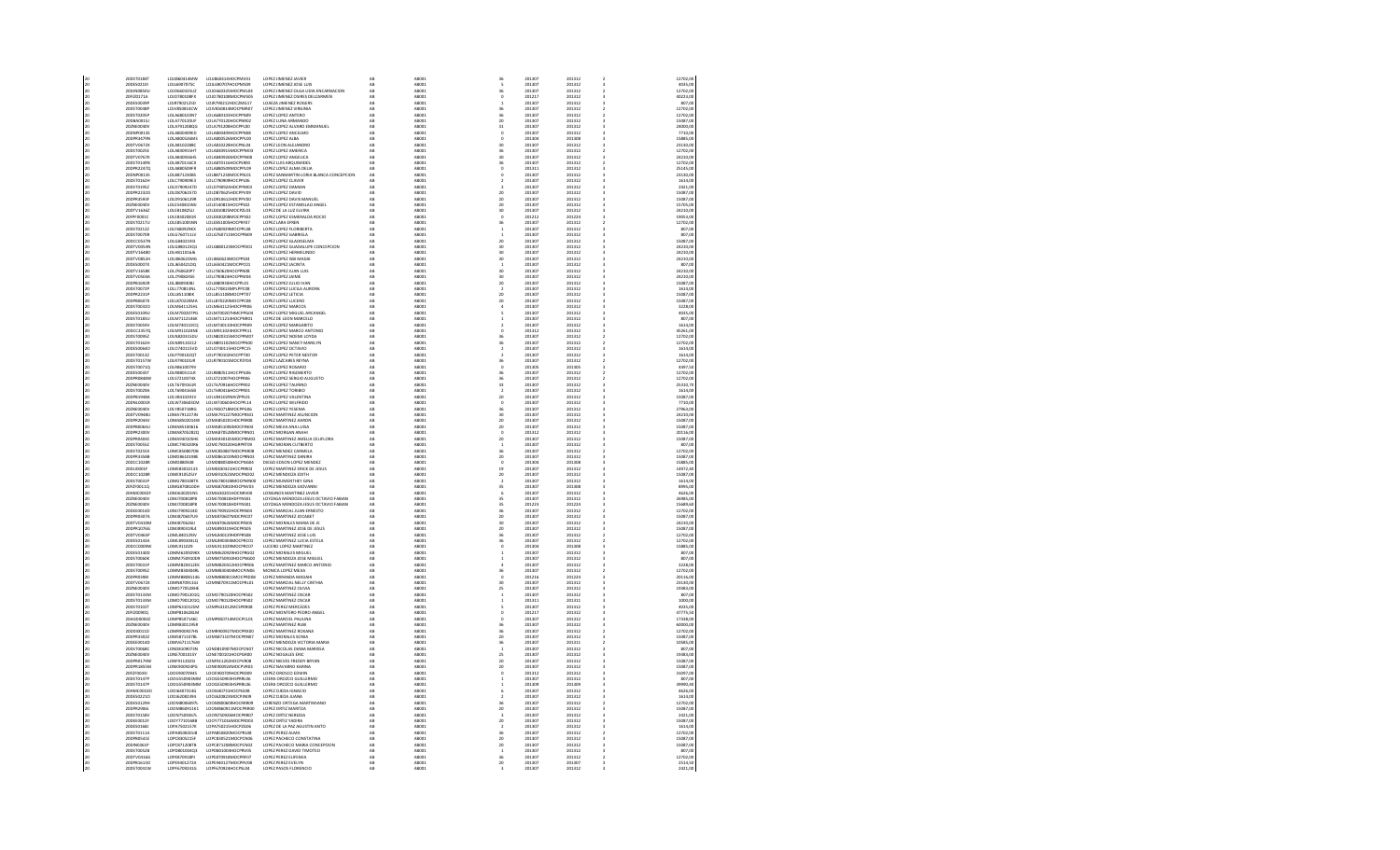| 20<br>20      | 20DJN1485U               | LOPL800924LX                 | LOPL800924MOCPRL01                       | LOPEZ PEREZ LLUVIA                                             |                 | AB001          | 20                                      | 201307           | 201312           |                          | 15087,00<br>4234.00     |
|---------------|--------------------------|------------------------------|------------------------------------------|----------------------------------------------------------------|-----------------|----------------|-----------------------------------------|------------------|------------------|--------------------------|-------------------------|
|               | 20DJN0789G               | LOPL8509282K                 | LOPL850928MOCPZR07                       | LOPEZ PAZOS LAURA                                              | AB              | AB001<br>AB001 | 36                                      | 201307           | 201308           |                          |                         |
| 20<br>20      | 20DST01310<br>20DES01442 | LOPL881109JL<br>LOPM880418HP | LOPL881109HOCPZS02<br>LOPM880418HOCPRG06 | LOPEZ DE LA PAZ JOSE LUIS<br>LOPEZ PERALTA MIGUEL              | AB<br>AB        | AB001          | 36<br>$\circ$                           | 201307<br>201307 | 201312<br>201312 |                          | 12702,00<br>26985.00    |
| 20            | 20DTV0875S               | LOPP7606286J                 | LOPP760628HOCPRL09                       | LOPEZ PEREZ PLUTARCO                                           | AB              | AB001          | 30                                      | 201307           | 201312           |                          | 24210,00                |
|               |                          |                              |                                          |                                                                | AB              | AB001          |                                         |                  | 201312           |                          | 40223.00                |
| 20<br>20      | 20DES0207V<br>20DPR1673D | LOPR710831KE<br>LOPV861006QB | LOPR710831MOCPCM06<br>LOPV861006MOCPRR06 | LOPEZ PACHECO RAMONA GUADALUPE<br>LOPEZ PEREZ VIRIDIANA GRISEL | $\overline{AB}$ | AB001          | $_{{\bf 20}}^{\bf 0}$                   | 201217<br>201307 | 201312           |                          | 15087,00                |
|               | 20DPR3201B               | LOPZ890414RA<br>LORA690614UA | LOPZ890414MOCPNR03                       | LOPEZ PINEDA ZORAIDA                                           |                 | AB001          | $\mathbb O$                             | 201309<br>201307 | 201312           |                          | 27659,50                |
| 20<br>20      |                          |                              | LORA690614HOCPVR01                       |                                                                | AB<br>AB        | AB001          | $\overline{4}$                          |                  | 201312           |                          |                         |
| 20<br>20      | 20DST0032O               | LORA690614UA<br>LORA840301DU | LORA690614HOCPVR01                       | LOPEZ RIVERA ARMANDO                                           | AB<br>AB        | AB001          |                                         | 201311           | 201311           |                          | 1000,00                 |
|               | 20DST0205F               |                              | LORA840301MOCPSR00                       |                                                                |                 | AB001          | 36                                      | 201307           | 201312           |                          | 12702,00                |
| 20<br>20      | 20FUA0062G               | LORA88101362                 | LORA881013HOCPSN06                       | LOPEZ ROSALES ANDRES ARTURO                                    | AB              | AB001          |                                         | 201311           | 201312           |                          | 27659,50<br>15087,00    |
|               | 20DPR0497I               | LORC88021038                 | LORC880210MOCRSL09                       | LORENZO CLAUDIA YADIRA                                         | AB              | AB001          | 20                                      | 201307           | 201312           |                          |                         |
| 20            | 20DPR0324F               | LORD620804HU                 | LORD620804MOCPMM03                       | LOPEZ RAMIREZ DOMINGA NIEVES                                   | AB              | AB001          | 36                                      | 201307           | 201312           |                          | 12702,00                |
| 20            | 20DST0009N               | LORD8609227P                 | LORD860922HOCPYV08                       | LOPEZ REYES DAVID                                              | AB              | AB001          | 5                                       | 201307           | 201312           |                          | 4035.00                 |
| 20            | 20DPB1928N               | LORD9109126X                 | LORD910912MOCPBL08                       | LOPEZ RUBIO DOLORES DE LA ROSA                                 | AB              | AB001          | 20                                      | 201307           | 201312           |                          | 15087,00                |
| 20            | 20DST0068C               | LORE660601HB                 | LORE660601MOCPMV05                       | LOPEZ RAMIREZ EVA                                              | AB              | AB001          | $\overline{2}$                          | 201307           | 201312           | 3                        | 1614.00                 |
| 20            | 20DST0010C<br>20DES00230 | LORE690904N8<br>LORE750622M1 | LORE690904MOCPML09<br>LORE750622HOCPMD02 | LOPEZ ROMERO ELVIA<br>LOPEZ RAMOS EDEL                         | AB<br>AB        | AB001<br>AB001 | 36<br>$\overline{1}$                    | 201307<br>201307 | 201312<br>201312 |                          | 12702,00<br>807.00      |
| 20<br>20      | 20DST0215W               | LORF71051877                 | LORF710518HOCPYL00                       | LOPEZ REYES FELIX BERNARDO                                     | AB              | AB001          | 36                                      | 201307           | 201312           |                          | 12702,00                |
| 20            | 207NF0040V               | LORG741018C5                 | LORG741018HOCP7N09                       | LOPEZ RUIZ GONZALO                                             | <b>AR</b>       | AB001          |                                         | 201307           | 201312           |                          | 16500.00                |
| 20            | 20DES0085A               | LORG760913UI                 | LORG760913MOCPZB07                       | LOPEZ RUIZ GABRIELA                                            | AB              | AB001          | $\begin{array}{c} 21 \\ 36 \end{array}$ | 201307           | 201312           |                          | 12702,00                |
| 20            | 20TAI0191Z               | LORG8307127R                 | LORG830712HOCPVD03                       | LOPEZ RIVERA GUADALUPE<br>LORENZO REYES GUADALUPE PATRICIA     | AB              | AB001          | 20                                      | 201307           | 201312           |                          | 15087,00<br>4234,00     |
| 20            | 20DST0102T               |                              | LORG850309MOCRYD06                       |                                                                | AB              | AB001          | $\circ$                                 | 201301           | 201302           |                          |                         |
| 20            | 20DES0142B               | LORJ701002MU                 | LORJ701002HOCPZS02                       | LOPEZ RUIZ JESUS SALVADOR                                      | AB              | AB001          | $\mathbf 0$                             | 201217           | 201224           |                          | 3084,00                 |
| 20            | 20DPR3339N               | LORJ730624P7                 | LORJ730624HOCPGN09                       | LOPEZ REGALADO JUAN                                            | AB              | AB001          | 20                                      | 201307           | 201312           |                          | 15087.00                |
| 20            | 20DTV0829G               | LORJ7907308R                 | LORJ790730MOCPML08                       | LOPEZ RAMOS JULIETA                                            | AB              | AB001          | 30                                      | 201307           | 201312           |                          | 24210,00                |
| 20            | 20FSE0003Z               | LORK8503189Z                 | LORK850318MOCPSR04                       | <b>LOPEZ ROSALES KAREM</b>                                     | AB              | AB001          | 20                                      | 201307           | 201312           |                          | 15087.00                |
| 20            | 20DES0152                | LORL8508314U                 | LORL850831MV2PTN05                       | LOPEZ RITO LINDA                                               | AB              | AB001          | 36<br>36                                | 201307           | 201312           |                          | 12702,00                |
| 20<br>20      | 20DTV06452               | LORL870806KE                 | LORL870806HOCPMS01                       | LOPEZ RAMOS JOSE LUIS                                          | AB              | AB001          |                                         | 201307           | 201312           | $\overline{ }$           | 12702.00                |
|               | 202NE0040V<br>202NF0040V | LORL8806295C<br>LORM660914F4 | LORL880629MOCRM202<br>LORM660914HOCPMR07 | LORENZO RAMIREZ LIZANIA MERCED<br>LOPEZ RAMOS MARCO ANTONIO    | AB<br><b>AR</b> | AB001<br>AR001 | 26                                      | 201307<br>201307 | 201312<br>201312 |                          | 28716,00<br>76237.80    |
| 20<br>20      | 20DES0187Y               | LORM700905JM                 | LORM700905HOCPMR02                       | LOPEZ RAMIREZ MARCO FIDEL                                      | AB              | AB001          | $\begin{array}{c} 36 \\ 2 \end{array}$  | 201307           | 201312           |                          | 1614,00                 |
| 20            | 20DST0075M               | LORM780613N8                 | LORM780613HOCPNR05                       | LOPEZ RENDON MARCO ANTONIO                                     | AB              | AB001          | $\overline{a}$                          | 201307           | 201312           |                          | 2421.00                 |
| 20            | 20DST0210A               | LORM820718TH                 | LORM820718MOCPZR01                       | LOPEZ RUIZ MARICELA                                            | AB              | AB001          | 36                                      | 201307           | 201312           |                          | 12702,00                |
| 20            | 20DJN0572I               | LORM9112275T                 | LORM911227HOCPMS05                       | LOPEZ RAMIREZ MOISES ARTURO                                    | AB              | AB001          | 36                                      | 201307           | 201312           | $\overline{ }$           | 12702,00                |
| 20            | 20DTV0041J               | LORO780415NJ                 | LORO780415MOCPVF07                       | LOPEZ RIVERA OFELIA                                            | AB              | AB001          | 30                                      | 201307           | 201312           |                          | 23130.00                |
| 20            | 20DST0039H               | LORR630901FK                 | LORR630901MVZPVM08                       | LOPEZ RIVERA REMEDIOS                                          | AB              | AB001          | $\overline{2}$                          | 201307           | 201312           |                          | 1614,00                 |
| 20            | 20DJN0038G               | LORR741119                   | LORR741119                               | LOPEZ RAMIREZ ROSA ISELA                                       | AB              | AB001          | $\theta$                                | 201301           | 201309           |                          | 25945.92                |
| 20            | 202NE0040V               | LORR7701188H                 | LORR770118MOCPZS03                       | LOPEZ RUIZ ROSITA                                              | AB              | AB001          | $\overline{\bf 23}$                     | 201307           | 201312           |                          | 18000,00                |
| 20            | 20DJN2218E               | LORR810718                   | LORR810718MOCPYC06                       | ROCIO MAGDALENA LOPEZ REYES                                    | AB              | AB001          | $\circ$                                 | 201304           | 201308           |                          | 15885.00                |
| 20            | 20DST0149M               | LORR830311IR                 | LORR830311HOCPML02                       | LOPEZ ROMERO RAUL                                              | AB              | AB001          |                                         | 201307           | 201312           |                          | 2421,00                 |
| 20            | 20DES00052               | LORT660421KQ                 | LORT660421HOCPMT03                       | LOPEZ RAMIREZ TITO AMANDO                                      | AB              | AB001          | $\overline{2}$                          | 201307           | 201312           |                          | 1614.00                 |
| 20            | 20DTV0586/               | LORW930317                   | LORW930317                               | WILDEMEYER LOPEZ RAFAEL                                        | AB              | AB001          | $\mathbf 0$                             | 201301           | 201309           |                          | 25945,92                |
| 20<br>20      | 207NF0040V               | LOSA59080112                 | LOSAS90801MOCPRN13                       | LOPEZ SARMIENTO ANNA AURELIANA                                 | AR              | AB001          | $\begin{array}{c} 31 \\ 1 \end{array}$  | 201307           | 201312           |                          | 23868.00                |
|               | 20DST0015Y               | LOSA64090245                 | LOSA640902HOCPRR01                       | LOPEZ SORIANO AURELIO                                          | $\overline{AB}$ | AB001          |                                         | 201307           | 201312           |                          | 807,00                  |
| 20<br>20      | 20DST0213Y<br>20DST0135K | LOSA6702105N<br>LOSA820926DK | LOSA670210HOCPNN02                       | LOPEZ SANTIAGO ANGEL<br>LOPEZ SANTIAGO ADOLFO                  | AB              | AB001          | $\begin{array}{c} 36 \\ 2 \end{array}$  | 201307           | 201312           |                          | $12702,00$<br>$1614,00$ |
|               |                          |                              | LOSA820926HOCPND08                       |                                                                | $\overline{AB}$ | AB001          |                                         | 201307           | 201312           |                          |                         |
| 20<br>20      | 202NE0040V<br>20DTV1522X | LOSA8407038V<br>LOSA841126NM | LOSA840703MOCPYN03<br>LOSA841126MOCPRN08 | LOPEZ SAYNES ANA MARGARITA<br>LOPEZ SERAFIN ANA                | AB<br>AB        | AB001<br>AB001 | 35<br>30                                | 201307<br>201307 | 201312           |                          | 27335,70<br>24210,00    |
| 20            | 20FMP0007G               | LOSA890224QA                 | LOSA890224MOCPNL08                       | LOPEZ SANTIAGO ALMA                                            | AB              | AB001          | $\,$ 0 $\,$                             |                  | 201312           |                          |                         |
| 20            | 20DTV0114L               | LOSA900930DL                 | LOSA900930HOCPNB00                       | LOPEZ SANCHEZ ABEL CARECA                                      | AB              | AB001          | 30                                      | 201301<br>201307 | 201312<br>201312 |                          | 28692,00<br>24210.00    |
| 20            | 20HMC0005C               | LOSB660203N1                 | LOSB660203HOCPRL09                       | LOPEZ SERRET BLAS OSCAR                                        | AB              | AB001          | $\overline{0}$                          | 201310           | 201312           |                          | 25404,00                |
| 20            | 20DPR3464L               | LOSB8702211E                 | LOSB870221MOCPRT09                       | LOPEZ SORIANO BETZABET                                         | AB              | AB001          | $\circ$                                 | 201217           | 201302           |                          | 22630.50                |
| 20            | 20DTV0458F               | LOSC84120362                 | LOSC841203HOCPLL09                       | LOPEZ SOLANO CELERINO RICARDO                                  | AB              | AB001          | $\overline{30}$                         | 201307           | 201312           |                          | 24210,00                |
|               | 200PR34095               | 105078031727                 | LOSD780317HOCPYV01                       | LOPEZ SAYNES DAVID                                             | AR              | AB001          |                                         | 201307           | 201312           |                          | 12702.00                |
| 20<br>20      | 20DES0080                | LOSE770604M2                 | LOSE770604HVZPLD03                       | LOPEZ SALOMON EDGAR FRANCISCO                                  | AB              | AB001          | 36<br>36                                | 201307           | 201312           |                          | 12702,00                |
|               | 20DTV1093W<br>20ZNE0040V | LOSE7807098T                 | LOSE 780709HOCPND0S                      |                                                                | AB              | AB001          |                                         | 201307           | 201312           |                          | 24210.00                |
| 20<br>20      |                          | LOSE8210257X                 | LOSE821025MOCPLL08                       | LOPEZ SANTIAGO EDGARDO<br>LOPEZ SALVADOR ELIZABETH             | $\overline{AB}$ | AB001          | 30<br>36                                | 201307           | 201312           |                          | 35666,70                |
| 20<br>20      | 20HMC0017H<br>20DPR2679E | LOSE8604156Q<br>LOSF710113JP | LOSE860415MOCPNL06<br>LOSF710113HOCPNR00 | LOPEZ SANCHEZ ELIZABETH<br>LOPEZ SANCHEZ FREDY                 | AB<br>AB        | AB001          | 20<br>36                                | 201307<br>201307 | 201312           |                          | 15087,00<br>12702,00    |
|               |                          |                              |                                          |                                                                |                 | AB001          |                                         |                  | 201312           |                          |                         |
| 20<br>20      | 20DST0034M               | LOSF7908293T                 | LOSE790829HOCPNR05<br>LOSF890301MOCPNL09 | LOPEZ SANCHEZ FRANCISCO<br>LOPEZ SANCHEZ FLOR ESMERALDA        | AB<br>AB        | AR001          |                                         | 201307           | 201312           |                          | 3228,00                 |
|               |                          |                              |                                          |                                                                |                 | AB001          | $\stackrel{.}{_{0}}$                    | 201311           | 201312           |                          | 30174,00                |
| 20<br>20      | 20DES0092K               | LOSJ570304TR<br>LOSJ720302N3 | LOSJ570304HGRPLV02<br>LOSJ720302HOCPNN09 | LOPEZ SALGADO JAVIER LUCIO                                     | AB<br>AB        | AB001          |                                         | 201307           | 201312           |                          | 1614,00                 |
|               | 20ZNE0040V               |                              |                                          | LOPEZ SANTIAGO JUAN ENRIQUE                                    |                 | AB001          | 36                                      | 201307           | 201312           |                          | 35666,70                |
| 20<br>$_{20}$ | 20DST0239F               | LOSJ80092235<br>LOSJ88121015 | LOSJ800922HOCPNM08<br>LOSJ881210HOCPNY08 | LOPEZ SANCHEZ JAIME<br>LOPEZ SANCHEZ JOYSE ANTONIO             | AB<br>AB        | AB001          |                                         | 201307           | 201312           |                          | 807,00                  |
| 20            | 20DPR2869W<br>20DST0234K | LOSL7712303P                 | LOSL771230MOCPNN01                       | LOPEZ SANTIAGO LANDI                                           | AB              | AB001<br>AB001 | $\bf{0}$                                | 201309<br>201307 | 201312<br>201312 |                          | 27659,50<br>3228,00     |
| 20            | 20DST0234K               | LOSL7712303P                 | LOSL771230MOCPNN01                       | LOPEZ SANTIAGO LANDI                                           | AB              | AB001          | $\overline{4}$                          | 201311           | 201311           |                          | 1000.00                 |
| 20            | 20DST0066E               | LOSL840408SM                 | LOSL840408HOCPNN04                       | LOPEZ DE LOS SANTOS LENIN                                      | AB              | AB001          |                                         | 201307           | 201312           |                          | 1614,00                 |
|               | 20DIN0421N               | LOSL891213GN                 | LOSL891213MOCPNC07                       | LOPEZ SANCHEZ LUCIA GUADALUPE                                  | AB              | AB001          | 20                                      | 201307           | 201312           |                          | 15087.00                |
| 20<br>20      | 20DPR2314Y               | LOSL931213CC                 | LOSL931213MOCPRC01                       | LOPEZ SORIANO LUCIA                                            | AB              | AB001          | $\theta$                                | 201311           | 201312           |                          | 30174,00                |
|               |                          | LOSL940609<br>LOSM690705CZ   | LOSL940609MOCPBR02                       | LOURDES LOPEZ SEBASTIAN<br>LOPEZ SALAZAR MIRNA                 |                 | AB001          | $\mathbb O$                             | 201304           | 201308           |                          | 15885.00                |
| 20<br>20      | 20DCC1028R<br>20DST0080Y |                              | LOSM690705MOCPLR09                       |                                                                | AB<br>AB        | AB001          | $\mathbf{1}$                            | 201307           | 201312           |                          | 807.00                  |
| 20<br>20      | 20DTV0554                | LOSM891223<br>LOSO780104IN   | LOSM891223MOCRNR04                       | MARINA LORENZO SANTIAGO                                        | AB<br>AB        | AB001          |                                         | 201304<br>201307 | 201308           |                          | 15885,00                |
|               | 20DES0028J               |                              | LOSO780104HOCPNM08                       | LOPEZ SANTIAGO OMAR BERTIN                                     |                 | AB001          |                                         |                  | 201312           |                          | 1614,00                 |
| 20<br>20      | 20DES0170Y               | LOSO800913QU                 | LOSO800913HOCPNR01                       | LOPEZ SANTIAGO ORLANDO                                         | AB<br>AB        | AB001          | 36<br>25                                | 201307           | 201312           |                          | 12702,00                |
|               | 20ZNE0040V               |                              | LOSP570517HOCPLB04                       |                                                                |                 | AB001          |                                         | 201223           | 201224           |                          | 9611,56                 |
| 20            | 20DES0168J               | LOSP85011072                 | LOSP850110MOCPNR06                       | LOPEZ SANTOS PRISCILLA NAYELLI                                 | AB              | AB001          |                                         | 201307           | 201312           |                          | 807,00                  |
| 20            | 20DES0038Q               | LOSR5204039F                 | LOSR520403MTCPNS09                       | LOPEZ SANCHEZ ROSA IRMA                                        | AB              | AB001<br>AB001 | $\overline{2}$                          | 201307           | 201312           |                          | 1614.00                 |
| 20<br>20      | 20DST0158V<br>20DST02122 | LOSR71040646<br>LOSR8103083K | LOSR710406MOCPLG09<br>LOSR810308MOCPRS01 | LOPEZ SILVA REGINA ROSARIO<br>LOPEZ SARMIENTO ROSALBA          | AB<br>AB        | AB001          | 36                                      | 201307<br>201307 | 201312<br>201312 |                          | 1614,00<br>12702.00     |
| 20            | 20DJN0174K               | LOSR860114LH                 | LOSR860114HOCPNL07                       | LOPEZ SANCHEZ JOSE RAUL                                        | AB              | AB001          | 36                                      | 201307           | 201312           |                          | 12702,00                |
| 20            | 20DEE00182               | LOSS791113P4                 | LOSS791113HOCPNM02                       | LOPEZ SANTIAGO SAMUELMEL QUIZEDECH                             | AB              | AB001          | 36                                      | 201307           | 201312           | $\overline{\phantom{a}}$ | 12702.00                |
| $_{20}$       | 20DPR3251J               | LOSS870503HS                 | LOSS870503HOCPLD07                       | LOPEZ SALINAS SAID                                             | AB              | AB001          | 36                                      | 201307           | 201312           |                          | 12702,00                |
|               | 20DPR35938               | 10559208261X                 | LOSS920826MOCPNL06                       | LOPEZ SANCHEZ SELENE GUADALUPE                                 | <b>AR</b>       | AB001          | $\Omega$                                | 201301           | 201312           |                          | 27659.50                |
| 20<br>20      | 20DPR1291X               | LOSX860520N2                 | LOSX860520MTCPRM02                       | LOPEZ SARMIENTO XIOMARA CITL                                   | AB              | AB001          | 20                                      | 201307           | 201312           |                          | 15087,00                |
| 20            | 207NF0040V               | LOTB880329NZ                 | LOTB880329MOCPRT07                       | LOPEZ TORRES BEATRIZ PATRICIA                                  | AB              | AB001          | 35                                      | 201307           | 201312           |                          | 26985.00                |
| 20            | 20DST0012A               | LOTC751128T5                 | LOTC751128HOCPLS05                       | LOPEZ TOLEDO CESAR                                             | AB              | AB001          | $\,$ 1                                  | 201307           | 201312           |                          | 807,00                  |
| 20            | 20ADG0066                | LOTC780201GB                 | LOTC780201MOCPRR05                       | LOPEZ TORRES CRISTINA TERESA                                   | AB              | AB001          | 36                                      | 201307           | 201312           |                          | 12702,00                |
| 20            | 20DES0149V               | LOTJ660707LL                 | LOTJ660707HOCPRR01                       | LOPEZ TRINIDAD JORGE                                           | AB              | AB001          | $\overline{2}$                          | 201307           | 201312           |                          | 1614.00                 |
| 20            | 20DPR1314R               | LOTR840118TE                 | LOTR840118HOCPLL00                       | LOPEZ TOLEDO RAUL                                              | AB              | AB001          | $\mathbf 0$                             | 201312           | 201312           |                          | 27659,50                |
| 20            | 20DST0213Y               | LOTV810119C9                 | LOTV810119HOCPLC15                       | LOPEZ TOLENTINO VICENTE                                        | AB              | AB001<br>AB001 | 36                                      | 201307           | 201312<br>201312 | $\overline{z}$           | 12702.00                |
| 20<br>20      | 20DST0024F<br>20FUA00692 | LOVA6107029V<br>LOVA6606142K | LOVA610702HOCPZR02<br>LOVA660614HOCPLN05 | LOPEZ VAZQUEZ AARON E<br>LOPEZ VELASCO ANTONIO SAUL            | AB<br>AB        | AB001          | 36                                      | 201307<br>201307 | 201312           | $\overline{\phantom{a}}$ | 1614,00<br>12702.00     |
| $_{20}$       | 20DCC2000S               | LOVA740702                   | LOVA740702MOCPLN04                       | ANGELINA ENEDINA LOPEZ VALVIDARES                              | AB              | AB001          | $\,$ 0 $\,$                             | 201304           | 201308           |                          | 15885,00                |
|               | 20DTV0303D               | LOVA880911RB                 | LOVA880911HOCPRB03                       | LOPEZ VERA ABRAHAM                                             | AB              | AB001          | 30                                      | 201307           | 201312           |                          | 24210.00                |
| 20<br>20      | 20DPR3025N               | LOVC860902UC                 | LOVC860902MVZPGR04                       | LOPEZ VEGA MARIA DEL CARMEN                                    | AB              | AB001          | 20                                      | 201307           | 201312           |                          | 15087,00                |
| 20            | 2040600630               |                              | LOVC921030HOCPZR00                       | LOPEZ VAZQUEZ CARLOS                                           | <b>AR</b>       | AB001          | 23                                      | 201307           | 201312           |                          | 18000.00                |
| 20            | 20DTV0656F               | LOVC921030D3<br>LOVD861110QM | LOVD861110MOCPSR04                       | LOPEZ VASQUEZ DORIS                                            | AB              | AB001          | 30                                      | 201307           | 201312           |                          | 24210,00                |
| 20            | 20DST0206Q               | LOVE841201NW                 | LOVE841201MCSPGL07                       | LOPEZ VEGA ELSY YASMIN                                         | AB              | AB001          | 35                                      | 201307           | 201312           |                          | 26985,00                |
| $_{20}$       | 20FIZ0005C               |                              | LOVI861020HVZPLS06                       | LOPEZ VELAZQUEZ ISAAC                                          | AB              | AB001          | $\circ$                                 | 201217           | 201312           |                          | 47775,50                |
| 20            | 20DES0149V               | LOVJ661130JP                 | LOVI661130HOCPLL05                       | LOPEZ VALEDO JULIO CESAR                                       | AB              | AB001          |                                         | 201307           | 201312           |                          | 807,00                  |
| 20            | 20DST02122               | LOVL7603167W                 | LOVL760316HOCPRS05                       | LOPEZ VIRUEL JOSE LUIS                                         | AB              | AB001          | $\overline{2}$                          | 201307           | 201312           |                          | 1614.00                 |
| 20            | 20DES0158C               | LOVM660317U2                 | LOVM660317MOCPSY03                       | LOPEZ VASQUEZ MAYLEN                                           | AB              | AB001          | 36                                      | 201307           | 201312           |                          | 12702,00                |
| 20            | 20DPR0498F               | LOVM731002LS                 |                                          | LOPEZ VASQUEZ MIGUEL ANGEL                                     | AB              | AB001          | 20                                      | 201307           | 201312           | $\overline{\mathbf{3}}$  | 15087.00                |
| 20            | 20DPR3555C               | LOVM8906294K                 | LOVM890629MOCZLR08                       | LOAEZA VELASCO MARICELA                                        | AB              | AB001          | 20                                      | 201307           | 201312           |                          | 15087,00                |
| 20<br>20      | 20DST0088Q<br>20DST0175L | LOVM910523J5<br>LOVN770809CC | LOVM910523HOCBBB00<br>LOVN770809MOCPLN06 | MARTHA ROXANA LOPEZ VARGAS<br>LOPEZ VILLALOBOS NANCY JOCABED   | AB<br>AB        | AB001<br>AB001 | 36                                      | 201307<br>201307 | 201312<br>201312 |                          | 12702.00<br>807,00      |
| $_{20}$       | 20DST00851               | LOVR710301T6                 | LOVR710301MOCPSY08                       | LOPEZ VASQUEZ REYNA ESTELA                                     | AR              | AB001          |                                         | 201307           | 201312           |                          | 1614.00                 |
| 20            | 20FZF0041K               | LOVR871031T2                 | LOVR871031HOCPLB01                       | LOPEZ VELASCO ROBERTO                                          | AB              | AB001          | 36                                      | 201307           | 201312           |                          | 12702,00                |
|               |                          |                              |                                          | LOPEZ VILLALOBOS ROSITA IVONNE                                 | AR              | AB001          |                                         | 201307           | 201312           |                          | 15087.00                |
| 20<br>20      | 20DPR1913M<br>20DPR2639D | LOVR910830RG<br>LOVS720530MB | LOVR910830MOCPLS04<br>LOVS720530MOCPZR09 | LOPEZ VASQUEZ SAIRA                                            | AB              | AB001          | $\begin{array}{c} 20 \\ 20 \end{array}$ | 201307           | 201312           |                          | 15087,00                |
|               | 20DPR2476J               |                              | LOVV640419HOCPZC01                       |                                                                | AB              | AB001          |                                         | 201307           | 201312           |                          | 15087.00                |
| 20<br>20      | 20FIZ0088B               | LOVV6404192W<br>LOVW8306179F | LOVW830617HOCPCL06                       | LOPEZ VASQUEZ VICTOR MANUEL<br>LOPEZ VICENTE WILIOBALDO        | AB              | AB001          | $\begin{array}{c} 20 \\ 36 \end{array}$ | 201307           | 201312           |                          | 12702.00                |
|               | 20FIS0023I               | LOZA811230TM                 | LOZA811230HOCPVL08                       | LOPEZ ZAVALETA ALBER DANIEL                                    | AB              | AB001          | 36                                      | 201307           | 201312           |                          | 12702,00                |
|               |                          |                              |                                          |                                                                |                 |                |                                         |                  |                  |                          |                         |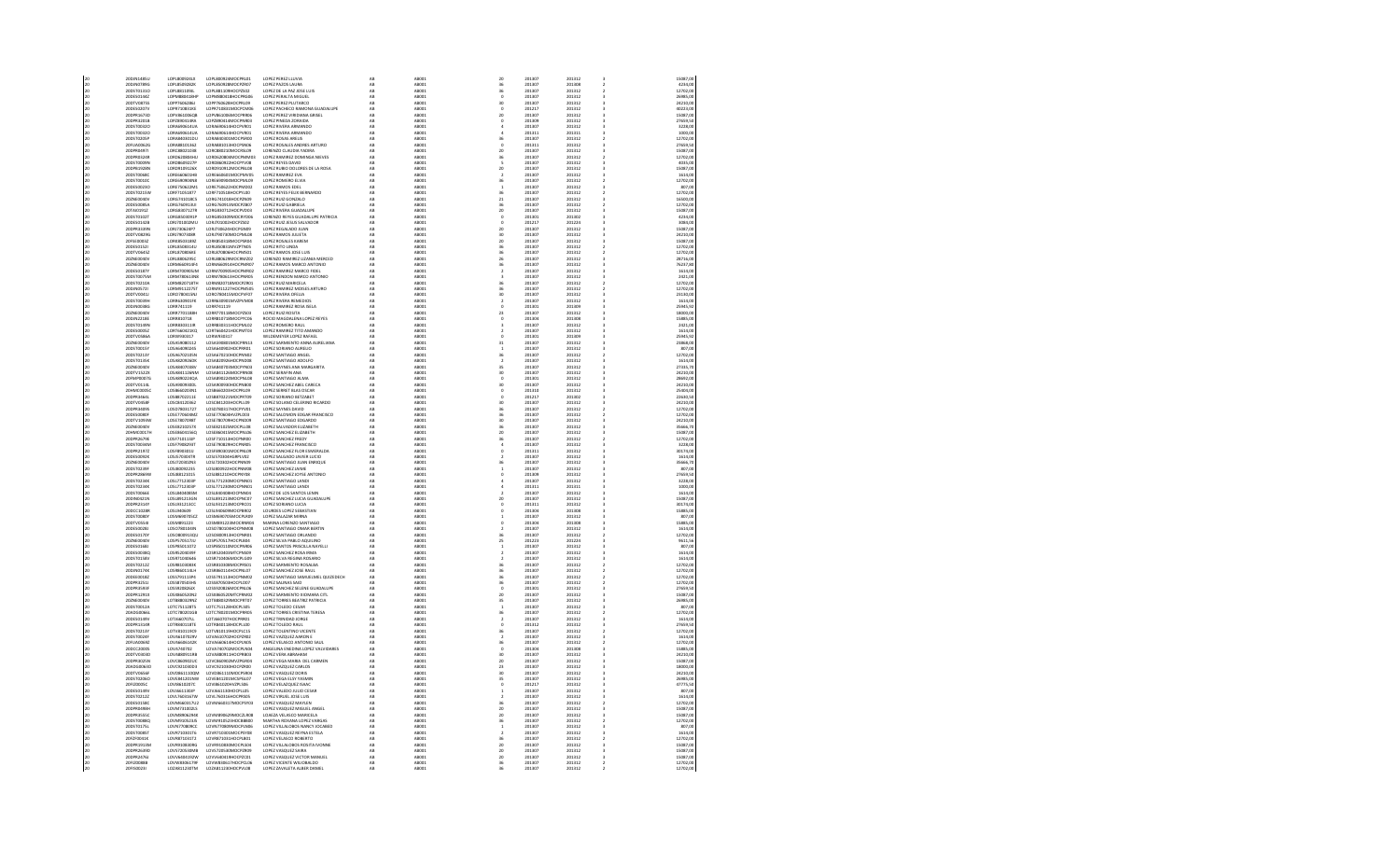| 20<br>20                                | 20DST0160J<br>20DPB0496  | LOZM7803139X<br>LOZN870210          | LOZM780313MOCPRT04<br>LOZN870210HOCRRL03        | LOPEZ ZARATE MATILDE<br>NOEL ARMANDO LORUA ZARAGOZA                                    | AB       | AB001<br>AB001        | 36<br>$\theta$                          | 201307<br>201304 | 201312<br>201308 |                         |
|-----------------------------------------|--------------------------|-------------------------------------|-------------------------------------------------|----------------------------------------------------------------------------------------|----------|-----------------------|-----------------------------------------|------------------|------------------|-------------------------|
| 20                                      | 202NE0040V               | LOZP750629QF                        | LOZP750629HOCPRD07                              | LOPEZ ZARATE PEDRO PORFIRIO                                                            | AB       | AB001                 | 16                                      | 201307           | 201312           |                         |
| 20                                      | 20DST0046R               | LOZR73032816                        | LOZR730328MOCPRB01                              | LOPEZ ZARATE RUBICELIA                                                                 | AB       | AB001                 | $\overline{2}$                          | 201307           | 201312           |                         |
| $^{20}$                                 | 20DST0245Q               | LOZR9012287N                        | LOZR901228HOCPRN05                              | RENAN LOPEZ ZARATE                                                                     | AB       | AB001                 | 36                                      | 201307           | 201312           |                         |
| 20<br>20                                | 202NE0040V               | LOZV7201061M                        | LUAG850731HOCSNR08                              | LOPEZ ZARATE VIRGINIA TITA                                                             | AR       | <b>AR001</b>          | 23                                      | 201307<br>201307 | 201312<br>201312 |                         |
|                                         | 20DPB2325C<br>20DST0038I | LUAG850731DI<br>LUAN850222HS        | LUAN850222HOCRNS01                              | LUIS ANTONIO GERMAN                                                                    | AB<br>AB | AB001<br>AB001        | $\overline{20}$                         | 201307           | 201312           |                         |
| 20<br>20                                | 20DPB1958F               | LUCC8110138Y                        |                                                 | LURIA ANGELES NESTOR GEOVANI<br>LUIS CARRASCO CARIN EDUARDO                            | AB       | AB001                 | $_{20}$                                 | 201307           | 201312           |                         |
| 20<br>20                                | 20DES0171X               | LUCG790411UW                        | LUCG790411HOCNRB02                              | LUNA CRUZ GABRIEL                                                                      | AR       | <b>AR001</b>          | 10                                      | 201307           | 201312           |                         |
|                                         | 20DPR2232C               | LUCK910601CB                        | LUCK910601MOCSST05                              | LUIS CASTILLO KATIA ARELI                                                              | AB       | AB001                 | 36                                      | 201307           | 201312           |                         |
| 20<br>20                                | 20DPR0121W<br>20DPR3032X | LUCM850427CN<br>LUCN820131MI        | LUCM850427HOCNDR05<br>LUCN820131HOCSNL07        | LUNA CEDEÑO MARCO ANTONIO<br><b>LUIS CONTRERAS NELSON</b>                              | AB<br>AB | AB001<br>AB001        | $\begin{array}{c} 20 \\ 20 \end{array}$ | 201307<br>201307 | 201312<br>201312 |                         |
|                                         | 20DPR1178D               | LUCN9110246J                        | LUCN911024MOCSRY06                              | LUIS CRUZ NAYELI                                                                       | AB       | AB001                 | 20                                      | 201307           | 201312           |                         |
| $\begin{array}{c} 20 \\ 20 \end{array}$ | 20DST0072P               | LUCO850327EG                        | LUCO850327HOCCSM00                              | <b>LUCIANO CASALES OMAR</b>                                                            | AB       | AB001                 | $\overline{2}$                          | 201307           | 201312           |                         |
| 20                                      | 20DST0046R               | LUCP770629I4                        | LUCP770629HOCSRD08                              | LUIS CORTES PEDRO VICENTE                                                              | AB       | AB001                 |                                         | 201307           | 201312           |                         |
| 20                                      | 20DPR1040S               | LUCV860112JT                        | LUCV860112HOCCLL04                              | LUCAS COLON VALENTIN TATIAN                                                            | AB       | AB001                 | 20                                      | 201307           | 201309           |                         |
| $\overline{20}$<br>20                   | 20DTV1145L<br>20DST0033N | LUDA861101AR<br>LUDG620309FP        | LUDA861101MOCCMG06<br>LUDG620309HOCGZR02        | LUCAS DOMINGUEZ AGLAEE<br>LUGOS DAZA GREGORIO GILBERTO                                 | AB<br>AB | AB001<br>AB001        | 30<br>$\overline{2}$                    | 201307<br>201307 | 201312<br>201312 |                         |
| $^{20}$                                 | 20DDI0012C               | LUEC690228L6                        | LUEC690228HOCNSR08                              | LUNA ESTRADA CARLOS                                                                    | AB       | AB001                 | 20                                      | 201307           | 201312           |                         |
| 20                                      | 20FUE0001P               | LUFF750704DD                        | LUFF750704HOCNLD03                              | <b>LUNA FLORIAN FEDERICO</b>                                                           | AB       | AB001                 | $\theta$                                | 201301           | 201312           |                         |
| $_{20}$                                 | 20DST0213Y               | LUFR700106H8                        | LUFR700106HOCNRY07                              | LUNA FERRA JOSE REYES                                                                  | AB       | AB001                 | 36                                      | 201307           | 201312           |                         |
| $\begin{array}{c} 20 \\ 20 \end{array}$ | 20DPR0864M               | LUGR87111217                        | LUGB871112MOCNMN05                              | LUNA GOMEZ BENITA DENISSE                                                              | AR       | <b>AR001</b>          | 20                                      | 201307           | 201312           |                         |
| 20                                      | 20DPR3446W<br>20DPR2231P | <b>LUGE750617HC</b><br>LUGJ770210MH | LUGE750617HVZNMD09<br>LUGJ770210HOCSRR09        | LUNA GOMEZ EDGAR<br>LUIS GARCIA JORGE                                                  | AB<br>AR | AB001<br>AB001        | $\circ$<br>20                           | 201309<br>201307 | 201312<br>201312 |                         |
| $_{20}$                                 | 202NE0040V               | LUGM770204ES                        | LUGM770204HOCNRC06                              | LUNA GARCIA MICHEL ISRAEL                                                              | AB       | AB001                 | 16                                      | 201307           | 201312           |                         |
| 20                                      | 20DST0161                | <b>LUGR561024KC</b>                 | LUGR561024HOCNPF06                              | DE LUNA GOPAR RAFAEL                                                                   | AB       | AB001                 |                                         | 201307           | 201312           |                         |
| 20                                      | 20DST0020J               | <b>LUGR740612NH</b>                 | LUGR740612MOCNMS02                              | LUNA GOMEZ ROSALINDA NANCY                                                             | AB       | AB001                 | $\overline{2}$                          | 201307           | 201312           |                         |
| 20<br>20                                | 20DPB1799.<br>20DPR0182J | LUGR830202P8<br>LUGR850930FK        | LUGR830202P89<br>LUGR850930MOCNMB04             | LUNA GARCIA RAQUEL<br>LUNA GOMEZ RUBICELA                                              | AB<br>AB | AB001<br>AB001        | 20                                      | 201301<br>201307 | 201309<br>201312 |                         |
| $^{20}$                                 | 20DST0058W               | LUHI79042267                        | LUHI790422HOCZRS04                              | DE LA LUZ HERNANDEZ ISRAEL                                                             | AB       | AB001                 | 36                                      | 201307           | 201312           |                         |
| 20                                      | 20DPR2044V               | LUHL7904235N                        | LUHL790423MVZRRZ06                              | LURIA HERNANDEZ LUZ PATRICIA                                                           | AB       | AB001                 | 20                                      | 201307           | 201312           |                         |
| $_{20}$                                 | 202NE0040V               | LUHL810829GX                        | LUHL810829MOCNRL01                              | LUNA HERNANDEZ LILIANA                                                                 | AB       | AB001                 | 29                                      | 201307           | 201312           |                         |
| $_{20}$                                 | 20DPR04492               | LUU 90082878                        | LUIL900828MOCSRR06                              | <b>LUIS JUAREZ LORENA</b>                                                              | AR       | <b>AR001</b>          | 20                                      | 201307           | 201312           |                         |
| $_{20}$                                 | 20FUA0062G<br>202NF0040V | LUJM930223FB<br><b>LUIORS0214HK</b> | LUJM930223HOCNMN02<br><b>LUIORS0214HOCSRL08</b> | LUNA JIMENEZ JOSE MANUEL<br>LUIS JUAREZ OLIVER LEONEL                                  | AB<br>AR | AB001<br><b>AR001</b> | 36<br>$\theta$                          | 201307<br>201311 | 201311<br>201312 |                         |
| $\begin{array}{c} 20 \\ 20 \end{array}$ | 20DPR1554Q               | LULA620108NT                        | LULA620108HOCSPN05                              | LUIS LOPEZ ANGEL                                                                       | AB       | AB001                 | 36                                      | 201307           | 201312           |                         |
| 20                                      | 20FUE0001P               | LULG830117GF                        |                                                 | LUIS LOPEZ GRISEL                                                                      | AB       | AB001                 | $\circ$                                 | 201301           | 201312           |                         |
| $_{20}$                                 | 20DPR0181K               | LULJ580911CM                        | LULJ580911HOCNPS03                              | LUNA LOPEZ JOSE                                                                        | AB       | AB001                 | 36                                      | 201307           | 201312           |                         |
| 20                                      | 20DPR3391J               | LULJ770625IB                        | LULJ770625MOCSPN03                              | LUIS LOPEZ JUANA                                                                       | AB       | AB001                 | 20                                      | 201307           | 201312           |                         |
| 20<br>20                                | 20DPR0179W<br>20FUA0062G | LULJ810922LU<br>LULR840524BY        | LULJ810922HOCSPC04<br>LULR840524MOCSPC06        | LUIS LOPEZ JACOB ISRAEL<br>LUIS LOPEZ ROCIO                                            | AB<br>AB | AB001<br>AB001        | 20<br>36                                | 201307<br>201312 | 201312<br>201312 |                         |
| 20                                      | 20DPR1105L               | LUMA8806139J                        | LUMA880613HOCSXN01                              | LUIS MUÑOZ ANTONIO WILFRIDO                                                            | AB       | AB001                 | $\theta$                                | 201311           | 201312           |                         |
| 20                                      | 202NE0060                | LUMI780723                          | LUMI780723                                      | LUENGAS MARQUEZ IRAIS                                                                  | AB       | AB001                 |                                         | 201301           | 201309           |                         |
| 20                                      | 20DJN2274X               | LUMI810702IG                        | LUMI810702MOCSRD04                              | LUIS MARTINEZ IDALIA                                                                   | AB       | AB001                 | 36                                      | 201307           | 201312           |                         |
| 20                                      | 202NE0040V               | LUMJ5905245W                        | LUMJ590524HDFNRM00                              | LUNA MARTINEZ JAIME                                                                    | AB       | AB001                 | 36                                      | 201307           | 201312           |                         |
| 20<br>20                                | 200PR1629F<br>20DPR1105L | <b>LUMI 780401</b><br>LUMR570313JQ  | LUMI 780401MOCNRR09<br>LUMR570313HOCSRD03       | <b>I ORENA I UNA MARTINEZ</b><br>LUIS MORENO JOSE RODRIGO                              | AR<br>AB | <b>AR001</b><br>AB001 | $\Omega$<br>$\overline{20}$             | 201304<br>201307 | 201308<br>201309 |                         |
|                                         | 20DSN00090               | LUNG860920FS                        | LUNG860920MOCSRB05                              | <b>LUIS NORIFGA GARRIFI A</b>                                                          | AR       | <b>AR001</b>          |                                         | 201307           | 201312           |                         |
| $\begin{array}{c} 20 \\ 20 \end{array}$ | 20DCC1021Y               | LUOA880803                          | LUOA880803HOCSVL05                              | ALBERTO LUIS OVALLES                                                                   | AB       | AB001                 | $\ddot{\text{o}}$                       | 201304           | 201308           |                         |
| 20                                      | 20DST0027C               | LUON800214PQ                        | LUON800214HOCSRX08                              | LUIS OROZCO NOE                                                                        | AB       | AB001                 | $\overline{2}$                          | 201307           | 201312           |                         |
| 20                                      | 20DST0086S               | LUPC680412AW                        | LUPC680412HOCSRR03                              | LUIS PEREZ CARLOS                                                                      | AB       | AB001                 | 36                                      | 201307           | 201312           |                         |
| 20<br>20                                | 20DJN1489C<br>20DBA0006B | LUPM8302096M<br>LUPS900821E6        | LUPM830209HOCNRL02<br>LUPS900821HOCNRR07        | LUNA PEREZ MILTON<br>LUNA PORRAS SERGIO JAVIER                                         | AB<br>AB | AB001<br>AB001        | 36<br>$\circ$                           | 201307<br>201312 | 201312<br>201312 |                         |
| 20                                      | 202NE0040V               | LURM7007134V                        | LURM700713MOCCMR00                              | LUCAS RAMIREZ MARTHA MARGARITA                                                         | AB       | AB001                 | $\frac{1}{18}$                          | 201307           | 201312           |                         |
| 20                                      | 20DCC1451O               | LURM850804                          | LURM850804MOCSMR06                              | MARIA LUIS RAMIREZ                                                                     | AB       | AB001                 | $\theta$                                | 201304           | 201308           |                         |
| 20                                      | 20DST0088Q               | LURO720306E9                        | LURO720306HOCNYL00                              | LUNA REYES OLEGARIO                                                                    | AB       | AB001                 |                                         | 201307           | 201312           |                         |
| 20                                      | 20ZNE0040V               | LUSA871130FW                        | LUSA871130MOCNLL00                              | LUNA SILVA ALMA ITANDEHUI                                                              | AB       | AB001                 | 20                                      | 201307           | 201312           |                         |
| 20                                      | 20DPR3516A<br>20DES00047 | LUSJ910910CU<br>LUSM640130DU        | LUSJ910910HOCSNS01<br>LUSM640130MOCSNR00        | LUIS SANTOS JOSE<br><b>HIS SANCHEZ MARTINA</b>                                         | AB<br>AR | AB001<br><b>AR001</b> | 20                                      | 201307<br>201307 | 201312<br>201312 |                         |
| $\begin{array}{c} 20 \\ 20 \end{array}$ | 20DES0004Z               | LUSM640130DU                        | LUSM640130MOCSNR00                              | LUIS SANCHEZ MARTINA                                                                   | AB       | AB001                 |                                         | 201311           | 201311           |                         |
|                                         | 200PR3143P               | LUSM690523PB                        | LUSM690523PB8                                   |                                                                                        | AR       | <b>AR001</b>          | $\theta$                                | 201301           | 201309           |                         |
| $\begin{array}{c} 20 \\ 20 \end{array}$ | 20DST0049Q               | LUTM830604V3                        | LUTM830604MOCNLR06                              | LUJAN MARTINEZ SANTIAGO<br>MARISOL DELUNA TOLEDO                                       | AB       | AB001                 | 36                                      | 201307           | 201312           |                         |
| $\begin{array}{c} 20 \\ 20 \end{array}$ | 20DPR1851Q<br>20DST0052B | LUVA9006059B                        | LUVA900605MOCSSD03<br>LUVM700326HOCSLG08        | LUIS VASQUEZ ADELAIDA<br>LUIS VELAZQUEZ MIGUEL ANGEL                                   | AB       | <b>AR001</b>          | 20                                      | 201307           | 201312           |                         |
|                                         |                          | LUVM7003261E                        |                                                 |                                                                                        | AB<br>AB | AB001<br>AB001        |                                         | 201307<br>201307 | 201312<br>201312 |                         |
| 20<br>20                                | 20DTV1455P<br>20DPR1648E | LUZC9210169V                        | LUZC921016MOCSRL08                              | LUIS ZARATE CLEOTILDE MAGALY<br>LUNA ZARATE EDUARDO                                    | AB       | AB001                 | 36<br>$\theta$                          | 201312           | 201312           |                         |
|                                         | 20DST0128A               | LXCA880925IE                        | LXCA880925HOCPRM01                              | LOPEZ CRUZ AMADO                                                                       | AB       | AB001                 | 36                                      | 201307           | 201312           |                         |
| 20<br>20                                | 20DST0193A               | LXCO7306098U                        | LXCO730609HOCRBZ08                              | LORENZO CABALLERO OZCAR                                                                | AB       | AB001                 |                                         | 201307           | 201312           |                         |
| 20<br>20                                | 20DES0123N               | MAAA690112KU                        | MAAA690112HOCRYL08                              | MARTINEZ AYALA ALFREDO                                                                 | AB       | AB001                 |                                         | 201117           | 201124           |                         |
|                                         | 20DES0123M<br>20DST0144S | MAAA690112KU<br>MAAA8001087R        | MAAA690112HOCRYL08                              | MARTINEZ AYALA ALFREDO                                                                 | AB<br>AB | AB001<br>AB001        | $\theta$<br>36                          | 201312<br>201307 | 201312<br>201312 |                         |
| 20                                      | 202NF0040V               | MAAA890802C6                        | MAAA800108HOCRNL01<br>MAAA890802MOCRVN09        | MARTINEZ ANTONIO ALBARO<br>MARTINEZ AVENDAÑO ANGELES GRISELDA                          | AR       | <b>AR001</b>          |                                         | 201307           | 201312           |                         |
| $\begin{array}{c} 20 \\ 20 \end{array}$ | 20DML0020G               | MAAA921124B5                        | MAAA921124MOCRVN03                              | MARTINEZ AVENDAÑO ANDREA ANAHI                                                         | AB       | AB001                 | 30<br>36                                | 201307           | 201312           |                         |
| $\begin{array}{c} 20 \\ 20 \end{array}$ | 20DST0187Q<br>20FZF0041K | MAAC820125HD<br>MAAC890626VC        | MAAC820125MOCTNT05                              | MATUS ANAYA CATARINA                                                                   | AB       | <b>AR001</b>          |                                         | 201307           | 201312           |                         |
|                                         |                          |                                     | MAAC890626MOCRLR04                              | MARIN ALONSO CARMEN                                                                    | AB       | AB001                 |                                         | 201312           | 201312           |                         |
| 20<br>20                                | 20DPR0020Y<br>20DST0076L | MAAC8909103Z<br>MAAD8212116E        | MAAC890910HOCRGR05<br>MAAD821211HOCRLN02        | MARTINEZ AGUERO CARLOS GIOVANNI<br>DANIEL MASTINEZ ALVAREZ                             | AB<br>AB | <b>AR001</b><br>AB001 | 36<br>36                                | 201307<br>201307 | 201312<br>201312 |                         |
|                                         | 20DTV1867Q               | MAAE740330SM                        | MAAE740330MOCRNS09                              |                                                                                        | AB       | AB001                 |                                         | 201307           | 201312           |                         |
| 20<br>20                                | 20DPB0990J               | MAAE900531T5                        | MAAE900531MOCRLR03                              | MARQUEZ ANTONIO MARIA ESTHE<br>MARTINEZ ALONSO ERIKA                                   | AB       | AB001                 | $\begin{array}{c} 30 \\ 20 \end{array}$ | 201307           | 201312           |                         |
| 20<br>20                                | 20DST0206C               | MAAG810702TK                        | MAAG810702MOCRYD02                              | MARTINEZ AYALA GUADALUPE<br>MARTINEZ AYALA GUADALUPE<br>MARTINEZ ARANDA GANDHI RODRIGO | AB       | AB001                 | 20<br>36                                | 201307           | 201312           |                         |
|                                         | 20DST0247Q               | MAAG830409CV                        |                                                 |                                                                                        | AB       | AB001                 |                                         | 201307           | 201312           |                         |
| $\begin{array}{c} 20 \\ 20 \end{array}$ | 20DTV05462<br>20DTV1672D | MAAG840927T4<br>MAAG881111KV        | AAAG840927HOCRMR03<br>MAAG881111MOCRPL06        | MARCIAL AMARO GREGORIO<br>MARTINEZ APARICIO GLADYS ARIADNA                             | AB<br>AB | AB001<br>AB001        | 30<br>30                                | 201307<br>201307 | 201312<br>201312 |                         |
| 20                                      | 20DPB18752               | MAAH90040253                        | MAAH900402MOCRCY05                              | MAURO ACEVEDO HAYDE CANDELARIA                                                         | AB       | AB001                 | 20                                      | 201307           | 201312           |                         |
| 20                                      | 20DTV1226W               | MAAI731219SQ                        | MAAI731219MOCRLR01                              | MARTINEZ ALAVEZ IRMA                                                                   | AB       | AB001                 | 30                                      | 201307           | 201312           |                         |
| $^{20}$                                 | 20DES0214E               | MAAJ710607PX                        | MAAJ710607HOCRNN05                              | MARTINEZ ANTONIO JUAN                                                                  | AB       | AB001                 |                                         | 201307           | 201312           |                         |
| 20                                      | 20DST0050D               | MAAJ830425FJ                        | MAAJ830425HOCRZN03                              | MARTINEZ AZAIR JUAN                                                                    | AB       | AB001                 | 36<br>$\circ$                           | 201307           | 201312           |                         |
| $^{20}$<br>20                           | 20DNP0017O<br>20DTV0563Q | MAAJ880219LC<br>MAAK850615G2        | MAAJ880219HOCRLS06<br>MAAK850615MDFTRR03        | MARTINEZ ALONSO JESUS<br>MATUS ARIZMENDI KARLA PATRI                                   | AB<br>AB | AB001<br>AB001        | 30                                      | 201307<br>201307 | 201312<br>201312 |                         |
| $^{20}$                                 | 20AGD00032               | MAAL710626LN                        | MAAL710626HOCRGN02                              | MARTINEZ AGUERO LEONARDO                                                               | AB       | AB001                 | $\circ$                                 | 201307           | 201312           |                         |
| $\begin{array}{c} 20 \\ 20 \end{array}$ | 20DPR0994G               | MAAL 8603038P                       | MAAM860303HOCRGC06                              | MARTINEZ AGUSTIN LUCIO                                                                 | AR       | <b>AR001</b>          | $\theta$                                | 201311           | 201312           |                         |
|                                         | 20DST0076L               | MAAL881212NJ                        | MAAL881212MOCRPC08                              | MARTINEZ APARICIO LUCILA GUADALUPE                                                     | AB       | AB001                 | 36                                      | 201307           | 201312           |                         |
| 20<br>20                                | 20DML0034                | MAAL89091728                        | MAAL890917HOCRLS04                              | MARTINEZ ALONSO LUIS ALBERTO                                                           | AB       | AB001                 | 36<br>36                                | 201307           | 201312           |                         |
|                                         | 20DST0156X<br>20DTV0586/ | MAAM690228SB<br>MAAM851021MF        | MAAM690228HOCRGG04<br>MAAM851021MRA             | MARTINEZ AGUILAR MIGUEL ANGEL<br>MARTINEZ AGUILAR MARLENY                              | AB<br>AB | AB001<br>AB001        |                                         | 201307<br>201301 | 201312<br>201309 |                         |
| $\begin{array}{c} 20 \\ 20 \end{array}$ | 20DIN0318A               | MAAM861122DS                        | MAAM861122MOCRNY03                              | MARTINEZ ANTONIO MAYRA                                                                 | AB       | AB001                 | 20                                      | 201307           | 201307           |                         |
| 20                                      | 20DST0200L               | MAAM880406EV                        | MAAM880406HOCTLR09                              | MATUS ALVARADO MARCELINO                                                               | AB       | AB001                 |                                         | 201307           | 201312           |                         |
| 20                                      | 20DJN1106U               | MAAR840913CC                        | MAAR840913MOCRRS02                              | MARTINEZ ARMAS ROSA MARIA                                                              | AB       | AB001                 | 35                                      | 201307           | 201307           |                         |
| $\overline{20}$<br>20                   | 20DJN2280H<br>20DES0195G | MAAY760920BC<br>MABA780428CN        | MAAY760920MOCTLD08<br>MABA780428HOCRTL04        | MATUS ALVAREZ YADIRA<br>MARTINEZ BAUTISTA ALBERTO                                      | AB<br>AB | AB001<br>AB001        | 36<br>$\overline{4}$                    | 201307<br>201307 | 201312<br>201312 |                         |
| $^{20}$                                 | 20DTV0508X               | MABA91082433                        | MABA910824MOCRRN01                              | MARTINEZ BARCELOS ANTIDE                                                               | AB       | AB001                 | 36                                      | 201307           | 201312           |                         |
| 20                                      | 20FZI0079U               | MABA930903CO                        | MABA930903MOCRRN03                              | MARTINEZ BARCELOS ANTONIA                                                              | AB       | AB001                 | 20                                      | 201307           | 201312           |                         |
| $^{20}$                                 | 20DST0066E               | MABC810102TS                        | MABC810102MOCRSL02                              | MARTINEZ BUSTAMANTE COLUMBA DALILA                                                     | AB       | AB001                 | $\overline{2}$                          | 201307           | 201312           |                         |
| $\begin{array}{c} 20 \\ 20 \end{array}$ | 200TV10020               | MARF910514                          | <b>MARF910514</b>                               | MARTINEZ BALITISTA EDUARDO                                                             | AR       | <b>AR001</b>          | $\Omega$                                | 201301           | 201309           |                         |
| 20                                      | 20DES0229G<br>20DST0087R | MABG7411158Q<br>MABJ750210AT        | MABG741115HOCRLR09<br>MABJ750210HOCRNS06        | MARTINEZ BLANCO GERARDO ALBE<br>DE MARCOS BENITEZ JOSE                                 | AB<br>AR | AB001<br>AB001        | $\overline{ }$                          | 201307<br>201307 | 201312<br>201312 |                         |
| 20                                      | 20DES0058D               | MABJ800308U8                        | MABJ800308HOCNTN09                              | MANUEL BETANZOS JUAN                                                                   | AB       | AB001                 |                                         | 201307           | 201312           |                         |
| 20                                      | 20DST0076L               | MABJ890324SR                        | MABJ890324HOCRTS05                              | MARTINEZ BAUTISTA JESUS                                                                | AB       | AB001                 | 36                                      | 201307           | 201312           |                         |
| 20                                      | 20DJN2257G               | MABM680802DD                        | MABM680802HOCRRG01                              | MARTINEZ BARRIOS MIGUEL ANGEL                                                          | AB       | AB001                 | 36                                      | 201307           | 201312           |                         |
| 20                                      | 20DTV0339S               | MABM681009NT                        | MABM681009HOCTRG04                              | DE LA MATA BERENICE MIGUEL ANGEL                                                       | AB       | AB001                 | $\overline{0}$                          | 201304           | 201308           |                         |
| 20<br>20                                | 20DTV0815D<br>20DES0131W | MABN850628CN<br>MABS890620QK        | MABN850628HOCRNT03<br>MABS890620HOCRRL00        | MARIN BONIFACIO NATANAEL<br>MARTINEZ BERNABE SILVERIO                                  | AB<br>AB | AB001<br>AB001        | 30<br>36                                | 201307<br>201307 | 201312<br>201312 |                         |
| 20                                      | 20DST0062I               | MABY851214N7                        | MABY851214MOCCRS04                              | MACES BARROSO YESI BRITZEL                                                             | AB       | AB001                 |                                         | 201307           | 201312           |                         |
| 20                                      | 20DST0027C               | MACA700108AT                        | MACA700108MOCTSR08                              | MATUS CASTILLEJOS ARCELIA                                                              | AB       | AB001                 | 36                                      | 201307           | 201312           |                         |
| 20                                      | 20DPR2222H               | MAC478011426                        | MACA780114MOCYRN04                              | MAYORQUIN CORTA ANEL                                                                   | AR       | <b>AR001</b>          | 20                                      | 201307           | 201312           | $\overline{\mathbf{a}}$ |
|                                         |                          |                                     |                                                 |                                                                                        |          |                       |                                         |                  |                  |                         |

# 12702,00 3 15885,00 3 12000,00 3 1614,00 2 12702,00 3 18000,00 3 15087,00 3 807,00 3 15087,00 3 8070,00 2 12702,00 3 15087,00 3 15087,00 3 15087,00 3 1614,00 3 807,00 3 7543,50 3 24210,00 3 1614,00 3 15087,00 3 28692,00 2 12702,00 3 15087,00 3 25404,00 3 15087,00 3 12000,00 3 4842,00 3 1614,00 3 25945,92 3 15087,00 2 12702,00 3 15087,00 3 22500,00 3 15087,00 2 10585,00 3 27335,70 2 12702,00 3 28692,00 2 12702,00 3 15087,00 3 15087,00 2 12702,00 3 27659,50 3 25945,92 2 12702,00 3 54412,50 3 15885,00 3 7543,50 3 1614,00 3 15885,00 3 1614,00 2 12702,00 2 12702,00 3 22630,50 3 13500,00 3 15885,00 3 3228,00 3 15666,00 3 15087,00 3 2421,00 3 1000,00 3 25945,92 2 12702,00 3 15087,00 3 2421,00 2 12702,00 3 19053,00 2 12702,00 3 3228,00 3 899,52 3 2441,50 2 12702,00 3 22800,00 2 12702,00 3 807,00 3 45232,00 2 12702,00 2 12702,00 3 24210,00 3 15087,00 3 15420,00 2 12702,00 3 24210,00 3 24210,00 3 15087,00 3 24210,00 3 2313,00 2 12702,00 3 15420,00 3 24210,00 3 5868,00 3 27659,50 2 12702,00 2 12702,00 2 12702,00 3 25945,92 3 2514,50 3 1614,00 3 4497,50 2 12702,00 3 3084,00 2 12702,00 3 15087,00 3 1614,00 3 25945,92 3 807,00 3 1614,00 3 1614,00 2 12702,00 2 12702,00 3 15885,00 3 24210,00 2 12702,00 3 3228,00 2 12702,00 3 15087,00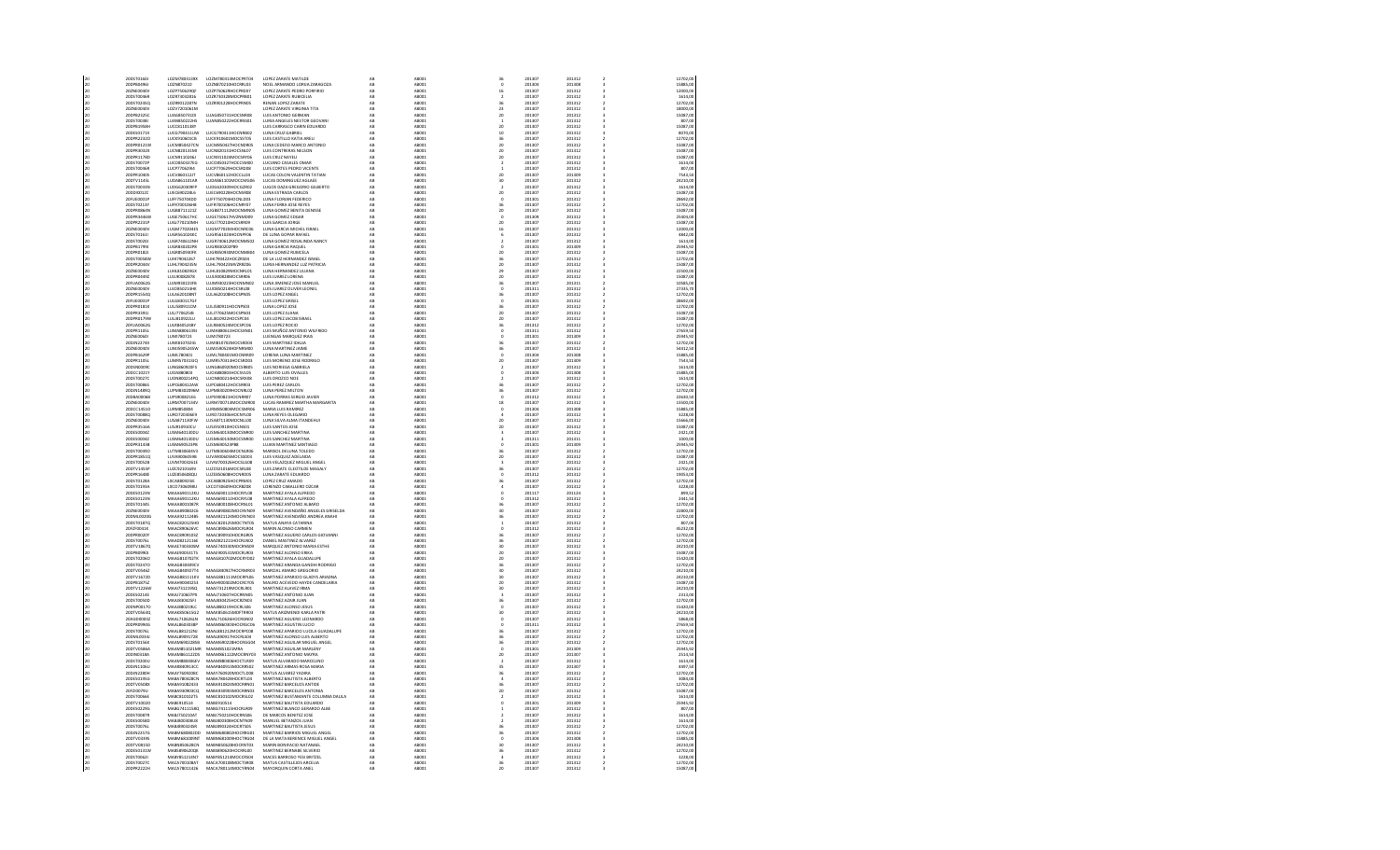| 20       | 20DPR1586  | MACA7806225H                 | MACA780622HOCRBN00                       | MARTINEZ CABALLERO JOSE ANTONIO                         | AB              | AB001        | 20                                      | 201307 | 201312 |
|----------|------------|------------------------------|------------------------------------------|---------------------------------------------------------|-----------------|--------------|-----------------------------------------|--------|--------|
| 20       | 20DTV1605F | MACB830129ET                 | MACB830129MOCRRL06                       | MARTINEZ CRUZ BELEN                                     | AB              | AB001        | 30                                      | 201307 | 201312 |
|          | 200ES0129H | MACC78120311                 | MACC781203HOCRNR00                       | MARIN CANSECO CARLOS CLAUDIO                            | <b>AR</b>       | <b>AR001</b> | $\overline{2}$                          | 201307 | 201312 |
| 20<br>20 | 20DES0129H | MACC78120311                 | MACC781203HOCRNR00                       | MARIN CANSECO CARLOS CLAUDIO                            | AB              | AB001        |                                         | 201311 | 201311 |
|          | 20DTV1187K | MACCROO425UY                 | MACC800425MOCRMT00                       | MARTINEZ CAMACHO CITLALLI                               | <b>AR</b>       | <b>AR001</b> | 30                                      | 201307 | 201312 |
| 20<br>20 |            |                              |                                          |                                                         |                 |              |                                         |        |        |
|          | 20DPR1565W | MACC8410085R                 | MACC841008HTSRSS01                       | MARTINEZ CASTILLO CESAR GUSTAVO                         | AB              | AB001        | $\bf{0}$                                | 201309 | 201312 |
| 20       | 20DES0190L | MACC841126E6                 | MACC841126MOCRRR02                       | MARROQUIN CRUZ CRISTINA                                 | AB              | AB001        | 36                                      | 201307 | 201312 |
| 20       | 20DJN1074S | MACC8808302T                 | MACC880830MOCRRN04                       | MARCIAL CARMONA CONCEPCION                              | AB              | AB001        | $^{\circ}$                              | 201304 | 201308 |
| 20       | 20DML0009  | MACD8603223G                 | MACD860322MOCRRN02                       | MARTINEZ CRUZ DANIELA                                   | AB              | AB001        | 20                                      | 201307 | 201312 |
| $_{20}$  | 20DDI0013B | MACD910719A1                 | MACD910719HMCLRN02                       | MALDONADO CARRASCO DANIEL                               | AB              | AB001        | 36                                      | 201307 | 201312 |
|          | 202NE0040V | MACE7308011R                 | MACE730801MOCRHS00                       | MARTINEZ CHAVEZ ESPERANZA                               | AB              | AB001        | 36                                      | 201307 | 201312 |
| 20       |            |                              |                                          |                                                         |                 |              |                                         |        |        |
| $_{20}$  | 20DPR0639Q | MACE790114MS                 | MACE790114MOCRRN06                       | MARQUEZ CERVANTES ENEDINA                               | AB              | AB001        | $\theta$                                | 201311 | 201312 |
| 20       | 20DTV1441M | MACE830304S2                 | MACE830304MOCRHR07                       | MARTINEZ CHAVEZ ERIKA SELENE                            | AB              | AB001        |                                         | 201223 | 201223 |
| Σñ       | 202NF0040V | MACE8612299F                 | MACER61229MOCRLB06                       | MARTINEZ CALDERON FRENDIRA RAQUEL                       | <b>AR</b>       | <b>AR001</b> | 20                                      | 201307 | 201312 |
| 20       | 20DPR0731X | MACE870620LI                 | MACE870620HOCRRV02                       | MARTINEZ CARDOZA EVODIO                                 | AB              | AB001        | $\theta$                                | 201309 | 201312 |
|          | 20DPR1939U | <b>MACE871203E9</b>          | MACER71203MOCNRS01                       |                                                         | AB              | <b>AR001</b> | 35                                      | 201307 | 201312 |
| 20<br>20 | 20DPB1508D | MACE891010EC                 | MACE891010MOCRRD07                       | MANZO CRISTOBAL ESVI<br>MARCIAL CARRO EDNA LESLIE       | AB              | AB001        | ō                                       | 201311 | 201312 |
|          |            |                              |                                          |                                                         |                 |              |                                         |        |        |
|          | 20DST0007P | MACE8912285B                 | MACE891228HOCRRN03                       | <b>ENRIQUE MARIN CARRASCO</b>                           | AB              | <b>AR001</b> |                                         | 201307 | 201312 |
| 20<br>20 | 20DPR21972 | MACF88060168                 | MACF880601HOCTLL06                       | MATUS CALDERON FELIPE                                   | $\overline{AB}$ | AB001        | $\begin{array}{c} 36 \\ 20 \end{array}$ | 201307 | 201312 |
|          | 20DST0131O |                              |                                          | MARTINEZ CRUZ FLORA ISELDA                              | AB              | <b>AR001</b> | 36                                      | 201307 | 201312 |
| 20<br>20 | 20DES0119A | MACF901027ME<br>MACG650822UP | MACF901027MOCRRL08<br>MACG650822MMNTRL04 | MATUS CRUZ GLADYS                                       | AB              | AB001        | 6                                       | 201307 | 201312 |
|          | 20DTV12360 | MACG87020937                 | MACG870209MOCRLL06                       | MARTINEZ CALLEJA GILBERTA<br>MARTINEZ CRUZ GLADYS YANET | AB              | AB001        | 36                                      | 201307 | 201312 |
| 20<br>20 |            | MACG870630B9                 | MACG870630MOCRRL05                       |                                                         | AB              |              | $^{\circ}$                              |        | 201312 |
|          | 20FZF0008C |                              |                                          |                                                         |                 | AB001        |                                         | 201310 |        |
| 20<br>20 | 20DPR0112C | MACG9308212X                 | MACG930821HOCRSS04                       | MARTINEZ CASTILLO GASTON                                | AB              | AB001        | 20                                      | 201307 | 201312 |
|          | 20DST0172Q | MAC1630728GX                 | MACI630728MOCTRR01                       | MATA CRUZ IRMA                                          | AB              | AB001        | $\overline{\mathbf{2}}$                 | 201307 | 201312 |
| 20       | 20DPR0313L | MAC1730706                   | MAC1730706                               | MARTINEZ CABALLERO ISAIAS                               | AB              | AB001        | $\ddot{\text{o}}$                       | 201301 | 201309 |
| 20       | 20DTV0127F | MACJ780731SX                 | MACJ780731HOCTLN03                       | MATUS CELAYA JUAN                                       | AB              | AB001        | 30                                      | 201307 | 201312 |
| 20       | 202NE0040V | MACJ801025GH                 | MACJ801025MOCRRS06                       | MARTINEZ CRUZ JOSEFINA                                  | AB              | AB001        | 35                                      | 201307 | 201312 |
|          | 20FMP0006H | MACJ8311105Y                 |                                          | MARTINEZ CRUZ IORGE                                     | AB              | <b>AR001</b> | $\circ$                                 | 201301 | 201312 |
| 20<br>20 | 20DJN0250Z | <b>MACJ851206EF</b>          | MACJ851206EF2                            | MACES CALIXTO JOVANNY                                   | $\overline{AB}$ | AB001        | $\theta$                                | 201301 | 201309 |
|          |            | MACL8105078T                 | MACL810507MOCRRL06                       |                                                         | AB              | <b>AR001</b> | $\circ$                                 | 201312 | 201312 |
| 20<br>20 | 20DPR1100C |                              |                                          | MARTINEZ CRUZ LILIANA                                   |                 |              |                                         |        |        |
|          | 20DPR0201H | MACL8110171A                 | MACL811017MVZRRZ01                       | MARTINEZ CORCINO LUZ DEL CARMEN                         | AB              | AB001        | 20                                      | 201307 | 201312 |
| 20<br>20 | 20DTV1146K | MACL811019EH                 | MACL811019MOCTSR14                       | MATUS CASTILLEJOS LORENA                                | AB              | AB001        | 30                                      | 201307 | 201312 |
|          | 20ZNE0040V | MACL8110254Y                 | MACL811025MOCRRL07                       | MARTINEZ CORTE LILIANA                                  | AB              | AB001        | 36                                      | 201307 | 201312 |
| 20<br>20 | 202NE0040V | MACL870109QJ                 | MACL870109MOCTR209                       | MATIAS CRUZ MARIA DE LA LUZ                             | AB              | AB001        | 31                                      | 201307 | 201312 |
|          | 20DPR1939U | MACL881015D8                 | MACL881015MOCNRS07                       | MANZO CRISTOBAL MARIA LUISA                             | AB              | AB001        | 35                                      | 201307 | 201312 |
| 20       | 20DTV0474X | MACM7508229L                 | MACM750822MOCRRR04                       | MARTINEZ CRUZ MARINA                                    | AB              | AB001        | 30                                      | 201307 | 201312 |
| $_{20}$  | 20DTV1522X | MACM800712HD                 | MACM800712MOCTRR06                       | MATUS CORTES MARY SOL                                   | AB              | AB001        | 30                                      | 201307 | 201312 |
|          |            |                              |                                          |                                                         |                 |              |                                         |        |        |
| 20       | 202NE0040V | MACM8206061                  | MACM820606HGTTRR00                       | MATUS CRUZ MARIO                                        | AB              | AB001        | 36                                      | 201307 | 201312 |
| $_{20}$  | 20DST0065F | MACN790513H7                 | MACN790513MOCRRD06                       | MARTINEZ CARRASCO NADXIELY CITLALY                      | AB              | AB001        | $\overline{4}$                          | 201307 | 201312 |
| 20       | 20ZNE0040V | MACO8709103Q                 | MAC0870910MCSTNF04                       | MATEOS CANSECO OFELIA GUADALUPE                         | AB              | AB001        | $\overline{27}$                         | 201307 | 201312 |
| 20       | 20DTV1029\ | MACO891231JL                 | MACO891231MOCRHL01                       | MARTINEZ CHAVEZ OLGA CATALINA                           | AB              | AB001        | 36                                      | 201307 | 201312 |
| 20       | 20DPR2609J | MACR761231H3                 | MACR761231MOCRRS01                       | MARTINEZ CARRASCO ROSALIA                               | AB              | AB001        | $\circ$                                 | 201310 | 201312 |
|          | 207NF0040V | MACR780220PV                 | MACR780220MOCRRS06                       | MARTINEZ CORTE ROSA INES                                | <b>AR</b>       | <b>AR001</b> | 36                                      | 201307 | 201312 |
| 20<br>20 |            |                              |                                          |                                                         |                 |              |                                         |        |        |
|          | 20DST0088Q | MACR8808247J                 | MACR880824MOCRRT07                       | MARTINEZ CORTES RUT                                     | AB              | AB001        | 36                                      | 201307 | 201312 |
| 20<br>20 | 202NE0040V | MACR890928QP                 | MACR890928MOCRBS08                       | MARTINEZ CABALLERO ROSA MARIA                           | AB              | AB001        | 20                                      | 201307 | 201312 |
|          | 20DST0011B | MACS8212024X                 | MACS821202MOCRRH01                       | MARTINEZ CRUZ SHEILA                                    | AB              | AB001        | $\overline{\mathbf{2}}$                 | 201307 | 201312 |
| 20       | 20FIZ0158G | MACS860718KA                 | MACS860718HPLRMN07                       | MARTINEZ CAAMAÑO SANTIAGO                               | AB              | AB001        | 36                                      | 201307 | 201312 |
| 20       | 20DTV0889\ | MACW820402AB                 | MACW820402HOCRRL09                       | MARTINEZ CARRASCO WILBERT OFE                           | AB              | AB001        | 30                                      | 201307 | 201312 |
| 20       | 20DBA0002F | MADA750913JW                 | MADA750913HOCRMM00                       | MARTINEZ DOMINGUEZ AMADO                                | AB              | AB001        | $\overline{20}$                         | 201307 | 201312 |
| $_{20}$  | 20DPB2081Y | MADA820428                   | MADA820428HOCRZR01                       | ARTURO MISAEL MARTINEZ DIAZ                             | AB              | AB001        | $\circ$                                 | 201304 | 201308 |
|          |            |                              |                                          |                                                         |                 |              |                                         |        |        |
| 20       | 20DJN0232K | MADE790801JI                 | MADE790801MOCR2S18                       | MARTINEZ DIAZ ESPERANZA                                 | AB              | AB001        | 36                                      | 201307 | 201312 |
| 20       | 20DST0118L | MADI690128SH                 | MADI690128MOCLZR06                       | MALDONADO DIAZ IRMA                                     | AB              | AB001        | $\overline{1}$                          | 201307 | 201312 |
| 20       | 20DPR1089K | MADI880918T2                 | MADI880918MOCRMD09                       | MARTINEZ DOMINGUEZ IDALIA                               | AB              | AB001        | 20                                      | 201307 | 201312 |
|          | 20DST0124F | MADI 730912PL                | MADI 730912HOCRRN03                      | MARTINEZ DORANTES LEONCIC                               | <b>AR</b>       | <b>AR001</b> | $\overline{ }$                          | 201307 | 201312 |
| 20<br>20 | 20DPR1796N | MADR9006302B                 | MADR900630HOCRHB00                       | MARTINEZ DEHESA JOSE ROBERTO                            | AB              | AB001        | $\circ$                                 | 201309 | 201312 |
|          | 20DJN1751A | MAEC700227FV                 | MAEC700227MOCRSR04                       | MARTINEZ ESTILLADO MARIA DEL CARMEN                     | AB              | AB001        | 36                                      | 201307 | 201312 |
| 20<br>20 |            |                              |                                          |                                                         |                 |              |                                         |        |        |
|          | 20DTV03072 | MAED881009K5                 | MAED881009MOCLSL09                       | MALDONADO ESPAÑA DULCE ELIZA                            | AB              | AB001        | 30                                      | 201307 | 201312 |
| 20       | 20DTV06872 | MAEE870724BE                 | MAEE870724HOCRND00                       | MARTINEZ ENRIQUEZ EDGAR MANUE                           | AB              | AB001        | 30                                      | 201307 | 201312 |
| 20       | 20DPR1518L | MAEG900405QE                 | MAEG900405MOCRSN07                       | MARTINEZ ESPINOZA GENISIZ                               | AB              | AB001        | 36                                      | 201307 | 201312 |
| 20       | 20DCC1007E | MAES6708081G                 | MAES670808MOCRSC05                       | MARTINEZ ESPERANZA MARIA DEL                            | AB              | AB001        | $\overline{0}$                          | 201304 | 201308 |
| $_{20}$  | 20DPR2231F | MAES821204B6                 | MAES821204MOCRSH07                       | MARTINEZ ESTEVA SHUNASHI                                | AB              | AB001        | 20                                      | 201307 | 201312 |
| 20       | 20DCC0701X | MAFA85082432                 | MAFA850824MOCRGN15                       | MARTINEZ FIGUEROA ANA ONEIDA                            | AB              | AB001        | $\overline{20}$                         | 201307 | 201312 |
| $_{20}$  | 20DES0127J | MAFC850420N6                 | MAFC850420HOCTNH07                       | MATUS FUENTES CUAUHTEMOC                                | AB              | AB001        | $\overline{2}$                          | 201307 | 201312 |
|          |            |                              |                                          |                                                         |                 |              |                                         |        |        |
| 20       | 20DPR0479T | MAFC890420J4                 | MAFC890420HOCRGH03                       | MARTINEZ FIGUEROA CHRISTIAN                             | AB              | AB001        | 36                                      | 201307 | 201312 |
|          | 20DST0179H | MAFFRS042781                 | MAFF850427MOCRRL02                       | MARTINEZ FRANCISCO ELENA                                | <b>AR</b>       | <b>AR001</b> | 36                                      | 201307 | 201312 |
| 20<br>20 | 20DPB16602 | MAFI940905R4                 | MAFI940905HOCRBR01                       | MARTINEZ FABIAN IRAIS                                   | AB              | AB001        | $\overline{20}$                         | 201307 | 201312 |
| 20<br>20 | 20DPB0497H | MAFL840923<br>MAFM790915JW   | MAFL840923HOCRLP04<br>MAFM790915HOCRNR14 | LEOPOLDO MARTINEZ FLORES<br>MARTINEZ FUENTES MARTIN     | AB              | <b>AR001</b> | $\bf{0}$                                | 201304 | 201308 |
|          | 20DST0178  |                              |                                          |                                                         | AB              | AB001        |                                         | 201307 | 201312 |
|          | 20DTV1574C | MAFS790711SY                 | MAFS790711MOCRLD02                       | MARTINEZ FLORES SIDRONIA                                | AB              | <b>AR001</b> | 30                                      | 201307 | 201312 |
| 20<br>20 | 20DES0037R | MAGA750911D7                 | MAGA750911MOCRML03                       | MARTINEZ GOMEZ ALMA ROSA                                | AB              | AB001        | $\overline{2}$                          | 201307 | 201312 |
|          |            |                              |                                          |                                                         |                 |              |                                         |        |        |
| 20       | 20DTV1644H | MAGA831230EY                 | MAGA831230MOCNMR03                       | MANUEL GAMBOA ARACELI                                   | AB              | AB001        | 30                                      | 201307 | 201312 |
| $_{20}$  | 20DJN1047V | MAGA840327H9                 | MAGA840327MOCRRR09                       | MARTINEZ GARCIA ARELY ANAHI                             | AB              | AB001        | 20                                      | 201307 | 201312 |
| 20       | 20DTV0798D | MAGA850316N5                 | MAGA850316HOCRMB00                       | MARTINEZ GOMEZ ABRAHAM ERI                              | AB              | AB001        | 30                                      | 201307 | 201312 |
| $_{20}$  | 20DPB0045F | MAGA92040568                 | MAGA920405MOCRRZ04                       | MARTINEZ GARCIA AZUCENA                                 | AB              | AB001        | $\theta$                                | 201307 | 201312 |
| 20       | 20FJI0004C | MAGB890827LQ                 | MAGB890827MDFRLN03                       | MARTINEZ GALLARDO BIANCA                                | AB              | AB001        | $\overline{20}$                         | 201307 | 201312 |
|          | 20DST0084U | MAGC7912307LL                | MAGC791230MOCR7L09                       | MAROUEZ GUZMAN CLARA DEL CARMEN                         | <b>AR</b>       | <b>AR001</b> | $\overline{2}$                          | 201307 | 201312 |
| 20<br>20 | 20DST0089F | MAGC82090778                 |                                          | MARTINEZ GONZALEZ CLIPER                                | AB              | AB001        | 36                                      | 201307 | 201312 |
|          |            |                              | MAGC820907HOCRNL00                       |                                                         |                 |              |                                         |        |        |
| 20<br>20 | 20DPB1916  | MAGC880827<br>MAGC890408RH   | MAGC880827HOCRRR02<br>MAGC890408MOCRRL05 | CRISPIN MARTINEZ GARCIA                                 | AB              | <b>AR001</b> | $\circ$                                 | 201304 | 201308 |
|          | 20DNS0001K |                              |                                          | MARTINEZ GUERRA CLAUDIA BELEM                           | AB              | AB001        |                                         | 201307 | 201308 |
|          | 20DTV0077  |                              | MAGD871029MOCRRT02                       | MARTINEZ GARCIA DETSIVE LILIAN                          | AB              | <b>AR001</b> | $\circ$                                 | 201307 | 201312 |
| 20<br>20 | 20DES0010K | MAGD87102975<br>MAGE770617DG | MAGE770617MOCTNR01                       | MATUS GUENDULAIN ERICA BETINA                           | AB              | AB001        | $\mathbf{1}$                            | 201307 | 201312 |
| 20<br>20 | 20DTV1121E | MAGE900224                   | MAGEROOTA                                | MARIN GUERRERO ELOIR MASCHIARELLI                       | AB              | AB001        | $\circ$                                 | 201301 | 201209 |
|          | 20DST0145R | MAGF771123GF                 | MAGF771123MOCRLL04                       | MARTINEZ GALLARDO FELICITAS                             | AB              | AB001        | 5                                       | 201307 | 201312 |
|          |            |                              |                                          | MATUS GUTIERREZ JOSE GUADALU                            | AB              | AB001        |                                         | 201307 | 201312 |
| 20<br>20 | 20DST0030Q | MAGG7212137J                 | MAGG721213HOCTTD01                       |                                                         |                 |              |                                         |        |        |
|          | 20DST0082W | MAGH650212JB                 | MAGH650212HOCNLG04                       | HUGO ALBERTO MANZANARES GIL                             | AB              | AB001        | 36                                      | 201307 | 201312 |
| 20<br>20 | 20DTV07769 | MAGI810307MQ                 | MAGI810307MOCZNR08                       | MAZON GONZALEZ IRIS VIVIANA                             | AB              | AB001        |                                         | 201304 | 201308 |
|          | 20DCC1288D | MAGJ820118MY                 | MAGJ820118HOCRRS00                       | MARTINEZ GARCIA JESUS PEDRO                             | AB              | AB001        | 20                                      | 201307 | 201312 |
| 20       | 202NE0040V | MAGJ8312275T                 | MAGJ831227MOCRNV04                       | MARTINEZ GONZALEZ JOVITA                                | AB              | AB001        | 36                                      | 201307 | 201312 |
| 20       | 20DPR0199J | MAGJ881021CP                 | MAGJ881021HOCRRL08                       | MARTINEZ GARCIA JOEL                                    | AB              | AB001        | 20                                      | 201307 | 201312 |
| 20       | 202NE0040V | MAGL780714UZ                 | MAGL780714HOCRMS26                       | MARTINEZ GOMEZ JOSE LUIS                                | AB              | AB001        | $\overline{20}$                         | 201307 | 201312 |
| $_{20}$  | 20DPB13212 | MAGL860119                   | MAGL860119HOCRRN07                       | <b>LEONCIO MARTINEZ GARCIA</b>                          | AB              | AB001        | $\circ$                                 | 201304 | 201308 |
|          |            |                              |                                          |                                                         |                 |              |                                         |        |        |
| 20       | 20DPB0289A | MAGL910814NL                 | MAGL910814MOCRRC09                       | MARTINEZ GARCIA LUCILA                                  | AB              | AB001        | 20                                      | 201307 | 201312 |
| 20<br>20 | 20TAI0013W | MAGM7808057B                 | MAGM780805HOCRZG08                       | MARTINEZ GUZMAN MIGUEL ANGEL                            | AB              | AB001        | 36                                      | 201307 | 201312 |
|          | 20DES0215D | MAGM791017UD                 |                                          | MARTINEZ GONZALEZ MARIANA                               | AB              | AB001        | $\mathbf{1}$                            | 201307 | 201312 |
|          | 20DPR1014U | MAGM881019RZ                 | MAGM881019HOCRZR08                       | MARIANO GUZMAN MARCO ANTONIO                            | AB              | AB001        |                                         | 201219 | 201303 |
| 20<br>20 | 20DPR1014U | MAGM881019RZ                 | MAGM881019HOCRZR08                       | MARIANO GUZMAN MARCO ANTONIO                            | AB              | AB001        | $\circ$                                 | 201312 | 201312 |
|          | 20DPR14760 | MAGP780712UA                 | MAGP780712HOCTRD07                       | MATEOS GARCIA PEDRO                                     | AB              | AB001        |                                         | 201304 | 201308 |
| 20<br>20 | 20DST0102T | MAGP9309109N                 | MAGP930910HOCRRD00                       | MARTINEZ GARCIA PEDRO ADAN                              | AB              | AB001        | 36                                      | 201307 | 201312 |
|          |            |                              |                                          |                                                         |                 |              |                                         |        |        |
| 20       | 20DTV0033A | MAGR820609HW                 | MAGR820609MOCRRS01                       | MARTINEZ GARCIA ROSA MARIA                              | AB              | AB001        | 30                                      | 201307 | 201312 |
| 20       | 20DST00952 | MAGR8209195J                 | MAGR820919HOCYRG00                       | MAYA GARCIA ROGELIO                                     | AB              | AB001        | 36                                      | 201307 | 201312 |
| 20       | 20DPR0097M | MAGV870726                   | MAGV870726MOCRRR05                       | VIRGEN MARIA MARTINEZ GARCIA                            | AB              | AB001        | $\circ$                                 | 201304 | 201308 |
| $_{20}$  | 20DJN0047O | MAGY7506122R                 | MAGY750612MOCRRL08                       | MARTINEZ GARCIA YOLANDA                                 | AB              | AB001        | 36                                      | 201307 | 201312 |
| 20       | 20ADG0072W | MAG2820202K3                 | MAG2820202MOCRRL02                       | MARTINEZ GARCIA ZUILMA YURIDIA                          | AB              | AB001        | 36                                      | 201307 | 201312 |
|          | 200PR1631F | MAGZ880320PR                 | MAGZ880320MOCRRR00                       | MARTINEZ GARCIA ZURIZADAY                               | AR              | <b>AR001</b> | 20                                      | 201307 | 201312 |
| 20       |            |                              |                                          |                                                         |                 |              |                                         |        |        |
| 20       | 20DPR1353T | MAG2890826NC                 | MAG2890826MOCRNF07                       | MARTINEZ GONZALEZ ZEFERINA                              | AB              | AB001        | 20                                      | 201307 | 201312 |
| 20<br>20 | 202NF0040V | <b>MAHA770105ML</b>          | MAHA770105HOCTRM22                       | MATUS HERNANDEZ AMEUO PEDRO                             | AB              | <b>AR001</b> | 32                                      | 201223 | 201224 |
|          | 20DCC00891 | MAHA830718B3                 | MAHA830718HOCRRR03                       | MARTINEZ HERNANDEZ ARNULFO                              | AB              | AB001        | $\theta$                                | 201217 | 201224 |
| 20       | 20DCC0089Y | MAHA830718B3                 | MAHA830718HOCRRR03                       | MARTINEZ HERNANDEZ ARNULFO                              | AB              | AB001        | $\circ$                                 | 201301 | 201308 |
| $_{20}$  | 20DPR2061L | MAHA871210PV                 | MAHA871210MOCRRR06                       | MARTINEZ HERNANDEZ ARACELI                              | AB              | AB001        | 20                                      | 201307 | 201312 |
|          | 20DTV04491 | MAHC800606BF                 | MAHC800606MOCRRR01                       | MARTINEZ HERNANDEZ CAROLINA                             | AB              | AB001        |                                         | 201307 | 201312 |
| 20       |            |                              |                                          |                                                         |                 |              | 30                                      |        |        |
| $_{20}$  | 20DJN1798V | MAHD741126U6                 | MAHD741126MOCRRL02                       | MARTINEZ HERNANDEZ DELFINA                              | AB              | AB001        | 36                                      | 201307 | 201312 |
| 20       | 20DPR21972 | MAHD791219SU                 | MAHD791219MCSNRR02                       | MANUEL HERNANDEZ DARLENE                                | AB              | AB001        | $\circ$                                 | 201311 | 201312 |
| $_{20}$  | 20DST0187Q | <b>MAHH771110ES</b>          | MAHH771110HOCTRL07                       | MATEOS HERNANDEZ HELMER NOE                             | AB              | AB001        | $\overline{3}$                          | 201307 | 201312 |
| 20       | 20DPR34780 | MAHJ631117                   | MAHJ631117HMSLRN08                       | JUAN LUIS MALDONADO HERNANDEZ                           | AB              | AB001        |                                         | 201304 | 201308 |
|          | 200TV0220V | <b>MAHIR41020R1</b>          | MAHIR41020HOCLBV05                       | MAI DONADO HERNANDEZ IAVIER RAMO                        | AR              | <b>AR001</b> | 30                                      | 201307 | 201312 |
|          |            |                              |                                          |                                                         |                 |              |                                         |        |        |
|          |            |                              |                                          |                                                         |                 |              |                                         |        |        |

# $\begin{array}{l} \textbf{193} \\ \textbf{194} \\ \textbf{195} \\ \textbf{196} \\ \textbf{197} \\ \textbf{198} \\ \textbf{199} \\ \textbf{199} \\ \textbf{199} \\ \textbf{199} \\ \textbf{199} \\ \textbf{199} \\ \textbf{199} \\ \textbf{199} \\ \textbf{199} \\ \textbf{199} \\ \textbf{199} \\ \textbf{199} \\ \textbf{199} \\ \textbf{199} \\ \textbf{199} \\ \textbf{199} \\ \textbf{199} \\ \textbf{19$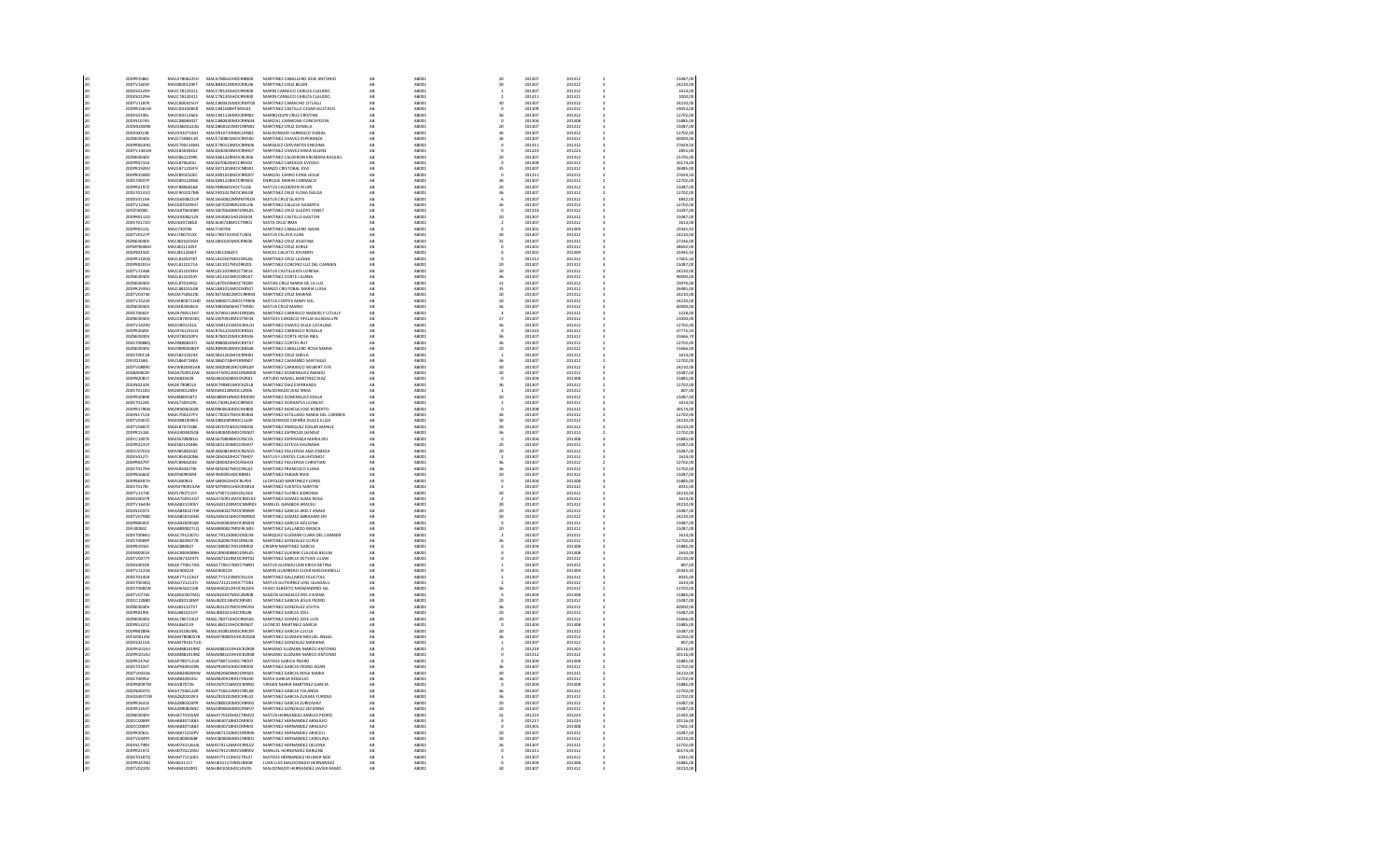| 20<br>20      | 20DPB2177K               | MAHJ900910L8                        | MAHJ900910HOCRRL04                       | MARTINEZ HERNANDEZ JULIAN                                        |              | AB001                 | 20                                             | 201307           | 201312           |                         |
|---------------|--------------------------|-------------------------------------|------------------------------------------|------------------------------------------------------------------|--------------|-----------------------|------------------------------------------------|------------------|------------------|-------------------------|
|               | 20DST0162H<br>20DST0065F | MAHL721119U3<br>MAHL850319PQ        | MAHL721119MOCRRT04<br>MAHL850319MCSRRN01 | MARTINEZ HERNANDEZ LETICIA<br>MARTINEZ HERRERA LENNY             | AB           | AB001<br>AR001        |                                                | 201307<br>201307 | 201312<br>201312 |                         |
| 20<br>20      | 20DES0048X               | MAHM75072374                        | MAHM750723HOCRRR06                       | MARTINEZ HERNANDEZ MARTIN                                        | AB<br>AB     | AB001                 | $\begin{smallmatrix}1\\1\\3\end{smallmatrix}$  | 201307           | 201312           |                         |
| 20            | 20DPB0665N               | MAHN831213V2                        | MAHN831213MOCRRR06                       | MARTINEZ HERNANDEZ NORMA                                         | AB           | AB001                 | 20                                             | 201307           | 201312           |                         |
| $_{20}$       | 20DPB0027Q               | MAH0760429AF                        | MAHO760429HOCLRD07                       | MALDONADO HERNANDEZ ODILON                                       | AB           | AB001                 | 20                                             | 201307           | 201312           | $\overline{\mathbf{3}}$ |
| 20            | 20DPR2122                | MAHR8109215U                        | MAHR810921MOCGGS05                       | MAGDALENO HIGAREDA ROSA ISELA                                    | AB           | AB001                 | 20                                             | 201307           | 201312           |                         |
| 20            | 200PR04260               | MAHRR40901NL                        | MAHRR40901MOCLRM04                       | MAI DONADO HERNANDEZ REMEDIOS                                    | AR.          | <b>AR001</b>          | $\circ$                                        | 201312           | 201312           |                         |
| 20            | 20DST00730               | MAHS8502217C                        | MAHS850221HOCRRV08                       | MARTINEZ HERNANDEZ SEVERO                                        | AB           | AB001                 | 36                                             | 201307           | 201312           |                         |
| 20<br>20      | 20DPR1812C<br>20DST0060K | MAHSR60204UN                        | MAHS860204MOCRRN0S<br>MAHY791230MOCRLR07 | MARISCAL HERNANDEZ SINAL<br>MARTINEZ HILARIO YERIT ZAMIRA        | AB<br>AB     | <b>AR001</b><br>AB001 | $\begin{array}{c} 20 \\ 1 \end{array}$         | 201307<br>201307 | 201312<br>201312 |                         |
|               | 20DPB01898               | MAHY7912308H                        |                                          |                                                                  |              | <b>AR001</b>          |                                                | 201307           | 201312           |                         |
| 20<br>20      | 20DTV0104E               | MAIJ881231NZ<br>MAIN8301145X        | MAU881231HOCRGL02<br>MAIN830114MOCZGB03  | MARTINEZ IGNACIO JOEL<br>MAZA IGNACIO NUBIA MARISOL              | AB<br>AB     | AB001                 | $\begin{smallmatrix} 20 \ 0 \end{smallmatrix}$ | 201307           | 201312           |                         |
|               |                          | MAIO860920CF                        | MAIO860920HOCRRR03                       |                                                                  |              | A9001                 |                                                | 201307           | 201312           |                         |
| 20<br>20      | 20DTV0642C<br>20DPB0211N | MAIP92103136                        | MAIP921031MOCNGL08                       | MARQUEZ IRIARTE ORLANDO PED<br>MANZANO IGNACIO PAULA MARIA       | AB<br>AB     | AB001                 | $\begin{array}{c} 30 \\ 20 \end{array}$        | 201307           | 201312           |                         |
| 20<br>20      | 20DCC0925E               | MAJA841210GK                        | MAJA841210MOCRRN08                       | MARTINEZ JUAREZ ANA BERTA                                        | AB<br>AB     | AB001                 | $\begin{array}{c} 20 \\ 20 \end{array}$        | 201307           | 201312           |                         |
|               | 20DES0224L               | MAJA850121SQ                        | MAJA850121MOCRSL01                       | MARTINEZ DE JESUS ALBERTA                                        |              | AB001                 |                                                | 201307           | 201312           | $\overline{\mathbf{3}}$ |
| 20<br>20      | 20DST0037J               | MAJE8408187B                        | MAJE840818MOCRRL08                       | MARTINEZ JUAREZ ELENA GUADALUPE                                  | AB<br>AB     | AB001                 |                                                | 201307           | 201312           |                         |
|               | 20DPR3272W               | MAJG850512L8                        |                                          | MARTINEZ JIMENEZ GENEROSA ELENA                                  |              | AB001                 | 20                                             | 201307           | 201312           | $\overline{\mathbf{a}}$ |
| 20<br>20      | 20DPR1552S<br>20DPR0961P | MAJI580201SK<br>MAJI670902SG        | AAJI580201MOCRRN01<br>MAJI670902MOCRCS00 | MARTINEZ JUAREZ INOCENCIA TEOFILA<br>MARTINEZ JACINTO ISABEL     | AB<br>AB     | AB001<br>AB001        | 36<br>$\circ$                                  | 201307<br>201304 | 201312<br>201308 |                         |
| 20            | 20DJN1738G               | MAJJ790709AB                        | MAJJ790709MOCRMS04                       | MARTINEZ JIMENEZ JOSEFA SEMENOVA                                 |              | AB001                 | 36                                             | 201307           | 201312           |                         |
| 20            | 20DTV0096M               | MAJJ7909069N                        | MAJJ790906HOCRMR02                       | MARTINEZ JIMENEZ JERSAIN MIG                                     | AB<br>AB     | AB001                 | 30                                             | 201307           | 201312           | $\overline{\mathbf{3}}$ |
| 20            | 20DPR1336C               | MAJL7710139M                        | MAJL771013HOCRMS09                       | MARTINEZ JIMENEZ LUIS                                            | AB           | AB001                 | $\pmb{\circ}$                                  | 201304           | 201308           |                         |
| 20            | 202NE0040V               | MAJM730523U6                        | MAJM730523HOCRRG08                       | MARTINEZ JUAREZ MIGUEL ANGEL                                     | AB           | AB001                 | 25                                             | 201307           | 201312           | $\overline{\mathbf{3}}$ |
| 20            | 20F2F0007D               | MAJM800615RP                        | MAJM800615MOCRSD09                       | MARTINEZ DE JESUS MODESTA                                        | AB           | AB001                 | 36                                             | 201307           | 201312           |                         |
| 20<br>20      | 20DPR0788Y               | MAIM9111294M                        | MAIM911129HOCRRSOS                       | MARCIAL ILIAREZ MISAEL                                           | AB<br><br>АВ | <b>AR001</b>          | 36<br>36                                       | 201307           | 201312           |                         |
|               | 20DST0088Q               | MAJ088053074                        | MAJO880530MOCRRL06                       | OLGA MARIANA MARCIAL JARQUIN                                     |              | AB001<br>AB001        |                                                | 201307<br>201307 | 201312           |                         |
| 20<br>20      | 20DCC2111X<br>20DES0179F | MAJR8809293G<br>MAJS741009SC        | MAJR880929MOCRMS06<br>MAJS741009MOCLRR08 | MARTINEZ JIMENEZ ROSALINDA<br>MALDONADO JUAREZ SARA              | AB<br>AB     | AB001                 | $\begin{array}{c} 20 \\ 2 \end{array}$         | 201307           | 201312<br>201312 | $\overline{\mathbf{a}}$ |
|               | 20DCC2124A               | MAJ\$811009KM                       | MAJS811009MOCRRR08                       | MARTINEZ JUAREZ SARA                                             | AB           | AB001                 | 20                                             | 201307           | 201312           |                         |
| 20<br>20      | 20DPR0761R               | MAJS830118BF                        | MAJS830118HOCNLL06                       | MANZANO JULIAN SALVADOR                                          | AB           | AB001                 | 20                                             | 201307           | 201312           |                         |
| 20            | 20DST0017W               | MAJU780405PW                        | MAJU780405HOCLRR00                       | MALDONADO JARQUIN URIEL MANUEL                                   | AB<br>AB     | AB001                 | $\overline{\mathbf{1}}$                        | 201307           | 201312           |                         |
| $_{20}$       | 20DPB0559D               | MAJY871206MU                        | MAJY871206MOCRMC07                       | MARTINEZ JIMENEZ YICEL DEL CARMEN                                |              | AB001                 | $\theta$                                       | 201301           | 201312           | $\overline{\mathbf{3}}$ |
| 20            | 20DJN0954P               | MALA870516I5                        | MALA870516HOCLPL01                       | MALDONADO LOPEZ ALFREDO                                          | AB           | AB001                 | $^{20}$                                        | 201307           | 201312           |                         |
| 20<br>20      | 20DPB1641K<br>20DES0071Y | MALC840101EI<br>MALE7902211J        | MALC840101HOCRPN08<br>MALE790221HOCRPL10 | MARTINEZ LOPEZ CONCORDIO JUSTINO<br>MARTINEZ LOPEZ ELIAS BENJAMI | AB<br>AB     | AB001<br>AB001        | 20<br>36                                       | 201307           | 201312<br>201312 | $\overline{\mathbf{3}}$ |
|               | 20E1200092               | MALE840807CN                        | MAI FR40807HOCRPD07                      | MARTINEZ LOPEZ EDUARDO                                           | AB           | <b>AR001</b>          |                                                | 201307<br>201307 | 201312           |                         |
| 20<br>20      | 20DTV0700C               | MALF721004UL                        | MALF721004MOCRPR00                       | MARTINEZ LÓPEZ FRANCISCA                                         | <br>АВ       | AB001                 | $\begin{array}{c} 20 \\ 30 \end{array}$        | 201307           | 201312           |                         |
|               | 202NE0040V               | MALG750602RB                        |                                          | MARTINEZ LUNA GABRIELA JUSTINA                                   |              | <b>AR001</b>          | 31                                             | 201307           | 201312           |                         |
| 20<br>20      | 20DTV0073B               | MALG861124                          | MALG861124                               | MARTINEZ LOPEZ GLORIA ELVIRA                                     | AB<br>AB     | AB001                 | $\bf{0}$                                       | 201301           | 201309           | $\overline{\mathbf{3}}$ |
| 20            | 20DPB2166E               | MALH650830                          | MALH650830HVZNNR09                       | HERIBERTO MANZANILLA LEON                                        | AB           | AB001                 | $\theta$                                       | 201304           | 201308           |                         |
| $_{20}$       | 20DTV0014M               | MALJ730121US                        | MALI730121HOCRPS02                       | MARTINEZ LOPEZ JESUS                                             | AB           | AB001                 | 30                                             | 201307           | 201307           | $\overline{\mathbf{3}}$ |
| 20            | 20DPR0237W               | MALI840827DD                        | MALI840827HOCRXX05                       | MARQUEZ LEE JEREMIAS                                             | AB           | AB001                 | $\bf{0}$                                       | 201309           | 201312           |                         |
| $_{20}$<br>20 | 20DPB0606Y<br>20DTV10430 | MALJ88013068<br>MALL720528QT        | MALI880130MOCRPN00<br>MALL720528HOCTPS08 | MARTINEZ LOPEZ JANETH NAYELLI<br>MATUS LOPEZ LUIS                | AB<br>AB     | AB001<br>AB001        | 20<br>30                                       | 201307<br>201307 | 201312<br>201312 | $\overline{\mathbf{3}}$ |
| $_{20}$       | 20DNL0001R               | MALM750316HZ                        | MALM750316MOCRPR07                       | MARTINEZ LOPEZ MARISELA                                          | AB           | AB001                 | $\circ$                                        | 201307           | 201312           |                         |
| 20            | 20DBA0035X               | MALM840504EK                        | MALM840504HOCRPR02                       | MARTINEZ LOPEZ MARCO ANTONIO                                     | AB           | AB001                 | 36                                             | 201307           | 201311           |                         |
| 20<br>20      | 200PR23952               | MAI M90052809                       | MAI M900528MDERPR00                      | MARTINEZ LOPEZ MARTHA ELOISA                                     | AB           | <b>AR001</b>          | $\theta$                                       | 201310           | 201312           |                         |
|               | 20DTV1536Z               | MALN720415T5                        | MALN720415HOCRPL00                       | MARTINEZ LOPEZ NOEL                                              | AB           | AB001                 | $30^{-1}$                                      | 201307           | 201312           |                         |
| 20<br>20      | 20DTV0899B               | MALO850101TP                        | MALO850101HOCRPM11                       | MARTINEZ LOPEZ OMAR                                              | AB<br>AB     | <b>AR001</b>          | 36                                             | 201307           | 201312           | $\overline{2}$          |
|               | 20ZNE0040V<br>20DDI0011D | MALR461225CX<br>MALS88013198        | MALS880131MPLRNG03                       | MARTINEZ LABASTIDA ROSA MARIA DE JESUS<br>MARTINEZ LEON SAGRARIO | AB           | AB001<br>AB001        | 36<br>36                                       | 201307<br>201307 | 201312<br>201312 |                         |
| 20<br>$_{20}$ | 20DPR3357C               | MALV761217E7                        | MALV761217HOCRPC02                       | MARTINEZ LOPEZ VICTOR MANUEL                                     | AB           | AB001                 | 20                                             | 201307           | 201312           |                         |
| 20            | 20DPR2233N               | MALW930524FG                        | MALW930524HOCRPL07                       | MARTINEZ LOPEZ WILLIAM                                           | AB           | <b>AR001</b>          | $\overset{\cdot}{\mathbf{0}}$                  | 201309           | 201312           |                         |
| $_{20}$       | 20DST02282               | MALX710130TQ                        | MALA710130HOCRPN00                       | MARROQUIN LOPEZ JOSE ANGEL                                       | AB           | AB001                 | $\overline{3}$                                 | 201307           | 201312           | $\overline{\mathbf{3}}$ |
| 20            | 20DPR09968               | MALY840717CL                        | MALY840717MOCRSD01                       | MARTINEZ LUIS YADIRA DEL CARMEN                                  | AB           | AB001                 | 20                                             | 201307           | 201309           |                         |
| $_{20}$       | 20DST0148Q               | MAMA8109016R                        | MAMA810901MOCRNN05                       | MARTINEZ MENDEZ ANA LILIA                                        | AB           | AB001                 | $\overline{3}$                                 | 201307           | 201312           |                         |
| 20            | 20DJN21331<br>200TV0387R | MAMA840831MI<br>MAMAR50901          | MAMA840831HMCCNR03<br>MAMAR50901         | MACEDO MENDEZ ARIEL<br>MARTINEZ MARTINEZ ANA REL                 | AB<br>AB     | AB001<br><b>AR001</b> | 36                                             | 201307<br>201301 | 201312<br>201309 |                         |
| 20<br>20      | 20DES0013H               | MAMA880521R1                        | MAMA880521HVZRRR00                       | MARTINEZ MORA AURELIO FRANCISCO                                  | AB           | AB001                 | $\begin{smallmatrix}0\\0\\0\end{smallmatrix}$  | 201310           | 201312           |                         |
|               | 20DPR1061E               | MAMA93092875                        | MAMA930928MOCRRM05                       |                                                                  |              | <b>AR001</b>          |                                                | 201307           | 201312           |                         |
| 20<br>20      | 20DCC0170Z               | <b>MAMB851120IN</b>                 | MAMB851120MOCRTB01                       | MARTINEZ MARTINEZ AMAIRANI<br>MARCELO MATIAS BIBIANA             | AB<br>AB     | AB001                 | $\begin{array}{c} 20 \\ 20 \end{array}$        | 201307           | 201312           |                         |
| 20<br>20      | 20DES00462<br>20DPR1084P | MAMC6909048E                        | MAMC690904HOCRRR07                       | MARTINEZ MARTINEZ CARLOS MOISES                                  | AB<br>AB     | <b>AR001</b>          | $\overline{2}$                                 | 201307           | 201312           |                         |
|               |                          | MAMC750518TC                        | MAMC750518MOCRGL02                       | MARTINEZ MIGUEL CLAUDIA                                          |              | AB001                 | 36                                             | 201307           | 201312           |                         |
| 20<br>20      | 20DTV1549D               | MAMC801114PB                        | MAMC801114MOCNRR07                       | MANZO MARTINEZ MARIA CRUZ<br>MARTINEZ MARTINEZ CARLOS ALBERTO    | AB<br>AB     | <b>AR001</b>          | $\frac{30}{20}$                                | 201307           | 201312           |                         |
|               | 20DPR0821P               | MAMC8301087Y<br>MAMC840726TY        | MAMC830108HOCRRR09<br>MAMC840726MOCXTR00 | MAXIMIANO MATIAS CARMELITA                                       |              | AB001<br>AB001        |                                                | 201307<br>201307 | 201312<br>201312 | $\overline{\mathbf{3}}$ |
| 20<br>20      | 20AGS0001D<br>20DST0076L | MAMC860410TM                        | MAMC860410MOCRNL00                       | MARTINEZ MONTES CIELO                                            | AB<br>AB     | <b>AR001</b>          | $\frac{0}{7}$                                  | 201307           | 201312           | $\overline{\mathbf{3}}$ |
| 20            | 20DCC0341B               | MAMC920717T2                        | MAMC920717MOCRRC09                       | MARTINEZ MARTINEZ CECILIA                                        |              | AB001                 | 20                                             | 201307           | 201312           |                         |
| $_{20}$       | 20DES0115E               | MAMD820620FM                        | MAMD820620MOCRLY01                       | MARTINEZ MILLAN DEYANIRA                                         | AB<br>AB     | AB001                 | $\overline{2}$                                 | 201307           | 201312           | $\overline{\mathbf{3}}$ |
| 20            | 20DES0214E               | MAMD840907UJ                        | MAMD840907MOCNNL08                       | MANUEL MENDOZA DULCE                                             | AB           | AB001                 |                                                | 201307           | 201312           |                         |
| 20<br>20      | 20DST0058W               | MAME8109162E                        | MXME810916MTLTND03                       | MATLALCOATL MANCILLA EDITH                                       | AB<br>AB     | <b>AR001</b>          | $\begin{array}{c} 2 \\ 6 \end{array}$          | 201307           | 201312           |                         |
|               | 20HMC0013L               | MAMF590601MZ                        | MAMF590601HOCTLR04                       | MATEOS MALDONADO FRANCISCO                                       |              | AB001<br><b>AR001</b> |                                                | 201307           | 201312           |                         |
| 20<br>20      | 20DTV00940<br>20DES0028J | MAMF81091648<br>MAMG570113V7        |                                          | MARTINEZ MARTINEZ FREDY<br>MAGADAN MARICHE GUMERCINDO E          | AB<br>AB     | AB001                 | 30<br>$\mathbf{1}$                             | 201307<br>201307 | 201312<br>201312 |                         |
|               | 20DST0089R               | MAMG661215RW                        | MAMG661215MOCRR103                       |                                                                  |              | <b>AR001</b>          |                                                | 201307           | 201312           |                         |
| 20<br>20      | 20DST0087R               | MAMG6708249C                        | MAMG670824MOCRRD09                       | MARTINEZ MARTINEZ GUILLERMINA<br>MARQUEZ MORTERA MARIA GUADALUPE | AB<br>AB     | AB001                 | $\begin{array}{c} 36 \\ 2 \end{array}$         | 201307           | 201312           |                         |
| 20<br>20      | 20DES0157D               | MAMG690608G\                        | MAMG690608MOCRRR04                       | MARTINEZ MERIDA MARIA GEORGINA                                   | AB<br>AB     | AB001                 | $\begin{smallmatrix}2\\0\end{smallmatrix}$     | 201307           | 201312           |                         |
|               | 20HMC00221               | MAMG811115SQ                        | MAMG811115HOCRRB01                       | MARTINEZ MORALES JOSE GABRIEL                                    |              | AB001                 |                                                | 201221           | 201224           | $\overline{\mathbf{3}}$ |
| 20<br>20      | 20FUE0001P<br>20DST0031P | MAMH670326V4<br>MAMI7809135U        | MAMH670326HOCRRC04<br>MAMI780913MOCRND00 | MARTINEZ MARTINEZ HECTOR WILFRIDO<br>MARTINEZ MENDOZA IDALIA     | AB<br>AB     | AB001<br>AB001        | $\mathbf 0$<br>$\overline{4}$                  | 201301<br>201307 | 201312<br>201312 | $\overline{a}$          |
|               |                          |                                     |                                          |                                                                  |              | AB001                 | $\theta$                                       | 201301           | 201312           |                         |
| 20<br>$_{20}$ | 20DES0231V<br>20DIN0543Y | MAMI810105IS<br>MAMI9012094Z        | MAMI810105MOCRGN05<br>MAMI901209MOCNRS04 | MARTINEZ MIGUEL INOCENTA<br>MANZANO MARTINEZ ISABEL              | AB<br>AB     | AB001                 | 20                                             | 201307           | 201312           |                         |
| 20            | 20DPR3493G               | MAMJ700430TR                        |                                          | MARTINEZ MORALES JESUS                                           | AB<br>AB     | AB001                 | $^{20}$                                        | 201307           | 201312           |                         |
| 20            | 20DST0150C               | MAMJ8504186M                        | MAMJ850418HOCRLR03                       | MARCOS MELGAR JORGE ALEJANDRO                                    |              | AB001                 | $\mathbf{1}$                                   | 201307           | 201312           |                         |
| 20            | 20DST0058W               | MAMJ8904291M                        | MAMJ890429HOCTNR04                       | MATLALCOATL MANCILLA JORGE LUIS                                  | AB           | AB001                 | 36                                             | 201307           | 201312           |                         |
| 20<br>20      | 20DES01271               | <b>MAMI 811101RV</b>                | MAMLR11101HOCRRS08                       | MARIN MARIN LUIS                                                 | AB<br>AB     | <b>AR001</b>          | $\mathbf 1$<br>$\overline{2}$                  | 201307           | 201312           |                         |
|               | 20DST0021<br>20DES00369  | MAML820416QM<br>MAML820619IZ        | MAML820416MOCRRR02<br>MAML820619MOCRTC03 | MARIN MORENO LOURDES<br>MARIN MATUS LUCILA                       |              | AB001<br><b>AR001</b> | $\overline{1}$                                 | 201307<br>201307 | 201312<br>201312 |                         |
| 20<br>20      | 20DPR0738Q               | MAML870607QS                        | MAML870607HOCNZS06                       | MANZO MEZA LUIS                                                  | AB<br>AB     | AB001                 | $\circ$                                        | 201309           | 201312           |                         |
| 20            | 20DST0103S               | MAMM640118QN                        | MAMM640118MOCRNR04                       | MTEZ MANUEL MARGARITA Y                                          | AB           | <b>AR001</b>          | $\overline{2}$                                 | 201307           | 201312           |                         |
| 20            | 20DST0128A               | MAMM680804SN                        | MAMM680804HOCTRN06                       | MATUS MARTINEZ MANGLIO                                           | AB           | AB001                 | $\overline{2}$                                 | 201307           | 201312           | $\overline{\mathbf{3}}$ |
| 20            | 202NE0040V               | MAMM810508V3                        | MAMM810508MOCRRR01                       | MARTINEZ MARTINEZ MARCELA YOLANDA                                | AB<br>AB     | AB001                 | 19                                             | 201307           | 201312           |                         |
| $_{20}$       | 20ZNE0040V               | MAMM83072538                        | MAMM830725MOCRRR00                       | MARTINEZ MARTINEZ MARLENE                                        |              | AB001                 | 31                                             | 201307           | 201312           |                         |
| 20<br>20      | 20DST0047Q<br>20FMP0018M | MAMM860124V7<br>MAMN71111094        | MAMM860124MOCRRY05<br>MAMN711110MOCRNN09 | MARIN MARTINEZ MAYRA<br>MARTINEZ MENDOZA NINFA                   | AB<br>AB     | AB001<br>AB001        | $\overline{2}$<br>$\circ$                      | 201307<br>201301 | 201312<br>201312 |                         |
| 20            | 20DML0039E               | MAMN810327SS                        |                                          | MARIN MENDEZ NECERI DEYANIRA                                     | AB           | AB001                 | 20                                             | 201307           | 201312           |                         |
|               | 20DPR0227O               | MAMN900910FU                        | MAMN900910MOCLBY07                       | MAI DONADO MORALES NAYELL                                        | AB           | <b>AR001</b>          | 20                                             | 201307           | 201312           | $\overline{a}$          |
| 20<br>20      | 20DPB09842               | MAMN910319N6                        | MAMN910319MOCRRL06                       | MARTINEZ MARTINEZ NELIDA                                         | AB           | AB001                 | $\mathbf 0$                                    | 201311           | 201312           |                         |
| 20<br>20      | 20DPR15212               | MAMPR50408                          | MAMPRS0408MOCRRR00                       | PRISCILA MARTINEZ MARTINEZ                                       | AB<br>AB     | <b>AR001</b>          | $\circ$                                        | 201304           | 201308           |                         |
|               | 20DTV0309Y               | MAMP920618HD                        | MAMP920618MOCRRR03                       | MARTINEZ MAURO PERLA AIDEE                                       |              | AB001                 | 36                                             | 201307           | 201312           |                         |
| 20            | 20FUE0001P               | MAMR470203T7                        |                                          | MARTINEZ MARTINEZ IGNACIO RAUL                                   | AB           | <b>AR001</b>          | $\mathbb O$                                    | 201301           | 201312           |                         |
| 20            | 20DES0095H<br>20DPR1590V | MAMR7208119X<br>MAMR800504AI        | MAMR720811HOCTRL03<br>MAMR800504MOCRNC08 | MATUS MORALES ROLANDO<br>MARTINEZ MENDEZ RICARDA                 | AB<br>AB     | AB001<br>AB001        | $\overline{\mathbf{S}}$                        | 201307<br>201307 | 201312<br>201312 | 3                       |
| 20<br>$_{20}$ | 20DCC0369H               | MAMR840630PY                        | MAMR840630MOCRRS00                       | MARTINEZ MARTINEZ ROSA                                           | AB           | AB001                 | 20<br>$\bf{0}$                                 | 201312           | 201312           | $\overline{\mathbf{3}}$ |
| 20            | 20DTV1244L               | MAMR8711135N                        | MAMR871113MOCRLS05                       | MARTINEZ MULATO ROSA ELDA                                        | AB           | AB001                 | 30                                             | 201307           | 201312           |                         |
| $_{20}$       | 20DST0020J               | MAMS700227AZ                        | MAMS700227MOCCRN00                       | MACES MARTINEZ SONIA                                             | AB           | AB001                 | $\mathbf{1}$                                   | 201307           | 201312           | $\overline{\mathbf{3}}$ |
| 20            | 20DST0027C               | MAMS701103CW                        | MAMS701103MOCRRL01                       | MARTINEZ MARTIN SILVIA                                           | AB           | AB001                 |                                                | 201307           | 201312           |                         |
| 20            | 20DST01601               | <b>MAMS730726UF</b>                 | MAMS730726MDETRN01                       | MATEOS MORALES SANDRA                                            | 4Ŕ           | <b>AR001</b>          | 36                                             | 201307           | 201312           |                         |
| 20            | 20DST0076<br>20DST02450  | MAMS780218UX<br><b>MAMS810526US</b> | MAMS780218MOC7RL03<br>MAMS810526MOCRLL03 | MATRA MERINO SILVIA<br>MARTINEZ MOLANO SELENNE                   | AB           | AB001<br><b>AR001</b> | 36                                             | 201307<br>201307 | 201312<br>201312 |                         |
| 20<br>20      | 20DPB1470H               | MAMV850906RB                        | MAMV850906MOCRRR03                       | MARTINEZ MARTINEZ VIRGINIA                                       | AB<br>AB     | AB001                 | 36<br>20                                       | 201307           | 201312           |                         |
|               | 20HBD00022               | MAMVR601225P                        | MAMVS60122HOCRRCO2                       | MARTINEZ MARTINEZ VICENTE                                        |              | <b>AR001</b>          | 20                                             | 201307           | 201312           |                         |
| 20<br>20      | 20DST0081X               | MAMV861215H9                        | MAMV861215HOCRRC02                       | MARCIAL MORALES VICTOR                                           | AB<br>AB     | AB001                 |                                                | 201307           | 201312           |                         |
|               | 20DPR0068R               | MAMV880315AX                        | MAMV880315HOCRNC07                       | MARTINEZ MANZO VICTOR MANUEL                                     | AB           | AB001                 | $\mathbf 0$                                    | 201217           | 201302           |                         |
|               |                          |                                     |                                          |                                                                  |              |                       |                                                |                  |                  |                         |

# 15087,00 3 2421,00 3 807,00 3 2421,00 3 15087,00 3 15087,00 3 15087,00 3 17601,50 2 12702,00 3 15087,00 3 807,00 3 15087,00 3 23130,00 3 24210,00 3 15087,00 3 15087,00 3 15420,00 3 807,00 3 15087,00 2 12702,00 3 15885,00 2 12702,00 3 24210,00 3 15885,00 3 19382,40 2 12702,00 2 12702,00 2 12702,00 3 15087,00 3 1614,00 3 15087,00 3 15087,00 3 807,00 3 27659,50 3 15087,00 3 15087,00 2 12702,00 3 15087,00 3 24210,00 3 24000,00 3 25945,92 3 15885,00 3 3855,00 3 30174,00 3 15087,00 3 24210,00 3 14346,00 2 10585,00 3 27659,50 3 23130,00 2 12702,00 3 53227,50 2 12702,00 3 15087,00 3 23287,00 3 2421,00 3 7543,50 3 2421,00 2 12702,00 3 25945,92 3 85452,50 3 15087,00 3 15087,00 3 1614,00 2 12702,00 3 24210,00 3 15087,00 3 15087,00 3 5649,00 3 15087,00 3 1614,00 3 2313,00 3 1614,00 3 4626,00 3 23130,00 3 807,00 2 12702,00 3 1614,00 3 1614,00 3 7543,50 3 28692,00 3 3228,00 3 23287,00 3 15087,00 3 15087,00 3 807,00 2 12702,00 3 807,00 3 1614,00 3 807,00 3 30174,00 3 1614,00 3 1614,00 3 15000,00 3 24000,00 3 1614,00 3 28692,00 3 15087,00 3 15087,00 3 27659,50 3 15885,00 2 12702,00 3 28692,00 3 4035,00 3 15087,00 3 22630,50 3 24210,00 3 807,00 3 1614,00 2 12702,00 2 12702,00 2 12702,00 3 15087,00 3 15087,00 3 2421,00 3 19053,00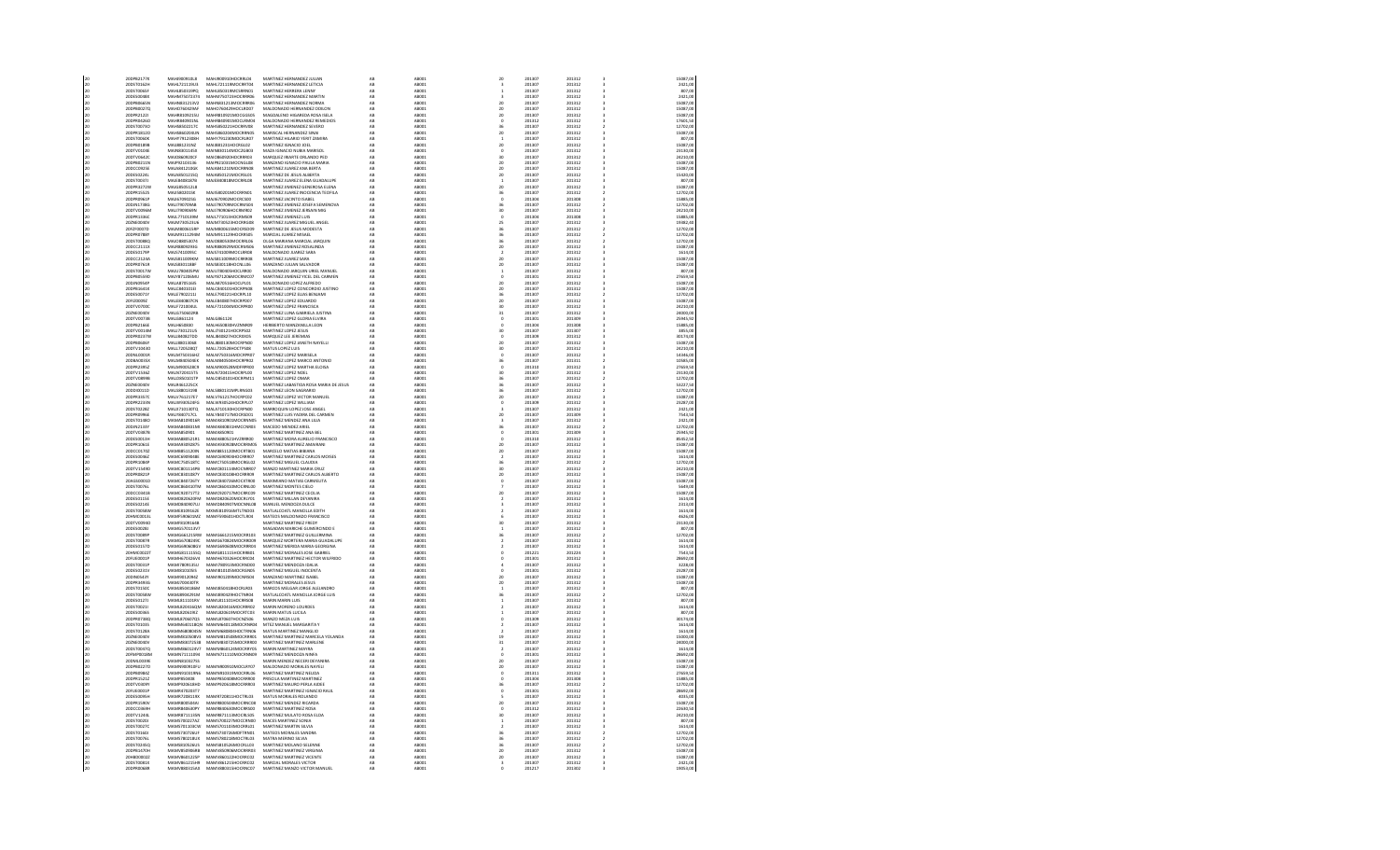|                                   | 20DST0030Q               | MAMX80033077                      | MAMX800330MOCRRD03                       | MARTINEZ MORALES ADRIANA                                       | <b>AR</b>            |                       |                                         | 201307           | 201312           |                         |                      |
|-----------------------------------|--------------------------|-----------------------------------|------------------------------------------|----------------------------------------------------------------|----------------------|-----------------------|-----------------------------------------|------------------|------------------|-------------------------|----------------------|
| 20<br>20                          | 20DST0016X               | MAMY791113FZ                      | MAMY791113MOCRNN03                       | MARTINEZ MENDOZA YANETH                                        | AB                   | AB001<br>AB001        | 36<br>36                                | 201307           | 201312           |                         | 12702,00<br>12702,00 |
| 20                                | 20DPR1475D               | MAMY840909NZ                      | MAMVRADODMCRRRCOR                        | MARCIAL MARROQUIN YESENIA                                      | AB                   | AR001                 | $_{\rm 20}$                             | 201307           | 201312           |                         | 15087,00             |
| 20                                | 20DTV07042               | MAMY900101                        | MAMY900101MOCTTN09                       | YANETH MATADAMAS MITRA                                         | AB                   | AB001                 | $\circ$                                 | 201304           | 201308           |                         | 15885,00             |
| 20                                | 20DPB0656R               | MANA810424J2                      | MANA810424MOCRTR04                       | MARIANO NATIVIDAD ARACELI                                      | AB                   | AB001                 | 20                                      | 201307           | 201312           |                         | 15087,00             |
| 20                                | 20DIN0172X               | MANA8709087M                      | MANA870908MOCTPN06                       | MATEOS NEPONUCENO ANA MAYELI                                   | AB                   | AB001                 | 20                                      | 201307           | 201312           | $\overline{\mathbf{3}}$ | 15087.00             |
| 20                                | 20DPR11809               | MANJ881203FM                      | MANJ881203HOCRLV01                       | MARROQUIN NOLASCO JAVIER                                       | AB                   | AB003                 | $^{20}$                                 | 201307           | 201312           |                         | 15087,00             |
| 20<br>20                          | 20DJN0850L<br>20DTV1415Q | MANL880822PT<br>MANM78070329      | MANL880822MOCTCR04<br>MANM780703HOCRYG09 | MATEOS NICOLAS LAURENTINA<br>MARTINEZ NOYOLA MIGUEL ANGE       | AB<br>AB             | AB001<br>AB001        | 36<br>30                                | 201307<br>201307 | 201312<br>201312 | $\overline{ }$          | 12702.00<br>24210,00 |
|                                   | 202NF0040V               | MANP6605108L                      | MANP660510MOCRXR06                       | MARTINEZ NUÑEZ PERLA VIANEY                                    | AB                   | <b>AR001</b>          |                                         | 201307           | 201312           | $\overline{a}$          |                      |
| 20<br>20                          | 20DPB0680                | MAOA72081567                      | MAOA720815HOCRSR04                       | MARTINEZ OSIGUERRA ARNULFO                                     | $\overline{AB}$      | AB001                 | $\begin{array}{c} 36 \\ 0 \end{array}$  | 201304           | 201308           |                         | 35666,70<br>15885,00 |
| $_{20}$                           | 20DPR2231F               | MAOA811206MT<br>MAOA860305M3      | MAOA811206HOCRRN15                       | MARTINEZ OROZCO JOSE ANTONIO<br>MARTINEZ ORTIZ ADRIANA         | AB                   | <b>AR001</b>          |                                         | 201307           | 201312           |                         | 12702.00             |
| $\frac{1}{20}$                    | 20DML0048M               |                                   | MAOA860305MOCRRD02                       |                                                                | AB                   | AB001                 | $\frac{36}{20}$                         | 201307           | 201312           |                         | 15087,00             |
| 20                                | 20DSN0007E               | MAOF810226HN                      | MAOF810226HGRGLL05                       | MAGADAN OLMEDO FILIBERTO                                       | AB<br>AB             | <b>AR001</b>          | $\begin{array}{c} 1 \\ 36 \end{array}$  | 201307           | 201312           |                         | 807.00               |
| 20                                | 202NE0040V               | MAOG811016K3                      |                                          | MARTINEZ ORTEGA GERARDO                                        |                      | AB001                 |                                         | 201307           | 201312           |                         | 72000,00             |
| 20                                | 20DPB00850               | MA01880515                        | MAOI880515HOCLRS01<br>MAOI650109MOCRRL00 | ISIDRO MALDONADO ORTIZ                                         | AB                   | AB001                 | $\,$ 0                                  | 201304           | 201308           |                         | 15885,00             |
| 20                                | 20DST00952               | MA0J650109C1                      |                                          | MARTINEZ ORTIZ JULIA                                           | AB                   | AB001                 |                                         | 201307           | 201312           |                         | 2421,00              |
| 20                                | 20FTV0030E               | MA0J930613                        | MAOJ930613                               | MATIAS OLIVERA JAZMIN                                          | AB                   | AB003                 |                                         | 201301           | 201309           |                         | 25945,92             |
| 20<br>20                          | 20DCC0046<br>20FIZ0067F  | MAOL8802241E<br>MAOL880908N7      | MAOL880224MOCRLR04                       | MARTINEZ OLIVERA LOURDES<br>MARTINEZ OSORIO LISBETH            | AB                   | AB001<br>AB001        | 20                                      | 201307<br>201307 | 201312<br>201312 |                         | 15087,00             |
| 20                                | 20DTV1535A               | MAOM871125N6                      | MAOL880908MOCRSS06<br>MAOM871125MOCRJR00 | MARTINEZ OJEDA MIRIAM                                          | AB<br>AB             | AB001                 | $^{20}$<br>30                           | 201307           | 201312           |                         | 15087,00<br>24210.00 |
| 20                                | 20DCC00379               | MAOR921203QP                      | MAOR921203HOCLBL06                       | MALDONADO OBISPO ROLANDO                                       | AB                   | AB001                 | $\circ$                                 | 201302           | 201310           |                         | 20116,00             |
| 20                                | 20DPR0854G               | MA0S740516MT                      | MAOS740516MOCTRC09                       | MATIAS ORTEGA SOCORRO                                          | AB                   | AB001                 | 36                                      | 201307           | 201312           |                         | 12702.00             |
| 20                                | 20DPB10380               | MAOU930910                        | MAOU930910HOCTSR02                       | URIEL DE MATA OSORIO                                           | AB                   | AB001                 | $\,$ 0                                  | 201304           | 201308           |                         | 15885,00             |
| 20                                | 20DST0046F               | MAOV671021P7                      | MAOV671021HOCRRC07                       | MARTINEZ OROZCO VICTOR MANUE                                   | AB                   | AB001                 | $\mathbf{1}$                            | 201307           | 201312           | $\overline{\mathbf{3}}$ | 807.00               |
| 20                                | 20DES0152I               | MAOW830204QX                      | MAOW830204MOCRRN06                       | MARTINEZ ORTIZ WENDY                                           | AB                   | AB001                 |                                         | 201307           | 201312           |                         | 807,00               |
| $\overline{20}$                   | 20DTV0821O               | MAOY9209039R                      | MAOY920903MOCTRI09                       | MATUS OROZCO VAIAHIRA VUSSET                                   | <b>AR</b>            | AB001                 | 36                                      | 201307           | 201312           |                         | 12702.00             |
| 20                                | 20DTV1583K               | MAPA8410206S                      | MAPA841020HOCTNN08                       | MATUS PINEDA ANGEL JOENN                                       | AB                   | AB001                 | $\overline{30}$                         | 201307           | 201312           |                         | 24210,00             |
| 20                                | 20DPR2004U               | MAPA8803055Y                      | MAPA880305HPLRRR04                       | MARTINEZ PEREZ ARGEL                                           | AB                   | AB003                 | 36<br>30                                | 201307           | 201312           |                         | 12702,00             |
| 20<br>20                          | 20DTV1669Q<br>20FUA0034  | MAPC870819QY                      | MAPC870819MOCRRN02<br>MAPD850423MOCRRN01 | MARTINEZ PEREZ MARIA CONCE                                     | AB<br>AB             | AB001<br>AB003        |                                         | 201307           | 201312<br>201312 |                         | 24210,00             |
| 20                                | 20DST0118U               | MAPD850423T7<br>MAPE81022643      | MAPE810226HOCRND11                       | MARTINEZ PEREZ DIANA<br>MARTINEZ PANTALEON EDGAR               | AB                   | AB001                 | 20                                      | 201307<br>201307 | 201312           |                         | 15087,00<br>6456.00  |
| 20                                | 20DPR0179W               | MAPE8509303W                      | MAPE850930HOCRXL00                       | MARTINEZ PIÑON EULALIO                                         | AB                   | AB001                 | 20                                      | 201307           | 201312           |                         | 15087,00             |
| 20                                | 20DTV1028W               | MAPF890117R4                      | MAPF890117HOCTNR01                       | MATADAMAS PINEDA FRANCISCO ANTONIO                             | AB                   | AB001                 | 36                                      | 201307           | 201312           |                         | 12702.00             |
| 20                                | 20DTV1028V               | MAPF890117R4                      | MAPF890117HOCTNR01                       | MATADAMAS PINEDA FRANCISCO ANTONIO                             | AB                   | AB001                 | $\frac{36}{14}$                         | 201117           | 201124           |                         | 14819,04             |
| 20                                | 202NE0040V               | MAPH820313CS                      | MAPH820313HOCRNR06                       | MARTINEZ PINEDA HERMENEGILDO                                   | AB                   | AB001                 |                                         | 201307           | 201312           | $\overline{\mathbf{a}}$ | 11100.00             |
| 20                                | 20DEE00081               | MAPI740505KY                      | MAPI740505MOCRRR09                       | MARTINEZ PEREZ IRENIA                                          | AB                   | AB001                 | 20                                      | 201307           | 201311           |                         | 12572,50             |
| 20                                | 20DES0129H               | MAPI75062893                      | MAPI750628HOCRDS05                       | MARTINEZ PEDRO ISRAEL                                          | AB                   | AB001                 | $\overline{4}$                          | 201307           | 201312           |                         | 3228.00              |
| 20                                | 20DPR1998J               | MAPI870704QZ                      | MAPI870704MOCRBR01                       | MARTINEZ PABLO IRAIS                                           | AB                   | AB001                 | $20\,$                                  | 201307           | 201312           |                         | 15087,00             |
| $_{20}$                           | 20DPR1487L               | MAPIRROR26                        | MAPISSOR26HOCRRSOR                       | ISRAEL MARTINEZ PRADO                                          | <b>AR</b>            | <b>AR001</b>          | $\circ$                                 | 201304           | 201308           |                         | 15885.00             |
| 20<br>$_{20}$                     | 20DST0123F<br>202NE0040V | MAPJ69012047<br>MAPJ8501268N      | MAPJ690120MOCRRQ05<br>MAPJ850126HOCTNR02 | MARROQUIN PERALTA JOAQUINA                                     | AB<br>AB             | AB001<br><b>AR001</b> | $\overline{2}$                          | 201307           | 201312           |                         | 1614,00              |
|                                   |                          | MAPL74121321                      |                                          | MATADAMAS PINEDA JORGE ARI                                     |                      |                       | 31                                      | 201307           | 201312           |                         | 24000.00<br>15885,00 |
| 20<br>$_{20}$                     | 20DTV0918Z<br>20DES0204Y | MAPL7708036M                      | MAPL741213MOCRRC01<br>MAPL770803MOCRRD05 | MARTINEZ PEREZ LUCIA<br>MARTINEZ PERALTA LIDIA ANABEL          | AB<br>AB             | AB001<br>AB001        | $\circ$<br>$\overline{2}$               | 201304<br>201307 | 201308<br>201312 |                         | 1614,00              |
| 20                                | 20DJN1377M               | MAPL940218ML                      | MAPL940218MOCRNN07                       | MARTINEZ PINEDA LINDA                                          | AB                   | AB001                 | 20                                      | 201307           | 201312           |                         | 15087.00             |
| 20                                | 20DPR1568T               | MAPM790712ND                      | MAPM790712MOCRRG05                       | MARTINEZ PERALTA MAGALI                                        | AB                   | AB001                 | $\overline{20}$                         | 201307           | 201312           |                         | 15087,00             |
| 20                                | 20DNS0001K               | MAPN550423HE                      | MAPN550423HOCRSL05                       | MARTINEZ POSADA NOEL                                           | AB                   | AB001                 | $\mathbf 0$                             | 201307           | 201308           |                         | 8241.00              |
| 20                                | 20DST0074M               | MAPN7108309Y                      | MAPN710830HOCNRR00                       | MANZANO PEREZ NORMANDO                                         | AB                   | AB003                 |                                         | 201307           | 201312           |                         | 3228,00              |
| 20                                | 20DPR3393H               | MAPN811115NG                      | MAPN811115MOCRXY06                       | MARQUEZ PE: A NAYMA MAGALI                                     | AB                   | AB001                 | 20                                      | 201307           | 201312           |                         | 15087.00             |
| 20                                | 20FIZ0024R               | MAP0930413                        | MAP0930413                               | <b>MARTINEZ PEREZ ORAIS LIDIA</b>                              | AB                   | AB001                 | $\circ$                                 | 201301           | 201309           |                         | 25945,92             |
| 20                                | 20DST0156X               | MAPRR10812TR                      | MAPRR10812HOCTRL09                       | MATUS PERAUTA ROLDAN                                           | AR                   | <b>AR001</b>          | $\overline{ }$                          | 201307           | 201312           | $\overline{\mathbf{a}}$ | 1614.00              |
| 20                                | 20DBA00391               | MAPR9003253P                      | MAPR900325HOCRRB06<br>MAPS831020MOCRNL02 | MARTINEZ PEREZ ROBERTO                                         | AB<br><b>AR</b>      | AB001<br><b>AR001</b> | 20                                      | 201307<br>201307 | 201312           |                         | 15087,00             |
| $_{20}$                           | 20DTV0910H               | MAPS831020EQ                      |                                          | MARTINEZ PINEDA SAULA                                          |                      |                       | 36<br>36                                |                  | 201312           |                         | 12702.00             |
| 20<br>$_{20}$                     | 20DES0201A<br>20DTV0282H | MAPV7502252C<br>MAPV830515TM      | MAPV750225MDFRRC03<br>MAPV830515MOCRRN03 | MARTINEZ PEREZ VICTORIA<br>MARTINEZ PEREZ VIANCA HAYDED        | AB<br>AB             | AB001<br>AB001        | $\mathbf 0$                             | 201307<br>201304 | 201312<br>201308 | $\overline{a}$          | 12702,00<br>15885.00 |
| 20                                | 20DST0034M               | MAPY850907MT                      | MAPY850907MOCRZR03                       | MARTINEZ PAZ YURIRIA                                           | AB                   | AB001                 | 36                                      | 201307           | 201312           |                         | 12702.00             |
| 20                                | 20DST0102T               | MAQP850704                        | MAQP850704                               | MATEOS QUIROZ PEDRO ALBERTO                                    | AB                   | AB001                 | $\overline{0}$                          | 201301           | 201309           |                         | 25945,92             |
| 20                                | 20DST0072F               | MARAS70307P7                      | MARAS70307HOCNMN04                       | MANCERA RAMIREZ JOSE ANTONIO                                   | AB                   | AB001                 | 18                                      | 201307           | 201312           |                         | 13878.00             |
| 20                                | 20DST0037J               | MARA641110P5                      | MARA641110HVZRMN04                       | MARCIAL RAMIREZ ANDRES                                         | AB                   | AB003                 |                                         | 201307           | 201312           |                         | 807,00               |
| 20                                | 20DPR02332               | MARA8209092Q                      | MARA820909MOCRSN00                       | MARQUEZ DE LA ROSA ANA MARIA                                   | AB                   | AB001                 |                                         | 201307           | 201312           |                         | 15087.00             |
| 20                                | 20DJN0089M               | MARA8305057X                      | MARA830505MOCRZL05                       | MARTINEZ RUIZ ALMA PATRICIA                                    | AB                   | AB001                 | $\begin{array}{c} 20 \\ 36 \end{array}$ | 201307           | 201307           |                         | 2117,00              |
| $\overline{20}$                   | 200PR0873V               | MARA890130LL                      | MARA890130MOCRIL04                       | MARTINEZ ROIAS ALEYDA                                          | AR                   | <b>AR001</b>          | $\overset{20}{_{2}}$                    | 201307           | 201312           | $\overline{\mathbf{a}}$ | 15087.00             |
| 20                                | 20DES00452<br>20DIN1475N | MARB73110127                      | MARB731101HOCRQL08<br>MARR820416MOCNDR01 | MARQUEZ ROQUE BULMARO                                          | AB<br>A <sub>R</sub> | AB001<br><b>AR001</b> |                                         | 201307<br>201307 | 201312<br>201312 |                         | 1614,00              |
| $_{20}$<br>$\frac{1}{20}$         | 20DES0123M               | MARB820416A6<br>MARB840312HX      | MARB840312MOCRSN02                       | MANUEL RODRIGUEZ BERTA<br>MARTINEZ DE LA ROSA BANI ZABDY       | AB                   | AB001                 | 36<br>36                                | 201307           | 201312           |                         | 12702.00<br>12702,00 |
| $_{20}$                           | 20ZNE0040\               | MARC851125RR                      | MARCR51125HOCRMR06                       | MARTINEZ RAMIREZ CARLOS                                        | AB                   | <b>AR001</b>          | $\circ$                                 | 201209           | 201209           |                         | 2000.00              |
| $\frac{1}{20}$                    | 20DES0143A               | MARC9011219D                      | MARC901121MOCTSN00                       | MATUS RIOS CONSUELO                                            | $\overline{AB}$      | AB001                 | 36                                      | 201307           | 201312           |                         | 12702.00             |
| 20                                |                          |                                   | MARD761222MOCRZL03                       | MARTINEZ RUIZ MARIA DE DOLOR                                   | AB                   | AB001                 | $\overline{3}$                          | 201307           | 201312           |                         |                      |
| 20                                | 20DST0166D<br>20DST0223E | MARD761222HA<br>MARE570618FC      | MARE570618HOCRZF05                       | MARTINEZ RUIZ EFREN                                            | AB                   | AB001                 | $\overline{3}$                          | 201307           | 201312           |                         | 2421,00<br>2421,00   |
| 20                                | 20DST0033M               | MARE700801Q2                      | MARE700801MOCNMS08                       | MANUEL ROMAN ESPERANZA<br>MALDONADO ROJAS ELIZABETH            | $\mathsf{AB}$        | <b>AR001</b>          |                                         | 201307           | 201312           |                         | 807,00               |
| 20                                | 20DES0008W               | MARE791120PW                      | MARE791120MOCLIL01                       |                                                                | AB                   | AB001                 | $\frac{1}{36}$                          | 201307           | 201312           |                         | 12702,00             |
| 20                                | 20DTV0610                | MARE800518KP                      | MARE800518HOCRMT06                       | MARTINEZ RAMOS ETELBERTO                                       | AB                   | AB003                 | 30                                      | 201307           | 201312           |                         | 23130,00             |
| 20                                | 20DPR03148               | MARE810916E9                      | MARE810916MOCYZD15                       | MAYA RUIZ EDITH GUADALUPE                                      | AB                   | AB001                 | $\circ$                                 | 201312           | 201312           | $\overline{\mathbf{3}}$ | 17601.50             |
| 20                                | 202NE0040V               | MARE840903RJ                      | MARE840903MOCRSV01                       | MARTINEZ RASGADO EVA MARISOL                                   | AB                   | AB001                 | 36                                      | 201307           | 201312           |                         | 25501,20             |
| $\overline{20}$<br>$\frac{1}{20}$ | 202NF0060L<br>20DPR04791 | <b>MARESS1120</b><br>MARE930914TT | <b>MARESS1120</b><br>MARE930914HOCRYD04  | MARTINEZ REYES EDUARDO<br>MARTINEZ REYES EDGAR                 | A <sub>R</sub><br>AB | AB001<br>AB001        | $\Omega$<br>20                          | 201301<br>201307 | 201309<br>201312 |                         | 25945.92<br>15087,00 |
|                                   |                          | MARGRS0406IR                      | MARGRS0406MOCCML07                       |                                                                | <b>AR</b>            | <b>AR001</b>          |                                         | 201307           | 201312           |                         | 12702,00             |
| 20<br>20                          | 20DST01122<br>20DPR0555I | MARG891004CX                      | MARG891004MOCRJV04                       | MACOCO RAMIREZ GLORIA SELENA<br>MARTINEZ ROJAS GIOVANNA        | $\overline{AB}$      | AB001                 | 36<br>36                                | 201307           | 201312           |                         | 12702,00             |
|                                   |                          |                                   | MARI790615MOCRMM03                       |                                                                | AB                   | AB001                 | 30                                      | 201307           | 201312           |                         | 24210,00             |
| 20<br>20                          | 20DTV0653I<br>20DST0047Q | MARI7906159L<br>MARJ69082916      | MARJ690829HOCRCN01                       | MARTINEZ RAMIREZ IMELDA ANAHI<br>MARTINEZ RICARDEZ JUAN MANUEL | AB                   | AB001                 |                                         | 201307           | 201312           |                         | 2421.00              |
| 20                                | 20FUA0060                | MARJ910919NV                      | MARJ910919MOCTDC01                       | MATA RODRIGUEZ JACQUELINNE                                     | AB<br>AB             | AB001                 | 36<br>36                                | 201307           | 201312           |                         | 12702,00             |
| 20                                | 20DJN22371               | MARL8010129X                      | MARL801012HOCRFS09                       | MARQUEZ RAFAEL LUIS SAMUEL                                     |                      | AB001                 |                                         | 201307           | 201312           |                         | 12702,00             |
| 20                                | 20DST0048                | MARL841029HY                      | MARL841029HOCLYV00                       | MALDONADO REYES LEVIT                                          | AB                   | AB00                  | $\frac{36}{20}$                         | 201307           | 201312           |                         | 12702,00             |
| 20                                | 20DCC05992               | MARL860801CD                      | MARL860801MOCRJZ07                       | MARTINEZ ROJAS LIZBETH                                         | AB                   | AB001                 |                                         | 201307           | 201312           |                         | 15087,00             |
| 20<br>20                          | 20DST01500<br>20AGD0002A | MARM840813KL<br>MARN600919GE      | MARM840813HOCTBG02<br>MARJ600919HOCRZC02 | MATUS ROBLES MIGUEL ANGEL<br>MARTINEZ RUIZ NICOLAS             | AB<br>AB             | AB003<br>AB001        | $\overline{2}$<br>$\Omega$              | 201307<br>201307 | 201312<br>201312 |                         | 1614,00<br>16216.00  |
| 20                                |                          |                                   |                                          |                                                                |                      | AB001                 |                                         | 201307           |                  |                         | 24210,00             |
| 20                                | 20DTV1043O<br>20DES0102A | MARO7905313I<br>MAR08308026V      | MARO790531HOCRZB02<br>MARO830802HOCRDM03 | MARCIAL RUIZ OBET<br>MARTINEZ RODRIGUEZ OMAR                   | AB<br>AB             | AB001                 | 30<br>$\overline{3}$                    | 201307           | 201312<br>201312 | $\overline{\mathbf{a}}$ | 2421.00              |
| 20                                | 20DST0106F               | MARP580223FY                      | MARP580223MOCRZT06                       | MARTINEZ RUIZ PETRA                                            | AB                   | AB001                 |                                         | 201307           | 201312           |                         | 807,00               |
| 20                                | 20DST0035L               | MARP8909074R                      | MARP890907HOCRJB03                       | MARTINEZ ROJAS PABLO FABIAN                                    | AB                   | AB001                 | 36                                      | 201307           | 201312           | $\overline{ }$          | 12702.00             |
| 20                                | 20DST0052B               | MARR73121571                      | MARR731215MOCRZS06                       | MARIN RUIZ ROSA MARIA                                          | AB                   | AB001                 | 3                                       | 201307           | 201312           |                         | 2421,00              |
| 20                                | 20DST0035L               | MARR810803PF                      | MARR810803HOCTSC01                       | MATUS RIOS RACIEL                                              | AB                   | AB001                 | $\overline{4}$                          | 201307           | 201312           | $\overline{ }$          | 3228.00              |
| 20                                | 20DST0031F               | MARR8109151J                      | MARR810915HCSNZY09                       | MANDUJANO RUIZ REYNOLDS RICARDO                                | AB                   | AB001                 | $\overline{3}$                          | 201307           | 201312           |                         | 2421,00              |
| 20<br>20                          | 20DST00640               | MARR830329HC                      | MARR830329HOCTGC08                       | MATA RAIGOZA RICARDO                                           | AB                   | AB001                 | 36                                      | 201307           | 201312           |                         | 12702,00             |
|                                   | 20DCC2215S               | MART931108                        | MART931108MOCRMN06                       | TANIA MARIN RAMIREZ                                            | AB                   | AB001                 | $\mathbf 0$                             | 201304           | 201308           |                         | 15885,00             |
| 20<br>20                          | 20DES0159E<br>20DST0029A | MARY8303072U<br>MARY920424PN      | MARY830307MOCRMR09<br>MARY920424MOCRMD09 | MARROQUIN RAMIREZ YURIDIA<br>MARCOS RAMIRES YADIRA             | AB<br>AB             | AB003<br>AB001        | 36                                      | 201307<br>201307 | 201312<br>201312 |                         | 1614,00<br>12702,00  |
| 20                                | 20DES0215D               | MARZ820109KG                      |                                          | MALPICA RODRIGUEZ ZUVYRI                                       | AB                   | AB001                 | $\overline{2}$                          | 201307           | 201312           |                         | 1614,00              |
| 20                                | 20DES00052               | MASA540417JX                      | MASA540417MOCRLR00                       | MARTINEZ SOLORZA AURIA                                         | AB                   | AB001                 | $\mathbf{1}$                            | 201307           | 201312           | $\overline{\mathbf{a}}$ | 807.00               |
| 20                                | 20DST0039H               | MASA630325A3                      | MASA630325HVZRLL06                       | MARTINEZ SALOMON ALBERTO                                       | AB                   | AB001                 |                                         | 201307           | 201312           |                         | 1614,00              |
| 20                                | 20FZP0046M               | MASA7208077P                      | MASA720807MGRRRL04                       | MARILES SERNA ALBERTA                                          | AB                   | AB001                 | 36                                      | 201307           | 201308           | $\overline{ }$          | 4234.00              |
| 20                                | 20DES00830               | MASA7304301B                      | MASA730430MOCNSR01                       | MANZANO SOSA ARGELIA                                           | AB                   | AB001                 |                                         | 201307           | 201312           |                         | 807,00               |
| 20                                | 20DTV1669Q               | MASA8307023L                      | MASA830702MOCRLN08                       | MARTINEZ SILVA ANGELITA                                        | AB                   | AB001                 | $\circ$                                 | 201310           | 201312           |                         | 42405.00             |
| 20                                | 20DTV0626                | MASA870906G1                      | MASA870906MOCRSD06                       | MARTINEZ SOSA ADELITA                                          | AB                   | AB001                 | 36                                      | 201307           | 201312           |                         | 12702,00             |
| $\overline{20}$                   | 20DST0118U               | MASC790105G2                      | MASC290105MOCTNL01                       | MATUS SANCHEZ CELIFLORA                                        | <b>AR</b>            | <b>AR001</b>          | $\overline{a}$                          | 201307           | 201312           |                         | 2421.00              |
| 20<br>$_{20}$                     | 20ZNE0040V<br>202NF0040V | MASC8304111W<br>MASC8310074Z      | MASC830411MOCRNL08<br>MASPR31007HOCRNR05 | MARTINEZ SANTAMARIA CELICA<br>MARTINEZ SAN PEDRO CARLOS RAUL   | AB<br><b>AR</b>      | AB001<br><b>AR001</b> | 25                                      | 201307<br>201307 | 201312<br>201312 |                         | 19382,40<br>15000,00 |
| 20                                | 20ZNE0040V               | MASD820930S5                      | MASD820930MOCLNL05                       | MALDONADO SANTIAGO DULCE MARIA                                 | AB                   | AB001                 | $\begin{array}{c} 19 \\ 20 \end{array}$ | 201307           | 201312           |                         | 15666,00             |
| $_{20}$                           | 20DTV0419D               | MASE700815AE                      | MASE700815HOCRX202                       | MARTINEZ SIXTO EZEQUIEL                                        | AB                   | AB001                 | 36                                      | 201307           | 201312           |                         | 12702,00             |
| 20                                | 20DST0073Q               | MASE840909LG                      | MASE840909HOCRNN07                       | MARTINEZ SANTIAGO ERNESTO                                      | AB                   | AB001                 | 36                                      | 201307           | 201312           |                         | 12702.00             |
| 20                                | 20DES0105Y               | MASE870215IE                      | MASE870215HOCRGS06                       | MARTINEZ SAGUILAN JOSE ESTEBAN                                 | AB                   | AB001                 | 36                                      | 201307           | 201312           |                         | 12702,00             |
| 20                                | 20DST0200L               | MASF840531KT                      | MASF840531HOCRNR08                       | MARTINEZ SANTIAGO FERNANDO                                     | AB                   | AB001                 | 36                                      | 201307           | 201312           | $\mathcal{L}$           | 12702.00             |
| 20                                | 20DJN0001T               | MASG820730J8                      | MASG820730HOCNNR01                       | MANZANO SANCHEZ GERMAN                                         | AB                   | AB003                 | $\overline{20}$                         | 201307           | 201312           |                         | 15087,00             |
| 20                                | 20DST0076L               | MASG840130FU                      | MASG840130MOCRND01                       | MARTINEZ SANCHEZ GUADALUPE BELINDA                             | AB                   | AB001                 | 36                                      | 201307           | 201312           | $\overline{2}$          | 12702.00             |
| 20                                | 20DST0213<br>200PR2409L  | MASJ820120ME<br>MASI840622TP      | MASJ820120MOCRNN02<br>MASI840622MOCRNL09 | MARTINEZ SANCHEZ JANET                                         | AB<br>AR             | AB003<br><b>AR001</b> |                                         | 201307<br>201307 | 201312<br>201312 |                         | 807,00               |
| 20                                |                          |                                   |                                          | MARTINEZ SANTIAGO JULIA DELFINA                                |                      |                       | 20                                      |                  |                  |                         | 15087,00             |
|                                   |                          |                                   |                                          |                                                                |                      |                       |                                         |                  |                  |                         |                      |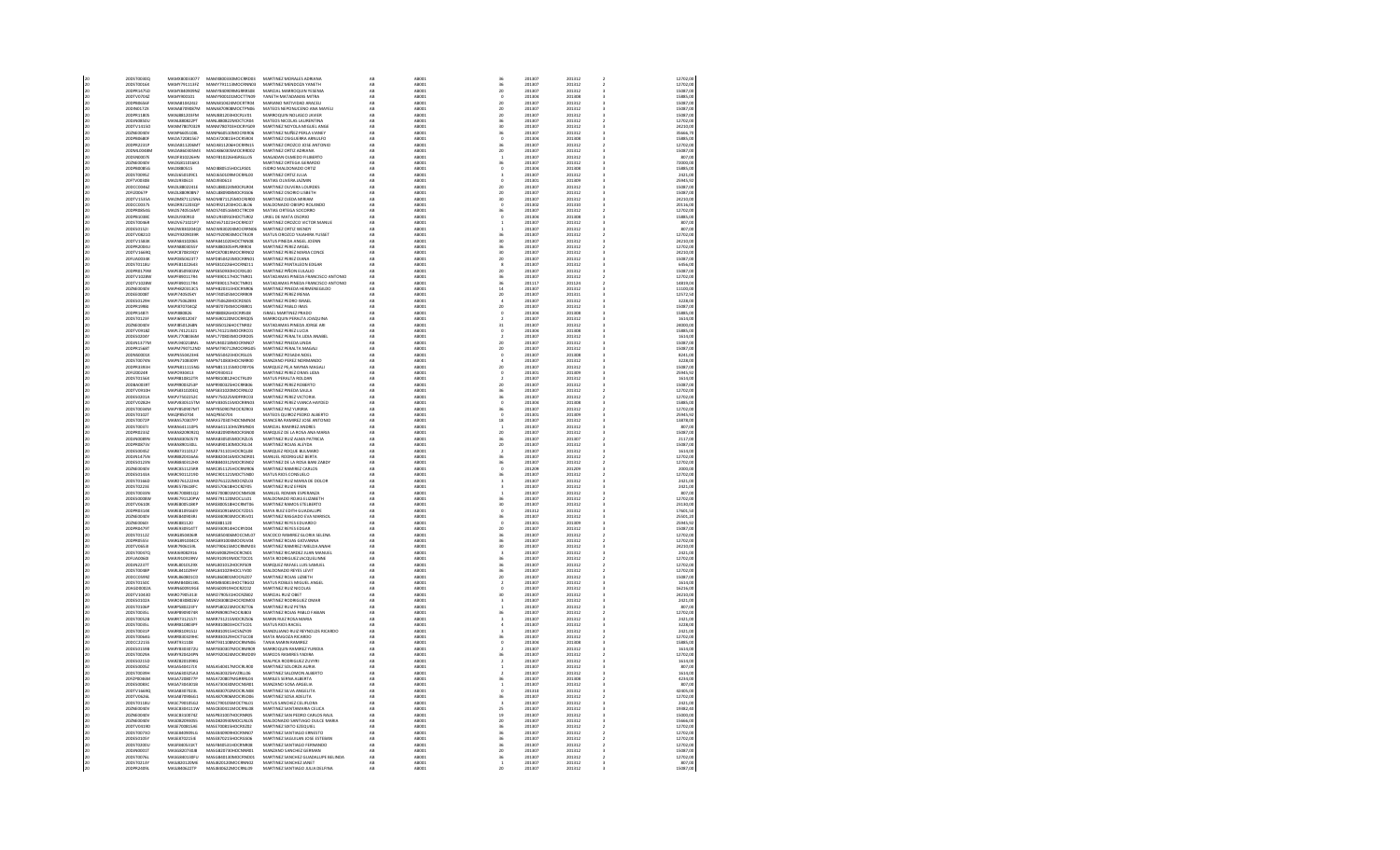|                                         | 20DST0106P               | MASK880302                          | MASK880302                               | MARTINEZ SANTIAGO KARINA                                               | AB                    | AB001                 | $\circ$                                       | 201301           | 201309           |                |
|-----------------------------------------|--------------------------|-------------------------------------|------------------------------------------|------------------------------------------------------------------------|-----------------------|-----------------------|-----------------------------------------------|------------------|------------------|----------------|
|                                         | 20DST0086S               | MASL671019HV                        | MASL671019MOCRLR06                       | MARTINEZ SALINAS LAURA                                                 | AB                    | AB001                 | 36                                            | 201307           | 201312           |                |
| $\overline{20}$                         | 20DPR0038W               | MASM88010588                        | MASM88010SHOCRNR09                       | MARTINEZ SANTIAGO MARCOS                                               | AR                    | <b>AR001</b>          | 20                                            | 201307           | 201312           |                |
| $_{20}$                                 | 20DST0209L               | MASN75092041                        | MASN750920HOCHRN08                       | MARTINEZ SANTIAGO NAHUM                                                | AB                    | AB001                 | $\rm _0$                                      | 201301           | 201312           |                |
| 20<br>20                                | 20DST0231N<br>20DES0224L | MASN760207FB<br>MASN8104236I        | MASN760207HOCRNV03<br>MASN810423HOCRNL01 | MARTINEZ SANTOS NIVARDO<br>MARTINEZ SANCHEZ NELSON                     | AB<br>AB              | AB001<br>AB001        | 36                                            | 201307<br>201307 | 201312<br>201312 |                |
| $_{20}$                                 | 20DPR0542E               | MASO90100441                        | MASO901004HOCRNS09                       | MARTINEZ SANCHEZ OSCAR EDUARDO                                         | AB                    | AB001                 | 20                                            | 201307           | 201312           |                |
| 20                                      | 20DPR1145M               | MASP870520PV                        | MASP870520HOCRNL04                       | MARTINEZ SANTIAGO PAUL                                                 | AB                    | AB001                 | $\begin{array}{c} 20 \\ 3 \end{array}$        | 201307           | 201312           |                |
| 20                                      | 20DST0042V               | MASR760619AD                        | MASR760619HOCRNC06                       | MARTINEZ SANTOS RICARDO                                                | AB                    | AB001                 |                                               | 201307           | 201312           |                |
| 20<br>$_{20}$                           | 20DTV0303D<br>20DST0212Z | MASR821230NZ<br>MASS81070733        | MASR821230MOCRRB00<br>MASS810707HOCRMV03 | MARTINEZ SORIANO RUBICELA<br>SEVERINO MARTIN SUMANO                    | AB<br>AB              | AB001<br>AB001        | 30<br>36                                      | 201307<br>201307 | 201312<br>201312 |                |
| 20                                      | 20DST0163G               | MAST8210015C                        | MASTR21001MOCRNR02                       | TERESA MARTINEZ SANCHEZ                                                | AR                    | <b>AR001</b>          |                                               | 201307           | 201312           |                |
| $_{20}$                                 | 20DES0176S               | MASV650127FB                        | MASV650127HOCRNC06                       | MARTINEZ SANCHEZ VICTOR                                                | AB                    | AB001                 | $\begin{array}{c} 36 \\ 2 \end{array}$        | 201307           | 201312           |                |
| 20                                      | 20DPR1345K               | MASV790917<br>MASY801205RS          | MASV790917MOCRNC02<br>MASY801205MOCRLL12 | VICTORIA MARAVILLA SANCHEZ                                             | AB<br>AB              | <b>AR001</b>          | $\begin{smallmatrix}0\21\end{smallmatrix}$    | 201304           | 201308           |                |
| $\overline{20}$                         | 20DST0074N               |                                     |                                          | MARIN SILVA YELMI                                                      |                       | AB001                 |                                               | 201307           | 201312           |                |
| $_{20}$<br>$\overline{20}$              | 202NE0040V<br>20DTV1482M | MASY851216MP<br>MASY880122FP        | MASY851216MOCIMN05<br>MASY880122MOCTNZ07 | MALDONADO SAMPEDRO YANETH KARINA<br>MATUS SANCHEZ YAZMIN               | AB<br>AB              | AB001<br>AB001        | 23<br>30                                      | 201307<br>201307 | 201312<br>201312 |                |
|                                         |                          |                                     |                                          |                                                                        |                       | AB001                 |                                               |                  | 201312           |                |
| 20<br>20                                | 20DST0040X               | MATA650419UH<br>MATA851120R8        | MATA650419MDFRVL02<br>MATA851120MVZRRN07 | MARTINEZ TOVAR ALMA DELIA<br>DE MARCOS TORRES ANAYELI                  | AB<br>AB              | AB001                 | $\frac{2}{20}$                                | 201307<br>201307 | 201312           |                |
|                                         | 20DBA0019F<br>20DST0014Z |                                     | MATG890901MOCRRV06                       | MARQUEZ TERRAZAS GIOVANNA REMEDIOS                                     |                       | AB003                 | 36                                            | 201307           | 201312           |                |
| $\begin{array}{c} 20 \\ 20 \end{array}$ |                          | MATG890901PN<br>MATI790520QU        | MATI790520MOCRLX05                       | MARTINEZ TOLEDO IXMUKANET                                              | AB<br>AB              | AB001                 | $\overline{a}$                                | 201307           | 201312           |                |
| 20                                      | 20DPR2307C               | MAT1931031HK                        | MATI931031MOCRPT01                       | MARTINEZ TAPIA ITALLETZI                                               | AB                    | AB001                 | $\mathbb O$                                   | 201309           | 201312           |                |
| 20                                      | 20DST0200U               | MATJ6912229M                        | MATJ691222MOCRLN00                       | MARQUEZ TOLEDO JUANA                                                   | AB                    | AB001                 | $\overline{2}$                                | 201307           | 201312           |                |
| $^{20}$<br>20                           | 20DST0237H<br>20FZF0023V | MAVA790226GR<br>MAVA840107HD        | MAVA790226HOCRLL01<br>MAVA840107MOCRSB02 | MARTINEZ VALENTIN ALFREDO<br>MARTINEZ VASQUEZ ABIGAIL                  | AB<br>AB              | AB001<br>AB001        | 20                                            | 201307<br>201307 | 201312<br>201312 |                |
| 20                                      | 20DTV1588F               | MAVA85112072                        | MAVA851120MOCRLR01                       | MARTINEZ VILLALOBOS ARIDAI                                             | AB                    | AB001                 |                                               | 201307           | 201312           |                |
| 20                                      | 2005T0019U               | MAVARR0222V8                        | MAVARR0222HOCRZN00                       | MARISCAL VASOUEZ ANASTACIO                                             | AR                    | <b>AR001</b>          | 30<br>36<br>36                                | 201307           | 201312           |                |
| $_{20}$                                 | 20DJN0242R               | MAVC771203QD                        | MAVC771203MDFRZL08                       | MARTINEZ VAZQUEZ CLAUDIA IVET                                          | AB                    | AB001                 |                                               | 201307           | 201312           |                |
| $\begin{array}{c} 20 \\ 20 \end{array}$ | 20DPR1439Z<br>20DTV0073B | MAVC790606NG<br>MAVC870603TN        | MEVC790606MOCRLN01<br>MAVC870603HOCRLR05 | MARTINEZ VALDEZ CANDIDA<br>MARTINEZ VILLARREAL CARLOS                  | AB<br>AB              | AB00                  | 36<br>30                                      | 201307<br>201307 | 201312           |                |
|                                         |                          |                                     |                                          |                                                                        |                       | AB001                 |                                               |                  | 201312           |                |
| 20                                      | 20DPR0929G<br>20DTV0766L | MAVC9107213D<br>MAVD8003289W        | MAVC910721MOCRLL07<br>MAVD800328MOCLSL03 | MARTINEZ VALLADARES CLAUDIA IVET<br>MALDONADO VASQUEZ DOLORES          | AB<br>AB              | AB001<br>AB001        | 20<br>30                                      | 201307<br>201307 | 201312<br>201312 |                |
| 20                                      | 20DPB0494K               | MAVD861025CW                        | MAVD861025MOCRSS04                       | MARTINEZ VASQUEZ DEISY VICTORIA                                        | AB                    | AB001                 |                                               | 201304           | 201308           |                |
| 20                                      | 20DST0039H               | MAVE771215B2                        | MAVE771215MOCRLL12                       | MARES VALENCIA MARIA ELENA                                             | AB                    | AB001                 | $\begin{array}{c}\n0 \\ 0 \\ 36\n\end{array}$ | 201307           | 201312           |                |
| $_{20}$                                 | 20DNL0001R               | MAVE7806082U                        | MAVE780608MOCRSV07                       | MARTINEZ VASQUEZ EVA                                                   | AB                    | AB001                 | $\begin{array}{c} 0 \\ 0 \\ 36 \end{array}$   | 201307           | 201312           |                |
| 20                                      | 20FEI0001U               | MAVE880703MR                        | MAVE880703MOCRLR01                       | MARTINEZ VELASCO ERIKA ESPERANZA                                       | AB                    | AB001                 |                                               | 201307           | 201312           |                |
| 20                                      | 20FMP0006H               | MAVF761220BA                        |                                          | MARTIÑON VELAZQUEZ FERMIN RAFAEL                                       | AB                    | AB001                 | $\mathfrak{o}$                                | 201301           | 201312           |                |
| 20                                      | 20DPR2407N               | MAVF8207312P                        | MAVER20731HOCRLR02                       | MARTINEZ VELASQUEZ FREDY                                               | AB<br>$\overline{AB}$ | <b>AR001</b>          | $\begin{array}{c} 36 \\ 0 \end{array}$        | 201307           | 201312           |                |
| $_{20}$<br>20                           | 20DCC0870S<br>20DPR3296F | MAVG630921<br>MAVG751015BC          | MAVG630921HDFRZR06<br>MAVG751015MOCNLR06 | GERARDO MARTINEZ VAZQUEZ<br>MANUEL VALIDO GRISELDA                     |                       | AB001<br>AB001        |                                               | 201304<br>201307 | 201308<br>201312 |                |
| 20                                      | 20DCC1123V               | MAVI750421FT                        |                                          | MARTINEZ VALOIS ISAURO                                                 | AB<br>AB              | AB001                 | $\begin{array}{c} 20 \\ 20 \end{array}$       | 201307           | 201312           |                |
| $_{20}$                                 | 20DPR3254G               | MAVI83092685                        | MAVI830926MOCRSS10                       | MARTINEZ VASQUEZ MARIA ISABEL                                          | AB                    | AB001                 | 20                                            | 201307           | 201312           |                |
| 20                                      | 20DPR2309M               | MAVJ830416JW                        | MAVJ830416HOCRLH00                       | MARTINEZ VELAZQUEZ JOHNNY                                              | AB                    | AB001                 |                                               | 201311           | 201312           |                |
| 20                                      | 20DPB2192C               | MAVJ860901MB                        | MAVJ860901MOCRSS03                       | MARTINEZ VASQUEZ JUSTINA                                               | AB                    | AB001                 | $\begin{smallmatrix}0\\0\\0\end{smallmatrix}$ | 201216           | 201224           |                |
| 20                                      | 20DPR3432T               | MAVJ881021LH                        | MAVJ881021MOCRLD04                       | MARTINEZ VELAZQUEZ JUDITH DEL CARMEN                                   | AB                    | AB001                 | 20                                            | 201307           | 201307           |                |
| $_{20}$<br>$\overline{20}$              | 20DPR0652K<br>20DES0191K | MAVM7512199F<br>MAVM790208IT        | MAVM751219MOCRZR03<br>MAVM790208MOCLOM08 | MARTINEZ VASQUEZ MARGARITA                                             | AB<br>AR              | AB001<br><b>AR001</b> | $\overline{20}$<br>$\overline{ }$             | 201307<br>201307 | 201312<br>201312 |                |
| $_{20}$                                 | 20DPR1741K               | MAVM791125J6                        | MAVM791125HOCRRR00                       | MALDONADO VICENTE MONICA ANABEL<br>MARTINEZ VARGAS MAURILIO            | AB                    | AB001                 | $\overline{0}$                                | 201304           | 201308           |                |
| 20                                      | 20DBA0030B               |                                     |                                          |                                                                        | AB                    | AB001                 | $\overline{\mathbf{S}}$                       | 201307           |                  |                |
| $\frac{1}{20}$                          | 20DES0110J               | MAVM81102545<br>MAVN830215V4        | MAVM811025HOCRLR09<br>MAVN830215MOCRRL01 | MARTINEZ VELASQUEZ MARCO ANTONIO<br>MARTINEZ VARGAS NELLY KATHLIN      | $\overline{AB}$       | AB001                 |                                               | 201307           | 201312<br>201312 |                |
| $_{20}$                                 | 20DTV1623V               | MAVR820802KF                        | MAVR820802MOCRSS02                       | MARTINEZ VASQUEZ ROSALBA                                               | AB                    | AB001                 | 30                                            | 201307           | 201312           |                |
| 20                                      | 20DTV1870D               | MAVV850503D8                        | MAVV850503MOCRSL01                       | MARTINEZ VASQUEZ VILMA IDOLI                                           | AB                    | AB001                 | 30<br>20                                      | 201307           | 201312           |                |
| 20                                      | 20DPR0180L               | MAVV851008PY                        | MAVV851008HOCRSC06                       | MARTINEZ VASQUEZ VICTOR MANUEL                                         | AB                    | AB003                 |                                               | 201307           | 201312           |                |
| 20<br>$_{20}$                           | 20DPR3493G               | MAVV910626U6                        | MAVV910626MOCRCN03<br>MAVY860815MOCRLS02 | MARTINEZ VICENTE VANESSA ISABEL                                        | AB                    | AB001<br>AB001        | 20<br>36                                      | 201307<br>201307 | 201312           |                |
| 20                                      | 20DST0220H<br>2000019370 | MAVY86081585<br>MAWIR10624          | MAWIR10624HOCRNN00                       | MARTINEZ VASQUEZ YULIANHA ALEJANDRA<br><b>ILIAN MARTINEZ WUENDOLAY</b> | AB<br>AR              | <b>AR001</b>          | $\Omega$                                      | 201304           | 201312<br>201308 |                |
| $_{20}$                                 | 20DEE0017A               | MAZA840314UZ                        | MAZA840314MOCRRR06                       | MARTINEZ ZARATE ARACELI                                                | AB                    | AB001                 | $\overline{20}$                               | 201307           | 201312           |                |
| 20                                      | 200PR1009L               | MAZE870402DG                        | MAZE870402MVZRRL02                       | MARIANO ZARATE ELDAIDTH                                                |                       | <b>AR001</b>          |                                               | 201305           | 201305           |                |
| $\overline{20}$                         | 20DST0123F               | MAZJ72111511                        | MAZJ721115NOCRRR02                       | MARTINEZ ZARATE JORGE ALBERTO                                          | AB<br>AB              | AB001                 | $\begin{smallmatrix}0\\2\end{smallmatrix}$    | 201307           | 201312           |                |
| $_{20}$                                 | 20DPR0316                | MAZM790104<br>MAZM8706271T          | MAZM790104<br>MAZM870627HOCRXR03         | MARTINEZ ZARATE MARCO ANTONIO<br>MARTINEZ ZUÑIGA MARTIN EDUA           | AB<br>AB              | AB001                 | $\begin{array}{c} 0 \\ 30 \end{array}$        | 201301<br>201307 | 201309<br>201312 |                |
| $\overline{20}$                         |                          |                                     |                                          |                                                                        |                       | AB001<br>AB001        |                                               |                  |                  |                |
| 20<br>20                                | 20DPB1361A               | MAZV8712234P<br>MEAA49090113        | MAZV871223MOCRRC03<br>MEAA490901HOCNNR01 | MARTINEZ ZURITA VICTORIA VERONICA<br>MENDEZ ANTONIO ARTURO SAMUEL      | AB<br>AB              | AB001                 | $\frac{35}{25}$                               | 201307<br>201307 | 201312<br>201312 |                |
|                                         |                          | MEAD750201D8                        | MEAD750201HOCNGV09                       | MENDOZA AGUILAR DAVID                                                  |                       | AB003                 |                                               | 201307           | 201312           |                |
| $\begin{array}{c} 20 \\ 20 \end{array}$ | 20DES0085A<br>20DPR1053W | MEAE85061491                        | MEAE850614MVZNLL09                       | MENDIOLA ALVAREZ ELIZABETH MARIA                                       | AB<br>AB              | AB001                 | $\begin{smallmatrix}2\\20\end{smallmatrix}$   | 201307           | 201312           |                |
| 20                                      | 20DST0156X               | MEAG80122062                        | MEAG801220MOCNLD09                       | MENDOZA ALQUISIRIS MARIA GUADALUPE                                     | AB                    | AB001                 | $\,$ 2 $\,$                                   | 201307           | 201312           |                |
| 20                                      | 20DST0003T               | MEAI770412CG                        | MEAI770412HOCNNG07                       | MENDOZA ANGEL IGNACIO                                                  | AB                    | AB001                 | 36                                            | 201307           | 201312           |                |
| $^{20}$<br>20                           | 20TAI0186N<br>20DES0065N | MEAI840720QH<br>MEAM8002223J        | MEAI840720HOCNL205<br>MEAM800222MOCJGR08 | MENDOZA ALDAZ IZAURO<br>MEJIA AGUIRRE MARGARITA                        | AB<br>AB              | AB001<br>AB001        | $_{\rm 20}$<br>$\overline{2}$                 | 201307<br>201307 | 201312<br>201312 |                |
| 20                                      | 20DPR1491V               | MEAM881111M1                        | MEAM881111MOCNRN09                       | MENDEZ ARCINIEGA MONSERRAT                                             | AB                    | AB001                 | $^{20}$                                       | 201307           | 201312           |                |
| 20                                      | 2005T0183U               | MFAO800317V9                        | MEAO800317MOCRLL03                       | MERINO ALAVEZ OLGA                                                     | AR                    | <b>AR001</b>          | $\overline{\mathbf{a}}$                       | 201307           | 201312           |                |
| $_{20}$                                 | 202NE0040V               | MEAX851011H9                        | MXAS851011MOCCRR04                       | MECINAS ARAGON SARA                                                    | AB                    | AB001                 | 36                                            | 201307           | 201312           |                |
| $\begin{array}{c} 20 \\ 20 \end{array}$ | 20DST0003T<br>20DPR1017R | <b>MEAY750508MT</b>                 | MEAY750508MT5                            | MENDOZA ANGEL YAZMIN ALEJANDRA                                         | AB<br>AB              | AB001                 | $\begin{smallmatrix}0\0\0\end{smallmatrix}$   | 201301<br>201307 | 201309           |                |
|                                         |                          | MEAY900428AV                        | MEAY900428MOCNLR03                       | MENDOZA ALVARADO YURIDIA                                               |                       | AB001                 |                                               |                  | 201312           |                |
|                                         | 20DCC1008E               | MEBE800209                          | MEBE800209MOCNNL02                       | ELIDA MENDEZ BENITEZ                                                   | AB<br>AB              | AB001                 | $\mathbb O$                                   | 201304           | 201308           |                |
| 20                                      | 20DES0152I               | MEBK881027                          | MEBK881027                               | KAREN ALONDRA MERINO BAUTISTA                                          |                       | AB001                 | $\theta$                                      | 201301           | 201309           |                |
| 20<br>20                                | 20DPR1178D<br>20DPR1490W | MEBP911205RP<br>MEBR880828ED        | MEBP911205HOCNRR08<br>MEBR880828HOCNTF01 | MENDEZ BARRERA PROSPERO<br>MENDOZA BAUTISTA RAFAEL                     | AB<br>AB              | AB001<br>AB001        | 20<br>35                                      | 201307<br>201307 | 201312<br>201312 |                |
| $_{20}$                                 | 202NE0040V               | MEBS8009226G                        |                                          | MENDOZA BENITEZ SERGIO FELIX                                           | AB                    | AB001                 |                                               | 201307           | 201312           |                |
| 20                                      | 20DST0003T               | MECA74120167                        | MECA741201MOCDRR07                       | MEDINA CRUZ ARCELIA                                                    | AB                    | AB001                 | $\frac{36}{36}$                               | 201307           | 201312           |                |
| 20                                      | 20DST01532               | MECA790225DU                        | MECA790225MOCNRN03                       | MENDOZA CERON ANGELITA ANAHI                                           | AB                    | AB001                 | $\begin{array}{c} 36 \\ 36 \\ 1 \end{array}$  | 201307           | 201312           |                |
| 20                                      | 20DST0015Y               | MECA8308148W                        | MECAR30814MOCRRS07                       | MERINO DE LA CRUZ ASUNCION                                             | AB                    | <b>AR001</b>          |                                               | 201307           | 201312           |                |
| $_{20}$<br>20                           | 202NE0040V<br>202NE0040V | MECA870103NW<br>MECA891216LE        | MECA870103HOCNHN08<br>MECA891216MOCNRR03 | MENDIOLA CHAVEZ ANTOINE RAMON                                          | $\overline{AB}$       | AB001<br>AB001        | $\overline{36}$                               | 201307<br>201307 | 201312           |                |
| 20                                      | 20DST0023G               | MECA911218A9                        | MECA911218MOCNBN08                       | MENDOZA CRUZ ARIADNA<br>MENDOZA CABRERA ANGELICA MARIA                 | AB<br>AB              | AB001                 | 36<br>36                                      | 201307           | 201310<br>201312 |                |
| $_{20}$                                 | 20DPR2258W               | MECB850201UQ                        | MECB850201MOCNRT01                       | MENDEZ CRUZ BEATRIZ                                                    | AB                    | AB001                 | 20                                            | 201307           | 201312           |                |
| 20                                      | 20DTV1570G               | MECD841007G3                        | MECD841007MOCNRN01                       | MENDOZA CORTES DENIA                                                   | AB                    | AB001                 |                                               | 201307           | 201312           |                |
| 20                                      | 20DPR3126L               | MECD861028PD                        | MECD861028HOCLRV09                       | MELCHOR CERVANTES DAVID                                                | AB                    | AB001                 | 30<br>36                                      | 201307           | 201312           |                |
| 20                                      | 20DST0085T               | <b>MECE7S0106BA</b>                 | MECE750106MDFNRR08                       | MENDOZA CARO ERIKA REYNA                                               | AB                    | AB001                 | $\overline{3}$                                | 201307           | 201312           |                |
| $_{20}$<br>$\overline{20}$              | 20DIN0265N<br>20FZF0044H | MECE8706109M<br>MFCF92102183        | MECE870610MOCRJR02<br>MECE921021MOCNSM01 | MERINO CAJERO ERIKA<br>MENDOZA CISNEROS EMILY                          | AB                    | AB001<br><b>AR001</b> | $\overline{20}$                               | 201307<br>201307 | 201312<br>201312 |                |
| $_{20}$                                 | 20DST0092C               | MECF671203LQ                        | MECF671203HOCDRR09                       | MEDEL CORRO FRANCISCO JAVIER                                           | AB<br>$\overline{AB}$ | AB001                 | $\begin{array}{c} 36 \\ 3 \end{array}$        | 201307           | 201312           |                |
| 20                                      | 20DST0053A               | MECG69121583                        | MECG691215HOCNRH03                       | MENDOZA CARBALLO GEHU                                                  |                       | AB001                 | $\overline{2}$                                | 201307           | 201312           |                |
| 20                                      | 20DST0038I               | MEC1790624H2                        | MECI790624MOCNRS00                       | MENDOZA CRUZ ISABEL                                                    | AB<br>AB              | AB001                 | 36                                            | 201307           | 201312           |                |
| $_{20}$                                 | 20HMC0026F               | MECI801021MN                        | MECI801021MOCJRS04                       | MEJIA CRUZ ISABEL                                                      | AB                    | AB001                 | 20                                            | 201307           | 201312           |                |
| 20                                      | 20FUA0007N               | MECI81102923                        | MECI811029HOCRRR07                       | MERINO CERON IRUTH ZAIR                                                | AB                    | AB001                 | 20<br>20                                      | 201307           | 201312           |                |
| 20                                      | 20FSE0007V               | MECI8305073C                        | MECI830507MOCNVR05                       | MENDEZ CUEVAS IRMA JUDITH                                              | AB                    | AB003                 |                                               | 201307           | 201312           |                |
| 20<br>$_{20}$                           | 20DES0201A               | MECL73021191<br>MECL850425NS        | MECL730211MOCNLR05<br>MECL850425MOCNRL00 | MENESES CLAVEL LOURDES ADRIANA                                         | AB                    | AB001<br>AB001        | $\overline{2}$                                | 201307<br>201307 | 201312           |                |
| 20                                      | 20DPR3125M<br>20DPR0440H | MFCI 930617IV                       | MECL930617HOCIRS06                       | MENDOZA CARRASCO LILIANA<br>ME IIA CARRERA LUIS GUILLERMO              | AB<br>AR              | <b>AR001</b>          | 20                                            | 201307           | 201312<br>201312 |                |
| $_{20}$                                 | 20DES0152                | MECM690601KF                        | MECM690601MOCRRG05                       | MERINO CARRASCO MAGDALENA                                              | AB                    | AB001                 | $\begin{array}{c} 20 \\ 2 \end{array}$        | 201307           | 201312           |                |
| 20                                      | 20DST0179H               | MECN830814DX                        | MECN830814HOCDRX02                       |                                                                        | AB                    | <b>AR001</b>          |                                               | 201307           |                  |                |
| $\overline{20}$                         | 20DES0227                | MECR801127J6                        | MECR801127HOCNRG08                       | MEDINA CARREÑO NOE DANIEL<br>MENDOZA CORTES RIGOBERTO ANGEL            | $\overline{AB}$       | AB001                 | $\frac{5}{2}$                                 | 201307           | 201312<br>201312 |                |
| $_{20}$                                 | 20DTV16352<br>20TAI0186N | MECR8406161Z<br>MEDA911025          | MECR840616MOCNRC04<br>MEDA911025         | MENDOZA CORTES ROCIO<br>MENDOZA DOMINGUEZ MARIA DE LOS ANGELES         | AB<br>AB              | AB001                 | $\begin{array}{c} 30 \\ 0 \end{array}$        | 201307<br>201301 | 201312<br>201309 |                |
| $\frac{1}{20}$                          |                          |                                     |                                          |                                                                        |                       | AB001                 |                                               |                  |                  |                |
| 20<br>20                                | 20DES0077S               | MEDE8507088                         | MEDE850708HOCNML03<br>MEDJ870417HOCXRS01 | MENDOZA DOMINGUEZ ELOY                                                 | AB<br>AB              | <b>AR001</b>          | $\begin{array}{c} 0 \\ 36 \end{array}$        | 201301<br>201307 | 201311           |                |
|                                         |                          | MEDJ87041743<br>MEDL821006M2        |                                          |                                                                        | AB                    | AB001<br>AB003        | $\bf{0}$                                      | 201307           | 201312<br>201312 |                |
| $\begin{array}{c} 20 \\ 20 \end{array}$ | 20AGD00032<br>20DPB2024G | MEDP880727BX                        | MEDL821006MOCR2S05<br>MEDP880727MOCN2L07 | MERCADO DIAZ LUISA DRIANA<br>MENDOZA DIAZ PAULINA                      | AB                    | AB001                 | $\bf{0}$                                      | 201301           | 201312           |                |
| 20                                      | 20DES0077S               | MEDS78052952                        | MEDS780529HOCNMR05                       | MENDOZA DOMINGUEZ SERVANDO                                             | AB                    | AB001                 | $\overline{2}$                                | 201307           | 201312           |                |
| 20                                      | 20DES0172W               | MEEA7809204U                        | MEEA780920MOCNSL04                       | MENDEZ ESPINOZA ALMA DELIA                                             | AB                    | AB001                 |                                               | 201307           | 201312           |                |
|                                         | 20DST0120                | MEFA850326                          | MEFA850326                               | MEDINA FERIA ASAEL                                                     | AB                    | AB001                 |                                               | 201301           | 201309           |                |
| 20                                      | 20DST0192B               | MEFC8112144Q                        | MEFC811214HOCJRR07                       | MEJIA FERNANDEZ CRHISTIAN JE                                           | AB                    | AB001                 | 36                                            | 201307           | 201312           | $\overline{2}$ |
| 20<br>20                                | 20FZF0030E<br>200TV0882R | MEFC851224RZ<br><b>MFFG771117NP</b> | MEFC851224MOCNRL06<br>MEEG771117HOCLIROS | MENDOZA FRANCISCO CLAUDIA<br>MELCHOR ELORES GREGORIO                   | AB<br>AR              | AB001<br><b>AR001</b> | 36<br>30 <sub>0</sub>                         | 201307<br>201307 | 201312<br>201312 |                |
| 20                                      | 20DTV0777R               | MEFJ8207249V                        | MEFJ820724HOCLLH07                       | MELENDEZ FLORES JEHOVA ANUA                                            | AB                    | AB001                 | 30                                            | 201307           | 201312           |                |
|                                         |                          |                                     |                                          |                                                                        |                       |                       |                                               |                  |                  |                |

# 25945,92 2 12702,00 3 15087,00 3 37008,00 2 12702,00 3 2313,00 3 15087,00 3 15087,00 3 2421,00 3 24210,00 2 12702,00 2 12702,00 3 1614,00 3 15885,00 3 16086,00 3 18000,00 3 24210,00 3 1614,00 3 30840,00 2 12702,00 3 2421,00 3 25404,00 3 1614,00 3 1614,00 3 15420,00 3 24210,00 2 12702,00 2 12702,00 2 12702,00 3 24210,00 3 15087,00 3 24210,00 3 15885,00 2 12702,00 3 11565,00 2 12702,00 3 28692,00 2 12702,00 3 15885,00 3 15087,00 3 15087,00 3 15087,00 3 27659,50 3 20116,00 3 2514,50 3 15087,00 3 1614,00 3 15885,00 3 4035,00 3 2421,00 3 24210,00 3 24210,00 3 15087,00 3 15087,00 2 12702,00 3 15885,00 3 15087,00 3 2514,50 3 1614,00 3 25945,92 3 24210,00 3 15087,00 3 19563,00 3 1614,00 3 15087,00 3 1614,00 2 12702,00 3 15087,00 3 1614,00 3 15087,00 3 2421,00 3 30000,00 3 25945,92 3 15087,00 3 15885,00 3 25945,92 3 15087,00 3 26985,00 3 88350,00 2 12702,00 2 12702,00 3 807,00 3 63519,00 3 20000,00 2 12702,00 3 15087,00 3 24210,00 2 12702,00 3 2421,00 3 15087,00 2 12702,00 3 2421,00 3 1614,00 2 12702,00 3 15087,00 3 15087,00 3 15087,00 3 1614,00 3 15087,00 3 15087,00 3 1614,00 3 4035,00 3 1614,00 3 24210,00 3 25945,92 3 8481,00 2 12702,00 3 19560,00 3 30174,00 3 1614,00 3 807,00 3 25945,92 2 12702,00 2 12702,00 3 23130,00 3 24210,00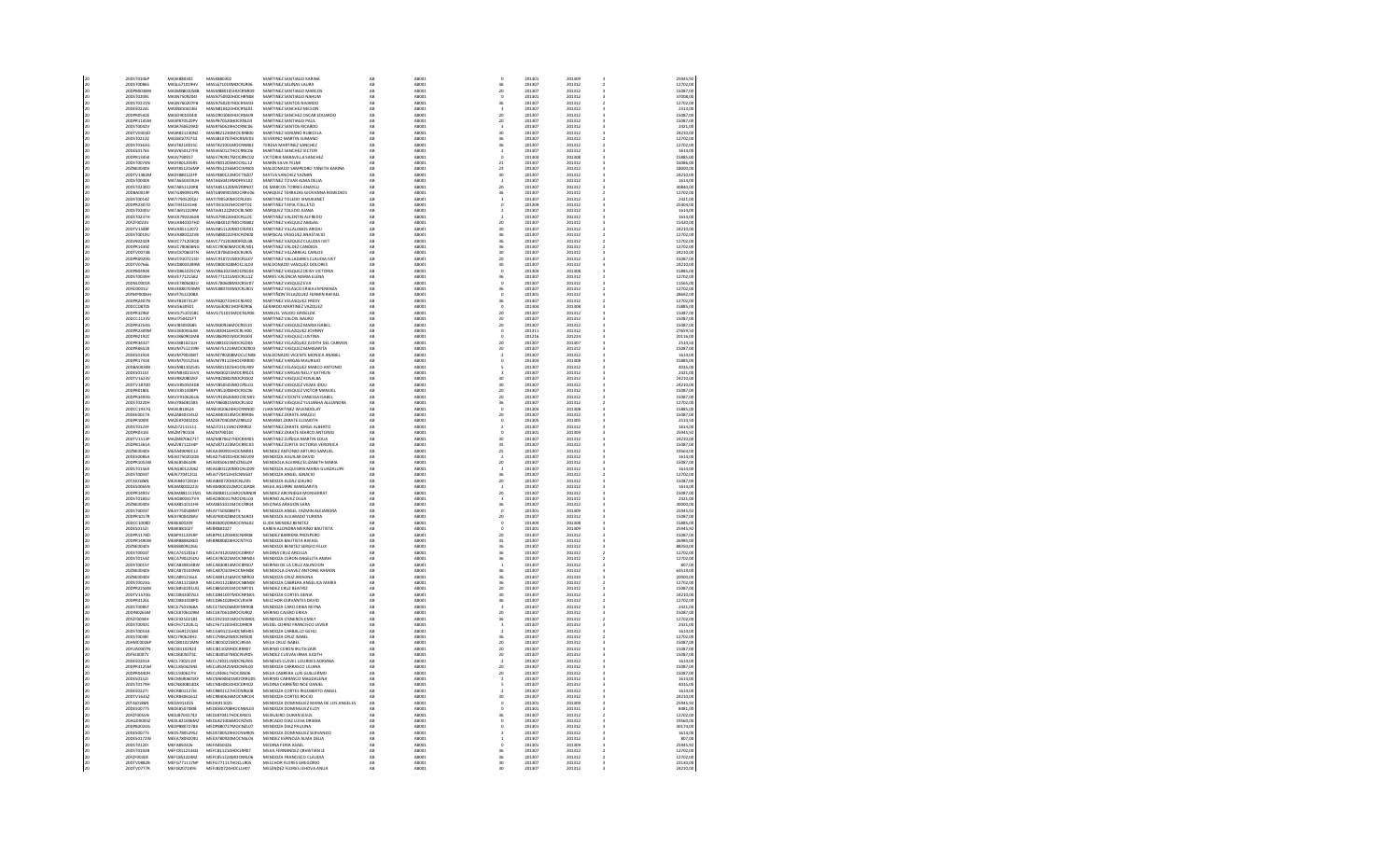| 20             | 20DST0193A               | MEFJ891225II                 | MEFJ891225HOCNNR09                       | MENDOZA FUENTES JERONIMO                                            |                 | AB001        | 36                                      | 201307           | 201312           |                | 12702,00             |
|----------------|--------------------------|------------------------------|------------------------------------------|---------------------------------------------------------------------|-----------------|--------------|-----------------------------------------|------------------|------------------|----------------|----------------------|
|                | 2005T0147P               | MFGA8710099T                 | MEGAR71009HMCNRR01                       | MENDEZ GARCIA ARGENIS MAXIMINO                                      | <b>AR</b>       | <b>AR001</b> | 36                                      | 201307           | 201312           |                | 12702,00             |
| 20<br>20       | 20DST0044T               | MEGA8802075E                 | MEGA880207HOCNRL06                       | MENDOZA GARCIA ALARII COSIJOEZA                                     | AB              | AB001        | 36                                      | 201307           | 201312           |                | 12702,00             |
|                | 20DST0016X               | <b>MEGC620616ME</b>          | MEGC620616MOCNTR08                       | MENDEZ GUTIERREZ CARMEN                                             | AB              | <b>AR001</b> | $\overline{a}$                          | 201307           | 201312           |                |                      |
| 20<br>20       |                          | MEGC79050526                 |                                          |                                                                     |                 |              |                                         |                  |                  |                | 2421,00              |
|                | 20ZNE0040V               |                              |                                          | MENDOZA GARCIA CRECENCIANA                                          | AB              | AB001        | 23                                      | 201307           | 201312           |                |                      |
|                | 20DPR2573L               | MEGC87022343                 | MEGC870223MOCNRN09                       | MENDOZA GARCIA CANDIDA                                              | AB<br>AB        | AB001        | 20                                      | 201307           | 201312           |                | 15087,00             |
| $_{20}$        | 20DST0240V               | MEGD801023HJ                 | MEGD801023MGRNLN18                       | MENDEZ GALVEZ DENISSE ARLET                                         |                 | AB001        | $\overline{1}$                          | 201307           | 201312           |                | 807.00               |
| 20             | 20DST0056Y               | MEGE8309163A                 | MEGE830916MOCNLR03                       | MENDOZA GARCIA ELCY                                                 | AB              | AB001        | 36                                      | 201307           | 201312           |                | 12702,00             |
| $_{20}$        | 20DNP0014F               | MEGE880414EI                 | MEGE880414HOCZRD00                       | MEZA GARCIA EDGAR                                                   | AB              | AB001        | $\overline{0}$                          | 201307           | 201312           | в              | 14346.00             |
| 20             | 20DPB0656R               | MEGG80062296                 |                                          | MENDOZA GUZMAN GUILLERMINA                                          | AB              | AB001        | 20                                      | 201307           | 201312           |                | 15087,00             |
| 20             | 20DES0100C               | MEGG801020SM                 | MEGG801020MOCZNL08                       | MEZA GONZALEZ GLORIA ELOINA                                         | AB              | AB001        | $\overline{3}$                          | 201307           | 201312           |                | 2421.00              |
| 2c             | 20DPB1919F               | MEGG90022752                 | MEGG900227MOCNMB00                       | MENDOZA GOMEZ GABRIELA                                              | AB              | AB001        | 20                                      | 201307           | 201312           |                | 15087,00             |
| 20             | 20DPR0738Q               | MEGI840526SI                 | MEGI840526HOCDMS04                       | MEDINA GOMEZ ISAI                                                   | AB              | AB001        | 20                                      | 201307           | 201312           |                | 15087.00             |
| 20             |                          | MEGI870430N4                 | MEGI870430MOCNRS06                       | MENDEZ GARCIA MARIA ISABEL                                          | AB              |              | $\overline{2}$                          | 201307           |                  |                |                      |
|                | 20DES0088Y               |                              |                                          |                                                                     |                 | AB001        |                                         |                  | 201312           |                | 1614,00              |
| 20<br>20       | 20DST0206Q               | MEGL800729H2                 | MEGL800729MOCNNT05                       | MENDEZ GONZALEZ LETICIA JOSEFINA                                    | AB              | <b>AR001</b> | $\begin{array}{c} 36 \\ 31 \end{array}$ | 201307           | 201312           |                | 25404.00             |
|                | 202NE0040V               | MEGP8809108K                 | MEGP880910HOCNRL02                       | MENDOZA GARCIA PAUL ALEJANDRO                                       | $\overline{AB}$ | AB001        |                                         | 201307           | 201312           |                | 24000,00             |
| 20<br>20       | 20DDI0011D               | MEGR871027CM                 | MEGR871027HOCNML03                       | MENDOZA GOMEZ RAUL                                                  | AB              | <b>AR001</b> | $\frac{36}{20}$                         | 201307           | 201312           | $\overline{ }$ | 12702,00             |
|                | 20FUA0019S               | MEGU870124RN                 | MEGU870124HOCRZR04                       | MERLIN GUZMAN URIEL                                                 | AB              | AB001        |                                         | 201307           | 201312           |                | 15087,00             |
| 20             | 20DST0030Q               | MEGV890523SZ                 | MEGV890523MOCNRY04                       | MENDOZA GARCIA VIEYRA                                               | AB              | AB001        | 36                                      | 201307           | 201312           |                | 12702,00             |
| $_{20}$        | 20DES0154G               | MEGY800424AQ                 | MEGY800424MOCNRD04                       | MENDEZ GARCIA YADIRA                                                | AB              | AB001        | 16                                      | 201307           | 201312           |                | 12912.00             |
|                |                          |                              |                                          |                                                                     |                 |              |                                         |                  |                  |                |                      |
| 20             | 20DPR2201V               | MEG2920116S2                 | MEG2920116HOCNRB00                       | MENDEZ GARCIA ZABDI                                                 | AB              | AB001        | $^{20}$                                 | 201307           | 201312           |                | 15087,00             |
| $_{20}$        | 20DST0103S               | MEHA690828EZ                 | MEHA690828MOCNRD04                       | MENDEZ HERNANDEZ ADELINA MARICRUZ                                   | AB              | AB001        | $\overline{1}$                          | 201307           | 201312           |                | 807.00               |
| 20             | 20DES0195G               | MEHA911012BG                 | MEHA911012MOCRRN01                       | MERINO HERNANDEZ ANGELICA                                           | AB              | AB001        | 36                                      | 201307           | 201312           |                | 12702,00             |
| 20             | 20DCC2301Q               | MEHC880716S6                 | MEHC880716MOCRRR08                       | MERINO HERNANDEZ CARMELITA                                          | AB              | AB001        | 20                                      | 201307           | 201312           |                | 15087.00             |
| 20             | 202NE0040V               | MEHE6008239K                 | MEHE600823HOCNRL02                       | MENDEZ HERNANDEZ ELEAZAR                                            | AB              | AB001        | $_{23}$                                 | 201307           | 201312           |                | 18000,00             |
| 20<br>20       | 200E50202V               | MEHE801107A7<br>MEHE85080613 | MEHER01107HOCDRR02                       | MEDINA HERNANDEZ FRNESTO                                            | <b>AR</b>       | <b>AR001</b> | $\Omega$                                | 201217           | 201312           |                | 40223.00             |
|                | 20DNS0001K               |                              | MEHE850806HOCNRD06                       | MENDEZ HERNANDEZ EDER EMMANUEL                                      | $\overline{AB}$ | AB001        |                                         | 201307           | 201308           |                | 3813,00              |
|                | 20DTV0718B               | MEHE880427TU                 | MEHE880427MOCNRV05                       | MENDOZA HERNANDEZ EVITELIA                                          |                 | <b>AR001</b> |                                         | 201307           | 201312           | $\overline{ }$ | 12702.00             |
| 20<br>20       | 20ZNE0040V               | MEHG511021N9                 | MEHG511021HOCNRN01                       | MENDEZ HERNANDEZ GONZALO EDMUNDO                                    | AB<br>AB        | AB001        | $\begin{array}{c} 36 \\ 32 \end{array}$ | 201307           |                  |                |                      |
|                |                          |                              |                                          |                                                                     |                 | AB001        |                                         |                  | 201312           |                | 24420,00             |
| 20<br>20       | 20DES0152I               | MEHG7809271B                 | MEHG780927MOCJRN01                       | MEJIA HERRERA GENOVEVA                                              | AB              |              | $\overline{\mathbf{3}}$                 | 201307           | 201312           |                | 2421,00              |
|                | 20DST0133M               | MEHG810613T7                 | MEHG810613MOCRBL06                       | MERINO HABANA GLADIS                                                | AB              | AB001        | $\overline{2}$                          | 201307           | 201312           |                | 1614.00              |
| 20             | 20DES0092K               | MEHI6605209R                 | MEHI660520HOCRRS05                       | MERINO HERNANDEZ ISMAEL                                             | AB              | AB001        | $\overline{2}$                          | 201307           | 201312           |                | 1614,00              |
| $_{20}$        | 20DST0104R               | MEHM790223                   | MEHM790223                               | MENDEZ HERNANDEZ MARTHA                                             | AB              | AB001        | $\circ$                                 | 201301           | 201309           |                | 25945.92             |
| 20             | 20DPB0457G               | MEHM800319PB                 | MEHM800319HOCNRN17                       | MENDOZA HERNANDEZ JOSE MANUEL                                       | AB              | AB003        | 20                                      | 201307           | 201312           |                | 15087,00             |
| $_{20}$        | 20DPB0481G               | <b>MEHM890722GE</b>          | MEHM890722MOCRRR01                       | MERINO HERNANDEZ MIRIAM MAGDALENA                                   | AB              | AB001        | 20                                      | 201307           | 201312           |                | 15087.00             |
| 20             | 20DNL0001R               | MEHP840825GM                 | MEHP840825MOCNRT07                       | MENDEZ HERNANDEZ PATRICIA                                           | AB              | AB001        | $\mathfrak{o}$                          | 201307           | 201312           |                | 14346,00             |
|                | 20DES010SY               | <b>MFHV8103136Y</b>          | MEHV810313MOCIRROS                       | ME IIA HERNANDEZ VERONICA                                           | <b>AR</b>       | <b>AR001</b> | -2                                      | 201307           | 201312           |                | 1614.00              |
| 20<br>20       |                          |                              |                                          |                                                                     |                 |              |                                         |                  |                  |                |                      |
|                | 202NE0040V               | MEJB76060129                 | MEJB760601HOCNML07                       | MENDEZ JIMENEZ BLADIMIR                                             | AB              | AB001        | 32                                      | 201307           | 201312           |                | 24420,00             |
|                | 2005T01445               | MEJF720309EH                 | MEIE720309HOCLMR09                       |                                                                     |                 | <b>AR001</b> |                                         | 201307           | 201312           |                | 1614.00              |
| 2C<br>2C       | 20DST0158V               | MEJF770323QJ                 | MEJF770323HOCDMD03                       | MELCHOR JIMENEZ FRANCISCO EFREN<br>MEDINA JIMENEZ FIDEL RAUL        | AB<br>AB        | AB001        | $\frac{2}{2}$                           | 201307           | 201312           |                | 1614,00              |
|                |                          |                              |                                          |                                                                     |                 | AB001        |                                         |                  |                  |                |                      |
| 20<br>20       | 20DTV0743A               | MEJF8508259P<br>MEJG8310031W | MEJF850825HOCNRR03<br>MEJG831003HOCRRR03 | MENDOZA JUAREZ FRANCISCO<br>MERINO JUAREZ GERARDO                   | AB<br>AB        | AB001        | $\begin{array}{c} 30 \\ 0 \end{array}$  | 201307<br>201304 | 201312<br>201308 |                | 24210,00<br>15885,00 |
|                |                          |                              |                                          |                                                                     |                 | <b>AR001</b> |                                         |                  | 201312           |                | 12702.00             |
| 20<br>20       | 20DST0210A               | MELA870802GT<br>MELC740915CZ | MELA870802HOCLPN00<br>MELC740915MOCNPR18 | MEJIA LOPEZ ANGEL<br>MEJIA LOPEZ ANGEL                              | AB<br>AB        |              | $\begin{array}{c} 36 \\ 2 \end{array}$  | 201307<br>201307 |                  |                |                      |
|                |                          |                              |                                          |                                                                     |                 | AB001        |                                         |                  | 201312           |                | 1614.00              |
| 20<br>20       | 20DPR1295T               | MELC780804G1<br>MELD800621KW | MELC780804MDFNYH01                       | MENDEZ LEYVA CHRISTIAN DEL CARMEN<br>MENDEZ DE LEON DIEGO DE JESUS  | AB<br>AB        | AB001        |                                         | 201307           | 201308           |                | 5029,00              |
|                |                          |                              | MELD800621HOCNNG00                       |                                                                     |                 | AB001        | $\begin{array}{c} 20 \\ 0 \end{array}$  | 201304           | 201308           |                | 15885,00             |
| 20<br>20       | 20DST0113Z               | MELE731115KQ                 | MELE731115MOCNPG05                       | MENDEZ LOPEZ EUGENIA                                                | AB              | AB001        | 36<br>30                                | 201307           | 201312           |                | 12702,00             |
|                | 20DTV1214R               | <b>MELI870218MM</b>          | MELI870218MOCRPT06                       | MERINO LOPEZ ITAYETZI                                               | AB              | AB001        |                                         | 201307           | 201312           |                | 24210,00             |
|                | 20DPR3218B               | MELL850216JV                 | MELL850216MOCDPR06                       | MEDINA LOPEZ LORENA DEL CARMEN                                      | AB              | AB001        | 20                                      | 201307           | 201312           |                | 15087,00             |
| 20<br>20       | 20DST0048P               | <b>MELL851208R8</b>          | MELL851208HOCNPS03                       | MENDEZ LOPEZ JOSE LUIS                                              | AB              | AB001        | 36                                      | 201307           | 201312           | $\overline{ }$ | 12702.00             |
| 20             | 202NE0040V               | MELM73031042                 | MELM730310HOCNNR06                       | MENDEZ LEON MARCO ANTONIO                                           | AB              | AB001        | 19                                      | 201307           | 201312           |                | 15000,00             |
|                |                          |                              |                                          |                                                                     |                 | <b>AR001</b> | $\circ$                                 |                  | 201312           |                | 47775.50             |
| 20<br>20       | 20DPR1197S<br>20DCC0169J | MELM790622LH<br>MELM8510129W | MELM790622MOCJPL06                       | MEJIA LOPEZ MELANIA DE JESUS<br>MERINO LOPEZ MINERVA                | AB<br>AB        |              |                                         | 201217<br>201307 |                  |                |                      |
|                |                          |                              |                                          |                                                                     |                 | AB001        | 20                                      |                  | 201312           |                | 15087,00             |
| 20<br>20       | 20DTV0702A<br>20DEE0001Z | MELM860920G8                 | MELM860920MMCSPR06                       | MESINAS LOPEZ MARICELA<br>MEJIA LEON PABLO                          | AB<br>AB        | <b>AR001</b> | $\begin{array}{c} 30 \\ 20 \end{array}$ | 201307<br>201307 | 201312           |                | 24210,00             |
|                |                          | MELP911011U5                 | MELP911011HOCJNB07                       |                                                                     |                 | AB001        |                                         |                  | 201312           |                | 15087.00             |
| 20<br>20       | 20DES0132V               | MELR750906F4<br>MELR8405165G | MELR750906HOCRPF02<br>MELR840516MOCDRB04 | MERINO LOPEZ RAFAEL                                                 | AB<br>AB        | AB001        | $\frac{2}{36}$                          | 201307<br>201307 | 201312           |                | 1614,00              |
|                | 20DST0112Z               |                              |                                          | MEDINILLA LORENZO REBECA                                            |                 | AB001        |                                         |                  | 201312           |                | 12702,00             |
|                |                          | MELS890822QI<br>MELT910402   | MELS890822HOCRPN04                       | MERINO LOPEZ SINFORIANO                                             |                 | AB001        | 20                                      | 201307           | 201312           |                | 15087,00             |
| 20<br>20       | 20DPB0860Q<br>20FAD0009V |                              | MELT910402                               |                                                                     | AB<br>AB        | AB001        | $\circ$                                 | 201301           | 201309           |                | 25945,92             |
|                |                          |                              |                                          |                                                                     |                 |              |                                         |                  |                  |                |                      |
| 20<br>20       | 202NE0040V               | MELY841218R1<br>MEMA730202GT | MELY841218MOCRPL05                       | MERINO LOPEZ YOLANDA                                                | AB<br>AB        | AB001        | 27                                      | 201307           | 201312           |                | 21000,00             |
|                | 20DST0191C               |                              | MEMA730202HVZNRN05                       | MENDOZA MORFIN ANGEL                                                |                 | AB001        | $\overline{0}$                          | 201307           | 201312           |                | 26985.00             |
| 20             | 20DST0087R               | MEMA78061998                 | MEMA780619MOCNGR09                       | MENDEZ MOGUEL ARMANDA                                               | AB              | AB001        |                                         | 201307           | 201312           |                | 1614,00              |
| $_{20}$        | 20DTV0533W               | MEMA810503KO                 | MEMA810503HOCDTL06                       | MEDINA MATLA ALEJANDRO                                              | AB              | AB001        | 30                                      | 201307           | 201312           |                | 24210.00             |
| --<br>20<br>20 | 20DES0132V               | MEMA811216H4                 | MEMA811216MOCRRL03                       | MERINO MERINO ALBINA                                                | AB              | AB001        |                                         | 201307           | 201312           |                | 1614,00              |
|                | 20DES0014G               | MEMA8206026R                 | MEMA820602HOCNRN03                       | MENDOZA MARTINEZ ANANIAS                                            | AB              | AB001        | $\overline{2}$                          | 201307           | 201312           |                | 1614.00              |
| 2c             | 20DPR1668S               | MEMA870927FD                 | MEMA870927MTONRR00                       | MENDEZ MORENO ARACELI                                               | AB              | AB001        | $\bf{0}$                                | 201310           | 201312           |                | 19053,00             |
|                | 20DPR15212               | MEMB890904                   | MEMB890904MOCRRR06                       | BEREA MERINO MARCIAL                                                | AB              | AB001        | $\circ$                                 | 201304           | 201308           |                | 15885.00             |
| 20<br>20       |                          |                              |                                          |                                                                     |                 |              |                                         |                  |                  |                |                      |
|                | 20DTV0766L               | MEMD7605059N                 | MEMD760505MOCNRL00                       | MENDOZA MARCIAL MARIA DOLOR                                         | AB              | AB001        | 30                                      | 201307           | 201312           |                | 24210,00             |
|                | 202NF0040V               | <b>MFMG670228VD</b>          | MEMG670228MOCRRB07                       | MERINO MARIN GARRIELA GUADALUPE                                     | AB              | <b>AR001</b> |                                         | 201223           | 201223           |                | 2621.00              |
| 20<br>20       | 20DPB0606Y               | MEMG7702076W                 | MEMG770207MOC2NL02                       | MESA MANZANO GUILLERMINA                                            | $\overline{AB}$ | AB001        | $\begin{array}{c} 20 \\ 20 \end{array}$ | 201307           | 201312           |                | 15087,00             |
| 20<br>20       | 20DST0038                | MEMI640704E1<br>MEMI800907MK | MEMI640704HOCNNR01                       | MENDOZA MENDOZA IRINEO                                              | AB              | AB001        | 36                                      | 201307           | 201312           |                | 12702,00<br>14346,00 |
|                | 20DNL0001R               |                              | MEMJ800907HOCNRL02                       | MENDEZ MORALES JAEL                                                 | AB              | AB001        | $\circ$                                 | 201307           | 201312           |                |                      |
| 20             | 20DPR1716L               | MEMJ92072844                 | MEMJ920728MOCRDR07                       | MEDRANO MARTINEZ JAQUELINE                                          | AB              | AB001        | $\mathbf 0$                             | 201220           | 201302           |                | 12702,00             |
| $_{20}$        | 20DST0182V               | MEMM770419QS                 | MEMM770419MOCDNR06                       | MEDINA MENDOZA MIRIAM DOLORE                                        | AB              | AB001        | $\overline{4}$                          | 201307           | 201312           |                | 3228.00              |
|                |                          |                              |                                          |                                                                     |                 |              |                                         |                  |                  |                |                      |
| --<br>20<br>20 | 20DPR1180S               | MEMM920509QR                 | MEMM920509MOCNGR00                       | MENDOZA MIGUEL MIRIAM                                               | AB              | AB001        | 20                                      | 201307           | 201312           |                | 15087,00             |
|                | 20DPR1441N               | MEMN890527K7                 | MEMN890527HOCNRR08                       | MENDOZA MARTINEZ NARCISO DE                                         | AB              | AB001        | 20                                      | 201307           | 201312           |                | 15087.00             |
| 20             | 20DST0145R               | MEMO821009C5                 | MEMO821009HOCLRS01                       | MELCHOR MARTINEZ OSSIEL                                             | AB              | AB001        | $\,$                                    | 201307           | 201312           |                | 807,00               |
| 20             | 202NE0040V               | MEM0930215LO                 | MEMO930215HOCNTS02                       | MENDEZ MATADAMAS OSCAR                                              | AB              | AB001        | $_{21}$                                 | 201307           | 201312           |                | 16500.00             |
| 20             | 20FUE0001P               | MEMR760702CJ                 |                                          | MEJIA MARTINEZ RAFAEL                                               | AB              | AB001        | $\circ$                                 | 201301           | 201312           |                | 28692,00             |
|                | 200CC2078F               | MFMRR709038W                 | MEMB870903MOCNBS08                       | MENDEZ MERINO ROSA LUZ                                              | AB              | <b>AR001</b> | 20                                      | 201307           | 201312           |                | 15087.00             |
| 20<br>20       | 20DST0080Y               | MEMS761104PI                 | MEMS761104MOCNRL01                       | MENDOZA MORALES SILVIA                                              | $\overline{AB}$ | AB001        | 36                                      | 201307           | 201312           |                | 12702,00             |
|                | 20DST0119T               | MEMW861215FR                 | MEMW861215HOCDTL09                       | MEDRANO MATUS WILBERT                                               |                 | <b>AR001</b> | 36                                      | 201307           | 201312           |                |                      |
| 20<br>20       | 20DJN1405S               | MENJ881031                   | MEMJ881031HOCLLV04                       | JOVANI MELCHOR MOLINA                                               | AB<br>AB        | AB001        | $\circ$                                 | 201304           | 201308           |                | 12702,00<br>15885,00 |
|                | 20DJN0769T               | MENL770814NG                 | MENL770814MDFNXC06                       | MENDEZ NUÑEZ LICZENY MARBEL                                         |                 | AB001        | $_{\rm 20}$                             | 201307           | 201312           |                | 15087,00             |
| 20             |                          |                              |                                          |                                                                     | AB              |              |                                         |                  |                  |                |                      |
| $_{20}$        | 20DPR1453S               | MEOA841126KE                 | MEOA841126MOCNLN04                       | MENDEZ OLEA ANA LAURA                                               | AB              | AB001        | 20                                      | 201307           | 201312           |                | 30174.00             |
| 20             | 20DES00230               | MEOF6706242Q                 | MEOF670624MOCNRL01                       | MENDOZA ORTIZ FLOR DE MARIA                                         | AB              | AB001        | $\overline{2}$                          | 201307           | 201312           |                | 1614,00              |
| $_{20}$        | 20DST0206Q               | MEOI890131K3                 | MEOI890131MOCNLR01                       | MENDEZ OLEA IRMA                                                    | AB              | AB001        | 36                                      | 201307           | 201312           | $\overline{2}$ | 12702.00             |
| 20             | 20DTV1497Q               | <b>MEOR771215IL</b>          | MEOR771215MOCNRC02                       | MENDEZ OROCIO ROCIO BEATR                                           | AB              | AB001        | 30                                      | 201307           | 201312           |                | 24210,00             |
| $_{20}$        | 20DPR2648L               | MEPA760512IE                 | MEPA760512HOCRLD13                       | MERINO PELAEZ ADAN ROBERTO                                          | AB              | AB001        | 20                                      | 201307           | 201312           |                | 15087.00             |
| 20             | 20DPB0349Z               | MEPA940611CS                 | MEPA940611MOCNLL02                       | MENDEZ PALACIOS ALMA DELIA                                          | AB              | AB001        | 20                                      | 201307           | 201312           |                | 15087,00             |
|                | 20DST0056Y               | MFPC830502PR                 | MEPCR30502HOCNML07                       | MENDOZA PIMENTEL CLAUDEL                                            | AB              | <b>AR001</b> | в                                       | 201307           | 201312           |                | 2421.00              |
| 2C<br>2C       | 20DPR1851Q               | MEPC870309MU                 | MEPC870309MOCNRT03                       | MENDOZA PEREZ CATALINA                                              | AB              | AB001        | $\overline{20}$                         | 201307           | 201312           |                | 15087,00             |
|                | 20FUE0001P               | MEPE6108188P                 | MEPE610818MOCNBL00                       | MENDOZA PEREZ MARIA ELENA                                           |                 | <b>AR001</b> | $\Omega$                                | 201301           | 201312           |                | 28692.00             |
| 20<br>20       |                          |                              |                                          |                                                                     | AB<br>AB        |              |                                         |                  |                  |                |                      |
|                | 20DST0040X               | MEPE82042472                 | MEPE820424HOCCXN04                       | MECOTT PIÑON ENMANUEL                                               |                 | AB001        | 36                                      | 201307           | 201312           |                | 12702,00             |
| 20             | 20DST0165E               | MEPF690528TB                 | MEPF690528HOCNNR03                       | MENDOZA PINEDA FERNANDO                                             | AB<br>AB        | <b>AR001</b> | $\overline{\mathbf{3}}$                 | 201307           | 201312           |                | 2421,00              |
| $_{20}$        | 20DPR0879F               | MEPG60062883                 | MEPG600628HOCNRL05                       | MENDOZA PEREZ GILDARDO                                              |                 | AB001        | 20                                      | 201307           | 201312           |                | 15087.00             |
| 20             | 20DST0082W               | MEP1750922HW                 | MEPI750922MOCNCR00                       | MENDOZA PACHUCA IRASELA                                             | AB              | AB001        | $\overline{1}$                          | 201307           | 201312           |                | 807,00               |
| $_{20}$        | 202NE0040V               | MEPI840116B2                 | MEPI840116HDFNRV01                       | MENDEZ PEREZ IVAN MISAEL                                            | AB              | AB001        | 36                                      | 201307           | 201312           |                | 41669.70             |
| 20             | 20DDI0011D               | MEPJ880301BU                 | MEPJ880301HOCNRS18                       | MENDOZA PEREZ JOSE                                                  | AB              | AB001        | 36                                      | 201307           | 201312           |                | 12702,00             |
| $_{20}$        | 20DTV1405H               | MEPK800815JH                 | MEPK800815MOCNRR01                       | MENDEZ PEREZ KARLA ASUNCION                                         | AB              | AB001        | $\circ$                                 | 201307           | 201312           |                | 23130.00             |
| 20             | 20DES0084B               |                              | MEPP821227HOCSRB02                       | MESTAS PEREZ PABLO VERALDO                                          | AB              | AB001        |                                         | 201307           | 201312           |                | 13878,00             |
|                |                          | MEPP821227UL                 |                                          |                                                                     |                 |              |                                         |                  |                  |                |                      |
| 20             | 20DML0003Q               | MEPR940419D8                 | MEPR940419MOCDRH06                       | MEDINA PEREZ RUHAMA                                                 | AB              | AB001        | 20                                      | 201307           | 201312           |                | 15420.00             |
| 20             | 20DJN1268                | MEPV8902212Q                 | MEPV890221HOCNBC02                       | MENDEZ PABLO VICTOR ARIEL                                           | AB              | AB001        | 36                                      | 201307           | 201312           |                | 12702,00             |
| 2C<br>2C       | 200ES01136               | MFRA68020212                 | MERA680202MOCNMM08                       | MENDEZ RAMIREZ AMALIA                                               | AB              | <b>AR001</b> | $\overline{z}$                          | 201307           | 201312           |                | 1614.00              |
|                | 20DES0069J               | MERA750612DI                 | MERA750612HOCNDN02                       | MENDEZ RODRIGUEZ ANTONIO                                            | AB              | AB001        | 36                                      | 201307           | 201312           |                | 12702,00             |
|                | 20DPR3335R               |                              | MERB850422MPLNDR09                       |                                                                     |                 | <b>AR001</b> |                                         |                  | 201312           |                |                      |
| 2C<br>2C       | 20DTV0011P               | MERB850422JQ<br>MERC840523P5 | MERC840523MOCNML03                       | MENDOZA RODRIGUEZ BRENDA SOLEDAD<br>MENDOZA ROMERO CLAUDIA DE JESUS | AB<br>AB        | AB001        | $\overset{20}{_{0}}$                    | 201307<br>201310 | 201312           |                | 15087,00<br>46260,00 |
|                | 202NE0040V               |                              |                                          |                                                                     |                 | <b>AR001</b> |                                         |                  | 201312           |                |                      |
| 20<br>20       | 20DTV1657L               | MERD830327MQ                 | MERD830327HOCNYM02<br>MERE731026HOCNZV07 | MENDEZ REYES DAMIAN ARTURO<br>MENDOZA RUIZ EVARISTO                 | AB<br>AB        | AB001        | 33<br>30                                | 201307<br>201307 | 201312           |                | 25310,70<br>24210,00 |
|                |                          |                              |                                          |                                                                     |                 |              |                                         |                  |                  |                |                      |
| 20<br>20       | 20DST0219S<br>20DPR0175Z | MERE8903239X<br>MERF890718K4 | MERE890323HOCRZN03<br>MERF890718MOCRML01 | MERLIN RUIZ ENRIQUE ARTURO<br>MERLIN RUIZ ENRIQUE ARTURO            | AB<br>AB        | AB001        | $\frac{36}{36}$                         | 201307<br>201307 | 201312           |                | 12702,00             |
|                |                          |                              |                                          |                                                                     |                 | AB001        |                                         |                  | 201312           |                | 12702,00             |
| 20<br>20       | 202NE0040V               | MERG43031342<br>MERI860718G5 | MERG430313HOCNDR09                       | MENDEZ RODRIGUEZ GERARDO<br>IRIS DEL CARMEN MENDOZA RODR            | AB              | AB001        | 16                                      | 201307           | 201312           |                | 12000,00             |
|                |                          |                              | MERI860718MOCNDR05                       |                                                                     | AB              | AB001        | 36                                      | 201307           | 201312           | $\overline{2}$ | 12702,00             |
|                | 20DST0129Z               |                              |                                          |                                                                     |                 |              |                                         |                  |                  |                |                      |
|                | 20DST0212Z               | MERI870117UD                 | MERI870117HOCNMS08                       | MENDEZ RAMIREZ ISMAEL                                               | AB              | AB001        | 36                                      | 201307           | 201312           |                | 12702,00             |
| $_{20}$        | 20DES0214E               | MERJ7509159J                 | MERJ750915HOCLDQ05                       | MELCHOR RODRIGUEZ JOAQUIN                                           | AB              | AB001        | $\overline{\mathbf{3}}$                 | 201307           | 201312           |                | 2313.00              |
|                | 20DTV12378               | MERJ80100756                 | MERJ801007MOCRML02                       | MERINO RAMIREZ JULIA                                                |                 | AB001        | 30                                      | 201307           | 201312           |                | 24210,00             |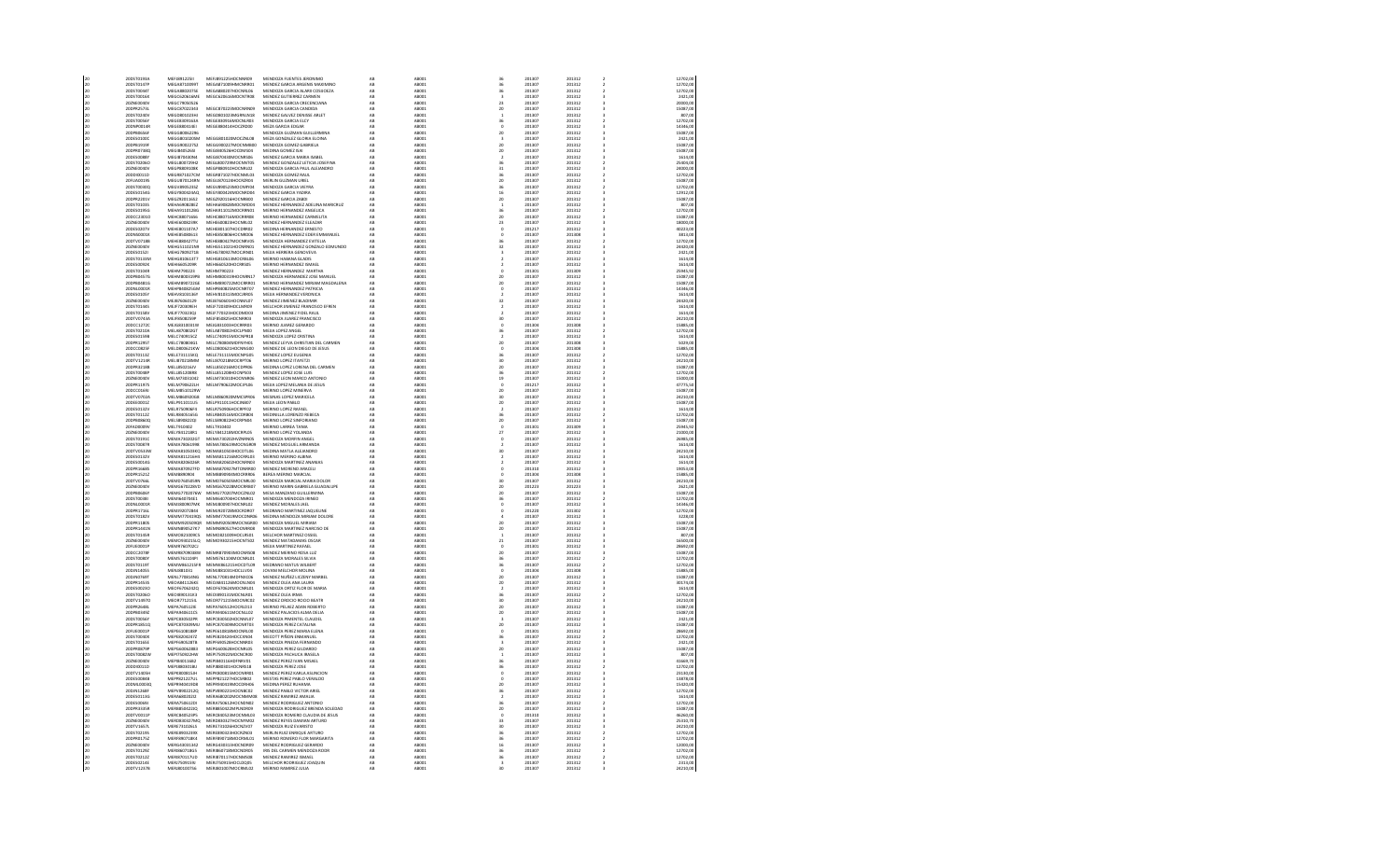|                                         |                          | MERM810109UU                 | MERM810109HOCJRY09                       | MEJIA REYES MARCIANA                                                      | AR              | AB001                 | 36                                             | 201307           | 201312           |                         |
|-----------------------------------------|--------------------------|------------------------------|------------------------------------------|---------------------------------------------------------------------------|-----------------|-----------------------|------------------------------------------------|------------------|------------------|-------------------------|
| $\frac{1}{20}$                          | 20DST0239F<br>20DPR0084I | MERO790625                   | MERO790625MOCNDD08                       | ODETH MENDOZA RODRIGUEZ                                                   | AB              | AB001                 | $\theta$                                       | 201304           | 201308           |                         |
| $_{20}$                                 | 20DST0076L               | MER0890701SQ                 | MERO890701HOCNVS05                       |                                                                           | AB              | A9001                 |                                                | 201307           | 201312           |                         |
| $_{20}$                                 | 20ZNE0040V               | MERP600725SI                 | MERP600725HOCXMD02                       | MENDOZA RIVERA OSCAR ETHIEL<br>MEIXUEIRO ROMERO PEDRO GERARDO RENE        | AB              | AB001                 | 36<br>33                                       | 201307           | 201312           |                         |
| $_{20}$                                 | 20DPB0248/               | MERR90071015                 | MERR900710HOCNJL08                       | MENDOZA ROJAS RAUL                                                        | AB              | AB001                 | $\overline{20}$                                | 201307           | 201312           |                         |
| 20                                      | 20DNS0001K               | <b>MERS501115RV</b>          | MERS501115HOCLIT01                       | MELCHOR ROJAS SAIT                                                        | AB              | AB001                 | $\circ$                                        | 201307           | 201308           |                         |
| $_{20}$                                 | 20DPR30062               | MERV8007202L                 | MERV800720HOCNZR03                       | MENDOZA RUIZ VIRGILIO                                                     | AB              | AB001                 | $\overline{20}$                                | 201307           | 201312           |                         |
| $\overline{20}$<br>$_{20}$              | 20DST0067D<br>20FJI0015I | MFSAR30722N3<br>MESA850801V5 | MESAR30722HOCNRL03<br>MESA850801MOCRND04 | MENDEZ SARMIENTO ALDER<br>MERINO SANCHEZ AIDA                             | AR<br>AB        | <b>AR001</b><br>AB001 | $\begin{array}{c} 36 \\ 20 \end{array}$        | 201307<br>201307 | 201312<br>201312 |                         |
| 20                                      | 20DES0224L               | <b>MESA890710NG</b>          |                                          |                                                                           |                 | <b>AR001</b>          |                                                | 201307           | 201312           |                         |
| $\overline{20}$                         | 20DES0224L               | MESA890710NG                 | MESA890710HOCZNL08<br>MESA890710HOCZNL08 | MEZA SANTIAGO ALI YAOTECATL<br>MEZA SANTIAGO ALI YAOTECATL                | AB<br>AB        | AB001                 | 36<br>36                                       | 201117           | 201119           |                         |
| 20                                      | 20DML00429               | MESC881123PY                 |                                          |                                                                           |                 | AB001                 |                                                |                  | 201312           |                         |
| $\overline{20}$                         | 20DST0162H               | MESF8812275B                 | MESC881123MOCRSL04<br>MESF881227HOCNMR04 | MERINO SOSA CLAUDIA LILIANA<br>MENDOZA SAMPEDRO FERNANDO                  | AB<br>AB        | AB001                 | $\begin{array}{c} 0 \\ 36 \end{array}$         | 201311<br>201307 | 201312           |                         |
| 20                                      | 20DST0164F<br>20DTV1650S | MESN840102QK                 | MESN840102HOCDNX02<br>MESN840904MOCLRN09 | MEDINA SANCHEZ NOE ALBERTO<br>MELO SARABIO NANCY EDITH                    | AB<br>AB        | AB001                 | 36<br>30                                       | 201307<br>201307 | 201312<br>201312 |                         |
| 20                                      |                          | MESN840904E8                 |                                          |                                                                           |                 | AB001                 |                                                |                  |                  |                         |
| $\begin{array}{c} 20 \\ 20 \end{array}$ | 20TAI0250Y<br>20DES0064O | MESN870504NX                 | MESN870504MOCNNL00<br>MESS801010MOCRNR04 | MENDOZA SANTIAGO NALLELY                                                  | AB<br>AB        | AB003                 | $\begin{smallmatrix} 20 \ 2 \end{smallmatrix}$ | 201307           | 201312           |                         |
|                                         |                          | MESS801010R4                 |                                          | MERINO SANTIAGO SORAYA                                                    |                 | AB001                 |                                                | 201307           | 201312           |                         |
| 20                                      | 20DPR09790<br>20DPR18940 | MESS9404227C                 | MESS940422MOCNLL02                       | MENDOZA SALVADOR MARIA SALOM                                              | AB              | AB001                 | $^{20}$                                        | 201307           | 201312           |                         |
| 20                                      |                          | MEST791124GS                 | MEST791124MOCRLR01                       | MERINO FILIO TERESA                                                       | AB              | AB001                 | 36                                             | 201307           | 201312           |                         |
| 20<br>20                                | 20DTV0175Z<br>20DES0010K | MESV9111086Y<br>MESW831210N2 | MESV911108HOCNLC00<br>MESW831210MOCNNN03 | MENDEZ SILVA VICTORINO<br>MENDOZA SANCHEZ WENDY                           | AB<br>AB        | AB001<br>AB001        | 36<br>$\mathbf{1}$                             | 201307<br>201307 | 201312<br>201312 |                         |
| $_{20}$                                 | 20DES0220F               | META630714EL                 | META630714HOCRRB02                       | MERINO TREJO ABAD                                                         | AB              | AB001                 |                                                | 201307           | 201312           |                         |
| 20                                      | 20DJN0076J               | META681025NM                 | META681025HOCRPN05                       | MERINO TAPIA ANGEL                                                        | AB              | AB001                 | 36                                             | 201307           | 201312           |                         |
| 20                                      | 20DEE0021N               | META760914T8                 | META760914HOCNLL00                       | MENDEZ TOLEDO JOSE ALBERTO                                                | AB              | AB001                 | 20                                             | 201307           | 201312           |                         |
| $\overline{20}$                         | 20DST0061L               | MFT48609251T                 | META860925MOCRPR01                       | ARCELIA MERINO TAPIA                                                      | AB              | <b>AR001</b>          |                                                | 201307           | 201312           |                         |
| 20                                      | 202NE0040V               | METE680423BX                 | METE680423MOCNRL04                       | MENDEZ TORRES ELENA                                                       | $\overline{AB}$ | AB001                 | $\begin{array}{c} 36 \\ 19 \end{array}$        | 201307           | 201312           |                         |
| 20                                      | 20DES0142B               | METF860609DI                 | METF860609HOCJPR08                       | MEJIA TAPIA FRANCISCO OVIDIO                                              | AB<br>AB        | AB001                 | 36                                             | 201307           | 201312           |                         |
| 20                                      | 20DST0046F               | METM790917KR                 | METM790917MOCNLR03                       | MENDOZA TOLEDO MERCEDES                                                   |                 | AB001                 | $\overline{2}$                                 | 201307           | 201312           |                         |
| 20                                      | 20DST0183L               | METM890910SS                 | METM890910MOCRRG05                       | MERINO TORRES MAGDALENA                                                   | AB              | AB001                 | 36                                             | 201307           | 201312           |                         |
| 20                                      | 20DTV1647E               | METO880902FA                 | METO880902HOCLRT08                       | MELENDEZ TERAN OTNIEL                                                     | AB              | AB001                 | 30                                             | 201307           | 201312           |                         |
| 20<br>20                                | 202NE0040V<br>20DES0084B | MEUL71031216<br>MEVA750228J3 | MEVA750228HDFNZR07                       | MEJIA URIBE JOSE LUIS<br>MENDOZA VAZQUEZ ARMANDO                          | AB<br>AB        | AB001<br>AB001        | $\overline{25}$<br>$\overline{2}$              | 201307<br>201307 | 201312<br>201312 |                         |
| $_{20}$                                 | 20DPR20562               | MEVA77101331                 |                                          | MEDINA VELASQUEZ ANGELITA                                                 | AB              | AB001                 | $^{20}$                                        | 201307           | 201312           |                         |
| 20                                      | 20DTV00070               | MEVA810330AI                 | MEVA810330HOCRNL08                       | MERINO VENTURA ALDO                                                       | AB              | AB001                 | 30                                             | 201307           | 201312           |                         |
| 20                                      | 20DTV05302               | MEVA8501172G                 | MEVA850117MOCNRN12                       | MENDOZA VARGAS MARIA ANTON                                                | AB              | AB001                 | 30                                             | 201307           | 201312           |                         |
| $\overline{20}$                         | 200PR1009H               | MEVB700703                   | MEVB700703MOCNSR09                       | BERTHA MENDOZA VISTA                                                      | AB              | <b>AR001</b>          | $\circ$                                        | 201304           | 201308           |                         |
| 20                                      | 20DPR0980D               | MEVC880207PK                 | MEVC880207MOCNLR07                       | MENDOZA VILLAVICENCIO CARINA                                              | $\overline{AB}$ | AB001                 | 20                                             | 201307           | 201312           |                         |
| 20                                      | 20DCC2234G               | MEVC881225                   | MEVC881225MOCXRN05                       | CINTIA MEIXUEIRO VERA                                                     | AB              | AB001                 | $\circ$                                        | 201304           | 201308           |                         |
| 20                                      | 202NE0040V               | MEVD690412N7                 | MEVD690412HOCNSM06                       | MENDOZA VASQUEZ DAMIAN                                                    | AB              | AB001                 | 21                                             | 201307           | 201312           |                         |
| 20                                      | 202NE0040V               | MEVD870917IV                 | MEVD870917HOCLSN01                       | MELCHOR VASQUEZ DANIEL ABRAHAM                                            | AB              | AB001                 | 36                                             | 201307           | 201312           |                         |
| 20                                      | 20DPR1272I               | MEVD871124GF                 | MEVD871124MOCLRL04                       | MELO VARGAS DALLANY                                                       | AB              | AB001                 | $\begin{smallmatrix}0\\2\end{smallmatrix}$     | 201311           | 201312           |                         |
| 20                                      | 20DST0170Q               | MEVF7305113F                 | MEVF730511HVZNRL02                       | MENDEZ VERA FELIPE                                                        | AB              | AB003                 |                                                | 201307           | 201312           |                         |
| 20                                      | 20DPR1631E               | <b>MEVF860205HM</b>          | MEVF860205MOCNSL05                       | MENDEZ VASQUEZ FELIPA MARGARITA                                           | AB              | AB001                 | 20                                             | 201307           | 201312           |                         |
| $_{20}$                                 | 20DST0118U               | MEVH761010Q9                 | MEVH761010HOCZLC08                       | MEZA VELASQUEZ HECTOR JULIO                                               | AB              | AB001                 |                                                | 201307           | 201312           |                         |
| 20<br>$_{20}$                           | 20DTV0286D<br>20DTV16352 | MEVJ820701T4<br>MEVM790924V1 | MEVJ820701HOCNSN02<br>MEVM790924MOCNSR06 | MENDOZA VASQUEZ JUAN JOSÉ<br>MENDOZA VASQUEZ MERCED                       | AB<br>AB        | AB001<br>AB001        | 30<br>30                                       | 201307<br>201307 | 201312<br>201312 |                         |
| $\overline{20}$                         |                          | MFVM800826DT                 | MEVM800826HOCN2S01                       | MENDOZA VAZQUEZ MISAEL                                                    |                 | <b>AR001</b>          |                                                | 201312           | 201312           |                         |
| $\overline{20}$                         | 20DTV01001<br>20DPR06062 | MEVN78030742                 | MEVN780307HOCRLS15                       | MERINO VILLAREAL NESTOR                                                   | AB<br>AB        | AB001                 | $\begin{smallmatrix}0\0\20\end{smallmatrix}$   | 201307           | 201312           |                         |
| 20                                      |                          |                              |                                          |                                                                           |                 | AB001                 | $\circ$                                        |                  |                  |                         |
| $\overline{20}$                         | 20DPR2061L<br>20DST0081X | MEVR920910J7<br>MEVS7512063D | MEVR920910HOCDLF06<br>MEVS751206HOCZRR09 | MEDINA VELASQUEZ RAFAEL<br>MEZA VARGAS SERGIO                             | AB<br>AB        | AB001                 |                                                | 201117<br>201307 | 201119<br>201312 |                         |
| 20                                      | 20DST0144S               | MEYA8203199N                 | MEYA820319HOCNSL07                       | MENDEZ YESCAS ALBERTO                                                     | AB              | AB001                 |                                                | 201307           | 201312           |                         |
| 20                                      | 20DES01769               | MEZA7S0420TE                 | MEZA750420MOCJMD08                       | MEJIA ZAMORA ADRIANA KARINA                                               | AB              | AB001                 | $\overline{2}$                                 | 201307           | 201312           |                         |
| 20                                      | 20DST01292               | MEZE630723PV                 | MEZE630723MOCNMM01                       | MENENDEZ ZAMORA EMILIA                                                    | AB              | AB001                 |                                                | 201307           | 201312           |                         |
| 20                                      | 202NE0040V               | MIAJ690430AN                 | MIAI690430HOCRLN02                       | MIRANDA ALVARADO JUAN JAIME                                               | AB              | AB001                 | 16                                             | 201307           | 201312           |                         |
| $_{20}$                                 | 20FUA00029               | MIAJ870908HK                 | MIAI870908MOCJGD08                       | MIJANGOS AGUILAR JUDITH CLAUDIA                                           | AB              | AB001                 | $\dot{\mathbf{0}}$                             | 201301           | 201312           |                         |
| 20                                      | 200PR0011E               | MIARRROR19CN                 | MIARRROR19MOCGVS03                       | MIGUEL AVENDARO ROSALVA                                                   | AR              | <b>AR001</b>          | 20                                             | 201311           | 201312           |                         |
| $_{20}$<br>20                           | 20FJI0014J<br>20DNS0001K | MIBD8405093B<br>MICA850317L3 | MIBD840509MMCGTL02<br>MICA850317MPLRNN08 | MIGUEL BAUTISTA DULCE TONAHI                                              | AB              | AB001<br><b>AR001</b> | $\overline{20}$                                | 201307<br>201307 | 201312<br>201312 |                         |
| $\overline{20}$                         | 20DST00320               | MICF620307SF                 | MICF620307MOCJRL02                       | MIRON CANCINO ANA JULIETA<br>MIJANGOS CARDENAS FELICITAS                  | AB<br>AB        | AB001                 | $\begin{smallmatrix}0\\1\end{smallmatrix}$     | 201307           | 201312           |                         |
| 20                                      |                          |                              |                                          |                                                                           |                 | AB001                 | a                                              |                  |                  |                         |
| $\overline{20}$                         | 20DST0031P<br>20DST0184T | MICF780907SW<br>MIDL761224NY | MICF780907MCSNRB03<br>MIDL761224MOCJLC01 | MINA CRUZ FABIOLA<br>MIJANGOS DOLORES LUCILA                              | AB<br>AB        | AB001                 | 36                                             | 201307<br>201307 | 201312<br>201312 |                         |
| 20                                      |                          | MIEJ810107KT                 |                                          |                                                                           |                 | A9001                 |                                                | 201307           | 201312           |                         |
| 20                                      | 20DTV0147C               | MIFR890707G7                 | MIEJ810107MOCRSQ00<br>MIFR890707HGRRGD00 | MIRANDA ESTRADA JOAQUINA<br>MIRANDA FIGUEROA RODOLFO                      | AB<br>AB        | AB001                 | $\begin{array}{c} 30 \\ 0 \end{array}$         | 201311           | 201312           |                         |
|                                         | 20DST0119T               | MIGC870503IF                 |                                          |                                                                           |                 | AB00                  |                                                | 201307           | 201312           |                         |
| $\begin{array}{c} 20 \\ 20 \end{array}$ | 20FZI0130A               | MIGG871207H6                 | MIGC870503MOCJRR03<br>MIGG871207MOCGND08 | MIJANGOS GARCIA CRUZ<br>MIJANGOS GARCIA CRUZ<br>MIGUEL GONZALEZ GUADALUPE | AB<br>AB        | AB001                 | 20                                             | 201307           | 201312           |                         |
|                                         | 20DTV1669Q               | MIGL850125IH                 | MIGL850125MOCGR201                       | MIGUEL GARCIA LUZ DE LOS                                                  | AB              | AB001                 | 30                                             | 201307           | 201312           |                         |
| 20                                      | 20DES0001C               | MIGL8506144C                 | MIGL850614MOCRRD04                       | MIRAMON GARCIA LOIDA                                                      | AB              | AB001                 | $\overline{2}$                                 | 201307           | 201312           |                         |
| 20                                      | 20DES0010K               | MIHA860804C6                 | MIHA860804MOCGR209                       | MIGUEL HERNANDEZ AZUCENA CONCEPCION                                       | AB              | AB001                 |                                                | 201307           | 201312           |                         |
| 20                                      | 20DES0024N               | MIHY840408C7                 |                                          | MIER HERNANDEZ YURIANA                                                    | AB              | AB001                 | 36                                             | 201307           | 201312           |                         |
| $_{20}$<br>20                           | 20DST0112Z<br>20DPB2004T | MIIB8212113F<br>MIIT670128   | MIIB821211HOCGSN06<br>MIIT670128HOCRSM07 | MIGUEL ISIDRO BENE-EVER<br>TOMAS MIRON ISIDRO                             | AB<br>AB        | AB001<br>AB001        | $\overline{2}$<br>$\theta$                     | 201307<br>201304 | 201312<br>201308 |                         |
| 20                                      | 20DCC1211P               | MUA82050373                  | MIJA820503MOCGMN04                       | MIGUEL JIMENEZ ANA MARIA DE LA CRUZ                                       | AB              | AB001                 | 20                                             | 201307           | 201312           |                         |
|                                         |                          | MILA810823BJ                 | MILA810823MOCGPR01                       | MIGUEL LOPEZ ARACELI                                                      |                 | AB001                 |                                                |                  |                  |                         |
| 20<br>20                                | 20DEE0011G<br>20DST0152A | MILG871007P7                 | MILG871007HOCGPL04                       | MIGUEL LOPEZ GLENNY                                                       | AB<br>AB        | AB001                 | $\begin{array}{c} 20 \\ 3 \end{array}$         | 201307<br>201307 | 201312<br>201312 |                         |
|                                         | 20FIZ0119E               | MILL890420ER                 | MILL890420MOCGND00                       | MIGUEL LINARES LEIDY                                                      |                 | AB003                 |                                                | 201217           | 201302           |                         |
| $\begin{array}{c} 20 \\ 20 \end{array}$ | 20FSE0006W               | MIMB810412NB                 | MIMB810412MOCRRR05                       | MIRANDA MORALES BRISDELIA LAURA                                           | AB<br>AB        | AB001                 | 20                                             | 201307           | 201312           |                         |
| 20                                      | 20FZF0050S               | MIMO710805F8                 |                                          | MIGUEL MENDEZ OSVALDO                                                     | AB              | AB001                 | $\begin{array}{c} 20 \\ 30 \end{array}$        | 201307           | 201312           |                         |
| 20                                      | 20DTV0542D               | MIMS8404276Q                 | MIMS840427MOCRRL02                       | MIRON MORALES MARIA SOLEDAD                                               | AB              | AB001                 |                                                | 201307           | 201312           |                         |
| 20                                      | 20DPB0011P               | MIOR8904084Q                 | MIOR890408HOCLRY08                       | MILLAN ORTIZ REYNEL                                                       | AB              | AB001                 | 20                                             | 201307           | 201310           |                         |
| 20                                      | 20DST0028E               | MIP078043002                 | MIPO780430HOCGCM04                       | MIGUEL PACHECO OMAR                                                       | AB              | AB001                 | 5                                              | 201307           | 201312           |                         |
| $_{20}$<br>20                           | 20DPB2357V<br>202NE0040V | MIRF870302EY<br>MIRG8511134W | MIRF870302HOCGJD03<br>MIRG851113MOCGML09 | MIGUEL ROJAS FEDERICO<br>MIGUEL RAMIREZ GLADYS GENY                       | AB<br>AB        | AB001<br>AB001        | $\rm _0$<br>34                                 | 201312<br>201307 | 201312<br>201312 |                         |
| 20                                      | 202NE0040V               | MIRH650813DL                 | MIRH650813MOCJBP01                       | MIJANGOS ROBLES HIPOLITA                                                  | AB              | AB001                 | $_{\rm 23}$                                    | 201307           | 201312           |                         |
| $\overline{20}$                         | 207NF0040V               | <b>MIRH650813DI</b>          | MIRH650813MOCIRP01                       | MILANGOS ROBLES HIPOLITA                                                  | AB              | <b>AR001</b>          | 20                                             | 201223           | 201224           |                         |
| 20                                      | 20DST0166D               | MISF7510083Y                 | MISF751008HOCJSR04                       | MIJANGOS SOSA FRANCISCO JAVIER                                            | AB              | AB001                 | $\,$ 1                                         | 201307           | 201312           |                         |
| 20                                      | 20DPR0694J               | MISR79053179                 | MISR790531HOCGNN01                       | MIGUEL SANTIAGO RENE JAVIER                                               |                 | AB001                 | $\circ$                                        | 201309           | 201312           |                         |
| 20                                      | 20DST0062                | MIVA740215CG                 | MIVA740215HOCGLB09                       | MIGUEL VELASQUEZ ABEL                                                     | AB<br>AB        | AB001                 |                                                | 201307           | 201312           |                         |
| 20                                      | 20DPR1336C               | MIVI8506139N                 | MIVI850613HOCRLS02                       | MIRON VILLALBA ISAIAS                                                     | AB              | AB001                 | $_{\rm 20}$                                    | 201307           | 201312           |                         |
| 20                                      | 20DST0038                | MIVR870824M7                 | MIVR870824HOCLLC01                       | MILAN VALERIO RICARDO ISRAEL                                              | AB              | AB001                 | 36                                             | 201307           | 201312           |                         |
| $\overline{20}$                         | 20DPB1613O               | MIZG830402L2                 | MIZG830402MOCGRL01                       | MIGUEL ZARAGOZA GLORIA DARNEY                                             | AB              | AB001                 | 20                                             | 201307           | 201312           |                         |
| 20<br>$_{20}$                           | 20DTV03635               | MOAA711031JP<br>MOAD60021193 | MOAA711031HOCRML03<br>MOAD600211HOCRLN03 | MORALES AMAYA ALFONSO LORENZ                                              | AB              | AB001<br>AB001        | 30<br>$\mathfrak{o}$                           | 201307<br>201309 | 201312<br>201312 |                         |
| 20                                      | 20DPR0050S<br>20DTV15519 | MOAE850310HK                 | MOAE850310MOCNVR09                       | MORALES ALAVEZ DONALDO<br>MONTARO AVENDARO ERIKA BELEN                    | AB<br>AB        | AB001                 | 30                                             | 201307           | 201312           |                         |
| 20                                      | 20DEE0006V               | MOAG4505192E                 | MOAG450519MOCRRL04                       | MORGA ARAGON GLORIA DELIA                                                 | AB              | AB001                 | 10                                             | 201307           | 201312           |                         |
| $\overline{20}$                         | 20DST01636               | MOAG770310CN                 | MOAG770310HOCCRMB0                       | IOSE GABRIEL MORALES ANTONIO                                              | AB              | <b>AR001</b>          | 36                                             | 201307           | 201312           |                         |
| 20                                      | 20DST0057X               | MOAJ760505S9                 | MOAJ760505HOCRVN08                       | MORALES AVENDAÑO JUAN CARLOS                                              | $\overline{AB}$ | AB001                 | $\overline{1}$                                 | 201307           | 201312           |                         |
| 20                                      | 20ZNE0040\               | MOAJ851228Q2                 | MOAJ851228HOCRCM04                       | MORALES ACEVEDO JAIME                                                     | AB              | AB001                 | 21                                             | 201307           | 201312           |                         |
| 20                                      | 20DST0028E               | MOAY74061519                 | MOAY740615MOCRRL05                       | MORENO ARANGO YOLANDA PATRICIA                                            | AB              | AB001                 | 36                                             | 201307           | 201312           |                         |
| 20                                      | 20DST0056Y               | MOBB830707RR                 | MOBB830707HMNRLR01                       | MORALES BOLAN BERTIL VIDAL                                                | AB              | AB001                 | $\,$ 2                                         | 201307           | 201312           |                         |
| 20                                      | 20DST0222F               | MOBC7409259A                 | MOBC740925HOCRTS09                       | MORENO BAUTISTA CESAR                                                     | AB              | AB001                 | $\overline{2}$                                 | 201307           | 201312           |                         |
| 20                                      | 20DCC1021Y               | MOBI830308                   | MOBI830308MOCRNS05                       | ISIS MORALES BENITEZ                                                      | AB              | AB00:                 | $\mathbf{0}$                                   | 201304           | 201308           |                         |
| 20                                      | 20DPR0187E               | MOBJ88092752                 | MOBJ880927HOCRLR09                       | MORALES BLAS JARED                                                        | AB              | AB001                 | $\theta$                                       | 201309           | 201312           |                         |
| $_{20}$<br>20                           | 20DST0133M<br>20FMP0012S | MOBL7509222N<br>MOBL810115RD | MOBL750922HOCRTR01                       | MORALES BAUTISTA LAURO ARTURO<br>MONTOR RETANZOS LAURA                    | AB<br>AB        | AB001<br>AB001        | $\theta$                                       | 201307<br>201301 | 201312<br>201312 |                         |
| $_{20}$                                 | 20DST0014Z               | MOBM930614KK                 | MOBM930614HOCRRG03                       | MORALES BARRAGAN MIGUEL                                                   | AB              | AB001                 | 36                                             | 201307           | 201312           |                         |
| $\overline{20}$                         | 20DST0221G               | MOBP7803051V                 | MOBP780305MOCRTT00                       | MORENO BALITISTA PATRICIA                                                 |                 | <b>AR001</b>          | $\overline{4}$                                 | 201307           | 201312           |                         |
| $\frac{1}{20}$                          | 20DST0199V               | MOBR650905FW                 | MOBR650905MOCRT500                       | MORALES BAUTISTA ROSA MARIA                                               | AB<br>AB        | AB001                 |                                                | 201307           | 201312           |                         |
| 20                                      |                          |                              |                                          |                                                                           |                 | AB001                 |                                                |                  | 201312           |                         |
| $\overline{20}$                         | 20DST0014Z<br>20DST0039H | MOCA900715AZ<br>MOCC890127JN | MOCA900715HOCRRB01<br>MOCC890127HOCRSR01 | MORALES CRUZ ABIMAEL<br>CARLOS MORENO CASTILLO                            | AB<br>AB        | AB001                 | 36<br>36                                       | 201307<br>201307 | 201312           |                         |
| 20                                      | 20DST0041W<br>20DES0204Y | MOCE8610268M                 | MOCE861026HOCRRV00                       | MORALES CRUZ EVARISTO                                                     | AB<br>AB        | <b>AR001</b>          | $\begin{array}{c} 36 \\ 2 \end{array}$         | 201307<br>201307 | 201312<br>201312 |                         |
| 20                                      |                          | MOCG651012RV                 | MOCG651012MOCNRD09                       | MONJARAS CRUZ GUADALUPE                                                   |                 | AB001                 |                                                |                  |                  |                         |
| 20                                      | 20DTV05891               | MOCG830106PM<br>MOCI970610PP | MOCG830106HOCRRR02<br>MOCI970610MOCCSR03 | MORALES CRUZ GREGORIO CE<br>MOCTEZUMA CASTANEYRA IRAIS                    | AB<br>AB        | AB001                 | $\begin{array}{c} 30 \\ 6 \end{array}$         | 201307           | 201312           |                         |
| 20                                      | 20DES0220F               |                              |                                          |                                                                           |                 | AB001                 |                                                | 201307           | 201312           | $\overline{\mathbf{3}}$ |
| 20                                      | 20DES0006Y<br>20DPB0589Y | MOCJ6209278Q<br>MOCJ800930AB | MOCJ620927HOCRBR09<br>MOCJ800930HVZRRR09 | MORALES CABRERA JORGE ADULFO<br>MORALES CRUZ JERONIMO                     | AB<br>AB        | AB001<br>AB001        | $\mathbf{0}$<br>20                             | 201117<br>201307 | 201124<br>201312 |                         |
| $_{20}$                                 | 20DTV02918               | MOCJ810329TB                 | MOCJ810329MOCRMN03                       | MORALES CAMPOS JONASA                                                     | AB              | AB001                 |                                                | 201307           | 201312           |                         |
|                                         |                          |                              |                                          |                                                                           |                 |                       |                                                |                  |                  |                         |

# 12702,00 3 15885,00 2 12702,00 3 25310,70 3 15087,00 3 9348,00 3 15087,00 2 12702,00 3 15087,00 2 12702,00 2 6351,00 3 27659,50 2 12702,00 2 12702,00 3 24210,00 3 15087,00 3 1614,00 3 15087,00 2 12702,00 2 12702,00 3 807,00 3 807,00 2 12702,00 3 15087,00 2 12702,00 3 15000,00 2 12702,00 3 1614,00 2 12702,00 3 24210,00 3 19382,40 3 1614,00 3 15087,00 3 24210,00 3 24210,00 3 15885,00 3 15087,00 3 15885,00 3 16500,00 3 57000,00 3 30174,00 3 1614,00 3 15087,00 3 807,00 3 24210,00 3 24210,00 3 14819,00 3 15087,00 3 6351,00 3 4035,00 3 807,00 3 1614,00 3 807,00 3 12000,00 3 30174,00 3 20116,00 3 15087,00 3 14346,00 3 807,00 3 2421,00 2 12702,00 3 24210,00 3 27659,50 3 807,00 3 15087,00 3 24210,00 3 1614,00 3 807,00 2 12702,00 3 1614,00 3 15885,00 3 15087,00 3 15087,00 3 2421,00 3 22630,50 3 15087,00 3 15420,00 3 24210,00 3 10058,00 3 4035,00 3 30174,00 3 25872,00 3 18000,00 3 8926,04 3 807,00 3 19053,00 3 2421,00 3 15087,00 2 12702,00 3 15087,00 3 24210,00 3 47775,50 3 24210,00 3 7710,00 2 12702,00 3 807,00 3 16500,00 2 12702,00 3 1614,00 3 1614,00 3 15885,00 3 25404,00 3 1614,00 3 28692,00 2 12702,00 3 3228,00 3 1614,00 2 12702,00 2 12702,00 2 12702,00 3 1614,00 3 24210,00 3 4842,00 3 3598,00 3 15087,00 2 12702,00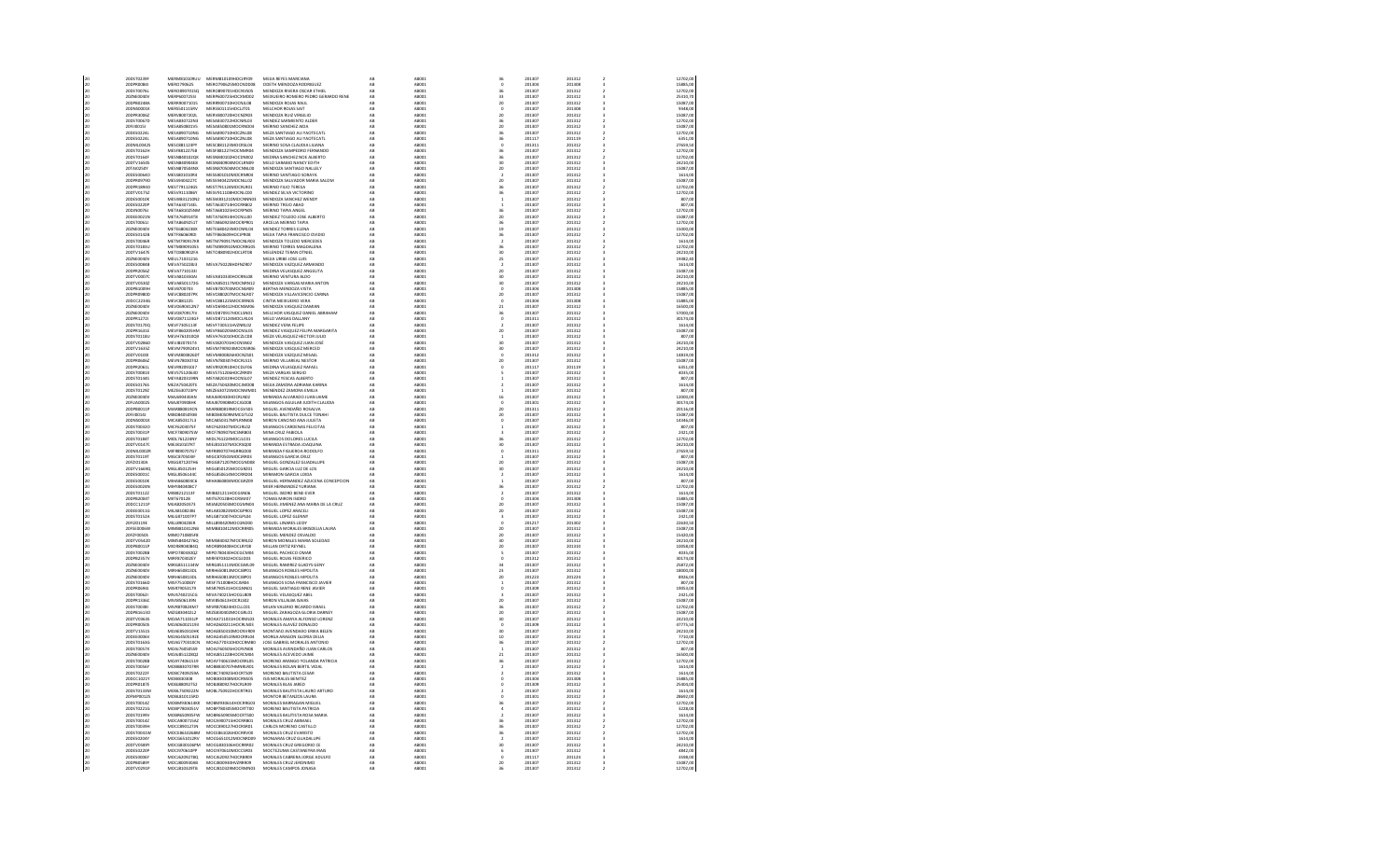| 20                                      | 20FZF0003H               | MOCJ8711212Y                 | MOCJ871121HOCNRL04                       | MONTOR CERON JOEL                                                                             | AB       | AB001                 | $\begin{array}{c} 30 \\ 7 \end{array}$       | 201307           | 201312           |
|-----------------------------------------|--------------------------|------------------------------|------------------------------------------|-----------------------------------------------------------------------------------------------|----------|-----------------------|----------------------------------------------|------------------|------------------|
| 20                                      | 20DST0250B               | MOCJ88031956                 | MOCJ880319MVZNRS02                       | MONDRAGON CERVANTES JOSEFINA                                                                  | AB       | AB001                 |                                              | 201307           | 201312           |
| 20<br>20                                | 2005T0213Y<br>20DTV0115K | MOCK891117PA<br>MOCL800101Q7 | MOCK891117MOCLIB06                       | MOUNA CELIS KAREN ALEIANDRA<br>MORALES CRUZ LUIS ANTONIO                                      | AR<br>AB | <b>AR001</b><br>AB001 | 10<br>35                                     | 201307<br>201307 | 201312<br>201312 |
| $_{20}$                                 | 20DJN2119E               | MOCL851011JN                 | MOCL800101HOCRRS08<br>MOCL851011HOCNRS07 | MONTOR CERON LUIS ALBERTO                                                                     |          | <b>AR001</b>          |                                              | 201307           | 201312           |
| 20                                      | 20DPR1505H               | MOCN890309QV                 | MOCN890309HOCNRX07                       | MONTARO CRUZ NOE                                                                              | AB<br>AB | AB001                 | 36<br>36                                     | 201307           | 201312           |
| $_{20}$                                 | 20DCC2234G               | MOCR820524                   | MOCR820524MOCRBC05                       |                                                                                               | AB       | AB001                 | $\mathbf{0}$                                 | 201304           | 201308           |
| 20                                      | 20DST0033N               | MOCS7604227K                 | MOCS760422HOCRRR0S                       | ROCIO MORALES CABRERA<br>MORGAN CARTAS SERGIO ENRIQUE                                         | AB       | AB001                 | $\overline{3}$                               | 201307           | 201312           |
| 20                                      | 202NE0040V               | MOCV470510UG                 |                                          | MONGE CISNEROS VICTOR MANUEL                                                                  | AB       | AB001                 | 27                                           | 201307           | 201312           |
| 20                                      | 20DPR2912U               | MOCV89110856                 | MOCV891108MOCLRR09                       | MOLINA CORTES VERONICA MARLEN                                                                 | AB       | AB001                 | 20                                           | 201307           | 201312           |
| 20                                      | 20DJN1976H               | MOCX6909054V                 | MOCX690905MOCRS802                       | MORALES CISNEROS OBDULIA                                                                      | AB       | AB001                 | 36                                           | 201307           | 201312           |
| 20                                      | 20ZNE0040V               | MOCX7502273A                 | MOCX750227HOCNSS08                       | MONTAñO CISNEROS OSWALDO                                                                      | AB       | AB001                 | 36                                           | 201307           | 201312           |
| 20                                      | 20DST0014Z               | MODE781230QF                 | MODE781230HOCRNS11                       | MORALES DIONICIO ESTEBAN                                                                      | AB       | AB001                 |                                              | 201307           | 201312           |
| 20                                      | 20DPR0154M               | MODM870406B2                 | MODM870406HOCR7L00                       | MORENO DIAZ MILTON                                                                            | AR       | <b>AR001</b>          | 20                                           | 201307           | 201312           |
| 20                                      | 20HMC0027O               | MODV860131BT                 | MODV860131MOCTZR00                       | MOTA DIAZ VIRGINIA                                                                            | AB       | AB001                 | $\overline{20}$                              | 201307           | 201312           |
| $_{20}$                                 |                          |                              |                                          |                                                                                               |          | <b>AR001</b>          |                                              | 201307           | 201312           |
| $\frac{1}{20}$                          | 202NE0040V<br>20DES0200B | MOEC790408PI<br>MOFS711029V5 | MOEC790408MOCNSC04<br>MOFS711029HDFRLR05 | MONTES ESPINOSA CECILIA<br>MORENO FLORES SERGIO                                               | AB<br>AB | AB001                 | $\begin{array}{c} 36 \\ 3 \end{array}$       | 201307           | 201312           |
|                                         |                          |                              |                                          |                                                                                               |          | <b>AR001</b>          | $\mathbf{0}$                                 |                  |                  |
| $\begin{array}{c} 20 \\ 20 \end{array}$ | 20DES0082D<br>20DST0006Q | MOGA710728FU<br>MOGA820505NN | MOGA710728HOCYNR09<br>MOGA820505HOCRRR06 | MOYA GONZALEZ AURELIO INOCENCIO<br>MORALES GIRON ARMANDO                                      | AB<br>AB | AB001                 | 36                                           | 201117<br>201307 | 201124<br>201312 |
|                                         | 20DST0010C<br>20DST0181W | MOGC640725FT<br>MOGD830124GA | MOGC640725MOCRMN21<br>MOGD830124HOCNRN01 | MORALES GOMEZ MARIA DE LA CONCEPCION<br>MONTAÑO GUERRA DANNY CASTULO                          |          | AB001                 |                                              | 201307           | 201312           |
| $\begin{array}{c} 20 \\ 20 \end{array}$ |                          |                              |                                          |                                                                                               | AB<br>AB | AB001                 | $\begin{array}{c} 36 \\ 1 \end{array}$       | 201307           | 201312           |
|                                         | 20DTV0718B               |                              |                                          |                                                                                               | AB       | AB001                 |                                              | 201307           |                  |
| $\begin{array}{c} 20 \\ 20 \end{array}$ | 20DES0011J               | MOGE7610297K                 | MOGE761029HGRRZR00<br>MOGE810718HOCRRL01 | MORALES GUZMAN ERNESTO RIVELINO<br>MORGA GARCIA ELIUD                                         | AB       | AB001                 | $\begin{array}{c} 30 \\ 2 \end{array}$       | 201307           | 201312<br>201312 |
|                                         | 20DPR09032               | MOGF811102UU                 | MOGF811102HOCRMR07                       |                                                                                               | AB       | AB001                 | 20                                           | 201307           | 201312           |
| $\begin{array}{c} 20 \\ 20 \end{array}$ | 20DTV1490V               | MOGF820617RJ                 | MOGF820617HOCRRR02                       | MORALES GOMEZ FERNANDO<br>MORALES GARCIA FERMIN ALEJANDRO                                     | AB       | <b>AR001</b>          | $\bf{0}$                                     | 201223           | 201310           |
| 20                                      | 20DES0142B               | MOGH721013IM                 | MOGH721013HOCRLR04                       | MORALES GALLEGOS HERMELINDO                                                                   | AB       | AB001                 | $\circ$                                      | 201217           | 201224           |
| 20                                      | 20DST0040X               | MOGJ700128HZ                 | MOGJ700128HOCGNN03                       | MOGUEL GONZALEZ JUAN CARLOS                                                                   | AB       | AB001                 | $\overline{2}$                               | 201307           | 201312           |
| $_{20}$                                 | 202NE0040V               | MOGL811207QZ                 | MOGL811207HOCRMS08                       | MORGAN GOMEZ JOSE LUIS                                                                        | AB       | AB001                 | 25                                           | 201307           | 201312           |
|                                         |                          |                              |                                          |                                                                                               |          | <b>AR001</b>          |                                              | 201307           |                  |
| $\begin{array}{c} 20 \\ 20 \end{array}$ | 20HMC0004D<br>20ZNE0040V | MOGL820915KZ<br>MOGM730514DF | MOGL820915HGRNNS06<br>MOGM730514MOCNNR01 | MONTES GONZALEZ LUIS ANGEL<br>MONTES GONZALEZ MARIELA YOLANDA                                 | AB<br>AB | AB001                 | 36<br>35                                     | 201307           | 201311<br>201312 |
|                                         |                          |                              |                                          |                                                                                               |          | AB001                 |                                              |                  | 201312           |
| $\begin{array}{c} 20 \\ 20 \end{array}$ | 20DPB0177X               | MOGR8402239R<br>MOGR880813SH | MOGR840223HOCRRD06<br>MOGR880813MOCRNT07 | MORELOS GARCIA RODRIGO                                                                        | AB<br>AB | AB001                 | $\begin{smallmatrix}0\0\20\end{smallmatrix}$ | 201301<br>201307 | 201312           |
|                                         | 20DTV0738P<br>20TAI0291Y | MOGR881113JF                 | MOGR881113MOCNLY00<br>MOHG911128MOCRRB05 | MONTES GALVEZ REYNA<br>MORENO HERNANDEZ GABRIELA                                              |          | AB001                 |                                              | 201307           |                  |
| $\begin{array}{c} 20 \\ 20 \end{array}$ |                          |                              |                                          |                                                                                               | AB<br>AB | AB001                 | 36<br>20                                     | 201307           | 201312<br>201312 |
|                                         | 20DTV15772               | <b>MOHL810605HI</b>          | MOHL810605MOCRRS04<br>MOHM850310MOCRRY07 | MORENO HERNÁNDEZ MARÍA LUISA                                                                  |          | AB001                 | 30                                           | 201307           | 201312           |
| $\begin{array}{c} 20 \\ 20 \end{array}$ | 20DES0168J               | MOHM8503104G                 |                                          | MORALES HERNANDEZ MAYTE                                                                       | AB<br>AB | <b>AR001</b>          | $\overline{2}$                               | 201307           | 201312           |
| 20                                      | 20DST0149N               | MOHO7909154B                 | MOHO790915HOCRRS01                       | MORALES HERNANDEZ OSIEL                                                                       | AB       | AB001                 |                                              | 201307           | 201312           |
| 20                                      | 20DTV1319L               | MOHR8609079S                 | MOHR860907HOCRRM04                       | MORENO HERNANDEZ RAMSES                                                                       | AB       | AB001                 | 36                                           | 201307           | 201312           |
| $^{20}$                                 | 20DTV0913E               | MOHR901209                   | MOHR901209MDFRRS00                       | ROSA ARIANA MORALES HERNANDEZ                                                                 | AB       | AB001                 | $\rm ^o$                                     | 201304           | 201308           |
| 20                                      | 20DTV1672D               | MOHU7811184K                 | MOHU781118HOCNRB02                       | MONTES HERNANDEZ UBALDO ABDO                                                                  | AB       | AB001                 | 30                                           | 201307           | 201312           |
| $_{20}$                                 | 20FZP0003O               | MOHY841107NW                 | MOHY841107HOCNRM06                       | MONTES HERNANDEZ YAMIRT DEL ROSARIO                                                           | AB       | AB001                 | 36                                           | 201307           | 201312           |
| 20                                      | 20DIN0139P               | MOJC891208J5                 | MOJC891208MOCRMN00                       | MORALES JIMENEZ CONCEPCION                                                                    | AB       | AB001                 | 20                                           | 201307           | 201312           |
| $_{20}$                                 | 20DPR0721Q               | MOJC930615PR                 | MOJC930615MOCRMT08                       | MORALES JIMENEZ CITLALI                                                                       | AB       | AB001                 | $\overline{20}$                              | 201307           | 201312           |
| $_{20}$                                 | 20DES0102A               | MOJE83121249                 | MOIF831212HOCRRROS                       | MORALES JUAREZ FRANCISCO                                                                      | AB       | <b>AR001</b>          |                                              | 201307           | 201312           |
| 20                                      | 20DPR0004G               | MOJG870325DD                 | MOJG870325MVZRMR06                       | MORAN JIMENEZ GEORGINA ESBEIDY                                                                | AB       | AB001                 | $\frac{2}{20}$                               | 201307           | 201307           |
| 20                                      | 20DPR2598U               | MOJ0920405P7                 | MOJ0920405MOCRML05                       | MORALES JIMENEZ OLIVA                                                                         | AB       | AB001                 |                                              | 201307           | 201312           |
| $_{20}$                                 | 20DPB2030R               | MOJY870413KZ                 | MOJY870413HOCRSV01                       | MORENO JOSE YAVE                                                                              | AB       | <b>AR001</b>          | $\begin{array}{c} 20 \\ 20 \end{array}$      | 201307           | 201312           |
| $_{20}$                                 | 20DPR0019                | MOLA710526PU                 | MOLA710526HOCRPL03                       | MORALES LOPEZ ALEJANDRO                                                                       | AB       | AB001                 | 36                                           | 201307           | 201312           |
| 20                                      | 20TAI0064C               | MOLH800810PC                 | LOLH800810MOCRRD04                       | MORALES LERDO HEIDY                                                                           | AB       | AB001                 |                                              | 201307           | 201312           |
| 20                                      | 20DES0227                | MOLI841106TX                 | MOLI841106HOCNLB07                       | MONTERO LLANOS IBRAHIM                                                                        | AB       | AB001                 | $\begin{array}{c} 20 \\ 2 \end{array}$       | 201307           | 201312           |
| 20                                      | 20DTV0798D               | MOLJ84092216                 |                                          | MORALES LOPEZ JUAN CARLOS                                                                     | AB       | AB001                 | 30                                           | 201307           | 201312           |
| $_{20}$                                 | 20DTV1420Z               | MOLJ871220D8                 | MOLJ871220MOCRNN07                       | MORA LUENGAS JANET                                                                            | AB       | AB001                 | 30                                           | 201307           | 201312           |
| 20                                      | 20ADG0008V               | <b>MOLL821010LE</b>          | MOLL821010MOCNPL03                       | MONTIEL LOPEZ LILIANA                                                                         | AB       | AB001                 | 36                                           | 201307           | 201312           |
| $_{20}$                                 | 20DPR1971C               | MOLL850730U6                 | MOLL850730MOCLPZ04                       | MOLINA LOPEZ LUZ MARIA                                                                        | AB       | AB001                 | $\overline{20}$                              | 201307           | 201312           |
| $_{20}$                                 | 20DST00781               | MOLN750328Q5                 | MOLN750328HVZNNC01                       | MONTERO LANDA NICEFORO                                                                        |          | <b>AR001</b>          |                                              | 201307           | 201312           |
| 20                                      | 20DTV1524V               | MOLP8107248G                 | MOLP810724HOCNGB00                       | MONTOR LAGUNES PABLO                                                                          | AB<br>AB | AB001                 | $\begin{array}{c} 1 \\ 30 \end{array}$       | 201307           | 201312           |
| 20                                      | 20DES0214E               | MOLR710509AX                 | MOLR710509HOCRPL06<br>MOMA810424MOCNYL01 | MORENO LOPEZ RAUL                                                                             | AB       | AB001                 | 36                                           | 201307           | 201312           |
| 20                                      | 20DBA0042G               | MOMA8104245S                 |                                          | MONTES MOYA ALEJANDRA                                                                         | AB       | <b>AR001</b>          | 20                                           | 201307           | 201307           |
| $_{20}$                                 | 20DST0224D               | MOMB760618DP                 | MOMB760618HOCRRL00                       | MORALES MARTINEZ BULMARO                                                                      | AB       | AB001                 | $\ddot{4}$                                   | 201307           | 201312           |
| 20                                      | 20DST0215W               | MOMB830302RW                 | MOMB830302MOCRRT05                       | MORENO MARTINEZ BEATRIZ                                                                       | AB       | AB001                 | $\overline{3}$                               | 201307           | 201312           |
| 20                                      | 20DST0215W               | MOMC800602KX                 | MOMC800602HOCNCT05                       | MONTES MACHUCA CUTBERTO                                                                       | AB       | AB001                 |                                              | 201307           | 201312           |
| 20                                      | 20DDI0012C               | MOMD860125LK                 | MOMD860125MOCNNN07                       | MONRROY MANUEL DIANA                                                                          | AB       | AB001                 | 20                                           | 201307           | 201312           |
| 20                                      | 20DST0003T               | MOMF710205M2                 | MOMF710205HOCRNL06                       | MORALES MENDOZA FELIPE DE JESUS                                                               | AB       | AB001                 | $\overline{2}$                               | 201307           | 201312           |
| 20                                      | 20DST0078J               | MOMF7401014N                 | MOMF740101MOCRNL04                       | MORENO MENDEZ FLORICEL                                                                        | AB       | AB001                 |                                              | 201307           | 201312           |
| $\overline{20}$                         | 20DPR27440               | MOMF860727NH                 | MOMF860727HOCRRR03                       | MORALES MARTINEZ FRANCISCO DE JESUS                                                           | AB       | AB001                 | 20                                           | 201307           | 201311           |
| 20                                      | 20DBA00082               | MOMJ870204QT                 | MOM1870204HOCRRS09                       | MORAN MARIN IFSUS FEUPE                                                                       | AR       | <b>AR001</b>          |                                              | 201307           | 201312           |
| $\frac{1}{20}$                          | 20DST0019U               | MOMM690206AK                 | MOMM690206MOCRRR01                       | MORENO MORALES MARGARITA                                                                      | AB       | AB001                 | $\begin{array}{c} 20 \\ 1 \end{array}$       | 201307           | 201312           |
|                                         | 20DST02300<br>20DST0019U | MOMM700609K3<br>MOMM721017Q1 | MOMM700609MOCNNC06<br>MOMM721017MOCSRR04 | MONTERO MENDOZA MICAELA<br>MOSCOSO MORALES MIRIAM                                             |          | AB001                 |                                              | 201307<br>201307 | 201312<br>201312 |
| $\begin{array}{c} 20 \\ 20 \end{array}$ |                          |                              |                                          |                                                                                               | AB<br>AB | AB001                 | $\begin{array}{c} 36 \\ 4 \end{array}$       |                  |                  |
|                                         | 202NE0040V<br>20DPR2170S | MOMM770907AS<br>MOMM90030444 | MOMM770907HOCRZN00<br>MOMM900304MOCNRY07 | MORALES MAZA JOSE MANUEL<br>MONTAñO MARTINEZ MAYRA ALEJANDRA                                  |          | <b>AR001</b>          |                                              | 201307           | 201312<br>201312 |
| $\begin{array}{c} 20 \\ 20 \end{array}$ |                          |                              |                                          |                                                                                               | AB<br>AB | AB001                 | 36<br>20                                     | 201307           |                  |
| $^{20}$                                 | 20DCC0019C               | MOMN840908                   | MOMN840908MOCRRT02                       | NATIVIDAD MORELOS MARTINEZ                                                                    | AB       | AB001                 | $\bf{0}$                                     | 201304           | 201308           |
| 20                                      | 20DTV0610K               | MOMR800206CJ                 | MOMR800206HOCRRG06                       | MORALES MARTINEZ RIGOBERTO                                                                    | AB       | AB001                 | 30                                           | 201307           | 201312           |
| 20                                      | 20DJN1047V               | MOMV780510SX                 | MOMV780510MOCNNL07                       | MONTERREY MENDEZ VIOLETA                                                                      | AB       | AB001                 | $\,$ 0 $\,$                                  | 201304           | 201308           |
| 20                                      | 20DPR0772X               | MONA850421DY                 | MONA850421MOCNXN08                       | MONTALVO NUÑEZ ANA DELIA                                                                      | AB       | AB001                 | 20                                           | 201307           | 201312           |
| $\overline{20}$                         | 20DTV0320U               | MO0B850704QB                 | MOOB850704MOCRLR03                       | MORALES OLMEDO BRENDA JAZM                                                                    | AB       | AB001                 | 30                                           | 201307           | 201312           |
| 20                                      | 20DST0215W               | <b>MOOF7103027T</b>          | MOOF710302HOCNLD01                       | MONDRAGON OLMEDO FEDERICO                                                                     | AB<br>AB | <b>AR001</b>          | $\overline{2}$                               | 201307           | 201312           |
| $\frac{1}{20}$                          | 20DPR2476J               | MOOJ730626RR                 | MOOJ730626HOCRRN03                       | MORALES OROZCO JUAN ANTONIO                                                                   |          | AB001                 | $20^{-}$                                     | 201307           | 201312           |
|                                         |                          |                              |                                          |                                                                                               |          | AB001                 | $\frac{36}{2}$                               | 201307<br>201307 | 201312<br>201312 |
| $\begin{array}{c} 20 \\ 20 \end{array}$ | 20DJN13972<br>20DST0103S | MOON8608165E<br>MOPA6612157L | MOON860816MOCRRZ09<br>MOPA661215HOCRRR03 | MORA ORTIZ NAZARETH<br>MORALES PEREZ ARTURO MANUEL                                            | AB<br>AB | AB001                 |                                              |                  |                  |
| $\begin{array}{c} 20 \\ 20 \end{array}$ | 20DES0100C<br>20DST0084U | MOPB8911125L<br>MOPC6704151L | MOPB891112MOCNRL05<br>MOPC670415MOCRNR00 | MONTES PEREZ BELEM<br>MORALES PUENTE MA.DEL CARMEN                                            | AB<br>AB | <b>AR001</b>          | $\begin{smallmatrix}0\\2\end{smallmatrix}$   | 201222           | 201309<br>201312 |
|                                         |                          |                              |                                          |                                                                                               |          | AB001                 |                                              | 201307           |                  |
| $\frac{20}{20}$                         | 20DPR3229H               | MOPE770407KQ                 | MOPE770407HOCRXM02                       | MORENO PEÑA EMETERIO<br>MORALES PACHECO FLORENCIA                                             | AB<br>AB | AB001                 | $\begin{array}{c} 20 \\ 20 \end{array}$      | 201307           | 201312           |
|                                         |                          |                              |                                          |                                                                                               |          | AB001                 |                                              | 201307           | 201312           |
| $\begin{array}{c} 20 \\ 20 \end{array}$ | 20DCC2355S               | MOPF930124BP<br>MOPI790121BL | MOPF930124MOCNRR02                       | MONJARAZ PEREZ FRANCISCA<br>MONJARAZ PEREZ MARIA IDALI                                        | AB<br>AB | AB001                 | 20<br>30                                     | 201307           | 201312           |
|                                         | 20DTV1603H               |                              |                                          |                                                                                               |          | AB001                 |                                              | 201307           | 201312           |
| 20                                      | 20DPR0732W<br>20DST0089P | MOPJ750315EQ                 | MOPJ750315MOCRTS01<br>MOPR890313HOCRTL08 | MORA PATATUCHI JOSEFINA                                                                       | AB<br>AB | AB001                 | $\pmb{\circ}$                                | 201309           | 201312           |
| 20                                      |                          | MOPR8903138K                 |                                          | MORALES PATRICIO ROLANDO                                                                      |          | AB001                 | 36                                           | 201307           | 201312           |
| 20<br>20                                | 20DST0037J<br>20DPR33022 | MOPT890417BH<br>MOPZ8301139H | MOPT890417MOCRRR08<br>MOPZ830113MOCRRL06 | MORAN PEREZ TERESA<br>MORALES PEREZ ZULEYCA                                                   | AB<br>AB | AB001<br>AB001        | 36                                           | 201307<br>201307 | 201312<br>201312 |
| $^{20}$                                 | 20DTV1154T               | MOQM820702KT                 | MOQM820702MOCRVR09                       | MORALES QUEVEDO MARCELA                                                                       | AB       | AB001                 | 20<br>30                                     | 201307           | 201312           |
| 20                                      | 20ZNE0040V               | MORA491001RV                 | MORA491001HOCRMN07                       | MORALES RAMOS ANGEL                                                                           | AB       | AB001                 | 36                                           | 201307           | 201312           |
| $_{20}$                                 | 20DST0072P               | MORA8709068P                 | MORA870906HOCRYL09                       | MORALES REYES ALAN MIROD                                                                      | AB       | AB001                 | 36                                           | 201307           | 201312           |
|                                         |                          |                              |                                          |                                                                                               |          | AB001                 |                                              |                  |                  |
| $\frac{20}{20}$                         | 20DST0007P<br>20DPB2005S | MORB770318QA<br>MORB87011011 | MORB770318MOCNSR04<br>MORB870110MOCRYT09 | MONTES RIOS BERENIZZE<br>MONTES RIOS BERENIZZE                                                | AB<br>AB | AB001                 | $\frac{36}{20}$                              | 201307<br>201307 | 201312<br>201312 |
|                                         |                          |                              |                                          |                                                                                               |          | AB001                 |                                              |                  |                  |
| $\begin{array}{c} 20 \\ 20 \end{array}$ | 20DTV02270<br>20FZF0020Y | MORC730714QK<br>MORE850914D8 | MORC730714MOCNDR07<br>MORE850914HVZRJD08 | MONTES RODRIGUEZ MARIA DEL CARMEN<br>MORALES ROJAS EDFAR EPIFANIO                             | AB<br>AB | AB001                 | $\begin{array}{c} 30 \\ 0 \end{array}$       | 201307<br>201312 | 201312<br>201312 |
|                                         |                          | MORG680624SU                 |                                          |                                                                                               |          | AB001                 |                                              |                  |                  |
| 20<br>$_{20}$                           | 20DST0202S<br>20FIZ0006B | MORG9005035J                 | MORG680624HOCRDB03<br>MORG900503MOCRNM02 | MORALES RODRIGUEZ GABRIEL                                                                     | AB<br>AB | AB001                 | 36                                           | 201307<br>201307 | 201312<br>201312 |
|                                         |                          |                              |                                          |                                                                                               |          | AB001                 | s                                            |                  |                  |
| 20<br>20                                | 20DST0020J<br>20DPR2052D | MORI7403052L<br>MORJ860917QL | MORI740305MOCNSV03<br>MORJ860917HOCRMR09 | MONTALVO ROSAS IVETTE YADIRA<br>MONTALVO ROSAS IVETTE YADIRA<br>MORALES RAMIREZ JORGE ABRAHAM | AB<br>AB | AB001                 | 36                                           | 201307<br>201307 | 201312<br>201312 |
| $^{20}$                                 | 20DES0010K               | MORM69010649                 | MORM690106HOCRZL13                       | MORALES RUIZ MELCHOR                                                                          | AB       | AB001                 |                                              | 201307           | 201312           |
| 20                                      | 20ZNE0040V               | MORP6601102P                 | MORP660110HOCLMD03                       | MOLINA RAMIREZ PEDRO                                                                          | AB       | AB001                 | 36                                           | 201307           | 201312           |
| 20                                      | 20DPR3438N               | MORR76083036                 |                                          | MORA REYES ROSA MARIBEL                                                                       | AB       | AB001                 | 36                                           | 201307           | 201312           |
| 20                                      | 20E120088B               | MORRR905209F                 | MORRR90520MOCNMO00                       | MONTES RAMIREZ RAOUEL                                                                         | AB       | <b>AR001</b>          | 20                                           | 201307           | 201312           |
| $_{20}$                                 | 20DPR0235Y               | MORV80081163                 | MORV800811MOCRNR03                       | MORALES RINCON VERENICE                                                                       | AB       | AB001                 | $\overline{20}$                              | 201307           | 201312           |
| $_{20}$                                 | 20DCC0185A               | MORX8702144N                 | MORX870214MOCRZC07                       | MORALES RUIZ XOCHITL ELIZABETH                                                                |          | <b>AR001</b>          |                                              | 201307           | 201312           |
| 20                                      | 20DPR0950J               | MOSA791013LZ                 | MOSA791013LZA                            | MORENO SALAZAR ABEL                                                                           | AB<br>AB | AB001                 | $\frac{20}{0}$                               | 201301           | 201309           |
| 20                                      | 20DST0038                | MOSE640503JP                 |                                          | EFRAIN MORALES SANCHEZ                                                                        | AB       | AB001                 |                                              | 201307           | 201312           |
| 20                                      | 20DPR0612J               | MOSE920328MH                 | MOSE640503HOCRNF07<br>MOSE920328HOCNSL19 | MONTALVO SOSA ELIAS                                                                           | AB       | <b>AR001</b>          | 36<br>20                                     | 201307           | 201312           |
| $_{20}$                                 | 20DPR1590V               | MOSF840202Q4                 | MOSF840202MOCNNL03                       | MONJARAZ SANCHEZ FLORENTINA                                                                   | AB       | AB001                 | 20                                           | 201307           | 201312           |
| 20                                      | 20DTV0214K               | MOSF841004SW                 | MOSF841004HOCRLR07                       | MORALES SALAZAR FRANCISCO                                                                     | AB       | AB001                 | 30                                           | 201307           | 201312           |
| 20                                      | 20DPB0556G               | MOSG8404218J                 | MOSG840421MOCRLL08                       | MORALES SILVA GLORIA ISABEL                                                                   | AB       | AB001                 | 20                                           | 201307           | 201312           |
| 20                                      | 20ZNE0040V               | MOSG890625G2                 | MOSG890625MOCRNS03                       | MORALES SANTIAGO GISELA                                                                       | AB       | AB001                 | 25                                           | 201307           | 201312           |
| $_{20}$                                 | 202NE0040V               | MOSL7903112S                 | MOSL790311HTCNNS01                       | MONTERO SANTOS LUIS JOSE                                                                      | AB       | AB001                 | 36                                           | 201307           | 201311           |
| 20                                      | 20DST02287               | MOSM75021306                 | MOSM750213HCSRNR03                       | MORALES SANTIAGO MARTIN                                                                       | AB       | <b>AR001</b>          | $\overline{1}$                               | 201307           | 201312           |
|                                         |                          |                              |                                          |                                                                                               |          |                       |                                              |                  |                  |

# $\begin{array}{l} \textbf{13.3 a} \textbf{14.4 } \\ \textbf{25.4 } \\ \textbf{36.5 } \\ \textbf{47.5 } \\ \textbf{58.5 } \\ \textbf{59.5 } \\ \textbf{69.5 } \\ \textbf{7.5 } \\ \textbf{81.5 } \\ \textbf{9.5 } \\ \textbf{19.5 } \\ \textbf{19.5 } \\ \textbf{19.5 } \\ \textbf{19.5 } \\ \textbf{19.5 } \\ \textbf{19.5 } \\ \textbf{19.5 } \\ \textbf{19.5 } \\ \textbf{19.5 } \\ \textbf{19.5 } \\ \textbf{1$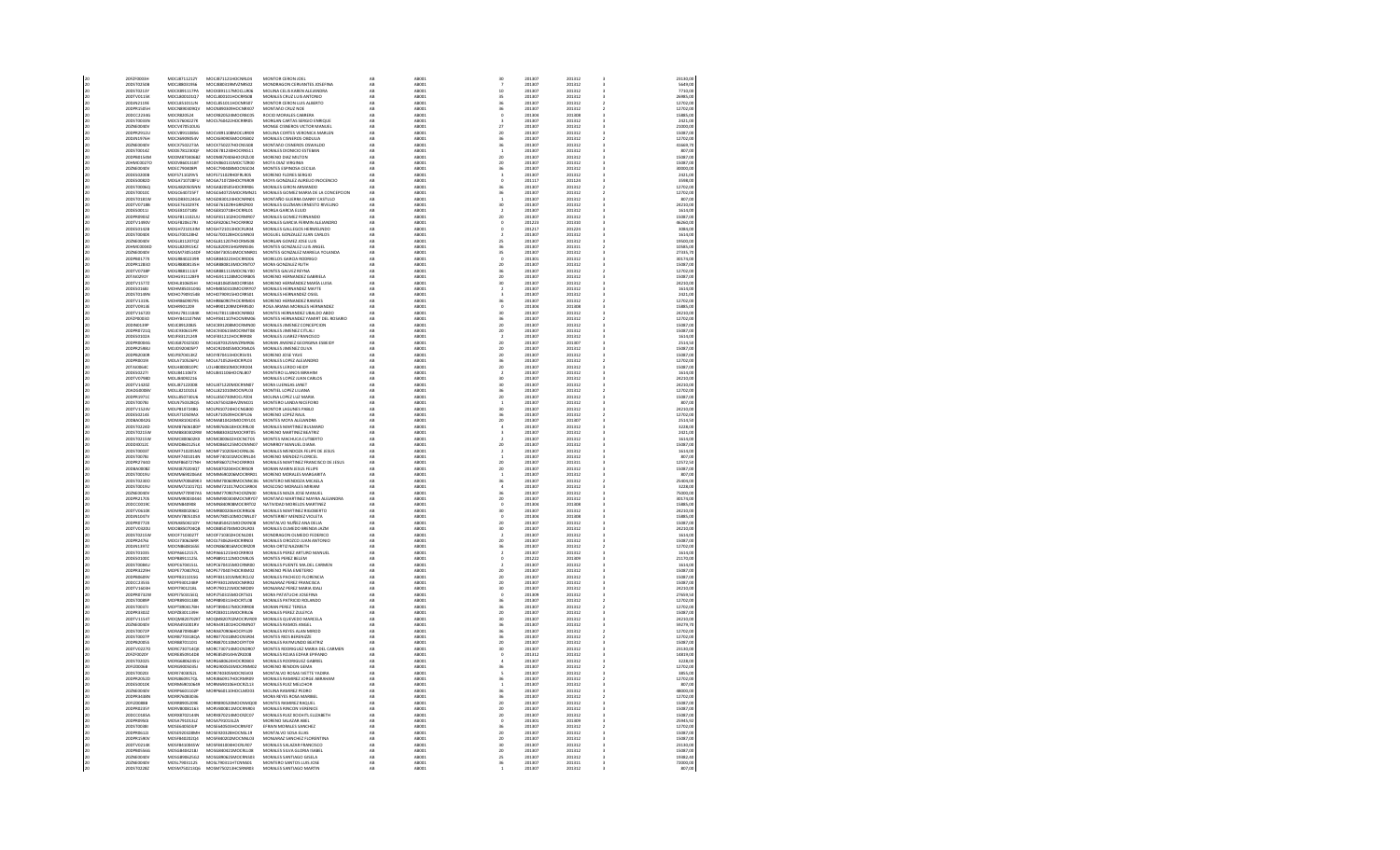|                                  | 20FMP0016O               | MOSM8305173J                        | MOSM830517MPLRLN09                        | MORALES SILVA MONICA                                       |                            | AB001                 | $\theta$                                      | 201301           | 201312           |
|----------------------------------|--------------------------|-------------------------------------|-------------------------------------------|------------------------------------------------------------|----------------------------|-----------------------|-----------------------------------------------|------------------|------------------|
| 20                               | 20DST0130                | MOSP730221M4                        | MOSP730221MOCRMT06                        | MORALES SIMON PATRICIA                                     | AB<br>AB                   | AB001                 |                                               | 201307           | 201312           |
|                                  | 20DES0153H               | <b>MOSV701213TH</b>                 | MOSV701213MGRNLR07                        | MONTES SALAZAR VERONICA MARIREL                            | AR                         | <b>AR001</b>          | $\overline{2}$                                | 201307           | 201312           |
| 20<br>20                         | 20FIZ0088B               | MOTF8008216Q                        | MOTF800821MOCRLB05                        | MARALES TOLEDO FABIOLA TERESA                              | AB                         | AB001                 | $\mathbf{0}$                                  | 201217           | 201312           |
| 20<br>20                         | 20DST0019U               | MOTG850210K5                        | MOTG850210HVZGRR08                        | MOGOLLAN TORAL GERARDO                                     | AB                         | AB001                 | 36                                            | 201307           | 201312           |
|                                  | 20DTV0904X               | MOTK881106UH                        | MOTK881106MOCRRR07                        | MORALES TERRAZAS KARINA                                    | AB                         | AB001<br>AB001        | 36                                            | 201307           | 201312           |
|                                  | 20DJN0417Q<br>20DPB2267C | MOTL870307US<br>MOUM861225          | MOTL870307MOCRL200<br>MOUM861225MOCRNY04  | MORAN TOLEDO LIZ ARIANNA<br>MAYOLA MORALES UNDA            | AB<br>AB                   | AB001                 | 20<br>$\bf{0}$                                | 201307<br>201304 | 201312<br>201308 |
| 20<br>20<br>20<br>20<br>20       | 20DES0206W               | MUBL790430KF                        | MUBL790430MGRXXT05                        | MUÑOS BAÑOS LETICIA                                        | AB                         | AB001                 | $\overline{z}$                                | 201307           | 201312           |
|                                  | 20DTV1352T               | MUCV8306064F                        | MUCV830606MOCXRR05                        | MUÑOZ CORTES VERONICA                                      |                            | AB001                 | 30                                            | 201307           | 201312           |
|                                  | 20DCC0735N               | MUDC890427G9                        | MUDC890427HOCXLR02                        | MUÑOZ DELGADO CARLOS SAID                                  | AB<br>AB                   | AB001                 | $\mathfrak{o}$                                | 201216           | 201224           |
| 20<br>20                         | 20DPR1467V               | MUDL830211EZ                        | MUDL830211MDFRZR07                        | MURILLO DIAS MARIA DE LOURDES                              | AB                         | AB001                 | 36                                            | 201307           | 201312           |
|                                  | 20DES0179P<br>207NF0040V | MUGJ751026K3<br>MUGM8806098D        | MUGJ751026HOCXTR00<br>MUGM880609HPLXMR02  | MUÑOZ GUTIERREZ JORGE MARIO<br>MUÑOZ GOMEZ MARCO URIEL     | AB                         | AB001<br><b>AR001</b> |                                               | 201307<br>201307 | 201312<br>201312 |
| 20<br>20                         | 20DST0041W               | MUHB650112AL                        | MUHB650112HOCXRN08                        | MUÑOZ HERNANDEZ BENITO PEDRO                               | AB<br>AB                   | AB001                 | $\begin{array}{c} 16 \\ 1 \end{array}$        | 201307           | 201312           |
|                                  |                          |                                     |                                           |                                                            |                            | AB001                 |                                               |                  |                  |
| 20<br>20                         | 20DST0144S<br>20DST0023G | MUHP7601214E<br>MUMV8809238S        | MUHP760121HOCXRD05<br>MUMV880923MOCXNR04  | MUÑOZ HERNANDEZ PEDRO<br>MUÑOZ MENDOZA VIRIMADI            | AB<br>AB                   | AB001                 | 36                                            | 201307<br>201307 | 201312<br>201312 |
| 20<br>20                         | 20HMC0021U               | MUNL761118K1                        | MUNL761118MTLXVT03<br>MUNL761118MTLXVT03  | MUÑOZ NAVA LETICIA                                         | AB<br>AB                   | AB001                 | 6                                             | 201307           | 201312           |
|                                  | 20HMC0021U               |                                     |                                           |                                                            |                            | AB001                 | 6                                             | 201311           | 201311           |
| 20<br>20                         | 20DNP00170<br>20DES0034U | MUPD880429LW<br>MUPR790319          | MUPD880429MOCJRL02<br>MUPR790319MOCNRT02  | MUJICA PEREZ DALIA<br>RUTH JEANETH MUNDO PEREZ             | AB<br>AB                   | AB001                 | $\begin{smallmatrix}0\\0\\0\end{smallmatrix}$ | 201212           | 201224           |
|                                  |                          |                                     |                                           |                                                            |                            | AB001                 |                                               | 201304           | 201308           |
| 20<br>20                         | 202NE0040V<br>20DTV0017J | MUQM7704053E<br>MURA730626CP        | MUQM770405HOCXVN07<br>MURA730626MOCNML03  | MUÑOZ QUEVEDO JOSE MANUEL<br>MUNIVE RAMOS ALBERTA          | AB<br>AB                   | AB001<br>AB001        | 36<br>30                                      | 201307<br>201307 | 201312<br>201312 |
|                                  | 20DES0231V               | MURA851119AK                        | MURA851119MOCRSL06                        | MURCIA RIOS ALEJANDRA                                      |                            | AB001                 |                                               | 201301           | 201312           |
| 20<br>20                         | 20DST0244R               | MURN790621JA                        | MURN790621FOCRFR09                        | MURILLO ROMAN NORA ENRIQUETA                               | AB<br>AB                   | AB001                 | 36                                            | 201307           | 201312           |
| 20                               | 20DCC1010S               | MUSM740820                          | MUSM740820HOCXLN09                        | MANUEL MUÑOZ SALAS                                         | AB<br>AB                   | AB001                 | $\pmb{\circ}$                                 | 201304           | 201308           |
| 20<br>20                         | 20DES0204Y               | <b>MUTE760507KS</b>                 | MUTE760507HV2XRD06                        | MUÑOZ TRUJILLO EDSON                                       |                            | AB001                 | $\mathbf{1}$                                  | 201307           | 201312           |
|                                  | 20DTV0413J               | MUTE81100187                        |                                           | MUÑOZ TAPIA EVA                                            | AB                         | AB001<br>AB001        | 30                                            | 201307           | 201312           |
| 20<br>20                         | 20DES00640               | MUTV7910275H                        | MUTV791027HOCXPC04<br>MXMO801211HOCRRS02  | MUÑOZ TAPIA VICTOR<br>MARTINEZ MARCIAL OSVALDO MOISES      | AB<br>AB                   | AB001                 | 36<br>36                                      | 201307<br>201307 | 201312<br>201312 |
|                                  |                          | MXON820517                          | MXON820517MOCRRR06                        |                                                            |                            | AB001                 |                                               | 201304           | 201308           |
| 20<br>20                         | 20DPR0502D<br>20DST0165E | NAAD860419BU                        | NAAD860419MOCFVL08                        | NORMA LETICIA MERAZ OROZCO<br>NAFATE AVENDAÑO DEL MAR      | AB<br>AB                   | AB001                 | 36                                            | 201307           | 201312           |
| 20<br>20                         | 20DST0130P               | NAAD870429EX                        | NAAD870429HOCRNS01                        | NARANJO ANTAñO DASSAEVD DE JESUS                           | AB<br>AB                   | AB001                 | 36                                            | 201307           | 201312           |
|                                  | 20DPR2311A               | NAAJ860503S1                        | NAAJ860503HGRVYQ02                        | NAVA AYONA JOAQUIN                                         |                            | AB001                 | 20                                            | 201307           | 201312           |
| --<br>20<br>20                   | 20DES0179P<br>20DTV0597G | NAAP700128KW<br>NACA830606IA        | NAAP700128HOCVRD01<br>NXCA830606MOCVNL07  | NAVA ARAGON PEDRO<br>NAVARRETE CONDE ALONDRA               |                            | AB001<br>AB001        | 30                                            | 201307<br>201307 | 201312<br>201312 |
| 20                               | 20DTV0918Z               | NAED810913EU                        | NAED810913MOCTSL04                        | NATO ESCALONA MARIA DOLOR                                  |                            | AB001                 | 30                                            | 201307           | 201312           |
|                                  | 20DST0210A               | NAHJ87122559                        | NAHJ871225HOCVRR08                        | NAVARRETE HERNANDEZ JAIRO RAMIRO                           | AB<br>AB<br>AB<br>AB<br>AB | AB001                 | 36                                            | 201307           | 201312           |
| 20<br>20                         | 20DTV0160X               | NAJA820628GI                        | NAJA820628MOCTRN02                        | NATIVIDAD JUAREZ ANDREA                                    |                            | AB001                 | 30                                            | 201307           | 201312           |
| 20<br>20                         | 20DST0217U               | NAMG71100652                        |                                           | NARVAEZ MAGAÑA MARIA GUADALUPE                             | AB<br>AB                   | <b>AR001</b>          | $\overline{2}$                                | 201307           | 201312           |
|                                  | 20DST0188P               | NAMJ700907DU                        | NAMJ700907HOCNRN00                        | NANDEZ MARTINEZ JUAN                                       |                            | AB001                 | $\overline{\mathbf{3}}$                       | 201307           | 201312           |
| 20<br>20                         | 20FMP0003K               | NAMR740527PJ                        |                                           | NAVA MARTINEZ RANULFO                                      | AB                         | AB001                 | $\theta$                                      | 201301           | 201312           |
|                                  | 20DPR30062               | NAMR920804JS                        | NAMR920804MOCVNS06                        | NAVA MENDOZA ROSA ELVIA<br>NAVARRETE PALAFOX AURELIO       | AB                         | AB001<br>AB001        | 20                                            | 201307           | 201312           |
|                                  | 20DPB1596O<br>20DTV0366P | NAPA910821CC<br>NAPT8907033V        | NAPA910821HOCVLR03<br>NAPT890703MOCVRN03  | NAVA PRADO TANIA                                           | AB<br>AB                   | AB001                 | 20<br>36                                      | 201307<br>201307 | 201312<br>201312 |
| 20<br>20<br>20<br>20<br>20       | 202NE0040V               | NARC940529U7                        | NARC940529HOCZZH06                        | NAZARIO RUIZ CHRISTIAN                                     | AB                         | AB001                 | $16$                                          | 201307           | 201312           |
|                                  | 20DTV1513P               | NARL74031522                        | NARL740315HOCVMS07                        | NAVA RAMIREZ LUIS MANUEL                                   |                            | AB001                 | 30                                            | 201307           | 201312           |
|                                  | 20DJN0006O               | NARP7105054H                        | NARP710505HCSVDD02                        | NAVA RODRIGUEZ PEDRO                                       | AB<br>AB                   | AB001                 | 36                                            | 201307           | 201312           |
| 20<br>20                         | 20DES0129H               | NASA8003043D                        | NAXS800304MOCRXR03                        | NARVAEZ SARA                                               | AB<br>AB                   | <b>AR001</b>          | $\overline{z}$                                | 201307           | 201312           |
|                                  | 20DST0043U<br>20DPR0262V | NASE770509EQ                        | NASE770509MOCVLV04                        | NAVARRO SOLIS EVELIN DE LOS ANGELES                        |                            | AB001<br><b>AR001</b> |                                               | 201307<br>201307 | 201312<br>201312 |
| 20<br>20                         | 20DPR1881K               | NASG8512039W<br><b>NEOA640908HH</b> | NASG851203MVZJND02                        | NAJERA SANDOVAL GUADALUPE<br>NERI ORTIZ ANTONIO NATIVIDAD  | AB<br>AB                   | AB001                 | 20                                            |                  |                  |
|                                  | 20DCC2016T               | NIAM9305143P                        | NIAM930514MOCCGH01                        | NICOLAS AGUILAR NOEHLI FLORICELA                           | AB                         | AB001                 | 20<br>20                                      | 201307<br>201307 | 201312<br>201312 |
| 20<br>20<br>20<br>20<br>20<br>20 | 20DES0042C               | NICF7001144I                        | NICF700114HCLXRL07                        | NIÑO CARRIZALES FELIX GABRIEL                              | AB                         | AB001                 | $\overline{2}$                                | 201307           | 201312           |
|                                  | 20DNS0001K               | NIDB5207078H                        |                                           | NINO DIAZ BENEDICTO ERMELO                                 | AB                         | AB001                 | $\circ$                                       | 201307           | 201308           |
|                                  | 20DST0019U               | NID1720704K6                        | NIDI720704MOCC2S01                        | NICOLAS DIAZ ISABEL                                        | AB                         | AB001                 | $\overline{2}$                                | 201307           | 201312           |
|                                  | 20DST0019U               | NID1720704K6                        | NIDI720704MOCC2S01                        | NICOLAS DIAZ ISABEL                                        | AB                         | AB001                 |                                               | 201311           | 201311           |
|                                  | 20DST0042V               | NIFJ6010226D                        | NIFJ601022HOCVNL03                        | NIVON FUENTES JOEL                                         | AB<br>AB                   | AB001                 | $\overline{2}$                                | 201307           | 201312           |
|                                  | 20DES0103Z<br>20DPR2679E | NIGA73102532<br>NIGA921229UV        | NIGA731025HOCCRR01<br>NIGA921229MOCCRN03  | NICIO GARCIA ARMANDO<br>NICOLAS GARCIA ANGELICA            |                            | AB001<br><b>AR001</b> | $\Omega$                                      | 201307<br>201309 | 201312<br>201312 |
| 20<br>20                         | 20DST0210A               | NIHC710601FR                        | NIHC710601HMCCRR04                        | NICOLAS HERNANDEZ CARLOS ANTONIO                           | AB<br>AB                   | AB001                 |                                               | 201307           | 201312           |
|                                  |                          |                                     | NILA770903MOCXPM06                        |                                                            |                            | <b>AR001</b>          |                                               |                  | 201312           |
| 20<br>20                         | 202NE0040V<br>20FMP0015P | NILA770903IC<br>NILC690507DY        |                                           | NIÑO LOPEZ AMELIA<br>NICOLAS LOPEZ MARIA DEL CARM          | AB<br>AB                   | AB001                 | $\begin{array}{c} 36 \\ 0 \end{array}$        | 201307<br>201301 | 201312           |
| 20<br>20                         | 202NE00601<br>20DTV0038W | NILC900824                          | <b>NILC900824</b>                         | NICOLAS LEE CAMILO URIEL                                   | AB<br>AB                   | AB001                 | $\begin{smallmatrix}0\\0\\0\end{smallmatrix}$ | 201301           | 201309<br>201309 |
|                                  |                          | NILE671116AT                        | <b>NILE671116ATS</b>                      |                                                            |                            | AB001                 |                                               | 201301           |                  |
| 20<br>20                         | 20DES0085A<br>20DTV0787Y | NIMJ631202QJ<br>NIOG820329VB        | NIMJ631202HOCTRL00<br>NIOG820329MOCCJL06  | NIETO MARTINEZ JULIO CESAR<br>NICOLAS OJEDA GUILLERMINA    | AB<br>AB                   | AB001<br>AB001        | $\frac{2}{30}$                                | 201307<br>201307 | 201312<br>201312 |
|                                  | 20DST0159U               | NIRD770126U1                        | NIRD770126HCSCVR07                        | NICOLAS RIVERA DARWIN CRISTINO                             |                            | AB001                 |                                               | 201307           | 201312           |
| 20<br>20                         | 20DST0056Y               | NIRL82061992                        | NIRL820619MOCCMT01                        | NICOLAS RAMIREZ LETICIA YESENIA                            | AB<br>AB                   | AB001                 | 36                                            | 201307           | 201312           |
| 20<br>20                         | 202NE0040V               | NIVA4903156K<br>NIVM840129DZ        | NIVA490315MOCXLR06                        | NIÑO DE RIVERA VELASQUEZ ARACELI YOLANDA                   | AB                         | AB001                 | 36                                            | 201307           | 201312           |
|                                  | 20DTV1591T               |                                     | NIVM840129MOCCSR09                        | NICOLAS VASQUEZ MAURA                                      | AB                         | AB001                 | 30                                            | 201307           | 201312           |
| 20                               | 20DES0101B               | NOBF58082495                        | NOBF580824HTLYRL18                        | NOYA BARRIENTOS FELIPE                                     | AB                         | AB001                 |                                               | 201307           | 201312           |
| 20<br>20                         | 20DTV1633B<br>20DJN2148Z | NODO770219V3<br>NOFG84111176        | NODO770219MOCYZC08<br>NOFG841111MOCRLB05  | NOYOLA DIAZ OCOTLAN<br>NORIEGA FLORES GABRIELA             | AB<br>AB                   | <b>AR001</b>          | 30<br>36                                      | 201307           | 201312<br>201312 |
|                                  |                          | NOGR850414F5                        |                                           |                                                            |                            | AB001<br>AB001        |                                               | 201307<br>201307 | 201312           |
| 20<br>20                         | 20DES0132V<br>20ZNE0040V | NOHC8908119F                        | NOGR850414MOCYMS05<br>NOHC890811MOCGRL05  | NOYOLA GOMEZ ROSARIO<br>NOGALES HERNANDEZ CLARA LUCIA      | AB<br>AB                   | AB001                 | $\frac{2}{20}$                                | 201307           | 201312           |
|                                  | 202NE0040V               | NOHZ760128HE                        |                                           | NOCEDAL HERNANDEZ ZAID                                     |                            |                       |                                               | 201307           | 201312           |
| 20<br>20                         | 20DPR1575C               | NOLD830827JA                        | NOH2760128HOCCRD06<br>NOLD830827HOCRPG03  | NORIEGA LOPEZ DIEGO                                        | AB<br>AB                   | AB001<br>AB001        | $\begin{array}{c} 36 \\ 20 \end{array}$       | 201307           | 201312           |
| 20<br>20                         | 20DST0187Q               | NOLJ770324PX                        | NOLI770324HOCLPN01                        | NOLASCO LOPEZ JUAN GABRIEL<br>NOLASCO MARTINEZ ELVIS JESUS | AB<br>AB                   | AB001                 |                                               | 201307           | 201312           |
|                                  | 20DTV0353L               | NOME861105P8                        | NOME861105HOCLRL08                        |                                                            |                            | AB001                 | 30                                            | 201307           | 201312           |
|                                  | 20DTV0580G<br>20DPR0632X | NOMG8803295J<br>NOMN83102021        | NOMG880329MOCLRB06<br>NOMN831020MOCLRY06  | NOLASCO MARTINEZ GABRIELA<br>NOLASCO MARTINEZ NAYELI       | AB<br>AB                   | AB001<br>AB001        | $\pmb{0}$<br>$\circ$                          | 201117<br>201310 | 201124<br>201310 |
| 20<br>20<br>20<br>20             | 20DPR1028X               | NONT930427IX                        | NONT930427MOCLRH00                        | NOLASCO NARCIZO THELMA                                     |                            | AB001                 | 20                                            | 201307           | 201312           |
|                                  | 20DST0057X               | NORA770711AS                        | NORA770711HOCLML09                        | NOLASCO ROMAN ALEJANDRO                                    | AB<br>AB                   | AB001                 | $\overline{3}$                                | 201307           | 201312           |
|                                  | 202NE0040V               | NOSM830611H5                        | NOSM830611HMCLNX00                        | NOLASCO SANCHEZ MAAI                                       | AB                         | AB001                 | 36                                            | 201307           | 201312           |
| 20<br>20                         | 20DES02192               | NUAM730209GA                        | NUAM730209MOCXLR08                        | NUÑEZ ALONSO MIREYA DEL CARMEN                             | AB<br>AB                   | <b>AR001</b>          | $\overline{1}$                                | 201307           | 201312           |
|                                  | 20DPR1916J<br>20DPR1500M | <b>NUCA750915</b>                   | <b>NUCA750915</b>                         | NUĐEZ CONTI MARIA AZUCENA                                  |                            | AB001<br>AB001        | $\bf{0}$<br>$\theta$                          | 201301<br>201310 | 201309           |
| 20<br>20                         | 20DST0081X               | NUCL921014EP<br>NUCY890203LA        | NUCL921014HOCXRS00<br>NUCY890203MOCXRS02  | NUREZ CRUZ LUIS YARIEL<br>NUÑEZ CARRASCO YESENIA           | AB<br>AB                   | AB001                 | 3                                             | 201307           | 201312<br>201312 |
|                                  | 20DTV0525N               | NUGA931101AA                        | NUGA931101MOCCLN00                        | NUCAMENDI GALAN MARIA DE LOS ANGELES                       | AB                         | AB001                 | 36                                            | 201307           | 201312           |
| 20<br>20<br>20<br>20<br>20       | 20ZNE0040V               | NUGB7010112A                        | NUGB701011HOCXSM04                        | NUÑEZ GASPAR BUMARO                                        | AB                         | AB001                 | 21                                            | 201307           | 201312           |
|                                  | 202NE0040V               | NUGR640802HV                        |                                           | NUÑEZ GINEZ RANULFO MANUEL                                 | AB                         | AB001                 | 36                                            | 201307           | 201312           |
|                                  | 20DST00730               | NUHG830101C1                        | NUHG830101HOCXRR07                        | NUÑEZ HERNANDEZ GERARDO                                    | AB                         | AB001                 | 36                                            | 201307           | 201312           |
|                                  | 20DST0196Y<br>207NF0040V | NUJU780624EB<br>NULIS3103142        | NUXJ780624HOCXXN08<br>NULLIS31031MOCXPS02 | NUÑEZ JUAN<br>NUÑEZ LOPEZ JESSICA                          | AB                         | AB001<br><b>AR001</b> | 25                                            | 201311<br>201307 | 201312<br>201312 |
| 20<br>20                         | 20DST00952               | NULR720305PY                        | NULR720305MOCRNS09                        | NURICUMBO LINARES ROSALINDA                                | AB<br>AB                   | AB001                 | $\overline{\mathbf{3}}$                       | 201307           | 201312           |
|                                  | 20DST00952               |                                     | NULR720305MOCRNS09                        |                                                            |                            | AB001                 |                                               | 201311           | 201311           |
| 20<br>20                         | 20DBA00082               | NULR720305PY<br>NUMC6908144E        | NUMC690814MOCXYR05                        | NURICUMBO LINARES ROSALINDA<br>NUÑEZ MOYA MARIA DEL CARMEN | AB<br>AB                   | AB001                 | 5                                             | 201307           | 201312           |
|                                  | 20DST0114Y               | NUNJ920418P9                        | NUNJ920418HOCXLS04                        | NUÑEZ NOLASCO JESUS                                        | AB                         | AB001                 | 36                                            | 201307           | 201312           |
| 20<br>20<br>20<br>20<br>20       | 20DES0229G               | <b>NUPA651115LB</b>                 | NUPA651115MOCXRL08                        | NUÑEZ PEREZ ALBERTA                                        | AB                         | AB001                 |                                               | 201307           | 201312           |
|                                  | 20DST0178                | <b>NUPE820925AR</b>                 | NUPE820925MOCXRR02                        | NUÑEZ PEREZ ERIKA NOEMI                                    | AB                         | AB001                 | 36                                            | 201307           | 201312           |
|                                  | 20DPR2051E<br>202NE0040V | <b>NUPF791025PK</b><br>NUVE900224JW | NUPF791025HOCXCL02<br>NUVE900224MOCXSR00  | NUÑES PICASO FELIPE<br>NUÑEZ VASQUEZ ERIKA                 | AB<br>AB                   | AB001<br>AB001        | 20<br>31                                      | 201307<br>201307 | 201312<br>201312 |
|                                  | 20FPF0001C               | NUVJ860606RY                        | NUVJ860606HOCXLS08                        | NUÑEZ VELEZ JESUS                                          |                            | AB001                 | 19                                            | 201307           | 201312           |
| 20<br>20                         | 20DST0053A               | NUVS8709146A                        | NUVS870914HOCXLL04                        | NUÑEZ VALDIVIESO SALVADOR                                  | AB<br>AB                   | AB001                 | 36                                            | 201307           | 201312           |
|                                  | 20DST0196Y               | NUXJ780624EB                        | NUX1780624HOCXXNO8                        | NUÑEZ JUAN                                                 |                            | <b>AR001</b>          | $\begin{array}{c} 4 \\ 2 \end{array}$         | 201307           | 201310           |
| 20<br>20                         | 20DES0130X               | 0A4J661116LV                        | OAAJ661116HVZVLL03                        | OVALLES ALTAMIRANO JULIO C                                 | AB<br>AB                   | AB001                 |                                               | 201307           | 201312           |
| 20<br>20                         | 20DST00952<br>20DES00042 | <b>OAAM660801CS</b>                 | 0AAM660801HOCRNG08<br>0ACA780318MOCVBR00  | MIGUEL ANGEL ORDAZ ANTONIO<br>OVANDO CABRERA ARMIDA        | AB<br>AB                   | AB001                 | $\begin{array}{c} 36 \\ 2 \end{array}$        | 201307           | 201312<br>201312 |
|                                  |                          | OACA7803184P                        |                                           |                                                            |                            | AB001<br><b>AR001</b> |                                               | 201307           |                  |
| 20<br>20                         | 20DST0023G<br>20DPR0467O | OACJ730510E4<br>OACL810414IN        | 0ACJ730510HOCRRV00<br>OACL810414HOCVSS02  | ORDAZ CARRASCO JAVIER<br>OVALLES CASTELLANOS LUIS FELIPE   | AB<br>AB                   | AB001                 | $\theta$                                      | 201307<br>201312 | 201312<br>201312 |
|                                  | 20DTV1359M               |                                     |                                           |                                                            |                            | AB001                 | $\circ$                                       |                  |                  |
| 20<br>20                         | 20DST0110B               | 0AGA7803062H                        | 0AGA780306MOCRTR08<br>0AGC790504MOCRLZ03  | ORDAZ GUTIERREZ AURORA<br>ORDAZ GALVEZ COZETTE             | AB<br>AB                   | AB001                 | $\overline{2}$                                | 201216<br>201307 | 201224<br>201312 |
| 20<br>20                         | 20DST0078J               | OAGD830816U9                        | OAGD830816HOCRRR07                        | ORDAZ GIRON DARWIN<br>ORDAZ GUTIERREZ MENUELA              | AB                         | AB001                 |                                               | 201307           | 201312           |
|                                  | 20DPR0290R               | OAGM820118HY                        | OAGM820118MOCRTN01                        |                                                            | AB                         | AB001                 | $\circ$                                       | 201217           | 201312           |
|                                  |                          |                                     | OAGN830314MOCNZL09                        | ANTONIO GUZMAN NOELIA                                      | AB                         | AB001                 | 30                                            | 201307           | 201312           |
|                                  | 20DTV0017J               | OAGN830314S5                        |                                           |                                                            |                            |                       |                                               |                  |                  |

# 28692,00 3 3228,00 3 1614,00 3 40223,00 2 12702,00 2 12702,00 3 15087,00 3 15885,00 3 1614,00 3 24210,00 3 25145,00 2 12702,00 3 807,00 3 12000,00 3 807,00 3 807,00 2 12702,00 3 4626,00 3 1000,00 3 38454,00 3 15885,00 3 75000,00 3 24210,00 3 9894,50 2 12702,00 3 15885,00 3 807,00 3 24210,00 2 12702,00 3 52329,60 3 15885,00 2 12702,00 2 12702,00 3 15087,00 3 1614,00 3 24210,00 3 24210,00 2 12702,00 3 24210,00 3 1614,00 3 2421,00 3 28692,00 3 15087,00 3 15087,00 2 12702,00 3 12000,00 3 24210,00 2 12702,00 3 1614,00 3 807,00 3 15087,00 3 15087,00 3 37717,50 3 1614,00 3 7134,00 3 1614,00 3 1000,00 3 1614,00 3 1614,00 3 23287,00 3 3228,00 3 28915,68 3 28692,00 3 25945,92 3 25945,92 3 1614,00 3 24210,00 3 807,00 2 12702,00 3 43998,00 3 24210,00 3 2421,00 3 24210,00 2 12702,00 3 1614,00 3 15666,00 3 33000,00 3 15087,00 3 4035,00 3 24210,00 3 14819,04 3 17601,50 3 15087,00 3 2421,00 3 35666,70 3 807,00 3 25945,92 3 47775,50 3 2313,00 2 12702,00 3 16500,00 3 36144,60 2 12702,00 3 4432,16 3 18900,00 3 2421,00 3 1000,00 3 4035,00 2 12702,00 3 1614,00 2 12702,00 3 15087,00 3 24000,00 3 14346,00 2 12702,00 3 2152,00 3 1614,00 2 12702,00 3 1614,00 3 2421,00 3 12572,50 3 30840,00 3 1614,00 3 807,00 3 47775,50 3 24210,00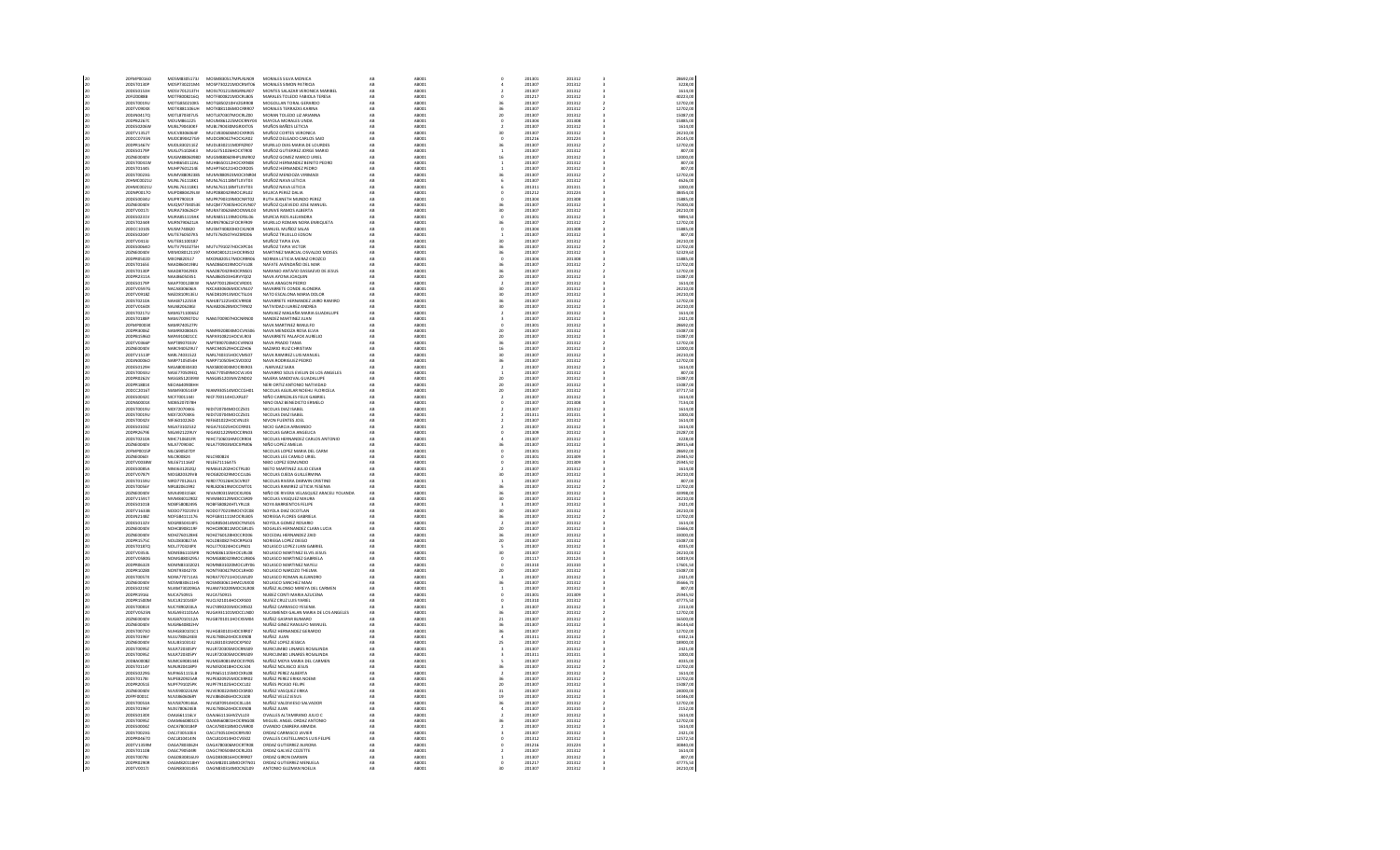| 20<br>20                  | 20DST01720<br>20DPR26502 | OAGO700426S2<br>OALE7511089P | OAGO700426HOCLRS14<br>OALE751108MOCCPN00 | OLARTE GARCIA OSCAR<br>OCAMPO LOPEZ EUNICE                 | AB                    | AB001<br>AB001        | 36                                      | 201307<br>201307 | 201312<br>201312 |                         | 12702,00<br>12702.00 |
|---------------------------|--------------------------|------------------------------|------------------------------------------|------------------------------------------------------------|-----------------------|-----------------------|-----------------------------------------|------------------|------------------|-------------------------|----------------------|
| 20                        | 20DST0237H               | OAME7807231V                 | OAME780723HVZGNN05                       | OGARRIO MENDOZA ENRIQUE                                    | AB                    | AB001                 | $\overline{2}$                          | 201307           | 201312           |                         | 1614,00              |
| 20                        | 20DES0146Y               | OAME8311226U                 | OAME831122HOCTRV05                       | OTAQUI MARTINEZ EVER                                       | AB                    | AB001                 | $\overline{1}$                          | 201307           | 201312           |                         | 807.00               |
| $_{20}$                   | 20DES0225K               | OAME861123                   | <b>OAME861123</b>                        | ORDAZ MARTINEZ EMMANUEL                                    | AB                    | AB001                 |                                         | 201301           | 201309           |                         | 25945,92             |
| $_{20}$                   |                          | OARA70030362                 | OARA700303HOCTV205                       | OTAQUI RIVERA AZIZ<br>ORDAZ RASGADO ANA WALQUIDIA          | AB                    | <b>AR001</b>          | 30                                      | 201307           | 201312           |                         | 24210.00             |
| 20                        | 20DTV0814E<br>20DSN0009C | OARA8711243Q                 | OARA871124MOCRSN02                       |                                                            | $\overline{AB}$       | AB001                 | $\overline{2}$                          | 201307           | 201312           |                         | 1614.00              |
| 20                        | 20DTV0979M               | OARL840201                   | OARL840201MOCRMS04                       | MARIA LUISA ORDAZ RAMOS<br>OCAMPO RAMIREZ SERGIO           | AB                    | AB001                 | $\circ$                                 | 201304           | 201308           |                         | 15885,00             |
| 20                        | 20DPR21972               | OARS67021956                 | OARS670219HOCCMR12                       |                                                            | AB                    | AB001                 | $\circ$                                 | 201311           | 201312           |                         | 30174,00             |
| 20<br>20                  | 20DES00042<br>20DES0127J | OASE780307G9<br>OATM7505109I | OASE780307MOCRSL06<br>OATM750510HOCTLH04 | ORDAZ SOSA ELISA<br>OTAQUI TOLEDO MOHAMED                  | AB<br>AB              | AB003<br>AB001        | $\theta$                                | 201307<br>201117 | 201312<br>201124 |                         | 1614,00<br>1799,04   |
| 20                        | 20DPR0695                | OAVC711203J9                 | OAVC711203MOCRLL06                       | ORDAZ VILLALOBOS CLAUDIA                                   | AB                    | AB001                 | 36                                      | 201307           | 201312           |                         | 12702,00             |
| 20                        | 20DPB15501               | OEAA890417                   | OEAA890417MOCRLN00                       | ANA KAREN ORTEGA ALTAMIRANO                                | AB                    | AB001                 | $\circ$                                 | 201304           | 201308           |                         | 15885.00             |
| 20                        | 20DML00272               | OEAG82122856                 | OEAG821228HOCLCD03                       | OLEA ACEVEDO GUADALUPE                                     | AB                    | AB001                 | $\mathbf 0$                             | 201311           | 201312           |                         | 30174,00             |
| 20                        | 20AGD0003Z               | OEAL7401019X                 | OEXA740101MOCJXL01                       | OJEDA ALMA VIRGEN                                          | AB                    | AB001                 | $\circ$                                 | 201307           | 201312           |                         | 15468.00             |
| 20                        | 202NE0040V               | OEAV840523L1                 | OEAV840523HOCRMC09                       | ORTEGA AMADOR VICTOR ALFONSO                               | AB                    | AB001                 | $\frac{36}{36}$                         | 201307           | 201312           |                         | 35670,00             |
| 20                        | 20DST0043U               | OECH8311123I                 | OECH831112HOCRRR04                       | ORTEGA CRUZ HORACIO                                        | AB                    | AB001                 |                                         | 201307           | 201312           | $\overline{2}$          | 12702.00             |
| 20<br>$\overline{20}$     | 20DST0248M<br>200TV16320 | OEC28005241Y<br>OFFO85122143 | OEC2800524MOCRRH01<br>OFFORS1221MOCLSL06 | ORTEGA CRUZ ZHULEMA<br>OLMEDO ESTEVEZ OLGA                 | AB<br>AR              | AB001<br>AR001        | $\overline{2}$                          | 201307<br>201307 | 201312<br>201312 |                         | 1614,00<br>24210.00  |
| 20                        | 20FJI0022S               | OEGF8501277B                 | OEGF850127HOCRNB02                       | ORTEGA GONZALEZ FABIAN AVELINO                             | AB                    | AB001                 | 30<br>$\mathbf 0$                       | 201307           | 201312           |                         | 15087,00             |
| $_{20}$                   | 20DRA0041H               | OEGN68052877                 | OFGN680528MOCRRR07                       | ORTEGA GARCIA NARDA OLIVIA                                 | <b>AR</b>             | <b>AR001</b>          |                                         | 201307           | 201312           |                         | 4035.00              |
| 20                        | 20DPR0639Q               | OEGN910127VD                 | OEGN910127MVZRRN01                       | ORTELA GARCIA NANCY                                        | AB                    | AB001                 | 20                                      | 201307           | 201312           |                         | 15087,00             |
| $_{20}$                   | 20DES0105Y               | OEHJ7603126V                 | OEHJ760312MOCLRS01                       | OLMEDO HERNANDEZ JOSEFINA                                  | AB                    | AB001                 | $\overline{z}$                          | 201307           | 201312           |                         | 1614,00              |
| 20                        | 20DIN05012               | OEIR921007L5                 | OEIR921007MOCITS02                       | OJEDA ITURBIDEZ MARIA DEL SOCORRO                          | AB                    | AB001                 | 20                                      | 201307           | 201312           |                         | 15087.00             |
| 20                        | 20DES0063F               | OEJC700102IE                 | OEJC700102MPLLML01                       | OLEA JIMENEZ CLARA                                         | AB                    | AB001                 | $\overline{3}$                          | 201307           | 201311           |                         | 2017,50              |
| 20<br>20                  | 20DPR0323S<br>20DCC0039Q | OEJR700606G3<br>OELM8410036V | OEJR700606HOCJRB07<br>OELM841003HOCRPT06 | OJEDA JUAREZ ROBERTO<br>MATEO ORTEGA LOPEZ                 | AB<br>AB              | AB001<br>AB003        | 36<br>$\overline{\phantom{a}}$          | 201307<br>201312 | 201312<br>201312 |                         | 12702.00<br>25145,00 |
| 20                        | 20DEE0020C               | OELP8812154U                 | OELP881215MOCJPR00                       | OJEDA LOPEZ BRENDA PATRICIA                                | AB                    | AB001                 | 20                                      | 201307           | 201312           | $\overline{\mathbf{a}}$ | 15087.00             |
| 20                        | 20DEE0014D               | OELS910815D7                 | OELS910815MOCJPN08                       | OJEDA LOPEZ SONIA ITANDEHUI                                | AB                    | AB001                 | 36                                      | 201307           | 201312           |                         | 12702,00             |
| $\overline{20}$           | 200PR0299H               | OFMESS1109DR                 | OFMERS1109MOCINS02                       | ΟΙΕΒΑ ΜΕΝΒΩΖΑ ΕΙΙSΤΩΠΑ                                     | AR                    | AR001                 | $\Omega$                                | 201307           | 201312           |                         | 15087.00             |
| 20                        | 202NE0040V               | <b>OEMF581213TG</b>          | OEMF581213HOCRRR19                       | ORTEGA MARTINEZ FRANCISCO JAVIER                           | AB                    | AB001                 | 27                                      | 201307           | 201312           |                         | 20997,60             |
| $_{20}$                   | 20DPR08820               | <b>OEMG831227NO</b>          | OFMG831227MOCIRROS                       | OIFDA MARTINEZ GRACIELA                                    | <b>AR</b>             | <b>AR001</b>          | $\begin{array}{c} 20 \\ 20 \end{array}$ | 201307           | 201312           |                         | 15087.00             |
| 20<br>$_{20}$             | 20DJN0769T<br>20DML00240 | OEMK87112416                 | OEMK871124MMCLLR03<br>OEOG840301MOCLLR00 | OLMEDO MELO KARINA                                         | AB<br>AB              | AB001<br>AB001        |                                         | 201307<br>201307 | 201312           |                         | 27659,50             |
| 20                        | 20ZNE0040V               | 0E0G840301NU<br>0E0N820415C2 | OEON820415HOCJRS03                       | OLEA OLEA GEORGINA<br>OJEDA ORTIZ NESTOR DANIEL            | AB                    | AB001                 | 20<br>36                                | 201307           | 201312<br>201312 |                         | 15087,00<br>33000.00 |
| 20                        | 20ESC0004A               | OEOR810617QZ                 | OEOR810617HOCJJB01                       | OJEDA OJEDA ROBERTO                                        | AB                    | AB001                 | $_{\rm 20}$                             | 201307           | 201312           |                         | 15087,00             |
| 20                        | 20DST0217L               | OEPF72042394                 | OEPF720423MOCJLR00                       | FRANCISCA OJEDA PALACIOS                                   | AB                    | AB001                 | 36                                      | 201307           | 201312           |                         | 12702.00             |
| 20                        | 20DST0063H               | <b>OEPG860807IK</b>          | OEPG860807MOCRDB07                       | ORTEGA PEDRO GABRIELA                                      | AB                    | AB003                 | 36                                      | 201307           | 201312           |                         | 12702,00             |
| 20                        | 20FCJ0002K               | OERL801124CQ                 | OERL801124MOCRYL02                       | ORTEGA REYES MARIA LILIANA                                 | AB                    | AB001                 | 36                                      | 201307           | 201312           | $\overline{2}$          | 12702.00             |
| 20                        | 20DTV05702               | OERM810526P1                 | OERM810526HOCRYY02                       | ORTEGA REYES MAYOLO                                        | AB                    | AB003                 | 30                                      | 201307           | 201312           |                         | 24210,00             |
| 20<br>20                  | 20DPR22542               | OESA891202HV                 | OESA891202MOCJTD00                       | OJEDA SOTELO ADA LILIA                                     | AB                    | AB001                 | $\substack{20\\20}$                     | 201307           | 201312           |                         | 15087.00             |
|                           | 20HMC0027C<br>20DPR0960C | OESB8703238H<br>OESC8910263T | OESB870323HOCRNR01<br>OESC891026MOCRNN09 | ORTEGA SANTOS BERNABE<br>ORTEGA SANDOVAL CINTHYA NAYELI    | AB<br><b>AR</b>       | AB001<br><b>AR001</b> |                                         | 201307<br>201307 | 201312<br>201312 |                         | 15087,00<br>15087.00 |
| 20<br>20                  | 20DIN03192               | OESE890915H7                 | OESE890915MOCJND06                       | OJEDA SANCHEZ EDITA                                        | $\overline{AB}$       | AB001                 | $\begin{array}{c} 20 \\ 20 \end{array}$ | 201307           | 201312           |                         | 15087,00             |
| $_{20}$                   | 20DTV09548               | OESM8408243N                 | OESM840824MOCJRC04                       |                                                            | AB                    | <b>AR001</b>          |                                         | 201307           | 201312           |                         | 24210.00             |
| $\frac{1}{20}$            | 202NE0040V               | OESP610222EL                 | OESP610222HOCJTD12                       | OJEDA SARMIENTO MICAELA<br>OJEDA SOTO PEDRO                | AB                    | AB001                 | $\begin{array}{c} 30 \\ 31 \end{array}$ | 201307           | 201312           |                         | 24000,00             |
| 20                        | 20DTV0496I<br>20DPB1906E | OETA9312228W                 | OETA931222MOCRRM04                       | ORTEGA TORRES AMERICA GUADAL<br>OJEDA VELAZQUEZ CENEN      | AB<br>AB              | <b>AR001</b>          | $\begin{array}{c} 36 \\ 20 \end{array}$ | 201307           | 201312           |                         | 12702.00             |
| 20                        |                          |                              | OEVC911204HOCJLN00                       |                                                            |                       | AB001                 |                                         | 201307           | 201312           |                         | 15087,00             |
| 20<br>20                  | 20FIZ0025Q               | OEZF870712UX<br>OIAA851130QS | OEZF870712HOCRVR08<br>OIAA851130MVZRRZ08 | ORTEGA ZAVALETA FERNANDO<br>ORTIZ ARCEO AZUCENA            | AB                    | AB001<br>AB001        | $^{20}$                                 | 201307<br>201307 | 201312           |                         | 15087,00<br>3228,00  |
| $_{20}$                   | 20DST0152A<br>20DST0147F | OIAL840827MW                 | OIAL840827MOCRLR03                       | ORTIZ ALTAMIRANO LORENA HERM                               | AB<br>AB              | AB003                 | 36                                      | 201307           | 201312<br>201312 |                         | 12702,00             |
| 20                        | 20ZNE0040\               | OIAM871012T7                 | OIAM871012HOCLRG03                       | OLIVERA ARENAS MIGUEL ALEJANDRO                            | AB                    | AB001                 | $\circ$                                 | 201223           | 201224           |                         | 21588.16             |
| 20                        | 20EDI0035N               | OIAN940525IZ                 | OIAN940525MOCRYT08                       | ORTIZ AYALA MARIA NATIVIDAD                                | AB                    | AB001                 | 36                                      | 201307           | 201312           |                         | 12702,00             |
| 20<br>20                  | 20DPR0606Y               | OIAR870212V4                 | OIARR70212HMCRLEOD                       | ORTIZ ALBERTO RAFAFI MARIANO                               | AB                    | <b>AR001</b>          | $\overset{20}{_{0}}$                    | 201307           | 201312           |                         | 15087.00             |
|                           | 20DPB06420               | OIAR930203FR                 | OIAR930203MOCRNC09                       | ORTIZ ANTUNEZ ROCIO                                        | $\overline{AB}$       | AB001                 |                                         | 201312           | 201312           |                         | 22630,50             |
| $_{20}$<br>$\frac{1}{20}$ | 20DPB05006<br>202NE0040V | OIBB880831FY<br>OIBE79011813 | OIBB880831MOCRTT07<br>OIBE790118HOCRLR09 | ORTIZ BAUTISTA BEATRIZ<br>ORTIZ BOLAÑOS ERICK              | AB<br>$\overline{AB}$ | <b>AR001</b><br>AB001 | $\begin{array}{c} 20 \\ 36 \end{array}$ | 201307<br>201307 | 201312<br>201312 |                         | 15087,00<br>35666,70 |
| 20                        | 20DES0211H               | OIBF8808082G                 | <b>OIRESS0S0SMOCRTD05</b>                |                                                            |                       | <b>AR001</b>          |                                         | 201307           | 201312           |                         | 12702.00             |
| 20                        | 20DML0016U               | OIBJ860704UX                 | OIBJ860704HOCLXQ05                       | ORTIZ BAUTISTA FIDELIA<br>OLIVA BAÑOS JOAQUIN              | AB<br>AB              | AB001                 | 36<br>36                                | 201307           | 201312           |                         | 12702,00             |
|                           | 20DTV1589                | OICA791025G4<br>OICG751230E6 | OICA791025MOCRNR01                       | ORTIZ CONTRERAS ARACELI<br>ORTIZ CHONTAL GALO              | AB                    | AB001                 | 30<br>36                                | 201307           | 201312           |                         | 24210,00             |
| 20<br>20                  | 20DST0018V               |                              | OICG751230HVZRHL08                       |                                                            | AB                    | AB001                 |                                         | 201307           | 201312           | $\overline{2}$          | 12702,00             |
| 20                        | 20DTV0889                | OICG8309125N                 | OICG830912HOCRRB06                       | ORTIZ CRUZ GABRIEL                                         | AB                    | AB003                 | $\frac{30}{20}$                         | 201307           | 201312           |                         | 24210,00             |
| 20                        | 20DPB1490V               | OICJ830419UA                 |                                          | ORTIZ CRUZ JORGE                                           | AB                    | AB001                 |                                         | 201307           | 201312           |                         | 15087,00             |
| 20<br>20                  | 20FMP0018N<br>20DST0185S | OICS730719IC<br>OICS770605GR | OICS770605HOCRRR08                       | ORTIZ CABRERA SAMUEL<br>ORTIZ CRUZ SERGIO ELEAZAR          | AB<br>AB              | AB001<br>AB001        |                                         | 201301<br>201307 | 201312<br>201312 |                         | 28692,00<br>1614.00  |
| 20                        | 20DPR1645H               | OICX821029ES                 | OICX821029MOCLRC05                       | OLIVERA CRUZ XOCHITL                                       | AB                    | AB001                 |                                         | 201312           | 201312           |                         | 17601,50             |
| 20                        | 20DPR1335D               | OIDJ861202GJ                 | OIDJ861202HOCLZR03                       | OLIVERA DIAZ JORGE ALBERTO                                 | AB                    | AB001                 | 20                                      | 201307           | 201312           |                         | 30174.00             |
| 20                        | 20DPR3290L               | OIDR92041119                 | OIDR920411MOCRZS07                       | ORTIZ DIAZ ROSALBA                                         | AB                    | AB001                 | $^{20}$                                 | 201307           | 201312           |                         | 15087,00             |
| 20                        | 20DTV1550T               | OIDS840224PJ                 | OIDS840224HOCRZR08                       | ORTIZ DIAZ SERAFIN                                         | AB                    | AB001                 | 30                                      | 201307           | 201312           | $\overline{ }$          | 24210.00             |
| 20                        | 20DPR3290L               | OIDS90032919                 | OIDS900329MOCRZR00                       | ORTIZ DIAZ SARA                                            | AB                    | AB001                 | 20                                      | 201307           | 201312           |                         | 15087,00             |
| $_{20}$<br>20             | 20ESC0001D<br>20DES0157D | OIFF870607F9<br>OIEN700826FE | OIFF870607HOCRSD00<br>OIEN700826MOCRSR02 | ORTIZ ESPINOSA EDGAR<br>ORTIZ ESPINOSA NORMA               | <b>AR</b><br>AB       | AB001<br>AB001        | $_{\rm 20}$<br>$\overline{2}$           | 201307<br>201307 | 201312           |                         | 15087.00<br>1614,00  |
| 20                        | 20DEE0010H               |                              | OIGA700209HOCRBL07                       | ORTIZ GABRIEL ALEJANDRO                                    | AB                    | AB003                 |                                         | 201307           | 201312<br>201312 |                         | 7710,00              |
| 20                        | 20DPB0020                | OIGA7002096T<br>OIGE860123DG | OIGE860123MOCRRL02                       | ORTIZ GARCIA ELIZABETH                                     | AB                    | AB001                 | $\begin{array}{c} 10 \\ 20 \end{array}$ | 201307           | 201312           |                         | 15087,00             |
| 20                        | 20DST00952               | OIGG74121253                 | OIGG741212MVZRND09                       | ORTIZ GONZALEZ GUADALUPE                                   | AB                    | AB001                 | 36                                      | 201307           | 201312           |                         | 12702,00             |
| 20                        | 20DCC2118Q               | OIGJ8706185D                 | OIGJ870618HOCLRM06                       | OLIVERA GARCIA JAIME                                       | AB                    | AB001                 | 20                                      | 201307           | 201312           |                         | 15087.00             |
| 20                        | 20DST0076L               | OIGM780326BF                 | OIGM780326HOCRRR00                       | ORTIZ GARCIA MARIO FRANCISCO                               | AB                    | AB001                 |                                         | 201307           | 201312           |                         | 4035,00              |
| 20                        | 20DES0008W               | OIGN87033014                 | OIGN870330MOCRRD03                       | ORTIZ GARCIA NADINE                                        | AB                    | AB001                 | 18                                      | 201307           | 201312           |                         | 14526.00             |
| 20<br>20                  | 20DML0043F<br>202NE0040V | OIGS821227F9<br>OIHC7912183E | OIHC791218HSPRRR00                       | ORTIZ GARCIA SANDRA<br>ORTIZ HERBERT CARLOS ABDON          | AB<br>AB              | AB001<br>AB001        | $\frac{36}{25}$                         | 201307<br>201307 | 201312<br>201312 | $\overline{\mathbf{3}}$ | 12702,00<br>19500.00 |
| 20                        | 20ZNE0040\               | OIHL710824C5                 | OIHL710824HOCRRS00                       | ORTIZ HERNANDEZ LUIS ENRIQUE                               | AB                    | AB001                 | 25                                      | 201307           | 201312           |                         | 19383,00             |
| $_{20}$                   | 20DST0151R               | OIHM851124N8                 | OIHM851124HOCLBS09                       | OLIVERA HERNANDEZ MOISES                                   | <b>AR</b>             | AB001                 |                                         | 201307           | 201312           |                         | 12702.00             |
| 20                        | 20DTV0530Z               | OIHV8306066A                 | OIHV830606MOCLRR07                       | OLIVERA HERNANDEZ VERONICA                                 | AB                    | AB001                 | 36<br>30                                | 201307           | 201312           |                         | 24210,00             |
| $_{20}$                   | 20DPR3173W               | OUA9301147J                  | OUA930114MOCRMR03                        | ORTIZ JIMENEZ ARIADNA                                      | AB                    | <b>AR001</b>          | 20                                      | 201307           | 201312           |                         | 15087.00             |
| 20<br>$_{20}$             | 20FIZ0171A               | OUM820928HJ                  | OUM820928HMCRML08                        | ORTIZ JIMENEZ MELCHOR                                      | AB                    | AB001<br>AB001        | 36<br>$\overline{2}$                    | 201307           | 201312           |                         | 12702,00             |
|                           | 20DES0230W               | OILF740521RX                 | OILF740521HOCRNL01                       | ORTIZ LUNA FELIX JUAN                                      | AB                    |                       |                                         | 201307           | 201312           |                         | 1614,00              |
| 20<br>20                  | 20DNS0001K<br>20DES0201A | OILI64122730<br>OILM670716JZ | OILM670716MOCRPN06                       | ORTIZ LOPEZ JUAN DEMETRIO<br>ORTIZ LOPEZ MINERVA           | AB<br>AB              | AB001<br>AB001        | $\circ$<br>$\overline{2}$               | 201307<br>201307 | 201308<br>201312 |                         | 7134.00<br>1614,00   |
| 20                        | 20DTV1609E               | OILM851212H8                 | OILM851212HOCRPR08                       | ORTIZ LOPEZ MARGARITO                                      | AB                    | AB001                 | 30                                      | 201307           | 201312           |                         | 24210.00             |
| 20                        | 20DTV0452                | OILN760210AB                 | OILN760210HOCLRC09                       | OLIVERA LAURO NICEFORO                                     | AB                    | AB003                 | 36                                      | 201307           | 201312           |                         | 12702,00             |
| 20                        | 20DCC2387K               | OILN9212113F                 | OILN921211MOCRPY06                       | ORTIZ LOPEZ NAYELI                                         | AB                    | AB001                 | 20                                      | 201307           | 201312           | $\overline{\mathbf{3}}$ | 15087.00             |
| 20<br>$\overline{20}$     | 20DTV0400<br>200TV0707W  | OILR8003073K<br>OIMA8705221C | OILR800307HOCRPB00<br>OIMA870522MOCRR703 | ORTIZ LOPEZ RUBEN                                          | AB<br><b>AR</b>       | AB003<br>AB001        | 30                                      | 201307<br>201307 | 201312<br>201312 |                         | 23130,00<br>24210.00 |
| 20                        | 20DPR1554Q               | <b>OIME780524EN</b>          | OIME780524MOCRRL01                       | ORTIZ MARTINEZ AZUCENA<br>ORTIZ MARTINEZ ELIZABETH         | AB                    | AB001                 | 30<br>$\circ$                           | 201312           |                  |                         | 22630,50             |
| $_{20}$                   | 20DST00869               | OIME791112KW                 | OIME791112HOCLRR02                       | OLIVERA MARTINEZ ERICEL                                    | AB                    | <b>AR001</b>          |                                         | 201307           | 201312<br>201312 | $\overline{ }$          | 12702,00             |
| 20                        | 20FPF0001C               | OIML600925II                 | OIML600925HOCRJN01                       | ORTIZ MIJANGOS LEONEL ESMERALDO                            | AB                    | AB001                 | $\frac{36}{25}$                         | 201307           | 201312           |                         | 19380,00             |
| $_{20}$                   | 20DPR1282R               | OIMN8405137B                 | OIMN840513MOCRTN09                       | ORTIZ MATA NANCY AZUCENA                                   | AB                    | AB001                 | $\overline{0}$                          | 201304           | 201308           |                         | 15885.00             |
| 20                        | 20DML00272               | OIM0920101G8                 | OIMO920101HOCRRS03                       | ORTIZ MARTINEZ OSCAR                                       | AB                    | AB001                 | $\begin{array}{c} 36 \\ 7 \end{array}$  | 201307           | 201312           | $\overline{2}$          | 12702.00             |
| 20                        | 20DES0221O               | OIMS760716A8                 | OIMS760716HOCRTL04                       | ORTIZ MATA SALVADOR                                        | AB                    | AB001                 |                                         | 201307           | 201312           |                         | 5397,00              |
| 20<br>20                  | 20DCC1822R               | OIMS920626G4                 | OIMS920626MOCRLN09                       | ORTIZ MALDONADO SANDRA KAREN                               | AB                    | AB001<br>AB003        | 20                                      | 201307<br>201307 | 201312<br>201312 |                         | 15087.00<br>15087,00 |
| 20                        | 20DPR2061L<br>20DST0037J | OIMV76011245<br>OIMW72042772 | OIMV760112MOCLRR03<br>OIMW720427HBCRLN08 | OLIVER MARTINEZ VERONICA<br>ORTIZ MOLINA WENCESLAO         | AB<br>AB              | AB001                 | $^{20}$                                 | 201307           | 201312           |                         | 3228.00              |
| 20                        | 20DTV1644                | OIN1771116IH                 | OINI771116MOCRGS06                       | ORTIZ NEGRETE MARIA ISABE                                  | AB                    | AB003                 | 30                                      | 201307           | 201312           |                         | 24210,00             |
| $\overline{20}$           | 20DPR1743H               | OINO850530LD                 | OIXN850530MOCRXM08                       | ORTIZ NOFMI                                                | <b>AR</b>             | AB001                 | $\Omega$                                | 201312           | 201312           |                         | 37717.50             |
| 20                        | 20DNP0014F               | OIOF8801088W                 | OIOF880108HOCRLR09                       | ORTIZ OLIVERA FORTINO                                      | AB                    | AB001                 |                                         | 201307           | 201312           |                         | 14346,00             |
| 20<br>20                  | 202NF0040V               | OIOH8509082B<br>OIOR52110745 |                                          | ORTIZ ONTIVEROS HEIDI                                      | AB                    | <b>AR001</b>          | $\begin{array}{c} 20 \\ 36 \end{array}$ | 201307           | 201312           |                         | 15087.00             |
| $_{20}$                   | 202NE0040V               |                              | OIOR850813MOCRRY02                       | ORTIZ ORTEGA ROSALBA CARINA                                | $\overline{AB}$<br>AB | AB001<br><b>AR001</b> |                                         | 201307<br>201307 | 201312           |                         | 104440,14            |
| 20                        | 20DCC0470V<br>20DJN1619T | OIOR850813N8<br>OIPA77030214 | OIPA770302MOCRRN04                       | ORTIZ ORTIZ REYNA<br>ORTIZ PEREZ ANGELICA ELVIRA           | AB                    | AB001                 | $\begin{array}{c} 20 \\ 36 \end{array}$ | 201307           | 201312<br>201312 |                         | 15087,00<br>12702,00 |
| 20                        | 20DES0220F               |                              | OIPM820701MOCRCR09                       |                                                            | AB                    | AR001                 | 36                                      | 201307           | 201312           |                         | 12702,00             |
| 20                        | 20DES0064Q               | OIPM820701TZ                 | OIPR811208MOCRRS13                       | ORTIZ PACHECO MERARI                                       | AB                    | AB001                 | $\overline{2}$                          | 201307           | 201312           |                         | 1614,00              |
| 20                        | 20FPF0001C               | 01PV720115C6<br>01QY7911096D |                                          | ORTIZ PACHECO VERONICA CONSU<br>OLIVARES QUINTANA YARA     | AB                    | AB00                  | 36                                      | 201307           | 201312           |                         | 12702,00             |
| 20                        | 20DTV0018                |                              | OIQY791109MOCLNR04                       |                                                            | AB                    | AB001                 | $\circ$                                 | 201223           | 201306           |                         | 23130,00             |
| 20                        | 20DES0034U<br>20DPR0056M | OIRD760702<br>OIRE7405126G   | OIRD760702MBCRMN08<br>OIRE740512MOCRML09 | DINORAH JUDITH ORTIZ ROMERO<br>ORTIZ RAMIREZ ELVIA SOCORRO | AB<br>AB              | AB003<br>AB001        | $\Omega$                                | 201304<br>201310 | 201308<br>201312 |                         | 15885,00<br>40223.00 |
|                           | 20DST0206Q               | OIRM78032781                 | OIRM780327MDFRMR09                       | ORTIGOZA RAMIREZ MARIBEL                                   | AB                    | AB001                 | 36                                      | 201307           | 201312           |                         | 25404,00             |
|                           |                          |                              |                                          |                                                            |                       |                       |                                         |                  |                  |                         |                      |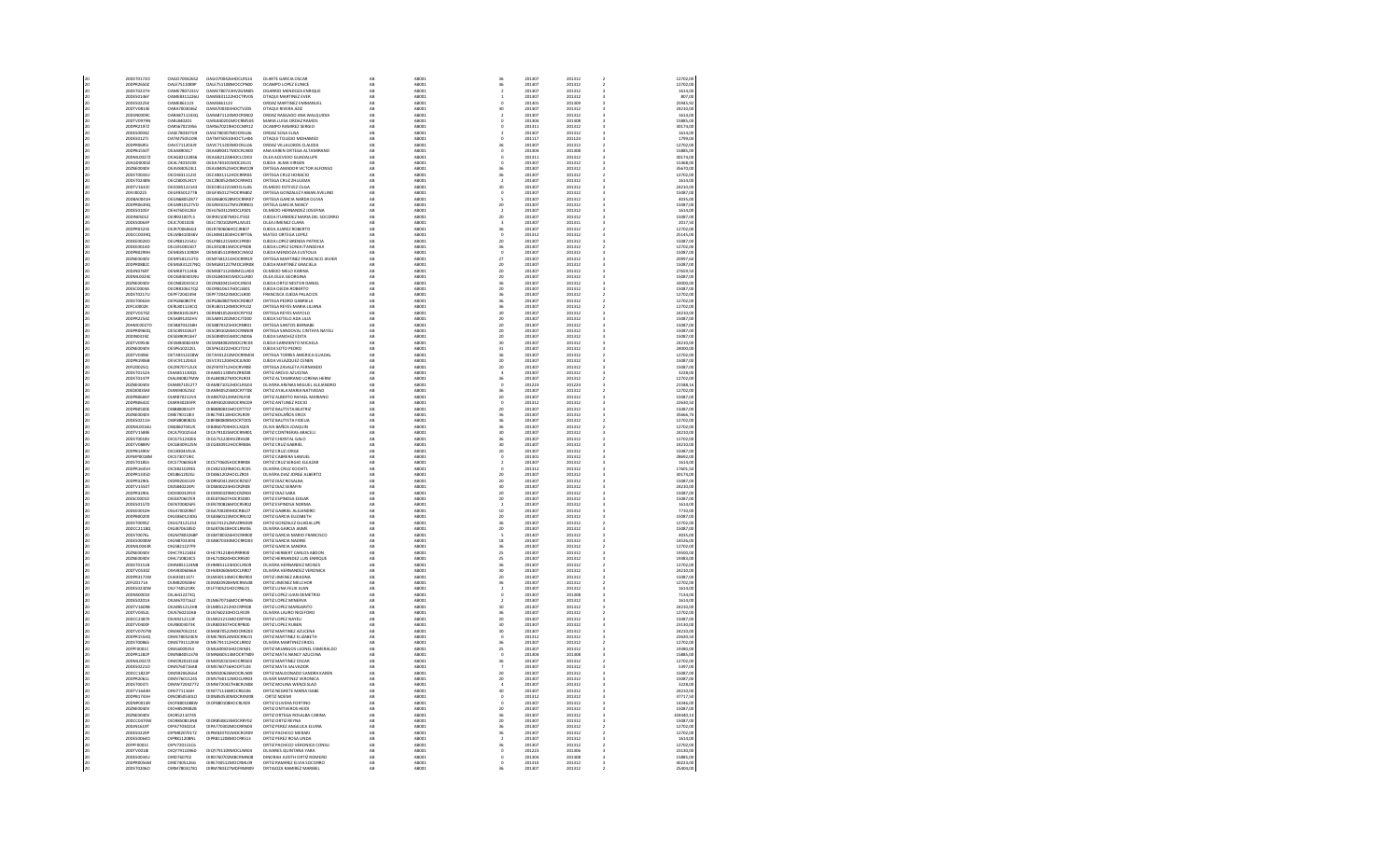| 20       | 20DPR1295T               | OIRR8708298Q                 | OIRR870829MOCLMS01                         | OLIVO ROMERO ROSA AIDE                                                  |          | AB001                 | $\theta$                                      | 201312           | 201312           |                         |
|----------|--------------------------|------------------------------|--------------------------------------------|-------------------------------------------------------------------------|----------|-----------------------|-----------------------------------------------|------------------|------------------|-------------------------|
| 20       | 20DES0208L               | OIRT701107M3                 | OIRT701107MOCLMR02                         | OLIVO ROMERO MARIA TERESA                                               | AB<br>AB | AB001                 |                                               | 201307           | 201312           |                         |
|          | 20DTV0300G               | OIRX821202FL                 | OIRX821202MOCRRC03                         | ORTIZ ROBLES XOCHITI                                                    | 4R       | <b>AR001</b>          | 30 <sub>0</sub>                               | 201307           | 201312           |                         |
| 20<br>20 | 20DST00132               | OIRY910108PA                 | OIRY910108MOCRMS01                         | ORTIZ RAMOS YESICA                                                      | AB       | AB001                 | 36                                            | 201307           | 201312           |                         |
| 20       | 20DNS0001K               | OISAS80521FH                 |                                            | OLIVERA SILVA ANDRES                                                    | AB       | AB001                 | $\circ$                                       | 201307           | 201308           | $\overline{\mathbf{3}}$ |
| 20       | 20DPR0179W               | OISF730529EQ                 | OISF730529HOCRNR03                         | ORTIZ SANTIAGO FERNANDO                                                 | AB       | AB001                 | 36                                            | 201307           | 201312           |                         |
| 20       | 20DCC1101J               | OISF880920CV                 | OISF880920HOCRBR09                         | ORTIZ SEBASTIAN FRANCISCO                                               | AB<br>AB | AB001                 | $_{\rm 20}$                                   | 201307           | 201312           | $\overline{\mathbf{3}}$ |
| 20<br>20 | 20DES0012<br>202NE0040V  | OISM640213H3<br>OISR4602062D | OISM640213MOCRLR04<br>OISR460206HOCRLB00   | ORTIZ SALAZAR MAURA<br>ORTIZ SOLANO ROBERTO JAIME                       | AB       | AB001<br><b>AR001</b> | $\mathbf{1}$<br>36                            | 201307<br>201307 | 201312<br>201312 | $\overline{\mathbf{3}}$ |
| 20       | 20DES0181D               | OISR550315QM                 | OISR550315HOCRRY07                         | ORTIZ SUAREZ RAYMUNDO                                                   |          | AB001                 | $\circ$                                       | 201223           | 201308           | $\overline{\mathbf{3}}$ |
| 20       | 20DTV03860               | OITL86052713                 | OITL860527HOCRRS09                         | ORTIZ TERAN JOSE LUIS                                                   | AB<br>AB | AB001                 | 30                                            | 201307           | 201312           |                         |
| 20       | 20DSN0004H               | OITR640506PI                 | OITR640506HOCRLB09                         | ORTIZ TOLEDO RUBEN                                                      | AB       | AB001                 |                                               | 201312           | 201312           | $\overline{\mathbf{3}}$ |
| 20       | 20DES01442               | <b>OIVE780520AK</b>          | OIVE780520HCSRZS00                         | ORTIZ VAZQUEZ ESAU ELIPAS                                               | AB       | AB001                 | $\begin{smallmatrix}0\\3\end{smallmatrix}$    | 201307           | 201312           |                         |
| 20<br>20 | 200PR22320               | OIVG900108HQ                 | OIVG900108MOCRSB01                         | ORTIZ VASOUEZ GARRIELA                                                  | AB<br>AB | <b>AR001</b>          | $\begin{array}{c} 20 \\ 2 \end{array}$        | 201307           | 201312           | $\frac{3}{3}$           |
|          | 20DST0166D               | OIVH8203164Q                 | OIVH820316HMCRLL03                         | ORTIZ VELASQUEZ HILARIO MANUEL                                          |          | AB001                 |                                               | 201307           | 201312           |                         |
| 20<br>20 | 20DST0085T<br>20DES0154G | OIVK77093071<br>OIVR810319I4 | OIVK770930MOCRLR03                         | ORTIZ VILLAR KARLA YAMAL                                                | AB<br>AB | <b>AR001</b>          | $\frac{2}{7}$                                 | 201307           | 201312           | $\frac{3}{3}$           |
|          |                          |                              | OIVR810319HOCRSF09                         | ORTIZ VASQUEZ RAFAEL GUADALUPE                                          |          | AB001                 |                                               | 201307           | 201312           |                         |
| 20<br>20 | 20DPB1009H<br>20FZF0022W | OOAA870304<br>OOAA870829D8   | OOAA870304MOCSLN02<br>OOAA870829HOCSLR07   | ANGELA OSORIO ALFARO<br>OSORIO ALVAREZ AURELIO                          | AB<br>AB | <b>AR001</b><br>AB001 | $\begin{smallmatrix}0\\0\\0\end{smallmatrix}$ | 201304<br>201312 | 201308<br>201312 | $\frac{3}{3}$           |
|          |                          | OOAB54113035                 |                                            |                                                                         |          | AB001                 |                                               | 201307           | 201312           |                         |
| 20<br>20 | 20AGD0002A<br>20DES0214E | OOAC891129UN                 | OOAB541130MOCRRL07<br>OOCA891129HOCSLR06   | ORDOÑO ARMENTA BLANCA OCELIA GUADALUPE<br>OSORIO ALVAREZ CARLOS ALBERTO | AB<br>AB | AB001                 | $\bf{0}$<br>36                                | 201307           | 201312           | $\frac{3}{2}$           |
| 20       | 20DPR0217                | OOBD870408EN                 | OOBD870408MOCSTL04                         | OSORIO BAUTISTA DULCE KARINA                                            | AB       | AB001                 | 20                                            | 201307           | 201312           |                         |
| 20       | 20DPR07010               | OOCA801204TP                 | OOCA801204HOCSRN02                         | OSORIO DE LA CRUZ ANUAR                                                 | AB       | AB001                 | $\theta$                                      | 201301           | 201312           | $\overline{\mathbf{3}}$ |
| 20       | 20DST0036K               | OOCC9008224P                 | OOCC900822MOCRRT06                         | CATALINA OROZCO CIRILO                                                  | AB       | AB001                 | 36                                            | 201307           | 201312           |                         |
| 20       | 20FZF0013O               | OOCJ8609306R                 | OOCJ860930HOCRRR00                         | OROZCO CORDERO JERONIMO                                                 | AB       | AB001                 | $\circ$                                       | 201222           | 201309           | $\overline{\mathbf{3}}$ |
| 20       | 20DPB0832U               | OOCM860904SU                 | OOCM860904HOCRRS06                         | OROSCO CRUZ MOISES                                                      | AB       | AB001                 | $^{20}$                                       | 201307           | 201312           |                         |
| 20       | 20DST01132               | OOCV751003RN                 | OOCV751003MOCRSR08                         | OROZCO CASTILLO VIRGINIA                                                | AB       | AB001                 | 36                                            | 201307           | 201312           | $\overline{2}$          |
| 20       | 20DST0110B               | OOGA861013                   | OOGA861013                                 | OCHOA GAMEZ ALMA ANTONIA                                                | AB       | AB001                 | $\,$ 0                                        | 201301           | 201309           |                         |
| 20<br>20 | 20ADG0042E               | OOGE7702123C                 | OOGE770212MOCRTL04                         | OROZCO GUTIERREZ ELIZABETH                                              | AB<br>AB | AB001                 | $\begin{array}{c} 36 \\ 4 \end{array}$        | 201307           | 201312           | $\frac{2}{3}$           |
|          | 20DST0059V               | OOGF680515U2                 |                                            | ONOFRE GUZMAN FIDELFA YOLANDA                                           |          | AB001                 |                                               | 201307           | 201312           |                         |
| 20       | 20DTV0441F<br>20DST0056Y | OOGJ891019HD                 | OOGJ891019HOCRSN04                         | OROZCO GASPAR JOAN ANTONIO                                              | AB<br>AB | AB001                 | $\frac{36}{36}$                               | 201307           | 201312           | $\frac{2}{2}$           |
| 20       | 20DST0056Y               | OOGL800819D7<br>OOGL800819D7 | OOGL800819MOCSRS06<br>OOGL800819MOCSRS06   | OSORIO GARCIA LUISA KARINA<br>OSORIO GARCIA LUISA KARINA                |          | AB001<br>AB001        | 36                                            | 201307<br>201211 | 201312<br>201211 |                         |
| 20       | 20DCC2281F               | OOGL880601                   | OOGL880601MOCRND09                         | <b>LIDIA YANET ORDOÑEZ GONZAGA</b>                                      | AB<br>AB | AB001                 | $\circ$                                       | 201304           | 201308           | $\overline{\mathbf{3}}$ |
| 20       | 20DSN0009C               | OOGR721019RZ                 | OOGR721019HOCSLM04                         | OSORIO GALLEGOS ROMAN                                                   | AB       | AB001                 |                                               | 201307           | 201312           |                         |
| 20       | 20DES0032W               | OOHS740908Q9                 | OOHS740908HPLRRR07                         | ORDOÑEZ HERNANDEZ SERGIO                                                | AB       | AB001                 | $\overline{\mathbf{3}}$                       | 201307           | 201312           | $\overline{\mathbf{3}}$ |
| 20       | 20DTV0871W               | OOJG790501SU                 | OOJG790501MOCSSL05                         | OSORIO DE JESUS GUILLERMINA                                             | AB<br>AB | AB001                 | 36                                            | 201307           | 201312           |                         |
| 20       | 20DST0186R               | OQJI690201MD                 | OOJI690201HOCRRG06                         | OROZCO JARQUIN IGNACIO                                                  |          | AB001                 | $\overline{\mathbf{3}}$                       | 201307           | 201312           | $\overline{\mathbf{3}}$ |
| 20       | 20DPR3446W               | OOJL830328SS                 | OOJL830328MOCRMB06                         | OROZCO JIMENEZ LUBIA                                                    | AB       | AB001                 | 20                                            | 201307           | 201312           |                         |
| 20       | 2046000024               | OOIM63121272                 |                                            | OCHOA IIMENEZ MANUEL I                                                  | AB<br>AB | <b>AR001</b>          | $\,$ 0 $\,$                                   | 201309           | 201309           | $\overline{\mathbf{3}}$ |
| 20       | 20DST0057X               | OOLA7607175F                 | OOLA760717MCSCPL02                         | OCHOA LOPEZ ALEJANDRA                                                   |          | AB001                 | $\,$ 1                                        | 201307           | 201312           | $\overline{\mathbf{3}}$ |
| 20       | 20DTV0777F               | OOLA8102103Q                 | OOLA810210MOCRPN14                         | OROZCO LOPEZ ANA LILIA                                                  | AB       | AB001                 | 30                                            | 201307           | 201312           | $\overline{\mathbf{3}}$ |
| 20       | 20DTV00352               | OOLB74033111                 | OOLB740331118                              | OSORIO LOPEZ BENJAMIN                                                   | AB       | AB001                 | $\circ$                                       | 201301           | 201309           | $\overline{\mathbf{3}}$ |
| 20       | 20DTV0446A               | OOLC901106                   | OOLC901106MOCSPN05                         | CONSEPCION OSORIO LOPEZ                                                 | AB       | AB001                 | $\mathbf 0$                                   | 201304           | 201308           | 3                       |
| 20       | 20FZF0043I<br>20AGD00032 | OOLF810906FS<br>OOLM5802239K | OOLM580223MPLRRR06                         | OROZCO LOPEZ FERNANDO<br>OROPEZA LARA MARTHA IRENE                      | AB<br>AB | AB001<br>AB001        | 20<br>$\rm ^o$                                | 201307<br>201307 | 201312<br>201312 | $\overline{\mathbf{3}}$ |
| 20<br>20 | 20DES0149V               | OOLM640907JV                 | OOLM640907HOCSSG25                         | OSORIO LUIS MIGUEL ANGEL                                                | AB       | AB001                 | $\overline{1}$                                | 201307           | 201312           | $\overline{\mathbf{3}}$ |
| 20       | 20DST0245Q               | OOLS881008K4                 | OOLS881008MOCRPN08                         | ORDOÑEZ LOPEZ SANDRA                                                    | AB       | AB001                 | 36                                            | 201307           | 201312           |                         |
|          | 20DPR3391L               | 00MA700522V6                 | COMAZ00522MOCRRL04                         | OROZCO MORALES ALMA DELIA                                               | AB       | <b>AR001</b>          |                                               | 201307           | 201312           | $\overline{z}$          |
| 20<br>20 | 20DST0058W               | OOMA8510103F                 | OOMA851010MVZCJN03                         | OCHOA MEJIA ANAHI                                                       | AB       | AB001                 | 36<br>36                                      | 201307           | 201312           |                         |
| 20       | 200PR15960               | OOMC881108DN                 | OOMC881108HOCRCR07                         | OROZCO MOCTEZUMA CRISPIN                                                |          | <b>AR001</b>          |                                               | 201307           | 201312           |                         |
| 20       | 20F1Z0088B               | OOME871011L6                 | OOME871011MOCRRD05                         | OROZCO MARTINEZ EDITH                                                   | AB<br>AB | AB001                 | $\begin{array}{c} 20 \\ 36 \end{array}$       | 201307           | 201312           | $\frac{3}{2}$           |
| 20       | 20DPR0242H               | OOMI830611AQ                 | OOMI830611HOCRTV08                         | OROZCO MATUS IVAN                                                       | AB       | AB001                 | $_{\rm 20}$                                   | 201307           | 201312           | $\overline{\mathbf{3}}$ |
| 20       | 20DTV0672X               | OOMJ621118                   | OOMJ621118MOCSLS04                         | MARIA DE JESUS OSORIO MELCHOR                                           | AB       | AB001                 | $\circ$                                       | 201304           | 201308           | $\frac{3}{3}$           |
| 20       | 20DTV0491N               | OOMJ871107AL                 | OOJM871107HOCLRR05                         | OLMOS MARTINEZ JORGE BRYANT                                             | AB       | AB001                 | 30                                            | 201307           | 201307           |                         |
| 20       | 20DPR1571G               | OOMM840801EL                 | OOMM840801MOCRRL04                         | OROZCO MARTINEZ MELVA                                                   | AB       | AB001                 | $\circ$                                       | 201221           | 201302           | $\overline{\mathbf{3}}$ |
| 20       | 202NE0040V               | OOMN67100924                 | OOMN671009MMNRRM04                         | OROS MARTINEZ NOEMI                                                     | AB       | AB001                 | 36                                            | 201307           | 201312           |                         |
| 20       | 20DST0046R               | OOM2821015JN<br>OOOA84041926 | OOMZ821015MOCRZR07<br>OOOA840419HOCRJN08   | OROZCO MEZA ZARAJ                                                       | AB<br>AB | AB001<br>AB001        | 36                                            | 201307<br>201307 | 201312<br>201312 | $\overline{2}$          |
| 20       | 20DST0010C<br>20DPR0113N | 0000860418FS                 | COODS60418HDESSV00                         | OROZCO OJEDA ANAIN<br>OSORIO OSORIO JOSE DAVID                          |          | <b>AR001</b>          | 36                                            | 201309           | 201312           | $\overline{\mathbf{3}}$ |
| 20<br>20 | 20DPR1031K               | 000F860223AL                 | OOOF860223MOCSRB08                         | OSORIO ORTIZ FABIOLA                                                    | AB<br>AB | AB001                 | $\begin{smallmatrix}0\\20\end{smallmatrix}$   | 201307           | 201312           |                         |
|          | 20DTV0592L               |                              | OOPB841211MOCRNN03                         | OROZCO PINEDA BIANCA GUAD                                               |          | <b>AR001</b>          |                                               | 201307           | 201312           |                         |
| 20<br>20 | 202NE0040V               | 00PB841211VD<br>00PV780302QB | OOPV780302HOCLRC00                         | OLMOS PERZABAL VICTOR MANUEL                                            | AB<br>AB | AB001                 | $\begin{array}{c} 30 \\ 33 \end{array}$       | 201307           | 201312           | $\frac{3}{3}$           |
|          | 20DTV0538F<br>20DPR0401F | OORA800128Q9                 | OORA800128HOCSVN07<br>OORE790220HOCRML06   | OSORIO RIVERA ANGEL<br>OROZCO RAMIREZ ELEUTERIO                         |          | <b>AR001</b>          |                                               | 201307           | 201312           |                         |
| 20<br>20 |                          |                              |                                            |                                                                         | AB<br>AB | AB001                 | $\begin{array}{c} 30 \\ 20 \end{array}$       | 201307           | 201312           | $\frac{3}{3}$           |
| 20       | 20DES0038Q               | OORJ7811255D                 | OORJ781125HOCRYM03                         | OROZCO REYES JIMMY                                                      | AB<br>AB | AB001                 | $\begin{smallmatrix}2\\0\end{smallmatrix}$    | 201307           | 201312           | $\frac{3}{3}$           |
| 20       | 20DPR21972               | OORV7908157R                 | OORV790815HOCRGC06                         | OROZCO REGALADO VICTOR HUGO                                             |          | AB001                 |                                               | 201311           | 201312           |                         |
| 20       | 20DPR0838F               | OORW810720QW                 | OORW810720HOCRML06                         | OROZCO ROMERO JOSE WILFRIDO                                             | AB       | AB001                 | $\begin{array}{c} 20 \\ 36 \end{array}$       | 201307           | 201312           |                         |
| 20       | 20ZNE0040V               | OOSA750510RA                 | OOSA750510MOCSN094                         | OSORIO SANTIAGO MARIA ANTONIA                                           | AB       | AB001                 |                                               | 201307           | 201312           | $\overline{\mathbf{3}}$ |
| 20<br>20 | 20DST0206Q<br>20DST0152A | OOSE850107TJ<br>OOSK770411PV | OOSE850107MOCRLR09<br>OOSK770411MGRRNR07   | OROPEZA SALAZAR ERIKA<br>OROZCO SANCHEZ KARINA JANINE                   | AB<br>AB | AB001<br>AB001        | 36<br>$\overline{1}$                          | 201307<br>201307 | 201312<br>201312 | $\overline{\mathbf{3}}$ |
| 20       | 20DTV0122U               | OOSM881101                   | OOSM881101MOCCNL05                         | MELINA OCHOA SANTOS                                                     | AB       | AB001                 | $\,$ 0 $\,$                                   | 201304           | 201308           |                         |
|          |                          | OOSR7501068U                 | OOSR750106MOCRNY03                         |                                                                         |          | <b>AR001</b>          | $\overline{1}$                                | 201307           | 201312           |                         |
| 20<br>20 | 20DST0181W<br>20DIN0220Q | OOSR84040374                 | OOSR840403MOCRNC05                         | OROZCO SANTIAGO REYNA<br>OROZCO SANCHEZ ROCIO                           | AB<br>AB | AB001                 | 20                                            | 201307           | 201312           | $\frac{3}{3}$           |
|          | 20DPR3335R<br>20DJN0429V | OOTD840530PC                 | OOTD840530MOCSRY06                         | OSORIO TORRES DEYANIRA                                                  |          | AB001                 |                                               | 201307           | 201312           |                         |
| 20<br>20 |                          | 00VA731112Q1                 | OOVA731112HOCRSR02                         | OROZCO VASQUEZ AURELIO                                                  | AB<br>AB | AB001                 | 36<br>36                                      | 201307           | 201312           | $\overline{2}$          |
|          | 20DES0228H               | OOVF710430UU                 | OOVF710430MOCRSL01                         | ORDOÑEZ VASQUEZ FLORECITA                                               |          | AB001                 | 36                                            | 201307           | 201312           |                         |
| 20       | 20DPB2166E               | OOZG850821                   | OO2G850821HOCSMB06                         | GABRIEL OZORIO ZAMORA                                                   | AB<br>AB | AB001                 | $\circ$                                       | 201304           | 201308           | $\frac{2}{3}$           |
| 20       | 20DNS0001K               | ORSL581027                   |                                            | ORTEGA SILVA LETICIA NOHEMI                                             | AB       | AB001                 | $\bf{0}$                                      | 201307           | 201308           |                         |
| 20       | 20DPR0519D               | OUGO861203RM                 | OUGO861203HOCRRS03                         | QUIROZ GARCIA OSCAR                                                     | AB       | AB001                 | 20                                            | 201307           | 201312           | $\overline{\mathbf{3}}$ |
| 20       | 20FIZ0049Z<br>20DPR3571U | OUNE750214PZ<br>OXDC780810JZ | <b>OUNE750214PZA</b><br>OXDC780810HVZXLR00 | OSUNA NARVAEZ ENRIQUE<br>DE LA O DELGADO CARLOS ALBERTO                 | AB<br>AB | AB001<br>AB001        | $\bf{0}$<br>$\theta$                          | 201301<br>201302 | 201309<br>201311 | $\overline{\mathbf{3}}$ |
| 20<br>20 | 20DPR0219G               | PAAH8503071S                 | PAAH850307HOCCLP09                         | PACHECO ALONSO HIPOLITO                                                 | AB       | AB001                 | 20                                            | 201307           | 201312           |                         |
| 20       | 20DES0231V               | PAAL780517GZ                 | PAAL780517HOCNLS08                         | PANAMA ALDAZABA LUIS ALBERTO                                            | AB       | AB001                 | $\circ$                                       | 201301           | 201312           | $\overline{\mathbf{3}}$ |
| 20       | 20DTV1643I               | PAAM8011212R                 | PAAM801121HOCCNG13                         | PACHECO ANTONIO MIGUEL ANGE                                             | AB       | AB001                 | 30                                            | 201307           | 201312           | $\overline{\mathbf{3}}$ |
| 20       | 20DTV0882F               | PAAVR40204VR                 | PAAVS40204MOCCLR09                         | PACHECO ALMARAZ VIRGINIA                                                | AB       | <b>AR001</b>          |                                               | 201307           | 201312           |                         |
| 20       | 202NE0040V               | PAAY830409BF                 | PAAY830409MOCLRV05                         | PALACIOS ARRIETA YVETTE SHARON                                          | AB       | AB001                 | $\frac{30}{35}$                               | 201307           | 201312           | 3                       |
| 20       | 20DES0025M               | PACF71082238                 | PACF710822HOCBSL01                         | PABLO CASTELLANOS FILIBERTO ZEFERINO                                    | AB       | <b>AR001</b>          | $\,$ 2 $\,$                                   | 201307           | 201312           | $\overline{\mathbf{3}}$ |
| 20       | 20DTV0044G               | PACM831221BR                 | MACM831221MOCCRR07                         | PACHECO CRUZ MIRNA                                                      | AB       | AB001                 | 30                                            | 201307           | 201312           | $\overline{\mathbf{3}}$ |
| 20       | 20DPR1068Y               | PACM850812Q1                 | PACM850812MOCSHR07                         | PASCUAL CHAVEZ MARYSSAY                                                 | AB       | AB001                 | $_{\rm 20}$                                   | 201307           | 201312           | $\overline{\mathbf{3}}$ |
| 20       | 20DES0126K               | PACR730107LY                 | PACR730107MVZCRC05<br>PACY801109MOCNBL04   | PACHECO CORTES MARIA DEL ROCIO                                          | AB       | AB001<br>AB001        | $\circ$                                       | 201117           | 201124           | $\overline{\mathbf{3}}$ |
| 20       | 20FJI0003D<br>20DJN0616P | PACY801109KI<br>PACY9010079Z | PACY901007MOCLRS07                         | PANTALEON CABRERA YOLANDA<br>PALMA CRUZ YOSMARA                         | AB<br>AB | AB001                 | $\bf{20}$<br>36                               | 201307<br>201307 | 201312<br>201312 | $\overline{2}$          |
| 20<br>20 | 20DPR0179W               | PADN850821R9                 |                                            | PAREDES DURAN NELY NOEMI                                                | AB       | AB001                 | $\mathbf{0}$                                  | 201309           | 201312           |                         |
| 20       | 20D IN01351              | PADSRAD613LY                 | PADSR40613HOCC2N06                         | PACHECO DIAZ SANTOS                                                     |          | <b>AR001</b>          | 36                                            | 201307           | 201312           | $\overline{z}$          |
| 20       | 20DTV0699D               | PAFC790123                   | PAFC790123MOCLGT07                         | CITLALIN PALOMEC FIGUEROA                                               | AB<br>AB | AB001                 | $\,$ 0                                        | 201304           | 201308           | $\overline{\mathbf{3}}$ |
| 20       | 20DST0220H               | PAFC860711RG                 | PACF860711MOCZNL08                         | PAZ FENTANES CLARA DEL CARMEN                                           | AB       | <b>AR001</b>          |                                               | 201307           | 201312           | $\overline{\mathbf{3}}$ |
| 20       | 20DPR1589F               | PAFG770528                   | PAFG770528                                 | PAYO FERRER GERMAN                                                      | AB       | AB001                 | $\mathbf 0$                                   | 201301           | 201309           | 3                       |
| 20       | 20DTV0532X               | PAGA9305079G                 | PAGA930507HOCLML04                         | PLAYAS GOMEZ ALDO PAUL                                                  | AB       | AB001                 | 36                                            | 201307           | 201312           | $\overline{2}$          |
| 20       | 20DTV1463Y               | PAGC810726TT                 | PAGC810726HOCLZS01                         | PAULO GUZMAN CESAR                                                      | AB       | AB001                 | $\frac{30}{5}$                                | 201307           | 201312           | $\overline{\mathbf{3}}$ |
| 20       | 20DBA0030E               | PAGE8005181I                 | PAGE800518HOCLRN08                         | PALACIOS GARCIA ENRIQUE                                                 | AB       | AB001                 |                                               | 201307           | 201312           |                         |
| 20       | 20DTV0064U               | <b>PAGH781115RT</b>          | PAGH781115HOCCRR08                         | PACHECO GARCIA HUGO                                                     | AB       | AB001                 | 36                                            | 201307           | 201312           | $\overline{2}$          |
| 20       | 20DST0175L<br>20DPB1790S | PAG1730728JA<br>PAGL861206   | PAGI730728MOCCRR01<br>PAGL861206MOCCRR04   | PACHECO GARZON IRMA<br>LAURA PACHECO GARCIA                             | AB       | AB001<br>AB001        | $\begin{array}{c} \end{array}$<br>$\circ$     | 201307<br>201304 | 201312<br>201308 | $\overline{\mathbf{3}}$ |
| 20<br>20 | 20DDI0012C               | PAGN85110723                 | PAGN851107MOCRRY08                         | PARADA GARNICA NAYELY                                                   | AB<br>AB | AB001                 | 36                                            | 201307           | 201312           |                         |
|          | 20DST0124F               | PAGY770801C7                 | PAGY770801MOCLRD06                         | PALACIOS GARCIA YADIRA                                                  |          | <b>AR001</b>          | $\overline{1}$                                | 201307           | 201312           |                         |
| 20<br>20 | 20DCC0169J               | PAHA860120PF                 | PAHA860120HOCLRD00                         | PLAZA HERNANDEZ ADRIAN                                                  | AB<br>AB | AB001                 | 20                                            | 201307           | 201312           | $\frac{3}{3}$           |
|          |                          |                              | PAHA910915MOCLRN08                         |                                                                         |          | <b>AR001</b>          | $\circ$                                       | 201310           | 201312           | $\overline{\mathbf{3}}$ |
| 20<br>20 | 20DTV0749V<br>20DST0220H | PAHA910915GR<br>PAHG88031736 | PAHG880317MOCCRL00                         | PLAYAS HERNANDEZ ANAHI<br>PACHECO HERNANDEZ GLADYS                      | AB<br>AB | AB001                 | 36                                            | 201307           | 201312           |                         |
| 20       | 20DPB1613C               | PAHN94090116                 | PAHN940901HOCCRL01<br>PAHR720919HGRCRC02   | PACHECO HERNANDEZ NOEL<br>PACO HERNANDEZ RICARDO                        | AB<br>AB | <b>AR001</b>          | $\bf{0}$                                      | 201301           | 201306           | 3                       |
| 20       | 20DST0133M               | <b>PAHR720919KU</b>          |                                            |                                                                         |          | AB001                 | $\overline{2}$                                | 201307           | 201312           | $\overline{\mathbf{3}}$ |
|          | 20DPR3036T<br>20DST0047Q | PAJA910802EE<br>PALA840714T5 | PAJA910802MOCLMN08                         | PALMA JIMENEZ ANGELES DEL CARMEN                                        | AB       | AB001                 | $\mathbf 0$                                   | 201222           | 201309           | $\frac{3}{2}$           |
| 20       |                          | PALR640518SJ                 | PALA840714HOCCRL01<br>PALR640518HOCLNL00   | JOSE ALFREDO PACHECO LAUREAN<br>PLATA LUNA RAUL                         | AB       | AB001<br>AB001        | 36                                            | 201307<br>201307 | 201312<br>201312 |                         |
| 20       | 20DES0198D<br>20DPR1171K | PALS860401AK                 | PALS860401MOCLPN07                         | PALACIOS LOPEZ SANDRA                                                   | AB<br>AB | AB001                 | $\theta$                                      | 201304           | 201308           | $\overline{\mathbf{3}}$ |
|          | 20DST0166D               | PAMA740529K2                 | PAMA740529MOCLRL01                         | PAULO MARTINEZ MARIA ALEJANDRA                                          |          | AB001                 |                                               | 201307           | 201312           |                         |
|          |                          |                              |                                            |                                                                         |          |                       |                                               |                  |                  |                         |

# 25145,00 3 1614,00 3 24210,00 2 12702,00 3 7134,00 2 12702,00 3 15087,00 3 807,00 3 60000,00 3 5140,00 3 24210,00 3 3084,00 3 2421,00 3 15087,00 3 1614,00 3 1614,00 3 5649,00 3 15885,00 3 33924,00 3 16216,00 2 12702,00 3 15087,00 3 30174,00 2 12702,00 3 30840,00 3 15087,00 2 12702,00 3 25945,92 2 12702,00 3 3228,00 2 12702,00 2 12702,00 2 2117,00 3 15885,00 3 1614,00 3 2421,00 2 12702,00 3 2421,00 3 15087,00 3 39990,40 3 807,00 3 24210,00 3 25945,92 3 15885,00 3 15420,00 3 5868,00 3 807,00 2 12702,00 2 12702,00 2 12702,00 3 15087,00 2 12702,00 3 15087,00 3 15885,00 3 3855,00 3 10585,00 3 59280,00 2 12702,00 2 12702,00 3 30174,00 3 15087,00 3 24210,00 3 25310,70 3 24210,00 3 15087,00 3 1614,00 3 27659,50 3 15087,00 3 41666,70 2 12702,00 3 807,00 3 15885,00 3 807,00 3 15087,00 2 12702,00 2 12702,00 2 12702,00 3 15885,00 3 7134,00 3 15087,00 3 25945,92 3 22630,50 3 15087,00 3 4240,50 3 24210,00 3 24210,00 3 27000,00 3 1614,00 3 24210,00 3 15087,00 3 899,52 3 15087,00 2 12702,00 3 20116,00 2 12702,00 3 15885,00 3 807,00 3 25945,92 2 12702,00 3 24210,00 3 4035,00 2 12702,00 3 2421,00 3 15885,00 2 12702,00 3 807,00 3 15087,00 3 25404,00 2 12702,00 3 1987,50 3 1614,00 3 25145,00 2 12702,00 3 1614,00 3 15885,00 3 807,00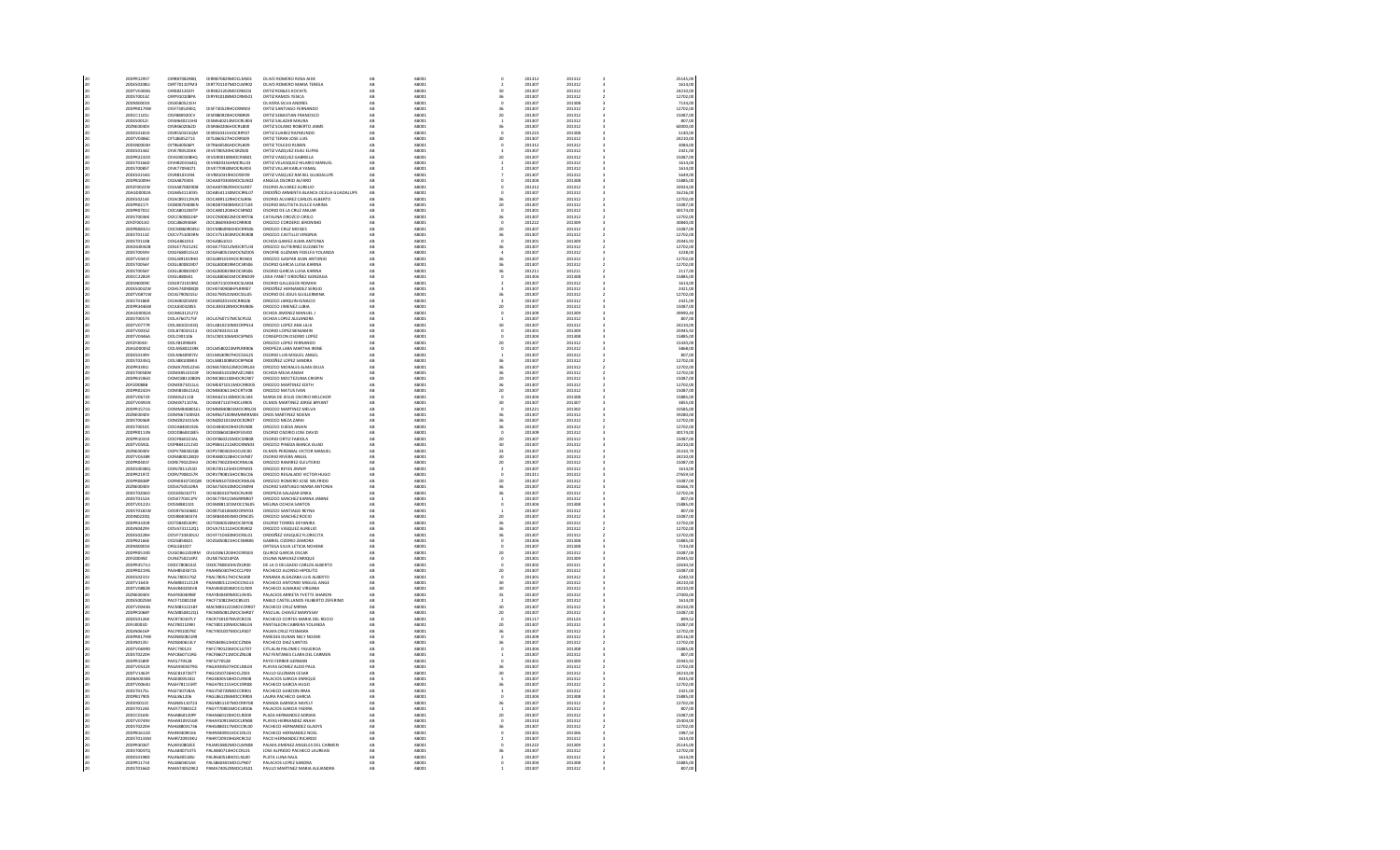| 20<br>20                                      | 20DTV0327N               | PAMA7907315J                 | PAMA790731MOCZRN05                       | PAZ MARTINEZ ANABEL                                          |                        | AB001                 | 30                                      | 201307           | 201312           |                | 25304,06<br>81894,44 |
|-----------------------------------------------|--------------------------|------------------------------|------------------------------------------|--------------------------------------------------------------|------------------------|-----------------------|-----------------------------------------|------------------|------------------|----------------|----------------------|
|                                               | 20DTV0327N<br>20DPR0990K | PAMA7907315J                 | PAMA790731MOCZRN05                       | PAZ MARTINEZ ANABEL                                          | AB                     | AB001<br>AB001        | 30                                      | 201209<br>201307 | 201213<br>201312 |                |                      |
| $\frac{20}{20}$                               | 20DCC1324S               | PAMA9202077B<br>PAMB830711QM | PAMA920207MOCCRD09<br>PAMB830711HOCLRN09 | PACHECO MORALES ADRIANA<br>PALACIOS MERINO BENITO            | AB<br>AB               | AB001                 | 36<br>20                                | 201307           | 201312           |                | 12702,00<br>15087.00 |
| 20                                            | 20DCE0001B               | PAME710312L2                 |                                          | PACHECO MEDINA ENRIQUE                                       | AB                     | AB001                 |                                         | 201307           | 201312           |                | 14346,00             |
|                                               | 20DES0224L               |                              | PAME850511MOCCRN05                       | PACHECO MORALES ENEDINA                                      | AB                     | <b>AR001</b>          |                                         | 201307           | 201312           |                | 15420.00             |
| 20<br>20                                      | 202NE0040V               | PAME850511AW<br>PAMG630923P3 | PAMG630923HOCCNR02                       | PACHECO MUNGUIA GERARDO                                      | $\mathbb{A}\mathbb{B}$ | AB001                 | $\begin{array}{c} 20 \\ 29 \end{array}$ | 201307           | 201312           |                | 22254.00             |
|                                               | 202NE0040V               | PAMJ940621DF<br>PAMM8908142G | PAMJ940621HOCCRN08<br>PAMM890814MOCSRY02 | PACHECO MARTINEZ JUAN CARLOS<br>PASCUAL MARTINEZ MAYRA ROCIO | $\mathsf{AB}$          | AB001                 |                                         | 201307<br>201307 | 201312           |                |                      |
| $\begin{array}{c} 20 \\ 20 \end{array}$       |                          |                              |                                          |                                                              | AB                     | AB001                 | $\begin{array}{c} 21 \\ 20 \end{array}$ |                  | 201312           |                | 16500,00<br>25113,50 |
| 20<br>20                                      | 20DST0109M               | PAMP770226BD<br>PAMR81042679 |                                          | ACHECO MARINO PAULINA                                        | AB                     | AB003                 | $\begin{array}{c} 20 \\ 30 \end{array}$ | 201307           | 201312           |                | 15420,00             |
|                                               | 20DTV0073B               |                              | PAMR810426HOCCLN01                       | PACHECO MALDONADO RANDY                                      | AB                     | AB001                 |                                         | 201307           | 201312           |                | 24210,00             |
| $\frac{20}{20}$                               | 202NE0040V               | PAMS510313UX                 | PAMS510313HOCCNL04                       | PACHECO MENDOZA SILVINO                                      | AB                     | AB003                 | 35                                      | 201307           | 201312           |                | 27336,00             |
|                                               | 20DPR3366K               | PAMW921122HX                 | PAMW921122MOCZNN16                       | PAZ MENDOZA WENDY ROXANA                                     | AB                     | AB001                 | 20                                      | 201307           | 201312           |                | 15087.00             |
| $\frac{20}{20}$                               | 20DST0027C               | PAOL841102TN                 | PAOL841102MOCCRC01                       | PACHECO OROZCO LUCERO                                        | AB                     | AB001                 | $\,$ 1                                  | 201307           | 201312           |                | 807,00               |
|                                               | 20DST02122               | PAOR710204DA                 | PAOR710204MOCTLB03                       | PATRICIO OLMEDO ROBERTA                                      | AB                     | AB001                 | $\overline{1}$                          | 201307           | 201312           |                | 807.00               |
| $\frac{20}{20}$                               | 202NE0040V               | PAPA5808078I                 | PAPA580807HOCRNL03                       | PRADO PINEDA ALBERTO                                         | AB                     | AB001                 | 16                                      | 201307           | 201312           |                | 12000,00             |
|                                               | 20DJN0569V               | PAPA6609051B                 | PAPA660905MOCLLL05                       | PALACIOS PALOMEC ALICIA                                      | AB                     | AB001                 | $\circ$                                 | 201107           | 201119           |                | 23287.03             |
| $\begin{array}{c} 20 \\ 20 \\ 20 \end{array}$ | 20DCC2044P               | PAPA861001B5                 | PAPA861001MOCLRN06                       | PLAZA PEREZ ANGELICA                                         | $\mathbb{A}\mathbb{B}$ | AB001                 | 20                                      | 201307           | 201312           |                | 15087,00             |
|                                               | 20EIS100SP               | <b>PAPRR41125IS</b>          | PAPRS41125MOCCNR00                       | PACHECO PIN RERNARDINA                                       | AR                     | <b>AR001</b>          | 36                                      | 201307           | 201312           |                | 12702.00             |
| $\overline{20}$                               | 20AGD00042               | PAPF680520BQ                 | PAPF680520HOCSRR04                       | PASTELIN PEREZ FRANCISCO                                     | AB                     | AB001                 | $\mathbf 0$                             | 201307           | 201312           |                | 17338,00             |
| $\begin{array}{c} 20 \\ 20 \end{array}$       | 20DES0153H               | PAPG630113EU<br>PAPH861112   | PAPG630113HOCCRM04                       | PACHECO PEREZ GUMERCINDO<br>HERMINIO PALACIOS PAREDES        | AB                     | <b>AR001</b>          | $\mathbf{1}$                            | 201307           | 201312           |                | 807.00               |
|                                               | 20DPB1896L<br>20DST0077K |                              | PAPH861112HOCLRR06                       |                                                              | AB<br>AB               | AB001<br>AB001        | $\circ$                                 | 201304<br>201307 | 201308<br>201312 |                | 15885,00<br>12702,00 |
| 20<br>20                                      | 20DES0140D               | PAPY9010113B<br>PARA820421ES | PAPY901011MOCTXD06<br>PARA820421HOCVJR00 | PATATUCHI PEÑA YEDITH<br>PAVON ROJAS ARTURO                  | AB                     | AB001                 | 36<br>$\overline{2}$                    | 201307           | 201312           |                | 1614.00              |
| 20                                            | 20DES0080F               | PARA8206261A                 | PARA820626MOCCMN06                       | PACHECO RAMIREZ ANA                                          | AB                     | AB001                 | 36                                      | 201307           | 201312           | $\overline{z}$ | 12702,00             |
| 20                                            | 20ZNE0040V               | PARD741120/T                 | PARD741120HOCCMN06                       | PACHECO RAMIREZ DANIEL                                       | AB                     | AB001                 | 35                                      | 201307           | 201312           |                | 27336.00             |
| 20                                            | 20DPR3315D               | PARE740514                   | PARE740514                               | PACHECO RUIZ ELIZABETH                                       | AB                     | AB003                 |                                         | 201301           | 201309           |                | 25945,92             |
| 20                                            | 20DTV0918Z               | PARF750201                   | PARF750201MCSVZL04                       | <b>FLORIDALMA PAVON RUIZ</b>                                 | AB                     | AB001                 | $\circ$                                 | 201304           | 201308           | ٩              | 15885.00             |
|                                               | 20DML00102               | PARI750218CR                 | PARI750218MTCDLM00                       | PADRON REVUELTA IMELDA DEL SOCORRO                           | AB                     | AB001                 | 36                                      | 201307           | 201312           |                | 12702,00             |
| $\begin{array}{c} 20 \\ 20 \end{array}$       | 200TV08447               | PARISSO430PC                 | PARISSO430HOCRMS01                       | PRADO RAMIREZ ISMAEL                                         | AR                     | <b>AR001</b>          | 36                                      | 201307           | 201312           |                | 12702.00             |
| $\overline{20}$                               | 20DST0234K               | PARJ730217NZ                 | PARJ730217HOCLMN02                       | PALMA RAMIREZ MARIA JANET                                    | AB                     | AB001                 | 36                                      | 201307           | 201312           |                | 12702,00             |
| $\begin{array}{c} 20 \\ 20 \end{array}$       | 20DPR2314Y               | PARI 950316MD                | PARL950316HOCSDR07                       | PASTELIN RODRIGUEZ LAURA VAN                                 | <b>AR</b>              | <b>AR001</b>          | 36                                      | 201307           | 201312           | $\overline{ }$ | 12702.00             |
|                                               | 20DST0247O               | PARM821217UV                 | PARM821217HOCCCR04                       | PACHECO RICARDEZ MARIO ALBERTO                               | AB                     | AB001                 | $\,$ 1                                  | 201307           | 201312           |                | 807,00               |
| 20                                            | 20DTV0389Z               | PARM851122AH                 | PARM851122MOCCYR09                       | PACHECO REYES MARIBEL                                        | AB                     | AB001                 | 30                                      | 201307           | 201312           |                | 24210,00             |
| 20                                            | 20DPR0559E               | PARM880421LA                 | PARM880421HOCVJG08                       | PAVON ROJAS MIGUEL ANGEL                                     | AB                     | AB001                 | 20                                      | 201307           | 201312           |                | 15087.00             |
| 20                                            | 20DTV0125R               | PARS830103D4                 | PARS830103HOC2DL02                       | PAZ RODRIGUEZ SALVADOR                                       | AB                     | AB001                 | 30                                      | 201307           | 201312           |                | 24210,00             |
| 20                                            | 20FIZ0171A               | PARS910103CR                 | PARS910103MOCCZH04                       | PACHECO RUIZ SHEILA                                          | AB                     | AB001                 | $\begin{array}{c} 20 \\ 36 \end{array}$ | 201307           | 201312           |                | 15087.00             |
| 20                                            | 20DTV0409X               | PASA881110KQ                 | PASA881110MOCRSD01                       | PARRA SOSA ADILENE                                           | AB                     | AB003                 |                                         | 201307           | 201312           |                | 12702,00             |
| 20                                            | 20DPR1670G               | PASB840813L3                 | PASB840813HOCBLR08                       | PABLO SALGADO BRAULIO                                        | AB                     | AB001                 | 20                                      | 201307           | 201312           | 3              | 15087.00             |
| 20                                            | 20EDI0035M               | PASB860101UJ                 | PASB860101MOCCNR04                       | PACHECO SANDOVAL BRENDA                                      | AB                     | AB003                 | $^{20}$                                 | 201307           | 201312           |                | 15087,00             |
| $_{20}$                                       | 20HMC00082               | PASC890808C4                 | PASC890808MOCCNR00                       | PACHECO SANTIAGO CRUZ DE JESUS                               | AB                     | AB001                 | $\substack{20\\20}$                     | 201307           | 201312           |                | 15087.00             |
| 20                                            | 20DCC1976S<br>207NF0040V | PASE900218T8<br>PASI600701NL | PASE900218MOCCNL00                       | PACHECO SANTIAGO ELEUTERIA                                   | AB                     | AB001<br><b>AR001</b> |                                         | 201307<br>201307 | 201312<br>201311 |                | 15087,00<br>73625.00 |
| $\begin{array}{c} 20 \\ 20 \end{array}$       | 20DST0074N               | PASI771004BV                 | PASI600701HOCLNS01                       | PALMA SANDOVAL ISAIAS PEDRO<br>PALAFOX SIERRA IRMA LILIA     | AB<br>AB               | AB001                 | $\begin{array}{c} 36 \\ 36 \end{array}$ | 201307           | 201312           |                | 12702,00             |
|                                               |                          |                              | PASK911001MOCCLR07                       |                                                              | AB                     | <b>AR001</b>          | $\Omega$                                |                  | 201224           |                |                      |
| 20<br>20                                      | 20DPR1814M<br>20ZNE0040V | PASK911001UP<br>PASR590523UN | PASR590523HOCCLB09                       | PACHECO SOLIS KARINA<br>PACHECO SILVA ROBERTO GERARDO        | AB                     | AB001                 | 36                                      | 201217<br>201307 | 201312           |                | 17601,50<br>36144,60 |
|                                               |                          |                              |                                          |                                                              | AB                     | <b>AR001</b>          | 36                                      | 201307           | 201312           |                | 12702,00             |
| 20<br>20                                      | 20DTV0707W<br>20DST0033N | PASR721107KB<br>PASV7701187R | PASR721107MOCRLL08<br>PASV770118HOCCNL08 | PARRA SILVA RAUL<br>PACHECO SANTIAGO VALFRE                  | AB                     | AB001                 | $\overline{2}$                          | 201307           | 201312           |                | 1614.00              |
|                                               | 20DES0196F               |                              |                                          |                                                              | AB                     | AB001                 | $\overline{a}$                          | 201307           | 201312           |                | 1614,00              |
| $\frac{20}{20}$                               | 20DES0172W               | PAUD8606119T                 | PAUD860611HOCRRG03<br>PAUR740723HOCRRB12 | PARRA URDIANA DIEGO ARMANDO<br>PARRA URDIANA RUBEN           | AB                     | AB001                 | $\mathbf{1}$                            | 201307           | 201312           |                | 807.00               |
| 20                                            | 20DST0166D               | PAVE920708QL                 | PAVE920708HOCLSD06                       | PALACIO VASQUEZ EDGAR JOVANY                                 | AB                     | AB003                 | 36                                      | 201307           | 201312           |                | 12702,00             |
| $_{20}$                                       | 20DPR1881K               | PAVL781214SI                 | PAVL781214MOCLLC05                       | PALACIOS VELASQUEZ LUCY EDITH                                | AB                     | AB001                 | $\circ$                                 | 201309           | 201312           |                | 30174.00             |
| 20                                            | 20DTV0707W               | PAVS81091689                 | PAVS810916MVZRRL06                       | PRADO VIRGEN SELENE                                          | AB                     | AB001                 | 30                                      | 201307           | 201312           |                | 24210,00             |
|                                               | 20DST0081X               | PAZR760813EV                 | PAZR760813HOCLCY04                       | PAULINO ZACARIAS RAYMUNDO                                    | AB                     | <b>AR001</b>          |                                         | 201307           | 201312           |                | 3855.00              |
| $\begin{array}{c} 20 \\ 20 \end{array}$       | 20DES00462               | PEAA810930JZ                 | PEAA810930MOCRLNO                        | PEREZ ALCANTARA ANTONIA                                      | AB                     | AB001                 | $\frac{5}{2}$                           | 201307           | 201312           |                | 1614,00              |
| 20<br>20                                      | 20DTV0924K<br>20DPR3033W | PEAA840608NS<br>PEAJ630405BZ | PEAA840608MOCCLD06                       | PEÑA ALVAREZ ADRIANA<br>PEREZ ARIAS JORGE EMILIO             | AB                     | <b>AR001</b>          | $\begin{array}{c} 36 \\ 36 \end{array}$ | 201307           | 201312           |                | 12702,00<br>12702,00 |
|                                               |                          |                              |                                          |                                                              | AB                     | AB001                 |                                         | 201307           | 201312           |                |                      |
| 20<br>20                                      | 20DTV0421S               | PEAJ75020518<br>PEAL7312099D | PEAJ750205HOCRNQ03<br>PEAL731209MOCRNT02 | PEREZ DE LOS ANGE JOAQUIN<br>PEREZ ANGELES LETICIA ENEIDA    | AB<br>AB               | <b>AR001</b>          | 30                                      | 201307           | 201312           |                | 24210,00             |
|                                               | 20DST01942               |                              |                                          |                                                              |                        | AB001                 | $\overline{2}$                          | 201307           | 201312           |                | 1614.00              |
| $\frac{20}{20}$                               | 20DST0220H               | PEAR650510JH<br>PEBA7109278C | PEAR650510HOCRNB02<br>PEBA710927HOCRRD01 | ROBERTO PEREZ ANTUNEZ                                        | AB                     | AB001                 | $\begin{array}{c} 1 \\ 36 \end{array}$  | 201307           | 201312           |                | 807,00               |
|                                               | 20DST0235J               |                              |                                          |                                                              | AB                     | AB001                 |                                         | 201307           | 201312           |                | 12702,00             |
| 20<br>20                                      | 20DPR2641S               | PEBA830123DN                 | PEBA830123MOCCTM00                       | PECH BAUTISTA AMELIA CATALINA                                | AB                     | AB003                 | $\begin{array}{c} 20 \\ 30 \end{array}$ | 201307           | 201312           |                | 15087,00             |
|                                               | 20DTV14372               | PEBA860410H6                 | PEBA860410HOCRLL04                       | PEREZ BOLAÑOS ALAN                                           | AB                     | AB001                 |                                         | 201307           | 201312           |                | 24210,00             |
| $\frac{20}{20}$                               | 20DST0076L               | PEBA890708CY                 | PEBA890708MOCRTL04                       | PEREZ BAUTISTA ALHELI                                        | AB                     | AB003                 | 36                                      | 201307           | 201312           |                | 12702,00             |
|                                               | 20ZNE0040V               | PEBD750904N1                 | PEBD750904HOCRRN01                       | PEREZ BARRAGAN DANIEL ALEJANDRO                              | AB                     | AB001                 | 31<br>$\mathbf{20}$                     | 201307           | 201312           |                | 23868.00<br>15087,00 |
| $\frac{20}{20}$                               | 20DPR2594Y<br>20FMP0014Q | PEBE85082946<br>PEBF860430RW | PEBE850829HOCRTD00<br>PEBF860430HOCRTR02 | PEREZ BAUTISTA EDWIN VALENTIN<br>PEREZ BAUTISTA FREDDY       | AB<br>AB               | AB001<br>AB001        | $\circ$                                 | 201307<br>201301 | 201312<br>201312 |                | 28692.00             |
|                                               | 20DPR06882               | <b>PEBH771126NC</b>          | PEBH771126HOCRRM06                       | PEREZ BERNAL HUMBERTO ARTURO                                 | AB                     | AB001                 | 20                                      | 201307           | 201312           |                | 15087,00             |
| $\begin{array}{c} 20 \\ 20 \\ 20 \end{array}$ | 20DTV0610K               | PEBJ721122TX                 |                                          | PEREZ BERNABE JULIO CESAR                                    | AB                     | AB001                 | 30                                      | 201307           | 201312           | $\overline{ }$ | 23130.00             |
|                                               | 20DST0150C               | PEBM730428T1                 | PEBM730428HOCRSR02                       | PEREZ BUSTAMANTE MARCO ANTONIO                               | AB                     | AB001                 | $\overline{2}$                          | 201307           | 201312           |                | 1614,00              |
| 20<br>20<br>20                                | 20DPR36002               | PERZ930708MF                 | PEBZ930708MVZXRR02                       | PEÑA BARRANCA ZURISADOAL                                     | <b>AR</b>              | <b>AR001</b>          |                                         | 201307           | 201312           |                | 15087.00             |
|                                               | 20DES0099D               | PECA781011U9                 |                                          | PELAEZ CARRILLO ALFREDO                                      | AB                     | AB001                 | $\begin{array}{c} 20 \\ 36 \end{array}$ | 201307           | 201312           |                | 12702,00             |
|                                               | 20FMP0008F               | PECA820204LW                 | PECA820204MOCRVR01                       | PERZABAL CUEVAS ARELY GABRIELA                               | AB                     | AB003                 | $\,$ 0 $\,$                             | 201301           | 201312           |                | 28692,00             |
| 20<br>20                                      | 20DST0072P               | PECA830124AB                 | PECA830124HOCRLL04                       | PEREZ CALLES ALEJANDRO                                       | AB                     | AB001                 | ×,                                      | 201307           | 201312           |                | 4035,00              |
| $\frac{20}{20}$                               | 20FZF0022W               | PECD870204JX                 | PECD870204HOCRVN06                       | PEREZ CUEVAS JOSE DANIEL                                     | AB                     | AB003                 |                                         | 201311           | 201312           |                | 33924,00             |
|                                               | 20FUE0001P               | PECE840407JB                 | PECE840407MOCRRD07                       | PEREZ CRUZ EDITH                                             | AB                     | AB001                 | $\Omega$                                | 201301           | 201312           |                | 28692.00             |
| $\frac{20}{20}$                               | 20DPB0121V               | PECI870730GP                 | PECI870730MOCRSV07                       | PEREZ CASTRO IVON                                            | AB                     | AB001                 | $_{\rm 20}$                             | 201307           | 201312           |                | 30174,00             |
|                                               | 20DES0011J               | PECJ720701H8                 |                                          | PEREZ CHAVEZ JAVIER                                          | AB                     | AB001                 | $\overline{\mathbf{3}}$                 | 201307           | 201312           |                | 2421.00              |
| $\begin{array}{c} 20 \\ 20 \\ 20 \end{array}$ | 20DST0247O               | PECJ730308JT                 | PECJ730308MMSRSN06                       | PERFECTO CASTANEDA JUANA                                     | AB                     | AB001                 |                                         | 201307           | 201312           |                | 1614,00              |
|                                               | 20DJN0358R               | <b>PECL720510TP</b>          | PECL720510MOCRSN00                       | PERALTA CASTELLANOS LEONOR                                   | AB                     | AB001                 | 36                                      | 201307           | 201312           | $\overline{ }$ | 12702.00             |
| 20<br>20<br>20                                | 20DJN0552V<br>20DEE0013E | PECL730516HX<br>PECM840102SW | PECM840102HOCRRR00                       | PEREZ CORDOVA LAURA<br>PEREZ CARRASCO MARCO ANTONIO          | AB<br><b>AR</b>        | AB001<br><b>AR001</b> | $\mathbf 0$                             | 201221<br>201307 | 201308<br>201312 |                | 25145,00<br>15087.00 |
|                                               |                          |                              |                                          |                                                              |                        |                       | $_{\rm 20}$                             |                  |                  |                |                      |
|                                               | 20DST0222F<br>20DST0213Y | PECM8602059T<br>PECM890905IW | PECM860205MOCRBR04<br>PECM890905MOCRRR00 | PEREZ CABRERA MIRALDELLY<br>PEREZ CRUZ MARITZA BERENICE      | AB<br>AB               | AB001<br><b>AR001</b> | 36                                      | 201307<br>201307 | 201312<br>201312 | þ              | 4035,00<br>12702,00  |
| 20<br>20                                      | 20DST0047Q               | PECO760109B6                 | PECO760109HVZRBS02                       | PEREZ CABRERA OSBALDO                                        | AB                     | AB001                 |                                         | 201307           | 201312           |                | 2421,00              |
| 20                                            | 20DPB2157X               | PECO86101219                 | PECO861012HOCRRC06                       | PEREZ CORTES OCTAVIO                                         | AB                     | AB001                 | $_{\rm 20}$                             | 201307           | 201312           |                | 15087,00             |
| 20                                            | 20DTV1653P               | PECR790105T1                 | PECR790105HOCRRL03                       | PEREZ CARRILLO ROLANDO MIG                                   | AB                     | AB001                 |                                         | 201307           | 201312           |                | 24210.00             |
| 20                                            | 20DTV0297J               | PECR840214EB                 | PECR840214MOCRRB02                       | PEREZ CRUZ REBECA SABRINA                                    | AB                     | AB001                 | $\begin{array}{c} 30 \\ 30 \end{array}$ | 201307           | 201312           |                | 24210,00             |
| 20                                            | 20DST0043U               | PECS840917BW                 | PECS840917MOCRRN07                       | PEREZ CARRETERO SINTIQUE                                     | AB                     | AB001                 | 36                                      | 201307           | 201312           |                | 12702.00             |
| $\overline{20}$                               | 20DTV1302L               | PECS860504IE                 | PECS860504MOCRBM03                       | PEREZ CABRERA SAMARA TRINIDAD                                | AB                     | AB003                 | 36                                      | 201307           | 201312           |                | 12702,00             |
| 20                                            | 20DST0135K               | PECV750305UZ                 | PECV750305MOCRRL03                       | PEREZ CRUZ VIOLETA                                           | AB                     | AB001                 | $\overline{2}$                          | 201307           | 201312           | 3              | 1614.00              |
| 20                                            | 202NE0040V               | PECV810723BK                 | PECV810723MOCRRN09                       | PEREZ CRUZ VANIA DENIS                                       | AB                     | AB003                 | 20                                      | 201307           | 201312           |                | 15087,00             |
| 20<br>20                                      | 20DES0105Y               | PEDH810311B1                 | PEDH810311HOCX2C01                       | PEÑA DIAZ HECTOR                                             | <b>AR</b>              | <b>AR001</b>          | $\overline{ }$                          | 201307           | 201312           |                | 1614.00              |
|                                               | 202NE0040V               | PEDJ690228GQ                 |                                          | PEREZ DAGNINO JAVIER ENRIQUE                                 | AB                     | AB001                 | 36                                      | 201307           | 201312           |                | 88350,00             |
| 20<br>20                                      | 20DPR0194O               | PEEE851112EM                 | PEEE851112HOCRSR09                       | PEREZ ESTEBAN ERUBIEL MANTZINI                               | AB                     | <b>AR001</b>          | 20                                      | 201307           | 201312           |                | 15087,00             |
|                                               | 20DST0244R               | PEEL820424B5                 | PEEL820424MOCRSR04                       | PEREZ ESTEBAN LOREN JUDITH                                   | AB                     | AB001                 | $\overline{2}$                          | 201307           | 201312           |                | 1614,00              |
| 20                                            | 20DPR3421N               | PEEL850330QK                 | PEEL850330MMNXSR07                       | PEÑALOZA ESPINO LORENA                                       | AB                     | AB001                 | $_{\rm 20}$                             | 201307           | 201312           |                | 15087,00             |
| 20                                            | 20DST0036K               | PEEM770829S8                 | PEEM770829MCSRSR08                       | PEREZ ESPINOSA MARTHA CIELO                                  | AB<br>AB               | AB001<br>AB001        | 36                                      | 201307           | 201312           | $\overline{2}$ | 12702.00             |
| 20<br>20                                      | 20FMP0020A               | PEEM920215QG                 | PEEM920215MOCXSR08                       | PEÑA ESPINOSA MIRIZELL                                       |                        |                       | $\mathfrak{o}$                          | 201301           | 201312           |                | 26301,00             |
| $\overline{20}$                               | 20DST0221G<br>20TAI0107K | PEES82092263<br>PEFA880115D1 | PEES820922HOCRSM05<br>PEFA880115HOCRRL04 | PEREZ ESTRADA SAMUEL<br>PEREZ FERIA ALVARO                   | AB<br>AB               | AB001<br>AB003        | $\overline{1}$                          | 201307<br>201311 | 201312<br>201312 |                | 807.00<br>30174,00   |
| 20                                            | 20DPB1948A               | PEFA92051562                 | PEFA920515MOCRLD06                       | PEREZ FELIPE AIDA GARDENIA                                   | AB                     | AB001                 | 20                                      | 201307           | 201312           |                | 15087.00             |
| 20                                            | 20DST0151B               | PEFE830806BS                 | PEFE830806HVZRLN02                       | PEREZ FLORES ENRIQUE RODRIGO                                 | AB                     | AB003                 |                                         | 201307           | 201312           |                | 807,00               |
|                                               | 20F2F0041K               | PEEG860113MP                 | PEEG860113HOCRLL06                       | PEREZ FLORES GUILLERMO                                       | <b>AR</b>              | <b>AR001</b>          |                                         | 201307           | 201312           |                | 12702.00             |
| $\begin{array}{c} 20 \\ 20 \end{array}$       | 20DST0081X               | PEFG870621V9                 | PEFG870621HOCRRV05                       | PERALTA FRANCISCO GAVINO                                     | AB                     | AB001                 | 36<br>36                                | 201307           | 201312           |                | 12702,00             |
|                                               | 200ES0195G               | PEFJ790907L6                 |                                          |                                                              | AB                     | <b>AR001</b>          |                                         | 201307           | 201312           |                | 8481.00              |
| $\begin{array}{c} 20 \\ 20 \end{array}$       | 202NE0040V               | PEFR680904LW                 | PEFR680904MOCRRS09                       | PETO FUENTES JOEL<br>PEREZ FRANCO ROSALIA                    | AB                     | AB001                 | $\begin{array}{c} 11 \\ 19 \end{array}$ | 201307           | 201312           |                | 15000,00             |
|                                               |                          |                              |                                          |                                                              | AB                     | <b>AR001</b>          | 5                                       | 201307           | 201312           |                | 8070,00              |
| 20<br>20                                      | 20DST0048P<br>20DST0040X | PEFS67100788<br>PEGA880627JT | PEFS671007MOCRRL02<br>PEGA880627HOCRRD09 | PEREZ FERNANDEZ SILVIA<br>PEREZ GARCIA ADALBERTO             | AB                     | AB001                 |                                         | 201307           | 201312           |                | 2421.00              |
| $\frac{20}{20}$                               | 20FIZ0007A               | PEGB891218PZ                 | PEGB891218MOCRRR09                       | PEREZ GARCIA BRENDA ANAH                                     | AB                     | 49001                 | 36                                      | 201307           | 201312           |                | 12702,00             |
|                                               | 20DTV0041J               | PEGC840625                   | PEGC840625HOCZTH09                       | CHRISTIAN PEZA GUTIERREZ                                     | AB                     | AB001                 | $\circ$                                 | 201304           | 201308           |                | 15885.00             |
| $\begin{array}{c} 20 \\ 20 \end{array}$       | 20DST0075M               | PEGC840625C1<br>PEGC8411272K | PEGC840625HOCZTH09                       | PEZA GUTIERREZ CHRISTIAN<br>PEREZ GUMETA CARLOS GILBERT      | AB                     | AB00                  |                                         | 201209           | 201224           |                | 18504,00             |
|                                               | 20DPR0266R               |                              | PEGC841127HOCRMR03                       |                                                              | AB                     | AB001                 | 20                                      | 201307           | 201312           |                | 15087.00             |
| $\begin{array}{c} 20 \\ 20 \end{array}$       | 20DPR1060F               | PEGC890716DV                 | PEGC890716HOCRRS06                       | PEREZ GARCIA CESAR ANTONIO                                   | AB                     | AB00                  |                                         | 201301           | 201312           |                | 30174,00             |
|                                               | 20DPR3406V               | PEGC920731ER                 | PEGC920731MOCXNN06                       | PEÑALOZA GUENDULAIN CANDY ESMERALDA                          | AB                     | AB001                 | 20                                      | 201307           | 201312           |                | 15087.00             |
| $_{20}$                                       | 20DST0100V               | PEGE75080271                 | PEGE750802HOCRTS09                       | PEREZ GUTIERREZ EUSEBIO                                      | AB                     | AB001                 |                                         | 201307           | 201312           |                | 1614,00              |
|                                               |                          |                              |                                          |                                                              |                        |                       |                                         |                  |                  |                |                      |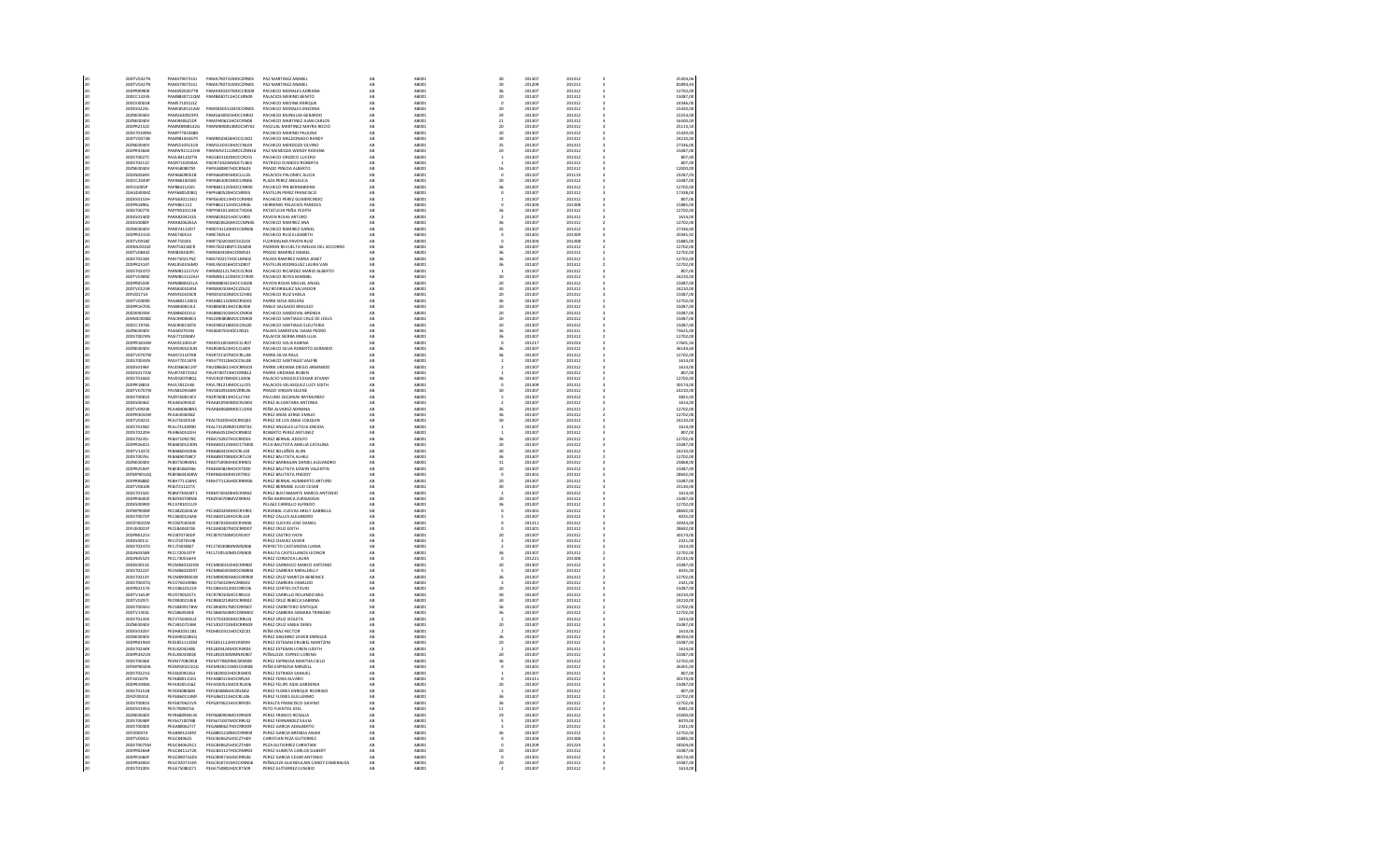| 20             | 20DCC2213U               | PEGF8412222G                        | PEGF841222MOCRNL09                       | PEREDA GONZALEZ FLOR LORENA                               | AB              | AB001                 | $\bf{0}$                                | 201304           | 201308           |                         |
|----------------|--------------------------|-------------------------------------|------------------------------------------|-----------------------------------------------------------|-----------------|-----------------------|-----------------------------------------|------------------|------------------|-------------------------|
| 20<br>20       | 20DST0131O               | PEGG741106E8                        | PEGG741106MOCRRR03                       | PEREZ GARCIA GARRIELA                                     | <b>AR</b>       | <b>AR001</b>          | $\overline{z}$                          | 201307           | 201312           |                         |
|                | 20FIZ0009Z               | PEGG870221KW                        | PEGG870221MOCRRL06                       | PEREZ GARCIA GLORIA LETICIA                               | AB              | AB001                 | 36                                      | 201307           | 201312           | $\overline{a}$          |
| 20<br>20       | 20DTV0160X               | PEGIRADRIRPS                        | PEGIRADR1RMOCRRV03                       | PEREZ GUERRERO IVON                                       | AR              | <b>AR001</b>          | 30                                      | 201307           | 201312           | à                       |
|                | 20ZNE0040V               | PEGJ780410C2                        | PEGJ780410MOCLRS00                       | PELAEZ GARCIA JOSEFINA                                    | AB              | AB001                 | 36                                      | 201307           | 201312           | 3                       |
| 20<br>20       | 20DCC1521T               | PEGL790324                          | PEGL790324HVZRRS04                       | LUIS ENRIQUE PEREA GARCIA                                 | AB              | AB001                 | $\mathbf 0$                             | 201304           | 201308           |                         |
|                | 20DTV0078X               | PEGV890524                          | PEGV890524MOCZTR01                       | VIRIDIANA PEZA GUTIERREZ                                  | AB              | AB001                 | $\circ$                                 | 201304           | 201308           | $\overline{3}$          |
| 20<br>20       | 20DST0075M<br>20DTV0572Y | PEGV8905249M<br>PEHA940922K4        | PEGV890524MOCZTR01<br>PEHA940922MOCRRM06 | PEZA GUTIERREZ VIRIDIANA<br>PEREZ HERRERA AMAIRANY        | AB<br>AB        | AB001<br>AB001        | 36<br>36                                | 201209<br>201307 | 201224<br>201312 | $\overline{a}$          |
| 20             | 202NE0040V               | PEHB870325RZ                        | PEHB870325MOCRRR07                       | PEREZ HERNANDEZ BERTHA NASHIELY                           | AB              | AB001                 | $_{21}$                                 | 201307           | 201312           |                         |
| 20             | 20DPR0411M               | <b>PEHC6405069K</b>                 | PEHC640506MOCRRR08                       | PEREZ HERNANDEZ CARMEN                                    | AB              | AB001                 | $\overline{0}$                          | 201312           | 201312           | $\overline{3}$          |
| 20             | 20DST0099W               | PEHE830419PV                        | PEHE830419MOCRRR07                       | PEREZ HERNANDEZ ERIKA LIZBETH                             | AB              | AB001                 | 30                                      | 201307           | 201312           |                         |
| 20             | 202NE0040V               | PEHI7907067V                        | PEHI790706HOCRRS04                       | PEREZ HERNANDEZ ISAIAS                                    | AB              | AB001                 | 12                                      | 201307           | 201312           |                         |
| 20             | 20DST0190D               | PEHJ890215G1                        | PEHJ890215MOCRRV00                       | PEREZ HERNANDEZ JOVITA                                    | AB              | AB001                 | 36                                      | 201307           | 201312           | $\overline{a}$          |
|                | 202NF0040V               | <b>PEHL670128BY</b>                 | PEHL670128MOCRRT04                       | PEREZ HERNANDEZ I ETICIA                                  | AR              | <b>AR001</b>          |                                         | 201307           | 201312           | $\overline{3}$          |
| 20<br>20       | 20DPR3588U               | PEHL910918DX                        | PEHL910918MOCRRS05                       | PEREZ HERNANDEZ LUISA REYNA                               | AB              | AB001                 | $\begin{array}{c} 16 \\ 20 \end{array}$ | 201307           | 201312           |                         |
|                | 202NE0040V               | PEHM77011015                        | PEHM770110HOCRRR03                       | PEREZ HERRERA MARIO ENRIQUE                               | AB              | AB001                 | 31                                      | 201307           | 201312           | 3                       |
| 20<br>20       | 20DES0132V               | <b>PEHN890719HT</b>                 | PEHN890719MOCLRD01                       | PELAEZ HERNANDEZ NADIA ARACELI                            | AB              | AB001                 | 36                                      | 201307           | 201312           | $\overline{a}$          |
|                | 20DST0197X               | <b>PEHS900504C8</b>                 | PEHS900504HOCLRN01                       | PELAEZ HERNANDEZ SANTIAGO AL                              | AB              | AB001                 | 36                                      | 201307           | 201312           | $\overline{a}$          |
| 20<br>20       | 20DTV0564F               | PEJA731007AQ                        | PEJA731007JOCRMR03                       | PEREZ JIMENEZ ARACELI                                     | AB              | AB001                 | 30                                      | 201307           | 201312           |                         |
| 20             | 20DPB0011P               | PEJA900320TI                        | PEJA900320HOCRSN03                       | PEREZ DE JESUS ANGEL                                      | AB              | AB001                 | $20\,$                                  | 201307           | 201312           |                         |
| $_{20}$        | 20DST0083V               | PEJJ580619KZ                        | PEJJ580619MOCROL00                       | PEREZ JOAQUIN JULIANA                                     | AB              | AB001                 | $\overline{2}$                          | 201307           | 201312           | $\overline{3}$          |
| 20             | 20DST0179H               | <b>PEJL850611KT</b>                 | PEJL850611HHGRRS01                       | PARDO JUAREZ LUIS ANGEL                                   | AB              | AB001                 |                                         | 201307           | 201312           |                         |
| 20             | 20DST0152A               | <b>PEJM880101AP</b>                 | PEJM880101MOCRSN06                       | PEREZ DE JESUS MONICA ALEJAN                              | AB              | AB001                 | 36                                      | 201307           | 201312           | $\overline{a}$          |
| 20             | 20DPR0888                | PELB810314SL                        | PELB810314MOCRZL09                       | PEREZ LOAEZA BLANCA                                       | AB              | AB001                 | $\overline{20}$                         | 201307           | 201312           |                         |
| 20<br>20       | 20DTV18641<br>20DPB0444C | PELC881028ML<br>PELD861107BC        | PELC881028MOCRPT01<br>PELD861107MOCRNL09 | PEREZ LOPEZ CITLALL<br>PEREZ LEON DELFINA OTILIA          | AR              | <b>AR001</b><br>AB001 | 30<br>ō                                 | 201307<br>201211 | 201312<br>201224 |                         |
|                | 20DES0064Q               | PELG82052989                        | PELG820529MOCLPD03                       | PELAEZ LOPEZ GUADALUPE YUVELKA                            | AB<br>AR        | <b>AR001</b>          |                                         | 201307           | 201312           |                         |
| 20<br>20       |                          |                                     |                                          |                                                           |                 |                       |                                         |                  |                  | 3                       |
|                | 20ZNE0040V<br>20DST0102T | PELI610728UI<br>PELJ630418MW        | PELI610728HOCXPG07<br>PELJ630418MOCRSL02 | PEÑA LOPEZ IGNACIO<br>PEREZ LESCAS JULIA MAGDALENA        | AB<br>AB        | AB001<br>AB001        | 19<br>$\overline{3}$                    | 201307<br>201307 | 201312<br>201312 | 3                       |
| 20<br>20       | 20FPF0001C               | <b>PELJ890211CS</b>                 | PELJ890211HOCRPR02                       | PEREZ LOPEZ JORGE ELIEL                                   | AB              | AB001                 | $\circ$                                 | 201223           | 201224           |                         |
| 20             | 20FUA0067B               | PELM700726U7                        |                                          | PEREDA LEON MIRIAM                                        | AB              | AB001                 | $_{\rm 20}$                             | 201307           | 201312           |                         |
| $_{20}$        | 20DNL0001R               | PELN76021485                        | OELN760214MOCRRR00                       | PERALTA LORENZANA NEREIDA                                 | AB              | AB001                 | $\circ$                                 | 201307           | 201312           | $\overline{3}$          |
| 20             | 20DJN2257G               | PELR7401067H                        |                                          | PEREDA LUCERO REYNA ELIZABETH                             | AB              | AB001                 | 36                                      | 201307           | 201312           |                         |
| $_{20}$        | 20DJN0789G               | PELR95012447                        | PELR950124MOCRNS08                       | PEREZ LUNA ROSARIO CAROLINA                               | AB              | AB001                 | 36                                      | 201309           | 201312           | $\overline{a}$          |
| 20             | 20DTV0281                | <b>PELV650712RT</b>                 | PELV650712HOCRPC01                       | PEREZ LOPEZ VICENTE                                       | AB              | AB001                 | 30                                      | 201307           | 201312           |                         |
|                | 20DST02060               | PEMA790105BS                        | PEMA790105MOCRRN07                       | PEREZ MARTINEZ ANGELICA                                   | AR              | <b>AR001</b>          | $\Delta$                                | 201307           | 201312           |                         |
| 20<br>20       | 20DPR1335D               | PEMA8204065S                        |                                          | PERALTA MARTINEZ ALEJANDRA                                | AB              | AB001                 | $^{20}$                                 | 201307           | 201312           |                         |
| 20<br>20       | 20DPR09847               | PEMAR60327V7                        | PEMAR60327HOCRRN02                       | PEREZ MARTINEZ ANGEL                                      | AR              | <b>AR001</b>          | $\circ$                                 | 201312           | 201312           |                         |
|                | 20DTV0300G               | PEMA87021735                        | PEMA870217MOCRRL06                       | PEREDA MARTINEZ ALMA SOFIA                                | AB              | AB001                 | 30                                      | 201307           | 201312           |                         |
|                | 20DTV0542D<br>20DES0023O | PEMCR60805PE                        |                                          | PEREZ MEZA CELESTINO                                      | AB              | AB001                 |                                         | 201307           | 201312           | 3<br>3                  |
| 20<br>20       |                          | PEMD72063075                        | PEMC860805HOCRZL09<br>PEMD720630MOCRNL09 | PEREZ MENDEZ DELIA                                        | AB              | AB001                 | $\begin{array}{c} 30 \\ 0 \end{array}$  | 201117           | 201124           |                         |
| 20<br>20       | 20DJN1682V               | PEMD83062421                        | PEMD830624HOCRRV03                       | PEREZ MARTINEZ DAVID                                      | AB              | AB001                 | 36<br>36                                | 201307           | 201312<br>201312 | $\frac{2}{2}$           |
|                |                          | PEME810603Q1                        | PEME810603MOCRNS02                       | PEREZ MENDOZA ESBEADY                                     | AB              | AB001                 |                                         | 201307           |                  |                         |
| 20<br>20       | 20DTV1858                | PEME820923N8                        | PEME820923MOCRRR09<br>PEME840129MOCRNL08 | PEREZ MERINO ERIKA PATRI                                  | AB<br>AB        | AB001                 | $\begin{array}{c} 30 \\ 0 \end{array}$  | 201307           | 201312           | $\frac{3}{3}$           |
|                | 20DPR01342               | <b>PEME8401296Y</b>                 |                                          | PEREZ MENDOZA ELDA                                        |                 | AB001                 |                                         | 201309           | 201312           |                         |
| 20<br>20       | 20DTV0555H               | PEME8608194Q                        | PEME860819MOCRRR04                       | PEREZ MARTINEZ ERICA VANESSA                              | AB              | AB001                 | 30                                      | 201307           | 201312           |                         |
|                | 20ZNE0040V               | PEME870923I7                        | PEME870923MOCRZR02                       | PEREZ MOZCOZO ERIKA DE MONSERRAT                          | AB              | AB001                 | 20                                      | 201307           | 201312           | ٩                       |
| 20<br>20       | 202NE0040V<br>20DES0224L | PEMG651226GS<br>PEMG75111274        | PEMG651226MMNRRD06<br>PEMG751112HOCRND04 | PEREZ MARTINEZ MARIA GUADALUPE<br>PEREZ MENDOZA GUADALUPE | AB<br>AB        | AB001<br>AB001        | $_{31}$<br>6                            | 201307<br>201307 | 201312<br>201312 | $\overline{3}$          |
| 20             | 202NE0040V               | PEML700318LZ                        |                                          | PERLIN MONZALVO JOSE LUIS                                 | AB              | AB001                 | 36                                      | 201307           | 201312           |                         |
|                |                          |                                     | PEML810106MOCRRS05                       |                                                           | AB              | AB001                 |                                         | 201307           | 201312           |                         |
| 20<br>20       | 20DTV0867J<br>20DST0256W | PEML810106GQ<br>PEML870417TM        | PEML870417MOCRNR08                       | PEREZ MARTINEZ LISBETH<br>PEREZ MONTERROSA LAURA PATRI    | $\overline{AB}$ | AB001                 | 30<br>36                                | 201307           | 201312           | $\frac{3}{2}$           |
|                | 20DPR0020Y               |                                     | PEMM890301MOCRRR02                       | PEREZ MORALES MARGARITA                                   | AB              | AB001                 | $\bf{0}$                                | 201309           | 201312           |                         |
| 20<br>20       | 20DCC0575Q               | PEMM890301AK<br>PEMM901219HX        | PEMM901219MOCRRR02                       | PEREZ MARIN MARILU                                        | AB              | AB001                 | $\theta$                                | 201312           | 201312           | 3<br>3                  |
|                | 20DCC2028Y               | PEMM911013                          | PEMM911013MOCRGR03                       | MIRNA PEREZ MOGUEL                                        |                 | AB001                 | $\mathbb O$                             | 201304           | 201308           |                         |
| 20<br>20       | 20DES0215D               | <b>PEMR811208SL</b>                 | PEMR811208HOCRRD07                       | PEREZ MARTINEZ RODOLFO                                    | AB<br>AB        | AB001                 |                                         | 201307           | 201312           | $\overline{3}$          |
|                | 20DTV0460L               | PEMT7711133A                        | PEMT771113MOCRRM02                       | PEREZ MARTINEZ TOMASA                                     | AB              | AB001                 | 30                                      | 201307           | 201312           |                         |
| 20<br>20       | 20AGD0002A               | PEMV6702039G                        | PEMV670203MOCRRR09                       | PEREZ MORALES VERONICA                                    | AB              | AB001                 | $\mathbf 0$                             | 201307           | 201312           | $\frac{3}{3}$           |
|                | 20DST0184T               | PENA8206186P                        | PENA820618MOCRJN02                       | PEREZ NAJERA ANGELICA                                     | AB              | AB001                 | 36                                      | 201307           | 201312           |                         |
| 20<br>20       | 20DPR0523Q               | PEND850324PI                        | PEND850324HOCRVV08                       | PEREZ NAVARRETE DAVID                                     | AB              | AB001                 | 20                                      | 201307           | 201312           | $\overline{3}$          |
| 20             | 20DPB1886E               | PENO8109085E                        | PENO810908HOCDVN00                       | PEDRO NAVARRO ONRRI                                       | AB              | AB001                 | 20                                      | 201307           | 201312           |                         |
| $_{20}$        | 20DTV1257F               | PEOD880820E9                        | PEOD880820MOCRRS03                       | PEREZ ORTEGA DESSIRE AIDE                                 | AB              | AB001                 | 30                                      | 201307           | 201312           | $\overline{3}$          |
| --<br>20<br>20 | 20DST0134L               | PEOG77101597                        | PEOG771015HOCRRB00                       | PEREZ ORTIZ GABRIEL                                       | AB              | AB001                 |                                         | 201307           | 201312           |                         |
|                | 202NE0040V               | PEOI8005049K                        | PEOI800504HOCRRV05                       | PEREZ OROZCO IVAN ALEJANDRO                               | AB              | AB001                 | 36                                      | 201307           | 201312           | $\overline{3}$          |
| 20             | 20DST0036K               | PEOJ801107N1                        | PEOJ801107MOCRSN03                       | PEREZ OSUNA JENNIFER                                      | AB              | AB001                 | $\overline{2}$                          | 201307           | 201312           |                         |
| 20<br>20       | 20DPR2363G               | PEOJ860902J1                        | PEOJ860902HOCRRN08                       | PEREZ ORTIZ JUAN CARLOS                                   | AB              | AB001                 | 20                                      | 201307           | 201312           |                         |
|                | 20DEE0006V<br>20DTV03884 | <b>PEOM751003KB</b><br>PEOM78040979 | PEOM751003HOCRJN04<br>PEOM780409HOCRIR04 | PEREZ OJEDA MANUEL ENRIQUE<br>PERALTA OIFDA MARCOS IAVI   | AB<br>AR        | AB001<br><b>AR001</b> | 36                                      | 201307<br>201307 | 201311<br>201312 | $\overline{3}$          |
| 20<br>20       |                          | PEOM800104EG                        | PEOM800104MOCRCR00                       | PEREZ OCAMPO MARTHA                                       |                 |                       | 30                                      |                  |                  |                         |
|                | 20DTV1663W<br>20DPR3282C | PEOS900926SD                        |                                          |                                                           | AB<br>AB        | AB001<br>AB001        | 30                                      | 201307<br>201307 | 201312<br>201307 | 3<br>3                  |
| 20<br>20       | 20DES0034U               | PEOY870325MI                        | PEOS900926MOCRVN00                       | PEREZ OVANDO SONIA ZULEIMA<br>PEREZ ORTIZ YAZMIN          | AB              | AB001                 | 20<br>36                                | 201307           | 201312           | $\overline{a}$          |
|                | 20DST0017W               | PEPA671216HG                        | PEPA671216HOCRRN01                       | PEREZ PEREZ ANANIAS                                       | AB              | AB001                 |                                         | 201307           | 201312           |                         |
| 20<br>20       | 20HBD0005W               | PEPC820725AN                        | PEPC820725HOCRRR09                       | PEREZ PEREZ CRISTOBAL                                     | AB              | AB001                 | 20                                      | 201307           | 201312           | $\overline{3}$          |
|                | 20DTV0492M               | PEPD900503                          | PEPD900503                               | PEREZ PEREZ DIODORO                                       | AB              | AB001                 | $\mathbb O$                             | 201301           | 201309           |                         |
| --<br>20<br>20 | 20DTV1637Y               | PEPE781013G9                        | PEPE781013HOCRCD07                       | PEREZ PACHECO EDUARDO                                     | AB              | AB001                 | 30                                      | 201307           | 201312           | $\overline{3}$          |
| 20             | 20DPB0057K               | PEPE8201033N                        | PEPE820103MOCXBM09                       | PEÑA PABLO EMILIA                                         | AB              | AB001                 | $\,$ 0 $\,$                             | 201302           | 201309           |                         |
| 20             | 20DES0114F               | PEPE870925UU                        | PEPE870925MOGRRV00                       | PEREZ PEREZ EVELIN                                        | AB              | AB001                 | $\theta$                                | 201312           | 201312           | $\overline{3}$          |
| 20             | 202NE0040V               | PEPF520422FY                        | PEPF520422HOCTNR06                       | PETO PINEDA FRANCISCO JAVIER                              | AB              | AB001                 | 36                                      | 201307           | 201312           |                         |
| 20<br>20       | 20DST02060               | PEPE710328DE                        | PEPE710328MOCRRL09                       | PEREZ PEREZ ELORIDAI MA                                   | AR              | <b>AR001</b>          | 22                                      | 201307           | 201312           | à                       |
|                | 20DST0222F               | <b>PEPG670510NU</b>                 | PEPG670510MOCRRS06                       | PEREZ PEREZ GISELA                                        | AB              | AB001                 | $\,$ 1                                  | 201307           | 201312           | 3                       |
| 20<br>20       | 20DST0173N               | PEPJ6712153K                        | PEPA671215HOCRRR05                       | PEREZ PEREZ ARTURO JESUS                                  | AB              | AB001                 |                                         | 201307           | 201312           | 3                       |
|                | 20DST0038I               | PEPJ7003081W                        | PEPJ700308HOCRRN06                       | PEREZ PEREZ JONATAN                                       | AB              | AB001                 | 36                                      | 201307           | 201312           |                         |
| 20             | 20DCC0032X               | PEPJ820101QA                        | PEPJ820101HOCRRV04                       | PEREZ PRISCILIANO JAVIER                                  | AB              | AB001                 | $_{\rm 20}$                             | 201307           | 201312           | 3                       |
| $_{20}$        | 20DTV1637Y               | PEPM860420DE                        | PEPM860420MOCRCR09                       | PEREZ PACHECO MARLENE                                     | AB              | AB001                 | 30                                      | 201307           | 201312           | $\overline{3}$          |
| 20             | 20DST0078J               | PEPR790211MZ                        | PEPR790211HOCRRD08                       | PEREZ PORRAS RODRIGO                                      | AB              | AB001                 | $\overline{1}$                          | 201307           | 201312           |                         |
| $_{20}$        | 20DCC0198E               | PEPS91121232                        | PEPS911212MOCRRN08                       | PEREZ PEREZ SONIA JUANA                                   | AB              | AB001                 | 20                                      | 201307           | 201312           | $\overline{3}$          |
| 20             | 20DTV0842A               | PEPT771015TQ                        | PEPT771015MOCRDR03                       | PEREZ PADILLA TERESITA                                    | AB              | AB001                 | 36                                      | 201307           | 201312           | $\overline{2}$          |
| $_{20}$        | 20DPR21802<br>20DST0144S | PEPU931024BS<br>PERA751018P2        | PEPU931024HOCRCZ01<br>PERA751018HPLRYL02 | PEREZ PACHECO UZAIAS ABIRAM<br>PEREZ REYES ALFREDO        | AB              | AB001<br>AB001        | 20                                      | 201307<br>201307 | 201312<br>201312 | $\overline{3}$          |
| 20             | 20DPR1491V               | PERR930314                          | PERR930314MOCRZR06                       | <b>RERENICE PEREZ RUIZ</b>                                | AB<br>AR        | <b>AR001</b>          | $\Omega$                                | 201304           | 201308           |                         |
| 20<br>20       | 20DTV1665U               | PERC700212DV                        |                                          | PEREZ RIOS CANDIDO                                        | AB              | AB001                 | 30                                      | 201307           | 201312           |                         |
|                | 20DPR0715F               | PERDZ40404                          | PERD740404                               | PEREZ RAMIREZ MARIA DOLORES                               | AB              | AB001                 | $\circ$                                 | 201301           | 201309           |                         |
| 20<br>20       | 20DST0105Q               | PERE640105GJ                        | PERE640105MOCRDR05                       | PreREZ RUEDA ERCITA                                       | AB              | AB001                 | 36                                      | 201307           | 201312           | 3                       |
|                | 20DCC1184                | PERE890215A9                        | PERE890215HOCRDR01                       | PEREA RODRIGUEZ ERICK MONICO                              | AB              | AB001                 | $_{\rm 20}$                             | 201307           | 201312           | 3                       |
| 20<br>20       | 20DES0035T               | PERG8112092D                        | PERG811209MOCRYD04                       | PEREZ REYES GUADALUPE                                     | AB              | AB001                 | 6                                       | 201307           | 201312           | 3                       |
|                | 202NE0040V               | PERI75100334                        |                                          | PEREZ ROJAS IBETH                                         | AB              | AB001                 | 32                                      | 201307           | 201312           |                         |
| 20<br>20       | 20DST0040X               | PERI76101734                        | PERI761017HOCRCS07                       | PEREZ RICARDEZ ISAIAS                                     | AB              | AB001                 | $\overline{1}$                          | 201307           | 201312           | $\overline{3}$          |
| 20             | 20DES02210               | PERI841031A4                        | PERI841031HOCRDR02                       | PERTIERRA RODRIGUEZ IRAM INDALECIO                        | AB              | AB001                 | $\overline{z}$                          | 201307           | 201312           |                         |
| $_{20}$        | 20DPB20280               | PERI90070839                        | PERI900708MOCRXS05                       | PEREZ RIAÑO ISABEL                                        | AB              | AB001                 | 20                                      | 201307           | 201312           | $\overline{3}$          |
| 20             | 20DST0049Q               | PERJ780618QR                        | PERJ780618HOCDVN06                       | PEDROZA RIVERA JUAN CARLOS                                | AB              | AB001                 |                                         | 201307           | 201312           |                         |
|                | 20DST0069B               | <b>PERL571026CG</b>                 | PERL571026HOCRZC01                       | PEREZ RUIZ LUCAS                                          | AB              | AB001                 | s                                       | 201307           | 201312           |                         |
| 20<br>20       | 20DST0073C               | PERM87122752                        | PERM871227MOCRXR03                       | PEREZ RIAÑO MARGARITA                                     | AB              | AB001                 | 36                                      | 201307           | 201312           |                         |
|                | 200PR1055L               | PER09107195G                        | PERO910719HOCRDS02                       | PEREZ RODRIGUEZ OSCAR ELI                                 | AR              | <b>AR001</b>          |                                         | 201307           | 201309           |                         |
| 20<br>20       | 202NE0040V               | PERP831011FT                        | PERP831011HOCRMD04                       | PEREZ RAMIREZ PEDRO EDUARDO                               | $\overline{AB}$ | AB001                 | 20<br>25                                | 201307           | 201312           | 3<br>3                  |
| 20<br>20       | 202NE0040V               | PERS820524QJ                        | PERS820524MOCRZJ08                       | PEREZ RUIZ SUJEY                                          | AR              | <b>AR001</b>          | $\begin{array}{c} 31 \\ 20 \end{array}$ | 201307           | 201312           |                         |
|                | 20DCC0113H               | PERV850203R9                        |                                          | PEREZ RAMIREZ VERONICA                                    | $\overline{AB}$ | AB001                 |                                         | 201307           | 201312           |                         |
| 20<br>20       | 20DES0080F<br>20DST0008O | PERY800428SN<br>PESA711109PU        | PERY800428MOCXYD01                       | PEÑA REYES YADIRA<br>PEREZ SANTIAGO ALFONSO               | AB              | AB001                 | $\overline{3}$                          | 201307           | 201312           |                         |
|                |                          |                                     | PESA711109HOCRNL07                       |                                                           | AB              | AB001                 |                                         | 201307           | 201312           |                         |
| 20<br>20       | 20DST0083V               | PESA7803233X<br>PESC8811092Q        | PESA780323MVZRNL07                       | PEREZ SANTOS ALICIA DEL CARM                              | AB              | AB001                 |                                         | 201307           | 201312<br>201312 |                         |
|                | 20DES0095H               |                                     | PESC881109HOCTSS04                       | PETRIZ SOSA CESAR                                         | AB              | AB001                 |                                         | 201307           |                  |                         |
| 20<br>20       | 20DES0036S               | PESD5912298K                        | PESD591229HVZRNV09                       | PEREZ SANCHEZ DAVID                                       | AB              | AB001                 |                                         | 201307           | 201312           | $\frac{3}{2}$           |
|                | 20DJN1657W<br>20DES0068H | PESE930120SE                        | PESE930120HOCRRD00                       | PEREZ SIERRA EDUARDO ANDRES                               | AB<br>AB        | AB001<br>AB001        | 36                                      | 201307<br>201307 | 201312<br>201312 |                         |
| 20<br>20       | 20DST0220H               | PESG820816N3<br>PESG8510293N        | PESG820816MOCRNB02<br>PESG851029MPLRCD09 | PEREZ SANCHEZ GABRIELA<br>PÉREZ SAUCEDO GUADALUPE LIZETH  | AB              | AB001                 | 36<br>$\overline{2}$                    | 201307           | 201312           | $\overline{\mathbf{3}}$ |
|                | 20DPR1208H               | PESG871201ND                        | PESG871201MOCRNL06                       | PEREZ SANTOS GLENDA GIOVANNA                              | AB              | AB001                 | $\mathbf 0$                             | 201309           | 201312           |                         |
|                |                          |                                     |                                          |                                                           |                 |                       |                                         |                  |                  |                         |

# 15885,00 3 1614,00 2 12702,00 3 24210,00 3 43998,00 3 15885,00 3 15885,00 3 18504,00 2 12702,00 3 15859,20 3 20116,00 3 23130,00 3 9000,00 2 12702,00 3 12000,00 3 15087,00 3 24000,00 2 12702,00 2 12702,00 3 24210,00 3 15087,00 3 1614,00 3 807,00 2 12702,00 3 15087,00 3 24210,00 3 35203,00 3 807,00 3 15000,00 3 2421,00 3 4234,00 3 15087,00 3 14346,00 2 12702,00 2 16936,00 3 24210,00 3 3228,00 3 30174,00 3 22630,50 3 24210,00 3 24210,00 3 8995,04 2 12702,00 2 12702,00 3 24210,00 3 27659,50 3 24210,00 3 15087,00 3 24000,00 3 4626,00 3 43998,00 3 24210,00 2 12702,00 3 27659,50 3 20116,00 3 15885,00 3 1614,00 3 24210,00 3 16216,00 2 12702,00 3 15087,00 3 15087,00 3 24210,00 3 807,00 3 28500,00 3 1614,00 3 15087,00 2 10585,00 3 24210,00 3 24210,00 3 2514,50 2 12702,00 3 1614,00 3 15087,00 3 25945,92 3 24210,00 3 20116,00 3 21973,50 3 52329,60 3 31097,00 3 807,00 3 807,00 2 12702,00 3 15087,00 3 24210,00 3 807,00 3 15087,00 2 12702,00 3 15087,00 3 3228,00 3 15885,00 3 24210,00 3 25945,92 2 12702,00 3 15087,00 3 4842,00 3 24420,00 3 807,00 3 1614,00 3 15087,00 3 4035,00 3 4035,00 2 12702,00 3 7543,50 3 19500,00 3 24000,00 3 15087,00 3 2421,00 3 3228,00 3 3228,00 3 1614,00 3 807,00 2 12702,00 2 12702,00 3 2690,00 3 25145,00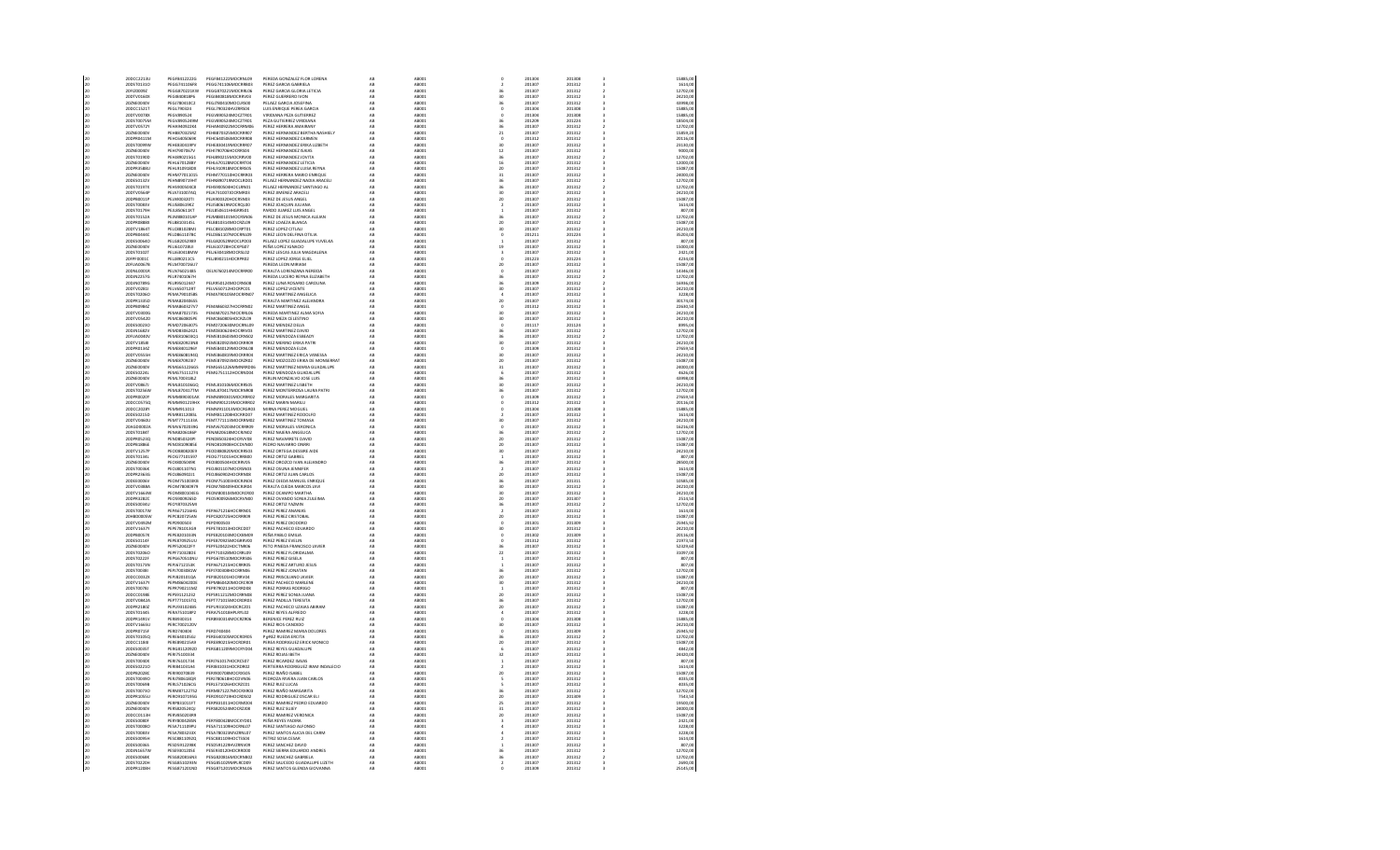|                | 202NE0040V               | PESJ73010518<br>PESL7706215K |                                          | PEREZ SAGUILAN MARIA DE JESUS                                       | AB                    | AB001          | $\begin{array}{c} 25 \\ 30 \end{array}$        | 201307           | 201312<br>201312 |                          | 19563,00<br>24210,00 |
|----------------|--------------------------|------------------------------|------------------------------------------|---------------------------------------------------------------------|-----------------------|----------------|------------------------------------------------|------------------|------------------|--------------------------|----------------------|
| 20<br>20       | 20DTV1610R               |                              | PESL770621HOCXNS09                       | PEÑA SANTIAGO LUIS RAUL                                             | AB                    | AB001          |                                                | 201307           |                  |                          |                      |
| 20<br>20       | 20DST0184T               | PESL8501132M<br>PESM6804184S | PESL850113HOCRNR01                       | PEREZ SANTIAGO LARRY ANDREI<br>PEREZ SANDOVAL MINERVA               | AB<br>AB              | AR001          | $\overline{a}$                                 | 201307           | 201312           |                          | 3228,00              |
|                | 20DES0083C               |                              | PESM680418MOCRNN02                       |                                                                     |                       | AB001          | $\overline{1}$                                 | 201307           | 201312           |                          | 807,00               |
| 20             | 20FZT0011J               | PESM881231M2                 | PESM881231HOCRNX04                       | PEREZ SANCHEZ MAXIMILIANO                                           | AB                    | AB001          | 36                                             | 201307           | 201312           |                          | 12702,00             |
| $_{20}$        | 20DPR2742Q               | <b>PESR870113PK</b>          | PESR870113HOCRYS09                       | PEREZ SAYNES ROSMAR                                                 | AB                    | AB001          | 20                                             | 201307           | 201312           | 3                        | 15087.00             |
| 20             | 20DPR05892               | PESS800408DW                 | PESS800408MOCRSN09                       | PERRY ESCOBAR SANDY JAREHT                                          | AB                    | AB001          | $\overline{20}$                                | 201307           | 201312           |                          | 15087,00             |
|                | 207NF0040V               | PEST630217IH                 |                                          |                                                                     |                       | <b>AR001</b>   |                                                | 201307           | 201312           |                          | 36144.60             |
| 20<br>20       | 20DTV1463Y               |                              | PEST630217HOCRND08                       | PEREZ SANTIAGO TEODULO FROYLAN<br>PERALTA TRUJILLO ANTONIO          | AB<br>AB              |                | 36<br>30                                       | 201307           |                  |                          | 24210,00             |
|                |                          | PETA771021AQ                 |                                          |                                                                     |                       | AB001          |                                                |                  | 201312           |                          |                      |
| 2C<br>2C       | 20DST01122<br>20DPR0731X | PETA870706<br>PETD92102823   | <b>PETA870706</b>                        | PEREZ TRUJILLO ANEL NAYELI<br>PEREZ TREJO DIANA LARISSA             | AB<br>AB              | <b>AR001</b>   | $_{\rm 0}^{\rm 0}$                             | 201301<br>201309 | 201309           |                          | 25945,92<br>27659,50 |
|                |                          |                              | PETD921028MOCRRN09                       |                                                                     |                       | AB001          |                                                |                  | 201312           |                          |                      |
| 20<br>20       | 20DST0231N<br>20DCC0475R | PEVB741230H8<br>PEVC910714AA | PEVB741230MOCRLB03                       | PEREZ VELAZQUEZ BIBIANA                                             | AB<br>AB              | <b>AR001</b>   |                                                | 201307           | 201312           |                          | 807,00               |
|                |                          |                              | PEVC910714HOCRLR09                       | PEREZ VELASCO CIRO                                                  |                       | AB001          | 20                                             | 201307           | 201312           |                          | 15087,00             |
| 20<br>20       | 20DES0179P<br>20DTV0727J | PEVE710715TY                 | PEVE710715MOCRSN01<br>PEVE791220MOCRRV02 | PEREZ VASQUEZ MARIA ENRIQUETA                                       | AB<br>AB              | AB001          | $\begin{smallmatrix} 3 \\ 0 \end{smallmatrix}$ | 201307           | 201312           |                          | 2421,00              |
|                |                          | PEVE791220                   |                                          | <b>EVA PEREZ VARGAS</b>                                             |                       | AB001          |                                                | 201304           | 201308           |                          | 15885,00             |
|                | 20DCC1136Z               |                              | PEVE860407HOCRSP08                       | PEREZ VASQUEZ EPIFANIO RUFINO                                       |                       | AB001          |                                                | 201307           | 201312           |                          | 15087,00             |
| 20<br>20       | 20DTV0458F               | PEVE86040774<br>PEVE8907163B | PEVE890716HOCLLL07                       | PELAEZ VILLA ELIUT                                                  | AB<br>AB              | AB001          | $\begin{array}{c} 20 \\ 36 \end{array}$        | 201307           | 201312           | $\overline{\phantom{a}}$ | 12702.00             |
|                |                          |                              |                                          |                                                                     |                       |                |                                                |                  |                  |                          |                      |
| 20             | 20DTV0556G               | PEVF8611182C                 | PEVF861118HOCRRR03                       | PEREZ VARGAS FROYLAN                                                | AB                    | AB001          | 30                                             | 201307           | 201312           |                          | 24210,00             |
| $_{20}$        | 20DTV1588F               | <b>PEVH820726EA</b>          | PEVH820726MOCXRL00                       | PEÑA VERACRUZ HELIANE                                               | AB                    | AB001          | 30                                             | 201307           | 201312           |                          | 24210.00             |
| 20             | 202NE0060I               | PEVI850223                   | <b>PEVI850223</b>                        | PERALES VASQUEZ ISABEL                                              | AB                    | AB001          | $\,$ 0 $\,$                                    | 201301           | 201309           |                          | 25945,92             |
| $_{20}$        | 202NE0040V               | PEVJ770824S2                 |                                          | PEREZ VASQUEZ JORGE ERIK                                            | AB                    | AB001          | 30                                             | 201307           | 201312           | 3                        | 22986.00             |
| 20             | 20DPB2331N               | PEVJ850216C8                 | PEVJ850216HOCRZR03                       | PEREZ VAZQUEZ JORGE                                                 | AB                    | AB001          | 20                                             | 201307           | 201312           |                          | 15087,00             |
| 20<br>20       | 20ELS0003L               | PEVI 6812054V                | PEVL681205HOCRLS06                       | PEREZ VELAZOUEZ JOSE LUIS                                           | AB                    | <b>AR001</b>   | 36                                             | 201307           | 201312           |                          | 12702.00             |
|                | 202NE0040V               | PEVM790614M8                 | PEVM790614HOCRSR02                       | PEREZ VASQUEZ JOSE MARLON                                           | AB                    | AB001          | 19                                             | 201307           | 201312           |                          | 15000,00             |
|                | 20DPB0454J               | <b>PEVM850225BX</b>          | PEVM850225MSLRLR05                       | PEREZ VELASCO MARIBEL                                               |                       | <b>AR001</b>   | $\mathbf{0}$                                   | 201312           | 201312           |                          | 22630.50             |
| 20<br>20       | 20DCC12890               | PEVR800627BJ                 | PEVR800627HOCRLB01                       | PEREZ VELASCO RUBEN                                                 | AB<br>AB              | AB001          | $\mathbf 0$                                    | 201312           | 201312           |                          | 22630,50             |
|                | 20DST0024F               | PEV28007129G                 |                                          | PEREZ VARGAS ZAETH                                                  | AB                    | AB001          | 36                                             | 201307           | 201312           |                          | 12702,00             |
| 20<br>20       | 20DEE0003Y               | PEZM700130FA                 | PEZM700130MOCRRR00                       | PEREZ ZARATE MARTHA JULISA                                          | AB                    | AB001          | 10                                             | 201307           | 201312           |                          | 7710.00              |
| 20             |                          |                              |                                          |                                                                     |                       | AB001          | 19                                             |                  |                  |                          |                      |
| $_{20}$        | 202NE0040V<br>20DTV0915C | PEZN921024BG<br>PIAA8507054I | PEZN921024MOCRRR04<br>PIAA850705HOCNON02 | PEREZ ZARATE NERI<br>PINEDA AQUINO JOSE ANTONI                      | AB<br>AB              | AB001          | 30                                             | 201307<br>201307 | 201312<br>201312 |                          | 15000,00<br>24210.00 |
|                |                          |                              |                                          |                                                                     |                       |                |                                                |                  |                  |                          |                      |
| 20             | 20DES0097F               | PIAR800612F3                 | PIAR800612MOCNRS03                       | PINA ARANGO ROSA NELVA                                              | AB                    | AB001          |                                                | 201307           | 201312           |                          | 807,00               |
| 20             | 20DST0201T               | PIBM891224US                 |                                          | PINEDA BLAS MARIO JARED                                             | AB                    | AB001          | 36                                             | 201307           | 201312           | $\overline{\phantom{a}}$ | 12702.00             |
| 20             | 20DST0201T               | PIBR7202262T                 |                                          | PINEDA BLAS ROBERTO                                                 | AB                    | AB001          | 36                                             | 201307           | 201312           |                          | 12702,00             |
| 20<br>20       | 2005T0130E               | PIRLIG1020RUK                | PICB610208HOCNLN07                       | PINEDA CELAYA BUENAVENTURA                                          | AB                    | <b>AR001</b>   | $\overline{1}$                                 | 201307           | 201312           |                          | 807.00               |
|                | 20DST0165E               | PICA770614FE                 | PICA770614HOCNSL06                       | PINEDA CASTILLO ALEJANDRO                                           | AB                    | AB001          |                                                | 201307           | 201312           |                          | 2421,00              |
|                | 20DTV1649C               | PICM821225IU                 | PICM821225HOCNRN08                       | PINELO CRUZ MANUEL DE J                                             | AB                    | <b>AR001</b>   | 30                                             | 201307           | 201312           |                          | 24210,00             |
| 20<br>20       | 20FUA0041L               | PICR8501128U                 | PICR850112HOCNSC08                       | PINTOR CASTELLANOS RICARDO DANIEL                                   | AB                    | AB001          | 36                                             | 201307           | 201312           |                          | 12702,00             |
| 20             | 20DST0123F               | PICT890429KP                 | PICT890429MOCRSZ03                       | PRIEGO CASTRO TZATZILTL ALEJANDRA                                   | AB                    | AB001          | 36                                             | 201307           | 201312           |                          | 12702,00             |
| $_{20}$        | 20FJS4008G               | PIGA860615SF                 | PÍGA860615MOCNRN00                       | PINEDA GARCIA ANABEL                                                | AB                    | AB001          | 36                                             | 201307           | 201312           |                          | 12702.00             |
| 20             | 20DTV1206                | PIGR820830GF                 | PIGR820830MOCNRS07                       | PINEDA GUERRERO ROSA OLIVIA                                         | AB                    | AB001          | 30                                             | 201307           | 201312           |                          | 24210,00             |
|                |                          |                              |                                          |                                                                     |                       |                |                                                |                  |                  |                          |                      |
| $_{20}$        | 20DPR0178X               | PIGR830126AG                 | PIGR830126HOCNRC08                       | PINEDA GARCIA RICARDO                                               | AB                    | AB001          | 20                                             | 201307           | 201312           |                          | 15087.00             |
| 20             | 20DEE0019Z               | PIHA761203RB                 | PIHA761203MOCZRY07                       | PIZARRO HERNANDEZ AYDI                                              | AB                    | AB001          | 20                                             | 201307           | 201312           |                          | 15087,00             |
| 2C<br>2C       | 202NF0040V               | <b>PIHD7909255F</b>          | PIHD790925MOCMRR01                       | PIMENTEL HERRERA DORA REINA                                         | AB                    | <b>AR001</b>   |                                                | 201307           | 201312           |                          | 12702.00             |
|                | 20DST0019U               | PIHJ861030TK                 | PIHJ861030HVZRRL06                       | PRIETO HERNANDEZ JOEL                                               | AB                    | AB001          | 36<br>36                                       | 201307           | 201312           |                          | 12702,00             |
|                | 20DNS0001K               |                              | PUE810211HOCNRF01                        | PINACHO JUAREZ EFRAIN                                               |                       | <b>AR001</b>   | $\circ$                                        | 201307           | 201308           |                          | 7134.00              |
| 20<br>20       | 20DML0019F               | PUE810211NI<br>PUF791129JZ   | PUF791129HOCNRR04                        | PINACHO JARQUIN FRANCISCO                                           | AB<br>AB              | AB001          | 36                                             | 201307           | 201312           |                          | 12702,00             |
|                | 20DCI0001Y               |                              | PUS870225MOCXML03                        |                                                                     |                       | <b>AR001</b>   |                                                | 201307           | 201312           |                          | 15087,00             |
| 20<br>20       | 20DTV0517E               | PIJS8702258W<br>PILJ850202JZ | PILJ850202HOCCPV05                       | PIÑON JIMENEZ SOLEDAD TONANTZIN<br>PICHARDO LOPEZ JEOVANNY EMMANUEL | AB<br>AB              | AB001          | $\begin{array}{c} 20 \\ 0 \end{array}$         | 201312           | 201312           |                          | 34695,00             |
|                | 20DPR1491V               | PIMG910518TE<br>PIMJ880101R8 | PIMG910518HOCZDR09<br>PIMJ880101HOCXNS05 | PIZZA MEDINA GERSON RAFAEL<br>PIÑON MONTAÑO JESUS ALFREDO           |                       | AB001          | $\overline{0}$                                 | 201304<br>201307 | 201308           |                          | 15885,00<br>15087,00 |
| 20<br>20       |                          |                              |                                          |                                                                     | AB<br>AB              | AB001          | $20\,$                                         |                  | 201312           |                          |                      |
| 20             | 20DPR00490               | PIMM75062041                 | PIMM750620419                            | PINEDA MATUS MARCELINO                                              | AB                    | AB001          | $\mathbf 0$                                    | 201301           | 201309           |                          | 25945,92             |
| $_{20}$        | 20DES0150K               | PIMP740313                   | PIMP740313                               | PATRICIA PINTO MATA                                                 | AB                    | AB001          | $\circ$                                        | 201301           | 201309           |                          | 25945.92             |
| 20             | 20HMC0012M               | PIMP8612108A                 |                                          | PIZARRO MONTAÑO PEDRO DANIEL                                        | AB                    | AB001          | 36                                             | 201307           | 201312           |                          | 12702,00             |
|                | 200E50003A               | PIMR800907MN                 | PIMP861210HOCZND06<br>PIMR800907HOCRRY00 |                                                                     |                       | <b>AR001</b>   |                                                | 201307           | 201312           |                          | 2421.00              |
| 2C<br>2C       |                          |                              |                                          | PRIETO MARTINEZ RAYMUNDO VENTURA                                    | AB<br>AB              |                | $\overline{a}$<br>$\overline{0}$               |                  |                  |                          |                      |
|                | 20DES0126K               | PINX72051272                 | PINX720512MOCNZC03                       | PINEDA NAZARIO XOCHITL                                              |                       | AB001          |                                                | 201117           | 201124           |                          | 899,52               |
| 20<br>20       | 20DST0033N<br>20DES02022 | PIOA810220K4<br>PIOM700321RA | PIOA810220HOCMLN03                       | PIMENTEL OLIVERA ANTONIO<br>PINEDA ORDAZ MARGARITA                  | AB<br>AB              | <b>AR001</b>   | $\overline{2}$                                 | 201307           | 201312           |                          | 1614,00              |
|                |                          |                              | PIOM700321MOCNRR02                       |                                                                     |                       | AB001          |                                                | 201307           | 201312           |                          | 807.00               |
|                |                          |                              | PIPA841207HOCNRL06                       |                                                                     |                       | <b>AR001</b>   |                                                | 201307           | 201312           |                          | 24210,00             |
| 20<br>20       | 20DTV0649W<br>20ZNE0040V | PIPA841207GB<br>PIPC6804062E | PIPC680406MOCNLL09                       | PINZON PRADO ALFREDO<br>PINEDA PELAYO CLAUDIA                       | AB<br>AB              | AB001          | $\begin{array}{c} 30 \\ 20 \end{array}$        | 201307           | 201312           |                          | 15666,00             |
|                | 20DST0019U               | PIPM870109BV                 |                                          |                                                                     |                       | AB001          |                                                | 201307           | 201312           |                          |                      |
| 20<br>20       | 20DES01390               | PIPP620318DG                 | PIPM870109HOCNRG07<br>PIPP620318MMSMLL04 | MAGDIEL PINEDA PEREZ<br>PIMENTEL PLIEGO MARIA DEL PILAR             | AB<br>AB              | AB001          | $\begin{array}{c} 36 \\ 2 \end{array}$         | 201307           | 201312           |                          | 12702,00<br>1614,00  |
|                | 20DES0230W               | PIPR7405125D                 | PIPR740512MOCCRS05                       | PICAZO PEREZ ROSELIA                                                |                       | AB001          |                                                | 201307           | 201312           |                          | 1614,00              |
| 20<br>20       | 20DTV1625T               | PIPR820920AW                 | PIPR820920HOCRXG06                       | PRIMO PIO RIGOBERTO                                                 | AB<br>AB              | AB001          | 30                                             | 201307           | 201312           |                          | 24210.00             |
|                | 20DPR09788               | PIRC821001FM                 | PIRC821001MOCXMR04                       | PIÑA RAMIREZ MARIA DE CARMEN                                        | AB                    | AB001          | $\mathbf 0$                                    | 201309           | 201312           |                          | 19053,00             |
| 20<br>20       | 20DTV1503I               | PISJ72101391                 | PISJ721013HOCNNV08                       | PINEDA SANTIAGO JAVIER                                              | AB                    | AB001          | 30                                             | 201307           | 201312           |                          | 24210.00             |
| 20             | 20DPR0482G               | PISR920622PS                 | PISR920622MOCNNB03                       | PINEDA SANTIAGO RUBIDALIA                                           | AB                    | AB001          | 20                                             | 201307           | 201312           |                          | 15087,00             |
| 20             | 20DST0046R               | PITS600328PV                 | PITS600328MOCNLN01                       | PINEDA TOLEDO SANDRA                                                | AB                    | AB001          | $\overline{2}$                                 | 201307           | 201312           |                          | 1614.00              |
| 2c             |                          |                              |                                          |                                                                     |                       |                |                                                |                  |                  |                          |                      |
|                | 202NE0040V               | POAA660726E8                 |                                          | PORRAS ALLENDE ARMANDO JAVIER                                       | AB                    | AB001          | 36                                             | 201307           | 201312           |                          | 29418,00             |
| 20<br>20       | 2005T02112               | PORDR50213NG                 | POBD850213MOCRTL04                       | PORTILLO BALITISTA DOLORES                                          | AR                    | <b>AR001</b>   | 36                                             | 201307           | 201312           | $\overline{ }$           | 12702.00             |
|                | 20DST0027C               | POCO820403BQ                 | POCO820403MOCSRR07                       | POSADA CORTES ORLANE                                                | AB                    | AB001          | $\overline{2}$                                 | 201307           | 201312           |                          | 1614,00              |
| 20<br>20       | 20DES0077S               | POGC72040596                 | POGC720405MVZNNR01                       | PONCE GONZALEZ MARIA DE LA CRUZ                                     | AB<br>AB              | <b>AR001</b>   | $\theta$                                       | 201216           | 201223           |                          | 24672.00             |
|                | 20DES0077S               |                              | POGC720405MVZNNR01                       | PONCE GONZALEZ MARIA DE LA CRUZ                                     |                       | AB001          | $\circ$                                        | 201224           | 201311           |                          | 30840,00             |
| 20             | 20DPR0733V               | POHG800511EX                 | POHG800511MOCBRD00                       | POBLETE HERNANDEZ GUADALUPE                                         |                       | AB001          | 20                                             | 201307           | 201312           |                          | 15087,00             |
| $_{20}$        | 20DES0134T               | POIF700606S8                 | POIF700606HOCNGR00                       | PONCE IGNACIO FRANCISCO                                             | AB<br>AB              | AB001          | $\overline{0}$                                 | 201217           | 201312           |                          | 40223.00             |
|                | 20DJN1156B               | POLC72050292                 | POLC720502MDFLRR06                       | POLINA LARA MARIA CRISTINA                                          | AB                    | AB001          | 36                                             | 201307           | 201312           |                          | 12702,00             |
| --<br>20<br>20 | 20DST0038                | <b>POLE811128KK</b>          | POLE811128MVZRGS04                       | PORFIRIO LAGUNES ESTHER                                             | AB                    | AB001          | $\overline{2}$                                 | 201307           | 201312           |                          | 1614.00              |
| 20             |                          |                              |                                          |                                                                     | AB                    |                |                                                |                  |                  |                          |                      |
|                | 20DST0019U<br>20DST0046R | POLR821116PA<br>POMA570602P1 | POLR821116MOCRGQ08<br>POXM570602HOCSXN05 | PORFIRIO LAGUNES RAQUEL<br>. POSADA MANUEL                          | AB                    | AB001<br>AB001 | $\begin{array}{c} 36 \\ 2 \end{array}$         | 201307<br>201311 | 201312<br>201312 |                          | 12702,00<br>538.00   |
| 20             |                          |                              |                                          |                                                                     |                       |                |                                                |                  |                  |                          |                      |
| 20             | 20DPR0193P               | POMP900129T4                 | POMP900129HOCNRL04                       | PONCE MORENO PAUL                                                   | AB                    | AB001          | 20                                             | 201307           | 201312           |                          | 15087,00             |
| 20<br>20       | 200E500365               | PONIR1053141                 | PONIS10531MV2RX501                       | PORTES GIL NUÑEZ ISAREL                                             | AB<br>$\overline{AB}$ | <b>AR001</b>   | $\overline{1}$                                 | 201307           | 201312           |                          | 807.00               |
|                | 20HMC0025Q               | POOD83112773                 | POOD831127MOCRLL05                       | PORRAS OLIVERA DELFINA                                              |                       | AB001          | 20                                             | 201307           | 201312           |                          | 15087,00             |
|                | 20DJN1333P               |                              | POPV790801HOCNRC02                       | PONCE PEREZ VICTOR HUGO                                             | AB                    | AB001          | 36                                             | 201307           | 201312           |                          | 12702,00             |
| 20<br>20       | 20DST0217U               | POPV790801K2                 | POSC750319HOCRNT19                       | ORCALLO SANCHEZ CUTBERTO                                            | AB                    | AB001          | $\overline{2}$                                 | 201307           | 201312           |                          | 1614,00              |
| 20             | 20DPR3337P               | POSL80071743                 | POSL800717MOCRNS04                       | PORRAS SANCHEZ LESLI SARAI                                          | AB                    | AB001          | $_{\rm 20}$                                    | 201307           | 201312           |                          | 15087,00             |
| $_{20}$        | 20FUA0017L               | POTM810325NM                 | POTM810325MOCNLN11                       | PONCE DE LEON TELLEZ MONICA ISABEL                                  | AB                    | AB001          | 36                                             | 201307           | 201312           |                          | 12702.00             |
| 20             | 20DST0119T               | POVA810805GX                 | POVA810805MOCSLN06                       | POSADA VILLALOBOS ANA LIDIA                                         | AB                    | AB001          | 36                                             | 201307           | 201312           |                          | 12702,00             |
| $_{20}$        | 202NE0040V               | <b>POVL741018AH</b>          | POVL741018HOCBSC06                       | POBLETE VASQUEZ LUCAS                                               | AB                    | AB001          | 30                                             | 201307           | 201312           | 3                        | 23286.00             |
| 20             | 20DST0046R               | POXM570602P1                 | POXM570602HOCSXN05                       | POSADA MANUEL                                                       | AB                    | AB001          | $\overline{2}$                                 | 201307           | 201310           |                          | 1076,00              |
| 20             | 20DNP0014F               | PULM890609C7                 | PULM890609MOCRPR02                       | PRUDENTE LOPEZ MARISOL                                              | AR                    | <b>AR001</b>   | $\Omega$                                       | 201307           | 201312           |                          | 14346.00             |
| 20             | 202NE0040V               | PURM8706184C                 | PURM870618HOCCBL06                       | PUCH ROBLES MILTHON YOVANY                                          | AB                    | AB001          | 32                                             | 201307           | 201312           |                          | 24420,00             |
|                | 20DES0086Z               | PXDA891226JL                 | PXDA891226HOCRZNO6                       | ΡΕΒΕΖ ΒΙΔΖ ΔΜΔΒΩ                                                    |                       | <b>AR001</b>   | $\overline{z}$                                 | 201307           | 201312           |                          | 1614.00              |
| 2C<br>2C       | 20DCC0823H               | QUAI860618                   | QUAI860618HOCRVS01                       | ISMAEL QUIROZ AVILA                                                 | AB<br>AB              | AB001          | $\overline{0}$                                 | 201304           | 201308           |                          | 15885,00             |
|                |                          |                              |                                          |                                                                     |                       |                |                                                |                  |                  |                          |                      |
| 20<br>20       | 20DTV1001P               | QUBM870405                   | QUBM870405MOCRTG08                       | MAGALI QUERO BAUTISTA                                               | AB                    | AB001          | $\circ$                                        | 201304           | 201308           |                          | 15885,00             |
|                | 20DST0186R               | QUCM901030l9                 | QUCM901030MOCRHY19                       | QUERO CHAVEZ MAYRELI YIZEL                                          | AB                    | AB001          | 36                                             | 201307           | 201312           |                          | 12702.00             |
| 20             | 20DIN05172               | QUGA910323IL                 | QUGA910323MOCNM208                       | QUINTANA GAMBOA AZUCENA                                             | AB                    | AB001          | $20\,$                                         | 201307           | 201312           |                          | 15087,00             |
| $_{20}$        | 202NE0040V               | QUGL73080572                 | QUGL730805MOCRRN02                       | QUIROZ GARCIA LINA AMABEL                                           | AB                    | AB001          | 28                                             | 201307           | 201312           |                          | 21372.00             |
| 20             | 20DES0118B               | QUGS6101203R                 | QUGS610120MOCZLB08                       | QUIZAMAN GALINDO SEBASTIANA MARICELA                                | AB                    | AB003          |                                                | 201307           | 201312           |                          | 807,00               |
| $_{20}$        | 20DES0201A               | <b>QUHV820421NK</b>          | QUHV820421HOCRRD00                       | QUIROZ HERNANDEZ VIDAL                                              | AB                    | AB001          | $\overline{2}$                                 | 201307           | 201312           |                          | 1614.00              |
| 20             | 20DST00490               | QULB850128TP                 | QULB850128HOCRPR05                       | QUIROZ LEPEZ BERNARDO                                               | AB                    | AB001          | 36                                             | 201307           | 201312           |                          | 12702,00             |
|                | 2005T00920               | QULC7711069T<br>QULE6503042Q | QUI C771106MOC2YR08                      | CRISTINA QUEZADA LEYVA                                              | AB                    | <b>AR001</b>   |                                                | 201307           | 201312           |                          | 12702.00             |
| 2C<br>2C       | 20DST0119T               |                              | QULE650304MOCRPL03                       | QUIROZ LOPEZ ELENA                                                  | $\overline{AB}$       | AB001          | $\begin{array}{c} 36 \\ 4 \end{array}$         | 201307           | 201312           |                          | 3228,00              |
|                | 20DST0119T               |                              | QULE650304MOCRPL03                       |                                                                     |                       | <b>AR001</b>   | $\overline{4}$                                 | 201311           | 201311           |                          | 2000.00              |
| 2C<br>2C       | 20DCC0820K               | QULE6503042Q                 | QULH800607MOCRZY03                       | QUIROZ LOPEZ ELENA<br>HAYDE GUADALUPE QUERO LAZARO                  | AB<br>AB              | AB001          | $\ddot{\circ}$                                 | 201304           | 201308           |                          | 15885,00             |
|                |                          |                              |                                          |                                                                     |                       | AB001          | $\bf{0}$                                       | 201307           | 201312           |                          |                      |
| 20<br>20       | 20AGD0003Z<br>20DST0006Q | QULP68022025<br>QULR750316F7 | QULP680220HOCNPD00                       | QUINTANA LOPEZ PEDRO<br>QUIROZ LOPEZ RUBEN                          | AB<br>AB              | AB001          | $\mathbf{1}$                                   | 201307           | 201312           |                          | 5868,00              |
|                |                          |                              | QULR750316HOCRPB01                       |                                                                     |                       | <b>AR001</b>   |                                                |                  |                  |                          | 1000,00              |
| 20<br>20       | 20DST0006Q<br>20ZNE0040V | QULR750316F7<br>QUMC8708092P | QUMC870809HOCRRR04                       | QUIROZ LOPEZ RUBEN<br>QUIROGA MARTINEZ CARLOS URIT                  | AB<br>AB              | AB001          | $18\,$                                         | 201311<br>201307 | 201311<br>201312 |                          | 13500,00             |
|                |                          |                              |                                          |                                                                     |                       |                |                                                |                  |                  |                          |                      |
| 20<br>20       | 20DTV0611J               | QUME8109184M                 | QUME810918HOCZRM08                       | QUEZADA MORENO EMILIO                                               | AB                    | AB001          |                                                | 201307           | 201312           |                          | 23130,00             |
|                | 20DCC08802               | QUMN791102NR                 | QUMN791102MOCRNR05                       | QUIROZ MENDOZA NARCISA                                              | AB                    | AB001          | $\Omega$                                       | 201304           | 201308           |                          | 15885,00             |
| 20             | 20DST0015Y               | QUNI8708161S                 | QUNI870816HOCRCV07                       | QUIROZ NICOLAS IVAN                                                 | AB                    | AB001          | 36                                             | 201307           | 201312           |                          | 12702,00             |
| $_{20}$        | 20DTV0424F               | QUOR741205K3                 | QUOR741205HDFNRL01                       | QUINTAS OROZCO ROLANDO                                              | AB                    | AB001          | 30                                             | 201307           | 201312           |                          | 24210.00             |
| 20             | 20DST0184T               | QUPA730804AC                 |                                          | QUINTO POLITO ALBERTO                                               | AB                    | AB001          | 36                                             | 201307           | 201312           |                          | 12702,00             |
| $\overline{2}$ | 20DST0087R               | QUPA8202169Y                 | QUPA820216HOCRRN03                       | QUIROZ PRIETO ANGEL                                                 | AB                    | AB001          | 36                                             | 201307           | 201312           | $\overline{2}$           | 12702.00             |
| 20             | 202NE0040V               | QUPM7208288N                 | QUPM720828MOCNBR01                       | QUINTERO DE PABLO MIRIAM                                            | AB                    | AB001          | 36                                             | 201307           | 201312           |                          | 41669,70             |
| 20             | 2005T00547               | QUQ1710713TT                 | QUQJ710713HOCRRL07                       | OUROZ OUROZ IOEL PEDRO                                              | AR                    | <b>AR001</b>   | 36                                             | 201307           | 201312           |                          | 12702.00             |
|                | 20DST0032O               | RAAA8104264A                 |                                          | RAMIREZ AGUDO AIDE                                                  | AB                    | AB001          | 36                                             | 201307           | 201312           | $\overline{a}$           | 12702,00             |
|                |                          |                              |                                          |                                                                     |                       |                |                                                |                  |                  |                          |                      |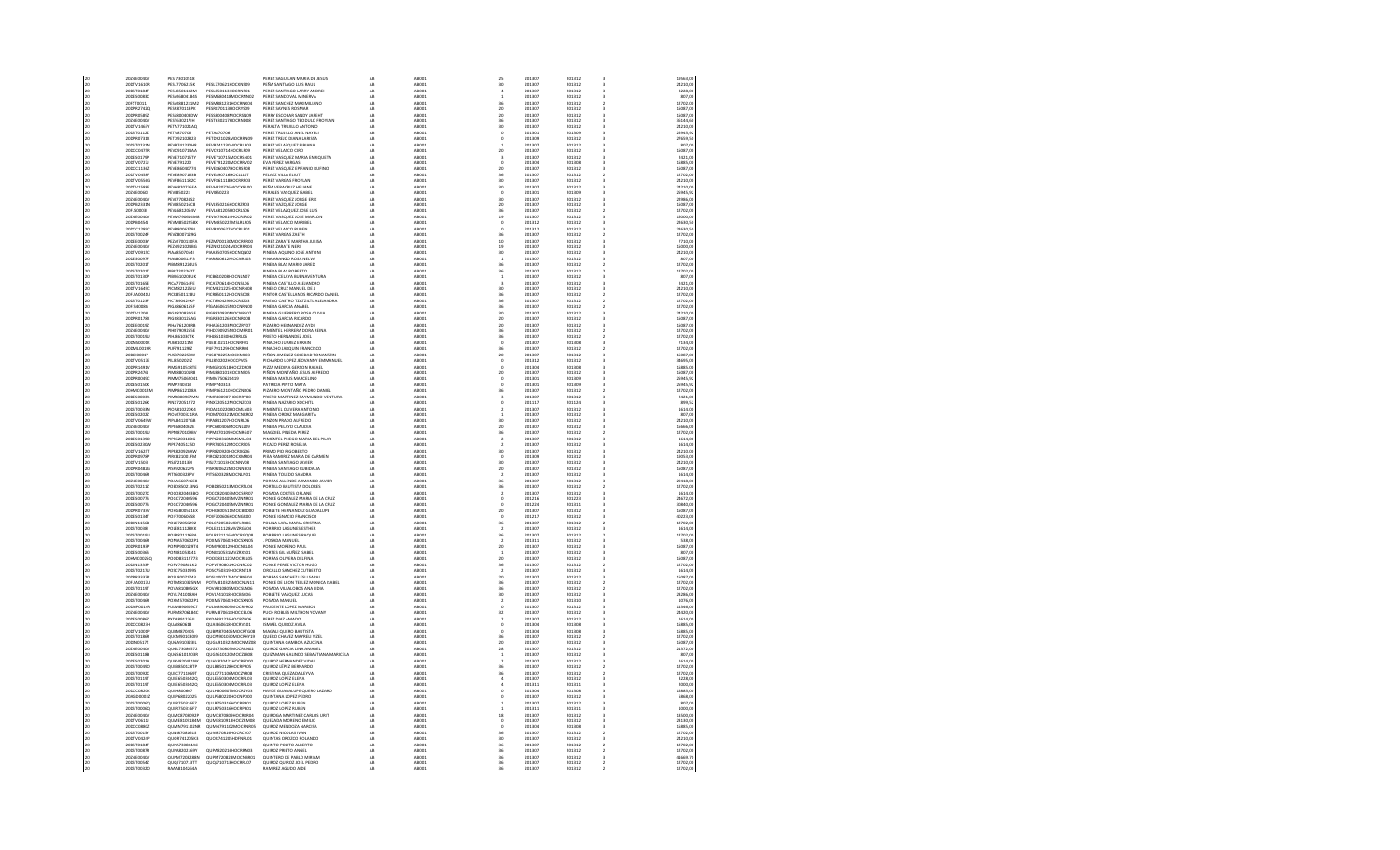| 20             | 20DST0242T               | RAAA830125NC                 | RAAA830125HVZMGD00                       | RAMOS AGUILAR ADAN SIDNEY                                       |                 | AB001                 | 201307                                                          | 201312           |                          | 807,00               |
|----------------|--------------------------|------------------------------|------------------------------------------|-----------------------------------------------------------------|-----------------|-----------------------|-----------------------------------------------------------------|------------------|--------------------------|----------------------|
|                | 200CC0010L               | <b>RAAAR60616AU</b>          | RAAARG0616HOCMGM03                       | <b>RAMIREZ AGUIDO AMANDO</b>                                    | <b>AR</b>       | <b>AR001</b>          | 20<br>201307                                                    | 201312           |                          | 15087,00             |
| 20<br>20       | 20DTV0704Z               | RAAB780827R5                 | RAAB780827MVZMLL05                       | RAMIREZ ALEJO BALDOMERO                                         | AB              | AB001                 | 30<br>201307                                                    | 201312           |                          | 23130,00             |
|                | 20DPR0772W               | RAAR84081617                 | RAARS40816MOCYGT03                       | RAYMUNDO AGUILAR BEATRIZ                                        | AB              | <b>AR001</b>          | 201307                                                          | 201312           |                          |                      |
| 20<br>20       |                          |                              |                                          |                                                                 | $\overline{AB}$ |                       | $\begin{array}{c} 20 \\ 20 \end{array}$                         |                  |                          | 15087,00             |
|                | 20DPR1444K               | RAAC770924PU                 | RAAC770924MOCMVT01                       | RAMIREZ AVENDAÑO CITLALI                                        |                 | AB001                 | 201307                                                          | 201312           |                          |                      |
|                | 20DPR1344L               | RAAC840106UF                 | RAAC840106MOCMLR06                       | RAMOS ALCAZAR CARMEN                                            | AB<br>AB        | AB001                 | $^{20}$<br>201307                                               | 201312           |                          | 15087,00             |
| $_{20}$        | 20DJN0043S               | RAAD860807DG                 | RAAD860807HOCMVV03                       | RAMIREZ AVENDAÑO DAVID                                          |                 | AB001                 | 36<br>201307                                                    | 201312           |                          | 12702.00             |
| 20             | 20DPR0065U               | RAAD920710A2                 | RAAD920710HOCMYG01                       | RAMIREZ AYALA DIEGO                                             | AB              | AB001                 | 36<br>201307                                                    | 201312           |                          | 12702,00             |
| $_{20}$        | 20DPR2976E               | RAAL8609064I                 | RAAL860906MVZMLR04                       | RAMOS ALVAREZ LAURA                                             | AB              | AB001                 | 20<br>201307                                                    | 201312           |                          | 15087.00             |
| 20             | 20DES0028J               | RAAM8206226N                 | RAAM820622MOCMGR03                       | RAMIREZ AGUILAR MARIBEL                                         | AB              | AB001                 | 36<br>201307                                                    | 201312           |                          | 12702,00             |
| $_{20}$        | 20DPB2235K               | RAAT8801059E                 | RAAT880105HOCMML00                       | RAMIREZ AMBROSIO TELESFORO                                      | AB              | AB001                 | 20<br>201307                                                    | 201312           | $\overline{\mathbf{a}}$  | 15087.00             |
| 20             | 20FUA0048M               | RAAV820930EW                 | RAAV820930MOCMVN09                       | RAMIREZ AVILA VANESSA                                           | AB              | AB001                 | $^{20}$<br>201307                                               | 201312           |                          | 15087,00             |
| 20             | 20DIN0138Q               | RABA890611B6                 | RABA890611MOCMSL04                       | RAMIREZ BUSTAMANTE ALMA ROSA                                    | AB              | AB001                 | 20<br>201307                                                    | 201312           | $\overline{ }$           | 15087.00             |
| 20             | 20DIN0430V               | RABD910903MG                 | RABD910903MOCMLM07                       | RAMOS BELLEZA DOMITILA                                          | AB              |                       | $20\,$<br>201307                                                |                  |                          |                      |
|                | 20DES00620               |                              |                                          | FI YANT YAZMIN RAMIREZ RARROSA                                  |                 | AB001<br><b>AR001</b> | $\Omega$                                                        | 201312<br>201309 |                          | 15087,00             |
|                |                          |                              | RABE871210                               |                                                                 | AB              |                       | 201301                                                          |                  |                          | 25945.92             |
| 20<br>20       | 20DPR3535F               | RABE871210<br>RABI8305049I   | RABI830504MOCMTS08                       | RAMIREZ BAUTISTA ISMARI                                         | AB              | AB001                 | 20<br>201307                                                    | 201312           |                          | 15087,00             |
| 20             | 20DES0154G               | RABJ820319FS                 | RABJ820319MOCMTS03                       | RAMIREZ BAUTISTA JOSEFINA ESTHER                                | AB              | <b>AR001</b>          | $\,2\,$<br>201307                                               | 201312           |                          | 1614.00              |
| 20             | 20DST0157W               | RACA800124LM                 | RACA800124MOCMSM00                       | RAMIREZ COSME AMPARO                                            | AB              | AB001                 | 36<br>201307                                                    | 201312           |                          | 12702,00             |
| 20             | 20DTV05472               | RACA87061117                 | RACA870611HOCYNN07                       | RAYMUNDO CANSECO ANTONIO DE                                     | AB              | AB001                 | 36<br>201307                                                    | 201312           |                          | 12702,00             |
| $_{20}$        | 20DPR3584Y               | RACA911110BZ                 | RACA911110MOCMLR01                       | RAMOS CALDERON ARELI ANGELINA                                   | AB              | AB001                 | 20<br>201307                                                    | 201312           |                          | 15087.00             |
| 20             | 202NE0040V               | RACD7903293A                 | RACD790329HOCMRV09                       | RAMIREZ CRUZ DAVID IGNACIO                                      | AB              | AB001                 | 31<br>201307                                                    | 201312           |                          | 23868,00             |
|                |                          |                              |                                          |                                                                 |                 |                       |                                                                 |                  |                          |                      |
| $_{20}$        | 20DST0103S               | RACE670113AD                 | RACE670113HOCMRT06                       | EUTIQUIO RAMIREZ CORTES                                         | AB              | AB001                 | $\overline{2}$<br>201307                                        | 201312           |                          | 1614.00              |
| 20             | 202NE0040V               | RACG73092159                 | RACG730921HOCMRL01                       | RAMIREZ CRUZ GUILLERMO                                          | AB              | AB001                 | 19<br>201307                                                    | 201312           |                          | 15000,00             |
| $\overline{2}$ | 20DTV1627R               | RACG780427LS                 | RACG780427HOCMHL01                       | RAMIREZ CHAVEZ GILBERTO                                         | AB              | AB001                 | 30<br>201307                                                    | 201312           |                          | 24210.00             |
| 20             | 20DST0038                | RACI640201DP                 | RACI640201HOCMRG04                       | RAMIREZ CRUZ IGNACIO URBANO                                     | AB              | AB001                 | ï<br>201307                                                     | 201312           |                          | 807,00               |
| 2C<br>2C       | 202NF0040V               | RAC1751017GU                 |                                          | <b>RAMIREZ COSME IRMA</b>                                       | AB              | <b>AR001</b>          | 30<br>201307                                                    | 201312           |                          | 22800.00             |
|                | 20DSN0008D               | RAC1790123SG                 | RAC1790123HOCMRL03                       | RAMIREZ CORTES ILDEFONSO                                        | $\overline{AB}$ | AB001                 | ō<br>201217                                                     | 201224           |                          | 15420,00             |
|                | 20DPR2160L               | RACI870113F0                 | RACI870113MOCMSR00                       | RAMOS CISNEROS IRIS ANEL                                        |                 | <b>AR001</b>          | $\circ$<br>201305                                               | 201305           |                          | 2514.50              |
| 20<br>20       | 20DES0038Q               | RACJ76071056                 | RACJ760710HOCMRR07                       | RAMOS CORTES JORGE LUIS                                         | AB<br>AB        | AB001                 | 201307<br>$\overline{2}$                                        | 201312           |                          | 1614,00              |
| 20             | 20DTV08022               | RACJ85012673                 | RACJ850126MOCMRL09                       | RAMIREZ CRUZ JULIANA DAN                                        | AB              | AB001                 | 30<br>201307                                                    | 201312           |                          | 24210,00             |
| $_{20}$        | 20DTV0419D               | RACL8503264J                 | RACL850326MOCMMZ03                       | RAMIREZ CAMACHO LUZ DEL CAR                                     | AB              | AB001                 | 30<br>201307                                                    | 201312           |                          | 24210.00             |
|                |                          |                              |                                          |                                                                 |                 |                       |                                                                 |                  |                          |                      |
| 20             | 20DES0099D               | RACM760425U7                 | RACM760425HOCMMR04                       | RAMIREZ CAMACHO MARCOS ALEJANDRO                                | AB              | AB001                 | $\overline{\mathbf{S}}$<br>201307                               | 201312           |                          | 4035,00              |
| $_{20}$        | 20DCC1533Y               | RACM840129GV                 | RACM840129MOCMSR05                       | RAMIREZ CISNEROS MAIRA                                          | AB              | AB001                 | $\circ$<br>201304                                               | 201308           |                          | 15885.00             |
| 20             | 20DCC1021Y               | RACM840702                   | RACM840702HOCMVR00                       | MARCO ANTONIO RAMIREZ CUEVAS                                    | AB              | AB001                 | 201304                                                          | 201308           |                          | 15885,00             |
| $_{20}$        | 20DES0195G               | RACM8906196F                 | RACM890619HOCMRR09                       | RAMOS CRUZ MARIO DE JESUS                                       | AB              | AB001                 | 36<br>201307                                                    | 201312           | $\overline{2}$           | 12702.00             |
| 20             | 20DPR0511L               | RACN7708218Q                 | RACN770821MOCSHR03                       | RASGADO CHAVEZ NORMA                                            | AB              | AB001                 | 20<br>201307                                                    | 201312           |                          | 15087,00             |
| 20             | 2005T00670               | RACN77091322                 | RACN770913MGRMLL01                       | <b>RAMOS COLON NELVY</b>                                        | AR              | <b>AR001</b>          | $\overline{1}$<br>201307                                        | 201312           |                          | 807.00               |
| 20             | 202NE0040V               | RACP821101ID                 | RACP821101HOCMRD00                       | RAMIREZ CORTEZ PEDRO                                            | AB              | AB001                 | 29<br>201307                                                    | 201312           |                          | 22500,00             |
|                | 200PR3432T               | RACR6206071F                 | RACR620607HOCMRR07                       |                                                                 |                 | <b>AR001</b>          | 201307                                                          | 201312           |                          | 15087.00             |
| 2C<br>2C       | 20DST0133M               | RACR710901A3                 | RACR710901MOCMSM00                       | RAMOS CRUZ JOSE ROBERTO<br>RAMIREZ CASTAÑEDA REMEDIOS           | AB<br>AB        | AB001                 | $\begin{array}{c} 20 \\ 2 \end{array}$<br>201307                | 201312           |                          | 1614,00              |
|                |                          |                              |                                          |                                                                 |                 |                       |                                                                 |                  |                          |                      |
|                | 20DST0118U<br>20FZF0005F |                              |                                          |                                                                 |                 | AB001                 | 201307<br>201307                                                | 201312<br>201312 |                          | 12702,00<br>12702,00 |
| 20<br>20       |                          | RACR770321BE<br>RACR86012888 | RACR770321HOCMRG00<br>RACR860128HOCMHO04 | RIGOBERTO RAMIREZ CORTES<br>RAMIREZ CHAGOYA RICARDO             | AB<br>AB        | AB001                 | $\begin{array}{c} 36 \\ 36 \end{array}$                         |                  |                          |                      |
| 20<br>20       | 20DES0184A               | RACS8407018M                 | RACS840701MOCMHL05                       |                                                                 | AB<br>AB        | <b>AR001</b>          | 201307                                                          | 201312           |                          | 3228.00              |
|                | 20FZF0037Y               |                              | RACV880402HOCMRC05                       |                                                                 |                 | AB001                 | 201222<br>$\mathbf 0$                                           | 201309           |                          | 28270,00             |
| 20<br>20       | 20DPR1177E               | RACV90020618                 | RACV900206MOCMRL04                       | RAMIREZ CRUZ VALENTINA                                          | AB<br>AB        | AB001                 | $\mathbf 0$<br>201312                                           | 201312           |                          | 22630,50<br>24210,00 |
|                | 20DTV1652Q               | RADA861016GG                 | RADA861016MOCMNR03                       | RAMOS DIONISIO ARELY JANNE                                      |                 | AB001                 | 30<br>201307                                                    | 201312           |                          |                      |
|                | 202NE0040V               | RAEC600503R4                 | RAEC600503MOCMSR03                       |                                                                 |                 | AB001                 | 36<br>201307                                                    | 201312           |                          | 49998,00             |
| 20<br>20       | 20DNP0010\               | RAEF860201K5                 | RAEF860201HOCMSR03                       | RAMIREZ ESPINOZA CRUZ ESTELA<br>RAMIREZ ESPINOZA JOSE FRANCISCO | AB<br>AB        | AB001                 | $\circ$<br>201307                                               | 201312           |                          | 14346,00             |
|                |                          |                              |                                          |                                                                 |                 |                       |                                                                 |                  |                          |                      |
| 20<br>20       | 20DTV0554                | RAER850323NB                 | RAER850323MOCMSS09                       | RAMIREZ ESCAMILLA ROSARIO                                       | AB              | AB001                 | 30<br>201307                                                    | 201312           |                          | 23130,00             |
|                | 20DST0042V               | RAFA880820TU                 | RAFA880820MOCMNN08                       | RAMOS FONSECA ANALINA                                           | AB              | AB001                 | 36<br>201307                                                    | 201312           | $\overline{2}$           | 12702.00             |
| 20             | 20DES0127J               | RAFD741122FW                 | RAFD741122MOCMNF18                       | RAMOS FUENTES MARIA DEIFILIA                                    | AB              | AB001                 | $\rm ^o$<br>201117                                              | 201124           |                          | 899,52               |
| 20<br>20       | 20DST00142<br>20DJN1363J | RAFH700813K3<br>RAFI871024MI | RAFH700813HOCMCP09                       | RAMOS FACHADA HIPOLITO                                          | AB<br>AB        | <b>AR001</b>          | $\begin{array}{c} 36 \\ 36 \end{array}$<br>201307<br>201307     | 201312           |                          | 12702,00<br>12702,00 |
|                |                          |                              | RAFI871024HMNFJS09                       | RAFAEL FAJARDO ISRAEL IVAN                                      |                 | AB001                 |                                                                 | 201312           |                          |                      |
| 20<br>20       | 20DST0089P<br>20DPR1344L | RAFJ6206252L<br>RAFJ8412089A | RAFJ620625HOCSLN09                       | RASGADO FLORENTE JUAN<br>RAMIREZ FRASCO JUAN CARLOS             | AB<br>AB        | <b>AR001</b>          | $\begin{smallmatrix}2\\20\end{smallmatrix}$<br>201307<br>201307 | 201312           |                          | 1614,00              |
|                |                          |                              | RAFJ841208HCSMRN06                       |                                                                 |                 | AB001                 |                                                                 | 201312           |                          | 15087,00             |
|                | 20DST0114Y               |                              |                                          | RAMIREZ FORTIZ RAUL                                             |                 | AB001                 | 201307                                                          | 201312           |                          | 12702,00             |
| 20<br>20       | 20DCC0037S               | RAFR790410FC<br>RAFS8710027H | RAFR790410HOCMRL09<br>RAFS871002MOCMLL08 | RAMIREZ FLORES SILVIA                                           | AB<br>AB        | AB001                 | $\begin{array}{c} 36 \\ 20 \end{array}$<br>201307               | 201312           |                          | 15087,00             |
|                |                          |                              | RAFS871002MOCMLL08                       |                                                                 |                 | AB001                 |                                                                 |                  |                          | 20116,00             |
| 20<br>20       | 20DPB1123Z               | RAFS8710027H                 |                                          | RAMIREZ FLORES SILVIA                                           | AB<br>AB        |                       | $^{20}$<br>201116                                               | 201124           |                          |                      |
|                | 20DST0015Y               | RAGA6402205N                 | RAGA640220HOCMRL04                       | RMEZ GARCIA ALVARO                                              |                 | AB001                 | 201307<br>$\overline{1}$                                        | 201312           |                          | 807,00               |
| 20<br>20       | 20DPR0439S               | RAGA800609CJ                 | RAGA800609MOCMRM00                       | RAMIREZ GREGORIO AMADA ENIMIA                                   | AB              | AB001                 | 201307                                                          | 201312           |                          | 15087,00             |
|                | 20DST0219S               | RAGA8701122Q                 | RAGA870112MOCMRL00                       | RAMIREZ GARC=A ALMA                                             | AB              | AB001                 | 36<br>201307                                                    | 201312           | $\overline{ }$           | 12702.00             |
| 20             | 20DPR0502D               | RAGA930721HJ                 | RAGA930721HOCMMB05                       | RAMOS GOMEZ ABEL                                                | AB              | AB001                 | 20<br>201307                                                    | 201312           |                          | 15087,00             |
| $_{20}$        | 20DTV0504A               | RAGD8504201S                 | RAGD850420MOCMRL06                       | RAMIREZ GARCIA MARIA DOLORES                                    | AB              | AB001                 | 36<br>201307                                                    | 201312           |                          | 12702.00             |
| 20             | 20DST0006Q               | RAGD8808319B                 | RAGD880831MDFMLL08                       | RAMIREZ GALINDO DULCE VERONI                                    | AB              | AB001                 | $\begin{array}{c} 36 \\ 14 \end{array}$<br>201307               | 201312           |                          | 12702,00             |
| $_{20}$        | 202NE0040V               | RAGE7007086G                 | RAGE700708MOCMRL05                       | RAMIREZ GARCIA ELSA                                             | AB              | AB001                 | 201307                                                          | 201312           | 3                        | 11100.00             |
| 20             | 20DST01132               | RAGE740817JG                 | RAGE740817HOCMRD05                       | RAMOS GARCIA JOSE EDUARDO                                       | AB              | AB001                 | 201307<br>$\overline{\mathbf{3}}$                               | 201312           |                          | 2421,00              |
| 20             | 20DST0152A               | RAGF641023MC                 | RAGF641023HOCMLR09                       | RAMIREZ GALLEGOS FRANCISCO                                      | AB              | AB001                 | 36<br>201307                                                    | 201312           |                          | 12702.00             |
|                |                          |                              |                                          |                                                                 |                 |                       |                                                                 |                  |                          |                      |
| 20             | 20DES01442               | RAGG520711B7                 | RAGG520711MOCMRL00                       | RAMIREZ GARCIA GIULIANI                                         | AB              | AB001                 | 201307<br>$\overline{2}$                                        | 201312           |                          | 1614,00              |
|                | 20E2E0007D               | RAGG760723S3                 | RAGG760723HOCMNL02                       | RAMIREZ GONZALEZ GILDARDO ANGEL                                 | AB              | <b>AR001</b>          | $\circ$<br>201310                                               | 201312           |                          | 40092.00             |
| 20<br>20       | 20DES0030Y               | RAGH780123PW                 | RAGH780123MDFMTL05                       | RAMIREZ GUTIERREZ HILDA ELENA                                   | $\overline{AB}$ | AB001                 | 201307<br>$\overline{2}$                                        | 201312           |                          | 1614,00              |
| 20<br>20       | 20DJN0784L               | RAGJ690124JM                 | RAGJ690124HOCMRS05                       | RAMOS GARCIA JESUS                                              | AB              | AB001                 | 36<br>201307                                                    | 201312           |                          | 12702,00             |
|                | 20DTV0680F               | RAGL771028P1                 | RAGL771028MOCMMS04                       | RAMIREZ GOMEZ MARIA LUISA                                       | AB              | AB001                 | 30<br>201307                                                    | 201312           |                          | 24210,00             |
| 20             | 20HMC0002R               | RAGL870326IG                 | RAGL870326MOCMRC04                       | RAMOS GARCIA LUCIA                                              | AB              | AB001                 | $\circ$<br>201310                                               | 201312           |                          | 32688,50             |
| $_{20}$        | 20DEE00022               | RAGM8506215T                 | RAGM850621HOCMRR09                       | <b>RAMIREZ GARCIA MARVIN</b>                                    | AB              | AB001                 | 10<br>201307                                                    | 201312           |                          | 7710.00              |
| 20             |                          |                              |                                          |                                                                 |                 | AB001                 |                                                                 | 201312           |                          |                      |
|                | 20DIN0420O               | RAGN870221F9                 | RAGN870221MOCMRY01                       | RAMIREZ GARCIA NEYRI DEL CARMEN                                 | AB              |                       | 20<br>201307                                                    |                  |                          | 15087,00             |
| $_{20}$        | 202NE0040V               | RAGO85072586                 | RAGO850725MCSMRR06                       | RAMIREZ GARCIA ORBELINA                                         | AB              | AB001                 | 29<br>201307                                                    | 201312           | 3                        | 22500.00             |
| 20             | 202NE0040V               | RAGR7505055C                 | RAGR750505MOCMLS03                       | RAMIREZ GALLEGOS ROSALBA                                        | AB              | AB001                 | 31<br>201307                                                    | 201312           |                          | 24000,00             |
| $_{20}$        | 20DST0179H               | RAGR8806115D                 |                                          | RAMOS GARCIA ROCIO                                              | AB              | AB001                 | 36<br>201307                                                    | 201312           |                          | 12702.00             |
| 20             | 20DPR0946X               | RAGT750213PU                 | RAGT750213HOCNRM02                       | RANGEL GARCIA TOMAS RIGOBERTO                                   | AB              | AB001                 | 201312<br>$\mathbf 0$                                           | 201312           |                          | 30174,00             |
| 20<br>20       | 200TV06931               | RAHA771209RV                 | RAHA771209MOCMRN06                       | RAMIREZ HERNÁNDEZ ANA MARÍA C                                   | AB              | <b>AR001</b>          | 30<br>201307                                                    | 201312           | 3                        | 28245.00             |
|                | 20DES0137Q               | RAHE790227K1                 | RAHE790227MOCMRL06                       | RAMOS HERNANDEZ ELIZABETH                                       | AB              | AB001                 | 201307<br>$\overline{\mathbf{3}}$                               | 201312           |                          | 2421,00              |
|                | 20DST0077K               | RAHF77092053                 | RAHF770920HOCMRR02                       | RAMIREZ HERNANDEZ FERMIN                                        |                 | <b>AR001</b>          | 201307                                                          | 201312           |                          | 807,00               |
| 20<br>20       | 20DPR2638E               | RAHG7406164W                 | RAHG740616HOCMRD00                       | RAMIREZ HERNANDEZ GUADALUPE                                     | AB<br>AB        | AB001                 | 36<br>201307                                                    | 201312           |                          | 12702,00             |
| 20             | 20DST0158V               | RAHJ7903088U                 | RAHJ790308MOCCRN05                       | RACINE HERNANDEZ JUANA INES                                     | AB              | AB001                 | 36<br>201307                                                    | 201312           | $\overline{ }$           | 12702,00             |
| $_{20}$        | 20DTV15381               | RAHJ7911144K                 | RAHJ791114HOCMRN01                       | RAMON HERRERA JUAN                                              | AB              | AB001                 | 30<br>201307                                                    | 201312           |                          | 24210.00             |
| 20             | 20DST0092C               | RAHU671219P4                 | RAHU671219HPLMRR09                       | RAMIREZ HERNANDEZ URBANO                                        | AB              | AB001                 | 1<br>201307                                                     | 201312           |                          | 807,00               |
|                |                          |                              |                                          |                                                                 |                 |                       |                                                                 |                  |                          |                      |
| $_{20}$        | 20DST0244R               | RAI/770106FB                 | RAII770106HOCMTS04                       | RAMIREZ ITURBE ISMAEL                                           | AB              | AB001                 | 36<br>201307                                                    | 201312           | $\overline{2}$           | 12702.00             |
| 20             | 202NE0040V               | RAJA650903KC                 | RAJA650903HOCMMG08                       | RAMIREZ JIMENEZ AGUSTIN                                         | AB              | AB001                 | 36<br>201307                                                    | 201312           |                          | 31500,00             |
| $\overline{2}$ | 20ESC00020               | RAJA86011088                 | RAJA860110MOCMRN15                       | RAMIREZ JUAREZ ANTONIA                                          | AB              | AB001                 | 20<br>201307                                                    | 201312           |                          | 15087.00             |
| 20             | 20DST0003T               | RAID770816IV                 | RAID770816MOCMMR01                       | RAMIREZ JIMENEZ DORIS CLAVELIA                                  | AB              | AB001                 | 201307                                                          | 201312           |                          | 1614,00              |
| 20             | 20D IN0901K              | RAIF900514C2                 | RAIF900514MOCMOL06                       | RAMON JOAOUIN FLOR LETICIA                                      | <b>AR</b>       | <b>AR001</b>          | 36<br>201307                                                    | 201312           | $\overline{\phantom{a}}$ | 12702.00             |
| 20             | 20DPR0934S               | RAJF9009173K                 | RAJF900917MOCMRL01                       | RAMOS JUAREZ FLOR ADRIANA                                       | AB              | AB001                 | $\mathfrak{o}$<br>201310                                        | 201312           |                          | 47775,50             |
|                | 20DST0240V               | RAJ17602069W                 | RAIL760206HOCMCS02                       | RAMIREZ JACOBO ISAIAS MISAEL                                    |                 | <b>AR001</b>          | 201307                                                          | 201312           | $\overline{ }$           | 12702.00             |
| 20<br>20       | 20ZNE0040V               | RAJI860802ET                 | RAJI860802HOCMMS08                       | RAMIREZ JIMENEZ ISRAEL                                          | AB<br>AB        | AB001                 | $\begin{array}{c} 36 \\ 20 \end{array}$<br>201307               | 201312           |                          | 15666,00             |
| 20             | 20DTV1298P               | RAJS800315RX                 | RAIS800315HOCMML03                       | RAMIREZ JIMENEZ SALVADOR RA                                     | AB              | <b>AR001</b>          | 30<br>201307                                                    | 201312           |                          | 24210,00             |
| $_{20}$        | 20DPR2307C               | RAJV6808208W                 | RAJV680820HOCMRC05                       | RAMIREZ JUAREZ VICENTE                                          | AB              | AB001                 | 36<br>201307                                                    | 201312           |                          | 12702.00             |
| 20             | 20DPR1453S               | RALB711026AU                 |                                          | RAMIREZ LOPEZ BRICEIDA AZUCENA                                  | AB              | AB001                 | 20<br>201307                                                    | 201312           |                          | 30174,00             |
| $_{20}$        | 20DML00019               | RALC701205PC                 | RALC701205MOCMPR02                       | RAMIREZ LOPEZ CRISTINA                                          | AB              | AB001                 | 201307                                                          | 201312           | $\overline{2}$           | 12702.00             |
| 20             |                          |                              |                                          |                                                                 |                 | AB001                 | $\begin{array}{c} 36 \\ 1 \end{array}$                          |                  |                          |                      |
|                | 20DST0216V               | RALE7003163I                 | RALE700316HOCMPF03                       | RAMIREZ LOPEZ EFREN                                             | AB              |                       | 201307                                                          | 201312           |                          | 807,00               |
| $_{20}$        | 20DTV1615M               | RALF85050476                 | RALF850504HOCMPL07                       | RAMIREZ LOPEZ FELIPE                                            | AB              | AB001                 | 30<br>201307                                                    | 201312           |                          | 24210.00             |
| 20             | 20F2F0027R               | RALJ7308186J                 | RALI730818HOCMPR07                       | RAMOS LOPEZ JORGE                                               | AB              | AB001                 | 36<br>201307                                                    | 201312           |                          | 12702,00             |
| $\overline{2}$ | 20DES0219Z               | RALJ7704078W                 | RALI770407HOCMRR18                       | RAMIREZ LARA JORGE                                              | AB              | AB001                 | $\overline{1}$<br>201307                                        | 201312           |                          | 807.00               |
| 20             | 20DPR0129O               | RALJ8609144W                 | RALJ860914HOCMPH02                       | RAMOS LOPEZ JAHDIEL                                             | AB              | AB001                 | $\overline{20}$<br>201307                                       | 201312           |                          | 15087,00             |
|                | 202NF0040V               | RALL850619Q4                 | RALL850619MOCMPR00                       | RAMIREZ LOPEZ LAURA TERESA<br>RAMIREZ LARA JOSE LUIS            | AB              | <b>AR001</b>          | $\begin{array}{c} 18 \\ 1 \end{array}$<br>201307                | 201312           |                          | 15833.85             |
| 2C<br>2C       | 20DES01452               | RALL880831LV                 | RALL880831HOCMRS00                       |                                                                 | $\overline{AB}$ | AB001                 | 201307                                                          | 201312           |                          | 807,00               |
|                | 202NE0040V               |                              |                                          |                                                                 |                 | <b>AR001</b>          |                                                                 | 201312           |                          | 24420.00             |
| 2C<br>2C       | 20DST0205P               | RALM841023UZ<br>RALM850320GC | RALM850320HOCMPN04                       | RAMIREZ LOPEZ MAGALY LILIANA<br>RAMIREZ LOPEZ JOSE MANUEL       | AB<br>AB        | AB001                 | $\begin{array}{c} 32 \\ 1 \end{array}$<br>201307<br>201307      | 201312           |                          | 807.00               |
|                | 20DTV0578S               |                              |                                          |                                                                 |                 | <b>AR001</b>          | 36                                                              | 201312           |                          |                      |
| 20<br>20       | 20DST0182V               | RALM86122612<br>RALP650803PS | RALM861226MOCMNL04<br>RALP650803HDFMPD06 | RAMIREZ LEON MELINA ITALIVI<br>RAMIREZ LOPEZ PEDRO ARTURO       | AB<br>AB        | AB001                 | 201307<br>201307<br>$\overline{2}$                              | 201312           |                          | 12702,00<br>1614,00  |
|                | 20DPR2979E               |                              | RALR921007MOCSPS04                       |                                                                 |                 | AB001                 | $\mathbf 0$                                                     |                  |                          | 27659,50             |
| 20<br>20       |                          | RALR921007DP<br>RALS831022CP |                                          | RASGADO LOPEZ ROSARIO GUADALUPE<br>RAMIREZ LOPEZ SAIRY          | AB<br>AB        |                       | 201309<br>201307                                                | 201312           |                          |                      |
|                | 20DTV0958A               |                              |                                          |                                                                 |                 | AB001                 | 36                                                              | 201312           |                          | 12702,00             |
| 20<br>20       | 20HBD0012R               | RALV9208143P                 | RALV920814MOCMPN08<br>RALW920901HOCMPL05 | RAMOS LOPEZ VIANEY LILIBETH                                     | AB              | AB001                 | 20<br>201307                                                    | 201312           |                          | 15087,00             |
|                | 20DST0050D               | RALW920901A3                 |                                          | RAMIREZ LOPEZ WILBER                                            | AB              | AB001                 | 36<br>201307                                                    | 201312           | $\overline{2}$           | 12702,00             |
|                | 202NE0040V               | <b>RAMA481220UK</b>          | RAMA481220HOCYNN01                       | RAYMUNDO MENDEZ ANDRES                                          | AB              | AB001                 | 36<br>201307                                                    | 201312           |                          | 98123,52             |
| $_{20}$        | 20DJN0160H               | RAMA630816DD                 | RAMA630816MOCMIS09                       | RAMIREZ MATIAS ASUNCION JOAQUINA                                | AB              | AB001                 | 36<br>201307                                                    | 201312           | 2                        | 12702.00             |
|                | 20DTV0910H               | RAMA8205091H                 | RAMA820509HOCMGB00                       | RAMIREZ MIGUEL ABELARDO                                         |                 | AB001                 | 30<br>201307                                                    | 201312           |                          | 24210,00             |
|                |                          |                              |                                          |                                                                 |                 |                       |                                                                 |                  |                          |                      |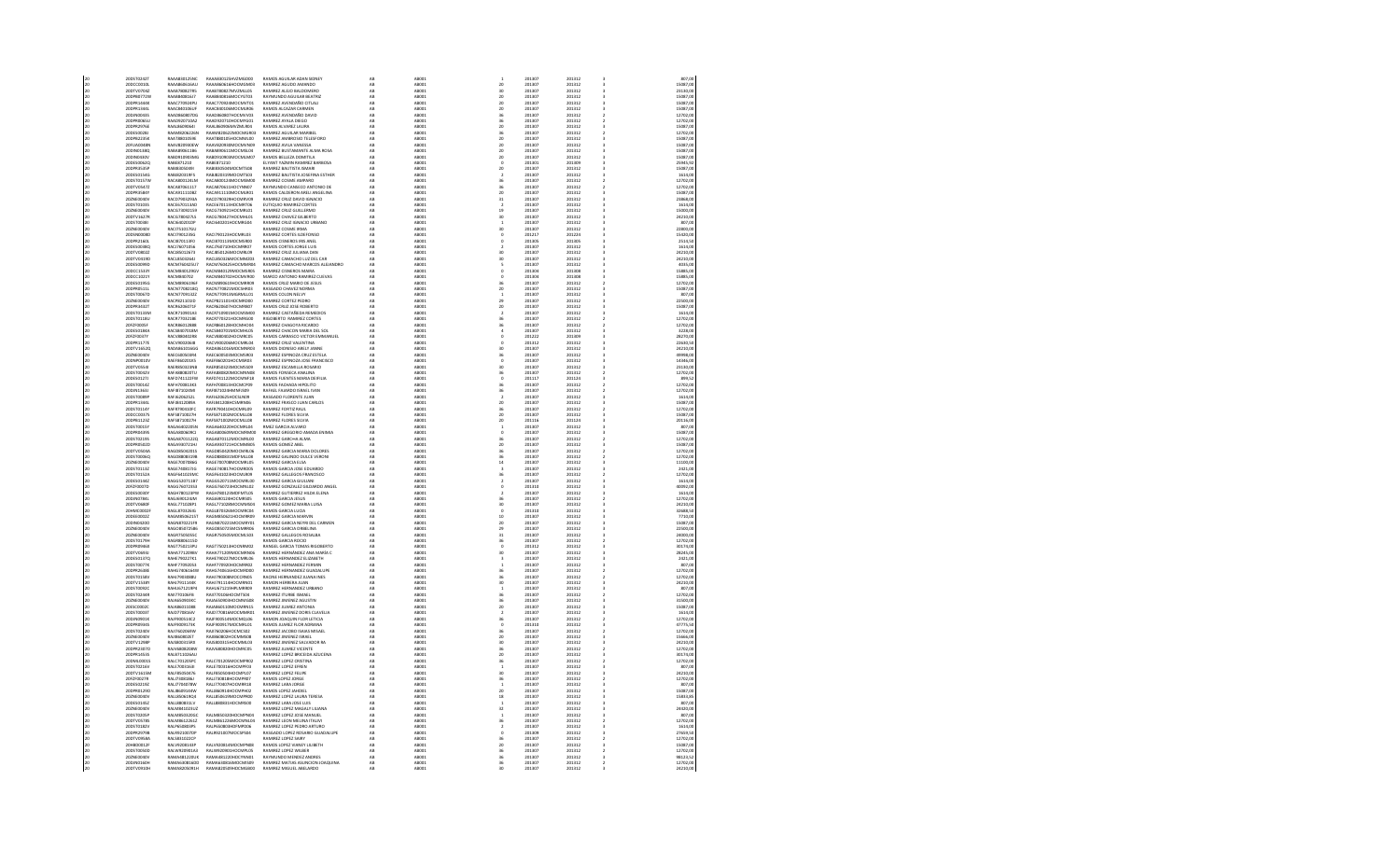| 20<br>20       | 20DTV0554                | RAMA891022DP                 | RAMA891022HOCMCN05                       | RAMIREZ MACIAS ANDRES                                              | AB        | AB001                 | 30                                          | 201307           | 201312           |                          |
|----------------|--------------------------|------------------------------|------------------------------------------|--------------------------------------------------------------------|-----------|-----------------------|---------------------------------------------|------------------|------------------|--------------------------|
|                | 20DES0224L               | RAMB900710F6                 | RAMB900710MOCMRL08                       | BLANCA ESTELA RAMIREZ MERINO                                       | AB        | AB001                 | 18                                          | 201307           | 201312           |                          |
| 20<br>$_{20}$  | 20DES0224L<br>20DTV0897D | RAMB900710F6<br>RAMC781122UQ | RAMB900710MOCMRL08<br>RAMC781122HOCMNC00 | <b>BLANCA ESTELA RAMIREZ MERINO</b><br>RAMIREZ MENDEZ CECILIO RUB  | AB<br>AB  | AB001<br>AB001        | 18<br>30                                    | 201211<br>201307 | 201213<br>201312 |                          |
| 20             | 202NE0040V               | RAMC830826UV                 | RAMC830826MOCMGC08                       | RAMIREZ MIGUEL CECILIA                                             | AB        | AB001                 | 20                                          | 201307           | 201312           |                          |
|                | 20DES0208U               | RAMH800427TM                 | RAMH800427HPLMYC00                       | RAMIREZ MOYA HECTOR                                                | AB        | <b>AR001</b>          |                                             | 201307           | 201312           | $\overline{\mathbf{3}}$  |
| 20<br>20       | 20DST0062I               | RAMI7807028L                 | RAMI780702MOCMND03                       | RAMOS MENDOZA IDANIA                                               | AB        | AB001                 |                                             | 201307           | 201312           |                          |
|                |                          | RAMI830215SG                 | RAMI830215HOCMNS04                       | RAMIREZ MENESES ISMAEL                                             |           | AB001                 | $\overline{ }$                              | 201307           | 201312           |                          |
| 20<br>20       | 20DES0095H               | RAMJ650810JB                 | RAMJ650810HOCNRS05                       | RANGEL MARTINEZ JESUS LORENZO                                      | AB<br>AB  | AB001                 | 33                                          | 201307           | 201312           |                          |
| 20<br>20       | 20DEE0005W               | RAMJ65081799                 | RAMJ650817HOCMRC08                       | RAMIREZ MORALES JACINTO ARMA                                       | AB<br>AB  | AB001                 | 10                                          | 201307           | 201312           |                          |
|                | 20DES0048X               | RAMJ731202C1                 | RAMJ731202HOCMNN06                       | RAMIREZ MONTAÑO JUAN CARLOS                                        |           | AB001                 | $\overline{2}$                              | 201307           | 201312           |                          |
| 20<br>20       | 20DTV0528                | RAMJ930322LM                 | RAMJ930322HPLMRH06                       | RAMIREZ MARTINEZ JHONATAN JO                                       | AB        | AB001                 | 36                                          | 201307           | 201312           |                          |
|                | 20DTV12941               | <b>RAML84010SCV</b>          | RAML840105HOCMGS05                       | RAMIREZ MIGUEL JOSE LUIS                                           | AB        | AB001                 | $\circ$                                     | 201312           | 201312           |                          |
| 20             | 20FZF0025T               | RAML8404226W                 | RAML840422HMCMLC01                       | RAMIREZ MELO LUCIO ENRIQUE                                         | AB        | AB001                 | $\mathbf 0$                                 | 201312           | 201312           |                          |
| $_{20}$        | 20DCC1028F               | RAML8408267R                 | RAML840826MOCMRC02                       | RAMIREZ MORA LUCIA ROSA                                            | AB        | AB001                 | 20                                          | 201307           | 201312           |                          |
| --<br>20<br>20 | 20DPB0368N               | RAML9207275L                 | RAML920727MOCMRZ04                       | RAMIREZ MARTINEZ LIZBET                                            | AB        | AB001                 | $\bf{0}$                                    | 201312           | 201312           |                          |
|                | 202NE0040V               | RAMM450821GR                 | RAMM450821HOCMRX09                       | RAMIREZ MARTINEZ MAXIMINO                                          | AB        | AB001                 | 36                                          | 201307           | 201312           | $\overline{\mathbf{3}}$  |
| 20             | 20DES0137Q<br>20DPR04082 | RAMM731226FX<br>RAMM810528NH | RAMM731226HOCMRR00<br>RAMMR10528HOCMRR03 | RAMIREZ MARTINEZ MARIO CESAR<br>RAMIREZ MARTINEZ MARTIN ELIA       | AB<br>AR  | AB001<br><b>AR001</b> | 20                                          | 201307<br>201307 | 201312<br>201312 |                          |
| 20<br>20       | 20DPR0628K               | RAMM860409PI                 | RAMM860409MOCMNR00                       | RAMIREZ MENDEZ MARIA                                               | AB        | AB001                 | $20\,$                                      | 201307           | 201312           |                          |
|                | 20DST0242T               | RAMN720606RY                 | RAMN720606HOCMRR06                       | RAMIREZ MARTINEZ NORRERTO MA                                       | AB        | <b>AR001</b>          | $\overline{2}$                              | 201311           | 201312           |                          |
| 20<br>20       | 20DIN0051L               | RAMY8904262R                 | RAMY890426MVZMNM08                       | RAMIREZ MANUEL YAMILET                                             | AB        | AB001                 | $_{20}$                                     | 201307           | 201312           |                          |
|                | 20DST0116W               | RANG820821PA                 | RANG820821MOCMCL09                       | RAMIREZ NICOLAS GLORIA ANAHI                                       | AB        | AB001                 | 36                                          | 201307           | 201312           | $\overline{2}$           |
| 20<br>20       | 20DST0205P               | RANR870403PP                 | RANR870403HOCMRC03                       | RAMOS NORIEGA RICARDO                                              | AB        | AB001                 | 36                                          | 201307           | 201312           | $\overline{2}$           |
| 20             | 202NE0040V               | RANR890430LD                 | RANR890430MOCMVY09                       | RAMOS NAVA REYNA                                                   | AB        | AB001                 | 36                                          | 201307           | 201312           | $\overline{\mathbf{3}}$  |
| $_{20}$        | 20DST0050D               | RAOF8010022H                 | RAOF801002MOCMSR06                       | RAMOS OSORIO FRANCISCA                                             | AB        | AB001                 | 36                                          | 201307           | 201312           | $\overline{2}$           |
| $\frac{1}{20}$ | 20DST02060               | RAOF881119PS                 | RAOF881119HOCMRL03                       | RAMIREZ OROPEZA FELIPE DE JESUS                                    | AB        | AB001                 | 36                                          | 201307           | 201312           |                          |
|                | 20DES0160R               | RAOM771102RU                 | RAOM771102HOCMVG07                       | RAMOS OVANDO MIGUEL ANGEL                                          | AB        | AB001                 | 16                                          | 201307           | 201312           | $\overline{\mathbf{3}}$  |
| 20             | 20DST0053A               | RAOR920710L6                 | RAOR920710HOCMCM00                       | RAMIREZ OCHOA JOSE RAMIRO                                          | AB        | AB001                 | 36                                          | 201307           | 201312           |                          |
| 20<br>20       | 202NF0060L               | <b>RAOS660128</b>            | <b>RAOS660128</b>                        | RAYMUNDO ORTIZ SILVIA                                              | AR        | <b>AR001</b>          | $\Omega$                                    | 201301           | 201309           |                          |
|                | 20DTV1513F<br>20FI20137U | RAPA8801268M<br>RAPC670724QR | RAPA880126MOCMLD03<br>RAPC670724MGRMLR08 | RAMIREZ PELAEZ ADI KARINA<br>RAMOS PELAEZ CRISTINA                 | AB<br>AB  | AB001<br><b>AR001</b> | 30                                          | 201307<br>201307 | 201312<br>201312 |                          |
| 20<br>20       | 20DST0160J               | RAPC731214US                 | RAPC731214MOCMSR00                       | RAMIREZ P CARMELITA GUILLERM                                       | AB        | AB001                 | 20<br>36                                    | 201307           | 201312           | $\overline{\mathbf{2}}$  |
|                | 20DES0105Y               | RAPD8312181Y                 | RAPD831218MOCYRN09                       | RAYMUNDO PEREZ DANIELA                                             | AB        | AB001                 | $\mathbf{1}$                                | 201307           | 201312           |                          |
| 20<br>20       | 20HMC0013I               | RAPE780227EY                 | RAPE780227HOCMCS05                       | RAMIREZ PACHECO ESAU GENARO                                        | AB        | AB001                 | $\theta$                                    | 201310           | 201312           |                          |
| 20             | 20DTV10662               | RAPE860519DF                 | RAPE860519HOCMRR05                       | RAMIREZ PORRAS ERVIK ISAI                                          | AB        | AB001                 | $\mathbf 0$                                 | 201312           | 201312           |                          |
| $_{20}$        | 20ZNE0040V               | RAPF43082425                 | RAPF430824HOCMZL06                       | RAMIREZ PAZ FILIBERTO ARTURO                                       | AB        | AB001                 | 36                                          | 201307           | 201312           |                          |
| --<br>20<br>20 | 202NE0040V               | RAPG710608T1                 | RAPG710608HOCMDL03                       | RAMIREZ PADILLA GILDARDO ROBERTO                                   | AB        | AB001                 | 36                                          | 201307           | 201312           |                          |
|                | 202NE0040V               | RAPJ4101273L                 |                                          | RAMIREZ PEREZ JUVENTINO                                            | AB        | AB001                 | 20                                          | 201307           | 201312           | $\overline{\mathbf{3}}$  |
| 20             | 20DPR1181R               | RAPL8405096I                 | RAPL840509HOCMRN19                       | RAMIREZ PEREZ LEONEL                                               | AB        | AB001                 | 20                                          | 201307           | 201312           |                          |
|                | 202NE0040V               | RAPM35112179                 | RAMP351121HOCMRR02                       | RAMIREZ PEREZ MAURO                                                | AB        | AB001                 | 20                                          | 201307           | 201312           |                          |
| 20<br>20       | 20DTV0886Y               | RAPM8705213U                 | RAPM870521MOCYRG05                       | RAYMUNDO PEREZ MAGALY NAYELI                                       | AB        | AB001                 | $\dot{\text{o}}$                            | 201312           | 201312           |                          |
| 20<br>20       | 20DST0106E               | RAPR720831AW                 | RAPR720831HOCMRM08                       | RAMOS PEREZ RAMON                                                  | AB<br>AB  | <b>AR001</b>          | $\overline{2}$                              | 201307           | 201312           |                          |
|                | 20DCC1800E               | RAPR931026GC                 | RAPR931026MOCMRT04                       | RAMIREZ PEREZ RUTH JAZMIN                                          |           | AB001                 | $\overline{0}$                              | 201217           | 201224           |                          |
| 20<br>20       | 20DCC1800D<br>20FUA0015W | RAPR931026GC<br>RAQC890927CG | RAPR931026MOCMRT04                       | RAMIREZ PEREZ RUTH JAZMIN<br>RAMIREZ QUIROZ CINTHIA NATANIEL       | AB<br>AB  | AB001<br>AB001        | $\theta$                                    | 201301<br>201307 | 201308           |                          |
|                |                          |                              | RAQC890927MOCMRN09                       | JAIME RAMIREZ QUIROZ                                               |           | <b>AR001</b>          | 20                                          |                  | 201312           | $\overline{2}$           |
| 20<br>20       | 20DST0125D<br>20DST0027C | RAQJ7708211                  | RAQJ770821HOCMRM02<br>RARA590107HOCSZB02 | RASGADO RUIZ ABEL                                                  | AB<br>AB  | AB001                 | $\begin{array}{c} 36 \\ 2 \end{array}$      | 201307<br>201307 | 201312<br>201312 |                          |
|                | 20DEE0010H               | RARA7211225B                 | RARA721122HOCMVR08                       |                                                                    |           | AB001                 |                                             | 201307           | 201312           |                          |
| 20<br>20       | 20DST0231N               | RARA830801ER                 | RARA830801HOCMZR09                       | RAMIREZ RIVERA ARTURO DE JESUS<br>RAMIREZ RUIZ ARMANDO             | AB<br>AB  | AB001                 | 20<br>36                                    | 201307           | 201312           | $\frac{3}{2}$            |
| 20             | 20DTV1465W               | RARA841102H7                 |                                          | RAMIREZ RIAÑO ARACELI                                              | AB        | AB001                 | $\circ$                                     | 201310           | 201312           |                          |
|                | 20DST0080Y               | RARB610520JM                 | RARB610520MOCMZR00                       | RAMOS RUIZ BERTHA                                                  | AB        | AB001                 | 36                                          | 201307           | 201312           | $\overline{2}$           |
| 20<br>20       | 202NE0040V               | RARE79081269                 | RARE790812MOCMDT02                       | RAMIREZ RODRIGUEZ ETHEL                                            | AB        | AB001                 | $\overline{14}$                             | 201307           | 201312           |                          |
|                | 30DPR0663F               | RARESS0406GL                 | RARESS0406HOCMML09                       | <b>RAMIREZ RAMIREZ EI MER</b>                                      |           | <b>AR001</b>          |                                             | 201307           | 201312           |                          |
| 20<br>20       | 20DST0212Z               | RARE8705031                  | RARE870503MOCSMN08                       | RASGADO RAMOS EUNICE                                               | AB<br>AB  | AB001                 | $\begin{array}{c} 20 \\ 1 \end{array}$      | 201307           | 201312           |                          |
| 20<br>20       | 20DLI0001F<br>20DPR0139V | RARF720308AP<br>RARF791212PR | RARF720308MOCMBL04                       | RAMIREZ ROBLES FILEMON                                             | AB<br>AB  | AB001                 | $\begin{array}{c} 14 \\ 36 \end{array}$     | 201307           | 201312           |                          |
|                |                          |                              | RARF791212HPLMZR04                       | RAMIREZ RUIZ FERNANDO                                              |           | AB001                 |                                             | 201307           | 201312           |                          |
| 20<br>20       | 20DST0018V               | RARG810528PF                 | RARG810528HOCMZR05                       | RAMIREZ RUIZ GERMAIN                                               | AB<br>AB  | <b>AR001</b>          |                                             | 201307           | 201312           |                          |
|                | 202NE0040V               | RARI791105V7                 | RARI791105MOCMDS03                       | RAMIREZ RODRIGUEZ MARIA ISABEL                                     |           | AB001                 | $\overline{32}$                             | 201307           | 201312           |                          |
| 20<br>20       | 20DST0034M               | RARJ650225CV                 | RARI650225MOCYMS04<br>RARL731107MOCMZV07 | RAYON RAMIREZ JOSEFINA                                             | AB<br>AB  | AB001                 | $\frac{2}{2}$                               | 201307           | 201312           |                          |
|                |                          | RARL73110797                 |                                          | RAMIREZ RUIZ LUVIA                                                 |           | AB001                 |                                             | 201307           | 201312           |                          |
| 20<br>20       | 202NE0040V               | RARM640717KR<br>RARM720606RY | RARM640717HOCMJG05<br>RAMN720606HOCMRR06 | RAMOS ROJAS MIGUEL ANGEL<br>RAMIREZ MARTINEZ NORBERTO MANUEL       | AB<br>AB  | AB001                 | 25                                          | 201307           | 201312           |                          |
|                | 20DST0242T               |                              | RARM781110MGRMMR13                       |                                                                    |           | AB001<br>AB001        | $\overline{2}$                              | 201307<br>201307 | 201310<br>201312 |                          |
| 20<br>20       | 202NE0040V<br>20ZNE0040V | RARM7811101F<br>RARM790321IP | RARM790321MOCYZ003                       | RAMOS ROMERO MARTINA<br>MICHELLE IRAIS RAYMUNDO RUIZ               | AB<br>AB  | AB001                 | 33<br>25                                    | 201307           | 201312           |                          |
| 20             | 202NE0040V               | RARN870905AK                 | RARN870905HOCMMX03                       | RAMIREZ RAMOS NOE                                                  | AB        | AB001                 | $\,$ 0                                      | 201310           | 201312           |                          |
| 20             | 20ZNE0040V               | RARR600402TE                 | RARR600402HOCMCC05                       | RAMOS ROCHE RICARDO HORACIO                                        | AB        | AB001                 | 36                                          | 201307           | 201312           |                          |
| 20             | 20DES0130X               | RARR691020CV                 | RARR691020MOCMMN05                       | RAMIREZ RAMIREZ REINA GUADAL                                       | AB        | AB001                 |                                             | 201307           | 201312           |                          |
| 20             | 20ADG0065M               | RARR89030654                 | RARR890306MOCMMC05                       | RAMIREZ RAMIREZ ROCIO                                              | AB        | AB001                 | 36                                          | 201307           | 201312           | $\overline{\mathbf{3}}$  |
| 20             | 20DPR1380Q               | RARS920207NK                 | RARS920207MOCNYR09                       | RAMIREZ REYES SARAI                                                | AB        | AB001                 | 20                                          | 201307           | 201312           |                          |
| 20<br>20       | 20DIN0372V               | RARV830722RY                 | RARV830722MOCYML03                       | RAYMUNDO RAMIREZ VALENTINA                                         | <b>AR</b> | <b>AR001</b>          | $\overline{20}$                             | 201307           | 201312           |                          |
|                | 20DST01942               | RASA6403198L                 | RASA640319HOCMLB02                       | RAMIREZ SILVA JOSE ABELARDO                                        | AB        | AB001                 | $\overline{3}$                              | 201307           | 201312           |                          |
| 20<br>20       | 20DPR0323S               | RASA850729LC                 | RASA850729MOCMNL09                       | RAMIREZ SANDOVAL ALMA PATRICIA<br>RAMIREZ SAAVEDRA CLAUDIA ALBERTA | AB<br>AB  | AB001                 | 36                                          | 201307           | 201312           |                          |
|                | 20DES0102A               | RASC680408L4                 | RASC680408MOCMVL04                       |                                                                    |           | AB001                 | $\circ$                                     | 201117           | 201124           |                          |
| 20<br>20       | 20DNP00170<br>20DES0176S | RASE7502019Y<br>RASE760607JK | RASE750201HOCMNR09<br>RASE760607MOCMNL09 | RAMOS SANCHEZ ERICEL NEFTALI<br>RAMIREZ SANTOS ELISA               | AB<br>AB  | AB001<br>AB001        | 36                                          | 201209<br>201307 | 201213<br>201312 | $\overline{2}$           |
| 20             |                          |                              |                                          |                                                                    |           |                       |                                             | 201307           | 201312           |                          |
| 20             | 20DST0195Z<br>202NE0040V | RASE810505N2<br>RASE81071045 | RASE810505HOCMND03<br>RASE810710HOCMNR01 | RAMIREZ SANTOS EDMURTH ANTONIO<br>RAMOS SANCHEZ ERICK              | AB<br>AB  | AB001<br>AB001        | 36<br>31                                    | 201307           | 201312           |                          |
| 20             | 20DST0157W               | RASE850220QA                 | RASE850220MV2MLS06                       | RAMIREZ SALAZAR ESBANY                                             | AB        | AB001                 | 36                                          | 201307           | 201312           |                          |
|                | 20DES0231V               | RASG640603AZ                 | RASG640603MOCNRD04                       | RANGEL SARRELANGUE MARIA GUADALUPE                                 | AB        | AB001                 | $\circ$                                     | 201301           | 201312           | $\overline{\mathbf{3}}$  |
| 20<br>20       | 20FUE0001P               | RASG751026AL                 |                                          | RAMIREZ SANTIAGO GRACIELA                                          | AB        | AB001                 | $\mathbf 0$                                 | 201301           | 201312           |                          |
| 20<br>20       | 20DST0226R               | RASG7808233C                 | RASG 780823HOCMLR04                      | RAMIREZ SILVA GERARDO                                              | <b>AR</b> | <b>AR001</b>          | $\overline{ }$                              | 201307           | 201312           |                          |
|                | 20DST0176K               | RASI800305HD                 | RASI800305HOCMNB04                       | IBERTH ANTONIO RAMIREZ SANTO                                       | AB        | AB001                 | 36                                          | 201307           | 201312           |                          |
| 20<br>20       | 20DTV07042               | RASI920412GU                 | RASI920412MOCMMT03                       | RAMIREZ SANTIAGO ITZELL                                            | AB        | AB001                 | 30                                          | 201307           | 201312           | $\overline{\mathbf{3}}$  |
|                | 20DCC1937Q               | RASM790822<br>RASM841214DP   | RASM790822MOCMRR10<br>RASM841214MOCMNT03 | MARGARITA RAMIREZ SIERRA                                           | AB<br>AB  | AB001<br>AB001        | $\circ$                                     | 201304           | 201308<br>201312 |                          |
| 20<br>20       | 20DTV1068X               |                              |                                          | RAMIREZ SANTIAGO MAITHE JANE                                       |           |                       | 30                                          | 201307           |                  |                          |
| 20             | 20DCC2230H<br>20DST0231N | RASM921216<br>RASR77111158   | RASM921216MOCMRR03<br>RASR771111HOCMNN07 | MERLINA RAMIREZ SUAREZ<br>RAMOS SANTIAGO RENE PEDRO                | AB<br>AB  | AB001<br>AB001        | $\circ$<br>36                               | 201304<br>201307 | 201308<br>201312 | $\frac{1}{2}$            |
| $_{20}$        | 20DJN1985P               | RASR910407LL                 | RASR910407HOCMNL08                       | RAMIREZ SANCHEZ RAUL                                               | AB        | AB001                 | 36                                          | 201307           | 201312           | $\overline{2}$           |
| 20             | 20DST0165E               | RASS820508MF                 | RASS820508HOCMND08                       | RAMIREZ SANCHEZ SAIDEL                                             | AB        | AB001                 | 36                                          | 201307           | 201312           |                          |
| 20             | 202NE0040V               | RASS831222UR                 | RASS831222MOCMNH08                       | RAMIREZ SANTIAGO SHEILA                                            | AB        | AB001                 | 31                                          | 201307           | 201312           |                          |
| 20             | 20DTV1650S               | RASV860505B4                 | RASV860505HOCSNR08                       | RASGADO SANTIAGO VIRGILIO                                          | AB        | AB001                 | $\overline{30}$                             | 201307           | 201312           |                          |
| 20<br>20       | 20DST0176K               | RASY830705JG                 | RASY830705MOCMNN00                       | <b>RAMIREZ SANTOS YENISEY</b>                                      | <b>AR</b> | <b>AR001</b>          | 36                                          | 201307           | 201312           | $\overline{\phantom{a}}$ |
|                | 20DCC1739Q               | RATF781029                   | RATF781029HSPMRR05                       | FREDI RAMIREZ TORRES                                               | AB        | AB001                 | $\mathbf 0$                                 | 201304           | 201308           |                          |
|                | 20DST0147P               | RATG780325T2                 | RATG780325MOCMLL06                       | RAMIREZ TALLEDOS GLORIA ELIZABETH                                  | AB        | AB001                 | $\overline{ }$                              | 201307           | 201312           |                          |
| 20<br>20       | 20DJN0014X               | RATJ75082028                 | RATJ750820HOCMPL00                       | RAMIREZ TAPIA JOEL                                                 | AB        | AB001                 | $\circ$                                     | 201216           | 201303           |                          |
| 20<br>20       | 20DPR0297K               | RATJ880707PT                 | RATJ880707HOCMRS03                       | RAMIREZ TORRES JESUS EDGAR                                         | AB        | AB001                 | 36                                          | 201307           | 201312           | $\overline{2}$           |
|                | 20DPR2648L               | RATM840820                   | RATM840820MOCMRG01<br>RATV861214MOCMBR07 | MAGALY LUCERO RAMIREZ TORRES<br>RAMIREZ TERAN VERONICA             | AB<br>AB  | AB001<br>AB001        | $\circ$                                     | 201304           | 201308<br>201312 |                          |
| 20<br>$_{20}$  | 20DTV1301M<br>20DPB1425V | RATV861214A3<br>RAUI900605   | RAUI900605MOCMRV02                       | <b>IVETTE RAMIREZ URBANO</b>                                       | AB        | AB001                 | $\overline{30}$<br>$\circ$                  | 201307<br>201304 | 201308           |                          |
| 20             | 20DST00542               | RAUN891006RF                 | RAUN891006MOCMRY00                       | RAMIREZ URBANO NALLELY CONCEPCION                                  | AB        | AB001                 | 36                                          | 201307           | 201312           |                          |
|                | 20DES0154G               | RAVC800202SX                 | RAVC800202MOCMRN08                       | RAMIREZ VERA CANDELARIA                                            | AB        | AB001                 | $\overline{2}$                              | 201307           | 201312           |                          |
| 20<br>20       | 20DPR2902N               | RAVC8805166F                 | RAVC880516HOCMLR08                       | RAMIREZ VALLE CORNELIO                                             | AB        | AB001                 | $^{20}$                                     | 201307           | 201309           |                          |
|                | 20DPR0916C               | RAVDR307089V                 | RAVD830708MOCMNY09                       | RAMIREZ VENTURA DEYCIRETH                                          | <b>AR</b> | <b>AR001</b>          |                                             | 201307           | 201312           |                          |
| 20<br>20       | 20ADG0063O               | RAVE810619CG                 | RAVE810619HOCMSR09                       | RAMIREZ VASQUEZ ERICK                                              | AB        | AB001                 | 20<br>36                                    | 201307           | 201312           |                          |
|                | 20AGD0003Z               | RAVE8106277F                 | RAVE810627HOCNCD05                       | RANGEL VICENCIO EDGAR                                              |           | <b>AR001</b>          |                                             | 201307           | 201312           |                          |
| 20<br>20       | 20DPB1736Y               | RAVE93050259                 | RAVE930502MOCMSL04                       | RAMIREZ VASQUEZ ELSA                                               | AB<br>AB  | AB001                 | $\begin{smallmatrix}0\\20\end{smallmatrix}$ | 201307           | 201307           |                          |
| 20<br>20       | 20DES0165M               | RAVG920913J7                 | RAVG920913HOCMRL08                       | RAMOS VARGAS GUILLERMO FRANC                                       | AB<br>AB  | <b>AR001</b>          | $\overline{z}$                              | 201307           | 201312           |                          |
|                | 20FJI0017G               | RAVI811101IV                 | RAVI811101MOCMDS05                       | RAMIREZ VIDAL ISIS ARELY                                           |           | AB001                 | $\overline{20}$                             | 201307           | 201312           |                          |
| 20<br>20       | 20DPR1423Y               | RAVI8309222B<br>RAVJ7909137J | RAVI830922MOCMLT09                       | RAMIREZ VILLAREAL ITZEL                                            | AB<br>AB  | 49001                 | $\begin{smallmatrix}0\0\0\end{smallmatrix}$ | 201312           | 201312           |                          |
|                | 20ZNE0040V               |                              |                                          | RAMIREZ VELASQUEZ JOHN HAMMURAB                                    |           | AB001                 |                                             | 201302           | 201302           |                          |
| 20<br>20       | 20DPR0377W               | RAVN861108SJ                 | RAVN861108MOCMNL06                       | RAMIREZ VENTURA NALLELY LIZETH                                     | AB        | AB001                 | 20<br>36                                    | 201307           | 201312           |                          |
|                | 20DIN0613C               | RAVP8203267A                 | RAVV880620MOCYLL07                       | RAVELO VEYAN PAOLA LISSETTE                                        | AB        | AB001<br>AB001        |                                             | 201307<br>201307 | 201312<br>201312 |                          |
| 20<br>20       | 20ZNE0040V               | RAVV880620QD<br>RAZD801102OY | RAZD801102MOCMRB04                       | RAYMUNDO VELAZQUEZ VALENTINA<br>RAMIREZ ZARATE DEBORA              | AB<br>AB  | AB001                 | 20<br>20                                    | 201307           | 201312           |                          |
|                | 20DST0084U               | RAZV810218BU                 | RAZV810218HOCMPC08                       | RAMO ZAPIEN VICTOR HUGO                                            | AB        | AB001                 |                                             | 201307           | 201312           |                          |
|                |                          |                              |                                          |                                                                    |           |                       |                                             |                  |                  |                          |

# $\begin{array}{cccc} \textbf{0.13}_{30} & \textbf{0.14}_{30} & \textbf{0.15}_{30} & \textbf{0.15}_{30} & \textbf{0.15}_{30} & \textbf{0.15}_{30} & \textbf{0.15}_{30} & \textbf{0.15}_{30} & \textbf{0.15}_{30} & \textbf{0.15}_{30} & \textbf{0.15}_{30} & \textbf{0.15}_{30} & \textbf{0.15}_{30} & \textbf{0.15}_{30} & \textbf{0.15}_{30} & \textbf{0.15}_{30} & \textbf{0$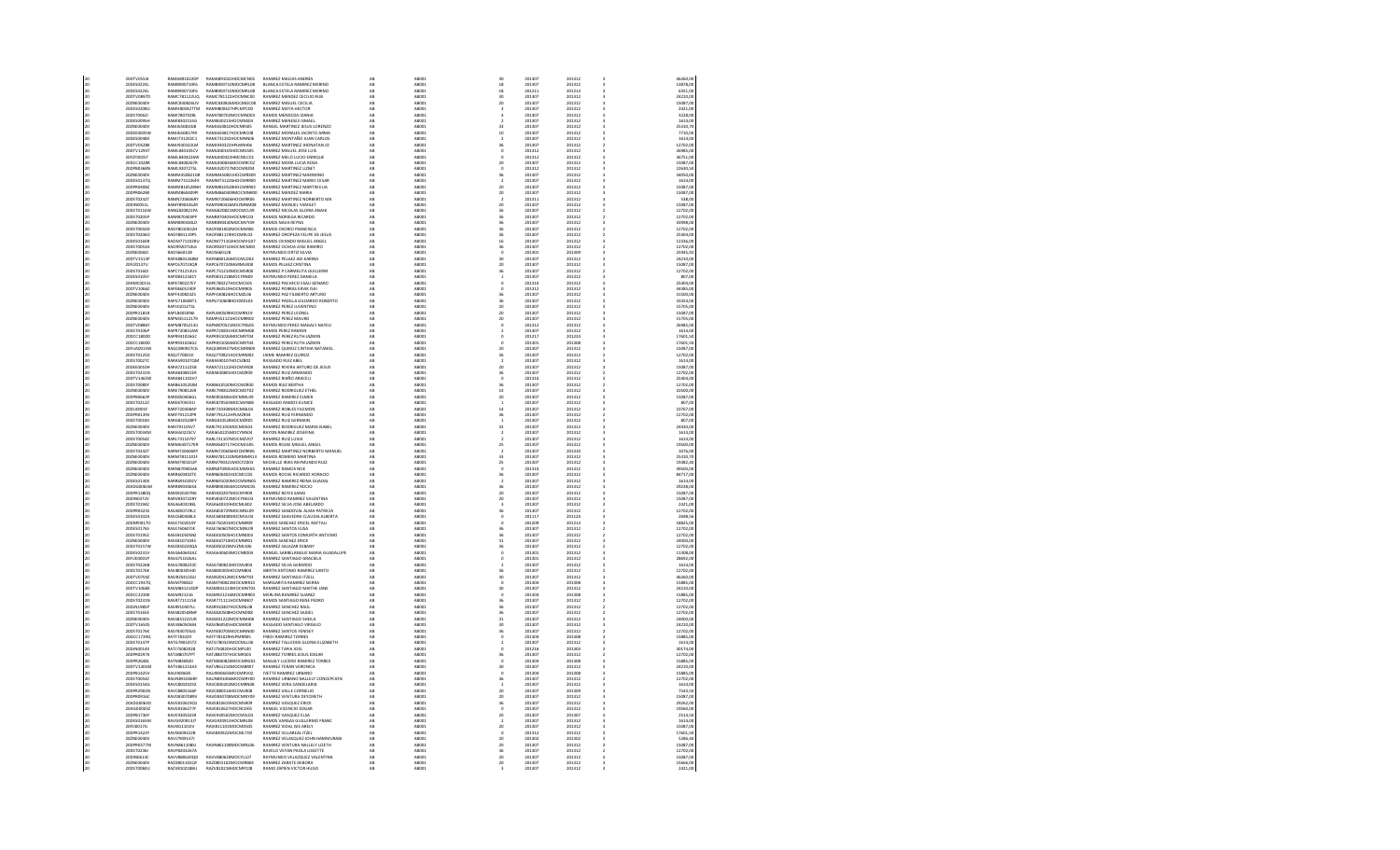|                      | 20DPR2409L               |
|----------------------|--------------------------|
| 20<br>20             | 20DTV0894G               |
|                      |                          |
| 20<br>20             | 20DTV0767K               |
|                      | 20DPR24932               |
| 20                   | 20DPR0634V               |
|                      |                          |
| 2C<br>2C             | 20DPB2240W<br>20DES0185Z |
|                      |                          |
|                      |                          |
| 20<br>20             | 20DST0231N<br>20DBA0033Z |
| 20<br>20             | 20DPB1742                |
|                      |                          |
|                      |                          |
| 20<br>20             | 20DPR04072<br>20DPR0759C |
|                      |                          |
|                      | 20DES0154G               |
| 20<br>20             | 20DPR1773C               |
|                      |                          |
|                      | 20DST0045S               |
| 20<br>20             | 20DES0226J               |
| 20                   | 20DPR1850R               |
|                      | 20DST0129Z               |
|                      |                          |
| 20<br>20<br>20<br>20 | 20DPB1155S               |
|                      | 20DTV1415O               |
|                      | 20DES0129H               |
|                      | 202NF0040V               |
| 20<br>20             |                          |
|                      | 20DST0173N               |
|                      | 20DST0015Y               |
| 20<br>20             | 20ADG0066                |
|                      | 20FZF0013O               |
| 20<br>20             | 20DST0240V               |
|                      |                          |
| 20                   | 20DES0036S               |
| 20                   | 20DNS0001K               |
| --<br>20<br>20       | 20DPB1127W               |
|                      | 202NE0040V               |
|                      |                          |
| 2c                   | 20DST0085T               |
| 20<br>20             | 202NF0040V               |
|                      | 20DPR0129O               |
|                      | 20TAI0102P               |
| 20<br>20             |                          |
|                      | 20DST0229Z               |
| 20<br>20             | 20DPR1774B               |
|                      | 20DPR1219N               |
| 20                   | 20DPR2231P               |
|                      |                          |
| $_{20}$              | 20DCC2213L               |
| 20                   | 20DES0093J               |
| $_{20}$              | 20FZF0019                |
| 20                   | 20DPR1855M               |
|                      |                          |
| 20                   | 20DST0196Y               |
| 20                   | 20DDI0004U               |
|                      | 202NF0040V               |
| 2C<br>2C             | 20DES0142B               |
|                      | 20DPR2486Q               |
| 2C<br>2C             |                          |
|                      | 20DST0076L               |
| 20                   | 202NE0040V               |
| $_{20}$              | 20TAI0191Z               |
| 20                   | 20DCC0532S               |
|                      |                          |
| $_{20}$              | 20DST0068C               |
| 20                   | 20HMC0029M               |
| 20                   | 20DST0057X               |
| 20                   | 20DPR2984N               |
|                      | 20DST0047Q               |
| 2C<br>2C             |                          |
|                      | 20FMP0005                |
|                      | 200PR32546               |
| 2C<br>2C             | 202NE0040V               |
|                      |                          |
| 2C<br>2C             |                          |
|                      | 202NE0040V<br>20DST0020J |
| 20<br>20             | 202NE0040V<br>20DPR0478U |
|                      |                          |
|                      |                          |
| 20<br>20             | 20DPR19930               |
|                      |                          |
| 20<br>20             | 20DCC0410H<br>20DPB0918Z |
|                      |                          |
|                      | 20DPR0474Y               |
| 20<br>20             |                          |
|                      | 20DTV1547F               |
| 20                   | 20DCC24410               |
|                      | 20FZF0005F<br>20FIZ0086D |
| 2C<br>2C             |                          |
|                      |                          |
| 2C<br>2C             | 20DEE0013E<br>20DST0034M |
|                      |                          |
|                      |                          |
| 20<br>20             | 20DST02060<br>20DST0084U |
|                      |                          |
|                      |                          |
| 20<br>20             | 20DST0013Z               |
|                      |                          |
| 20<br>20             | 202NE0040V<br>202NE0040V |
|                      | 20DES0227                |
| 20<br>20             | 20DST0057X               |
|                      |                          |
| 20                   | 20DPR33022               |
| $_{20}$              | 20DPR1877Y               |
| --<br>20<br>20       | 20DPB1887D               |
|                      | 20DST0104R               |
|                      |                          |
| 20                   | 202NE0040V               |
| 20<br>20             | 20DCC0822I               |
|                      | 20DST0011B               |
|                      | 2005T01700               |
| 20<br>20             |                          |
|                      | 20DPR1990R               |
| 20<br>20             | 20DES0223M               |
|                      | 20DES0146Y               |
|                      | 20DCC0823H               |
| 20<br>20             |                          |
|                      | 20DST0211Z               |
|                      | 20DPR1029W               |
| 20<br>20             | 20DPR3479N               |
| 20                   | 20DST0120                |
|                      | 20DPR3177S               |
|                      |                          |
|                      | 202NE0040V               |
|                      | 20DML0043F               |
| 20<br>20<br>20<br>20 | 20DST0112Z               |
|                      | 200E50220P               |
| 20<br>20             |                          |
|                      | 20DPR1847D               |
|                      | 20DST0215W               |
| 20<br>20             | 20DST0060K               |
| 20                   | 20DPR1851Q               |
| $\overline{20}$      | 20DPR2190F               |
|                      |                          |
| 20                   | 20DPR3507T               |
| $\overline{2}$       |                          |
|                      | 20DST0057X               |
|                      |                          |
|                      | 20DPB2024G               |
|                      | 20DTV0484D               |
| 20                   | 20DST0198W               |
|                      | 20DPR04082               |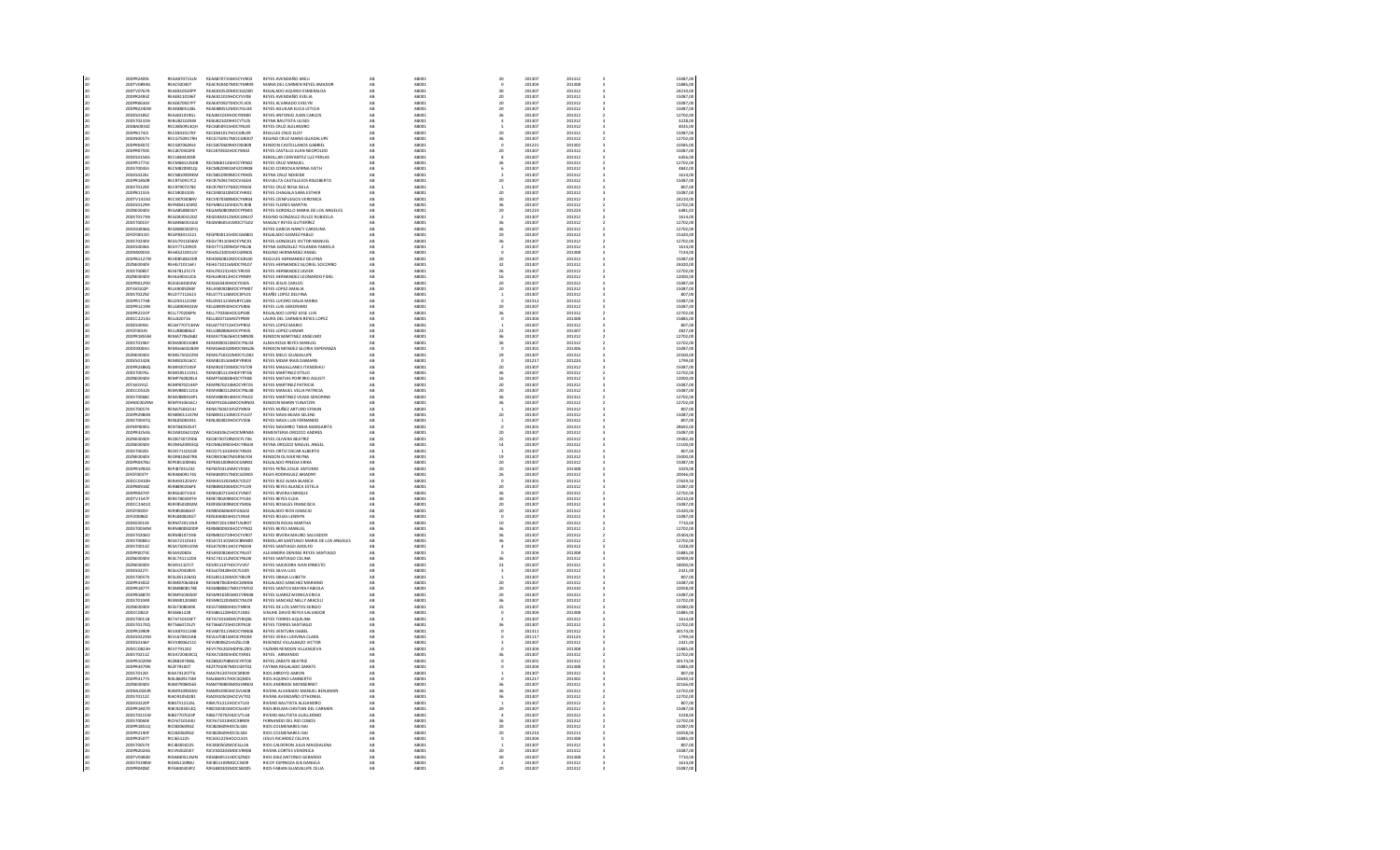|                | 20DST0007P<br>20DPR2632K | <b>RIFH730422NY</b>          | RIFH730422HOCVLC03                       | RIVERA FELIPE HECTOR MANUEL<br>RIOS FABIAN LETICIA ADRIANA             | AR        | AB001        |                                             | 201307           | 201312<br>201312 |                | 2421,00<br>15087,00  |
|----------------|--------------------------|------------------------------|------------------------------------------|------------------------------------------------------------------------|-----------|--------------|---------------------------------------------|------------------|------------------|----------------|----------------------|
| 20<br>20       |                          | RIFL801102QF                 | RIFL801102MOCSBT00                       |                                                                        | AB        | AB001        | 20                                          | 201307           |                  |                |                      |
| 20<br>20       | 20DPR26262               | RIFL870917KC<br>RIGA850826H4 | RIFL870917MOCVGZ05                       | RIVERA FIGUEROA LUZ JATZIRE<br>AMET RIOS GARCIA                        | AB<br>AB  | AR001        | $\begin{array}{c} 20 \\ 36 \end{array}$     | 201307           | 201312           |                | 15087,00             |
|                | 20DST0198W               |                              | RIGA850826HOCSRM09                       |                                                                        |           | AB001        |                                             | 201307           | 201312           |                | 12702,00             |
| 20             | 20DCC2028Y               | RIGA8901299V                 | RIGA890129HOCVRN09                       | RIVERA GARCIA ANAHI YOLANDA                                            | AB        | AB001        | 20                                          | 201307           | 201312           |                | 15087,00             |
| $_{20}$        | 20DPR0386D               | RIGJ7110192M                 | RIGJ711019HOCSRR01                       | RIOS GARCIA JAIRO                                                      | AB        | AB001        | 20                                          | 201307           | 201312           |                | 15087.00             |
| 20             | 20DPR2044V               | RIGJ870607Q5                 | RIGJ870607HOCSR500                       | RIOS GARCIA JOSUE                                                      | AB        | AB001        | 20                                          | 201307           | 201312           |                | 15087,00             |
|                | 200PR0018L               | RIGI 880628DK                | RIGI 880628HOCV2S01                      | RIVERA GUZMAN JOSE LUIS                                                | AR        | <b>AR001</b> |                                             | 201307           | 201312           |                | 15087.00             |
| 20             |                          |                              |                                          |                                                                        |           |              | $\begin{array}{c} 20 \\ 33 \end{array}$     |                  |                  |                |                      |
| 20             | 202NE0040V               | RIHA670508FM                 | RIHA670508HOCVRN02                       | RIVERA HERNANDEZ JOSE ANTONIO                                          | AB        | AB001        |                                             | 201307           | 201312           |                | 25500,00             |
| 2C<br>2C       | 20DST0008Q               | RIHN7602115A<br>RIJE810102QG | RIHN760211MOCSRR02                       | NORMA RIOS HERNANDEZ<br>RIOS JIMENES EDALI                             | AB<br>AB  | <b>AR001</b> | $\begin{array}{c} 36 \\ 20 \end{array}$     | 201307           | 201312           | $\overline{ }$ | 12702.00             |
|                | 20DPR1219N               |                              | RUE810102MOCSMD07                        |                                                                        |           | AB001        |                                             | 201307           | 201312           |                | 15087,00             |
| 20<br>20       | 20DNS0001K               | RUF580913QC<br>RUX770223D9   | RUF580913HOCSMR01<br>RUX770223MPLVMC00   | RIOS JIMENEZ FRANCISCO RAFAEL<br>RIVERA JIMENEZ XOCHITL NATALIA        | AB<br>AB  | <b>AR001</b> | $\mathbf 0$                                 | 201307<br>201307 | 201308           |                | 3813,00              |
|                | 20DES0032W               |                              |                                          |                                                                        |           | AB001        |                                             |                  | 201312           |                | 807.00               |
| 20<br>20       | 20TA/0084Q               | RILA870117<br>RILE731013PD   | RILA870117<br>RILE731013HOCSRD09         | RICARDO LUCAS AMELIA                                                   | AB<br>AB  | AR001        |                                             | 201301<br>201307 | 201309           |                | 25945,92             |
|                | 202NE0040V               |                              |                                          |                                                                        |           | AB001        | $\begin{smallmatrix}0\\19\end{smallmatrix}$ |                  | 201312           |                | 15000,00             |
|                |                          | RILE8304187V<br>RILE830805EA | RILE830418HOCVPM04                       | RIVERA LOPEZ EMERIT                                                    |           | AB001        | 30                                          | 201307           | 201312           |                | 24210,00             |
| 20<br>20       | 20DTV0889V<br>20DST0080Y |                              |                                          |                                                                        | AB<br>AB  | AB001        | $\,$ 1                                      | 201307           | 201312           |                | 807,00               |
|                |                          |                              |                                          |                                                                        |           |              |                                             |                  |                  |                |                      |
| 20<br>20       | 20DST0057X               | RILF850112FI                 | RILF850112HOCSPR07                       | RIOS LOPEZ FREDY                                                       | AB<br>AB  | AB001        |                                             | 201307           | 201312           |                | 807,00               |
|                | 20DST0057X               | RILF850112FI                 | RILF850112HOCSPR07                       | RIOS LOPEZ FREDY                                                       |           | AB001        | $\overline{1}$                              | 201311           | 201311           |                | 1000.00              |
| 20             | 20DST0011B               | RILO900815DH                 | RILO900815MOCVPL00                       | OLGA YAVET RIVERA LOPEZ                                                | AB        | AB001        | 36                                          | 201307           | 201312           |                | 12702,00             |
| $_{20}$        | 20DTV0125R               | <b>RILU810822A8</b>          | RILU810822HOCSPV00                       | RIOS LOPEZ UVALDO                                                      | AB        | AB001        | 30                                          | 201307           | 201312           |                | 24210.00             |
| 20             | 20DTV0125R               | RILU810822A8                 | RILU810822HOCSPV00                       | RIOS LOPEZ UVALDO                                                      | AB        | AB001        | 30                                          | 201201           | 201213           |                | 22594,00             |
| $_{20}$        | 20DST0024F               | RIMA740423AD                 | RIMA740423MOCSLL02                       | RIOS MELENDEZ ALICIA                                                   | AB        | AB001        | $\overline{\phantom{a}}$                    | 201307           | 201312           |                | 4035.00              |
| 20             | 20DST0024F               | RIMF860731RD                 | RIMF860731HOCVNL09                       | RIVERA MONTES FELIX ISMAEL                                             | AB        | AB001        | 36                                          | 201307           | 201312           |                | 12702,00             |
| 20             | 20DST0201T               | <b>RIMG711212LP</b>          | RIMG711212MOCSLD04                       | RIOS MALDONADO GUADALUPE                                               | AB        | AB001        | 36                                          | 201307           | 201312           | $\overline{2}$ | 12702.00             |
| 20             | 20DES0052J               | RIMG750807BG                 | RIMG750807MOCSTR02                       | RIOS MATIAS GRISELDA                                                   | AB        | AB001        | $\overline{1}$                              | 201307           | 201312           |                | 807,00               |
|                | 202NF0040V               | RIMN870928P7                 |                                          | RIOS MARTINEZ NORMA BELEM                                              | AB        | <b>AR001</b> |                                             | 201307           | 201312           |                |                      |
| 20<br>20       | 20DTV0611J               | RIMS851227LZ                 | RIMS851227MOCVRR00                       | RIVERA MARTINEZ SURY FABIOLA                                           | AB        | AB001        | $\begin{array}{c} 25 \\ 30 \end{array}$     | 201307           |                  |                | 19383,00<br>24210,00 |
|                |                          |                              |                                          |                                                                        |           |              |                                             |                  | 201312           |                |                      |
| 20<br>20       | 20DPR0193P               | RIMV830320RF                 | RIMV830320HVZVRC00<br>RIOC771207MOCCRN00 | RIVERA MARCELO VICTOR MANUEL                                           | AB<br>AB  | AB001        | 20                                          | 201307           | 201312           |                | 15087,00             |
|                | 20FUA0007N               | RIOC771207IP                 |                                          | RICARDEZ ORTEGA CONCEPCION LUDIVINA                                    |           | AB001        | 20                                          | 201307           | 201312           |                | 15087.00             |
| 20<br>20       | 20DTV0375X               | RIOP871215A4                 | RIOP871215MOCSRT08                       | RIOS ORTIZ PATRICIA                                                    | AB        | AB001        | 36                                          | 201307           | 201312           |                | 12702,00             |
|                | 20DST0048P               | RIPD7407228M                 | RIPD740722HOCVLR03                       | <b>RIVERA PALACIOS DARWIN</b>                                          | AB        | AB001        | $\overline{3}$                              | 201307           | 201312           |                | 2421.00              |
| 20             | 20ADG0066L               | RIPV880131IQ                 | RIPV880131MOCCRV07                       | RICCI PEREZ VIVANI                                                     | AB        | AB001        | 36                                          | 201307           | 201310           |                | 8468,00              |
| $_{20}$        | 20DES0124M               | RIRA880328HF                 | RIRA880328HOCVMN01                       | RIVERA RAMOS JOSE ANTONIO                                              | AB        | AB001        | $\theta$                                    | 201301           | 201306           |                | 3384.00              |
| 20             | 20DPR2398W               | RIRI8505294T                 | RIRI850529MOCSSR01                       | RIOS ROSALES IRIS VIANNEY                                              | AB        | AB001        | $\circ$                                     | 201310           | 201312           |                | 25145,00             |
| 20             | 20DTV0303D               | RIRJ8905286H                 | RIRJ890528HOCSZN00                       | RIOS RUIZ JUAN GABRIEL                                                 | AB        | AB001        | 36                                          | 201307           | 201312           | $\overline{2}$ | 12702.00             |
| 20             | 20DTV0195M               | RIRM650703                   | RIRM650703MDFJVT09                       | MATILDE CELIA RIOJA RIVERA                                             | AB        | AB001        | $\circ$                                     | 201304           | 201308           |                | 15885,00             |
|                | 20DES00057               | RIRR860710RX                 | RIRR860710HOCSVS02                       | <b>RIOS RIVERA RUSBEL</b>                                              | AB        | <b>AR001</b> |                                             | 201307           | 201312           |                | 12702.00             |
| 20<br>20       |                          |                              |                                          |                                                                        |           |              | $\frac{36}{36}$                             |                  |                  |                |                      |
|                | 20DST0036K               | RISA9112226P                 | RISA911222HOCSNR01                       | RIOS SANTOS ARCADIO                                                    | AB        | AB001        |                                             | 201307           | 201312           |                | 12702,00             |
| 20             | 20DES0124M               | RISD720516C8                 | RISD720516MOCSNL13                       | RIOS SANCHEZ DELFINA                                                   | AB        | AB001        | $\overline{2}$                              | 201307           | 201312           |                | 1614,00              |
| 20             | 20ZNE0040V               | RISJ6204149B                 | RISJ620414HOCSLS02                       | RIOS SOLIS JUSTINO DANIEL                                              | AB        | AB001        | $\circ$                                     | 201309           | 201312           |                | 94299,28             |
| 20             | 20DTV0720Q               | RISJ730613                   | RISJ730613HOCCNN07                       | JUAN CARLOS ANTONIO RICARDEZ SANCHEZ                                   | AB        | AB001        | $\circ$                                     | 201304           | 201308           |                | 15885,00             |
| $_{20}$        | 20DST0211Z               | RISN9001099                  | RISN900109MOCVNZ00                       | RIVERA SANTIAGO NIZARINDANI                                            | AB        | AB001        | 36                                          | 201307           | 201312           | $\overline{2}$ | 12702.00             |
| 20             | 20DPR0181K               | RISR7810236R                 | RISR781023MOCSNS08                       | RIOS SANCHEZ ROSA                                                      | AB        | AB001        | $\mathfrak{o}$                              | 201302           | 201310           |                | 20116,00             |
| $_{20}$        | 20DDI0011D               | RISS851029FB                 | RISS851029MOCSLR05                       | RIOS SALINAS SARA                                                      | AB        | AB001        | 36                                          | 201307           | 201312           |                | 12702.00             |
| 20             | 20DST0152A               | RITD820331GP                 |                                          | <b>RIOS TOLEDO DARWIN</b>                                              | AB        | AB001        |                                             | 201307           | 201312           |                | 807,00               |
| $_{20}$        | 20DJN17300               | RIVL9010299D                 | RIVL901029HOCVSS08                       | RIVERA VASQUEZ LUIS ALBERTO                                            | AB        | AB001        |                                             | 201307           | 201312           | $\overline{2}$ | 12702.00             |
| 20             | 20DST0158V               | RIVR6508261K                 | RIVR650826MOCVVF01                       | RIVERA VIVAS RUFINA                                                    | AB        | AB001        | $\begin{array}{c} 36 \\ 3 \end{array}$      | 201307           | 201312           |                | 2421,00              |
|                | 200PR02221               | RIYF9005072W                 | RIVER00507MOCXSL09                       | RIAÑO YESCA FLORIANA                                                   |           | <b>AR001</b> |                                             | 201307           | 201312           |                | 15087.00             |
| 20<br>20       |                          |                              |                                          |                                                                        | AB<br>AB  |              | $\begin{array}{c} 20 \\ 36 \end{array}$     |                  |                  |                |                      |
|                | 202NE0040V               | ROAA850127IX                 | ROAA850127HOCSYN03                       | ROSAS AYALA ANGEL HOLBERG                                              |           | AB001        |                                             | 201223           | 201224           |                | 27645,54             |
| 20             | 20DPR3027L               | ROAA8903037B                 | ROAA890303MOCBVN07                       | ROBLES AVENDAÑO ANA EDITH<br>ROSAS AZCONA HERIBERTO                    | AB        | <b>AR001</b> | $\circ$                                     | 201307           | 201312           |                | 15087.00             |
| 20             | 20DST0099W               | ROAH7602245N                 |                                          |                                                                        | AB        | AB001        | 36                                          | 201307           | 201312           |                | 12702,00             |
| 20             | 202NE0040V               | ROAK770604TW                 | ROAK770604MOCBNR06                       | ROBLES ANGUIANO KARLA ELIZABETH                                        | AB        | AB001        | 36                                          | 201307           | 201312           |                | 41666,70             |
| $_{20}$        | 20DTV1252U               | ROAL81042742                 | ROAL810427HOCJBS05                       | ROJAS ABAD LUIS ALBERTO                                                | AB        | AB001        | $\overline{0}$                              | 201217           | 201224           |                | 30840.00             |
| 20             | 20DTV0798D               | ROAL8203145C                 | ROAL820314MOCSGR03                       | DE LA ROSA AGUDO LORENA                                                | AB        | AB001        | $\overline{30}$                             | 201307           | 201312           |                | 24210,00             |
| $_{20}$        | 20DCC1521T               | ROAP830513                   | ROAP830513HOCDGN07                       | RODRIGUEZ AGUIRRE PANFILO DE JESUS                                     | AB        | AB001        | $\overline{0}$                              | 201304           | 201308           |                | 15885.00             |
| 20             | 20DES0011J               | ROAR770217CN                 | ROAR770217HOCDGS08                       | RODRIGUEZ AGUILAR ROSENDO BA                                           | AB        | AB001        |                                             | 201307           | 201312           |                | 1614,00              |
| $_{20}$        | 202NE0040V               | ROAS660902BQ                 | ROAS660902MOCBLL02                       | ROBLES ALTAMIRANO MARIA SOLEDAD                                        | AB        | AB001        | 36                                          | 201307           | 201312           |                | 35666.70             |
| 20             | 20ADG0010J               | ROAT850131F3                 | ROAT850131HOCDLD03                       | RODRIGUEZ ALVAREZ TEODORO                                              | AB        | AB001        | $\mathfrak{o}$                              | 201311           | 201312           |                | 25404,00             |
|                | 20EMP00076               | <b>ROBE741206GH</b>          |                                          | RODRIGUEZ BIBIANO FABIOLA                                              | AB        | <b>AR001</b> | $\Omega$                                    | 201301           | 201312           |                | 28692.00             |
| 20<br>20       | 20DPR0909T               | ROBI861210VE                 | ROBI861210MOCBTS06                       | ROBLES BAUTISTA MARIA ISABEL                                           | AB        | AB001        | 20                                          | 201307           | 201312           |                | 15087,00             |
|                |                          |                              |                                          |                                                                        |           | <b>AR001</b> |                                             |                  | 201309           |                | 7543.50              |
| 2C<br>2C       | 20DPR1949A<br>20ZNE0040V | ROBI890921SH<br>ROBM85072127 | ROBI890921MOCJRL05<br>ROBM850721HOCDLR06 | ROJAS BARETE ITZEL AMPARO<br>RODRIGUEZ BLAS MARCO ANTONIO              | AB<br>AB  | AB001        | $\begin{array}{c} 20 \\ 16 \end{array}$     | 201307<br>201307 | 201312           |                | 12000,00             |
|                |                          |                              |                                          |                                                                        |           | <b>AR001</b> |                                             |                  | 201312           |                |                      |
| 20<br>20       | 20DES0195G<br>20DES0124M | ROBO87060955<br>ROBO90071332 | RXBO870609HOCJTD00<br>RXBO900713HOCBLS08 | ROJAS BAUTISTA ODIN<br>ROBLES BOLAN OSCAR EDEN                         | AB<br>AB  | AB001        | $\begin{array}{c} 22 \\ 36 \end{array}$     | 201307<br>201307 |                  |                | 16962,00<br>12702,00 |
|                |                          |                              |                                          |                                                                        |           |              |                                             |                  | 201312           |                |                      |
| 20<br>20       | 202NE0040V               | ROBR841021B2<br>ROBX641106HL | ROBR841021MOCDLB05                       | RODRIGUEZ BOLAÑOS RUBI<br>RODRIGUEZ BOLAÑOS ANTONIA                    | AB<br>AB  | <b>AR001</b> | 25                                          | 201307<br>201307 | 201312           |                | 19500,00             |
|                | 20DES0198D               |                              | RXBA641106MOCDLN08                       |                                                                        |           | AB001        | $\overline{4}$                              |                  | 201312           |                | 3228,00              |
|                | 20DES0198D               | ROBX641106HL                 | RXBA641106MOCDLN08                       | RODRIGUEZ BOLAÑOS ANTONIA                                              |           | AB001        |                                             | 201311           | 201311           |                | 1000,00              |
| 20<br>20       | 20ZNE0040V               | ROCA630805TM                 | ROCA630805HOCMSB01                       | ROMERO CISNEROS ABEL OSVALDO                                           | AB<br>AB  | AB001        | 36                                          | 201307           | 201312           |                | 35664,00             |
| 20             | 20FUE0001P               | ROCA7109128S                 | ROCA710912HOCDRM05                       | RODRIGUEZ CRUZ AMADO                                                   | AB        | AB001        | $\bf{0}$                                    | 201301           | 201312           |                | 28692,00             |
| $_{20}$        | 20FMP0001M               | ROCA760326BD                 | ROCA760326MOCDRL03                       | RODRIGUEZ CRUZ ALBERTINA                                               | AB        | AB001        | $\circ$                                     | 201307           | 201312           |                | 14346.00             |
| 20             | 20DPB0320U               | ROCA811020                   | ROCA811020HOCCMN10                       | ANDRES ROCHA CAMPO                                                     | AB        | AB001        | $\theta$                                    | 201304           | 201308           |                | 15885,00             |
|                | 20DST0026D               |                              | ROCBS7040SMOCSHL06                       |                                                                        |           | <b>AR001</b> |                                             | 201307           | 201312           |                | 12702.00             |
| 2C<br>2C       | 20DST0221G               | ROCB87040871<br>ROCC910825BN | ROCC910825MOCSHT01                       | ROSARIO CHAVEZ BLANCA ISELA<br>CITLALI DEL CARMEN ROSARIO C            | AB<br>AB  | AB001        | 36<br>36                                    | 201307           | 201312           |                | 12702,00             |
|                |                          |                              | ROCE630922MOCBNV03                       |                                                                        |           | <b>AR001</b> |                                             | 201307           |                  |                |                      |
| 20<br>20       | 20DST0106P<br>20DCC0046Z | ROCE630922HY<br>ROCE881218MG | ROCE881218MOCJSD04                       | ROBLES CANTO EVA MERCEDES<br>ROJAS CASTILLO EDILMA NANCY               | AB<br>AB  | AB001        | 20                                          | 201307           | 201312           |                | 2421,00<br>2514,50   |
|                |                          |                              |                                          |                                                                        |           |              |                                             |                  | 201307           |                |                      |
| 20<br>20       | 20DPR1118P               | ROCG841210CG                 | ROCG841210MOCNHD06<br>ROCI741116HOCJRS05 | RONQUILLO CHEPE MARIA GUADALUPE<br>ROJAS CRUZ ISRAEL                   | AB<br>AB  | <b>AR001</b> | $\,0\,$                                     | 201301<br>201307 | 201306           |                | 2385,00              |
|                | 20DES0220P               |                              |                                          |                                                                        |           | AB001        | $\overline{9}$                              |                  | 201312           |                | 7263,00              |
| 20<br>20       | 20DNP0014F               | ROCJ780304LC<br>ROCJ830506QS | ROCJ780304HOCDHV01                       | RODRIGUEZ CHAVEZ JAVIER                                                | AB<br>AB  | AB001        |                                             | 201307           | 201312           |                | 14346,00             |
|                | 20DST0100V               |                              |                                          | RODRIGUEZ CRUZ JUDITH                                                  |           | AB001        | 36                                          | 201307           | 201312           | $\overline{2}$ | 12702,00             |
| 20             | 20DST0072P               | ROCL7202112U                 | ROCL720211MOCDRR05                       | RODRIGUEZ CARLOS LOURDES                                               | AB        | AB001        | $17$                                        | 201307           | 201312           |                | 13107,00             |
| $_{20}$        | 20DST0087R               | ROCM860419L1                 | ROCM860419HVZSRN02                       | DE LA ROSA CORTES JOSE MANUEL                                          | AB        | AB001        | $\overline{1}$                              | 201307           | 201312           |                | 807.00               |
| 20             | 20DTV0789W               | ROCN800208EK                 | ROCN800208MOCMNC07                       | ROMUALDO CONTRERAS NICOLASA                                            | AB        | AB001        | 30                                          | 201307           | 201312           |                | 24210,00             |
| $_{20}$        | 20DES0055G               | ROCO8205233Z                 | ROCO820523MOCDRL01                       | RODRIGUEZ CRUZ OLGA LIDIA                                              | AB        | AB001        | $\overline{3}$                              | 201307           | 201312           |                | 2421.00              |
| 20             | 20DST0248N               | ROCR640604DN                 | ROCR640604HOCNRN02                       | RONQUILLO CARBAJAL RANULFO                                             | AB        | AB001        | 36                                          | 201307           | 201312           |                | 12702,00             |
| $_{20}$        | 20DST0081X               | ROCR840502ER                 | ROCR840502MOCDRB09                       | RODRIGUEZ CARRASCO RUBICELIA                                           | AB        | AB001        | $\overline{\mathbf{3}}$                     | 201307           | 201312           |                | 2313.00              |
| 2c             | 20DJN1012F               | ROCR870319MA                 | ROCR870319MOCJHS09                       | ROJAS CHAVEZ ROSA MARIA                                                | AB        | AB001        | 36                                          | 201307           | 201312           |                | 12702,00             |
|                | 2005T0072P               | ROCS8206287G                 | ROCS820628HOCDRR04                       | RODRIGUEZ CARLOS SERGIO MARCIANO                                       | <b>AR</b> | <b>AR001</b> |                                             | 201307           | 201312           | $\overline{z}$ | 12702.00             |
| 20<br>20       |                          |                              |                                          |                                                                        |           |              | 36                                          |                  |                  |                |                      |
|                | 20DST0087R               | RODA8303166C                 | RODA830316HOCDVB06                       | RODRIGUEZ DAVILA ABRAHAM                                               | AB        | AB001        | $\overline{1}$                              | 201307           | 201312           |                | 807,00               |
| 20<br>20       | 20DML00112               | RODC830104GG<br>ROEG770903NJ | RODC830104MOCSMR05                       | ROSADO DOMINGUEZ MARIA DEL CARMEN<br>RODRIGUEZ ESPINOSA JOSE GUILLERMO | AB        | <b>AR001</b> | $\begin{array}{c} 20 \\ 36 \end{array}$     | 201307           | 201312           |                | 15087,00             |
|                | 20DST0162H               |                              | ROEG770903HOCDSL05                       |                                                                        | AB        | AB001        |                                             | 201307           | 201312           |                | 12702,00             |
| 20             | 20DPR0756F               | ROEJ830723PW                 | ROEJ830723MOCDSN04                       | RODRIGUEZ ESTEBAN JUANA                                                | AB        | AB001        | $_{\rm 20}$                                 | 201307           | 201309           |                | 7543,50              |
| $_{20}$        | 20DST0176K               | ROEO700104M9                 | ROEO700104MOCDSL00                       | RODRIGUEZ ESTUDILLO OLGA                                               | AB        | AB001        | $\overline{2}$                              | 201307           | 201312           |                | 1614.00              |
| 20             | 20FZF0029P               | ROES8108027E                 | ROES810802MOCJSS00                       | ROJAS ESPINOSA SUSANA                                                  | AB        | AB001        | 36                                          | 201307           | 201312           |                | 12702,00             |
| $_{20}$        | 20DPR0283H               | ROEY8509196T                 | ROEY850919MOCBSD02                       | ROBLES ESPINOSA YADIVEL                                                | AB        | AB001        | 30                                          | 201307           | 201312           | в              | 23130.00             |
| 20             | 202NE0040V               | ROFG5712036T                 | ROFG571203MVZDLD05                       | RODRIGUEZ FLORES GUADALUPE                                             | AB        | AB001        | $\overline{23}$                             | 201307           | 201312           |                | 17505,00             |
| $_{20}$        | 20DPR2661F               | ROFL860415MB                 | ROFL860415HOCDGS08                       | RODRIGUEZ FIGUEROA JOSE LUIS                                           | AB        | AB001        | 36                                          | 201307           | 201312           |                | 12702.00             |
| 20             | 20DPR4261X               | ROFV751129EL                 | ROFV751129MMSDLR07                       | RODRIGUEZ FLORES VERONICA                                              | AB        | AB001        | 36                                          | 201307           | 201312           |                | 12702,00             |
|                | 200NS0001K               | ROGERS0105                   |                                          | ROMERO GARCIA ERENDIRA                                                 | <b>AR</b> | <b>AR001</b> | $\Omega$                                    | 201307           | 201308           | в              | 8241.00              |
| 20<br>20       | 20DST0099W               | ROGF890718                   | ROGF890718                               | ROBLES GUERRA FRANCISCO JAVIER                                         | AB        | AB001        | $\bf{0}$                                    | 201301           | 201309           |                | 25945,92             |
|                | 20AGS0001D               |                              | ROGF890718HOCBRR08                       |                                                                        |           | <b>AR001</b> | $\theta$                                    | 201307           | 201312           |                |                      |
| 20<br>20       | 20DST0187Q               | ROGF8907189R<br>ROGJ7804035Z | ROGJ780403MPLJNN07                       | ROBLES GUERRA FRANCISCO JAVIER<br>ROJAS GONZALEZ JUANA ANDREA          | AB<br>AB  |              |                                             |                  |                  |                | 12702,00             |
|                |                          |                              |                                          |                                                                        |           | AB001        | $\mathbf{1}$                                | 201307           | 201312           |                |                      |
| 20             | 20DST01720               | ROGL57061592                 | ROGL570615MPLDRL04                       | RODRIGUEZ GARCIA LILIA                                                 | AB        | AB001        | $\overline{4}$                              | 201307           | 201312           |                | 3228,00              |
| $_{20}$        | 20DTV1643I               | ROGL7709182F                 | ROGL770918MOCBYL09                       | ROBLES GAYTAN LILIA                                                    | AB        | AB001        | 30                                          | 201307           | 201312           |                | 24210.00             |
| 20             | 20FUA0010A               | ROGL910215HC                 | ROGL910215HOCDR206                       | RODRIGUEZ GARCIA LUZ MARTIN                                            | AB        | AB001        | 36                                          | 201307           | 201312           |                | 12702,00             |
| $_{20}$        | 20DST0176K               | ROGN840206LJ                 | ROGN840206MOCJNN01                       | ROJAS GONZALEZ NANCY                                                   | AB        | AB001        | $\overline{1}$                              | 201307           | 201312           |                | 807.00               |
| 20             | 20DES0154G               | ROGO850107J3                 | ROGO850107MOCBZD08                       | ROBLES GUZMAN ODILIA                                                   | AB        | AB001        | 36                                          | 201307           | 201312           |                | 12702,00             |
| $\overline{2}$ | 202NE0040V               | ROGR691231MZ                 | ROGR691231MGRSRY03                       | ROSALES GARNICA REYNA                                                  | AB        | AB001        | 36                                          | 201307           | 201312           |                | 35664.00             |
| 20             | 20DES0018C               | ROGR770218BH                 | ROGR770218MOCMNB04                       | ROMERO GENIS RUBICELIA                                                 | AB        | AB001        |                                             | 201307           | 201312           |                | 1614,00              |
| $\overline{2}$ | 20DPR1423X               | ROGRR2010RIS                 | ROGRR20108MOCRZS05                       | ROBLES GOZMAN ROSALBA                                                  | <b>AR</b> | <b>AR001</b> | $\Omega$                                    | 201312           | 201312           |                | 22630.50             |
| 20             | 20FZF0012F               | ROGR851104LJ                 | ROGR851104MOCDLC01                       | RODRIGUEZ GALICIA ROCIO                                                | AB        | AB001        | $_{\rm 20}$                                 | 201307           | 201312           |                | 15420,00             |
|                |                          | ROGR900714LX                 | ROGR900714MOCJL507                       |                                                                        | AB        | <b>AR001</b> |                                             | 201307           | 201312           |                | 12702.00             |
|                | 20DTV0701B<br>20DPR1848C | ROHA921223KT                 | ROHA921223MDFDRN03                       | ROJAS GALLEGOS ROSANDY<br>RODRIGUEZ HERNANDEZ ANDREA GUADALUPE         | AB        | AB001        | 36<br>20                                    | 201307           | 201312           |                | 15087,00             |
|                | 20DES0098E               | <b>ROHE831208HN</b>          | ROHES31208MOCIRR08                       | <b>ROIA HERNANDEZ FRICA</b>                                            | AB        | <b>AR001</b> |                                             | 201307           | 201312           |                | 12702.00             |
| 20<br>20       | 20DEE0019Z               | ROHF630517DC                 | ROHF630517MOCJRL00                       | ROJAS HERNANDEZ FLORINDA                                               | AB        | AB001        | 36<br>36                                    | 201307           | 201312           |                | 12702,00             |
|                |                          | ROHF8007257I                 | ROHF800725HOCDRD01                       | RODRIGUEZ HERNANDEZ FIDEL                                              |           |              | 36                                          |                  |                  |                |                      |
|                | 20ZNE0040V               |                              |                                          |                                                                        | AB        | AB001        |                                             | 201307           | 201312           |                | 35666,70             |
|                |                          |                              |                                          |                                                                        |           |              |                                             |                  |                  |                |                      |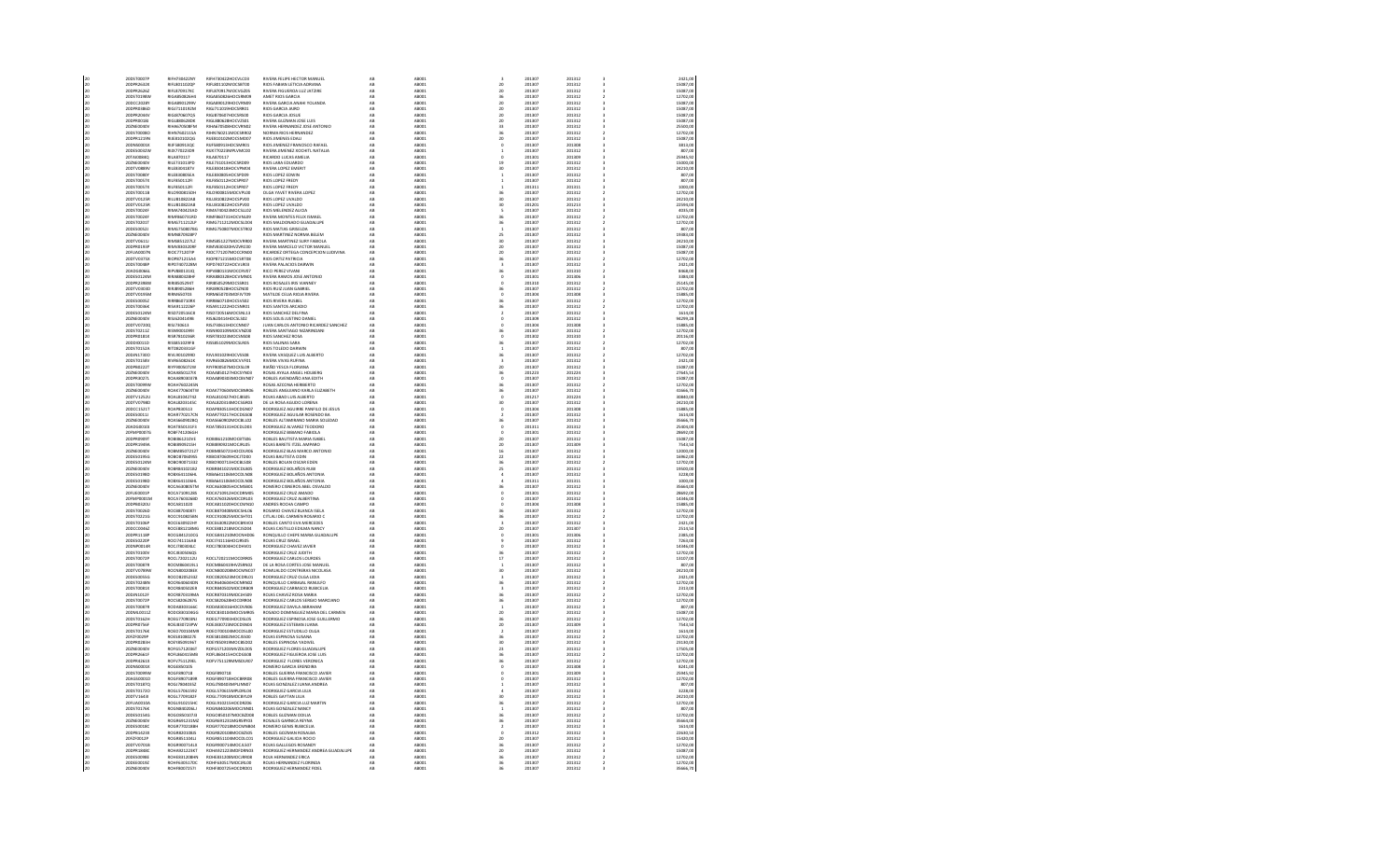| 20<br>20 | 20DST0014Z               | ROHJ8402169G<br>ROHJ850329EC        | ROHJ840216MCSCRN25<br>ROHJ850329HOCDRV07  | ROCHA HUERTA JANETTE<br>RODRIGUEZ HERNANDEZ JAVIER                    | AB                   | 48001<br>AB001        | $\begin{array}{c} 36 \\ 0 \end{array}$        | 201307<br>201307 | 201312<br>201312 |                         |
|----------|--------------------------|-------------------------------------|-------------------------------------------|-----------------------------------------------------------------------|----------------------|-----------------------|-----------------------------------------------|------------------|------------------|-------------------------|
|          | 20DPB2024G<br>20DPR2683R | ROHM871004FD                        | ROHM871004MOCDRR04                        | RODRIGUEZ HERNANDEZ MARICRUZ                                          | AB                   | <b>AROO1</b>          |                                               | 201307           | 201312           |                         |
| 20<br>20 | 20DNS0001K               | ROHT830309KU                        |                                           | ROBLES HERNANDEZ TANIA                                                | AB                   | AB001                 | 36<br>$\circ$                                 | 201307           | 201308           | $\overline{\mathbf{3}}$ |
| 20       | 20DPR0143H               | <b>ROJA781125UH</b>                 | ROJA781125HOCBRN08                        | ROBLES JUAREZ ANIBAL                                                  | AB                   | AB001                 | 20                                            | 201307           | 201312           |                         |
| 20       | 20DPR4243H               | ROJB901004FE                        | ROBJ901004MOCLRR04                        | ROLDAN JUAREZ BERENICE ISABEL                                         | AB                   | AB001                 | $\circ$                                       | 201312           | 201312           |                         |
| 20       | 20DST0012A               | ROJC880403C6                        | ROJC880403MOCSML01                        | ROSALES JIMENEZ CLAUDIA SOLEDAD                                       | AB                   | AB001                 | 36                                            | 201307           | 201312           |                         |
|          | 2000/00110               | <b>ROIGRADEDERA</b>                 | ROIG890606MOCIRLOS                        | ROIAS ILIAREZ GLAFIRA                                                 | 4R                   | <b>AR001</b>          |                                               | 201307           | 201312           |                         |
| 20<br>20 | 202NE0040V               | ROJI6312286L                        | ROJI631228HOCJMN03                        | ROJAS JIMENEZ INOCENCIO MARIO                                         | AB                   | AB001                 | 36<br>36                                      | 201307           | 201312           |                         |
|          | 20DST00680               | ROJL900614DI                        | ROJL900614HOCIMS01                        | LUIS ALBERTO ROJAS JIMENEZ                                            |                      | <b>AR001</b>          |                                               | 201307           | 201312           |                         |
| 20<br>20 | 20DCC0168K               | ROJR910527TU                        | ROJR910527MOCOMN05                        | ROQUE JIMENEZ REINA                                                   | AB<br>AB             | AB001                 | $\frac{36}{20}$                               | 201307           | 201312           |                         |
| 20<br>20 | 20DPR3173W<br>20DST0063H | ROJY890110EJ<br>ROJY8905063R        | ROJY890110MOCMMR07<br>ROJY890506MOCMNM03  | ROMERO JIMENEZ YURITZZY                                               | AB<br>AB             | <b>AR001</b>          | $\begin{array}{c} 20 \\ 36 \end{array}$       | 201307           | 201312           |                         |
|          |                          |                                     |                                           | ROMUALDO JUAN YAMILKA                                                 |                      | AB001                 |                                               | 201307           | 201312           |                         |
| 20<br>20 | 20DEE0017A               | ROLA850211EK<br>ROLB840427MK        | ROLA850211HOCDPN06                        | RODRIGUEZ LOPEZ ANTONINO                                              | AB<br>AB             | <b>AR001</b>          | $\frac{36}{36}$                               | 201307           | 201312           |                         |
|          | 20DES0224L               |                                     | ROLB840427HOCJNN00                        | ROJAS LEON BENITO                                                     |                      | AB001                 |                                               | 201307           | 201312           |                         |
| 20<br>20 | 20DPB0013N               | ROLC8103071U                        | ROLC810307HOCMPN08                        | ROMERO LOPEZ CONSTANTINO                                              | AB<br>AB             | AB003                 | 20                                            | 201307           | 201312           |                         |
|          | 20DCC1982C               | ROLD841205H5                        | ROLD841205HOCDRN08                        | RODRIGUES LORENSO DANIEL                                              |                      | AB001                 | 20                                            | 201307           | 201312           |                         |
| 20       | 20DPB1694F               | ROLE8704209P                        | ROLE870420MOCJPF01                        | ROJAS LOPEZ EUFEMIA                                                   | AB                   | AB001                 | 20                                            | 201307           | 201312           |                         |
| $_{20}$  | 20DPR1259O               | <b>ROLI890925HB</b>                 | ROLI890925HOCDPR06                        | RODRIGUEZ LOPEZ IRVING                                                | AB                   | AB001                 | 36                                            | 201307           | 201312           |                         |
| 20       | 20DPR1139B<br>20DJN1507F | ROLJ680319AW<br>ROLR801007SW        | ROLJ680319HOCDPS09<br>ROLR801007MOCJPS09  | RODRIGUEZ LOPEZ JOSE<br>ROJAS LOPEZ ROSARIO                           | AB<br>AB             | AB001<br>AB001        | $\bf{0}$<br>20                                | 201217<br>201307 | 201302<br>201312 |                         |
| 20<br>20 | 20DES0124M               | ROLV9101273X                        |                                           |                                                                       |                      | AB001                 | 36                                            | 201307           | 201312           |                         |
|          | 202NF0040V               | ROMA4603282V                        | ROLV910127HOCBPC04<br>ROMA460328HOC ILLOS | ROBLES LOPEZ LENA VICENTE<br>ROIAS MILLAN ALFIANDRO                   | AB<br>AR             | <b>AR001</b>          | 36                                            | 201307           | 201312           |                         |
| 20<br>20 | 20DCC2087N               | ROMA741115LM                        | ROMA741115HOCDRL08                        | RODRIGUEZ MARTINEZ ALBERTO                                            | AB                   | AB001                 | $\,$ 0 $\,$                                   | 201304           | 201308           |                         |
|          | 20DST0076L               | ROMC790528TQ                        | ROMC790528HOCONR03                        | ROQUE MONTES CARLOS ALBERTO                                           | AB                   | <b>AR001</b>          | 36                                            | 201307           | 201312           |                         |
| 20<br>20 | 20DST0146Q               | ROMC900130T8                        | ROMC900130MOCMTT09                        | ROMAN MATUS CITLALLI MONSERRAT                                        | AB                   | AB001                 | $\overline{2}$                                | 201307           | 201312           |                         |
|          | 20DTV0789W               | ROMD751220D6                        | ROMD751220HOCSLM09                        | ROSAS MALPICA DOMINGO                                                 | AB                   | AB001                 | 30                                            | 201307           | 201312           |                         |
| 20<br>20 | 20DTV0024T               | ROME681001IZ                        |                                           | ROSAS MOTA EDITH                                                      | AB                   | AB001                 | 30                                            | 201307           | 201312           |                         |
| 20       | 20DPR1448G               | ROME761216UV                        | ROME761216MOCBNS08                        | ROBLES MANUEL MARIA ESTHER                                            | AB                   | AB001                 | $\bf{0}$                                      | 201310           | 201312           |                         |
| 20       | 20DTV1476B               | ROME790901NB                        | ROME790901MOCDRR02                        | RODRIGUEZ MORALES ERENDIRA                                            | AB                   | AB001                 | 30                                            | 201307           | 201307           |                         |
| 20       | 20DPB0223S               | ROME820502SF                        | ROME820502HOCQTR06                        | ROQUE MATA ERICEL                                                     | AB                   | AB001                 | 20                                            | 201307           | 201312           |                         |
| 20       | 20DPB1711P               | ROMG920201QJ                        | ROMG920201HDFDRS05                        | RODRIGUEZ MARTINEZ GUSTAVO                                            | AB                   | AB001                 | 20                                            | 201307           | 201312           |                         |
| 20       | 20DPB0496                | ROMI8808205B                        | ROMI880820GOCJNV09                        | ROJAS MENDOZA IVAN                                                    | AB                   | AB001                 | $20\,$                                        | 201307           | 201312           |                         |
| 20<br>20 | 200CC1927                | <b>ROMIS00629</b>                   | ROM (ROOG29HDECNNO7                       | <b>ILIAN CARLOS ROCHA MONTAÑO</b>                                     | AB                   | <b>AR001</b>          | $\circ$                                       | 201304           | 201308           |                         |
|          | 20DTV0797E               | ROMJ86010352                        | ROMJ860103HOCDRN07                        | RODRIGUEZ MARCIAL JUAN                                                | $\overline{AB}$      | AB001                 | 30                                            | 201307           | 201312           |                         |
|          | 20DPB0606Y               | ROML7803019F                        | ROML780301MOCJRR06                        | ROJAS MARTINEZ LOURDES                                                | AB                   | <b>AR001</b>          | $_{\rm 20}$                                   | 201307           | 201312           |                         |
| 20<br>20 | 20DST0162H               | ROML830306GG                        | ROML830306MOCDRL03                        | RODRIGUEZ MARTINEZ LILIANA                                            | AB                   | AB001                 | 5                                             | 201307           | 201312           |                         |
| 20<br>20 | 20DST0176K               | ROMM640410L9                        | ROMM640410HOCDRR13                        | RODRIGUEZ MARTINEZ MARCO ANTONIO                                      | AB                   | AB001                 | $\overline{z}$                                | 201307           | 201312           |                         |
|          | 20FE10001U               | ROMM831204J7                        |                                           | DE LA ROSA MARTINEZ MIREYA                                            | AB                   | AB001                 | 36                                            | 201307           | 201312           |                         |
| 20       | 20DST0059V               | ROMN920401IG                        | ROMN920401 MMC INR06                      | ROJAS MENDEZ NORMA PATRICIA                                           | AB                   | AB001                 | 36                                            | 201307           | 201312           |                         |
| $_{20}$  | 20DST01542               | ROMP7802178N                        | ROMP780217MOCJRR08                        | ROJAS MARCIAL MARIA PRINCESA                                          | AB                   | AB001                 | 36                                            | 201307           | 201312           |                         |
| 20       | 20DST02060               | ROMP870130SU                        |                                           | ROJAS MENDOZA PAUL                                                    | AB                   | AB00                  | 36                                            | 201307           | 201312           |                         |
| 20<br>20 | 200TV0030D               | <b>ROMUR40720</b>                   | <b>ROMUR40720</b>                         | RODRIGUEZ MARTINEZ URIEL                                              | <b>AR</b>            | <b>AR001</b>          | $\begin{array}{c} 0 \\ 36 \end{array}$        | 201301           | 201309           |                         |
|          | 20DST0052B               | ROMZ800109HJ                        | ROM2800109HV2DRD03                        | ZAIDEL RODRIGUEZ MARTINEZ                                             | AB                   | AB001<br><b>AR001</b> |                                               | 201307<br>201307 | 201312<br>201312 |                         |
| 20<br>20 | 20DPR2175N<br>202NE0040V | RONA721201CH<br>RONG73061711        | RONG730617MOCSYR05                        | ROMAN NIETO AGUSTIN<br>DE LA ROSA NOYOLA GREGORIA TRINIDAD            | AB                   | AB001                 | $\circ$                                       | 201307           | 201312           |                         |
|          |                          | RONG900130CX                        | RONG900130MOCDXD03                        | RODRIGUEZ NIÑO MARIA GUADALU                                          | $\overline{AB}$      | <b>AR001</b>          | 36                                            | 201307           | 201312           |                         |
| 20<br>20 | 20DST0020J<br>20DPR0731X |                                     | ROOB810313MOCSCT05                        | ROSALES OCHOA BEATRIZ                                                 | AB<br>AB             | AB001                 | $\begin{array}{c} 36 \\ 20 \end{array}$       | 201307           | 201312           |                         |
|          | 20DJN2291N               | ROOB810313KX                        | ROOC701006MOCDRL04                        |                                                                       |                      | AB001                 |                                               |                  | 201312           |                         |
| 20<br>20 | 20DTV0793I               | ROOC70100631<br>ROOJ8505017U        | ROOJ850501HOCSRV09                        | RODRIGUEZ ORTIZ CLAUDIA CARMEN<br>ROSARIO ORTIZ JAVID RUBEN           | AB<br>AB             | AB001                 | $\begin{array}{c} 20 \\ 30 \end{array}$       | 201307<br>201307 | 201312           |                         |
| 20       | 20DST0205P               | ROOM850104A6                        | ROOM850104MOCDRN08                        | RODRIGUEZ OROZCO MANYI                                                | AB                   | AB001                 | 36                                            | 201307           | 201312           |                         |
| 20       | 20FSE0006W               | ROOZ901029D5                        | RO02901029MOCJRL09                        | ROJAS ORTEGA ZARAHI                                                   | AB                   | AB001                 | 20                                            | 201307           | 201312           |                         |
| 20       | 20DST0046R               | ROPB850930TY                        | ROPB850930HOCDRR00                        | RODRIGUEZ PEREGRINO BRYAN                                             | AB                   | AB001                 | $\,$ 1                                        | 201307           | 201312           |                         |
|          | 20DST0039H               | <b>ROPG770327DS</b>                 | ROPG770327MOCSLD09                        | ROSAS PULIDO GUADALUPE LIDIA                                          | AB                   | <b>AR001</b>          | $\overline{z}$                                | 201307           | 201312           |                         |
| 20<br>20 | 20DST0184T               | ROPJ84020693                        | ROPJ840206HOCJSL03                        | ROJAS PASCUAL JULIO CESAR                                             | AB                   | AB001                 | 36                                            | 201307           | 201312           |                         |
|          | 20DPR0121W               |                                     | ROPJ860617HOCSTV07                        |                                                                       |                      | <b>AR001</b>          |                                               | 201307           | 201312           |                         |
| 20<br>20 | 20DST0092C               | ROPJ860617BQ<br>ROPM800902UD        | ROPM800902MOCDCR06                        | ROSALES PATIÑO JAVIER EDUARDO<br>RODRIGUEZ PACHECO MIREYA             | AB<br>AB             | AB001                 | $\begin{array}{c} 36 \\ 1 \end{array}$        | 201307           | 201312           |                         |
|          | 20DJN0283F               | ROPM881223K5                        | ROPM881223MOCDNG00                        | RODRIGUEZ PINEDA MAGDELY                                              |                      | <b>AR001</b>          | $\theta$                                      | 201221           | 201308           |                         |
| 20<br>20 | 20DPR1837X               | ROPN900516AF                        | ROPN900516MOCJRY00                        | ROJAS PEREZ NAYELI                                                    | AB<br>AB             | AB001                 | $20\,$                                        | 201307           | 201312           |                         |
| 20<br>20 | 20DNP0013S               | RORA660204QH                        |                                           | ROSETTE RAVIELA ANDRES ALFRE                                          | AB<br>AB             | .<br>AB001            | $\begin{smallmatrix}0\\0\\0\end{smallmatrix}$ | 201307           | 201312           |                         |
|          | 20DPR21972               | <b>RORE840924TX</b>                 | RORE840924MOCSGL09                        |                                                                       |                      | AB001                 |                                               | 201311           | 201312           |                         |
| 20<br>20 | 20DPB1645G               | RORE920414TZ                        | RORE920414HOCJJF02                        | ROJAS ROJAS EFRAIN                                                    | AB<br>AB             | AB00                  | 20                                            | 201307           | 201312           |                         |
|          | 20DNS0001K               | RORG880701                          |                                           | ROMERO ROMERO GABRIELA                                                |                      | AB001                 | $\circ$                                       | 201307           | 201308           |                         |
| 20<br>20 | 20DST00441               | RORJ64041382                        | RORJ640413HOCBDN02                        | ROBLES RODRIGUEZ JONAS                                                | AB                   | AB001                 |                                               | 201307           | 201312           |                         |
|          | 20DPR1814M               | RORJ8907118A                        | RORJ890711MOCDMX05                        | RODRIGUEZ ROMERO JADE ISABEL                                          | AB                   | AB001                 | $\theta$                                      | 201217           | 201302           |                         |
| 20       | 20DPR2201V               | RORL7904143T                        | RORL790414MOCDYL02                        | RODRIGUEZ REYES LILIANA MARLEY                                        | AB                   | AB001                 | $^{20}$                                       | 201307           | 201312           |                         |
| 20       | 20DPR1687G               | RORL920810HP                        | RORL920810MOCDMR08                        | RODRIGUEZ RAMIREZ LORENA MAYLET                                       | AB                   | AB001                 | 20                                            | 201307           | 201312           |                         |
| 20       | 20DTV1568S<br>200PR18940 | RORM790509M5<br><b>RORPR51210B3</b> | RORM790509HOCBMR02<br>RORPR51210MOCOOT06  | ROBLES RAMOS MAURICIO<br>ROOUE ROOUE PATRICIA                         | AB<br><b>AR</b>      | AB001<br><b>AR001</b> | 30<br>20                                      | 201307<br>201307 | 201312<br>201312 |                         |
| 20<br>20 | 20FUA0019S               | RORP8911084T                        | RORP891108HGRMMD06                        | ROMAN ROMAN PEDRO MISAEL                                              | AB                   |                       | 20                                            | 201307           |                  |                         |
|          | 20DCC1028R               | RORR720513                          | ROBR720513MOCSIV08                        | MARIA REYES ROSAS ROJAS                                               | AB                   | AB001<br><b>AR001</b> |                                               | 201304           | 201312<br>201308 |                         |
| 20<br>20 | 20DPR1481O               | RORR7605153W                        | RORR760515HOCMMY01                        | ROMERO RAMIREZ RAYMUNDO ENRIQUE                                       | $\overline{AB}$      | AB001                 | $\begin{array}{c} 0 \\ 36 \end{array}$        | 201307           | 201312           |                         |
|          | 20FIZ0105B               | RORR760531RK                        | RORR760531MOCSSY20                        | ROSALES ROSALES REYNA                                                 | AB                   | AB00                  | 20                                            | 201307           | 201312           |                         |
| 20<br>20 | 20DPB1836X               | RORR9207208D                        | RORR920720HOCMMB00                        | ROMERO RAMOS JOSE RUBEN                                               | AB                   | AB001                 | $\theta$                                      | 201312           | 201312           |                         |
| 20       | 20DST0201T               | RORR930226M2                        | RORR930226HOCDGB07                        | RODRIGUEZ REGALADO RUBEN                                              | AB                   | AB001                 | 36                                            | 201307           | 201312           |                         |
| $_{20}$  | 20DCC1010S               | RORT820618                          | RORT820618MOCSJB00                        | TABITA ROSAS ROJAS                                                    | AB                   | AB001                 | $\theta$                                      | 201304           | 201308           |                         |
| 20       | 20DST0019U               | ROSB7506203C                        | ROSB750620HV2SSL03                        | ROSAS SOSOL BALTAZAR                                                  | AB                   | AB001                 | $\,$ 1                                        | 201307           | 201312           |                         |
| 20       | 20DST0132N               | ROSB781204TJ                        | ROSB781204MOCJNR06                        | ROJAS SANCHEZ BARBARA                                                 | AB                   | AB001                 | $\overline{1}$                                | 201307           | 201312           |                         |
| 20       | 20DML0030M               | ROSC861002DS                        | ROSC861002MVZMNL06                        | ROMERO SANTIAGO CLAUDIA ALICIA                                        | AB                   | AB001                 | 36                                            | 201307           | 201312           |                         |
|          | 20DTV05707               | ROSC940220                          | ROSC940220                                | ROSENDO SOLIS CARY VEDANIA                                            | <b>AR</b>            | <b>AR001</b>          | $\mathbf{0}$                                  | 201301           | 201309           |                         |
| 20<br>20 | 20DST00851               | ROSE6806188F                        | ROSE680618HTLJNF07                        | ROJAS SANCHEZ EFRAIN                                                  | AB                   | AB001                 | $\overline{2}$                                | 201307           | 201312           |                         |
|          | 20DES00808               | ROSF76120344                        |                                           | ROSADO SANTIAGO FRANCISCO JAVIER                                      |                      | <b>AR001</b>          | $\overline{3}$                                | 201307           | 201312           |                         |
| 20<br>20 | 20DST0020J               | ROSG66121211                        | ROSF761203HOCSNR01<br>ROSG661212MOCDLD02  | RODRIGUEZ SALAZAR GUADALUPE CATALINA                                  | AB<br>AB             | AB001                 |                                               | 201307           | 201312           |                         |
| 20       | 20DTV1619                | ROSI790420GE                        | ROSI790420MOCMNN04                        | ROMERO SANTIAGO MARIA INES                                            | AB                   | <b>AR001</b>          | 30                                            | 201307           | 201312           |                         |
| $_{20}$  | 20FUA0023E               | ROSK86120817                        | ROSK861208MOCDLR05                        | RODRIGUEZ SILVA KARIME DE LA CONCEPCION                               | AB                   | AB001                 | $\circ$                                       | 201311           | 201312           |                         |
| 20       | 20DCC0318A               | ROSR770905NJ                        | ROSR770905MTCSSS16                        | ROSIQUE SOSA ROSA AURORA                                              | AB                   | AB001                 | $\dot{\mathbf{0}}$                            | 201304           | 201308           |                         |
| $_{20}$  | 20DES0195G               | ROSS781108                          | ROSS781108                                | ROBLES SANCHEZ SEBASTIANA                                             | AB                   | AB001                 | $\theta$                                      | 201301           | 201309           |                         |
| 20       | 20DST0147F<br>2005T0155Y | ROSS851205IU<br>ROSS870704RA        | ROSS851205MOCJLS07<br>ROSS870704HOCSNR02  | ROJAS SALAZAR SUSANA<br>ROSARIO SANTIAGO SERGIO                       | AB<br>A <sub>R</sub> | AB001<br><b>AR001</b> | 36<br>36                                      | 201307<br>201307 | 201312<br>201312 |                         |
| 20       |                          |                                     |                                           |                                                                       |                      |                       |                                               |                  |                  |                         |
| 20       | 202NE0040V<br>20DST00898 | ROSY510908PE<br>ROTF64022455        | ROSY510908MOCDCL09<br>ROTE640224MOCDLL07  | RODRIGUEZ SOCORRO YOLANDA ELBA<br>RODRIGUEZ TOLEDO FLORALIA           | AB<br>AB             | AB001<br><b>AR001</b> | 36                                            | 201307<br>201307 | 201312<br>201312 |                         |
| 20<br>20 | 20DST0145R               | ROTG691022Q2                        | ROTG691022HOCMSL08                        | ROMUALDO TOSCANO GALDINO                                              | AB                   | AB001                 | $\frac{2}{2}$                                 | 201307           | 201312           |                         |
|          | 202NE0040V               | ROVB810427IX                        | ROVB810427MOCDSL05                        | RODRIGUEZ VASQUEZ BLANCA                                              | AB                   | AB001                 |                                               | 201307           | 201312           |                         |
| 20<br>20 | 202NE0040V               | ROVF601215IE                        | ROVF601215HVZDVL09                        | RODRIGUEZ VIVEROS FELIPE                                              | AB                   | AB001                 | 33<br>36                                      | 201307           | 201312           |                         |
| 20       | 20DPR2967X               | ROVF701005TJ                        | ROVF701005MOCBLR03                        | ROBLES VELAZQUEZ FRANCISCA                                            | AB                   | AB001                 | 36                                            | 201307           | 201307           |                         |
| $_{20}$  | 202NE0040V               | ROVIS0061821                        | ROVI500618HOCXSS05                        | ROA VASQUEZ ISAI                                                      | AB                   | AB001                 | 36                                            | 201307           | 201312           |                         |
| 20       | 20DJN0040\               | ROVJ8111022E                        |                                           | ROSADO VILLALOBOS JORGE ALBERTO                                       | AB                   | AB001                 | 36                                            | 201307           | 201312           |                         |
| $_{20}$  | 20DPR2231P               | ROVK880830MM                        | ROVK880830HVZMRR03                        | ROMAN VIERA KRISTHOPHER                                               | AB                   | AB001                 | 20                                            | 201307           | 201312           |                         |
| 20       | 20FUA00532               | ROVK89042456                        | ROVK890424MOCSNR06                        | DE LA ROSA VENEGAS KAREMI                                             | AB                   | AB001                 | 36                                            | 201307           | 201312           |                         |
|          | 200PR22952               | <b>ROVM8912018H</b>                 | ROVM891201MOCSLN06                        | ROSALES VILLANUEVA MARIA DE MONSERRATO                                | AR                   | <b>AR001</b>          | 20                                            | 201307           | 201312           |                         |
| 20<br>20 | 20DTV0673W               | ROVN75091411                        | ROVN750914HCSDLL18                        | RODRIGUEZ VILLARREAL NELSON                                           | $\overline{AB}$      | AB001                 | 30                                            | 201307           | 201312           |                         |
|          | 20DTV0435V               | ROVO810710HI                        |                                           | RODRIGUEZ VILLAREAL ORFERLINDA                                        | AB                   | <b>AR001</b>          |                                               | 201301           | 201312           |                         |
| 20<br>20 | 20DST0188F               | ROVR781127MB                        | ROVO810710MOCDLR06<br>ROVR781127HVZDXL01  | RODRIGUEZ VIÑA RAUL                                                   | $\overline{AB}$      | AB001                 | $\begin{smallmatrix}0\\2\end{smallmatrix}$    | 201307           | 201312           |                         |
|          |                          | <b>ROVR930403</b>                   | ROVR930403                                |                                                                       |                      | <b>AR001</b>          |                                               |                  | 201309           |                         |
| 20<br>20 | 20DES0011J<br>20DNS0001K | ROZC820826HV                        | ROZC820826MOCDRC09                        | DE LA ROSA VELASCO RICARDO ANDRES<br>RODRIGUEZ ZARATE CECILIA COLUMBA | AB<br>AB             | AB001                 | $\begin{smallmatrix}0\\0\\0\end{smallmatrix}$ | 201301<br>201307 | 201308           |                         |
| 20<br>20 | 20DNP0011U<br>20DES0071Y | ROZC900502JR<br>ROZD7304133V        | ROZC900502MOCJXR08                        | ROJAS ZUŘIGA CRUCITA                                                  | AB<br>AB             | <b>AR001</b>          | $\begin{array}{c} 0 \\ 36 \end{array}$        | 201307           | 201312           |                         |
|          |                          |                                     | ROZD730413MOCDRL09                        | RODRIGUEZ ZARATE DOLORES                                              |                      | AB001                 |                                               | 201307           | 201312           |                         |
| 20<br>20 | 20DST0181W               | ROZ/750520FG                        | ROZI750520HOCMCS09                        | ROMERO ZACARIAS ISIDRO                                                | AB<br>AB             | AB003                 | 36                                            | 201307           | 201312           |                         |
|          | 20DTV1661Y               | ROZN820917UB                        | ROZN820917MOCDGL05                        | RODRIGUEZ ZUGAYDE NELIDA                                              |                      | AB001                 | 30                                            | 201307           | 201312           |                         |
| 20       | 20DTV0068Q               | ROZS88061912                        | ROZS880619MOCSRN08                        | ROSALES ZARATE SANDRA LUZ                                             | AB                   | AB001                 | 36                                            | 201307           | 201312           |                         |
| $_{20}$  | 20DES0190L               | RUAA820807OA                        | RUAA820807MMCZLN05                        | RUIZ ALFARO ANNIA LIZETHE                                             | AB                   | AB001                 | $\overline{\mathbf{3}}$                       | 201307           | 201312           |                         |
| 20       | 202NE0040V               | RUAC650724PV                        | RUAC650724MOCZQR02                        | RUIZ AQUINO MARIA CRISTINA                                            | AB                   | AB001                 | 36                                            | 201307           | 201312           |                         |
| $_{20}$  | 20DST0030Q               | RUAD760409JT                        | RUAD760409MTCZLL08                        | RUIZ ALTAMIRANO DOLORES                                               | AB                   | AB001                 | $\overline{2}$                                | 201307           | 201312           |                         |
| 20       | 20DES01032<br>200PR27620 | RUAF750530ID<br><b>RUAER1031295</b> | RUAF750530HGRZNR04<br>RUAER10312HOCZGR07  | RUIZ ANTOLINO FERNANDO<br><b>RUIZ AGUILAR FERNANDO</b>                | AB<br>AR.            | AB001<br><b>AR001</b> | 20 <sub>0</sub>                               | 201307<br>201307 | 201312<br>201312 |                         |
|          |                          |                                     | RUAL880917MOCZDR07                        | RUIZ AUDELO LAURA ROSALBA                                             | AB                   | AB001                 | $\circ$                                       | 201222           | 201304           |                         |
|          | 20DJN0373J               | RUAL8809174L                        |                                           |                                                                       |                      |                       |                                               |                  |                  |                         |
|          |                          |                                     |                                           |                                                                       |                      |                       |                                               |                  |                  |                         |

# 12702,00 3 15087,00 2 12702,00 3 3813,00 3 15087,00 3 22630,50 2 12702,00 2 12702,00 3 41666,70 2 12702,00 3 15087,00 3 15087,00 2 12702,00 2 12702,00 2 12702,00 3 15087,00 3 15087,00 3 15087,00 2 12702,00 3 22630,50 3 15087,00 2 12702,00 3 35666,70 3 15885,00 2 12702,00 3 1614,00 3 24210,00 3 46260,00 3 40223,00 3 3855,00 3 15087,00 3 15087,00 3 15087,00 3 15885,00 3 24210,00 3 15087,00 3 4035,00 3 1614,00 2 12702,00 2 12702,00 2 12702,00 2 25404,00 3 25945,92 2 12702,00 3 15087,00 3 36000,00 2 12702,00 3 15087,00 3 15087,00 3 24210,00 2 12702,00 3 15087,00 3 807,00 3 1614,00 2 12702,00 2 12702,00 3 807,00 3 30174,00 3 15087,00 3 14346,00 3 30174,00 3 15087,00 3 3813,00 3 2421,00 3 22630,50 3 15087,00 3 15087,00 3 24210,00 3 15087,00 3 15087,00 3 15885,00 2 12702,00 3 15087,00 3 22630,50 2 12702,00 3 15885,00 3 807,00 3 807,00 2 12702,00 3 25945,92 3 1614,00 3 2421,00 3 807,00 3 24210,00 3 30174,00 3 15885,00 3 25945,92 2 12702,00 2 12702,00 3 84717,00 3 1614,00 3 1614,00 3 25327,62 3 51000,00 2 2117,00 3 45000,00 2 12702,00 3 15087,00 2 12702,00 3 15087,00 3 24210,00 3 46260,00 3 1614,00 3 25945,92 3 4920,00 3 14346,00 2 12702,00 2 12702,00 3 24210,00 2 12702,00 3 2421,00 3 33354,00 3 1614,00 3 807,00 3 15087,00 3 15087,00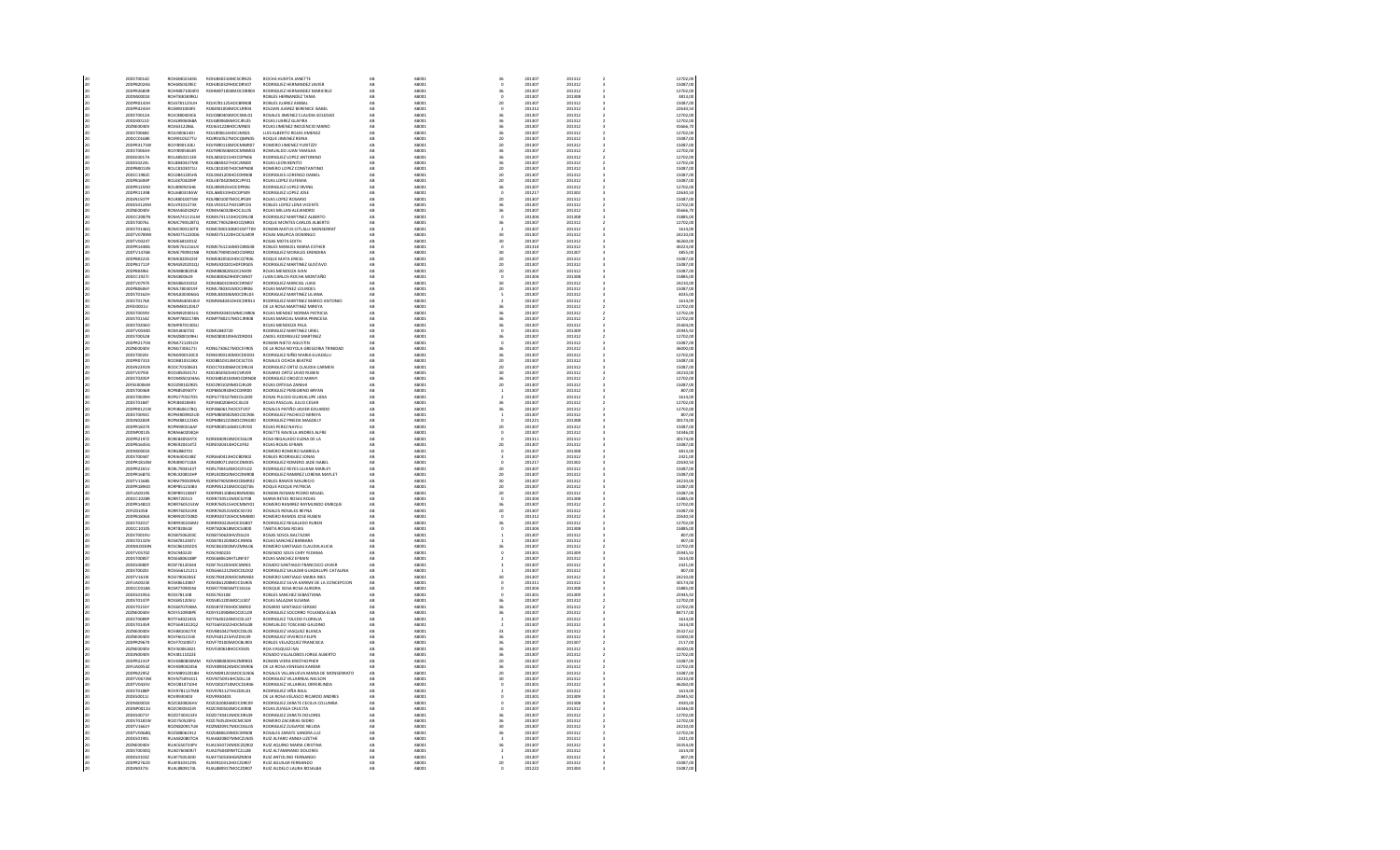| 20<br>20 | 20DST0057X               | RUAR820622LG                        | RUAR820622MOCZNS05                       | RUIZ ANDRADE MA. DEL ROSARIO                                                       | AB              | AB001          |                                         | 201307           | 201312           |                         |
|----------|--------------------------|-------------------------------------|------------------------------------------|------------------------------------------------------------------------------------|-----------------|----------------|-----------------------------------------|------------------|------------------|-------------------------|
|          | 20DDI0001X               | RUBL8007317N                        |                                          | RUBIO BEJARANO LUCILA                                                              | AB              | AB001          | $\theta$                                | 201301           | 201312           |                         |
| 20       | 20DES0132V               | RUBM8207088A                        | RUBM820708HOCZTN04                       | RUIZ BAUTISTA MANUEL JAIME                                                         | AB              | AB001          |                                         | 201307           | 201312           |                         |
| 20       | 20DST0056Y               | RUCE710726R5                        | RUCE710726HOCZRR06                       | RUIZ CORTES ERASTO JORGE                                                           | AB              | AB001          | $\ddot{\phantom{1}}$                    | 201307           | 201312           | ۹                       |
| 20       | 20DES0055G               | RUCE930219B3                        | RUCE930219HOCZNR18                       | RUIZ ESCAMILLA ERIK EMANUEL                                                        | AB              | AB001          | 36                                      | 201307           | 201312           |                         |
| 20<br>20 | 202NE0040V<br>202NE0040V | <b>RUCL620728EF</b>                 | RUCL620728MOCZRD09                       | RUIZ CARMONA LIDIA<br>RUIZ CHAVEZ MARCOS DONATO                                    | AR              | <b>AR001</b>   | 23                                      | 201307           | 201312           | 3                       |
|          |                          | RUCM790101L6                        | RUCM790101HOCZHR07                       |                                                                                    | AB              | AB001          | 19                                      | 201307           | 201312           |                         |
|          |                          |                                     | RUCN770309MOCZRN05                       |                                                                                    |                 | AB001          | $\bf{0}$                                | 201312           | 201312           | 3<br>3                  |
| 20<br>20 | 20DES0123N               | RUCN770309BH                        | RUCR740221HOCZRB08                       | RUIZ CRUZ NANCY ALICIA<br>RUIZ CRUZ NANCY ALICIA<br>RUIZ CARBALLIDO ROBERTO CARLOS | AB<br>AB        | AB001          | $\overline{3}$                          | 201307           | 201312           |                         |
| 20<br>20 | 20DES0124M               | RUDA820821PU                        | RUDA820821MOCZZN18                       | RUIZ DIAZ ANABEL                                                                   | AB              | AB001          |                                         | 201307           | 201312           |                         |
|          | 20DES0196F               | RUDB8411028Z                        |                                          | RUIZ DIAZ BERNABE                                                                  | AB              | AB001          | $\theta$                                | 201312           | 201312           | $\overline{3}$          |
| 20<br>20 | 20DTV1624U               | RUDK7512029A                        |                                          | RUIZ DIAZ KARINA                                                                   | AB              | AB001          | 30                                      | 201307           | 201312           |                         |
|          | 20DST0218T               | <b>RUEP620124DK</b>                 | RUEP620124MOCZBZ03                       | RUIZ EBELLIN PAZ YOLANDA                                                           | AB              | AB001          | $\overline{1}$                          | 201307           | 201312           |                         |
| 20       | 20DTV0036Y               | RUEY890513                          | RUEY890513                               | RUIZ ESCOBAR YESENIA ANAIS                                                         | AB              | AB001          |                                         | 201301           | 201309           |                         |
| $_{20}$  | 20FIZ0053M               | RUFA810919J6                        | RUFA810919MOCZNL06                       | RUIZ FUENTES ALICIA                                                                | AB              | AB001          | 20                                      | 201307           | 201312           | $\overline{3}$          |
| 20       | 20DNP00170               | RUFK8211259A                        | RUFK821125MOCZCR08                       | <b>RUIZ FACIO KARINA</b>                                                           | AB              | AB001          | $\bf{0}$                                | 201307           | 201312           |                         |
| 20       | 20DPB1647E               | RUFL810601CS                        | RUFL810601HOCZLP09                       | RUIZ FLORES LEOPOLDO                                                               | AB              | AB001          | $\circ$                                 | 201312           | 201312           | $\overline{3}$          |
| 20       | 20DTV1522X               | RUFT790323DL                        | RUFT790323HOCZLR03                       | <b>RUIZ FLORES TORIBIO</b>                                                         | AB              | AB001          | 30                                      | 201307           | 201312           |                         |
|          | 20DST0017W               | <b>RUGA790510DD</b>                 | RUGA790510HOCZNR04                       | <b>RUIZ GONZALEZ AARON</b>                                                         | AR              | <b>AR001</b>   | $\overline{1}$                          | 201307           | 201312           |                         |
| 20<br>20 | 20DNS0001K               | <b>RUGE811007KU</b>                 | RUGE811007MOCZRD09                       | RUIZ GARCIA EDNA ROSARIO                                                           | AB              | AB001          | $\bf{0}$                                | 201307           | 201308           |                         |
| 20<br>20 | 20DTV0573X               | <b>RUGIR60523</b>                   | RUGIS60523HOCDTV07                       | <b>IVAN JAMILLE RUEDA GUTIERREZ</b>                                                | AR              | <b>AR001</b>   | $\Omega$                                | 201304           | 201308           |                         |
|          | 20DST0075M               | RUGI8605237H                        | RUGI860523MOCDTV07                       | RUEDA GUTIERREZ IVAN JAMILLE                                                       | AB              | AB001          | $\mathbf 0$                             | 201209           | 201224           | 3                       |
|          | 202NE0040V               | RUGI870322QT                        |                                          | RUIZ GARCIA ISRAEL ALBERTO                                                         | AB              | AB001          | 21                                      | 201307           | 201312           |                         |
| 20<br>20 | 20DST0200U               | RUGN7511159C                        | RUGN751115MOCZRR08                       | <b>RUIZ GARCIA NORA NELLY</b>                                                      | AB              | AB001          | 6                                       | 201307           | 201312           |                         |
| 20       | 20DPR1219N               | RUGO860521KF                        | RUGO860521HOCDSS03                       | <b>RUEDA GASPAR OSCAR</b>                                                          | AB              | AB001          | $_{\rm 20}$                             | 201307           | 201312           |                         |
| $_{20}$  | 20DST0008Q               | RUHA8301199W                        | RUHA830119HOCZNN00                       | RUIZ HINOJOSA JOSÉ ANGEL                                                           | AB              | AB001          | $\overline{2}$                          | 201307           | 201312           | $\overline{3}$          |
| 20       | 20DST0057X               | RUHB79010697                        | RUHB790106MOCZRB04                       | RUIZ HERNANDEZ BIBIANA                                                             | AB              | AB001          |                                         | 201307           | 201312           |                         |
| $_{20}$  | 20DES0221O               | RUHE7707138H                        | RUHE770713HOCSRR00                       | RUSCHKE HERNANDEZ ERNESTO FRANCISCO                                                | AB              | AB001          | $\overline{2}$                          | 201307           | 201312           | $\overline{3}$          |
| 20       | 20DCC06582               | RUHG930111/7                        | RUHG930111HOCZRB04                       | RUIZ HERNANDEZ GABRIEL                                                             | AB              | AB001          | 20                                      | 201307           | 201312           |                         |
|          | 200CC0787T               | <b>RUHI910507FT</b>                 | RUHI910507MOCZRD01                       | <b>RUIZ HERNANDEZ IUDITH</b>                                                       | AR              | <b>AR001</b>   | 20                                      | 201307           | 201312           |                         |
| 20<br>20 | 20DES0048X               | <b>RUHS811014RQ</b>                 | RUHS811014HOCZRL01                       | RUIZ HERNANDEZ SAUL                                                                | AB              | AB001          | $\overline{\mathbf{3}}$                 | 201307           | 201312           |                         |
| 20<br>20 | 20DST0151B               | RUHUR40508IO                        | RUHU840508HOCZNV00                       | RUIZ HINOJOSA UVANI DANTE                                                          | AR              | <b>AR001</b>   | $\overline{z}$                          | 201307           | 201312           |                         |
|          | 20DST0186R               | RUHV810513GG                        |                                          | RUBIO HERNANDEZ VICTOR HUGO                                                        | AB              | AB001          | 36                                      | 201307           | 201312           | $\overline{a}$          |
| 20<br>20 | 20DPR1303L               | <b>RUU891117EA</b>                  | RUIJ891117HOCDGN00                       | RUEDA IGLECIA JUAN                                                                 | AB              | AB001          | 36                                      | 201307           | 201312           | $\overline{a}$          |
|          | 20DTV0114L               | RUJD820627TL                        | RUJD820627HOCZMC06                       | RUIZ JIMENEZ DACSSAELI                                                             | AB              | AB001          | 30                                      | 201307           | 201312           |                         |
| 20       | 20DES0069J               | RUJE840724K9                        | RUJE840724HOCZMD08                       | RUIZ JIMENEZ EDER                                                                  | AB              | AB001          | $\overline{2}$                          | 201307           | 201312           | 3                       |
| $_{20}$  | 20DST0006Q               | RUJH911112AC                        | RUJH911112HOCZMS02                       | RUIZ JIMENEZ HEISER                                                                | AB              | AB001          | 36                                      | 201307           | 201312           | $\overline{a}$          |
| 20       | 20DST0050D               | RUJN890301N6                        | RUJN890301MOCZML05                       | <b>RUIZ JIMENEZ NELLI</b>                                                          | AB              | AB001          | 36                                      | 201307           | 201312           |                         |
| $_{20}$  | 20DST0038I               | RUJO87011038                        | RUJO870110HOCZMZ07                       | RUIZ JIMENEZ OZIEL                                                                 | AB              | AB001          | 36                                      | 201307           | 201312           | $\overline{a}$          |
| 20       | 20DPB0895R               | <b>RUJP900104UH</b>                 | RUJP900104MOCZRR03                       | RUIZ JUAREZ PRISCILIANA                                                            | AB              | AB001          | 20                                      | 201307           | 201312           |                         |
| 20       | 20DPR1183F               | RUJS841222AZ                        | RUJS841222MOCZSL02                       | RUIZ DE JESUS SILVIA NAXHIELLIE                                                    | AB              | AB001          | 36                                      | 201307           | 201312           | $\overline{a}$          |
| 20       | 20DCC2230H               | RULA8007304Q                        | RULA800730MOCZSL02                       | RUIZ LUIS ALICIA                                                                   | AB              | AB001          | $\overline{20}$                         | 201307           | 201312           |                         |
|          | 20DBA0035X               | <b>RULA870915PS</b>                 | RULASZ0915MOCZPN00                       | <b>RUIZ LOPEZ ANGELICA</b>                                                         | AR              | <b>AR001</b>   |                                         | 201307           | 201312           |                         |
| 20<br>20 | 20DST0070R               | RULA890921V3                        | RULA890921HOCZPN00                       | RUIZ LOPEZ JOSE ANGEL                                                              | AB              | AB001          | $\begin{array}{c} 20 \\ 36 \end{array}$ | 201307           | 201312           |                         |
|          |                          |                                     |                                          |                                                                                    | AB              | AB001          | $\overline{z}$                          | 201307           | 201312           |                         |
| 20<br>20 | 20DES00872<br>20DST0219S | RULC761005BX<br>RULG740110HJ        | RULC761005HOCZPL00<br>RULG740110HOCZPN06 | RUIZ LOPEZ CELESTINO<br>RUIZ LOPEZ GONZALO MODESTO                                 | AB              | AB001          |                                         | 201307           | 201312           |                         |
|          | 20DPR1332G               |                                     | RULH870126HOCZPR09                       |                                                                                    | AB              | AB001          | $_{\rm 20}$                             | 201307           |                  |                         |
| 20<br>20 | 20DES0204Y               | RULH8701269R<br>RULI770110SC        | RULJ770110MOCZPC05                       | RUIZ LOPEZ HERMINIO TIMOTEO<br>RUIZ LOPEZ JACKELINE                                | AB              | AB001          | $\overline{2}$                          | 201307           | 201312<br>201312 | 3                       |
|          | 20DPR0074B               |                                     | RULL830607HOCDNS01                       | RUEDA LEON LUIS GUADALUPE                                                          |                 | AB001          |                                         | 201307           | 201312           |                         |
| 20<br>20 | 20DPR3593F               | RULL8306075G                        | RULR820830HOCZPS03                       | RUIZ LOPEZ ROSALINO                                                                | AB<br>AB        | AB001          | $\begin{array}{c} 20 \\ 20 \end{array}$ | 201307           | 201312           | $\overline{3}$          |
| 20       | 20DPR0178X               | RULR8606121V                        | RULR860612MOCZPY07                       | RUIZ LOPEZ REYNA                                                                   | AB              | AB001          | 20                                      | 201307           | 201312           |                         |
| 20       | 20FIZ0094M               | RULR910125N9                        | RULR910125HOCZSC03                       | <b>RUIZ LUIS RICARDO</b>                                                           | AB              | AB001          | 20                                      | 201307           | 201312           | $\overline{3}$          |
| 20       | 20DST0119T               | RULZ700805T7                        | RULZ700805MOCZPL10                       | RUIZ LOPEZ ZULMA                                                                   | AB              | AB001          |                                         | 201307           | 201312           |                         |
|          | 20DCI0001Y               | RUMCR9080346                        | RUMC890803MOCZRL05                       | <b>RUIZ MARTINEZ CELLA</b>                                                         | AR              | <b>AR001</b>   | $\infty$                                | 201307           | 201312           |                         |
| 20<br>20 | 20DST00142               | RUME681011LR                        | RUME681011MOCZNS06                       | RUIZ MANUEL ESMERALDA ORALIA                                                       | AB              | AB001          | $\frac{1}{36}$                          | 201307           | 201312           |                         |
|          |                          |                                     | RUMI830325MOCZRL00                       |                                                                                    | AB              | AB001          |                                         | 201307           | 201312           |                         |
| 20<br>20 | 20DML0008L<br>20DJN1799U | RUMI830325DH<br>RUMJ840616          | RUMJ840616                               | RUIZ MARTINEZ ILIANA<br>JAVIER EDHEL RUIZ MENDEZ                                   | $\overline{AB}$ | AB001          | $\begin{array}{c} 20 \\ 0 \end{array}$  | 201301           | 201309           |                         |
|          | 20DES0175T               | RUML630629K4                        | RUML630629MOCZGC09                       | RUIZ MIGUEL LUCINA                                                                 | AB              | <b>AR001</b>   | 36                                      | 201307           | 201312           |                         |
| 20<br>20 | 20DST0166D               | RUMT62101525                        | RUMT621015HOCZRD06                       | RUIZ MORALES TEODORO BEDNAGA                                                       | AB              | AB001          | $\mathbf{1}$                            | 201307           | 201312           | $\frac{2}{3}$           |
|          |                          | RUMZ84060681                        | RUMZ840606MOCDRN04                       |                                                                                    |                 | AB001          | $\Omega$                                | 201307           | 201312           |                         |
| 20<br>20 | 20DNP0014R<br>20ZNE0040V | RUOE861121RX                        | RUOE861121MOCZLR06                       |                                                                                    | AB<br>AB        | AB001          | 31                                      | 201307           | 201312           | $\frac{3}{3}$           |
|          |                          |                                     |                                          | RUIZ ORTEGA VIVIANA CORAZON                                                        |                 | AB001          | $\bf{0}$                                |                  |                  |                         |
| 20<br>20 | 20DTV0033A<br>20AGD0003Z | RUOV900621<br>RUPC400829AK          | RUOV900621<br>RUPC400829HOCZTN14         | RUIZ PATIÑO CANDIDO                                                                | AB<br>AB        | AB001          | $\mathbf 0$                             | 201301<br>201307 | 201309<br>201312 | 3                       |
|          |                          |                                     | PUPC840524MOCZRD09                       | RUIZ PEREZ MARIA CRISTINA                                                          |                 |                | $\mathbf 0$                             | 201117           | 201119           |                         |
| 20<br>20 | 20DTV0540F<br>20DES0172W | RUPC840524D7<br><b>RUPE730715US</b> | RUPE730715HOCZCG05                       | RUIZ PACHECO EUGENIO                                                               | AB<br>AB        | AB001<br>AB001 | $\overline{ }$                          | 201307           | 201312           |                         |
| 20       |                          |                                     |                                          |                                                                                    |                 |                | $\mathbf{0}$                            | 201307           |                  |                         |
| $_{20}$  | 20DNS0001K<br>202NE0040V | RUPI510802R7<br>RUPO781230U4        |                                          | RUIZ PINEDA IGNACIO<br>RUBIO PEÑA OCTAVIO                                          | AB<br>AB        | AB001<br>AB001 | 23                                      | 201307           | 201308<br>201312 | $\overline{3}$          |
| 20       | 20DPB0861P               | RUQA920113PM                        | RUQA920113HOCZRR08                       | RUIZ QUIROZ ARACELY                                                                | AB              | AB001          | $\overline{20}$                         | 201307           | 201312           |                         |
| 20       | 20DPR2052D               | RU0G8204144Q                        | RUQG820414MOCZRD05                       | RUIZ QUIROZ GUADALUPE ALEJANDRA                                                    | AB              | AB001          | 36                                      | 201307           | 201312           | $\overline{a}$          |
| 20       | 20FZT0019B               | RURA7508148R                        | RURA750814HOCZZL04                       | RUIZ RUIZ ALBERTO                                                                  | AB              | AB001          | 36                                      | 201307           | 201312           |                         |
|          | 20DPR10580               | RURAROO625                          | RURA800625MOCDNN09                       | ANEL RUEDA RENAUD                                                                  | AR              | <b>AR001</b>   | $\Omega$                                | 201304           | 201308           | à                       |
| 20<br>20 | 20DST0106P               | RURC8806054B                        | RURC880605HOCZSH04                       | RUIZ RASGADO CRISTIAN                                                              | AB              | AB001          | 36                                      | 201307           | 201312           | $\overline{a}$          |
|          |                          |                                     |                                          | RUIZ ROSAS JUAN DE DIOS                                                            |                 | AB001          |                                         | 201307           |                  |                         |
| 20<br>20 | 20DST0017W               | RURJ730819TZ                        | RURJ730819HOCZSN02<br>RURJ830705HOCZZH05 |                                                                                    | AB<br>AB        |                |                                         |                  | 201312           | $\frac{3}{2}$           |
|          | 20DST0056Y               | RURJ830705PV                        |                                          | <b>JHOVANNY RUIZ RUIZ</b>                                                          |                 | AB001          | 36                                      | 201307<br>201307 | 201312<br>201312 |                         |
| 20<br>20 | 20DTV1658K<br>20DST0237H | RURJ830915IC<br>RURM65121077        | RURJ830915MOCZVS03<br>RURM651210HOCZZL08 | RUIZ RIVAS JOSEFINA IR<br>RUIZ RUIZ MELOUIADEZ FREDY                               | AB<br>AB        | AB001<br>AB001 | 30<br>$\overline{2}$                    | 201307           | 201312           | $\overline{3}$          |
| 20       |                          |                                     |                                          |                                                                                    |                 |                |                                         | 201307           | 201312           |                         |
| $_{20}$  | 20DST0160J<br>20HMC0024F | RURN7405093E<br><b>RURR7105249K</b> | RURN740509HOCZDC17<br>RURR710524MOCZZC06 | RUIZ RODRIGUEZ NICOLAS<br>RUIZ RUIZ ROCIO                                          | AB<br>AB        | AB001<br>AB001 | $\circ$                                 | 201310           | 201312           | $\overline{3}$          |
| 20       | 20DJN2258F               | RURR760523NZ                        | RURR760523HCSZZQ04                       | RUIZ RUIZ RAQUEL ALEXANDER                                                         | AB              | AB001          | 36                                      | 201307           | 201312           |                         |
| 20       | 20DEE0020O               | RURT6909052H                        | RURT690905MOCZZV03                       | RUIZ RUIZ TAVITA                                                                   | AB              | AB001          | 10                                      | 201307           | 201312           | $\overline{3}$          |
| 20       | 20DCC2062E               | RUSA8312095A                        | RUSA831209HOCZRN13                       | RUIZ SARMIENTO ANDRES CHRISTIAN                                                    | AB              | AB001          | $\mathbf 0$                             | 201309           | 201312           | 3                       |
|          | 20DST0102T               | RUSE681120S8                        | RUSE681120HOC2ND00                       | <b>RUIZ SANCHEZ EDMUNDO</b>                                                        | AR              | <b>AR001</b>   | $\Omega$                                | 201301           | 201302           |                         |
| 20<br>20 | 20DES0148W               | RUSG840128T1                        | RUSG840128MOCZLB08                       | RUIZ SOLANO AZUCENA                                                                | AB              | AB001          |                                         | 201307           | 201312           |                         |
|          | 20DES0223M               | RUSG8404057M                        | RUSG840405MOCZNM01                       | RUIZ SANCHEZ GEMA                                                                  | AB              | <b>AR001</b>   | $\Omega$                                | 201117           | 201124           |                         |
| 20<br>20 | 20ZNE0040V               | RUSL780512QS                        |                                          | RUIZ SANCHEZ LORENA                                                                | AB              | AB001          | 26                                      | 201307           | 201312           | 3                       |
|          | 20DST0063H               | RUSL79121372                        | RUSL791213MOCZLC01                       | RUIZ SALOMON LUCIA MIRALDELLY                                                      | AB              | AB001          | $\overline{4}$                          | 201307           | 201312           |                         |
| 20<br>20 | 20DEE0010H               | RUSL85071882                        | RUSL850718MOCZNZ01                       | RUIZ SANTIAGO LIZETH ADRIANA                                                       | AB              | AB001          | 36                                      | 201307           | 201312           |                         |
| 20       | 20DST0063H               | RUSP860821SV                        | RUSP860821MOCZNR09                       | RUIZ SANTIAGO PERLA CLARIBEL                                                       | AB              | AB001          | 36                                      | 201307           | 201312           | $\overline{a}$          |
| $_{20}$  | 20DST0108N               | <b>RUTG750625HU</b>                 | RUTG750625MOCFRL02                       | <b>RUFINO TORRES GUILLERMINA</b>                                                   | AB              | AB001          | 36                                      | 201307           | 201312           | $\overline{a}$          |
| 20       | 20DST0110B               | RUTV720304B4                        | RUTV720304MOCDLC08                       | RUEDA TOLEDO VICTORIA CRISTINA                                                     | AB              | AB001          |                                         | 201307           | 201312           |                         |
| $_{20}$  | 20DTV1014T               | RUVA851118EW                        | RUVA851118MOCZRN01                       | <b>RUIZ VARGAS ANA MARIA</b>                                                       | AB              | AB001          | $\circ$                                 | 201307           | 201312           |                         |
| 20       | 20DST0041W               | RUVC780909IW                        | RUVC780909HOCZLR04                       | RUIZ VILLAVICENCIO CARLOS IVAN                                                     | AB              | AB001          |                                         | 201307           | 201312           |                         |
|          | 207NF0040V               | RUVL85061093                        | <b>RUVI 850610MOC2LL09</b>               | RUIZ VELASCO LILIANA MARIA                                                         | AR              | <b>AR001</b>   | 25                                      | 201307           | 201312           | ٩                       |
| 20<br>20 | 20DPR2136L               | RUZL810116V9                        | RUZL810116MOCZXS10                       | RUIZ ZURIGA LISBETH                                                                | AB              | AB001          | 20                                      | 201307           | 201312           |                         |
|          | 20DES0187Y               | SAAA740808UD                        | SAAA740808HOCNLB03                       | SANTIAGO ALVAREZ ABEL                                                              | AR              | <b>AR001</b>   | $\overline{2}$                          | 201307           | 201312           |                         |
| 20<br>20 | 20ZNE0040V               | SAAC890928BH                        | SAAC890928HOCNRR04                       | SANCHEZ ARAGON CARLOS                                                              | AB              | AB001          | 31                                      | 201307           | 201312           | 3                       |
|          | 20DES0050L               | SAAE7201241T                        | SAAE720124MOCNGL02                       | SANCHEZ AGUILAR ELIA                                                               | AB              | AB001          | $\overline{2}$                          | 201307           | 201312           |                         |
| 20<br>20 | 20DST0038I               | SAAE750302RZ                        | SAAE750302HOCNPD03                       | SANCHEZ APARICIO EDUARDO                                                           | AB              | AB001          | $\overline{2}$                          | 201307           | 201312           |                         |
| 20       | 202NE0040V               | SAAE770413EB                        |                                          | SANCHEZ ALVARO EFRAIN                                                              | AB              | AB001          | $^{23}$                                 | 201307           | 201312           |                         |
| $_{20}$  | 20FIZ0035X               | SAAE830125NJ                        | SAAE830125MOCNGL06                       | SANCHEZ AGUILAR ELVIRA                                                             | AB              | AB001          | 20                                      | 201307           | 201312           | $\overline{3}$          |
| 20       | 20DPR1567U               | SAAE8702047B                        | SAAE870204MOCLNL04                       | SALAZAR ANTONIO ELIZABETH                                                          | AB              | AB001          | 20                                      | 201307           | 201309           |                         |
| $_{20}$  | 20DTV1155S               | SAAF8511194Q                        | SAAF851119HOCNRR08                       | SANTIAGO ARREORTUA FRANCISCO JAVIER                                                | AB              | AB001          | $\circ$                                 | 201305           | 201305           |                         |
| 20       | 20DTV0227Q               | SAAG811228RB                        | SAAG811228MOCLND08                       | SALAZAR ANTONIO GUADALUPE                                                          | AB              | AB001          | 30                                      | 201307           | 201312           |                         |
|          | 20DST016SE               | <b>SAAGR31130IC</b>                 | <b>SAAG831130MOCNNL01</b>                | SANTOS ANTONIO GLADYS                                                              | AR              | <b>AR001</b>   | $\overline{1}$                          | 201307           | 201312           |                         |
| 20<br>20 | 20DPR1590V               | SAAG850707L3                        | SAAG850707MOCNNN02                       | SANTOS ANTONIO GIANELLI                                                            | AB              | AB001          | 20                                      | 201307           | 201312           |                         |
|          | 20DJN0139E               | SAAG870620JC                        | SAAG870620MOCBNL08                       | SABINO ANGULO GLORIA DEL PILAR                                                     | AR              | <b>AR001</b>   |                                         | 201307           | 201312           |                         |
| 20<br>20 | 202NE0040V               | SAAG8902275A                        | SAAG890227MOCNCB05                       | SANTOS ACEVEDO GABRIELA                                                            | $\overline{AB}$ | AB001          | 36<br>20                                | 201307           | 201312           |                         |
|          | 20DSN0007E               |                                     |                                          |                                                                                    | AB              | AB001          |                                         | 201307           | 201312           |                         |
| 20<br>20 | 20DPB2091E               | SAAH670331UT<br>SAAI830812D8        | SAAH670331HOCGVG07<br>SAAI830812MOCNLT09 | SAGUILAN AVILA HUGO<br>SANTOS ALVAREZ ITAVI                                        | AB              | AB001          | 20                                      | 201307           | 201312           |                         |
|          |                          |                                     |                                          | SANTIAGO ALEJANDRO JUAN EMILIO                                                     | AB              | AB001          | $^{20}$                                 | 201307           | 201312           |                         |
| 20<br>20 | 20HMC0012M               | SAAJ8505277R<br>SAAL820312TG        | SAAJ850527HOCNLN07<br>SAAL820312HOCNVN09 | SANTIAGO AVELLA LEONEL                                                             | AB              | AB001          | 36                                      | 201307           | 201312           |                         |
|          | 20DTV0320U               | SAAL820415G8                        |                                          | SANCHEZ AGUILAR LILIANA                                                            | AB              | AB001          | 30                                      | 201307           | 201312           |                         |
| 20<br>20 | 20DST0056Y               | SAAM651026JU                        | SAAL820415MOCNGL01<br>SAAM651026HOCNRG05 | SANCHEZ ARIAS MIGUEL NOE                                                           | AB              | AB001          | $\overline{2}$                          | 201307           | 201312           | $\overline{\mathbf{3}}$ |
|          | 20DST0235J               | SAAM760802US                        | SAAM760802MOCNMR06                       | SANTIAGO AMBROSIO MARIBEL                                                          | AB              | AB001          |                                         | 201307           | 201312           |                         |
| 20<br>20 | 20DST0193A               | SAAM781126MI                        | SAAM781126MOCNLR03                       | SANTIAGO ALVAREZ MARIBEL                                                           | AB              | AB001          | $\overline{ }$                          | 201307           | 201312           | $\overline{3}$          |
|          | 20DES0032W               | SAAN680709CP                        | SAAN680709HOCNGL02                       | SANCHEZ AGUILAR NOEL FERNAND                                                       | AB              | AB001          |                                         | 201307           | 201312           |                         |
|          |                          |                                     |                                          |                                                                                    |                 |                |                                         |                  |                  |                         |

# 807,00 3 30174,00 3 1614,00 3 807,00 2 12702,00 3 18000,00 3 15000,00 3 2441,50 3 2421,00 3 1614,00 3 40223,00 3 24210,00 3 807,00 3 25945,92 3 15087,00 3 15420,00 3 22630,50 3 24210,00 3 807,00 3 9348,00 3 15885,00 3 16448,00 3 16500,00 3 4842,00 3 15087,00 3 1614,00 3 807,00 3 1614,00 3 15087,00 3 15087,00 3 2421,00 3 1614,00 2 12702,00 2 12702,00 3 24210,00 3 1614,00 2 12702,00 2 12702,00 2 12702,00 3 15087,00 2 12702,00 3 15087,00 3 15087,00 2 12702,00 3 1614,00 3 1614,00 3 15087,00 3 1614,00 3 15087,00 3 15087,00 3 15087,00 3 15087,00 3 2421,00 3 15087,00 2 12702,00 3 15087,00 3 25945,92 2 12702,00 3 807,00 3 23130,00 3 24000,00 3 25945,92 3 15468,00 3 6351,00 3 1614,00 3 3813,00 3 18000,00 3 15087,00 2 12702,00 2 12702,00 3 15885,00 2 12702,00 3 2421,00 2 12702,00 3 24210,00 3 1614,00 3 1614,00 3 21170,00 2 12702,00 3 7710,00 3 47775,50 3 4234,00 3 1614,00 3 1799,04 3 20064,00 3 3228,00 2 12702,00 2 12702,00 2 12702,00 3 1614,00 3 23130,00 3 807,00 3 19200,00 3 15087,00 3 1614,00 3 24000,00 3 1614,00 3 1614,00 3 18000,00 3 15087,00 3 7543,50 3 3855,00 3 24210,00 3 807,00 3 15087,00 2 12702,00 3 15087,00 3 807,00 3 15087,00 3 15087,00 2 12702,00 3 24210,00 3 1614,00 3 807,00 3 1614,00 3 1614,00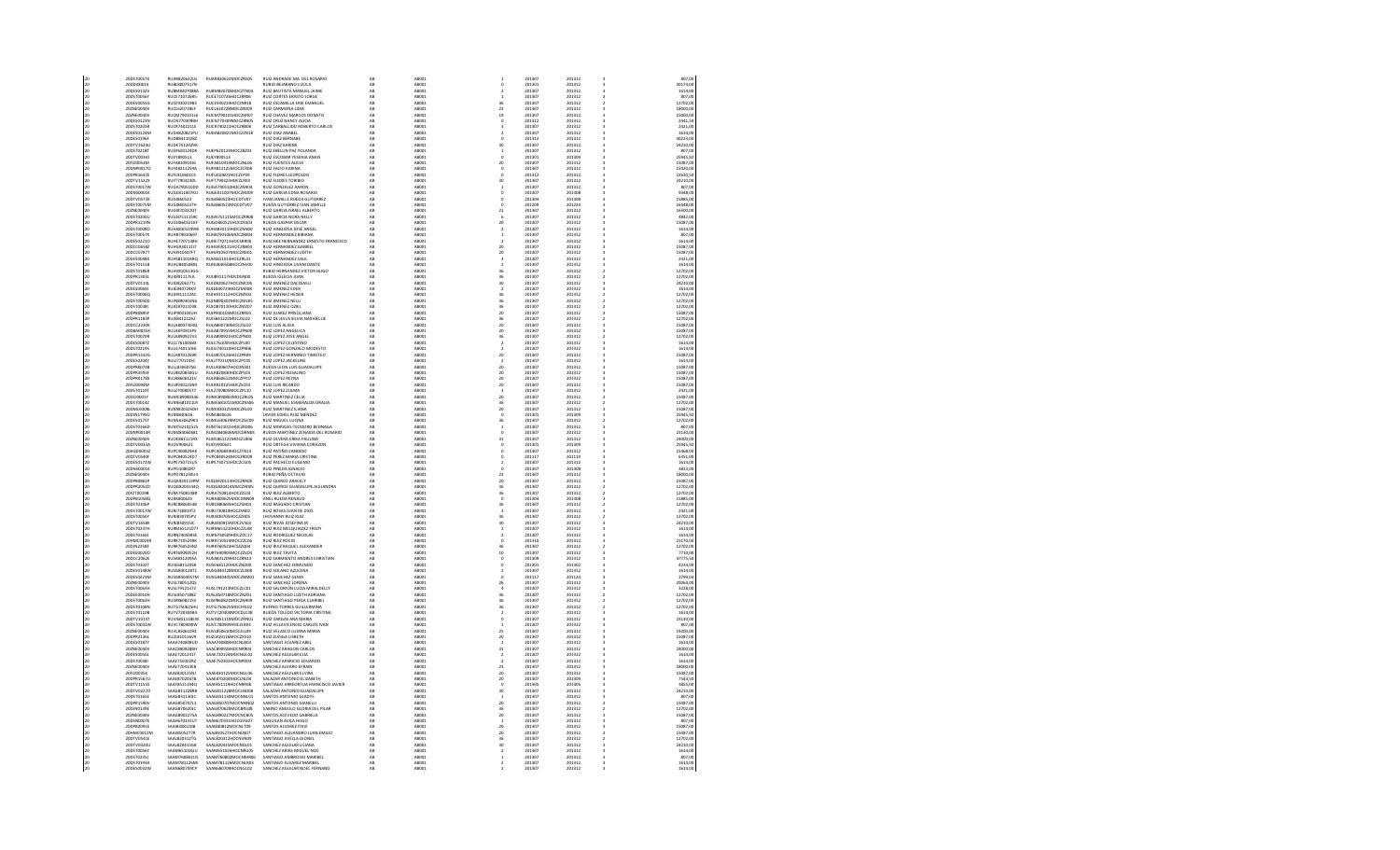| 20       | 20FZI0174Y               | SAAN851201MJ                 | SAAN851201MOCNLF06                       | SANTIAGO ALMARAZ NEFRIS                                       |           | AB001        | 20                                      | 201307           | 201312           |                          | 15087,00             |
|----------|--------------------------|------------------------------|------------------------------------------|---------------------------------------------------------------|-----------|--------------|-----------------------------------------|------------------|------------------|--------------------------|----------------------|
|          | 20E2E0031D               | <b>SAAN870618K2</b>          | SAANR70618HOCNNS05                       | SANTIAGO ANTONIO NESTOR JESUS                                 | <b>AR</b> | <b>AR001</b> | 36                                      | 201307           | 201312           |                          | 12702,00             |
| 20<br>20 | 20DST0099W               | SAAR790320SU                 | SAAR790320HOCLQB01                       | SALGADO AQUINO ROBERTO                                        | AB        | AB001        | 36                                      | 201307           | 201312           |                          | 12702,00             |
|          | 20DML0011Z               | <b>SAAS870320NE</b>          | SAAS870320HOCNRD08                       | SANTIAGO ARAGON SAID                                          | <b>AR</b> | <b>AR001</b> | 36                                      | 201307           | 201312           |                          |                      |
| 20<br>20 |                          |                              |                                          | SANTIAGO ANGULO SANDRA ESTHER                                 |           |              |                                         |                  |                  |                          | 12702,00<br>15087,00 |
|          | 20DPR1730E               | SAAS87101495                 | SAAS871014MOCNNN03                       |                                                               | AB        | AB001        | 20                                      | 201307           | 201312           |                          |                      |
|          | 20DST0028B               | SABA5809014K                 | SABA580901HOCNRR06                       | SANCHEZ BARRIGA ARTURO                                        | AB        | AB001        | $\overline{a}$                          | 201307           | 201312           |                          | 2421,00              |
| $_{20}$  | 20DCC1904Z               | SABA7401235K                 |                                          | SANTIAGO BAUTISTA ANTONIA FR                                  | AB        | AB001        | 20                                      | 201307           | 201312           |                          | 15087.00             |
| 20       | 20DST0184T               | SABA80101481                 | SABA801014MOCNTR00                       | SANCHEZ BAUTISTA ARELI                                        | AB        | AB001        | 10                                      | 201307           | 201312           |                          | 8070,00              |
| $_{20}$  | 20DES0217B               | SABB6102071M                 | SABB610207MOCRXD07                       | SARABIO BAÑOS BEDA ALDEGUNDA                                  | AB        | AB001        | $\overline{2}$                          | 201307           | 201312           | $\overline{\mathbf{3}}$  | 1614.00              |
| 20       | 20DES0021Q               | SABC510220QX                 | SABC510220MOCNTS02                       | SANTIAGO BAUTISTA CASILDA ISABEL                              | AB        | AB001        |                                         | 201307           | 201312           |                          | 4035,00              |
| $_{20}$  | 20DTV0980C               | SABC890202FT                 | SABC890202MOCNNN04                       | SANTIAGO BENITEZ CINDY BELEM                                  | AB        | AB001        | 30                                      | 201307           | 201312           |                          | 24210.00             |
| 20       | 20DPR0934S               | SABH860623MK                 | SABH860623HOCNTG08                       | SANCHEZ BAUTISTA HUGO ANTOLIN                                 | AB        | AB001        | $20\,$                                  | 201307           | 201312           |                          | 15087,00             |
|          | 200CC1025L               | <b>SARIR10505CT</b>          | SABIR10505HOCNRR03                       | SANDOVAL BARRIOS IRINEO NICETO                                | <b>AR</b> | <b>AR001</b> | $\circ$                                 | 201212           | 201214           |                          | 7543.50              |
| 20<br>20 |                          | SABL8403195D                 |                                          | LEYDI MINERVA SANTIAGO BLAS                                   | AB        |              |                                         |                  |                  |                          |                      |
|          | 20DST0160J               |                              | SABL840319MOCNLY02                       |                                                               |           | AB001        | 36<br>$\Omega$                          | 201307           | 201312           |                          | 12702,00             |
| 20<br>20 | 20FUA0070F               | SABM870105II                 | SABM870105HOCNLR07                       | SANCHEZ BALDADANO JOSE MARIO                                  | AB        | AB001        |                                         | 201310           | 201312           |                          | 19053,00             |
|          | 20ZNE0040V               | SABR7701318V                 | SABR770131MOCNHQ06                       | SANTIBAÑEZ BOHORQUEZ RAQUEL ABIGAIL                           | AB        | AB001        | 36                                      | 201223           | 201224           |                          | 2027,16              |
| 20       | 20HMC0029M               | SACA68042162                 | SACA680421MOCNLL00                       | SANTIAGO CELIS ALEJANDRA                                      | AB        | AB001        | $\boldsymbol{6}$                        | 201307           | 201312           |                          | 4626.00              |
| $_{20}$  | 20DST0063H               | SACA78100974                 | SACA781009HOCRRR02                       | SARMIENTO CARRISOSA ARTURO DIONISIO                           | AB        | AB001        | $\Delta$                                | 201307           | 201312           |                          | 3228.00              |
| 20       | 20DST0151B               | SACA810227E2                 | SACA810227HOCNRD07                       | SANTIAGO CRUZ ADRIAN                                          | AB        | AB001        |                                         | 201307           | 201312           |                          | 807,00               |
| $_{20}$  | 20DST0056Y               | SACA820308HY                 | SACA820308MOCNRR09                       | SANCHEZ CRUZ ARACELY                                          | AB        | AB001        | $\overline{2}$                          | 201307           | 201312           |                          | 1614.00              |
| 20       | 20DST0006Q               | SACA840519C9                 | SACA840519HOCNRN07                       |                                                               |           | AB001        |                                         | 201307           | 201312           |                          | 3228,00              |
|          |                          |                              |                                          | SANDOVAL CRUZ ANDRES                                          | AB        |              |                                         |                  |                  |                          |                      |
| $_{20}$  | 20DES0013H               | SACA850321D5                 | SACA850321HVZNYD07                       | SANCHEZ CAYETANO ADRIAN                                       | AB        | AB001        | $\theta$                                | 201310           | 201312           |                          | 85452.50             |
| 20       | 20DTV0778Q               | SACA861018MP                 | SACA861018MOCLRN03                       | SALAZAR CRUZ ANEL                                             | AB        | AB001        | 30                                      | 201307           | 201312           |                          | 24210,00             |
| 2C<br>2C | 200PR19050               | SACAR70104FV                 | SACAR70104MOCNRD07                       | SANTIAGO CRUZ ADRIANA                                         | AB<br>AB  | <b>AR001</b> | $\begin{array}{c} 20 \\ 5 \end{array}$  | 201307           | 201312           |                          | 15087.00             |
|          | 20DST0048P               | SACB6003312K                 | SACB600331HOCNRN06                       | SAN JUAN CRUZ BENJAMIN                                        |           | AB001        |                                         | 201307           | 201312           |                          | 4035,00              |
| 20<br>20 | 20DNS0001K               | SACB68110871<br>SACC8302109L |                                          | SANTIAGO CALVO BLANCA ESTELA<br>SALAS CRUZ CESAR              | AB<br>AB  | <b>AR001</b> | $\Omega$                                | 201307           | 201308           |                          | 9348.00              |
|          | 20HMC0013L               |                              | SACC830210HOCLRS06                       |                                                               |           | AB001        | 20                                      | 201307           | 201312           |                          | 15087.00             |
| 20       | 202NE0040V               | SACC841130Q5                 | SACC841130HOCNRR05                       | SANTIAGO CARAVANTES CARLOS                                    | AB        | AB001        | 23                                      | 201307           | 201312           |                          | 18000,00             |
| $_{20}$  | 20DCC0368                | SACC8412152P                 | SACC841215MOCNRN04                       | SANTIAGO CRUZ CINTYA ROCIO                                    | AB        | AB001        | 20                                      | 201307           | 201312           |                          | 15087.00             |
| 20       | 20DTV0610K               | SACD791101AG                 | SACD791101MOCNRR00                       | SANCHEZ CORTES DORA                                           | AB        | AB001        | 30                                      | 201307           | 201312           |                          | 23130,00             |
| $_{20}$  | 20DES0079Q               | SACE73110442                 | SACE731104MPLLBG09                       | SALAZAR CABRERA MARIA EUGENIA                                 | AB        | AB001        | $\overline{1}$                          | 201307           | 201312           |                          | 807.00               |
|          |                          |                              |                                          |                                                               |           |              |                                         |                  |                  |                          |                      |
| 20       | 20DES0143A               | SACE780716E4                 | SACE780716MOCNHS00                       | SANTIAGO CHAVEZ ESTELA DIVIN                                  | AB        | AB001        |                                         | 201307           | 201312           |                          | 1614,00              |
| $_{20}$  | 20DTV0201G               | SACE83010146                 | SACER30101HOCNRV07                       | SANTIAGO CABALLERO EVERARDO                                   | AB        | AB001        | $\circ$                                 | 201310           | 201312           |                          | 42405.00             |
| 20       | 20DST0010C               | SACE881128K1                 | SACE881128MOCNRM09                       | SANCHEZ CRUZ EMYLSE                                           | AB        | AB001        | 36                                      | 201307           | 201312           |                          | 12702,00             |
| 2C<br>2C | 20DTV1584J               | SACE890407M2                 | SACE890407MOCNHD05                       | SANCHEZ CHIÑAS EDITH                                          | AB<br>AB  | <b>AR001</b> | $\begin{array}{c} 30 \\ 0 \end{array}$  | 201307           | 201312           |                          | 24210.00             |
|          | 20DES0150K               | SACF881107                   | SACF881107                               | FRANCISCO JAVIER SANTIAGO CHAVEZ                              |           | AB001        |                                         | 201301           | 201309           |                          | 25945,92             |
| 20<br>20 | 20DTV1341N<br>20DPR1961W | SACF8905174D<br>SACG8902173M | SACF890517MOCNRL01<br>SACG890217HOCNRL09 | SANTOS CRUZ FLOR DE MARIA<br>SANTANA CRUZ GUILLERMO           | AB<br>AB  | <b>AR001</b> | $\begin{array}{c} 36 \\ 0 \end{array}$  | 201307           | 201312           |                          | 12702.00             |
|          |                          |                              |                                          |                                                               |           | AB001        |                                         | 201309           | 201312           |                          | 30174,00             |
|          | 20DST0041W               | SACI75042042<br>SACI930924B4 | SACI750420HOCNRS02<br>SACI930924MOCNRS09 | SANTIAGO CRUZ ISMAEL HERMILO<br>SANTIAGO CARRERA MARIA ISABEL |           | <b>AR001</b> | $\,$ 0                                  | 201307           | 201312           |                          | 807,00               |
| 20<br>20 | 20DCC1932V               |                              |                                          |                                                               | AB<br>AB  | AB001        | 20                                      | 201307           | 201312           |                          | 15087,00             |
|          |                          |                              |                                          |                                                               |           |              |                                         |                  |                  |                          |                      |
| 20<br>20 | 202NE0040V               | SACJ740126RL<br>SACJ770322HG | SACJ740126HOCNRM00                       | SANTOS CRUZ JAIME<br>SARMIENTO CAYETANO JOEL                  | AB<br>AB  | AB001        | $\begin{array}{c} 36 \\ 13 \end{array}$ | 201307           | 201312           |                          | 31269,00             |
|          | 20AGD0003Z               |                              | SACJ770322HOCRYL05                       |                                                               |           | AB001        |                                         | 201307           | 201312           |                          | 10224,00             |
| 20       | 20AGD00032               | SACJ770322HG                 | SACJ770322HOCRYL05                       |                                                               | AB        | AB001        |                                         | 201311           | 201311           |                          | 1000,00              |
| $_{20}$  | 20FZF0021X               | SACJ850730QB                 | SACJ850730HMCNCV06                       | SARMIENTO CAYETANO JOEL<br>SARMIENTO CAYETANO JOEL            | AB        | AB001        | $\begin{array}{c} 13 \\ 24 \end{array}$ | 201307           | 201312           |                          | 18504.00             |
| 20       | 20DTV0397                | SACJ850825PI                 | SACJ850825HOCNRS04                       | SANTOS CRUZ JOSE                                              | AB        | AB001        | $\theta$                                | 201312           | 201312           |                          | 23287,00             |
| $_{20}$  | 20DPR0290R               | SACJ871016S3                 | SACJ871016S32                            | SANTIAGO CANSECO JORGE HUMBERTO                               | AB        | AB001        | $\circ$                                 | 201301           | 201309           |                          | 25945.92             |
| 20       | 20ADG0081D               | SACK7902184D                 | SACK790218MOCRRT02                       | SARMIENTO CIRIACO KATHYA                                      | AB        | AB001        | $\,$ 0                                  | 201311           | 201312           |                          | 25404,00             |
| $_{20}$  | 20DPR0708W               | SACL860811MA                 | SACL860811HOCNBN03                       | SANTIAGO CABRERA LEONARDO                                     | AB        | AB001        | 36                                      | 201307           | 201312           | $\overline{ }$           | 12702.00             |
| 20       | 20DST0187Q               | SACM620504GB                 | SACM620504MOCNRN14                       | SANCHEZ CORTES MONICA                                         | AB        | AB001        | $\overline{4}$                          | 201307           | 201312           |                          | 3228,00              |
| 20       | 200PR2760E               | <b>SACM641028M7</b>          | SACM641028MOCNRR02                       | SANTIAGO CORDERO MARCELA                                      | <b>AR</b> | <b>AR001</b> | $\Omega$                                | 201220           | 201307           | ٩                        | 25145.00             |
| 20       |                          |                              |                                          |                                                               |           |              |                                         |                  |                  |                          |                      |
|          | 20DTV0878F               | SACM7508146W                 |                                          | SALINAS CRUZ MARCELO                                          | AB        | AB001        | 30                                      | 201307           | 201312           |                          | 24210,00             |
| 20<br>20 | 20DPR3339N               | SACM820826E5                 | SACM820826MOCNLR00<br>SACM860306MOCNRG01 | SANTOS COLMENARES MARITZA IRENE<br>SANTIAGO CRUZ MAGNOLIA     | AB<br>AB  | AB001        | $\mathfrak o$                           | 201309           | 201312           |                          | 30174,00             |
|          | 20DST0030Q               | SACM860306PY                 |                                          |                                                               |           | AB001        | $\overline{2}$                          | 201307           | 201312           |                          | 2690,00              |
| 20       | 20DTV1207H               | SACM860816SR                 | SACM860816MOCNRN05                       | SANCHEZ CORTÉS MINERVA                                        | AB        | AB001        | 30                                      | 201307           | 201312           |                          | 24210,00             |
| $_{20}$  | 202NE0040V               | SACN720307A9                 | SACN720307HOCNHH04                       | SANTIAGO CHAVEZ NAHUM                                         | AB        | AB001        | 33                                      | 201307           | 201312           |                          | 25310.70             |
| 20       | 20DTV1604G               | SACO860522GC                 | SACO860522HOCNRC02                       | SANTOS CRUZ OCTAVIO                                           | AB        | AB001        | 30                                      | 201307           | 201312           |                          | 24210,00             |
| $_{20}$  | 20DST0211Z               | SACP8003175E                 |                                          | SANTIAGO CASTELLANOS PATRICIA                                 | AB        | AB001        | 36                                      | 201307           | 201312           | $\overline{\phantom{a}}$ | 12702.00             |
| 20       | 20DST0119T               | SACR6102029L                 | SACR610202HOCNRN00                       | SANTIAGO CRUZ RENE                                            | AB        | AB001        | 3                                       | 201307           | 201312           |                          | 2421,00              |
| $_{20}$  | 20DNP0016F               | SACR6810146K                 | SACR681014HOCNHN05                       | SANTIAGO CHAVEZ RENE                                          | AB        | AB001        | $\theta$                                | 201307           | 201312           |                          | 14346.00             |
| 20       | 20DST0050D               | SACR750307E6                 | SACR750307MOCNSC07                       | SANTIAGO CASTRO RICARDA                                       | AB        | AB001        |                                         | 201307           | 201312           |                          | 807,00               |
|          | 2005T0050D               | <b>SACR750307F6</b>          | SACR750307MOCNSC07                       | SANTIAGO CASTRO RICARDA                                       | AB        | <b>AR001</b> | $\overline{1}$                          | 201201           | 201213           | 3                        | 1748.50              |
| 20<br>20 |                          |                              |                                          |                                                               |           |              |                                         |                  |                  |                          |                      |
|          | 20DST0178I               | SACR750311MW                 | SACR750311HOCNLC03                       | SANCHEZ CLEMENTE RICARDO                                      | AB        | AB001        |                                         | 201307           | 201312           |                          | 807,00               |
| 20<br>20 | 20DPB2251B               | SACR780524QV                 |                                          | SANTIAGO CORTES ROCIO                                         | AB        | <b>AR001</b> | 20                                      | 201307           | 201312           |                          | 15087,00             |
|          | 20DST0211Z               | SACR810116KN                 | SACR810116HOCNRB03                       | SANTIAGO CORTES RUBEN                                         | AB        | AB001        | 36                                      | 201307           | 201312           |                          | 12702,00             |
| 20       | 20DST0206Q               | SACS740723PS                 | SACS740723HPLNRR02                       | SANCHEZ CARRASCO SERGIO                                       | AB        | AB001        | 36                                      | 201307           | 201312           | $\overline{ }$           | 12702,00             |
| $_{20}$  | 20DST0121H               | SACS770311OT                 | SACS770311MOCNBL05                       | SANTOS CABRERA SELENE                                         | AB        | AB001        | $\overline{2}$                          | 201307           | 201312           |                          | 1614.00              |
| 20       | 20DPB2087S               | SACS88050891                 | SACS880508MOCNRL05                       | SANCHEZ CRUZ SULY MARY                                        | AB        | AB001        | $^{20}$                                 | 201307           | 201312           |                          | 15087,00             |
| $_{20}$  | 20DST0073Q               | SACS90052128                 | SACS900521MOCNHR01                       | SANTOS CHAVEZ SARAHI                                          | AB        | AB001        | 36                                      | 201307           | 201312           | $\overline{2}$           | 12702.00             |
| 20       | 20DPR1650T               | SACV740301PJ                 | SACV740301MOCNNL01                       | SANCHEZ CONTRERAS VELIA                                       | AB        | AB001        | $\mathfrak{o}$                          | 201312           | 201312           |                          | 20116,00             |
| $_{20}$  | 20DST0201T               | SACV77060942                 |                                          | SANCHEZ CRUZ VERONICA                                         | AB        | AB001        | 36                                      | 201307           | 201312           | $\overline{ }$           | 12702.00             |
| 20       | 20DTV07042               | SACY890724IR                 | SACY890724MOCNNM03                       | SANTIAGO CONTRERAS YAMILETH                                   | AB        | AB001        | 30                                      | 201307           | 201312           |                          | 23130,00             |
|          | 200PR3032X               | <b>SADDR20526VF</b>          | SADDR20526HCSNNM01                       | SANCHEZ DIONICIO JOSE DOMINGO                                 | <b>AR</b> | <b>AR001</b> | 20                                      | 201307           | 201312           |                          | 15087.00             |
| 20<br>20 |                          |                              |                                          |                                                               |           |              |                                         |                  |                  | 3                        |                      |
|          | 20DTV0716D               | SADG831228CI                 | SADG831228MOCNND04                       | SANTIAGO DIONICIO GUADALUPE                                   | AB        | AB001        | 30                                      | 201307           | 201312           |                          | 24210,00             |
|          | 20DPR0334Y               | SADG90100218                 | SADG901002HOCNZS05                       | SANTIAGO DIAZ GUSTAVO FRANCISCO                               | AB        | AB001        | 20                                      | 201307           | 201312           |                          | 15087,00             |
| 20<br>20 | 20DPB0340H               | SADJ910214                   | SADJ910214MOCNZS09                       | JOSEFINA SANCHEZ DIAZ                                         | AB        | AB001        | $\circ$                                 | 201304           | 201308           |                          | 15885,00             |
| 20       | 20DPR1345K               | SADY900605                   | SADY900605MOCNZL03                       | YULMA YOVANA SANTIAGO DIAZ                                    | AB        | AB001        | $\mathbf 0$                             | 201304           | 201308           |                          | 15885.00             |
| $_{20}$  | 20DES0142B               | SAEA670901I8                 | SAEA670901MDFNSN04                       | SANTIAGO ESPINOZA ANA BERTHA                                  | AB        | AB001        | $\circ$                                 | 201217           | 201224           |                          | 5140.00              |
| 20       | 20DST0046R               | SAEE771120AY                 | SAEE771120HOCNSD17                       | SANCHEZ ESCOBAR EDUARDO                                       | AB        | AB001        | 36                                      | 201307           | 201312           |                          | 12702,00             |
| $_{20}$  | 20DPR3128J               | SAEE800218PC                 | SAEE800218HOCNLN07                       | SANCHEZ ELORZA ENRIQUE ISRAEL                                 | AB        | AB001        | 20                                      | 201307           | 201312           |                          | 15087.00             |
| 20       | 20DJN0089N               | SAEE930131NR                 | SAEE930131MPLLSS07                       | SALAZAR ESTRADA ESPERANZA                                     | AB        | AB001        | 36                                      | 201307           | 201312           |                          | 12702,00             |
| $_{20}$  | 20DCC1051S               | SAFA890118N7                 | SAFA890118MOCNLL01                       | SANTIAGO FLORES ELBA MARCELA                                  | AB        | AB001        | 20                                      | 201307           | 201312           |                          | 15087.00             |
| 20       | 20FUA0065D               | SAFC861224EU                 | SAFC861224MOCNLR02                       | SANCHEZ FELIX MARIA DEL CARMEN                                | AB        | AB001        | $\overline{20}$                         | 201307           | 201312           |                          | 15087,00             |
|          | 200PR2359T               | <b>SAFFR4110880</b>          | SAFER4110RMOCNLT02                       | SANCHEZ ELATCHER FATIMA                                       |           | <b>AR001</b> |                                         | 201307           | 201312           |                          | 15087.00             |
| 2C<br>2C | 20DST0081X               | SAF1630521DR                 | SAFI630521HOCNRS04                       | SANTIAGO FRANCISCO ISIDRO                                     | AB<br>AB  | AB001        | $\begin{array}{c} 20 \\ 5 \end{array}$  | 201307           | 201312           |                          | 3855,00              |
|          |                          |                              |                                          |                                                               |           |              |                                         |                  |                  |                          |                      |
| 20<br>20 | 20DST0081X<br>20DST0076L | SAF1630521DR<br>SAF1701018NK | SAFI630521HOCNRS04<br>SAFI701018HOCNRS09 | SANTIAGO FRANCISCO ISIDRO<br>SAN JUAN FERIA ISAAC JOAQUIN     | AB<br>AB  | <b>AR001</b> | ×,                                      | 201311<br>201307 | 201311<br>201312 |                          | 1000,00              |
|          |                          |                              |                                          |                                                               |           | AB001        |                                         |                  |                  |                          | 2421,00              |
| 20<br>20 | 20DTV0578S<br>20ZNE0040V | SAFI890916UP<br>SAFR850118B5 | SAFI890916HOCNLR00                       | SANTIAGO FELIPE IRVIN<br>SANCHEZ FIERRO RAUL DANIEL           | AB<br>AB  | <b>AR001</b> | $\begin{array}{c} 36 \\ 20 \end{array}$ | 201307           | 201312           |                          | 12702,00<br>15666,00 |
|          |                          |                              | SAFR850118HOCNRL05                       |                                                               |           | AB001        |                                         | 201307           | 201312           |                          |                      |
| 20<br>20 | 20DES0137Q               | SAFT7809119                  | SAFT780911MDFNLH01                       | SANCHEZ FLORES THAIDE                                         | AB<br>AB  | AB001        |                                         | 201307           | 201312           |                          | 1614,00              |
|          | 20DTV1524V               | SAFV8411248A                 | SAFV841124HPLNNLCO                       | SANCHEZ FELIPE VICTOR MANU                                    |           | AB001        | 30                                      | 201307           | 201312           |                          | 24210,00             |
|          | 20DPR1485K               | SAFV891006                   | SAFV891006MOCBLL08                       | VILMA SABINO FELIPE                                           |           | AB001        | $\circ$                                 | 201304           | 201308           |                          | 15885,00             |
| 20<br>20 | 20DES01390               | SAGA650212AN                 | SAGA650212HOCNLL08                       |                                                               | AB        | AB001        | $\circ$                                 | 201117           | 201124           |                          | 2698,56              |
| 20       | 20FZF0026S               | SAGA770125KL                 | SAGA770125MOCNRN08                       | SANTIAGO GARCIA MARIA DE LOS ANGELES                          | AB        | AB001        | 36                                      | 201307           | 201312           |                          | 12702,00             |
|          | 2005T0168B               | SAGA800725DG                 | SAGAR00725MOCNRL05                       | SANCHEZ GARCIA ALMA                                           | AB        | <b>AR001</b> | $\overline{z}$                          | 201307           | 201312           |                          | 1614.00              |
| 2C<br>2C | 20DPB0763O               | SAGA80090388                 | SAGA800903HOCLRN05                       | SALINAS GARCIA ANTONIO                                        | AB        | AB001        | $20^{-}$                                | 201307           | 201312           |                          | 15087,00             |
|          |                          |                              |                                          |                                                               |           | <b>AR001</b> |                                         | 201307           | 201312           |                          |                      |
| 20<br>20 | 20DPR1913M<br>20DPR3204Z | SAGA931001BX<br>SAGA940902AZ | SAGA931001HOCNRN07                       | SANTIGO GARCIA JOSE ANGEL<br>SANTIAGO GOMEZ ANIBAL            | AB<br>AB  |              | $\begin{array}{c} 20 \\ 20 \end{array}$ | 201307           |                  |                          | 15087,00<br>15087,00 |
|          |                          |                              | SAGA940902HOCNMN02                       |                                                               |           | AB001        |                                         |                  | 201312           |                          |                      |
| 20<br>20 | 20DML00282               | SAGC681207DZ                 |                                          | SANTOS GUTIERREZ CONCEPCION<br>SARMIENTO GARCIA DIANA         | AB<br>AB  | <b>AR001</b> | $\begin{array}{c} 36 \\ 4 \end{array}$  | 201307           | 201312           |                          | 12702.00             |
|          | 20DST0026D               | SAGD7709248L                 | SAGD770924MOCRRN09                       |                                                               |           | AB001        |                                         | 201307           | 201312           |                          | 3228.00              |
| 20<br>20 | 20DPR0516G               | SAGE690711U1                 |                                          | SANCHEZ GALVAN ELEAZAR CIPRIANO                               | AB        | AB001        | $\begin{array}{c} 36 \\ 20 \end{array}$ | 201307           | 201312           |                          | 12702,00             |
|          | 20DPB1943F               | SAGE800222CQ                 |                                          | SANTOS GUTIERREZ ESAU NORBER                                  | AB        | AB001        |                                         | 201307           | 201312           |                          | 15087,00             |
| 20       | 20DST0069E               | SAGE8011244R                 | SAGE801124HOCNZS02                       | SANCHEZ GUZMAN ESAU                                           | AB        | AB001        | $\overline{a}$                          | 201307           | 201312           |                          | 2421,00              |
| $_{20}$  | 20DJN1374P               | SAGE850206                   | SAGE850206MOCNRL14                       | ELIZABETH SANCHEZ GARCIA                                      | AB        | AB001        | $\theta$                                | 201304           | 201308           |                          | 15885.00             |
| 20       | 20DPR0848W               | SAGE90082861                 | SAGE900828MOCNLV08                       | DE LOS SANTOS GALVAN EVELYN                                   | AB        | AB001        | 20                                      | 201307           | 201312           |                          | 15087,00             |
| $_{20}$  | 20DES0085A               | SAGF780526HR                 |                                          | SANCHEZ GALLEGOS FELIPE                                       | AB        | AB001        | 36                                      | 201307           | 201312           | $\overline{2}$           | 12702.00             |
| 20       | 20DBA0035X               | SAGG810822QN                 | SAGG810822HOCNNV05                       | SANDOVAL GONZALEZ GIOVANNI                                    | AB        | AB001        | $^{20}$                                 | 201307           | 201312           |                          | 15087,00             |
| $_{20}$  | 20DNP0016F               | SAGG861011E3                 | SAGG861011MOCNRR07                       | SANTOS GARCIA GRISELDA                                        | AB        | AB001        | $\overline{0}$                          | 201307           | 201312           |                          | 23130.00             |
|          |                          |                              |                                          |                                                               |           |              |                                         |                  |                  |                          |                      |
| 20       | 202NE0040V               | SAGH51120153                 | SAGH511201MOCNLL06                       | SANTIAGO GALICIA HILDA ITANDEHUI                              | AB        | AB001        | 36                                      | 201307           | 201312           |                          | 43998,00             |
| 20       | 200TV0793L               | <b>SAGHR61016MR</b>          | SAGH861016HOCNRR08                       | SANTIAGO GARCIA HERER OMAR                                    | AR        | <b>AR001</b> | 30 <sub>0</sub>                         | 201307           | 201312           |                          | 24210.00             |
| 20       | 20FZP0039C               | SAGH891230BS                 | SAGH891230HOCNRC08                       | SAN GERMAN GARCIA HECTOR MANUEL                               | AB        | AB001        | 36                                      | 201307           | 201312           |                          | 12702,00             |
| 20       | 20DTV0662Q               | SAGH900114KX                 | SAGH900114HOCNTL03                       | SANTOS GUTIERREZ HELADIO<br>SANCHEZ GARCIA IRLANDA            | AB        | <b>AR001</b> | 36                                      | 201307           | 201312           |                          | 12702.00             |
| 20       | 20DST0192B               | SAG1770621AL                 | SAGI770621MOCNRR04                       |                                                               | AB        | AB001        | $\overline{\mathbf{3}}$                 | 201307           | 201312           |                          | 2421,00              |
| 20       | 20DST0069B               | SAG1791011EW                 | SAG1791011MOCNZS07                       | SANCHEZ GUZMAN ISABEL                                         | AB        | AB001        | $\overline{3}$                          | 201307           | 201312           |                          | 2421,00              |
| $_{20}$  | 20DPR1971C               | <b>SAGI870113RK</b>          | SAGI870113HOCNRS04                       | SANCHEZ GUERRA ISRAEL                                         | AB        | AB001        | 20                                      | 201307           | 201312           |                          | 15087.00             |
|          | 202NE0040V               | SAGJ70101599                 | SAGJ701015HOCNRN11                       | SANTIAGO GARCIA JUAN DE JESU                                  | AB        | AB001        | 36                                      | 201307           | 201312           |                          | 41742,18             |
|          | 20DJN1597Y               | SAGJ770216OH                 | SAGJ770216MOCNNL09                       | SANCHEZ GONZALEZ JULIA                                        | AB        | AB001        | 20                                      | 201307           | 201312           | $\overline{\mathbf{3}}$  | 15087.00             |
|          |                          |                              |                                          |                                                               |           |              |                                         |                  |                  |                          |                      |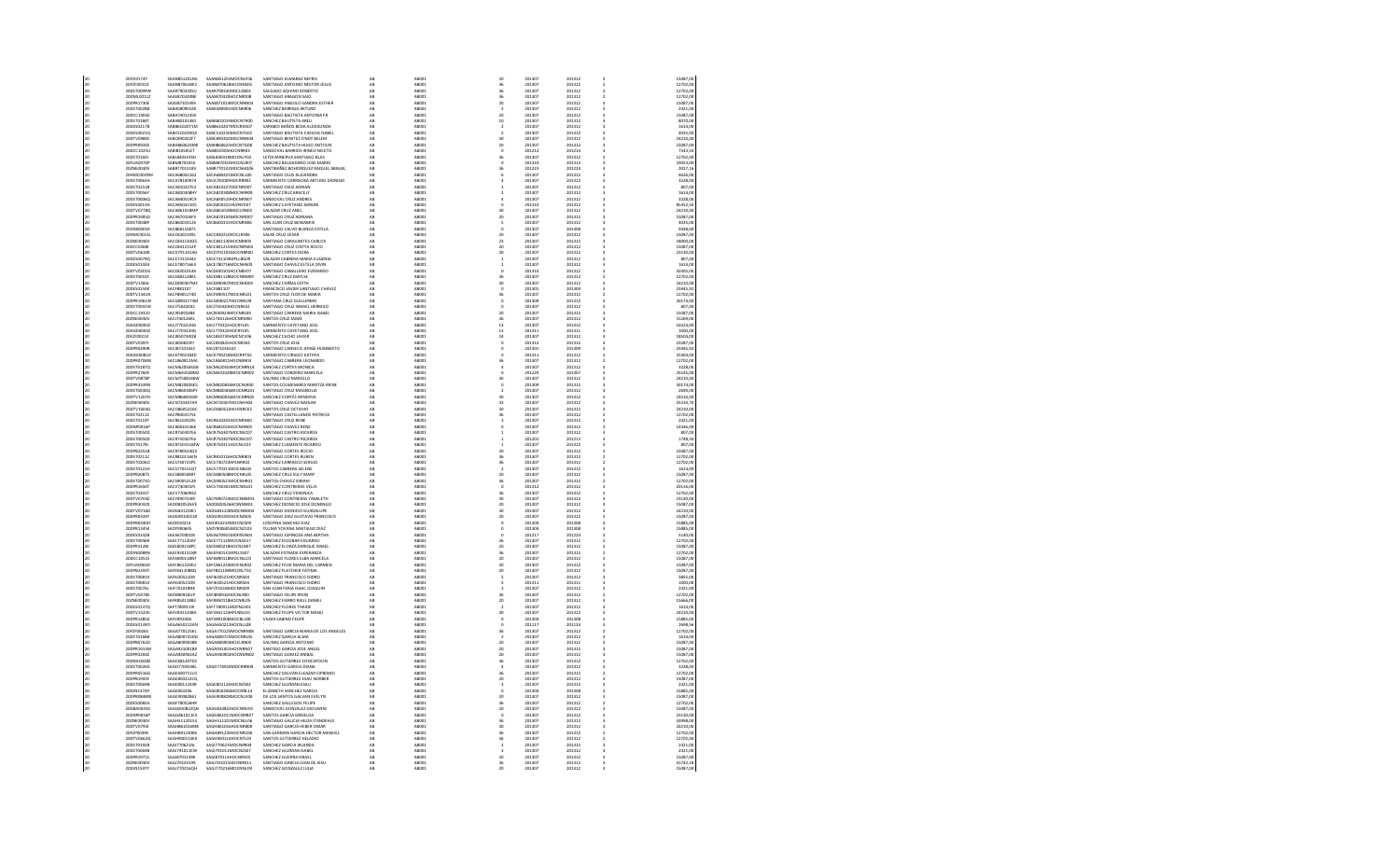| 20             | 20DPR2984N               | SAGJ910421FX                         | SAGJ910421HOCNRN06                       | SANCHEZ GARCIA JUAN                                              |                 | AB001                 | 20                                         | 201307           | 201312           |                         | 15087,00             |
|----------------|--------------------------|--------------------------------------|------------------------------------------|------------------------------------------------------------------|-----------------|-----------------------|--------------------------------------------|------------------|------------------|-------------------------|----------------------|
| 20             | 20E2E0019L               | SAG1910611CW                         | <b>SAGI910611HOCNRM07</b>                | SANGINES GARCIA IIMMY WALTER                                     | AR              | <b>AR001</b>          | 12                                         | 201307           | 201307           |                         | 1542,00              |
| 20             | 20DJN1012F               | SAGL7010296L                         | SALG701029MVZLNT03                       | SALOMON GONZALEZ LETICIA                                         | AB              | AB001                 | 36                                         | 201307           | 201312           |                         | 12702,00             |
|                | 20DST00880               | SAGI 86032012                        | SAGI 860320HOCRZNOR                      | SARMIENTO GUZMAN LEONARDO                                        | <b>AR</b>       | <b>AR001</b>          | 36                                         | 201307           | 201312           |                         | 12702.00             |
| 20<br>20       | 20DES0125L               | SAGL89021464                         | SAGL890214MOCNMZ06                       | SANTOS GOMEZ LUZ JUSTINA                                         | AB              | AB001                 | 36                                         | 201307           | 201312           | $\overline{2}$          | 12702,00             |
|                | 202NE0040V               | SAGM4910209U<br>SAGM740711FU         | SAGM491020HOCNLD14                       | SANCHEZ GALICIA MODESTO                                          | AB<br>AB        | AB001                 | 36<br>36                                   | 201307           | 201312           |                         | 43998,00             |
| 20             | 20DPR1791S               |                                      | SAGM740711HOCNRG08                       | SANCHEZ GUERRA MIGUEL ANGEL                                      |                 | AB001                 |                                            | 201307           | 201312           |                         | 12702,00             |
|                | 202NE0040V               | SAGM7411206K                         | SAGM741120MDFNRR01                       | SANCHEZ GARCIA MARIBEL                                           | AB              | AB001                 | 19                                         | 201307           | 201312           |                         | 15000,00             |
| $_{20}$        | 20DPB1612F               | SAGM7705053M                         |                                          | SANCHEZ GARCIA MONICA                                            | AB              | AB001                 | 20                                         | 201307           | 201312           | в                       | 15087.00             |
| 20             | 20DTV0041J               | SAGM830928SQ                         | SAGM830928HOCNTG04                       | SANCHEZ GUTIERREZ MIGUEL                                         | AB              | AB001                 | $\overline{30}$                            | 201307           | 201312           |                         | 23130,00             |
| $_{20}$        | 20DCC1739Q               | SAGM850609                           | SAGM850609HOCNRR04                       | MARTIN ALFONSO SANTIAGO GIRON                                    | AB              | AB001                 | $\overline{0}$                             | 201304           | 201308           |                         | 15885.00             |
| 20             | 20DDI0011D               | SAGM860422FZ                         | SAGM860422MOCNRR06                       | SANCHEZ GARCIA MARTHA RAQUEL                                     | AB              | AB001                 | 36                                         | 201307           | 201312           |                         | 12702,00             |
| $_{20}$        | 20DST0157W               | SAGM860425A4                         | SAGM860425HOCLRR09                       | SALUD GERVACIO MARCOS                                            | AB              | AB001                 | 36                                         | 201307           | 201312           | $\overline{ }$          | 12702.00             |
| 20             | 20DTV1526T               | SAGM89051686                         | SAGM890516HOCLRJ07                       | SALUD GERVACIO MIJAIL                                            | AB              | AB001                 | $\circ$                                    | 201312           | 201312           |                         | 34695,00             |
| $_{20}$        | 20DTV0554                | SAGN740806A1                         | SAGN740806MOCNRV09                       | SANCHEZ GARCIA NIEVES                                            | AB              | AB001                 | 30                                         | 201307           | 201312           |                         | 46260.00             |
| 20             | 20FZF0019I               | SAGN9012235D                         | SAGN901223MOCLRY05                       | SALVADOR GARCIA NAYELLI SELENE                                   | AB              | AB001                 | $\mathbf 0$                                | 201219           | 201306           |                         | 28270,00             |
| 20<br>20       | 202NF0040V               | <b>SAGR73021658</b>                  |                                          | SANTIAGO GARCIA RAMON                                            | AB              | <b>AR001</b>          | 33                                         | 201307           | 201312           |                         | 25311.00             |
|                | 20ZNE0040V               | SAGR780712IL                         | SAGR780712MOCNNB02                       | SANTIAGO GONZALEZ RUBIDCELI ISBHET                               | AB              | AB001                 | 33                                         | 201307           | 201312           |                         | 33570,40             |
|                | 20DES0146Y               | SAGS760916T4                         | SAGS760916MOCRRS06                       | SARMIENTO GARCIA SUSANA NATIVIDAD                                | AB              | <b>AR001</b>          | $\overline{2}$                             | 201307           | 201312           |                         | 1614.00              |
| 20<br>20       | 20DPR31590               | SAGS761203U1                         | SAGS761203MOCNRN01                       | SANCHEZ GARCIA SONIA                                             | AB              | AB001                 | $\circ$                                    | 201304           | 201308           |                         | 15885,00             |
| 20             | 20DIN0179Q               | SAGS861101J5                         | SAGS861101MOCNRN06                       | SANTIAGO GARCIA SANTA FLOR                                       | AB              | AB001                 | $_{\rm 20}$                                | 201307           | 201312           |                         | 15087,00             |
| $_{20}$        | 20DST0048F               | SAGV710728JV                         | SAGV710728MDFLRC02                       | SALAZAR GARCIA VICTORIA                                          | AB              | AB001                 | 36                                         | 201307           | 201312           |                         | 12702.00             |
| 20             | 20DPR2233N               | SAGV800507HG                         | SAGV800507MOCNRL09                       | SANCHEZ GUERRA VILMA                                             | AB              | AB001                 | $\overline{20}$                            | 201307           | 201312           |                         | 15087,00             |
| $_{20}$        | 20DST0021                | SAGV8102041K                         | SAGV810204MOCNNN00                       | SANDOVAL GONZALEZ VANESSA                                        | AB              | AB001                 | 3                                          | 201307           | 201312           |                         | 2421.00              |
| 20             | 20DTV0999A               | SAGV890925LL                         | SAGV890925HOCCRN05                       | SAUCEDO GARCIA VENTURA RAM                                       | AB              | AB001                 | 30                                         | 201307           | 201312           |                         | 24210,00             |
| $_{20}$        | 20DST0240V               | SAGY7702111S                         | SAGY770211MOCNRN08                       | SANCHEZ GARCIA YENI                                              | AB              | AB001                 | $\overline{2}$                             | 201307           | 201312           |                         | 1614.00              |
| 20             | 202NE0040V               | SAHA740117L1                         | SAHA740117MOCNRL09                       | SANTIAGO HERNANDEZ ALBA YANIRA                                   |                 | AB001                 | 20                                         | 201307           | 201312           |                         | 15705,00             |
| $_{20}$        | 202NE0040V               | SAHA750415Q7                         | SAHA750415MOCNRN05                       | SANTIAGO HERNANDEZ ANA PATRICIA                                  | AB              | AB001                 | 20                                         | 201307           | 201312           | $\overline{ }$          | 15705.00             |
| 20             | 20DJN1444U               | SAHA780129HX                         | SAHA780129MOCNRD03                       | SANTIAGO HERNANDEZ ADELA                                         | AB              | AB001                 | 36                                         | 201307           | 201312           |                         | 12702,00             |
| 20<br>20       | 20DST0246F               | <b>SAHAROO116HA</b>                  | SAHA800116MOCNTL08                       | SANTOS HUITRON ALFIANDRA CAROLINA                                | <b>AR</b>       | <b>AR001</b>          | $\overline{z}$                             | 201307           | 201312           |                         | 1614.00              |
|                | 20DST00142               | SAHA810104MW                         | SAHA810104HOCNRN05                       | SANCHEZ HERNANDEZ ANGELA EDITH                                   | AB              | AB001                 | 36                                         | 201307           | 201312           |                         | 12702,00             |
| 20             | 20DST0124E               | SAHA821112EN                         | SAHA821112MOCNRL04                       | SANTIAGO HERNANDEZ ALEJANDRO                                     | AB<br>AB        | <b>AR001</b>          | $\mathbf{1}$                               | 201307           | 201312           |                         | 807.00               |
| 20             | 20DCC2364Z               | SAHC830914TU                         | SAHC830914HOCNRR06                       | SANTIAGO HERNANDEZ CRESCENCIANO                                  |                 | AB001                 | 20                                         | 201307           | 201312           |                         | 15087,00             |
| 20             | 20DST0229Z               | SAHC840327HZ                         | SAHC840327MOCNRR02                       | SANCHEZ HERNANDEZ CAROLINA                                       | AB              | AB001                 | $\overline{2}$                             | 201307           | 201312           |                         | 1614,00              |
| $_{20}$        | 202NE0040V               | <b>SAHC860118NK</b>                  | SAHC860118HOCRRR04                       | SARMIENTO HERNANDEZ CARLOS                                       | AB              | AB001                 | 31                                         | 201307           | 201312           |                         | 24000.00             |
| 20             | 20DST0081X               | SAHE7501208G                         | SAHE750120HOCNRL09                       | SANTIAGO HERNANDEZ ELVIS                                         | AB              | AB001                 | $\overline{\mathbf{s}}$                    | 201307           | 201312           |                         | 4035,00              |
| $_{20}$        | 20DCC2031L               | SAHF840813                           | SAHF840813HOCLRR08                       | FERNANDO ENRIQUE SALINAS HUERTA                                  | AB              | AB001                 | $\circ$                                    | 201304           | 201308           |                         | 15885.00             |
| 20             | 20DPR3085B               | SAHG760103AR                         | SAHG760103MOCLRR08                       | SALINAS HERNANDEZ GRISELDA                                       | AB              | AB001                 | 20                                         | 201307           | 201312           |                         | 15087,00             |
| $_{20}$        | 20DPB1101O               | SAHG8606258J                         | SAHG860625MOCNRR19                       | SANTIAGO HERNANDEZ GRISEL LUCIA                                  | AB              | AB001                 | 20                                         | 201307           | 201312           |                         | 15087.00             |
|                | 20DCC2232I               | SAHG8812287N                         | SAHG881228MOCNRL01                       | SANCHEZ HERNANDEZ GLORIA GRICELDA                                | AB              | AB001                 | $\circ$                                    | 201312           | 201312           |                         | 22630,50             |
| $_{20}$        | 20DPR1353T               | SAHH751017DD                         | SAHH751017HOCNRR09                       | SANTIAGO HERNANDEZ HERON                                         | AB              | AB001                 | $\circ$                                    | 201217           | 201302           |                         | 22630.50             |
| 20             | 20DES0130X               | SAHJ740319D1                         | SAHJ740319MOCNRS00                       | SANCHEZ HERNANDEZ JOSEFINA                                       | AB              | AB001                 |                                            | 201307           | 201312           |                         | 1614,00              |
| 2C<br>2C       | 200TV0073R<br>202NE0040V | SAHIR60920CP                         | SAHIRG0920MOCNRN03                       | SANTIAGO HERNANDEZ IANETH ANGE                                   | AB              | <b>AR001</b>          | 30<br>30                                   | 201307<br>201307 | 201312           |                         | 24210.00             |
|                |                          | SAHJ88020265                         | SAHJ880202HOCRRN06                       | SANCHEZ HERNANDEZ JONATHAN                                       | AB              | AB001<br><b>AR001</b> |                                            | 201307           | 201312           |                         | 23286,00             |
| 2C<br>2C       | 20DST0063H               | SAHL82040718<br>SAHL910211           | SAHL820407HOCRRS04<br>SAHL910211         | SARRELANGUE HERNANDEZ LUIS ALBERTO<br>SANDOVAL HERNANDEZ LOURDES | AB<br>AB        | AB001                 | $\overline{a}$                             | 201301           | 201312<br>201309 |                         | 2421,00<br>25945,92  |
|                |                          |                                      |                                          |                                                                  |                 |                       |                                            |                  |                  |                         |                      |
| 20<br>20       | 20DTV0971V<br>20DNS0001K | SAHM76013159<br>SAHM760722BE         | SAHM760722HOCNRG07                       | SANCHEZ HERNANDEZ MARCOS<br>SANTIAGO HERNANDEZ MAGDALENO MARIO   | AB              | <b>AR001</b>          | $\begin{array}{c} 30 \\ 0 \end{array}$     | 201307           | 201312           |                         | 24210.00             |
|                |                          |                                      |                                          |                                                                  | AB              | AB001<br>AB001        |                                            | 201307           | 201308           |                         | 9348.00              |
| 20<br>20       | 20DPR0759C               | SAHM771108CY<br>SAHM861001UV         | SAHM771108MOCNRR08<br>SAHM861001HOCNRG07 | SANTIAGO HERNANDEZ MIRIAM<br>SANTIAGO HERNANDEZ MIRIAM           | AB<br>AB        |                       | 20                                         | 201307<br>201307 | 201312           |                         | 15087,00<br>1614.00  |
| 20             |                          |                                      | SAHM930706MOCNRR06                       |                                                                  |                 | AB001<br>AB001        | $\overline{2}$                             |                  | 201312           |                         |                      |
|                | 20DBA00082               | SAHM930706NG                         |                                          | SAN GERMAN HERNANDEZ MIREYA                                      | AB              |                       | 36                                         | 201307           | 201312           |                         | 12702,00             |
| $_{20}$        | 20DST0198W<br>20DDI0011D | SAHN810330VD<br>SAHN821109JG         | SAHN810330MOCNRN04<br>SAHN821109MOCNRN00 | SANTIAGO HERNANDEZ NANCY<br>SANCHEZ HERNANDEZ NANCY PAOLA        | AB<br>AB        | AB001<br>AB001        | $\overline{1}$                             | 201307<br>201307 | 201312<br>201312 |                         | 807.00<br>15087,00   |
| $_{20}$        | 20DTV1611Q               | SAHN860615DM                         | SAHN860615MOCNRY05                       | SANTIAGO HERNÁNDEZ NAYELI CALE                                   | AB              | AB001                 | 20                                         | 201307           | 201312           |                         | 24210.00             |
| 20             | 20DES0067L               | SAHP720603TN                         | SAHP720603MOCNLL04                       | SANCHEZ HILARIO PAULINA                                          | AB              | AB001                 | $\frac{30}{2}$                             | 201307           | 201312           |                         | 1614,00              |
|                | 200PR04006               | SAHRR90907C6                         | SAHR890907MOCNRG07                       | SANTIAGO HERNANDEZ REGINA                                        | AB              | <b>AR001</b>          | 20                                         | 201307           | 201312           |                         | 15087.00             |
| 2C<br>2C       | 20DPR1525V               | SAHR930527LV                         | SAHR930527MOCNRS06                       | SANCHEZ HERAS ROSALINDA                                          | $\overline{AB}$ | AB001                 | $\overline{20}$                            | 201307           | 201312           |                         | 15087,00             |
|                | 20DPR2561G               | SAHS760319CI                         | SAHS760319HOCNSL08                       | SANTIAGO HERNANDEZ SALVADOR                                      |                 | <b>AR001</b>          |                                            | 201307           | 201312           |                         | 15087.00             |
| 2C<br>2C       | 20DES0069J               | SAHS850725P4                         | SAHS850725HOCLRN03                       | SALAZAR HUERTA SANTIAGO URIEL                                    | AB<br>AB        | AB001                 | $\begin{array}{c} 20 \\ 2 \end{array}$     | 201307           | 201312           |                         | 1614,00              |
|                |                          |                                      | SAJA690226MOCNCL08                       |                                                                  |                 | <b>AR001</b>          | $\overline{z}$                             | 201307           | 201312           |                         | 1614,00              |
| 20<br>20       | 20DES0137Q               | SAJA690226RE<br>SAJA751118U1         | SAJA751118HOCNML07                       | SANCHEZ JACINTO ALEJANDRINA<br>SANCHEZ JIMENEZ ALEJANDRO         | AB<br>AB        | AB001                 | $^{20}$                                    | 201307           | 201312           |                         | 15087,00             |
|                |                          | SAJA83110139                         |                                          |                                                                  |                 | <b>AR001</b>          |                                            | 201307           | 201312           |                         | 24210,00             |
| 20<br>20       | 20DTV0692K               | SAID7912234V                         | SAJD791223MOCNMR03                       | SANTIAGO JULIAN ANGELICA<br>SANCHEZ JIMENEZ DOROTEA              | AB<br>AB        | AB001                 | $\begin{array}{c} 30 \\ 0 \end{array}$     | 201217           | 201218           |                         | 5029.00              |
|                | 20DES0233T               | SAJE770416JK                         |                                          |                                                                  |                 | AB001                 |                                            | 201307           | 201312           |                         | 8070,00              |
| 20<br>20       | 20DPR3478O               | SAJE850722                           | SAJE770416HOCNRD08<br>SAJE850722MOCNMG08 | SANTIAGO JUAREZ EDGARDO<br>EGLA JOCABED SANCHEZ JIMENEZ          | AB<br>AB        | AB001                 | $\begin{array}{c} 10 \\ 0 \end{array}$     | 201304           | 201308           |                         | 15885,00             |
|                | 20DPR3409S               |                                      | SAJE910808MOCNMR05                       | SANCHEZ JIMENEZ ERIKA                                            |                 | AB001                 |                                            | 201307           | 201312           |                         | 15087,00             |
| 20<br>20       | 20ZNE0040V               | SAJE910808J5<br>SAJE93071957         | SAJE930719HOCNMD06                       | SANABRIA JIMENEZ EDGAR DAVID                                     | AB<br>AB        | AB001                 | $\begin{array}{c} 20 \\ 16 \end{array}$    | 201307           | 201312           |                         | 12000,00             |
| 20             | 20DTV0217H               | SAJJ850914UC                         | SAJJ850914HOCNRN08                       | SANTIAGO JERONIMO JUNIOR JOSE                                    | AB              | AB001                 | 30                                         | 201307           | 201312           |                         | 24210,00             |
| $_{20}$        | 20DPR2561G               | SAU891122H2                          | SAU891122MOCNMS06                        | SANTIAGO JIMENEZ JESSICA                                         | AB              | AB001                 | $\overline{0}$                             | 201309           | 201312           |                         | 23287.00             |
| 20             | 20DPR1759J               | SAJL811109Q4                         | SAJL811109MOCNMC07                       | SANTIAGO JIMENEZ LISSET                                          | AB              | AB001                 | 20                                         | 201307           | 201312           |                         | 15087,00             |
| $_{20}$        | 20DTV1000Q               | <b>SAJL860125AN</b>                  | SAJL860125HOCNRS06                       | SANTOS JUAREZ LUIS ERNEST                                        | AB              | AB001                 | 30                                         | 201307           | 201312           |                         | 24210.00             |
| 20             | 20DTV0327N               | SAIM860223U4                         | SAJM860223MOCNMR05                       | SANTIAGO JIMENEZ MIRIAM                                          | AB              | AB001                 | 30                                         | 201307           | 201312           |                         | 24210,00             |
|                |                          |                                      | SAJR720823HOCNMC03                       | SANCHEZ JIMENEZ RICARDO                                          |                 | <b>AR001</b>          |                                            | 201307           | 201309           |                         | 7543.50              |
| 2C<br>2C       | 20DPR2140Y<br>20DST0164F | SAJR7208231Q<br>SALA740311BS         | SALA740311HOCNPD09                       | SANCHEZ LOPEZ ADOLFO                                             | AB<br>AB        | AB001                 | $\overset{20}{_{4}}$                       | 201307           | 201312           |                         | 3228.00              |
|                |                          |                                      | SALA780913MOCNPR08                       |                                                                  |                 | <b>AR001</b>          |                                            | 201307           | 201312           |                         |                      |
| 20<br>20       | 20DEE0016B<br>20DCC0253H | SALA780913TN<br>SALA830831PA         | SALA830831MOCNMD09                       | SANTIAGO LOPEZ AUREA GEORGIN<br>SANCHEZ LIMA ADRIANA             | AB<br>AB        | AB001                 | $\begin{smallmatrix}10\0\end{smallmatrix}$ | 201304           | 201308           |                         | 7710,00<br>15885,00  |
|                | 20DES0224L               | SALBRSOR20AF                         | SALBRSOR20MOCNPR06                       |                                                                  |                 | <b>AR001</b>          | $12$                                       | 201307           | 201312           |                         | 9252,00              |
| 20<br>20       | 20DST0206Q               | SALC921205DD                         | SALC921205MOCLPR05                       | SANCHEZ LOPEZ BERNARDINA<br>SALAZAR LOPEZ CRISTOBALINA           | AB<br>AB        | AB001                 | 36                                         | 201307           | 201312           |                         | 23287,00             |
|                | 20DTV0570Z               | SALD830918NU                         | SALD830918MOCNPN04                       | SANCHEZ LOPEZ DIANA ELIZABETH                                    |                 | AB001                 |                                            | 201307           | 201312           |                         | 12702,00             |
| 20<br>20       | 20DCC0686V               | SALD910911JF                         | SALD910911MOCNPL05                       | SANCHEZ LOPEZ DULCE FLORINDA                                     | AB<br>AB        | AB001                 | $\frac{36}{20}$                            | 201307           | 201312           | 3                       | 15087,00             |
|                | 20DPB1220B               | SALD920208A3                         | SALD920208MOCNPN00                       | SANCHEZ LOPEZ DANIELA                                            |                 | AB001                 | 20                                         | 201307           | 201312           |                         | 15087,00             |
| $_{20}$        | 20DPR0462T               | SALE771003JS                         | SALE771003HOCLPZ04                       | SALDAÑA LOPEZ EZEQUIEL                                           | AB<br>AB        | AB001                 | $\circ$                                    | 201309           | 201312           |                         | 27659.50             |
| 20             | 20DST0119T               | SALE811231UB                         | SALE811231MOCLPL09                       | SALINAS LOPEZ ELISA                                              | AB              | AB001                 |                                            | 201307           | 201312           |                         | 1614,00              |
| $_{20}$        | 20DES01042               | SALG700813I5                         | SALG700813HOCNSL02                       | SANTIAGO LESCAS GILBERTO                                         | AB              | AB001                 | $\overline{2}$                             | 201307           | 201312           |                         | 1614.00              |
| 20             | 202NE0040V               | SALG840101DH                         | SALG840101MOCRPL08                       | SARABIO LOPEZ MARIA GLORIA                                       | AB              | AB001                 | 33                                         | 201307           | 201312           |                         | 25311,00             |
| $_{20}$        | 20DPB0624N               | SALG870620R3                         | SALG870620HOCNPR07                       | SANCHEZ LOPEZ GERARDO                                            | AB              | AB001                 | 20                                         | 201307           | 201312           |                         | 15087.00             |
| 20             | 20DJN0381S               | SALG9112195Z                         | SALG911219HOCNNR04                       | SANCHEZ LUNA GERARDO                                             | AB              | AB001                 | 36                                         | 201307           | 201312           |                         | 12702,00             |
| $_{20}$        | 20DCC1138X               | SALH7606109H                         | SALH760610MOCNPR09                       | SANCHEZ LOPEZ HERMIÑITA                                          | AB              | AB001                 | $\circ$                                    | 201311           | 201312           | $\overline{\mathbf{3}}$ | 25145.00             |
| 20             | 20DES0142B               | SAL1710711NR                         | SALI710711HCSNNR00                       | SANTIAGO LEON IRAM                                               | AB              | AB001                 | $\bf{0}$                                   | 201217           | 201224           |                         | 2698,50              |
| 20<br>20       | 200002120E               | SAL1781106                           | <b>SALI781106HOCNPS04</b>                | ISAC SANTIAGO LOPEZ                                              | <b>AR</b>       | <b>AR001</b>          | $\Omega$                                   | 201304           | 201308           |                         | 15885.00             |
|                | 20DST0236                | SALJ811007MC                         | SALI811007HOCNCR07                       | SANTIAGO LUCAS JORGE                                             | AB              | AB001                 | 36                                         | 201307           | 201312           |                         | 12702,00             |
|                | 20DCC1010S               | SALL7306303V                         | SALL730630MOCLPC06                       | SALINAS LOPEZ LUCINA                                             |                 | <b>AR001</b>          | $\circ$                                    | 201304           | 201308           |                         | 15885.00             |
| 20<br>20       | 20DTV1160D               | SALL8303251B                         | SALL830325MOCNPS09                       | SANTOME LOPEZ LUISA ELSY                                         | AB<br>AB        | AB001                 | 30                                         | 201307           | 201312           |                         | 24210,00             |
| 20<br>20       | 20DES0154G               | SALM731123IE                         | SALM731123MOCNPR09                       | SANTIAGO LOPEZ MARIBEL<br>SANCHEZ LOPEZ MARTHA NALLELY           | AB              | AB001                 |                                            | 201307           | 201312           |                         | 1614,00              |
|                | 20DST0043U               | <b>SALM881013JH</b>                  | SALM881013MPLNPR00                       |                                                                  | AB              | AB001                 | 36                                         | 201307           | 201312           |                         | 12702.00             |
| 20             | 20DPR0763F               | SALN800912I4                         | SALN800912MOCNRN09                       | SANTIAGO LARA NANCY                                              | AB              | AB001                 | $\circ$                                    | 201311           | 201312           |                         | 30174,00             |
| $_{20}$        | 20DST0134L               | SALN810706QX                         |                                          | SANTOS LEON NANCY YESENIA                                        | AB              | AB001                 | 36                                         | 201307           | 201312           |                         | 12702.00             |
| 20             | 20DES0106X               | SALO690203HL                         | SALO690203HOCNNS00                       | SANTOS LEON OSCAR URIEL                                          | AB              | AB001                 |                                            | 201307           | 201312           |                         | 1614,00              |
| $_{20}$        | 202NE0040V               | SALO731207F5                         | SALO731207HOCNPS04                       | SANTIAGO LOPEZ OSCAR EDUARDO                                     | AB              | AB001                 | 36                                         | 201307           | 201312           | 3                       | 48000.00             |
| 20             | 20DPR0960C               | SALO9003265U                         | SALO900326HOCNPM06                       | SANCHEZ LOPEZ OMAR                                               | AB              | AB001                 | $^{20}$                                    | 201307           | 201312           |                         | 15087,00             |
| $_{20}$        | 20DTV0530Z               | SALP780115V8                         | SALP780115HOCNPD03                       | SANTIAGO LOPEZ PEDRO HABAC                                       | AB              | AB001                 | 30                                         | 201307           | 201312           |                         | 24210.00             |
| 20<br>20       | 20DST0057X<br>20DST00680 | SALR621030P2<br><b>SAI R69100855</b> | SALR621030HOCNPL05<br>SALR691008HOCNPG07 | SANCHEZ LOPEZ ROLANDO<br>SANTIAGO LOPEZ ROGELIO SERGI            | AB<br>AB        | AB001<br><b>AR001</b> | $\overline{2}$<br>$\overline{1}$           | 201307<br>201307 | 201312<br>201312 |                         | 1614,00<br>807.00    |
| 20             |                          |                                      |                                          |                                                                  |                 |                       |                                            |                  |                  |                         |                      |
|                | 20DES0204Y<br>20DTV0028F | SALR7101079M<br>SALR791215           | SALR710107MOCNSY08<br>SALR791215         | SANCHEZ LUIS REYNA<br>SANTIAGO LOPEZ RAUL                        | AB<br>AB        | AB001<br><b>AR001</b> | $\mathbf{1}$<br>$\Omega$                   | 201307<br>201301 | 201312<br>201309 |                         | 807,00<br>25945.92   |
| 20<br>20       | 20DPB0222T               | SALR800101CN                         | SALR800101MOCNSS09                       | SANTIAGO LUIS ROSALIA                                            | $\overline{AB}$ | AB001                 |                                            |                  |                  |                         | 30174,00             |
|                | 20DST02282               | SALR810207PK                         | SALR810207HOCLPY05                       | SALINAS LOPEZ REYNALDO                                           | AB              | <b>AR001</b>          | $\bf{0}$                                   | 201311<br>201307 | 201312<br>201312 |                         | 807.00               |
| 20<br>20       |                          | SALR810807EH                         |                                          | SAN GERMAN LUIS RIGOBERTO                                        | AB              |                       |                                            |                  |                  |                         |                      |
| 20             | 20HMC00082<br>20DPR0726L | SALS731228RW                         | SALR810807HOCNSG04<br>SALS731228HOCNPL09 | SANCHEZ LOPEZ SAUL                                               | AB              | AB001<br>AB001        | 20<br>20                                   | 201307<br>201307 | 201312<br>201312 |                         | 15087,00<br>15087,00 |
| $_{20}$        | 202NE0040V               | SALS7504236D                         | SALS750423HOCLPN02                       | SALINAS LOPEZ SANDRO                                             | AB              | AB001                 | 12                                         | 201307           | 201312           |                         | 9000.00              |
| 20             | 20DPR3258C               | SALT8910151F                         | SALT891015MOCNSR08                       | SANTIAGO LUIS TERESA DE JESUS                                    | AB              | AB001                 | $^{20}$                                    | 201307           | 201312           |                         | 15087,00             |
| $\overline{2}$ | 20DST0231N               | SALW8806102U                         | SALW880610HOCLJL08                       | SALINAS LUJAN WILBERT                                            | AB              | AB001                 | $\overline{3}$                             | 201307           | 201312           |                         | 2421.00              |
|                | 20DPR1499N               | SAMA770209Q7                         | SAMA770209HOCNRR00                       | SANCHEZ MARTINEZ MARCO ANTONIO                                   |                 | AB003                 |                                            | 201312           | 201312           |                         | 17601,50             |
|                | 20DST02300               | SAMA8311045C                         | SAMA831104MOCNRL03                       | SANCHEZ MARQUEZ ALMA HILDA                                       | AB              | AB001                 | 30                                         | 201307           | 201312           | 3                       | 46260.00             |
|                | 20DSN0011F               | SAMA840911JN                         | SAMA840911HOCNRB01                       | SANCHEZ MORALES ABEL ISAC                                        | AB              | AB001                 |                                            | 201307           | 201312           |                         | 2421,00              |
|                | 20DES0223M               | <b>SAMAR40911IN</b>                  | SAMAR40911HOCNRR01                       | SANCHEZ MORALES AREL ISAC                                        | <b>AR</b>       | <b>AR001</b>          | $\overline{a}$                             | 201117           | 201124           |                         | 1799,04              |
|                |                          |                                      |                                          |                                                                  |                 |                       |                                            |                  |                  |                         |                      |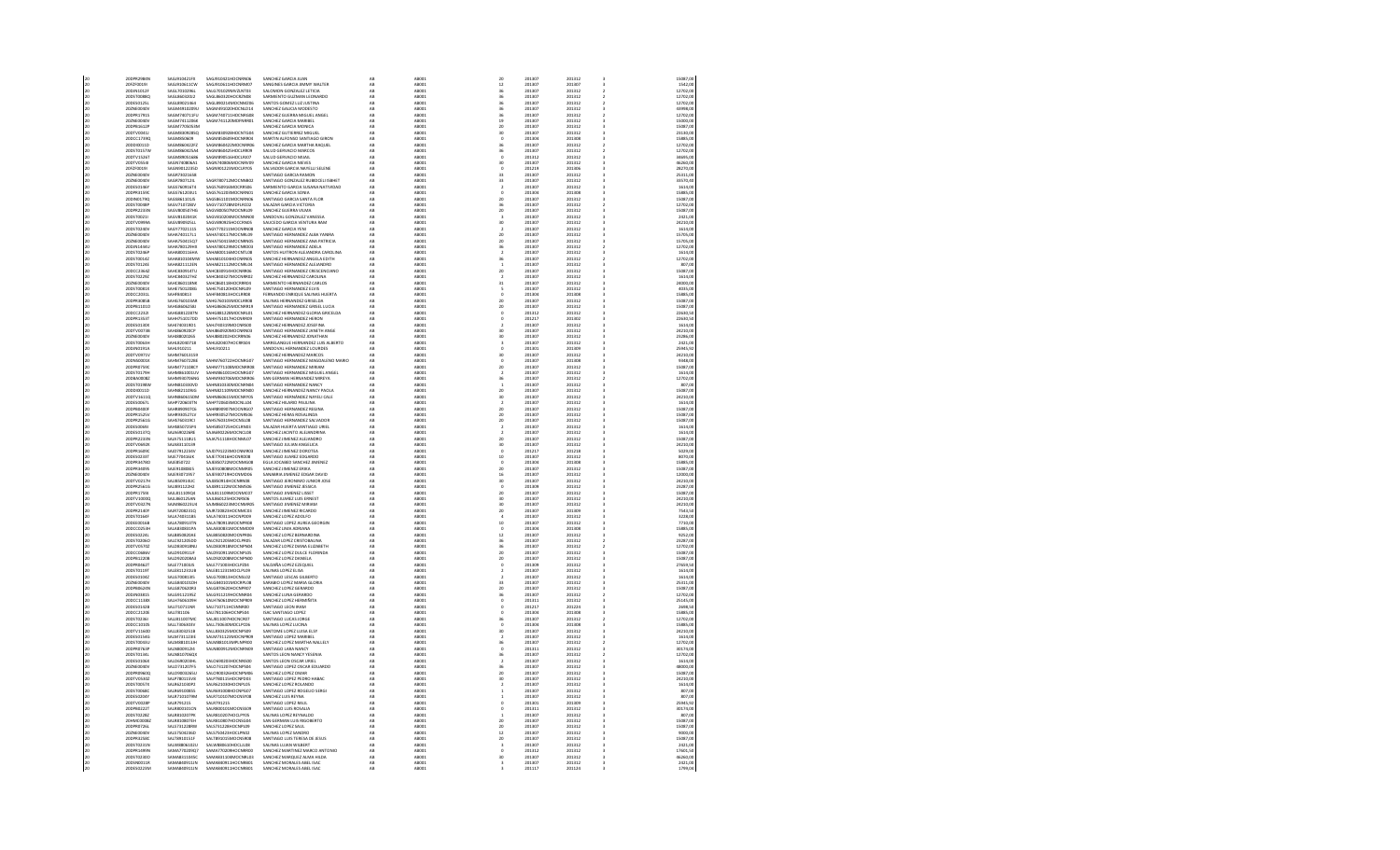| 20<br>20      | 20DST0210A               | SAMA860618MG                      | SAMA860618HOCLTN01                       | LINAS MATEOS ANTONINO SOCRATES                                                     |                 | AB001                 |                                               | 201307           | 201312           |  |
|---------------|--------------------------|-----------------------------------|------------------------------------------|------------------------------------------------------------------------------------|-----------------|-----------------------|-----------------------------------------------|------------------|------------------|--|
|               | 20DPR2914S               | SAMA870927Q2                      | SAMA870927MOCNRR07                       | SANCHEZ MARTINEZ VERONICA A                                                        | AB              | AB001                 | 20                                            | 201307           | 201312           |  |
| 20<br>20      | 20DIN0628E<br>20DPR0627L | SAMA880921AZ<br>SAMA9012282U      | SAMA880921MOCNRL09<br>SAMA901228HOCNRN05 | SANCHEZ MARTINEZ ALBA<br>SANTIAGO MORGAN ANGEL                                     | AB<br>AB        | AB001<br>AB001        | 20<br>20                                      | 201307<br>201307 | 201312<br>201312 |  |
| 20            | 20DPR1092Y               | SAMA911015M8                      | SAMA911015MOCLNL07                       | SALVADOR MENDEZ ALMA TERESA                                                        | AB              | AB001                 | $^{20}$                                       | 201307           | 201312           |  |
|               |                          | SAMC881112PV                      | SAMC881112MOCRTN07                       | SARMIENTO MATUS CINTHIA                                                            |                 | <b>AR001</b>          |                                               | 201309           | 201312           |  |
| 20<br>20      | 20DPR1404J<br>20DPR2372O | SAMD7603205U                      |                                          | SANTOS MORALES DEISI                                                               | AB<br>AB        | AB001                 | $\begin{smallmatrix}0\0\0\end{smallmatrix}$   | 201307           | 201312           |  |
|               |                          |                                   |                                          |                                                                                    |                 | AB001                 |                                               | 201307           | 201312           |  |
| 20<br>20      | 20DES0036S               | SAME6305225T<br>SAME6603084R      | SAME630522HOCNNN01<br>SAME660308MOCNRL06 | SANCHEZ MANUEL ENRIQUE<br>SANCHEZ MANUEL ENRIQUE<br>SANTIAGO MARTINEZ ELVIA ELOINA | AB<br>AB        | AB001                 | $\begin{array}{c} 1 \\ 36 \end{array}$        | 201307           | 201312           |  |
|               | 20DTV1458M               | SAME8310062Y                      | SAME831006MOCNRL06                       | SANCHEZ MARTINEZ ELIZABETH I                                                       | AB              | AB001                 | 30                                            | 201307           | 201312           |  |
| 20<br>20      | 20DES0044A               | SAME850330G4                      | SAME850330HOCNYD09                       | SANCHEZ MAYA EDWIN PATRICIO                                                        | AB              | AB001                 | $\,$ 1                                        | 201307           | 201312           |  |
|               | 20DPR3189X               | SAMF8406246A                      | SAMF840624MCSNRB01                       | SANTIAGO MARTINEZ FABIOLA                                                          | AB              | AB001                 | $\pmb{0}$                                     | 201217           | 201302           |  |
| 20<br>20      | 20DST0057X               | <b>SAMG641119NN</b>               | SAMG641119HOCLRL03                       | SALINAS MIRANDA GILBERTO                                                           | AB              | AB001                 |                                               | 201307           | 201312           |  |
| 20            | 20DPR04082               | SAMG741014L6                      | SAMG741014MOCNRR04                       | SANCHEZ MARTINEZ GRISELDA                                                          | AB              | AB001                 |                                               | 201301           | 201306           |  |
| $_{20}$       | 20DCC0783X               | SAMG780607KM                      | SAMG780607MOCNNN06                       | SANCHEZ MENDOZA MARIA GLANELLI                                                     | AB              | AB001                 | 20                                            | 201307           | 201312           |  |
| 20            | 20ESC0001D               | SAMG84092917                      | SAMG840929MOCNRD03                       | SANCHEZ MARTINEZ GUDELIA                                                           | AB              | AB001                 | $^{20}$                                       | 201307           | 201312           |  |
| 20            | 20DPR2066G               | SAMG891122F8                      | SAMG891122HOCNNS09                       | SANTIAGO MANUEL GUSTAVO                                                            | AB              | AB001                 | $\circ$                                       | 201311           | 201312           |  |
| 20            | 20DES0153H               | SAMH770228H6                      | SAMH770228MOCNRL05                       | SANTIAGO MARTINEZ HILARIA                                                          | AB              | AB001                 | 36                                            | 201307           | 201312           |  |
| 20<br>20      | 200TV0168E               | <b>SAMHR30223DH</b>               | SAMHR30223HOCNRG03                       | SANCHEZ MORALES HUGO                                                               | AR              | <b>AR001</b>          | 30                                            | 201307           | 201312           |  |
|               | 20DST0219S               | SAM1730505MR                      | SAMI730505HOCNRG01                       | SANCHEZ MORALES IGNACIO                                                            | AB              | AB001                 | $\overline{2}$                                | 201307           | 201312           |  |
| 20<br>20      | 202NE0040V               | <b>SAMI770201AR</b>               | SAMI770201HDFLRG04                       | SALINAS MORADO IGNACIO                                                             | AB              | <b>AR001</b>          | 29                                            | 201307           | 201312           |  |
|               | 202NE0040V               | SAMI820731FM                      | SAMI820731MOCNNL09                       | SANTIAGO MONTES ILIANA LORENA                                                      | AB              | AB001                 | $\frac{1}{32}$                                | 201307           | 201312           |  |
| 20<br>20      | 20DST0117V               | SAMI881121BP                      | SAMI881121MOCLRR04                       | SALINAS MARTINEZ IRAZEMA                                                           | AB              | AB001                 | 36                                            | 201307           | 201312           |  |
|               | 20DST0110B               | SAMJ7701252Z                      | SAMJ770125HOCNCR06<br>SAMJ880214MOCNNS00 | JORGE LUIS SANTIAGO MECOTT                                                         | AB              | AB001<br>AB001        |                                               | 201307           | 201312           |  |
| 20<br>$_{20}$ | 20DTV1283N<br>20DST0233L | SAMJ880214KM<br>SAMK760303FK      | SAMK760303MOCNRH09                       | SANCHEZ MENDEZ JOSEFINA<br>SANTIAGO MARTINEZ KHARINE                               | AB<br>AB        | AB001                 | 30<br>$\overline{2}$                          | 201307<br>201307 | 201312<br>201312 |  |
| 20            | 20DST0121H               | SAMK761130KU                      | SAMK761130MOCLRR03                       | SALINAS MARES KARLA IVETTE                                                         | AB              | AB001                 |                                               | 201307           | 201312           |  |
| 20            | 20DST0133M               | SAML740825NC                      | SAML740825MOCNNS01                       | SANCHEZ MENDOZA LUISA REYNA                                                        | AB              | AB001                 |                                               | 201307           | 201312           |  |
| 20            | 20DES0037R               | SAML780315RL                      | SAML780315MOCLTC07                       | SALINAS MATUS LUCILA GUADALUPE                                                     | AB              | AB001                 |                                               | 201307           | 201312           |  |
|               | 20DST0026D               | <b>SAMI 85062872</b>              | SAML850628MOCNRR02                       | SANTIAGO MAROOUEZ LORENA                                                           | AR              | <b>AR001</b>          | $\overline{ }$                                | 201307           | 201312           |  |
| 20<br>20      | 20DES0166L               | SAMM64010624                      | SAMM640106HOCNNL02                       | SANCHEZ MONJARAZ MELCHOR                                                           | AB              | AB001                 |                                               | 201307           | 201312           |  |
|               | 20DES0098E               | <b>SAMMR0122419</b>               |                                          | SANCHEZ MARTINEZ JOSE MANUEL                                                       | AB              | <b>AR001</b>          | 36                                            | 201307           | 201312           |  |
| 20<br>20      | 20DPR1481O               | SAMM8310289R                      | SAMM831028HOCNNG03                       | SANTIAGO MANUEL MIGUEL                                                             | AB              | AB001                 | $\overline{20}$                               | 201307           | 201312           |  |
|               | 20DJN20478               | SAMM8506212J                      | SAMM850621MOCLRR00                       | SALGADO MARTINEZ MARISELA                                                          | AB              | AB001                 | 36                                            | 201307           | 201312           |  |
| 20<br>20      | 20FIZ0053M               | SAMM86101511                      | SAMM861015MOCLNR05                       | SALINAS MANUEL MIRIAM                                                              | AB              | AB001                 | $\theta$                                      | 201217           | 201312           |  |
| 20            | 20DCC0362O               | SAMM880909BJ                      | SAMM880909MOCNRR06                       | SANTIAGO MARTINEZ MARICELA                                                         | AB              | AB001                 | 20                                            | 201307           | 201312           |  |
| $_{20}$       | 20DES0153H               | SAMM900720                        | SAMM900720                               | MOISES SAGUILAN MEJIA                                                              | AB              | AB001                 | $\circ$                                       | 201301           | 201309           |  |
| 20            | 20DES0123N               | SAMN76091244                      | SAMN760912MVZLRR01                       | SALAS MARTINEZ NORIKO ALTAGRACIA                                                   | AB              | AB001                 | $\overline{0}$                                | 201312           | 201312           |  |
| 20            | 20DJN0581Q               | SAMP711018QT                      | SAMP711018MOCNNT01                       | SANCHEZ MENDEZ PATRICIA ODILIA                                                     | AB              | AB001                 | 36                                            | 201307           | 201312           |  |
| 20            | 202NE0040V               | .<br>SAMP7808065V                 |                                          | SAN JUAN MALDONADO PAOLA ANAH                                                      | AB              | AB001                 | 36                                            | 201307           | 201312           |  |
| 20            | 20DST0191C               | SAMR7909045Y                      | SAMR790904HOCNNB03                       | SANTOS MENDOZA ROBERTO                                                             | AB              | AB001                 | $\mathbf{1}$                                  | 201307           | 201312           |  |
| 20            | 202NE0040V               | SAMR830601D7                      |                                          | SANTIAGO MENDOZA REBECA                                                            | AB              | AB001                 | 19                                            | 201307           | 201312           |  |
| 20<br>20      | 20DES00854               | <b>SAMR870318SL</b>               | SAMR870318HMCNNS02                       | DE LOS SANTOS MENA RUSSRELTH                                                       | AB              | <b>AR001</b>          | $\begin{smallmatrix}0\\0\\0\end{smallmatrix}$ | 201311           | 201312           |  |
|               | 20DES0193                | SAMR890816                        | SAMR890816                               | SALAZAR MARTINEZ ROQUE MANUEL                                                      | $\overline{AB}$ | AB001                 |                                               | 201301           | 201309           |  |
| 20<br>20      | 20DTV05872<br>20DTV1257P | SAMR910715<br>SAMS87111532        | SAMR910715                               | SANTIAGO MORALES ROSARIO                                                           | AB<br>AB        | <b>AR001</b>          | $\circ$                                       | 201301<br>201307 | 201309           |  |
|               |                          |                                   | SAMS8711153MOCRN06                       | SARABIA MENDOZA SONIA                                                              |                 | AB001                 | 30                                            |                  | 201312           |  |
| 20<br>20      | 20DPR3548T               | SAMT80051222                      | SAMT800512MOCNGN00<br>SAMT921014MOCNRR02 | SANTIAGO MIGUEL TANIA<br>SANTIAGO MIGUEL TANIA                                     | AB<br>AB        | <b>AR001</b>          | 20                                            | 201307           | 201312           |  |
|               |                          | SAMT92101475                      |                                          |                                                                                    |                 | AB001                 | $\circ$                                       | 201310           | 201312           |  |
| 20<br>20      | 202NE0040V               | SAMV731220PP                      | SAMV731220MOCNRR01<br>SAMV890401HOCLRC08 | SANCHEZ MARTINEZ VERONICA                                                          | AB<br>AB        | AB001                 | 33<br>36                                      | 201307           | 201312           |  |
|               | 20DPR1791S<br>20DPR0314K | SAMV8904015V<br>SAMY690118CB      | SAMY690118MOCNRL12                       | SALINAS MARTINEZ VICTOR HUGO<br>SANTIAGO MARTINEZ YOLANDA                          | AB              | AB001<br>AB001        |                                               | 201307<br>201301 | 201312<br>201302 |  |
| 20<br>20      | 20DCC0453F               | SAMY890216US                      | SAMY890216MOCNNS17                       | SANTIAGO MENDOZA YESENIA SANDIBEL                                                  | AB              | AB001                 | $\,$ 0 $\,$<br>20                             | 201307           | 201312           |  |
| 20            | 20DST0066E               | SANA760630Q6                      | SANA760630HOCNLX04                       | SANCHEZ NOLASCO AXEL                                                               | AB              | AB001                 |                                               | 201307           | 201312           |  |
|               | 207NF0040V               | <b>SANM78010156</b>               |                                          | SANTIAGO NUÑEZ MANUEL DE JESUS                                                     | AR              | <b>AR001</b>          |                                               | 201307           | 201312           |  |
| 20<br>20      | 20DTV1611Q               | SANO821217V3                      | SANO821217HOCLXS09                       | SALAZAR NIÑO OSCAR                                                                 | AB              | AB001                 | 25<br>30                                      | 201307           | 201312           |  |
|               |                          |                                   |                                          |                                                                                    | AB              | <b>AR001</b>          |                                               | 201304           | 201308           |  |
| 20<br>20      | 20DPB1510S<br>20DNP0011U | SANV8503083J<br>SAOB700914MX      | SANV850308HOCNXC08<br>SAOB700914HOCNSL03 | SANTIAGO NUÑEZ JOSE VICENTE<br>SANTOS OSORIO BELLINI                               | $\overline{AB}$ | AB001                 | $\begin{smallmatrix}0\\0\\0\end{smallmatrix}$ | 201307           | 201312           |  |
|               | 20DPB1467U               | SAOC851205U6                      | SAOC851205MOCRZR01                       |                                                                                    |                 | <b>AR001</b>          |                                               | 201307           | 201312           |  |
| 20<br>20      | 20DTV1302L               | SAOD830115NQ                      | SAOD830115MOCLRL03                       | SARMIENTO OZUNA CRISPINA<br>SALAS OROZCO DULCE AZUCE                               | AB<br>AB        | AB001                 | 20<br>30                                      | 201307           | 201312           |  |
| 20<br>20      | 20DPR0980D<br>20FEI0001U | SAOE930222FL                      | SADE930222MOCNSL06<br>SADG781212MOCNLD03 | SANTIAGO OSORIO ELIDA                                                              |                 | AB001                 | $\frac{20}{20}$                               | 201307           | 201312           |  |
|               |                          | SAOG781212A9                      |                                          | SANTIAGO OLIVERA GUADALUPE LILIANA                                                 | AB<br>AB        | AB001                 |                                               | 201307           | 201312           |  |
| 20<br>20      | 20FJS1004Q               | SAOJ8610252L                      | SAOJ861025HOCLSV06                       | SALINAS OCEGUERA JAVIER DAVID                                                      | AB              | AB001                 | $\frac{36}{2}$                                | 201307           | 201312           |  |
|               | 20DST0237H               | SAOL821212IA                      | SAOL821212HOCNRS06                       | SANTIAGO OROZCO LUIS ARMANDO                                                       | AB              | AB001                 |                                               | 201307           | 201312           |  |
| 20<br>20      | 20DES0158C               | SAOM7501201G                      | SAOM750120MOCNLL09                       | SANCHEZ OLIVERA MELVIS                                                             | AB              | AB001                 |                                               | 201307           | 201312           |  |
|               | 20FZI0086D               | SAOM8907293G                      | SAOM890729MOCNRR07                       | SANTIAGO ORTIZ MARTHA                                                              | AB              | AB001                 | 20                                            | 201307           | 201312           |  |
| 20            | 20DPR0381                | SAOM8909015G                      | SAOM890901HOCNJR03                       | SANCHEZ OJER MARIANO                                                               | AB              | AB001                 | $\frac{36}{20}$                               | 201307           | 201312           |  |
| 20            | 20DPB1919F               | SAOM9003263K                      | SAOM900326MOCNSR07                       | SANTIAGO OSORIO MIRIAM                                                             | AB              | AB001                 |                                               | 201307           | 201312           |  |
| 20            | 20DPR1181R               | SAOO890422FY                      | SAOO890422HOCNRM06                       | SAENZ ORZUNA OMAR                                                                  | AB              | AB001                 | 20<br>36                                      | 201307           | 201312           |  |
| 20            | 20DEE0007U               | SAOR710831GV                      | SAOR710831MOCNLS01                       | SANTIAGO OLIVERA ROSA MARIA                                                        | AB              | AB001                 |                                               | 201307           | 201312           |  |
| 20            | 202NE0040V<br>20DTV09192 | SAOS580201NB<br>SAQZ790107JN      | SAOS580201HOCNRR04<br>SA02790107MOCNSR01 | SANTOS ORTIZ SERGIO DAVID<br>SANCHEZ OSORIO ZARA                                   | AB<br>AR        | AB001<br><b>AR001</b> | $\frac{1}{16}$<br>30                          | 201307<br>201307 | 201312<br>201312 |  |
| 20<br>20      | 20DPR0701C               | SAPA890112KF                      | SAPA890112MOCNR206                       | SANCHEZ PEREZ MARIA AZUCENA                                                        | AB              |                       | $\frac{1}{20}$                                | 201307           |                  |  |
|               |                          |                                   |                                          |                                                                                    |                 | AB001                 |                                               |                  | 201312           |  |
| 20<br>20      | 20DST0067D<br>20DCC0746T | SAPA9209257E<br>SAPC911125LW      | SAPA920925HOCNTLI3<br>SAPC911125MOCNMT09 | SANTIAGO PATRICIO ALEJANDRO<br>SANCHEZ PIMENTEL CATALINA                           | AB<br>AB        | AB001<br>AB001        | 36<br>20                                      | 201307<br>201307 | 201312<br>201312 |  |
|               | 20DST0103S               | SAPE671217UA                      | SAPE671217MOCNBS01                       | SANTIAGO PABLO EUSEBIA ESPERANZA                                                   | AB              | AB001                 | $\overline{2}$                                | 201307           | 201312           |  |
| 20<br>20      | 20DST0040X               | SAPE751215FE                      | SAPE751215MOCNML01                       | SANTIAGO PIMENTEL ELENA                                                            | AB              | AB001                 |                                               | 201307           | 201312           |  |
| 20            | 20DES0118B               | SAPG661117GB                      | SAPG661117MOCNRR00                       | SANTIAGO PEREZ GRACIELA LIDIA                                                      | AB              | AB001                 |                                               | 201307           | 201312           |  |
| 20            | 20DJN1007U               | SAPG830307LJ                      | SAPG830307MOCNRB02                       | SANCHEZ PEREZ GABRIELA EDITH                                                       | AB              | AB001                 | $\circ$                                       | 201222           | 201304           |  |
| 20            | 20DCC0578N               | SAPH821128DS                      | SAPH821128MOCNRR00                       | SANCHEZ PEREZ HORTULANA                                                            | AB              | AB001                 | 20                                            | 201307           | 201312           |  |
| 20            | 20DST0163G               | SAPH840106UI                      | SAPH840106MOCNBR02                       | SANTIAGO PABLO HORTENCIA                                                           | AB              | AB001                 | $\mathbf{1}$                                  | 201307           | 201312           |  |
| 20            | 20DPR0732W               | SAPH910127J7                      | SAPH910127HVZRRM00                       | SARMIENTO PEREDA HUMBERTO                                                          | AB              | AB001                 | $\theta$                                      | 201309           | 201312           |  |
|               | 207NF0040V               | <b>SAPI4308132R</b>               | SAPI430813HMNNRV06                       | SANCHEZ PEREYRA JAVIER                                                             | AR              | <b>AR001</b>          | 36                                            | 201307           | 201312           |  |
| 20<br>20      | 20DCE0001B               | SAPK820125CR                      | SAPK820125MOCNCR08                       | SANTOS PACHECO KARLA LUZ                                                           | AB              | AB001                 | $\mathbf 0$                                   | 201307           | 201312           |  |
| 20<br>20      | 20DDI0008Q               | SAPL871117IW                      | SAPL871117MOCNRLOS                       | SANCHEZ PEREZ LILIANA                                                              | AB              | <b>AR001</b>          | $\theta$                                      | 201311           | 201312           |  |
|               | 20DST0032O               | SAPM6704254Q<br>SAPN8103305G      | SAPM670425HOCLRR04                       | SALINAS PERALTA MARTIN MARCO<br>SANTIAGO PEREZ NOE                                 | AB<br>AB        | AB001<br>AB001        | $\overline{ }$                                | 201307<br>201307 | 201312<br>201312 |  |
| 20<br>20      | 20DCC1935S               |                                   |                                          |                                                                                    |                 |                       | 20                                            |                  |                  |  |
| 20            | 20DST0076L<br>20DPR2254Z | SAPR810501PR<br>SAPR810629E8      | SAPR810629HOCNRG02                       | SANTIAGO PEREZ RIGOBERTO<br>SANTIAGO PEREZ RIGOBERTO AUSTRICLIN                    | AB<br>AB        | AB001<br>AB001        | $^{20}$                                       | 201307<br>201307 | 201312<br>201312 |  |
| $_{20}$       | 20DPB2233M               | SAPR90100738                      | SAPR901007MOCNCS08                       | SANCHEZ PACHECO MARIA DEL ROSARIO                                                  | AB              | AB001                 | 20                                            | 201307           | 201312           |  |
| 20            | 20DES0068K               | SAPS870516DW                      | SAPS870516MOCNRN06                       | SANTIAGO PEREZ SONIA ABIGAIL                                                       | AB              | AB001                 | 36                                            | 201307           | 201312           |  |
| 20            | 20DPB1361A               | SAPS911025VC                      | SAPS911025MOCNCN06                       | SANCHEZ PACHECO SONIA                                                              | AB              | AB001                 | 35                                            | 201307           | 201307           |  |
| 20            | 20DPB0665N               | SAPS930224PA                      | SAPS930224HOCNRL01                       | SANCHEZ PEREZ SALVADOR                                                             | AB              | AB001                 | 20                                            | 201307           | 201312           |  |
|               | 20DES0153H               | SARA761101D9                      | SARA761101HCSGDN07                       | SAGUILAN RODRIGUEZ ANGEL                                                           | AR              | <b>AR001</b>          | $\overline{1}$                                | 201307           | 201312           |  |
| 20<br>20      | 20DST0056Y               | SARA800809US                      | SARA800809HOCNMD04                       | SANCHEZ RAMIREZ ADONAY                                                             | AB              | AB001                 | 36                                            | 201307           | 201312           |  |
|               | 20DST0206Q               | SARA8701016P                      |                                          | SALAZAR RAMIREZ ALFONSO EDUARDO                                                    | AB              | <b>AR001</b>          | 36                                            | 201307           | 201312           |  |
| 20<br>20      | 20DST0217U               | SARA900417EE                      | SARA900417MOCLDL04                       | SALINAS RODRIGUEZ ALEJANDRA                                                        | AB              | AB001                 | $\overline{1}$                                | 201307           | 201312           |  |
|               | 20DPB2240W               | SARA910404K3                      | SARA910404MOCNZD00                       | SANCHEZ RUIZ ADELINA                                                               | AB              | AB001                 | 20                                            | 201307           | 201312           |  |
| 20<br>20      | 20DEE00182               | SARC680202CB                      | SARC680202MOCNMN07                       | SANTIAGO RAMIREZ CANDELARIA FLORENTINA                                             | AB              | AB001                 | 10                                            | 201307           | 201312           |  |
| 20            | 20DES0213F               | SARC730502FS                      |                                          | SANCHEZ ROBLEDO MARIA CRUZ                                                         | AB              | AB001                 | $\overline{\mathbf{3}}$                       | 201307           | 201312           |  |
| $_{20}$       | 20DML0019F               | SARC740604TS                      |                                          | SANTOS REYES CESAR                                                                 | AB              | AB001                 | 36                                            | 201307           | 201312           |  |
| 20            | 20DST0181W               | SARC881009NV                      | SARC881009MOCNYL00                       | SANCHEZ RAYMUNDO CLAUDIA                                                           | AB              | AB001                 | $\overline{2}$                                | 201307           | 201312           |  |
| 20            | 20DES0118B               | SARE71032683                      | SARE710326MVZNZV01                       | SANTIAGO RUIZ EVA                                                                  | AB              | AB001                 |                                               | 201307           | 201312           |  |
| 20            | 20DEE00182               | SARE8512289T                      | SARE851228HOCNVL08                       | SANDOVAL RAVIELA ELIASID                                                           | AB              | AB001                 | $10$                                          | 201307           | 201312           |  |
| 20<br>20      | 20DTV1867Q               | <b>SARF790121MR</b>               | <b>SARE790121MOCNZR05</b>                | SANTIAGO RUIZ FARIOLA                                                              | AR              | <b>AR001</b>          | 30                                            | 201307           | 201312           |  |
|               | 20FZI0164R               | SARG840905GR                      | SARG840905MOCNYS07                       | SANTIAGO REYES GISELA                                                              | AB              | AB001                 | $\overline{20}$                               | 201307           | 201312           |  |
| 20<br>20      | 20DTV1032I<br>20DES0088Y | <b>SARH760822RI</b>               | SARH760822HOCNZR07                       | SANTIAGO RUIZ HERIBERTO                                                            | AB<br>AB        | <b>AR001</b>          | $\begin{smallmatrix}0\\2\end{smallmatrix}$    | 201223           | 201310           |  |
|               |                          | SARH810518Q3                      | SARH810518MOCLYT05                       | SALINAS REYES HETH RUBI                                                            |                 | AB001                 |                                               | 201307           | 201312           |  |
| 20<br>20      | 20DPR1219N<br>20DPB0293N | .<br>SARH900304M3<br>SARI900922JQ | SARH900304HOCNMC08<br>SARI900922HOCLMR07 | SANTOS RAMIREZ HECTOR OMAR<br>SALINAS RAMIREZ IRAIS NOEL                           | AB<br>AB        | AB001<br>AB001        | 20<br>$\circ$                                 | 201307           | 201312<br>201312 |  |
|               | 20DPR0219G               | SARJ920825TD                      | SARJ920825HOCNBS01                       |                                                                                    |                 | AB001                 |                                               | 201311           |                  |  |
| 20<br>20      | 20FTV0030B               | SARK931109                        | SARK931109                               | SANDOVAL ROBLES JOSUE JHAIR<br>SANCHEZ RUIZ KAREN AMAIRANI                         | AB<br>AB        | AB001                 | 20<br>$\circ$                                 | 201307<br>201301 | 201312<br>201309 |  |
|               | 20DST0027C               | SARL650705KY                      | SARL650705MOCNZC06                       | SANCHEZ RUIZ LUCELIA                                                               | AB              | AB001                 |                                               | 201307           | 201312           |  |
| 20<br>20      | 20DST0076L               | SARL761103FW                      | SARL761103HOCNYN02                       | SANTIAGO REYES LEONEL                                                              | AB              | AB001                 | $\frac{1}{2}$                                 | 201307           | 201312           |  |
|               | 20DPB2190E               | SARL850720C3                      | SARL850720MOCLYZ05                       | SALVADOR REYES MARIA DE LA LUZ                                                     | AB              | AB001                 | $\theta$                                      | 201311           | 201312           |  |
| 20<br>20      | 20DPR13360               | SARL900316HJ                      | SARL900316MOCNJS01                       | SANCHEZ ROJAS LIS BRENDA                                                           | AB              | AB001                 | 20                                            | 201307           | 201312           |  |
|               | 20DST0234K               | SARL920810TD                      | SARL920810HOCN2506                       | DE LOS SANTOS RUIZ LUIS ENR                                                        | AB              | AB001                 |                                               | 201307           | 201312           |  |
|               |                          |                                   |                                          |                                                                                    |                 |                       |                                               |                  |                  |  |

# $\begin{array}{cccc} 1644000 \\ 1830000 \\ 1830000 \\ 1830000 \\ 1830000 \\ 1830000 \\ 1830000 \\ 1830000 \\ 1830000 \\ 1830000 \\ 1830000 \\ 1830000 \\ 1830000 \\ 1830000 \\ 1830000 \\ 1830000 \\ 1830000 \\ 1830000 \\ 1830000 \\ 1830000 \\ 1830000 \\ 1830000 \\ 1830000 \\ 18300$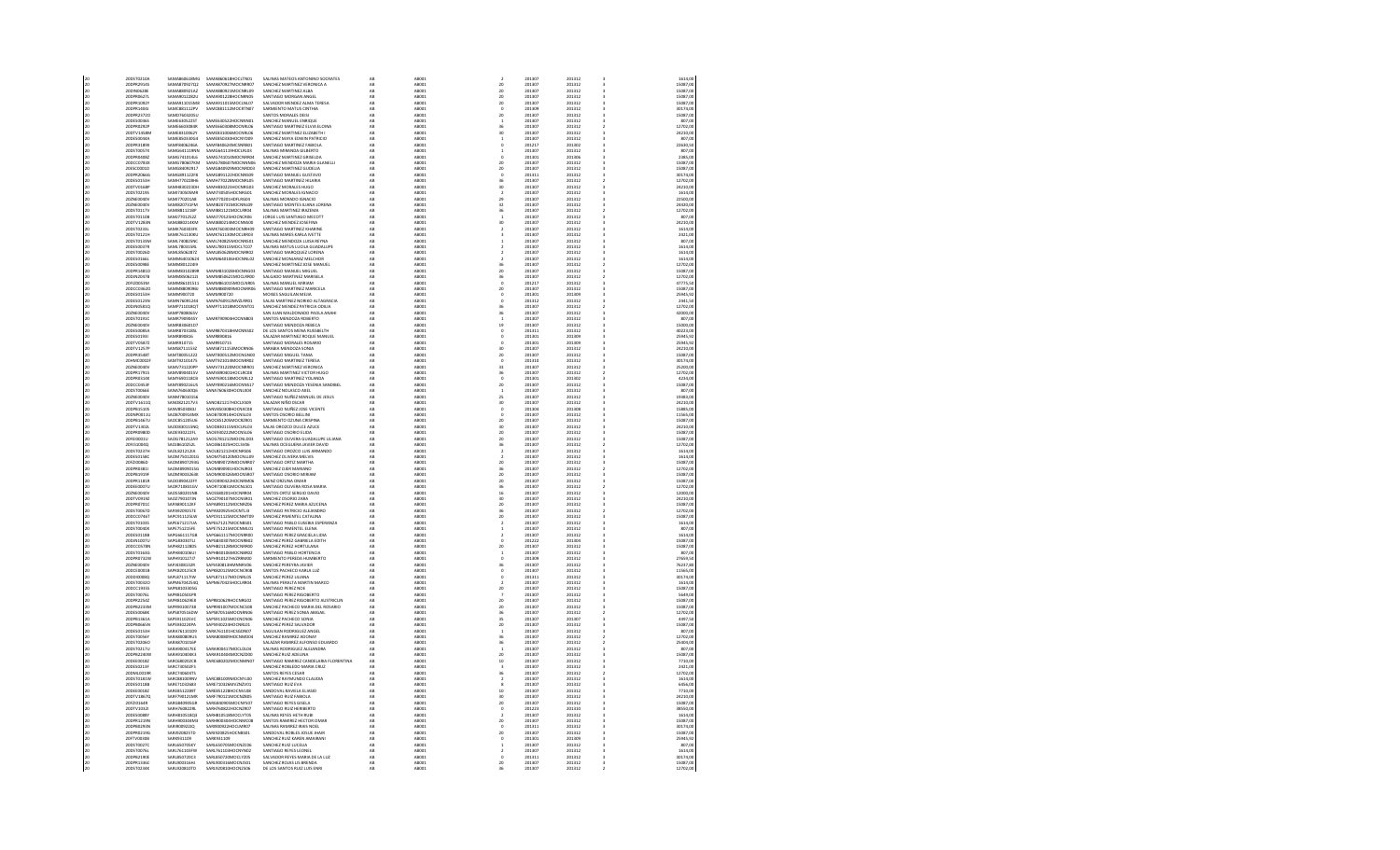|                | 20DEE0016B               | SARM7211303D                 | SARM721130HOCNMR03                       | ANTIAGO RAMIREZ MAURO ANDRES                                  |           | AB001          | 36                                      | 201307           | 201312           |                         | 12702,00             |
|----------------|--------------------------|------------------------------|------------------------------------------|---------------------------------------------------------------|-----------|----------------|-----------------------------------------|------------------|------------------|-------------------------|----------------------|
| 20<br>20       | 20DST0083V               | SARM760910KR                 | SARM760910HOCNDG07                       | SANTOS RODRIGUEZ MIGUEL                                       | AB        | AB001          | $\overline{2}$                          | 201307           | 201312           |                         | 1614.00              |
| 20             | 20DST0071Q               | SARM8210137E                 | SARM821013MOCLZR07                       | SALINAS RUIZ MIRIAM JANET                                     | AB        | AB001          |                                         | 201307           | 201312           |                         | 807,00               |
| $_{20}$        | 20DPB1769F               | SARM860405PN                 | SARM860405MOCLSG09                       | SALINAS DE LA ROSA MARIA MAGDALENA                            | AB        | AB001          | 20                                      | 201307           | 201312           |                         | 15087.00             |
| 20             | 20DPB1554F               | SARM890808                   | SARM890808HOCLDR07                       | MARIO SALAS RODRIGUEZ                                         | AB        | AB001          | $\mathbf 0$                             | 201304           | 201308           |                         | 15885,00             |
|                |                          | SARN790404SJ                 | SARN790404MOCNYR08                       |                                                               |           | <b>AR001</b>   |                                         |                  |                  | $\overline{ }$          | 12702.00             |
| 20<br>20       | 20DJN00300<br>20DPB0124S |                              |                                          | SANTOS REYES NIRIA DOLORES<br>SALVADOR REYES OLVERIDA         | AB<br>AB  |                | $\begin{array}{c} 36 \\ 0 \end{array}$  | 201307           | 201312           |                         |                      |
|                |                          | SARO8204153B                 | SARO820415MOCLYL07                       |                                                               |           | AB001          |                                         | 201311           | 201312           |                         | 30174,00             |
| 20<br>20       | 20DST0215W               | SARR890211JJ<br>SARR940531IR | SARR890211MOCNSS09                       | SANTIAGO ROSALES ROSAL<br>SANCHEZ RUIZ RAFAEL URIEL           | AB<br>AB  | AB001          | $\frac{3}{20}$                          | 201307<br>201307 | 201312           |                         | 2421,00<br>15087,00  |
|                |                          |                              | SARR940531HOCN2S01                       |                                                               |           | AB001          |                                         |                  | 201312           |                         |                      |
|                | 20DCC1274A<br>20DPR1998J | SARS781111                   | SARS781111MOCNYL00                       | SILVIA SANTOS REYEZ<br>SANCHEZ RAMIREZ SONIA                  | AB<br>AB  | AB001          | $\bf{0}$                                | 201304<br>201307 | 201308           |                         | 15885,00             |
| 20<br>20       |                          | SARS830215R2                 | SARS830215MOCNMN02                       |                                                               |           | AB001          | 36                                      |                  | 201312           |                         | 12702,00             |
| 20<br>20       | 20DPR2327B               | SARU910324UX                 | SARU910324HOCNMR07                       | SANTIAGO ROMERO URIEL                                         | AB        | AB001          | 36                                      | 201307           | 201312           |                         | 12702,00             |
|                | 202NE0040V               | SARV53112742                 | SARV531127HOCNMR05                       | SANCHEZ RAMIREZ VIRGILIO                                      | AB        | AB001          | 36                                      | 201307           | 201312           |                         | 43998.00             |
| 20             | 20DPR2748K               | SARV841115QC                 | SARV841115MOCNSD05                       | SANCHEZ RIOS VIDALA YAZBETH                                   | AB        | AB001          | $^{20}$                                 | 201307           | 201312           |                         | 15087,00             |
|                |                          |                              |                                          |                                                               |           |                |                                         |                  |                  |                         |                      |
| $_{20}$        | 20DTV0651K               | SASA871110QD                 | SASA871110MOCNLD07                       | SANDOVAL SOLANO ADELAIDA                                      | AB        | AB001          | 30                                      | 201307           | 201312           |                         | 24210.00             |
| 20             | 20DST0042V               | SASA880412ME                 | SASA880412HOCNNL03                       | SANTIAGO SANCHEZ ALAN                                         | AB        | AB001          | 36                                      | 201307           | 201312           |                         | 12702,00             |
| $_{20}$        | 20DCC17882               | SASA900705H1                 | SASA900705MOCNNN07                       | SANTIAGO SANCHEZ ANA ROSA                                     | AB        | AB001          | 20                                      | 201307           | 201312           | $\overline{\mathbf{3}}$ | 15087.00             |
| 20             | 20DPR3055H               | SASB860509SP                 | SASB860509MOCNNT03                       | SANCHEZ SANCHEZ BEATRIZ ADRIANA                               | AB        | AB001          | $\,$ 0 $\,$                             | 201312           | 201312           |                         | 14819,00             |
|                | 200EE0007U               | SASC711110SR                 | SASC711110HOCNNR06                       | SANCHEZ SANCHEZ CARLOS NOEL                                   | <b>AR</b> | <b>AR001</b>   | 36                                      | 201307           | 201312           |                         | 12702.00             |
| 20<br>20       | 20DST0206Q               | SASD8210304V                 | SASD821030HOCLRG01                       | SALAZAR SORIANO DAGOBERTO                                     | AB        | AB001          | 36                                      | 201307           | 201312           |                         | 25404,00             |
|                | 2005T0028R               | 545D8304181LI                | SASDR3041RMOCNGM04                       | SANCHEZ SIGUENZA DAMARA                                       |           | <b>AR001</b>   | $\overline{1}$                          | 201307           | 201312           |                         | 807.00               |
| 20<br>20       | 20DES0085A               | SASE690413T1                 | SASE690413HOCNNR08                       | SANTIAGO SANCHEZ ERNESTO                                      | AB<br>AB  | AB001          |                                         | 201307           |                  |                         | 807,00               |
|                |                          |                              |                                          |                                                               |           | AB001          | $\,$ 1                                  |                  | 201312           |                         |                      |
| 20<br>20       | 20DST0085T               | SASE730602SK                 | SASE730602HOCNNR09                       | SANTIAGO SANTOS ERASMO PEDRO                                  | AB        |                |                                         | 201307           | 201312           |                         | 2421,00              |
|                | 20ZNE0040V               | SASE791230PB                 | SASE791230HOCNNR01                       | SANTOS SANCHEZ ERICEL                                         | AB        | AB001          | 16                                      | 201307           | 201312           |                         | 12000.00             |
| 20             | 20DPR21330               | SASE831018NN                 | SASE831018HOCNLR03                       | SANTOS SILVA ERIK                                             | AB        | AB001          | 36                                      | 201307           | 201312           |                         | 12702,00             |
| $_{20}$        | 20DST0133M               | SASG8010183K                 | SASG801018HOCNNL05                       | SANCHEZ SANCHEZ GILBERTO                                      | AB        | AB001          | 36                                      | 201307           | 201312           |                         | 12702.00             |
| 20             | 20DST0178                | SASG900903JU                 | SASG900903HOCNNR08                       | SANTIAGO SANTIAGO GREGORIO                                    | AB        | AB001          | 36                                      | 201307           | 201312           |                         | 12702,00             |
| 20             | 20AGD00042               | SASI6507214H                 | SASI650721MOCNVS06                       | SANTIAGO SAAVEDRA ISABEL                                      | AB        | AB001          | $\overline{0}$                          | 201307           | 201312           | $\overline{\mathbf{3}}$ | 17338.00             |
| 2c             | 20DPB1157Q               | SASI891022KT                 | SASI891022HOCNNS08                       | SANTIAGO SANTIAGO ISRAEL                                      | AB        | AB001          | 20                                      | 201307           | 201312           |                         | 15087,00             |
|                | 200PR34095               | <b>SASK850325FF</b>          | SASK850325MOCNNR13                       | SANTIAGO SANTIAGO KARINA                                      | <b>AR</b> | <b>AR001</b>   | 20                                      | 201307           | 201310           |                         | 10058.00             |
| 20<br>20       | 20DPR2617S               | SASK910318FV                 | SASK910318MOCNNR06                       | SANCHEZ SANTIAGO KAREN IVETT                                  | AB        | AB001          | $20\,$                                  | 201307           | 201312           |                         | 15087,00             |
|                | 2005700534               | SASL650622GT                 | <b>SASI 650622HOCNLS07</b>               | SANTIAGO SALINAS JOSE LUIS                                    |           | <b>AR001</b>   | $\overline{2}$                          | 201307           | 201312           |                         | 1614.00              |
| 20<br>20       |                          |                              |                                          |                                                               | AB<br>AB  |                |                                         |                  |                  |                         |                      |
|                | 20DST0234K               | SASL750709DY                 | SASL750709HOCNRS01                       | SANCHEZ SERNA LUIS ERNESTO                                    |           | AB001<br>AB001 | 36                                      | 201307           | 201312           |                         | 12702,00             |
| 20<br>20       | 202NE0040V               | SASM650425C9<br>SASM760409P3 | SASM650425MOCNNR02                       | SANDOVAL SANCHEZ MARTHA PILAR                                 | AB        |                | 36                                      | 201307           | 201312           |                         | 45000,00             |
|                | 20DES0083C               |                              | SASM760409MOCNNR09                       | SANTIAGO SANCHEZ MARISELA                                     | AB        | AB001          | $\overline{1}$                          | 201307           | 201312           |                         | 807.00               |
| 20             | 20DST0210A               | SASM8410315R                 | SASM841031MOCNRR05                       | SANTAMARIA SERRANO MIRIAM                                     | AB        | AB001          | $\overline{1}$                          | 201307           | 201312           |                         | 807,00               |
| $_{20}$        | 20TAI0141R               | SASM860309DV                 | SASM860309MOCNLR04                       | SANTOS SALAZAR MARISOL                                        | AB        | AB001          | 20                                      | 201307           | 201312           |                         | 15087.00             |
| 20             | 20DJN1591D               | SASM9005185D                 | SASM900518HOCNRN06                       | SANCHEZ ARAGON MANUEL                                         | AB        | AB001          | 36                                      | 201307           | 201312           |                         | 12702,00             |
| $_{20}$        | 20DST0071Q               | SASN731116MH                 | SASN731116HOCNNL02                       | SANTIAGO SANTIAGO NELMER                                      | AB        | AB001          | $\overline{3}$                          | 201307           | 201312           |                         | 2421.00              |
| 20             | 202NE0040V               | SASN77072741                 |                                          | SANCHEZ SANCHEZ NANCY SARAHI                                  | AB        | AB001          | 33                                      | 201307           | 201311           |                         | 21250,00             |
| 20             | 20DJN0850U               | SASN820813DV                 | SASN820813MOCNRR02                       | SANTOS SIER NORMA ROCIO ITANDEHUI                             | AB        | AB001          | 36                                      | 201307           | 201312           |                         | 12702.00             |
|                |                          |                              |                                          |                                                               |           |                |                                         |                  |                  |                         |                      |
| 20             | 20DPR3125M               | SASN8711143                  | SASN871114MOCNND08                       | SANTIAGO SANCHEZ NADXHIELI                                    | AB        | AB001          | $\mathfrak{o}$                          | 201309           | 201312           |                         | 27659,50             |
| 2C<br>2C       | 2005T00300               | SASP761103J5                 | SASP761103MV7NNL02                       | SANTOS SANCHEZ PAULA MARIA                                    |           | <b>AR001</b>   | $\overline{z}$                          | 201307           | 201312           |                         | 1614.00              |
|                | 20DNS0001K               | SASR7803235M                 | SASR780323HOCNNY07                       | SANTIAGO SANTIAGO REYNALDO                                    | AB<br>AB  | AB001          | $\bar{o}$                               | 201307           | 201312           |                         | 14346,00             |
| 20<br>20       |                          |                              |                                          |                                                               |           | <b>AR001</b>   |                                         | 201307           |                  |                         |                      |
|                | 20DTV1278B<br>20DES0196F | SASR82050566<br>SASR851025   | <b>SASR851025</b>                        | SANCHEZ SANCHEZ RAFAEL<br>SANCHEZ SANCHEZ ROSA ELDA           | AB<br>AB  | AB001          | $\begin{array}{c} 30 \\ 0 \end{array}$  | 201301           | 201312<br>201309 |                         | 24210,00             |
| 20<br>20       | 202NE0040V<br>20DES0208U | SASS85081944                 | SASS850819MOCNNR09                       | SANCHEZ SANTIAGO SARAI                                        | AB<br>AB  | <b>AR001</b>   | $\begin{array}{c} 20 \\ 36 \end{array}$ | 201307           | 201312           |                         | 15087,00             |
|                |                          |                              | SAST901022MOCNSY09                       |                                                               |           | AB001          |                                         | 201307           | 201312           |                         | 12702,00             |
|                | 20DST0246P               | SASV830312ND                 | SASV830312HOCNNC06                       |                                                               |           | AB001          |                                         | 201307           | 201312           |                         | 3228,00              |
| 20<br>20       | 20DTV0116J               | SASV8312109N                 | SASV831210HOCNTN02                       | SANCHEZ SANTIAGO VICTOR HUGO<br>SANTIAGO SOTO VENANCIO MANUEL | AB<br>AB  | AB001          | $\mathbf 0$                             | 201216           | 201223           |                         | 30840,00             |
| 20             | 20DST0072P               |                              | SASV900608HOCNRRCC                       | SANTOS SORIANO VICTOR                                         |           | AB001          |                                         | 201307           | 201312           |                         | 12702,00             |
|                |                          | SASV900608N8                 |                                          |                                                               | AB        |                | 36                                      |                  |                  |                         |                      |
| 20             | 202NE0040V               | SATA710817FV                 | SATA710817HOCNRL03                       | SANCHEZ TORRES JOSE ALBERTO                                   | AB        | AB001          | 36                                      | 201307           | 201312           |                         | 27468.00             |
| 20             | 20DES0198D               | SATH900111FV                 | SATH900111HOCNLR01                       | SANTIAGO TOLEDO HERMES                                        | AB        | AB001          | 35                                      | 201307           | 201312           |                         | 26985,00             |
| 2C<br>2C       | 200E500047               | SATJ710328JA                 | SATI710328HOCNLN06                       | SANTIAGO TOLEDO JUAN                                          | AB<br>AB  | <b>AR001</b>   | $\begin{array}{c} 3 \\ 0 \end{array}$   | 201307           | 201312           |                         | 2421.00              |
|                | 20AGS0001D               | SATL830502H2                 | SATL830502MOCNLL04                       | SANTIAGO TOLEDO LILIANA YUCHEL                                |           | AB001          |                                         | 201307           | 201312           |                         | 15420,00             |
| 20<br>20       | 20DPR1128W<br>20DES0045Z | SATS751103QQ<br>SAUM7312305Q | SATS751103MOCLPL05<br>SAUM731230MVZNRR04 | SALAZAR TAPIA SILVIA TERESA<br>SANTIAGO URIETA MARGARITA      | AB<br>AB  | <b>AR001</b>   | $\begin{array}{c} 36 \\ 1 \end{array}$  | 201307           | 201312           |                         | 12702,00<br>807,00   |
|                |                          |                              |                                          |                                                               |           | AB001          |                                         | 201307           | 201312           |                         |                      |
|                |                          |                              |                                          |                                                               |           | <b>AR001</b>   |                                         | 201307           | 201312           |                         |                      |
| 20<br>20       | 20DPR2167E<br>20ZNE0040V | SAVA93081835<br>SAVC7702014E | SAVA930818MOCNLN00<br>SAVC770201MOCNRL03 | SANCHEZ VELASCO ANGELES<br>SANTAELLA VERDEJO CLAUDIA MARIBEL  | AB<br>AB  | AB001          | 36<br>33                                | 201307           | 201312           |                         | 12702,00<br>25310,70 |
|                | 20DES0008W               | SAVC821229TT                 | SAVC821229HOCNSN00<br>SAVC870724HOCNLR04 | SANDOVAL VASQUEZ CANEK DAVID                                  |           | AB001          |                                         | 201307           | 201312           |                         | 17733,00<br>12702,00 |
| 20<br>20       |                          |                              |                                          | SANCHEZ VELASQUEZ CARLOS                                      | AB<br>AB  | AB001          | $\begin{array}{c} 23 \\ 36 \end{array}$ | 201307           | 201312           | $\overline{2}$          |                      |
|                |                          |                              |                                          |                                                               |           | AB003          |                                         |                  |                  |                         | 15087,00             |
| 20<br>20       | 20DPR32042<br>20DST0076L | SAVC941009KG<br>SAVE720302K4 | SAVC941009MOCYCS02<br>SAVE720302HOCNGN00 | SAYNEZ VICENTE CASSANDRA<br>SANTIAGO VEGA ENRIQUE             | AB<br>AB  |                | 20                                      | 201307<br>201307 | 201312           |                         |                      |
|                |                          |                              |                                          |                                                               |           | AB001          | $\overline{2}$                          |                  | 201312           |                         | 1614,00              |
| 20<br>20       | 20DES0003A               | SAVE721226LP                 | SAVE721226HOCNSS03                       | SANTIAGO VASQUEZ ESTEBAN                                      | AB        | AB001          |                                         | 201307           | 201312           |                         | 3228,00              |
|                | 20DPR1370J               | SAVE871126                   | SAVE871126                               | SALINAS VENTURA MARIA ELENA                                   | AB        | AB001          | $\circ$                                 | 201301           | 201309           |                         | 25945.92             |
| 20             | 20DPR0714G               | SAVE920325<br>SAVF71051112   | SAVE920325                               | SANCHEZ VELASCO ERIKA                                         | AB        | AB001          | $\mathbf 0$                             | 201301           | 201309           |                         | 25945,92             |
| $_{20}$        | 20DST0073Q               |                              | SAVF710511HOCNSL09                       | SANTIAGO VASQUEZ FELIPE                                       | AB        | AB001          | $\overline{3}$                          | 201307           | 201312           |                         | 2421.00              |
| 20             | 20DPR1980K               | SAVF8812033F                 | SAVF881203HOCNCR04                       | SANCHEZ VICENTE FRANCISCO JAVIER                              | AB        | AB001          | 20                                      | 201307           | 201312           |                         | 15087,00             |
| 20             | 20DPR0184H               | SAVF9411094T                 | SAVF941109HOCNCR09                       | SANTIAGO VICENTE FRANCISCO                                    | AB        | AB001          | 36                                      | 201307           | 201312           | $\overline{2}$          | 12702.00             |
| 20             | 202NE0040V               | SAVI590629FR                 | SAVI590629MOCYZR06                       | SAYNES VAZQUEZ IRAIS SILVIA                                   | AB        | AB001          | 36                                      | 201307           | 201312           |                         | 35666,70             |
| 20<br>20       | 202NF0040V               | <b>SAVI 7708060D</b>         |                                          | SANCHEZ VALDEZ LIZRETH MARISOL                                | AB        | <b>AR001</b>   | $\begin{array}{c} 20 \\ 36 \end{array}$ | 201307           | 201312           |                         | 15087.00             |
|                | 20DST0114Y               | SAVL771124MA                 | SAVL771124HOCNZN02                       | SANTIAGO VAZQUEZ LEONARDO                                     | AB        | AB001          |                                         | 201307           | 201312           | $\overline{2}$          | 12702,00             |
|                |                          |                              |                                          | SANCHEZ VILLANUEVA JOSE LUIS                                  |           | AB003          |                                         |                  |                  |                         |                      |
| 20<br>20       | 20DTV0100<br>20DPR1316F  | SAVL911202CJ<br>SAVM820907PD | SAVL911202HOCNLS01<br>SAVM820907MOCNLR00 | SANTOS DEL VALLE MARA ROXANA                                  | AB<br>AB  | AB001          | $\begin{array}{c} 36 \\ 20 \end{array}$ | 201307<br>201307 | 201312<br>201312 |                         | 12702,00<br>15087,00 |
|                |                          |                              |                                          |                                                               |           |                |                                         |                  |                  |                         |                      |
| 20<br>20       | 202NE0040V               | SAVM8407277R                 | SAVM840727HOCNSS01                       | SAN JUAN VASQUEZ MISAEL                                       | AB        | AB001          | 19                                      | 201307           | 201312           |                         | 15000,00             |
|                | 20DCC1280L               | SAVM87062623                 | SAVM870626HOCNSX07                       | SAN JUAN VASQUEZ MAXIMINO                                     | AB        | AB001          | 20                                      | 201307           | 201312           |                         | 15087.00             |
| 20             | 20DTV0493L               | SAVM8903242Q                 | SAVM890324MOCNLR02                       | SANCHEZ VILLANUEVA MARIBEL                                    | AB        | AB001          | $\frac{36}{23}$                         | 201307           | 201312           |                         | 12702,00             |
| $_{20}$        | 202NE0040V               | SAVR79010737                 | SAVR790107HOCNSY08                       | SAN JUAN VASQUEZ RAYMUNDO                                     | AB        | AB001          |                                         | 201307           | 201312           |                         | 18000.00             |
| 20             | 20DTV1596O               | SAVR860713GA                 | SAVR860713MOCNLN01                       | SA GERMAN VELASCO REYNA                                       | AB        | AB001          | 30                                      | 201307           | 201312           |                         | 24210,00             |
| 20             | 20DES0166L               | SAVV7710319H                 | SAVV771031MOCNSN03                       | SANCHEZ VASQUEZ VIANNEY                                       | AB        | AB001          | $\overline{2}$                          | 201307           | 201312           | ٠                       | 1614.00              |
| 2c             | 20FSE0005X               | SAVV841223U                  | SAVV841223MOCNLC11                       | SANTOS VELASCO VICTORIA                                       | AB        | AB001          | 36                                      | 201307           | 201312           |                         | 12702,00             |
| 20<br>20       | 20EU40054Y               | SAVV861119PU                 | SAVV&61119MOCNLR06                       | SANCHEZ VALDIVIESO VIRGINIA GUADALUPE                         | <b>AR</b> | <b>AR001</b>   | $\begin{array}{c} 20 \\ 20 \end{array}$ | 201307           | 201312           |                         | 15087.00             |
|                | 20DPR2889J               | SAVV890128PU                 | SAVV890128MOCNSR06                       | SANTIAGO VASQUEZ VIRGINIA                                     | AB        | AB001          |                                         | 201307           | 201312           |                         | 15087,00             |
|                | 202NE0040V               | SAVY891006Q3                 | SAVY891006MOCNLR00                       | SANTIAGO VELAZCO YARENI                                       | AB        | <b>AR001</b>   | 31                                      | 201307           | 201312           |                         | 24000.00             |
| 20<br>20       | 20DTV0532X               | SAZA7706268R                 | SAZA770626MDFNRR05                       | SANCHEZ ZARATE ARBELIA                                        | AB        | AB001          | 30                                      | 201307           | 201312           |                         | 24210,00             |
| 20             | 20DST0038                | SAZC8101138R                 | SAZC810113MOCNCR09                       | SANTIAGO ZACARIAS CRISTINA                                    | AB        | AB001          | 36                                      | 201307           | 201312           |                         | 12702,00             |
|                |                          |                              |                                          |                                                               |           |                |                                         |                  |                  |                         |                      |
| $_{20}$        | 20DTV0021W               | SAZD870404S1                 | SAZD870404HOCNRH03<br>SAZX840219MOCNXC13 | SANTIAGO ZARATE DAHIR DAMASO                                  | AB        | AB001<br>AB001 | 36                                      | 201307           | 201312           | $\overline{2}$          | 12702.00<br>15885,00 |
| 20             | 20DCC1272C               | SAZX840219                   |                                          | XOCHITL SANTIAGO ZUÑIGA                                       | AB        |                | $\mathfrak{o}$                          | 201304           | 201308           |                         |                      |
| $_{20}$        | 20DPR3456C               | SEAF680129                   | SEAF680129HVZGGR01                       | FRANCISCO SEGURA AGUIRRE                                      | AB        | AB001          | $\circ$                                 | 201304           | 201308           |                         | 15885.00             |
| 20             | 202NE0040V               | SEA0820922I2                 | SEOA820922MDFRRR02                       | SERRANO OROZCO ARICIA KARENINA                                | AB        | AB003          | 36                                      | 201307           | 201312           |                         | 33111,30             |
| $_{20}$        | 202NE0040V               | SEAR670326E8                 | SEAR670326MOCBLT06                       | SEBASTIAN ALVARADO RUTSANA                                    | AB        | AB001          | 18                                      | 201307           | 201312           |                         | 13500.00             |
| 20             | 20DTV0541E               | <b>SEGN880826</b>            | <b>SEGN880826</b>                        | SERNAS GUTIERREZ NANCY ISABEL                                 | AB        | AB001          | $\overline{0}$                          | 201301           | 201309           |                         | 25945,92             |
| 20<br>20       | 200PR1398F               | SEGT880719L9                 | SEGT880719MOCVRR01                       | SEVERIANO GARCIA TERESA                                       | <b>AR</b> | <b>AR001</b>   | 20                                      | 201307           | 201312           |                         | 15087.00             |
|                | 20DST0088Q               | SEHE7103112R                 | SEHE710311MOCRRL07                       | SERRANO HERNANDEZ ELIDA                                       | AB        | AB001          | $\overline{36}$                         | 201307           | 201312           |                         | 12702,00             |
|                | 20DST0015Y               | <b>SEHE830328JC</b>          | SEHER30328HOCRRM01                       | SERRANO HERNANDEZ EMILIO ERIK                                 |           | <b>AR001</b>   | $\mathbf{1}$                            | 201307           | 201312           |                         | 807.00               |
| 20<br>20       | 20DES0150K               | SEME79111421                 | SEME791114MOCGRD00                       | SEGURA MARTINEZ EDITH                                         | AB<br>AB  | AB001          | 36                                      | 201307           | 201312           |                         | 12702,00             |
| 20             | 20DES0220P               | <b>SEMF851227BF</b>          |                                          | SEBASTIAN MEZA FORTINO VLADIMIR                               | AB        | AB001          | $\overline{2}$                          | 201307           | 201312           |                         | 1614,00              |
| $_{20}$        | 20DPB0606Y               | SEMM911119N9                 | SEMM911119MOCBNR01                       | SEBASTIAN MONTAÑO MARGARITA                                   | AB        | AB001          | 20                                      | 201307           | 201312           |                         | 15087.00             |
|                |                          |                              |                                          |                                                               |           | AB001          |                                         |                  |                  |                         |                      |
| 20             | 20DTV1207H               | SEMR810901U8                 | SEMR810901MOCRGS01                       | SERNA MOGUEL ROSA                                             | AB        |                | 30                                      | 201307           | 201312           |                         | 24210,00             |
| $_{20}$        | 20DPR3305X               | SEPN720909IS                 | SEPN720909MOCYLR09                       | SEYDE PULIDO NORA ELIA                                        | AB        | AB001          | 20                                      | 201307           | 201312           |                         | 27659.50             |
| 20             | 20DTV1599L               | SESC8208291M                 | SESC820829MOCNLL04                       | SEN SALOMON CLAUDIA TRI                                       | AB        | AB003          | 30                                      | 201307           | 201312           |                         | 24210,00             |
| $\overline{2}$ | 20DTV0933S               | SESE680605                   | SESE680605                               | SEBASTIAN SANTIAGO ELOISA                                     | AB        | AB001          | $\overline{0}$                          | 201301           | 201309           |                         | 25945.92             |
| 20             | 20DTV1532D               | SESR810404FY                 | SESR810404HOCRNG08                       | SERRA SANTIAGO RIGOBERTO                                      | AB        | AB001          | 30                                      | 201307           | 201312           |                         | 23130,00             |
|                | 200PR22045               | SEVIR91219TL                 | SEVIR91219HOCRNS02                       | SEBASTIAN VENTURA JOSE DE JESUS                               | <b>AR</b> | <b>AR001</b>   | $\Omega$                                | 201311           | 201312           |                         | 30174.00             |
| 2C<br>2C       | 202NE0040V               | SEZA72071212                 | SEZA720712HOCBXL08                       | SEBASTIAN ZUÑIGA ALEJANDRO                                    | AB        | AB001          | 33                                      | 201307           | 201312           |                         | 25310,70             |
|                | 20DES0179F               | SIAM78022092                 | SIAM780220MOCBVR08                       | SIBAJA AVENDAÑO MARTHA MARIA                                  |           | <b>AR001</b>   |                                         | 201307           | 201312           |                         | 807.00               |
| 2C<br>2C       | 20DTV1249G               | SIBG7412113K                 |                                          | SIBAJA BAUTISTA GUADALUPE                                     | AB<br>AB  | AB001          | $\begin{array}{c} 1 \\ 30 \end{array}$  | 201307           | 201312           |                         | 24210,00             |
|                | 20DML00015               |                              | SIBR770616MOCRLN01                       |                                                               |           | <b>AR001</b>   | 36                                      | 201307           | 201312           |                         |                      |
| 20<br>20       | 20DST0175L               | SIBR770616HB<br>SIDH710813KY | SIDH710813HOCLZP03                       | SIERRA BALBUENA RANFERI NARMI<br>SILVA DIAZ HIPOLITO          | AB<br>AB  | AB001          |                                         | 201307           | 201312           |                         | 12702,00<br>1614,00  |
|                |                          |                              | SIDK940311MOCM2T07                       |                                                               |           | AB001          |                                         |                  |                  |                         | 25145,00             |
| 20<br>20       | 20DPR1811P<br>20DST0024F | SIDK940311H5<br>SIEE830821DB | SIEE830821MOCRSL08                       | SIMUTA DIAZ KATIA GABRIELA<br>SIERRA ESPINOSA MARIA ELENA     | AB<br>AB  |                | $\bf{0}$                                | 201312<br>201307 | 201312           |                         |                      |
|                |                          |                              |                                          |                                                               |           | AB001          | 5                                       |                  | 201312           |                         | 4035,00              |
| 20<br>20       | 20DPB1435B<br>20DST0229Z | SIEG900731                   | SIEG900731MOCLSN03                       | GENESIS SILVA ESPINOSA                                        | AB        | AB001          |                                         | 201304           | 201308           |                         | 15885,00             |
|                |                          | <b>SIGE760220KL</b>          | SIGE760220HOCLMM06                       | SILVA GOMEZ EMILIO SILVANO                                    | AB        | AB001          | $\overline{2}$                          | 201307           | 201312           |                         | 1614,00              |
| 20<br>20       | 20DJN1748N               | SIHV8312293Q                 | SIHV831229HOCLYS09                       | SILVA HUEY VICENTE REY                                        | AB        | AB001          |                                         | 201301           | 201312           |                         | 30174,00             |
|                | 20DCC1124L               | SUD920510D8                  | SUD920510MOCLMS03                        | SILVA JIMENEZ DIOSELY STEPHANY                                | AB        | AB001          | 20                                      | 201307           | 201312           |                         | 15087.00             |
|                | 20DST0016X               | SIJJ770401EU                 | SUJ770401MOCLSD08                        | SILVA JOSE JUDITH                                             |           | AB001          | 36                                      | 201307           | 201312           |                         | 12702,00             |
|                |                          |                              |                                          |                                                               |           |                |                                         |                  |                  |                         |                      |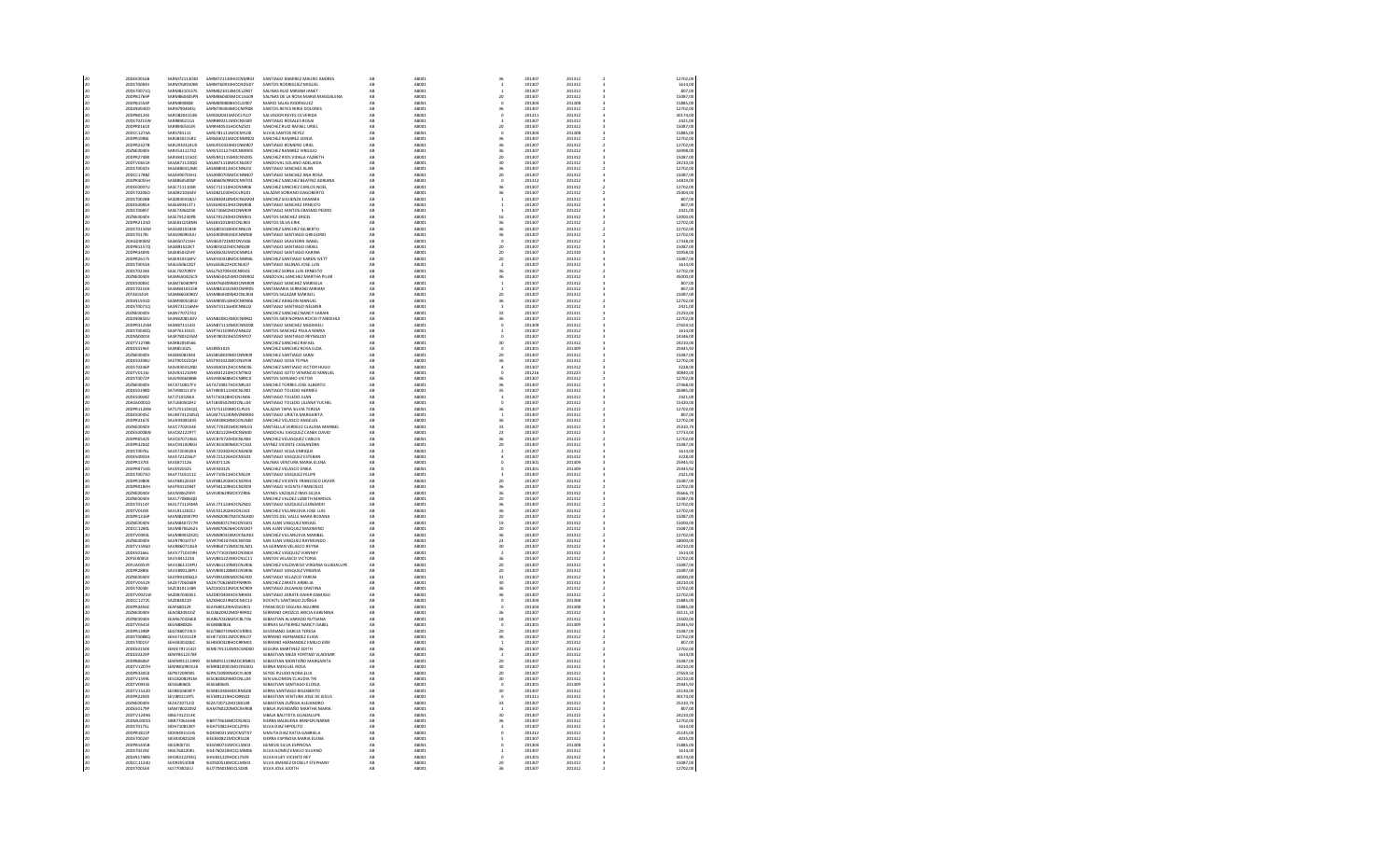| 20<br>20 | 20DTV1571F<br>20DST0183U | SIJJ860710U8<br>SILC671025RY | SUJ860710MOCRSD08                        | SIERRA JOSE JUDITH<br>SILVA LIBORIO CRISANTA               | <b>AR</b>       | AB001        | 30                                            | 201307           | 201312           |                          | 24210,00<br>807,00    |
|----------|--------------------------|------------------------------|------------------------------------------|------------------------------------------------------------|-----------------|--------------|-----------------------------------------------|------------------|------------------|--------------------------|-----------------------|
|          |                          |                              | SILC671025MOCLBR08                       |                                                            | AB              | AB001        |                                               | 201307           | 201312           |                          |                       |
| 20<br>20 | 20DTV0655G               | SILE851027KY                 | SILE851027HOCLPV06<br>SILH860811HOCMPC01 | SILVERIO LOPEZ EVER GABRIE<br>HECTOR MACARIO SIMON LOPEZ   | AB<br>AB        | AB001        | $\begin{array}{c} 30 \\ 0 \end{array}$        | 201307           | 201312           |                          | 24210,00              |
|          | 20DJN0226Z               | SILH860811                   |                                          |                                                            |                 | AB001        |                                               | 201304           | 201308           |                          | 15885,00              |
| 20       | 20DPR0179W               | SILR881022SB                 | SILR881022MOCRPQ02                       | SIERRA LOPEZ RAQUEL                                        | AB              | AB001        | 20                                            | 201307           | 201312           |                          | 15087,00              |
| $_{20}$  | 20DST0006Q               | SIMA78092556                 | SIMA780925HOCBRR00                       | SIBAJA MORALES AURELIO                                     | AB              | AB001        | $\overline{2}$                                | 201307           | 201312           |                          | 1614.00               |
| 20       | 20DPB1595F               | SIME900212CE                 | SIME900212MOCLNL01                       | SILVA MANLEON ELSA                                         | AB              | AB001        | $^{20}$                                       | 201307           | 201312           |                          | 15087,00              |
|          | 20DST0099M               | SIME920717RQ                 | SIME920717HOCMXD00                       | SIMON MU602 EDIEL                                          | AB              | <b>AR001</b> |                                               | 201307           | 201312           |                          | 12702.00              |
| 20<br>20 | 20DTV1523W               | SIMJ670926                   | SIMJ670926HOCBRM01                       | JAIME SIBAJA MARTINEZ                                      | AB              | AB001        | $\begin{array}{c} 36 \\ 0 \end{array}$        | 201304           | 201308           |                          | 15885,00              |
|          |                          |                              | SIMJ811218HDFBRS03                       |                                                            |                 | <b>AR001</b> |                                               |                  | 201312           |                          |                       |
| 2C<br>2C | 20DJN1811Z<br>20DST0033N | SIMJ811218SS<br>SIMJ8612245N |                                          | SIBAJA MORALES JESUS ANTONIO<br>SIMON MARIANO JESUS GENARO | AB<br>AB        |              | $\begin{array}{c} 20 \\ 36 \end{array}$       | 201307<br>201307 |                  |                          | 15087,00<br>12702,00  |
|          |                          |                              | SIMJ861224HOCMRS03                       |                                                            |                 | AB001        |                                               |                  | 201312           |                          |                       |
| 20<br>20 | 20DST0063H               | SIMS7110151V<br>SIMS741226MC | SIMS711015MOCBNL04<br>SIMS741226MOCLNR03 | SIBAJA MENDOZA SILVIA<br>SILVA MENDEZ SARALUZ GUADALUPE    | AB<br>AB        | <b>AR001</b> |                                               | 201307<br>201307 | 201312           |                          | 807,00<br>15087,00    |
|          |                          |                              |                                          |                                                            |                 | AB001        | $20\,$                                        |                  | 201312           |                          |                       |
| 20<br>20 | 20DST01310<br>20DPR2140Y | SIMS7604199G<br>SIM29209064I | SIMS760419HOCLGC06<br>SIMZ920906HVZXNR03 | SOCRATES SILVA MIGUEL<br>SIXTO MONTOR ZUAR ALEXIS          | AB<br>AB        | AB001        | 36                                            | 201307<br>201309 | 201312           |                          | 12702,00              |
|          |                          |                              |                                          |                                                            |                 | AB001        | $\mathbf 0$                                   |                  | 201312           |                          | 27659,50              |
|          | 20DES0231V               | SIOB790611AD                 | SIOB790611HOCMRR08                       |                                                            |                 | AB001        | $\mathfrak o$                                 | 201301           | 201312           |                          |                       |
| 20<br>20 | 20DPR0556H               | SIOD840524L7                 | SIOD840524HOCGLV09                       | SIMON ORTIZ BERNARDO<br>SIGUENZA OLIVERA DAVID             | AB<br>AB        | AB001        | $\circ$                                       | 201310           | 201312           |                          | 9894,50<br>47775,50   |
| 20       | 20DPR2044V               | SIPE910921H3                 | SIPE910921HOCLCD04                       | SILVA PACHECO JOSE EDUARDO                                 | AB              | AB001        | 20                                            | 201307           | 201312           |                          | 15087,00              |
| $_{20}$  | 20DPR0380J               | SIPJ920905GW                 | SIPJ920905MOCLRL02                       | SILVIA PEREZ JAEL                                          | AB              | AB001        | $\overline{0}$                                | 201309           | 201312           |                          | 27659.50              |
| 20       | 20DPR0464F               | SIPM6204013Y                 | SIPM620401HOCRCR08                       | SIERRA PACHECO MARTIN RODRIGO                              | AB              | AB001        | 36                                            | 201307           | 201312           |                          | 12702,00              |
| $_{20}$  | 20DST0227A               | SIRA7511036X                 | SIRA751103MOCLMN06                       | SILVA RAMIREZ ANABEL                                       | AB              | AB001        | $\overline{\phantom{a}}$                      | 201307           | 201312           | 3                        | 4035.00               |
|          |                          |                              |                                          |                                                            |                 |              |                                               |                  |                  |                          |                       |
| 20       | 20DST0047Q               | SIRL830328TX                 | SIRL830328MOCRM204                       | SIERRA RAMIREZ LUZ KARINA                                  | AB              | AB001        | 3                                             | 201307           | 201312           |                          | 2421,00               |
| $_{20}$  | 20DST01132               | SIRN6911101S                 | SIRN691110HOCLZX01                       | SILVA RUIZ NOE ARMANDO                                     | AB              | AB001        | 36                                            | 201307           | 201312           |                          | 12702.00              |
| 20       | 20DJN1374P               | SISA911115                   | SISA911115HOCRNL03                       | ALBERTO MISAEL SIERRA SANCHEZ                              | AB              | AB001        | $\mathbf 0$                                   | 201304           | 201308           |                          | 15885,00              |
| 20<br>20 | 200TV0375X               | SISI870429TU                 | SISI870429HOCRNR01                       | SIERRA SANCHEZ IRVING NEST                                 | AB              | <b>AR001</b> | 30                                            | 201307           | 201312           |                          | 24210.00              |
|          | 20FMP0020A               | SISM79093053                 |                                          | SILVERIO SANCHEZ MIGUEL ANGE                               | $\overline{AB}$ | AB001        | $\,$ 0                                        | 201301           | 201312           |                          | 28692,00              |
| 20<br>20 | 20DML00019               | SISS900823MZ                 | SISS900823HOCRNT07                       | SIERRA SANCHEZ JOSE SAIT                                   | AB<br>AB        | AB001        | $\circ$                                       | 201310           | 201312           |                          | 40232,00              |
|          | 20DTV0966J               | SISY8503213Q                 | SISY850321MOCLLR08                       | SILVA SILVA YURIDIA LIS                                    |                 | AB001        | 30                                            | 201307           | 201312           |                          |                       |
| 20       | 20DPR3030Z               | SITC871122U9                 | SITC871122MOCRRC07                       | SIERRA TORIBIO CECILIA                                     | AB<br>AB        | AB001        | $\bf{0}$                                      | 201220           | 201302           |                          | 15087,00              |
| $_{20}$  | 20DPR3568G               | SIVC811013C9                 |                                          | SILVA VASQUEZ CAROLINA                                     |                 | AB001        | $\circ$                                       | 201309           | 201312           |                          | 30174.00              |
| 20       | 20DST0062I               | SIVF7903238A                 | SIVF790323HOCLSD07                       | SILVA VASQUEZ FIDEL                                        | AB              | AB001        | 36                                            | 201307           | 201312           |                          | 12702,00              |
| $_{20}$  | 20DST0145R               | SIVS760413PS                 | SIVS760413HOCLZR02                       | SILVA VAZQUEZ SERGIO                                       | AB              | AB001        | $\overline{2}$                                | 201307           | 201312           | 3                        | 1614.00               |
| 20       | 20DES0140D               | SIVV6703233G                 | SIVV670323HOCRSC00                       | SIERRA VASQUEZ VICTORIANO                                  | AB              | AB001        | $\overline{2}$                                | 201307           | 201312           |                          | 1614,00               |
| 20       | 202NE0040V               | SIZN811122T7                 | SIZN811122HOCLRH12                       | SILVA ZARATE NAHUM ALVARO                                  | AB              | AB001        | 36                                            | 201307           | 201312           |                          | 55140.00              |
| 20       | 20FI20085E               | SOAJ6902288A                 | SOAJ690228MOCSMD08                       | SOSA AMBROSIO JUDITH                                       | AB              | AB001        | 36                                            | 201307           | 201312           |                          | 12702,00              |
|          | 2001N0104P               | SOAJ861213PS                 | SOAIR61213MOCTON07                       | SOTO AQUINO JUANA SILVIA                                   |                 | <b>AR001</b> |                                               | 201307           | 201312           |                          | 15087.00              |
| 20<br>20 |                          |                              |                                          |                                                            | AB<br>AB        |              | $\begin{array}{c} 20 \\ 36 \end{array}$       |                  |                  |                          |                       |
|          | 20DPR2410A               | SOAY880101R5                 | SOAY880101MOCLRS05                       | SOLIS ARZOLA YESENIA                                       |                 | AB001        |                                               | 201307           | 201312           |                          | 12702,00              |
| 20<br>20 | 20DST0178I               | SOBA78112838                 | SOBA781128MOCRTR11                       | SORIA BAUTISTA ARELI                                       | AB              | AB001        | $\overline{2}$                                | 201307           | 201312           |                          | 1614,00               |
|          | 20DST0178I               | SOBA78112838                 | SOBA781128MOCRTR11                       | SORIA BAUTISTA ARELI                                       | AB              | AB001        | $\overline{2}$                                | 201311           | 201311           |                          | 1000,00               |
| 20       | 20DST0017W               | SOBJ810421HK                 | SOBJ810421HOCLRL01                       | SOLORZANO BORJA JOEL                                       | AB              | AB001        | $\overline{\mathbf{S}}$                       | 201307           | 201312           |                          | 4035,00               |
| $_{20}$  | 20HBD0009S               | SOBW740217IU                 | SOBW740217HOCSRL04                       | SOSA DE LA BARRA WILFRIDO                                  | AB              | AB001        | $\circ$                                       | 201311           | 201312           |                          | 30174.00              |
| 20       | 20DST0156X               | SOCA80040765                 | SOCA800407HOCLBB07                       | SOLORZA CABRERA ABEL                                       | AB              | AB001        |                                               | 201307           | 201312           |                          | 1614,00               |
| $_{20}$  | 20DES0142B               | SOCJ751211EX                 | SOCJ751211HOCTRN06                       | SOTO CARMONA JUAN CARLOS                                   | AB              | AB001        | $\circ$                                       | 201217           | 201224           |                          | 6168.00               |
| 20       | 20DST0104R               | SOCL801019L1                 | SOCL801019MOCRRL03                       | SORIANO CARRILLO LILIA LAURA                               | AB              | AB001        | 36                                            | 201307           | 201312           |                          | 12702,00              |
| $_{20}$  | 20DST0172Q               | SOCM600809AE                 | SOCM600809MOCRRN04                       | SORIANO CRUZ MINERVA                                       | AB              | AB001        | $\overline{1}$                                | 201307           | 201312           |                          | 807.00                |
| 20       | 20DTV0100                | SOCM850426CB                 | SOCM850426HOCTHC09                       | SOTO CHAVEZ MICHEL EDUA                                    | AB              | AB001        | 30                                            | 201307           | 201312           |                          | 24210,00              |
|          | 20DJN1547Q               | SOCS831024PO                 | SOCS831024HOCLSL00                       |                                                            |                 | <b>AR001</b> |                                               | 201307           | 201312           |                          | 12702.00              |
| 2C<br>2C | 20DST0038                | SOCT6910073D                 | SOCT691007HOCRVR00                       | SOLORZANO CASTILLO SAUL<br>SORIA CUEVAS TERESO             | AB<br>AB        | AB001        | $\begin{array}{c} 36 \\ 1 \end{array}$        | 201307           | 201312           |                          | 807,00                |
|          |                          |                              |                                          |                                                            |                 | <b>AR001</b> |                                               |                  |                  |                          |                       |
| 20<br>20 | 20DJN0530J<br>20DPR1597O | SOCY911130G9<br>SODA800613LB | SOCY911130MOCLRS07<br>SODA800613HOCLSN07 | SOLANO CRUZ YESENIA<br>SOLORZANO DIAZ JOSE ANTONIO         | AB<br>AB        |              | $\begin{array}{c} 36 \\ 0 \end{array}$        | 201307           | 201312<br>201312 |                          | 12702,00<br>27659,50  |
|          |                          |                              |                                          |                                                            |                 | AB001        |                                               | 201309           |                  |                          |                       |
| 20       | 20DPB0611J               | SODR91081851                 | SODR910818MOCRNS04                       | SORIANO DIONICIO ROSA MARIELA                              | AB              | AB001        | $_{\rm 20}$                                   | 201307           | 201312           |                          | 15087,00              |
| $_{20}$  | 20DPR3260F               | SODS910622AE                 | SODS910622MOCRRN03                       | SORIANO DURAN SANDY PAULINA                                | AB              | AB001        | 20                                            | 201307           | 201312           |                          | 15087.00              |
| 20       | 20DTV0024T               | SOEG701014RP                 | SAEG701014MOCSSL01                       | SOSA ESTRADA GLORIA                                        | AB              | AB003        | 30                                            | 201307           | 201312           |                          | 23130,00              |
| $_{20}$  | 20DES0052J               | SOEL7802276E                 | SOEL780227HOCLGS08                       | SOLIS EUGENIO LUIS ENRIQUE                                 | AB              | AB001        | $\overline{2}$                                | 201307           | 201312           |                          | 1614.00               |
| 20       | 20DST0032O               | SOGE730702LZ                 | SOGE730702HOCBLL00                       | SOBREVILLA GALINDO ELIZABETH                               | AB              | AB001        | 36                                            | 201307           | 201312           |                          | 12702,00              |
|          | 200TV16181               | SOGM780102EY                 | SOGM780102MOCSRR02                       | SOSA GUERRERO MARILYN                                      | AB              | <b>AR001</b> |                                               | 201307           | 201312           |                          | 24210.00              |
| 20<br>20 | 20DTV1586H               | SOGY860210GI                 | SOGY860210MOCLRR06                       | SOLIS GARCIA YARITZA NABILA                                | AB              | AB001        | 30<br>30                                      | 201307           | 201312           |                          | 24210,00              |
|          |                          |                              | SOHRRROR26MOCRRHO2                       | SORIANO HERNANDEZ BIAHANY                                  |                 | <b>AR001</b> |                                               | 201307           | 201312           |                          | 12702.00              |
| 2C<br>2C | 20F2F0057L<br>20ZNE0040V | SOHB880826B4<br>SOHD841204HI | SOHD841204MOCTRN08                       | SOTO HERNANDEZ DANIELA                                     | AB<br>AB        | AB001        | 36<br>36                                      | 201223           | 201224           |                          | 11608,74              |
|          |                          |                              |                                          |                                                            |                 | <b>AR001</b> | $\overline{a}$                                |                  |                  |                          |                       |
| 20<br>20 | 20DST00621<br>20ZNE0040V | SOHG620411VA<br>SOJI49061731 | SOHG620411MOCSRM02<br>SOJI490617MOCRMS09 | SOSA HERNANDEZ GEMA<br>SORIANO JIMENEZ ISAURA              | AB<br>AB        | AB001        | $2\bar{3}$                                    | 201307<br>201307 | 201312<br>201312 |                          | $3228,00$<br>18000,00 |
|          |                          |                              | SOJR831015HOCSRM05                       |                                                            |                 | AB001        |                                               |                  |                  |                          | 3228.00               |
| 20<br>20 | 20DST0234K               | SOJR83101568<br>SOLA8503063K | SOLA850306HOCLPR07                       | SOSA JARQUIN RAMON<br>SOLANO LOPEZ AARON                   | AB<br>AB        |              | $\begin{array}{c} 4 \\ 36 \end{array}$        | 201307<br>201307 | 201312           |                          |                       |
|          | 20DST01480               |                              |                                          |                                                            |                 | AB001        |                                               |                  | 201312           |                          | 12702,00              |
| 20<br>20 | 20DES0014G               | SOLJ771025TG<br>SOLL651004F3 | SOLJ771025HCCTNN03                       | SOTO LEON JUAN HIPOLITO                                    | AB<br>AB        | AB001        |                                               | 201307           | 201312           |                          | 2421,00               |
|          | 20FMP0018M               |                              |                                          | SOLIS LOPEZ LORENA MARINA                                  |                 | AB001        | $\circ$                                       | 201301           | 201312           |                          | 28692,00              |
| 20       | 20DTV0553J               | SOLR690708F3                 | SOLR690708MOCLJN04                       | SOLANO LUJAN REYNA JESUS                                   | AB<br>AB        | AB001        | 36                                            | 201307           | 201312           |                          | 12702,00              |
| $_{20}$  | 20DES0010K               | SOMA791017PD                 | SOMA791017HOCLRB08                       | SOLIS MARTINEZ ABRAHAM                                     |                 | AB001        | $\mathbf{1}$                                  | 201307           | 201312           |                          | 807.00                |
| 20       | 20DST0229Z               | SOMA8604108U                 | SOMA860410HOCLRD08                       | SOLANO MERINO ADRIAN                                       | AB              | AB001        |                                               | 201307           | 201312           |                          | 807,00                |
| $_{20}$  | 20DTV0647Y               | SOMG810526K8                 | SOMG810526MOCLRD08                       | SOLIS MORALES GUADALUPE                                    | AB              | AB001        | 30                                            | 201307           | 201312           | 3                        | 24210.00              |
| 20       | 20AGD0002A               | SOML660506FX                 | SOML660506HOCSRN06                       | SOSA MARTINEZ LEONEL                                       | AB              | AB001        | $\,$ 0 $\,$                                   | 201307           | 201312           |                          | 16216,00              |
| 20       | 20DES0160R               | SOMS820604GX                 | SOMS820604MOCSRL03                       | SOSA MARQUEZ SALOMON                                       | AB              | AB001        | 19                                            | 201307           | 201312           |                          | 14649.00              |
| 20       | 20DST0099W               | SONJ770212JX                 | SONJ770212HOCLXS00                       | SOLORZANO NUÑEZ JESUS FRANCISCO                            | AB              | AB001        |                                               | 201307           | 201312           |                          | 807,00                |
|          | 20DTV0228N               | SOOJ9105024K                 |                                          | SOSA ORTIGOZA JOANA SOLEDAD<br>SOSA ORTIGOZA YOVANI        |                 | AB001        |                                               |                  | 201312           |                          | 12702,00              |
| 20<br>20 | 20DTV0702A               | SOOY8511268T                 | SOOY851126HOCSRV08                       |                                                            | AB<br>AB        | AB001        | $\frac{36}{36}$                               | 201307<br>201307 | 201312           |                          | 12702,00              |
|          |                          |                              |                                          | SORIANO PAZ CARLOS                                         |                 | AB001        |                                               |                  |                  |                          |                       |
| 20<br>20 | 20DES0188X<br>20ZNE0040V | SOPC6811046K<br>SOPE730306B4 | SOPC681104HOCRZR05<br>SOPE730306MOCSRL00 | SOSA PERALTA ELENA                                         | AB<br>AB        | AB001        | $\begin{smallmatrix} 1\\16 \end{smallmatrix}$ | 201307<br>201307 | 201312<br>201312 |                          | 807,00<br>12000,00    |
|          |                          |                              |                                          |                                                            |                 |              |                                               |                  |                  |                          |                       |
| 20       | 20DST0175L               | SOPR610114BR<br>SOPR610404AV | SOPR610114HOCSBG03                       | SOSA POBLETE ROGELIO                                       | AB<br>AB        | AB001        |                                               | 201307           | 201312           |                          | 3228,00               |
| $_{20}$  | 20DST0034M               |                              | SOPR610404HOCSRC04                       | SOSA PEREZ RICARDO ERASMO                                  |                 | AB001        | 36                                            | 201307           | 201312           |                          | 12702.00              |
| 20       | 20DST0175L               | SOQR811101D6                 | SOQR811101HOCSXG10                       | SOSA QUIÑONES RIGOBERTO                                    | AB              | AB001        | 36                                            | 201307           | 201312           |                          | 12702,00              |
| $_{20}$  | 20DES00862               | SORA8706135T                 | SORA870613MOCLMS06                       | SOLANO RAMIREZ ASELA                                       | AB              | AB001        | 36                                            | 201307           | 201312           | $\overline{2}$           | 12702.00              |
| 20       | 202NE0040V               | SORD750218VA                 | SORD750218HOCTZV00                       | SOTO RUIZ DAVID                                            | AB              | AB001        | 36                                            | 201307           | 201312           |                          | 76237,80              |
| 20       | 20DES00872               | SORI8012115F                 | SORI801211HOCSMR00                       | SOSA RAMIREZ IRVING                                        | AB              | AB001        | $\overline{4}$                                | 201307           | 201312           |                          | 3228.00               |
| 20       | 20DES00872               | SORI8012115F                 | SORI801211HOCSMR00                       | SOSA RAMIREZ IRVING                                        | AB              | AB001        |                                               | 201311           | 201311           |                          | 1000,00               |
| 20<br>20 | 200PR3266L               | SORK91100965                 | SORK911009MOCLSR05                       | SOLIS RASGADO KARLA LIZETH                                 | AB              | <b>AR001</b> | 20                                            | 201307           | 201312           |                          | 15087.00              |
|          | 20DST0087R               | SORN68072852                 | SORN680728MOCTMN03                       | SOTO RAMIREZ NANCY VICTORIA                                | AB              | AB001        | $\overline{2}$                                | 201307           | 201312           |                          | 1614,00               |
| 20<br>20 | 20DPR08852               | SORS890403N3<br>SORS89080228 | SORS890403MOCRDN06                       | SORIANO RODRIGUEZ SONIA DE LA PAZ                          | AB              | AB001        | 20                                            | 201307           | 201312           |                          | 15087,00              |
|          | 20DJN1666D               |                              | SORS890802MOCSML06                       | SOSA RAMIREZ SULIVET ALBA                                  | AB              | AB001        | $\circ$                                       | 201310           | 201312           |                          | 40223,00              |
| 20       | 20DES0194H               | SORV861023VC                 | SORV861023MOCTMR01                       | SOTO RAMIREZ VERONICA                                      | AB              | AB001        | 36                                            | 201307           | 201312           | $\overline{ }$           | 12702,00              |
| $_{20}$  | 20DES0010K               | SOSD760218L9                 | SOSD760218MDFSSR02                       | SOSA SOSA DORA LUZ                                         | AB              | AB001        | $\overline{1}$                                | 201307           | 201312           |                          | 807.00                |
| 20       | 20DTV1631D               | SOSF8606229J                 | SOSF860622HOCLNR06                       | SOLANO SANCHEZ FREDY                                       | AB              | AB001        | 30                                            | 201307           | 201312           |                          | 24210,00              |
| $_{20}$  | 20DTV0675U               | SOSL930822DQ                 |                                          | SOLIS SORIANO LUIS FELIPE                                  | AB              | AB001        | 36                                            | 201307           | 201312           | $\overline{2}$           | 12702.00              |
| 20       | 20DPR2090G               | SOSR8510267A                 | SOSR851026MOCTNC05                       | SOTO SANCHEZ ROCIO                                         | AB              | AB001        | 20                                            | 201307           | 201312           |                          | 15087,00              |
| 20       | 20DES00872               | SOSV790427KU                 | SOSV790427MOCTLR06                       | SOTO SILVAS VIRGINIA                                       | AB              | AB001        | 36                                            | 201307           | 201312           | $\overline{\phantom{a}}$ | 12702.00              |
| 20       | 20DST0046R               | SOTF810612QJ                 | SOTF810612HOCLLR03                       | SOLORZANO TOLEDO FRANCISCO                                 | AB              | AB001        |                                               | 201307           |                  |                          | 807,00                |
|          | 20DST0206Q               | SOVO9109136Z                 | SOVO910913HOCRZM08                       | SORIANO VAZOUEZ OMAR                                       | AB              | <b>AR001</b> | 36                                            | 201307           | 201312<br>201312 |                          | 25404.00              |
| 20<br>20 |                          |                              |                                          |                                                            |                 |              |                                               |                  |                  |                          |                       |
|          | 20DPB0061X               | SUCG91051856                 | SUCG910518MOCRRR04                       | SUAREZ DEL CARMEN GRACIELA                                 | AB              | AB001        | $\overline{20}$                               | 201307           | 201312           |                          | 15087,00              |
| 20<br>20 | 20DES0063P               | SUGG8110169V                 | SUGG811016MOCRRD00                       | SUAREZ GARCIA GUADALUPE MARGARITA                          | AB              | AB001        | $\overline{3}$                                | 201307           | 201312           |                          | 2421,00               |
|          | 20DNS0001K               | SULWS90903PW                 |                                          | SUGHRUA LYONS WILIAM MICHAEL                               | AB              | AB001        | $\circ$                                       | 201307           | 201308           |                          | 7134,00               |
| 20       | 20DPR4244G               | SUME89042794                 | SUME890427MOCRRL05                       | SUARE< MARISCAL ELIZABETH                                  | AB              | AB001        | $_{\rm 20}$                                   | 201307           | 201307           |                          | 2514,50               |
| $_{20}$  | 202NE0040V               | SUMI6509204G                 | SUMI650920MOCMRR02                       | SUMANO MORALES IRMA                                        | AB              | AB001        | 36                                            | 201307           | 201312           |                          | 35666.70              |
| 20       | 202NE0040V               | SUNA600901HM                 | SUNA600901HOCMXR08                       | SUMANO NUÑEZ ARTURO                                        | AB              | AB001        | $\overline{21}$                               | 201307           | 201312           |                          | 16500,00              |
| $_{20}$  | 20DST0245Q               | SUPL710506QA                 | SUPL710506MOCRZS06                       | SUAREZ DE PAZ MARIA LUISA                                  | AB              | AB001        | 36                                            | 201307           | 201312           | $\overline{2}$           | 12702.00              |
| 20       | 20DPR2664C               | SURY941219                   | SURY941219MOCRYR08                       | YURIDIA SUAREZ REYES                                       | AB              | AB001        | $\overline{0}$                                | 201304           | 201308           |                          | 15885,00              |
| 20       | 20DTV0590N               | <b>SUSN840506UK</b>          | SUSN840506MOCMNT04                       | SUMANO SANCHEZ NATALY                                      | AB              | AB001        | 30                                            | 201307           | 201312           |                          | 24210.00              |
| 20       | 20DST0007P               | SUSP790205BA                 | SUSP790205HOCCRR06                       | SCHULZ SUAREZ PIERRE MICHELLE                              | AB              | AB001        |                                               | 201307           | 201312           |                          | 1614,00               |
|          | 20DST0034M               |                              | SUTO731129HVZMLS08                       | SUMOZA TOLEDO OSCAR                                        |                 | <b>AR001</b> |                                               | 201307           | 201312           |                          | 3228.00               |
| 2C<br>2C | 20DST0034M               | SUTO7311294D<br>SUTO7311294D | SUTO731129HVZMLS08                       | SUMOZA TOLEDO OSCAR                                        | AB<br>AB        | AB001        | $\begin{array}{c} 4 \\ 4 \end{array}$         | 201311           | 201311           |                          | 1000,00               |
|          |                          |                              |                                          |                                                            |                 | <b>AR001</b> |                                               |                  |                  |                          |                       |
| 2C<br>2C | 20DPR1998J<br>20DST0172O | TACS8812185U<br>TAGP800525B1 | TACS881218MGRPRY08<br>TAGP800525HDFPNB00 | TAPIA CRUZ SAYRA IRIS<br>TAPIA GONZALEZ PABLO              | AB<br>AB        |              | 36<br>36                                      | 201307           | 201312           |                          | 12702,00<br>12702,00  |
|          |                          |                              |                                          |                                                            |                 | AB001        |                                               | 201307           | 201312           |                          |                       |
| 20<br>20 | 20DCC1498                | TAHM931220R2<br>TALG741009MU | TAHM931220MOCPRR00                       | TAPIA HERNANDEZ MIREYA ELIZABETH<br>TAPIA LORENZO GERMAN   | AB<br>AB        | <b>AR001</b> | $\circ$                                       | 201312<br>201307 | 201312           |                          | 20116,00              |
|          | 20DST0210A               |                              | TALG741009HOCPRR02                       |                                                            |                 | AB001        | $\overline{4}$                                |                  | 201312           |                          | 3228.00               |
| 20<br>20 | 20DPR3507T               | TAMC7904065U<br>TAMF9205195G | TAMC790406HOCPRP02                       | TAPIA MORALES CUPERTINO<br>TAPIA MORALES CUPERTINO         | AB              | AB001        | 20                                            | 201307           | 201312           |                          | 15087,00              |
|          |                          |                              | TAMF920519HVZDRR08                       |                                                            | AB              | AB001        | 36                                            | 201307           | 201312           | $\overline{2}$           | 12702,00              |
|          | 20DTV0502C               | TAMG75011897                 | TAMG750118HOCPGR01                       | TAPIA MIGUEL GERARDO                                       | AB              | AB001        | 30                                            | 201307           | 201312           |                          | 24210,00              |
| $_{20}$  | 20DST0004S               | TAPE8501186D                 | TAPE850118MVZPRM00                       | TAPIA PEREZ EMMA EGLAE                                     | AB              | AB001        | $\mathbf{1}$                                  | 201307           | 201312           |                          | 807.00                |
|          | 20DST0083V               | TARJ6703044R                 | TARJ670304HVZDDV04                       | TADEO RODRIGUEZ JAVIER                                     |                 | AB001        | $\overline{2}$                                | 201307           | 201312           |                          | 1614,00               |
|          |                          |                              |                                          |                                                            |                 |              |                                               |                  |                  |                          |                       |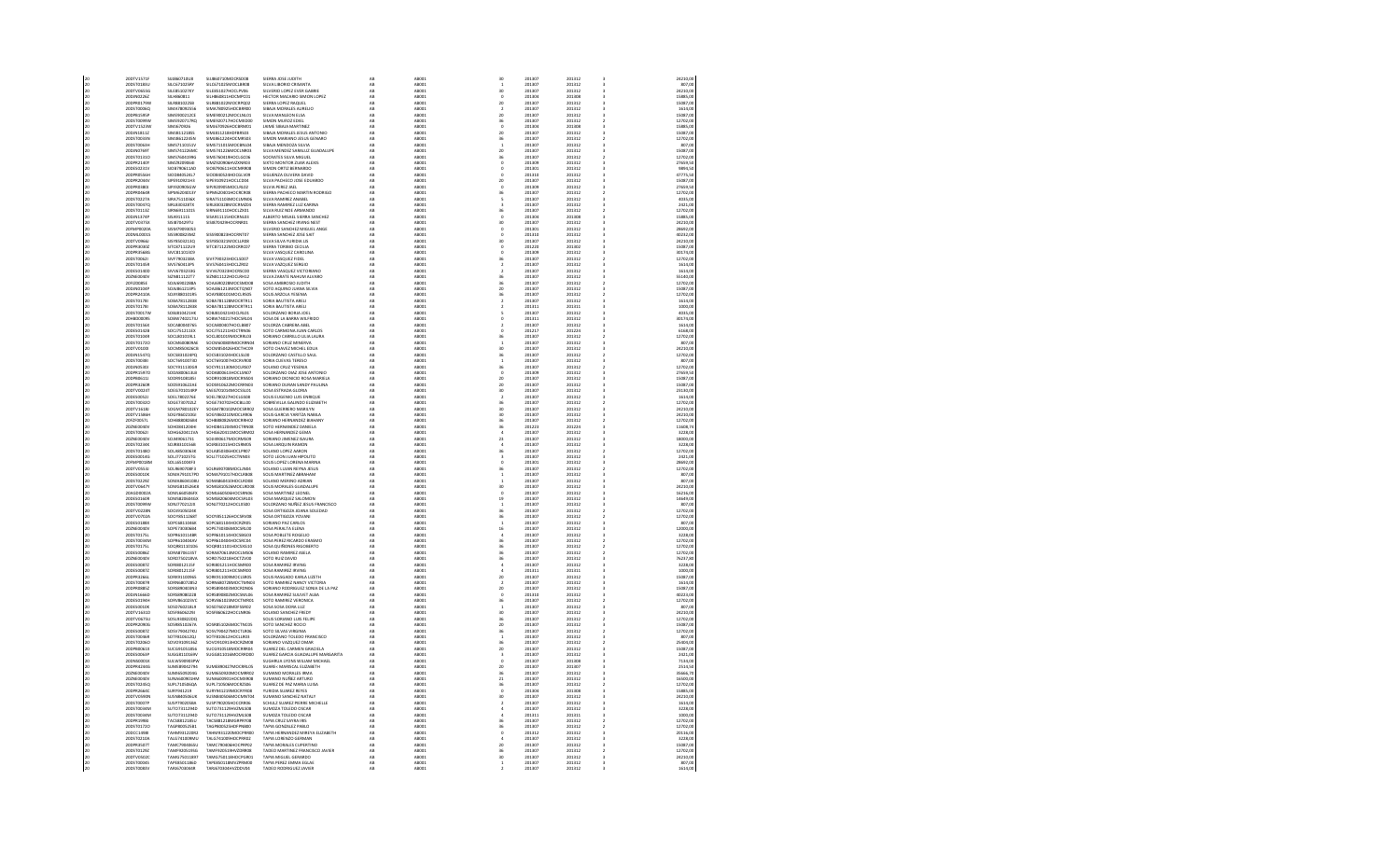| 20<br>20                  | 20DML0032<br>20DES0105Y  | TARZRROMO4AD<br>TASA760423PU        | <b>TAR7880404MV7DYL02</b><br>TASA760423HOCPNL01 | TADEO REYES ZUILMA<br>TAPIA SANTOS ALEJANDRO DANIEL              | <b>AR</b><br>AB      | AB001<br>AB001        | $\begin{array}{c} 20 \\ 36 \end{array}$ | 201307<br>201307 | 201312<br>201312 |                          | 15087,00<br>12702,00 |
|---------------------------|--------------------------|-------------------------------------|-------------------------------------------------|------------------------------------------------------------------|----------------------|-----------------------|-----------------------------------------|------------------|------------------|--------------------------|----------------------|
|                           | 202NE0040V               |                                     | TAST630605MOCRBR01                              | TRAPAGA SIBAJA MARIA TERESA                                      |                      | AR001                 |                                         | 201307           | 201312           |                          | 18000,00             |
| 20<br>20                  | 20DPR1336C               | TAST630605AH<br>TAVE870904G2        | TAVE870904HOCPSN02                              | TAPIA VASQUEZ ENLIL JOVANY                                       | $\mathsf{AB}$<br>AB  | AB001                 | $\begin{array}{c} 23 \\ 20 \end{array}$ | 201307           | 201312           |                          | 15087,00             |
| 20                        | 20DCC0970                | TAVH880225IS                        | TAVH880225HOCPCC03                              | TAPIA VICTORIA HECTOR                                            | AB                   | AB001                 | 20                                      | 201307           | 201312           |                          | 15087,00             |
| 20                        | 20TAI0141R               | TAZA9003147U                        | TAZA900314MOCPRL01                              | TAPIA ZURITA ALBINA                                              | AB                   | AB001                 | 20                                      | 201307           | 201312           | $\overline{\mathbf{3}}$  | 15087.00             |
| 20                        | 20DTV0503                | TEAE780701JF                        | TEAE780701MOCRLS00                              | TERAN ALTAMIRANO ESTHER                                          | AB                   | AB003                 | 30                                      | 201307           | 201312           |                          | 24210,00             |
| 20                        | 20DTV0742B               | TEAF79103177                        | TEAF791031MOCRNL03                              | TERRON ANGEL MARIA FELIX                                         | AB                   | AB001                 |                                         | 201307           | 201312           |                          | 24210.00             |
| 20                        | 20FSE0010                | <b>TECM700708N6</b>                 | TECM700708MOCRRR04                              | TERAN CARRERA MIREYA                                             | AB                   | AB001                 | $\begin{array}{c} 30 \\ 20 \end{array}$ | 201307           | 201312           |                          | 15087,00             |
| 20<br>20                  | 20DCC00712               | <b>TFCN83053129</b>                 | TECN830531MOCIRR06                              | TEIEDA CORTES NORMA                                              | AB<br>AB             | <b>AR001</b>          | $\begin{array}{c} 20 \\ 0 \end{array}$  | 201307           | 201312           |                          | 15087.00             |
|                           | 20DPR1956                | TECR790317L3                        | TECR790317MOCLSS08                              | TELLO CASTRO MARIA DEL ROSARIO                                   |                      | AB001                 |                                         | 201304           | 201308           |                          | 15885,00             |
| $_{20}$                   | 20DES0129                | TEDA7905281K<br>TEDA790528IK        | TEDA790528MOCLS200                              | TELESFORO DESIDERIO AZELITA<br>TELESFORO DESIDERIO AZELITA       | AB                   | AB001                 |                                         | 201307           | 201310           |                          | 538,00<br>269,00     |
| $\frac{1}{20}$            | 20DES0129H               |                                     | TEDA790528MOCLS200                              |                                                                  | $\overline{AB}$      | AB001                 |                                         | 201311           | 201312           |                          |                      |
| 20                        | 20DST0021                | TEGB77042289<br>TEGN851019BZ        | <b>TEGB770422HOCRLR09</b>                       | TERRONES GALICIA BARTOLO<br>TERAN GUERRA NELSON                  | AB<br>AB             | <b>AR001</b>          |                                         | 201307           | 201312           |                          | 4035.00              |
| 20                        |                          |                                     | TEGN851019HOCRRL03                              |                                                                  |                      | AB001                 | $\circ$                                 | 201309           | 201312           |                          | 30174,00             |
| 20<br>20                  | 20DST0226B               | TEHH740907TD<br>TELE870510QM        | TEHH740907MOCRBL03                              | TERRAZAS HABANA HILDA LIZ<br>TEPEPA LOPEZ EDGAR IVAN             | AB                   | AB001                 | $\overline{36}$                         | 201307           | 201312           |                          | 1614,00<br>12702,00  |
| 20                        | 20DST0058W               |                                     | TELE870510HVZPPD09<br>TELJ660422MOCRPL07        |                                                                  | AB                   | AB001<br>AB003        |                                         | 201307           | 201312           |                          | 54000,00             |
| 20                        | 20ADG0065M<br>20DST0062I | TELJ6604229V<br><b>TENA740803NG</b> | TENA740803HOCWYN02                              | TERRONES LOPEZ JULIA RUFINA<br>TWEEDDY NOYOLA JOSE ANTONIO       | AB<br>AB             | AB001                 | 36<br>$\overline{4}$                    | 201307<br>201307 | 201312<br>201312 |                          | 3228,00              |
| 20                        | 20FIZ0029M               | TERD8409209U                        | TERD840920MMCPSN09                              | TEPOZAN RIOS DIANA                                               | AB                   | AB001                 | 36                                      | 201307           | 201312           |                          | 12702,00             |
| 20                        | 20DES0123N               | TERR760104K7                        | TERR760104MOCJSS00                              | TEJEDA DE LA ROSA ROSA                                           | AB                   | AB001                 | $\circ$                                 | 201312           | 201312           |                          | 4883.00              |
| 20                        | 20DTV05302               | TESD900103MM                        | TESD900103MOCNNN00                              | TENORIO SANCHEZ DANIELA                                          | AB                   | AB001                 | $\overline{30}$                         | 201307           | 201312           |                          | 23130,00             |
| 20                        | 20DES0010H               | TEV083121917                        | TEVO831219HOCRLL17                              | TERAN VALENCIA OLITH                                             | AB                   | AB001                 | 36                                      | 201307           | 201312           |                          | 12702.00             |
| 20                        | 20DST0156X               | TIBM851022E3                        | TIBM851022HOCNR504                              | TINOCO BARBOZA MISAEL                                            | AB                   | AB001                 | $\frac{36}{30}$                         | 201307           | 201312           |                          | 12702,00             |
| 20                        | 20DTV0999/               | TIHE821219N4                        | TIHE821219MOCRRS07                              | TRIANA HERNÁNDEZ ESPERANZA                                       | AB                   | AB001                 |                                         | 201307           | 201312           | $\overline{\mathbf{a}}$  | 24210.00             |
| 20                        | 20DNS0001K               | TIMA68021416                        |                                                 | TRIUNFO MARQUEZ AURELIO                                          | AB                   | AB001                 | $\mathbf{0}$                            | 201307           | 201308           |                          | 7134,00              |
| $\overline{20}$           | 20DST01841               | TIMPR30607D2                        | <b>TIMPR30607HOC2RL04</b>                       | TIZAPA MORALES PALILO                                            | <b>AR</b>            | AB001                 | $\overline{z}$                          | 201307           | 201312           |                          | 1614.00              |
| 20                        | 20ZNE0040\               | TITF580612QH                        | TITF580612HOCRJR08                              | TRIANA TEJAS FRANCISCO MANUEL                                    | AB                   | AB001                 | 36                                      | 201307           | 201312           |                          | 46236,00             |
| 20<br>20                  | 20DES0187                | TOAL651207KX<br>TOAL651207KX        | TOXA651207HOCRXL11                              | TORRES ALFREDO<br>TORRES ALFREDO                                 | AB                   | AB003                 |                                         | 201307           | 201312           |                          | 3228,00              |
|                           | 20DES0187Y               |                                     | TOXA651207HOCRXL11<br>TOAM851108MOCRLN07        |                                                                  | AB                   | AB001<br>AB003        | $\overline{4}$                          | 201117           | 201124<br>201312 |                          | 3598,00              |
| 20<br>20                  | 20DES0021Q<br>20DPR3194  | TOAM851108ME<br>TOAM940711G6        | TOAM940711MOCLOR01                              | TORRES ALBERTO MONSERRAT<br>TOLEDO AQUINO MARA DILERY            | AB<br>AB             | AB001                 | $^{\circ}$                              | 201301<br>201311 | 201312           |                          | 53970,00<br>27659.50 |
| 20                        | 20DST0072F               | TOAS8411024B                        | TOAS841102MOCLLH02                              | TOLEDO ALONSO SHEILA CARMINA                                     | AB                   | AB001                 |                                         | 201307           | 201312           |                          | 2421,00              |
| 20                        | 20DTV1666                | TOBF8801242T                        | TOBF880124MOCRTT08                              | TORRES BETANZOS FATIMA                                           | AB                   | AB001                 | 36                                      | 201307           | 201312           |                          | 12702.00             |
| 20                        | 20DTV1598M               | TOBG771012FW                        | T0BG771012HOCRND06                              | TORRES BENITEZ GUADALUPE                                         | AB                   | AB001                 | 30                                      | 201307           | 201312           |                          | 24210,00             |
| 20                        | 20DPR3252I               | TOCB79090651                        | TOCB790906MOCLBT08                              | TOLEDO CABRERA BETHY                                             | AB                   | AB001                 | $\circ$                                 | 201310           | 201312           | $\overline{\mathbf{a}}$  | 40223.00             |
| 20                        | 20DES0003A               | TOCD830818SD                        | TOCD830818HPLRVG07                              | TORRES CUEVAS JOSE DIEGO                                         | AB                   | AB001                 |                                         | 201307           | 201312           |                          | 6456,00              |
| 20                        | 20DES0138F               | TOCE771112CF                        | TOCE771112HCCRBD08                              | TORRES COB EDGAR RENE                                            | AB                   | AB001                 | $\overline{1}$                          | 201307           | 201312           |                          | 807.00               |
| 20                        | 20AGD00042               | TOCF740519QF                        |                                                 | TOLEDO CONSTANTINO FABIO                                         | AB                   | AB001                 |                                         | 201307           | 201312           |                          | 17338,00             |
| $_{20}$                   | 20DCC04780               | <b>TOCHSS0111KI</b>                 | TOCH850111MOCRRR02                              | TORRES CRUZ HORTENSIA                                            | AB                   | <b>AR001</b>          | $\frac{20}{20}$                         | 201307           | 201312           |                          | 15087.00             |
| 20                        | 20DST0206Q               | TOCI8812028X                        | TOCI881202MOCRRT00                              | <b>TORRES CORTES ITAYETZIN</b>                                   | AB                   | AB001                 |                                         | 201307           | 201312           |                          | 15420,00             |
| $_{20}$                   | 20DTV0539Q               | TOCJ7701017B                        | TOCJ770101HOCLTN02                              | TOLEDO CUETO JUAN GABRIE                                         | AB                   | AB001                 | $\begin{array}{c} 30 \\ 20 \end{array}$ | 201307           | 201312           |                          | 24210,00             |
| 20                        | 20DIN0474S               | TOCL9211173M                        | TOCL921117MOCRR207                              | <b>TORRES CORTES LIZBET</b>                                      | AB                   | AB001                 |                                         | 201307           | 201312           |                          | 15087,00             |
| 20                        | 20DES0163O               | TOCM691005Q5                        | TOCM691005MOCLSR07                              | TOLEDO CASTILLEJOS MIRIAM                                        | AB                   | AB001                 | $\,$ 2                                  | 201307           | 201312           |                          | 1614,00              |
| 20<br>20                  | 20DST0060H               | <b>TOCM820425JK</b><br>TOCM830628K5 | TOCM820425MVZLUL0A<br>TOCM830628MOCLRR00        | TOLEDO CAVANZ MILAGROS DE JE                                     | AB<br>AB             | AB001                 | 36                                      | 201307           | 201312           |                          | 12702.00             |
| 20                        | 20DEE0011G<br>20DJN0049M | TOCN761127QF                        | TOCN761127HOCLSS05                              | TOLEDO DE LA CRUZ MIRNA<br>TOLEDO CASTILLEJOS NESTOR             | AB                   | AB001<br>AB001        | $10$<br>20                              | 201307<br>201307 | 201312<br>201312 |                          | 7710,00<br>15087.00  |
| 20                        | 20DTV0672X               | TOCN830219N1                        | TOCN830219MVZRRN02                              | TORRECILLA CONTRERAS NORA                                        | AB                   | AB003                 |                                         | 201304           | 201308           |                          | 15885,00             |
| 20                        | 20DNS0001K               | TOCR6408083L                        |                                                 | TORRES CASTILLO ROSA IVONNE                                      | AB                   | AB001                 | $\circ$                                 | 201307           | 201308           |                          | 7134.00              |
| 20                        | 20DES0168J               | TOCR720228GF                        | TOCR720228MOCRRC04                              | TORRES CRUZ ROCIO FRANCISCA                                      | AB                   | AB001                 |                                         | 201307           | 201312           |                          | 2421,00              |
| 20                        | 20220071005              | TODR9005245R                        | TODB900524MOCR2L05                              | TORIBIO DIAZ BLANCA NAYELL                                       | AR                   | AB001                 | 36                                      | 201307           | 201312           | $\overline{z}$           | 12702.00             |
| 20                        | 20ZNE0040V               | TODJ74031954                        | TODJ740319HDFRRL06                              | TORRES DUARTE JOSE JULIO                                         | AB                   | AB001                 | $\overline{33}$                         | 201307           | 201312           |                          | 25800,00             |
| $_{20}$                   | 20AGD00032               | TODR6912185T                        | TODR691218MOCRZS06                              | TRONCO DIAZ ROSALBA                                              | AB                   | <b>AR001</b>          | $\Omega$                                | 201307           | 201312           |                          | 15468.00             |
| 20                        | 20FZF0005F               | TOEF780829D1                        | TOEF780829HOCLSR07                              | TOLEDO ESTEVA FERNANDO                                           | AB                   | AB001                 | 20                                      | 201307           | 201307           |                          | 2570,00              |
| 20                        | 20AGD0003Z               | TOEG84011794                        | TOEG840117MOCRSB01                              | TORRES ESTEVEZ GABRIELA                                          | AB                   | AB001                 | $\mathbf 0$                             | 201307           | 201312           |                          | 15468.00             |
| 20                        | 20DES00369               | TOEM760728K5                        | TOEM760728HOCLNG08                              | TOLEDO ENRIQUEZ MAGDALENO                                        | AB                   | AB001                 | $\mathbf{1}$                            | 201307           | 201312           |                          | 807.00               |
| 20                        | 20DES00862               | TOEN790402PD                        | TOEN790402MMCSSN07                              | TOSCANO ESCUEN NANCY OFELIA                                      | AB                   | AB001                 |                                         | 201307           | 201312           |                          | 807,00               |
| 20                        | 20DPR1301N               | TOEO871226C8                        | TOE0871226HOCLCC03                              | TOLEDO ECHEVERRIA OCTAVIO                                        | AB                   | AB001                 | $^{\circ}$                              | 201307           | 201312           |                          | 15087.00             |
| 20                        | 20DES0204Y               | TOFC740925M1                        | TOFC740925HOCLBR05                              | TOLEDO FABIAN CARLOS                                             | AB                   | AB00                  |                                         | 201307           | 201312           |                          | 1614,00              |
| 20                        | 20DPB0639R               | <b>TOFH870412ET</b>                 | TOFH870412MOCMRN01                              | TOMAS FRANCO HONORIA                                             | AB                   | AB001                 | $\circ$                                 | 201312           | 201312           |                          | 22630.50             |
|                           | 20DTV0910H               | TOFY8310042E                        | TOFY831004MOCRRN07                              | TORRES FERNANDEZ YENI ASANTH                                     | AB                   | AB001                 | $\overline{\mathbf{3}}$                 | 201307           | 201312           |                          | 24210,00             |
| $\overline{20}$           | 2005T0025E               | TOGD8710132R                        | TOGD871013MV7RRF09                              | TORRES GARCIA DAENE                                              | AR                   | <b>AR001</b>          | $\begin{array}{c} 36 \\ 2 \end{array}$  | 201307           | 201312           | $\overline{\phantom{a}}$ | 12702.00             |
| 20                        | 20DES0105Y               | TOGE820202RU                        | TOGE820202MOCMRS09<br>TOGER30425HOCRND00        | TOMAS GARCIA ESMERALDA<br>TORRES GONZÁLEZ FIDEL                  | AB<br>A <sub>R</sub> | AB001<br>AB001        |                                         | 201307<br>201307 | 201312<br>201312 |                          | 1614,00<br>1614.00   |
| $_{20}$<br>$\frac{1}{20}$ | 20DST0238G<br>20DST0089F | TOGF8304259W<br>TOGG68012889        | TOGG680128HOCLNR04                              | TOLEDO GONZALEZ GERARDO MIGUEL                                   | AB                   | AB001                 |                                         | 201307           | 201312           |                          | 1614,00              |
|                           | 20DST0235J               |                                     |                                                 |                                                                  | AB                   | <b>AR001</b>          |                                         | 201307           | 201312           |                          | 2421,00              |
| 20<br>20                  | 20DST0036K               | TOGN770208JX<br>TOGR90012799        | TOGN770208MOCRNR02<br>TOGR900127HOCLTB08        | TORRES GONZALEZ NORMA<br>TOLEDO GUTIERREZ ROBERTO                | $\overline{AB}$      | AB001                 |                                         | 201307           | 201312           |                          | 807,00               |
| 20                        |                          |                                     |                                                 |                                                                  |                      | AB001                 |                                         | 201307           | 201312           |                          |                      |
| 20                        | 20DST0201T<br>20DST0004S | TOGS650911Q8<br>TOGS8804307T        | TOGS650911HOCLML08<br>TOGS880430HDGRSM09        | TOLEDO GOMEZ SILVINO<br>TORRES GASPAR SAMUEL                     | AB<br>AB             | AB001                 | 36                                      | 201307           | 201312           |                          | 2421,00<br>12702,00  |
| 20<br>20                  | 20FZP0013V               | TOHE830915BV<br>TOJB831025MF        | TOHE830915BV9                                   | TOMAS HERNANDEZ ELIZABETH                                        | AB<br>AB             | <b>AR001</b>          |                                         | 201301           | 201309           |                          | 25945,92             |
|                           | 20DTV1487H               |                                     | TOJB831025MOCSCL09                              | TOSCANO JACOBO BLANCA ESTE                                       |                      | AB001                 | $\begin{array}{c} 0 \\ 30 \end{array}$  | 201307           | 201312           |                          | 24210,00             |
| 20                        | 20DST0038                | TOJB840305JZ                        | TOJB840305MOCRML00                              | TORRES JIMENEZ BILMA EDITH                                       | AB                   | AB003                 | 36                                      | 201307           | 201312           |                          | 12702,00             |
| 20                        | 20DTV05472               | TOJE8803103N                        | TOJE880310MOCLRR08                              | TOLEDO JARAMILLO MARIA EREND                                     | AB                   | AB001                 | $\begin{array}{c} 30 \\ 36 \end{array}$ | 201307           | 201312           | $\overline{\mathbf{3}}$  | 24210.00             |
| 20                        | 20DTV01249               | TOLA7907256S                        | TOLA790725MOCSPR14                              | TOSCANO LOPEZ ARISTEA DOMITILA                                   | AB                   | AB001                 |                                         | 201307           | 201312           |                          | 12702,00             |
| $\overline{20}$           | 20DST00236               | TOI ARGORO16Y                       | TOI ASSORD THOCLPMO4                            | TOLEDO LÓPEZ AMAURI                                              | A <sub>R</sub>       | AB001                 | $\overline{z}$                          | 201307           | 201312           |                          | 1614.00              |
| $\frac{1}{20}$            | 20DES0174L               | TOLE780111FF                        | TOLE780111MOCLPS08                              | TOLEDO LOPEZ ESMERALDA                                           | AB                   | AB001                 |                                         | 201307           | 201312           |                          | 1614,00              |
| 20<br>20                  | 20DJN1483W               | TOLJ830915DB<br>TOLJ8502188D        | TOLIS30915HOCLSL02                              | TOLEDO LUIS JULIO CESAR<br>LOPEZ TOLEDO JAVIER                   | AB                   | <b>AR001</b>          | 36<br>36                                | 201307           | 201312           |                          | 12702.00             |
|                           | 20DST0023G               |                                     | TOLJ850218HOCLPV05                              |                                                                  | $\overline{AB}$      | AB001<br>AB001        |                                         | 201307           | 201312           |                          | 12702,00             |
| 20<br>20                  | 20FZP0010Y<br>20DST0234K | TOLP871130DR<br>TOMA740725R6        | TOLP871130HOCLPB08<br>TOMA740725MOCLCN06        | TOLEDO LOPEZ JOSE PABLO<br>TOLEDO MECOTT ANA LINA                | AB<br>AB             | AB001                 | $\bf{0}$                                | 201310<br>201307 | 201312           |                          | 46260,00<br>1614,00  |
|                           | 20FTV0053N               | TOMA830617GB                        |                                                 |                                                                  |                      | AB001                 | 30                                      | 201307           | 201312<br>201312 |                          | 23130,00             |
| 20<br>20                  | 20DES0051K               | TOME7402126R                        | TOMA830617HOCLYL02<br>TOME740212HOCRRD09        | TOLEDO MOYA ALBER<br>TORRES MARROQUIN EDUARDO                    | AB<br>AB             | AB001                 | $\overline{2}$                          | 201307           | 201312           |                          | 1614.00              |
|                           | 20DST0114Y               |                                     | TOMG710119MOCLRR06                              | TOLEDO MARTINEZ GRISELDA                                         | AB                   | AB00                  |                                         | 201307           | 201312           |                          | 2421,00              |
| 20<br>20                  | 20DST0057X               | TOMG710119EY                        | TOMJ710310HOCLTR02                              | TOLEDO MATUS JORGE LUIS                                          | AB                   | AB001                 |                                         | 201307           | 201312           |                          | 3228,00              |
| 20                        | 20DTV0504A               | TOML8811242B                        | TOML881124MOCSRY08                              | TOSCANO MARICHE MARIA LEYDI                                      | AB                   | AB003                 | 36                                      | 201307           | 201312           |                          | 12702,00             |
| 20                        | 20DST0204Q               | TOMU850224P2                        | TOMU850224HOCLTR01                              | TOLEDO MATUS URIEL                                               | AB                   | AB001                 | $\overline{2}$                          | 201307           | 201312           |                          | 1614.00              |
| 20                        | 20DCC0153                | TOOE850926                          | TOOE850926MOCRRL07                              | <b>ELSA TORRES ORTIZ</b>                                         | AB                   | AB001                 |                                         | 201304           | 201308           |                          | 15885,00             |
| 20                        | 20DES0031X               | TOOG8204082Z                        | TOOG820408HOCSLR05                              | TOSCANO OLEA GERMAN                                              | AB                   | AB001                 | 36                                      | 201307           | 201312           | $\overline{2}$           | 12702.00             |
| 20                        | 20DST0205F               | TOOJ860806SB                        | TOOJ860806MOCLRS01                              | TOLEDO OROZCO JESSICA IVETTE                                     | AB                   | AB001                 | $\overline{1}$                          | 201307           | 201312           |                          | 807,00               |
| 20                        | 20DST0018V               | TOOL801020ER                        | TOOL801020MOCLRZ08                              | TOLEDO OROZCO LUZ ARACELI                                        | AB                   | AB001                 | $\overline{1}$                          | 201307           | 201312           |                          | 807.00               |
| 20<br>20                  | 20DCC22569<br>20DPR0846Y | TOOV890815JJ<br><b>TOPL741018GS</b> | TOOV890815MOCRRR04<br>TOPL741018MOCRVC03        | TORRES ORONOS VIRGEN<br>TORRES PAVIA LUCASEA ANAMELI DORITA      | AB<br>AB             | AB001<br>AB001        | 20<br>36                                | 201307<br>201307 | 201312<br>201312 | $\overline{ }$           | 15087,00<br>12702.00 |
| 20                        | 20FIZ0129L               | TOPO890425MS                        | TOPO890425HOCLCS03                              | TOLEDO PACHECO OSCAR                                             | AB                   | AB001                 | $\overline{0}$                          | 201217           | 201312           |                          | 47775,50             |
|                           | 20DST0203R               |                                     |                                                 |                                                                  | AB                   | AB001                 |                                         | 201307           | 201312           |                          | 1614,00              |
| 20<br>20                  | 20DST0203F               | TORA740129LY<br>TORA740129LY        | TORA740129MOCLSL08<br>TORA740129MOCLSL08        | TOLEDO RASGADO ALICIA CONCEP<br>TOLEDO RASGADO ALICIA CONCEPCION | AB                   | AB001                 | $\overline{2}$                          | 201311           | 201311           |                          | 1000,00              |
| 20                        | 20DPR0184                |                                     | TORA860718MOCLBR02                              | TOLEDO ROBLEDO ARIANA DEL CARMEN                                 | AB                   | AB003                 |                                         | 201307           | 201312           |                          | 12702,00             |
| 20                        | 20DST0065F               | TORA860718DY<br>TORD860714PZ        | TORD860714MOCLMN04                              | DANIELA TOLEDO RAMOS                                             | AB                   | AB001                 | 36<br>36                                | 201307           | 201312           |                          | 12702,00             |
| 20                        | 20DST0117V               | TORF77112859                        | TORF771128HOCLZR02                              | TOLEDO RUIZ FRANCISCO                                            | AB                   | AB001                 | 36                                      | 201307           | 201312           |                          | 12702,00             |
| 20                        | 20DST0100\               | TORJ8105204Q                        | TORJ810520MCSLSN08                              | TOLEDO RIOS JENNY                                                | AB                   | AB001                 | $\overline{2}$                          | 201307           | 201312           |                          | 1614.00              |
| 20                        | 20DST0023G               | TORK830923ED                        | TORK830923MOCLMR00                              | TOLEDO RAMIREZ KARLA                                             | AB                   | AB001                 |                                         | 201307           | 201312           |                          | 3228,00              |
| 20                        | 202NE0040V               | TORM80101884                        | TORM801018HOCRCR06                              | <b>TORRES RICARDEZ MARIO</b>                                     | AB                   | AB001                 | 31                                      | 201307           | 201312           |                          | 24000.00             |
| 20                        | 20DTV1043O               | TORN850707QQ                        | TORN850707MOCRJT06                              | TORAL ROJAS NATHALIE                                             | AB                   | AB001                 | 30<br>36                                | 201307           | 201312           |                          | 24210,00             |
| 20                        | 202NE0040V               | TORP48011118                        | TORP480111HOCRJL05                              | <b>TORRES ROJAS PALEMON</b>                                      | AB                   | AB001                 |                                         | 201307           | 201312           |                          | 49236.00             |
| 20                        | 20DST01431               | TORR84083173                        | TORR840831HOCLBM08                              | TOLEDO ROBLEDO RAMON                                             | AB                   | AB001                 | $\overline{2}$                          | 201307           | 201312           |                          | 1614,00              |
| $\overline{20}$           | 20DPR3266L               | TORY77021359                        | TORY770213MOCLMN02                              | TOLEDO RAMOS VANET                                               | <b>AR</b>            | AB001                 | 20                                      | 201307           | 201312           |                          | 15087.00             |
| 20<br>$_{20}$             | 20DST0100\<br>2046500010 | TOSF780703<br>TOSF7807039F          | TOSF780703<br>TOSF780703HOCLNL07                | TOLEDO SANCHEZ FELIPE<br>TOLEDO SANCHEZ FELIPE                   | AB<br>AB             | AB001<br><b>AR001</b> | $\circ$<br>$\circ$                      | 201301<br>201307 | 201309<br>201312 |                          | 25945,92<br>12702.00 |
| 20                        | 20DST0059V               | TOSG801208B9                        | TOSG801208HOCLNB00                              | TOLEDO SANTIAGO GABRIEL                                          |                      |                       | $\overline{1}$                          |                  |                  |                          |                      |
| $_{20}$                   | 20DST0049C               | TOSJ74090564                        |                                                 | TOLEDO SANCHEZ JAIRO                                             | AB<br>AB             | AB001<br>AB001        | 36                                      | 201307<br>201307 | 201312<br>201312 |                          | 807,00<br>12702,00   |
| 20                        | 20DES0099D               | TOSP780629C4                        | TOSP780629MOCRNL04                              | TORRES SANCHEZ PAULA                                             | AB                   | AB001                 | $\overline{2}$                          | 201307           | 201312           |                          | 1614.00              |
| 20                        | 20DST0081X               | TOSR74030275                        | TOSR740302MOCLSB03                              | TOLEDO SESMA RUBICELIA                                           | AB                   | AB001                 |                                         | 201307           | 201312           |                          | 3855,00              |
| 20                        | 20DST0046F               | TOSV641226CY                        | TOSV641226HOCLNC01                              | TOLEDO SANCHEZ VICENTE AUREL                                     | AB                   | AB001                 |                                         | 201307           | 201312           |                          | 1614.00              |
| 20                        | 20DPR22510               | FOTD89101177                        | TOTD891011MOCLLL05                              | TOLEDO TOLEDO DULCE BEULA                                        | AB                   | AB003                 |                                         | 201205           | 201213           |                          | 20116,00             |
| 20                        | 20DST0016X               | TOTP790801KW                        | TOTP790801MOCMLR02                              | <b>TOMAS TOLEDO PERLA</b>                                        | AB                   | AB001                 |                                         | 201307           | 201312           | $\overline{\mathbf{3}}$  | 3228.00              |
|                           | 20DIN03192               | TOTR921205LH                        | TOTR921205MOCLLD03                              | TOLEDO TOLEDO RAIDA                                              | AB                   | AB003                 | 20                                      | 201307           | 201312           |                          | 15087,00             |
| 20                        | 2001N2201F               | TOVC6111088A                        | <b>TOVC611108HOCLSC01</b>                       | TOLEDO CASTILLO VICTORIANO                                       | AR                   | <b>AR001</b>          | 36                                      | 201307           | 201312           |                          | 12702,00             |
|                           |                          |                                     |                                                 |                                                                  |                      |                       |                                         |                  |                  |                          |                      |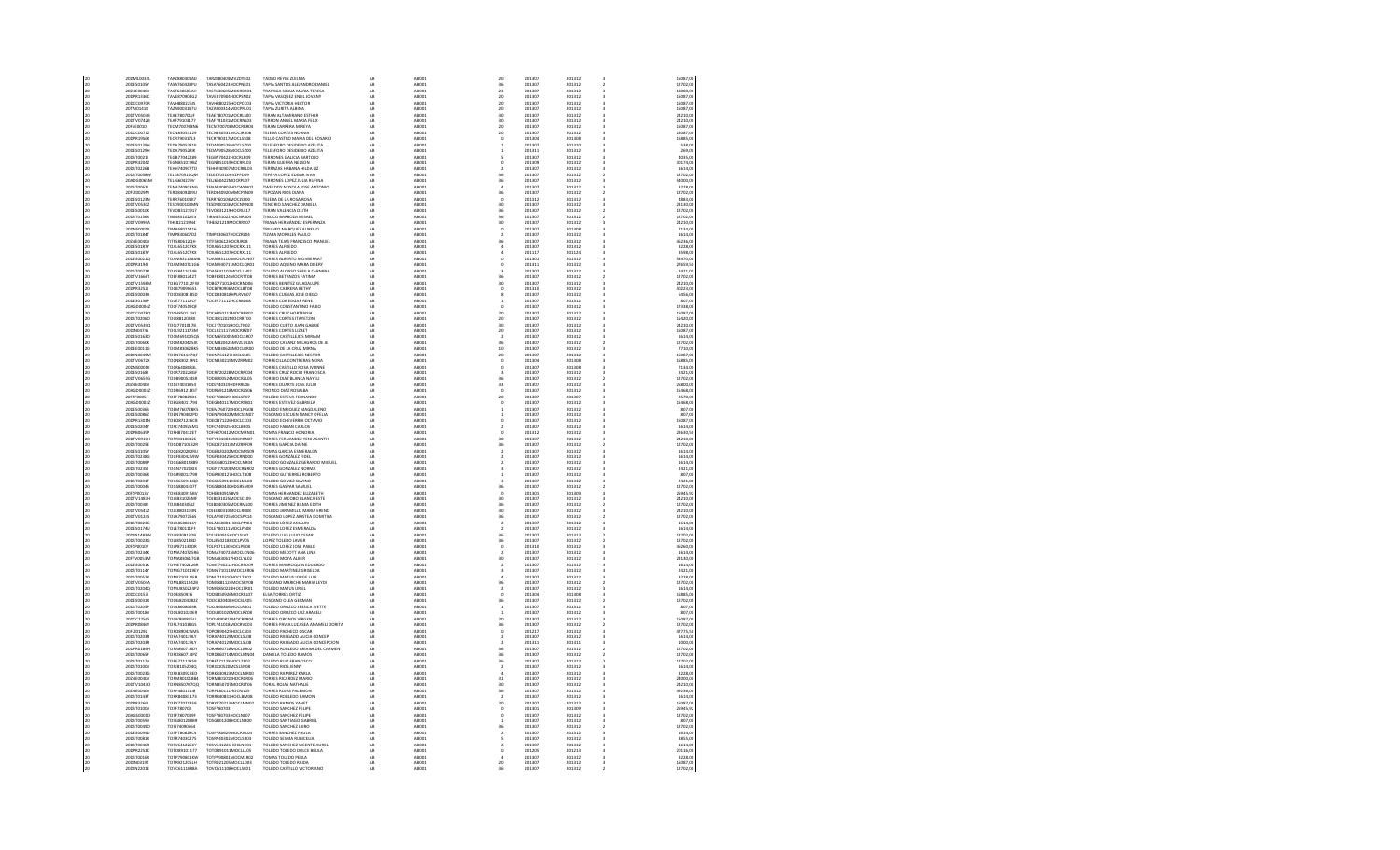| 20            | 20ZNE0060I<br>200NS0001K | TOVL7804189E<br><b>TOVR810715</b>   | TOVL7804189E1                            | TOLEDO VILLALOBOS LUZ ARELI<br>TOLEDO VASOUEZ RICARDO               | AB<br><b>AR</b> | AB001<br>AR001        | $\mathbf 0$<br>$\Omega$                              | 201301<br>201307 | 201309<br>201308 |                |
|---------------|--------------------------|-------------------------------------|------------------------------------------|---------------------------------------------------------------------|-----------------|-----------------------|------------------------------------------------------|------------------|------------------|----------------|
| 20<br>20      | 20DST00730               | TOVT890911NR                        | TOVT890911MOCRLD18                       | TORRES VELASCO TEODORA                                              | AB              | AB001                 | 36                                                   | 201307           | 201312           |                |
|               | 207NF0040V               | <b>TOZAR3072915</b>                 | TOZA830729MOCRRD06                       | TORRES ZARATE ADELAYDA                                              | 4Ŕ              | <b>AR001</b>          |                                                      | 201307           | 201312           |                |
| 20<br>20      | 20FZF0040L               | TOZC800607MA                        | TOZC800607HCSRMH05                       | DE LA TORREZ ZAMUDIO CHRISTIAN ROBERTO                              | AB              | AB001                 | $\begin{array}{c} 36 \\ 0 \end{array}$               | 201218           | 201305           | 3              |
|               | 20TAI0063D               | TOZH800813MX                        | TOZH800813MOCLRN08                       | TOLEDO ZARAGOZA HIANET                                              | AB              | AB001                 |                                                      | 201307           | 201312           |                |
| 20<br>20      | 20DTV0825K               | TUAA801105BC                        | TUAA801105HOCRQL09                       | TRUJILLO AQUINO ALFONSO                                             | AB              | AB001                 | 20<br>36                                             | 201307           | 201312           |                |
| 20            | 20DML00272               | TUAC940202                          | TUAC940202                               | TRUJILLO AVENDADO CAROLINA YANET                                    | AB              | AB001                 | $\,$ 0 $\,$                                          | 201301           | 201309           |                |
| $_{20}$       | 20DTV0796F               | TUBE77052997                        | TUBE770529MOCRLS08                       | TRUJILLO BLAS ESMERALDA                                             | AB              | AB001                 | 30                                                   | 201307           | 201312           | 3              |
| 20<br>$_{20}$ | 20DPR0913R<br>20DST0024F | TUHF890620<br>TUJE801028NR          | <b>TUHF890620</b>                        | TRUJILLO HERNANDEZ FRANCISCO OMAR<br>TRUJILLO JIMENEZ EDGAR YUNIOR  | AB<br>AB        | AB001<br>AB001        | $\rm ^{o}$<br>36                                     | 201301<br>201307 | 201309<br>201312 |                |
| 20            | 20DTV0741C               | TULA8811132A                        | TULA881113MOCRPD05                       | TRUJILLO LOPEZ ADILENY VIDAL                                        | AB              | AB001                 |                                                      | 201307           | 201312           |                |
| $_{20}$       | 20DPR0542E               | <b>TULF900720KS</b>                 | TULF900720HOCRPB09                       | TRUJILLO LOPEZ FABIAN                                               | AB              | AB001                 | $\begin{array}{c} 36 \\ 36 \end{array}$              | 201307           | 201312           | $\overline{ }$ |
| 20            | 20DPR1881K               | TULJ920205II                        | TULJ920205HOCRPV00                       | TRUJILLO LOPEZ JAVIER                                               | AB              | AB001                 | $\overline{\mathbf{0}}$                              | 201309           | 201312           |                |
| 20            | 20DTV0741C               | <b>TULL870601GU</b>                 | TULL870601MOCRPL04                       | TRUJILLO LOPEZ LILIBETH AN                                          | AB              | AB001                 | 30                                                   | 201307           | 201312           |                |
| 20            | 202NE0040V               | TUMR75091284                        | TUMR750912MOCRRC00                       | TRUJILLO MORA ROCIO ASELA                                           | AB              | AB001                 | 36                                                   | 201307           | 201312           |                |
| 20<br>20      | 204060053E               | TUSZZ204064N                        |                                          | TUÑON SALINAS ZANDRA I FONOR                                        | AB<br>AB        | <b>AR001</b>          | $\,$ 0 $\,$                                          | 201309           | 201312           |                |
|               | 20DNL0001R               | <b>TUTA750711NY</b>                 | TUTA750711MOCRML00                       | TRUJILLO TAMEZ ALMA ISELA                                           |                 | AB001                 | $\mathbf 0$                                          | 201307           | 201312           |                |
| 20<br>20      | 20DPR3125M<br>20DPR0602C | TUVE891125A1<br>UASD880713          | TUVE891125MOCRRS02<br>UASD880713HOCRGL03 | TRUJILLO VERA ESTELA                                                | AB<br>AB        | AB001                 | $\mathbf 0$                                          | 201312           | 201312           |                |
| 20            | 20DPR2648L               | <b>UATC890322</b>                   | UATC890322HOCRRR03                       | DELFINO URBAN SAGUILAN<br><b>CRISTOBAL URBAN TORRES</b>             | AB              | AB001<br>AB001        | $\circ$<br>$\circ$                                   | 201304<br>201304 | 201308<br>201308 |                |
| $_{20}$       | 20DPR3507T               | UATJ920811                          | UATJ920811MOCRRS06                       | <b>JESSICA URBAN TORRES</b>                                         | AB              | AB001                 | $\circ$                                              | 201304           | 201308           |                |
| 20            | 20DJN0549H               | UAVF800202JY                        | UAVF800202HOCRDR04                       | URAGA VIDAL FARES ALEJANDRO                                         | AB              | AB001                 | $\overline{20}$                                      | 201307           | 201312           |                |
| $_{20}$       | 20DST0191C               | UEF1790912EB                        | <b>UEFI790912HVZTLV06</b>                | <b>UTRERA FLORES IVAN</b>                                           | AB              | AB001                 | $\begin{array}{c} 36 \\ 1 \end{array}$               | 201307           | 201312           | $\overline{2}$ |
| 20            | 20DST00680               | UIGL6004253I                        | UIGL600425HOCRRZ17                       | URIOSTIGUE GARCIA LAZARO VIC                                        | AB              | AB001                 |                                                      | 201307           | 201312           |                |
| $_{20}$       | 20DTV0436L<br>20DJN1106L | UUA810613TR<br>UIMA901118HW         | UUA810613MOCRMN04<br>UIMA901118HOCRRL05  | URBIETA JIMENEZ ANTONIA<br>URBIETA MARQUEZ ALEXIS EMMANUEL          | AB              | AB001<br>AB001        | 30                                                   | 201307<br>201307 | 201312<br>201312 |                |
| 20<br>20      | 202NE0040V               | <b>UIRM570418K2</b>                 | UIRM570418HOCTMN01                       | UTRILLA RAMIREZ JOSE MANUEL                                         | AB<br>AB        | AB001                 | 35                                                   | 201307           | 201312           |                |
| 20            | 20DCE0001B               | UIRN821207EL                        | UIRN821207MOCRZH00                       | URTIZ RAZO NAHIELY DESIREE                                          | AB              | AB001                 | $\begin{array}{c} 36 \\ 0 \end{array}$               | 201307           | 201312           |                |
|               | 200PR23542               | <b>LUSCR6081576</b>                 | UISC860815MOCRNN05                       | URBIETA SANTIAGO MARIA CONCEPCION                                   | AB              | <b>AR001</b>          |                                                      | 201307           | 201312           |                |
| 20<br>20      | 20DPR0181K               | UISM870729GX                        | UISM870729HOCRNR02                       | URBIETA SANCHEZ MARCO ANTONIO                                       | <br>АВ          | AB001                 | 36<br>20                                             | 201307           | 201312           |                |
| 20<br>20      | 20DST0053A               | UIVL680918L6                        | UIVL680918MOCRLL00                       | URBINA VILLALOBOS LILIA                                             | AB<br>AB        | <b>AR001</b>          | $\overline{2}$                                       | 201307           | 201312           |                |
|               | 20DST0057X               | UOCC820908JY                        | UOCC820908HOCLBH03                       | ULLOA CABRERA CHRISTIAN<br>ULLOA CABRERA CHRISTIAN                  |                 | AB001                 | $\overline{\mathbf{3}}$                              | 201307           | 201312           |                |
| 20<br>$_{20}$ | 20DST0057X<br>20DES0130X | UOCC820908JY<br>UOCI771212R8        | UOCC820908HOCLBH03<br>UOCI771212HOCLSV04 | ULLOA CASTILLEJOS JOSE IVES                                         | AB<br>AB        | AB001<br>AB001        | $\overline{3}$<br>$\overline{2}$                     | 201311<br>201307 | 201311<br>201312 |                |
| 20            | 20DST0158V               | UODJ820102UA                        | UODJ820102HOCLHS04                       | ULLOA DEMESA JOSE DE JESUS                                          | AB              | AB001                 | $\overline{1}$                                       | 201307           | 201312           |                |
| $_{20}$       | 20DST0160J               | UXFC640822RD                        | UXFC640822HCCCNL08                       | UC CANUL FILIBERTO                                                  | AB              | AB001                 |                                                      | 201307           | 201312           |                |
| 20            | 20DTV0701B               | VAAA780502LL                        | VAAA780502HOCLGT07                       | VALDIVIA AGUILAR ATANACIO                                           | AB              | AB003                 | 30                                                   | 201307           | 201312           |                |
| $_{20}$       | 20DJN0769T               | <b>VAAB850420IK</b>                 | VAAB850420MOCLRR04                       | VALERIO ARZOLA BRISEYDA                                             | AB              | AB001                 | 20                                                   | 201307           | 201312           |                |
| 20            | 20DCC1007E               | VAAD890414AB                        | VAAD890414MOCLLY03                       | VALDEZ ALVIZAR DEYANIRA                                             | AB              | AB001                 | $\dot{\text{o}}$                                     | 201304           | 201308           |                |
| $_{20}$       | 20DST0126C               | VAAM811208CD                        | VAAM811208HOCSMC01                       | VASQUEZ AMBROSIO MACARIO                                            | AB              | AB001                 | 36                                                   | 201307           | 201312           |                |
| 20            | 20DBA0019R<br>20DPR17919 | VAAR830830HK<br>VAAS891102LF        | VAAR830830HOCSGG05<br>VAAS891102HOCSLID4 | VASQUEZ AGUILAR ROGELIO<br>VASOUEZ ALTAMIRANO SAUL                  | AB              | AB001<br><b>AR001</b> | $\overline{20}$                                      | 201307<br>201307 | 201312<br>201312 |                |
| 20<br>20      | 20FUA0064E               | VABA840801L2                        | VABA840801MOCSTR05                       | VASQUEZ BAUTISTA ARELI                                              | AB<br>AB        | AB001                 | $\begin{array}{c} 20 \\ 20 \end{array}$              | 201307           | 201312           |                |
|               |                          | VABA86022872                        | VABA860228MOCSLD03                       |                                                                     |                 | <b>AR001</b>          |                                                      | 201307           | 201312           |                |
| 20<br>20      | 202NE0040V<br>20DPR1089K | VABE710116AG                        |                                          | VASQUEZ BALTAZAR ADELA<br>VAQUERO BETANZOS EDITH                    | AB<br>AB        | AB001                 | $\begin{array}{c} 23 \\ 20 \end{array}$              | 201307           | 201312           |                |
|               | 202NE0040V               | VABH920401P4                        | VABH920401HOCSLG08                       | VASQUEZ BALTAZAR HUGO                                               |                 | <b>AR001</b>          | $\begin{smallmatrix} 23 \\ 2 \\ 2 \end{smallmatrix}$ | 201307           | 201312           |                |
| 20<br>20      | 20DES0233T               | VABJ7301151P                        | VABJ730115MVZZRD03                       | VAZQUEZ BRAVO JUDITH                                                | AB<br>AB        | AB001                 |                                                      | 201307           | 201312           |                |
| 20<br>20      | 20DES00872               | VABM8706282D                        | VARMS70628MOC2LR06                       | VAZQUEZ BELTRAN MARTHA ANDREA                                       | AB<br>AB        | AB001                 | $\overline{3}$                                       | 201307           | 201312           |                |
|               | 20DES0085A               | VABY791028DA                        | VABY791028MOCLLD03                       | VALDIVIESO BLAS YADIRA                                              |                 | AB001                 | $\overline{1}$                                       | 201307           | 201312           |                |
| 20<br>$_{20}$ | 20DES0085A<br>20DPR0702B | VABY791028DA<br>VACA770118MY        | VABY791028MOCLLD03<br>VXCA770118HOCSST08 | VALDIVIESO BLAS YADIRA<br>VASQUEZ CASTELLANOS ATENOGENES            | AB<br>AB        | AB001<br>AB001        | $\overline{1}$<br>20                                 | 201311<br>201307 | 201311<br>201312 |                |
| 20            | 20DBA0030B               | VACA891006J5                        | VACA891006HOCSSL00                       | VASQUEZ COSME ALBERTO                                               | AB              | AB00                  | 36                                                   | 201307           | 201312           |                |
| $_{20}$       | 20DPR05850               | VACA940127NZ                        | VXCA940127MMCRRN09                       | VARONA CRUZ ANA SILVIA                                              | AB              | AB001                 | $\circ$                                              | 201309           | 201312           |                |
| 20            | 202NE0040V               | VACB820531P6                        | VACB820531HOCLRL02                       | VALLE CRUZ BULMARO                                                  | AB              | AB001                 | $\overline{27}$                                      | 201307           | 201312           |                |
| 20<br>20      | 20DPR13988               | <b>VACE770821AR</b>                 | VACE770821HOC28203                       | VAZOUEZ CRUZ EZEQUIEL                                               | AB              | <b>AR001</b>          | $\begin{array}{c} 20 \\ 20 \end{array}$              | 201307           | 201312           |                |
|               | 20DPR1554Q               | VACF841114QM                        | VACF841114HDFRRR01                       | VARGAS CORTES FRANCISCO JAVIER                                      | AB              | AB001                 |                                                      | 201307           | 201312           |                |
| 20<br>20      | 20DTV05020<br>20FIZ0129L | VACG8207255G<br>VACH840328TA        | VACG820725HOCSRL09<br>VACH840328HDFLYC00 | VASQUEZ CARDOSO GUILLERMO<br>VALENTIN CAYETANO HECTOR               | AB<br>AB        | <b>AR001</b><br>AB001 | $\begin{array}{c} 30 \\ 0 \end{array}$               | 201307<br>201307 | 201312<br>201312 |                |
|               | 202NE0040V               |                                     | VACJ580812HGRLTR02                       | VALLE CATALAN JORGE                                                 |                 | <b>AR001</b>          |                                                      |                  | 201312           |                |
| 20<br>20      | 20DST0180X               | VACJ58081233<br>VACJ800315PZ        | VACJ800315HOCRHS09                       | VARGAS CHAVEZ JESUS                                                 | AB<br>AB        | AB001                 | $\begin{array}{c} 36 \\ 2 \end{array}$               | 201307<br>201307 | 201312           |                |
|               | 20DPR1990F               | <b>VACL840814TE</b>                 | VACL840814MOCSRL06                       | VASQUEZ CRUZ LILIANA                                                |                 | <b>AR001</b>          |                                                      | 201307           | 201312           |                |
| 20<br>20      | 20DTV0741C               | VACL880325                          | <b>VACL880325</b>                        | VASQUEZ CHINCOYA LORENA                                             | AB<br>AB        | AB001                 | $\begin{smallmatrix} 20 \ 0 \end{smallmatrix}$       | 201301           | 201309           |                |
| 20<br>20      | 20DCC1274A               | VACM750411                          | VACM750411HPLLNN06                       | JOSE MANUEL VALENCIA GANDIA                                         | AB<br>AB        | <b>AR001</b>          | $\circ$                                              | 201304           | 201308           |                |
|               | 20DST0243S               | VACM851224RG                        | VACM851224MOCSHR05                       | VASQUEZ CHAVEZ MARIELA                                              |                 | AB001                 | 36                                                   | 201307           | 201312           |                |
| 20<br>20      | 20DST0235J               | VACR73031335                        | VACR730313HOCSRF00                       | VASQUEZ CORTEZ RAFAEL                                               | AB<br>AB        | AB001                 | $\frac{2}{2}$                                        | 201307           | 201312           |                |
|               | 20DST0027C<br>20DJN0892T | VACR770418Q7<br>VACS880122IS        | VACR770418HOCLRC01<br>VACS880122HMCRRR12 | VALDIVIESO DE LA CRUZ RICARDO<br>VARGAS CORTES SERGIO               |                 | AB001<br>AB001        |                                                      | 201307<br>201307 | 201312<br>201312 |                |
| 20<br>20      | 20DTV0741C               | VACT850428GN                        | VACT850428MOCSRN00                       | VASQUEZ CORTES TANIA JAZMI                                          | AB<br>AB        | AB001                 | 36<br>30                                             | 201307           | 201312           |                |
| 20            | 202NE0040V               | VACV7411144M                        | VACV741114HOCSRC07                       | VASQUEZ CRUZ VICENTE                                                | AB              | AB001                 | $_{31}$                                              | 201307           | 201312           |                |
| $_{20}$       | 20DPR1692S               | VACY900522TG                        | VACY900522MOCLNR04                       | VALLADARES CANSECO YUDIRIA                                          | AB              | AB001                 | 20                                                   | 201307           | 201312           |                |
| 20            | 20DST0208M               | VADA85041591                        | VADA850415HVZRML03                       | VARGAS DOMINGUEZ ALFONSO                                            | AB              | AB001                 | $\overline{4}$                                       | 201307           | 201312           |                |
| 20<br>20      | 20DES0018C               | VADE6705203L<br>VADL760215K2        | VADE670520MOCZHS08                       | VAZQUEZ DEHESA ESMERALDA<br>VAZQUEZ DELGADO LEONEL HIGIN            | AB<br>AB        | <b>AR001</b>          | $\frac{2}{3}$                                        | 201307           | 201312           |                |
|               | 20DST0145R               |                                     | VADL760215HOCZLN02                       |                                                                     |                 | AB001                 |                                                      | 201307           | 201312           |                |
| 20<br>20      | 20DST0234K<br>20FZF0050S | VADL83010519<br>VAEJ830601NW        | VADL830105HOCSVS01<br>VAEJ830601HOCLSL02 | VÁSQUEZ DAVID LUIS ENRIQUE<br>VALDEZ ESPINA JULIO CESAR             | AB<br>AB        | <b>AR001</b><br>AB001 | 20                                                   | 201307<br>201307 | 201312<br>201312 |                |
|               | 202NE0040V               | <b>VAEM710615IF</b>                 |                                          | VASCONCELOS ECHEVERRIA MANUE                                        |                 | <b>AR001</b>          |                                                      | 201307           | 201312           |                |
| 20<br>20      | 20ZNE0040V               | VAET5706163M                        | VAET570616MSRLLR09                       | VALDEZ ELIAS GONZALEZ MARIA TERESITA                                | AB<br>AB        | AB001                 | $\begin{array}{c} 21 \\ 36 \end{array}$              | 201307           | 201312           |                |
| 20<br>20      | 202NE0040V               | VAFD661223BF                        | VAFD661223HOCZRG03                       | VASQUEZ FRANCO DAGOBERTO                                            | AB<br>AB        | AB001                 | 23<br>36                                             | 201307           | 201312           |                |
|               | 20ZNE0040V               | VAFF400125SZ                        | VAFF400125HDFLRR09                       | VALE FERADO FERNANDO                                                |                 | AB001                 |                                                      | 201307           | 201312           |                |
| 20<br>$_{20}$ | 20DES0051K<br>20DST0047Q | VAFS7503082K<br><b>VAGA790514NK</b> | VAFS750308MOCZLS07<br>VAGA790514MOCSPR06 | VAZQUEZ FLORES SUSANA<br>VASQUEZ GOPAR ARELY                        | AB<br>AB        | AB001<br>AB001        | $\,$ 2<br>$\overline{3}$                             | 201307<br>201307 | 201312<br>201312 |                |
|               |                          |                                     |                                          | VAZQUEZ GUTIERREZ ALEJANDRO                                         |                 | AB001                 |                                                      | 201307           | 201312           |                |
| 20<br>$_{20}$ | 20FZF0031D<br>20DST0248N | VAGA791126ST<br>VAGA851124T1        | VAGA791126HOCZTL00<br>VAGA851124HOCLNN03 | VALDEZ GONZALEZ ANGEL UZIEL                                         | AB<br>AB        | AB001                 | $\begin{array}{c} 20 \\ 36 \end{array}$              | 201307           | 201312           |                |
| 20            | 202NE0040V               | VAGC690222CZ                        | VAGC690222HOCSRR03                       | VASQUEZ GARCIA CARLOS FIDEL                                         | AB              | AB001                 |                                                      | 201307           | 201312           |                |
| $_{20}$       | 20DTV0888W               | VAGD851031GL                        | VAGD851031HOCRRG02                       | VARGAS GARCIA DAGOBERTO                                             | AB              | AB001                 | $\frac{1}{36}$                                       | 201307           | 201312           |                |
| 20            | 20DES0044A               | VAGE8511229Q                        | VAGE851122MOCSRL07                       | VASQUEZ GARCIA ELIZABETH                                            | AB              | AB001                 | $36$<br>$20$                                         | 201307           | 201312           |                |
| $_{20}$       | 20DST0206Q               | <b>VAGK781116UE</b>                 | VAGK781116MMCZNR01                       | VAZQUEZ GONZALEZ KARLA GRACIELA                                     | AB              | AB001                 |                                                      | 201307           | 201312           | $\overline{3}$ |
| 20            | 20DJN1061O<br>20DCC03501 | VAGL88090363<br>VAGOR4062042        | VAGL880903HOCSTN04<br>VAGOR40620MOCSLI0R | VASQUEZ GUTIERREZ LEONEL<br>VASOUEZ GALLARDO OLIVIA                 | AB<br>AB        | AB001<br><b>AR001</b> | 36                                                   | 201307<br>201307 | 201312<br>201312 |                |
| 20<br>20      | 20DJN2034Y               | VAGO90073072                        | VAG0900730MPLZLD03                       | VAZQUEZ GIL ODEMARIS                                                | AB              | AB001                 | 20<br>36                                             | 201307           | 201312           |                |
|               | 20DES0010K               | VAGR690411IX                        | VAGR690411HOCSMR05                       | VASOUEZ GOMEZ ROBERTO                                               |                 | <b>AR001</b>          |                                                      | 201307           | 201312           |                |
| 20<br>20      | 20DPR1672E               | VAGR850614U1                        | VAGR850614MOCSRF04                       | VASQUEZ GARCIA RUFINA                                               | AB<br>AB        | AB001                 | $\frac{2}{20}$                                       | 201307           | 201312           |                |
| 20<br>20      | 20DES0195G               | VAGR86102483                        | VAGR861024MOCSRS03                       | VASQUEZ GARCIA ROSA MARIA                                           | AB              | AB001                 | $\frac{36}{14}$                                      | 201307           | 201312           |                |
|               | 20ZNE0040V               | VAGY35112252                        | VAGY351122MOCRNM04                       | VARGAS GONZALEZ YMELDA                                              | AB              | AB001                 |                                                      | 201307           | 201312           |                |
| 20            | 20DCC1684E               | VAHA791012TY                        | VAHA791012HOCLRN08                       | VALDIVIESO HERNANDEZ ANASTACIO                                      | AB              | AB001                 | $\begin{array}{c} 20 \\ 36 \end{array}$              | 201307           | 201312           |                |
| $_{20}$<br>20 | 20DPR32042<br>202NE0040V | VAHB660521BC<br>VAHB830710M4        | VAHB660521HOCLRR07<br>VAHB830710HOCSRN00 | VALDIVIESO HERNANDEZ BERNARDO<br>VASQUEZ HERNANDEZ BENITO           | AB<br>AB        | AB001<br>AB001        | $\frac{1}{16}$                                       | 201307<br>201307 | 201312<br>201312 |                |
| $_{20}$       | 202NE0040V               | <b>VAHE8409155M</b>                 |                                          | VASQUEZ HERNANDEZ ERICK HABACUC                                     | AB              | AB001                 | 36                                                   | 201307           | 201312           |                |
| 20            | 20DTV0556G               | VAHE85051267                        | VAHE850512MOCLRD03                       | VALLE HERNANDEZ EDNA YOSCEL                                         | AB              | AB001                 | 30                                                   | 201307           | 201312           |                |
| 20            | 20DTV0412K               | <b>VAHF831005EW</b>                 | VAHF831005HOCSRS02                       | VASQUEZ HERNANDEZ FAUSTO                                            | AB              | AB001                 | $\mathbf 0$                                          | 201121           | 201123           |                |
| 20            | 20DCC2120E               | <b>VAHG880815</b>                   | VAHG880815HOCLRR09                       | GERARDO VALERIO HERNANDEZ                                           | AB              | AB001                 | $\circ$                                              | 201304           | 201308           |                |
| 20            | 207NF0040V               | WAF FPODZHHAV                       | VAHHS40913HOCSRC03                       | VASOUEZ HERNANDEZ HECTOR ARSENIO                                    | AB              | <b>AR001</b>          | 36                                                   | 201307           | 201312           |                |
| 20            | 20ZNE0040V<br>20DST0191C | VAHJ8401042K<br>VAHM670304CW        | VAHJ840104HOCSRV00<br>VAHM670304HOCLBN09 | VASQUEZ HERNANDEZ JAVIER TRINIDAD<br>VALENCIA HERNANDEZ JOSE MANUEL | AB              | AB001<br><b>AR001</b> | 36<br>$\overline{z}$                                 | 201307<br>201307 | 201312<br>201312 |                |
| 20<br>20      | 20DPR3290L               | VAHM69011951                        | VAHM690119HOCRRR00                       | VARGAS HERNANDEZ MARIO                                              | AB<br>AB        | AB001                 | $\mathbf 0$                                          | 201217           | 201302           |                |
|               | 20AGD00032               | VAHM6906189K                        | VAHM690618HVZLRR06                       | VALENZUELA HERRERA MARCELINO                                        | AB              | <b>AR001</b>          | $\mathbf 0$                                          | 201307           | 201312           |                |
| 20<br>20      | 20DTV0397                | VAHS86100823                        | VAHS861008MOCLRR09                       | VALLE HERNANDEZ SARA SOLEIL                                         | AB              | AB001                 | $\circ$                                              | 201312           | 201312           |                |
| 20            | 20DPB1001P               | VAJA870416HI                        | VAJA870416HOCLRD00                       | VALENCIA JUAREZ ADAN                                                | AB              | AB001                 | 20                                                   | 201307           | 201312           |                |
| $_{20}$       | 20DPR2476J               | <b>VAIL880416IX</b>                 | <b>VAJL880416HOCSMS08</b>                | VASQUEZ JIMENEZ LUIS ANGEL                                          | AB              | AB001                 | 20                                                   | 201307           | 201312           |                |
| 20            | 20DPR2225E               | VAIM810618NJ                        | VAJM810618HOCRNN03                       | VARGAS JUAN JOSE MANUEL                                             | AB              | AB001                 | $\dot{\text{o}}$                                     | 201220           | 201302           |                |
| $_{20}$       | 20DML00185<br>20DST0204Q | VAJ\$840331\$3<br>VAJY79121792      | VAJS840331MOCRMR04<br>VAJY791217MV2SRL08 | VARGAS JIMENEZ SARA<br>VASCO JAUREGUI YOLANDA KARINA                | AB<br>AB        | AB001<br>AB00         | 20                                                   | 201307<br>201307 | 201312<br>201312 |                |
| $_{20}$       | 20DST0065F               | VALA800613FU                        | VALA800613HOCLPN02                       | VALEDO LOPEZ ANTONIO                                                | AB              | AB001                 | 36                                                   | 201307           | 201312           | $\overline{2}$ |
| 20            | 20DST0163G               | VALC76091763                        | VALC760917MOCSPR0                        | VASQUEZ LOPEZ CRISTINA ROBERTA                                      | AB              | AB001                 | 36                                                   | 201307           | 201312           |                |
|               | 20DST0168B               | VALE77081211                        | VALE770812HOCSZE06                       | VASQUEZ LOAEZA EFRAIN CESAR                                         | <b>AR</b>       | <b>AR001</b>          | 36                                                   | 201307           | 201312           | $\overline{ }$ |
|               |                          |                                     |                                          |                                                                     |                 |                       |                                                      |                  |                  |                |

# $\begin{array}{l} \textbf{13.11 } \textbf{13.23 } \textbf{13.34 } \textbf{23.35 } \textbf{24.35 } \textbf{3.35 } \textbf{3.35 } \textbf{3.35 } \textbf{3.35 } \textbf{3.35 } \textbf{3.35 } \textbf{3.35 } \textbf{3.35 } \textbf{3.35 } \textbf{3.35 } \textbf{3.35 } \textbf{3.35 } \textbf{3.35 } \textbf{3.35 } \textbf{3.35 } \textbf{3.35 } \textbf{3.35 } \textbf{3.35 } \$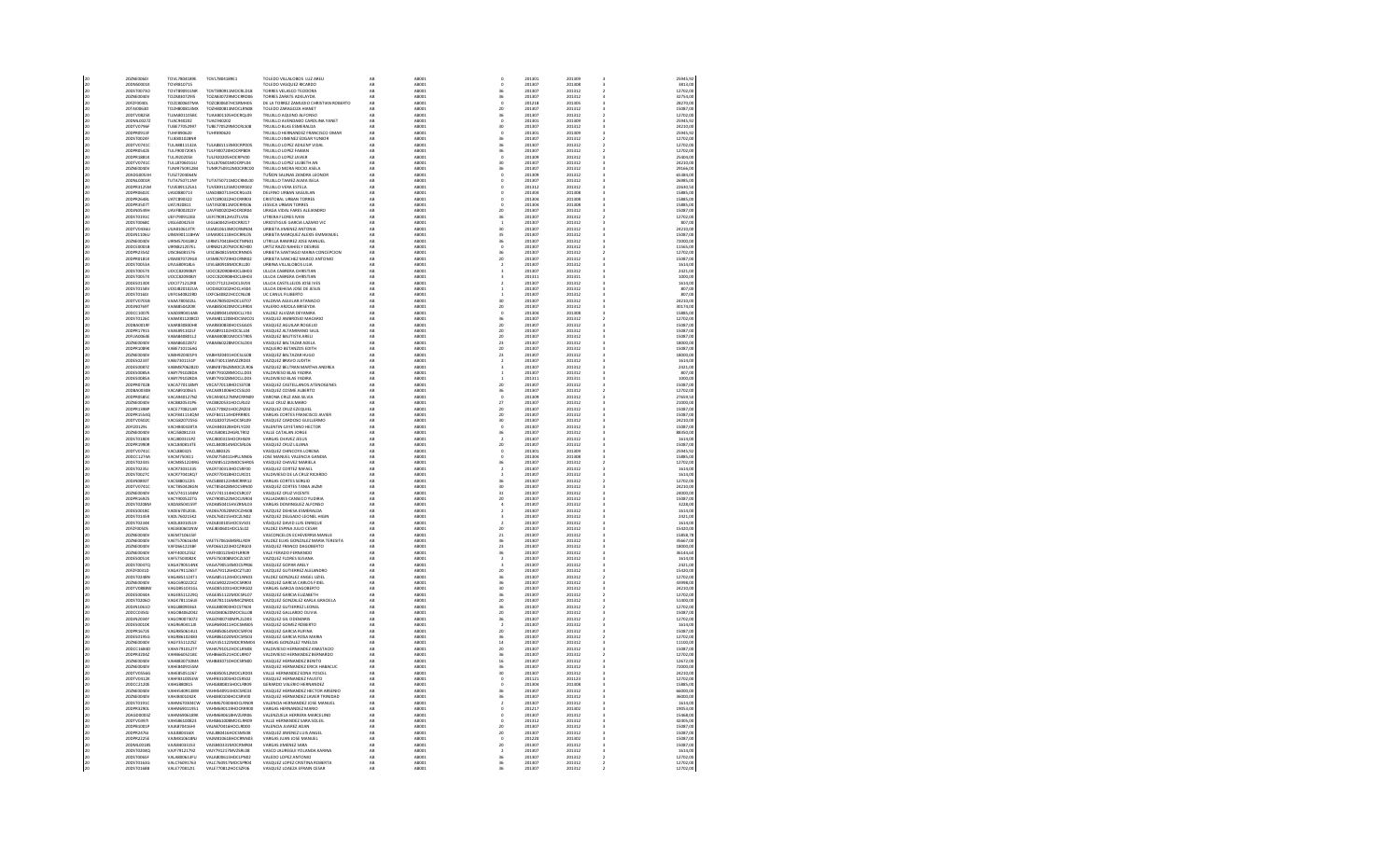| 20       | 20DST0078J               | VALE87090562                 | VALE870905HOCLPR05                       | VALE LOPEZ ERWIN XICOTENCATL                           | AB              | AB001        |                                         | 201307 | 201312 |                |
|----------|--------------------------|------------------------------|------------------------------------------|--------------------------------------------------------|-----------------|--------------|-----------------------------------------|--------|--------|----------------|
|          | 20DES00420               | VALI810913K7                 | VALIS10913MOCL2L07                       | VALENCIA LOAFZA ILILIETA IRAZEMA                       | <b>AR</b>       | <b>AR001</b> | $\mathbf 0$                             | 201301 | 201312 |                |
| 20<br>20 | 20DST0063H               | VALL7409261J                 | VALL740926HOCLPS01                       | VALDEZ LOPEZ LUIS ENRRIQUE                             | AB              | AB001        | $\,$ 1                                  | 201307 | 201312 |                |
|          | 20D IN01030              | VALL890429FV                 | VALL890429HOCR2505                       | VARGAS LAZARIN LUIS ALBERTO                            | AR              | <b>AR001</b> |                                         | 201307 | 201312 |                |
| 20<br>20 | 20ZNE0040V               | VALM590617SV                 | VALM590617HOCSGN01                       | VASQUEZ LAGUNAS MANUEL ERVIN                           | AB              | AB001        | 36<br>36                                | 201307 | 201312 |                |
|          |                          |                              |                                          |                                                        |                 |              |                                         |        |        |                |
| 20<br>20 | 20DJN0275I               | VALM77122564                 | VALM771225HOCZPN04                       | VAZQUEZ LOPEZ MANUEL                                   | AB              | AB001        | 36                                      | 201307 | 201312 |                |
|          | 20DPR0312M               | VALM9203189D                 | VALM920318MOCSMR01                       | VASQUEZ LIMA MARICRUZ                                  | AB              | AB001        | 20                                      | 201307 | 201312 |                |
| 20       | 20DPR1253U               | VALN930725SW                 | VALN930725MOCSPR00                       | VASQUEZ LOPEZ NARCEDALIA ITANDEHUI                     | AB              | AB001        | 20                                      | 201307 | 201312 |                |
| $_{20}$  | 202NE0040V               | VALR770514JD                 |                                          | VASQUEZ LOPEZ REBECA                                   | AB              | AB001        | 16                                      | 201307 | 201312 |                |
| 20       | 20DTV0624M               | VALR86121514                 | VALR861215MOCSPS00                       | VASQUEZ LOPEZ ROSA MARIA                               | AB              | AB001        | 30                                      | 201307 | 201312 |                |
| $_{20}$  | 20DTV1580N               | VALS801218L9                 | VALS801218MOCSPL00                       | VASQUEZ LOPEZ SOLEDAD                                  | AB              | AB001        | $\circ$                                 | 201103 | 201119 |                |
| 20       | 20DJN2231Z               | VALS83100575                 | VALS831005MOCSPR09                       | VASQUEZ LOPEZ SARA ELISA                               | AB              | AB001        | 36                                      | 201307 | 201312 |                |
| 20       | 20DES0140D               | VALY660503KM                 | VALY660503MOCSSL02                       | VASQUEZ LUIS YOLANDA                                   | AB              | AB001        | $\mathbf{1}$                            | 201307 | 201312 |                |
| 20       | 20DTV15602               | VALY820422FB                 | VALY820422MOCSPZ03                       | VASQUEZ LOPEZ YAZMIN                                   | AB              | AB001        | 30                                      | 201307 | 201312 |                |
|          | 20DES0050L               | VAMA790806GB                 | VAMA790806MOCSRR01                       | VASOUEZ MARTINEZ ARACEU                                | AR              | <b>AR001</b> | $\overline{z}$                          | 201307 | 201312 |                |
| 20<br>20 |                          |                              |                                          |                                                        |                 |              |                                         |        |        |                |
|          | 20HMC0025Q               | VAMA800821NC                 | VAMA800821MOCSNR09                       | VASQUEZ MENDOZA AURORA FIDELINA                        | AB              | AB001        | 36                                      | 201307 | 201311 |                |
| 20<br>20 | 20DST0192B               | VAMA840606AR                 | VAMAR40606MOCSNN09                       | VASQUEZ MONTES ANABEL                                  | AB              | AB001        | 36                                      | 201307 | 201312 | $\overline{ }$ |
|          | 20FIZ0024R               | VAMA890103Q3                 | VAMA890103HOCSNL02                       | VASQUEZ MENDOZA ALFONSO LEOPOLDO                       | AB              | AB001        | 20                                      | 201307 | 201312 |                |
| 20       | 20DJN22250               | VAMB900508                   | VAMB900508MOCRNR05                       | BERENICE VARGAS MENDIOLA                               | AB              | AB001        | $\theta$                                | 201304 | 201308 |                |
| $_{20}$  | 20DIN0174V               | VAMB921006LN                 | VAMB921006MOCRRR00                       | VARGAS MARTINEZ BRENDA ARACELI                         | AB              | AB001        | 20                                      | 201307 | 201307 |                |
| 20       | 20DPB1423X               | VAMC821025LE                 | VAMC821025MOCSRR11                       | VASQUEZ MORALES CRISPINA                               | AB              | AB001        | $\ddot{\text{o}}$                       | 201312 | 201312 |                |
| $_{20}$  | 20FIZ0143E               | VAMC9108105N                 | VAMC910810HOCSNR01                       | VASQUEZ MENDOZA CARLOS EFREN                           | AB              | AB001        | 20                                      | 201307 | 201312 |                |
| 20       | 20DST0062                | VAMD8212121J                 | VAMD821212MOCSRY03                       | VASQUEZ MORALES DEYSI                                  | AB              | AB001        | 36                                      | 201307 | 201312 |                |
| $_{20}$  | 20DES0124M               | VAME770601PA                 | VAME770601MOCZDL00                       | VAZQUEZ MEDINA ELVIA MONICA                            | AB              | AB001        |                                         | 201307 | 201312 |                |
| 20       | 20DTV0900A               | VAME84092354                 | VAME840923HOCSLD01                       | VASQUEZ MELCHOR EDUARDO                                | AB              | AB001        | $\mathbf{0}$                            | 201222 | 201309 |                |
|          | 200PR26091               | VAMER61015RD                 | VAMER61015RDR                            | VALDIVIESO MORALES EDGAR                               | AR              | <b>AR001</b> | $\theta$                                | 201301 | 201309 |                |
| 20<br>20 |                          |                              |                                          |                                                        |                 |              |                                         |        |        |                |
|          | 20DCC1655I               | VAMG8404191T                 | VAMG840419MOCSNL00                       | VASQUEZ MENDOZA GALDINA                                | $\overline{AB}$ | AB001        | 20                                      | 201307 | 201312 |                |
| 20<br>20 | 20DMI 0009               | VAMIS90801FL                 | VAMI590801MOCRRV07                       | VARELA MERLIN IVONNE ELIZABETH                         | AB              | <b>AR001</b> | 20                                      | 201307 | 201312 |                |
|          | 20DST0166D               | VAMI730505SC                 | VAMI730505HOCSRG07                       | VASQUEZ MARTINEZ IGNACIO                               | AB              | AB001        | $\overline{2}$                          | 201307 | 201312 |                |
| 20<br>20 | 20DJN0597R               | VAMJ6303289X                 | VAMJ630328HCCZRN06                       | VAZQUEZ MARTINEZ JUAN MANUEL                           | AB              | AB001        | $\theta$                                | 201312 | 201312 |                |
|          | 20DIN0464L               | VAML8112139B                 | VAML811213MOCSRC05                       | VASQUEZ MARTINEZ LUCIA                                 | AB              | AB001        | 20                                      | 201307 | 201312 |                |
| 20       | 20DLI0001F               | VAMM810906B1                 | VAMM810906HOCLRR00                       | VALDEZ MARTINEZ MARTIN                                 | AB              | AB001        | 20                                      | 201307 | 201312 |                |
| $_{20}$  | 20DST0217L               | VAMM840701JR                 | VAMM840701HOCSNS05                       | VASQUEZ MONTERRUBIO MOISES                             | AB              | AB001        | $\overline{2}$                          | 201307 | 201312 |                |
|          | 20DIN0622K               | VAMM910220EY                 | VAMM910220MOCZNR02                       |                                                        | AB              | AB001        |                                         | 201307 | 201312 |                |
| 20       |                          |                              |                                          | VAZQUEZ MENDEZ MIRIAM                                  |                 |              | 20                                      |        |        |                |
| $_{20}$  | 20DPR3391J               | VAMN791031RU                 | VAMN791031HOCSNG09                       | VASQUEZ MENDOZA MIGUEL ANGEL                           | AB              | AB001        | 20                                      | 201307 | 201312 |                |
| 20       | 20DPR0889V               | VAMN9205123Q                 | VAMN920512MOCSRL09                       | VASQUEZ MARTINEZ NAILA QUETZALI                        | AB              | AB001        | 20                                      | 201307 | 201312 |                |
| Σñ       | 2005T0182V               | VAMS771118R7                 | VAMS771118HOCSNL00                       | VASOUEZ MONTES SAUL ISAAC                              | AR              | <b>AR001</b> | 36                                      | 201307 | 201312 |                |
| 20       | 202NE0040V               | VAMVS70514D4                 | VAMV570514HOCRRC09                       | VARGAS MARTINEZ VICTOR ALFONSO                         | AB              | AB001        | 36                                      | 201307 | 201312 |                |
| 20<br>20 | 20DST0024F               | VANK800722CL                 | VANKR00722MOCRVR04                       | VARGAS NAVA KARINA                                     | AR              | <b>AR001</b> |                                         | 201307 | 201312 |                |
|          | 20DPR0205D               | VAOD940121CG                 | VAOD940121MOCSSF02                       | VASQUEZ OSORIO DAFNE LIDOYNE                           | $\overline{AB}$ | AB001        | $\frac{5}{36}$                          | 201307 | 201312 |                |
|          |                          |                              |                                          |                                                        | AB              | AB001        |                                         | 201307 | 201312 |                |
| 20<br>20 | 20TAI0235F<br>20FUA00532 | VAOE830916TX<br>VAOE840730JM | VAOE830916MOCSRD01<br>VAOE840730HOCSCR03 | VASCONCELOS ORTEGA EDITH<br>VASQUEZ OCAMPO ERICK EDWIN | $\overline{AB}$ | AB001        | $\begin{array}{c} 20 \\ 20 \end{array}$ | 201307 | 201312 |                |
|          |                          | VAOF68081318                 |                                          |                                                        |                 |              |                                         |        |        |                |
| 20<br>20 | 20DST0243S               |                              | VAOF680813HOCLLR00                       | VALDIVIA OLEA FRANCISCO                                | AB<br>AB        | AB001        |                                         | 201307 | 201312 |                |
|          | 20DST0243S               | VAOF68081318                 | VAOF680813HOCLLR00                       |                                                        |                 | AB001        | $\mathbf{1}$                            | 201311 | 201311 |                |
|          | 20DTV0018                |                              | VAOJ881202HOCZRR02                       | VASQUEZ ORTIZ JORGE                                    |                 | AB001        |                                         | 201307 | 201312 |                |
| 20<br>20 | 20DST0099W               | VAOJ881202AP<br>VAOM700608LR | VAOM700608MVZLRR01                       | VALERA ORTEGA MOIRA AIDA                               | AB<br>AB        | AB001        | $\begin{array}{c} 30 \\ 2 \end{array}$  | 201307 | 201312 |                |
|          | 20DST0132N               | VAOM7502281K                 | VAOM750228MOCLLR01                       | VALDIVIA OLEA MARTHA                                   | AB              | AB001        |                                         | 201307 | 201312 |                |
| 20<br>20 | 20DJN0138F               | VAOM910425NU                 | VAOM910425MOCRRR07                       | VARO ORTIZ MARICELA                                    | AB              | AB001        | 36                                      | 201307 | 201312 |                |
|          | 20DST00730               | VAPA87081114                 | VAPA870811HOCSRL05                       | VASCONCELOS PORTILLO ALBERTO                           | AB              | AB001        |                                         | 201307 | 201312 |                |
| 20<br>20 | 20DPR1486J               | VAPA880713                   | VAPA880713HOCLRN09                       | ANGEL VALIS PEREZ                                      | AB              | AB001        | $\theta$                                | 201304 | 201308 |                |
| 20       | 20DCC0700Y               | VAPA89072152                 | VAPA890721MOCSRL00                       | VASQUEZ PERALTA ALMA NANCY                             |                 | AB001        | 20                                      | 201307 | 201312 |                |
|          |                          | VAPC831115V1                 |                                          |                                                        | AB<br>AB        | <b>AR001</b> |                                         | 201307 | 201312 |                |
| 20<br>20 | 20DEE0013E<br>20DST0102T |                              | VAPJ721221HOCSRN07                       | VASQUEZ PEREZ CARMELA                                  |                 | AB001        | 36<br>36                                | 201307 | 201312 |                |
|          |                          | VAPJ721221D2                 |                                          | VASQUEZ PEREZ JUAN                                     | $\overline{AB}$ |              |                                         |        |        |                |
| 20<br>20 | 20DPB2303F               | VAPM92103185                 | VAPM921031HOCSRS16                       | VASQUEZ PEREZ MOISES                                   | AB              | AB001        | 20<br>23                                | 201307 | 201312 |                |
|          | 202NE0040V               | VAPO780322EE                 |                                          | VASQUEZ PEREZ OCTAVIANO                                | AB              | AB001        |                                         | 201307 | 201312 |                |
| 20<br>20 | 20DES0114F               | VAPP75103154                 | VAPP751031HOCSRD05                       | VAZQUEZ PEREZ PEDRO                                    | AB<br>AB        | AB001        | 36<br>36                                | 201307 | 201312 |                |
|          | 20DST0049Q               | VAPR7409121U                 | VAPR740912MOCSNC05                       | VASQUEZ PINEDA RICARDO                                 |                 | AB001        |                                         | 201307 | 201312 |                |
|          | 20DTV1222Z               | VAQV880617PR                 | VAQV880617HV2SRC08                       | VASQUEZ QUIROZ VICTOR NEFT                             | AB              | AB001        | 30                                      | 201307 | 201312 |                |
| 20<br>20 | 20DES0206W               | VARA780323SM                 | VARA780323HOCSYN07                       | VASQUEZ REYES JOSE ANTONIO                             | AB              | AB001        | $\overline{2}$                          | 201307 | 201312 |                |
| 20<br>20 | 20DPR0502D               | VARA8105152H                 | VARA810515HOCSZD00                       | VASQUEZ RUIZ AIDET LINCIN                              | AB              | AB001        | $\circ$                                 | 201304 | 201308 |                |
|          | 20DST0029A               | VARA8110212R                 | VARA811021MDFLVN01                       | ANA VICTORIA VALENCIA RIVERO                           | AB              | AB001        | 36                                      | 201307 | 201312 |                |
| 20       | 20DST0039H               | VARA840914SV                 | VARA840914HVZVR09                        | VARGAS RIVERA AURELIO                                  | AB              | AB001        | 36                                      | 201307 | 201312 |                |
| $_{20}$  | 20DST0075M               | VARB8601019A                 | VARB860101MOCLMT05                       | VALLE RAMIREZ BETHEL                                   | AB              | AB001        | $\Delta$                                | 201307 | 201312 |                |
| 20       |                          |                              |                                          |                                                        |                 |              |                                         | 201307 | 201312 |                |
|          | 20DPR2479G               | VARB880526TD                 | VARB880526MOCZGR05                       | VAZQUEZ REGALADO BRISA DEL MAR                         | AB              | AB001        | $^{20}$                                 |        |        |                |
| $_{20}$  | 20DES0059C               | VARE760125MS                 | VARE760125MOCSML05                       | VASQUEZ RAMIREZ ELVIRA                                 | AB              | AB001        | $\overline{2}$                          | 201307 | 201312 |                |
| 20       | 20DNP0015Q               | VARE810620BM                 | VARE810620MMCLQD01                       | VALVERDE ROQUE EDITH                                   | AB              | AB001        | $\circ$                                 | 201307 | 201312 |                |
| 20       | 20DTV0419D               | VARG870203J8                 | VARG870203HOCLMB05                       | VALEAN RAMIREZ GABRIEL                                 | AB              | AB001        | 30                                      | 201307 | 201312 |                |
| 20       | 20DES01390               | VARH670629C2                 | VARH670629MOCZJR06                       | VAZQUEZ ROJAS HIRLANDA                                 | AB              | AB001        |                                         | 201307 | 201312 |                |
|          | 202NF0040V               | VARIS30228CH                 | VARI830228MOCLNN02                       | VALDIVIESO RENDON INGRID VURIDIA                       | AR              | <b>AR001</b> | 36                                      | 201307 | 201312 |                |
| 20<br>20 | 20DNS0001K               | VARJ591206U7                 |                                          | VASCO RODRIGUEZ JORGE LUIS                             | AB              | AB001        | $\bf{0}$                                | 201307 | 201308 |                |
|          | 20DCC2030M               | VARJ780917                   | VARJ780917HOCRDL09                       | JULIO CESAR VARGAS RODRIGUEZ                           | AB              | AB001        | $\circ$                                 | 201304 | 201308 |                |
| 20<br>20 |                          |                              |                                          | VARGAS RIVERA MARTA PATRICIA                           | AB              |              | 36                                      |        |        |                |
|          | 20DST0160J               | VARM6303031H                 | VARM630303MHGRVR00                       |                                                        |                 | AB001        |                                         | 201307 | 201312 |                |
| 20       | 20DES0097F               | VARM780101AB                 | VARM780101HOCLMR04                       | VALENCIA RAMOS MARINO                                  | AB              | AB001        |                                         | 201307 | 201312 |                |
| $_{20}$  | 20DPR3446W               | VARN880316R6                 | VARN880316MOCZZD02                       | VAZQUEZ RUIZ NADTHIELY TANIA                           | AB              | AB001        | $\theta$                                | 201301 | 201312 |                |
| 20       | 20DTV0462S               | VARR8003059J                 | VARR800305HOCSMB07                       | VASQUEZ RAMIREZ ROBERTO CARLOS                         | AB              | AB001        | 30                                      | 201307 | 201312 |                |
| $_{20}$  | 202NE0040V               | VARR83100582                 | VARR831005HOCSMY07                       | VASQUEZ RAMIREZ RAYMUNDO                               | AB              | AB001        | 23                                      | 201307 | 201312 |                |
| 20       | 20DEE0007L               | VARR860104UD                 | VARR860104HOCLMB00                       | VALADEZ RAMIREZ RUBEN                                  | AB              | AB001        | 10                                      | 201307 | 201312 |                |
| 20       | 20DPB06806               | VARS780525                   | VARS780525MOCZDN05                       | SANDRA NASHIELY VASQUEZ RODRIGUEZ                      | AB              | AB001        | $\theta$                                | 201304 | 201308 |                |
| 20       | 20DST0080Y               | VARU68110358                 | VARU681103HOCLMN08                       | VALERIANO RAMIREZ UNBERTO                              | AB              | AB001        |                                         | 201307 | 201312 |                |
|          | 20EUF0001P               | VARV780728FF                 |                                          | VASOUEZ RUIZ VICTOR                                    | AR              | <b>AR001</b> | $\theta$                                | 201301 | 201312 |                |
| 20<br>20 | 20DST0192B               | VASA821118LS                 | VASA821118HOCLNL04                       | VALDIVIEZO SANTIAGO ALFREDO                            | AB              | AB001        |                                         | 201307 | 201312 |                |
|          | 20DST0226B               | VASA84061055                 | VASA840610HOCSLR04                       | VASQUEZ SALINAS ARNOLDO                                | AB              | AB001        |                                         | 201307 | 201312 |                |
| 20<br>20 |                          |                              |                                          |                                                        |                 |              |                                         |        |        |                |
|          | 20DPB1790S               | VASA850412T8                 | VASA850412MOCLNR07                       | VALENCIA SANTIAGO ARLETTE GUADALUPE                    | AB              | AB001        | $\begin{array}{c} 36 \\ 0 \end{array}$  | 201304 | 201308 |                |
| 20       | 20FSE0004Y               | VASA8601189E                 | VASA860118MOCSND08                       | VASQUEZ SAN JUAN ADRIANA                               | AB              | AB001        | 20                                      | 201307 | 201312 |                |
| $_{20}$  | 20DPR0301G               | VASC790512CY                 | VASC790512HOCLLS03                       | VALLE SALAZAR CESAR ARMANDO                            | AB              | AB001        | 20                                      | 201307 | 201312 |                |
| 20       | 20DST0231N               | <b>VASC850715HH</b>          | VASC850715MOCSNR07                       | VAZQUEZ SAN GERMAN MARIA DEL                           | AB              | AB001        | 36                                      | 201307 | 201312 |                |
| $_{20}$  | 20DJN0290A               | VASE770224MZ                 |                                          | VASQUEZ SANCHEZ ELOISA ISELA                           | AB              | AB001        | $\theta$                                | 201222 | 201304 |                |
| 20       | 20DST0075M               | VASG790324JZ                 | VASG790324HOCSLB01                       | VASQUEZ SALINAS GABRIEL                                | AB              | AB001        | $\overline{2}$                          | 201307 | 201312 |                |
| $_{20}$  | 20DPR2898F               | VASI901207FD                 | VASI901207MOCLNL04                       | VALENCIA SANTIAGO ILSE IVONN                           | AB              | AB001        | 36                                      | 201307 | 201312 |                |
| 20       | 20DJN10432               | VASJ620624AC                 | VASJ620624MOCSLN02                       | VASQUEZ SALVADOR JUANA                                 | AB              | AB001        | 36                                      | 201307 | 201312 |                |
|          | 20DST0231N               | VASIR40720G6                 | VASI840720MOCSNL01                       | VASOUEZ SANCHEZ JULITA DE JO                           | AR              | <b>AR001</b> | 36                                      | 201307 | 201312 |                |
| 20       | 20DPR1991Q               | VASJ900207S5                 | VASJ900207HOCSNR00                       | VASQUEZ SANTIAGO JAIRO                                 |                 | AB001        | 36                                      | 201307 | 201312 |                |
| 20       |                          |                              | VASI 770714HOCSNS06                      |                                                        | AB              | <b>AR001</b> |                                         |        | 201312 |                |
| 20<br>20 | 20DEE0004X               | VASL770714SC                 |                                          | VASQUEZ SANCHEZ LUIS ALBERTO                           | AB              |              | 36                                      | 201307 |        |                |
|          | 20DES0042C               | VASM6412103U                 | VASM641210HOCLNL07                       | VALENCIA SANTIAGO MELQUIADES                           | AB              | AB001        | $\overline{2}$                          | 201307 | 201312 |                |
|          | 20DTV0375X               | VASM7103204A                 | VASM710320HOCSNR02                       | VASQUEZ SANTIAGO MARCO ANTONIO                         | AB              | AB001        | $\theta$                                | 201301 | 201306 |                |
| 20<br>20 | 20DES0184A               | VASN7809063L                 | VASN780906MOCZNN06                       | VAZQUEZ SANCHES NANCY GLORIA                           | AB              | AB001        | $\overline{2}$                          | 201307 | 201312 |                |
| 20       | 20DPR2607L               | VASN8309071J                 |                                          | VASQUEZ SOLANO NATIVIDAD                               | AB              | AB001        | $\circ$                                 | 201310 | 201312 |                |
| $_{20}$  | 20DPR0683D               | VASN841122S3                 | VASN841122MOCSLR04                       | VASQUEZ SILVA NEREYDA ABIGAIL                          | AB              | AB001        | 20                                      | 201307 | 201312 |                |
| 20       | 20DES0084B               | VASO7105205E                 | VASO710520HOCSNR05                       | VASQUEZ SANCHEZ ORLANDO                                | AB              | AB001        | $\overline{2}$                          | 201307 | 201312 |                |
| $_{20}$  | 20DTV0416G               | VASP830104GW                 | VASP830104HOCLNR08                       | DEL VALLE SANCHEZ PRICILIANO                           | AB              | AB001        | $\theta$                                | 201312 | 201312 |                |
| 20       | 20DCC0697A               | VASR880708N2                 | VASR880708MOCZRS03                       | VAZQUEZ SARABIA ROSA MONICA                            | AB              | AB001        | 20                                      | 201307 | 201312 |                |
| $_{20}$  | 20DCC0941W               | VASR91101287                 | VASR911012MOCSNS04                       | VASQUEZ SANCHEZ ROSELIA                                | AB              | AB001        | $\theta$                                | 201301 | 201308 |                |
| 20       | 20DST0208M               | VASV8404052F                 | VASV840405HOCSNC01                       | VASQUEZ SANCHEZ VICENTE                                | AB              | AB001        | 36                                      | 201307 | 201312 |                |
|          | 20DPR3424K               | VASV920221TR                 | VASV920221HOCSNC01                       | VASOUEZ SANCHEZ VICTORIANO                             | AR              | <b>AR001</b> |                                         | 201307 | 201312 |                |
| 20<br>20 |                          |                              |                                          |                                                        |                 |              | 20                                      |        |        |                |
|          | 20DPR3173W               | VASV9204281L                 | VASV920428MOCRNN08                       | VARGAS SANCHEZ VANESSA                                 | $\overline{AB}$ | AB001        | $\overline{20}$                         | 201307 | 201312 |                |
| 20<br>20 | 20DNS0001K               | VATC811122QK<br>VATL860210DH | VATC811122MOCSRL05                       | VASQUEZ TREVIÑO CLAUDIA<br>VASQUEZ TORRES LAIR ALEJAN  | AB              | <b>AR001</b> | $\begin{array}{c} 0 \\ 30 \end{array}$  | 201307 | 201308 |                |
|          | 20DTV0232Z               |                              | VATL860210HOCSRR03                       |                                                        | $\overline{AB}$ | AB001        |                                         | 201307 | 201312 |                |
| 20<br>20 | 20DCE0001B               | VATS800403KL                 | VATS800403MOCSRN07<br>VAUA900130MOCLGB06 | VASQUEZ TORRES SONIA PAULA                             | AB<br>AB        | <b>AR001</b> | $\begin{matrix} 0 \\ 0 \end{matrix}$    | 201213 | 201213 |                |
|          | 20DPR0775U               | VAUA900130                   |                                          | ABRIL ANDREA VALENCIA UGALDE                           |                 | AB001        |                                         | 201304 | 201308 |                |
| 20<br>20 | 20DPR0011Q               | VAVA830101AE<br>VAVD850702A7 | VAVA830101MOCSLR00                       | VAZQUEZ VELASQUEZ ARACELI                              | AB              | AB001        | $\mathbf{0}$                            | 201309 | 201312 |                |
|          |                          |                              | VAVD850702MOCRSR02                       | VARGAS VASQUEZ DARIA                                   | AB              | AB001        | $^{\circ}$                              | 201312 | 201312 |                |
|          | 20DPR02190               | VAVE8609152Q                 | VAVE860915MOCZZD02                       | VAZQUEZ VAZQUEZ EDITH                                  | AB              | AB001        |                                         | 201312 | 201312 |                |
| 20<br>20 | 20DTV1226W               | VAVG840211DZ                 | VAVG840211MOCSSB00                       | VASQUEZ VASQUEZ GABRIELA                               | AB              | AB001        | 30                                      | 201307 | 201312 |                |
|          | 20FIZ0144D               | VAVG8912228F                 | VAVG891222HOCLLL06                       | VALENCIA VALENCIA GELASIO                              | AB              | AB001        |                                         | 201307 | 201312 |                |
| 20<br>20 | 20DES0148W               | VAVI870501KL                 | VAVI870501HOCRLV02                       | VARGAS VALDIVIESO IVAN                                 | AB              | AB001        | $\overline{a}$                          | 201307 | 201311 |                |
|          | 20DES0168J               | VAVM79122656                 | VAVM791226MOCLSR01                       | VALENTIN VASQUEZ MARINA                                | AB              | AB001        |                                         | 201307 | 201312 |                |
|          |                          |                              |                                          |                                                        |                 |              |                                         |        |        |                |
|          |                          |                              |                                          |                                                        |                 |              |                                         |        |        |                |

# 4035,00 3 26856,50 3 807,00 2 12702,00 3 66000,00 2 12702,00 3 15087,00 3 15087,00 3 12000,00 3 24210,00 3 50115,05 2 12702,00 3 807,00 3 24210,00 3 1614,00 2 10585,00 2 12702,00 3 15087,00 3 15885,00 3 2514,50 3 20116,00 3 15087,00 2 12702,00 3 1614,00 3 46260,00 3 25945,92 3 15087,00 3 15087,00 3 1614,00 3 17601,50 3 15087,00 3 15666,00 3 1614,00 3 15087,00 3 15087,00 3 15087,00 2 12702,00 3 30000,00 3 4035,00 2 12702,00 3 15087,00 3 15087,00 3 807,00 3 1000,00 3 24210,00 3 1614,00 3 3228,00 2 12702,00 3 807,00 3 15885,00 3 15087,00 2 12702,00 2 12702,00 3 15087,00 3 18000,00 2 12702,00 2 12702,00 3 24210,00 3 1614,00 3 15885,00 2 12702,00 2 12702,00 3 3228,00 3 15087,00 3 1614,00 3 14346,00 3 24210,00 3 1614,00 3 66000,00 3 7134,00 3 15885,00 2 12702,00 3 1614,00 3 30174,00 3 24210,00 3 18000,00 3 7710,00 3 15885,00 3 807,00 3 28692,00 3 4842,00 2 12702,00 3 15885,00 3 15087,00 3 15087,00 2 12702,00 3 15087,00 3 1614,00 2 12702,00 2 12702,00 2 12702,00 2 12702,00 2 12702,00 3 1614,00 3 10428,00 3 1614,00 3 25145,00 3 15087,00 3 1614,00 3 26985,00 3 15087,00 3 17601,50 2 12702,00 3 15087,00 3 15087,00 3 9348,00 3 24210,00 3 1882,50 3 15885,00 3 27659,50 3 22630,50 3 22630,50 3 24210,00 3 15087,00 3 2690,00 3 2421,00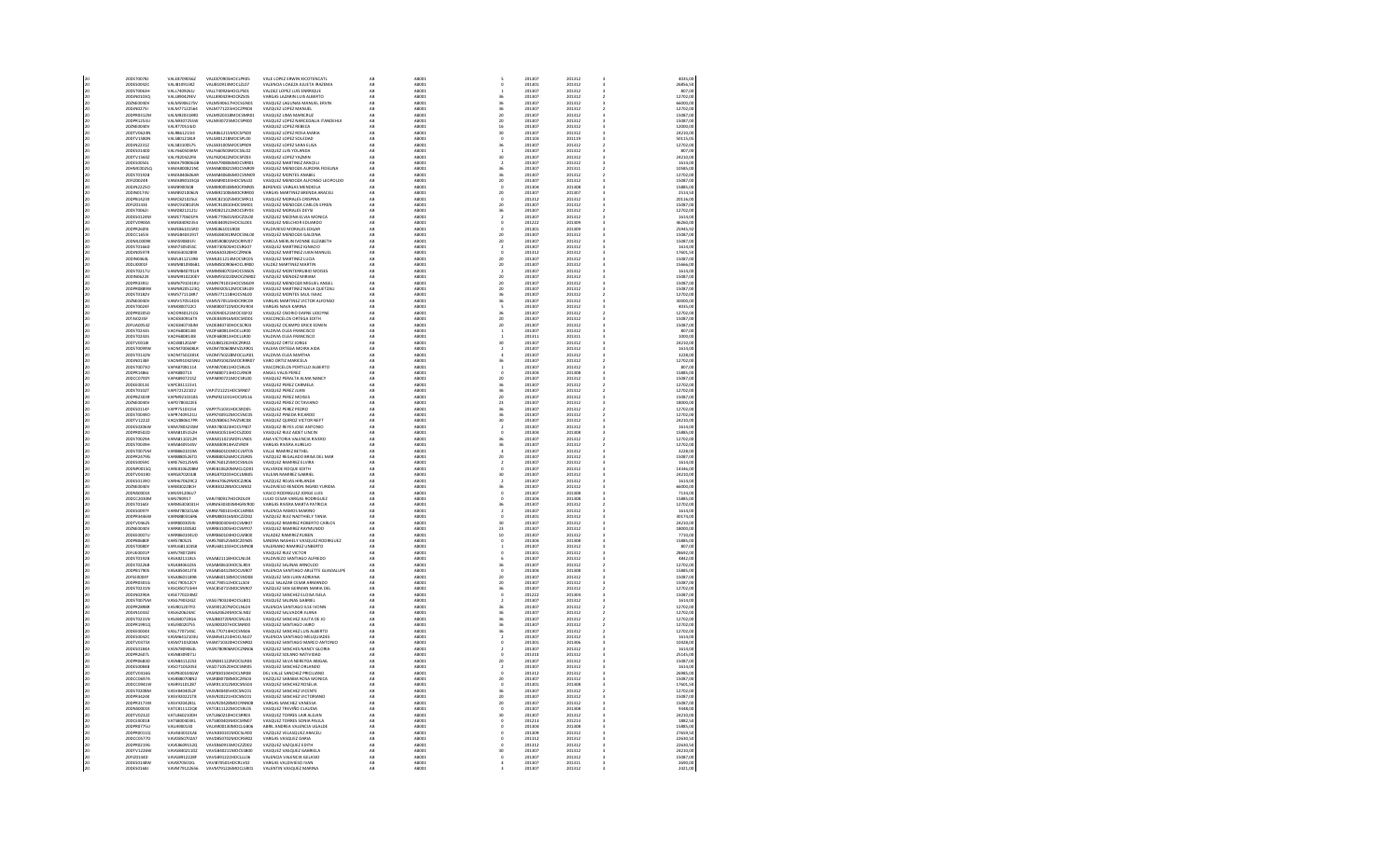|                                         | 20DES0168J               | VAVM79122656                               | VAVM791226MOCLSR01                       | VALENTIN VASQUEZ MARINA                                            |                      | <b>AR001</b>          |                                               | 201311           | 201311           |                                             |
|-----------------------------------------|--------------------------|--------------------------------------------|------------------------------------------|--------------------------------------------------------------------|----------------------|-----------------------|-----------------------------------------------|------------------|------------------|---------------------------------------------|
| $\frac{1}{20}$                          | 20DTV1643I               | VAVM830502RW                               | VAVM830502HOCRSR05                       | VARGAS VASQUEZ MARTIN                                              | AB<br>AB             | AB001                 | 30                                            | 201307           | 201312           |                                             |
| $^{20}$                                 | 20DTV0860Q               | VAVM840211AZ                               | VAVM840211MOCSSR09                       | VASQUEZ VASQUEZ MARIBEL                                            |                      | AB001                 |                                               | 201307           | 201312           |                                             |
| $_{20}$                                 | 20DCC0091M               | VAVM850219DV                               | VAVM850219MOCLLG02                       | VALLE VELASCO MAGDALENA                                            | AB<br>AB             | AB001                 | $\begin{array}{c} 30 \\ 20 \end{array}$       | 201307           | 201312           | $\frac{3}{3}$                               |
| $_{20}$                                 | 20DST0047Q               | <b>VAVN881230HE</b>                        | VAVN881230HOCLLL02                       | VALDIVIA VALENTIN NOEL                                             | AB                   | AB001                 | 36                                            | 201307           | 201312           | $\overline{\mathbf{c}}$                     |
| 20                                      | 20ADG0065M               | VAVY870208G6                               | VAVY870208MMSLZR03                       | VALLE VAZQUEZ YARITZA                                              | AB                   | AB001                 | 36                                            | 201307           | 201312           | $\overline{\mathbf{3}}$                     |
| $_{20}$                                 | 20DTV1005L               | VAVZ881031                                 | VAVZ881031                               | VAZQUEZ VELAZQUEZ ZAID                                             | AB                   | AB001                 | $\mathfrak{o}$                                | 201301           | 201309           | $\overline{\phantom{a}}$                    |
| 20<br>$_{20}$                           | 20DTV0096M<br>20DST0234K | <b>VFAA751202RX</b><br>VEAA8809216Y        | VEAA751202HOCLRN02<br>VEAA880921HOCLGL07 | VELASCO ARELLANES JOSE ANTONI<br>VELASCO AGUILAR ALBERTO RENE      | 4R<br>AB             | <b>AR001</b><br>AB001 | 30<br>36                                      | 201307<br>201307 | 201312<br>201312 | $\frac{3}{2}$                               |
| $_{20}$                                 | 20DST0092C               | <b>VEAA900221EY</b>                        | VEAA900221HOCRNL01                       |                                                                    |                      | <b>AR001</b>          |                                               | 201307           | 201312           |                                             |
| 20                                      | 20DST0052B               | <b>VEAC821215LX</b>                        | VEAC821215HOCLLR03                       | ALAM DE JESUS VERGARA ANDRAD<br>VELASCO ALQUICIRA CARLOS ENRRIQUE  | AB<br>AB             | AB001                 | $\frac{36}{2}$                                | 201307           | 201312           | $\frac{2}{3}$                               |
| $_{20}$                                 |                          | VEAE820129R4                               | VEAE820129MOCNML07                       |                                                                    |                      | AB001                 |                                               | 201307           | 201312           |                                             |
| $\overline{20}$                         | 20DPR1291X<br>20DPR2005T | <b>VEAF810201GK</b>                        |                                          | VENTURA AMBROSIO ELIZABETH<br>VEGA AGUILAR FRANCISCO JARDIEL       | AB<br>AB             | AB001                 | $\begin{array}{c} 20 \\ 20 \end{array}$       | 201307           | 201312           | $\frac{3}{3}$                               |
| $\begin{array}{c} 20 \\ 20 \end{array}$ | 20DES0123N               | VEAJ6903086S                               | VEAJ690308HOCLLN04<br>VEAL861031MOCLQD05 | VELASCO ALVEAR JUAN DE DIOS<br>VELAZQUEZ AQUINO LUDIVINA           | AB<br>AB             | AB001                 | $\begin{smallmatrix}0\\1\end{smallmatrix}$    | 201312           | 201312           | $\frac{3}{3}$                               |
|                                         | 20DST0187Q               | <b>VEAL861031DH</b>                        |                                          |                                                                    |                      | AB001                 |                                               | 201307           | 201312           |                                             |
| 20                                      | 20DPR1824T               | <b>VEAP881216SG</b>                        | VEAP881216HOCLNS05                       | VELAZQUEZ ANTONIO PASCASIO                                         | AB<br>AB             | AB001                 | $\begin{smallmatrix}0\\2\end{smallmatrix}$    | 201221           | 201302           | $\frac{3}{3}$                               |
| $_{20}$                                 | 20DES0220P               | <b>VEAR840121ME</b>                        | VEAR840121MOCRNS00                       | VERA ANGON ROSALBA                                                 |                      | AB001                 |                                               | 201307           | 201312           |                                             |
| 20                                      | 20DPR3294H               | VEAS881021BP                               | VEAS881021MOCNVN09                       | VENTURA AVILA SANDRA OLIVIA                                        | AB                   | AB001                 | $\bf{0}$                                      | 201311           | 201312           | 3                                           |
| 20                                      | 20DPB0862O               | <b>VEBA8408025E</b>                        | VEBA840802HOCLRL07                       | VELASCO BARRADAS ALFREDO                                           | AB                   | AB001                 | 20                                            | 201307<br>201307 | 201312<br>201312 | $\overline{\mathbf{3}}$                     |
| $^{20}$<br>20                           | 20DTV0040K<br>20DPR2254Z | <b>VECA840625RJ</b><br>VECC85080433        | VECA840625MOCLSL02<br>VECC850804MOCLRR09 | VELASCO CASTRO ALFREDA<br>VELASQUEZ CARDENAS MARIA DEL CARMEN      | AB<br>AB             | AB001<br>AB001        | 30<br>20                                      | 201307           | 201312           | $\overline{\mathbf{3}}$                     |
| 20                                      | 20DPB1766S               | VECE911016QT                               | VECE911016HOCLRV03                       | VELASCO CRUZ EVERARDO                                              | AB                   | AB001                 | 20                                            | 201307           | 201312           | 3                                           |
| 20                                      | 20DPR2194R               | VECG770805ML                               | VECG770805HOCLBR16                       | VELAZOUEZ CRUZ GREGORIO                                            | ΔR                   | <b>AR001</b>          |                                               | 201307           | 201312           | $\overline{a}$                              |
| $_{20}$                                 | 20DTV1465W               | <b>VECL840914FQ</b>                        | VECL840914MOCLRN01                       | VELASQUEZ CRUZ LEONOR                                              | AB                   | AB001                 | $\begin{array}{c} 20 \\ 30 \end{array}$       | 201307           | 201312           | 3                                           |
| $_{20}$                                 | 20DST0123F               | <b>VECN84072644</b>                        | VECN840726MOCLRM08                       | VELASCO CRUZ NOEMI                                                 | AB                   | <b>AR001</b>          |                                               | 201307           | 201312           |                                             |
| 20                                      | 20DST0226B               | VECV821116M3                               |                                          | VELASQUEZ CARDENAS VIRIDIANA                                       | AB                   | AB001                 | 35<br>36                                      | 201307           | 201312           | $\frac{3}{2}$                               |
| $_{20}$                                 | 20DML0009                | <b>VEEL861120GF</b>                        | VEEL861120MOCLSZ02                       | VELASCO ESCUDERO LUZ DIVINA                                        | AB                   | AB001                 | $_{\rm 20}$                                   | 201307           | 201312           | 3                                           |
| 20                                      | 20DPR2599T               | <b>VEFC751017V8</b>                        | VEFC751017MOCLLL03                       | VELASCO FLORES CLAUDIA                                             | AB                   | AB001                 | 36                                            | 201307           | 201312           | $\overline{2}$                              |
| 20                                      | 20DST0039H               | VEFE850515J7                               | VEFE850515MVZLLL01                       | ELVIRA VELA FALCON                                                 | AB                   | AB001                 | 36                                            | 201307           | 201312           |                                             |
| 20                                      | 20DJN0018T               | <b>VEFE8604126G</b>                        | VEFE860412HOCLLR08                       | VELASQUEZ FLORES ERICK ANSELMO                                     | AB                   | AB001                 | 36                                            | 201307           | 201312           | $\overline{a}$                              |
| $_{20}$<br>20                           | 20DST0072P<br>20DPR0158J | VEFL7705108M<br>VEFM800807S5               | VEFL770510HOCLRS00<br>VEFM800807MOCLLR07 | VELAZQUEZ FERNANDEZ JOSE LUIS<br><b>VELASCO FLORES MARGARITA</b>   | AB<br>AB             | AB001<br>AB001        | $\mathsf 3$<br>36                             | 201307<br>201307 | 201312<br>201312 | $\frac{3}{2}$                               |
| 20                                      | 20DST0050D               | VEGC790716S7                               | VEGC790716MOCLNR00                       | VELASCO GONZALEZ CARMEN                                            | AB                   | AB001                 | $\sqrt{4}$                                    | 201307           | 201312           | 3                                           |
| 20                                      | 207NF0040V               | VEGD800226G8                               | VEDG800226HOCRRN03                       | VERA GARCIA DANIEL                                                 | AB                   | <b>AR001</b>          |                                               | 201307           | 201312           | $\overline{3}$                              |
| $_{20}$                                 | 20DNS0001K               | VEGG750323K5                               |                                          | VELASCO GUTIERREZ GABRIELA                                         | <br>АВ               | AB001                 | $\begin{array}{c} 36 \\ 0 \end{array}$        | 201307           | 201308           | 3                                           |
| $_{20}$                                 | 20DTV0089C               | <b>VEGH650228QJ</b>                        | VEGH650228HOCLRL09                       | VELAZQUEZ GARCIA HILARIO                                           | AB                   | AB001                 | 30                                            | 201307           | 201312           | 3                                           |
| 20                                      | 20DST0016X               | <b>VEGH841208B5</b>                        | VEGH841208HOCNRP07                       | VENDREEL GRAMENDEZ HIPOLITO                                        | AB                   | AB001                 | 36                                            | 201307           | 201312           | $\overline{\mathbf{2}}$                     |
| $_{20}$                                 | 202NE0040V               | <b>VEGO850502JB</b>                        |                                          | VELASCO GARCIA OLGA IVETT                                          | AB                   | AB001                 | 32                                            | 201307           | 201312           | 3                                           |
| 20                                      | 20DST00132               | VEGO910817D8                               | VEGO910817HOCLNM03                       | VELASCO GONZALEZ OMAR OSCAR                                        | AB                   | AB001                 | $\begin{array}{c} 36 \\ 1 \end{array}$        | 201307           | 201312           | $\begin{smallmatrix}2\2\3\end{smallmatrix}$ |
| 20                                      | 20DST00952               | VEGS670916MZ                               | VEGS670916MOCLRR03                       | VELAZQUEZ GARCIA SARA                                              | AB                   | AB001                 |                                               | 201307           | 201312           |                                             |
| 20                                      | 20DJN2229K               | VEGS83011513                               | VEGS830115MOCRZN02                       | VERDUGO GUZMAN SANTA JUANITA                                       | AB                   | AB001                 | $\circ$                                       | 201311           | 201311           | $\overline{\mathbf{3}}$                     |
| $_{20}$                                 | 20DTV0296K               | VEGS901011GX                               | VEGS901011MOCLRT08                       | <b>VELASQUEZ GARCIA STEPHANNIE</b>                                 | AB                   | AB001                 | 36                                            | 201307           | 201312           | $\overline{2}$                              |
| 20                                      | 20DPR0061X               | VEHER4092774                               | VEHE840927HOCGRD04                       | VEGA HERNANDEZ JOSE EDUARDO                                        | ΔR                   | <b>AR001</b>          | $_{\rm 28}^{20}$                              | 201307           | 201309           | 3<br>3                                      |
| $_{20}$<br>20                           | 20ADG0049V<br>20DPR1202N | VEHI73092022                               | VEHJ701102HOCRRS08                       | VELASCO HERNANDEZ IVETT                                            | AB<br>AB             | AB001<br><b>AR001</b> |                                               | 201307<br>201307 | 201312<br>201312 |                                             |
| $\overline{20}$                         | 20DST0217U               | VEHJ7011028D<br>VEHJ760601DL               | VEHJ760601HOCLRS01                       | VERA HERNANDEZ JOSE<br>VELASCO HERNANDEZ JUSTINO EDUARDO           | AB                   | AB001                 | $\frac{20}{3}$                                | 201307           | 201312           | 3<br>3                                      |
| $_{20}$                                 |                          |                                            |                                          |                                                                    |                      | <b>AR001</b>          |                                               | 201307           | 201312           |                                             |
| $_{20}$                                 | 20DPR0715F<br>20DPR0715F | <b>VEHR810527IS<br/>VEHR810527IS</b>       | VEHR810527MOCLRF06<br>VEHR810527MOCLRF06 | VELAZCO HERNANDEZ RUFINA<br>VELAZCO HERNANDEZ RUFINA               | AB<br>AB             | AB001                 | $\begin{array}{c} 20 \\ 20 \end{array}$       | 201223           | 201223           | $\frac{3}{3}$                               |
|                                         | 20DTV0220V               |                                            |                                          |                                                                    |                      | AB001                 |                                               | 201307           | 201312           |                                             |
| $\frac{20}{20}$                         | 20DES0107W               | VEHV87010595<br>VEIC76050793               | VEHV870105MOCLRL02<br>VEJC760507MOCLMN03 | VELASQUEZ HERNANDEZ VILDA SARAI<br>VELASQUEZ JIMENEZ CONCEPCION    | AB<br>AB             | AB001                 | $\begin{array}{c} 30 \\ 2 \end{array}$        | 201307           | 201312           | 3<br>3                                      |
| $_{20}$                                 | 20DPR02332               | VEJI85062658                               | VEJI850626MOCLMD00                       | VELASQUEZ JIMENEZ IDALIA                                           | AB                   | AB001                 | 20                                            | 201307           | 201312           | 3                                           |
| 20                                      | 20DST0007P               | VEJR810504L9                               | VEJR810504HOCLCL07                       | VELASQUEZ JACINTO RAUL                                             | AB                   | AB001                 | $\overline{2}$                                | 201307           | 201312           | $\overline{\mathbf{3}}$                     |
| $_{20}$                                 | 20DES0040E               | <b>VELA7312247T</b>                        | VELA731224MOCLPL08                       | VELASCO LOPEZ ALEJANDRA                                            | AB                   | AB001                 | $\overline{2}$                                | 201307           | 201312           |                                             |
| 20                                      | 20DES0040E               | <b>VFI 47312247T</b>                       | VELA731224MOCLPLOS                       | VELASCO LOPEZ ALEIANDRA                                            | 4R                   | <b>AR001</b>          | $\begin{smallmatrix}2\\1\end{smallmatrix}$    | 201311           | 201311           | $\frac{3}{3}$                               |
| $_{20}$                                 | 20DST0034M               | VELC750913FC                               | VELC750913MOCLPN00                       | VELASQUEZ LOPEZ MARIA CANDELARIA                                   | AB                   | AB001                 |                                               | 201307           | 201312           |                                             |
| $_{20}$<br>$20^{-1}$                    | 20DST0034M<br>20AGD0004Z | VELC750913FC<br>VELC86042747               | VELC750913MOCLPN00                       | VELASQUEZ LOPEZ MARIA CANDELARIA<br>VELASQUEZ LUIS CINTHIA         | AB<br>AB             | <b>AR001</b><br>AB001 |                                               | 201311           | 201311           | 3<br>3                                      |
|                                         |                          |                                            |                                          |                                                                    |                      |                       | $\overline{0}$                                | 201307           | 201312           |                                             |
| $_{20}$                                 | 20ZNE0040V               | VELE4607151C<br>VELM750822LU               | VELE460715HOCLPN03<br>VELM750822HOCLPN00 | VELASCO LOPEZ ENRIQUE<br>VELASCO LOPEZ MONICO ONOFRE               | AB<br>AB             | AB001<br>AB001        | $\begin{smallmatrix}0\\0\\0\end{smallmatrix}$ | 201310           | 201312           | $\frac{3}{3}$                               |
| 20                                      | 20DNP0017O<br>20DBA00082 |                                            |                                          |                                                                    |                      |                       |                                               | 201307           | 201312           |                                             |
| $\begin{array}{c} 20 \\ 20 \end{array}$ | 20DPR1961W               | VELM8701271B<br>VELO8812033U               | VELM870127HOCLSL06<br>VELO881203HOCLPS09 | VELASCO LUIS MELBY<br>VELASQUEZ LOPEZ OSCAR FELIPE                 | AB<br>AB             | AB001<br>AB001        | 20<br>36                                      | 201307<br>201307 | 201312<br>201312 | $\frac{3}{2}$                               |
| 20                                      | 20DES0107W               | VELR7103131K                               | VELR710313HOCLRD18                       | VELASCO LAUREANO RODRIGO                                           |                      | AB001                 |                                               | 201307           | 201312           |                                             |
| $_{20}$                                 | 20DES0177R               | VELR850724RG                               | VELR850724HOCLPL05                       | VELASCO LOPEZ RAUL                                                 | AB<br>AB             | AB001                 | $\begin{smallmatrix}1\\1\\2\end{smallmatrix}$ | 201307           | 201312           | $\frac{3}{3}$                               |
|                                         | 202NE0040V               | VEMA600425U9                               | VEMA600425HOCLSL04                       | VELASCO MESINAS ALEJANDRO FRANCISCO                                | AB                   | AB001                 | $\circ$                                       | 201310           | 201312           |                                             |
| 20                                      | 20DTV0814E               | <b>VEME830301CV</b>                        | VEME830301HCSRRD06                       | VERA MARTINEZ EDER                                                 | AB                   | AB001                 | 30                                            | 201307           | 201312           | $\overline{\mathbf{3}}$                     |
| $^{20}$                                 | 20DTV1540M               | <b>VEMG860918IN</b>                        | VEMG860918HOCLRR09                       | VELASCO MARTÍNEZ GERMAN                                            | AB                   | AB001                 | $\begin{array}{c} 30 \\ 36 \\ 1 \end{array}$  | 201307           | 201312           | $\frac{3}{2}$                               |
| 20                                      | 20DJN0302P               | VEMJ76061851                               | VEMJ760618MOCLRL02                       | VELEZ MORENO JULIA                                                 | AB                   | AB001                 |                                               | 201307           | 201312           |                                             |
| $_{20}$                                 | 20DST0165E               | VEMM890619P6                               | VEMM890619HOCRRN04                       | VERGARA MORALES MANUEL ALEJANDRO                                   | AB                   | AB001                 |                                               | 201307           | 201312           | $\frac{3}{2}$                               |
| 20                                      | 20D IN 1614Y             | <b>VFNI 861129T6</b>                       | VENL861129HOCLXNO6                       | VELAZOUEZ NIÑO LEONEL                                              | AR.                  | <b>AR001</b>          | 36                                            | 201307           | 201312           |                                             |
| 20                                      | 20DNP0011U               | <b>VENT810527SJ</b>                        | VENT810527MOCLTR01                       | <b>VELASQUEZ NIETO TERESA</b>                                      | AB                   | AB001<br><b>AR001</b> | $\circ$                                       | 201307           | 201312           | 3                                           |
| $_{20}$<br>$_{20}$                      | 20ZNE0040V               | VEOF851113JP<br>VEPA7903263G               | VEOF851113HOCLSL07<br>VEPA790326HOCGZB08 | VELASCO OSORIO FELIPE<br>VEGA PAZ ABRAHAM                          | AB<br>AB             |                       | $\bf{0}$                                      | 201309           | 201312           | $\frac{1}{3}$                               |
|                                         | 20DTV0554                |                                            |                                          |                                                                    |                      | AB001                 | 30                                            | 201307<br>201307 | 201312<br>201312 | 3                                           |
| 20                                      | 20DPB1121B<br>20DST0246F | <b>VEPE801022NS</b><br><b>VEPF740430ET</b> | VEPE801022MOCLCL09<br>VEPF740430HOCLRR15 | VELASCO PACHECO ELODIA<br>VELAZQUEZ PEREZ FRED                     | AB<br>AB             | AB001<br>AB001        | $_{\rm 20}$<br>$\overline{2}$                 | 201307           | 201312           | 3<br>$\overline{\mathbf{3}}$                |
| 20                                      | 20DTV1232G               | VEPI831123AJ                               | VEPI831123MVZRRR07                       | VERA PEREZ IRMA ELIZAB                                             | AB                   | AB001                 | 30                                            | 201307           | 201312           |                                             |
| 20                                      | 20DEE0009S               | VEPJ700125BM                               | VEPJ700125HOCGXN11                       | <b>VEGA PIÑON JUAN JOSE</b>                                        | AB                   | AB001                 | 10                                            | 201307           | 201312           | $\overline{\mathbf{3}}$                     |
| $_{20}$                                 | 20DML0002R               | VEPJ810113M1                               | VEPJ810113HOCLCS09                       | VELASCO PACHECO JOSUE EMANUEL                                      | AB                   | AB001                 | $_{\rm 20}$                                   | 201307           | 201312           | 3                                           |
| 20                                      | 20ZNE0040V               | <b>VEPL850721UE</b>                        | VEPL850721HOCLRR08                       | VELASCO PEREZ LORENZO                                              | AB                   | AB001                 | $\circ$                                       | 201311           | 201312           | $\overline{3}$                              |
| $_{20}$                                 | 20DTV04472               | VEPL881102TV                               | VEPL881102MOCLCT02                       | VELASCO PACHECO LETICIA                                            | AB                   | AB001                 | 30                                            | 201307           | 201312           | 3                                           |
| 20                                      | 200PR1943G               | VERC690423UT                               | VERC690423MOCNMR06                       | VENEGAS RAMIREZ MARIA DEL CARMEN                                   | 4Ŕ                   | <b>AR001</b>          | $\frac{36}{2}$                                | 201307           | 201312           | $\overline{2}$                              |
| 20                                      | 20DES0188X               | <b>VERIS90403FF</b>                        | VERX590403HOCLXC04                       | VELASCO RICARDO ODILON                                             | AB                   | AB001                 |                                               | 201307           | 201312           | 3                                           |
| $_{20}$<br>$_{20}$                      | 20F2F0011Q               | <b>VERI821022CH</b><br>VERJ800524JQ        | VERI821022HOCLMV08<br>VERJ800524HOCN2S01 | VEASQUEZ ROMERO IVAN<br>VENANCIO RUIZ JESUS                        | AB<br>AB             | AB001<br>AB001        | 20<br>36                                      | 201307           | 201310           | 3<br>$\overline{\mathbf{2}}$                |
| $_{20}$                                 | 20DJN0961Z<br>20DNS0001K | <b>VERJ801029NV</b>                        | VERJ801029HOCLMN03                       | VELASCO RAMIREZ JUAN FRANCISCO                                     | AB                   | AB001                 | $\,$ 0 $\,$                                   | 201307<br>201307 | 201312<br>201312 | 3                                           |
| 20                                      | 20DST0041W               | VERL7708256I                               | VERL770825HOCLZS02                       | VELASCO RUIZ LUIS REY                                              | AB                   | AB001                 |                                               | 201307           | 201312           |                                             |
| 20                                      | 20DST0089P               | <b>VERM621210J5</b>                        | VERM621210MOCLMR04                       | VELASCO RAMIREZ MARCELA                                            | AB                   | AB001                 | $\begin{smallmatrix}2\\2\\2\end{smallmatrix}$ | 201307           | 201312           | 3<br>3                                      |
| 20                                      | 20DES0143A               | VERP7012043A                               | VERP701204HOCLXD07                       | VELASCO RIAÑO PEDRO                                                | AB                   | AB001                 |                                               | 201307           | 201312           | $\overline{\mathbf{3}}$                     |
| $_{20}$                                 | 20DST0083V               | VERR641007M1                               | VERR641007MOCRVS09                       | VERDEJA RIVERO ROSARIO CAROLINA                                    | AB                   | AB001                 | $\frac{2}{2}$                                 | 201307           | 201312           |                                             |
| 20                                      | 202NF0040V               | VESC741014GO                               | VESC741014MPH SL06                       | VELAZQUEZ SUSAN CLAUDIA ELIZABETH                                  | A <sub>R</sub>       | <b>AR001</b>          | 27                                            | 201307           | 201312           | $\overline{a}$                              |
| $_{20}$                                 | 202NE0040V               | <b>VESD600410SH</b>                        | VESD600410HOCLLV01                       | VELASQUEZ SALINAS DAVID                                            | AB                   | AB001                 | 36                                            | 201307           | 201312           |                                             |
| 20                                      | 20DCC1279W               | <b>VESE8606074H</b>                        | VESE860607MOCLNS06                       | VELASCO SANTIAGO MARIA ESTHER                                      | 4R                   | <b>AR001</b>          | $\begin{array}{c} 20 \\ 27 \end{array}$       | 201307           | 201312           | 3<br>3                                      |
| $\overline{20}$                         | 202NE0040V               | VESE871019CU                               | VESE871019HOCNSL09                       | VENEGAS SOSA ELIUD JAVIER                                          | AB                   | AB001                 |                                               | 201307           | 201312           |                                             |
| $_{20}$                                 | 20DPB1550T               | VESF861119                                 | VESF861119MOCLLT01<br>VESJ870922HMSLNS09 | FATIMA MONSERRAT VELASQUEZ SALINAS<br>VELAZQUEZ SANCHEZ JOSUE      | AB                   | AB001                 | $\bf{0}$                                      | 201304           | 201308           | 3                                           |
| 20<br>$\overline{20}$                   | 20ZNE0040V<br>20DIN0249V | VESJ8709229S<br>VESL90080413               | VESL900804MOCLRC01                       | VELASCO SARABIA LUCRECIA                                           | AB<br>AB             | AB001<br>AB001        | 36<br>$\mathbf{20}$                           | 201307<br>201307 | 201312<br>201312 | $\overline{\mathbf{3}}$<br>3                |
| 20                                      | 20DES0177R               | VESM850508SN                               | VESM850508MOCLNG00                       | VELASCO SANTIAGO MARIA MAGDALENA                                   | AB                   | AB001                 | 36                                            | 201307           | 201312           | $\mathbf 2$                                 |
| $_{20}$                                 | 20DPR0816D               | VESM881229P2                               | VESM881229MOCLLY04                       | VELASQUEZ SILVA MAYRA                                              | AB                   | AB001                 | $\mathfrak o$                                 | 201301           | 201312           |                                             |
| 20                                      | 20DTV1552R               | VESO831014IA                               | VESO831014HOCLLR02                       | VELASCO SALAS ORLANDO                                              | AB                   | AB001                 | $\circ$                                       | 201312           | 201312           | 3                                           |
| $_{20}$                                 | 20FPF0001C               | <b>VESR831024TF</b>                        | VESR831024HOCLND00                       | VELASCO SANCHEZ RODRIGO                                            | AB                   | AB001                 | $\frac{1}{2}$                                 | 201307           | 201312           |                                             |
| 20                                      | 20DST00578               | VFTC92092991                               | VETC920929MOCLIN03                       | CINTIA IVEHT VELAZQUEZ TOLED                                       | 4R                   | <b>AR001</b>          | $\frac{36}{3}$                                | 201307           | 201312           | $\overline{2}$                              |
| $_{20}$                                 | 20DST0036K               | VETW7711182P                               | VETW771118HOCNLL02                       | VENTURA TOLEDO WILBERT                                             | AB                   | AB001                 |                                               | 201307           | 201312           |                                             |
| 20                                      | 20ZNE0040V               | VEVA6101058V<br>VEVC850303EN               | VEVA610105MOCLSR03                       | VELASCO VASQUEZ MARIA ARACELI<br>VELAZQUEZ VELAZQUEZ MARIA CECILIA | AB<br>AB             | <b>AR001</b>          | $\begin{array}{c} 36 \\ 36 \end{array}$       | 201307           | 201312           | $\frac{3}{2}$                               |
| 20                                      | 20HMC0027O               |                                            |                                          |                                                                    |                      | AB001                 |                                               | 201307           | 201312           |                                             |
| $\begin{array}{c} 20 \\ 20 \end{array}$ | 20DTV1563X<br>20DPR1869P | VEVE82032747<br>VEVE850929KI               | VEVE820327MOCLLL05<br>VEVE850929MOCLLL02 | VELASCO VELASCO ELVIRA                                             | AB<br>AB             | AB001<br>AB001        | $\begin{array}{c} 30 \\ 20 \end{array}$       | 201307           | 201312           | 3<br>3                                      |
|                                         | 20DES0011J               |                                            |                                          | VELASCO VELASCO ELVIA                                              |                      | AB001                 |                                               | 201307<br>201307 | 201312<br>201312 |                                             |
| $\begin{array}{c} 20 \\ 20 \end{array}$ | 20DPR2372O               | <b>VEVF621123VE</b><br><b>VEVG931212RU</b> | VEVF621123MOCLSL02<br>VEVG931212MOCRLD01 | VELASCO VASQUEZ FELICITAS<br>VELASCO VASQUEZ MARIA GUADALUPE       | AB<br>AB             | AB001                 | $\begin{smallmatrix}1\\1\\0\end{smallmatrix}$ | 201309           | 201312           | $\frac{3}{3}$                               |
| 20                                      | 20FMP0006H               | <b>VEVM841207DE</b>                        | VEVM841207HOCLSN00                       | VELASCO VASQUEZ MANUEL                                             | AB                   | AB001                 |                                               | 201301           | 201312           |                                             |
| $_{20}$                                 | 20DST0245Q               | VEVP850222LQ                               | VEVP850222HOCLLD06                       | VELAZQUEZ VELAZQUEZ PEDRO DE JESUS                                 | AB                   | AB001                 | $\begin{array}{c} 0 \\ 3 \end{array}$         | 201307           | 201312           | 3                                           |
| 20                                      | 20DST0039H               | VEVV651226B7                               |                                          | <b>VERA VILLEGAS VIANEY MARINA</b>                                 | AB                   | AB001                 | 3                                             | 201307           | 201312           |                                             |
| 20                                      | 20DPR1673D               | VIAA870517MY                               | VIAA870517MOCLON02                       | VILLEGAS AQUINO ANA YELI                                           | AB                   | AB001                 | 20                                            | 201307           | 201312           | $\overline{\mathbf{3}}$                     |
| 20                                      | 20DST0232M               | VIAG7106031V                               | VIAG710603HOCRNB06                       | <b>VIRGEN ANTONIO GABRIEL</b>                                      | AB                   | AB001                 | $\overline{\mathbf{2}}$                       | 201307           | 201312           |                                             |
| 20                                      | 20DST0186R               | VIAH740606C1                               | VIAH740606MOCLNN04                       | VILLALOBOS ANDRES HENA DOLORES                                     | AB                   | AB001                 | $\mathbf{1}$                                  | 201307           | 201312           | $\overline{\mathbf{3}}$                     |
| 20<br>20                                | 20DBA0012M<br>20DES0129H | VIAH7701057N<br>VIA1750121RT               | VIAH770105MOCLNY03<br>VIA1750121HDEDPR05 | VILLALOBOS ANDRES HAYDEE TERESITA<br>VIDAL APARICIO IRWIN          | AB<br>A <sub>R</sub> | AB001<br><b>AR001</b> | 5<br>$\mathbf{1}$                             | 201307<br>201307 | 201312<br>201312 | 3<br>$\overline{a}$                         |
| 20                                      | 20DSN0007E               | VIAJ64111845                               | VIAJ641118HOCRNS00                       | VIRUEL ANDRACA JESUS ANTONIO                                       | AB                   | AB001                 | $\mathbf{1}$                                  | 201307           |                  | $\overline{\mathbf{3}}$                     |
|                                         |                          |                                            |                                          |                                                                    |                      |                       |                                               |                  | 201312           |                                             |

# 1000,00 3 24210,00 3 24210,00 3 15087,00 2 12702,00 3 30000,00 3 25945,92 3 24210,00 2 12702,00 2 12702,00 3 1614,00 3 15087,00 3 15087,00 3 2441,50 3 807,00 3 12572,50 3 1614,00 3 30174,00 3 15087,00 3 24210,00 3 15087,00 3 15087,00 3 15087,00 3 24210,00 3 26985,00 2 12702,00 3 15087,48 2 12702,00 2 12702,00 2 12702,00 3 2421,00 2 12702,00 3 3228,00 3 35666,64 3 8241,00 3 24210,00 2 12702,00 3 24420,00 2 12702,00 3 807,00 3 30174,00 2 12702,00 3 7543,50 3 21373,80 3 15087,00 3 2421,00 3 15087,00 3 2514,50 3 24210,00 3 1614,00 3 15087,00 3 1614,00 3 1614,00 3 1000,00 3 807,00 3 1000,00 3 17338,00 3 71051,02 3 14346,00 3 15087,00 2 12702,00 3 807,00 3 1614,00 3 53052,00 3 24210,00 3 24210,00 2 12702,00 3 807,00 2 12702,00 3 14346,00 3 38850,00 3 42405,00 3 15087,00 3 1614,00 3 24210,00 3 7710,00 3 30174,00 3 36750,00 3 24210,00 2 12702,00 3 1614,00 3 10280,00 2 12702,00 3 14346,00 3 1614,00 3 1614,00 3 1614,00 3 1614,00 3 20997,60 3 75000,00 3 15087,00 3 21000,00 3 15885,00 3 33739,26 3 15087,00 2 12702,00 3 27659,50 3 34695,00 3 14346,00 2 12702,00 3 2421,00 3 29166,00 2 12702,00 3 24210,00 3 15087,00 3 807,00 3 30174,00 3 28692,00 3 2421,00 3 2421,00 3 15087,00 3 1614,00 3 807,00 3 4035,00 3 807,00 3 807,00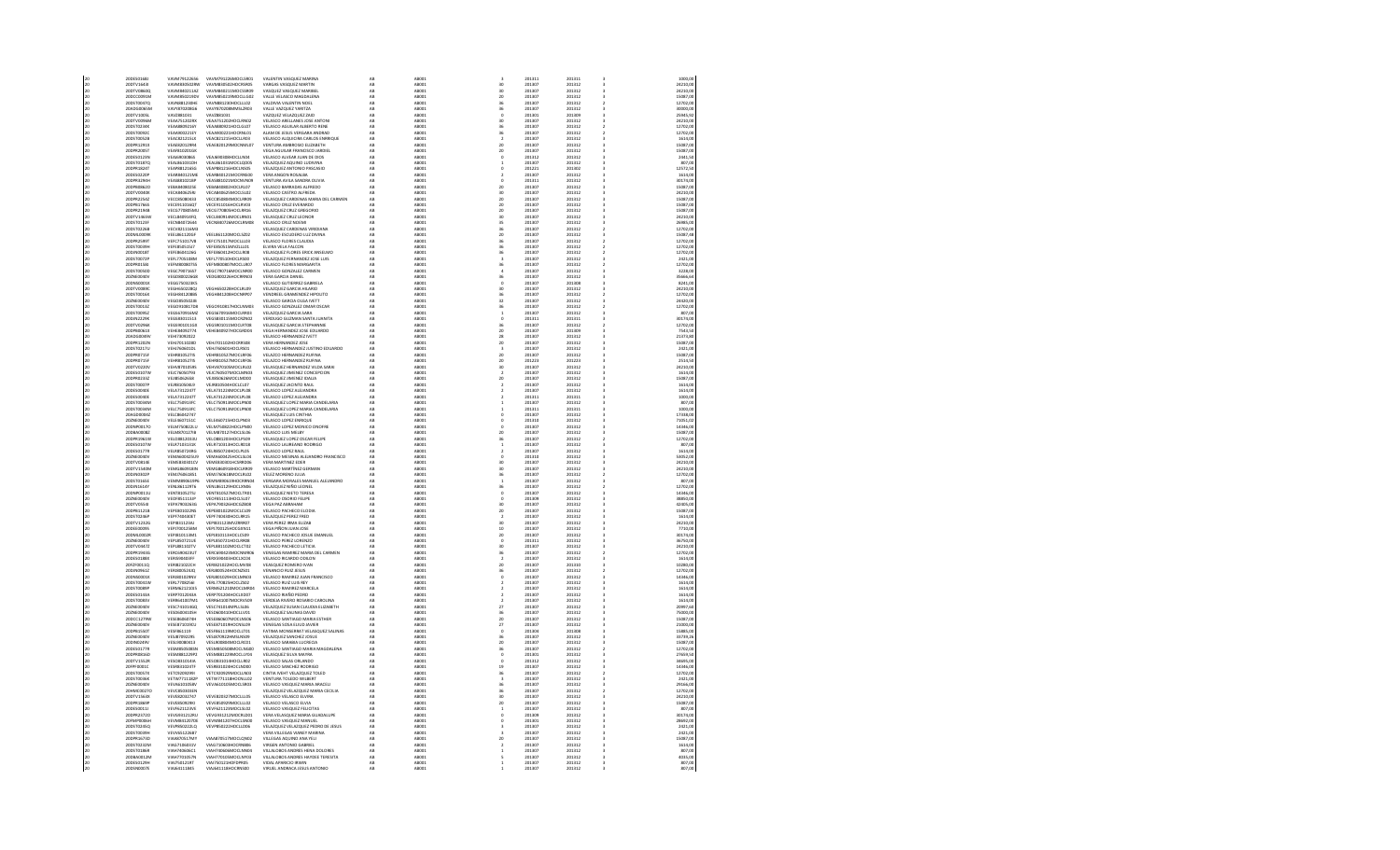| 20<br>20                                      | 20FZF0030E               | VIAL820727C7                        | VIAL820727MOCLRS08                       | VILLALOBOS ARAGON LIS ADRIANA                                    | AR.             | AB001                 | 20                                          | 201307           | 201312<br>201312 |                         | 15420,00<br>27521,00 |
|-----------------------------------------------|--------------------------|-------------------------------------|------------------------------------------|------------------------------------------------------------------|-----------------|-----------------------|---------------------------------------------|------------------|------------------|-------------------------|----------------------|
|                                               | 20HMC0023S               | VIAM780912FK                        | VIAM780912HOCLQG05                       | VILLEGAS AQUINO MIGUEL ANGEL                                     | AB              | AB001                 | $\theta$                                    | 201310           |                  |                         |                      |
| 20<br>20                                      | 20DES01390               | VIAT730402CU                        | VIAT730402MOCLPN08                       | VILLEGAS APARICIO TANIA<br>VILLALOBOS BLAS BERNARDO              | AB              | AB001                 | $\overline{\mathbf{2}}$                     | 201307           | 201312           |                         | 1614,00              |
|                                               | 20DST0244R               | VIBB660820FM                        | VIBB660820HOCLLR01                       |                                                                  | AB              | AB001                 | $\overline{2}$                              | 201307           | 201312           |                         | 1614,00              |
| 20                                            | 202NE0040V               | VIBD860321UX                        | VIBD8603218                              | VIVAR BRIONES JOSE DAVID                                         | AB              | AB001                 | 36                                          | 201307           | 201312           |                         | 69000,00             |
| 20<br>20                                      | 20DPR1940J<br>20DES02022 | VICD800303TR<br>VICH6711243E        | VICD800303MOCLRL06<br>VICH671124HOCLVM05 | VILLAGOMEZ CORTES GLADIS DOLORES<br>VILLALOBOS CUEVAS HOMERO     | AB<br>AB        | AB001<br>AB001        | 36<br>$20\,$                                | 201307<br>201307 | 201312<br>201312 | $\overline{2}$          | 12702.00<br>15420,00 |
|                                               | 20FZF0056M               | <b>VICM841229IR</b>                 | VICM841229HOCTNN03                       | VITE CONTRERAS JOSE MANUEL                                       | <b>AR</b>       | <b>AR001</b>          |                                             | 201307           | 201312           | $\overline{ }$          | 12702.00             |
| $\begin{array}{c} 20 \\ 20 \end{array}$       | 20DJN1444U               | VICR66021086                        |                                          | VIVAS CASTELLANOS ROBERTO                                        | AB              | AB001                 | $\begin{array}{c} 36 \\ 36 \end{array}$     | 201307           | 201312           |                         | 12702,00             |
|                                               | 20DST0087R               |                                     | VICR710708MOCLSS05                       |                                                                  | AB              | <b>AR001</b>          |                                             | 201307           | 201312           | $\overline{\mathbf{3}}$ | 1614.00              |
| 20<br>20                                      | 20FUA00532               | VICR710708PB<br>VICR890705RE        | VICR890705HOCCRN01                       | VILLAR CASTILLO ROSAURA<br>VICENTE CORTAZAR RENE                 | AB              | AB001                 | $\begin{smallmatrix}2\\20\end{smallmatrix}$ | 201307           | 201312           |                         | 15087.00             |
|                                               | 20DPR3588U               |                                     | VIDH860413HOCLHR04                       | VIEL DEHESA HERNAN                                               | AB              | AB001                 | $_{\rm 20}$                                 | 201307           | 201312           |                         | 15087,00             |
| 20<br>20                                      | 20DST0084U               | VIDH860413LW<br>VIEA7110015Q        | VIEA711001MOCLSN09                       | VILLALOBOS ESTUDILLO MARIA D                                     | AB              | AB001                 | $\overline{2}$                              | 201307           | 201312           |                         | 1614,00              |
|                                               | 20DST0084U               |                                     | VIEA711001MOCLSN09                       | VILLALOBOS ESTUDILLO MARIA DE LOS ANGELES                        | AB              | AB001                 |                                             | 201311           | 201311           |                         | 1000,00              |
| $\begin{array}{c} 20 \\ 20 \end{array}$       | 20DES0118B               | VIEA7110015Q                        | VIFF720909HOCLLR03                       | VILLA FLORES FRANCISCO                                           | AB              | AB001                 | $\frac{2}{2}$                               | 201307           | 201312           |                         | 1614,00              |
|                                               | 20DES0048X               | VIFJ720328J9                        | VIFJ720328HOCLNL01                       | VILLALOBOS FUENTES JULIO CESAR                                   | AB              | AB003                 | 36                                          | 201307           | 201312           |                         | 12702,00             |
| $\frac{20}{20}$                               | 20DES0048X               | VIGD7711046F                        | VIGD771104HOCCLV14                       | VICENTE GALLEGOS DAVID                                           | AB              | AB001                 | $\overline{2}$                              | 201307           | 201312           |                         | 1614.00              |
|                                               | 20DTV0738F               | VIGE831017HX                        | VIGE831017HOCLND07                       | VILLALOBOS GONZALEZ EDER HUMBER                                  | AB              | AB001                 | 30                                          | 201307           | 201312           |                         | 24210,00             |
| 20<br>20                                      | 20ZNE0040V               | VIGL8509153A                        | VIGL850915MOCLLZ06                       | VILLAFUERTE GALLEGOS LUZ MARIA                                   | AB              | AB001                 | 31                                          | 201307           | 201312           |                         | 24000.00             |
| 20                                            | 20DPB1033H               | VIGV800714                          | VIGV800714MOCCRR08                       | VIRGINIA VICENTE GARCIA                                          | AB              | AB001                 |                                             | 201304           | 201308           |                         | 15885,00             |
| $_{20}$                                       | 20DST0112Z               | VIGV801220RS                        | VIGV801220HOCCRD02                       | VICENTE GARCIA VIDAL                                             | AB              | AB001                 | 36                                          | 201307           | 201312           | $\overline{ }$          | 12702.00             |
| $_{20}$                                       | 20DST0067D               | <b>VIHC840204MX</b>                 | VIHC840204HOCCRS10                       | VICTORIANO HERNANDEZ CESAR DONALDO                               | AB              | AB001                 | 36                                          | 201307           | 201312           |                         | 12702,00             |
|                                               | 20E10012L                | <b>VIHD821211MZ</b>                 | VIHD821211HOCCDG07                       | VICTORIA HIDAI GO DIEGO                                          | <b>AR</b>       | <b>AR001</b>          | 20                                          | 201307           | 201312           |                         | 15087.00             |
| $\begin{array}{c} 20 \\ 20 \end{array}$       | 20DES0115E               | <b>VIHE9307175K</b>                 | VIHE930717HOCLRD02                       | VILLA HERNANDEZ EDGAR                                            | AB              | AB001                 | $\circ$                                     | 201117           | 201124           |                         | 14819,04             |
| 20                                            | 202NE0040V               | VIHN8501086M                        | VIHN850108MOCCRT06                       | VICTORIA HUERTA NATHALIE                                         | AB              | <b>AR001</b>          | 36                                          | 201307           | 201312           | ۹                       | 35666,70             |
| 20                                            | 20DPR0961F               | VIHS780524                          | VIHS780524HOCCRR09                       | SERVANDO VICTORIA HERNANDEZ                                      | AB              | AB001                 | $\theta$                                    | 201304           | 201308           |                         | 15885.00             |
| 20                                            | 20DPR0601D               | VIHS801029                          | VIHS801029MOCCRC05                       | SOCORRO VICTORIA HERNANDEZ                                       | AB              | AB001                 | $\mathbf 0$                                 | 201304           | 201308           |                         | 15885,00             |
| 20                                            | 20DES0149V               | <b>VUE720927GX</b>                  | VUR720927MOCCMS00                        | VICENTE JIMENEZ ROSA EDITH                                       | AB              | AB001                 | $\overline{1}$                              | 201307           | 201312           | $\overline{\mathbf{a}}$ | 807.00               |
|                                               | 202NE0040V               | VILA831126QS                        | VILA831126HOCLPL09                       | VILLANUEVA LOPEZ ALEJANDRINO                                     | AB              | AB001                 | 16                                          | 201307           | 201312           |                         | 12000,00             |
| 20<br>20                                      | 20DST0118U               | <b>VILC611124HF</b>                 | VILC611124MOCCPR05                       | VICENTE LOPEZ MARIA CRUZ                                         | AB              | AB001                 | $\mathbf{1}$                                | 201307           | 201312           |                         | 807.00               |
| $\overline{20}$                               | 20DES0149V               | VILE62012034                        | VILE620120HOCLSS00                       | VILLAVICENCIO LUIS ESTEBAN ADAN                                  | AB              | AB001                 |                                             | 201307           | 201312           |                         | 807,00               |
|                                               | 207NF0040V               | VII FR91015A7                       | VILER91015HOCLPDOS                       | VILLAVICENCIO LOPEZ EDGAR                                        | <b>AR</b>       | <b>AR001</b>          | 21                                          | 201307           | 201311           |                         | 13750.00             |
| $\begin{array}{c} 20 \\ 20 \end{array}$       | 20DPR0073C               | VILL6406133B                        | VILL640613MOCLPR02                       | VILLAVICENCIO LOPEZ LOURDES                                      | AB              | AB001                 | $\mathbf 0$                                 | 201311           | 201312           |                         | 21170,00             |
|                                               | 20FZF0023V               | VILO860220A2                        | VILO860220MMSLNM08                       | VILLEGAS LUNA OAMYRA ESTHER                                      | AB              | AB001                 |                                             | 201307           | 201312           |                         | 15420.00             |
| 20<br>20                                      | 20ZNE0040V               | <b>VILP760918PA</b>                 | VILP760918MOCLPL00                       | VILLAVICENCIO LOPEZ MARIA DEL PILAR                              | AB              | AB001                 | $\begin{array}{c} 20 \\ 36 \end{array}$     | 201307           | 201312           |                         | 33354,00             |
| 20                                            | 20DJN0048N               | VILR850622B4                        | VILR850622MOCLPC03                       | VILLA LOPEZ ROCIO                                                | AB              | AB001                 | 36                                          | 201307           | 201312           | $\overline{ }$          | 12702,00             |
| 20                                            | 20DCC14510               | VIMA690225BY                        | VIMA690225MOCLRM02                       | VILLALOBOS MARTINEZ AMELIA                                       | AB              | AB001                 | $\circ$                                     | 201304           | 201308           |                         | 15885.00             |
| 20                                            | 20DST0065F               | VIMA760811HR                        | VIMA760811HOCLRN04                       | VIELMA MARTINEZ ANGEL                                            | AB              | AB00                  |                                             | 201307           | 201312           |                         | 2421,00              |
| 20                                            | 20FMP0018M               | VIMB810611KO                        |                                          | VILLAVICENCIO MARTINEZ BERNARDA                                  | AB              | AB001                 | $\theta$                                    | 201301           | 201312           | 3                       | 28692.00             |
|                                               | 20DJN1448Q               | VIMC820502T3                        | VIMC820502HOCLRR01                       | VILLA VICENCIO MARTINEZ CRISTIAN                                 | AB              | AB003                 |                                             | 201307           | 201312           |                         | 12702,00             |
| 20                                            | 200E50085A               | VIMF900822 IT                       | VIME900822HOCCTR02                       | VICENTE MATUS FERMIN                                             | AR              | <b>AR001</b>          | 36                                          | 201307           | 201312           | $\overline{ }$          | 12702.00             |
| 20                                            | 20DTV0281                |                                     |                                          | VIELMA MONJARAZ GABRIEL                                          | AB              | AB001                 | $\begin{array}{c} 36 \\ 30 \end{array}$     | 201307           | 201312           |                         | 24210,00             |
| 20                                            | 207NF0040V               | VIMG850714J2<br><b>VIMH480723CK</b> | VIMG850714HOCLNB03<br>VIMH480723HOCLTG01 | VILLALOBOS MATUS HUGO                                            | AB              | <b>AR001</b>          |                                             | 201307           | 201309           |                         |                      |
| $\begin{array}{c} 20 \\ 20 \end{array}$       | 20DES0158C               | VIMK810410SI                        | VIMK810410MOCLLR01                       | VILLALOBOS MELENDEZ KEREN JEMIMA                                 | AB              |                       | $\begin{array}{c} 16 \\ 2 \end{array}$      | 201307           | 201312           |                         | 6000.00<br>1614,00   |
|                                               |                          |                                     |                                          |                                                                  |                 | AB001<br><b>AR001</b> |                                             |                  |                  |                         |                      |
| 20<br>20                                      | 20DML00102               | VIML861220J9<br>VIMM740706KB        | VIML861220MOCCRR08                       | VICENTE MARTINEZ MARIA DE LOURDES<br>VIGIL MUÑOZ JOSE MANUEL     | AB              |                       | $\begin{array}{c} 20 \\ 22 \end{array}$     | 201307           | 201312           |                         | 15087,00<br>16800,00 |
|                                               | 202NE0040V               |                                     | VIMM740706HOCGXN07                       |                                                                  | AB<br><b>AR</b> | AB001<br>48001        |                                             | 201307           | 201312           |                         |                      |
| 20<br>20                                      | 20DPR3391J               | VIMM830924U1<br>VIMN800426B9        | VIMM830924HOCLRN01                       | VILLALOBOS MORALES MENAHEM                                       |                 |                       | $\begin{array}{c} 0 \\ 36 \end{array}$      | 201309           | 201312           |                         | 27659.50             |
|                                               | 20DES0077S               |                                     | VIMN800426MOCCDR02                       | VICENTE MEDINA NEREIDA                                           | AB              | AB001                 |                                             | 201307           | 201312           |                         | 12702,00             |
| $\begin{array}{c} 20 \\ 20 \end{array}$       | 20DST0135K               | VIMR821119BL                        | VIMR821119MOCLRS07                       | VILLANUEVA MARTINEZ ROSALVA DIANIRA                              | AB              | AB003                 | 36                                          | 201307           | 201312           |                         | 12702,00             |
|                                               | 20DST0203R               | VIMS680603AB                        | VIMS680603MOCLTN03                       | VILLANUEVA MATUS SANDRA                                          | AB              | AB001                 | $\overline{2}$                              | 201307           | 201312           |                         | 1614,00              |
| $^{20}$                                       | 202NE0040V               | VIND790701TT                        | VIND790701HOCLLN03                       | VILLAR NOLASCO DANIEL                                            | AB              | AB001                 | 36                                          | 201307           | 201312           |                         | 41915,40             |
| $\begin{array}{c} 20 \\ 20 \end{array}$       | 20DTV1227V               | VIO17504013A                        |                                          | VILLALOBOS OROZCO JESUS MANU                                     | <b>AR</b>       | <b>AR001</b>          | $\Omega$                                    | 201009           | 201013           |                         | 19275.00             |
|                                               | 20DTV1227V               | VIOJ750401SL                        | VIOJ750401HOCLRS00                       | VILLALOBOS OROZCO JESUS MANUE                                    | AB              | AB001                 | $\overline{30}$                             | 201307           | 201312           |                         | 24210,00             |
| 20<br>20                                      | 20ZNE0040V               | VIOM8510271K                        | VIOM851027MOCLRR02<br>VIPC861015HOCRLM02 | VILLALOBOS ORTIZ MIRIAM DEL CARMEN<br>VIRGEN PLACIDO CAMILO      | AB              | <b>AR001</b>          | $\begin{array}{c} 24 \\ 36 \end{array}$     | 201307           | 201312           |                         | 18666.00             |
|                                               | 20DST0019U               | VIPC861015D3                        |                                          |                                                                  | AB              | AB001                 |                                             | 201307           | 201312           |                         | 12702.00             |
| 20<br>20                                      | 20DES0194H               | VIPI940630<br>VIPK920428FF          | VIPJ940630                               | VICENTE PEREZ JOSIAS                                             | AB              | AB001                 | $\bf{0}$                                    | 201301           | 201309           |                         | 25945,92<br>22630,50 |
|                                               | 20DPB1026Y               |                                     | VIPK920428MOCCRR05                       | VICTORIANO PEREZ KARINA                                          | AB              | AB001                 |                                             | 201312           | 201312           |                         |                      |
| $\begin{array}{c} 20 \\ 20 \end{array}$       | 20DJN0953Q               | VIPL921218IC<br>VIPS6712151R        | VIPL921218MOCCLS05                       | VICENTE PALACIOS LISBETH                                         | AB              | AB001                 | 20                                          | 201307           | 201312           |                         | 15087,00             |
|                                               | 20DST0119T               |                                     | VIPS671215HVZLLR04                       | VILLALOBOS PALOMEC SERGIO                                        | AB              | AB001                 | $\,$ 1                                      | 201307           | 201312           |                         | 807,00               |
| $\frac{20}{20}$                               | 20DPR1178D               | VIRA910215UZ                        | VIRA910215MOCCMR09                       | VICENTE RAMIREZ ARACELI                                          | AB              | AB003                 | 20                                          | 201307           | 201312           |                         | 15087,00             |
|                                               | 20DEE0021N               | <b>VIRE581128IG</b>                 | VIRE581128MOCLSS00                       | VILLALOBOS RIOS ESTELA                                           | AB              | AB001                 | 10                                          | 201307           | 201312           |                         | 7710.00              |
| $\frac{20}{20}$                               | 20DNS0001K               | VIRM660528QG                        | VIRM660528MMCLJR04                       | VILLA ROJAS MARICARMEN BERNARDA                                  | AB              | AB001                 | $\bf{0}$                                    | 201307           | 201308           |                         | 9348,00              |
|                                               | 20DES0176S               | VISE6606056S                        | VISE660605HOCLNL08                       | VILLEGAS SANTIAGO ELEODORO                                       | AB              | AB001                 | $\mathbf{1}$                                | 201307           | 201312           |                         | 807.00               |
| 20                                            | 20DNS0001K               | VISH801218JW                        | VISH801218HOCLNC05                       | VILLAFAÑA SANTIAGO HECTOR MIGUEL                                 | AB              | AB001                 |                                             | 201307           | 201312           |                         | 14346,00             |
| 20                                            | 20DJN2293L               | VISL88101685                        | VISL881016MOCLRZ09                       | VILLALOBOS SERRANO LIZ NOHEMI                                    | AB              | AB001                 | 36                                          | 201307           | 201312           | $\overline{ }$          | 12702.00             |
| $_{20}$                                       | 20DPR1929N               | VISL891229NY                        | VISL891229MOCCNC04                       | VICENTE SANTIAGO LUCINA DEL CARMEN                               | AB              | AB001                 | $20\,$                                      | 201307           | 201312           |                         | 15087,00             |
| $\begin{array}{c} 20 \\ 20 \end{array}$       | 20DST0070R               | VISR6908096X                        | VISR690809HOCLBL01                       | VILLALOROS SARARIA RALIL                                         | <b>AR</b>       | <b>AR001</b>          | $\overline{1}$                              | 201307           | 201312           |                         | 807.00               |
|                                               | 20DPR0181K               | VISR721205K3                        | VISR721205MOCLNS04                       | VILLALOBOS SANCHEZ ROSA EYDI                                     | AB              | AB001                 | $\bf{0}$                                    | 201309           | 201312           |                         | 23287,00             |
| 20                                            | 20DJN22722               | VISS881121                          | VISS881121MOCCNH05                       | SHUNASHI DEL CARMEN VICENTE SANCHEZ                              | AB              | AB001                 | $\circ$                                     | 201304           | 201308           | ۹                       | 15885.00             |
| 20                                            | 20DPR1149                | <b>VIVF801110AH</b>                 | VIVF801110HOCLZE00                       | VILLALOBOS VAZQUEZ FRIXO                                         | AB              | AB001                 | 20                                          | 201307           | 201312           |                         | 15087.00             |
| 20                                            | 20DES0007X               | VIVJ550319F8                        | VIVJ550319MMCLRS06                       | VILLEGAS VARGAS JOSEFINA                                         | AB              | AB001                 | $\mathbf{1}$                                | 201307           | 201312           |                         | 807,00               |
| 20                                            | 20DPR0973U               | VIVM860801QS                        | VIVM860801MOCCNR00                       | VICENTE VENTURA MIRNA                                            | AB              | AB001                 | $\circ$                                     | 201309           | 201312           |                         | 30174.00             |
| 20<br>20                                      | 20DDI0013B               | VIVN670805NJ                        | VIVN670805MOCLNV07                       | VILCHES VENEGAS NIEVES MERCEDES                                  | AB              | AB001                 | 36                                          | 201307           | 201312           |                         | 12702,00             |
|                                               | 20ZNE0040V               | VIVV7302036E                        |                                          | VICTORIA VELASCO VERONICA ARLET                                  | AB              | AB001                 | 36                                          | 201307           | 201312           |                         | 30187.56             |
| $_{20}$                                       | 20DST0062I               | VIVV761029TX                        | VIVV761029HOCLLL02                       | VILLEGAS VILLEGAS VALENTIN                                       | AB              | AB001                 |                                             | 201307           | 201312           |                         | 3228,00              |
|                                               | 2046000032               | VOMI 821106LIT                      |                                          | VOLLENHOVEN MEZA JOSE LUIS                                       | <b>AR</b>       | <b>AR001</b>          | $\Omega$                                    | 201307           | 201312           |                         | 9780.00              |
| $\begin{array}{c} 20 \\ 20 \end{array}$       | 20DTV1129U               | <b>VXCA770730ES</b>                 | VXCA770730HOCSSB01                       | VASQUEZ CASTRO ABEL SANDAL                                       | AB              | AB001                 | 30                                          | 201307           | 201312           |                         | 24210,00             |
| 20<br>20                                      | 20DST0083V               | XEAM880313RY                        | XEAM880313HOCCLN08                       | <b><i>DECO AULYS JOSE MANUEL</i></b>                             | AB              | AB001                 | 36                                          | 201307           | 201312           |                         | 12702,00             |
|                                               | 20DTV0611J               | YEFP850531ES                        | YEFP850531MOCSNT01                       | YESCAS FENTANEZ PETRA                                            | AB              | AB001                 | 30                                          | 201307           | 201312           |                         |                      |
| 20                                            | 20DTV1640L               | YEPM8506202U                        | YEPM850620MOCSRC07                       | YESCAS PEREZ MICAELA                                             | AB              | AB001                 | 30                                          | 201307           | 201312           | ۹                       | 24210,00             |
| 20                                            | 20DEE00192               | YEQJ760821A1                        | YEOJ760821MOCSRL09                       | YESCAS QUERO JULITA                                              | AB              | AB001                 | 6                                           | 201307           | 201311           |                         | 3855.00              |
| 20                                            | 20DST0145R               | YERD8908288A                        | YERD890828HOCSMN05                       | YESCAS RAMIREZ DANTE TITO                                        | AB              | AB003                 | 36                                          | 201307           | 201312           |                         | 12702,00             |
| 20                                            | 20DTV0642C               | ZAAN741019BZ                        | ZAAN741019HOCRYL16                       | ZARATE AYALA NOEL                                                | AB              | AB001                 | 30                                          | 201307           | 201312           | $\overline{\mathbf{3}}$ | 24210.00             |
| 20                                            | 20DPR2877E               | ZACA740212UU                        | ZACA740212HOCRRL02                       | ZARATE CORTES ALFREDO GERARDO                                    | AB              | AB003                 | $\mathbf{20}$                               | 201307           | 201312           |                         | 15087,00             |
| $\begin{array}{c} 20 \\ 20 \end{array}$       | 20DPR0613H               | ZACC891122JQ                        | <b>ZACC891122MOCCRR01</b>                | ZACARIAS CORTES CARMELA                                          | AR              | <b>AR001</b>          | $\substack{20\\20}$                         | 201307           | 201312           |                         | 15087.00             |
|                                               | 20DPR4244G               | ZACJ8509243I                        | ZACJ850924HOCRRS01                       | ZARATE CRUZ JESUS                                                | AB              | AB001                 |                                             | 201307           | 201312           |                         | 15087,00             |
| $\begin{array}{c} 20 \\ 20 \end{array}$       | 20DST0011B               | ZACL841010G6<br>ZACO830525TL        | ZACL841010HOCVRN05                       | ZAVALETA CRUZ LENIN VALDEMAR                                     | AB              | <b>AR001</b>          | $\begin{array}{c} 1 \\ 36 \end{array}$      | 201307           | 201312           |                         | 807.00               |
|                                               | 20DST0069B               |                                     | ZACO830525MOCRRL06                       | ZARATE CRUZ OLGA                                                 | AB              | AB001                 |                                             | 201307           | 201312           |                         | 12702,00             |
| 20<br>20                                      | 20DES0195G<br>20DST0050D | ZACS780921M5<br>ZADJ7609176P        | ZACS780921MOCVSR02<br>ZADJ760917HOCRRM00 | ZAVALETA CASIQUE SORAYA<br>ZARAGOZA DURAN JAIME GILBERT          | AB              | <b>AR001</b>          | 36<br>36                                    | 201307           | 201312           |                         | 12702,00<br>12702,00 |
|                                               |                          |                                     |                                          |                                                                  | AB              | AB001                 |                                             | 201307           | 201312           |                         |                      |
| $\begin{array}{c} 20 \\ 20 \end{array}$       | 20ZNE0040V               | ZADO5406047C<br>ZADO660630          | ZADO540604HOCMMM08<br>ZADO660630HDFMMS09 | <b>ZAMORA DOMINGUEZ OMAR</b><br>OSCAR ANTONIO ZAMORA DOMINGUEZ   | <b>AR</b>       | 48001                 | 36                                          | 201307           | 201312           |                         | 35666,70             |
|                                               | 20DTV1532D               |                                     |                                          |                                                                  | AB              | AB001                 | $\mathbf 0$                                 | 201304           | 201308           |                         | 15885.00             |
| 20                                            | 20AGD0002A               | ZAFF621106QX                        | ZAFF621106MOCRLR09                       | ZARATE FLORES FRANCISCA                                          | AB              | AB003                 |                                             | 201307           | 201312           |                         | 16216,00             |
| 20                                            | 20DPR0233Z               | ZAGA6211252S                        | ZAGA621125MOCRLN02                       | ZARATE GALLARDO MARIA ANGELICA                                   | AB              | AB001                 | 36                                          | 201307           | 201312           | $\overline{2}$          | 12702.00             |
| 20                                            | 20DST0181W               | ZAGS8011026V                        | ZAGS801102MOCRNL00                       | ZARATE GONZALEZ SILVIA                                           | AB              | AB001                 | 36                                          | 201307           | 201312           |                         | 12702,00             |
| $\begin{array}{c} 20 \\ 20 \end{array}$       | 20EMP00160               | ZAHA890316RR<br>ZAJA890426D7        | ZAHA890316HOCCRN00                       | <b>ZACARIAS HERNANDEZ ANGEL</b>                                  | <b>AR</b>       | <b>AR001</b>          | $\Omega$                                    | 201301           | 201312           |                         | 26301.00             |
|                                               | 20DIN03432               |                                     | ZAJA890426MOCMSL09                       | ZAMORA DE JESUS ALMADELIA ANGELINA                               | AB              | AB001                 | 20                                          | 201307           | 201312           |                         | 15087,00             |
| 20<br>20                                      | 20DDI0011D               | ZALF7801276L<br>ZALN891119C9        | ZALF780127HPLMPR03<br>ZALN891119MOCRPF06 | ZAMBRANO LOPEZ FERNANDO<br>ZARATE LOPEZ NEFTALI                  | AB              | <b>AR001</b>          | $\begin{smallmatrix}0\\20\end{smallmatrix}$ | 201311<br>201307 | 201312           | ۹                       | 25404,00             |
|                                               | 20DPB0933S               |                                     |                                          |                                                                  | AB              | AB001                 |                                             |                  | 201312           |                         | 15087.00             |
| $\begin{array}{c} 20 \\ 20 \end{array}$       | 20DPR1518L               | ZAMA9401161W                        | ZAMA940116MOCRRL09                       | -<br>ZARATE MARTINEZ ALBA NUBIA<br>ZAVALETA MARTINEZ EDGAR JESUS | AB              | AB001                 | $\begin{array}{c} 20 \\ 22 \end{array}$     | 201307           | 201312           |                         | 15087,00             |
|                                               | 20ZNE0040V               | ZAME830928JV                        | ZAME830928HOCVRD04                       |                                                                  | AB              | AB001                 |                                             | 201307           | 201312           |                         | 16800,00             |
| $\begin{array}{c} 20 \\ 20 \end{array}$       | 20DST0119T               | ZAMG821022CH<br>ZAMI830420EZ        | ZAMG821022HOCCNL04                       | ZACARIAS MONTERO GILDARDO                                        | AB              | AB003                 | $_{\rm 0}^{\rm 3}$                          | 201307           | 201312           |                         | 2421,00              |
|                                               | 20DNP0017O               |                                     | ZAXM830420HOCMXG06                       | ZAMORA MIGUEL                                                    | AB              | AB001                 |                                             | 201307           | 201312           |                         | 14346,00             |
| $\frac{20}{20}$                               | 20DES0230W               | ZAMI910107NS                        | ZAMI910107MOCRNV06                       | ZARATE MONTES IVETTE NASHELY                                     | AB              | AB003                 | 36                                          | 201307           | 201312           |                         | 12702,00             |
|                                               | 20DES0102A               | ZAMM820709L1                        | ZAMM820709HOCRRR05                       | ZARATE MARTINEZ MARTIN ALEJANDRO                                 | AB              | AB001                 | $\overline{2}$                              | 201307           | 201312           |                         | 1614.00              |
| $\frac{20}{20}$                               | 202NE0040V               | ZANB80021255                        | ZANB800212MOCVYT04                       | ZAVALETA NOYOLA BEATRIZ CATALINA                                 | AB              | AB001                 | $16\,$                                      | 201307           | 201312           |                         | 12000,00             |
|                                               | 20DES0062Q               | ZAOF780413RW                        | ZAOF780413HOCRRL06                       | ZARATE ORTIZ FELIPE DE JESUS                                     | AB              | AB001                 | $\overline{2}$                              | 201307           | 201312           |                         | 1614.00              |
| $\begin{array}{c} 20 \\ 20 \\ 20 \end{array}$ | 20DST0060K               | ZAOO860311TJ                        | ZAO0860311HOCMCS07                       | OSCAR ZAMORA OCHOA                                               | AB              | AB001                 | 36                                          | 201307           | 201312           |                         | 12702,00             |
|                                               | 20DES0038Q               | ZAPC650811HT                        | ZAPC650811HVZLLR01                       | ZALDIVAR PAULO CARLOS                                            | AB              | AB001                 | $\overline{2}$                              | 201307           | 201312           |                         | 1614.00              |
| $\overline{20}$                               | 20DST0181W<br>20DPR19908 | ZAPJ720328SV                        | ZAPJ720328HOCRLL02<br>ZAPN731002         | ZARATE PALOMEC JULIAN<br>ZAMORA PINACHO NORMA KARINA             | AB<br><b>AR</b> | AB001<br><b>AR001</b> | 36                                          | 201307<br>201301 | 201312<br>201309 |                         | 12702,00<br>25945.92 |
| $\begin{array}{c} 20 \\ 20 \end{array}$       |                          | ZAPN731002                          |                                          |                                                                  |                 |                       | $\circ$                                     |                  |                  |                         |                      |
|                                               | 20DST0244R               | ZAPR770815IN                        | ZAPR770815MOCVRS02                       | ZAVALETA PEREA ROSELIA                                           | AB<br>AB        | AB001<br>AB001        |                                             | 201307           | 201312           | $\overline{ }$          | 2421,00              |
| 20                                            | 20DST0209L               | ZAQJ771225UF                        |                                          | ZARATE QUIROZ JESUS                                              |                 |                       | 36                                          | 201307           | 201312           |                         | 12702,00             |
| 20                                            | 20DES0123N               | ZARE69080311                        | ZARE690803HVZRSD07                       | ZARATE ROSADO EDGAR                                              | AB<br>AB        | AB001                 | $\mathbf{0}$                                | 201117           | 201124           |                         | 899.52               |
| $\begin{array}{c} 20 \\ 20 \end{array}$       | 20DTV0416G<br>20DES0213F | ZARE8302193A<br>ZARE8409103K        | ZARE830219HOCVML06<br>ZARE840910MOCRZV08 | ZAVALETA ROMERO ELEAZAR<br>ZARATE RUIZ EVA                       | AB              | AB003<br>AB001        |                                             | 201312<br>201307 | 201312<br>201312 |                         | 26985,00<br>3228.00  |
|                                               |                          |                                     |                                          |                                                                  |                 |                       |                                             |                  |                  |                         |                      |